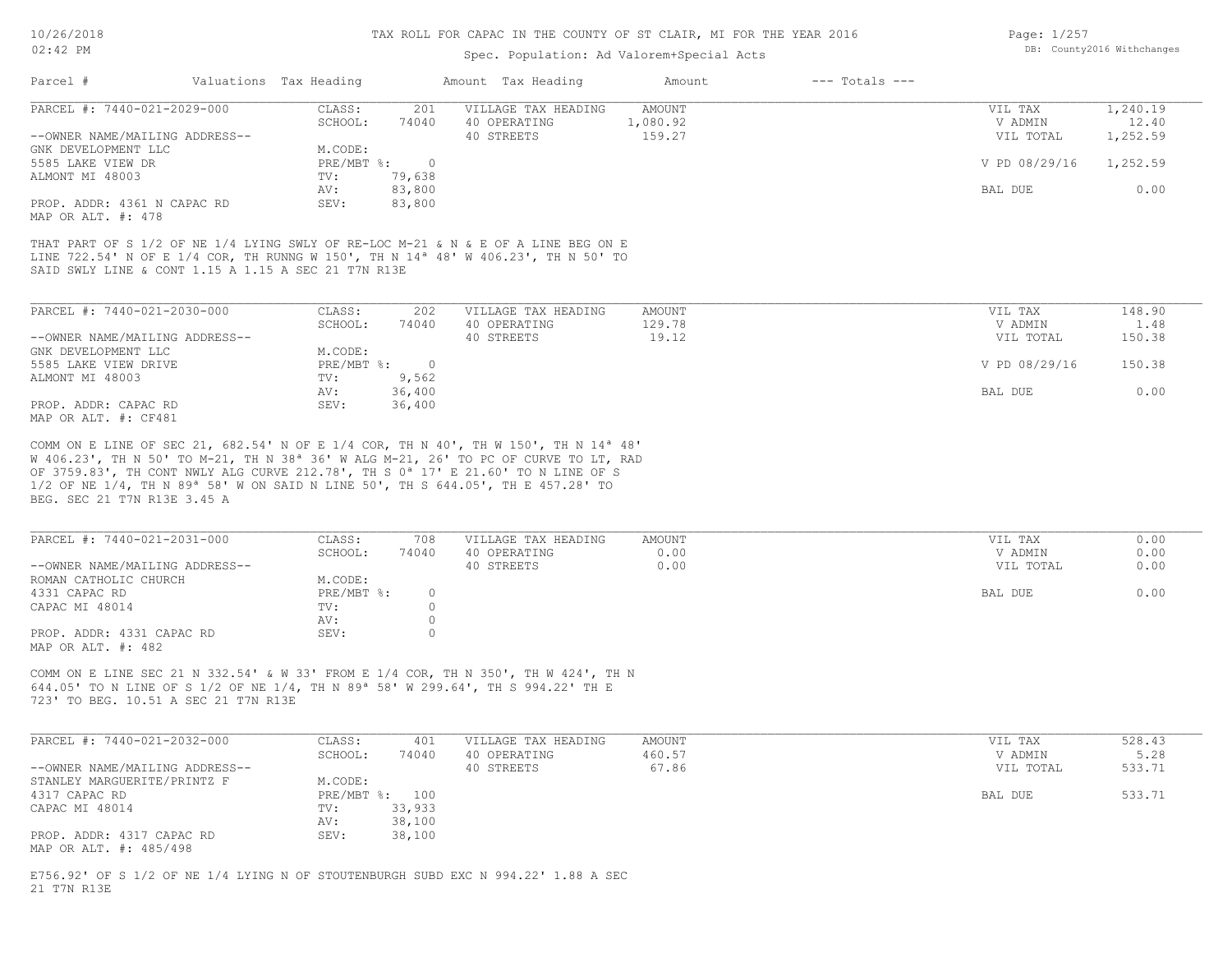### Spec. Population: Ad Valorem+Special Acts

| Page: 2/257 |                            |
|-------------|----------------------------|
|             | DB: County2016 Withchanges |

| Parcel #                |                                | Valuations Tax Heading |                | Amount Tax Heading                                                                  | Amount | $---$ Totals $---$ |           |        |
|-------------------------|--------------------------------|------------------------|----------------|-------------------------------------------------------------------------------------|--------|--------------------|-----------|--------|
|                         | PARCEL #: 7440-021-2033-000    | CLASS:                 | 401            | VILLAGE TAX HEADING                                                                 | AMOUNT |                    | VIL TAX   | 462.32 |
|                         |                                | SCHOOL:                | 74040          | 40 OPERATING                                                                        | 402.95 |                    | V ADMIN   | 4.62   |
|                         | --OWNER NAME/MAILING ADDRESS-- |                        |                | 40 STREETS                                                                          | 59.37  |                    | VIL TOTAL | 466.94 |
| LUMBARDO ROBERT NEIL JR |                                | M.CODE:                |                |                                                                                     |        |                    |           |        |
| LUMBARDO DESIREE M      |                                |                        | PRE/MBT %: 100 |                                                                                     |        |                    | BAL DUE   | 466.94 |
| 4313 STEVENS DRIVE      |                                | TV:                    | 29,688         |                                                                                     |        |                    |           |        |
| CAPAC MI 48014          |                                | AV:                    | 34,600         |                                                                                     |        |                    |           |        |
|                         |                                | SEV:                   | 34,600         |                                                                                     |        |                    |           |        |
| PROP. ADDR: W PARK ST   |                                |                        |                |                                                                                     |        |                    |           |        |
| MAP OR ALT. #: 476A     |                                |                        |                |                                                                                     |        |                    |           |        |
|                         |                                |                        |                |                                                                                     |        |                    |           |        |
|                         |                                |                        |                | S1/2 OF NE 1/4 EXC STOUTENBURGH SUBD & EXC E 756' & EXC W 841.5' OF REMAINDER & EXC |        |                    |           |        |
|                         |                                |                        |                | S 511' OF E 511' THEREOF & EXC W 234' OF E 1501.92' OF N 418' OF S 568' OF NE 1/4   |        |                    |           |        |
|                         | SECTION 21 T7N R13E 21.06 A    |                        |                |                                                                                     |        |                    |           |        |
|                         |                                |                        |                |                                                                                     |        |                    |           |        |

| PARCEL #: 7440-021-2033-100         | CLASS:     | 701   | VILLAGE TAX HEADING | AMOUNT | VIL TAX   | 0.00 |
|-------------------------------------|------------|-------|---------------------|--------|-----------|------|
|                                     | SCHOOL:    | 74040 |                     |        | V ADMIN   | 0.00 |
| --OWNER NAME/MAILING ADDRESS--      |            |       |                     |        | VIL TOTAL | 0.00 |
| UNITED STATES DEPARTMENT OF AGRICUL | M.CODE:    |       |                     |        |           |      |
| 13862 SIMONE DR                     | PRE/MBT %: |       |                     |        | BAL DUE   | 0.00 |
| SHELBY MI 48315                     | TV:        |       |                     |        |           |      |
|                                     | AV:        |       |                     |        |           |      |
| PROP. ADDR: 15130 W PARK ST         | SEV:       |       |                     |        |           |      |
| MAP OR ALT. #: 476C                 |            |       |                     |        |           |      |

W234' OF E 1501.92' OF N 418' OF S 568' OF NE 1/4 SECTION 21 T7N R13E 2.25 A

| PARCEL #: 7440-021-2033-500    | CLASS:     | 701   | VILLAGE TAX HEADING | AMOUNT | VIL TAX   | 0.00 |
|--------------------------------|------------|-------|---------------------|--------|-----------|------|
|                                | SCHOOL:    | 74040 |                     |        | V ADMIN   | 0.00 |
| --OWNER NAME/MAILING ADDRESS-- |            |       |                     |        | VIL TOTAL | 0.00 |
| GREAT LAKES RURAL DEV          | M.CODE:    |       |                     |        |           |      |
| PRIME PROPERTIES               | PRE/MBT %: |       |                     |        | BAL DUE   | 0.00 |
| 13862 SIMONE DR                | TV:        |       |                     |        |           |      |
| SHELBY MI 48315                | AV:        |       |                     |        |           |      |
|                                | SEV:       |       |                     |        |           |      |
| PROP. ADDR: 15122 W PARK ST    |            |       |                     |        |           |      |

MAP OR ALT. #: 476B

W511' OF E 1267.92' OF N 511' OF S 661' OF NE 1/4 6 A SEC 21 T7N R13E

| PARCEL #: 7440-021-2034-000    | CLASS:     | 401    | VILLAGE TAX HEADING | AMOUNT | VIL TAX       | 722.30 |
|--------------------------------|------------|--------|---------------------|--------|---------------|--------|
|                                | SCHOOL:    | 74040  | 40 OPERATING        | 629.54 | V ADMIN       | 7.22   |
| --OWNER NAME/MAILING ADDRESS-- |            |        | 40 STREETS          | 92.76  | VIL TOTAL     | 729.52 |
| MASI JOHN/CONSTANCE            | M.CODE:    | 00CSB  |                     |        |               |        |
| 4301 STEVENS DR                | PRE/MBT %: | 100    |                     |        | V PD 08/15/16 | 729.52 |
| CAPAC MI 48014-3044            | TV:        | 46,382 |                     |        |               |        |
|                                | AV:        | 52,700 |                     |        | BAL DUE       | 0.00   |
| PROP. ADDR: 4301 STEVENS DR    | SEV:       | 52,700 |                     |        |               |        |
| MAP OR ALT. #: CF483           |            |        |                     |        |               |        |

W175' OF E 2147' OF S 150' OF NE 1/4 0.60 A SEC 21 T7N R13E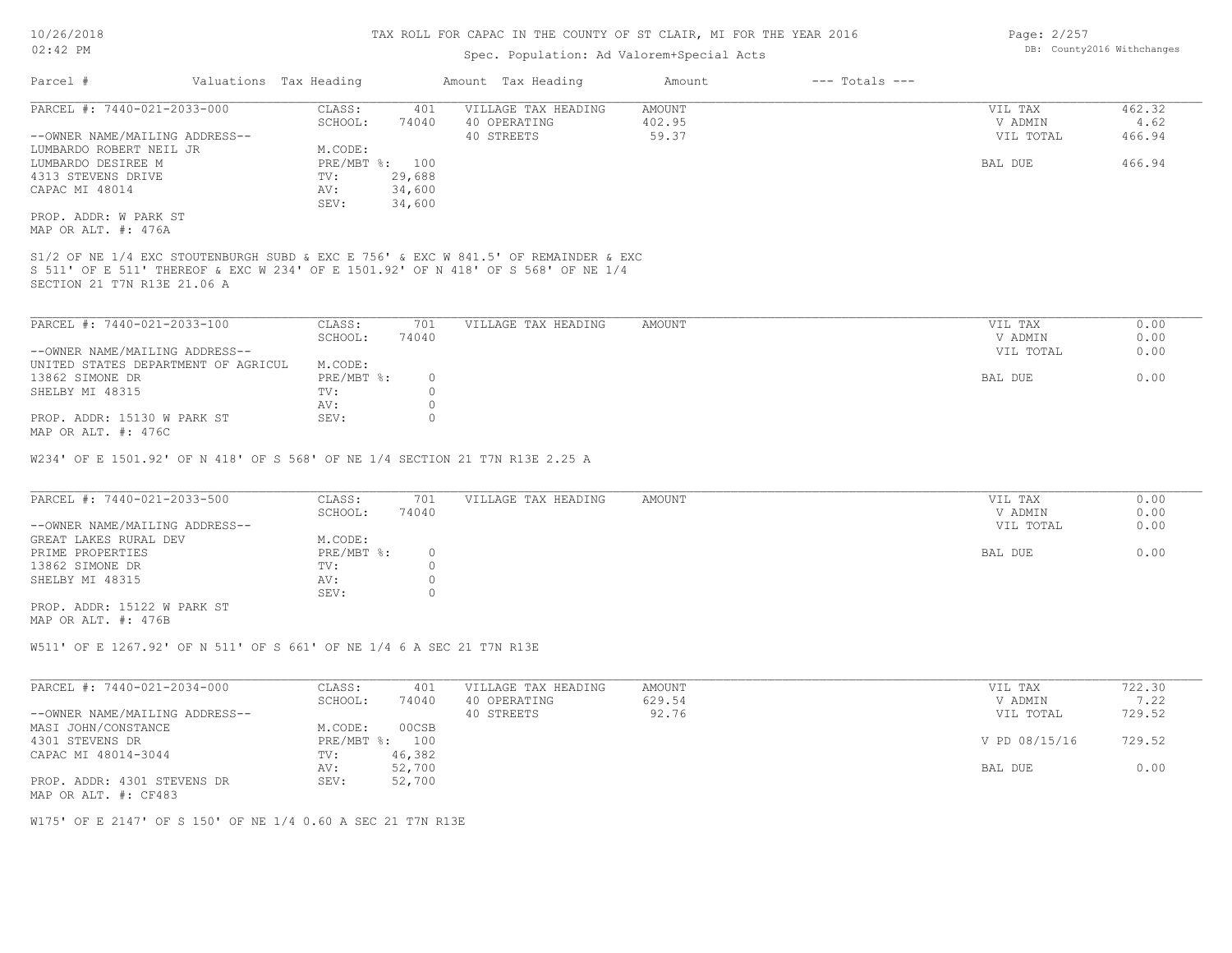### Spec. Population: Ad Valorem+Special Acts

Page: 3/257 DB: County2016 Withchanges

| Parcel #                       | Valuations Tax Heading |        | Amount Tax Heading  | Amount | $---$ Totals $---$ |           |        |
|--------------------------------|------------------------|--------|---------------------|--------|--------------------|-----------|--------|
| PARCEL #: 7440-021-2035-000    | CLASS:                 | 401    | VILLAGE TAX HEADING | AMOUNT |                    | VIL TAX   | 875.52 |
|                                | SCHOOL:                | 74040  | 40 OPERATING        | 763.08 |                    | V ADMIN   | 8.75   |
| --OWNER NAME/MAILING ADDRESS-- |                        |        | 40 STREETS          | 112.44 |                    | VIL TOTAL | 884.27 |
| LUMBARDO ROBERT JR/DESIREE     | M.CODE:                | COREL  |                     |        |                    |           |        |
| 4313 STEVENS DR                | PRE/MBT %: 100         |        |                     |        |                    | BAL DUE   | 884.27 |
| CAPAC MI 48014                 | TV:                    | 56,221 |                     |        |                    |           |        |
|                                | AV:                    | 81,100 |                     |        |                    |           |        |
| PROP. ADDR: 4313 STEVENS DR    | SEV:                   | 81,100 |                     |        |                    |           |        |
| MAP OR ALT. #: 480             |                        |        |                     |        |                    |           |        |

100.24', TH W 137.78' TO BEG. 0.31 A SEC 21 T7N R13E BEG W 206' & N 250' FROM SW COR OF STOUTENBURG SUBD, TH N 100', TH E 131.07', TH S

| PARCEL #: 7440-021-2036-000    | CLASS:     | 703   | VILLAGE TAX HEADING | AMOUNT | VIL TAX   | 0.00 |
|--------------------------------|------------|-------|---------------------|--------|-----------|------|
|                                | SCHOOL:    | 74040 | 40 OPERATING        | 0.00   | V ADMIN   | 0.00 |
| --OWNER NAME/MAILING ADDRESS-- |            |       | 40 STREETS          | 0.00   | VIL TOTAL | 0.00 |
| VILLAGE OF CAPAC               | M.CODE:    |       |                     |        |           |      |
| 135 N MAIN ST                  | PRE/MBT %: |       |                     |        | BAL DUE   | 0.00 |
| CAPAC MI 48014-3143            | TV:        |       |                     |        |           |      |
|                                | AV:        |       |                     |        |           |      |
| PROP. ADDR: 15070 W PARK ST    | SEV:       |       |                     |        |           |      |
| MAP OR ALT. #: 484             |            |       |                     |        |           |      |

W66' OF E 1972' OF S 150' OF NE 1/4 0.23 A SEC 21 T7N R13E

| PARCEL #: 7440-021-2036-501    | CLASS:       | 402    | VILLAGE TAX HEADING | AMOUNT | VIL TAX   | 282.36 |
|--------------------------------|--------------|--------|---------------------|--------|-----------|--------|
|                                | SCHOOL:      | 74040  | 40 OPERATING        | 246.10 | V ADMIN   | 2.82   |
| --OWNER NAME/MAILING ADDRESS-- |              |        | 40 STREETS          | 36.26  | VIL TOTAL | 285.18 |
| LUMBARDO ROBERT JR/DESIREE     | M.CODE:      |        |                     |        |           |        |
| 4313 STEVENS DR                | $PRE/MBT$ %: |        |                     |        | BAL DUE   | 285.18 |
| Capac MI 48014                 | TV:          | 18,132 |                     |        |           |        |
|                                | AV:          | 30,600 |                     |        |           |        |
| PROP. ADDR: STEVENS DR         | SEV:         | 30,600 |                     |        |           |        |
| MAP OR ALT. #: 479A1           |              |        |                     |        |           |        |

ON 09-21-2005 FROM 27-021-2036-500 58S W 476.18', TH N OD 2M 46S W 899.11', TO BEG SECTION 21 T7N R13E 18.31 A SPLIT 47S E 1172.82', TH N 89D 39M 56S W 167.14', TH S OD 2OM 4S W 24.95', TH N 89D 39M BEG S 0D 2M 46S E 1334.67' FROM N 1/4 COR, TH S 89D 34M 39S E 841.5', TH S 0D 2M

| PARCEL #: 7440-021-2036-510     | CLASS:       | 402    | VILLAGE TAX HEADING | AMOUNT | VIL TAX       | 52.48 |
|---------------------------------|--------------|--------|---------------------|--------|---------------|-------|
|                                 | SCHOOL:      | 74040  | 40 OPERATING        | 45.74  | V ADMIN       | 0.52  |
| --OWNER NAME/MAILING ADDRESS--  |              |        | 40 STREETS          | 6.74   | VIL TOTAL     | 53.00 |
| VERBRUGGHE STEVEN/SUZANNE ET-AL | M.CODE:      |        |                     |        |               |       |
| 37861 TOWN HALL                 | $PRE/MBT$ %: |        |                     |        | V PD 09/07/16 | 53.00 |
| HARRISON TWP MI 48045           | TV:          | 3,370  |                     |        |               |       |
|                                 | AV:          | 14,300 |                     |        | BAL DUE       | 0.00  |
| PROP. ADDR: W PARK ST           | SEV:         | 14,300 |                     |        |               |       |
| MAP OR ALT. #: 479A2            |              |        |                     |        |               |       |

 $27-021-2036-500$ : 4S W 275', TH N 89D SECTION 21 T7N R13E 2.99 A SPLIT ON 9-21-2005 FROM BEG S OD 2M 46S E 2233.78' FROM N 1/4 COR, TH S 89D 39M 58S E 476.18', TH S OD 20M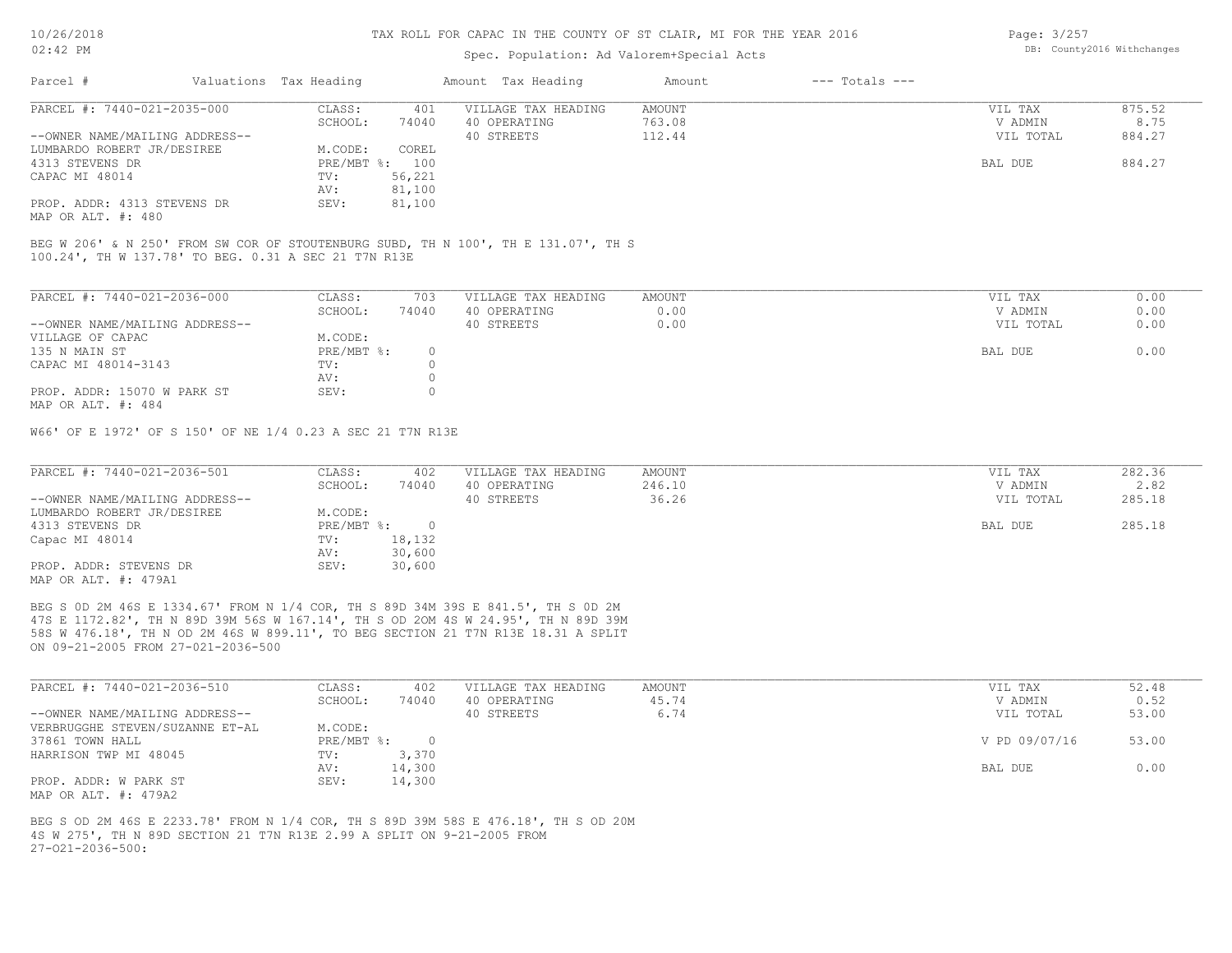### Spec. Population: Ad Valorem+Special Acts

| Page: 4/257 |                            |
|-------------|----------------------------|
|             | DB: County2016 Withchanges |

| Parcel #                                       | Valuations Tax Heading |        | Amount Tax Heading  | Amount | $---$ Totals $---$ |           |       |
|------------------------------------------------|------------------------|--------|---------------------|--------|--------------------|-----------|-------|
| PARCEL #: 7440-021-2036-520                    | CLASS:                 | 401    | VILLAGE TAX HEADING | AMOUNT |                    | VIL TAX   | 52.48 |
|                                                | SCHOOL:                | 74040  | 40 OPERATING        | 45.74  |                    | V ADMIN   | 0.52  |
| --OWNER NAME/MAILING ADDRESS--                 |                        |        | 40 STREETS          | 6.74   |                    | VIL TOTAL | 53.00 |
| LUMBARDO ROBERT JR/D                           | M.CODE:                |        |                     |        |                    |           |       |
| 4313 STEVENS DR                                | PRE/MBT %: 100         |        |                     |        |                    | BAL DUE   | 53.00 |
| Capac MI 48014                                 | TV:                    | 3,370  |                     |        |                    |           |       |
|                                                | AV:                    | 18,400 |                     |        |                    |           |       |
| PROP. ADDR: STEVENS DR<br>MAP OR ALT. #: 479A3 | SEV:                   | 18,400 |                     |        |                    |           |       |

SECTION 21 T7N R13E .58 A SPLIT ON 9-21-2005 FROM 27-021-2036-500 TH N OD 20M 4S E 199.95', TH S 89D 39M 56S E 193.34', TH S OD 56M 14S E 200' TO BEG 100.22', TH N 89D 39M 56S W 131.07', TH S 0D 20M 4S W 100', TH N 89D 39M 56S W 60', 39M 56S W 167.14' & N OD 56M 14S W 100.02' FROM N 1/4 COR, TH N 3D 30M 16S W BEG S 0D 2M 46S E 1334.67', S 89D 34M 39S E 841.5', S OD 2M 47S E 1172.82', N 89D

| PARCEL #: 7440-021-2036-525    | CLASS:  | 402            | VILLAGE TAX HEADING | AMOUNT | VIL TAX   | 120.90 |
|--------------------------------|---------|----------------|---------------------|--------|-----------|--------|
|                                | SCHOOL: | 74040          | 40 OPERATING        | 105.38 | V ADMIN   | 1.20   |
| --OWNER NAME/MAILING ADDRESS-- |         |                | 40 STREETS          | 15.52  | VIL TOTAL | 122.10 |
| LUMBARDO ROBERT N              | M.CODE: |                |                     |        |           |        |
| LUMBARDO DESIREE M             |         | PRE/MBT %: 100 |                     |        | BAL DUE   | 122.10 |
| 4313 STEVENS DR                | TV:     | 7,764          |                     |        |           |        |
| CAPAC MI 48014                 | AV:     | 13,300         |                     |        |           |        |
|                                | SEV:    | 13,300         |                     |        |           |        |
| PROP. ADDR: STEVENS RD         |         |                |                     |        |           |        |
| MAP OR ALT. #: 479B            |         |                |                     |        |           |        |

197.78',TH S'LY 100.02' TO BEG SECTION 21 T7N R13E 0.46 A BEG W 66' & N0ª0'40"E 150' FROM SW COR STOUTENBURG SUBD TH W 200',TH N 100',TH E

| PARCEL #: 7440-021-2037-000    | CLASS:     | 703   | VILLAGE TAX HEADING | AMOUNT | VIL TAX   | 0.00 |
|--------------------------------|------------|-------|---------------------|--------|-----------|------|
|                                | SCHOOL:    | 74040 | 40 OPERATING        | 0.00   | V ADMIN   | 0.00 |
| --OWNER NAME/MAILING ADDRESS-- |            |       | 40 STREETS          | 0.00   | VIL TOTAL | 0.00 |
| VILLAGE OF CAPAC               | M.CODE:    |       |                     |        |           |      |
| 135 N MAIN ST                  | PRE/MBT %: |       |                     |        | BAL DUE   | 0.00 |
| CAPAC MI 48014-3143            | TV:        |       |                     |        |           |      |
|                                | AV:        |       |                     |        |           |      |
| PROP. ADDR: E PARK ST          | SEV:       |       |                     |        |           |      |
| MAP OR ALT. #: 477             |            |       |                     |        |           |      |

S150' OF S 1/2 OF NE 1/4 EXC E 2147' 1.60 A SEC 21 T7N R13E

| PARCEL #: 7440-027-2005-000                       | CLASS:     | 703   | VILLAGE TAX HEADING | AMOUNT | VIL TAX   | 0.00 |
|---------------------------------------------------|------------|-------|---------------------|--------|-----------|------|
|                                                   | SCHOOL:    | 74040 | 40 OPERATING        | 0.00   | V ADMIN   | 0.00 |
| --OWNER NAME/MAILING ADDRESS--                    |            |       | 40 STREETS          | 0.00   | VIL TOTAL | 0.00 |
| VILLAGE OF CAPAC                                  | M.CODE:    |       |                     |        |           |      |
| 131 N MAIN ST                                     | PRE/MBT %: |       |                     |        | BAL DUE   | 0.00 |
| CAPAC MI 48014                                    | TV:        |       |                     |        |           |      |
|                                                   | AV:        |       |                     |        |           |      |
| PROP. ADDR: E HILL STREET<br>MAP OR ALT. #: CF600 | SEV:       |       |                     |        |           |      |

 $\mathcal{L}_\mathcal{L} = \mathcal{L}_\mathcal{L} = \mathcal{L}_\mathcal{L} = \mathcal{L}_\mathcal{L} = \mathcal{L}_\mathcal{L} = \mathcal{L}_\mathcal{L} = \mathcal{L}_\mathcal{L} = \mathcal{L}_\mathcal{L} = \mathcal{L}_\mathcal{L} = \mathcal{L}_\mathcal{L} = \mathcal{L}_\mathcal{L} = \mathcal{L}_\mathcal{L} = \mathcal{L}_\mathcal{L} = \mathcal{L}_\mathcal{L} = \mathcal{L}_\mathcal{L} = \mathcal{L}_\mathcal{L} = \mathcal{L}_\mathcal{L}$ 

E1/2 OF NE 1/4 LYING S OF GTRR R/W & NE 1/4 OF SE 1/4 SECTION 27 T7N R13E 64.38 A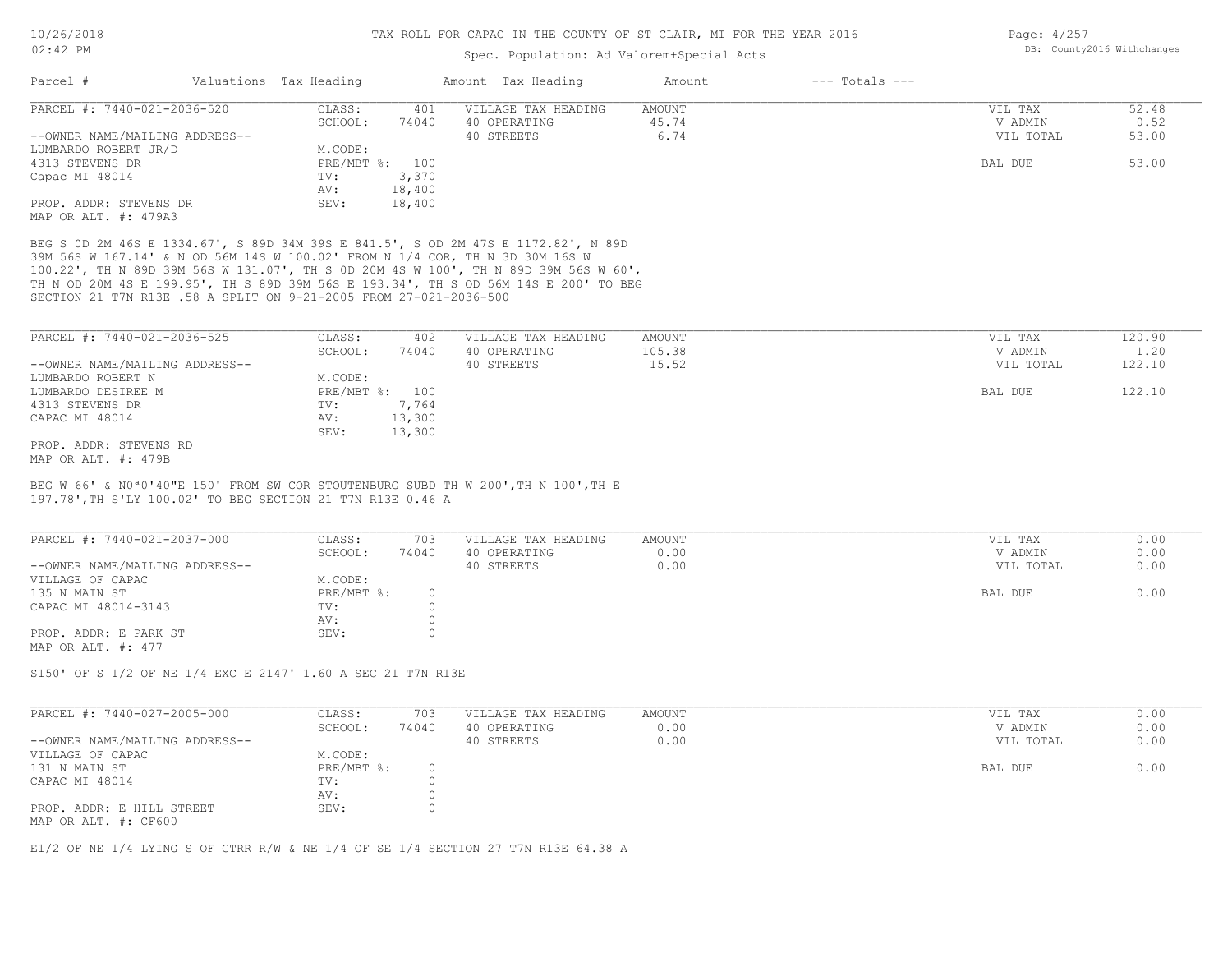## Spec. Population: Ad Valorem+Special Acts

Page: 5/257 DB: County2016 Withchanges

| Parcel #                       | Valuations Tax Heading |       | Amount Tax Heading  | Amount | $---$ Totals $---$ |           |      |
|--------------------------------|------------------------|-------|---------------------|--------|--------------------|-----------|------|
| PARCEL #: 7440-027-3005-000    | CLASS:                 | 703   | VILLAGE TAX HEADING | AMOUNT |                    | VIL TAX   | 0.00 |
|                                | SCHOOL:                | 74040 | 40 OPERATING        | 0.00   |                    | V ADMIN   | 0.00 |
| --OWNER NAME/MAILING ADDRESS-- |                        |       | 40 STREETS          | 0.00   |                    | VIL TOTAL | 0.00 |
| VILLAGE OF CAPAC               | M.CODE:                |       |                     |        |                    |           |      |
| 131 N MAIN                     | PRE/MBT %:             |       |                     |        |                    | BAL DUE   | 0.00 |
| CAPAC MI 48014                 | TV:                    |       |                     |        |                    |           |      |
|                                | AV:                    |       |                     |        |                    |           |      |
| PROP. ADDR: DONALD RD          | SEV:                   |       |                     |        |                    |           |      |
|                                |                        |       |                     |        |                    |           |      |

MAP OR ALT. #: F00310

T7N R13E 2.74 A W66' OF SE 1/4 EXC THAT PART N OF S LINE OF N 25.22 A OF W 1/2 OF SE 1/4 SECTION 27

| PARCEL #: 7440-027-3006-000    | CLASS:     | 703   | VILLAGE TAX HEADING | AMOUNT | VIL TAX   | 0.00 |
|--------------------------------|------------|-------|---------------------|--------|-----------|------|
|                                | SCHOOL:    | 74040 | 40 OPERATING        | 0.00   | V ADMIN   | 0.00 |
| --OWNER NAME/MAILING ADDRESS-- |            |       | 40 STREETS          | 0.00   | VIL TOTAL | 0.00 |
| VILLAGE OF CAPAC               | M.CODE:    |       |                     |        |           |      |
| 131 N MAIN ST                  | PRE/MBT %: | 0.    |                     |        | BAL DUE   | 0.00 |
| CAPAC MI 48014                 | TV:        |       |                     |        |           |      |
|                                | AV:        |       |                     |        |           |      |
| PROP. ADDR: E HILL STREET      | SEV:       |       |                     |        |           |      |
| MAP OR ALT. #: CF503/599       |            |       |                     |        |           |      |

SECTION 27 T7N R13E 57.26 A THAT PART OF SW 1/4 OF NE 1/4 LYING S OF GTRR R/W & N 25.22 A OF NW 1/4 OF SE 1/4

| PARCEL #: 7440-027-4001-000    | CLASS:  | 401            | VILLAGE TAX HEADING | AMOUNT | VIL TAX       | 549.06 |
|--------------------------------|---------|----------------|---------------------|--------|---------------|--------|
|                                | SCHOOL: | 74040          | 40 OPERATING        | 478.55 | V ADMIN       | 5.49   |
| --OWNER NAME/MAILING ADDRESS-- |         |                | 40 STREETS          | 70.51  | VIL TOTAL     | 554.55 |
| LAFFERTY TIMOTHY D/LOLA T      | M.CODE: | COREL          |                     |        |               |        |
| 608 CAPAC RD                   |         | PRE/MBT %: 100 |                     |        | V PD 09/19/16 | 554.55 |
| CAPAC MI 48014                 | TV:     | 35,258         |                     |        |               |        |
|                                | AV:     | 39,200         |                     |        | BAL DUE       | 0.00   |
| PROP. ADDR: 608 CAPAC RD       | SEV:    | 39,200         |                     |        |               |        |
|                                |         |                |                     |        |               |        |

MAP OR ALT. #: CF604/620

THE N 109 FT OF THE W 384 FT OF THE SW 1/4 .96 A SEC 27 T7N R13E

| PARCEL #: 7440-027-4002-001         | CLASS:     | 101    | VILLAGE TAX HEADING | AMOUNT | VIL TAX       | 776.21 |  |
|-------------------------------------|------------|--------|---------------------|--------|---------------|--------|--|
|                                     | SCHOOL:    | 74040  | 40 OPERATING        | 676.53 | V ADMIN       | 7.76   |  |
| --OWNER NAME/MAILING ADDRESS--      |            |        | 40 STREETS          | 99.68  | VIL TOTAL     | 783.97 |  |
| SHULL BRIAN GRIFFITH BRENDA SHULL R | M.CODE:    |        |                     |        |               |        |  |
| 3520 CAPAC RD                       | PRE/MBT %: | 100    |                     |        | V PD 09/14/16 | 783.97 |  |
| CAPAC MI 48014-3700                 | TV:        | 49,844 |                     |        |               |        |  |
|                                     | AV:        | 88,200 |                     |        | BAL DUE       | 0.00   |  |
| PROP. ADDR: 3520 S CAPAC RD         | SEV:       | 88,200 |                     |        |               |        |  |

MAP OR ALT. #: CF602/603

6M 22S W 1127.17', TH N 89D 52M 10S W 1312.78' TO BEG SECTION 27 T7N R13E 34A BEG AT SW SEC COR, TH N 0D 0M 38S W 1127.17', TH S 89D 52M 10S E 1315.08', TH S 0D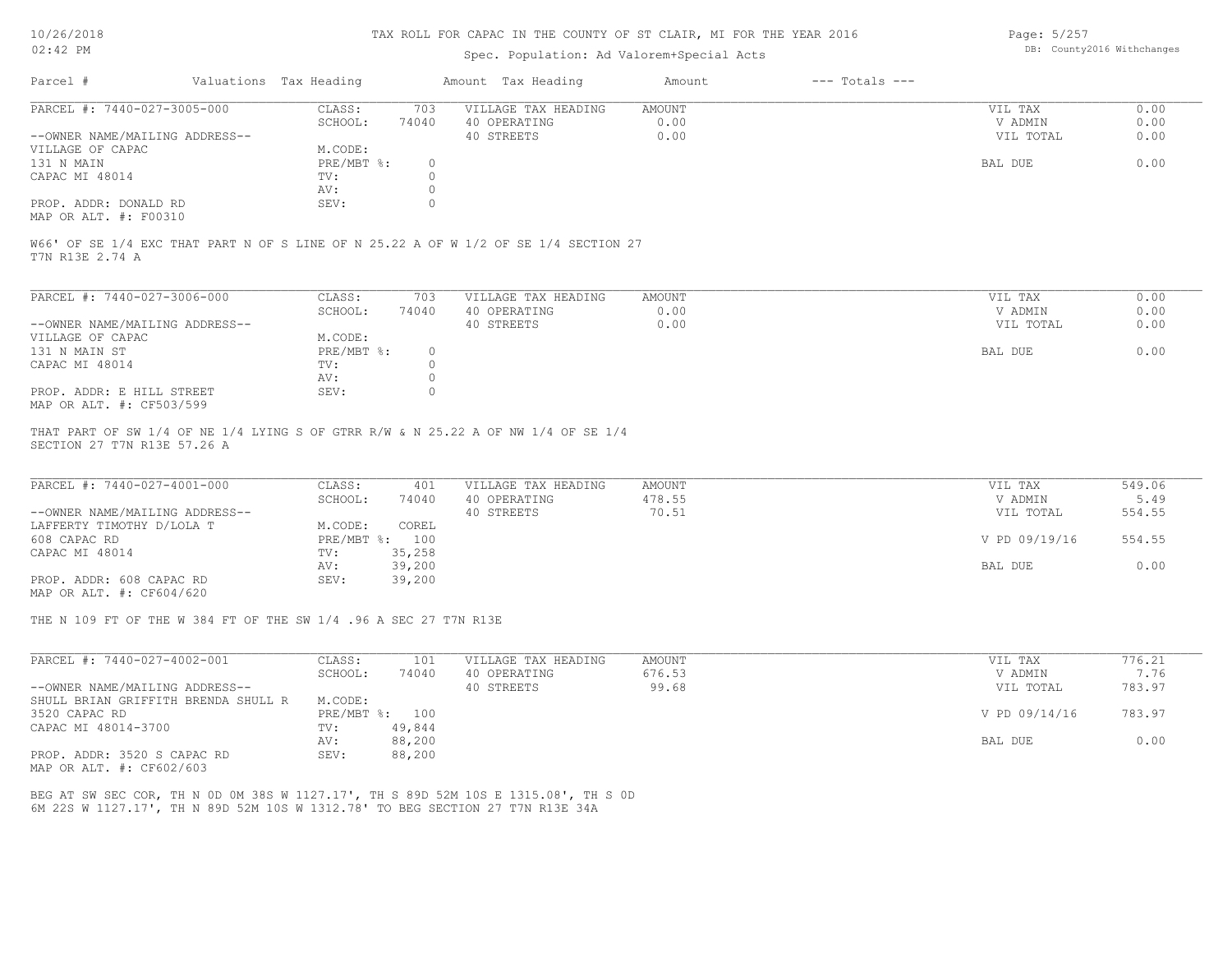### Spec. Population: Ad Valorem+Special Acts

| Page: 6/257 |                            |
|-------------|----------------------------|
|             | DB: County2016 Withchanges |

| Parcel #                       | Valuations Tax Heading |                | Amount Tax Heading  | Amount | $---$ Totals $---$ |               |        |
|--------------------------------|------------------------|----------------|---------------------|--------|--------------------|---------------|--------|
| PARCEL #: 7440-027-4002-010    | CLASS:                 | 102            | VILLAGE TAX HEADING | AMOUNT |                    | VIL TAX       | 911.34 |
|                                | SCHOOL:                | 74040          | 40 OPERATING        | 794.30 |                    | V ADMIN       | 9.11   |
| --OWNER NAME/MAILING ADDRESS-- |                        |                | 40 STREETS          | 117.04 |                    | VIL TOTAL     | 920.45 |
| SHULL WILLIAM                  | M.CODE:                |                |                     |        |                    |               |        |
| P.O.BOX 691                    |                        | PRE/MBT %: 100 |                     |        |                    | V PD 09/12/16 | 920.45 |
| CAPAC MI 48014                 | TV:                    | 58,521         |                     |        |                    |               |        |
|                                | AV:                    | 69,200         |                     |        |                    | BAL DUE       | 0.00   |
| PROP. ADDR: S CAPAC RD         | SEV:                   | 69,200         |                     |        |                    |               |        |
| MAP OR ALT. #:                 |                        |                |                     |        |                    |               |        |

1523.41', TH N 89D 52M 10S W 1315.08', TO BEG SECTION 27 T7N R13E 45.10AC 50M 15S E 384', TH N 0D 0M 38S W 109', TH S 89D 50M 15S E 934.18', TH S 0D 6M 22S W BEG N 0D 0M 38S W 1127.17', FROM SW SEC COR, TH N 0D 0M 38S W 1415.14', TH S 89D

| PARCEL #: 7440-027-4003-000         | CLASS:     | 202    | VILLAGE TAX HEADING | AMOUNT | VIL TAX       | 934.38 |
|-------------------------------------|------------|--------|---------------------|--------|---------------|--------|
|                                     | SCHOOL:    | 74040  | 40 OPERATING        | 814.38 | V ADMIN       | 9.34   |
| --OWNER NAME/MAILING ADDRESS--      |            |        | 40 STREETS          | 120.00 | VIL TOTAL     | 943.72 |
| SR HUNTER'S CROSSING LLC            | M.CODE:    |        |                     |        |               |        |
| 27777 FRANKLIN RD STE 200           | PRE/MBT %: |        |                     |        | V PD 08/29/16 | 943.72 |
| SOUTHFIELD MI 48034                 | TV:        | 60,000 |                     |        |               |        |
|                                     | AV:        | 60,000 |                     |        | BAL DUE       | 0.00   |
| PROP. ADDR: CHRISTOPHER STONE DRIVE | SEV:       | 60,000 |                     |        |               |        |
| MAP OR ALT. #: CF601                |            |        |                     |        |               |        |

NE 1/4 OF SW 1/4 40 A SEC 27 T7N R13E

| PARCEL #: 7440-033-2002-250    | CLASS:       | 202    | VILLAGE TAX HEADING | AMOUNT | VIL TAX       | 490.44 |
|--------------------------------|--------------|--------|---------------------|--------|---------------|--------|
|                                | SCHOOL:      | 74040  | 40 OPERATING        | 427.46 | V ADMIN       | 4.90   |
| --OWNER NAME/MAILING ADDRESS-- |              |        | 40 STREETS          | 62.98  | VIL TOTAL     | 495.34 |
| BONKOWIAK LLC                  | M.CODE:      |        |                     |        |               |        |
| 3433 S MAIN ST                 | $PRE/MBT$ %: |        |                     |        | V PD 09/16/16 | 495.34 |
| CAPAC MI 48014                 | TV:          | 31,494 |                     |        |               |        |
|                                | AV:          | 32,600 |                     |        | BAL DUE       | 0.00   |
| PROP. ADDR: S CAPAC RD         | SEV:         | 32,600 |                     |        |               |        |
| $\frac{1}{2}$                  |              |        |                     |        |               |        |

MAP OR ALT. #: 382B1

N900' OF E 600' OF NE 1/4 EXC S 308' OF E 290' SEC 33 T7N R16E 10.35 A

| PARCEL #: 7440-033-2002-350    | CLASS:     | 201          | VILLAGE TAX HEADING | AMOUNT   | VIL TAX                | 1,758.76 |
|--------------------------------|------------|--------------|---------------------|----------|------------------------|----------|
|                                | SCHOOL:    | 74040        | 40 OPERATING        | 1,532.89 | V ADMIN                | 17.58    |
| --OWNER NAME/MAILING ADDRESS-- |            |              | 40 STREETS          | 225.87   | VIL TOTAL              | 1,776.34 |
| BONKOWIAK LLC                  | M.CODE:    |              |                     |          |                        |          |
| 3433 S CAPAC RD                | PRE/MBT %: | <sup>n</sup> |                     |          | V PD 09/16/16 1,776.34 |          |
| CAPAC MI 48014                 | TV:        | 112,937      |                     |          |                        |          |
|                                | AV:        | 134,700      |                     |          | BAL DUE                | 0.00     |
| PROP. ADDR: 3433 S CAPAC RD    | SEV:       | 134,700      |                     |          |                        |          |

MAP OR ALT. #: 382B2

S308' OF N 900' OF E 290' OF NE 1/4 SEC 33 T7N R13E 2.05 A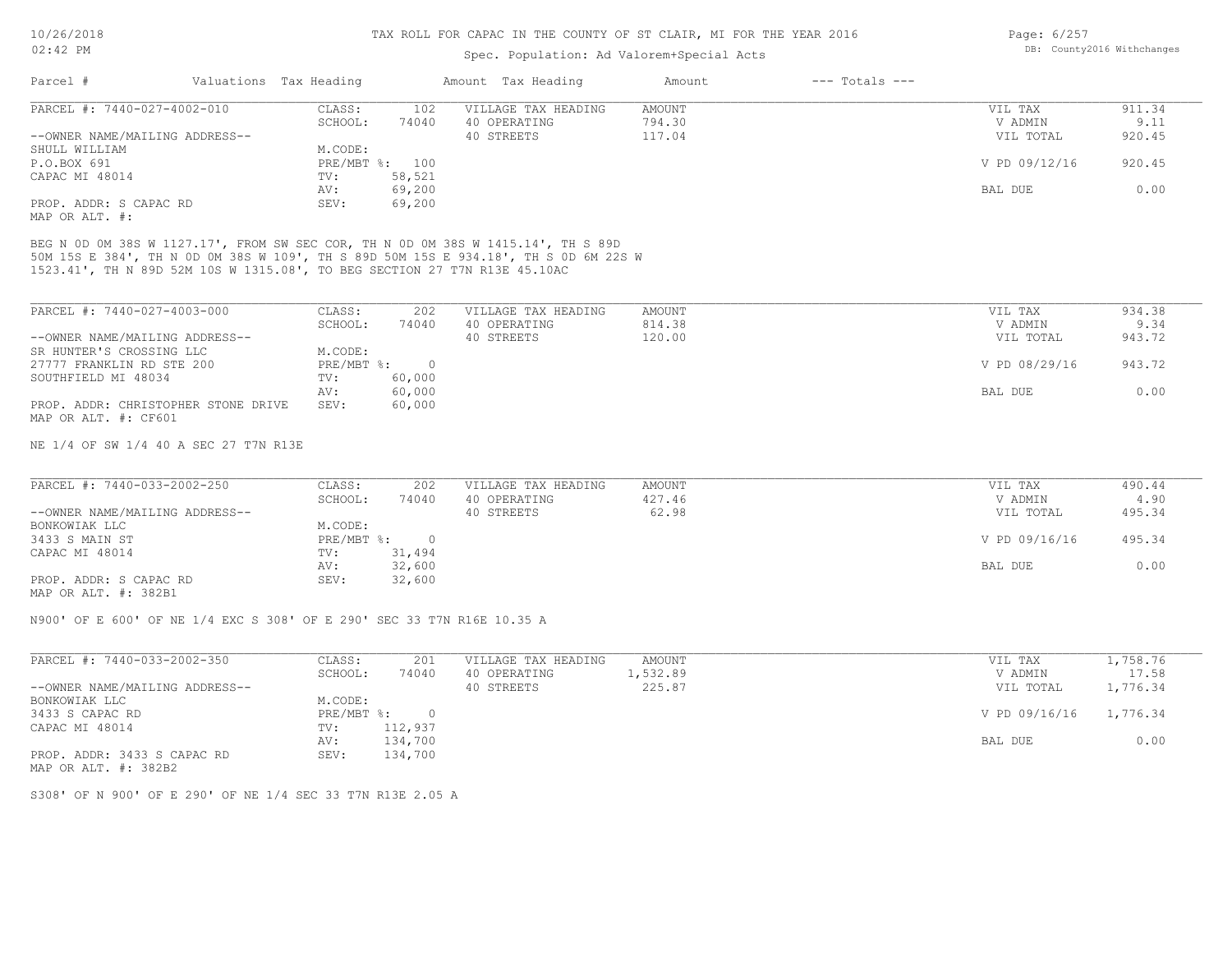## TAX ROLL FOR CAPAC IN THE COUNTY OF ST CLAIR, MI FOR THE YEAR 2016

## Spec. Population: Ad Valorem+Special Acts

Page: 7/257 DB: County2016 Withchanges

| Parcel #                                                                                                                                | Valuations Tax Heading | Amount Tax Heading  | Amount | $---$ Totals $---$ |               |          |
|-----------------------------------------------------------------------------------------------------------------------------------------|------------------------|---------------------|--------|--------------------|---------------|----------|
| PARCEL #: 7440-033-2002-400                                                                                                             | CLASS:<br>102          | VILLAGE TAX HEADING | AMOUNT |                    | VIL TAX       | 1,058.02 |
|                                                                                                                                         | SCHOOL:<br>74040       | 40 OPERATING        | 922.14 |                    | V ADMIN       | 10.58    |
| --OWNER NAME/MAILING ADDRESS--                                                                                                          |                        | 40 STREETS          | 135.88 |                    | VIL TOTAL     | 1,068.60 |
| M & N ENTERPRISES, INC.                                                                                                                 | M.CODE:                |                     |        |                    |               |          |
| 14417 HOUGH ROAD                                                                                                                        | PRE/MBT %: 100         |                     |        |                    | V PD 08/31/16 | 1,068.60 |
| ALLENTON MI 48002                                                                                                                       | 67,940<br>TV:          |                     |        |                    |               |          |
|                                                                                                                                         | 95,700<br>AV:          |                     |        |                    | BAL DUE       | 0.00     |
| PROP. ADDR: CAPAC RD                                                                                                                    | 95,700<br>SEV:         |                     |        |                    |               |          |
|                                                                                                                                         |                        |                     |        |                    |               |          |
| MAP OR ALT. #: 382C<br>N1/2 OF NE 1/4 EXC W 20 A & EXC N 900' OF E 600' & N 10 ACRES OF SE 1/4 OF NE 1/4<br>SECTION 33 T7N R13E 57. 6 A |                        |                     |        |                    |               |          |
| PARCEL #: 7440-033-2003-000                                                                                                             | 102<br>CLASS:          | VILLAGE TAX HEADING | AMOUNT |                    | VIL TAX       | 444.24   |
|                                                                                                                                         | SCHOOL:<br>74040       | 40 OPERATING        | 387.19 |                    | V ADMIN       | 4.44     |
|                                                                                                                                         |                        | 40 STREETS          | 57.05  |                    | VIL TOTAL     | 448.68   |
| --OWNER NAME/MAILING ADDRESS--<br><b>TOSCH RONALD</b>                                                                                   | M.CODE:                |                     |        |                    |               |          |
|                                                                                                                                         | PRE/MBT %: 100         |                     |        |                    | V PD 08/31/16 | 448.68   |
|                                                                                                                                         | 28,527<br>TV:          |                     |        |                    |               |          |
| 13833 FOLEY RD.<br>CAPAC MI 48014                                                                                                       | 53,600<br>AV:          |                     |        |                    | BAL DUE       | 0.00     |
| PROP. ADDR: CAPAC RD<br>MAP OR ALT. #: 384                                                                                              | 53,600<br>SEV:         |                     |        |                    |               |          |

T7N R13E

| PARCEL #: 7440-033-3003-000         | CLASS:     | 201    | VILLAGE TAX HEADING | AMOUNT | VIL TAX       | 937.88 |
|-------------------------------------|------------|--------|---------------------|--------|---------------|--------|
|                                     | SCHOOL:    | 74040  | 40 OPERATING        | 817.43 | V ADMIN       | 9.37   |
| --OWNER NAME/MAILING ADDRESS--      |            |        | 40 STREETS          | 120.45 | VIL TOTAL     | 947.25 |
| LOVE'S TRAVEL STOPS& COUNTRY STORES | M.CODE:    |        |                     |        |               |        |
| RYAN LLC                            | PRE/MBT %: |        |                     |        | V PD 08/15/16 | 947.25 |
| 15 W 6TH STREET STE.2400            | TV:        | 60,225 |                     |        |               |        |
| TULSA OK 74119                      | AV:        | 93,400 |                     |        | BAL DUE       | 0.00   |
|                                     | SEV:       | 93,400 |                     |        |               |        |
| PROP. ADDR: 3191 S CAPAC RD         |            |        |                     |        |               |        |

MAP OR ALT. #: 391D

S440' OF N 660' OF N 1/2 OF SE 1/4 EXC M21 R/W SEC 33 T7N R13E 25.39 A

| PARCEL #: 7440-034-1001-001    | CLASS:        | 001   | VILLAGE TAX HEADING | AMOUNT | VIL TAX   | 0.00 |
|--------------------------------|---------------|-------|---------------------|--------|-----------|------|
|                                | SCHOOL:       | 74040 | 40 OPERATING        | 0.00   | V ADMIN   | 0.00 |
| --OWNER NAME/MAILING ADDRESS-- |               |       | 40 STREETS          | 0.00   | VIL TOTAL | 0.00 |
| TOSCH RONALD                   | M.CODE:       |       |                     |        |           |      |
| TOSCH KIM                      | $PRE/MBT$ %:  | 100   |                     |        | BAL DUE   | 0.00 |
| 13833 FOLEY RD                 | $\text{TV}$ : |       |                     |        |           |      |
| CAPAC MI 48014                 | AV:           |       |                     |        |           |      |
|                                | SEV:          |       |                     |        |           |      |
| PROP. ADDR: CAPAC RD           |               |       |                     |        |           |      |

MAP OR ALT. #: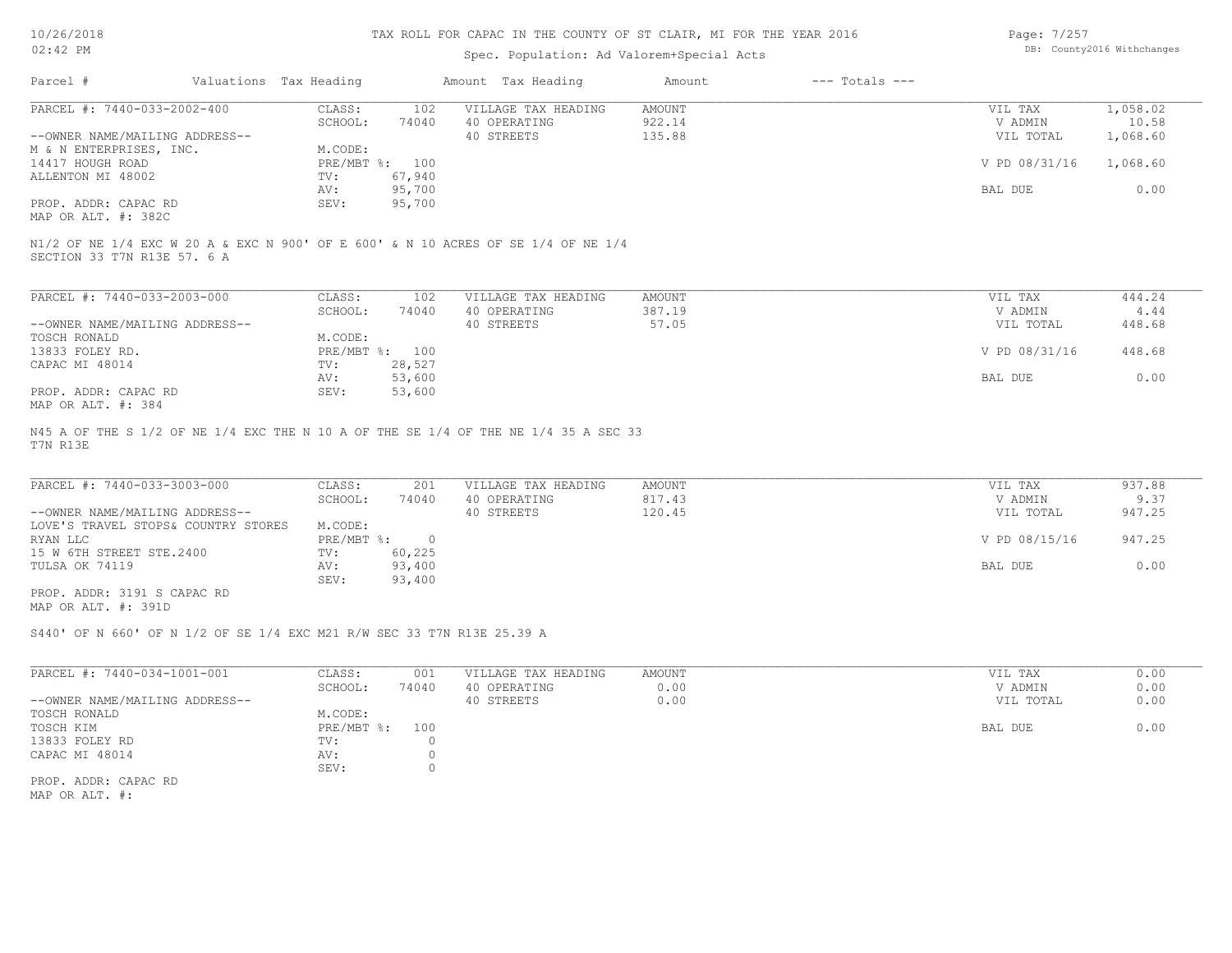FROM 27-034-1001-001

MAP OR ALT. #: 621/640A

S 88D 21M 52S W 783.14' TO BEG SECTION 34 T7N R13E 41.688AC. SPLIT ON 05/16/2007 TH N 2D 33M 56S W 885.71; TH N 88D 24M 32S E 1312.89; TH S 2D 36M 55S E 1657.8; TH W 578.08; TH S 88D 21M 52S W 248.17; TH N 2D 33M 56S W 195; TH S 88D 21M 52S W 283; BEG N 2D 33M 56S W 994.91 & N 88D 21M 52S E 531.17 FROM W 1/4 COR, TH N 2D 33M 56S

PROP. ADDR: S CAPAC RD SEV: 58,800

Capac MI 48014 TV: 27,540<br>
AV: 58,800

#### TAX ROLL FOR CAPAC IN THE COUNTY OF ST CLAIR, MI FOR THE YEAR 2016

### Spec. Population: Ad Valorem+Special Acts

|  | Page: 8/257 |                            |
|--|-------------|----------------------------|
|  |             | DB: County2016 Withchanges |

 $\frac{1}{2}$   $\frac{1}{2}$ 

| Parcel #                                                                                                                                                                                                                       | Valuations Tax Heading |                    |                | Amount Tax Heading  | Amount        | $---$ Totals $---$ |               |          |
|--------------------------------------------------------------------------------------------------------------------------------------------------------------------------------------------------------------------------------|------------------------|--------------------|----------------|---------------------|---------------|--------------------|---------------|----------|
| PARCEL #: 7440-034-1001-002                                                                                                                                                                                                    |                        | CLASS:             | 301            | VILLAGE TAX HEADING | <b>AMOUNT</b> |                    | VIL TAX       | 3,148.86 |
|                                                                                                                                                                                                                                |                        | SCHOOL:            | 74040          | 40 OPERATING        | 2,744.46      |                    | V ADMIN       | 31.48    |
| --OWNER NAME/MAILING ADDRESS--                                                                                                                                                                                                 |                        |                    |                | 40 STREETS          | 404.40        |                    | VIL TOTAL     | 3,180.34 |
| KEIHIN MICHIGAN MANUFACTURING, INC                                                                                                                                                                                             |                        | M.CODE:            |                |                     |               |                    |               |          |
| 14898 KOEHN RD.                                                                                                                                                                                                                |                        | PRE/MBT %:         | $\overline{0}$ |                     |               |                    | V PD 08/19/16 | 3,180.34 |
| CAPAC MI 48014                                                                                                                                                                                                                 |                        | TV:                | 202,200        |                     |               |                    |               |          |
|                                                                                                                                                                                                                                |                        | AV:                | 202,200        |                     |               |                    | BAL DUE       | 0.00     |
| PROP. ADDR: 14898 KOEHN RD                                                                                                                                                                                                     |                        | SEV:               | 202,200        |                     |               |                    |               |          |
| MAP OR ALT. #:                                                                                                                                                                                                                 |                        |                    |                |                     |               |                    |               |          |
| E 1314.31; TH S 2D 36M 55S E 994.04; TH S 88D 19M 34S W 882.11; TH N 2D 33M 56S W<br>343.04; TH S 88D 19M 14S W 433.05' TO BEG SECTION 34 T7N R13E 26.602A SPLIT ON<br>05/16/2007 FROM 27-034-1001-001;                        |                        |                    |                |                     |               |                    |               |          |
| PARCEL #: 7440-034-1001-010                                                                                                                                                                                                    |                        | CLASS:             | 402            | VILLAGE TAX HEADING | AMOUNT        |                    | VIL TAX       | 160.86   |
|                                                                                                                                                                                                                                |                        | SCHOOL:            | 74040          | 40 OPERATING        | 140.20        |                    | V ADMIN       | 1.60     |
| --OWNER NAME/MAILING ADDRESS--                                                                                                                                                                                                 |                        |                    |                | 40 STREETS          | 20.66         |                    | VIL TOTAL     | 162.46   |
| TOSCH RONALD                                                                                                                                                                                                                   |                        | M.CODE:            |                |                     |               |                    |               |          |
| TOSCH KIM                                                                                                                                                                                                                      |                        |                    | PRE/MBT %: 100 |                     |               |                    | V PD 08/31/16 | 162.46   |
| 13833 FOLEY RD                                                                                                                                                                                                                 |                        | TV:                | 10,330         |                     |               |                    |               |          |
| CAPAC MI 48014                                                                                                                                                                                                                 |                        | AV:                | 13,300         |                     |               |                    | BAL DUE       | 0.00     |
|                                                                                                                                                                                                                                |                        | SEV:               | 13,300         |                     |               |                    |               |          |
| PROP. ADDR: 3326 S CAPAC RD                                                                                                                                                                                                    |                        |                    |                |                     |               |                    |               |          |
| MAP OR ALT. #:                                                                                                                                                                                                                 |                        |                    |                |                     |               |                    |               |          |
| BEG N 2D 33M 56S W 1572.99' FROM W 1/4 COR, TH N 2D 33M 56S W 195', TH N 88D 21M<br>52S E 283', TH S 2D 33M 56S E 195', TH S 88D 21M 52S W 283' TO BEG SECTION 34 T7N<br>R13E 1.26AC. SPLIT ON 01/18/2007 FROM 27-034-1001-000 |                        |                    |                |                     |               |                    |               |          |
|                                                                                                                                                                                                                                |                        |                    |                |                     |               |                    |               |          |
| PARCEL #: 7440-034-1001-020                                                                                                                                                                                                    |                        | CLASS:             | 102            | VILLAGE TAX HEADING | AMOUNT        |                    | VIL TAX       | 428.88   |
|                                                                                                                                                                                                                                |                        | SCHOOL:            | 74040          | 40 OPERATING        | 373.80        |                    | V ADMIN       | 4.28     |
| --OWNER NAME/MAILING ADDRESS--                                                                                                                                                                                                 |                        |                    |                | 40 STREETS          | 55.08         |                    | VIL TOTAL     | 433.16   |
| TOSCH, RONALD/KIM                                                                                                                                                                                                              |                        | M.CODE:            |                |                     |               |                    |               |          |
| 13833 FOLEY RD                                                                                                                                                                                                                 |                        | $PRE/MBT$ $\div$ : | 100            |                     |               |                    | V PD 08/31/16 | 433.16   |

AV: 58,800 BAL DUE 0.00

13833 FOLEY RD PRE/MBT %: 100 V PD 08/31/16 433.16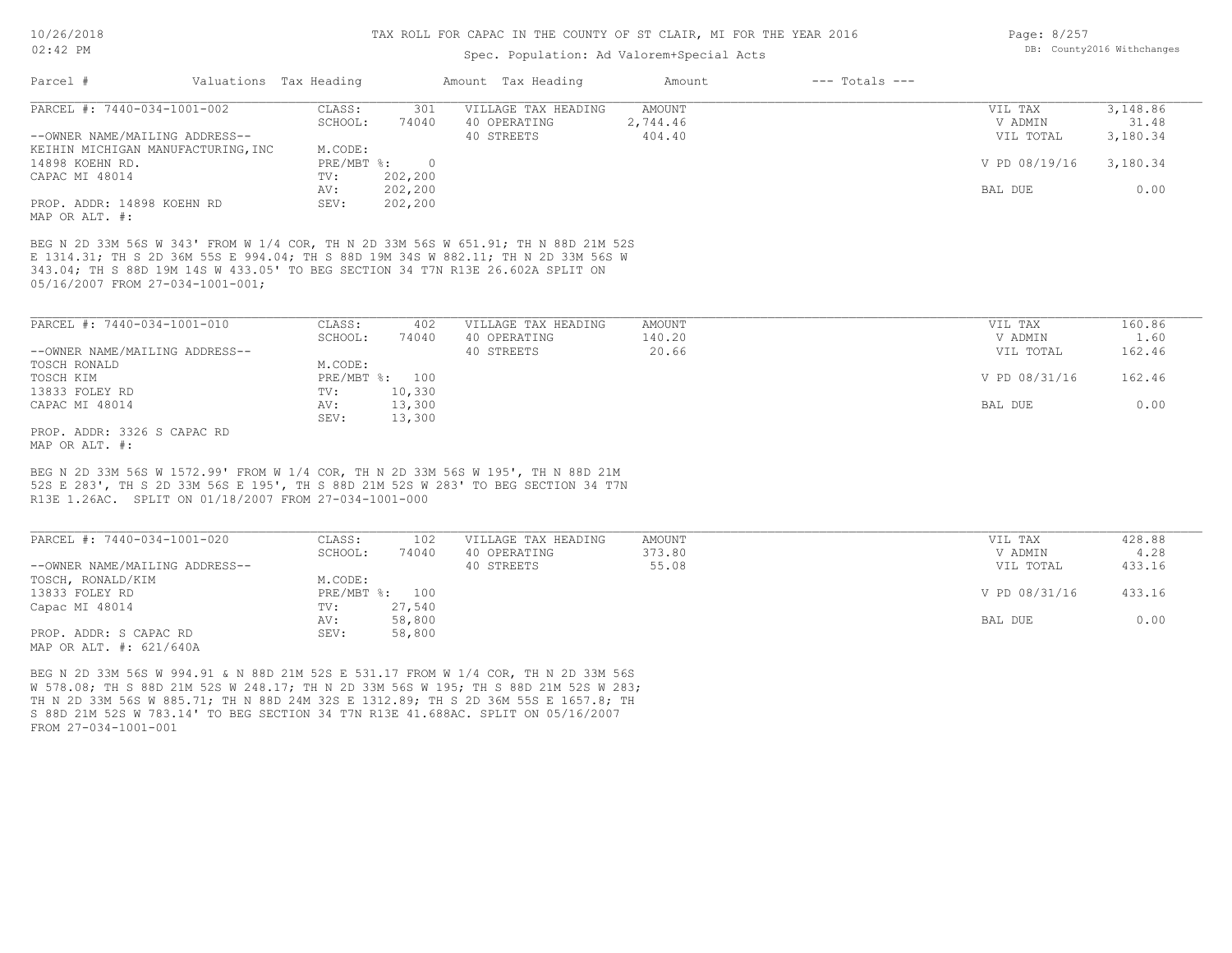### Spec. Population: Ad Valorem+Special Acts

Page: 9/257 DB: County2016 Withchanges

| Parcel #                       | Valuations Tax Heading |        | Amount Tax Heading  | Amount | $---$ Totals $---$ |               |        |
|--------------------------------|------------------------|--------|---------------------|--------|--------------------|---------------|--------|
| PARCEL #: 7440-034-1001-100    | CLASS:                 | 202    | VILLAGE TAX HEADING | AMOUNT |                    | VIL TAX       | 572.87 |
|                                | SCHOOL:                | 74040  | 40 OPERATING        | 499.30 |                    | V ADMIN       | 5.72   |
| --OWNER NAME/MAILING ADDRESS-- |                        |        | 40 STREETS          | 73.57  |                    | VIL TOTAL     | 578.59 |
| SPENCER JAMES L. & JOANNE S.   | M.CODE:                |        |                     |        |                    |               |        |
| 1485 TORREY RD                 | PRE/MBT %:             |        |                     |        |                    | V PD 09/12/16 | 578.59 |
| GROSSE POINTE WOODS MI 48236   | TV:                    | 36,787 |                     |        |                    |               |        |
|                                | AV:                    | 50,100 |                     |        |                    | BAL DUE       | 0.00   |
| PROP. ADDR: CAPAC RD           | SEV:                   | 50,100 |                     |        |                    |               |        |
|                                |                        |        |                     |        |                    |               |        |

MAP OR ALT. #: 640B

S88^19'38"W 433' TO BEG SECTION 34 T7N R13E 3.41 A BEG AT W 1/4 COR,TH N2^33'56"W 343',TH N88^19'38"E 433',TH S2^33'56"E 343',TH

| PARCEL #: 7440-034-4001-000    | CLASS:     | 201      | VILLAGE TAX HEADING | AMOUNT   | VIL TAX       | 6,322.84 |
|--------------------------------|------------|----------|---------------------|----------|---------------|----------|
|                                | SCHOOL:    | 74040    | 40 OPERATING        | 5,510.82 | V ADMIN       | 63.22    |
| --OWNER NAME/MAILING ADDRESS-- |            |          | 40 STREETS          | 812.02   | VIL TOTAL     | 6,386.06 |
| MCDONALDS CORP (021-1487)      | M.CODE:    |          |                     |          |               |          |
| PO BOX 182571                  | PRE/MBT %: | $\Omega$ |                     |          | V PD 08/25/16 | 6,386.06 |
| COLUMBUS OH 43218-2571         | TV:        | 406,014  |                     |          |               |          |
|                                | AV:        | 406,800  |                     |          | BAL DUE       | 0.00     |
| PROP. ADDR: 3200 S CAPAC RD    | SEV:       | 406,800  |                     |          |               |          |
| MAP OR ALT. #: 642A            |            |          |                     |          |               |          |

23.67 A NW 1/4 OF SW 1/4 EXC THAT PART LYING S & W OF N LINE OF M-21 R/W SEC 34 T7N R13E

| PARCEL #: 7440-034-4001-200    | CLASS:       | 201     | VILLAGE TAX HEADING | AMOUNT   | VIL TAX       | 1,797.13 |
|--------------------------------|--------------|---------|---------------------|----------|---------------|----------|
|                                | SCHOOL:      | 74040   | 40 OPERATING        | 1,566.33 | V ADMIN       | 17.97    |
| --OWNER NAME/MAILING ADDRESS-- |              |         | 40 STREETS          | 230.80   | VIL TOTAL     | 1,815.10 |
| SCHWEIHOFER CRP LLC            | M.CODE:      |         |                     |          |               |          |
| 69245 BURKE DR                 | $PRE/MBT$ %: |         |                     |          | V PD 08/29/16 | 1,815.10 |
| Richmond MI 48062              | TV:          | 115,401 |                     |          |               |          |
|                                | AV:          | 154,500 |                     |          | BAL DUE       | 0.00     |
| PROP. ADDR: 3200 S CAPAC RD    | SEV:         | 154,500 |                     |          |               |          |
| MAP OR ALT. #: 642B            |              |         |                     |          |               |          |

BEG SECTION 34 T7N R13E 6.22 A W 50', TH N 2D 34M 48S W 30.86', TH N 88D 19M 38S E 330', TH N 2D 34M 48S W 260' TO W 335.46', TH N 47D 34M 48S W 176.78', TH N 2D 34M 48S W 256.11', TH S 87D 25M 12S 5S E 120', TH N 67D 15M 24S W 240.33', TH N 55D 4M 48S W 678.30', TH S 87D 25M 12S 48S E 613.47', TH S 55D 4M 48S E 733.05', TH N 87D 22M 54S E 173.72', TH S 2D 37M BEG N 88D 19M 38S E 380.01' FROM W 1/4 COR, TH N 88D 19M 38S E 180.53', TH S 2D 34M

| PARCEL #: 7440-034-4001-400    | CLASS:       | 202    | VILLAGE TAX HEADING | AMOUNT | VIL TAX       | 201.37 |
|--------------------------------|--------------|--------|---------------------|--------|---------------|--------|
|                                | SCHOOL:      | 74040  | 40 OPERATING        | 175.51 | V ADMIN       | 2.01   |
| --OWNER NAME/MAILING ADDRESS-- |              |        | 40 STREETS          | 25.86  | VIL TOTAL     | 203.38 |
| CLEAR RIVER PETROLEUM          | M.CODE:      |        |                     |        |               |        |
| 69245 BURKE DR                 | $PRE/MBT$ %: |        |                     |        | V PD 08/29/16 | 203.38 |
| Richmond MI 48062              | TV:          | 12,931 |                     |        |               |        |
|                                | AV:          | 60,000 |                     |        | BAL DUE       | 0.00   |
| PROP. ADDR: 3200 CAPAC RD      | SEV:         | 60,000 |                     |        |               |        |
| MAP OR ALT. #: 642D / 650      |              |        |                     |        |               |        |

733.05',TH N2^34'48"W 613.47' TO BEG SECTION 34 T7N R13E 14.21 A N88^19'38ZZ'E 200',TH S2^ 37'5"E 814.66',TH S87^22'54"W 173.72',TH N55^4'48"W BET N88^19'38"E 560.54' FROM W 1/4 COR,TH N88^19'38"E 554.68',TH S2^37'5"E 233',TH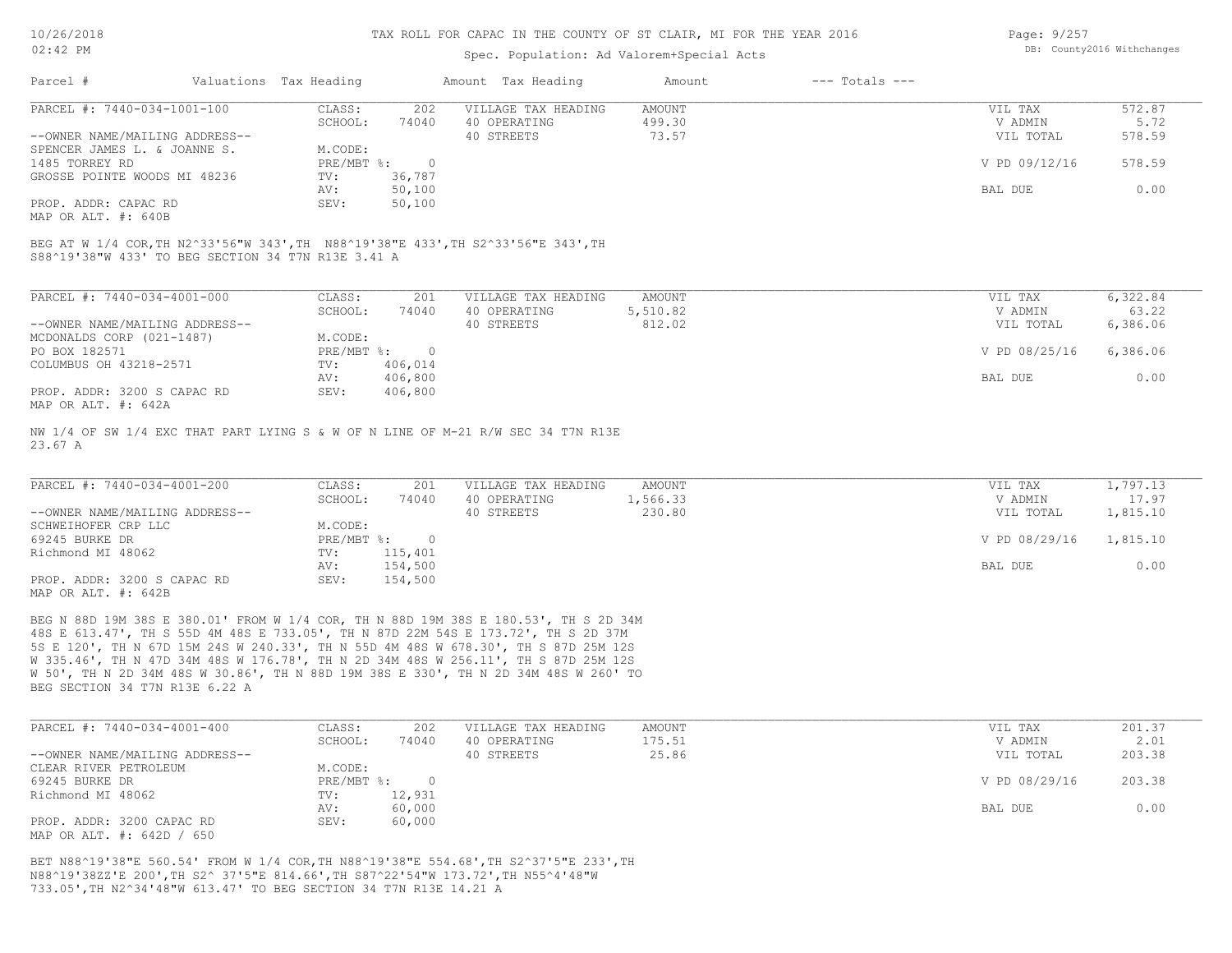## Spec. Population: Ad Valorem+Special Acts

Page: 10/257 DB: County2016 Withchanges

| Parcel #                       | Valuations Tax Heading |       | Amount Tax Heading  | Amount | $---$ Totals $---$ |           |      |
|--------------------------------|------------------------|-------|---------------------|--------|--------------------|-----------|------|
| PARCEL #: 7440-034-4001-600    | CLASS:                 | 703   | VILLAGE TAX HEADING | AMOUNT |                    | VIL TAX   | 0.00 |
|                                | SCHOOL:                | 74040 | 40 OPERATING        | 0.00   |                    | V ADMIN   | 0.00 |
| --OWNER NAME/MAILING ADDRESS-- |                        |       | 40 STREETS          | 0.00   |                    | VIL TOTAL | 0.00 |
| VILLAGE OF CAPAC               | M.CODE:                |       |                     |        |                    |           |      |
| 131 N MAIN ST                  | PRE/MBT %:             | (     |                     |        |                    | BAL DUE   | 0.00 |
| CAPAC MI 48014                 | TV:                    |       |                     |        |                    |           |      |
|                                | AV:                    |       |                     |        |                    |           |      |
| PROP. ADDR: KOEHN              | SEV:                   |       |                     |        |                    |           |      |
|                                |                        |       |                     |        |                    |           |      |

MAP OR ALT. #: CF642C

BEG N88^19'38"E 1115.22' FRO W 1/4 COR,TH N88^19'38"E

| PARCEL #: 7440-150-0001-000        | CLASS:  | 401            | VILLAGE TAX HEADING | AMOUNT | VIL TAX       | 762.60 |
|------------------------------------|---------|----------------|---------------------|--------|---------------|--------|
|                                    | SCHOOL: | 74040          | 40 OPERATING        | 664.66 | V ADMIN       | 7.62   |
| --OWNER NAME/MAILING ADDRESS--     |         |                | 40 STREETS          | 97.94  | VIL TOTAL     | 770.22 |
| LEWIS GERALD/JANE REVOCABLE TRUST  | M.CODE: |                |                     |        |               |        |
| 560 N GLASSFORD ST                 |         | PRE/MBT %: 100 |                     |        | V PD 09/12/16 | 770.22 |
| CAPAC MI 48014-3015                | TV:     | 48,970         |                     |        |               |        |
|                                    | AV:     | 55,800         |                     |        | BAL DUE       | 0.00   |
| PROP. ADDR: 560 N GLASSFORD STREET | SEV:    | 55,800         |                     |        |               |        |
| MAP OR ALT. #: CF281K01            |         |                |                     |        |               |        |

LOT 1 EXC S 13.5 FT BONER SUBD SEC 21 T7N R13E

| PARCEL #: 7440-150-0002-000    | CLASS:         | 401    | VILLAGE TAX HEADING | AMOUNT | VIL TAX       | 976.42 |
|--------------------------------|----------------|--------|---------------------|--------|---------------|--------|
|                                | SCHOOL:        | 74040  | 40 OPERATING        | 851.02 | V ADMIN       | 9.76   |
| --OWNER NAME/MAILING ADDRESS-- |                |        | 40 STREETS          | 125.40 | VIL TOTAL     | 986.18 |
| LORIDON SARAH L                | M.CODE:        |        |                     |        |               |        |
| OUICK ELIZABETH                | PRE/MBT %: 100 |        |                     |        | V PD 09/12/16 | 986.18 |
| 547 N NEEPER ST                | TV:            | 62,700 |                     |        |               |        |
| CAPAC MI 48014                 | AV:            | 62,700 |                     |        | BAL DUE       | 0.00   |
|                                | SEV:           | 62,700 |                     |        |               |        |
| PROP. ADDR: 547 N NEEPER ST    |                |        |                     |        |               |        |

MAP OR ALT. #: CF281K02

LOT 2 BONER SUBD SEC 21 T7N R13E

| PARCEL #: 7440-150-0003-000    | CLASS:     | 401    | VILLAGE TAX HEADING | AMOUNT | VIL TAX       | 549.80 |
|--------------------------------|------------|--------|---------------------|--------|---------------|--------|
|                                | SCHOOL:    | 74040  | 40 OPERATING        | 479.19 | V ADMIN       | 5.49   |
| --OWNER NAME/MAILING ADDRESS-- |            |        | 40 STREETS          | 70.61  | VIL TOTAL     | 555.29 |
| SCHULTZ RANDY                  | M.CODE:    |        |                     |        |               |        |
| SCHULTZ LINDA                  | PRE/MBT %: | 100    |                     |        | V PD 09/12/16 | 555.29 |
| 5300 KNOLL RD                  | TV:        | 35,305 |                     |        |               |        |
| CAPAC MI 48014-3038            | AV:        | 38,300 |                     |        | BAL DUE       | 0.00   |
|                                | SEV:       | 38,300 |                     |        |               |        |

MAP OR ALT. #: CF281K03 PROP. ADDR: 548 N NEEPER ST

LOT 3 BONER SUBDIVISION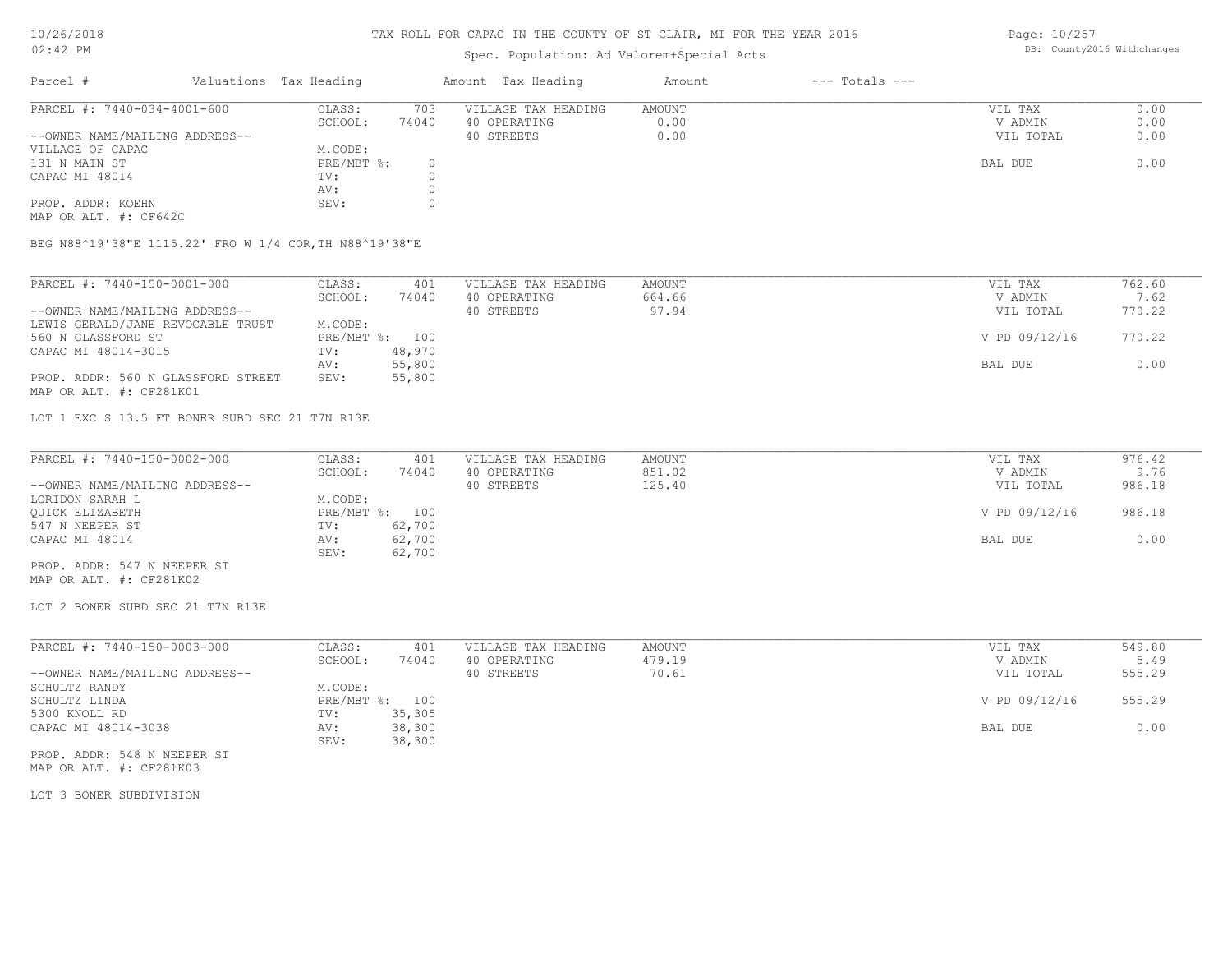#### 10/26/2018  $02 \cdot 42$  PM

### TAX ROLL FOR CAPAC IN THE COUNTY OF ST CLAIR, MI FOR THE YEAR 2016

Page: 11/257 DB: County2016 Withchanges

| UZ:42 FM                                                                                                                                                                                                                                                     |                                                                                                                    | DD. COUNCYZOIO WICHCHANGES                        |                              |                                                             |                                            |
|--------------------------------------------------------------------------------------------------------------------------------------------------------------------------------------------------------------------------------------------------------------|--------------------------------------------------------------------------------------------------------------------|---------------------------------------------------|------------------------------|-------------------------------------------------------------|--------------------------------------------|
| Parcel #<br>Valuations Tax Heading                                                                                                                                                                                                                           |                                                                                                                    | Amount Tax Heading                                | $---$ Totals $---$<br>Amount |                                                             |                                            |
| PARCEL #: 7440-150-0004-000<br>--OWNER NAME/MAILING ADDRESS--<br>SEIDELL JAMES D.<br>MARKEY MARY SUE, DROGOSCH KAY ELLEN<br>SEIDELL HERBERT D. HELEN M<br>P.O.BOX 54<br>CAPAC MI 48014-0054<br>PROP. ADDR: 550 N GLASSFORD STREET<br>MAP OR ALT. #: CF281K04 | CLASS:<br>401<br>SCHOOL:<br>74040<br>M.CODE:<br>PRE/MBT %: 100<br>55,390<br>TV:<br>63,800<br>AV:<br>63,800<br>SEV: | VILLAGE TAX HEADING<br>40 OPERATING<br>40 STREETS | AMOUNT<br>751.80<br>110.78   | VIL TAX<br>V ADMIN<br>VIL TOTAL<br>V PD 09/02/16<br>BAL DUE | 862.58<br>8.62<br>871.20<br>871.20<br>0.00 |
| LOT 4 & S 13.5 FT OF LOT 1 BONER SUBD SEC 21 T7N R13E                                                                                                                                                                                                        |                                                                                                                    |                                                   |                              |                                                             |                                            |
| PARCEL #: 7440-150-0005-000<br>--OWNER NAME/MAILING ADDRESS--<br>HUMMEL KENNETH                                                                                                                                                                              | CLASS:<br>401<br>SCHOOL:<br>74040<br>M.CODE:                                                                       | VILLAGE TAX HEADING<br>40 OPERATING<br>40 STREETS | AMOUNT<br>590.83<br>87.06    | VIL TAX<br>V ADMIN<br>VIL TOTAL                             | 677.89<br>6.77<br>684.66                   |
| HUMMEL MARY T                                                                                                                                                                                                                                                | PRE/MBT %: 100                                                                                                     |                                                   |                              | V PD 09/12/16                                               | 684.66                                     |
| 545 N NEEPER ST<br>CAPAC, MI 48014                                                                                                                                                                                                                           | 43,530<br>TV:<br>47,600<br>AV:<br>47,600<br>SEV:                                                                   |                                                   |                              | BAL DUE                                                     | 0.00                                       |
| PROP. ADDR: 545 N NEEPER ST<br>MAP OR ALT. #: CF281K05                                                                                                                                                                                                       |                                                                                                                    |                                                   |                              |                                                             |                                            |
| LOT 5 BONER SUBD SEC 21 T7N R13E                                                                                                                                                                                                                             |                                                                                                                    |                                                   |                              |                                                             |                                            |
| PARCEL #: 7440-150-0006-000<br>--OWNER NAME/MAILING ADDRESS--                                                                                                                                                                                                | CLASS:<br>401<br>SCHOOL:<br>74040                                                                                  | VILLAGE TAX HEADING<br>40 OPERATING<br>40 STREETS | AMOUNT<br>583.17<br>85.93    | VIL TAX<br>V ADMIN<br>VIL TOTAL                             | 669.10<br>6.69<br>675.79                   |
| FULLER RAND/FLORENCE<br>546 N NEEPER ST                                                                                                                                                                                                                      | M.CODE:<br>PRE/MBT %: 100                                                                                          |                                                   |                              | V PD 08/29/16                                               | 675.79                                     |
| CAPAC MI 48014-3038<br>PROP. ADDR: 546 N NEEPER ST<br>MAP OR ALT. #: CF281K06                                                                                                                                                                                | 42,966<br>TV:<br>48,500<br>AV:<br>48,500<br>SEV:                                                                   |                                                   |                              | BAL DUE                                                     | 0.00                                       |
| LOT 6 BONER SUBDIVISION                                                                                                                                                                                                                                      |                                                                                                                    |                                                   |                              |                                                             |                                            |
| PARCEL #: 7440-150-0007-000                                                                                                                                                                                                                                  | CLASS:<br>401                                                                                                      | VILLAGE TAX HEADING                               | AMOUNT                       | VIL TAX                                                     | 788.70                                     |
| --OWNER NAME/MAILING ADDRESS--                                                                                                                                                                                                                               | SCHOOL:<br>74040                                                                                                   | 40 OPERATING<br>40 STREETS                        | 687.41<br>101.29             | V ADMIN<br>VIL TOTAL                                        | 7.88<br>796.58                             |
|                                                                                                                                                                                                                                                              | M.CODE:<br>COREL                                                                                                   |                                                   |                              | V PD 09/19/16                                               | 796.58                                     |
|                                                                                                                                                                                                                                                              | PRE/MBT %: 100                                                                                                     |                                                   |                              |                                                             |                                            |
| WEYHRAUCH GERALD F<br>540 GLASSFORD<br>CAPAC MI 48014                                                                                                                                                                                                        | TV:<br>50,646<br>57,500<br>AV:                                                                                     |                                                   |                              | BAL DUE                                                     | 0.00                                       |
| WEYHRAUCH PATRICIA A<br>PROP. ADDR: 540 N GLASSFORD STREET<br>MAP OR ALT. #: CF281K07                                                                                                                                                                        | 57,500<br>SEV:                                                                                                     |                                                   |                              |                                                             |                                            |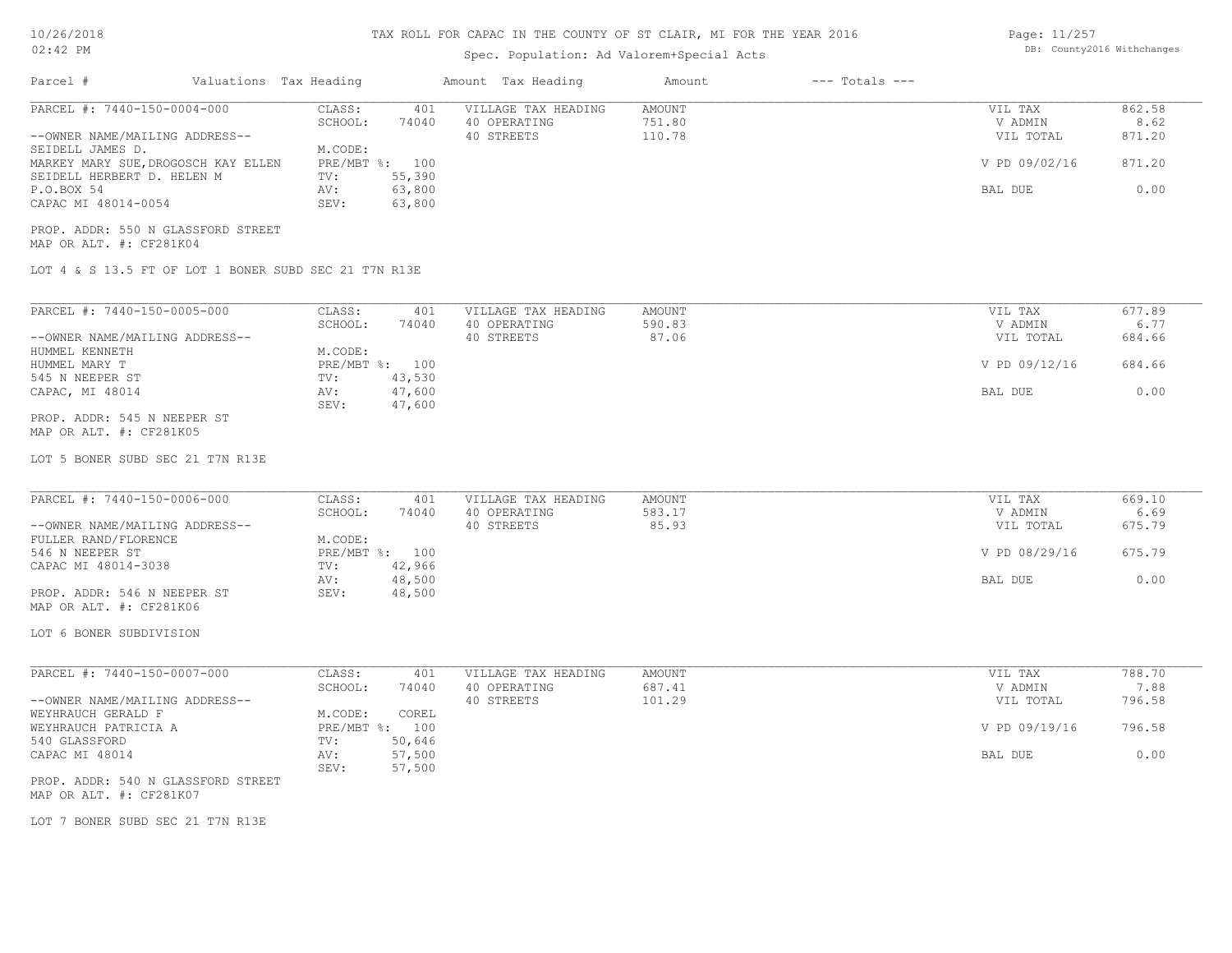## TAX ROLL FOR CAPAC IN THE COUNTY OF ST CLAIR, MI FOR THE YEAR 2016

## Spec. Population: Ad Valorem+Special Acts

Page: 12/257 DB: County2016 Withchanges

| Parcel #                           | Valuations Tax Heading          | Amount Tax Heading  | $---$ Totals $---$<br>Amount |               |        |
|------------------------------------|---------------------------------|---------------------|------------------------------|---------------|--------|
| PARCEL #: 7440-150-0008-000        | CLASS:<br>401                   | VILLAGE TAX HEADING | AMOUNT                       | VIL TAX       | 730.37 |
|                                    | SCHOOL:<br>74040                | 40 OPERATING        | 636.57                       | V ADMIN       | 7.30   |
| --OWNER NAME/MAILING ADDRESS--     |                                 | 40 STREETS          | 93.80                        | VIL TOTAL     | 737.67 |
| JAMES MATTHEW                      | M.CODE:<br>COREL                |                     |                              |               |        |
| 541 N NEEPER ST                    | PRE/MBT %: 100                  |                     |                              | V PD 09/16/16 | 737.67 |
| CAPAC, MI 48014                    | 46,900<br>TV:                   |                     |                              |               |        |
|                                    | 46,900<br>AV:                   |                     |                              | BAL DUE       | 0.00   |
| PROP. ADDR: 541 N NEEPER ST        | 46,900<br>SEV:                  |                     |                              |               |        |
| MAP OR ALT. #: CF281K08            |                                 |                     |                              |               |        |
| LOT 8 BONER SUBD SEC 21 T7N R13E   |                                 |                     |                              |               |        |
| PARCEL #: 7440-150-0009-000        | CLASS:<br>401                   | VILLAGE TAX HEADING | AMOUNT                       | VIL TAX       | 615.88 |
|                                    | SCHOOL:<br>74040                | 40 OPERATING        | 536.79                       | V ADMIN       | 6.15   |
| --OWNER NAME/MAILING ADDRESS--     |                                 | 40 STREETS          | 79.09                        | VIL TOTAL     | 622.03 |
| SHOWLER DENISE L                   | M.CODE:                         |                     |                              |               |        |
| P.O.BOX 206                        | PRE/MBT %: 100                  |                     |                              | V PD 08/29/16 | 622.03 |
| CAPAC MI 48014-0206                | 39,549<br>TV:                   |                     |                              |               |        |
|                                    | 44,600<br>AV:                   |                     |                              | BAL DUE       | 0.00   |
| PROP. ADDR: 540 N NEEPER ST        | 44,600<br>SEV:                  |                     |                              |               |        |
| MAP OR ALT. #: CF281K09            |                                 |                     |                              |               |        |
| LOT 9 BONER SUBD SEC 21 T7N R13E   |                                 |                     |                              |               |        |
| PARCEL #: 7440-225-0001-000        | CLASS:<br>401                   | VILLAGE TAX HEADING | AMOUNT                       | VIL TAX       | 590.33 |
|                                    | SCHOOL:<br>74040                | 40 OPERATING        | 514.52                       | V ADMIN       | 5.90   |
| --OWNER NAME/MAILING ADDRESS--     |                                 | 40 STREETS          | 75.81                        | VIL TOTAL     | 596.23 |
| MCGEORGE II DOUGLAS N              | M.CODE:<br>COREL                |                     |                              |               |        |
| 203 S LESTER ST                    | PRE/MBT %: 100                  |                     |                              | V PD 09/16/16 | 596.23 |
| CAPAC MI 48014-3713                | 37,908<br>TV:                   |                     |                              |               |        |
|                                    | 45,000<br>AV:                   |                     |                              | BAL DUE       | 0.00   |
| PROP. ADDR: 203 S LESTER ST        | SEV:<br>45,000                  |                     |                              |               |        |
| MAP OR ALT. #: CF281K10            |                                 |                     |                              |               |        |
| LOT 1 BULLOCK PLAT SEC 27 T7N R13E |                                 |                     |                              |               |        |
|                                    |                                 |                     |                              |               |        |
| PARCEL #: 7440-225-0002-000        | CLASS:<br>401                   | VILLAGE TAX HEADING | AMOUNT                       | VIL TAX       | 646.52 |
|                                    | SCHOOL:<br>74040                | 40 OPERATING        | 563.49                       | V ADMIN       | 6.46   |
| --OWNER NAME/MAILING ADDRESS--     |                                 | 40 STREETS          | 83.03                        | VIL TOTAL     | 652.98 |
| GAIER RONALD J JR                  | COREL<br>M.CODE:                |                     |                              |               | 652.98 |
| YORK TARAH B                       | PRE/MBT %: 100                  |                     |                              | V PD 08/29/16 |        |
| 205 S LESTER ST                    | 41,516<br>TV:                   |                     |                              |               |        |
| CAPAC MI 48014                     | AV:<br>48,400<br>48,400<br>SEV: |                     |                              | BAL DUE       | 0.00   |
| PROP. ADDR: 205 S LESTER ST        |                                 |                     |                              |               |        |
| MAP OR ALT. #: CF281K11            |                                 |                     |                              |               |        |
|                                    |                                 |                     |                              |               |        |

LOT 2 BULLOCK PLAT SEC 27 T7N R13E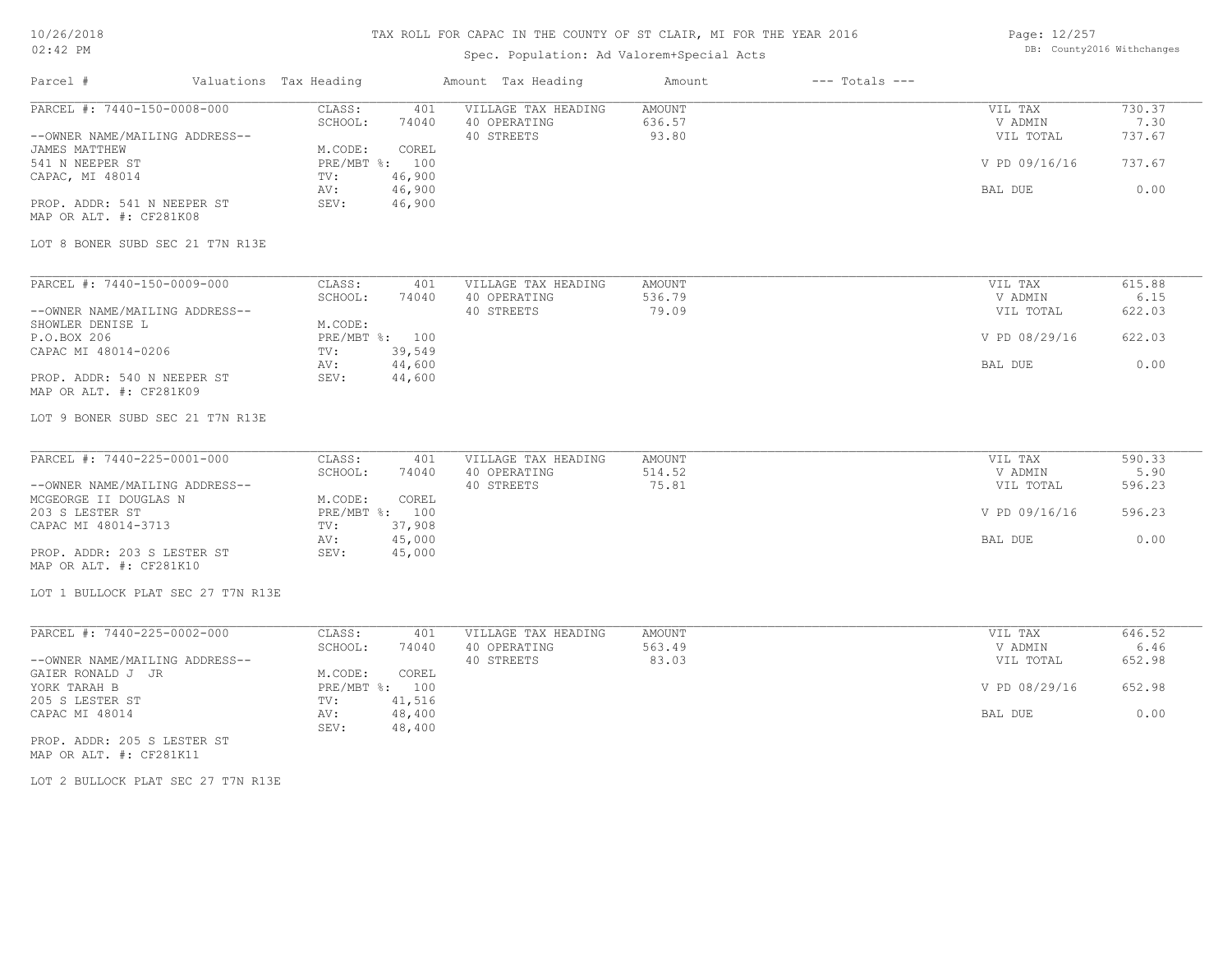## TAX ROLL FOR CAPAC IN THE COUNTY OF ST CLAIR, MI FOR THE YEAR 2016

## Spec. Population: Ad Valorem+Special Acts

Page: 13/257 DB: County2016 Withchanges

| Parcel #                                                                                                                                                                                                                    | Valuations Tax Heading |                                                                                                                             | Amount Tax Heading                                | Amount                           | $---$ Totals $---$ |                                                             |                                            |
|-----------------------------------------------------------------------------------------------------------------------------------------------------------------------------------------------------------------------------|------------------------|-----------------------------------------------------------------------------------------------------------------------------|---------------------------------------------------|----------------------------------|--------------------|-------------------------------------------------------------|--------------------------------------------|
| PARCEL #: 7440-225-0003-000<br>--OWNER NAME/MAILING ADDRESS--<br>GELARDEN ERNEST/BEVERLY<br>209 S LESTER ST<br>CAPAC MI 48014-3713<br>PROP. ADDR: 209 S LESTER ST<br>MAP OR ALT. #: CF281K12<br>LOT 3 BULLOCK PLAT          |                        | CLASS:<br>401<br>SCHOOL:<br>74040<br>M.CODE:<br>PRE/MBT %: 100<br>30,024<br>TV:<br>34,300<br>AV:<br>SEV:<br>34,300          | VILLAGE TAX HEADING<br>40 OPERATING<br>40 STREETS | AMOUNT<br>407.51<br>60.04        |                    | VIL TAX<br>V ADMIN<br>VIL TOTAL<br>V PD 09/12/16<br>BAL DUE | 467.55<br>4.67<br>472.22<br>472.22<br>0.00 |
| PARCEL #: 7440-225-0004-000<br>--OWNER NAME/MAILING ADDRESS--<br>LEWIS JILL L<br>211 S LESTER ST<br>CAPAC MI 48014<br>PROP. ADDR: 211 S LESTER ST<br>MAP OR ALT. #: CF281K13<br>LOT 4 BULLOCK PLAT SEC 27 T7N R13E          |                        | CLASS:<br>401<br>SCHOOL:<br>74040<br>M.CODE:<br>PRE/MBT %: 100<br>30,956<br>TV:<br>37,200<br>AV:<br>37,200<br>SEV:          | VILLAGE TAX HEADING<br>40 OPERATING<br>40 STREETS | AMOUNT<br>420.16<br>61.91        |                    | VIL TAX<br>V ADMIN<br>VIL TOTAL<br>V PD 08/29/16<br>BAL DUE | 482.07<br>4.82<br>486.89<br>486.89<br>0.00 |
| PARCEL #: 7440-225-0005-000<br>--OWNER NAME/MAILING ADDRESS--<br>BASTIAN MICHAEL F III<br>213 S LESTER ST<br>CAPAC MI 48014<br>PROP. ADDR: 213 S LESTER ST<br>MAP OR ALT. #: CF281K14<br>LOT 5 BULLOCK PLAT SEC 27 T7N R13E |                        | CLASS:<br>401<br>SCHOOL:<br>74040<br>COREL<br>M.CODE:<br>PRE/MBT %: 100<br>34,993<br>TV:<br>39,100<br>AV:<br>SEV:<br>39,100 | VILLAGE TAX HEADING<br>40 OPERATING<br>40 STREETS | AMOUNT<br>474.95<br>69.98        |                    | VIL TAX<br>V ADMIN<br>VIL TOTAL<br>V PD 09/19/16<br>BAL DUE | 544.93<br>5.44<br>550.37<br>550.37<br>0.00 |
| PARCEL #: 7440-225-0006-000<br>--OWNER NAME/MAILING ADDRESS--<br>VIELHABER RICHARD H<br>VIELHABER CINDT L<br>215 S LESTER ST<br>CAPAC MI 48014<br>PROP. ADDR: 215 S LESTER ST<br>MAP OR ALT. #: CF281K15                    |                        | CLASS:<br>401<br>SCHOOL:<br>74040<br>M.CODE:<br>PRE/MBT %: 100<br>34,455<br>TV:<br>40,900<br>AV:<br>40,900<br>SEV:          | VILLAGE TAX HEADING<br>40 OPERATING<br>40 STREETS | <b>AMOUNT</b><br>467.65<br>68.91 |                    | VIL TAX<br>V ADMIN<br>VIL TOTAL<br>V PD 09/16/16<br>BAL DUE | 536.56<br>5.36<br>541.92<br>541.92<br>0.00 |

LOT 6 BULLOCK PLAT SEC 27 T7N R13E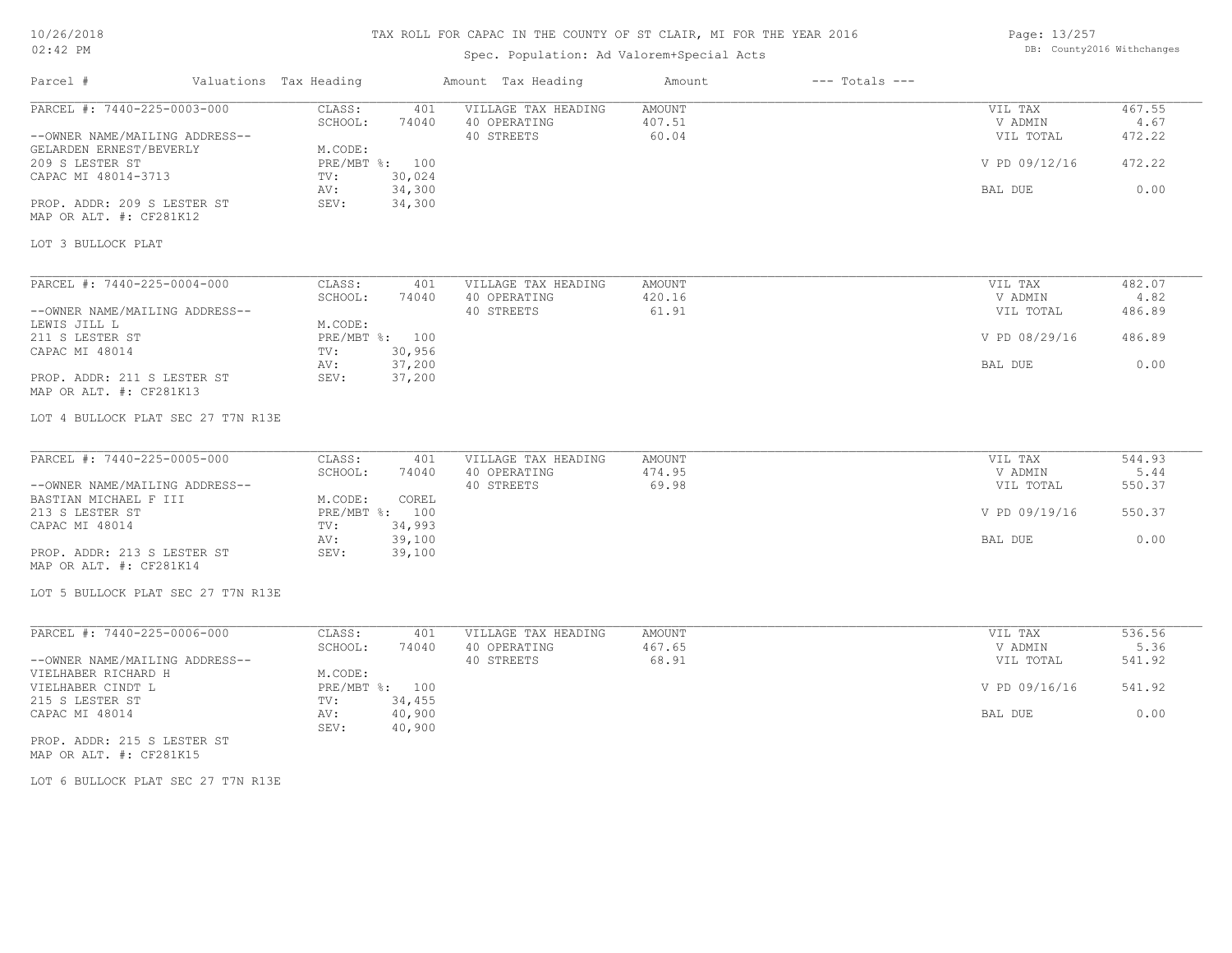## TAX ROLL FOR CAPAC IN THE COUNTY OF ST CLAIR, MI FOR THE YEAR 2016

## Spec. Population: Ad Valorem+Special Acts

Page: 14/257 DB: County2016 Withchanges

| Parcel #                                                                                                                                                                                                              | Valuations Tax Heading                                               | Amount Tax Heading                                                                              | Amount                    | $---$ Totals $---$ |                                                             |                                            |
|-----------------------------------------------------------------------------------------------------------------------------------------------------------------------------------------------------------------------|----------------------------------------------------------------------|-------------------------------------------------------------------------------------------------|---------------------------|--------------------|-------------------------------------------------------------|--------------------------------------------|
| PARCEL #: 7440-225-0007-000<br>--OWNER NAME/MAILING ADDRESS--<br>COX PAUL/SANDRA<br>217 S LESTER ST<br>CAPAC MI 48014<br>PROP. ADDR: 217 S LESTER ST<br>MAP OR ALT. #: CF281K16<br>LOT 7 BULLOCK PLAT SEC 27 T7N R13E | CLASS:<br>SCHOOL:<br>M.CODE:<br>PRE/MBT %: 100<br>TV:<br>AV:<br>SEV: | VILLAGE TAX HEADING<br>401<br>40 OPERATING<br>74040<br>40 STREETS<br>35,511<br>40,000<br>40,000 | AMOUNT<br>481.99<br>71.02 |                    | VIL TAX<br>V ADMIN<br>VIL TOTAL<br>V PD 08/31/16<br>BAL DUE | 553.01<br>5.53<br>558.54<br>558.54<br>0.00 |
|                                                                                                                                                                                                                       |                                                                      |                                                                                                 |                           |                    |                                                             |                                            |
| PARCEL #: 7440-225-0008-000<br>--OWNER NAME/MAILING ADDRESS--                                                                                                                                                         | CLASS:<br>SCHOOL:                                                    | 401<br>VILLAGE TAX HEADING<br>74040<br>40 OPERATING<br>40 STREETS                               | AMOUNT<br>458.08<br>67.50 |                    | VIL TAX<br>V ADMIN<br>VIL TOTAL                             | 525.58<br>5.25<br>530.83                   |
| RUDDOCK LEWIS J<br>216 S HUNTER ST<br>CAPAC MI 48014-3708                                                                                                                                                             | M.CODE:<br>PRE/MBT %: 100<br>TV:                                     | COREL<br>33,750                                                                                 |                           |                    | V PD 09/19/16                                               | 530.83                                     |
| PROP. ADDR: 216 S HUNTER STREET<br>MAP OR ALT. #: CF281K17                                                                                                                                                            | AV:<br>SEV:                                                          | 38,900<br>38,900                                                                                |                           |                    | BAL DUE                                                     | 0.00                                       |
| LOT 8 BULLOCK PLAT                                                                                                                                                                                                    |                                                                      |                                                                                                 |                           |                    |                                                             |                                            |
| PARCEL #: 7440-225-0009-000<br>--OWNER NAME/MAILING ADDRESS--<br>METZER SCOTT A                                                                                                                                       | CLASS:<br>SCHOOL:<br>M.CODE:                                         | 401<br>VILLAGE TAX HEADING<br>74040<br>40 OPERATING<br>40 STREETS                               | AMOUNT<br>466.53<br>68.74 |                    | VIL TAX<br>V ADMIN<br>VIL TOTAL                             | 535.27<br>5.35<br>540.62                   |
| METZER STEPHEN G<br>214 S HUNTER ST                                                                                                                                                                                   | PRE/MBT %: 100<br>TV:                                                | 34,372                                                                                          |                           |                    | V PD 09/12/16                                               | 540.62                                     |
| CAPAC MI 48014-3708<br>PROP. ADDR: 214 S HUNTER STREET<br>MAP OR ALT. #: CF281K18<br>LOT 9 BULLOCK PLAT SEC 27 T7N R13E                                                                                               | AV:<br>SEV:                                                          | 42,300<br>42,300                                                                                |                           |                    | BAL DUE                                                     | 0.00                                       |
| PARCEL #: 7440-225-0010-000                                                                                                                                                                                           | CLASS:                                                               | 401<br>VILLAGE TAX HEADING                                                                      | AMOUNT                    |                    | VIL TAX                                                     | 618.24                                     |
| --OWNER NAME/MAILING ADDRESS--                                                                                                                                                                                        | SCHOOL:                                                              | 74040<br>40 OPERATING<br>40 STREETS                                                             | 538.84<br>79.40           |                    | V ADMIN<br>VIL TOTAL                                        | 6.18<br>624.42                             |
| MANDEVILLE LAURINA<br>MAPLE JEFFREY<br>212 S HUNTER STREET                                                                                                                                                            | M.CODE:<br>PRE/MBT %: 100<br>TV:                                     | 00CSB<br>39,700                                                                                 |                           |                    | V PD 08/15/16                                               | 624.42                                     |
| CAPAC MI 48014                                                                                                                                                                                                        | AV:<br>SEV:                                                          | 39,700<br>39,700                                                                                |                           |                    | BAL DUE                                                     | 0.00                                       |
| PROP. ADDR: 212 S HUNTER STREET<br>MAP OR ALT. #: CF281K19                                                                                                                                                            |                                                                      |                                                                                                 |                           |                    |                                                             |                                            |
|                                                                                                                                                                                                                       |                                                                      |                                                                                                 |                           |                    |                                                             |                                            |

LOT 10 BULLOCK PLAT SEC 27 T7N R13E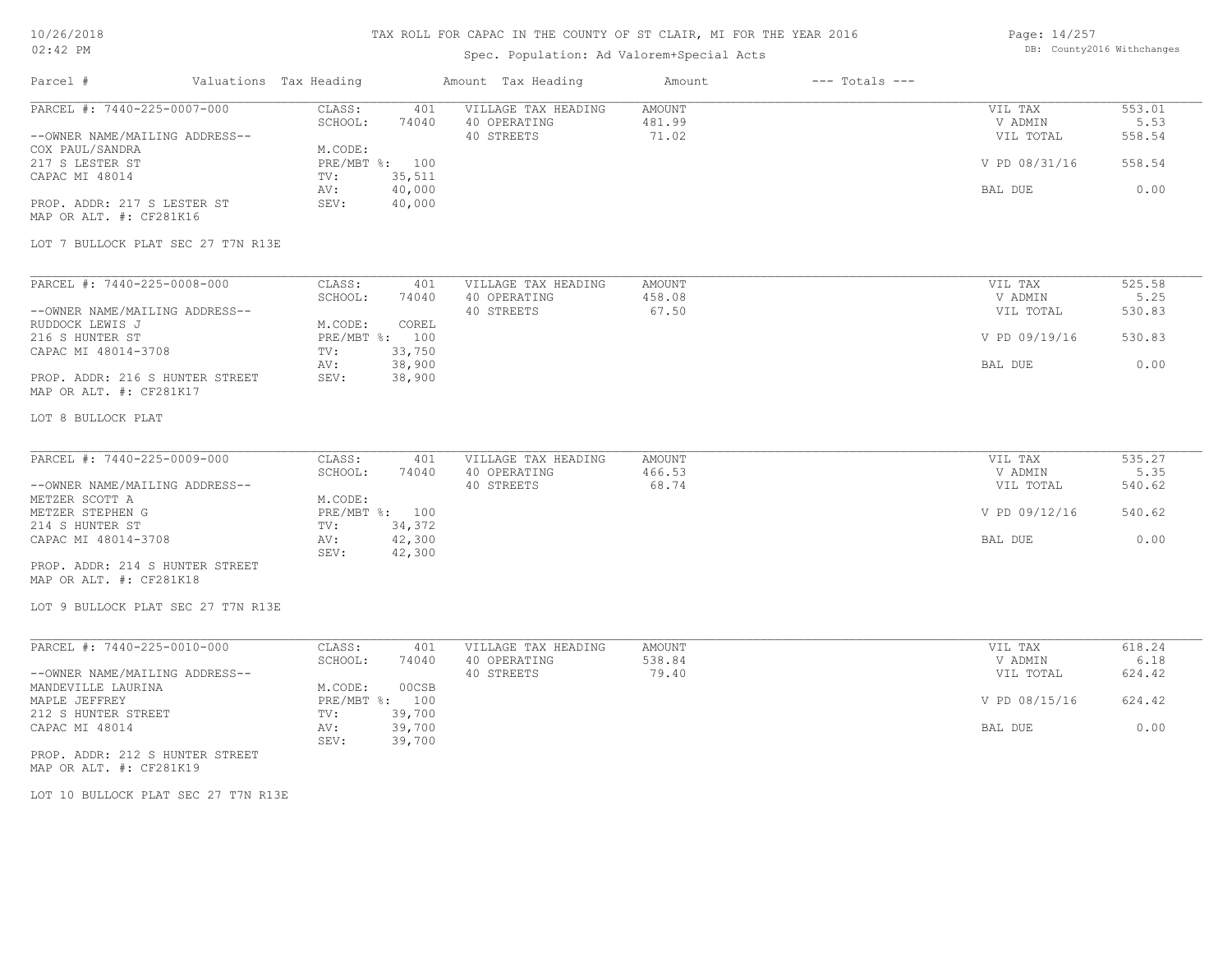## TAX ROLL FOR CAPAC IN THE COUNTY OF ST CLAIR, MI FOR THE YEAR 2016

## Spec. Population: Ad Valorem+Special Acts

| Page: 15/257 |                            |
|--------------|----------------------------|
|              | DB: County2016 Withchanges |

| Parcel #                                                       | Valuations Tax Heading |                  | Amount Tax Heading                  | Amount                  | $---$ Totals $---$ |                    |                |
|----------------------------------------------------------------|------------------------|------------------|-------------------------------------|-------------------------|--------------------|--------------------|----------------|
| PARCEL #: $7440 - 225 - 0011 - 000$                            | CLASS:<br>SCHOOL:      | 401<br>74040     | VILLAGE TAX HEADING<br>40 OPERATING | <b>AMOUNT</b><br>449.68 |                    | VIL TAX<br>V ADMIN | 515.94<br>5.15 |
| --OWNER NAME/MAILING ADDRESS--                                 |                        |                  | 40 STREETS                          | 66.26                   |                    | VIL TOTAL          | 521.09         |
| PARDON BONNIE J. TRUST                                         | M.CODE:                |                  |                                     |                         |                    |                    |                |
| 210 S HUNTER ST                                                |                        | PRE/MBT %: 100   |                                     |                         |                    | V PD 07/21/16      | 521.09         |
| CAPAC MI 48014-3708                                            | TV:<br>AV:             | 33,131<br>40,300 |                                     |                         |                    | BAL DUE            | 0.00           |
| PROP. ADDR: 210 S HUNTER STREET                                | SEV:                   | 40,300           |                                     |                         |                    |                    |                |
| MAP OR ALT. #: CF281L                                          |                        |                  |                                     |                         |                    |                    |                |
| LOT 11 BULLOCK PLAT SEC 27 T7N R13E                            |                        |                  |                                     |                         |                    |                    |                |
|                                                                |                        |                  |                                     |                         |                    |                    |                |
| PARCEL #: 7440-300-0001-000                                    | CLASS:                 | 401              | VILLAGE TAX HEADING                 | <b>AMOUNT</b>           |                    | VIL TAX            | 610.96         |
|                                                                | SCHOOL:                | 74040            | 40 OPERATING                        | 532.50                  |                    | V ADMIN            | 6.10           |
| --OWNER NAME/MAILING ADDRESS--                                 |                        |                  | 40 STREETS                          | 78.46                   |                    | VIL TOTAL          | 617.06         |
| MACKAY KURTIS                                                  | M.CODE:                |                  |                                     |                         |                    |                    |                |
| 537 N NEEPER ST                                                |                        | PRE/MBT %: 100   |                                     |                         |                    | BAL DUE            | 617.06         |
| CAPAC, MI 48014                                                | TV:                    | 39,233           |                                     |                         |                    |                    |                |
| PROP. ADDR: 537 N NEEPER ST                                    | AV:<br>SEV:            | 44,100<br>44,100 |                                     |                         |                    |                    |                |
| MAP OR ALT. #: CF281M1                                         |                        |                  |                                     |                         |                    |                    |                |
| LOT 1 CHRISTIES SUBD SEC 21 T7N R13E                           |                        |                  |                                     |                         |                    |                    |                |
| PARCEL #: 7440-300-0002-000                                    | CLASS:                 | 401              | VILLAGE TAX HEADING                 | <b>AMOUNT</b>           |                    | VIL TAX            | 562.69         |
|                                                                | SCHOOL:                | 74040            | 40 OPERATING                        | 490.43                  |                    | V ADMIN            | 5.62           |
| --OWNER NAME/MAILING ADDRESS--                                 |                        |                  | 40 STREETS                          | 72.26                   |                    | VIL TOTAL          | 568.31         |
| BARNARD DALE B JR                                              | M.CODE:                |                  |                                     |                         |                    |                    |                |
| KAISER ROBERT J, KAISER SANDRA K                               |                        | PRE/MBT %: 100   |                                     |                         |                    | V PD 09/16/16      | 568.31         |
| 535 N NEEPER ST                                                | TV:                    | 36,133           |                                     |                         |                    |                    |                |
| CAPAC MI 48014-3040                                            | AV:<br>SEV:            | 40,500<br>40,500 |                                     |                         |                    | BAL DUE            | 0.00           |
| PROP. ADDR: 535 N NEEPER ST                                    |                        |                  |                                     |                         |                    |                    |                |
| MAP OR ALT. #: CF281M2                                         |                        |                  |                                     |                         |                    |                    |                |
| LOTS 2 & 3 EXC S 48 FT OF LOT 3 CHRISTIES SUBD SEC 21 T7N R13E |                        |                  |                                     |                         |                    |                    |                |
|                                                                |                        |                  |                                     |                         |                    |                    |                |
| $\overline{\text{PARCH}}$ #: 7440-300-0003-000                 | CLASS:                 | 401              | VILLAGE TAX HEADING                 | <b>AMOUNT</b>           |                    | VIL TAX            | 661.03         |
|                                                                | SCHOOL:                | 74040            | 40 OPERATING                        | 576.14                  |                    | V ADMIN            | 6.61           |
| --OWNER NAME/MAILING ADDRESS--                                 |                        |                  | 40 STREETS                          | 84.89                   |                    | VIL TOTAL          | 667.64         |
| LEWIS BEVERLY                                                  | M.CODE:                |                  |                                     |                         |                    |                    |                |
| 423 N NEEPER ST                                                |                        | PRE/MBT %: 100   |                                     |                         |                    | V PD 07/08/16      | 667.64         |
| CAPAC MI 48014-3041                                            | TV:<br>AV:             | 42,448<br>48,000 |                                     |                         |                    | BAL DUE            | 0.00           |
| PROP. ADDR: 423 N NEEPER ST                                    | SEV:                   | 48,000           |                                     |                         |                    |                    |                |
|                                                                |                        |                  |                                     |                         |                    |                    |                |

MAP OR ALT. #: CF281M3

LOT 4 EXC S 23 FT & S 48 FT OF LOT 3 CHRISTIES SUBD SEC 21 T7N R13E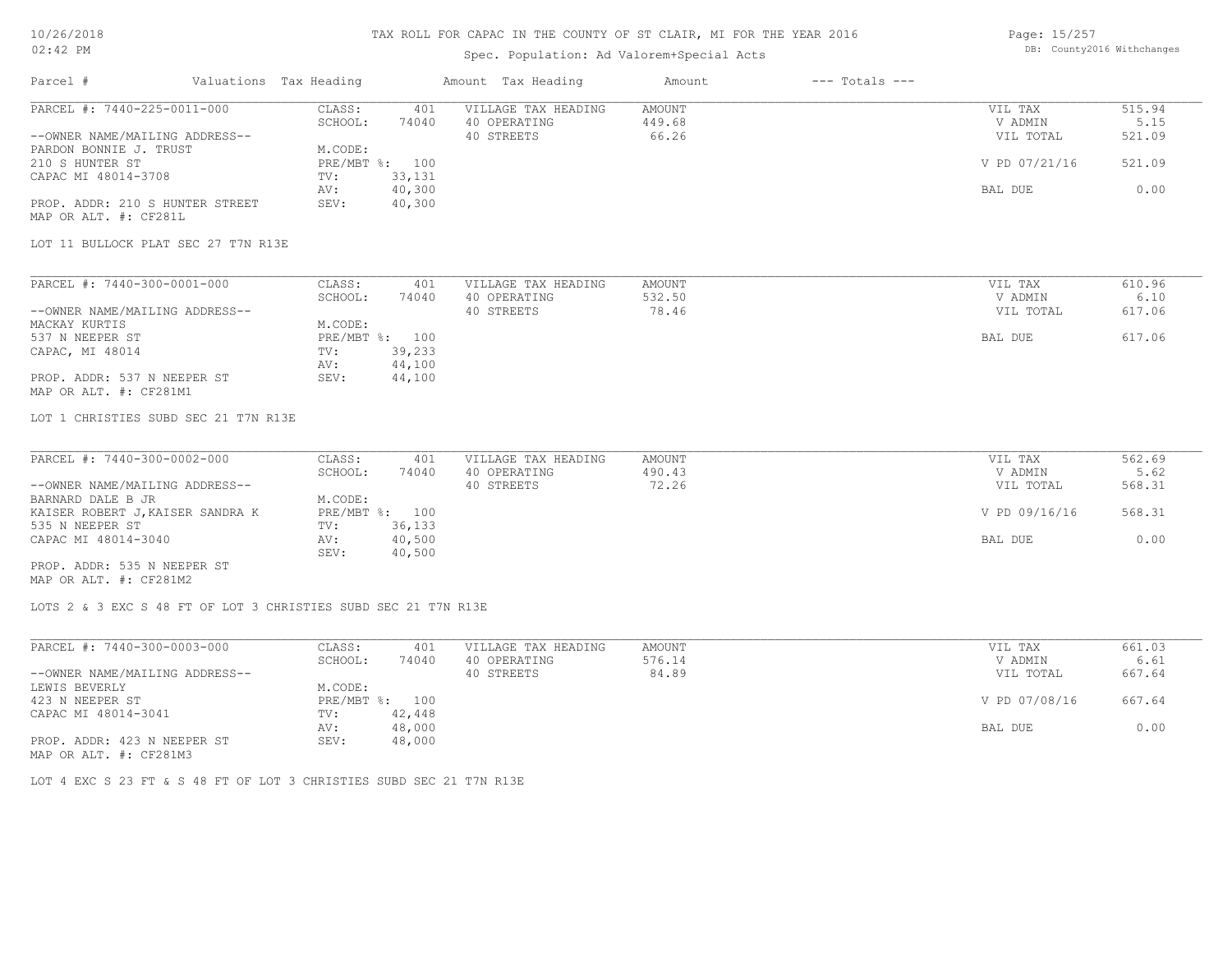Page: 16/257

| 02:42 PM                                                                                                                                          |                                   | Spec. Population: Ad Valorem+Special Acts |                         |                    | DB: County2016 Withchanges |                |  |
|---------------------------------------------------------------------------------------------------------------------------------------------------|-----------------------------------|-------------------------------------------|-------------------------|--------------------|----------------------------|----------------|--|
| Parcel #<br>Valuations Tax Heading                                                                                                                |                                   | Amount Tax Heading                        | Amount                  | $---$ Totals $---$ |                            |                |  |
| PARCEL #: 7440-300-0004-000                                                                                                                       | CLASS:<br>401<br>SCHOOL:<br>74040 | VILLAGE TAX HEADING<br>40 OPERATING       | <b>AMOUNT</b><br>519.94 |                    | VIL TAX<br>V ADMIN         | 596.55<br>5.96 |  |
| --OWNER NAME/MAILING ADDRESS--<br>PETZ ELMER/ISABELLA                                                                                             | M.CODE:                           | 40 STREETS                                | 76.61                   |                    | VIL TOTAL                  | 602.51         |  |
| 421 N NEEPER ST                                                                                                                                   | PRE/MBT %: 100                    |                                           |                         |                    | V PD 07/08/16              | 602.51         |  |
| CAPAC MI 48014-3041                                                                                                                               | 38,307<br>TV:                     |                                           |                         |                    |                            |                |  |
| PROP. ADDR: 421 N NEEPER ST<br>MAP OR ALT. #: CF281M4                                                                                             | 43,800<br>AV:<br>SEV:<br>43,800   |                                           |                         |                    | BAL DUE                    | 0.00           |  |
| LOT 5 & S 23 FT OF LOT 4 CHRISTIES SUBD SEC 21 T7N R13E                                                                                           |                                   |                                           |                         |                    |                            |                |  |
| PARCEL #: 7440-375-0001-000                                                                                                                       | CLASS:<br>401                     | VILLAGE TAX HEADING                       | <b>AMOUNT</b>           |                    | VIL TAX                    | 637.94         |  |
|                                                                                                                                                   | SCHOOL:<br>74040                  | 40 OPERATING                              | 556.01                  |                    | V ADMIN                    | 6.37           |  |
| --OWNER NAME/MAILING ADDRESS--                                                                                                                    |                                   | 40 STREETS                                | 81.93                   |                    | VIL TOTAL                  | 644.31         |  |
| BERLIN MICHAEL/VICTORIA                                                                                                                           | M.CODE:                           |                                           |                         |                    |                            |                |  |
| 410 N MAIN ST                                                                                                                                     | PRE/MBT %: 100                    |                                           |                         |                    | V PD 08/01/16              | 644.31         |  |
| CAPAC MI 48014-3148                                                                                                                               | 40,965<br>TV:                     |                                           |                         |                    |                            | 0.00           |  |
| PROP. ADDR: 410 N MAIN ST                                                                                                                         | 47,200<br>AV:<br>SEV:<br>47,200   |                                           |                         |                    | BAL DUE                    |                |  |
| MAP OR ALT. #: C281N01                                                                                                                            |                                   |                                           |                         |                    |                            |                |  |
| LOT 1 CLARKSON SUBD SEC 22 T7N R13E                                                                                                               |                                   |                                           |                         |                    |                            |                |  |
| PARCEL #: 7440-375-0002-000                                                                                                                       | CLASS:<br>401                     | VILLAGE TAX HEADING                       | <b>AMOUNT</b>           |                    | VIL TAX                    | 1,050.02       |  |
|                                                                                                                                                   | SCHOOL:<br>74040                  | 40 OPERATING                              | 528.35                  |                    | V ADMIN                    | 6.06           |  |
| --OWNER NAME/MAILING ADDRESS--                                                                                                                    |                                   | 40 STREETS                                | 77.85                   |                    | VIL TOTAL                  | 1,056.08       |  |
| CETNAROWSKI EMMANUEL                                                                                                                              | M.CODE:                           | UTIL                                      | 443.82                  |                    |                            |                |  |
| CETNAROWSKI JESSICA                                                                                                                               | PRE/MBT %: 100                    |                                           |                         |                    | BAL DUE                    | 1,056.08       |  |
| 415 N WALKER ST                                                                                                                                   | 38,927<br>TV:                     |                                           |                         |                    |                            |                |  |
| CAPAC MI 48014                                                                                                                                    | 43,600<br>AV:<br>SEV:<br>43,600   |                                           |                         |                    |                            |                |  |
| PROP. ADDR: 415 N WALKER ST<br>MAP OR ALT. #: CF281N02/03                                                                                         |                                   |                                           |                         |                    |                            |                |  |
| LOTS 2 & 3 EXC W 37 FT CLARKSON SUBD SEC 22 T7N R13E                                                                                              |                                   |                                           |                         |                    |                            |                |  |
| PARCEL #: 7440-375-0003-000                                                                                                                       | CLASS:<br>401                     | VILLAGE TAX HEADING                       | <b>AMOUNT</b>           |                    | VIL TAX                    | 620.73         |  |
|                                                                                                                                                   | SCHOOL:<br>74040                  | 40 OPERATING                              | 541.01                  |                    | V ADMIN                    | 6.20           |  |
| --OWNER NAME/MAILING ADDRESS--                                                                                                                    |                                   | 40 STREETS                                | 79.72                   |                    | VIL TOTAL                  | 626.93         |  |
| WILLMAN TINA MARIE                                                                                                                                | M.CODE:<br>00CSB                  |                                           |                         |                    |                            |                |  |
| 414 N MAIN ST                                                                                                                                     | PRE/MBT %: 100                    |                                           |                         |                    | V PD 08/15/16              | 626.93         |  |
| Capac MI 48014-3148                                                                                                                               | 39,860<br>TV:<br>44,700<br>AV:    |                                           |                         |                    | BAL DUE                    | 0.00           |  |
| PROP. ADDR: 414 N MAIN ST                                                                                                                         | 44,700<br>SEV:                    |                                           |                         |                    |                            |                |  |
| MAP OR ALT. #: CF281N04/05                                                                                                                        |                                   |                                           |                         |                    |                            |                |  |
| LOTS 4 & 5 & W 37 FT OF LOTS 2 & 3 CLARKSON SUBD & LOT 3 SUP. JOHN BOWERS PLAT OF<br>THE VILLAGE OF CAPAC OWNED & OCC AS 1 PARCEL SEC 22 T7N R13E |                                   |                                           |                         |                    |                            |                |  |
|                                                                                                                                                   |                                   |                                           |                         |                    |                            |                |  |
|                                                                                                                                                   |                                   |                                           |                         |                    |                            |                |  |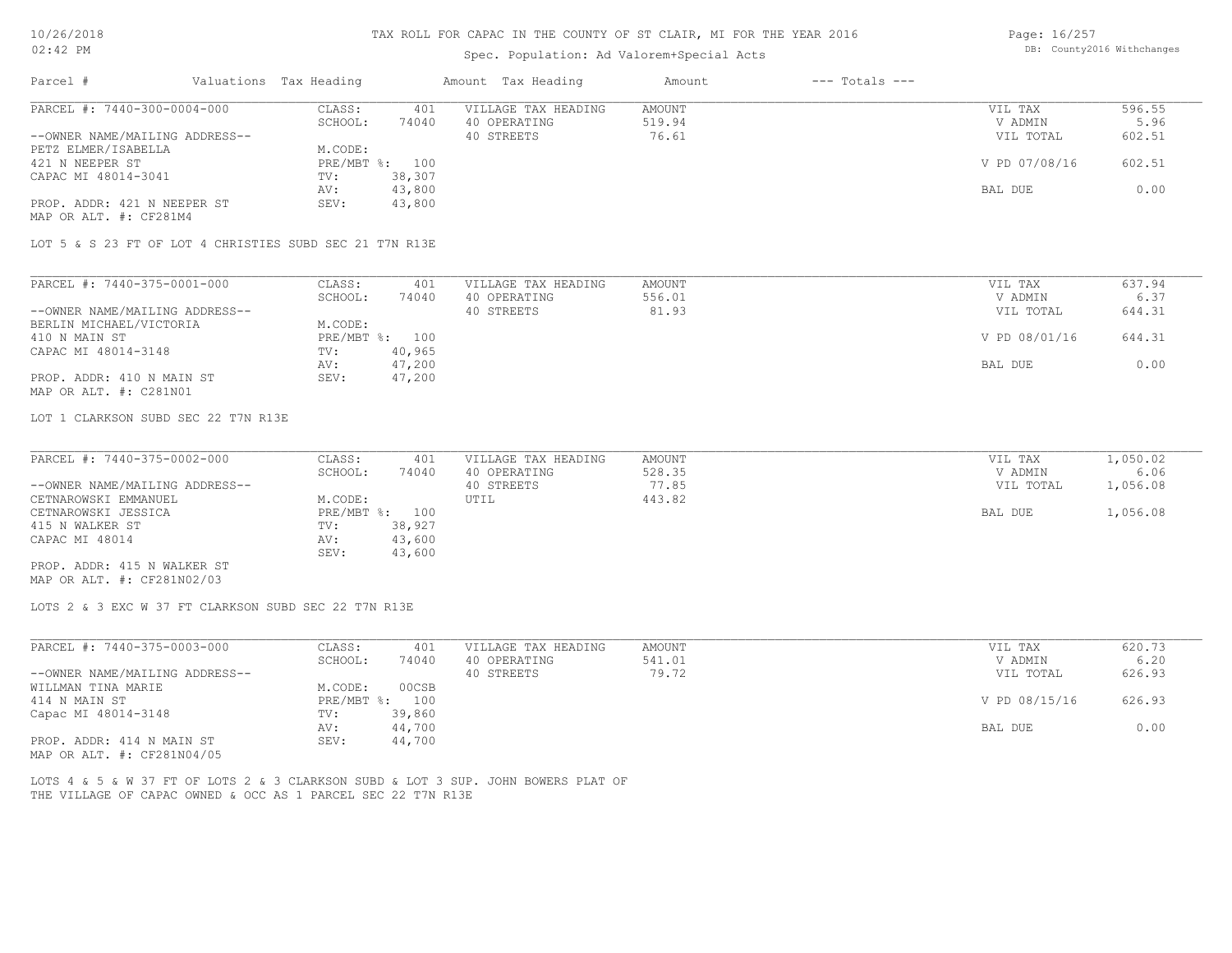### Spec. Population: Ad Valorem+Special Acts

| Parcel #                       | Valuations Tax Heading |        | Amount Tax Heading  | Amount | $---$ Totals $---$ |               |        |
|--------------------------------|------------------------|--------|---------------------|--------|--------------------|---------------|--------|
| PARCEL #: 7440-375-0004-000    | CLASS:                 | 401    | VILLAGE TAX HEADING | AMOUNT |                    | VIL TAX       | 448.20 |
|                                | SCHOOL:                | 74040  | 40 OPERATING        | 390.64 |                    | V ADMIN       | 4.48   |
| --OWNER NAME/MAILING ADDRESS-- |                        |        | 40 STREETS          | 57.56  |                    | VIL TOTAL     | 452.68 |
| ADKINS JEFF E                  | M.CODE:                | COREL  |                     |        |                    |               |        |
| ADKINS RENEE C                 | $PRE/MBT$ %:           | 100    |                     |        |                    | V PD 09/19/16 | 452.68 |
| 425 N WALKER ST                | TV:                    | 28,781 |                     |        |                    |               |        |
| CAPAC MI 48014-3174            | AV:                    | 36,200 |                     |        |                    | BAL DUE       | 0.00   |
|                                | SEV:                   | 36,200 |                     |        |                    |               |        |
| PROP. ADDR: 425 N WALKER ST    |                        |        |                     |        |                    |               |        |

MAP OR ALT. #: CF281N06

CAPAC EXC S 14 FT LYING N OF LOT 6 CLARKSON SUB. SEC 22 T7N R13E S75 FT OF E 150 FT OF THAT PART OF LOT 2 SUP. JOHN BOWERS PLAT OF THE VILLAGE OF

| PARCEL #: 7440-375-0005-000    | CLASS:         | 401    | VILLAGE TAX HEADING | AMOUNT | VIL TAX       | 514.15 |
|--------------------------------|----------------|--------|---------------------|--------|---------------|--------|
|                                | SCHOOL:        | 74040  | 40 OPERATING        | 448.12 | V ADMIN       | 5.14   |
| --OWNER NAME/MAILING ADDRESS-- |                |        | 40 STREETS          | 66.03  | VIL TOTAL     | 519.29 |
| GUERRERO VANESSA               | M.CODE:        | COREL  |                     |        |               |        |
| GUERRERO LEON FRANCISCO        | PRE/MBT %: 100 |        |                     |        | V PD 09/19/16 | 519.29 |
| 421 N WALKER ST                | TV:            | 33,016 |                     |        |               |        |
| CAPAC MI 48014-3174            | AV:            | 37,300 |                     |        | BAL DUE       | 0.00   |
|                                | SEV:           | 37,300 |                     |        |               |        |
| ידי סים שדגזון וכול סתחוג ספסם |                |        |                     |        |               |        |

MAP OR ALT. #: CF281N07 PROP. ADDR: 421 N WALKER ST

22 T7N R13E A PLAT OF THE VILLAGE OF CAPAC ADJ ON N OF SAID LOT 6 OWNED & OCC AS ONE PARCEL SEC LOT 6 CLARKSON SUBD & S 14.0 FT OF E 150 FT OF THAT PART OF LOT 2 SUP. JOHN BOWERS

| PARCEL #: 7440-375-0006-000         | CLASS:         | 401    | VILLAGE TAX HEADING | AMOUNT | VIL TAX       | 582.01 |
|-------------------------------------|----------------|--------|---------------------|--------|---------------|--------|
|                                     | SCHOOL:        | 74040  | 40 OPERATING        | 507.27 | V ADMIN       | 5.82   |
| --OWNER NAME/MAILING ADDRESS--      |                |        | 40 STREETS          | 74.74  | VIL TOTAL     | 587.83 |
| OUAIN BARBARA L                     | M.CODE:        |        |                     |        |               |        |
| NABORS JANE M, QUAIN TIMOTHY, JAMES | PRE/MBT %: 100 |        |                     |        | V PD 09/26/16 | 587.83 |
| 503 N WALKER ST                     | TV:            | 37,374 |                     |        |               |        |
| CAPAC MI 48014-3176                 | AV:            | 46,000 |                     |        | BAL DUE       | 0.00   |
|                                     | SEV:           | 46,000 |                     |        |               |        |
| PROP. ADDR: 503 N WALKER ST         |                |        |                     |        |               |        |

MAP OR ALT. #: CF281N08

SEC 22 T7N R13E BOWERS PLAT OF THE VILLAGE OF CAPAC ADJ ON S OF ABV DESC OWNED & OCC AS 1 PARCEL. LOT 7 EXC W 37 FT CLARKSON SUBD & N 11 FT OF E 150 FT OF THAT PART LOT 2 SUP JOHN

| PARCEL #: 7440-375-0007-000    | CLASS:  | 401            | VILLAGE TAX HEADING | AMOUNT | VIL TAX       | 452.26 |
|--------------------------------|---------|----------------|---------------------|--------|---------------|--------|
|                                | SCHOOL: | 74040          | 40 OPERATING        | 394.18 | V ADMIN       | 4.52   |
| --OWNER NAME/MAILING ADDRESS-- |         |                | 40 STREETS          | 58.08  | VIL TOTAL     | 456.78 |
| STERN LEONARD/DEAN             | M.CODE: |                |                     |        |               |        |
| 1719 COUNTRY SOUIRE DR         |         | PRE/MBT %: 100 |                     |        | V PD 09/16/16 | 456.78 |
| RICHMOND TX 77406--661         | TV:     | 29,042         |                     |        |               |        |
|                                | AV:     | 32,000         |                     |        | BAL DUE       | 0.00   |
| PROP. ADDR: 533 N WALKER ST    | SEV:    | 32,000         |                     |        |               |        |
| MAP OR ALT. #: CF281N09        |         |                |                     |        |               |        |

LOT 8 CLARKSON SUBD SEC 22 T7N R13E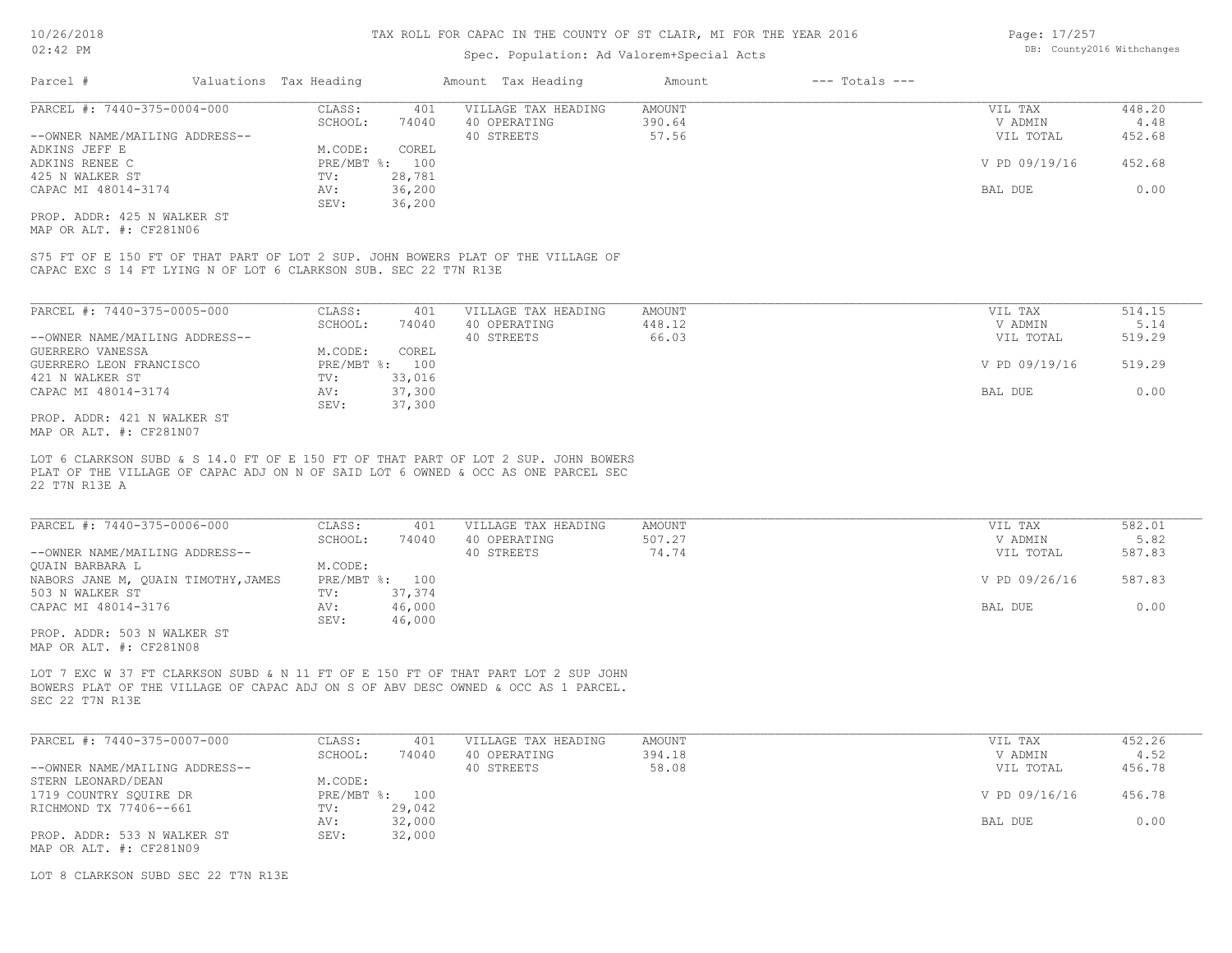## Spec. Population: Ad Valorem+Special Acts

Page: 18/257 DB: County2016 Withchanges

| Parcel #                                                                                                                                                                                                                                                      | Valuations Tax Heading |                                                                                                                                                 | Amount Tax Heading                                | Amount                           | $---$ Totals $---$ |                                                             |                                            |
|---------------------------------------------------------------------------------------------------------------------------------------------------------------------------------------------------------------------------------------------------------------|------------------------|-------------------------------------------------------------------------------------------------------------------------------------------------|---------------------------------------------------|----------------------------------|--------------------|-------------------------------------------------------------|--------------------------------------------|
| PARCEL #: 7440-375-0008-000<br>--OWNER NAME/MAILING ADDRESS--<br>FLORES, LINDA L<br>545 N WALKER<br>CAPAC MI 48014<br>PROP. ADDR: 545 N WALKER ST<br>MAP OR ALT. #: CF28N10<br>LOT 9 CLARKSON SUBD SEC 22 T7N R13E                                            |                        | CLASS:<br>401<br>SCHOOL:<br>74040<br>00CSB<br>M.CODE:<br>PRE/MBT %: 100<br>27,004<br>TV:<br>33,400<br>AV:<br>33,400<br>SEV:                     | VILLAGE TAX HEADING<br>40 OPERATING<br>40 STREETS | <b>AMOUNT</b><br>366.52<br>54.00 |                    | VIL TAX<br>V ADMIN<br>VIL TOTAL<br>V PD 08/15/16<br>BAL DUE | 420.52<br>4.20<br>424.72<br>424.72<br>0.00 |
| PARCEL #: 7440-375-0009-000<br>--OWNER NAME/MAILING ADDRESS--<br>WHEELER SHERYL L.<br>WHEELER PAUL O.<br>905 N SUMMERS RD<br>IMLAY CITY MI 48444<br>PROP. ADDR: 561 N WALKER ST<br>MAP OR ALT. #: CF281N11                                                    |                        | CLASS:<br>401<br>74040<br>SCHOOL:<br>M.CODE:<br>$\overline{0}$<br>$PRE/MBT$ $\frac{1}{6}$ :<br>TV:<br>30,672<br>37,800<br>AV:<br>37,800<br>SEV: | VILLAGE TAX HEADING<br>40 OPERATING<br>40 STREETS | AMOUNT<br>416.31<br>61.34        |                    | VIL TAX<br>V ADMIN<br>VIL TOTAL<br>V PD 08/03/16<br>BAL DUE | 477.65<br>4.77<br>482.42<br>482.42<br>0.00 |
| LOT 10 CLARKSON SUBD SEC 22 T7N R13E<br>PARCEL #: 7440-375-0010-000<br>--OWNER NAME/MAILING ADDRESS--<br>MCCUE JOHN R<br>200 E PARK ST<br>CAPAC MI 48014-3166<br>PROP. ADDR: 200 E PARK ST<br>MAP OR ALT. #: CF281N12<br>LOT 11 CLARKSON SUBD SEC 22 T7N R13E |                        | CLASS:<br>401<br>SCHOOL:<br>74040<br>M.CODE:<br>PRE/MBT %: 100<br>31,887<br>TV:<br>39,200<br>AV:<br>SEV:<br>39,200                              | VILLAGE TAX HEADING<br>40 OPERATING<br>40 STREETS | <b>AMOUNT</b><br>432.80<br>63.77 |                    | VIL TAX<br>V ADMIN<br>VIL TOTAL<br>BAL DUE                  | 496.57<br>4.96<br>501.53<br>501.53         |
| PARCEL #: 7440-375-0011-000<br>--OWNER NAME/MAILING ADDRESS--<br>CORWIN KENNETH/ETHEL<br>530 N WALKER<br>CAPAC MI 48014<br>PROP. ADDR: 530 N WALKER ST<br>MAP OR ALT. #: CF281N13<br>LOT 12 CLARKSON SUBD SEC 22 T7N R13E                                     |                        | CLASS:<br>401<br>SCHOOL:<br>74040<br>M.CODE:<br>PRE/MBT %: 100<br>31,182<br>TV:<br>37,500<br>AV:<br>37,500<br>SEV:                              | VILLAGE TAX HEADING<br>40 OPERATING<br>40 STREETS | <b>AMOUNT</b><br>423.23<br>62.36 |                    | VIL TAX<br>V ADMIN<br>VIL TOTAL<br>V PD 07/08/16<br>BAL DUE | 485.59<br>4.85<br>490.44<br>490.44<br>0.00 |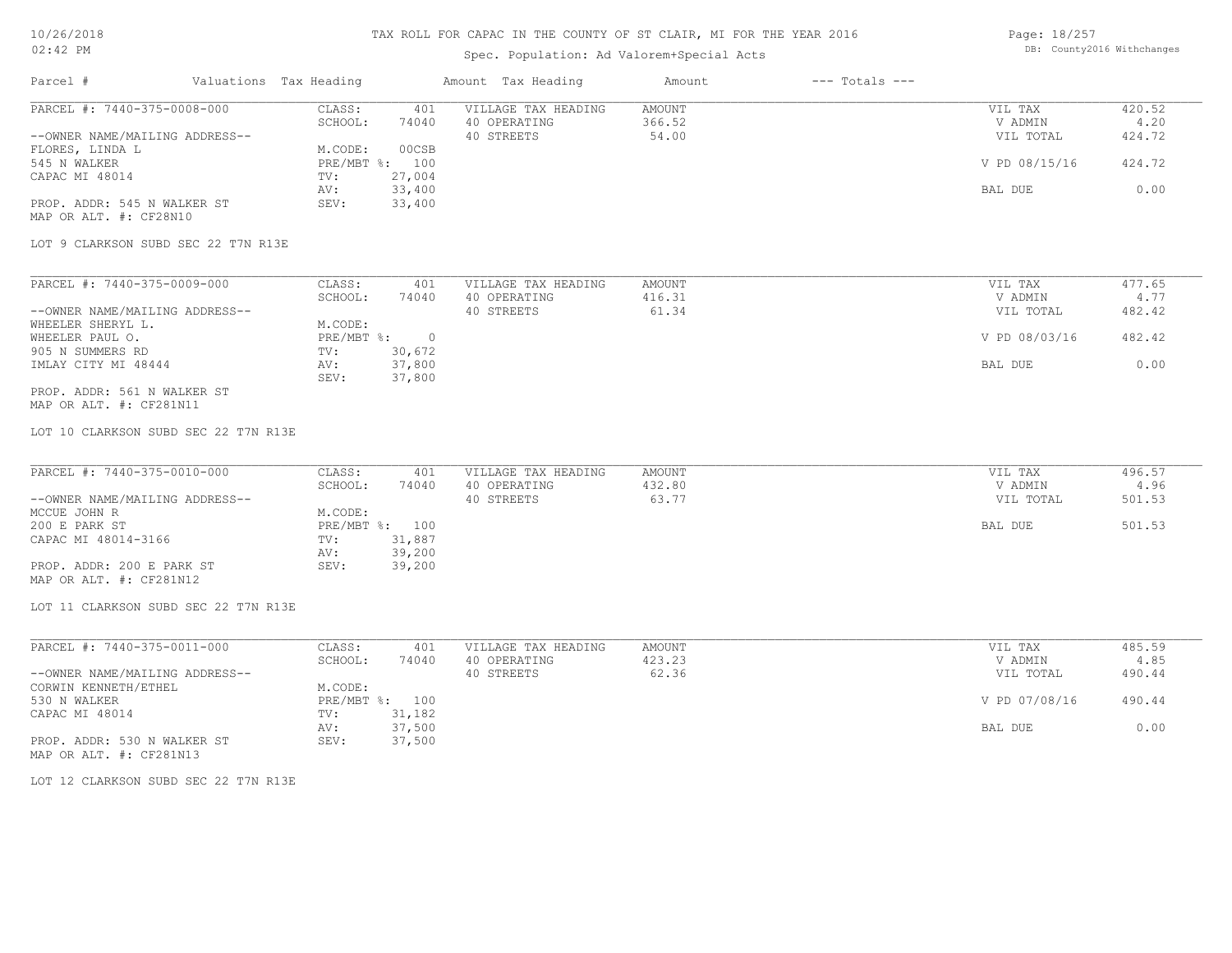## Spec. Population: Ad Valorem+Special Acts

Page: 19/257 DB: County2016 Withchanges

| Parcel #                       | Valuations Tax Heading |                | Amount Tax Heading  | Amount | $---$ Totals $---$ |               |        |
|--------------------------------|------------------------|----------------|---------------------|--------|--------------------|---------------|--------|
| PARCEL #: 7440-375-0012-000    | CLASS:                 | 401            | VILLAGE TAX HEADING | AMOUNT |                    | VIL TAX       | 689.88 |
|                                | SCHOOL:                | 74040          | 40 OPERATING        | 601.28 |                    | V ADMIN       | 6.89   |
| --OWNER NAME/MAILING ADDRESS-- |                        |                | 40 STREETS          | 88.60  |                    | VIL TOTAL     | 696.77 |
| TICE HARRY C JR                | M.CODE:                | COREL          |                     |        |                    |               |        |
| TICE LISA                      |                        | PRE/MBT %: 100 |                     |        |                    | V PD 09/19/16 | 696.77 |
| 450 N WALKER                   | TV:                    | 44,300         |                     |        |                    |               |        |
| CAPAC MI 48014                 | AV:                    | 44,300         |                     |        |                    | BAL DUE       | 0.00   |
|                                | SEV:                   | 44,300         |                     |        |                    |               |        |
| PROP. ADDR: 450 N WALKER ST    |                        |                |                     |        |                    |               |        |
| MAP OR ALT. #: CF281N14        |                        |                |                     |        |                    |               |        |
|                                |                        |                |                     |        |                    |               |        |
| LOT 13 CLARKSON SUBDIVISION    |                        |                |                     |        |                    |               |        |
|                                |                        |                |                     |        |                    |               |        |
| PARCEL #: 7440-375-0013-000    | CLASS:                 | 401            | VILLAGE TAX HEADING | AMOUNT |                    | VIL TAX       | 780.33 |
|                                | SCHOOL:                | 74040          | 40 OPERATING        | 680.12 |                    | V ADMIN       | 7.80   |

|                                | -------      | .      | 10 01 11 11 11 11 0 |        | .             | .      |
|--------------------------------|--------------|--------|---------------------|--------|---------------|--------|
| --OWNER NAME/MAILING ADDRESS-- |              |        | 40 STREETS          | 100.21 | VIL TOTAL     | 788.13 |
| LAGROW FRANCIS A               | M.CODE:      |        |                     |        |               |        |
| LAGROW SALLY A                 | $PRE/MBT$ %: | 100    |                     |        | V PD 07/08/16 | 788.13 |
| 206 CLARKSON CT                | TV:          | 50,109 |                     |        |               |        |
| CAPAC MI 48014-3118            | AV:          | 60,400 |                     |        | BAL DUE       | 0.00   |
|                                | SEV:         | 60,400 |                     |        |               |        |
| PROP. ADDR: 206 CLARKSON COURT |              |        |                     |        |               |        |

MAP OR ALT. #: CF281N15

LOT 14 CLARKSON SUBD SEC 22 T7N R13E

| PARCEL #: 7440-375-0014-000    | CLASS:       | 401    | VILLAGE TAX HEADING | AMOUNT | VIL TAX       | 541.12 |
|--------------------------------|--------------|--------|---------------------|--------|---------------|--------|
|                                | SCHOOL:      | 74040  | 40 OPERATING        | 471.63 | V ADMIN       | 5.41   |
| --OWNER NAME/MAILING ADDRESS-- |              |        | 40 STREETS          | 69.49  | VIL TOTAL     | 546.53 |
| ROBBERSTAD TIMOTHY             | M.CODE:      |        |                     |        |               |        |
| ROBBERSTAD NICOLE              | $PRE/MBT$ %: |        |                     |        | V PD 09/12/16 | 546.53 |
| 1818 N VAN DYKE                | TV:          | 34,748 |                     |        |               |        |
| IMLAY CITY MI 48444            | AV:          | 41,700 |                     |        | BAL DUE       | 0.00   |
|                                | SEV:         | 41,700 |                     |        |               |        |
| PROP. ADDR: 205 CLARKSON COURT |              |        |                     |        |               |        |

MAP OR ALT. #: CF281N16

LOT 15 CLARKSON SUBD SEC 22 T7N R13E

| PARCEL #: 7440-375-0015-000    | CLASS:       | 401    | VILLAGE TAX HEADING | AMOUNT | VIL TAX       | 722.58 |
|--------------------------------|--------------|--------|---------------------|--------|---------------|--------|
|                                | SCHOOL:      | 74040  | 40 OPERATING        | 629.78 | V ADMIN       | 7.22   |
| --OWNER NAME/MAILING ADDRESS-- |              |        | 40 STREETS          | 92.80  | VIL TOTAL     | 729.80 |
| ROBERTSON BILLY                | M.CODE:      |        |                     |        |               |        |
| ROBERTSON SUSAN                | $PRE/MBT$ %: | 100    |                     |        | V PD 09/07/16 | 729.80 |
| 206 E PARK ST                  | TV:          | 46,400 |                     |        |               |        |
| CAPAC MI 48014-3166            | AV:          | 46,400 |                     |        | BAL DUE       | 0.00   |
|                                | SEV:         | 46,400 |                     |        |               |        |
| PROP. ADDR: 206 E PARK ST      |              |        |                     |        |               |        |

 $\mathcal{L}_\mathcal{L} = \mathcal{L}_\mathcal{L} = \mathcal{L}_\mathcal{L} = \mathcal{L}_\mathcal{L} = \mathcal{L}_\mathcal{L} = \mathcal{L}_\mathcal{L} = \mathcal{L}_\mathcal{L} = \mathcal{L}_\mathcal{L} = \mathcal{L}_\mathcal{L} = \mathcal{L}_\mathcal{L} = \mathcal{L}_\mathcal{L} = \mathcal{L}_\mathcal{L} = \mathcal{L}_\mathcal{L} = \mathcal{L}_\mathcal{L} = \mathcal{L}_\mathcal{L} = \mathcal{L}_\mathcal{L} = \mathcal{L}_\mathcal{L}$ 

MAP OR ALT. #: CF281N17

LOT 16 CLARKSON SUBD SEC 22 T7N R13E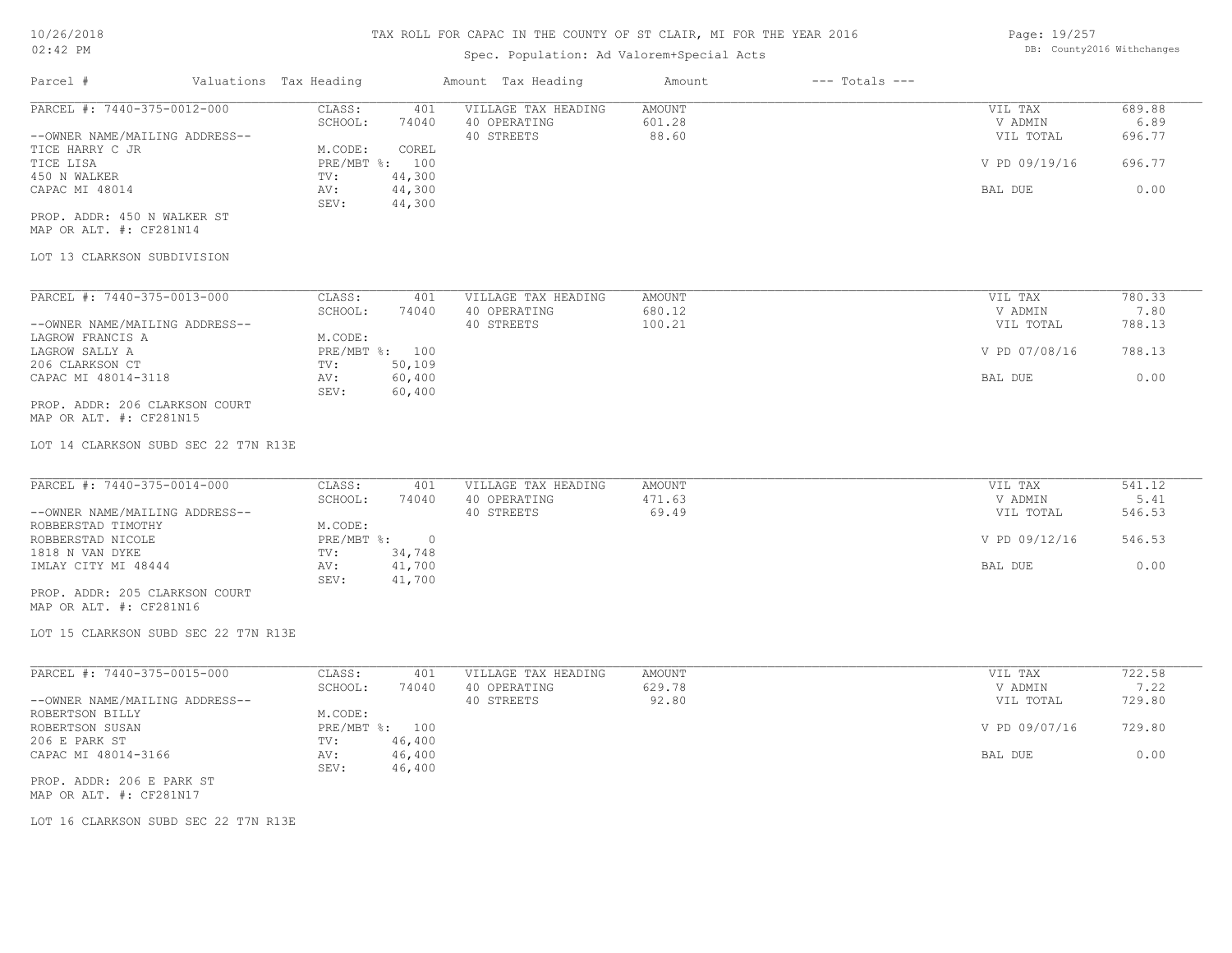## Spec. Population: Ad Valorem+Special Acts

| Page: 20/257 |                            |
|--------------|----------------------------|
|              | DB: County2016 Withchanges |

| Parcel #                       | Valuations Tax Heading   |                                                | Amount Tax Heading                                                                                                                                                 | Amount          | $---$ Totals $---$ |                               |                           |
|--------------------------------|--------------------------|------------------------------------------------|--------------------------------------------------------------------------------------------------------------------------------------------------------------------|-----------------|--------------------|-------------------------------|---------------------------|
| PARCEL #: 7440-375-0016-000    | CLASS:                   | 401                                            | VILLAGE TAX HEADING                                                                                                                                                | AMOUNT          |                    | VIL TAX                       | 696.51                    |
|                                | SCHOOL:                  | 74040                                          | 40 OPERATING                                                                                                                                                       | 607.06          |                    | V ADMIN                       | 6.96                      |
| --OWNER NAME/MAILING ADDRESS-- |                          |                                                | 40 STREETS                                                                                                                                                         | 89.45           |                    | VIL TOTAL                     | 703.47                    |
| MOORE DALE L                   | M.CODE:                  |                                                |                                                                                                                                                                    |                 |                    |                               |                           |
| 212 E PARK ST                  | PRE/MBT %: 100           |                                                |                                                                                                                                                                    |                 |                    | V PD 09/16/16                 | 703.47                    |
| CAPAC MI 48014                 | TV:                      | 44,726                                         |                                                                                                                                                                    |                 |                    |                               |                           |
|                                | AV:                      | 57,400                                         |                                                                                                                                                                    |                 |                    | BAL DUE                       | 0.00                      |
| PROP. ADDR: 212 E PARK ST      | SEV:                     | 57,400                                         |                                                                                                                                                                    |                 |                    |                               |                           |
| MAP OR ALT. #: CF281N18        |                          |                                                |                                                                                                                                                                    |                 |                    |                               |                           |
|                                |                          |                                                | LOT 17 CLARKSON SUBD & THAT PART OF LOT 2 LYING E OF S 113.91 FT OF LOT 17 & SWLY<br>OF M-21. SUPERVISORS JOHN BOWERS PLAT OF THE VILLAGE OF CAPAC SEC 22 T7N R13E |                 |                    |                               |                           |
|                                |                          |                                                |                                                                                                                                                                    |                 |                    |                               |                           |
| PARCEL #: 7440-375-0017-000    | CLASS:<br>$CCTI\cap T$ . | 401<br>$\begin{array}{c}\n\hline\n\end{array}$ | VILLAGE TAX HEADING<br>10.00000000000                                                                                                                              | AMOUNT<br>12022 |                    | VIL TAX<br><b>TT A DIATIT</b> | 158.68<br>1 <sub>50</sub> |

|                                | SCHOOL:    | 74040  | 40 OPERATING | 138.30 | V ADMIN       | 1.58   |
|--------------------------------|------------|--------|--------------|--------|---------------|--------|
| --OWNER NAME/MAILING ADDRESS-- |            |        | 40 STREETS   | 20.38  | VIL TOTAL     | 160.26 |
| MOORE DALE L                   | M.CODE:    |        |              |        |               |        |
| 212 E PARK ST                  | PRE/MBT %: | 100    |              |        | V PD 09/16/16 | 160.26 |
| CAPAC MI 48014                 | TV:        | 10,190 |              |        |               |        |
|                                | AV:        | 13,300 |              |        | BAL DUE       | 0.00   |
| PROP. ADDR: CLARKSTON COURT    | SEV:       | 13,300 |              |        |               |        |
| MAP OR ALT. #: CF281N19        |            |        |              |        |               |        |

#### LOT 18 CLARKSON SUBD SEC 22 T7N R13E

| PARCEL #: 7440-375-0018-000    | CLASS:  | 401            | VILLAGE TAX HEADING | AMOUNT | VIL TAX       | 701.35 |
|--------------------------------|---------|----------------|---------------------|--------|---------------|--------|
|                                | SCHOOL: | 74040          | 40 OPERATING        | 611.28 | V ADMIN       | 7.01   |
| --OWNER NAME/MAILING ADDRESS-- |         |                | 40 STREETS          | 90.07  | VIL TOTAL     | 708.36 |
| PESONEN THOMAS/KAREN           | M.CODE: | SELEC          |                     |        |               |        |
| 214 CLARKSON CT                |         | PRE/MBT %: 100 |                     |        | V PD 09/16/16 | 708.36 |
| CAPAC MI 48014                 | TV:     | 45,037         |                     |        |               |        |
|                                | AV:     | 53,700         |                     |        | BAL DUE       | 0.00   |
| PROP. ADDR: 214 CLARKSON COURT | SEV:    | 53,700         |                     |        |               |        |
| MAP OR ALT. #: CF281N20        |         |                |                     |        |               |        |

#### LOT 19 CLARKSON SUBD SEC 22 T7N R13E TRUST 06/03/98

| PARCEL #: 7440-375-0019-000    | CLASS:     | 401    | VILLAGE TAX HEADING | AMOUNT | VIL TAX       | 664.26 |
|--------------------------------|------------|--------|---------------------|--------|---------------|--------|
|                                | SCHOOL:    | 74040  | 40 OPERATING        | 578.95 | V ADMIN       | 6.64   |
| --OWNER NAME/MAILING ADDRESS-- |            |        | 40 STREETS          | 85.31  | VIL TOTAL     | 670.90 |
| WIELAND EDWARD                 | M.CODE:    | COREL  |                     |        |               |        |
| WIELAND JANIS                  | PRE/MBT %: | 100    |                     |        | V PD 08/15/16 | 670.90 |
| 220 CLARKSON CT                | TV:        | 42,655 |                     |        |               |        |
| CAPAC, MI 48014                | AV:        | 51,300 |                     |        | BAL DUE       | 0.00   |
|                                | SEV:       | 51,300 |                     |        |               |        |

MAP OR ALT. #: CF281N21 PROP. ADDR: 220 CLARKSON COURT

LOT 20 CLARKSON SUBD SEC 22 T7N R13E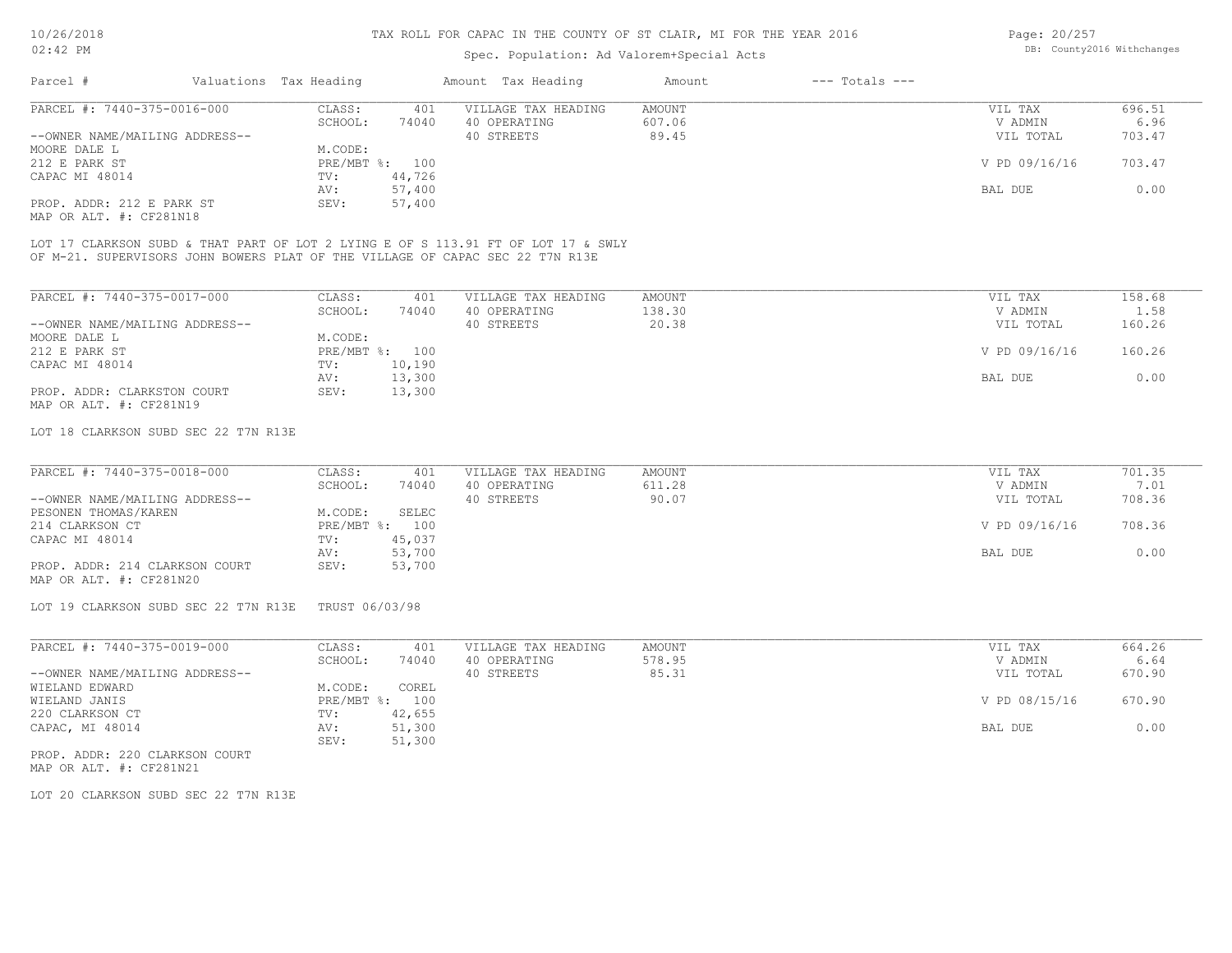| Page: 21/257 |                            |
|--------------|----------------------------|
|              | DB: County2016 Withchanges |

|                                                                                                                                                                                    |                                                                               | Spec. Population: Ad Valorem+Special Acts         |                           |                    | DB: COUNTAINS MILNCHANGES       |                          |  |  |
|------------------------------------------------------------------------------------------------------------------------------------------------------------------------------------|-------------------------------------------------------------------------------|---------------------------------------------------|---------------------------|--------------------|---------------------------------|--------------------------|--|--|
| Parcel #<br>Valuations Tax Heading                                                                                                                                                 |                                                                               | Amount Tax Heading                                | Amount                    | $---$ Totals $---$ |                                 |                          |  |  |
| PARCEL #: 7440-375-0020-000<br>--OWNER NAME/MAILING ADDRESS--<br>LIBKIE MILDRED/CARY/MARK                                                                                          | CLASS:<br>401<br>SCHOOL:<br>74040<br>M.CODE:                                  | VILLAGE TAX HEADING<br>40 OPERATING<br>40 STREETS | AMOUNT<br>490.43<br>72.26 |                    | VIL TAX<br>V ADMIN<br>VIL TOTAL | 562.69<br>5.62<br>568.31 |  |  |
| 217 CLARKSON CT<br>CAPAC MI 48014-3119<br>PROP. ADDR: 217 CLARKSON COURT                                                                                                           | PRE/MBT %: 100<br>36,133<br>TV:<br>41,900<br>AV:<br>SEV:<br>41,900            |                                                   |                           |                    | BAL DUE                         | 568.31                   |  |  |
| MAP OR ALT. #: CF281N22                                                                                                                                                            |                                                                               |                                                   |                           |                    |                                 |                          |  |  |
| LOT 21 CLARKSON SUBD & THAT PART OF LOT 2 LYING E OF ABV LOT 21 EXTD TO M-21.<br>SUPERVISOR JOHN BOWERS PLAT OF THE VILLAGE OF CAPAC OWNED & OCC AS ONE PARCEL. SEC<br>22 T7N R13E |                                                                               |                                                   |                           |                    |                                 |                          |  |  |
| PARCEL #: 7440-400-0001-000                                                                                                                                                        | CLASS:<br>401<br>SCHOOL:                                                      | VILLAGE TAX HEADING                               | AMOUNT<br>709.27          |                    | VIL TAX<br>V ADMIN              | 813.78<br>8.13           |  |  |
| --OWNER NAME/MAILING ADDRESS--<br>ABERCROMBIE ROY/VIOLET                                                                                                                           | 74040<br>00CSB<br>M.CODE:                                                     | 40 OPERATING<br>40 STREETS                        | 104.51                    |                    | VIL TOTAL                       | 821.91                   |  |  |
| 100 CHARLES ST<br>CAPAC MI 48014-3003                                                                                                                                              | PRE/MBT %: 100<br>TV:<br>52,256                                               |                                                   |                           |                    | V PD 08/15/16                   | 821.91                   |  |  |
| PROP. ADDR: 100 CHARLES STREET<br>MAP OR ALT. #: CF282A/L01                                                                                                                        | 56,500<br>AV:<br>56,500<br>SEV:                                               |                                                   |                           |                    | BAL DUE                         | 0.00                     |  |  |
| LOT 1 KENWOOD SUBDIVISION                                                                                                                                                          |                                                                               |                                                   |                           |                    |                                 |                          |  |  |
| PARCEL #: 7440-400-0002-000                                                                                                                                                        | CLASS:<br>401<br>SCHOOL:<br>74040                                             | VILLAGE TAX HEADING<br>40 OPERATING               | AMOUNT<br>552.70          |                    | VIL TAX<br>V ADMIN              | 634.14<br>6.34           |  |  |
| --OWNER NAME/MAILING ADDRESS--<br>FALLAERT ENTERPRISES, LP                                                                                                                         | M.CODE:                                                                       | 40 STREETS                                        | 81.44                     |                    | VIL TOTAL                       | 640.48                   |  |  |
| 14463 FOLEY RD<br>CAPAC MI 48014                                                                                                                                                   | $PRE/MBT$ $\frac{6}{3}$ :<br>$\overline{0}$<br>40,721<br>TV:<br>45,100<br>AV: |                                                   |                           |                    | V PD 08/22/16<br>BAL DUE        | 640.48<br>0.00           |  |  |
| PROP. ADDR: 102 CHARLES STREET<br>MAP OR ALT. #: CF282L02                                                                                                                          | SEV:<br>45,100                                                                |                                                   |                           |                    |                                 |                          |  |  |
| LOT 2 KENWOOD                                                                                                                                                                      |                                                                               |                                                   |                           |                    |                                 |                          |  |  |
| PARCEL #: 7440-400-0003-000                                                                                                                                                        | CLASS:<br>401<br>74040                                                        | VILLAGE TAX HEADING<br>40 OPERATING               | AMOUNT<br>724.24          |                    | VIL TAX                         | 830.95<br>8.30           |  |  |
| --OWNER NAME/MAILING ADDRESS--<br>MOSQUEDA ERIC/RANGEL M                                                                                                                           | SCHOOL:<br>M.CODE:<br>COREL                                                   | 40 STREETS                                        | 106.71                    |                    | V ADMIN<br>VIL TOTAL            | 839.25                   |  |  |
| 104 CHARLES ST<br>CAPAC MI 48014-3003                                                                                                                                              | PRE/MBT %: 100<br>53,359<br>TV:                                               |                                                   |                           |                    | V PD 09/19/16                   | 839.25                   |  |  |
| PROP. ADDR: 104 CHARLES STREET                                                                                                                                                     | 58,500<br>AV:<br>SEV:<br>58,500                                               |                                                   |                           |                    | <b>BAL DUE</b>                  | 0.00                     |  |  |
| MAP OR ALT. #: CF282L03                                                                                                                                                            |                                                                               |                                                   |                           |                    |                                 |                          |  |  |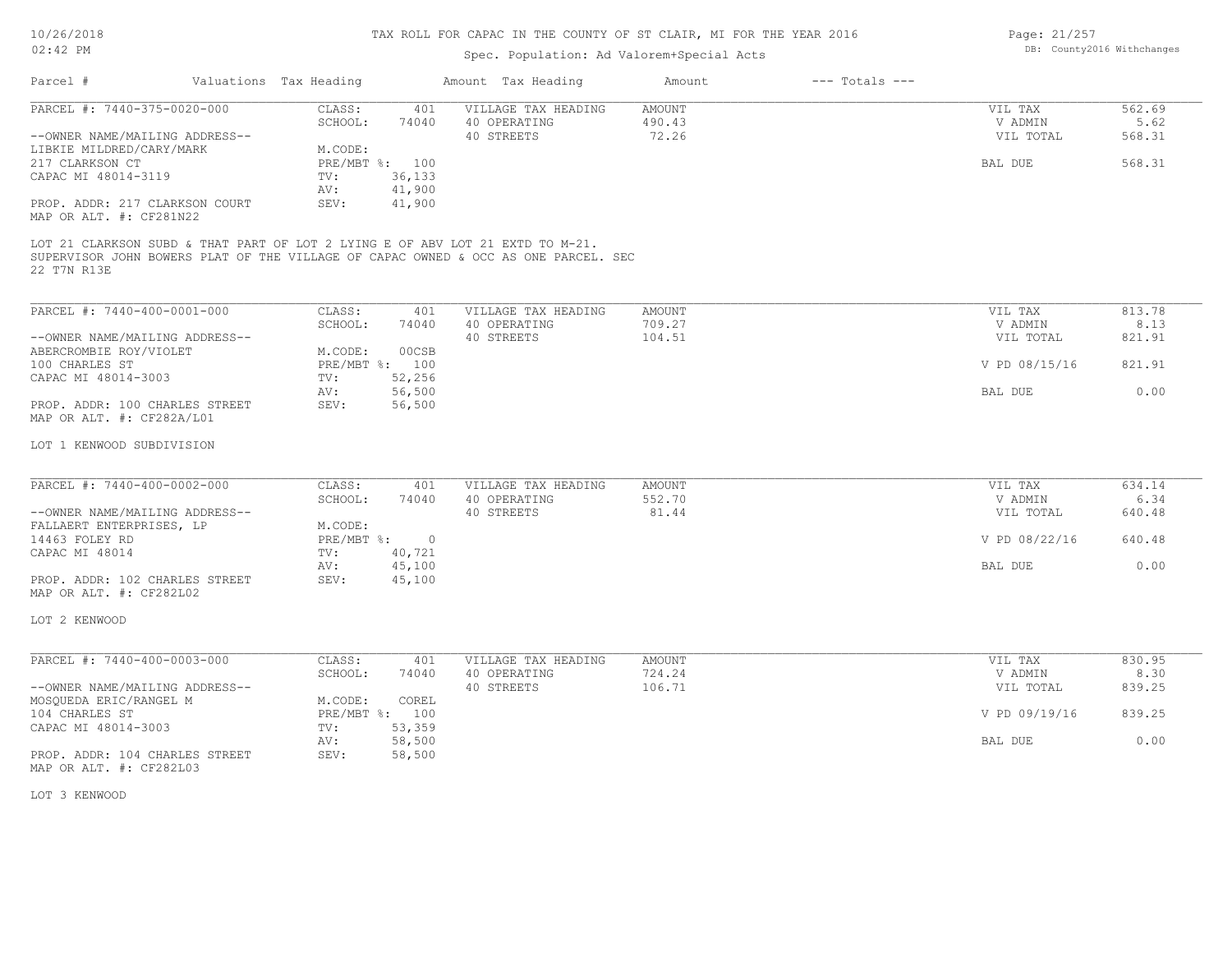## TAX ROLL FOR CAPAC IN THE COUNTY OF ST CLAIR, MI FOR THE YEAR 2016

Spec. Population: Ad Valorem+Special Acts

Page: 22/257 DB: County2016 Withchanges

| Parcel #                                                  | Valuations Tax Heading |                  | Amount Tax Heading                  | Amount                  | $---$ Totals $---$ |                    |                |
|-----------------------------------------------------------|------------------------|------------------|-------------------------------------|-------------------------|--------------------|--------------------|----------------|
| PARCEL #: 7440-400-0004-000                               | CLASS:<br>SCHOOL:      | 401<br>74040     | VILLAGE TAX HEADING<br>40 OPERATING | <b>AMOUNT</b><br>726.15 |                    | VIL TAX<br>V ADMIN | 833.15<br>8.33 |
| --OWNER NAME/MAILING ADDRESS--<br>ZUNIGA NOE              | M.CODE:                | COREL            | 40 STREETS                          | 107.00                  |                    | VIL TOTAL          | 841.48         |
| 106 CHARLES STREET<br>CAPAC MI 48014-3003                 | PRE/MBT %: 100<br>TV:  | 53,500           |                                     |                         |                    | V PD 09/19/16      | 841.48         |
| PROP. ADDR: 106 CHARLES STREET<br>MAP OR ALT. #: CF282L04 | AV:<br>SEV:            | 63,300<br>63,300 |                                     |                         |                    | BAL DUE            | 0.00           |
| LOT 4 KENWOOD                                             |                        |                  |                                     |                         |                    |                    |                |
| PARCEL #: 7440-400-0005-000                               | CLASS:                 | 401              | VILLAGE TAX HEADING                 | <b>AMOUNT</b>           |                    | VIL TAX            | 963.73         |
|                                                           | SCHOOL:                | 74040            | 40 OPERATING                        | 839.96                  |                    | V ADMIN            | 9.63           |
| --OWNER NAME/MAILING ADDRESS--                            |                        |                  | 40 STREETS                          | 123.77                  |                    | VIL TOTAL          | 973.36         |
| BARTH JAMES/SHARON                                        | M.CODE:                |                  |                                     |                         |                    |                    |                |
| 515 WILLIAM G DR                                          | PRE/MBT %: 100         |                  |                                     |                         |                    | V PD 09/16/16      | 973.36         |
| CAPAC MI 48014-3046                                       | TV:                    | 61,885           |                                     |                         |                    |                    |                |
|                                                           | AV:                    | 69,800           |                                     |                         |                    | <b>BAL DUE</b>     | 0.00           |
| PROP. ADDR: 515 WILLIAM G DR<br>MAP OR ALT. #: CF282L05   | SEV:                   | 69,800           |                                     |                         |                    |                    |                |
| LOT 5 KENWOOD                                             |                        |                  |                                     |                         |                    |                    |                |
| PARCEL #: 7440-400-0006-000                               | CLASS:                 | 401              | VILLAGE TAX HEADING                 | AMOUNT                  |                    | VIL TAX            | 820.02         |
|                                                           | SCHOOL:                | 74040            | 40 OPERATING                        | 714.71                  |                    | V ADMIN            | 8.20           |
| --OWNER NAME/MAILING ADDRESS--                            |                        |                  | 40 STREETS                          | 105.31                  |                    | VIL TOTAL          | 828.22         |
| DALESSANDRO DAVID                                         | M.CODE:                |                  |                                     |                         |                    |                    |                |
| 517 WILLIAM G DR                                          | PRE/MBT %: 100         |                  |                                     |                         |                    | BAL DUE            | 828.22         |
| CAPAC MI 48014                                            | TV:                    | 52,657           |                                     |                         |                    |                    |                |
|                                                           | AV:                    | 60,500           |                                     |                         |                    |                    |                |
| PROP. ADDR: 517 WILLIAM G DR                              | SEV:                   | 60,500           |                                     |                         |                    |                    |                |
| MAP OR ALT. #: CF282L06                                   |                        |                  |                                     |                         |                    |                    |                |
| LOT 6 KENWOOD                                             |                        |                  |                                     |                         |                    |                    |                |
| PARCEL #: 7440-400-0007-000                               | CLASS:                 | 401              | VILLAGE TAX HEADING                 | <b>AMOUNT</b>           |                    | VIL TAX            | 645.07         |
|                                                           | SCHOOL:                | 74040            | 40 OPERATING                        | 562.23                  |                    | V ADMIN            | 6.45           |
| --OWNER NAME/MAILING ADDRESS--                            |                        |                  | 40 STREETS                          | 82.84                   |                    | VIL TOTAL          | 651.52         |
| JAROS KARL P / SANDRA E                                   | M.CODE:                | <b>SELEC</b>     |                                     |                         |                    |                    |                |
| 519 WILLIAM G DR                                          | PRE/MBT %: 100         |                  |                                     |                         |                    | V PD 09/16/16      | 651.52         |
| CAPAC MI 48014-3046                                       | TV:                    | 41,423           |                                     |                         |                    |                    |                |
|                                                           | AV:                    | 48,300           |                                     |                         |                    | BAL DUE            | 0.00           |
| PROP. ADDR: 519 WILLIAM G DR<br>MAP OR ALT. #: CF282L07   | SEV:                   | 48,300           |                                     |                         |                    |                    |                |

LOT 7 KENWOOD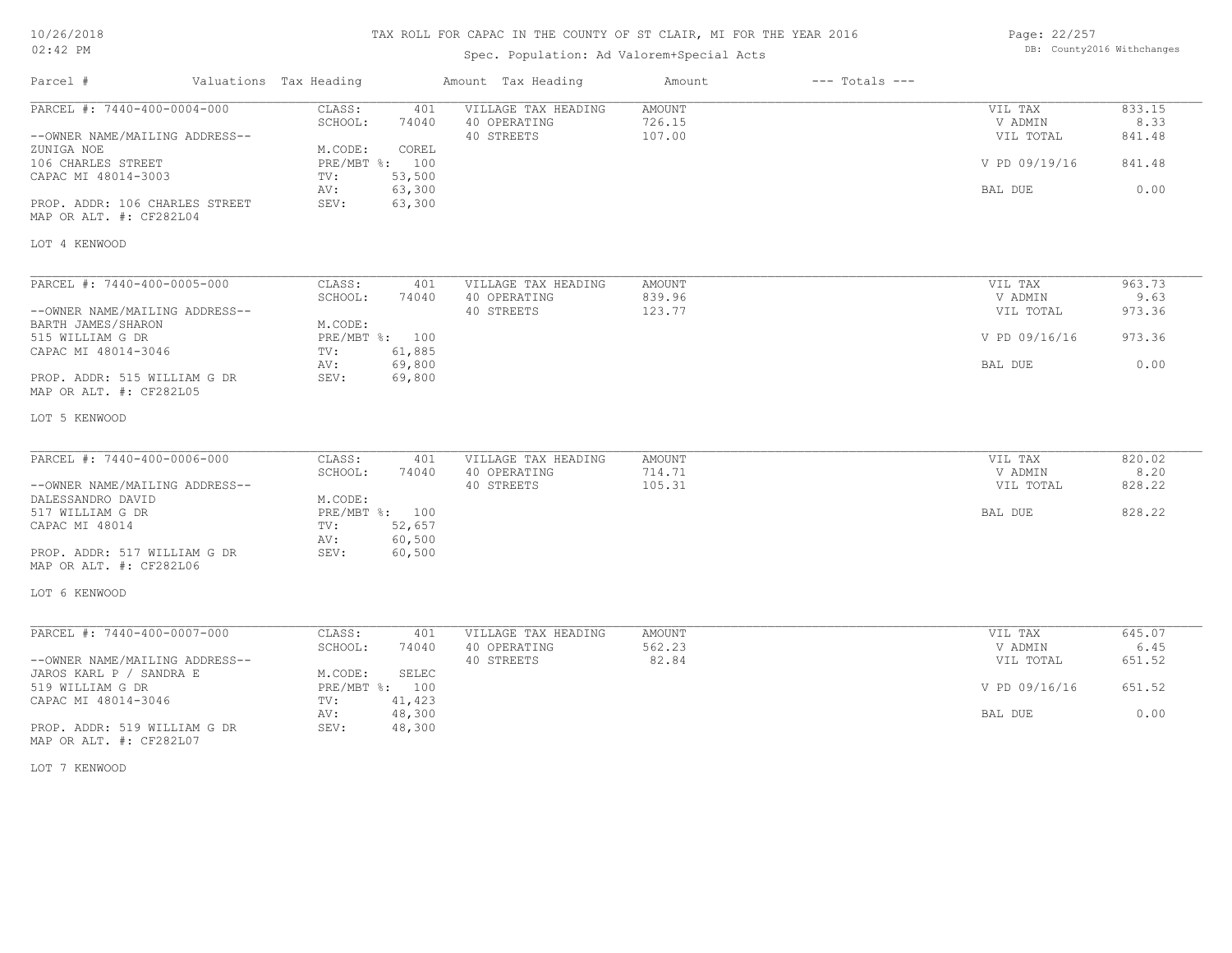## TAX ROLL FOR CAPAC IN THE COUNTY OF ST CLAIR, MI FOR THE YEAR 2016

## Spec. Population: Ad Valorem+Special Acts

| Page: 23/257 |                            |
|--------------|----------------------------|
|              | DB: County2016 Withchanges |

| Parcel #                                                                                                                                                                                                               | Valuations Tax Heading                                               |                                                     | Amount Tax Heading                                | Amount                           | $---$ Totals $---$ |                                                             |                                            |
|------------------------------------------------------------------------------------------------------------------------------------------------------------------------------------------------------------------------|----------------------------------------------------------------------|-----------------------------------------------------|---------------------------------------------------|----------------------------------|--------------------|-------------------------------------------------------------|--------------------------------------------|
| PARCEL #: 7440-400-0008-000<br>--OWNER NAME/MAILING ADDRESS--<br>RICOTTA CHARLES<br>RICOTTA SUZANNE L, RICOTTA MARY G<br>521 WILLIAM G DR<br>CAPAC MI 48014<br>PROP. ADDR: 521 WILLIAM G DR<br>MAP OR ALT. #: CF282L08 | CLASS:<br>SCHOOL:<br>M.CODE:<br>PRE/MBT %: 100<br>TV:<br>AV:<br>SEV: | 401<br>74040<br>38,615<br>45,300<br>45,300          | VILLAGE TAX HEADING<br>40 OPERATING<br>40 STREETS | <b>AMOUNT</b><br>524.12<br>77.23 |                    | VIL TAX<br>V ADMIN<br>VIL TOTAL<br>V PD 09/16/16<br>BAL DUE | 601.35<br>6.01<br>607.36<br>607.36<br>0.00 |
| LOT 8 KENWOOD SUBDIVISION                                                                                                                                                                                              |                                                                      |                                                     |                                                   |                                  |                    |                                                             |                                            |
| PARCEL #: 7440-400-0009-000<br>--OWNER NAME/MAILING ADDRESS--<br>KOKOSZKA DEBORAH L.<br>523 WILLIAM G DR<br>CAPAC MI 48014-3046<br>PROP. ADDR: 523 WILLIAM G DR<br>MAP OR ALT. #: CF282L09                             | CLASS:<br>SCHOOL:<br>M.CODE:<br>PRE/MBT %: 100<br>TV:<br>AV:<br>SEV: | 401<br>74040<br>43,309<br>54,200<br>54,200          | VILLAGE TAX HEADING<br>40 OPERATING<br>40 STREETS | AMOUNT<br>587.83<br>86.61        |                    | VIL TAX<br>V ADMIN<br>VIL TOTAL<br>V PD 08/29/16<br>BAL DUE | 674.44<br>6.74<br>681.18<br>681.18<br>0.00 |
| LOT 9 KENWOOD                                                                                                                                                                                                          |                                                                      |                                                     |                                                   |                                  |                    |                                                             |                                            |
| PARCEL #: 7440-400-0010-000<br>--OWNER NAME/MAILING ADDRESS--<br>BARTH TODD J<br>525 WILLIAM G DR<br>CAPAC MI 48014-3046<br>PROP. ADDR: 525 WILLIAM G DR<br>MAP OR ALT. #: CF282L10<br>LOT 10 KENWOOD SUBDIVISION      | CLASS:<br>SCHOOL:<br>M.CODE:<br>PRE/MBT %: 100<br>TV:<br>AV:<br>SEV: | 401<br>74040<br>WELLS<br>38,214<br>44,800<br>44,800 | VILLAGE TAX HEADING<br>40 OPERATING<br>40 STREETS | AMOUNT<br>518.67<br>76.42        |                    | VIL TAX<br>V ADMIN<br>VIL TOTAL<br>V PD 08/29/16<br>BAL DUE | 595.09<br>5.95<br>601.04<br>601.04<br>0.00 |
|                                                                                                                                                                                                                        |                                                                      |                                                     |                                                   |                                  |                    |                                                             |                                            |
| PARCEL #: 7440-400-0011-000<br>--OWNER NAME/MAILING ADDRESS--<br>ZUBY GLENN/JULIANNE                                                                                                                                   | CLASS:<br>SCHOOL:<br>M.CODE:                                         | 401<br>74040<br>COREL                               | VILLAGE TAX HEADING<br>40 OPERATING<br>40 STREETS | AMOUNT<br>575.84<br>84.85        |                    | VIL TAX<br>V ADMIN<br>VIL TOTAL                             | 660.69<br>6.60<br>667.29                   |
| 527 WILLIAM G DR<br>CAPAC MI 48014-3046                                                                                                                                                                                | PRE/MBT %: 100<br>TV:<br>AV:                                         | 42,426<br>49,300                                    |                                                   |                                  |                    | V PD 09/19/16<br>BAL DUE                                    | 667.29<br>0.00                             |
| PROP. ADDR: 527 WILLIAM G DR<br>MAP OR ALT. #: CF282L11                                                                                                                                                                | SEV:                                                                 | 49,300                                              |                                                   |                                  |                    |                                                             |                                            |
| LOT 11 KENWOOD                                                                                                                                                                                                         |                                                                      |                                                     |                                                   |                                  |                    |                                                             |                                            |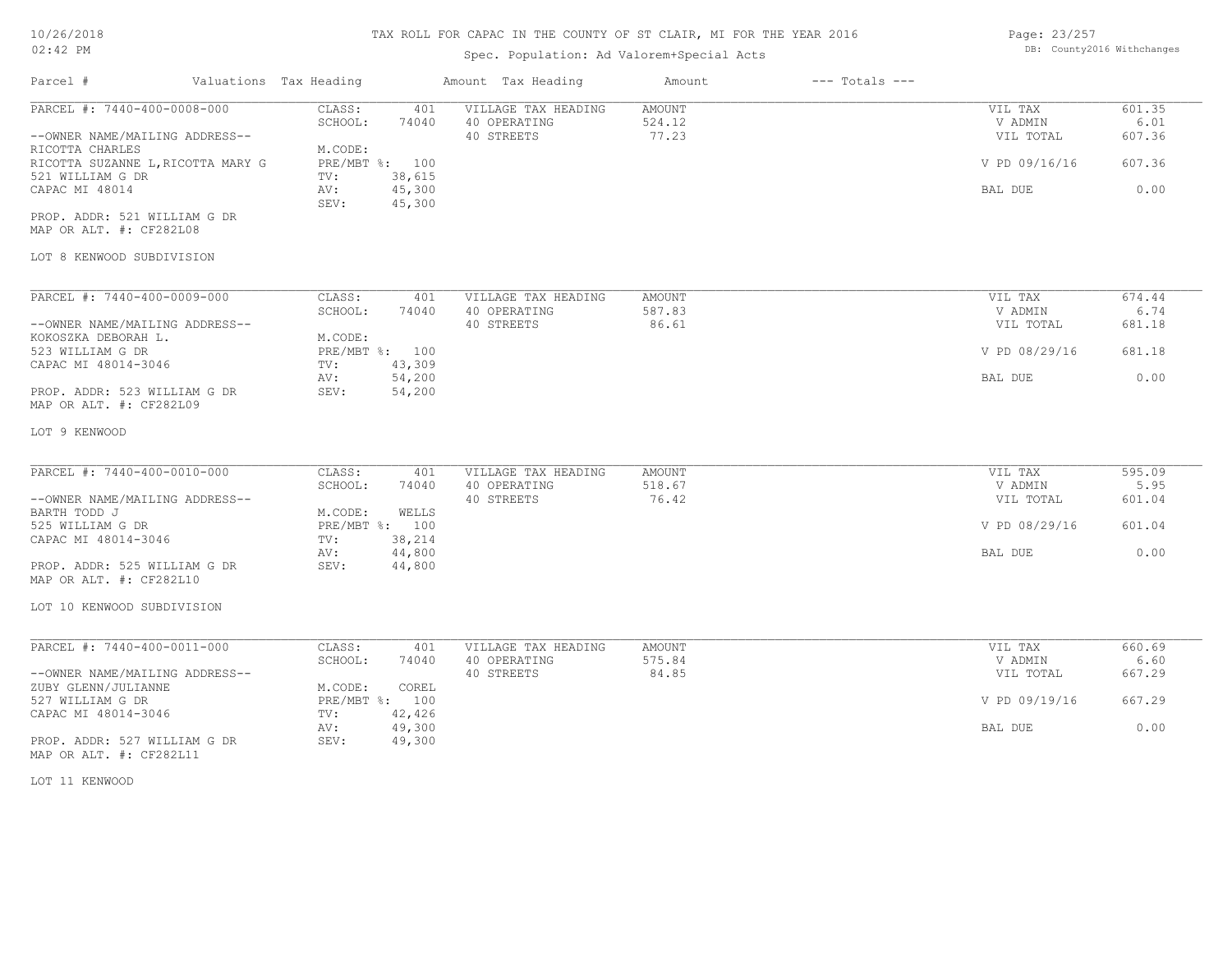#### TAX ROLL FOR CAPAC IN THE COUNTY

| 10/26/2018                     |                        | TAX ROLL FOR CAPAC IN THE COUNTY OF ST CLAIR, MI FOR THE YEAR 2016<br>Page: 24/257 |        |                                           |        |                    |               |                            |
|--------------------------------|------------------------|------------------------------------------------------------------------------------|--------|-------------------------------------------|--------|--------------------|---------------|----------------------------|
| $02:42$ PM                     |                        |                                                                                    |        | Spec. Population: Ad Valorem+Special Acts |        |                    |               | DB: County2016 Withchanges |
| Parcel #                       | Valuations Tax Heading |                                                                                    |        | Amount Tax Heading                        | Amount | $---$ Totals $---$ |               |                            |
| PARCEL #: 7440-400-0012-000    |                        | CLASS:                                                                             | 401    | VILLAGE TAX HEADING                       | AMOUNT |                    | VIL TAX       | 776.29                     |
|                                |                        | SCHOOL:                                                                            | 74040  | 40 OPERATING                              | 676.60 |                    | V ADMIN       | 7.76                       |
| --OWNER NAME/MAILING ADDRESS-- |                        |                                                                                    |        | 40 STREETS                                | 99.69  |                    | VIL TOTAL     | 784.05                     |
| KESKIMAKI ALAN/KATHLEEN        |                        | M.CODE:                                                                            |        |                                           |        |                    |               |                            |
| 529 WILLIAM G DR               |                        | PRE/MBT %: 100                                                                     |        |                                           |        |                    | V PD 09/12/16 | 784.05                     |
| CAPAC MI 48014-3046            |                        | $\text{TV}$ :                                                                      | 49,849 |                                           |        |                    |               |                            |
|                                |                        | AV:                                                                                | 57,000 |                                           |        |                    | BAL DUE       | 0.00                       |
| PROP. ADDR: 529 WILLIAM G DR   |                        | SEV:                                                                               | 57,000 |                                           |        |                    |               |                            |
| MAP OR ALT. #: CF282L12        |                        |                                                                                    |        |                                           |        |                    |               |                            |
| LOT 12 KENWOOD                 |                        |                                                                                    |        |                                           |        |                    |               |                            |
|                                |                        |                                                                                    |        |                                           |        |                    |               |                            |
|                                |                        |                                                                                    |        |                                           |        |                    |               |                            |
| PARCEL #: 7440-400-0013-000    |                        | CLASS:                                                                             | 401    | VILLAGE TAX HEADING                       | AMOUNT |                    | VIL TAX       | 612.27                     |
|                                |                        | SCHOOL:                                                                            | 74040  | 40 OPERATING                              | 533.64 |                    | V ADMIN       | 6.12                       |
| --OWNER NAME/MAILING ADDRESS-- |                        |                                                                                    |        | 40 STREETS                                | 78.63  |                    | VIL TOTAL     | 618.39                     |
| AGUILAR GUADALUPE              |                        | M.CODE:                                                                            | 00CSB  |                                           |        |                    |               |                            |
| ARELLANO MAIRA                 |                        | PRE/MBT %: 100                                                                     |        |                                           |        |                    | V PD 08/15/16 | 618.39                     |
| 530 WILLIAM G DR               |                        | $\text{TV}$ :                                                                      | 39,317 |                                           |        |                    |               |                            |
| CAPAC MI 48014-3045            |                        | AV:                                                                                | 45,800 |                                           |        |                    | BAL DUE       | 0.00                       |
|                                |                        | SEV:                                                                               | 45,800 |                                           |        |                    |               |                            |
| PROP. ADDR: 530 WILLIAM G DR   |                        |                                                                                    |        |                                           |        |                    |               |                            |
| MAP OR ALT. #: CF282L13        |                        |                                                                                    |        |                                           |        |                    |               |                            |
| LOT 13 KENWOOD SUBDIVISION     |                        |                                                                                    |        |                                           |        |                    |               |                            |
|                                |                        |                                                                                    |        |                                           |        |                    |               |                            |

| PARCEL #: 7440-400-0014-000    | CLASS:     | 401    | VILLAGE TAX HEADING | AMOUNT | VIL TAX       | 637.27 |
|--------------------------------|------------|--------|---------------------|--------|---------------|--------|
|                                | SCHOOL:    | 74040  | 40 OPERATING        | 555.43 | V ADMIN       | 6.37   |
| --OWNER NAME/MAILING ADDRESS-- |            |        | 40 STREETS          | 81.84  | VIL TOTAL     | 643.64 |
| WHEATLEY WAYNE/CAROL ET-AL     | M.CODE:    |        |                     |        |               |        |
| 28620 PALOMINO DR              | PRE/MBT %: |        |                     |        | V PD 08/29/16 | 643.64 |
| WARREN MI 48093                | TV:        | 40,922 |                     |        |               |        |
|                                | AV:        | 47,800 |                     |        | BAL DUE       | 0.00   |
| PROP. ADDR: 528 WILLIAM G DR   | SEV:       | 47,800 |                     |        |               |        |
| MAP OR ALT. #: CF282L14        |            |        |                     |        |               |        |

#### LOT 14 KENWOOD

| PARCEL #: 7440-400-0015-000    | CLASS:     | 401    | VILLAGE TAX HEADING | AMOUNT | VIL TAX       | 545.10 |
|--------------------------------|------------|--------|---------------------|--------|---------------|--------|
|                                | SCHOOL:    | 74040  | 40 OPERATING        | 475.10 | V ADMIN       | 5.45   |
| --OWNER NAME/MAILING ADDRESS-- |            |        | 40 STREETS          | 70.00  | VIL TOTAL     | 550.55 |
| DEBLOUW, HENRY A./DEANNA L.    | M.CODE:    |        |                     |        |               |        |
| PIRRONE PRODUCE INC.           | PRE/MBT %: |        |                     |        | V PD 08/19/16 | 550.55 |
| 26350 24 MILE RD.              | TV:        | 35,004 |                     |        |               |        |
| CHESTERFIELD MI 48051          | AV:        | 41,400 |                     |        | BAL DUE       | 0.00   |
|                                | SEV:       | 41,400 |                     |        |               |        |

MAP OR ALT. #: CF282L15 PROP. ADDR: 526 WILLIAM G DR

LOT 15 KENWOOD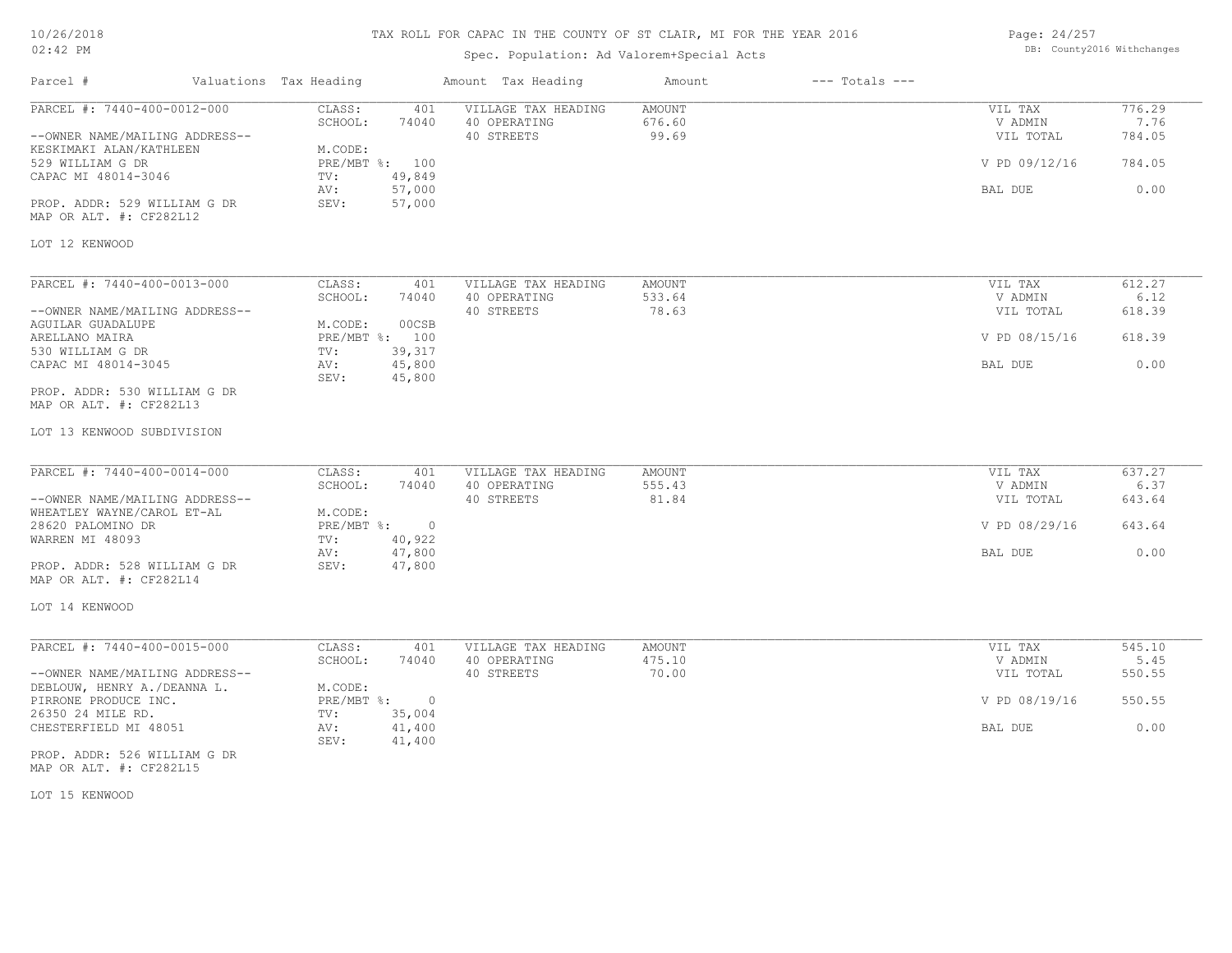## TAX ROLL FOR CAPAC IN THE COUNTY OF ST CLAIR, MI FOR THE YEAR 2016

Spec. Population: Ad Valorem+Special Acts

Parcel # Valuations Tax Heading Amount Tax Heading Amount --- Totals ---

Page: 25/257 DB: County2016 Withchanges  $\mathcal{L}_\mathcal{L} = \mathcal{L}_\mathcal{L} = \mathcal{L}_\mathcal{L} = \mathcal{L}_\mathcal{L} = \mathcal{L}_\mathcal{L} = \mathcal{L}_\mathcal{L} = \mathcal{L}_\mathcal{L} = \mathcal{L}_\mathcal{L} = \mathcal{L}_\mathcal{L} = \mathcal{L}_\mathcal{L} = \mathcal{L}_\mathcal{L} = \mathcal{L}_\mathcal{L} = \mathcal{L}_\mathcal{L} = \mathcal{L}_\mathcal{L} = \mathcal{L}_\mathcal{L} = \mathcal{L}_\mathcal{L} = \mathcal{L}_\mathcal{L}$ 

| PARCEL #: 7440-400-0016-000    | CLASS:<br>401                      | VILLAGE TAX HEADING | AMOUNT        | VIL TAX       | 629.46 |
|--------------------------------|------------------------------------|---------------------|---------------|---------------|--------|
|                                | SCHOOL:<br>74040                   | 40 OPERATING        | 548.62        | V ADMIN       | 6.29   |
| --OWNER NAME/MAILING ADDRESS-- |                                    | 40 STREETS          | 80.84         | VIL TOTAL     | 635.75 |
| WALKER JOEL/MARCIA TRUST       | M.CODE:                            |                     |               |               |        |
| 524 WILLIAM G DR               | PRE/MBT %: 100                     |                     |               | V PD 07/08/16 | 635.75 |
| CAPAC MI 48014-3045            | 40,420<br>TV:                      |                     |               |               |        |
|                                | 47,200<br>AV:                      |                     |               | BAL DUE       | 0.00   |
| PROP. ADDR: 524 WILLIAM G DR   | SEV:<br>47,200                     |                     |               |               |        |
| MAP OR ALT. #: CF282L16        |                                    |                     |               |               |        |
| LOT 16 KENWOOD                 |                                    |                     |               |               |        |
|                                |                                    |                     |               |               |        |
| PARCEL #: 7440-400-0017-000    | CLASS:<br>401                      | VILLAGE TAX HEADING | AMOUNT        | VIL TAX       | 535.73 |
|                                | SCHOOL:<br>74040                   | 40 OPERATING        | 466.93        | V ADMIN       | 5.35   |
| --OWNER NAME/MAILING ADDRESS-- |                                    | 40 STREETS          | 68.80         | VIL TOTAL     | 541.08 |
| HUMBLE HOUSING, LLC            | M.CODE:                            |                     |               |               |        |
| 74900 JUDGES COURT             | $PRE/MBT$ $\div$<br>$\overline{0}$ |                     |               | V PD 09/07/16 | 541.08 |
| ROMEO MI 48065                 | 34,402<br>TV:                      |                     |               |               |        |
|                                | 41,100<br>AV:                      |                     |               | BAL DUE       | 0.00   |
| PROP. ADDR: 522 WILLIAM G DR   | SEV:<br>41,100                     |                     |               |               |        |
| MAP OR ALT. #: CF282L17        |                                    |                     |               |               |        |
|                                |                                    |                     |               |               |        |
| LOT 17 KENWOOD                 |                                    |                     |               |               |        |
|                                |                                    |                     |               |               |        |
| PARCEL #: 7440-400-0018-000    | CLASS:<br>401                      | VILLAGE TAX HEADING | <b>AMOUNT</b> | VIL TAX       | 584.17 |
|                                | SCHOOL:<br>74040                   | 40 OPERATING        | 509.15        | V ADMIN       | 5.84   |
| --OWNER NAME/MAILING ADDRESS-- |                                    | 40 STREETS          | 75.02         | VIL TOTAL     | 590.01 |
| MOLINA MAGDALENO               | COREL<br>M.CODE:                   |                     |               |               |        |
| DIMAS KARINA                   | $PRE/MBT$ $\div$<br>$\overline{0}$ |                     |               | V PD 08/03/16 | 590.01 |
| 520 WILLIAM G DR               | 37,512<br>TV:                      |                     |               |               |        |
| CAPAC MI 48014                 | 44,100<br>AV:                      |                     |               | BAL DUE       | 0.00   |
|                                | 44,100<br>SEV:                     |                     |               |               |        |
| PROP. ADDR: 520 WILLIAM G DR   |                                    |                     |               |               |        |
| MAP OR ALT. #: CF282L18        |                                    |                     |               |               |        |
|                                |                                    |                     |               |               |        |
| LOT 18 KENWOOD                 |                                    |                     |               |               |        |
|                                |                                    |                     |               |               |        |
| PARCEL #: 7440-400-0019-000    | CLASS:<br>401                      | VILLAGE TAX HEADING | AMOUNT        | VIL TAX       | 784.10 |
|                                | 74040<br>SCHOOL:                   | 40 OPERATING        | 683.40        | V ADMIN       | 7.84   |
| --OWNER NAME/MAILING ADDRESS-- |                                    | 40 STREETS          | 100.70        | VIL TOTAL     | 791.94 |
| WRIGHT MATTHEW D.              | M.CODE:                            |                     |               |               |        |
| 518 WILLIAM G DR               | PRE/MBT %: 100                     |                     |               | V PD 07/08/16 | 791.94 |
| CAPAC MI 48014-3045            | 50,350<br>TV:                      |                     |               |               |        |
|                                | 58,800<br>AV:                      |                     |               | BAL DUE       | 0.00   |
| PROP. ADDR: 518 WILLIAM G DR   | 58,800<br>SEV:                     |                     |               |               |        |
| MAP OR ALT. #: CF282L19        |                                    |                     |               |               |        |
|                                |                                    |                     |               |               |        |
|                                |                                    |                     |               |               |        |

LOT 19 KENWOOD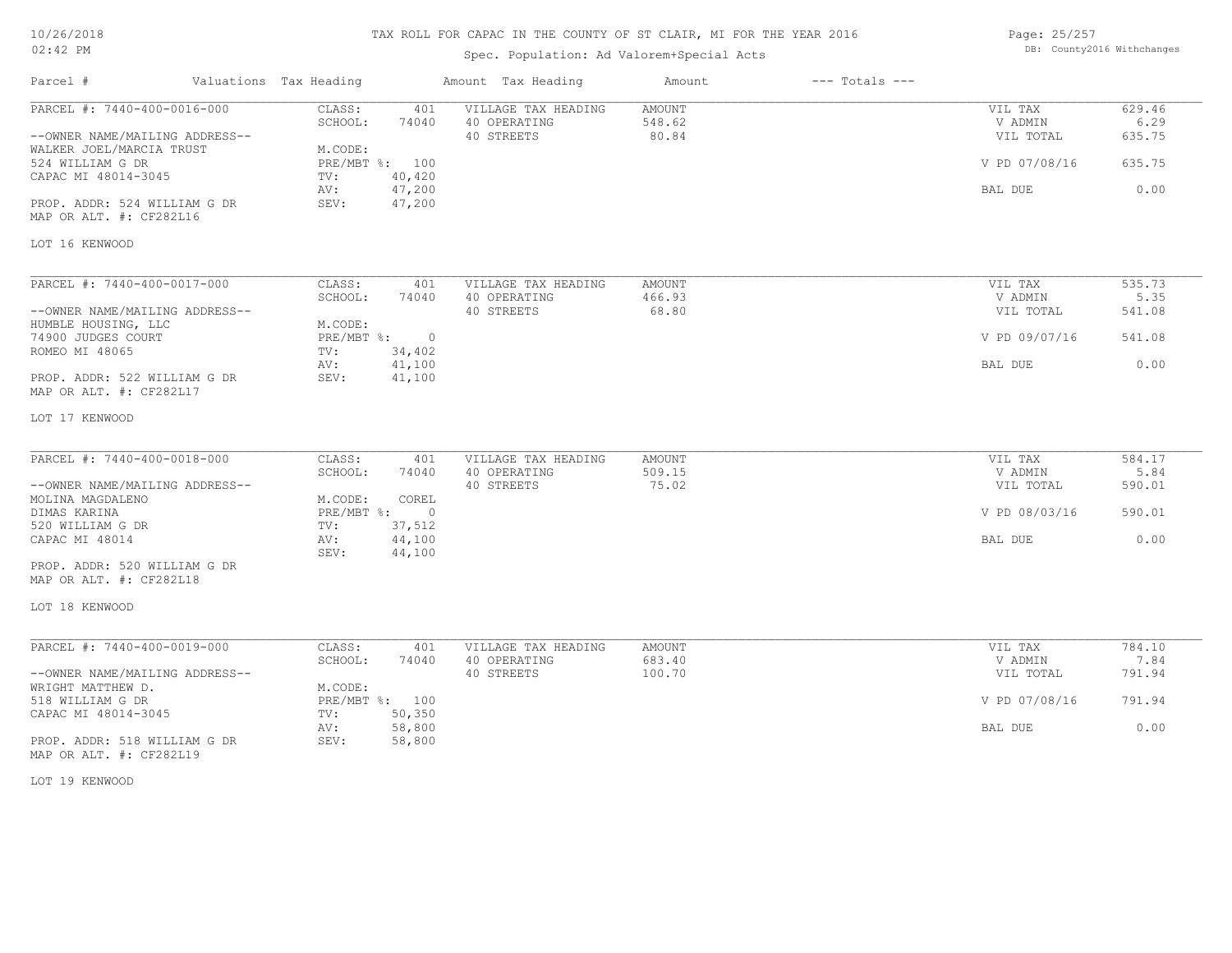## TAX ROLL FOR CAPAC IN THE COUNTY OF ST CLAIR, MI FOR THE YEAR 2016

Spec. Population: Ad Valorem+Special Acts

Page: 26/257 DB: County2016 Withchanges

| Parcel #                                                      | Valuations Tax Heading    | Amount Tax Heading                                                | Amount                     | $---$ Totals $---$ |                                 |                          |
|---------------------------------------------------------------|---------------------------|-------------------------------------------------------------------|----------------------------|--------------------|---------------------------------|--------------------------|
| PARCEL #: 7440-400-0020-000<br>--OWNER NAME/MAILING ADDRESS-- | CLASS:<br>SCHOOL:         | VILLAGE TAX HEADING<br>401<br>74040<br>40 OPERATING<br>40 STREETS | AMOUNT<br>692.92<br>102.10 |                    | VIL TAX<br>V ADMIN<br>VIL TOTAL | 795.02<br>7.95<br>802.97 |
| WRIGHT MARY ANN<br>516 WILLIAM G DR                           | M.CODE:<br>PRE/MBT %: 100 |                                                                   |                            |                    | V PD 07/08/16                   | 802.97                   |
| CAPAC MI 48014-3045<br>PROP. ADDR: 516 WILLIAM G DR           | TV:<br>AV:<br>SEV:        | 51,052<br>58,200<br>58,200                                        |                            |                    | BAL DUE                         | 0.00                     |
| MAP OR ALT. #: CF282L20                                       |                           |                                                                   |                            |                    |                                 |                          |
| LOT 20 KENWOOD                                                |                           |                                                                   |                            |                    |                                 |                          |
| PARCEL #: 7440-400-0021-000                                   | CLASS:<br>SCHOOL:         | VILLAGE TAX HEADING<br>401<br>74040                               | <b>AMOUNT</b>              |                    | VIL TAX<br>V ADMIN              | 726.30<br>7.26           |
| --OWNER NAME/MAILING ADDRESS--<br>LOPEZ JORGE                 | M.CODE:                   | 40 OPERATING<br>40 STREETS                                        | 633.03<br>93.27            |                    | VIL TOTAL                       | 733.56                   |
| LOPEZ NORA<br>101 CHARLES STREET                              | PRE/MBT %:<br>TV:         | $\circ$<br>46,639                                                 |                            |                    | V PD 08/01/16                   | 733.56                   |
| CAPAC MI 48014                                                | AV:<br>SEV:               | 54,200<br>54,200                                                  |                            |                    | BAL DUE                         | 0.00                     |
| PROP. ADDR: 101 CHARLES STREET<br>MAP OR ALT. #: CF282L21     |                           |                                                                   |                            |                    |                                 |                          |
| LOT 21 KENWOOD SUBDIVISION                                    |                           |                                                                   |                            |                    |                                 |                          |
| PARCEL #: 7440-400-0022-000                                   | CLASS:<br>SCHOOL:         | 401<br>VILLAGE TAX HEADING<br>74040<br>40 OPERATING               | <b>AMOUNT</b><br>605.80    |                    | VIL TAX<br>V ADMIN              | 695.06<br>6.95           |
| --OWNER NAME/MAILING ADDRESS--<br>REMENAP JOSEPH              | M.CODE:                   | 40 STREETS                                                        | 89.26                      |                    | VIL TOTAL                       | 702.01                   |
| REMENAP SANDRA<br>517 W MILL ST                               | PRE/MBT %: 100<br>TV:     | 44,633                                                            |                            |                    | V PD 07/21/16                   | 702.01                   |
| CAPAC MI 48014-3031                                           | AV:<br>SEV:               | 51,200<br>51,200                                                  |                            |                    | BAL DUE                         | 0.00                     |
| PROP. ADDR: 517 W MILL ST<br>MAP OR ALT. #: CF282L22          |                           |                                                                   |                            |                    |                                 |                          |
| LOT 22 KENWOOD                                                |                           |                                                                   |                            |                    |                                 |                          |
| PARCEL #: 7440-400-0023-000                                   | CLASS:                    | 401<br>VILLAGE TAX HEADING                                        | AMOUNT                     |                    | VIL TAX                         | 859.08                   |
| --OWNER NAME/MAILING ADDRESS--                                | SCHOOL:                   | 74040<br>40 OPERATING<br>40 STREETS                               | 748.75<br>110.33           |                    | V ADMIN<br>VIL TOTAL            | 8.59<br>867.67           |
| RIEGEL JOHN / JUDITH<br>522 MILL ST                           | M.CODE:<br>PRE/MBT %: 100 | 00CSB                                                             |                            |                    | V PD 08/15/16                   | 867.67                   |
| CAPAC MI 48014                                                | TV:<br>AV:                | 55,165<br>61,700                                                  |                            |                    | BAL DUE                         | 0.00                     |
| PROP. ADDR: 522 W MILL ST<br>MAP OR ALT. #: CF282L23/24       | SEV:                      | 61,700                                                            |                            |                    |                                 |                          |

LOTS 23 & 24 KENWOOD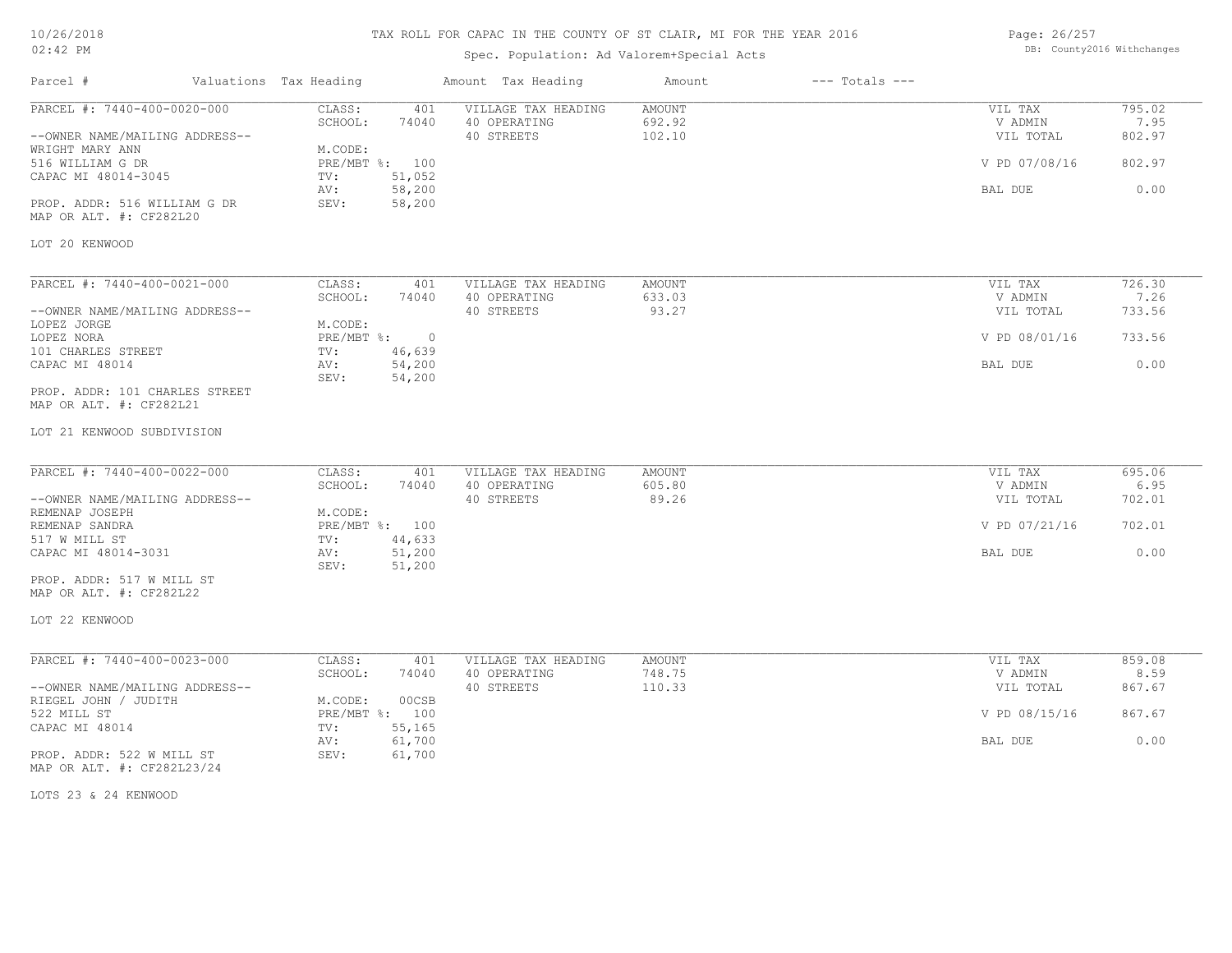| 10/26/2018 |  |
|------------|--|
| $02:42$ PM |  |

## Spec. Population: Ad Valorem+Special Acts

Parcel # Valuations Tax Heading Amount Tax Heading Amount --- Totals ---

| Page: 27/257 |                            |
|--------------|----------------------------|
|              | DB: County2016 Withchanges |

| --OWNER NAME/MAILING ADDRESS--<br>40 STREETS<br>81.84<br>VIL TOTAL<br>643.64<br>00CSB<br>HLUBIC DEBRA<br>M.CODE:<br>V PD 08/15/16<br>643.64<br>523 W MILL ST<br>PRE/MBT %: 100<br>CAPAC MI 48014-3031<br>40,922<br>TV:<br>47,700<br>BAL DUE<br>AV:<br>SEV:<br>47,700<br>PROP. ADDR: 523 W MILL ST<br>MAP OR ALT. #: CF282L25<br>PARCEL #: 7440-400-0026-000<br>CLASS:<br>VILLAGE TAX HEADING<br><b>AMOUNT</b><br>VIL TAX<br>401<br>SCHOOL:<br>40 OPERATING<br>682.04<br>V ADMIN<br>74040<br>100.50<br>40 STREETS<br>--OWNER NAME/MAILING ADDRESS--<br>VIL TOTAL<br>M.CODE:<br>COREL<br>KALMUS JAMIE S/JULIE A<br>525 W MILL ST<br>PRE/MBT %: 100<br>V PD 09/19/16<br>CAPAC MI 48014-3031<br>50,250<br>TV:<br>57,700<br>AV:<br>BAL DUE<br>PROP. ADDR: 525 W MILL ST<br>SEV:<br>57,700<br>MAP OR ALT. #: CF282L26<br>CLASS:<br>401<br>VILLAGE TAX HEADING<br><b>AMOUNT</b><br>VIL TAX<br>SCHOOL:<br>40 OPERATING<br>574.49<br>V ADMIN<br>74040<br>40 STREETS<br>84.65<br>--OWNER NAME/MAILING ADDRESS--<br>VIL TOTAL<br>CHALABIAN PHILLIP C<br>M.CODE:<br>00CLA<br>PRE/MBT %: 100<br>V PD 07/15/16<br>527 W MILL ST<br>42,326<br>TV:<br>AV:<br>49,300<br>BAL DUE<br>49,300<br>SEV:<br>CLASS:<br>401<br>VILLAGE TAX HEADING<br>AMOUNT<br>VIL TAX<br>SCHOOL:<br>634.38<br>74040<br>40 OPERATING<br>V ADMIN<br>40 STREETS<br>93.47<br>VIL TOTAL<br>M.CODE:<br>PRE/MBT %: 100<br>V PD 08/17/16<br>525 WATER ST<br>TV:<br>46,739<br>53,600<br>PORT HURON MI 48060<br>AV:<br>BAL DUE<br>SEV:<br>53,600 | PARCEL #: 7440-400-0025-000    | CLASS:<br>401    | VILLAGE TAX HEADING | AMOUNT | VIL TAX | 637.27 |
|------------------------------------------------------------------------------------------------------------------------------------------------------------------------------------------------------------------------------------------------------------------------------------------------------------------------------------------------------------------------------------------------------------------------------------------------------------------------------------------------------------------------------------------------------------------------------------------------------------------------------------------------------------------------------------------------------------------------------------------------------------------------------------------------------------------------------------------------------------------------------------------------------------------------------------------------------------------------------------------------------------------------------------------------------------------------------------------------------------------------------------------------------------------------------------------------------------------------------------------------------------------------------------------------------------------------------------------------------------------------------------------------------------------------------------------------------------------------------------------------|--------------------------------|------------------|---------------------|--------|---------|--------|
|                                                                                                                                                                                                                                                                                                                                                                                                                                                                                                                                                                                                                                                                                                                                                                                                                                                                                                                                                                                                                                                                                                                                                                                                                                                                                                                                                                                                                                                                                                |                                | SCHOOL:<br>74040 | 40 OPERATING        | 555.43 | V ADMIN | 6.37   |
|                                                                                                                                                                                                                                                                                                                                                                                                                                                                                                                                                                                                                                                                                                                                                                                                                                                                                                                                                                                                                                                                                                                                                                                                                                                                                                                                                                                                                                                                                                |                                |                  |                     |        |         |        |
| 0.00<br>7.82<br>0.00<br>659.14<br>6.59<br>665.73<br>665.73<br>0.00<br>727.85<br>7.27<br>735.12<br>735.12<br>0.00                                                                                                                                                                                                                                                                                                                                                                                                                                                                                                                                                                                                                                                                                                                                                                                                                                                                                                                                                                                                                                                                                                                                                                                                                                                                                                                                                                               |                                |                  |                     |        |         |        |
|                                                                                                                                                                                                                                                                                                                                                                                                                                                                                                                                                                                                                                                                                                                                                                                                                                                                                                                                                                                                                                                                                                                                                                                                                                                                                                                                                                                                                                                                                                |                                |                  |                     |        |         |        |
| 782.54<br>790.36<br>790.36                                                                                                                                                                                                                                                                                                                                                                                                                                                                                                                                                                                                                                                                                                                                                                                                                                                                                                                                                                                                                                                                                                                                                                                                                                                                                                                                                                                                                                                                     |                                |                  |                     |        |         |        |
|                                                                                                                                                                                                                                                                                                                                                                                                                                                                                                                                                                                                                                                                                                                                                                                                                                                                                                                                                                                                                                                                                                                                                                                                                                                                                                                                                                                                                                                                                                |                                |                  |                     |        |         |        |
|                                                                                                                                                                                                                                                                                                                                                                                                                                                                                                                                                                                                                                                                                                                                                                                                                                                                                                                                                                                                                                                                                                                                                                                                                                                                                                                                                                                                                                                                                                |                                |                  |                     |        |         |        |
|                                                                                                                                                                                                                                                                                                                                                                                                                                                                                                                                                                                                                                                                                                                                                                                                                                                                                                                                                                                                                                                                                                                                                                                                                                                                                                                                                                                                                                                                                                |                                |                  |                     |        |         |        |
|                                                                                                                                                                                                                                                                                                                                                                                                                                                                                                                                                                                                                                                                                                                                                                                                                                                                                                                                                                                                                                                                                                                                                                                                                                                                                                                                                                                                                                                                                                | LOT 25 KENWOOD                 |                  |                     |        |         |        |
|                                                                                                                                                                                                                                                                                                                                                                                                                                                                                                                                                                                                                                                                                                                                                                                                                                                                                                                                                                                                                                                                                                                                                                                                                                                                                                                                                                                                                                                                                                |                                |                  |                     |        |         |        |
|                                                                                                                                                                                                                                                                                                                                                                                                                                                                                                                                                                                                                                                                                                                                                                                                                                                                                                                                                                                                                                                                                                                                                                                                                                                                                                                                                                                                                                                                                                |                                |                  |                     |        |         |        |
|                                                                                                                                                                                                                                                                                                                                                                                                                                                                                                                                                                                                                                                                                                                                                                                                                                                                                                                                                                                                                                                                                                                                                                                                                                                                                                                                                                                                                                                                                                |                                |                  |                     |        |         |        |
|                                                                                                                                                                                                                                                                                                                                                                                                                                                                                                                                                                                                                                                                                                                                                                                                                                                                                                                                                                                                                                                                                                                                                                                                                                                                                                                                                                                                                                                                                                |                                |                  |                     |        |         |        |
|                                                                                                                                                                                                                                                                                                                                                                                                                                                                                                                                                                                                                                                                                                                                                                                                                                                                                                                                                                                                                                                                                                                                                                                                                                                                                                                                                                                                                                                                                                |                                |                  |                     |        |         |        |
|                                                                                                                                                                                                                                                                                                                                                                                                                                                                                                                                                                                                                                                                                                                                                                                                                                                                                                                                                                                                                                                                                                                                                                                                                                                                                                                                                                                                                                                                                                |                                |                  |                     |        |         |        |
|                                                                                                                                                                                                                                                                                                                                                                                                                                                                                                                                                                                                                                                                                                                                                                                                                                                                                                                                                                                                                                                                                                                                                                                                                                                                                                                                                                                                                                                                                                |                                |                  |                     |        |         |        |
|                                                                                                                                                                                                                                                                                                                                                                                                                                                                                                                                                                                                                                                                                                                                                                                                                                                                                                                                                                                                                                                                                                                                                                                                                                                                                                                                                                                                                                                                                                |                                |                  |                     |        |         |        |
|                                                                                                                                                                                                                                                                                                                                                                                                                                                                                                                                                                                                                                                                                                                                                                                                                                                                                                                                                                                                                                                                                                                                                                                                                                                                                                                                                                                                                                                                                                |                                |                  |                     |        |         |        |
|                                                                                                                                                                                                                                                                                                                                                                                                                                                                                                                                                                                                                                                                                                                                                                                                                                                                                                                                                                                                                                                                                                                                                                                                                                                                                                                                                                                                                                                                                                |                                |                  |                     |        |         |        |
|                                                                                                                                                                                                                                                                                                                                                                                                                                                                                                                                                                                                                                                                                                                                                                                                                                                                                                                                                                                                                                                                                                                                                                                                                                                                                                                                                                                                                                                                                                | LOT 26 KENWOOD                 |                  |                     |        |         |        |
|                                                                                                                                                                                                                                                                                                                                                                                                                                                                                                                                                                                                                                                                                                                                                                                                                                                                                                                                                                                                                                                                                                                                                                                                                                                                                                                                                                                                                                                                                                |                                |                  |                     |        |         |        |
|                                                                                                                                                                                                                                                                                                                                                                                                                                                                                                                                                                                                                                                                                                                                                                                                                                                                                                                                                                                                                                                                                                                                                                                                                                                                                                                                                                                                                                                                                                | PARCEL #: 7440-400-0027-000    |                  |                     |        |         |        |
|                                                                                                                                                                                                                                                                                                                                                                                                                                                                                                                                                                                                                                                                                                                                                                                                                                                                                                                                                                                                                                                                                                                                                                                                                                                                                                                                                                                                                                                                                                |                                |                  |                     |        |         |        |
|                                                                                                                                                                                                                                                                                                                                                                                                                                                                                                                                                                                                                                                                                                                                                                                                                                                                                                                                                                                                                                                                                                                                                                                                                                                                                                                                                                                                                                                                                                |                                |                  |                     |        |         |        |
|                                                                                                                                                                                                                                                                                                                                                                                                                                                                                                                                                                                                                                                                                                                                                                                                                                                                                                                                                                                                                                                                                                                                                                                                                                                                                                                                                                                                                                                                                                |                                |                  |                     |        |         |        |
|                                                                                                                                                                                                                                                                                                                                                                                                                                                                                                                                                                                                                                                                                                                                                                                                                                                                                                                                                                                                                                                                                                                                                                                                                                                                                                                                                                                                                                                                                                |                                |                  |                     |        |         |        |
|                                                                                                                                                                                                                                                                                                                                                                                                                                                                                                                                                                                                                                                                                                                                                                                                                                                                                                                                                                                                                                                                                                                                                                                                                                                                                                                                                                                                                                                                                                | CAPAC MI 48014-3031            |                  |                     |        |         |        |
|                                                                                                                                                                                                                                                                                                                                                                                                                                                                                                                                                                                                                                                                                                                                                                                                                                                                                                                                                                                                                                                                                                                                                                                                                                                                                                                                                                                                                                                                                                |                                |                  |                     |        |         |        |
|                                                                                                                                                                                                                                                                                                                                                                                                                                                                                                                                                                                                                                                                                                                                                                                                                                                                                                                                                                                                                                                                                                                                                                                                                                                                                                                                                                                                                                                                                                | PROP. ADDR: 527 W MILL ST      |                  |                     |        |         |        |
|                                                                                                                                                                                                                                                                                                                                                                                                                                                                                                                                                                                                                                                                                                                                                                                                                                                                                                                                                                                                                                                                                                                                                                                                                                                                                                                                                                                                                                                                                                | MAP OR ALT. #: CF282L27        |                  |                     |        |         |        |
|                                                                                                                                                                                                                                                                                                                                                                                                                                                                                                                                                                                                                                                                                                                                                                                                                                                                                                                                                                                                                                                                                                                                                                                                                                                                                                                                                                                                                                                                                                | LOT 27 KENWOOD                 |                  |                     |        |         |        |
|                                                                                                                                                                                                                                                                                                                                                                                                                                                                                                                                                                                                                                                                                                                                                                                                                                                                                                                                                                                                                                                                                                                                                                                                                                                                                                                                                                                                                                                                                                | PARCEL #: 7440-400-0028-000    |                  |                     |        |         |        |
|                                                                                                                                                                                                                                                                                                                                                                                                                                                                                                                                                                                                                                                                                                                                                                                                                                                                                                                                                                                                                                                                                                                                                                                                                                                                                                                                                                                                                                                                                                |                                |                  |                     |        |         |        |
|                                                                                                                                                                                                                                                                                                                                                                                                                                                                                                                                                                                                                                                                                                                                                                                                                                                                                                                                                                                                                                                                                                                                                                                                                                                                                                                                                                                                                                                                                                | --OWNER NAME/MAILING ADDRESS-- |                  |                     |        |         |        |
|                                                                                                                                                                                                                                                                                                                                                                                                                                                                                                                                                                                                                                                                                                                                                                                                                                                                                                                                                                                                                                                                                                                                                                                                                                                                                                                                                                                                                                                                                                | CORDAN GEORGE/KATHRYN TRUST    |                  |                     |        |         |        |
|                                                                                                                                                                                                                                                                                                                                                                                                                                                                                                                                                                                                                                                                                                                                                                                                                                                                                                                                                                                                                                                                                                                                                                                                                                                                                                                                                                                                                                                                                                | TALMER BANK                    |                  |                     |        |         |        |
|                                                                                                                                                                                                                                                                                                                                                                                                                                                                                                                                                                                                                                                                                                                                                                                                                                                                                                                                                                                                                                                                                                                                                                                                                                                                                                                                                                                                                                                                                                |                                |                  |                     |        |         |        |
|                                                                                                                                                                                                                                                                                                                                                                                                                                                                                                                                                                                                                                                                                                                                                                                                                                                                                                                                                                                                                                                                                                                                                                                                                                                                                                                                                                                                                                                                                                |                                |                  |                     |        |         |        |
|                                                                                                                                                                                                                                                                                                                                                                                                                                                                                                                                                                                                                                                                                                                                                                                                                                                                                                                                                                                                                                                                                                                                                                                                                                                                                                                                                                                                                                                                                                |                                |                  |                     |        |         |        |
|                                                                                                                                                                                                                                                                                                                                                                                                                                                                                                                                                                                                                                                                                                                                                                                                                                                                                                                                                                                                                                                                                                                                                                                                                                                                                                                                                                                                                                                                                                | PROP. ADDR: 529 W MILL ST      |                  |                     |        |         |        |

MAP OR ALT. #: CF282L28

LOT 28 KENWOOD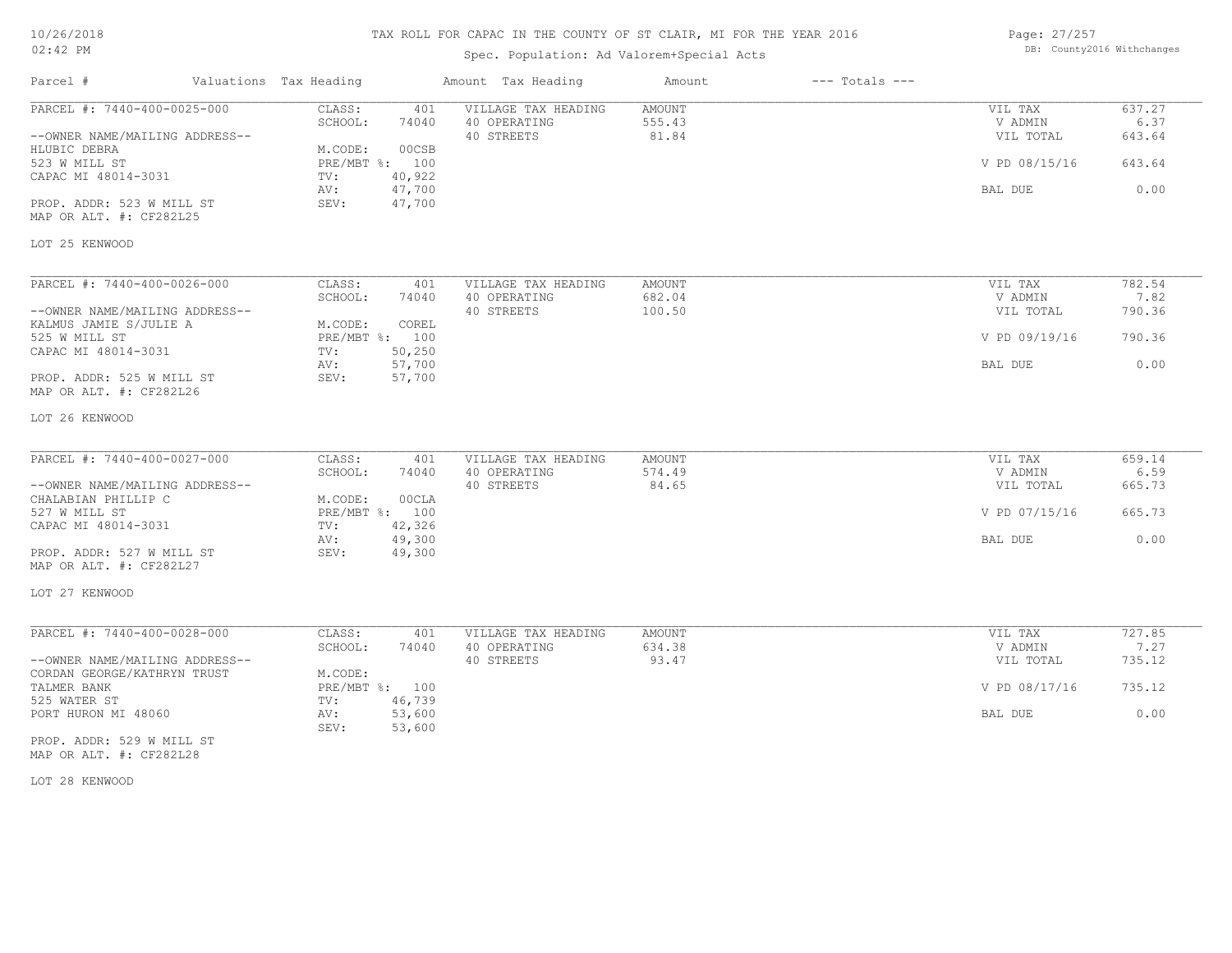## TAX ROLL FOR CAPAC IN THE COUNTY OF ST CLAIR, MI FOR THE YEAR 2016

## Spec. Population: Ad Valorem+Special Acts

| Page: 28/257 |                            |
|--------------|----------------------------|
|              | DB: County2016 Withchanges |

| Parcel #                                                                                                                                                                                                                                    | Valuations Tax Heading                                                                                               | Amount Tax Heading                                               | Amount                              | $---$ Totals $---$ |                                                             |                                            |
|---------------------------------------------------------------------------------------------------------------------------------------------------------------------------------------------------------------------------------------------|----------------------------------------------------------------------------------------------------------------------|------------------------------------------------------------------|-------------------------------------|--------------------|-------------------------------------------------------------|--------------------------------------------|
| PARCEL #: 7440-400-0029-000<br>--OWNER NAME/MAILING ADDRESS--<br>MUNOZ FREDRICO<br>MUNOZ MAIRA<br>LABREE HOMES, LLC<br>P.O. BOX 130<br>MARINE CITY MI 48039<br>PROP. ADDR: 101 ST CLAIR ST                                                  | CLASS:<br>SCHOOL:<br>74040<br>M.CODE:<br>PRE/MBT %: 100<br>49,147<br>TV:<br>55,300<br>AV:<br>SEV:<br>55,300          | 401<br>VILLAGE TAX HEADING<br>40 OPERATING<br>40 STREETS<br>UTIL | AMOUNT<br>667.07<br>98.29<br>450.30 |                    | VIL TAX<br>V ADMIN<br>VIL TOTAL<br>BAL DUE                  | 1,215.66<br>7.65<br>1,223.31<br>1,223.31   |
| MAP OR ALT. #: CF282L29<br>LOT 29 KENWOOD SUBDIVISION                                                                                                                                                                                       |                                                                                                                      |                                                                  |                                     |                    |                                                             |                                            |
|                                                                                                                                                                                                                                             |                                                                                                                      |                                                                  |                                     |                    |                                                             |                                            |
| PARCEL #: 7440-400-0030-000<br>--OWNER NAME/MAILING ADDRESS--<br>STACK GARY D<br>103 ST CLAIR ST<br>CAPAC MI 48014-3043<br>PROP. ADDR: 103 ST CLAIR ST<br>MAP OR ALT. #: CF282L30                                                           | CLASS:<br>SCHOOL:<br>74040<br>M.CODE:<br>COREL<br>PRE/MBT %: 100<br>37,712<br>TV:<br>44,400<br>AV:<br>SEV:<br>44,400 | VILLAGE TAX HEADING<br>401<br>40 OPERATING<br>40 STREETS         | AMOUNT<br>511.86<br>75.42           |                    | VIL TAX<br>V ADMIN<br>VIL TOTAL<br>V PD 09/19/16<br>BAL DUE | 587.28<br>5.87<br>593.15<br>593.15<br>0.00 |
| LOT 30 KENWOOD                                                                                                                                                                                                                              |                                                                                                                      |                                                                  |                                     |                    |                                                             |                                            |
| PARCEL #: 7440-400-0031-000<br>--OWNER NAME/MAILING ADDRESS--<br>FAUSTINA HERRERA SARA<br>HERRERA FORTINO<br>105 ST CLAIR ST<br>CAPAC MI 48014-3043<br>PROP. ADDR: 105 ST CLAIR ST<br>MAP OR ALT. #: CF282L31<br>LOT 31 KENWOOD SUBDIVISION | CLASS:<br>401<br>SCHOOL:<br>74040<br>M.CODE:<br>PRE/MBT %: 100<br>36,208<br>TV:<br>42,700<br>AV:<br>SEV:<br>42,700   | VILLAGE TAX HEADING<br>40 OPERATING<br>40 STREETS                | AMOUNT<br>491.45<br>72.41           |                    | VIL TAX<br>V ADMIN<br>VIL TOTAL<br>V PD 08/01/16<br>BAL DUE | 563.86<br>5.63<br>569.49<br>569.49<br>0.00 |
| PARCEL #: 7440-400-0032-000<br>--OWNER NAME/MAILING ADDRESS--<br>RICHARDS NADINE<br>107 ST. CLAIR ST<br>CAPAC MI 48014<br>PROP. ADDR: 107 ST. CLAIR ST<br>MAP OR ALT. #: CF282L32<br>LOT 32 KENWOOD SUBDIVISION                             | CLASS:<br>SCHOOL:<br>74040<br>M.CODE:<br>COREL<br>PRE/MBT %: 100<br>48,244<br>TV:<br>55,800<br>AV:<br>55,800<br>SEV: | VILLAGE TAX HEADING<br>401<br>40 OPERATING<br>40 STREETS         | <b>AMOUNT</b><br>654.81<br>96.48    |                    | VIL TAX<br>V ADMIN<br>VIL TOTAL<br>BAL DUE                  | 751.29<br>7.51<br>758.80<br>758.80         |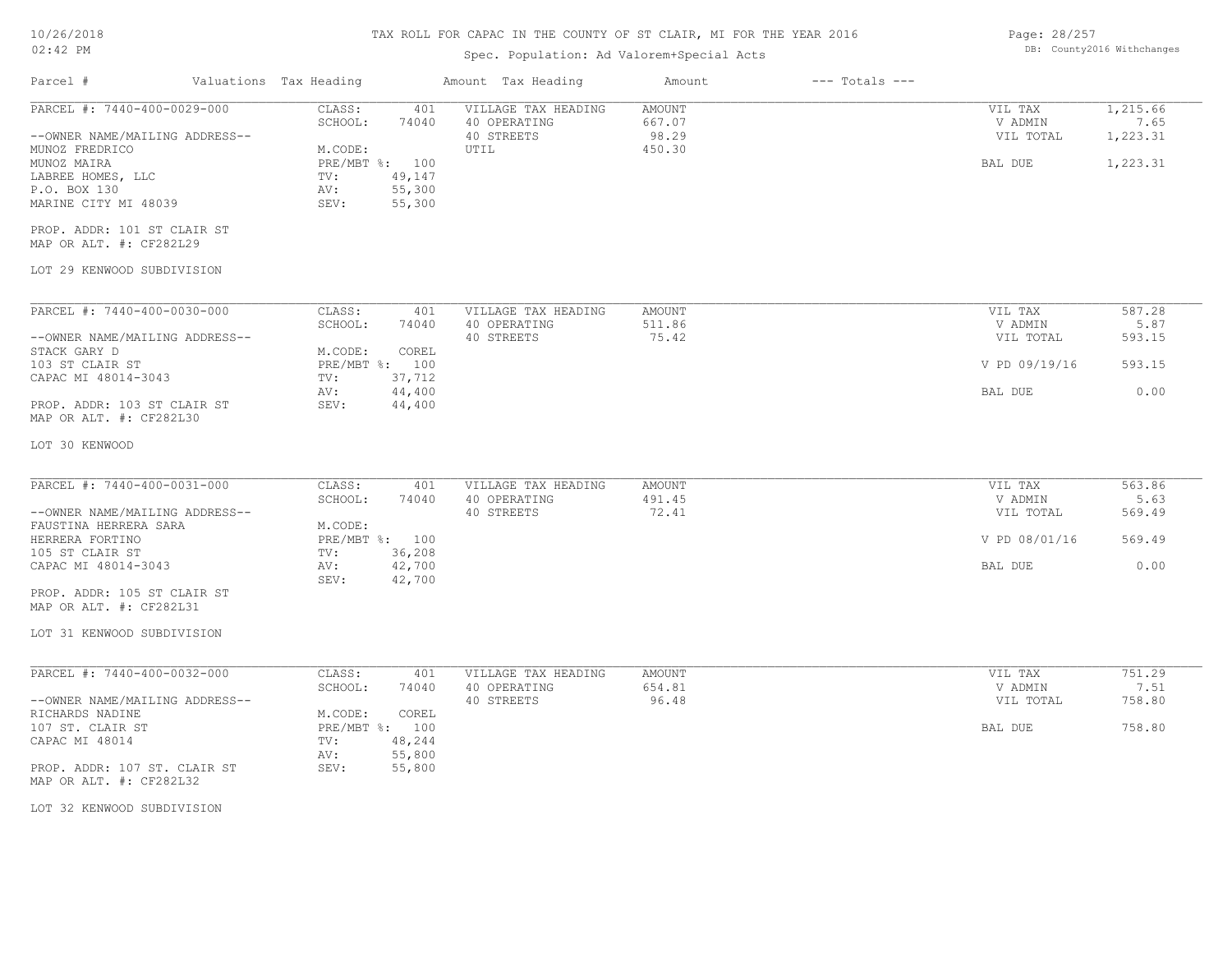## Spec. Population: Ad Valorem+Special Acts

Page: 29/257 DB: County2016 Withchanges

| Parcel #                       | Valuations Tax Heading |        | Amount Tax Heading  | Amount | $---$ Totals $---$ |               |        |
|--------------------------------|------------------------|--------|---------------------|--------|--------------------|---------------|--------|
| PARCEL #: 7440-425-0001-000    | CLASS:                 | 401    | VILLAGE TAX HEADING | AMOUNT |                    | VIL TAX       | 851.29 |
|                                | SCHOOL:                | 74040  | 40 OPERATING        | 741.96 |                    | V ADMIN       | 8.51   |
| --OWNER NAME/MAILING ADDRESS-- |                        |        | 40 STREETS          | 109.33 |                    | VIL TOTAL     | 859.80 |
| MALANEY JOHN                   | M.CODE:                |        |                     |        |                    |               |        |
| MALANEY BRYAN                  | PRE/MBT %: 100         |        |                     |        |                    | V PD 09/07/16 | 859.80 |
| 415 W MILL ST                  | TV:                    | 54,665 |                     |        |                    |               |        |
| CAPAC MI 48014-3618            | AV:                    | 61,400 |                     |        |                    | BAL DUE       | 0.00   |
|                                | SEV:                   | 61,400 |                     |        |                    |               |        |
| PROP. ADDR: 415 W MILL ST      |                        |        |                     |        |                    |               |        |

MAP OR ALT. #: CF282M/Q

LOT 1 EXC S 35' OF W 35' POPPS SUBDIVISION

| PARCEL #: 7440-425-0001-250    | CLASS:     | 703   | VILLAGE TAX HEADING | AMOUNT | VIL TAX   | 0.00 |
|--------------------------------|------------|-------|---------------------|--------|-----------|------|
|                                | SCHOOL:    | 74040 | 40 OPERATING        | 0.00   | V ADMIN   | 0.00 |
| --OWNER NAME/MAILING ADDRESS-- |            |       | 40 STREETS          | 0.00   | VIL TOTAL | 0.00 |
| VILLAGE OF CAPAC               | M.CODE:    |       |                     |        |           |      |
| 131 N MAIN ST                  | PRE/MBT %: |       |                     |        | BAL DUE   | 0.00 |
| CAPAC MI 48014                 | TV:        |       |                     |        |           |      |
|                                | AV:        |       |                     |        |           |      |
| PROP. ADDR: 499 W MILL ST      | SEV:       |       |                     |        |           |      |
| MAP OR ALT. #: CF282R1         |            |       |                     |        |           |      |

S35' OF W 35' OF LOT 1 POPPS SUBDIVISION

| PARCEL #: 7440-425-0002-000      | CLASS:     | 401    | VILLAGE TAX HEADING | AMOUNT | VIL TAX       | 862.58 |
|----------------------------------|------------|--------|---------------------|--------|---------------|--------|
|                                  | SCHOOL:    | 74040  | 40 OPERATING        | 751.80 | V ADMIN       | 8.62   |
| --OWNER NAME/MAILING ADDRESS--   |            |        | 40 STREETS          | 110.78 | VIL TOTAL     | 871.20 |
| STEVENS CHRISTOPHER A / JENNIE S | M.CODE:    |        |                     |        |               |        |
| 109 N MATTESON ST                | PRE/MBT %: | 100    |                     |        | V PD 09/16/16 | 871.20 |
| CAPAC MI 48014-3020              | TV:        | 55,390 |                     |        |               |        |
|                                  | AV:        | 62,600 |                     |        | BAL DUE       | 0.00   |
| PROP. ADDR: 109 N MATTESON ST    | SEV:       | 62,600 |                     |        |               |        |

MAP OR ALT. #: CF282R2

LOT 2 POPPS SUBDIVISION

| PARCEL #: 7440-425-0003-000    | CLASS:  | 401            | VILLAGE TAX HEADING | AMOUNT | VIL TAX       | 717.47 |
|--------------------------------|---------|----------------|---------------------|--------|---------------|--------|
|                                | SCHOOL: | 74040          | 40 OPERATING        | 625.33 | V ADMIN       |        |
| --OWNER NAME/MAILING ADDRESS-- |         |                | 40 STREETS          | 92.14  | VIL TOTAL     | 724.64 |
| GRESELL KAREN A                | M.CODE: |                |                     |        |               |        |
| 107 N MATTESON ST              |         | PRE/MBT %: 100 |                     |        | V PD 09/07/16 | 724.64 |
| CAPAC MI 48014-3020            | TV:     | 46,072         |                     |        |               |        |
|                                | AV:     | 52,500         |                     |        | BAL DUE       | 0.00   |
| PROP. ADDR: 107 N MATTESON ST  | SEV:    | 52,500         |                     |        |               |        |
| MAP OR ALT. #: CF282R3         |         |                |                     |        |               |        |

LOT 3 POPPS SUBDIVISION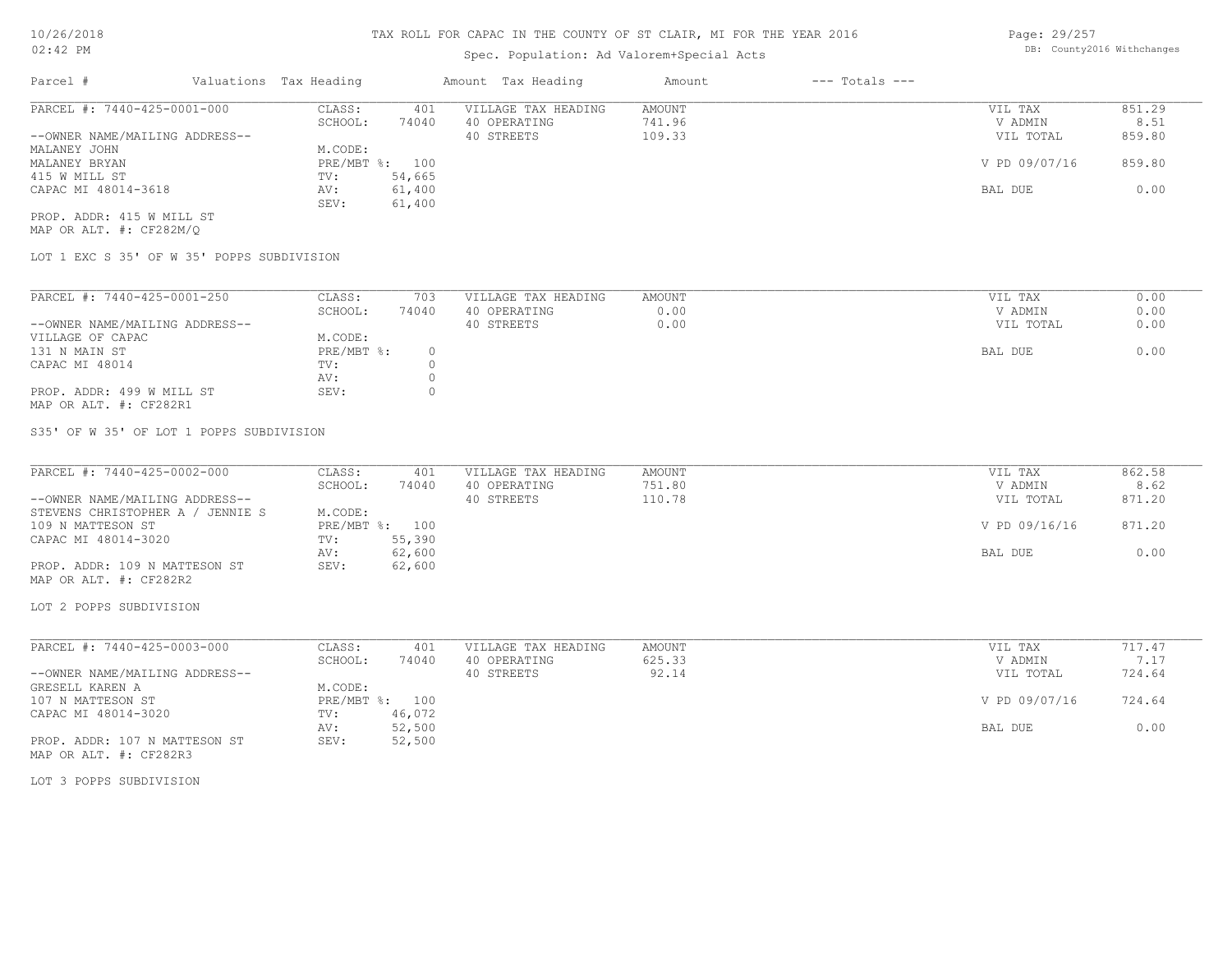#### Spec. Population: Ad Valorem+Special Acts

Page: 30/257 DB: County2016 Withchanges

| $02.72$ IN                                                                                                                                                                                      |                                                                                                                                        | Spec. Population: Ad Valorem+Special Acts         |                           |                    |                                                             |                                            |
|-------------------------------------------------------------------------------------------------------------------------------------------------------------------------------------------------|----------------------------------------------------------------------------------------------------------------------------------------|---------------------------------------------------|---------------------------|--------------------|-------------------------------------------------------------|--------------------------------------------|
| Parcel #                                                                                                                                                                                        | Valuations Tax Heading                                                                                                                 | Amount Tax Heading                                | Amount                    | $---$ Totals $---$ |                                                             |                                            |
| PARCEL #: 7440-425-0004-000<br>--OWNER NAME/MAILING ADDRESS--<br>WISNESKI DAVID F<br>WISNESKI JANE M<br>403 W MILL ST<br>CAPAC MI 48014-3029<br>PROP. ADDR: N MADISON<br>MAP OR ALT. #: CF282R4 | CLASS:<br>402<br>SCHOOL:<br>74040<br>M.CODE:<br>PRE/MBT %: 100<br>5,996<br>TV:<br>13,300<br>AV:<br>SEV:<br>13,300                      | VILLAGE TAX HEADING<br>40 OPERATING<br>40 STREETS | AMOUNT<br>81.38<br>11.99  |                    | VIL TAX<br>V ADMIN<br>VIL TOTAL<br>V PD 09/16/16<br>BAL DUE | 93.37<br>0.93<br>94.30<br>94.30<br>0.00    |
| LOT 4 POPPS SUBDIVISION                                                                                                                                                                         |                                                                                                                                        |                                                   |                           |                    |                                                             |                                            |
| PARCEL #: 7440-425-0005-000<br>--OWNER NAME/MAILING ADDRESS--<br>WISNESKI DAVID F.<br>WISNESKI JANE M<br>403 W MILL ST<br>CAPAC MI 48014-3029                                                   | CLASS:<br>401<br>SCHOOL:<br>74040<br>M.CODE:<br>PRE/MBT %: 100<br>38,514<br>TV:<br>43,100<br>AV:<br>43,100<br>SEV:                     | VILLAGE TAX HEADING<br>40 OPERATING<br>40 STREETS | AMOUNT<br>522.75<br>77.02 |                    | VIL TAX<br>V ADMIN<br>VIL TOTAL<br>V PD 09/16/16<br>BAL DUE | 599.77<br>5.99<br>605.76<br>605.76<br>0.00 |
| PROP. ADDR: 403 W MILL ST<br>MAP OR ALT. #: CF282R5/W<br>LOT 5 POPPS SUBDIVISION                                                                                                                |                                                                                                                                        |                                                   |                           |                    |                                                             |                                            |
| PARCEL #: 7440-450-1001-000<br>--OWNER NAME/MAILING ADDRESS--<br>TJH REALTY, LLC<br>PO BOX 38<br>JEDDO MI 48032<br>PROP. ADDR: 4309 N CAPAC RD<br>MAP OR ALT. #: CF282X01                       | CLASS:<br>201<br>SCHOOL:<br>74040<br>M.CODE:<br>$PRE/MBT$ $\div$<br>$\overline{0}$<br>47,882<br>TV:<br>82,200<br>AV:<br>SEV:<br>82,200 | VILLAGE TAX HEADING<br>40 OPERATING<br>40 STREETS | AMOUNT<br>649.90<br>95.76 |                    | VIL TAX<br>V ADMIN<br>VIL TOTAL<br>V PD 08/01/16<br>BAL DUE | 745.66<br>7.45<br>753.11<br>753.11<br>0.00 |
|                                                                                                                                                                                                 | LOT 1 EXC W 150' & EXC E 140' OF S 100' STOUTENBURG SUBDIVISION                                                                        |                                                   |                           |                    |                                                             |                                            |
| PARCEL #: 7440-450-1002-000<br>--OWNER NAME/MAILING ADDRESS--<br>APEL ESTHER K TRUST                                                                                                            | CLASS:<br>401<br>SCHOOL:<br>74040<br>M.CODE:<br>$\overline{0}$                                                                         | VILLAGE TAX HEADING<br>40 OPERATING<br>40 STREETS | AMOUNT<br>625.33<br>92.14 |                    | VIL TAX<br>V ADMIN<br>VIL TOTAL                             | 717.47<br>7.17<br>724.64<br>724.64         |
| SYMONDS KATHERINE M<br>14218 188 PL NE<br>WOODINVILLE WA 98072-9345<br>PROP. ADDR: 15030 W PARK ST<br>MAP OR ALT. #: CF282X02                                                                   | $PRE/MBT$ %:<br>46,072<br>TV:<br>53,000<br>AV:<br>SEV:<br>53,000                                                                       |                                                   |                           |                    | V PD 07/15/16<br>BAL DUE                                    | 0.00                                       |
| W150' OF LOT 1 EXC W 50' STOUTENBERG SUBDIVISION                                                                                                                                                |                                                                                                                                        |                                                   |                           |                    |                                                             |                                            |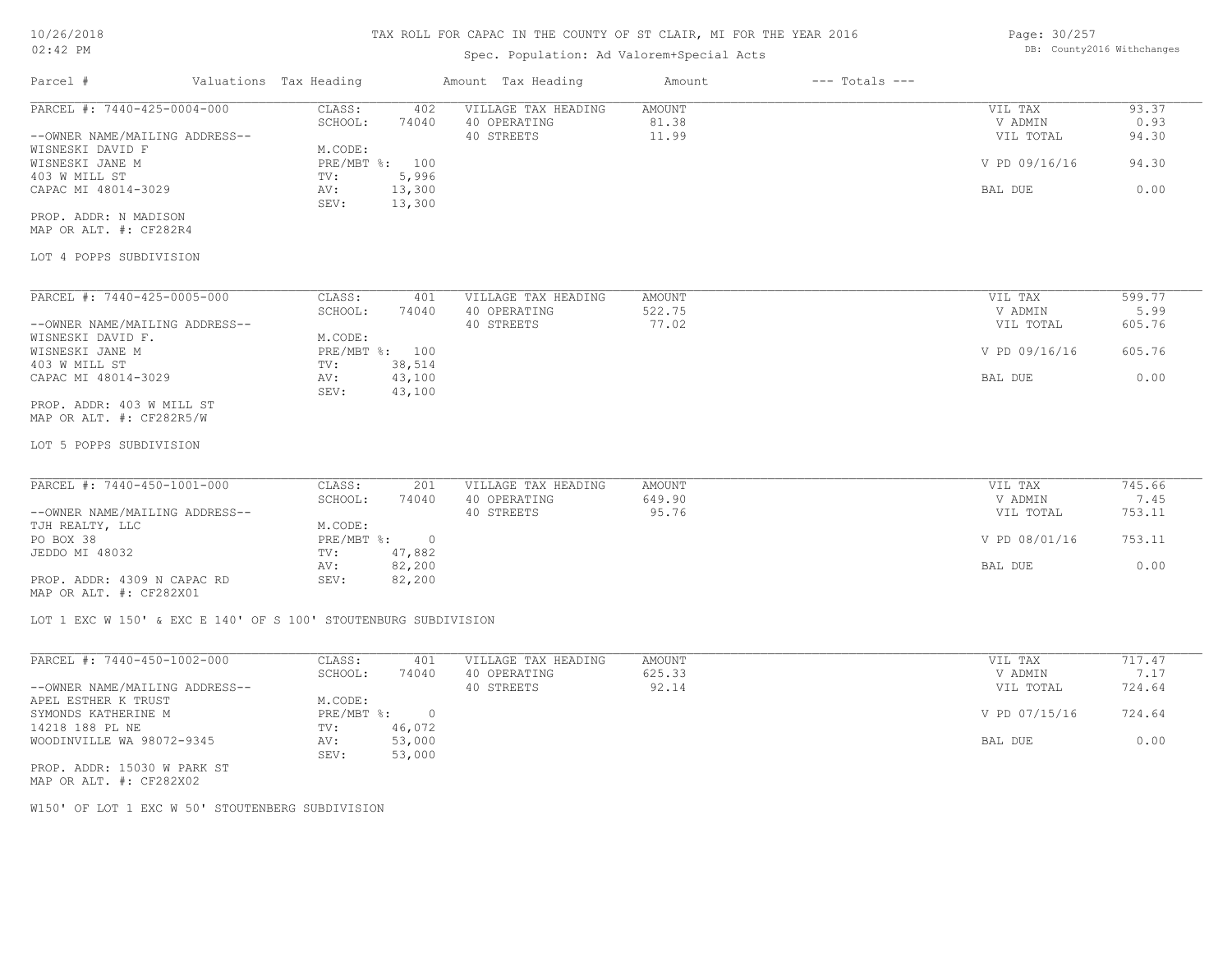### Spec. Population: Ad Valorem+Special Acts

Page: 31/257 DB: County2016 Withchanges

| Parcel #                       | Valuations Tax Heading |        | Amount Tax Heading  | Amount | $---$ Totals $---$ |               |        |
|--------------------------------|------------------------|--------|---------------------|--------|--------------------|---------------|--------|
| PARCEL #: 7440-450-1003-000    | CLASS:                 | 202    | VILLAGE TAX HEADING | AMOUNT |                    | VIL TAX       | 136.55 |
|                                | SCHOOL:                | 74040  | 40 OPERATING        | 119.02 |                    | V ADMIN       | 1.36   |
| --OWNER NAME/MAILING ADDRESS-- |                        |        | 40 STREETS          | 17.53  |                    | VIL TOTAL     | 137.91 |
| TJH REALTY, LLC                | M.CODE:                |        |                     |        |                    |               |        |
| PO BOX 38                      | PRE/MBT %:             |        |                     |        |                    | V PD 08/01/16 | 137.91 |
| JEDDO MI 48032                 | TV:                    | 8,769  |                     |        |                    |               |        |
|                                | AV:                    | 17,200 |                     |        |                    | BAL DUE       | 0.00   |
| PROP. ADDR: 4305 N CAPAC RD    | SEV:                   | 17,200 |                     |        |                    |               |        |
| MAP OR ALT. #: CF282X03        |                        |        |                     |        |                    |               |        |

E140 FT OF S 100 FT OF LOT 1 STOUTENBURG SUBD SEC 21 T7N R13E

| PARCEL #: 7440-450-1004-000    | CLASS:  | 401            | VILLAGE TAX HEADING | AMOUNT | VIL TAX       | 538.49 |
|--------------------------------|---------|----------------|---------------------|--------|---------------|--------|
|                                | SCHOOL: | 74040          | 40 OPERATING        | 469.34 | V ADMIN       | 5.38   |
| --OWNER NAME/MAILING ADDRESS-- |         |                | 40 STREETS          | 69.15  | VIL TOTAL     | 543.87 |
| JAMISON NETTIE                 | M.CODE: | COREL          |                     |        |               |        |
| 15038 W PARK ST                |         | PRE/MBT %: 100 |                     |        | V PD 09/19/16 | 543.87 |
| CAPAC MI 48014-3042            | TV:     | 34,579         |                     |        |               |        |
|                                | AV:     | 38,900         |                     |        | BAL DUE       | 0.00   |
| PROP. ADDR: 15038 W PARK ST    | SEV:    | 38,900         |                     |        |               |        |
| MAP OR ALT. #: CF282X04        |         |                |                     |        |               |        |

LOT 2 & W 50' OF LOT 1 STOUTENBURG SUBDIVISION

| PARCEL #: 7440-450-1005-000    | CLASS:     | 401    | VILLAGE TAX HEADING | AMOUNT | VIL TAX       | 149.21 |
|--------------------------------|------------|--------|---------------------|--------|---------------|--------|
|                                | SCHOOL:    | 74040  | 40 OPERATING        | 130.05 | V ADMIN       | 1.49   |
| --OWNER NAME/MAILING ADDRESS-- |            |        | 40 STREETS          | 19.16  | VIL TOTAL     | 150.70 |
| KOBAYASHI ROBERTA G.           | M.CODE:    |        |                     |        |               |        |
| BARNARD DALE B.                | PRE/MBT %: |        |                     |        | V PD 09/16/16 | 150.70 |
| 535 N NEEPER ST                | TV:        | 9,582  |                     |        |               |        |
| CAPAC MI 48014-3040            | AV:        | 17,200 |                     |        | BAL DUE       | 0.00   |
|                                | SEV:       | 17,200 |                     |        |               |        |
| PROP. ADDR: 15050 W PARK ST    |            |        |                     |        |               |        |

MAP OR ALT. #: CF282X05

#### LOT 3 STOUTENBURG SUBDIVISION

| PARCEL #: 7440-450-1006-000    | CLASS:  | 402            | VILLAGE TAX HEADING | AMOUNT | VIL TAX       | 157.09 |
|--------------------------------|---------|----------------|---------------------|--------|---------------|--------|
|                                | SCHOOL: | 74040          | 40 OPERATING        | 136.92 | V ADMIN       | 1.57   |
| --OWNER NAME/MAILING ADDRESS-- |         |                | 40 STREETS          | 20.17  | VIL TOTAL     | 158.66 |
| WHITE ROBERT G                 | M.CODE: |                |                     |        |               |        |
| 15070 W PARK ST                |         | PRE/MBT %: 100 |                     |        | V PD 08/24/16 | 158.66 |
| CAPAC MI 48014-3042            | TV:     | 10,088         |                     |        |               |        |
|                                | AV:     | 13,300         |                     |        | BAL DUE       | 0.00   |
| PROP. ADDR: W PARK ST          | SEV:    | 13,300         |                     |        |               |        |
| MAP OR ALT. #: CF282X06        |         |                |                     |        |               |        |

LOT 4 STOUTENBURG SUBD SEC 21 T7N R13E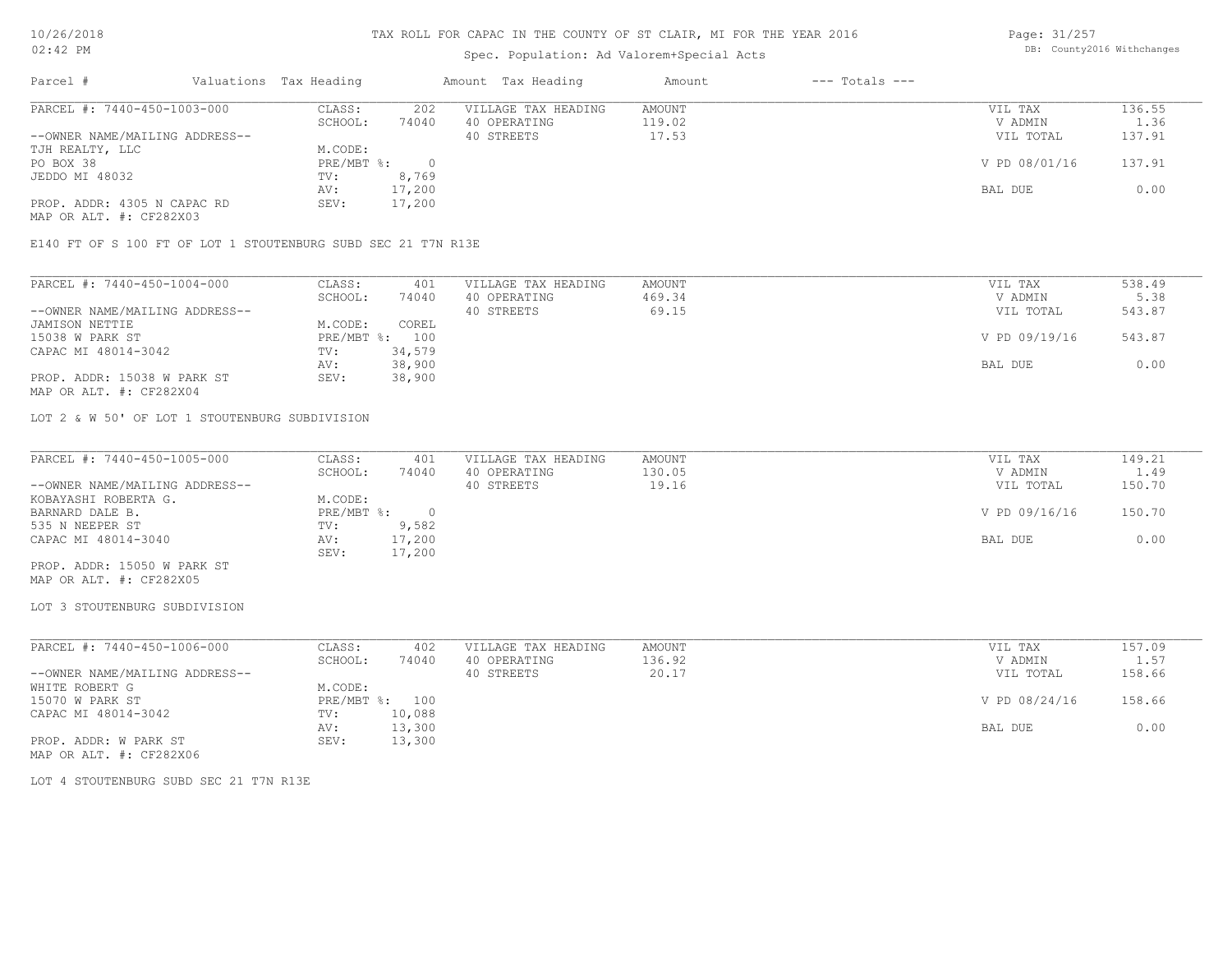## Spec. Population: Ad Valorem+Special Acts

Page: 32/257 DB: County2016 Withchanges

| Parcel #                       | Valuations Tax Heading |        | Amount Tax Heading  | Amount | $---$ Totals $---$ |               |            |
|--------------------------------|------------------------|--------|---------------------|--------|--------------------|---------------|------------|
| PARCEL #: 7440-450-1007-000    | CLASS:                 | 402    | VILLAGE TAX HEADING | AMOUNT |                    | VIL TAX       | 157.09     |
|                                | SCHOOL:                | 74040  | 40 OPERATING        | 136.92 |                    | V ADMIN       | $\pm 0.57$ |
| --OWNER NAME/MAILING ADDRESS-- |                        |        | 40 STREETS          | 20.17  |                    | VIL TOTAL     | 158.66     |
| WHITE ROBERT G                 | M.CODE:                |        |                     |        |                    |               |            |
| 15070 W PARK ST                | PRE/MBT %: 100         |        |                     |        |                    | V PD 08/24/16 | 158.66     |
| CAPAC MI 48014-3042            | TV:                    | 10,088 |                     |        |                    |               |            |
|                                | AV:                    | 13,300 |                     |        |                    | BAL DUE       | 0.00       |
| PROP. ADDR: W PARK ST          | SEV:                   | 13,300 |                     |        |                    |               |            |
| MAP OR ALT. #: CF282X07        |                        |        |                     |        |                    |               |            |

LOT 5 STOUTENBURG SUBD SEC 21 T7N R13E

| PARCEL #: 7440-450-1008-000    | CLASS:     | 401    | VILLAGE TAX HEADING | AMOUNT | VIL TAX       | 754.53 |
|--------------------------------|------------|--------|---------------------|--------|---------------|--------|
|                                | SCHOOL:    | 74040  | 40 OPERATING        | 657.63 | V ADMIN       | 7.54   |
| --OWNER NAME/MAILING ADDRESS-- |            |        | 40 STREETS          | 96.90  | VIL TOTAL     | 762.07 |
| WHITE ROBERT G                 | M.CODE:    | COREL  |                     |        |               |        |
| 15070 W PARK ST                | PRE/MBT %: | 100    |                     |        | V PD 09/16/16 | 762.07 |
| CAPAC MI 48014-3042            | TV:        | 48,452 |                     |        |               |        |
|                                | AV:        | 58,600 |                     |        | BAL DUE       | 0.00   |
| PROP. ADDR: 15070 W PARK ST    | SEV:       | 58,600 |                     |        |               |        |
| MAP OR ALT. #: CF282X08        |            |        |                     |        |               |        |

LOT 6 STOUTENBURG SUBD SEC 21 T7N R13E

| PARCEL #: 7440-450-1009-000    | CLASS:     | 703   | VILLAGE TAX HEADING | AMOUNT | VIL TAX   | 0.00 |
|--------------------------------|------------|-------|---------------------|--------|-----------|------|
|                                | SCHOOL:    | 74040 | 40 OPERATING        | 0.00   | V ADMIN   | 0.00 |
| --OWNER NAME/MAILING ADDRESS-- |            |       | 40 STREETS          | 0.00   | VIL TOTAL | 0.00 |
| VILLAGE OF CAPAC               | M.CODE:    |       |                     |        |           |      |
| 131 N MAIN                     | PRE/MBT %: |       |                     |        | BAL DUE   | 0.00 |
| CAPAC MI 48014-3042            | TV:        |       |                     |        |           |      |
|                                | AV:        |       |                     |        |           |      |
| PROP. ADDR: W PARK ST          | SEV:       |       |                     |        |           |      |
| MAP OR ALT. #: CF282X09        |            |       |                     |        |           |      |

LOT 7 STOUTENBURG SUBD SEC 21 T7N R13E

| PARCEL #: 7440-450-1010-000    | CLASS:     | 402    | VILLAGE TAX HEADING | AMOUNT | VIL TAX       | 195.23 |
|--------------------------------|------------|--------|---------------------|--------|---------------|--------|
|                                | SCHOOL:    | 74040  | 40 OPERATING        | 170.16 | V ADMIN       | 1.95   |
| --OWNER NAME/MAILING ADDRESS-- |            |        | 40 STREETS          | 25.07  | VIL TOTAL     | 197.18 |
| WHITE ROBERT G                 | M.CODE:    |        |                     |        |               |        |
| 15070 W PARK ST                | PRE/MBT %: |        |                     |        | V PD 08/24/16 | 197.18 |
| CAPAC MI 48014-3042            | TV:        | 12,537 |                     |        |               |        |
|                                | AV:        | 13,300 |                     |        | BAL DUE       | 0.00   |
| PROP. ADDR: W PARK ST          | SEV:       | 13,300 |                     |        |               |        |

MAP OR ALT. #: CF282X10

LOT 8 STOUTENBURG SUBD SEC 21 T7N R13E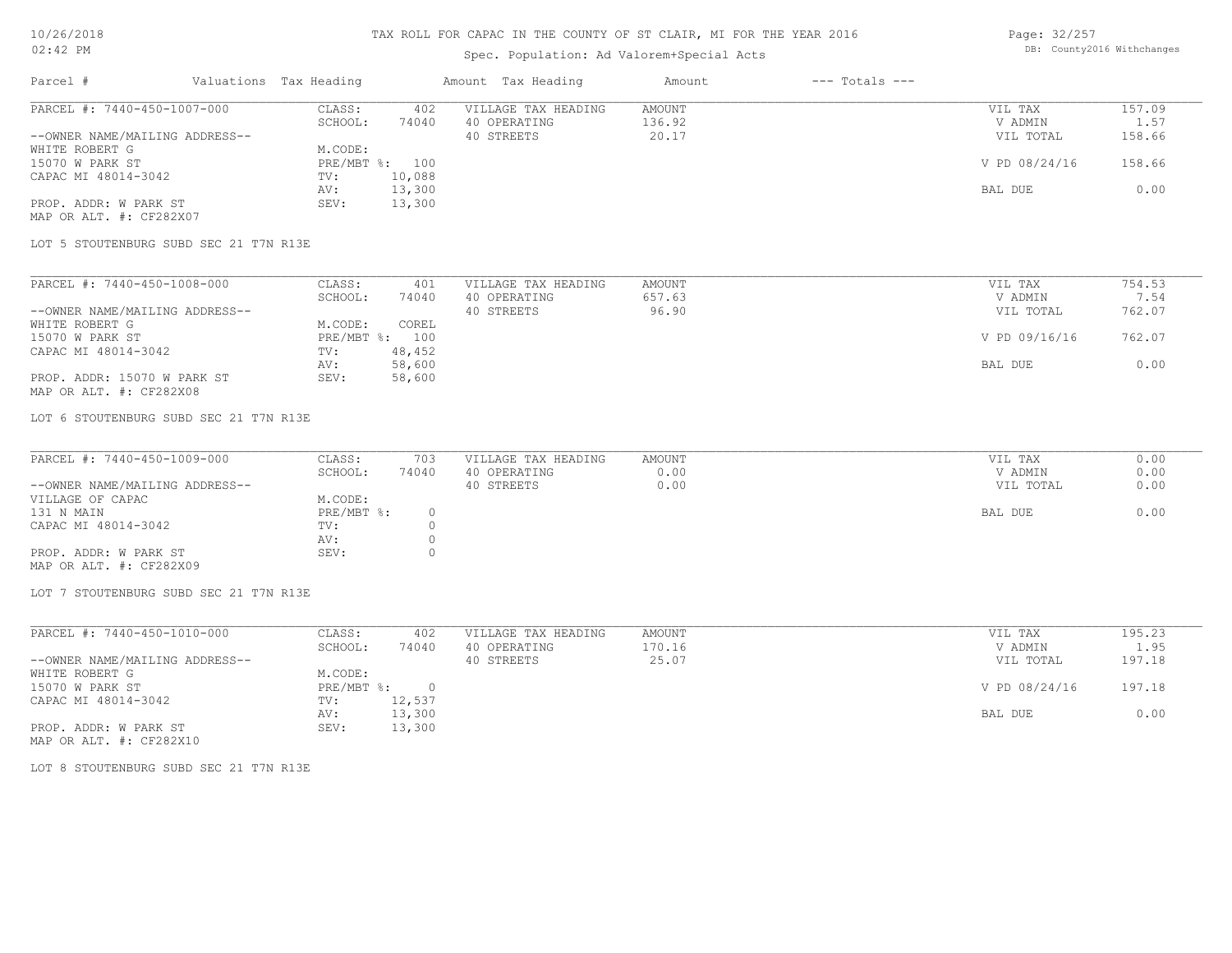#### TAX ROLL FOR CAPAC IN THE COUNTY OF ST CLAIR, MI FOR THE YEAR 2016

## Spec. Population: Ad Valorem+Special Acts

CAPAC MI 48014 AV: 50,200 BAL DUE 0.00

| Parcel #                       | Valuations Tax Heading |       | Amount Tax Heading  | Amount | $---$ Totals $---$ |               |        |
|--------------------------------|------------------------|-------|---------------------|--------|--------------------|---------------|--------|
| PARCEL #: 7440-450-1011-000    | CLASS:                 | 401   | VILLAGE TAX HEADING | AMOUNT |                    | VIL TAX       | 690.31 |
|                                | SCHOOL:                | 74040 | 40 OPERATING        | 601.66 |                    | V ADMIN       | 6.90   |
| --OWNER NAME/MAILING ADDRESS-- |                        |       | 40 STREETS          | 88.65  |                    | VIL TOTAL     | 697.21 |
| TOWNSEND JASON                 | M.CODE:                | COREL |                     |        |                    |               |        |
| TOWNSEND COLLEEN               | PRE/MBT %:             | 100   |                     |        |                    | V PD 09/16/16 | 697.21 |

MAP OR ALT. #: CF282X11 PROP. ADDR: 15096 W PARK ST

LOT 9 STOUTENBURG SUBD SEC 21 T7N R13E

15096 W PARK ST TV: 44,328

SEV: 50,200

| PARCEL #: 7440-450-1012-000    | CLASS:     | 202    | VILLAGE TAX HEADING | AMOUNT | 86.17<br>VIL TAX       |
|--------------------------------|------------|--------|---------------------|--------|------------------------|
|                                | SCHOOL:    | 74040  | 40 OPERATING        | 75.11  | 0.86<br>V ADMIN        |
| --OWNER NAME/MAILING ADDRESS-- |            |        | 40 STREETS          | 11.06  | 87.03<br>VIL TOTAL     |
| GREAT LAKES RURAL DEVELOPMENT  | M.CODE:    |        |                     |        |                        |
| PRIME PROPERTIES               | PRE/MBT %: | $\cap$ |                     |        | V PD 08/01/16<br>87.03 |
| 13862 SIMONE DR                | TV:        | 5,534  |                     |        |                        |
| SHELBY MI 48315                | AV:        | 8,900  |                     |        | 0.00<br>BAL DUE        |
|                                | SEV:       | 8,900  |                     |        |                        |
| PROP. ADDR: W PARK ST          |            |        |                     |        |                        |

MAP OR ALT. #: CF282X12

LOT 10 STOUTENBURG SUBD SEC 21 T7N R13E

| PARCEL #: 7440-450-1013-000    | CLASS:     | 401    | VILLAGE TAX HEADING | AMOUNT | VIL TAX       | 1,120.92 |
|--------------------------------|------------|--------|---------------------|--------|---------------|----------|
|                                | SCHOOL:    | 74040  | 40 OPERATING        | 976.97 | V ADMIN       | 11.20    |
| --OWNER NAME/MAILING ADDRESS-- |            |        | 40 STREETS          | 143.95 | VIL TOTAL     | 1,132.12 |
| A S PROPERTIES INC             | M.CODE:    |        |                     |        |               |          |
| 16022 W PARK ST                | PRE/MBT %: |        |                     |        | V PD 09/12/16 | 1,132.12 |
| CAPAC MI 48014                 | TV:        | 71,979 |                     |        |               |          |
|                                | AV:        | 87,600 |                     |        | BAL DUE       | 0.00     |
| PROP. ADDR: 16014 W PARK ST    | SEV:       | 87,600 |                     |        |               |          |

MAP OR ALT. #: 282X13

LOT 11 STOUTENBURG SUBDIVISION SECTION 21 T7N R13E

| PARCEL #: 7440-450-1014-000    | CLASS:     | 401    | VILLAGE TAX HEADING | AMOUNT | VIL TAX       | 1,142.39 |
|--------------------------------|------------|--------|---------------------|--------|---------------|----------|
|                                | SCHOOL:    | 74040  | 40 OPERATING        | 995.68 | V ADMIN       | 11.42    |
| --OWNER NAME/MAILING ADDRESS-- |            |        | 40 STREETS          | 146.71 | VIL TOTAL     | 1,153.81 |
| A S PROPERTIES INC             | M.CODE:    |        |                     |        |               |          |
| 16022 W PARK ST                | PRE/MBT %: |        |                     |        | V PD 09/12/16 | 1,153.81 |
| CAPAC MI 48014                 | TV:        | 73,358 |                     |        |               |          |
|                                | AV:        | 89,300 |                     |        | BAL DUE       | 0.00     |
| PROP. ADDR: 16018 W PARK ST    | SEV:       | 89,300 |                     |        |               |          |
| MAP OR ALT. #: 282X14          |            |        |                     |        |               |          |

LOT 12 STOUTENBURG SUBDIVISION SECTION 21 T7N R13E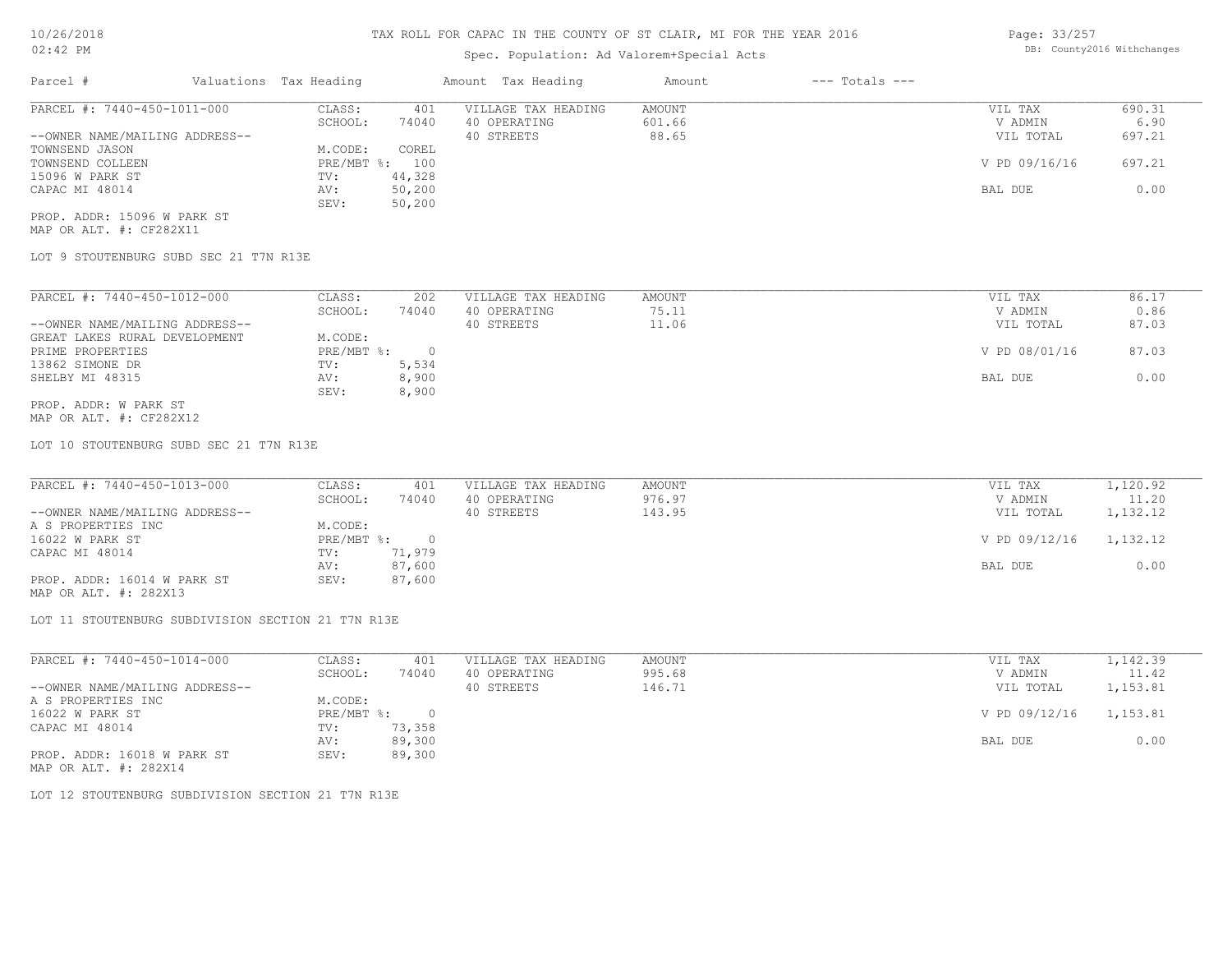### Spec. Population: Ad Valorem+Special Acts

| Page: 34/257 |                            |
|--------------|----------------------------|
|              | DB: County2016 Withchanges |

| Parcel #                       | Valuations Tax Heading |        | Amount Tax Heading  | Amount | $---$ Totals $---$ |               |          |
|--------------------------------|------------------------|--------|---------------------|--------|--------------------|---------------|----------|
| PARCEL #: 7440-450-1015-000    | CLASS:                 | 401    | VILLAGE TAX HEADING | AMOUNT |                    | VIL TAX       | 1,142.39 |
|                                | SCHOOL:                | 74040  | 40 OPERATING        | 995.68 |                    | V ADMIN       | 11.42    |
| --OWNER NAME/MAILING ADDRESS-- |                        |        | 40 STREETS          | 146.71 |                    | VIL TOTAL     | 1,153.81 |
| A S PROPERTIES INC             | M.CODE:                |        |                     |        |                    |               |          |
| 16022 W PARK ST                | PRE/MBT %:             |        |                     |        |                    | V PD 09/12/16 | 1,153.81 |
| CAPAC MI 48014                 | TV:                    | 73,358 |                     |        |                    |               |          |
|                                | AV:                    | 89,300 |                     |        |                    | BAL DUE       | 0.00     |
| PROP. ADDR: 16022 W PARK ST    | SEV:                   | 89,300 |                     |        |                    |               |          |
| MAP OR ALT. #: 282X15          |                        |        |                     |        |                    |               |          |

LOT 13 STOUTENBURG SUBDIVISION SECTION 21 T7N R13E

| PARCEL #: 7440-450-1016-000    | CLASS:       | 402    | VILLAGE TAX HEADING | AMOUNT | VIL TAX   | 145.08 |
|--------------------------------|--------------|--------|---------------------|--------|-----------|--------|
|                                | SCHOOL:      | 74040  | 40 OPERATING        | 126.45 | V ADMIN   | 1.45   |
| --OWNER NAME/MAILING ADDRESS-- |              |        | 40 STREETS          | 18.63  | VIL TOTAL | 146.53 |
| LUMBARDO ROBERT JR             | M.CODE:      |        |                     |        |           |        |
| LUMBARDO DESIREE M             | $PRE/MBT$ %: | 100    |                     |        | BAL DUE   | 146.53 |
| 4313 STEVENS DR                | TV:          | 9,317  |                     |        |           |        |
| CAPAC MI 48014                 | AV:          | 13,300 |                     |        |           |        |
|                                | SEV:         | 13,300 |                     |        |           |        |
| PROP. ADDR: W PARK ST          |              |        |                     |        |           |        |

MAP OR ALT. #: CF282X16

LOT 14 STOUTENBURG SUBD SEC 21 T7N R13E

| PARCEL #: 7440-450-1017-000    | CLASS:       | 401    | VILLAGE TAX HEADING | AMOUNT   | VIL TAX       | 1,415.58 |
|--------------------------------|--------------|--------|---------------------|----------|---------------|----------|
|                                | SCHOOL:      | 74040  | 40 OPERATING        | 1,233.78 | V ADMIN       | 14.15    |
| --OWNER NAME/MAILING ADDRESS-- |              |        | 40 STREETS          | 181.80   | VIL TOTAL     | 1,429.73 |
| FEB 7 PROPERTIES, INC          | M.CODE:      |        |                     |          |               |          |
| 16346 IMLAY CITY RD            | $PRE/MBT$ %: |        |                     |          | V PD 09/12/16 | 1,429.73 |
| CAPAC MI 48014                 | TV:          | 90,900 |                     |          |               |          |
|                                | AV:          | 90,900 |                     |          | BAL DUE       | 0.00     |
| PROP. ADDR: 16030 W PARK ST    | SEV:         | 90,900 |                     |          |               |          |
| MAP OR ALT. #: 282X17          |              |        |                     |          |               |          |

LOT 15 STOUTENBURG SUBDIVISION SECTION 21 T7N R13E

| PARCEL #: 7440-450-1018-000    | CLASS:       | 401    | VILLAGE TAX HEADING | AMOUNT   | VIL TAX       | 1,403.12 |
|--------------------------------|--------------|--------|---------------------|----------|---------------|----------|
|                                | SCHOOL:      | 74040  | 40 OPERATING        | 1,222.92 | V ADMIN       | 14.03    |
| --OWNER NAME/MAILING ADDRESS-- |              |        | 40 STREETS          | 180.20   | VIL TOTAL     | 1,417.15 |
| FEB 7 PROPERTIES, INC          | M.CODE:      |        |                     |          |               |          |
| 16346 IMLAY CITY RD            | $PRE/MBT$ %: |        |                     |          | V PD 09/12/16 | 1,417.15 |
| CAPAC MI 48014                 | TV:          | 90,100 |                     |          |               |          |
|                                | AV:          | 90,100 |                     |          | BAL DUE       | 0.00     |
| PROP. ADDR: 16032 W PARK ST    | SEV:         | 90,100 |                     |          |               |          |
| MAP OR ALT. #: 282X18          |              |        |                     |          |               |          |

LOT 16 STOUTENBURG SUBDIVISION SECTION 21 T7N R13E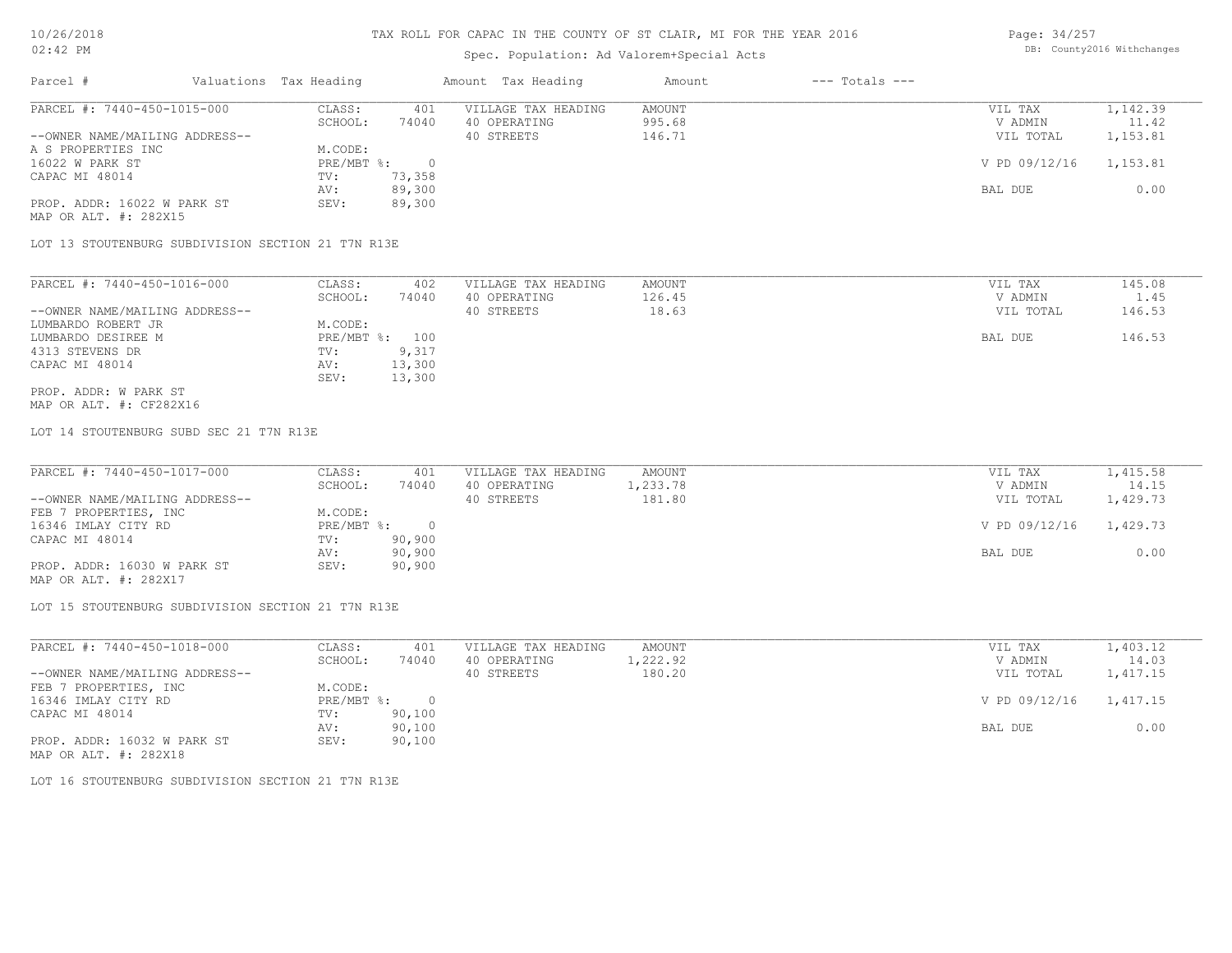## Spec. Population: Ad Valorem+Special Acts

Page: 35/257 DB: County2016 Withchanges

| Parcel #                       | Valuations Tax Heading |        | Amount Tax Heading  | Amount | $---$ Totals $---$ |           |          |
|--------------------------------|------------------------|--------|---------------------|--------|--------------------|-----------|----------|
| PARCEL #: 7440-450-1019-000    | CLASS:                 | 401    | VILLAGE TAX HEADING | AMOUNT |                    | VIL TAX   | 1,142.39 |
|                                | SCHOOL:                | 74040  | 40 OPERATING        | 995.68 |                    | V ADMIN   | 11.42    |
| --OWNER NAME/MAILING ADDRESS-- |                        |        | 40 STREETS          | 146.71 |                    | VIL TOTAL | 1,153.81 |
| KING JUSTIN                    | M.CODE:                | 01GTS  |                     |        |                    |           |          |
| 16038 W PARK ST                | $PRE/MBT$ %:           |        |                     |        |                    | BAL DUE   | 1,153.81 |
| CAPAC MI 48014                 | TV:                    | 73,358 |                     |        |                    |           |          |
|                                | AV:                    | 90,100 |                     |        |                    |           |          |
| PROP. ADDR: 16038 W PARK ST    | SEV:                   | 90,100 |                     |        |                    |           |          |
|                                |                        |        |                     |        |                    |           |          |

MAP OR ALT. #: 282X19

LOT 17 STOUTENBURG SUBDIVISION SECTION21 T7N R13E

| PARCEL #: 7440-600-0001-000    | CLASS:     | 201    | VILLAGE TAX HEADING | AMOUNT | VIL TAX       | 766.91 |
|--------------------------------|------------|--------|---------------------|--------|---------------|--------|
|                                | SCHOOL:    | 74040  | 40 OPERATING        | 668.42 | V ADMIN       | 7.66   |
| --OWNER NAME/MAILING ADDRESS-- |            |        | 40 STREETS          | 98.49  | VIL TOTAL     | 774.57 |
| K.M.D. INC                     | M.CODE:    |        |                     |        |               |        |
| 302 S MAIN ST                  | PRE/MBT %: |        |                     |        | V PD 09/12/16 | 774.57 |
| CAPAC MI 48014                 | TV:        | 49,247 |                     |        |               |        |
|                                | AV:        | 51,200 |                     |        | BAL DUE       | 0.00   |
| PROP. ADDR: 302 S MAIN         | SEV:       | 51,200 |                     |        |               |        |
|                                |            |        |                     |        |               |        |

MAP OR ALT. #: CF283

LOTS 1 & 2 SUPERVISOR CHRIS ABRAHAMS PLAT SEC 27 T7N R13E

| PARCEL #: 7440-600-0002-000    | CLASS:     | 201      | VILLAGE TAX HEADING | AMOUNT | VIL TAX       | 133.43 |
|--------------------------------|------------|----------|---------------------|--------|---------------|--------|
|                                | SCHOOL:    | 74040    | 40 OPERATING        | 116.30 | V ADMIN       | 1.33   |
| --OWNER NAME/MAILING ADDRESS-- |            |          | 40 STREETS          | 17.13  | VIL TOTAL     | 134.76 |
| K.M.D. INC                     | M.CODE:    |          |                     |        |               |        |
| 320 S MAIN ST                  | PRE/MBT %: | $\Omega$ |                     |        | V PD 09/12/16 | 134.76 |
| CAPAC MI 48014                 | TV:        | 8,569    |                     |        |               |        |
|                                | AV:        | 64,800   |                     |        | BAL DUE       | 0.00   |
| PROP. ADDR: 300 S MAIN         | SEV:       | 64,800   |                     |        |               |        |
| MAP OR ALT. #: CF284           |            |          |                     |        |               |        |

 $\mathcal{L}_\mathcal{L} = \mathcal{L}_\mathcal{L} = \mathcal{L}_\mathcal{L} = \mathcal{L}_\mathcal{L} = \mathcal{L}_\mathcal{L} = \mathcal{L}_\mathcal{L} = \mathcal{L}_\mathcal{L} = \mathcal{L}_\mathcal{L} = \mathcal{L}_\mathcal{L} = \mathcal{L}_\mathcal{L} = \mathcal{L}_\mathcal{L} = \mathcal{L}_\mathcal{L} = \mathcal{L}_\mathcal{L} = \mathcal{L}_\mathcal{L} = \mathcal{L}_\mathcal{L} = \mathcal{L}_\mathcal{L} = \mathcal{L}_\mathcal{L}$ 

LOT 3 SUPERVISOR CHRIS ABRAHAMS PLAT SEC 27 T7N R13E

| CLASS:  | 201    | VILLAGE TAX HEADING | AMOUNT   | VIL TAX   | 1,480.61               |
|---------|--------|---------------------|----------|-----------|------------------------|
| SCHOOL: | 74040  | 40 OPERATING        | l,290.46 | V ADMIN   | 14.80                  |
|         |        | 40 STREETS          | 190.15   | VIL TOTAL | 1,495.41               |
| M.CODE: |        |                     |          |           |                        |
|         |        |                     |          |           |                        |
| TV:     | 95,076 |                     |          |           |                        |
| AV:     | 98,600 |                     |          | BAL DUE   | 0.00                   |
| SEV:    | 98,600 |                     |          |           |                        |
|         |        | PRE/MBT %:          |          |           | V PD 09/12/16 1,495.41 |

MAP OR ALT. #: CF285A

LOTS 4, 5 & 6 SUPERVISOR CHRIS ABRAHAMS PLAT SEC 27 T7N R13E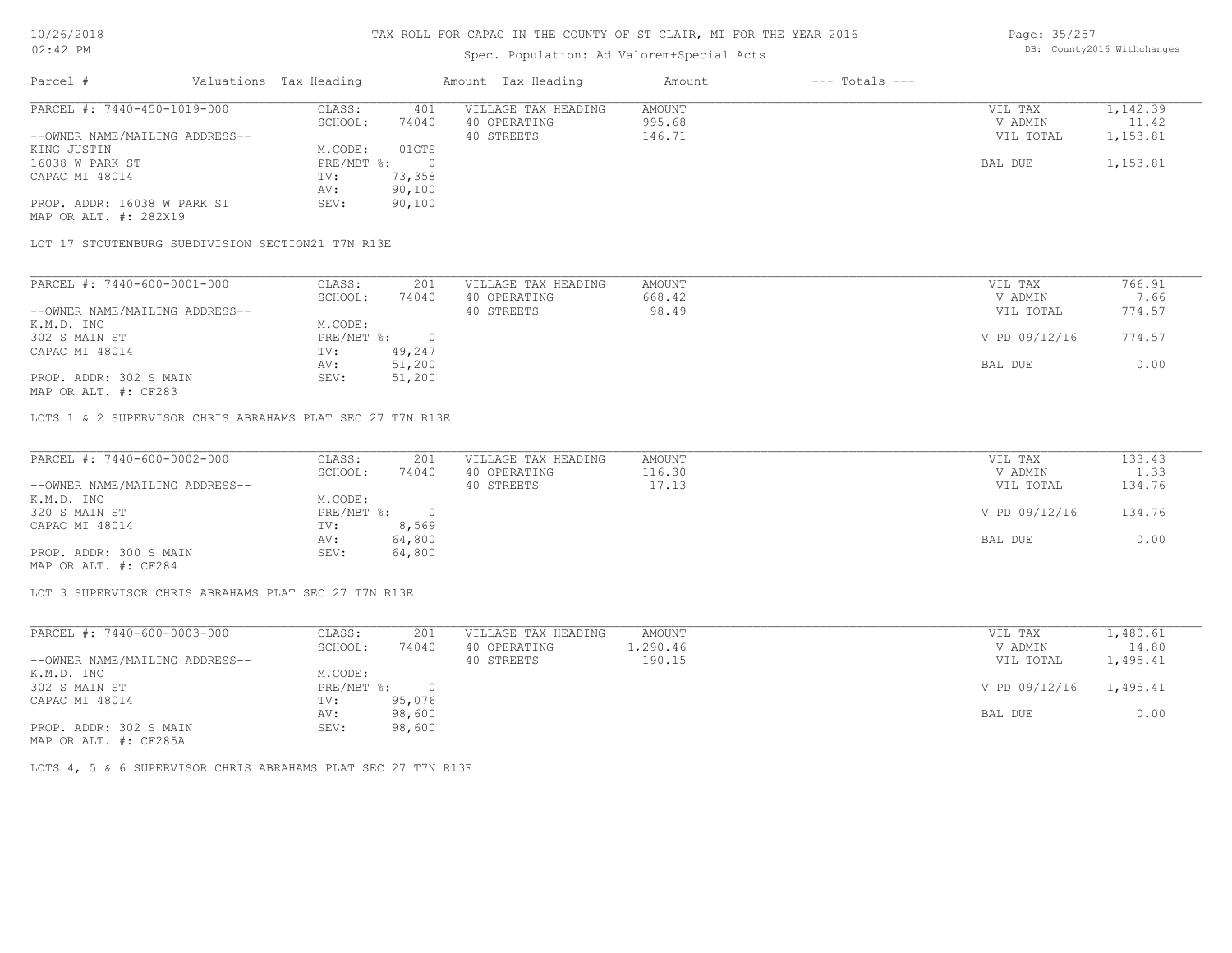### Spec. Population: Ad Valorem+Special Acts

Page: 36/257 DB: County2016 Withchanges

| Parcel #                       | Valuations Tax Heading |        | Amount Tax Heading  | Amount | $---$ Totals $---$ |               |       |
|--------------------------------|------------------------|--------|---------------------|--------|--------------------|---------------|-------|
| PARCEL #: 7440-600-0004-000    | CLASS:                 | 202    | VILLAGE TAX HEADING | AMOUNT |                    | VIL TAX       | 79.28 |
|                                | SCHOOL:                | 74040  | 40 OPERATING        | 69.10  |                    | V ADMIN       | 0.79  |
| --OWNER NAME/MAILING ADDRESS-- |                        |        | 40 STREETS          | 10.18  |                    | VIL TOTAL     | 80.07 |
| BULLOCK GERALD/ROSE            | M.CODE:                |        |                     |        |                    |               |       |
| 3388 RANDOLPH RD               | PRE/MBT %:             |        |                     |        |                    | V PD 08/10/16 | 80.07 |
| MOGADORE OH 44260-9430         | TV:                    | 5,091  |                     |        |                    |               |       |
|                                | AV:                    | 16,400 |                     |        |                    | BAL DUE       | 0.00  |
| PROP. ADDR: E HILL STREET      | SEV:                   | 16,400 |                     |        |                    |               |       |
| MAP OR ALT. #: CF285B          |                        |        |                     |        |                    |               |       |

LOT 7 SUPERVISOR CHRIS ABRAHAMS PLAT SEC 27 T7N R13E

| PARCEL #: 7440-600-0005-000    | CLASS:     | 301    | VILLAGE TAX HEADING | AMOUNT | VIL TAX       | 880.55 |
|--------------------------------|------------|--------|---------------------|--------|---------------|--------|
|                                | SCHOOL:    | 74040  | 40 OPERATING        | 767.47 | V ADMIN       | 8.80   |
| --OWNER NAME/MAILING ADDRESS-- |            |        | 40 STREETS          | 113.08 | VIL TOTAL     | 889.35 |
| CAPAC CONSTRUCTION CO          | M.CODE:    |        |                     |        |               |        |
| PO BOX 388                     | PRE/MBT %: |        |                     |        | V PD 08/17/16 | 889.35 |
| CAPAC MI 48014-0388            | TV:        | 56,544 |                     |        |               |        |
|                                | AV:        | 95,000 |                     |        | BAL DUE       | 0.00   |
| PROP. ADDR: 216 E HILL STREET  | SEV:       | 95,000 |                     |        |               |        |
| MAP OR ALT. #: CF286           |            |        |                     |        |               |        |

LOTS 8, 9, 10, 11, 12, 13 & 14 SUPERVISOR CHRIS ABRAHAMS PLAT SEC 27 T7N R13E

| PARCEL #: 7440-600-0006-000    | CLASS:  | 401            | VILLAGE TAX HEADING | AMOUNT | VIL TAX       | 303.09 |
|--------------------------------|---------|----------------|---------------------|--------|---------------|--------|
|                                | SCHOOL: | 74040          | 40 OPERATING        | 264.17 | V ADMIN       | 3.03   |
| --OWNER NAME/MAILING ADDRESS-- |         |                | 40 STREETS          | 38.92  | VIL TOTAL     | 306.12 |
| SUSTAITA GUADAUPE D            | M.CODE: | COREL          |                     |        |               |        |
| 106 E HILL ST                  |         | PRE/MBT %: 100 |                     |        | V PD 09/19/16 | 306.12 |
| CAPAC MI 48014                 | TV:     | 19,463         |                     |        |               |        |
|                                | AV:     | 26,300         |                     |        | BAL DUE       | 0.00   |
| PROP. ADDR: 106 E HILL STREET  | SEV:    | 26,300         |                     |        |               |        |
| MAP OR ALT. #: CF287           |         |                |                     |        |               |        |

LOT 15 SUPERVISOR CHRIS ABRAHAMS PLAT

| PARCEL #: 7440-600-0007-000    | CLASS:     | 401    | VILLAGE TAX HEADING | AMOUNT | VIL TAX       | 286.97 |
|--------------------------------|------------|--------|---------------------|--------|---------------|--------|
|                                | SCHOOL:    | 74040  | 40 OPERATING        | 250.12 | V ADMIN       | 2.86   |
| --OWNER NAME/MAILING ADDRESS-- |            |        | 40 STREETS          | 36.85  | VIL TOTAL     | 289.83 |
| HOMETOWN RENTALS, LLC          | M.CODE:    | 00CSB  |                     |        |               |        |
| 3305 KNOLL RD.                 | PRE/MBT %: | $\Box$ |                     |        | V PD 08/15/16 | 289.83 |
| CAPAC MI 48014                 | TV:        | 18,428 |                     |        |               |        |
|                                | AV:        | 23,600 |                     |        | BAL DUE       | 0.00   |
| PROP. ADDR: 104 E HILL STREET  | SEV:       | 23,600 |                     |        |               |        |

MAP OR ALT. #: CF288

LOT 16 SUPERVISOR CHRIS ABRAHAMS PLAT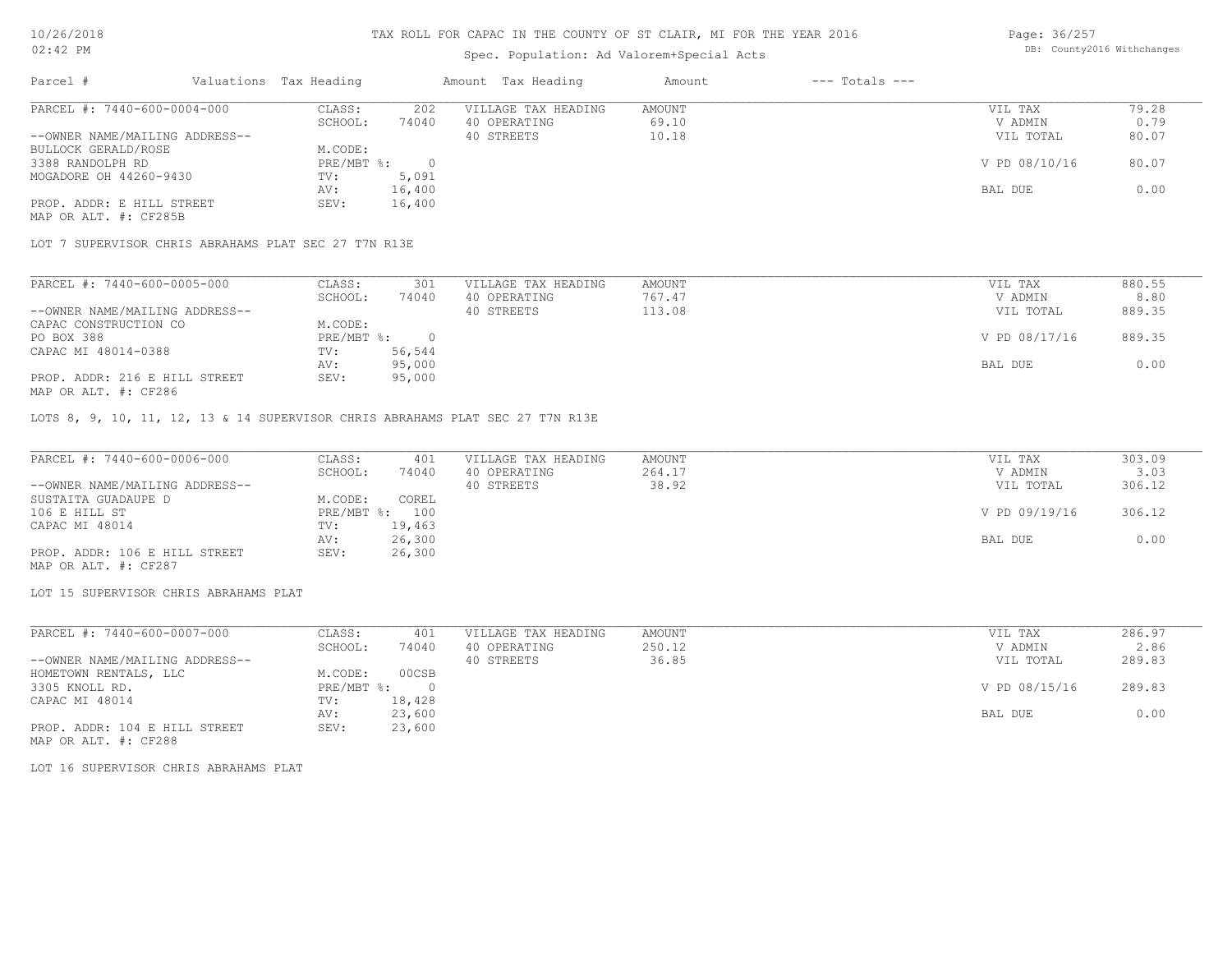# Spec. Population: Ad Valorem+Special Acts

Page: 37/257 DB: County2016 Withchanges

| Parcel #                       | Valuations Tax Heading |        | Amount Tax Heading  | Amount | $---$ Totals $---$ |               |        |
|--------------------------------|------------------------|--------|---------------------|--------|--------------------|---------------|--------|
| PARCEL #: 7440-600-0008-000    | CLASS:                 | 401    | VILLAGE TAX HEADING | AMOUNT |                    | VIL TAX       | 449.83 |
|                                | SCHOOL:                | 74040  | 40 OPERATING        | 392.06 |                    | V ADMIN       | 4.49   |
| --OWNER NAME/MAILING ADDRESS-- |                        |        | 40 STREETS          | 57.77  |                    | VIL TOTAL     | 454.32 |
| GONZALEZ FRANCISCO J           | M.CODE:                |        |                     |        |                    |               |        |
| P.O. BOX 381                   | PRE/MBT %:             |        |                     |        |                    | V PD 09/02/16 | 454.32 |
| MEMPHIS MI 48041               | TV:                    | 28,886 |                     |        |                    |               |        |
|                                | AV:                    | 31,200 |                     |        |                    | BAL DUE       | 0.00   |
| PROP. ADDR: 400 S MAIN         | SEV:                   | 31,200 |                     |        |                    |               |        |
| MAP OR ALT. #: CF289           |                        |        |                     |        |                    |               |        |

LOT 17 SUPERVISORS CHRIS ABRAHAMS PLAT SEC 27 T7N R13E

| PARCEL #: 7440-600-0010-000    | CLASS:       | 401    | VILLAGE TAX HEADING | AMOUNT | VIL TAX       | 450.68 |
|--------------------------------|--------------|--------|---------------------|--------|---------------|--------|
|                                | SCHOOL:      | 74040  | 40 OPERATING        | 392.80 | V ADMIN       | 4.50   |
| --OWNER NAME/MAILING ADDRESS-- |              |        | 40 STREETS          | 57.88  | VIL TOTAL     | 455.18 |
| RAMIREZ MARIO                  | M.CODE:      | 00CSB  |                     |        |               |        |
| RAMIREZ SAMANTHA               | $PRE/MBT$ %: | 100    |                     |        | V PD 08/15/16 | 455.18 |
| 404 S MAIN ST                  | TV:          | 28,940 |                     |        |               |        |
| CAPAC MI 48014-3719            | AV:          | 31,800 |                     |        | BAL DUE       | 0.00   |
|                                | SEV:         | 31,800 |                     |        |               |        |
| PROP. ADDR: 404 S MAIN         |              |        |                     |        |               |        |

MAP OR ALT. #: CF290

LOTS 18 & 19 SUPERVISOR CHRIS ABRAHAMS PLAT

| PARCEL #: 7440-600-0011-000    | CLASS:  | 401            | VILLAGE TAX HEADING | AMOUNT | VIL TAX       | 436.39 |
|--------------------------------|---------|----------------|---------------------|--------|---------------|--------|
|                                | SCHOOL: | 74040          | 40 OPERATING        | 380.35 | V ADMIN       | 4.36   |
| --OWNER NAME/MAILING ADDRESS-- |         |                | 40 STREETS          | 56.04  | VIL TOTAL     | 440.75 |
| DESMIT WALTER II/MARIE         | M.CODE: | COREL          |                     |        |               |        |
| 406 S MAIN ST                  |         | PRE/MBT %: 100 |                     |        | V PD 09/16/16 | 440.75 |
| CAPAC MI 48014-3719            | TV:     | 28,023         |                     |        |               |        |
|                                | AV:     | 32,100         |                     |        | BAL DUE       | 0.00   |
| PROP. ADDR: 406 S MAIN         | SEV:    | 32,100         |                     |        |               |        |
|                                |         |                |                     |        |               |        |

MAP OR ALT. #: CF291

LOT 20 SUPERVISOR CHRIS ABRAHAMS PLAT SEC 27 T7N R13E

| PARCEL #: 7440-600-0012-000    | CLASS:       | 401    | VILLAGE TAX HEADING | AMOUNT | VIL TAX       | 71.61 |
|--------------------------------|--------------|--------|---------------------|--------|---------------|-------|
|                                | SCHOOL:      | 74040  | 40 OPERATING        | 62.42  | V ADMIN       | 0.71  |
| --OWNER NAME/MAILING ADDRESS-- |              |        | 40 STREETS          | 9.19   | VIL TOTAL     | 72.32 |
| DESMIT WALTER II/MARIE         | M.CODE:      | COREL  |                     |        |               |       |
| 406 S MAIN ST                  | $PRE/MBT$ %: | 100    |                     |        | V PD 09/16/16 | 72.32 |
| CAPAC MI 48014-3719            | TV:          | 4,599  |                     |        |               |       |
|                                | AV:          | 14,800 |                     |        | BAL DUE       | 0.00  |
| PROP. ADDR: S MAIN             | SEV:         | 14,800 |                     |        |               |       |
| MAP OR ALT. #: CF292           |              |        |                     |        |               |       |

LOT 21 SUPERVISOR CHRIS ABRAHAMS PLAT SEC 27 T7N R13E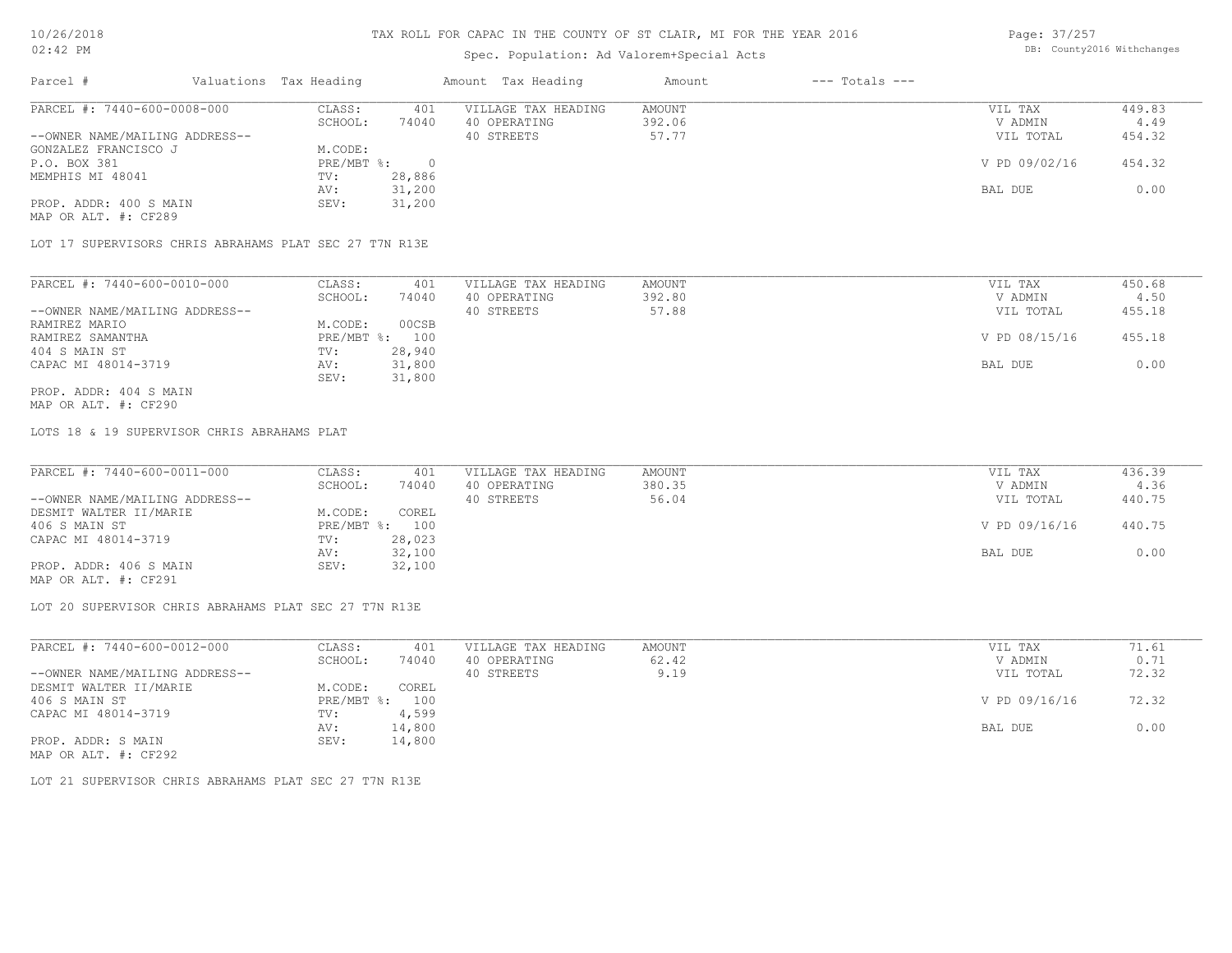# Spec. Population: Ad Valorem+Special Acts

| Page: 38/257 |                            |
|--------------|----------------------------|
|              | DB: County2016 Withchanges |

|                                                        |         |                        |                     | Amount             | $---$ Totals $---$ |               |        |
|--------------------------------------------------------|---------|------------------------|---------------------|--------------------|--------------------|---------------|--------|
| PARCEL #: 7440-600-0013-000                            | CLASS:  | 401                    | VILLAGE TAX HEADING | AMOUNT             |                    | VIL TAX       | 570.75 |
|                                                        | SCHOOL: | 74040                  | 40 OPERATING        | 497.45             |                    | V ADMIN       | 5.70   |
| --OWNER NAME/MAILING ADDRESS--                         |         |                        | 40 STREETS          | 73.30              |                    | VIL TOTAL     | 576.45 |
| WATKINS KIMBERLY M                                     | M.CODE: | COREL                  |                     |                    |                    |               |        |
|                                                        |         |                        |                     |                    |                    | V PD 09/16/16 | 576.45 |
|                                                        | TV:     | 36,650                 |                     |                    |                    |               |        |
|                                                        | AV:     | 41,500                 |                     |                    |                    | BAL DUE       | 0.00   |
| PROP. ADDR: 111 FRANTZ STREET<br>MAP OR ALT. #: CF293A | SEV:    | 41,500                 |                     |                    |                    |               |        |
|                                                        |         | Valuations Tax Heading | PRE/MBT %: 100      | Amount Tax Heading |                    |               |        |

S89ª44'W 80',TH S0ª33'30"E 315.69' TO BEG SUPERVISOR CHRIS ABRAHAMS PLAT THAT PART OF LOT 22, BEG AT SW COR LOT 22,TH N89ª9'E 80' TH N0ª33'30"W 314.87' TH

| PARCEL #: 7440-600-0013-200    | CLASS:       | 401    | VILLAGE TAX HEADING | AMOUNT | 478.83<br>VIL TAX       |
|--------------------------------|--------------|--------|---------------------|--------|-------------------------|
|                                | SCHOOL:      | 74040  | 40 OPERATING        | 417.34 | V ADMIN<br>4.78         |
| --OWNER NAME/MAILING ADDRESS-- |              |        | 40 STREETS          | 61.49  | 483.61<br>VIL TOTAL     |
| TROOP MICHAEL A                | M.CODE:      | COREL  |                     |        |                         |
| 410 S MAIN ST                  | $PRE/MBT$ %: | 100    |                     |        | V PD 09/19/16<br>483.61 |
| CAPAC MI 48014-3719            | TV:          | 30,748 |                     |        |                         |
|                                | AV:          | 35,100 |                     |        | 0.00<br>BAL DUE         |
| PROP. ADDR: 410 S MAIN         | SEV:         | 35,100 |                     |        |                         |
| MAP OR ALT. #: CF293B          |              |        |                     |        |                         |

ABRAHAMS PLAT THAT PART OF LOT 22 LYING W OF EXTD E LINE OF LOT 23 & ALL OF LOT 27 SUPV CHRIS

| PARCEL #: 7440-600-0013-400    | CLASS:  | 401            | VILLAGE TAX HEADING | AMOUNT | VIL TAX       | 599.77 |
|--------------------------------|---------|----------------|---------------------|--------|---------------|--------|
|                                | SCHOOL: | 74040          | 40 OPERATING        | 522.75 | V ADMIN       | 5.99   |
| --OWNER NAME/MAILING ADDRESS-- |         |                | 40 STREETS          | 77.02  | VIL TOTAL     | 605.76 |
| FOX LON/KATHLEEN               | M.CODE: |                |                     |        |               |        |
| 129 FRANTZ ST                  |         | PRE/MBT %: 100 |                     |        | V PD 07/08/16 | 605.76 |
| CAPAC MI 48014                 | TV:     | 38,514         |                     |        |               |        |
|                                | AV:     | 43,700         |                     |        | BAL DUE       | 0.00   |
| PROP. ADDR: 129 FRANTZ STREET  | SEV:    | 43,700         |                     |        |               |        |
| MAP OR ALT. #: CF293C          |         |                |                     |        |               |        |

ABRAHMS PLAT N0ª33'30"W 314.06',TH S89ª44'W 80',TH S0ª33'30"E 314.87' TO BEG SUPERVISOR CHRIS THAT PART OF LOT 22, BEG N89ª9'E 80' FROM SW COR LOT 22, TH N89ª9'E 80',TH

| PARCEL #: 7440-600-0013-600    | CLASS:     | 401    | VILLAGE TAX HEADING | AMOUNT | VIL TAX       | 575.59 |
|--------------------------------|------------|--------|---------------------|--------|---------------|--------|
|                                | SCHOOL:    | 74040  | 40 OPERATING        | 501.67 | V ADMIN       | 5.75   |
| --OWNER NAME/MAILING ADDRESS-- |            |        | 40 STREETS          | 73.92  | VIL TOTAL     | 581.34 |
| KRAMER BRUCE A SR              | M.CODE:    |        |                     |        |               |        |
| 279 DEER PARK S                | PRE/MBT %: |        |                     |        | V PD 09/16/16 | 581.34 |
| CAPAC MI 48014                 | TV:        | 36,961 |                     |        |               |        |
|                                | AV:        | 41,800 |                     |        | BAL DUE       | 0.00   |
| PROP. ADDR: 205 FRANTZ STREET  | SEV:       | 41,800 |                     |        |               |        |
| MAP OR ALT. #: CF292D          |            |        |                     |        |               |        |

314.06' TO BEG SUPERVISOR CHRIS ABRHAMS PLAT S0ª25'E 16.5',TH N89ª9'E 30.94',TH N0ª33'30"W 329.75',TH S89ª44'W 80',TH S0ª33'30"E THAT PART OF LOT 22, BEG N89ª9'E 160' FROM SW COR LOT 22 TH N89ª9'E 49.1',TH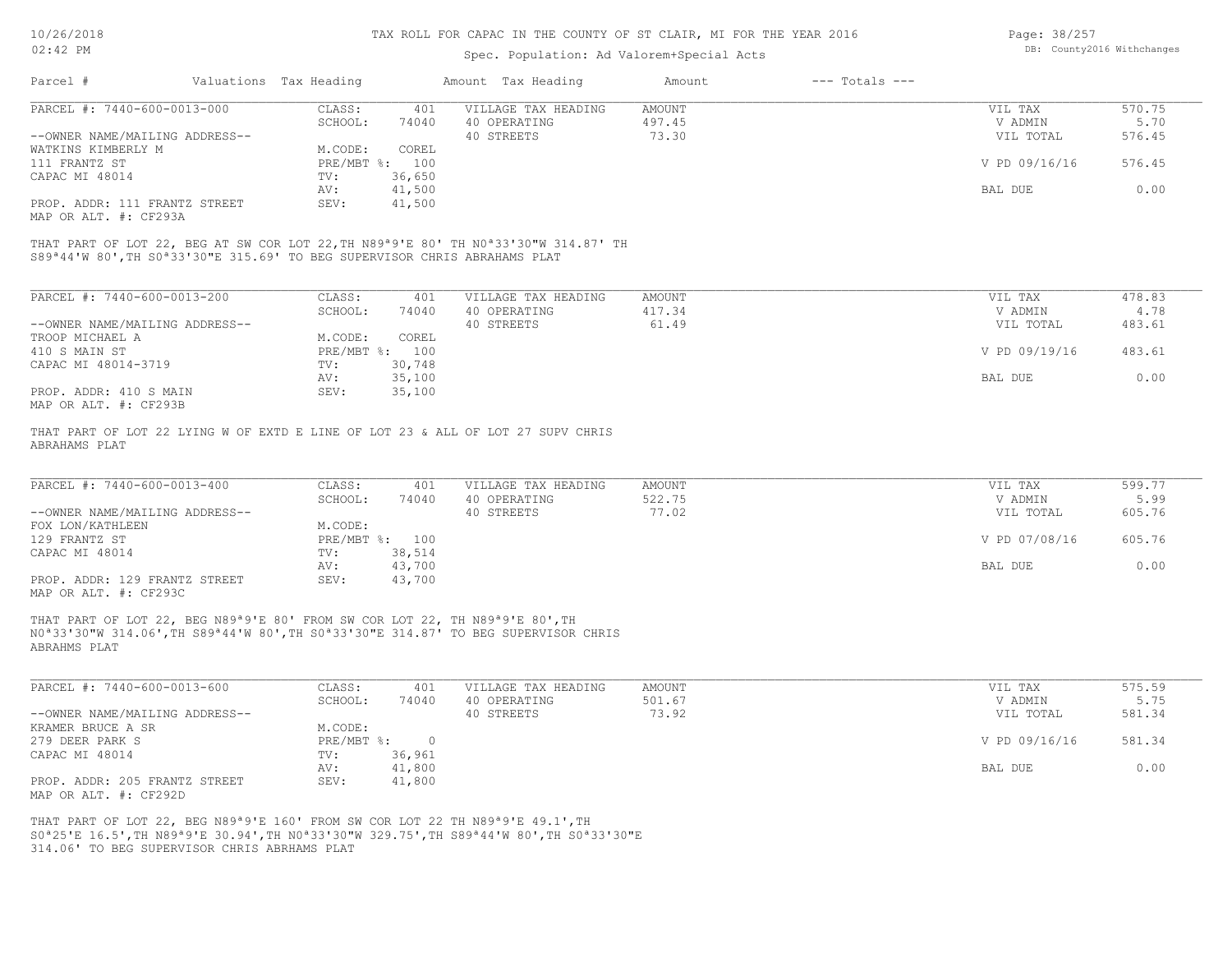# Spec. Population: Ad Valorem+Special Acts

| Page: 39/257 |                            |
|--------------|----------------------------|
|              | DB: County2016 Withchanges |

| Parcel #                                               | Valuations Tax Heading |          | Amount Tax Heading                                                                                                                                                       | Amount | $---$ Totals $---$ |               |        |
|--------------------------------------------------------|------------------------|----------|--------------------------------------------------------------------------------------------------------------------------------------------------------------------------|--------|--------------------|---------------|--------|
| PARCEL #: 7440-600-0013-800                            | CLASS:                 | 401      | VILLAGE TAX HEADING                                                                                                                                                      | AMOUNT |                    | VIL TAX       | 860.98 |
|                                                        | SCHOOL:                | 74040    | 40 OPERATING                                                                                                                                                             | 750.41 |                    | V ADMIN       | 8.60   |
| --OWNER NAME/MAILING ADDRESS--                         |                        |          | 40 STREETS                                                                                                                                                               | 110.57 |                    | VIL TOTAL     | 869.58 |
| RODRIGUEZ EDWARD/CAMPOS                                | M.CODE:                | COREL    |                                                                                                                                                                          |        |                    |               |        |
| 215 FRANTZ                                             | PRE/MBT %:             | 100      |                                                                                                                                                                          |        |                    | V PD 09/16/16 | 869.58 |
| CAPAC, MI 48014                                        | TV:                    | 55,287   |                                                                                                                                                                          |        |                    |               |        |
|                                                        | AV:                    | 64,000   |                                                                                                                                                                          |        |                    | BAL DUE       | 0.00   |
| PROP. ADDR: 215 FRANTZ STREET<br>MAP OR ALT. #: CF293E | SEV:                   | 64,000   |                                                                                                                                                                          |        |                    |               |        |
| ABRAHAMS PLAT                                          |                        |          | THAT PART OF LOT 22, BEG AT SE COR OF LOT 22, TH N 0* 29' W 328.3', TH S 89* 44' W<br>142.09', TH S 0* 33' 30" E 329.75', TH N 89* 9' E 141.66' TO BEG. SUPERVISOR CHRIS |        |                    |               |        |
|                                                        |                        |          |                                                                                                                                                                          |        |                    |               |        |
| PARCEL #: 7440-600-0014-000                            | CLASS:                 | 401      | VILLAGE TAX HEADING                                                                                                                                                      | AMOUNT |                    | VIL TAX       | 482.41 |
|                                                        | SCHOOL:                | 74040    | 40 OPERATING                                                                                                                                                             | 420.46 |                    | V ADMIN       | 4.82   |
| --OWNER NAME/MAILING ADDRESS--                         |                        |          | 40 STREETS                                                                                                                                                               | 61.95  |                    | VIL TOTAL     | 487.23 |
| AGUILAR EDUARDO                                        | M.CODE:                |          |                                                                                                                                                                          |        |                    |               |        |
| 5944 BOWERS RD                                         | $PRE/MBT$ $\div$       | $\Omega$ |                                                                                                                                                                          |        |                    | V PD 08/03/16 | 487.23 |

|                               |      |        | .       |      |
|-------------------------------|------|--------|---------|------|
| IMLAY CITY MI 48444           | TV:  | 30,978 |         |      |
|                               |      | 35,400 | BAL DUE | 0.00 |
| PROP. ADDR: 109 FRANTZ STREET | SEV: | 35,400 |         |      |
| MAP OR ALT. #: CF294          |      |        |         |      |

LOT 23 SUPERVISOR CHRIS ABRAHAMS PLAT SEC 27 T7N R13E

| PARCEL #: 7440-600-0015-000    | CLASS:         | 401    | VILLAGE TAX HEADING | AMOUNT | VIL TAX       | 567.53 |
|--------------------------------|----------------|--------|---------------------|--------|---------------|--------|
|                                | SCHOOL:        | 74040  | 40 OPERATING        | 494.65 | V ADMIN       | 5.67   |
| --OWNER NAME/MAILING ADDRESS-- |                |        | 40 STREETS          | 72.88  | VIL TOTAL     | 573.20 |
| FINCH ROBERT                   | M.CODE:        |        |                     |        |               |        |
| 107 FRANTZ ST                  | PRE/MBT %: 100 |        |                     |        | V PD 09/14/16 | 573.20 |
| CAPAC MI 48014                 | TV:            | 36,444 |                     |        |               |        |
|                                | AV:            | 42,000 |                     |        | BAL DUE       | 0.00   |
| PROP. ADDR: 107 FRANTZ STREET  | SEV:           | 42,000 |                     |        |               |        |

MAP OR ALT. #: CF295

LOT 24 SUPERVISOR CHRIS ABRAHAMS PLAT SEC 27 T7N R13E

| PARCEL #: 7440-600-0016-000    | CLASS:       | 401    | VILLAGE TAX HEADING | AMOUNT | VIL TAX       | 476.08 |
|--------------------------------|--------------|--------|---------------------|--------|---------------|--------|
|                                | SCHOOL:      | 74040  | 40 OPERATING        | 414.94 | V ADMIN       | 4.76   |
| --OWNER NAME/MAILING ADDRESS-- |              |        | 40 STREETS          | 61.14  | VIL TOTAL     | 480.84 |
| STANDEL MONICA                 | M.CODE:      | 00CSB  |                     |        |               |        |
| 105 FRANTZ STREET              | $PRE/MBT$ %: | 100    |                     |        | V PD 08/15/16 | 480.84 |
| CAPAC MI 48014                 | TV:          | 30,571 |                     |        |               |        |
|                                | AV:          | 44,100 |                     |        | BAL DUE       | 0.00   |
| PROP. ADDR: 105 FRANTZ STREET  | SEV:         | 44,100 |                     |        |               |        |

MAP OR ALT. #: CF296

LOT 25 SUPERVISOR CHRIS ABRAHAMS PLAT SEC 27 T7N R13E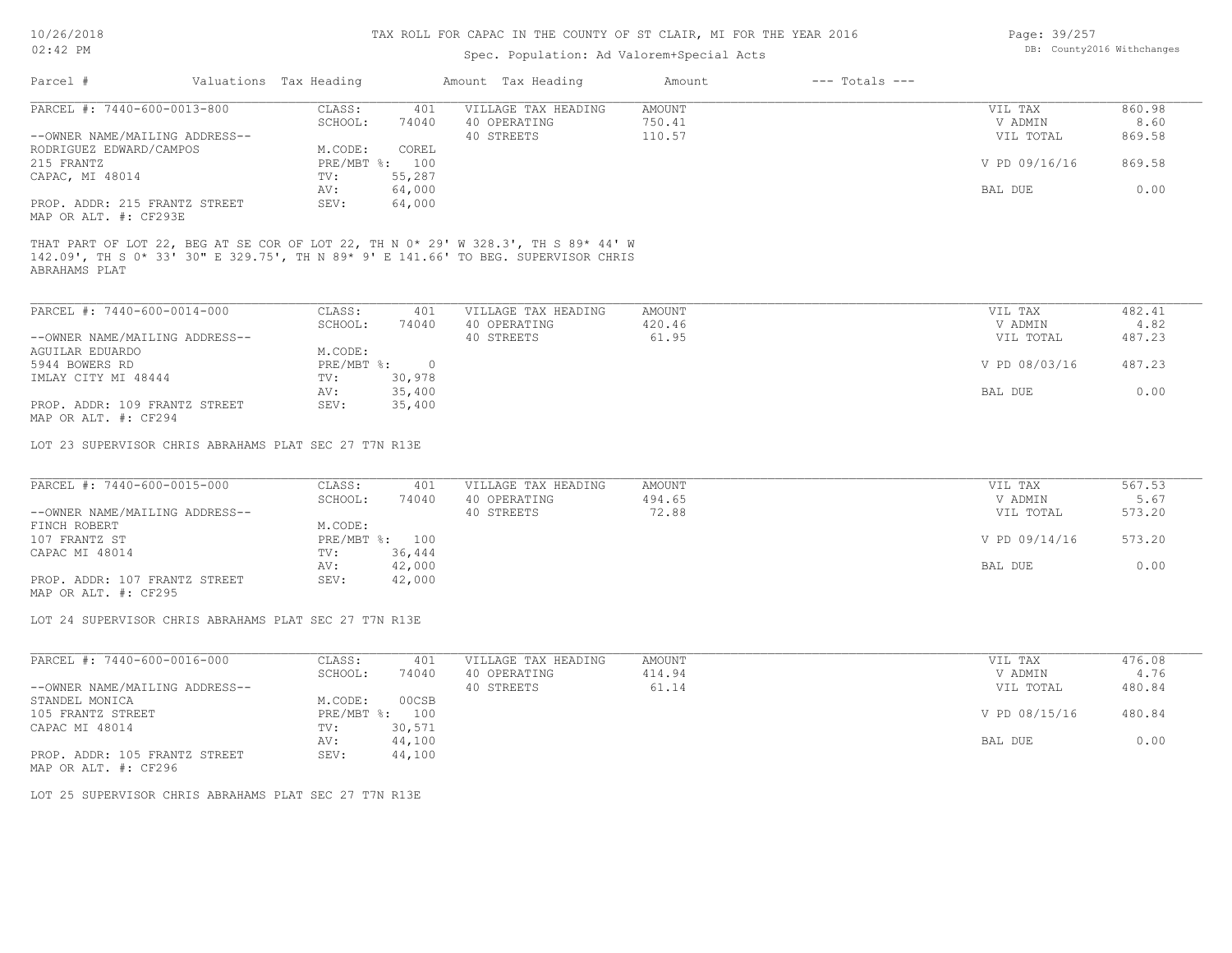# Spec. Population: Ad Valorem+Special Acts

Page: 40/257 DB: County2016 Withchanges

| Parcel #                                              | Valuations Tax Heading |                | Amount Tax Heading  | Amount | $---$ Totals $---$ |               |        |
|-------------------------------------------------------|------------------------|----------------|---------------------|--------|--------------------|---------------|--------|
| PARCEL #: 7440-600-0017-000                           | CLASS:                 | 401            | VILLAGE TAX HEADING | AMOUNT |                    | VIL TAX       | 424.84 |
|                                                       | SCHOOL:                | 74040          | 40 OPERATING        | 370.28 |                    | V ADMIN       | 4.24   |
| --OWNER NAME/MAILING ADDRESS--                        |                        |                | 40 STREETS          | 54.56  |                    | VIL TOTAL     | 429.08 |
| MILLER PAUL E                                         | M.CODE:                | COREL          |                     |        |                    |               |        |
| 326 GRACE ST                                          | PRE/MBT %:             | $\overline{0}$ |                     |        |                    | V PD 09/19/16 | 429.08 |
| PITTSBURGH PA 15211                                   | TV:                    | 27,281         |                     |        |                    |               |        |
|                                                       | AV:                    | 29,500         |                     |        |                    | BAL DUE       | 0.00   |
| PROP. ADDR: 103 FRANTZ STREET<br>MAP OR ALT. #: CF297 | SEV:                   | 29,500         |                     |        |                    |               |        |
| LOT 26 SUPERVISOR CHRIS ABRAHAMS PLAT SEC 27 T7N R13E |                        |                |                     |        |                    |               |        |
| PARCEL #: 7440-600-0019-000                           | CLASS:                 | 401            | VILLAGE TAX HEADING | AMOUNT |                    | VIL TAX       | 522.37 |
|                                                       | SCHOOL:                | 74040          | 40 OPERATING        | 455.29 |                    | V ADMIN       | 5.22   |
| --OWNER NAME/MAILING ADDRESS--                        |                        |                | 40 STREETS          | 67.08  |                    | VIL TOTAL     | 527.59 |
| SCHNECK RICHARD R                                     | M.CODE:                |                |                     |        |                    |               |        |
| 3497 WADE RD                                          |                        | PRE/MBT %: 100 |                     |        |                    | V PD 09/07/16 | 527.59 |
| CAPAC MI 48014                                        | TV:                    | 33,544         |                     |        |                    |               |        |
|                                                       |                        | 42,900         |                     |        |                    | BAL DUE       | 0.00   |
|                                                       | AV:                    |                |                     |        |                    |               |        |

MAP OR ALT. #: CF298/299 PROP. ADDR: 412 S MAIN SEV: 42,900 AV: 42,900 AV: 42,900 AV: 42,900 AV: 5 AV: 5 AV: 5 AV: 5 AV: 5 AV: 5 AV: 5 AV: 5 AV: 5 AV: 5 AV: 5 AV: 5 AV: 5 AV: 5 AV: 5 AV: 5 AV: 5 AV: 5 AV: 5 AV: 5 AV: 5 AV: 5 AV: 5 AV: 5 AV: 5 AV: 5 AV: 5 AV: 5 AV: 5 AV: 5 AV: 5 AV:

LOT 28 SUPERVISOR CHRIS ABRAHAMS PLAT SEC 27 T7N R13E

| PARCEL #: 7440-600-0020-000    | CLASS:     | 401      | VILLAGE TAX HEADING | AMOUNT | VIL TAX       | 582.39 |
|--------------------------------|------------|----------|---------------------|--------|---------------|--------|
|                                | SCHOOL:    | 74040    | 40 OPERATING        | 507.60 | V ADMIN       | 5.82   |
| --OWNER NAME/MAILING ADDRESS-- |            |          | 40 STREETS          | 74.79  | VIL TOTAL     | 588.21 |
| ZAMMIT JOSEPH                  | M.CODE:    |          |                     |        |               |        |
| ZAMMIT ROBYN                   | PRE/MBT %: | $\Omega$ |                     |        | V PD 08/03/16 | 588.21 |
| 10981 LANTRY LANE              | TV:        | 37,398   |                     |        |               |        |
| OAK HILLS CA 92344             | AV:        | 41,600   |                     |        | BAL DUE       | 0.00   |
|                                | SEV:       | 41,600   |                     |        |               |        |
| PROP. ADDR: 414 S MAIN         |            |          |                     |        |               |        |

 $\_$  , and the state of the state of the state of the state of the state of the state of the state of the state of the state of the state of the state of the state of the state of the state of the state of the state of the

MAP OR ALT. #: CF300

LOT 29 SUPERVISOR CHRIS ABRAHAMS PLAT SEC 27 T7N R13E

| PARCEL #: 7440-600-0021-000    | CLASS:  | 401            | VILLAGE TAX HEADING | AMOUNT | VIL TAX       | 265.00 |
|--------------------------------|---------|----------------|---------------------|--------|---------------|--------|
|                                | SCHOOL: | 74040          | 40 OPERATING        | 230.97 | V ADMIN       | 2.65   |
| --OWNER NAME/MAILING ADDRESS-- |         |                | 40 STREETS          | 34.03  | VIL TOTAL     | 267.65 |
| BOYNE GRACE / CLARK GERALDINE  | M.CODE: |                |                     |        |               |        |
| 6504 STERLING RD               |         | PRE/MBT %: 100 |                     |        | V PD 09/07/16 | 267.65 |
| YALE MI 48097                  | TV:     | 17,017         |                     |        |               |        |
|                                | AV:     | 22,900         |                     |        | BAL DUE       | 0.00   |
| PROP. ADDR: 500 S MAIN         | SEV:    | 22,900         |                     |        |               |        |
| MAP OR ALT. #: CF301A          |         |                |                     |        |               |        |

PLAT SEC 27 T7N R13E LOT 31 EXC S 35 FT ALSO LOT 30 EXC E 40 FT OF BOTH LOTS SUPERVISOR CHRIS ABRAHAMS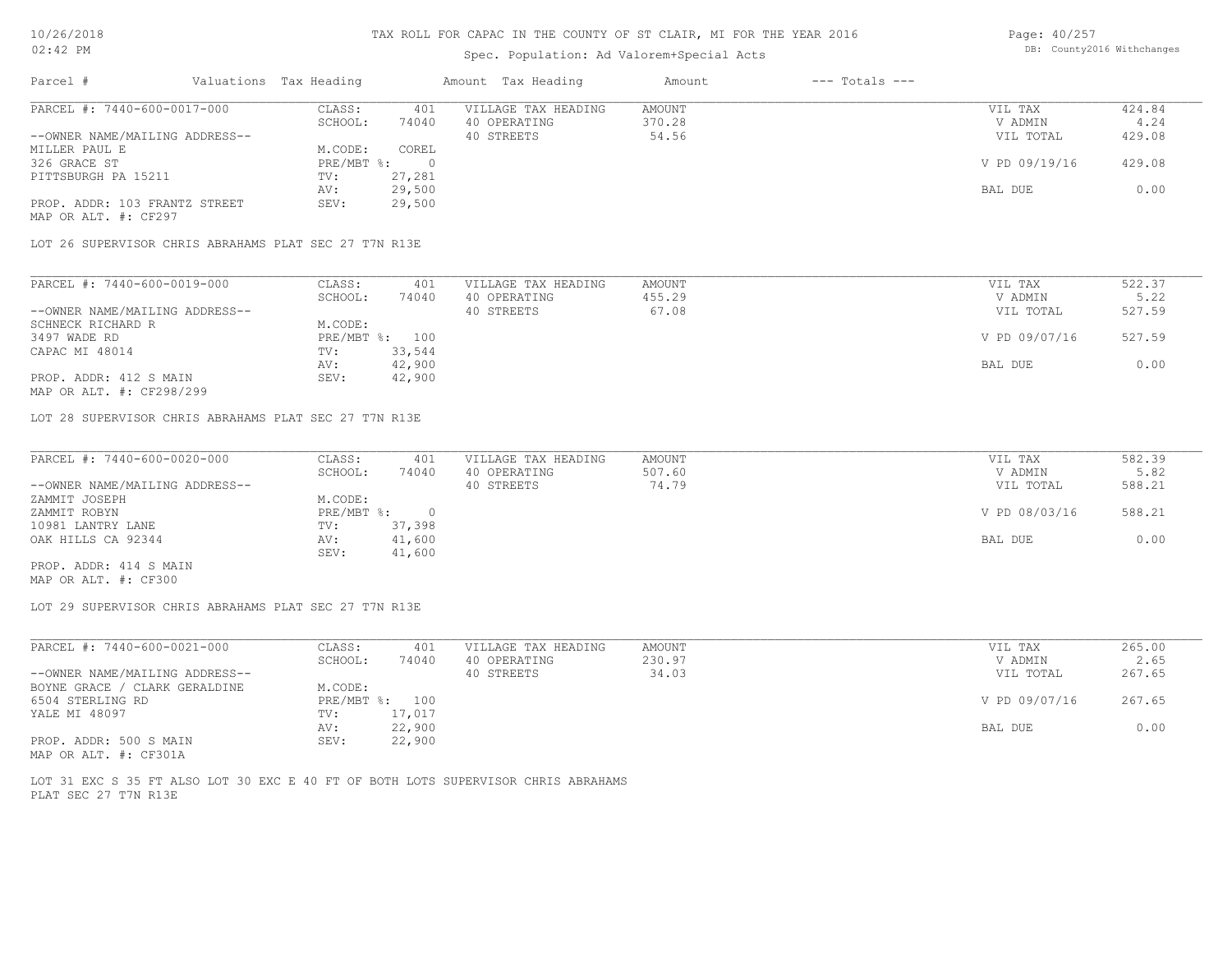# Spec. Population: Ad Valorem+Special Acts

Page: 41/257 DB: County2016 Withchanges

| Parcel #                       | Valuations Tax Heading |       | Amount Tax Heading  | Amount | $---$ Totals $---$ |           |        |
|--------------------------------|------------------------|-------|---------------------|--------|--------------------|-----------|--------|
| PARCEL #: 7440-600-0022-000    | CLASS:                 | 402   | VILLAGE TAX HEADING | AMOUNT |                    | VIL TAX   | 101.54 |
|                                | SCHOOL:                | 74040 | 40 OPERATING        | 88.50  |                    | V ADMIN   | 1.01   |
| --OWNER NAME/MAILING ADDRESS-- |                        |       | 40 STREETS          | 13.04  |                    | VIL TOTAL | 102.55 |
| VILLEME DONALD                 | M.CODE:                |       |                     |        |                    |           |        |
| VILLEME HEIDI                  | PRE/MBT %:             |       |                     |        |                    | BAL DUE   | 102.55 |
| 104 FRANTZ ST                  | TV:                    | 6,521 |                     |        |                    |           |        |
| CAPAC MI 48014-3733            | AV:                    | 9,900 |                     |        |                    |           |        |
|                                | SEV:                   | 9,900 |                     |        |                    |           |        |
| PROP. ADDR: FRANTZ STREET      |                        |       |                     |        |                    |           |        |

MAP OR ALT. #: CF301B

E40 FT OF LOTS 30, 31 & 32 SUPERVISORS CHRIS ABRAHAMS PLAT SEC 27 T7N R13E

| PARCEL #: 7440-600-0023-000                                                     | CLASS:     | 401    | VILLAGE TAX HEADING | AMOUNT | VIL TAX       | 472.88 |
|---------------------------------------------------------------------------------|------------|--------|---------------------|--------|---------------|--------|
|                                                                                 | SCHOOL:    | 74040  | 40 OPERATING        | 412.15 | V ADMIN       | 4.72   |
| --OWNER NAME/MAILING ADDRESS--                                                  |            |        | 40 STREETS          | 60.73  | VIL TOTAL     | 477.60 |
| DEAN THERESA A                                                                  | M.CODE:    | COREL  |                     |        |               |        |
| 502 S MAIN ST                                                                   | PRE/MBT %: | 100    |                     |        | V PD 09/19/16 | 477.60 |
| CAPAC MI 48014                                                                  | TV:        | 30,366 |                     |        |               |        |
|                                                                                 | AV:        | 33,400 |                     |        | BAL DUE       | 0.00   |
| PROP. ADDR: 502 S MAIN<br>$\cdots$ $\cdots$ $\cdots$ $\cdots$ $\cdots$ $\cdots$ | SEV:       | 33,400 |                     |        |               |        |

MAP OR ALT. #: CF301C

R13E LOTS 32 & S 35 FT OF LOT 31 EXC E 40 FT SUPERVISOR CHRIS ABRAHAMS PLAT SEC 27 T7N

| PARCEL #: 7440-600-0024-000    | CLASS:  | 401            | VILLAGE TAX HEADING | AMOUNT | VIL TAX   | 557.85 |
|--------------------------------|---------|----------------|---------------------|--------|-----------|--------|
|                                | SCHOOL: | 74040          | 40 OPERATING        | 486.21 | V ADMIN   | 5.57   |
| --OWNER NAME/MAILING ADDRESS-- |         |                | 40 STREETS          | 71.64  | VIL TOTAL | 563.42 |
| VILLEME DONALD                 | M.CODE: |                |                     |        |           |        |
| VILLEME HEIDI                  |         | PRE/MBT %: 100 |                     |        | BAL DUE   | 563.42 |
| 104 FRANTZ ST                  | TV:     | 35,822         |                     |        |           |        |
| CAPAC MI 48014-3733            | AV:     | 40,300         |                     |        |           |        |
|                                | SEV:    | 40,300         |                     |        |           |        |
| PROP. ADDR: 104 FRANTZ STREET  |         |                |                     |        |           |        |

MAP OR ALT. #: CF302A1

LOT 33 & W 1/2 OF LOT 34 SUPERVISOR CHRIS ABRAHAMS PLAT SEC 27 T7N R13E

| PARCEL #: 7440-600-0025-000    | CLASS:     | 401    | VILLAGE TAX HEADING | AMOUNT | VIL TAX       | 479.25 |
|--------------------------------|------------|--------|---------------------|--------|---------------|--------|
|                                | SCHOOL:    | 74040  | 40 OPERATING        | 417.70 | V ADMIN       | 4.79   |
| --OWNER NAME/MAILING ADDRESS-- |            |        | 40 STREETS          | 61.55  | VIL TOTAL     | 484.04 |
| D. STEVENS, LLC                | M.CODE:    |        |                     |        |               |        |
| P.O. BOX 130                   | PRE/MBT %: |        |                     |        | V PD 09/12/16 | 484.04 |
| MARINE CITY MI 48039           | TV:        | 30,775 |                     |        |               |        |
|                                | AV:        | 35,500 |                     |        | BAL DUE       | 0.00   |
| PROP. ADDR: 106 FRANTZ STREET  | SEV:       | 35,500 |                     |        |               |        |
| MAP OR ALT. #: CF302A2         |            |        |                     |        |               |        |

R13E E1/2 OF LOT 34, LOT 35 & W 40 FT OF LOT 36 SUPERVISOR CHRIS ABRAHAMS PLAT SEC 7 T7N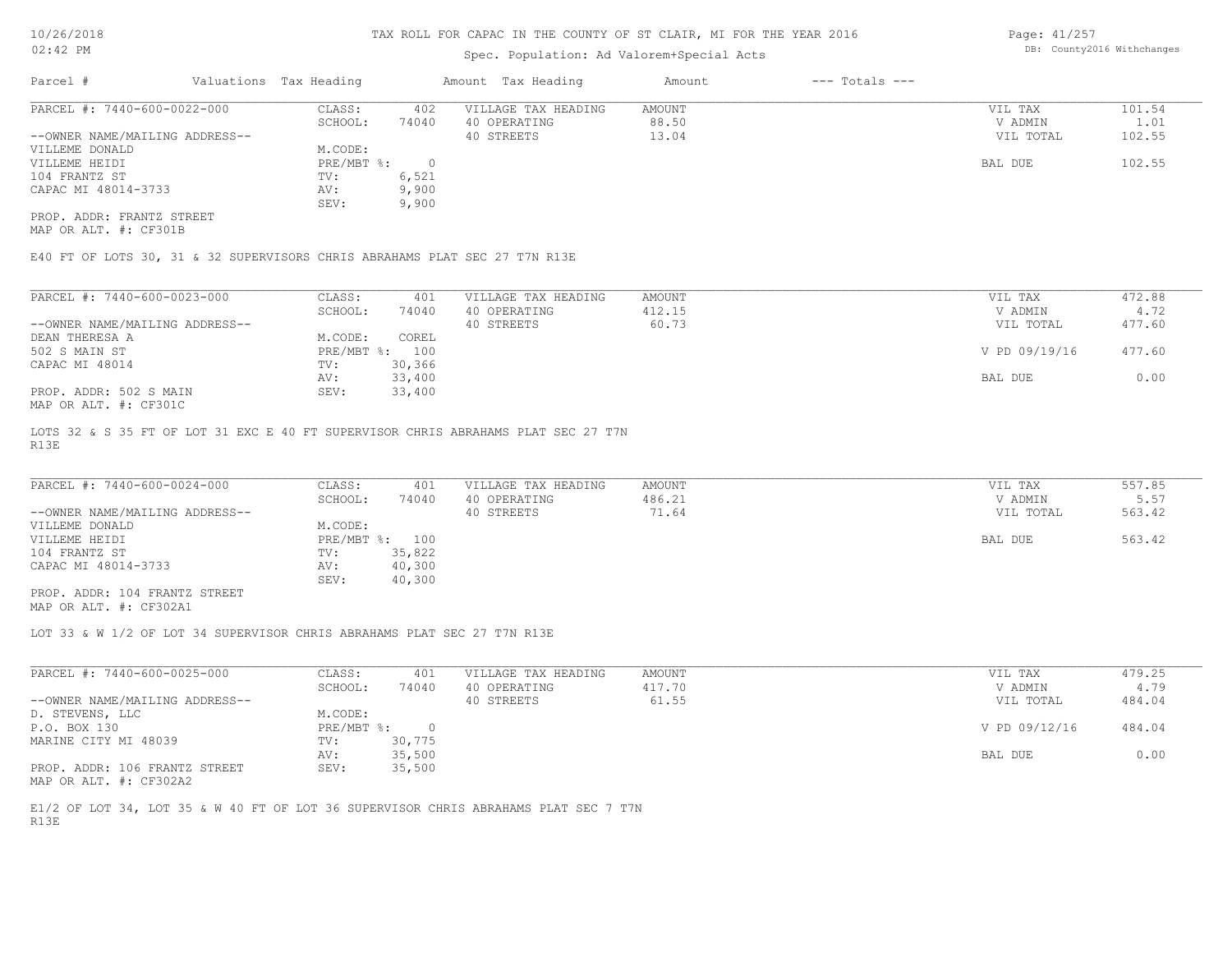# Spec. Population: Ad Valorem+Special Acts

Page: 42/257 DB: County2016 Withchanges

| Parcel #                       | Valuations Tax Heading |                | Amount Tax Heading  | Amount | $---$ Totals $---$ |               |        |
|--------------------------------|------------------------|----------------|---------------------|--------|--------------------|---------------|--------|
| PARCEL #: 7440-600-0026-000    | CLASS:                 | 401            | VILLAGE TAX HEADING | AMOUNT |                    | VIL TAX       | 522.90 |
|                                | SCHOOL:                | 74040          | 40 OPERATING        | 455.75 |                    | V ADMIN       | 5.22   |
| --OWNER NAME/MAILING ADDRESS-- |                        |                | 40 STREETS          | 67.15  |                    | VIL TOTAL     | 528.12 |
| VENTIMIGLIA MATTHEW R          | M.CODE:                | COREL          |                     |        |                    |               |        |
| 110 FRANTZ STREET              |                        | PRE/MBT %: 100 |                     |        |                    | V PD 09/19/16 | 528.12 |
| CAPAC MI 48014-3733            | TV:                    | 33,578         |                     |        |                    |               |        |
|                                | AV:                    | 37,200         |                     |        |                    | BAL DUE       | 0.00   |
| PROP. ADDR: 110 FRANTZ STREET  | SEV:                   | 37,200         |                     |        |                    |               |        |
| MAP OR ALT. #: CF302B          |                        |                |                     |        |                    |               |        |
|                                |                        |                |                     |        |                    |               |        |

LOT 37 & E 10 FT OF LOT 36 SUPERVISOR CHRIS ABRAHAMS PLAT SEC 27 T7N R13E

| PARCEL #: 7440-600-0027-000    | CLASS:     | 401    | VILLAGE TAX HEADING | AMOUNT | VIL TAX       | 182.16 |
|--------------------------------|------------|--------|---------------------|--------|---------------|--------|
|                                | SCHOOL:    | 74040  | 40 OPERATING        | 158.77 | V ADMIN       | 1.82   |
| --OWNER NAME/MAILING ADDRESS-- |            |        | 40 STREETS          | 23.39  | VIL TOTAL     | 183.98 |
| HILL MATTHEW R/RANK ANTON      | M.CODE:    |        |                     |        |               |        |
| 16022 W PARK ST                | PRE/MBT %: |        |                     |        | V PD 09/12/16 | 183.98 |
| CAPAC MI 48014                 | TV:        | 11,698 |                     |        |               |        |
|                                | AV:        | 14,800 |                     |        | BAL DUE       | 0.00   |
| PROP. ADDR: FRANTZ STREET      | SEV:       | 14,800 |                     |        |               |        |
|                                |            |        |                     |        |               |        |

MAP OR ALT. #: CF303

LOT 38 SUPERVISOR CHRIS ABRAHAMS PLAT SEC 27 T7N R13E

| PARCEL #: 7440-600-0028-000    | CLASS:         | 401    | VILLAGE TAX HEADING | AMOUNT | VIL TAX   | 498.33 |
|--------------------------------|----------------|--------|---------------------|--------|-----------|--------|
|                                | SCHOOL:        | 74040  | 40 OPERATING        | 434.33 | V ADMIN   | 4.98   |
| --OWNER NAME/MAILING ADDRESS-- |                |        | 40 STREETS          | 64.00  | VIL TOTAL | 503.31 |
| MURPHY TERRANCE                | M.CODE:        |        |                     |        |           |        |
| MURPHY LAURI                   | PRE/MBT %: 100 |        |                     |        | BAL DUE   | 503.31 |
| 204 FRANTZ STREET              | TV:            | 32,000 |                     |        |           |        |
| CAPAC MI 48014-3735            | AV:            | 32,000 |                     |        |           |        |
|                                | SEV:           | 32,000 |                     |        |           |        |
| PROP. ADDR: 204 FRANTZ STREET  |                |        |                     |        |           |        |

MAP OR ALT. #: CF304

T7N R13E LOT 39 & MOST NLY 14 FT OF LOT 40 ADJ THERETO SUPERVISOR CHRIS ABRAHAMS PLAT SEC 27

| PARCEL #: 7440-600-0029-000         | CLASS:     | 201     | VILLAGE TAX HEADING | AMOUNT   | VIL TAX       | 1,855.61 |
|-------------------------------------|------------|---------|---------------------|----------|---------------|----------|
|                                     | SCHOOL:    | 74040   | 40 OPERATING        | 1,617.30 | V ADMIN       | 18.55    |
| --OWNER NAME/MAILING ADDRESS--      |            |         | 40 STREETS          | 238.31   | VIL TOTAL     | 1,874.16 |
| SR HUNTER'S CROSSING LLC            | M.CODE:    |         |                     |          |               |          |
| 27777 FRANKLIN RD STE 200           | PRE/MBT %: |         |                     |          | V PD 08/29/16 | 1,874.16 |
| SOUTHFIELD MI 48034                 | TV:        | 119,156 |                     |          |               |          |
|                                     | AV:        | 124,900 |                     |          | BAL DUE       | 0.00     |
| PROP. ADDR: HUNTERS CROSSING BLVD   | SEV:       | 124,900 |                     |          |               |          |
| $\cdots$ $\cdots$ $\cdots$ $\cdots$ |            |         |                     |          |               |          |

MAP OR ALT. #:

BEG SUP ABRAHAMS PLAT FT, TH S 0D34M46S W 388.17 FT, TH N 89D51M20S W 62 FT TH 0D 34 M 46S E 388.31 FT TO LOT 40 EXCEPT THE MOST N'LY 14 FT AND EXC BEG AT NW COR LOT 40 TH S 89D44M22S E 62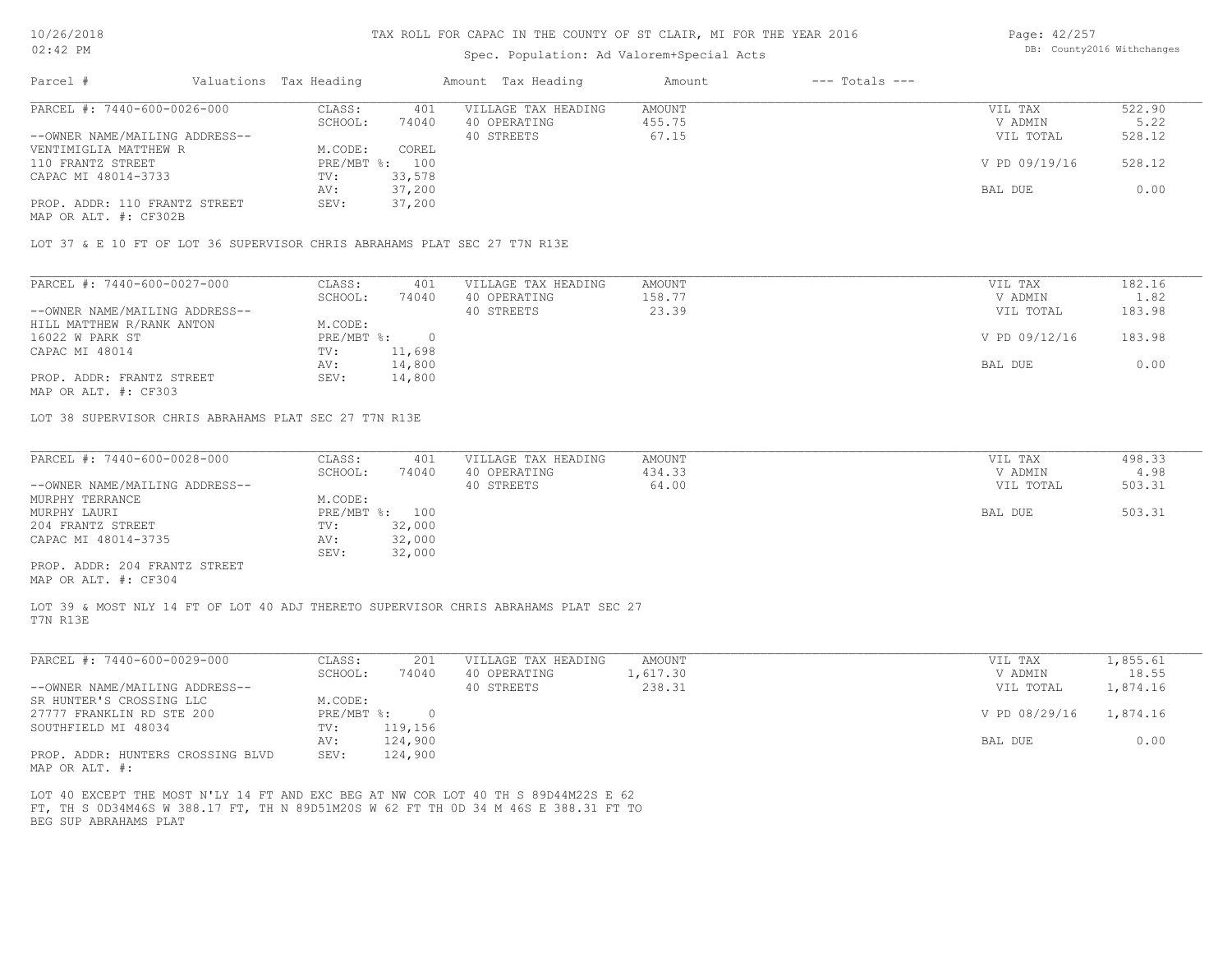# Spec. Population: Ad Valorem+Special Acts

CAPAC MI 48014-3723 AV: 69,500 AV: 69,500 BAL DUE 0.00

| Parcel #                       | Valuations Tax Heading |        | Amount Tax Heading  | Amount | $---$ Totals $---$ |               |          |
|--------------------------------|------------------------|--------|---------------------|--------|--------------------|---------------|----------|
| PARCEL #: 7440-600-0029-100    | CLASS:                 | 401    | VILLAGE TAX HEADING | AMOUNT |                    | VIL TAX       | 1,082.32 |
|                                | SCHOOL:                | 74040  | 40 OPERATING        | 943.32 |                    | V ADMIN       | 10.82    |
| --OWNER NAME/MAILING ADDRESS-- |                        |        | 40 STREETS          | 139.00 |                    | VIL TOTAL     | 1,093.14 |
| BIGELOW STEPHEN C              | M.CODE:                | COREL  |                     |        |                    |               |          |
| BIGELOW KRISTIN D              | PRE/MBT %: 100         |        |                     |        |                    | V PD 09/16/16 | 1,093.14 |
| 602 S MAIN ST                  | TV:                    | 69,500 |                     |        |                    |               |          |

MAP OR ALT. #: CF305B PROP. ADDR: 602 S MAIN

69' TO BEG SUP CHRIS ABRAHAMS PLAT 62',TH N89^52'27"W 146.78',TH N72"58'38"W 69.03',TH N89^ 52'27"W 100',TH NO^1'44"W 313.71',TH NO^34'46"E 299' TH S89^44'22"E 62',TH SO^34'46"W 388.17' TH N89^51'20"W LOTS 41 & 45 & THAT PRT OF LOTS 40 & 46 DESC AS BEG AT NW COR LOT 46,TH S89^54'10"E

SEV: 69,500

| PARCEL #: 7440-600-0030-000         | CLASS:       | 401    | VILLAGE TAX HEADING | AMOUNT | VIL TAX       | 403.06 |
|-------------------------------------|--------------|--------|---------------------|--------|---------------|--------|
|                                     | SCHOOL:      | 74040  | 40 OPERATING        | 351.30 | V ADMIN       | 4.03   |
| --OWNER NAME/MAILING ADDRESS--      |              |        | 40 STREETS          | 51.76  | VIL TOTAL     | 407.09 |
| NANNI CHRISTOPHER J                 | M.CODE:      |        |                     |        |               |        |
| NANNI KAREN, MCCONNELL GREGORY, SUE | $PRE/MBT$ %: |        |                     |        | V PD 08/31/16 | 407.09 |
| 14417 HOUGH RD                      | TV:          | 25,883 |                     |        |               |        |
| ALLENTON MI 48002                   | AV:          | 31,700 |                     |        | BAL DUE       | 0.00   |
|                                     | SEV:         | 31,700 |                     |        |               |        |
| PROP. ADDR: 504 S MAIN              |              |        |                     |        |               |        |

MAP OR ALT. #: CF306

LOT 42 SUPERVISOR CHRIS ABRAHAMS PLAT SEC 27 T7N R13E

| PARCEL #: 7440-600-0031-000    | CLASS:     | 401    | VILLAGE TAX HEADING | AMOUNT | VIL TAX       | 379.25 |
|--------------------------------|------------|--------|---------------------|--------|---------------|--------|
|                                | SCHOOL:    | 74040  | 40 OPERATING        | 330.55 | V ADMIN       | 3.79   |
| --OWNER NAME/MAILING ADDRESS-- |            |        | 40 STREETS          | 48.70  | VIL TOTAL     | 383.04 |
| MULTI CORP., INC.              | M.CODE:    |        |                     |        |               |        |
| P.O. BOX 399                   | PRE/MBT %: |        |                     |        | V PD 08/19/16 | 383.04 |
| CAPAC MI 48014                 | TV:        | 24,354 |                     |        |               |        |
|                                | AV:        | 30,000 |                     |        | BAL DUE       | 0.00   |
| PROP. ADDR: 506 S MAIN         | SEV:       | 30,000 |                     |        |               |        |
| MAP OR ALT. #: CF307           |            |        |                     |        |               |        |

LOT 43 SUPERVISOR CHRIS ABRAHAMS PLAT SEC 27 T7N R13E

| PARCEL #: 7440-600-0032-000                    | CLASS:     | 401    | VILLAGE TAX HEADING | AMOUNT | VIL TAX   | 295.46 |
|------------------------------------------------|------------|--------|---------------------|--------|-----------|--------|
|                                                | SCHOOL:    | 74040  | 40 OPERATING        | 257.52 | V ADMIN   | 2.95   |
| --OWNER NAME/MAILING ADDRESS--                 |            |        | 40 STREETS          | 37.94  | VIL TOTAL | 298.41 |
| MCNUTT MEL ALGER                               | M.CODE:    |        |                     |        |           |        |
| P.O. BOX 541                                   | PRE/MBT %: |        |                     |        | BAL DUE   | 298.41 |
| MEMPHIS MI 48041                               | TV:        | 18,973 |                     |        |           |        |
|                                                | AV:        | 26,400 |                     |        |           |        |
| PROP. ADDR: 508 S MAIN<br>MAP OR ALT. #: CF308 | SEV:       | 26,400 |                     |        |           |        |

LOT 44 SUPERVISOR CHRIS ABRAHAMS PLAT SEC 27 T7N R13E

Page: 43/257 DB: County2016 Withchanges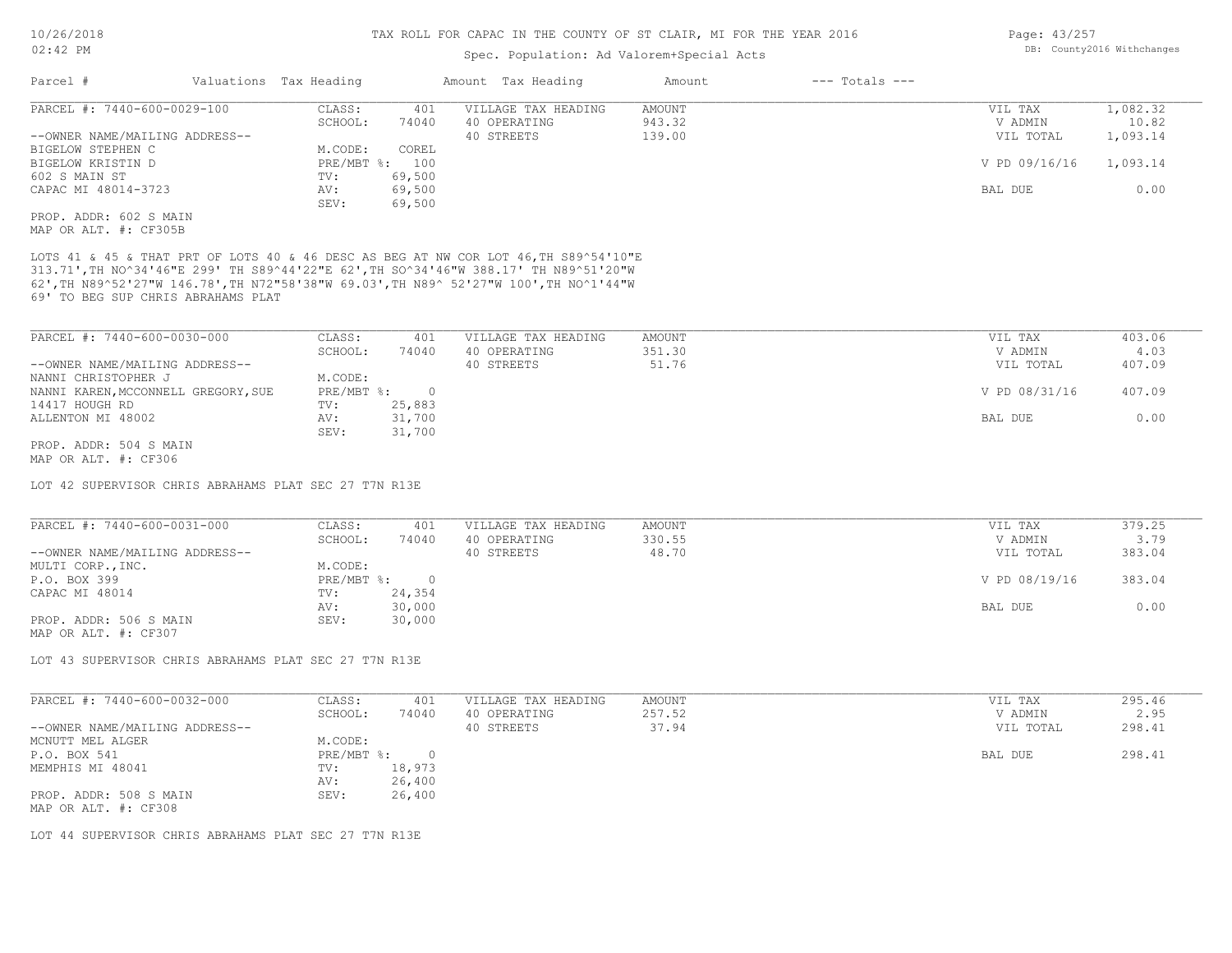# Spec. Population: Ad Valorem+Special Acts

| Page: 44/257 |                            |
|--------------|----------------------------|
|              | DB: County2016 Withchanges |

| Parcel #                       | Valuations Tax Heading |        | Amount Tax Heading  | Amount | $---$ Totals $---$ |               |        |
|--------------------------------|------------------------|--------|---------------------|--------|--------------------|---------------|--------|
| PARCEL #: 7440-600-0033-000    | CLASS:                 | 202    | VILLAGE TAX HEADING | AMOUNT |                    | VIL TAX       | 135.38 |
|                                | SCHOOL:                | 74040  | 40 OPERATING        | 118.00 |                    | V ADMIN       | 1.35   |
| --OWNER NAME/MAILING ADDRESS-- |                        |        | 40 STREETS          | 17.38  |                    | VIL TOTAL     | 136.73 |
| SR HUNTER'S CROSSING LLC       | M.CODE:                |        |                     |        |                    |               |        |
| 27777 FRANKLIN RD STE 200      | PRE/MBT %:             |        |                     |        |                    | V PD 08/29/16 | 136.73 |
| SOUTHFIELD MI 48034            | TV:                    | 8,694  |                     |        |                    |               |        |
|                                | AV:                    | 14,900 |                     |        |                    | BAL DUE       | 0.00   |
| PROP. ADDR: S MAIN             | SEV:                   | 14,900 |                     |        |                    |               |        |
| MAP OR ALT. #: CF309           |                        |        |                     |        |                    |               |        |

90',TH S89^52'27"E100',TH S 72^58'38"E 69.03'.TH S89^52'27"E 146.78' TH SO^34'46"W PART OF LOT 46 DESC AS BEG AT SE COR LOT 46, TH N89^52' 27"W 312.11',TH NO^1'44"W

70' TO BEG SUP CHRIS ABRAHAMS PLAT

| PARCEL #: 7440-750-0001-000    | CLASS:     | 703   | VILLAGE TAX HEADING | AMOUNT | VIL TAX   | 0.00 |
|--------------------------------|------------|-------|---------------------|--------|-----------|------|
|                                | SCHOOL:    | 74040 | 40 OPERATING        | 0.00   | V ADMIN   | 0.00 |
| --OWNER NAME/MAILING ADDRESS-- |            |       | 40 STREETS          | 0.00   | VIL TOTAL | 0.00 |
| PARK STREET                    | M.CODE:    |       |                     |        |           |      |
|                                | PRE/MBT %: |       |                     |        | BAL DUE   | 0.00 |
| PROP. ADDR: E PARK ST          | TV:        |       |                     |        |           |      |
| MAP OR ALT. #: CF310A          | AV:        |       |                     |        |           |      |
|                                | SEV:       |       |                     |        |           |      |

& 28 T7N R13E LOT 1 EXC S 9 FT SUPERVISOR JOHN BOWERS PLAT OF THE VILLAGE OF CAPAC SEC 21, 22 27

| PARCEL #: 7440-750-0002-000    | CLASS:     | 201    | VILLAGE TAX HEADING | AMOUNT   | VIL TAX       | 1,229.26 |
|--------------------------------|------------|--------|---------------------|----------|---------------|----------|
|                                | SCHOOL:    | 74040  | 40 OPERATING        | 1,071.39 | V ADMIN       | 12.29    |
| --OWNER NAME/MAILING ADDRESS-- |            |        | 40 STREETS          | 157.87   | VIL TOTAL     | 1,241.55 |
| DIMOSKI LJUPCO / JOVONKA       | M.CODE:    |        |                     |          |               |          |
| PO BOX 351                     | PRE/MBT %: |        |                     |          | V PD 09/12/16 | 1,241.55 |
| 560 N MAIN ST                  | TV:        | 78,936 |                     |          |               |          |
| CAPAC MI 48014-3150            | AV:        | 85,300 |                     |          | BAL DUE       | 0.00     |
|                                | SEV:       | 85,300 |                     |          |               |          |
| PROP. ADDR: 560 N MAIN ST      |            |        |                     |          |               |          |

MAP OR ALT. #: CF310B

CAPAC SEC 21, 22, 27 & 28 T7N R13E TH W 187 FT, TH N 150 FT TO BEG. SUPERVISOR JOHN BOWERS PLAT OF THE VILLAGE OF THAT PART OF LOTS 1 & 2, COMM 66 FT S OF NW COR OF LOT 1, TH E 187 FT, TH S 150 FT,

| PARCEL #: 7440-750-0003-000    | CLASS:       | 708   | VILLAGE TAX HEADING | AMOUNT | VIL TAX   | 0.00 |
|--------------------------------|--------------|-------|---------------------|--------|-----------|------|
|                                | SCHOOL:      | 74040 | 40 OPERATING        | 0.00   | V ADMIN   | 0.00 |
| --OWNER NAME/MAILING ADDRESS-- |              |       | 40 STREETS          | 0.00   | VIL TOTAL | 0.00 |
| ST JOHNS LUTHERAN CHURCH       | M.CODE:      |       |                     |        |           |      |
| 109 E KEMPT CT                 | $PRE/MBT$ %: |       |                     |        | BAL DUE   | 0.00 |
| CAPAC MI 48014                 | TV:          |       |                     |        |           |      |
|                                | AV:          |       |                     |        |           |      |
| PROP. ADDR: M-21               | SEV:         |       |                     |        |           |      |
| MAP OR ALT. #: CF311A          |              |       |                     |        |           |      |

PLAT OF THE VILLAGE OF CAPAC S289 FT OF LOT 2 LYING BETW M-21 & WALKER RDS EXC W 528 FT. SUPERVISOR JOHN BOWERS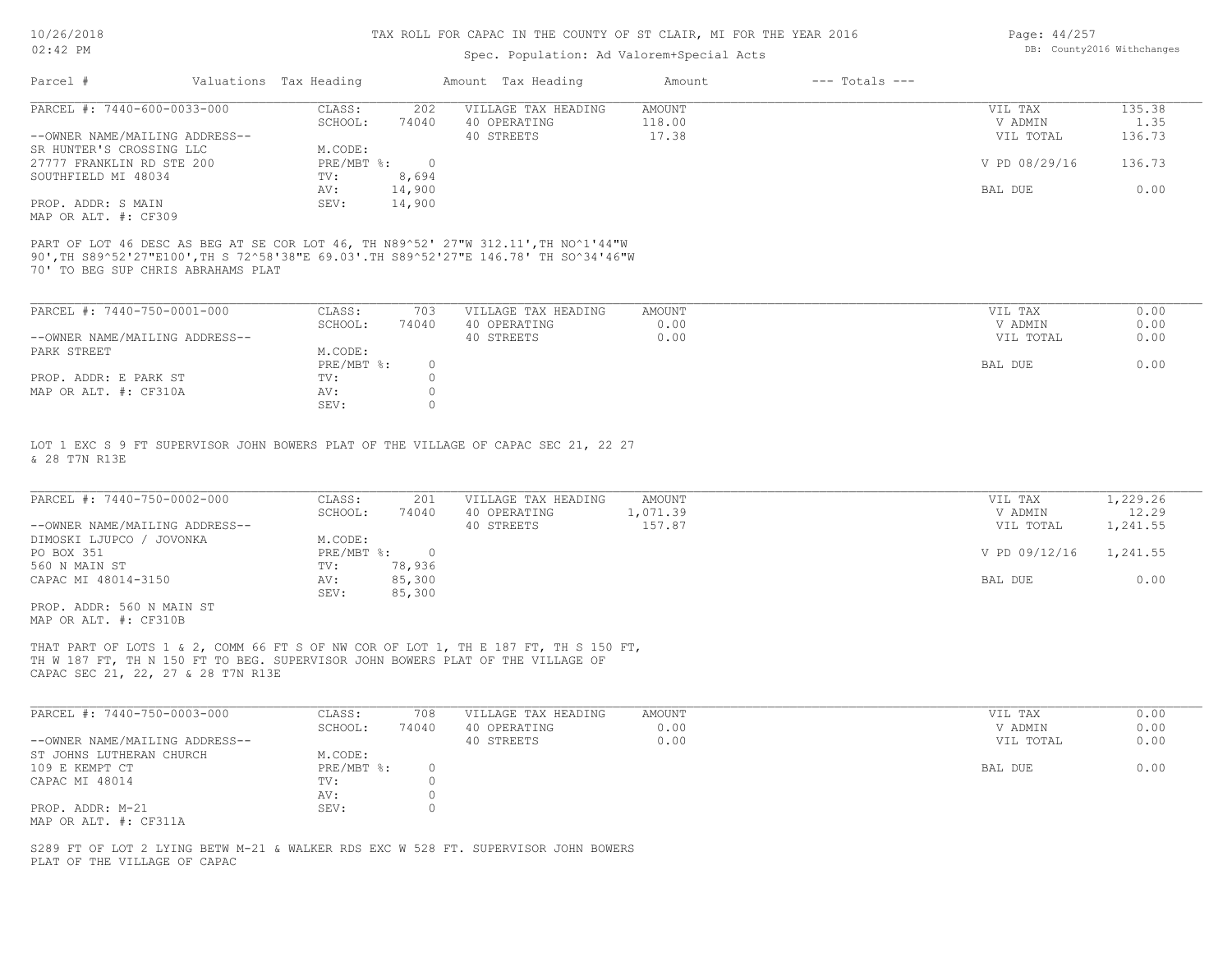# Spec. Population: Ad Valorem+Special Acts

| Page: 45/257 |                            |
|--------------|----------------------------|
|              | DB: County2016 Withchanges |

| Parcel #                       | Valuations Tax Heading |        | Amount Tax Heading  | Amount | $---$ Totals $---$ |               |        |
|--------------------------------|------------------------|--------|---------------------|--------|--------------------|---------------|--------|
| PARCEL #: 7440-750-0004-000    | CLASS:                 | 201    | VILLAGE TAX HEADING | AMOUNT |                    | VIL TAX       | 349.87 |
|                                | SCHOOL:                | 74040  | 40 OPERATING        | 304.94 |                    | V ADMIN       | 3.49   |
| --OWNER NAME/MAILING ADDRESS-- |                        |        | 40 STREETS          | 44.93  |                    | VIL TOTAL     | 353.36 |
| DIMOSKI LIUPCO                 | M.CODE:                |        |                     |        |                    |               |        |
| DIMOSKI JOVANKA                | PRE/MBT %:             |        |                     |        |                    | V PD 07/15/16 | 353.36 |
| 15690 GOULD RD                 | TV:                    | 22,467 |                     |        |                    |               |        |
| ALLENTON MI 48002              | AV:                    | 24,500 |                     |        |                    | BAL DUE       | 0.00   |
|                                | SEV:                   | 24,500 |                     |        |                    |               |        |
| PROP. ADDR: 534 N MAIN ST      |                        |        |                     |        |                    |               |        |
| MAP OR ALT. #: CF311B          |                        |        |                     |        |                    |               |        |

22, 27 & 28 T7N R13E FT, TH N 75 FT TO BEG. SUPERVISOR JOHN BOWERS PLAT OF THE VILLAGE OF CAPAC SEC 21, PART OF LOT 2 COMM 216 FT S OF NW COR OF LOT 1, TH E 150 FT, TH S 75 FT, TH W 150

| PARCEL #: 7440-750-0005-000    | CLASS:     | 201      | VILLAGE TAX HEADING | AMOUNT   | VIL TAX       | 1,273.91 |
|--------------------------------|------------|----------|---------------------|----------|---------------|----------|
|                                | SCHOOL:    | 74040    | 40 OPERATING        | 1,110.31 | V ADMIN       | 12.73    |
| --OWNER NAME/MAILING ADDRESS-- |            |          | 40 STREETS          | 163.60   | VIL TOTAL     | 1,286.64 |
| DIMOSKI LJUBCO                 | M.CODE:    |          |                     |          |               |          |
| DIMOSKI JOVANKA                | PRE/MBT %: | $\Omega$ |                     |          | V PD 09/12/16 | 1,286.64 |
| 15690 GOULD RD.                | TV:        | 81,803   |                     |          |               |          |
| ALLENTON MI 48002              | AV:        | 126,500  |                     |          | BAL DUE       | 0.00     |
|                                | SEV:       | 126,500  |                     |          |               |          |
| PROP. ADDR: 512 N MAIN ST      |            |          |                     |          |               |          |

MAP OR ALT. #: CF311C

7 CLARKSON SUBD, OWNED & OCC AS ONE PARCEL. SEC 21, 22, 27 & 28 T7N R13E BEG. SUPERVISORS JOHN BOWERS PLAT OF THE VILLAGE OF CAPAC ALSO INCL W 37 FT OF LOT FT, TH S 0 DEG 2 MIN E 174 FT TH W 187 FT, TH N 0 DEG 2 MIN W 174 FT TO PLACE OF PART OF LOT 2, COM AT NW COR OF LOT 1 TH S 0 DEG 2 MIN E 291 FT TO BEG, TH E 187

| PARCEL #: 7440-750-0006-000    | CLASS:     | 708   | VILLAGE TAX HEADING | AMOUNT | VIL TAX<br>0.00   |
|--------------------------------|------------|-------|---------------------|--------|-------------------|
|                                | SCHOOL:    | 74040 | 40 OPERATING        | 0.00   | 0.00<br>V ADMIN   |
| --OWNER NAME/MAILING ADDRESS-- |            |       | 40 STREETS          | 0.00   | 0.00<br>VIL TOTAL |
| ST JOHNS LUTHERAN CHURCH       | M.CODE:    |       |                     |        |                   |
| 109 E KEMPF CT                 | PRE/MBT %: |       |                     |        | 0.00<br>BAL DUE   |
| CAPAC MI 48014-3130            | TV:        |       |                     |        |                   |
|                                | AV:        |       |                     |        |                   |
| PROP. ADDR: N WALKER ST        | SEV:       |       |                     |        |                   |
| MAP OR ALT. $\#$ : CF311D/F    |            |       |                     |        |                   |

28 T7N R13E 528 FT TO BEG. SUPERVISOR JOHN BOWERS PLAT OF THE VILLAGE OF CAPAC SEC 21, 22 27 & PART OF LOT 2 BEG AT NW COR OF LOT 9 TH N 289 FT, TH E 528 FT, TH S 289 FT, TH W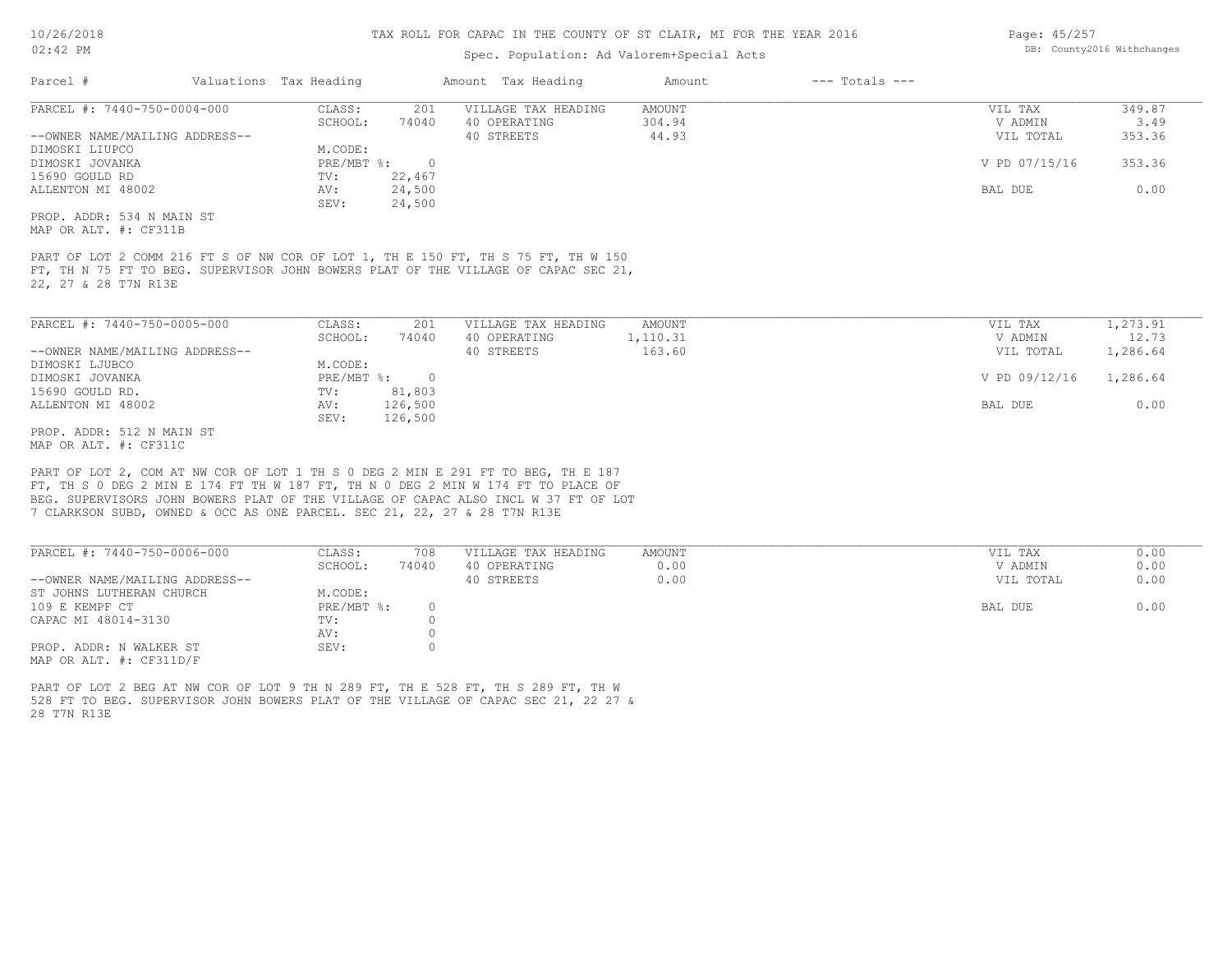# 10/26/2018

# TAX ROLL FOR CAPAC IN THE COUNTY OF ST CLAIR, MI FOR THE YEAR 2016

Page: 46/257

| $02:42$ PM                                                                                                              |                              |                     | Spec. Population: Ad Valorem+Special Acts |                    |               |          |
|-------------------------------------------------------------------------------------------------------------------------|------------------------------|---------------------|-------------------------------------------|--------------------|---------------|----------|
| Parcel #                                                                                                                | Valuations Tax Heading       | Amount Tax Heading  | Amount                                    | $---$ Totals $---$ |               |          |
| PARCEL #: 7440-750-0007-000                                                                                             | CLASS:<br>708                | VILLAGE TAX HEADING | AMOUNT                                    |                    | VIL TAX       | 0.00     |
|                                                                                                                         | 74040<br>SCHOOL:             | 40 OPERATING        | 0.00                                      |                    | V ADMIN       | 0.00     |
| --OWNER NAME/MAILING ADDRESS--                                                                                          |                              | 40 STREETS          | 0.00                                      |                    | VIL TOTAL     | 0.00     |
| ST JOHNS LUTHERAN CHURCH                                                                                                | M.CODE:                      |                     |                                           |                    |               |          |
| 109 E KEMPF CT                                                                                                          | PRE/MBT %:<br>$\circ$        |                     |                                           |                    | BAL DUE       | 0.00     |
| CAPAC MI 48014                                                                                                          | $\circ$<br>TV:               |                     |                                           |                    |               |          |
|                                                                                                                         | $\circ$<br>AV:               |                     |                                           |                    |               |          |
| PROP. ADDR: 109 E KEMPF COURT<br>MAP OR ALT. #: CF311G                                                                  | SEV:<br>$\circ$              |                     |                                           |                    |               |          |
| 141 FT, TH E 150 FT TO BEG. SUPERVISOR JOHN BOWERS PLAT OF THE VILLAGE OF CAPAC SEC<br>21, 22, 27 & 28 T7N R13E         |                              |                     |                                           |                    |               |          |
| PARCEL #: 7440-750-0008-000                                                                                             | CLASS:<br>201                | VILLAGE TAX HEADING | AMOUNT                                    |                    | VIL TAX       | 1,332.34 |
|                                                                                                                         | SCHOOL:<br>74040             | 40 OPERATING        | 1,161.23                                  |                    | V ADMIN       | 13.32    |
| --OWNER NAME/MAILING ADDRESS--                                                                                          |                              | 40 STREETS          | 171.11                                    |                    | VIL TOTAL     | 1,345.66 |
| A.D. PROPANE INC- CAPAC                                                                                                 | M.CODE:                      |                     |                                           |                    |               |          |
| PO BOX 798                                                                                                              | PRE/MBT %:<br>$\overline{0}$ |                     |                                           |                    | V PD 07/21/16 | 1,345.66 |
| VALLEY FORGE PA 19482                                                                                                   | 85,555<br>TV:                |                     |                                           |                    |               |          |
|                                                                                                                         | 91,000<br>AV:                |                     |                                           |                    | BAL DUE       | 0.00     |
| PROP. ADDR: 14900 DOWNEY RD                                                                                             | SEV:<br>91,000               |                     |                                           |                    |               |          |
| MAP OR ALT. #: CF311H                                                                                                   |                              |                     |                                           |                    |               |          |
| THAT PART OF LOT 2 LYING NE OF M-21 SUPERVISOR JOHN BOWERS PLAT OF THE VILLAGE OF<br>CAPAC SEC 21, 22, 27 & 28 T7N R13E |                              |                     |                                           |                    |               |          |
|                                                                                                                         |                              |                     |                                           |                    |               |          |
| PARCEL #: 7440-750-0009-000                                                                                             | CLASS:<br>401                | VILLAGE TAX HEADING | AMOUNT                                    |                    | VIL TAX       | 728.75   |
|                                                                                                                         | SCHOOL:<br>74040             | 40 OPERATING        | 635.16                                    |                    | V ADMIN       | 7.28     |
| --OWNER NAME/MAILING ADDRESS--                                                                                          |                              | 40 STREETS          | 93.59                                     |                    | VIL TOTAL     | 736.03   |
| SENYK VANESSA D                                                                                                         | M.CODE:<br>COREL             |                     |                                           |                    |               |          |
| 222 CLARKSON CT                                                                                                         | PRE/MBT %: 100               |                     |                                           |                    | V PD 09/16/16 | 736.03   |
| CAPAC MI 48014-3118                                                                                                     | 46,796<br>TV:                |                     |                                           |                    |               |          |
|                                                                                                                         | 53,200<br>AV:                |                     |                                           |                    | BAL DUE       | 0.00     |
| PROP. ADDR: 222 CLARKSON COURT                                                                                          | 53,200<br>SEV:               |                     |                                           |                    |               |          |
| MAP OR ALT. #: CF311I                                                                                                   |                              |                     |                                           |                    |               |          |
| THAT PART OF LOT 2 LYING W OF M-21 & E OF CLARKSON SUBD & S OF EXTD S LINE OF LOT                                       |                              |                     |                                           |                    |               |          |

OF CAPAC SEC 21, 22, 27 & 28 T7N R13E 21 & N OF EXTD S LINE OF LOT 20 OF ABV PLAT. SUPV JOHN BOWERS PLAT OF THE VILLAGE

| PARCEL #: 7440-750-0010-000          | CLASS:     | 401    | VILLAGE TAX HEADING | AMOUNT | VIL TAX       | 569.03 |
|--------------------------------------|------------|--------|---------------------|--------|---------------|--------|
|                                      | SCHOOL:    | 74040  | 40 OPERATING        | 495.95 | V ADMIN       | 5.69   |
| --OWNER NAME/MAILING ADDRESS--       |            |        | 40 STREETS          | 73.08  | VIL TOTAL     | 574.72 |
| QUAIN TIMOTHY, REBECCA               | M.CODE:    | WELLS  |                     |        |               |        |
| QUAIN ABIGAEL R, NABORS JANE, WILLIA | PRE/MBT %: |        |                     |        | V PD 08/29/16 | 574.72 |
| P.O. BOX 551                         | TV:        | 36,540 |                     |        |               |        |
| ARMADA MI 48005                      | AV:        | 46,100 |                     |        | BAL DUE       | 0.00   |
|                                      | SEV:       | 46,100 |                     |        |               |        |
| PROP. ADDR: 406 N MAIN ST            |            |        |                     |        |               |        |
|                                      |            |        |                     |        |               |        |

MAP OR ALT. #: CF312/313

LOT 4 SUPERVISOR JOHN BOWERS PLAT OF THE VILLAGE OF CAPAC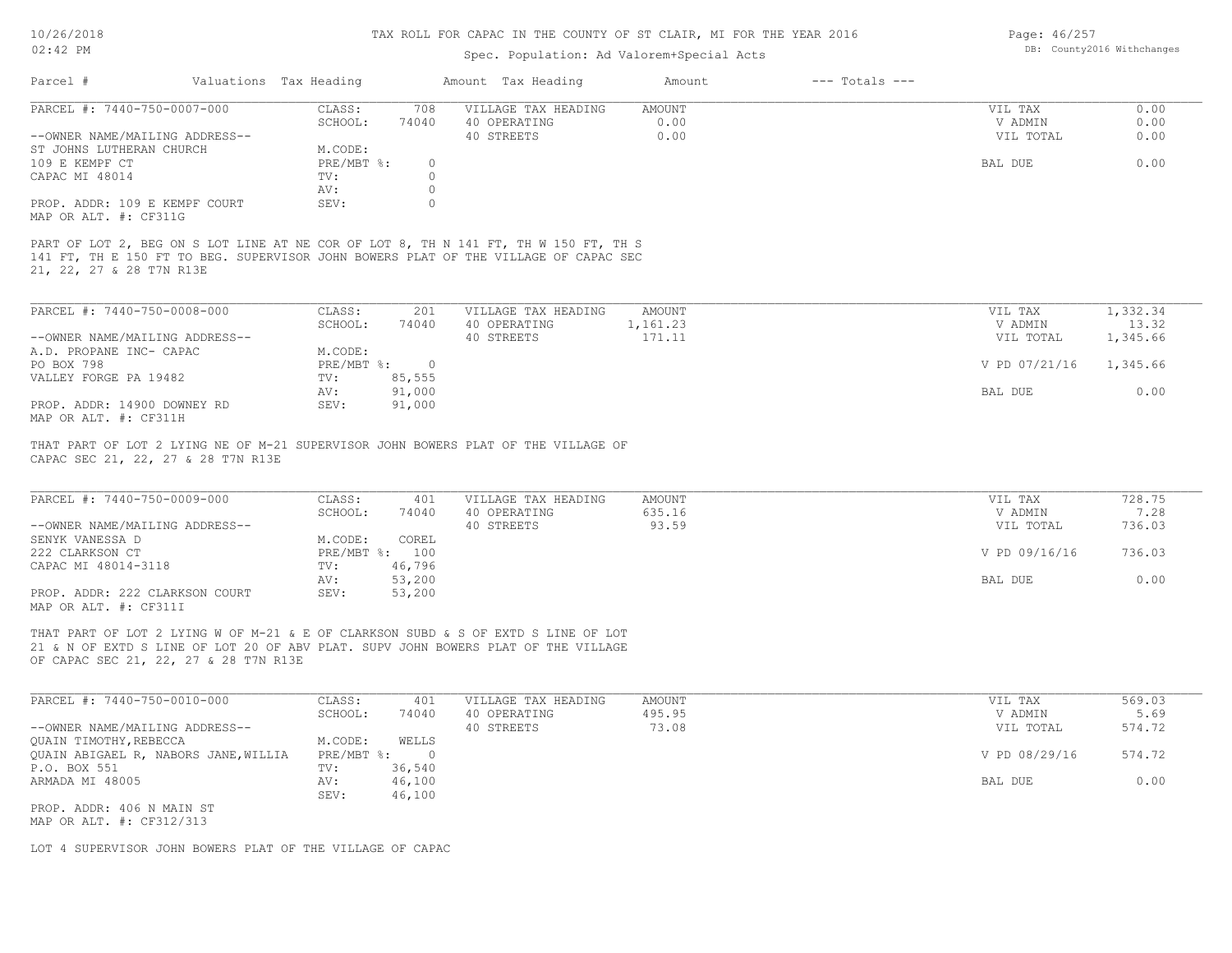# Spec. Population: Ad Valorem+Special Acts

Page: 47/257 DB: County2016 Withchanges

| Parcel #                       | Valuations Tax Heading |                | Amount Tax Heading                                                                | Amount | $---$ Totals $---$ |               |        |
|--------------------------------|------------------------|----------------|-----------------------------------------------------------------------------------|--------|--------------------|---------------|--------|
| PARCEL #: 7440-750-0011-000    | CLASS:                 | 401            | VILLAGE TAX HEADING                                                               | AMOUNT |                    | VIL TAX       | 709.42 |
|                                | SCHOOL:                | 74040          | 40 OPERATING                                                                      | 618.31 |                    | V ADMIN       | 7.09   |
| --OWNER NAME/MAILING ADDRESS-- |                        |                | 40 STREETS                                                                        | 91.11  |                    | VIL TOTAL     | 716.51 |
| PHILLIPS TIMOTHY               | M.CODE:                |                |                                                                                   |        |                    |               |        |
| PHILLIPS MARIA                 |                        | PRE/MBT %: 100 |                                                                                   |        |                    | V PD 08/25/16 | 716.51 |
| 404 N MAIN ST                  | TV:                    | 45,555         |                                                                                   |        |                    |               |        |
| CAPAC MI 48014                 | AV:                    | 55,600         |                                                                                   |        |                    | BAL DUE       | 0.00   |
|                                | SEV:                   | 55,600         |                                                                                   |        |                    |               |        |
| PROP. ADDR: 404 N MAIN ST      |                        |                |                                                                                   |        |                    |               |        |
| MAP OR ALT. #: CF314           |                        |                |                                                                                   |        |                    |               |        |
| R13E                           |                        |                | LOT 5 SUPERVISOR JOHN BOWERS PLAT OF THE VILLAGE OF CAPAC SEC 21, 22, 27 & 28 T7N |        |                    |               |        |
|                                |                        |                |                                                                                   |        |                    |               |        |

| PARCEL #: 7440-750-0012-000    | CLASS:       | 401    | VILLAGE TAX HEADING | AMOUNT | VIL TAX       | 809.38 |  |
|--------------------------------|--------------|--------|---------------------|--------|---------------|--------|--|
|                                | SCHOOL:      | 74040  | 40 OPERATING        | 705.44 | V ADMIN       | 8.09   |  |
| --OWNER NAME/MAILING ADDRESS-- |              |        | 40 STREETS          | 103.94 | VIL TOTAL     | 817.47 |  |
| LERNER MATTHEW T               | M.CODE:      | COREL  |                     |        |               |        |  |
| 402 N MAIN ST                  | $PRE/MBT$ %: | 100    |                     |        | V PD 09/16/16 | 817.47 |  |
| Capac MI 48014-3148            | TV:          | 51,974 |                     |        |               |        |  |
|                                | AV:          | 63,400 |                     |        | BAL DUE       | 0.00   |  |
| PROP. ADDR: 402 N MAIN ST      | SEV:         | 63,400 |                     |        |               |        |  |
| MAP OR ALT. #: CF315           |              |        |                     |        |               |        |  |

R13E LOT 6 SUPERVISOR JOHN BOWERS PLAT OF THE VILLAGE OF CAPAC SEC 21, 22, 27 & 28 T7N

| PARCEL #: 7440-750-0013-000    | CLASS:       | 708      | VILLAGE TAX HEADING | AMOUNT | VIL TAX   | 0.00 |
|--------------------------------|--------------|----------|---------------------|--------|-----------|------|
|                                | SCHOOL:      | 74040    | 40 OPERATING        | 0.00   | V ADMIN   | 0.00 |
| --OWNER NAME/MAILING ADDRESS-- |              |          | 40 STREETS          | 0.00   | VIL TOTAL | 0.00 |
| LUTHERAN CHURCH                | M.CODE:      |          |                     |        |           |      |
| 109 E KEMPF CT                 | $PRE/MBT$ %: | $\Omega$ |                     |        | BAL DUE   | 0.00 |
| CAPAC MI 48014                 | TV:          |          |                     |        |           |      |
|                                | AV:          |          |                     |        |           |      |
| PROP. ADDR: 109 E KEMPF COURT  | SEV:         |          |                     |        |           |      |
| MAP OR ALT. #: CF316           |              |          |                     |        |           |      |

 $\_$  , and the state of the state of the state of the state of the state of the state of the state of the state of the state of the state of the state of the state of the state of the state of the state of the state of the

T7N R13E LOTS 7 & 8 SUPERVISOR JOHN BOWERS PLAT OF THE VILLAGE OF CAPAC SEC 21, 22, 27 & 28

| PARCEL #: 7440-750-0014-000    | CLASS:  | 401            | VILLAGE TAX HEADING | AMOUNT | VIL TAX   | 486.90 |
|--------------------------------|---------|----------------|---------------------|--------|-----------|--------|
|                                | SCHOOL: | 74040          | 40 OPERATING        | 424.37 | V ADMIN   | 4.86   |
| --OWNER NAME/MAILING ADDRESS-- |         |                | 40 STREETS          | 62.53  | VIL TOTAL | 491.76 |
| BROWNLIE MARTHA                | M.CODE: |                |                     |        |           |        |
| 400 N LESTER ST                |         | PRE/MBT %: 100 |                     |        | BAL DUE   | 491.76 |
| CAPAC MI 48014-3140            | TV:     | 31,266         |                     |        |           |        |
|                                | AV:     | 37,200         |                     |        |           |        |
| PROP. ADDR: 400 N LESTER ST    | SEV:    | 37,200         |                     |        |           |        |
| MAP OR ALT. #: CF317A          |         |                |                     |        |           |        |

VILLAGE OF CAPAC SEC 21, 22, 27 & 28 T7N R13E N85 FT OF S 151 FT OF LOT 9 EXC W 772 FT. SUPERVISOR JOHN BOWERS PLAT OF THE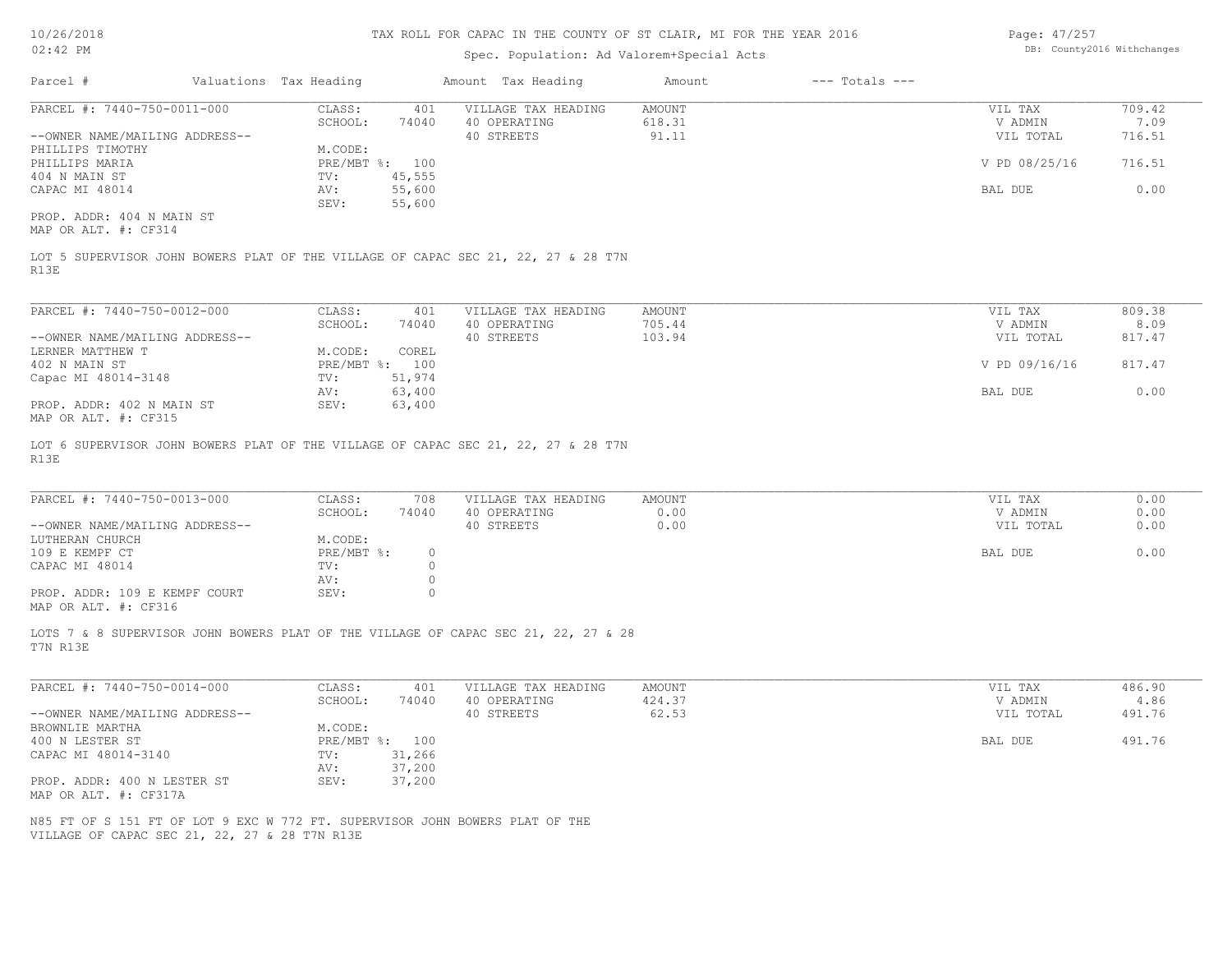# Spec. Population: Ad Valorem+Special Acts

| Page: 48/257 |                            |
|--------------|----------------------------|
|              | DB: County2016 Withchanges |

| Parcel #<br>Valuations Tax Heading                                                                                                                                                                                                                                                                                                                                                                                                                                                              |                                 | Amount Tax Heading  | Amount        | $---$ Totals $---$ |               |        |
|-------------------------------------------------------------------------------------------------------------------------------------------------------------------------------------------------------------------------------------------------------------------------------------------------------------------------------------------------------------------------------------------------------------------------------------------------------------------------------------------------|---------------------------------|---------------------|---------------|--------------------|---------------|--------|
| PARCEL #: 7440-750-0015-000                                                                                                                                                                                                                                                                                                                                                                                                                                                                     | CLASS:<br>401                   | VILLAGE TAX HEADING | <b>AMOUNT</b> |                    | VIL TAX       | 641.95 |
|                                                                                                                                                                                                                                                                                                                                                                                                                                                                                                 | SCHOOL:<br>74040                | 40 OPERATING        | 559.51        |                    | V ADMIN       | 6.41   |
| --OWNER NAME/MAILING ADDRESS--                                                                                                                                                                                                                                                                                                                                                                                                                                                                  |                                 | 40 STREETS          | 82.44         |                    | VIL TOTAL     | 648.36 |
| GRIGGS JOHNNIE/WIXON LISA                                                                                                                                                                                                                                                                                                                                                                                                                                                                       | M.CODE:<br>00CSB                |                     |               |                    |               |        |
| 203 E KEMPF COURT                                                                                                                                                                                                                                                                                                                                                                                                                                                                               | PRE/MBT %: 100                  |                     |               |                    | V PD 08/15/16 | 648.36 |
| CAPAC MI 48014-3133                                                                                                                                                                                                                                                                                                                                                                                                                                                                             | 41,223<br>TV:                   |                     |               |                    |               |        |
|                                                                                                                                                                                                                                                                                                                                                                                                                                                                                                 | 43,800<br>AV:                   |                     |               |                    | BAL DUE       | 0.00   |
| PROP. ADDR: 203 E KEMPF COURT                                                                                                                                                                                                                                                                                                                                                                                                                                                                   | SEV:<br>43,800                  |                     |               |                    |               |        |
| MAP OR ALT. #: CF317B                                                                                                                                                                                                                                                                                                                                                                                                                                                                           |                                 |                     |               |                    |               |        |
| N150 FT OF S 216 FT OF W 150 FT OF LOT 9 SUPERVISOR JOHN BOWERS PLAT OF THE VILLAGE<br>OF CAPAC SEC 21, 22, 27 & 28 T7N R13E                                                                                                                                                                                                                                                                                                                                                                    |                                 |                     |               |                    |               |        |
| PARCEL #: 7440-750-0016-000                                                                                                                                                                                                                                                                                                                                                                                                                                                                     | CLASS:<br>401                   | VILLAGE TAX HEADING | AMOUNT        |                    | VIL TAX       | 638.45 |
|                                                                                                                                                                                                                                                                                                                                                                                                                                                                                                 | SCHOOL:<br>74040                | 40 OPERATING        | 556.46        |                    | V ADMIN       | 6.38   |
| --OWNER NAME/MAILING ADDRESS--                                                                                                                                                                                                                                                                                                                                                                                                                                                                  |                                 | 40 STREETS          | 81.99         |                    | VIL TOTAL     | 644.83 |
| ROOSE KIMBERLY L                                                                                                                                                                                                                                                                                                                                                                                                                                                                                | M.CODE:<br>COREL                |                     |               |                    |               |        |
|                                                                                                                                                                                                                                                                                                                                                                                                                                                                                                 | PRE/MBT %: 100                  |                     |               |                    | V PD 09/19/16 | 644.83 |
| 415 N HUNTER STREET                                                                                                                                                                                                                                                                                                                                                                                                                                                                             |                                 |                     |               |                    |               |        |
| CAPAC MI 48014-3130                                                                                                                                                                                                                                                                                                                                                                                                                                                                             | TV:<br>40,998                   |                     |               |                    |               |        |
|                                                                                                                                                                                                                                                                                                                                                                                                                                                                                                 | 46,400<br>AV:                   |                     |               |                    | BAL DUE       | 0.00   |
| PROP. ADDR: 415 N HUNTER STREET                                                                                                                                                                                                                                                                                                                                                                                                                                                                 | SEV:<br>46,400                  |                     |               |                    |               |        |
|                                                                                                                                                                                                                                                                                                                                                                                                                                                                                                 |                                 |                     |               |                    |               |        |
|                                                                                                                                                                                                                                                                                                                                                                                                                                                                                                 |                                 |                     |               |                    |               |        |
|                                                                                                                                                                                                                                                                                                                                                                                                                                                                                                 | CLASS:<br>401                   | VILLAGE TAX HEADING | AMOUNT        |                    | VIL TAX       | 679.19 |
|                                                                                                                                                                                                                                                                                                                                                                                                                                                                                                 | SCHOOL:<br>74040                | 40 OPERATING        | 591.97        |                    | V ADMIN       | 6.79   |
|                                                                                                                                                                                                                                                                                                                                                                                                                                                                                                 |                                 |                     |               |                    |               |        |
|                                                                                                                                                                                                                                                                                                                                                                                                                                                                                                 |                                 | 40 STREETS          | 87.22         |                    | VIL TOTAL     | 685.98 |
|                                                                                                                                                                                                                                                                                                                                                                                                                                                                                                 | M.CODE:<br>COREL                |                     |               |                    |               |        |
|                                                                                                                                                                                                                                                                                                                                                                                                                                                                                                 | PRE/MBT %: 100                  |                     |               |                    | V PD 09/19/16 | 685.98 |
|                                                                                                                                                                                                                                                                                                                                                                                                                                                                                                 | 43,614<br>TV:                   |                     |               |                    |               |        |
|                                                                                                                                                                                                                                                                                                                                                                                                                                                                                                 | 54,100<br>AV:                   |                     |               |                    | BAL DUE       | 0.00   |
|                                                                                                                                                                                                                                                                                                                                                                                                                                                                                                 | SEV:<br>54,100                  |                     |               |                    |               |        |
| MAP OR ALT. #: CF317C1/2<br>E150 FT OF W 320 FT OF LOT 9 EXC S 206 FT. SUPERVISOR JOHN BOWERS PLAT OF THE<br>VILLAGE OF CAPAC SEC 21, 22, 27 & 28 T7N R13E<br>PARCEL #: 7440-750-0017-000<br>--OWNER NAME/MAILING ADDRESS--<br>SCHRADER ANDREW M<br>235 E KEMPF CT<br>CAPAC MI 48014-3133<br>PROP. ADDR: 235 E KEMPF COURT<br>MAP OR ALT. #: CF317C3<br>N140 FT OF S 206 FT OF E 75 FT OF W 245 FT OF LOT 9 SUPERVISOR JOHN BOWERS PLAT OF<br>THE VILLAGE OF CAPAC SEC 21, 22, 27 & 28 T7N R13E |                                 |                     |               |                    |               |        |
|                                                                                                                                                                                                                                                                                                                                                                                                                                                                                                 | CLASS:<br>401                   | VILLAGE TAX HEADING | <b>AMOUNT</b> |                    | VIL TAX       | 572.36 |
|                                                                                                                                                                                                                                                                                                                                                                                                                                                                                                 | SCHOOL:<br>74040                | 40 OPERATING        | 498.86        |                    | V ADMIN       | 5.72   |
|                                                                                                                                                                                                                                                                                                                                                                                                                                                                                                 |                                 | 40 STREETS          | 73.50         |                    | VIL TOTAL     | 578.08 |
|                                                                                                                                                                                                                                                                                                                                                                                                                                                                                                 | M.CODE:                         |                     |               |                    |               |        |
|                                                                                                                                                                                                                                                                                                                                                                                                                                                                                                 | PRE/MBT %: 100                  |                     |               |                    | V PD 09/12/16 | 578.08 |
|                                                                                                                                                                                                                                                                                                                                                                                                                                                                                                 |                                 |                     |               |                    |               |        |
| PARCEL #: 7440-750-0018-000                                                                                                                                                                                                                                                                                                                                                                                                                                                                     | 36,754<br>TV:                   |                     |               |                    |               |        |
| --OWNER NAME/MAILING ADDRESS--<br>SINDA STEPHEN JR/VIRGINIA<br>401 N HUNTER ST<br>CAPAC MI 48014-3130<br>PROP. ADDR: 401 N HUNTER STREET                                                                                                                                                                                                                                                                                                                                                        | 45,900<br>AV:<br>SEV:<br>45,900 |                     |               |                    | BAL DUE       | 0.00   |

THE VILLAGE OF CAPAC SEC 21, 22, 27 & 28 T7N R13E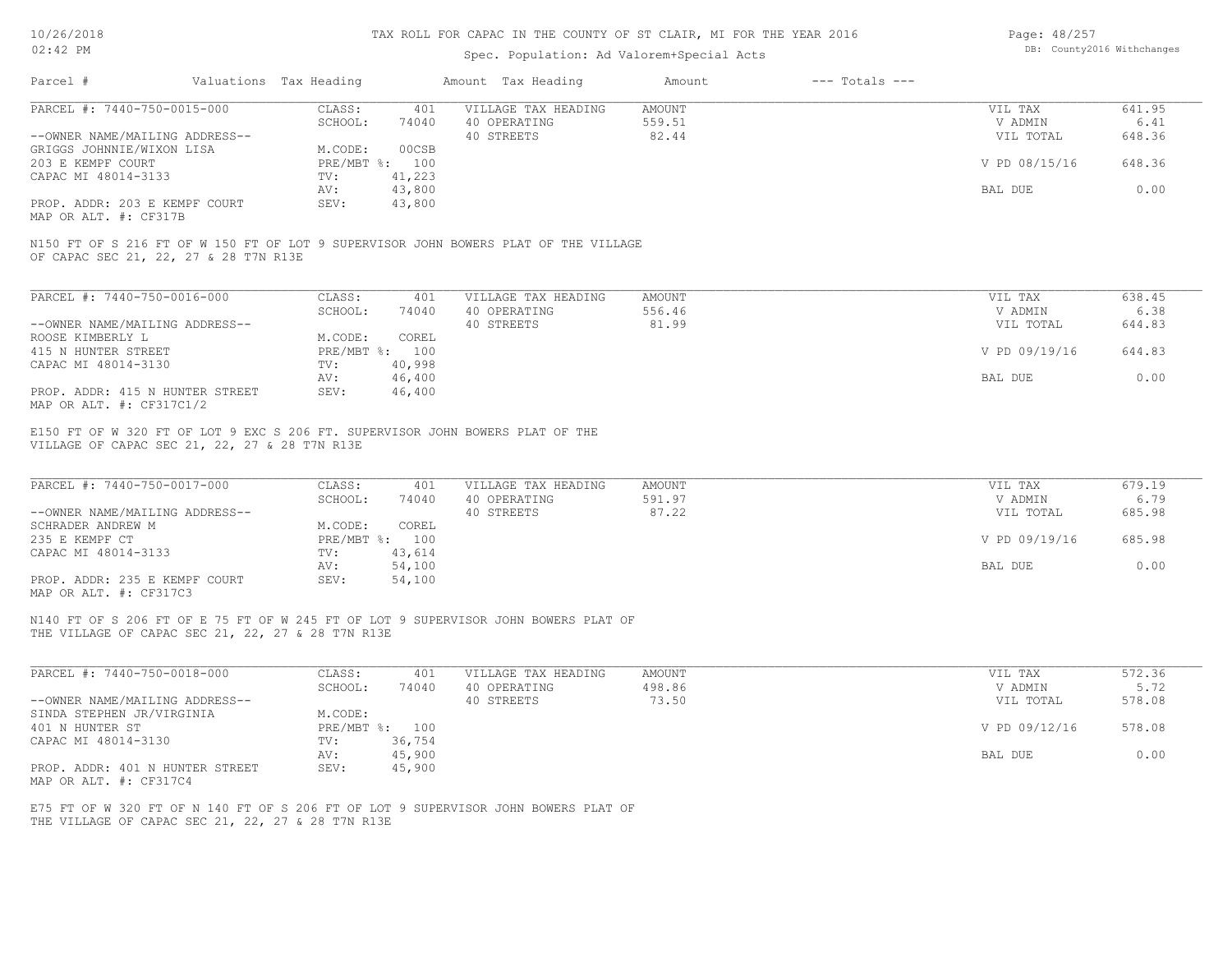| Page: 49/257              |  |
|---------------------------|--|
| DB: County2016 Withchange |  |

| DB: County2016 Withchanges<br>Spec. Population: Ad Valorem+Special Acts<br>Valuations Tax Heading<br>$---$ Totals $---$<br>Amount Tax Heading<br>Amount<br>PARCEL #: 7440-750-0019-000<br>VILLAGE TAX HEADING<br>CLASS:<br>703<br>AMOUNT<br>VIL TAX<br>SCHOOL:<br>40 OPERATING<br>0.00<br>74040<br>V ADMIN<br>--OWNER NAME/MAILING ADDRESS--<br>40 STREETS<br>0.00<br>VIL TOTAL<br>M.CODE:<br>131 N MAIN ST<br>$PRE/MBT$ $\div$<br>BAL DUE<br>$\circ$<br>$\circ$<br>TV:<br>$\circ$<br>AV:<br>$\circ$<br>PROP. ADDR: 406 N WALKER ST<br>SEV:<br>E20 FT OF W 170 FT OF LOT 9, EXC S 66 FT, E 66 FT OF W 386 FT EXC S 66 FT & E 66 FT<br>OF W 772 FT OF LOT 9 EXC S 66 FT & E 20 FT OF W 556 FT OF LOT 9 EXC S 66 FT & S 66<br>FT OF LOT 9 ALSO INCL W 150 FT OF LOT 9 EXC S 216 FT SUPERVISOR JOHN BOWERS PLAT OF<br>THE VILLAGE OF CAPAC SEC 21, 22, 27 & 28 T7N R13E<br>PARCEL #: 7440-750-0020-000<br>CLASS:<br>401<br>VILLAGE TAX HEADING<br>AMOUNT<br>VIL TAX<br>SCHOOL:<br>40 OPERATING<br>606.25<br>74040<br>V ADMIN<br>--OWNER NAME/MAILING ADDRESS--<br>40 STREETS<br>89.33<br>VIL TOTAL<br>M.CODE:<br>PRE/MBT %: 100<br>V PD 09/16/16<br>CAPAC MI 48014-3129<br>44,666<br>$\text{TV}$ :<br>54,500<br>BAL DUE<br>AV:<br>54,500<br>PROP. ADDR: 402 N HUNTER STREET<br>SEV:<br>N75 FT OF S 141 FT OF E 150 FT OF W 536 FT OF LOT 9 SUPERVISOR JOHN BOWERS PLAT OF<br>THE VILLAGE OF CAPAC SEC 21, 22, 27 & 28 T7N R13E<br>PARCEL #: 7440-750-0021-000<br>CLASS:<br>VILLAGE TAX HEADING<br><b>AMOUNT</b><br>VIL TAX<br>401<br>40 OPERATING<br>428.59<br>SCHOOL:<br>74040<br>V ADMIN<br>40 STREETS<br>63.15<br>--OWNER NAME/MAILING ADDRESS--<br>VIL TOTAL<br>M.CODE:<br>KRUM RICHARD/BONNIE LIV TRUST<br>PRE/MBT %: 100<br>V PD 08/10/16<br>31,577<br>TV:<br>39,000<br>BAL DUE<br>AV:<br>PROP. ADDR: 414 N HUNTER STREET<br>SEV:<br>39,000<br>E150 FT OF W 536 FT OF LOT 9 EXC S 216 FT THEREOF SUPERVISOR JOHN BOWERS PLAT OF<br>THE VILLAGE OF CAPAC SEC 21, 22, 27 & 28 T7N R13E<br>PARCEL #: 7440-750-0022-000<br>CLASS:<br>401<br>VILLAGE TAX HEADING<br>AMOUNT<br>VIL TAX<br>SCHOOL:<br>74040<br>40 OPERATING<br>410.32<br>V ADMIN<br>40 STREETS<br>60.46<br>--OWNER NAME/MAILING ADDRESS--<br>VIL TOTAL<br>M.CODE:<br>OOCMS<br>PRE/MBT %: 100<br>V PD 09/16/16<br>30,231<br>TV:<br>37,300<br>AV:<br>BAL DUE<br>37,300<br>SEV:<br>PROP. ADDR: 410 N HUNTER STREET<br>N75 FT OF S 216 FT OF E 150 FT OF W 536 FT OF LOT 9 SUPERVISOR JOHN BOWERS PLAT OF<br>THE VILLAGE OF CAPAC SEC 21, 22, 27 & 28 T7N R13E | TAN 50 YOTO                                |  |  | IAA KULL FUK CAPAC IN INE CUUNII UF SI CLAIK, MI FUK INE IEAK 2010 |  | raue: 49/40/ |                |
|------------------------------------------------------------------------------------------------------------------------------------------------------------------------------------------------------------------------------------------------------------------------------------------------------------------------------------------------------------------------------------------------------------------------------------------------------------------------------------------------------------------------------------------------------------------------------------------------------------------------------------------------------------------------------------------------------------------------------------------------------------------------------------------------------------------------------------------------------------------------------------------------------------------------------------------------------------------------------------------------------------------------------------------------------------------------------------------------------------------------------------------------------------------------------------------------------------------------------------------------------------------------------------------------------------------------------------------------------------------------------------------------------------------------------------------------------------------------------------------------------------------------------------------------------------------------------------------------------------------------------------------------------------------------------------------------------------------------------------------------------------------------------------------------------------------------------------------------------------------------------------------------------------------------------------------------------------------------------------------------------------------------------------------------------------------------------------------------------------------------------------------------------------------------------------------------------------------------------------------------------------------------------------------------------------------------------------------------------------------------------------------------------------------------------------------------------------------------------------------------------------------------|--------------------------------------------|--|--|--------------------------------------------------------------------|--|--------------|----------------|
|                                                                                                                                                                                                                                                                                                                                                                                                                                                                                                                                                                                                                                                                                                                                                                                                                                                                                                                                                                                                                                                                                                                                                                                                                                                                                                                                                                                                                                                                                                                                                                                                                                                                                                                                                                                                                                                                                                                                                                                                                                                                                                                                                                                                                                                                                                                                                                                                                                                                                                                        | $02:42$ PM                                 |  |  |                                                                    |  |              |                |
|                                                                                                                                                                                                                                                                                                                                                                                                                                                                                                                                                                                                                                                                                                                                                                                                                                                                                                                                                                                                                                                                                                                                                                                                                                                                                                                                                                                                                                                                                                                                                                                                                                                                                                                                                                                                                                                                                                                                                                                                                                                                                                                                                                                                                                                                                                                                                                                                                                                                                                                        | Parcel #                                   |  |  |                                                                    |  |              |                |
|                                                                                                                                                                                                                                                                                                                                                                                                                                                                                                                                                                                                                                                                                                                                                                                                                                                                                                                                                                                                                                                                                                                                                                                                                                                                                                                                                                                                                                                                                                                                                                                                                                                                                                                                                                                                                                                                                                                                                                                                                                                                                                                                                                                                                                                                                                                                                                                                                                                                                                                        |                                            |  |  |                                                                    |  |              | 0.00           |
|                                                                                                                                                                                                                                                                                                                                                                                                                                                                                                                                                                                                                                                                                                                                                                                                                                                                                                                                                                                                                                                                                                                                                                                                                                                                                                                                                                                                                                                                                                                                                                                                                                                                                                                                                                                                                                                                                                                                                                                                                                                                                                                                                                                                                                                                                                                                                                                                                                                                                                                        |                                            |  |  |                                                                    |  |              | 0.00<br>0.00   |
|                                                                                                                                                                                                                                                                                                                                                                                                                                                                                                                                                                                                                                                                                                                                                                                                                                                                                                                                                                                                                                                                                                                                                                                                                                                                                                                                                                                                                                                                                                                                                                                                                                                                                                                                                                                                                                                                                                                                                                                                                                                                                                                                                                                                                                                                                                                                                                                                                                                                                                                        | VILLAGE OF CAPAC                           |  |  |                                                                    |  |              | 0.00           |
|                                                                                                                                                                                                                                                                                                                                                                                                                                                                                                                                                                                                                                                                                                                                                                                                                                                                                                                                                                                                                                                                                                                                                                                                                                                                                                                                                                                                                                                                                                                                                                                                                                                                                                                                                                                                                                                                                                                                                                                                                                                                                                                                                                                                                                                                                                                                                                                                                                                                                                                        | CAPAC MI 48014                             |  |  |                                                                    |  |              |                |
|                                                                                                                                                                                                                                                                                                                                                                                                                                                                                                                                                                                                                                                                                                                                                                                                                                                                                                                                                                                                                                                                                                                                                                                                                                                                                                                                                                                                                                                                                                                                                                                                                                                                                                                                                                                                                                                                                                                                                                                                                                                                                                                                                                                                                                                                                                                                                                                                                                                                                                                        | MAP OR ALT. #: F317D                       |  |  |                                                                    |  |              |                |
|                                                                                                                                                                                                                                                                                                                                                                                                                                                                                                                                                                                                                                                                                                                                                                                                                                                                                                                                                                                                                                                                                                                                                                                                                                                                                                                                                                                                                                                                                                                                                                                                                                                                                                                                                                                                                                                                                                                                                                                                                                                                                                                                                                                                                                                                                                                                                                                                                                                                                                                        |                                            |  |  |                                                                    |  |              |                |
|                                                                                                                                                                                                                                                                                                                                                                                                                                                                                                                                                                                                                                                                                                                                                                                                                                                                                                                                                                                                                                                                                                                                                                                                                                                                                                                                                                                                                                                                                                                                                                                                                                                                                                                                                                                                                                                                                                                                                                                                                                                                                                                                                                                                                                                                                                                                                                                                                                                                                                                        |                                            |  |  |                                                                    |  |              | 695.58         |
|                                                                                                                                                                                                                                                                                                                                                                                                                                                                                                                                                                                                                                                                                                                                                                                                                                                                                                                                                                                                                                                                                                                                                                                                                                                                                                                                                                                                                                                                                                                                                                                                                                                                                                                                                                                                                                                                                                                                                                                                                                                                                                                                                                                                                                                                                                                                                                                                                                                                                                                        |                                            |  |  |                                                                    |  |              | 6.95           |
|                                                                                                                                                                                                                                                                                                                                                                                                                                                                                                                                                                                                                                                                                                                                                                                                                                                                                                                                                                                                                                                                                                                                                                                                                                                                                                                                                                                                                                                                                                                                                                                                                                                                                                                                                                                                                                                                                                                                                                                                                                                                                                                                                                                                                                                                                                                                                                                                                                                                                                                        | MILLER THOMAS E                            |  |  |                                                                    |  |              | 702.53         |
|                                                                                                                                                                                                                                                                                                                                                                                                                                                                                                                                                                                                                                                                                                                                                                                                                                                                                                                                                                                                                                                                                                                                                                                                                                                                                                                                                                                                                                                                                                                                                                                                                                                                                                                                                                                                                                                                                                                                                                                                                                                                                                                                                                                                                                                                                                                                                                                                                                                                                                                        | 402 N HUNTER STREET                        |  |  |                                                                    |  |              | 702.53         |
|                                                                                                                                                                                                                                                                                                                                                                                                                                                                                                                                                                                                                                                                                                                                                                                                                                                                                                                                                                                                                                                                                                                                                                                                                                                                                                                                                                                                                                                                                                                                                                                                                                                                                                                                                                                                                                                                                                                                                                                                                                                                                                                                                                                                                                                                                                                                                                                                                                                                                                                        |                                            |  |  |                                                                    |  |              | 0.00           |
|                                                                                                                                                                                                                                                                                                                                                                                                                                                                                                                                                                                                                                                                                                                                                                                                                                                                                                                                                                                                                                                                                                                                                                                                                                                                                                                                                                                                                                                                                                                                                                                                                                                                                                                                                                                                                                                                                                                                                                                                                                                                                                                                                                                                                                                                                                                                                                                                                                                                                                                        | MAP OR ALT. #: CF317E                      |  |  |                                                                    |  |              |                |
|                                                                                                                                                                                                                                                                                                                                                                                                                                                                                                                                                                                                                                                                                                                                                                                                                                                                                                                                                                                                                                                                                                                                                                                                                                                                                                                                                                                                                                                                                                                                                                                                                                                                                                                                                                                                                                                                                                                                                                                                                                                                                                                                                                                                                                                                                                                                                                                                                                                                                                                        |                                            |  |  |                                                                    |  |              | 491.74<br>4.91 |
|                                                                                                                                                                                                                                                                                                                                                                                                                                                                                                                                                                                                                                                                                                                                                                                                                                                                                                                                                                                                                                                                                                                                                                                                                                                                                                                                                                                                                                                                                                                                                                                                                                                                                                                                                                                                                                                                                                                                                                                                                                                                                                                                                                                                                                                                                                                                                                                                                                                                                                                        |                                            |  |  |                                                                    |  |              | 496.65         |
|                                                                                                                                                                                                                                                                                                                                                                                                                                                                                                                                                                                                                                                                                                                                                                                                                                                                                                                                                                                                                                                                                                                                                                                                                                                                                                                                                                                                                                                                                                                                                                                                                                                                                                                                                                                                                                                                                                                                                                                                                                                                                                                                                                                                                                                                                                                                                                                                                                                                                                                        | 414 N HUNTER ST<br>CAPAC MI 48014-3129     |  |  |                                                                    |  |              | 496.65         |
|                                                                                                                                                                                                                                                                                                                                                                                                                                                                                                                                                                                                                                                                                                                                                                                                                                                                                                                                                                                                                                                                                                                                                                                                                                                                                                                                                                                                                                                                                                                                                                                                                                                                                                                                                                                                                                                                                                                                                                                                                                                                                                                                                                                                                                                                                                                                                                                                                                                                                                                        | MAP OR ALT. #: CF317F                      |  |  |                                                                    |  |              | 0.00           |
|                                                                                                                                                                                                                                                                                                                                                                                                                                                                                                                                                                                                                                                                                                                                                                                                                                                                                                                                                                                                                                                                                                                                                                                                                                                                                                                                                                                                                                                                                                                                                                                                                                                                                                                                                                                                                                                                                                                                                                                                                                                                                                                                                                                                                                                                                                                                                                                                                                                                                                                        |                                            |  |  |                                                                    |  |              |                |
|                                                                                                                                                                                                                                                                                                                                                                                                                                                                                                                                                                                                                                                                                                                                                                                                                                                                                                                                                                                                                                                                                                                                                                                                                                                                                                                                                                                                                                                                                                                                                                                                                                                                                                                                                                                                                                                                                                                                                                                                                                                                                                                                                                                                                                                                                                                                                                                                                                                                                                                        |                                            |  |  |                                                                    |  |              | 470.78         |
|                                                                                                                                                                                                                                                                                                                                                                                                                                                                                                                                                                                                                                                                                                                                                                                                                                                                                                                                                                                                                                                                                                                                                                                                                                                                                                                                                                                                                                                                                                                                                                                                                                                                                                                                                                                                                                                                                                                                                                                                                                                                                                                                                                                                                                                                                                                                                                                                                                                                                                                        |                                            |  |  |                                                                    |  |              | 4.70<br>475.48 |
|                                                                                                                                                                                                                                                                                                                                                                                                                                                                                                                                                                                                                                                                                                                                                                                                                                                                                                                                                                                                                                                                                                                                                                                                                                                                                                                                                                                                                                                                                                                                                                                                                                                                                                                                                                                                                                                                                                                                                                                                                                                                                                                                                                                                                                                                                                                                                                                                                                                                                                                        | SMITH DANIELLE<br>SAELENS MARY             |  |  |                                                                    |  |              | 475.48         |
|                                                                                                                                                                                                                                                                                                                                                                                                                                                                                                                                                                                                                                                                                                                                                                                                                                                                                                                                                                                                                                                                                                                                                                                                                                                                                                                                                                                                                                                                                                                                                                                                                                                                                                                                                                                                                                                                                                                                                                                                                                                                                                                                                                                                                                                                                                                                                                                                                                                                                                                        | 410 N HUNTER STREET<br>CAPAC MI 48014-3129 |  |  |                                                                    |  |              | 0.00           |
|                                                                                                                                                                                                                                                                                                                                                                                                                                                                                                                                                                                                                                                                                                                                                                                                                                                                                                                                                                                                                                                                                                                                                                                                                                                                                                                                                                                                                                                                                                                                                                                                                                                                                                                                                                                                                                                                                                                                                                                                                                                                                                                                                                                                                                                                                                                                                                                                                                                                                                                        | MAP OR ALT. #: CF317G                      |  |  |                                                                    |  |              |                |
|                                                                                                                                                                                                                                                                                                                                                                                                                                                                                                                                                                                                                                                                                                                                                                                                                                                                                                                                                                                                                                                                                                                                                                                                                                                                                                                                                                                                                                                                                                                                                                                                                                                                                                                                                                                                                                                                                                                                                                                                                                                                                                                                                                                                                                                                                                                                                                                                                                                                                                                        |                                            |  |  |                                                                    |  |              |                |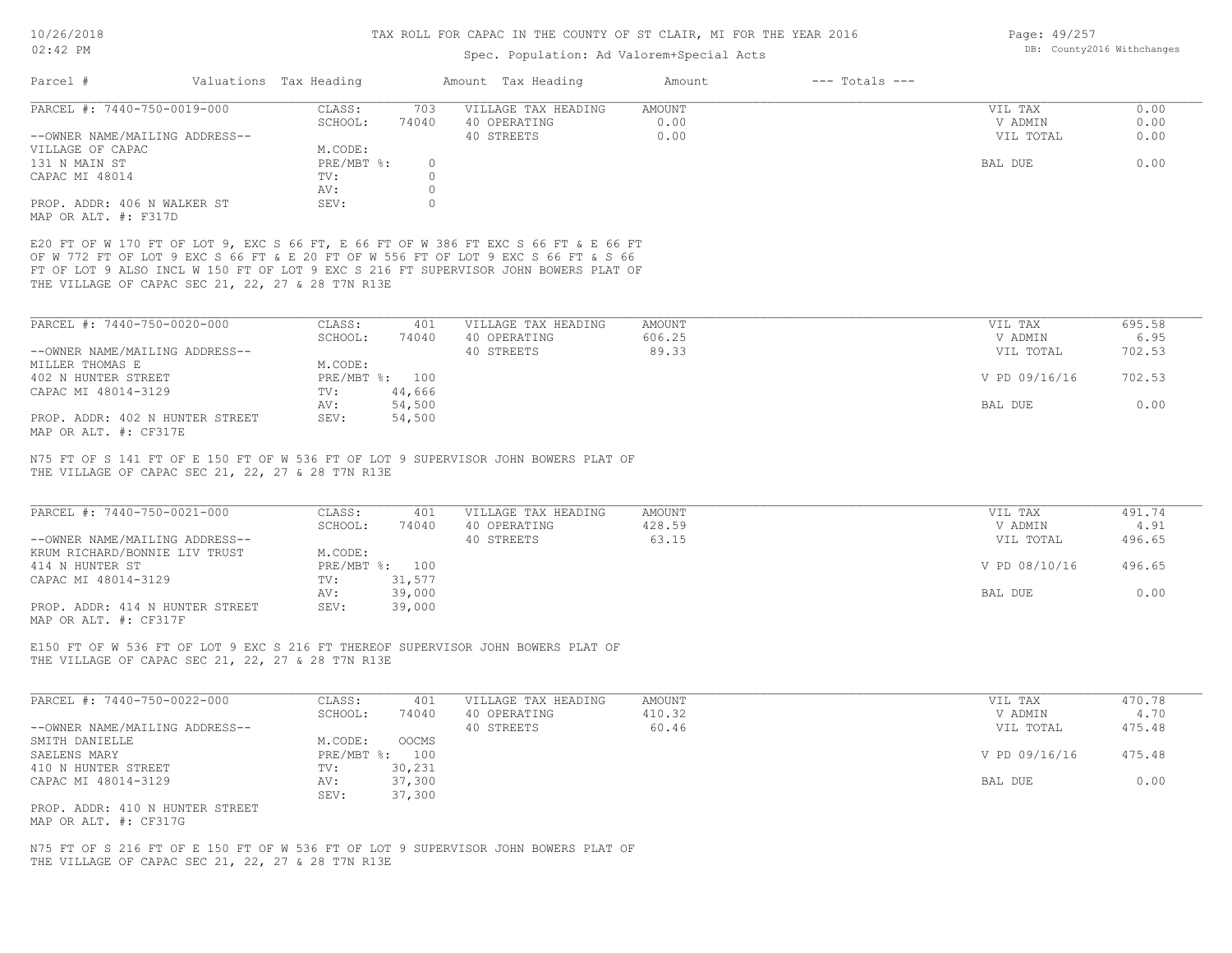# Spec. Population: Ad Valorem+Special Acts

| Page: 50/257 |                            |
|--------------|----------------------------|
|              | DB: County2016 Withchanges |

| Parcel #<br>$---$ Totals $---$<br>Valuations Tax Heading<br>Amount Tax Heading<br>Amount |               |        |
|------------------------------------------------------------------------------------------|---------------|--------|
| PARCEL #: 7440-750-0023-000<br>CLASS:<br>VILLAGE TAX HEADING<br>AMOUNT<br>401            | VIL TAX       | 666.11 |
| 74040<br>580.57<br>SCHOOL:<br>40 OPERATING                                               | V ADMIN       | 6.66   |
| 85.54<br>--OWNER NAME/MAILING ADDRESS--<br>40 STREETS                                    | VIL TOTAL     | 672.77 |
| M.CODE:<br>COREL<br>MCDUNNAH, NORMAN JR.                                                 |               |        |
| $PRE/MBT$ %:<br>401 N LESTER ST<br>100                                                   | V PD 09/16/16 | 672.77 |
| 42,774<br>CAPAC MI 48014-3141<br>TV:                                                     |               |        |
| 53,400<br>AV:                                                                            | BAL DUE       | 0.00   |
| PROP. ADDR: 401 N LESTER ST<br>53,400<br>SEV:                                            |               |        |

MAP OR ALT. #: CF317H

PLAT OF THE VILLAGE OF CAPAC SEC 21, 22, 27 & 28 T7N R13E E150 FT OF W 706 FT OF N 85.22 FT OF S 151.22 FT OF LOT 9 SUPERVISOR JOHN BOWERS

| PARCEL #: 7440-750-0024-000    | CLASS:       | 401    | VILLAGE TAX HEADING | AMOUNT | VIL TAX       | 427.25 |
|--------------------------------|--------------|--------|---------------------|--------|---------------|--------|
|                                | SCHOOL:      | 74040  | 40 OPERATING        | 372.38 | V ADMIN       | 4.27   |
| --OWNER NAME/MAILING ADDRESS-- |              |        | 40 STREETS          | 54.87  | VIL TOTAL     | 431.52 |
| FELKER JENNIFER                | M.CODE:      | SETER  |                     |        |               |        |
| FELKER EDWARD                  | $PRE/MBT$ %: | 100    |                     |        | V PD 09/16/16 | 431.52 |
| 405 N LESTER ST                | TV:          | 27,436 |                     |        |               |        |
| CAPAC MI 48014-3141            | AV:          | 34,100 |                     |        | BAL DUE       | 0.00   |
|                                | SEV:         | 34,100 |                     |        |               |        |
| PROP. ADDR: 405 N LESTER ST    |              |        |                     |        |               |        |

MAP OR ALT. #: CF317I

OF THE VILLAGE OF CAPAC SEC 21, 22, 27 & 28 T7N R13E N75 FT OF S 226.22 FT OF E 150 FT OF W 706 FT OF LOT 9 SUPERVISOR JOHN BOWERS PLAT

| PARCEL #: 7440-750-0025-000                           | CLASS:       | 401    | VILLAGE TAX HEADING | AMOUNT | VIL TAX       | 428.46 |  |
|-------------------------------------------------------|--------------|--------|---------------------|--------|---------------|--------|--|
|                                                       | SCHOOL:      | 74040  | 40 OPERATING        | 373.44 | V ADMIN       | 4.28   |  |
| --OWNER NAME/MAILING ADDRESS--                        |              |        | 40 STREETS          | 55.02  | VIL TOTAL     | 432.74 |  |
| SMITH CYNTHIA                                         | M.CODE:      | COREL  |                     |        |               |        |  |
| 409 N LESTER ST                                       | $PRE/MBT$ %: | 100    |                     |        | V PD 09/16/16 | 432.74 |  |
| CAPAC MI 48014-3141                                   | TV:          | 27,514 |                     |        |               |        |  |
|                                                       | AV:          | 34,200 |                     |        | BAL DUE       | 0.00   |  |
| PROP. ADDR: 409 N LESTER ST                           | SEV:         | 34,200 |                     |        |               |        |  |
| $\cdots$ $\cdots$ $\cdots$ $\cdots$ $\cdots$ $\cdots$ |              |        |                     |        |               |        |  |

 $\_$  , and the state of the state of the state of the state of the state of the state of the state of the state of the state of the state of the state of the state of the state of the state of the state of the state of the

MAP OR ALT. #: CF317J

BOWERS PLAT OF THE VILLAGE OF CAPAC SEC 21, 22, 27 & 28 T7N R13E E150 FT OF W 706 FT OF N 75 FT OF LOT 9 AS MEAS ON LESTER ST. SUPERVISOR JOHN

| PARCEL #: 7440-750-0026-000    | CLASS:     | 401    | VILLAGE TAX HEADING | AMOUNT | VIL TAX       | 385.33 |
|--------------------------------|------------|--------|---------------------|--------|---------------|--------|
|                                | SCHOOL:    | 74040  | 40 OPERATING        | 335.85 | V ADMIN       | 3.85   |
| --OWNER NAME/MAILING ADDRESS-- |            |        | 40 STREETS          | 49.48  | VIL TOTAL     | 389.18 |
| NANNI CHRISTOPHER              | M.CODE:    |        |                     |        |               |        |
| 14417 HOUGH RD                 | PRE/MBT %: |        |                     |        | V PD 08/31/16 | 389.18 |
| ALLENTON MI 48002              | TV:        | 24,744 |                     |        |               |        |
|                                | AV:        | 32,000 |                     |        | BAL DUE       | 0.00   |
| PROP. ADDR: 410 N LESTER ST    | SEV:       | 32,000 |                     |        |               |        |
| MAP OR ALT. #: CF317K          |            |        |                     |        |               |        |

SEC 21, 22, 27 & 28 T7N R13E N75 FT OF LOT 9 EXC W 772 FT. SUPERVISOR JOHN BOWERS PLAT OF THE VILLAGE OF CAPAC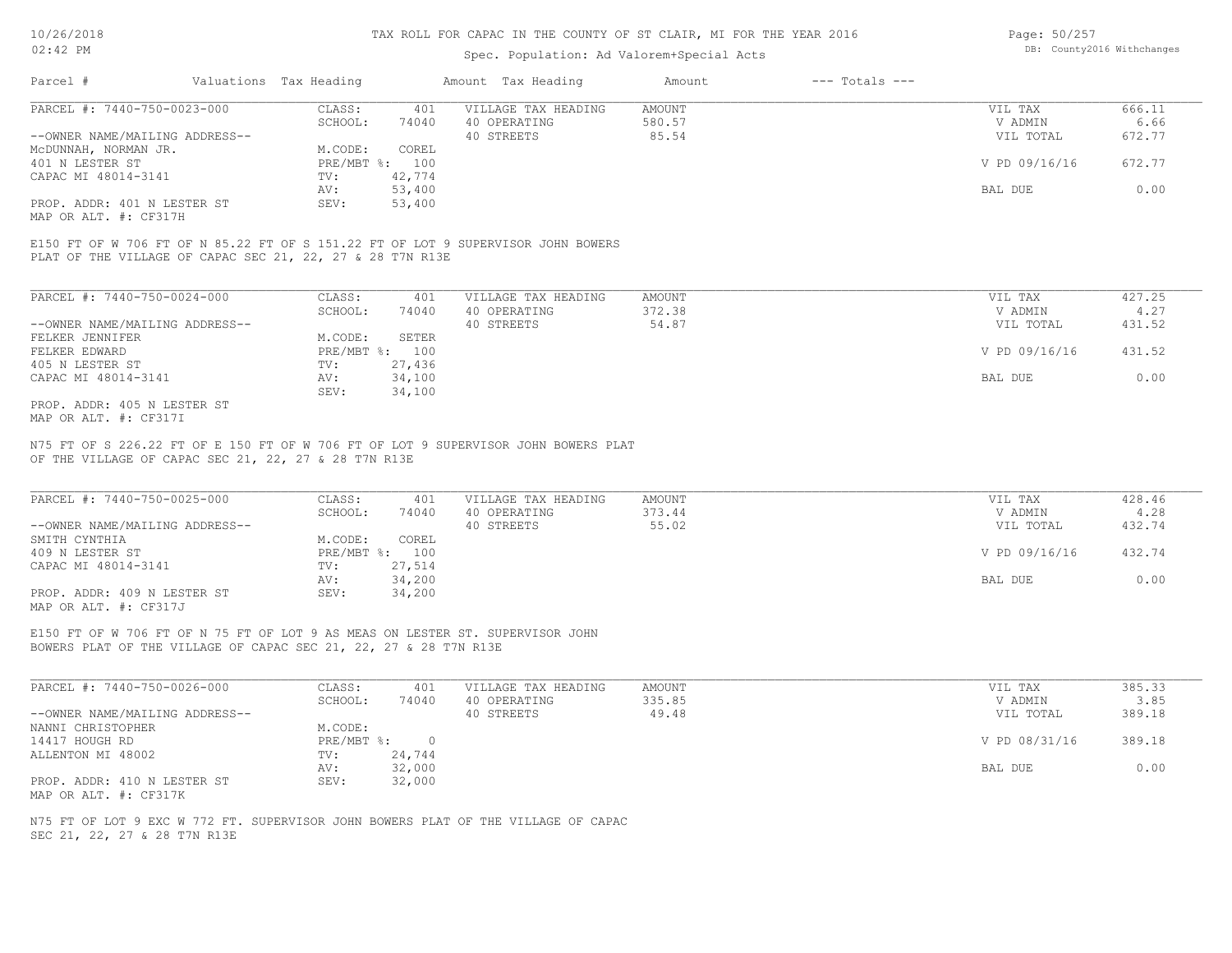Page: 51/257 DB: County2016 Withchanges

| Parcel #<br>Valuations Tax Heading                                                                                                                                                                                                                                                                                                                    |                                                                                         | Amount Tax Heading                                | Amount                       | $---$ Totals $---$ |                                            |                                           |
|-------------------------------------------------------------------------------------------------------------------------------------------------------------------------------------------------------------------------------------------------------------------------------------------------------------------------------------------------------|-----------------------------------------------------------------------------------------|---------------------------------------------------|------------------------------|--------------------|--------------------------------------------|-------------------------------------------|
| PARCEL #: 7440-750-0027-000                                                                                                                                                                                                                                                                                                                           | CLASS:<br>402                                                                           | VILLAGE TAX HEADING                               | <b>AMOUNT</b>                |                    | VIL TAX                                    | 854.95                                    |
|                                                                                                                                                                                                                                                                                                                                                       | SCHOOL:<br>74040                                                                        | 40 OPERATING                                      | 745.15                       |                    | V ADMIN                                    | 8.54                                      |
| --OWNER NAME/MAILING ADDRESS--                                                                                                                                                                                                                                                                                                                        |                                                                                         | 40 STREETS                                        | 109.80                       |                    | VIL TOTAL                                  | 863.49                                    |
| ZUNIGA NOE JR                                                                                                                                                                                                                                                                                                                                         | M.CODE:                                                                                 |                                                   |                              |                    |                                            |                                           |
| 406 N LESTER ST                                                                                                                                                                                                                                                                                                                                       | PRE/MBT %: 100                                                                          |                                                   |                              |                    | V PD 09/16/16                              | 863.49                                    |
| CAPAC MI 48014-3140                                                                                                                                                                                                                                                                                                                                   | TV:<br>54,900                                                                           |                                                   |                              |                    |                                            |                                           |
|                                                                                                                                                                                                                                                                                                                                                       | 54,900<br>AV:                                                                           |                                                   |                              |                    | BAL DUE                                    | 0.00                                      |
| PROP. ADDR: 406 N LESTER ST                                                                                                                                                                                                                                                                                                                           | 54,900<br>SEV:                                                                          |                                                   |                              |                    |                                            |                                           |
| MAP OR ALT. #: CF317L                                                                                                                                                                                                                                                                                                                                 |                                                                                         |                                                   |                              |                    |                                            |                                           |
| S75 FT OF N 150 FT OF LOT 9 EXC W 772 FT. SUPERVISOR JOHN BOWERS PLAT OF THE<br>VILLAGE OF CAPAC                                                                                                                                                                                                                                                      |                                                                                         |                                                   |                              |                    |                                            |                                           |
| PARCEL #: 7440-750-0028-000                                                                                                                                                                                                                                                                                                                           | CLASS:<br>102                                                                           | VILLAGE TAX HEADING                               | AMOUNT                       |                    | VIL TAX                                    | 410.28                                    |
|                                                                                                                                                                                                                                                                                                                                                       | SCHOOL:<br>74040                                                                        | 40 OPERATING                                      | 357.59                       |                    | V ADMIN                                    | 4.10                                      |
| --OWNER NAME/MAILING ADDRESS--                                                                                                                                                                                                                                                                                                                        |                                                                                         | 40 STREETS                                        | 52.69                        |                    | VIL TOTAL                                  | 414.38                                    |
| STUEVER ALFRED/DORIS TRUST                                                                                                                                                                                                                                                                                                                            | M.CODE:                                                                                 |                                                   |                              |                    |                                            |                                           |
| 15205 TURNER RD                                                                                                                                                                                                                                                                                                                                       | PRE/MBT %: 100                                                                          |                                                   |                              |                    | V PD 07/21/16                              | 414.38                                    |
| YALE MI 48097                                                                                                                                                                                                                                                                                                                                         | 26,346<br>$\texttt{TV}$ :                                                               |                                                   |                              |                    |                                            |                                           |
|                                                                                                                                                                                                                                                                                                                                                       | 42,000<br>AV:                                                                           |                                                   |                              |                    | BAL DUE                                    | 0.00                                      |
|                                                                                                                                                                                                                                                                                                                                                       | SEV:<br>42,000                                                                          |                                                   |                              |                    |                                            |                                           |
|                                                                                                                                                                                                                                                                                                                                                       |                                                                                         |                                                   |                              |                    |                                            |                                           |
|                                                                                                                                                                                                                                                                                                                                                       |                                                                                         |                                                   |                              |                    |                                            |                                           |
| THAT PART OF LOT 10 LYING N OF M-21 EXC W 400 FT. SUPERVISOR JOHN BOWERS PLAT OF<br>PARCEL #: 7440-750-0029-000<br>--OWNER NAME/MAILING ADDRESS--                                                                                                                                                                                                     | CLASS:<br>301<br>SCHOOL:<br>74040<br>M.CODE:<br>00CSB<br>$\overline{0}$<br>$PRE/MBT$ %: | VILLAGE TAX HEADING<br>40 OPERATING<br>40 STREETS | AMOUNT<br>4,124.15<br>607.70 |                    | VIL TAX<br>V ADMIN<br>VIL TOTAL<br>BAL DUE | 4,731.85<br>47.31<br>4,779.16<br>4,779.16 |
|                                                                                                                                                                                                                                                                                                                                                       | 303,850<br>TV:                                                                          |                                                   |                              |                    |                                            |                                           |
|                                                                                                                                                                                                                                                                                                                                                       | 319,800<br>AV:                                                                          |                                                   |                              |                    |                                            |                                           |
|                                                                                                                                                                                                                                                                                                                                                       | 319,800<br>SEV:                                                                         |                                                   |                              |                    |                                            |                                           |
| PROP. ADDR: 14850 DOWNEY RD                                                                                                                                                                                                                                                                                                                           |                                                                                         |                                                   |                              |                    |                                            |                                           |
| PROP. ADDR: DOWNEY RD<br>MAP OR ALT. #: CF318A<br>THE VILLAGE OF CAPAC SEC 21, 22, 27 & 28 T7N R13E<br>THUMB RIGGING & ERECTORS INC<br>PO BOX 189<br>14850 DOWNEY RD<br>CAPAC MI 48014<br>MAP OR ALT. #: CF318B<br>W400 FT OF THAT PART OF LOT 10 LYING N OF M-21 SUPERVISOR JOHN BOWERS PLAT OF THE<br>VILLAGE OF CAPAC SEC 21, 22, 27 & 28 T7N R13E |                                                                                         |                                                   |                              |                    |                                            |                                           |
|                                                                                                                                                                                                                                                                                                                                                       | CLASS:<br>703                                                                           | VILLAGE TAX HEADING                               | AMOUNT                       |                    | VIL TAX                                    | 0.00                                      |
|                                                                                                                                                                                                                                                                                                                                                       | SCHOOL:<br>74040                                                                        | 40 OPERATING                                      | 0.00                         |                    | V ADMIN                                    | 0.00                                      |
|                                                                                                                                                                                                                                                                                                                                                       |                                                                                         | 40 STREETS                                        | 0.00                         |                    | VIL TOTAL                                  | 0.00                                      |
|                                                                                                                                                                                                                                                                                                                                                       | M.CODE:                                                                                 |                                                   |                              |                    |                                            |                                           |
|                                                                                                                                                                                                                                                                                                                                                       | $PRE/MBT$ %:<br>$\overline{0}$                                                          |                                                   |                              |                    | BAL DUE                                    | 0.00                                      |
| PARCEL #: 7440-750-0030-000<br>--OWNER NAME/MAILING ADDRESS--<br>VILLAGE OF CAPAC<br>PROP. ADDR: 401 N LESTER                                                                                                                                                                                                                                         | $\circ$<br>TV:                                                                          |                                                   |                              |                    |                                            |                                           |
| MAP OR ALT. #: CF318C                                                                                                                                                                                                                                                                                                                                 | $\circ$<br>AV:<br>SEV:<br>$\circ$                                                       |                                                   |                              |                    |                                            |                                           |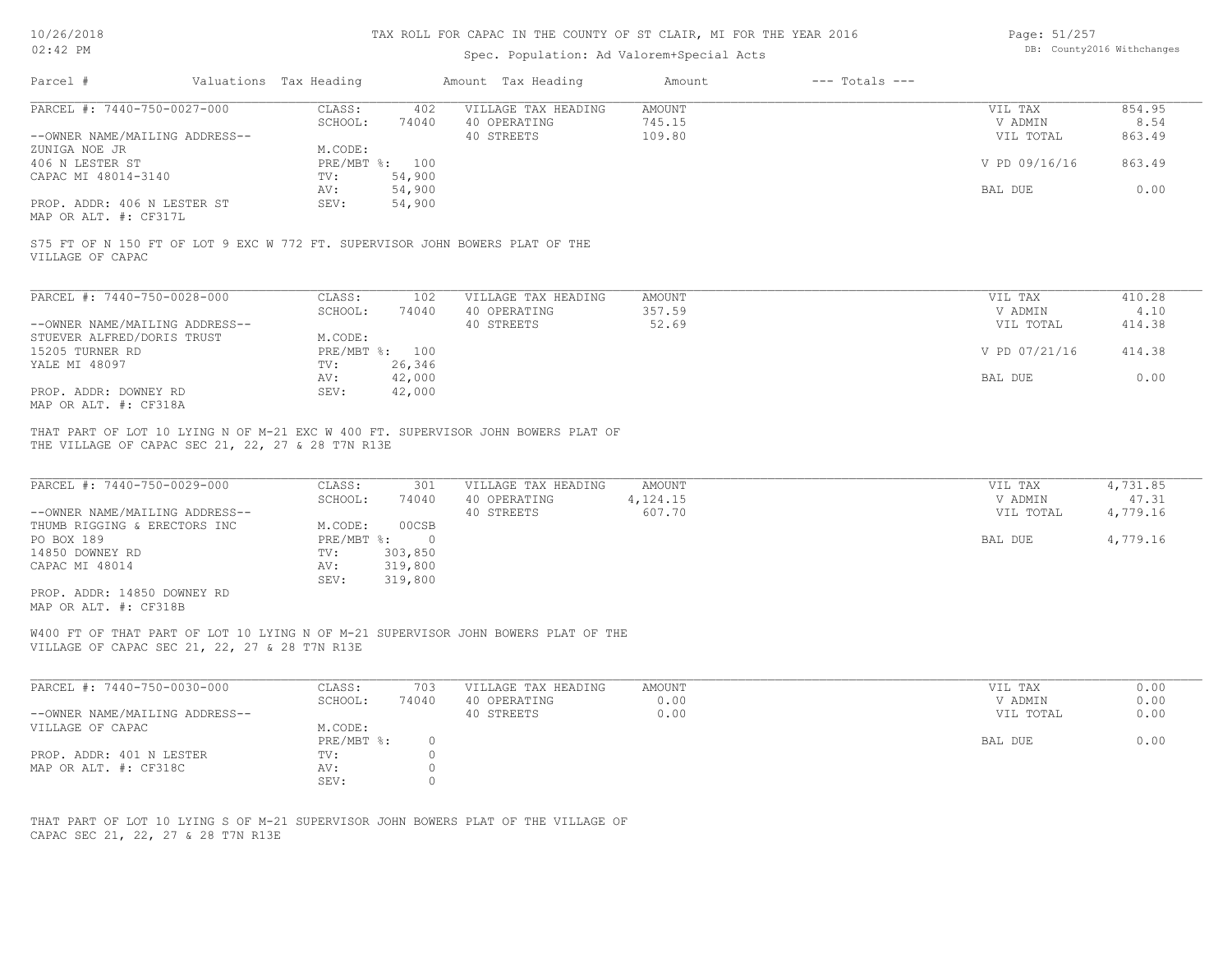# Spec. Population: Ad Valorem+Special Acts

| Page: 52/257 |                            |
|--------------|----------------------------|
|              | DB: County2016 Withchanges |

| Parcel #                                                                                                                          | Valuations Tax Heading |                   |                          | Amount Tax Heading                                                                 | Amount           | $---$ Totals $---$ |                    |                |
|-----------------------------------------------------------------------------------------------------------------------------------|------------------------|-------------------|--------------------------|------------------------------------------------------------------------------------|------------------|--------------------|--------------------|----------------|
| PARCEL #: 7440-750-0031-000                                                                                                       |                        | CLASS:<br>SCHOOL: | 401<br>74040             | VILLAGE TAX HEADING<br>40 OPERATING                                                | AMOUNT<br>491.83 |                    | VIL TAX<br>V ADMIN | 564.30<br>5.64 |
| --OWNER NAME/MAILING ADDRESS--                                                                                                    |                        |                   |                          | 40 STREETS                                                                         | 72.47            |                    | VIL TOTAL          | 569.94         |
| DEGAIN TRACIE M                                                                                                                   |                        | M.CODE:           | COREL                    |                                                                                    |                  |                    |                    |                |
| 326 N LESTER ST<br>CAPAC MI 48014-3138                                                                                            |                        | TV:               | PRE/MBT %: 100<br>36,236 |                                                                                    |                  |                    | V PD 08/10/16      | 569.94         |
|                                                                                                                                   |                        | AV:               | 46,900                   |                                                                                    |                  |                    | BAL DUE            | 0.00           |
| PROP. ADDR: 326 N LESTER ST<br>MAP OR ALT. #: CF319A                                                                              |                        | SEV:              | 46,900                   |                                                                                    |                  |                    |                    |                |
| & 28 T7N R13E                                                                                                                     |                        |                   |                          | N75 FT OF LOT 11 SUPERVISOR JOHN BOWERS PLAT OF THE VILLAGE OF CAPAC SEC 21, 22 27 |                  |                    |                    |                |
| PARCEL #: 7440-750-0032-000                                                                                                       |                        | CLASS:            | 401                      | VILLAGE TAX HEADING                                                                | AMOUNT           |                    | VIL TAX            | 395.00         |
|                                                                                                                                   |                        | SCHOOL:           | 74040                    | 40 OPERATING                                                                       | 344.27           |                    | V ADMIN            | 3.95           |
| --OWNER NAME/MAILING ADDRESS--                                                                                                    |                        | M.CODE:           | COREL                    | 40 STREETS                                                                         | 50.73            |                    | VIL TOTAL          | 398.95         |
| TRUSTLINK EQUITIES, LLC<br>P.O. BOX 39                                                                                            |                        |                   | PRE/MBT %: 100           |                                                                                    |                  |                    | BAL DUE            | 398.95         |
| ROSEVILLE MI 48066                                                                                                                |                        | TV:               | 25,365                   |                                                                                    |                  |                    |                    |                |
| PROP. ADDR: 318 N LESTER ST                                                                                                       |                        | AV:<br>SEV:       | 31,600<br>31,600         |                                                                                    |                  |                    |                    |                |
| MAP OR ALT. #: CF319B                                                                                                             |                        |                   |                          |                                                                                    |                  |                    |                    |                |
| & 28 T7N R13E                                                                                                                     |                        |                   |                          | S75 FT OF LOT 11 SUPERVISOR JOHN BOWERS PLAT OF THE VILLAGE OF CAPAC SEC 21, 22 27 |                  |                    |                    |                |
| PARCEL #: 7440-750-0033-000                                                                                                       |                        | CLASS:            | 401                      | VILLAGE TAX HEADING                                                                | AMOUNT           |                    | VIL TAX            | 540.11         |
|                                                                                                                                   |                        | SCHOOL:           | 74040                    | 40 OPERATING                                                                       | 470.75           |                    | V ADMIN            | 5.40           |
| --OWNER NAME/MAILING ADDRESS--                                                                                                    |                        |                   |                          | 40 STREETS                                                                         | 69.36            |                    | VIL TOTAL          | 545.51         |
| KLUG MARK/TERRI<br>322 N LESTER ST                                                                                                |                        | M.CODE:           | PRE/MBT %: 100           |                                                                                    |                  |                    | V PD 09/16/16      | 545.51         |
| CAPAC MI 48014-3138                                                                                                               |                        | TV:               | 34,683                   |                                                                                    |                  |                    |                    |                |
|                                                                                                                                   |                        | AV:               | 43,000                   |                                                                                    |                  |                    | BAL DUE            | 0.00           |
| PROP. ADDR: 322 N LESTER ST<br>MAP OR ALT. #: CF319C                                                                              |                        | SEV:              | 43,000                   |                                                                                    |                  |                    |                    |                |
|                                                                                                                                   |                        |                   |                          | S75 FT OF N 150 FT OF LOT 11 SUPERVISOR JOHN BOWERS PLAT OF THE VILLAGE OF CAPAC   |                  |                    |                    |                |
| SEC 21, 22, 27 & 28 T7N R13E                                                                                                      |                        |                   |                          |                                                                                    |                  |                    |                    |                |
| PARCEL #: 7440-750-0034-000                                                                                                       |                        | CLASS:            | 401                      | VILLAGE TAX HEADING                                                                | AMOUNT           |                    | VIL TAX            | 375.64         |
|                                                                                                                                   |                        | SCHOOL:           | 74040                    | 40 OPERATING                                                                       | 327.40           |                    | V ADMIN            | 3.75           |
| --OWNER NAME/MAILING ADDRESS--                                                                                                    |                        |                   |                          | 40 STREETS                                                                         | 48.24            |                    | VIL TOTAL          | 379.39         |
| BOLLAERT PEARL C, BOLLAERT CHARLES<br>SMITH C, GERALD RITA, BOLLAERT R                                                            |                        | M.CODE:           | PRE/MBT %: 100           |                                                                                    |                  |                    | BAL DUE            | 379.39         |
| 314 N LESTER ST                                                                                                                   |                        | TV:               | 24,122                   |                                                                                    |                  |                    |                    |                |
| CAPAC MI 48014-3138                                                                                                               |                        | AV:               | 30,700                   |                                                                                    |                  |                    |                    |                |
| PROP. ADDR: 314 N LESTER ST<br>MAP OR ALT. #: CF320A                                                                              |                        | SEV:              | 30,700                   |                                                                                    |                  |                    |                    |                |
| 75', TH S89^57'7"E 139.36', TH SO^40'57"E 75', TH N89^57'21"W 139.66' TO BEG<br>SUPERVISORS JOHN BOWER'S PLAT OF VILLAGE OF CAPAC |                        |                   |                          | PART OF LOT 12 & VAC ALLEY ADJ, BEG NO^27'W 150' FROM SW COR LOT 12, TH NO^27'W    |                  |                    |                    |                |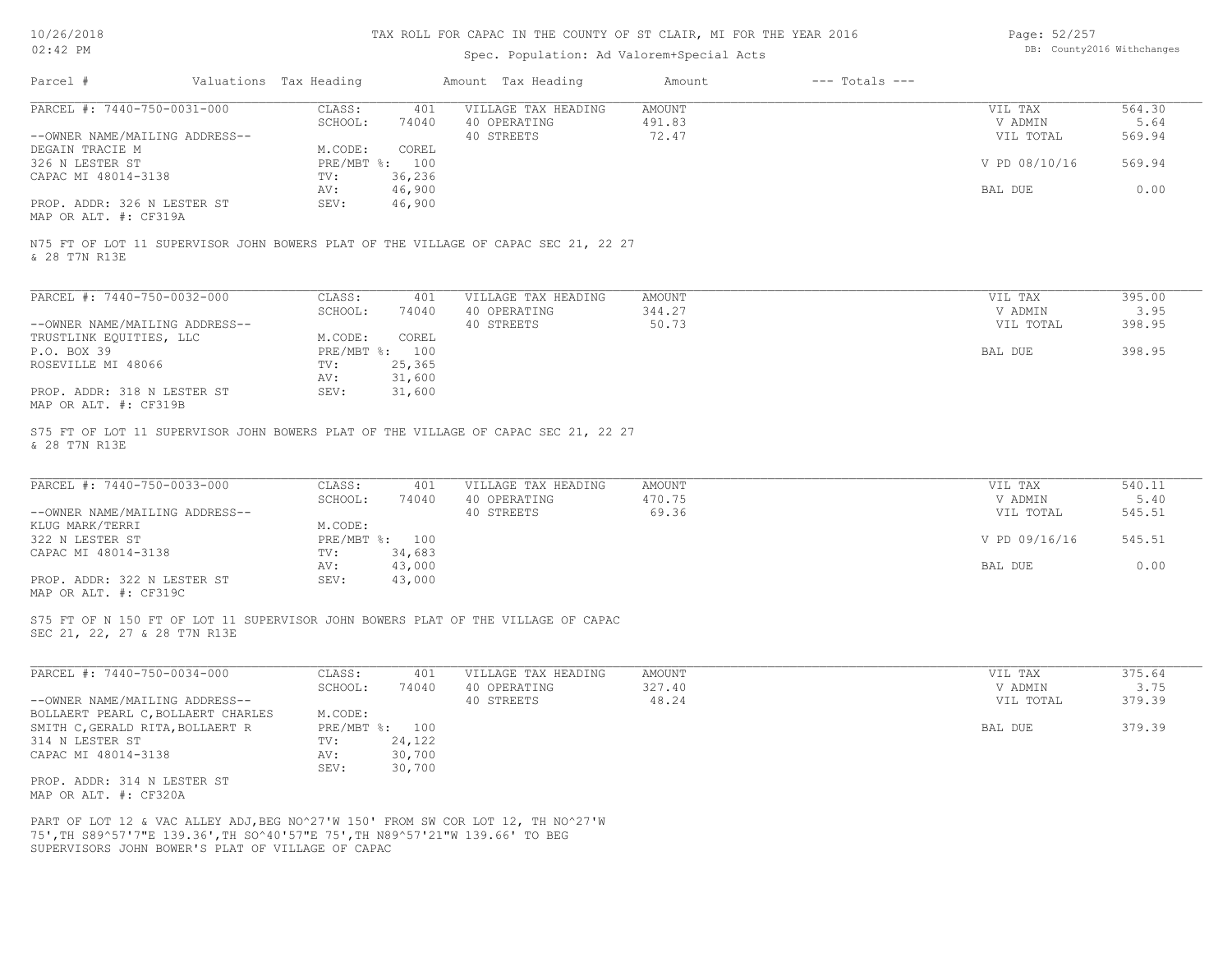# Spec. Population: Ad Valorem+Special Acts

|                                                                                                                                                                                                                                                                                                                                              | Valuations Tax Heading |                                                                      |                                                     |                                                                                                                                                                 |                           |                                                             |                                            |
|----------------------------------------------------------------------------------------------------------------------------------------------------------------------------------------------------------------------------------------------------------------------------------------------------------------------------------------------|------------------------|----------------------------------------------------------------------|-----------------------------------------------------|-----------------------------------------------------------------------------------------------------------------------------------------------------------------|---------------------------|-------------------------------------------------------------|--------------------------------------------|
| PARCEL #: 7440-750-0034-100                                                                                                                                                                                                                                                                                                                  |                        | CLASS:                                                               | 402                                                 | VILLAGE TAX HEADING                                                                                                                                             | AMOUNT                    | VIL TAX                                                     | 91.97                                      |
|                                                                                                                                                                                                                                                                                                                                              |                        | SCHOOL:                                                              | 74040                                               | 40 OPERATING                                                                                                                                                    | 80.16                     | V ADMIN                                                     | 0.91                                       |
| --OWNER NAME/MAILING ADDRESS--                                                                                                                                                                                                                                                                                                               |                        |                                                                      |                                                     | 40 STREETS                                                                                                                                                      | 11.81                     | VIL TOTAL                                                   | 92.88                                      |
| BOLLAERT PEARL C, BOLLAERT CHARLES                                                                                                                                                                                                                                                                                                           |                        | M.CODE:                                                              |                                                     |                                                                                                                                                                 |                           |                                                             |                                            |
| SMITH C, GERALD R, BOLLAERT R                                                                                                                                                                                                                                                                                                                |                        | PRE/MBT %: 100                                                       |                                                     |                                                                                                                                                                 |                           | BAL DUE                                                     | 92.88                                      |
| 314 N LESTER ST                                                                                                                                                                                                                                                                                                                              |                        | TV:                                                                  | 5,906                                               |                                                                                                                                                                 |                           |                                                             |                                            |
| CAPAC MI 48014-3138                                                                                                                                                                                                                                                                                                                          |                        | AV:<br>SEV:                                                          | 12,000<br>12,000                                    |                                                                                                                                                                 |                           |                                                             |                                            |
| PROP. ADDR: N LESTER ST                                                                                                                                                                                                                                                                                                                      |                        |                                                                      |                                                     |                                                                                                                                                                 |                           |                                                             |                                            |
| MAP OR ALT. #: CF320                                                                                                                                                                                                                                                                                                                         |                        |                                                                      |                                                     |                                                                                                                                                                 |                           |                                                             |                                            |
| SUPERVISOSR JOHN BOWER'S PLAT OF VILLAGE OF CAPAC                                                                                                                                                                                                                                                                                            |                        |                                                                      |                                                     | PART OF LOT 12 & VAC ALLEY ADJ, BEG NO^27'W 75' FROM SW COR LOT 12, TH NO^27'W<br>75', TH S89^57'21"E 139.66', TH SO^40'57"E 75', TH N89^57'21"W 139.97' TO BEG |                           |                                                             |                                            |
| PARCEL #: 7440-750-0034-200                                                                                                                                                                                                                                                                                                                  |                        | CLASS:                                                               | 401                                                 | VILLAGE TAX HEADING                                                                                                                                             | <b>AMOUNT</b>             | VIL TAX                                                     | 712.63                                     |
|                                                                                                                                                                                                                                                                                                                                              |                        | SCHOOL:                                                              | 74040                                               | 40 OPERATING                                                                                                                                                    | 621.11                    | V ADMIN                                                     | 7.12                                       |
| --OWNER NAME/MAILING ADDRESS--                                                                                                                                                                                                                                                                                                               |                        |                                                                      |                                                     | 40 STREETS                                                                                                                                                      | 91.52                     | VIL TOTAL                                                   | 719.75                                     |
| DUDLEY DAVID S                                                                                                                                                                                                                                                                                                                               |                        | M.CODE:                                                              | 00CSB                                               |                                                                                                                                                                 |                           |                                                             |                                            |
| DUDLEY VIRGINA                                                                                                                                                                                                                                                                                                                               |                        | PRE/MBT %: 100                                                       |                                                     |                                                                                                                                                                 |                           | V PD 08/15/16                                               | 719.75                                     |
| 300 N LESTER ST                                                                                                                                                                                                                                                                                                                              |                        | TV:                                                                  | 45,761                                              |                                                                                                                                                                 |                           |                                                             |                                            |
| CAPAC MI 48014-3138                                                                                                                                                                                                                                                                                                                          |                        | AV:<br>SEV:                                                          | 57,400<br>57,400                                    |                                                                                                                                                                 |                           | BAL DUE                                                     | 0.00                                       |
|                                                                                                                                                                                                                                                                                                                                              |                        |                                                                      |                                                     |                                                                                                                                                                 |                           |                                                             |                                            |
| PROP. ADDR: 300 N LESTER ST                                                                                                                                                                                                                                                                                                                  |                        |                                                                      |                                                     |                                                                                                                                                                 |                           |                                                             |                                            |
|                                                                                                                                                                                                                                                                                                                                              |                        |                                                                      |                                                     |                                                                                                                                                                 |                           |                                                             |                                            |
| MAP OR ALT. #: CF320C<br>PART OF LOT 12& VAC ALLEY ADJ, BEG AT SW COR OF LOT 12, TH NO^27'W 75', TH<br>BOWER'S PLAT OF VILLAGE OF CAPAC<br>PARCEL #: 7440-750-0035-000<br>--OWNER NAME/MAILING ADDRESS--<br>WITHUN DIANA<br>MICHAEL WITHUN<br>238 N LESTER ST<br>CAPAC MI 48014-3136<br>PROP. ADDR: 238 N LESTER ST<br>MAP OR ALT. #: CF321A |                        | CLASS:<br>SCHOOL:<br>M.CODE:<br>PRE/MBT %: 100<br>TV:<br>AV:<br>SEV: | 401<br>74040<br>00CSB<br>31,785<br>40,200<br>40,200 | S89^57'21"E 139.97', TH SO^40'57"E 75', TH N89^57'21"W 140.27' TO BEG SUPRVISOR JOHN<br>VILLAGE TAX HEADING<br>40 OPERATING<br>40 STREETS                       | AMOUNT<br>431.41<br>63.57 | VIL TAX<br>V ADMIN<br>VIL TOTAL<br>V PD 08/15/16<br>BAL DUE | 494.98<br>4.94<br>499.92<br>499.92<br>0.00 |
| LOT 13 EXC S 225' SUPERVISOR JOHN BOWER'S PLAT OF THE VILLAGE OF CAPAC                                                                                                                                                                                                                                                                       |                        |                                                                      |                                                     |                                                                                                                                                                 |                           |                                                             |                                            |
| PARCEL #: 7440-750-0035-200                                                                                                                                                                                                                                                                                                                  |                        | CLASS:<br>SCHOOL:                                                    | 401<br>74040                                        | VILLAGE TAX HEADING<br>40 OPERATING                                                                                                                             | AMOUNT<br>393.46          | VIL TAX<br>V ADMIN                                          | 451.43<br>4.51                             |
| --OWNER NAME/MAILING ADDRESS--                                                                                                                                                                                                                                                                                                               |                        |                                                                      |                                                     | 40 STREETS                                                                                                                                                      | 57.97                     | VIL TOTAL                                                   | 455.94                                     |
| ELLLIOTT RAYMOND JR/SHERRY                                                                                                                                                                                                                                                                                                                   |                        | M.CODE:                                                              |                                                     |                                                                                                                                                                 |                           |                                                             |                                            |
| 230 N LESTER ST                                                                                                                                                                                                                                                                                                                              |                        |                                                                      | PRE/MBT %: 100                                      |                                                                                                                                                                 |                           | BAL DUE                                                     | 455.94                                     |
| CAPAC MI 48014                                                                                                                                                                                                                                                                                                                               |                        | TV:<br>AV:                                                           | 28,989<br>37,000                                    |                                                                                                                                                                 |                           |                                                             |                                            |

N75' OF S 225' OF LOT 13 SUPERVISOR JOHN BOWER'S PLAT OF THE VILLAGE OF CAPAC

Page: 53/257 DB: County2016 Withchanges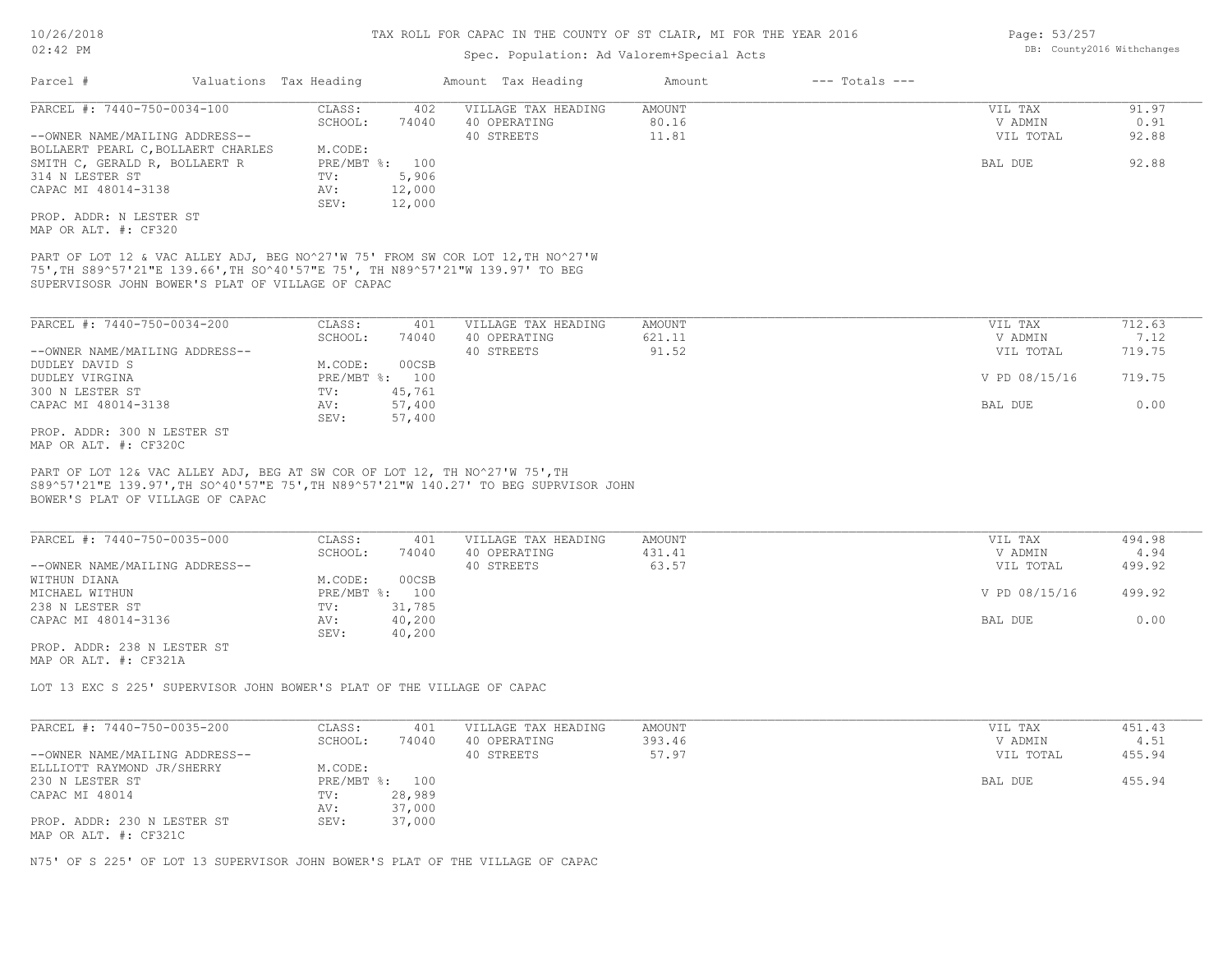# Spec. Population: Ad Valorem+Special Acts

Page: 54/257 DB: County2016 Withchanges

| Parcel #                       | Valuations Tax Heading |        | Amount Tax Heading  | Amount | $---$ Totals $---$ |               |        |
|--------------------------------|------------------------|--------|---------------------|--------|--------------------|---------------|--------|
| PARCEL #: 7440-750-0035-500    | CLASS:                 | 401    | VILLAGE TAX HEADING | AMOUNT |                    | VIL TAX       | 751.33 |
|                                | SCHOOL:                | 74040  | 40 OPERATING        | 654.84 |                    | V ADMIN       | 7.51   |
| --OWNER NAME/MAILING ADDRESS-- |                        |        | 40 STREETS          | 96.49  |                    | VIL TOTAL     | 758.84 |
| MOLINA JOSE E                  | M.CODE:                | COREL  |                     |        |                    |               |        |
| 222 N LESTER ST                | PRE/MBT %:             | 100    |                     |        |                    | V PD 09/16/16 | 758.84 |
| CAPAC MI 48014-3136            | TV:                    | 48,246 |                     |        |                    |               |        |
|                                | AV:                    | 55,300 |                     |        |                    | BAL DUE       | 0.00   |
| PROP. ADDR: 222 N LESTER ST    | SEV:                   | 55,300 |                     |        |                    |               |        |
| MAP OR ALT. #: CF321B          |                        |        |                     |        |                    |               |        |

S150' OF LOT 13 SUPERVISOR JOHN BOWER'S PLAT OF THE VILLAGE OF CAPAC

| PARCEL #: 7440-750-0036-000    | CLASS:     | 401    | VILLAGE TAX HEADING | AMOUNT | VIL TAX   | 317.37 |
|--------------------------------|------------|--------|---------------------|--------|-----------|--------|
|                                | SCHOOL:    | 74040  | 40 OPERATING        | 276.61 | V ADMIN   | 3.17   |
| --OWNER NAME/MAILING ADDRESS-- |            |        | 40 STREETS          | 40.76  | VIL TOTAL | 320.54 |
| WALKER RITA                    | M.CODE:    |        |                     |        |           |        |
| P.O. BOX 530                   | PRE/MBT %: | 100    |                     |        | BAL DUE   | 320.54 |
| CAPAC MI 48014-3134            | TV:        | 20,380 |                     |        |           |        |
|                                | AV:        | 23,500 |                     |        |           |        |
| PROP. ADDR: 108 N LESTER ST    | SEV:       | 23,500 |                     |        |           |        |
| MAP OR ALT. #: CF322A          |            |        |                     |        |           |        |

22, 27 & 28 T7N R13E EXC N 195 FT THEREOF SUPERVISOR JOHN BOWERS PLAT OF THE VILLAGE OF CAPAC SEC 21, THAT PART OF LOT 14 LYING N OF A LINE 420 FT N OF & PARALLEL WITH CENTER OF M-21

| PARCEL #: 7440-750-0037-000    | CLASS:     | 401    | VILLAGE TAX HEADING | AMOUNT | VIL TAX   | 372.42 |
|--------------------------------|------------|--------|---------------------|--------|-----------|--------|
|                                | SCHOOL:    | 74040  | 40 OPERATING        | 324.59 | V ADMIN   | 3.72   |
| --OWNER NAME/MAILING ADDRESS-- |            |        | 40 STREETS          | 47.83  | VIL TOTAL | 376.14 |
| HELZER LONNIE L                | M.CODE:    |        |                     |        |           |        |
| WALKER RITA G, GRAY CATHY J    | PRE/MBT %: |        |                     |        | BAL DUE   | 376.14 |
| 15122 WEST PARK APT 4          | TV:        | 23,915 |                     |        |           |        |
| CAPAC MI 48014                 | AV:        | 29,200 |                     |        |           |        |
|                                | SEV:       | 29,200 |                     |        |           |        |
| PROP. ADDR: 204 N LESTER ST    |            |        |                     |        |           |        |

MAP OR ALT. #: CF322B

N129' OF LOT 14 SUPERVISOR JOHN BOWERS PLAT OF THE VILLAGE OF CAPAC

| PARCEL #: 7440-750-0037-100    | CLASS:       | 703   | VILLAGE TAX HEADING | AMOUNT | VIL TAX   | 0.00 |
|--------------------------------|--------------|-------|---------------------|--------|-----------|------|
|                                | SCHOOL:      | 74040 | 40 OPERATING        | 0.00   | V ADMIN   | 0.00 |
| --OWNER NAME/MAILING ADDRESS-- |              |       | 40 STREETS          | 0.00   | VIL TOTAL | 0.00 |
| VILLAGE OF CAPAC               | M.CODE:      |       |                     |        |           |      |
| 131 N MAIN ST                  | $PRE/MBT$ %: |       |                     |        | BAL DUE   | 0.00 |
| CAPAC MI 48014                 | TV:          |       |                     |        |           |      |
|                                | AV:          |       |                     |        |           |      |
| PROP. ADDR: E CHURCH STREET    | SEV:         |       |                     |        |           |      |
| MAP OR ALT. #: CF322C          |              |       |                     |        |           |      |

S66' OF N 195' OF LOT 14 SUPERVISOR JOHN BOWERS PLAT OF THE VILLAGE OF CAPAC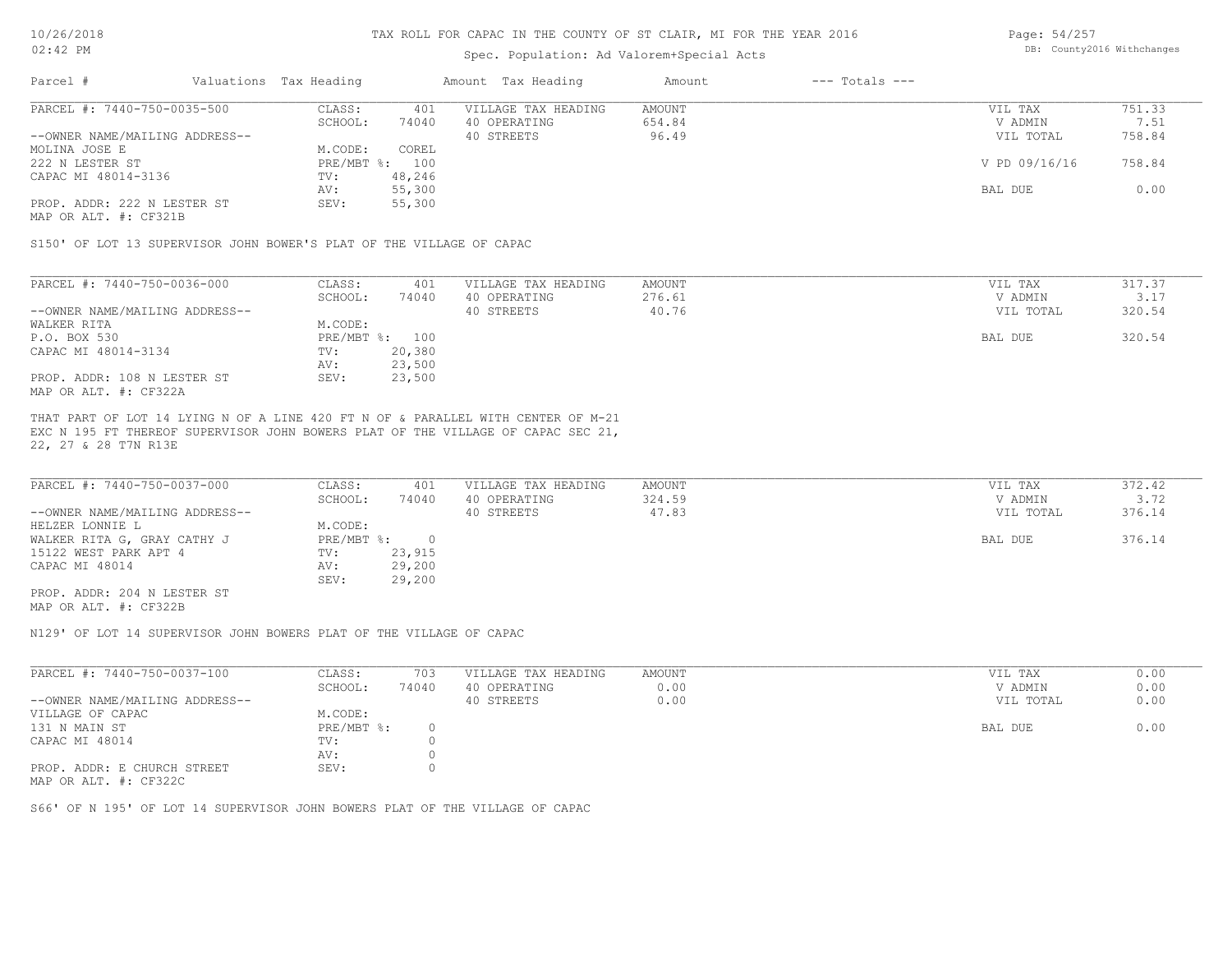# Spec. Population: Ad Valorem+Special Acts

| Page: 55/257 |                            |
|--------------|----------------------------|
|              | DB: County2016 Withchanges |

| Parcel #                         | Valuations Tax Heading |                | Amount Tax Heading                                                                  | Amount | $---$ Totals $---$ |               |        |
|----------------------------------|------------------------|----------------|-------------------------------------------------------------------------------------|--------|--------------------|---------------|--------|
| PARCEL #: 7440-750-0039-000      | CLASS:                 | 401            | VILLAGE TAX HEADING                                                                 | AMOUNT |                    | VIL TAX       | 609.38 |
|                                  | SCHOOL:                | 74040          | 40 OPERATING                                                                        | 531.12 |                    | V ADMIN       | 6.09   |
| --OWNER NAME/MAILING ADDRESS--   |                        |                | 40 STREETS                                                                          | 78.26  |                    | VIL TOTAL     | 615.47 |
| BEISCHER RONALD/PATSY            | M.CODE:                |                |                                                                                     |        |                    |               |        |
| 403 E MILL ST                    |                        | PRE/MBT %: 100 |                                                                                     |        |                    | V PD 09/16/16 | 615.47 |
| CAPAC MI 48014-3164              | TV:                    | 39,131         |                                                                                     |        |                    |               |        |
|                                  | AV:                    | 43,700         |                                                                                     |        |                    | BAL DUE       | 0.00   |
| PROP. ADDR: 403 E MILL ST        | SEV:                   | 43,700         |                                                                                     |        |                    |               |        |
| MAP OR ALT. #: CF323A            |                        |                |                                                                                     |        |                    |               |        |
|                                  |                        |                | THAT PART OF LOT 14 LYING S OF A LINE 167 FT N OF & PARALLEL TO S LOT LINE EXC W 52 |        |                    |               |        |
| 28 T7N R13E                      |                        |                | FT N OF LOT 15 SUPERVISOR JOHN BOWERS PLAT OF THE VILLAGE OF CAPAC SEC 21, 22, 27 & |        |                    |               |        |
|                                  |                        |                |                                                                                     |        |                    |               |        |
| PARCEL #: 7440-750-0040-000      | CLASS:                 | 401            | VILLAGE TAX HEADING                                                                 | AMOUNT |                    | VIL TAX       | 365.99 |
|                                  | SCHOOL:                | 74040          | 40 OPERATING                                                                        | 318.99 |                    | V ADMIN       | 3.65   |
| $--$ OWNER NAME/MATIING ADDRESS- |                        |                | $40$ STREETS                                                                        | 47 00  |                    | VII. TOTAL    | 36961  |

| --OWNER NAME/MAILING ADDRESS-- |            |        | 40 STREETS | 47.00 |         | VIL TOTAL     | 369.64 |
|--------------------------------|------------|--------|------------|-------|---------|---------------|--------|
| KLUG BETTY                     | M.CODE:    |        |            |       |         |               |        |
| CONNIE MURRAY                  | PRE/MBT %: |        |            |       |         | V PD 09/16/16 | 369.64 |
| 4676 DOWNINGTON RD             | TV:        | 23,502 |            |       |         |               |        |
| DECKERVILLE MI 48427           | AV:        | 30,100 |            |       | BAL DUE |               | 0.00   |
|                                | SEV:       | 30,100 |            |       |         |               |        |
| PROP. ADDR: 104 N LESTER ST    |            |        |            |       |         |               |        |

MAP OR ALT. #: CF323B

JOHN BOWERS PLAT OF THE VILLAGE OF CAPAC SEC 21, 22, 27 & 28 T7N R13E N75 FT OF S 167 FT OF THAT PART OF LOT 14 LYING N OF N LINE OF LOT 15 SUPERVISOR

| PARCEL #: 7440-750-0041-000    | CLASS:  | 401            | VILLAGE TAX HEADING | AMOUNT | VIL TAX       | 301.50 |
|--------------------------------|---------|----------------|---------------------|--------|---------------|--------|
|                                | SCHOOL: | 74040          | 40 OPERATING        | 262.78 | V ADMIN       | 3.01   |
| --OWNER NAME/MAILING ADDRESS-- |         |                | 40 STREETS          | 38.72  | VIL TOTAL     | 304.51 |
| LYLE WILLIAM                   | M.CODE: | COREL          |                     |        |               |        |
| 106 N LESTER ST                |         | PRE/MBT %: 100 |                     |        | V PD 09/19/16 | 304.51 |
| CAPAC MI 48014-3134            | TV:     | 19,361         |                     |        |               |        |
|                                | AV:     | 25,200         |                     |        | BAL DUE       | 0.00   |
| PROP. ADDR: 106 N LESTER ST    | SEV:    | 25,200         |                     |        |               |        |
|                                |         |                |                     |        |               |        |

MAP OR ALT. #: CF323C

JOHN BOWERS PLAT OF THE VILLAGE OF CAPAC N70 FT OF S 237 FT OF THAT PART OF LOT 14 LYING N OF N LINE OF LOT 15 SUPERVISOR

| PARCEL #: 7440-750-0042-000    | CLASS:       | 402    | VILLAGE TAX HEADING | AMOUNT | VIL TAX       | 138.05 |
|--------------------------------|--------------|--------|---------------------|--------|---------------|--------|
|                                | SCHOOL:      | 74040  | 40 OPERATING        | 120.32 | V ADMIN       | 1.38   |
| --OWNER NAME/MAILING ADDRESS-- |              |        | 40 STREETS          | 17.73  | VIL TOTAL     | 139.43 |
| KLUG BETTY                     | M.CODE:      |        |                     |        |               |        |
| CONNIE MURRAY                  | $PRE/MBT$ %: |        |                     |        | V PD 09/16/16 | 139.43 |
| 4676 DOWNINGTON RD             | TV:          | 8,865  |                     |        |               |        |
| DECKERVILLE MI 48427           | AV:          | 13,300 |                     |        | BAL DUE       | 0.00   |
|                                | SEV:         | 13,300 |                     |        |               |        |
| PROP. ADDR: N LESTER ST        |              |        |                     |        |               |        |

MAP OR ALT. #: CF323D

JOHN BOWERS PLAT OF THE VILLAGE OF CAPAC SEC 21, 22, 27 & 28 T7N R13E N75 FT OF S 92 FT OF THAT PART OF LOT 14 LYING N OF N LINE OF LOT 15 SUPERVISOR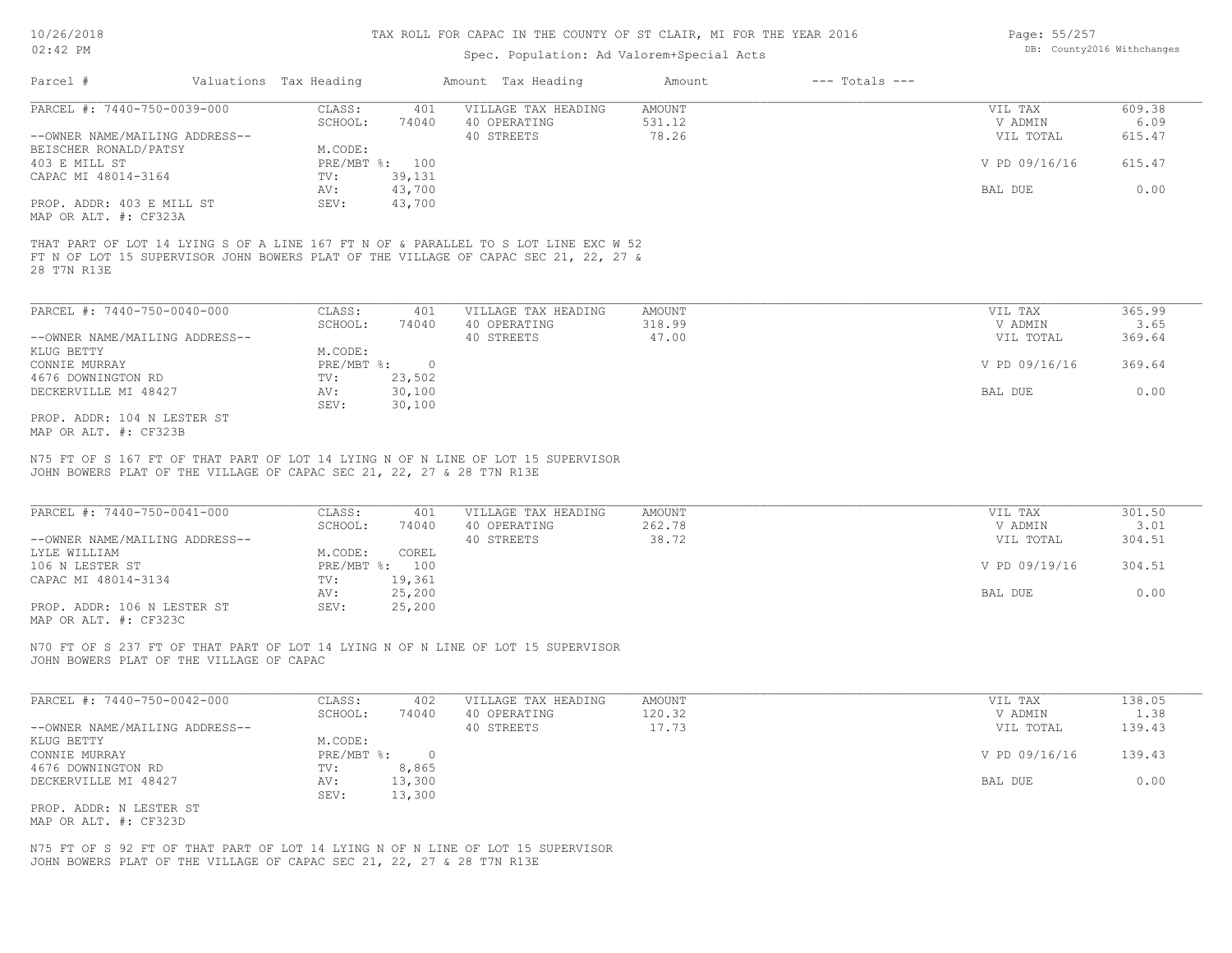# Spec. Population: Ad Valorem+Special Acts

| Page: 56/257 |                            |
|--------------|----------------------------|
|              | DB: County2016 Withchanges |

| Parcel #                                                                   | Valuations Tax Heading |                              |                         | Amount Tax Heading                                                                                                                                                        | Amount                           | $---$ Totals $---$ |                                 |                          |
|----------------------------------------------------------------------------|------------------------|------------------------------|-------------------------|---------------------------------------------------------------------------------------------------------------------------------------------------------------------------|----------------------------------|--------------------|---------------------------------|--------------------------|
| PARCEL #: 7440-750-0043-000<br>--OWNER NAME/MAILING ADDRESS--              |                        | CLASS:<br>SCHOOL:            | 401<br>74040            | VILLAGE TAX HEADING<br>40 OPERATING<br>40 STREETS                                                                                                                         | <b>AMOUNT</b><br>465.55<br>68.60 |                    | VIL TAX<br>V ADMIN<br>VIL TOTAL | 534.15<br>5.34<br>539.49 |
| BOOM WILLIAM K<br>BOOM ANGELIC S                                           |                        | M.CODE:                      | COREL<br>PRE/MBT %: 100 |                                                                                                                                                                           |                                  |                    | V PD 09/19/16                   | 539.49                   |
| 401 E MILL ST<br>CAPAC MI 48014                                            |                        | TV:<br>AV:                   | 34,300<br>34,300        |                                                                                                                                                                           |                                  |                    | BAL DUE                         | 0.00                     |
| PROP. ADDR: 401 E MILL ST<br>MAP OR ALT. #: CF324                          |                        | SEV:                         | 34,300                  |                                                                                                                                                                           |                                  |                    |                                 |                          |
| CAPAC SEC 21, 22, 27 & 28 T7N R13E                                         |                        |                              |                         | LOT 15 & THAT PART OF LOT 14 BEG AT NW COR OF LOT 15 TH E 52 FT, TH N 17 FT TH W 52<br>FT TO W LOT LINE, TH S 17 FT TO BEG. SUPERVISOR JOHN BOWERS PLAT OF THE VILLAGE OF |                                  |                    |                                 |                          |
| PARCEL #: 7440-750-0044-000                                                |                        | CLASS:                       | 005                     | VILLAGE TAX HEADING                                                                                                                                                       | <b>AMOUNT</b>                    |                    | VIL TAX                         | 0.00                     |
| --OWNER NAME/MAILING ADDRESS--                                             |                        | SCHOOL:                      | 74040                   | 40 OPERATING<br>40 STREETS                                                                                                                                                | 0.00<br>0.00                     |                    | V ADMIN<br>VIL TOTAL            | 0.00<br>0.00             |
| SANCHEZ JAMES/FRANCISCA<br>207 RAILROAD ST                                 |                        | M.CODE:<br>PRE/MBT %:        | $\circ$                 |                                                                                                                                                                           |                                  |                    | BAL DUE                         | 0.00                     |
| CAPAC MI 48014-3623                                                        |                        | TV:                          | $\circ$                 |                                                                                                                                                                           |                                  |                    |                                 |                          |
| PROP. ADDR: VACANT LOT E MILL ST<br>MAP OR ALT. #: CF325A                  |                        | AV:<br>SEV:                  | $\circ$<br>$\circ$      |                                                                                                                                                                           |                                  |                    |                                 |                          |
| R13E                                                                       |                        |                              |                         | THAT PART OF LOT 16 LYING E OF A LINE 170 FT E OF & PARALLEL TO E LINE OF LESTER<br>ST. SUPERVISOR JOHN BOWERS PLAT OF THE VILLAGE OF CAPAC SEC 21, 22, 27 & 28 T7N       |                                  |                    |                                 |                          |
| PARCEL #: 7440-750-0044-001                                                |                        | CLASS:<br>SCHOOL:            | 402                     | VILLAGE TAX HEADING<br>40 OPERATING                                                                                                                                       | AMOUNT<br>20.30                  |                    | VIL TAX<br>V ADMIN              | 23.29<br>0.23            |
| --OWNER NAME/MAILING ADDRESS--                                             |                        |                              | 74040                   | 40 STREETS                                                                                                                                                                | 2.99                             |                    | VIL TOTAL                       | 23.52                    |
| SANCHEZ JAMES<br>130 N MATTESON ST APT.131                                 |                        | M.CODE:                      | PRE/MBT %: 0            |                                                                                                                                                                           |                                  |                    | V PD 07/08/16                   | 23.52                    |
| CAPAC MI 48014                                                             |                        | TV:<br>AV:                   | 1,496<br>13,300         |                                                                                                                                                                           |                                  |                    | BAL DUE                         | 0.00                     |
| PROP. ADDR: E CHURCH STREET<br>MAP OR ALT. #:                              |                        | SEV:                         | 13,300                  |                                                                                                                                                                           |                                  |                    |                                 |                          |
| 146.8' TO BEG SUPERVISOR JOHN BOWERS PLAT OF THE VILLAGE OF CAPAC PARCEL A |                        |                              |                         | PART OF LOT 16 DESC AS BEG S 89D 49M 35S W 146' FROM NE COR OF LOT 16; TH S OD 20M<br>33S E 129', TH S 89D 49M 35S W 146.55', TH N OD 27M OS W 129', TH N 89D 45M 35S E   |                                  |                    |                                 |                          |
| PARCEL #: 7440-750-0044-002                                                |                        | CLASS:                       | 402                     | VILLAGE TAX HEADING                                                                                                                                                       | <b>AMOUNT</b>                    |                    | VIL TAX                         | 0.00                     |
| --OWNER NAME/MAILING ADDRESS--                                             |                        | SCHOOL:                      | 74040                   | 40 OPERATING<br>40 STREETS                                                                                                                                                | 0.00<br>0.00                     |                    | V ADMIN<br>VIL TOTAL            | 0.00<br>0.00             |
| SANCHEZ JAMES<br>SANCHEZ FRANCISCA<br>130 N MATTESON ST APT. 131           |                        | M.CODE:<br>PRE/MBT %:<br>TV: | $\circ$<br>$\circ$      |                                                                                                                                                                           |                                  |                    | BAL DUE                         | 0.00                     |
| CAPAC MI 48014-3623                                                        |                        | AV:<br>SEV:                  | $\circ$<br>$\circ$      |                                                                                                                                                                           |                                  |                    |                                 |                          |
| PROP. ADDR: E CHURCH ST                                                    |                        |                              |                         |                                                                                                                                                                           |                                  |                    |                                 |                          |

MAP OR ALT. #:

BOWERS PLAT OF VILLAGE OF CAPAC PROPOSED CHURCH STREET EXTENSION W 292.43', TH N 0D 27M 0S W 66', TH N 89D 49M 35S E 292.56' TO BEG. SUPERVISOR JOHN BEG S 0D 20M 33S E 129' FROM NE COR LOT 16, TH S 0D 20M 33S E 66', TH S 89D 49M 35S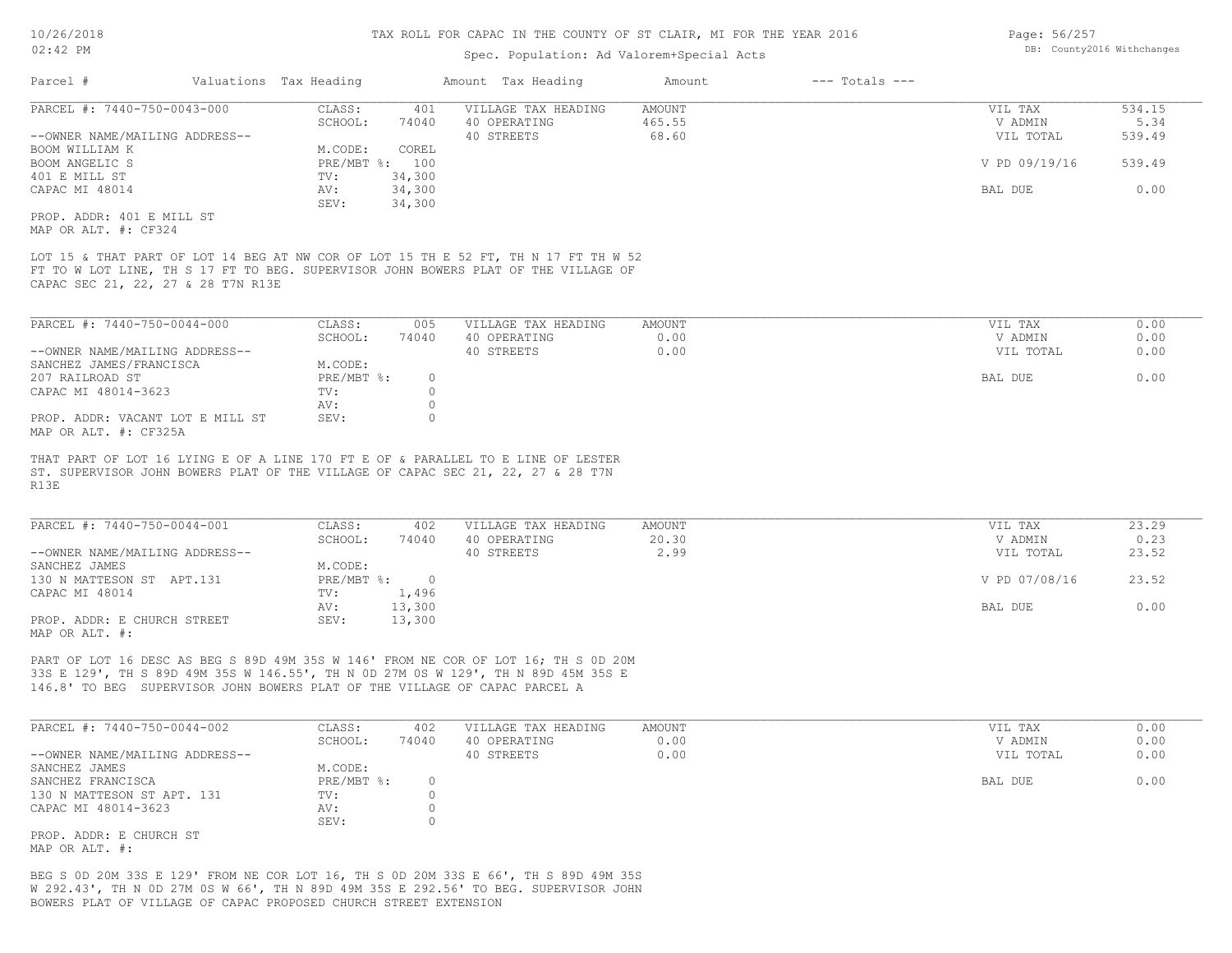# Spec. Population: Ad Valorem+Special Acts

| Page: 57/257 |                            |
|--------------|----------------------------|
|              | DB: County2016 Withchanges |

| Parcel #                       | Valuations Tax Heading |        | Amount Tax Heading  | Amount | $---$ Totals $---$ |               |       |
|--------------------------------|------------------------|--------|---------------------|--------|--------------------|---------------|-------|
| PARCEL #: 7440-750-0044-010    | CLASS:                 | 402    | VILLAGE TAX HEADING | AMOUNT |                    | VIL TAX       | 23.29 |
|                                | SCHOOL:                | 74040  | 40 OPERATING        | 20.30  |                    | V ADMIN       | 0.23  |
| --OWNER NAME/MAILING ADDRESS-- |                        |        | 40 STREETS          | 2.99   |                    | VIL TOTAL     | 23.52 |
| SANCHEZ JAMES                  | M.CODE:                |        |                     |        |                    |               |       |
| 130 N MATTESON ST APT.131      | PRE/MBT %:             |        |                     |        |                    | V PD 07/08/16 | 23.52 |
| CAPAC MI 48014                 | TV:                    | 1,496  |                     |        |                    |               |       |
|                                | AV:                    | 13,300 |                     |        |                    | BAL DUE       | 0.00  |
| PROP. ADDR: E CHURCH STREET    | SEV:                   | 13,300 |                     |        |                    |               |       |
| MAP OR ALT. #:                 |                        |        |                     |        |                    |               |       |

JOHN BOWERS PLAT OF THE VILLAGE OF CAPAC PARCEL B 49M 35S W 146', TH N 0D 20M 33S W 129', TH N 89D 49M 35S E 146' TO BEG SUPERVISOR PART OF LOT 16 DESC AS BEG AT NE COR OF LOT 16; TH S 0D 20M 33S E 129', TH S 89D

| PARCEL #: 7440-750-0044-020    | CLASS:       | 402    | VILLAGE TAX HEADING | AMOUNT | VIL TAX       | 23.29 |
|--------------------------------|--------------|--------|---------------------|--------|---------------|-------|
|                                | SCHOOL:      | 74040  | 40 OPERATING        | 20.30  | V ADMIN       | 0.23  |
| --OWNER NAME/MAILING ADDRESS-- |              |        | 40 STREETS          | 2.99   | VIL TOTAL     | 23.52 |
| SANCHEZ JAMES                  | M.CODE:      |        |                     |        |               |       |
| 130 N MATTESON ST APT 131      | $PRE/MBT$ %: |        |                     |        | V PD 07/08/16 | 23.52 |
| CAPAC MI 48014                 | TV:          | 1,496  |                     |        |               |       |
|                                | AV:          | 13,300 |                     |        | BAL DUE       | 0.00  |
| PROP. ADDR: E CHURCH STREET    | SEV:         | 13,300 |                     |        |               |       |
| MAP OR ALT. #:                 |              |        |                     |        |               |       |

SUPERVISOR JOHN BOWERS PLAT OF THE VILLAGE OF CAPAC PARCEL D TH N 89D 57M 44S W 146', TH N 0D 20M 33S W 145.84', TH N 89D 49M 35S E 146' TO BEG PART OF LOT 16 DESC AS S 0D 20M 33S E 195' FROM THE COR, TH S 0D 20M 33S E 146.38',

| PARCEL #: 7440-750-0044-030    | CLASS:     | 402    | VILLAGE TAX HEADING | AMOUNT | VIL TAX       | 23.30 |
|--------------------------------|------------|--------|---------------------|--------|---------------|-------|
|                                | SCHOOL:    | 74040  | 40 OPERATING        | 20.31  | V ADMIN       | 0.23  |
| --OWNER NAME/MAILING ADDRESS-- |            |        | 40 STREETS          | 2.99   | VIL TOTAL     | 23.53 |
| SANCHEZ JAMES                  | M.CODE:    |        |                     |        |               |       |
| 131 N MATTESON ST APT.131      | PRE/MBT %: |        |                     |        | V PD 07/08/16 | 23.53 |
| CAPAC MI 48014                 | TV:        | 1,497  |                     |        |               |       |
|                                | AV:        | 13,300 |                     |        | BAL DUE       | 0.00  |
| PROP. ADDR: E CHURCH STREET    | SEV:       | 13,300 |                     |        |               |       |
| MAP OR ALT. #:                 |            |        |                     |        |               |       |

VILLAGE OF CAPAC PARCEL C 146.43', TH S 0D 20M 33S E 145.84' TO BEG SUPERVISOR JOHN BOWERS PLAT OF THE OF LOT 16; TH N 89D 57M 44S W 146.16', TH N 0D 27M 0S W 145.3', TH N 89D 49M 35S E PART OF LOT 16 DESC AS S 0D 20M 33S E 341.38', & N 89D 57M 44S W 146' FROM NE COR

| PARCEL #: 7440-750-0045-000    | CLASS:     | 703   | VILLAGE TAX HEADING | AMOUNT | VIL TAX   | 0.00 |
|--------------------------------|------------|-------|---------------------|--------|-----------|------|
|                                | SCHOOL:    | 74040 | 40 OPERATING        | 0.00   | V ADMIN   | 0.00 |
| --OWNER NAME/MAILING ADDRESS-- |            |       | 40 STREETS          | 0.00   | VIL TOTAL | 0.00 |
| VILLAGE OF CAPAC               | M.CODE:    |       |                     |        |           |      |
| 131 N MAIN ST                  | PRE/MBT %: |       |                     |        | BAL DUE   | 0.00 |
| CAPAC MI 48014                 | TV:        |       |                     |        |           |      |
|                                | AV:        |       |                     |        |           |      |
| PROP. ADDR: MILL STREET        | SEV:       |       |                     |        |           |      |
| MAP OR ALT. #: CF325B          |            |       |                     |        |           |      |

R13E ST. SUPERVISOR JOHN BOWERS PLAT OF THE VILLAGE OF CAPAC SEC 21, 22, 27 & 28 T7N THAT PART OF LOT 16 LYING W OF A LINE 170 FT E OF & PARALLEL TO E LINE OF LESTER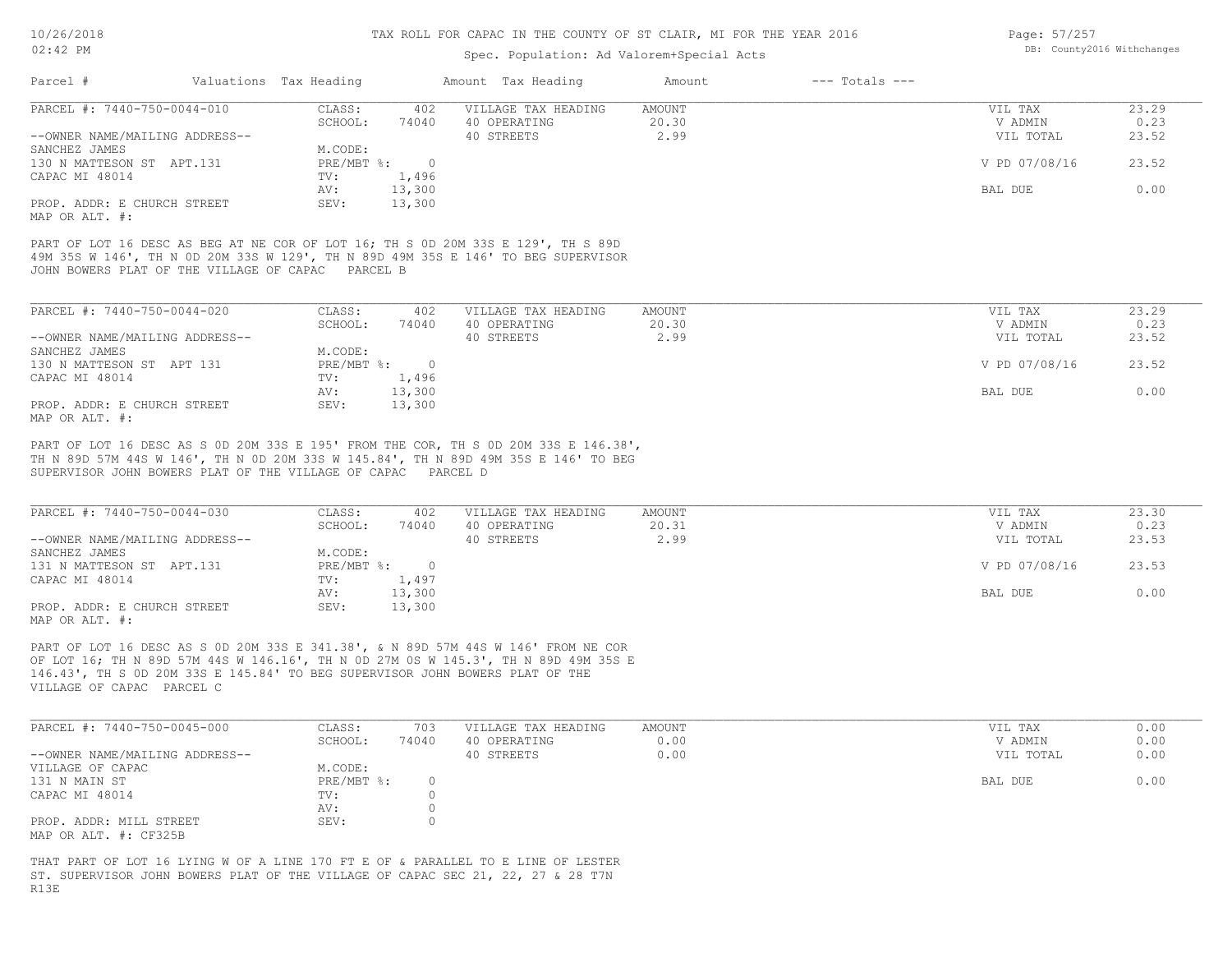# Spec. Population: Ad Valorem+Special Acts

Page: 58/257 DB: County2016 Withchanges

| Parcel #                                                                                                                                                                                                                          | Valuations Tax Heading |                                              |                 | Amount Tax Heading                                | Amount                              | $---$ Totals $---$ |                                                  |                                           |
|-----------------------------------------------------------------------------------------------------------------------------------------------------------------------------------------------------------------------------------|------------------------|----------------------------------------------|-----------------|---------------------------------------------------|-------------------------------------|--------------------|--------------------------------------------------|-------------------------------------------|
| PARCEL #: 7440-750-0046-000                                                                                                                                                                                                       |                        | CLASS:<br>SCHOOL:                            | 402<br>74040    | VILLAGE TAX HEADING<br>40 OPERATING               | AMOUNT<br>124.47                    |                    | VIL TAX<br>V ADMIN                               | 142.81<br>1.42                            |
| --OWNER NAME/MAILING ADDRESS--                                                                                                                                                                                                    |                        |                                              |                 | 40 STREETS                                        | 18.34                               |                    | VIL TOTAL                                        | 144.23                                    |
| KLUG MARK A                                                                                                                                                                                                                       |                        | M.CODE:                                      |                 |                                                   |                                     |                    |                                                  |                                           |
| 322 N LESTER ST                                                                                                                                                                                                                   |                        | PRE/MBT %: 100                               |                 |                                                   |                                     |                    | <b>BAL DUE</b>                                   | 144.23                                    |
| CAPAC MI 48014                                                                                                                                                                                                                    |                        | TV:<br>AV:                                   | 9,171<br>13,300 |                                                   |                                     |                    |                                                  |                                           |
| PROP. ADDR: N LESTER ST                                                                                                                                                                                                           |                        | SEV:                                         | 13,300          |                                                   |                                     |                    |                                                  |                                           |
| MAP OR ALT. #: CF326A                                                                                                                                                                                                             |                        |                                              |                 |                                                   |                                     |                    |                                                  |                                           |
| LOT 17 EXC S 172.2 FT OF W 76 FT. SUPERVISOR JOHN BOWERS PLAT OF THE VILLAGE OF<br>CAPAC SEC 21, 22, 27 & 28 T7N R13E                                                                                                             |                        |                                              |                 |                                                   |                                     |                    |                                                  |                                           |
| PARCEL #: 7440-750-0047-000                                                                                                                                                                                                       |                        | CLASS:                                       | 401             | VILLAGE TAX HEADING                               | AMOUNT                              |                    | VIL TAX                                          | 436.39                                    |
|                                                                                                                                                                                                                                   |                        | SCHOOL:                                      | 74040           | 40 OPERATING                                      | 380.35                              |                    | V ADMIN                                          | 4.36                                      |
| --OWNER NAME/MAILING ADDRESS--                                                                                                                                                                                                    |                        |                                              |                 | 40 STREETS                                        | 56.04                               |                    | VIL TOTAL                                        | 440.75                                    |
| DINGMAN BRET                                                                                                                                                                                                                      |                        | M.CODE:                                      |                 |                                                   |                                     |                    |                                                  |                                           |
| 405 E MILL ST                                                                                                                                                                                                                     |                        | PRE/MBT %: 100                               |                 |                                                   |                                     |                    | BAL DUE                                          | 440.75                                    |
| CAPAC MI 48014                                                                                                                                                                                                                    |                        | TV:                                          | 28,023          |                                                   |                                     |                    |                                                  |                                           |
|                                                                                                                                                                                                                                   |                        | AV:                                          | 31,900          |                                                   |                                     |                    |                                                  |                                           |
| PROP. ADDR: 405 E MILL ST<br>MAP OR ALT. #: CF326B                                                                                                                                                                                |                        | SEV:                                         | 31,900          |                                                   |                                     |                    |                                                  |                                           |
|                                                                                                                                                                                                                                   |                        |                                              |                 |                                                   |                                     |                    |                                                  |                                           |
| S172.2 FT OF W 76 FT OF LOT 17 SUPERVISOR JOHN BOWERS PLAT OF THE VILLAGE OF CAPAC<br>SEC 21, 22, 27 & 28 T7N R13E<br>PARCEL #: 7440-750-0048-000<br>--OWNER NAME/MAILING ADDRESS--<br>REWALT JOHN J&M APTS ET-AL<br>58243 KIMBER |                        | CLASS:<br>SCHOOL:<br>M.CODE:<br>PRE/MBT %: 0 | 201<br>74040    | VILLAGE TAX HEADING<br>40 OPERATING<br>40 STREETS | <b>AMOUNT</b><br>1,323.66<br>195.04 |                    | VIL TAX<br>V ADMIN<br>VIL TOTAL<br>V PD 08/01/16 | 1,518.70<br>15.18<br>1,533.88<br>1,533.88 |
| WASHINGTON MI 48094-2849                                                                                                                                                                                                          |                        | TV:                                          | 97,522          |                                                   |                                     |                    |                                                  |                                           |
|                                                                                                                                                                                                                                   |                        | AV:                                          | 101,600         |                                                   |                                     |                    | BAL DUE                                          | 0.00                                      |
| PROP. ADDR: 415 E MILL ST<br>MAP OR ALT. #: CF327                                                                                                                                                                                 |                        | SEV:                                         | 101,600         |                                                   |                                     |                    |                                                  |                                           |
| LOT 18 SUPERVISOR JOHN BOWERS PLAT OF THE VILLAGE OF CAPAC SEC 21, 22, 27 & 28 T7N<br>R13E                                                                                                                                        |                        |                                              |                 |                                                   |                                     |                    |                                                  |                                           |
| PARCEL #: 7440-750-0049-000                                                                                                                                                                                                       |                        | CLASS:                                       | 401             | VILLAGE TAX HEADING                               | <b>AMOUNT</b>                       |                    | VIL TAX                                          | 468.13                                    |
|                                                                                                                                                                                                                                   |                        | SCHOOL:                                      | 74040           | 40 OPERATING                                      | 408.01                              |                    | V ADMIN                                          | 4.68                                      |
|                                                                                                                                                                                                                                   |                        |                                              |                 | 40 STREETS                                        | 60.12                               |                    | VIL TOTAL                                        | 472.81                                    |
|                                                                                                                                                                                                                                   |                        | M.CODE:                                      | 00CSB           |                                                   |                                     |                    |                                                  |                                           |
|                                                                                                                                                                                                                                   |                        | PRE/MBT %: 100                               |                 |                                                   |                                     |                    | V PD 08/15/16                                    | 472.81                                    |
| --OWNER NAME/MAILING ADDRESS--<br>KUTCHEY DANIEL<br>503 E MILL ST<br>CAPAC MI 48014                                                                                                                                               |                        | TV:                                          | 30,061          |                                                   |                                     |                    |                                                  |                                           |
|                                                                                                                                                                                                                                   |                        | AV:                                          | 35,600          |                                                   |                                     |                    | BAL DUE                                          | 0.00                                      |
| PROP. ADDR: 503 E MILL ST                                                                                                                                                                                                         |                        | SEV:                                         | 35,600          |                                                   |                                     |                    |                                                  |                                           |
| MAP OR ALT. #: CF328                                                                                                                                                                                                              |                        |                                              |                 |                                                   |                                     |                    |                                                  |                                           |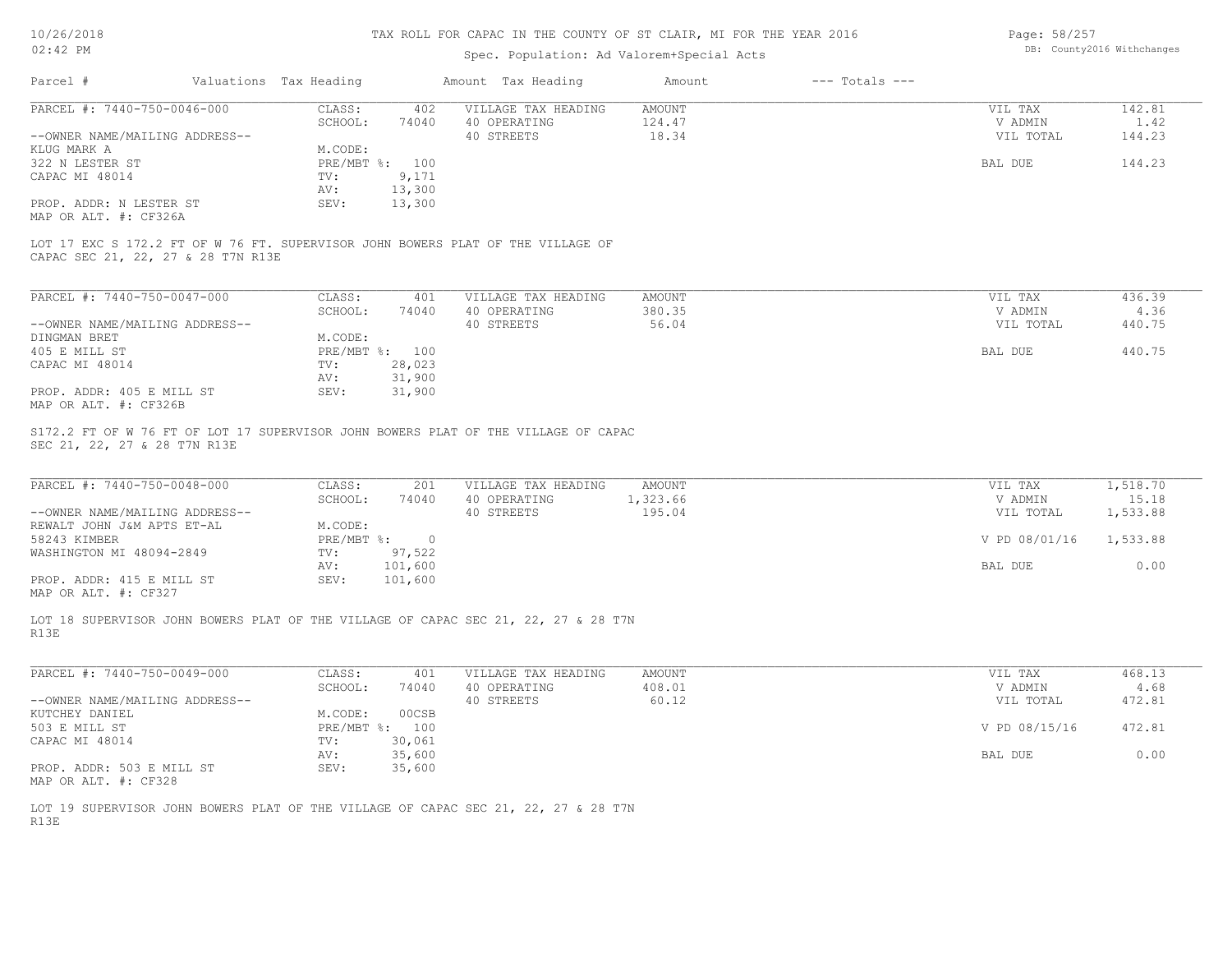## Spec. Population: Ad Valorem+Special Acts

| Page: 59/257 |                            |
|--------------|----------------------------|
|              | DB: County2016 Withchanges |

| Parcel #                       | Valuations Tax Heading |                | Amount Tax Heading  | Amount | $---$ Totals $---$ |               |        |
|--------------------------------|------------------------|----------------|---------------------|--------|--------------------|---------------|--------|
| PARCEL #: 7440-750-0050-000    | CLASS:                 | 401            | VILLAGE TAX HEADING | AMOUNT |                    | VIL TAX       | 452.96 |
|                                | SCHOOL:                | 74040          | 40 OPERATING        | 394.79 |                    | V ADMIN       | 4.52   |
| --OWNER NAME/MAILING ADDRESS-- |                        |                | 40 STREETS          | 58.17  |                    | VIL TOTAL     | 457.48 |
| RUDOW ALEX                     | M.CODE:                | COREL          |                     |        |                    |               |        |
| 505 E MILL ST                  |                        | PRE/MBT %: 100 |                     |        |                    | V PD 09/19/16 | 457.48 |
| CAPAC MI 48014-3034            | TV:                    | 29,087         |                     |        |                    |               |        |
|                                | AV:                    | 31,700         |                     |        |                    | BAL DUE       | 0.00   |
| PROP. ADDR: 505 E MILL ST      | SEV:                   | 31,700         |                     |        |                    |               |        |
| MAP OR ALT. #: CF329           |                        |                |                     |        |                    |               |        |
|                                |                        |                |                     |        |                    |               |        |

VILLAGE OF CAPAC SEC 21, 22, 27 & 28 T7N R13E LOT 20 & W 19.25 FT OF S 150 FT OF LOT 21 SUPERVISOR JOHN BOWERS PLAT OF THE

| PARCEL #: 7440-750-0051-000    | CLASS:       | 401    | VILLAGE TAX HEADING | AMOUNT | VIL TAX       | 468.13 |
|--------------------------------|--------------|--------|---------------------|--------|---------------|--------|
|                                | SCHOOL:      | 74040  | 40 OPERATING        | 408.01 | V ADMIN       | 4.68   |
| --OWNER NAME/MAILING ADDRESS-- |              |        | 40 STREETS          | 60.12  | VIL TOTAL     | 472.81 |
| REVITZER RONALD/SHARAN         | M.CODE:      |        |                     |        |               |        |
| 515 E MILL ST                  | $PRE/MBT$ %: | 100    |                     |        | V PD 09/16/16 | 472.81 |
| CAPAC MI 48014-3161            | TV:          | 30,061 |                     |        |               |        |
|                                | AV:          | 33,500 |                     |        | BAL DUE       | 0.00   |
| PROP. ADDR: 515 E MILL ST      | SEV:         | 33,500 |                     |        |               |        |
| MAP OR ALT. #: CF330           |              |        |                     |        |               |        |

CAPAC SEC 21, 22, 27 & 28 T7N R13E LOT 21 EXC W 19.25 FT OF S 150 FT. SUPERVISOR JOHN BOWERS PLAT OF THE VILLAGE OF

| PARCEL #: 7440-750-0052-001    | CLASS:       | 402    | VILLAGE TAX HEADING | AMOUNT | VIL TAX       | 343.38 |
|--------------------------------|--------------|--------|---------------------|--------|---------------|--------|
|                                | SCHOOL:      | 74040  | 40 OPERATING        | 299.28 | V ADMIN       | 3.43   |
| --OWNER NAME/MAILING ADDRESS-- |              |        | 40 STREETS          | 44.10  | VIL TOTAL     | 346.81 |
| CIARMITARO BROS REALTY LLC     | M.CODE:      |        |                     |        |               |        |
| 52462 CHESWICK ST              | $PRE/MBT$ %: |        |                     |        | V PD 09/12/16 | 346.81 |
| SHELBY TWP MI 48315            | TV:          | 22,050 |                     |        |               |        |
|                                | AV:          | 29,700 |                     |        | BAL DUE       | 0.00   |
| PROP. ADDR: E MILL ST          | SEV:         | 29,700 |                     |        |               |        |
| MAP OR ALT. #:                 |              |        |                     |        |               |        |

25M 29S E 140, TO BEG 17.62A SUPERVISORS JOHN BOWERS PLAT OF THE VILLAGE OF CAPAC 54D 10M 37S E 673.38', TH S 0D 25M 29S E 420.65', TH N 89D 58M W 117.41', THS 0D 54M 38S E 754.93', TH 673.98' ALONG CURVE TO LEFT, RADIUS 4583.75', LONG CHORD S TH N 0D 22M 10S W 514', TH S 89D56M 10S W 451', TH N 0D 55M 25S W 302', TH S 89D COR OF SECT 22, TH N 89D 58M W 400.12', TH N 0D 22M 10S W 140' TH N 89D 58M W 326', PART OF LOT 22DESC AS:BEG N 89D 58M W 119.50' & N 0D 10M 30S W 60' FROM THE S 1/4

| PARCEL #: 7440-750-0052-100                          | CLASS:     | 703   | VILLAGE TAX HEADING | AMOUNT | VIL TAX   | 0.00 |
|------------------------------------------------------|------------|-------|---------------------|--------|-----------|------|
|                                                      | SCHOOL:    | 74040 | 40 OPERATING        | 0.00   | V ADMIN   | 0.00 |
| --OWNER NAME/MAILING ADDRESS--                       |            |       | 40 STREETS          | 0.00   | VIL TOTAL | 0.00 |
| VILLAGE OF CAPAC                                     | M.CODE:    |       |                     |        |           |      |
| 131 N MAIN ST                                        | PRE/MBT %: |       |                     |        | BAL DUE   | 0.00 |
| CAPAC MI 48014-3143                                  | TV:        |       |                     |        |           |      |
|                                                      | AV:        |       |                     |        |           |      |
| PROP. ADDR: E ALDRICH STREET<br>MAP OR ALT. #: CF31F | SEV:       |       |                     |        |           |      |

SUPERVISOR JOHN BOWER'S PLAT OF THE VILLAGE OF CAPAC S47ª17'E 200',TH S49ª28'9"E 102.18',TH N89ª42'W 756.64',TH N0ª27'E 291' TO BEG. BEG AT NW COR LOT 22,TH N87ª56'25"E 362.26',TH S47ª10'E 200',TH N40ª26'E 39.5' TH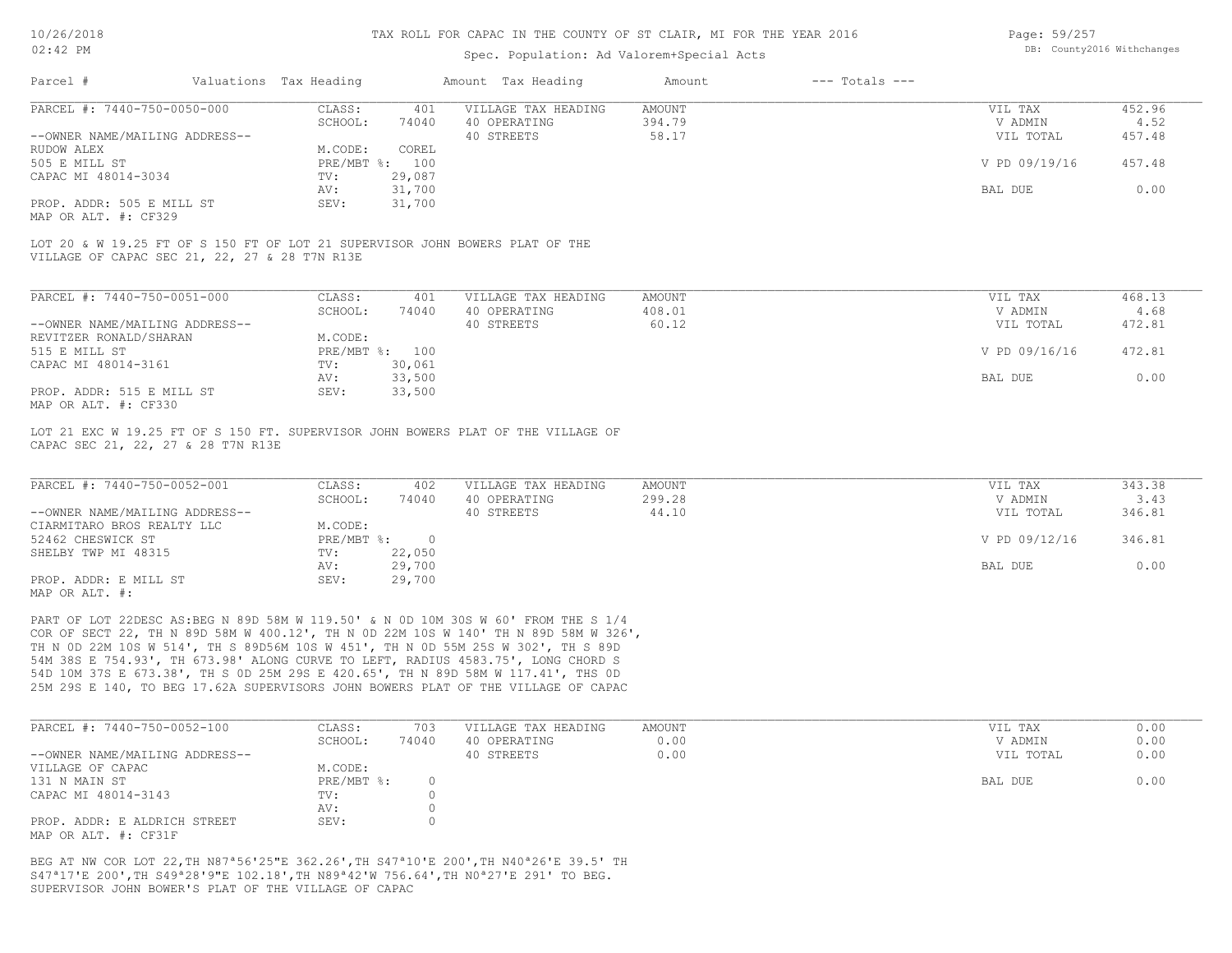# Spec. Population: Ad Valorem+Special Acts

| Page: 60/257 |                            |
|--------------|----------------------------|
|              | DB: County2016 Withchanges |

| Parcel #       |                                | Valuations Tax Heading |        | Amount Tax Heading  | Amount | $---$ Totals $---$ |               |        |
|----------------|--------------------------------|------------------------|--------|---------------------|--------|--------------------|---------------|--------|
|                | PARCEL #: 7440-750-0052-300    | CLASS:                 | 401    | VILLAGE TAX HEADING | AMOUNT |                    | VIL TAX       | 464.07 |
|                |                                | SCHOOL:                | 74040  | 40 OPERATING        | 404.47 |                    | V ADMIN       | 4.64   |
|                | --OWNER NAME/MAILING ADDRESS-- |                        |        | 40 STREETS          | 59.60  |                    | VIL TOTAL     | 468.71 |
| LOTTIE JOHN P  |                                | M.CODE:                | COREL  |                     |        |                    |               |        |
| 635 E MILL ST  |                                | PRE/MBT %: 100         |        |                     |        |                    | V PD 09/19/16 | 468.71 |
| Capac MI 48014 |                                | TV:                    | 29,800 |                     |        |                    |               |        |
|                |                                | AV:                    | 29,800 |                     |        |                    | BAL DUE       | 0.00   |
|                | PROP. ADDR: 635 E MILL ST      | SEV:                   | 29,800 |                     |        |                    |               |        |

MAP OR ALT. #: 331H

167',TH N89^58'W 126' TO BEG SUPERVISOR JOHN BOWERS PLAT OF THE VILLAGE OF CAPAC BEG S89^58'E 100' FROM SW COR LOT 22,TH NO^23'W 167', TH S89^58'E 126',TH SO^23'E

| PARCEL #: 7440-750-0053-000    | CLASS:     | 401    | VILLAGE TAX HEADING | AMOUNT | VIL TAX       | 499.89 |
|--------------------------------|------------|--------|---------------------|--------|---------------|--------|
|                                | SCHOOL:    | 74040  | 40 OPERATING        | 435.69 | V ADMIN       | 4.99   |
| --OWNER NAME/MAILING ADDRESS-- |            |        | 40 STREETS          | 64.20  | VIL TOTAL     | 504.88 |
| CZERWINSKI MARK                | M.CODE:    | COREL  |                     |        |               |        |
| 655 E MILL ST                  | PRE/MBT %: | 100    |                     |        | V PD 09/19/16 | 504.88 |
| CAPAC MI 48014                 | TV:        | 32,100 |                     |        |               |        |
|                                | AV:        | 35,500 |                     |        | BAL DUE       | 0.00   |
| PROP. ADDR: 655 E MILL ST      | SEV:       | 35,500 |                     |        |               |        |
| MAP OR ALT. #: CF331B          |            |        |                     |        |               |        |

VILLAGE OF CAPAC SEC 21, 22, 27 & 28 T7N R13E E100 FT OF W 326 FT OF S 167 FT OF LOT 22 SUPERVISOR JOHN BOWERS PLAT OF THE

| PARCEL #: 7440-750-0054-000    | CLASS:     | 302    | VILLAGE TAX HEADING | AMOUNT | VIL TAX       | 291.21 |
|--------------------------------|------------|--------|---------------------|--------|---------------|--------|
|                                | SCHOOL:    | 74040  | 40 OPERATING        | 253.81 | V ADMIN       | 2.91   |
| --OWNER NAME/MAILING ADDRESS-- |            |        | 40 STREETS          | 37.40  | VIL TOTAL     | 294.12 |
| HEILIG JAMES M                 | M.CODE:    |        |                     |        |               |        |
| 75577 SANCTUARY DRIVE          | PRE/MBT %: |        |                     |        | V PD 07/15/16 | 294.12 |
| ROMEO MI 48065                 | TV:        | 18,700 |                     |        |               |        |
|                                | AV:        | 18,700 |                     |        | BAL DUE       | 0.00   |
| PROP. ADDR: DOWNEY RD          | SEV:       | 18,700 |                     |        |               |        |
| MAP OR ALT. #: CF331C          |            |        |                     |        |               |        |

VILLAGE OF CAPAC SEC 21, 22, 27 & 28 T7N R13E THAT PART OF LOT 22 LYING N OF NEW M-21 HWY. SUPERVISOR JOHN BOWERS PLAT OF THE

| PARCEL #: 7440-750-0055-000    | CLASS:  | 401            | VILLAGE TAX HEADING | AMOUNT | VIL TAX   | 623.95 |
|--------------------------------|---------|----------------|---------------------|--------|-----------|--------|
|                                | SCHOOL: | 74040          | 40 OPERATING        | 543.82 | V ADMIN   | 6.23   |
| --OWNER NAME/MAILING ADDRESS-- |         |                | 40 STREETS          | 80.13  | VIL TOTAL | 630.18 |
| POLZIN GLORIA                  | M.CODE: |                |                     |        |           |        |
| 603 E MILL ST                  |         | PRE/MBT %: 100 |                     |        | BAL DUE   | 630.18 |
| CAPAC MI 48014-3165            | TV:     | 40,067         |                     |        |           |        |
|                                | AV:     | 45,400         |                     |        |           |        |
| PROP. ADDR: 603 E MILL ST      | SEV:    | 45,400         |                     |        |           |        |
| MAP OR ALT. #: CF331D          |         |                |                     |        |           |        |

W100 FT OF S 167 FT OF LOT 22 SUPERVISOR JOHN BOWERS PLAT OF THE VILLAGE OF CAPAC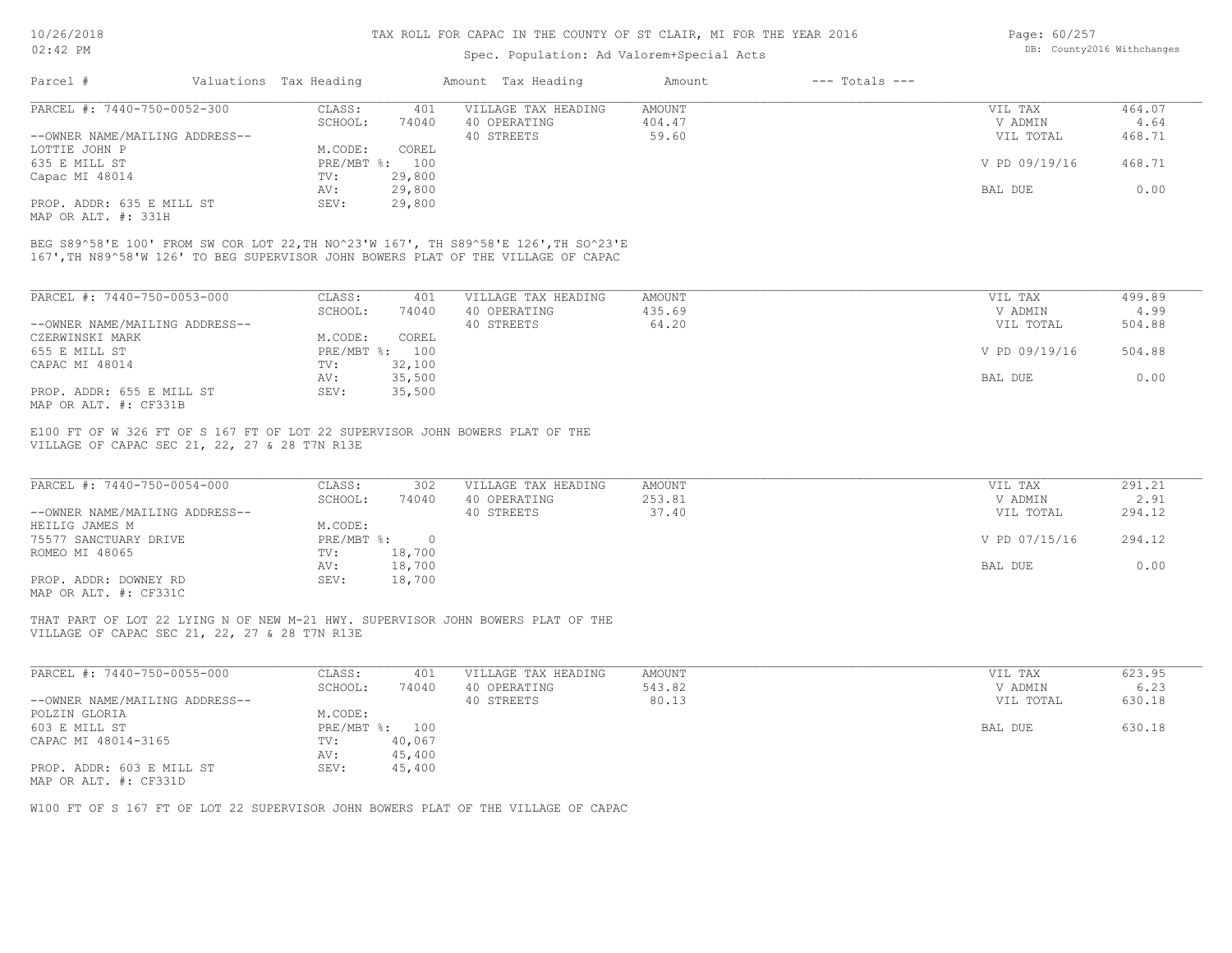| Page: 61/257               |  |
|----------------------------|--|
| DB: County2016 Withchange; |  |

| $02:42$ PM                                         |                           |                | Spec. Population: Ad Valorem+Special Acts                                                                                                                            |                  |                    |                    | DB: County2016 Withchanges |
|----------------------------------------------------|---------------------------|----------------|----------------------------------------------------------------------------------------------------------------------------------------------------------------------|------------------|--------------------|--------------------|----------------------------|
| Parcel #                                           | Valuations Tax Heading    |                | Amount Tax Heading                                                                                                                                                   | Amount           | $---$ Totals $---$ |                    |                            |
| PARCEL #: 7440-750-0056-000                        | CLASS:                    | 401            | VILLAGE TAX HEADING                                                                                                                                                  | AMOUNT           |                    | VIL TAX            | 623.95                     |
|                                                    | SCHOOL:                   | 74040          | 40 OPERATING                                                                                                                                                         | 543.82           |                    | V ADMIN            | 6.23                       |
| --OWNER NAME/MAILING ADDRESS--                     |                           |                | 40 STREETS                                                                                                                                                           | 80.13            |                    | VIL TOTAL          | 630.18                     |
| OBARZANEK WALTER JR/MYRA                           | M.CODE:                   |                |                                                                                                                                                                      |                  |                    |                    |                            |
| 747 E MILL ST                                      |                           | PRE/MBT %: 100 |                                                                                                                                                                      |                  |                    | V PD 09/07/16      | 630.18                     |
| CAPAC MI 48014-3163                                | TV:                       | 40,067         |                                                                                                                                                                      |                  |                    |                    |                            |
|                                                    | AV:                       | 45,400         |                                                                                                                                                                      |                  |                    | BAL DUE            | 0.00                       |
| PROP. ADDR: 747 E MILL ST<br>MAP OR ALT. #: CF331E | SEV:                      | 45,400         |                                                                                                                                                                      |                  |                    |                    |                            |
| CAPAC SEC 21, 22, 27 & 28 T7N R13E                 |                           |                | BEG AT S 1/4 COR OF SEC 22, TH W 119.50 FT TH N 0 DEG 08 1/2 MIN E 200 FT, TH E<br>115.96 FT, TH S TO BEG. PART LOT 22 SUPERVISOR JOHN BOWERS PLAT OF THE VILLAGE OF |                  |                    |                    |                            |
| PARCEL #: 7440-750-0057-000                        | CLASS:                    | 401            | VILLAGE TAX HEADING                                                                                                                                                  | AMOUNT           |                    | VIL TAX            | 535.73                     |
|                                                    | SCHOOL:                   | 74040          | 40 OPERATING                                                                                                                                                         | 466.93           |                    | V ADMIN            | 5.35                       |
| --OWNER NAME/MAILING ADDRESS--                     |                           |                | 40 STREETS                                                                                                                                                           | 68.80            |                    | VIL TOTAL          | 541.08                     |
| FIKE PHILIP/DONNA                                  | M.CODE:                   |                |                                                                                                                                                                      |                  |                    |                    |                            |
| 740 E MILL ST                                      |                           | PRE/MBT %: 100 |                                                                                                                                                                      |                  |                    | V PD 09/12/16      | 541.08                     |
| CAPAC MI 48014-3162                                | TV:                       | 34,402         |                                                                                                                                                                      |                  |                    |                    |                            |
|                                                    | AV:                       | 37,200         |                                                                                                                                                                      |                  |                    | BAL DUE            | 0.00                       |
| PROP. ADDR: 740 E MILL ST                          | SEV:                      | 37,200         |                                                                                                                                                                      |                  |                    |                    |                            |
| MAP OR ALT. #: CF332                               |                           |                |                                                                                                                                                                      |                  |                    |                    |                            |
| PARCEL #: 7440-750-0058-000                        | CLASS:<br>SCHOOL:         | 401<br>74040   | VILLAGE TAX HEADING<br>40 OPERATING                                                                                                                                  | AMOUNT<br>699.74 |                    | VIL TAX<br>V ADMIN | 802.84<br>8.02             |
| --OWNER NAME/MAILING ADDRESS--                     |                           |                | 40 STREETS                                                                                                                                                           | 103.10           |                    | VIL TOTAL          | 810.86                     |
| D. STEVEN, LLC                                     | M.CODE:                   |                |                                                                                                                                                                      |                  |                    |                    |                            |
| P.O. BOX 130                                       | $PRE/MBT$ $\div$          | $\overline{0}$ |                                                                                                                                                                      |                  |                    | V PD 09/12/16      | 810.86                     |
| MARINE CITY MI 48039                               | TV:                       | 51,554         |                                                                                                                                                                      |                  |                    |                    |                            |
|                                                    | AV:                       | 56,600         |                                                                                                                                                                      |                  |                    | BAL DUE            | 0.00                       |
| PROP. ADDR: 704 E MILL ST<br>MAP OR ALT. #: CF333  | SEV:                      | 56,600         |                                                                                                                                                                      |                  |                    |                    |                            |
| 27 & 28 T7N R13E                                   |                           |                | N297 FT OF LOT 24 SUPERVISOR JOHN BOWERS PLAT OF THE VILLAGE OF CAPAC SEC 21, 22,                                                                                    |                  |                    |                    |                            |
| PARCEL #: 7440-750-0059-000                        | CLASS:                    | 401            | VILLAGE TAX HEADING                                                                                                                                                  | AMOUNT           |                    | VIL TAX            | 714.12                     |
|                                                    | SCHOOL:                   | 74040          | 40 OPERATING                                                                                                                                                         | 622.41           |                    | V ADMIN            | 7.14                       |
| --OWNER NAME/MAILING ADDRESS--                     |                           |                | 40 STREETS                                                                                                                                                           | 91.71            |                    | VIL TOTAL          | 721.26                     |
| SHULL WILLIAM T                                    | M.CODE:                   |                |                                                                                                                                                                      |                  |                    |                    |                            |
| 306 N MAIN ST                                      | $PRE/MBT$ $\frac{1}{6}$ : | $\overline{0}$ |                                                                                                                                                                      |                  |                    | V PD 09/12/16      | 721.26                     |
| CAPAC MI 48014-3700                                | TV:                       | 45,857         |                                                                                                                                                                      |                  |                    |                    |                            |
|                                                    | AV:                       | 52,100         |                                                                                                                                                                      |                  |                    | BAL DUE            | 0.00                       |
| PROP. ADDR: 604 E MILL ST                          | SEV:                      | 52,100         |                                                                                                                                                                      |                  |                    |                    |                            |
| MAP OR ALT. #: CF334                               |                           |                |                                                                                                                                                                      |                  |                    |                    |                            |
|                                                    |                           |                |                                                                                                                                                                      |                  |                    |                    |                            |
|                                                    |                           |                | LOT 24 EXC N 297 FT & LOT 25 SUPERVISOR JOHN BOWERS PLAT OF THE VILLAGE OF CAPAC                                                                                     |                  |                    |                    |                            |
| SEC 21, 22, 27 & 28 T7N R13E                       |                           |                |                                                                                                                                                                      |                  |                    |                    |                            |
|                                                    |                           |                |                                                                                                                                                                      |                  |                    |                    |                            |
|                                                    |                           |                |                                                                                                                                                                      |                  |                    |                    |                            |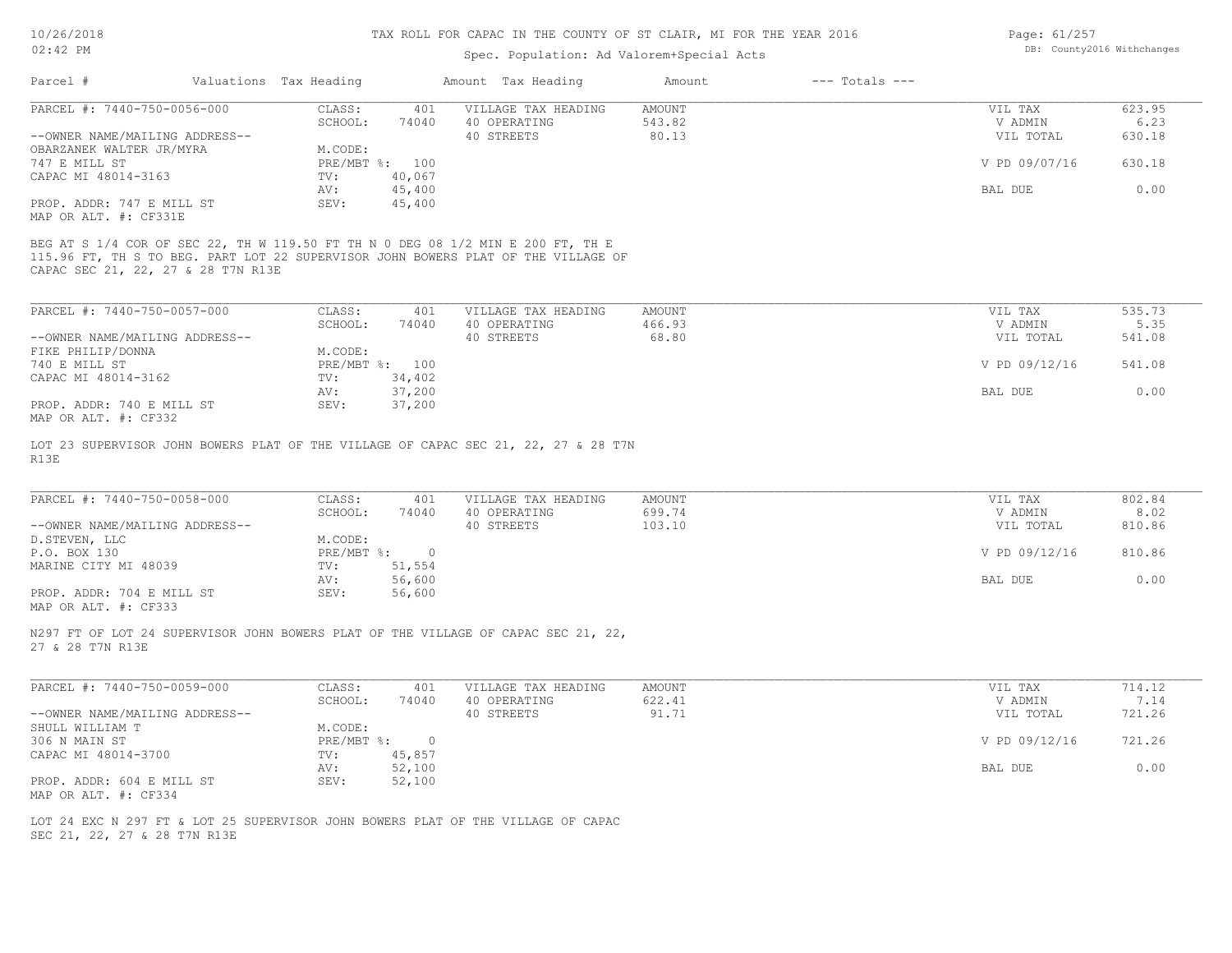# Spec. Population: Ad Valorem+Special Acts

Page: 62/257 DB: County2016 Withchanges

| SCHOOL:<br>273.84<br>V ADMIN<br>3.14<br>74040<br>40 OPERATING<br>--OWNER NAME/MAILING ADDRESS--<br>40 STREETS<br>40.35<br>VIL TOTAL<br>317.33<br>M.CODE:<br>HANSEN TROY/SUSAN<br>COREL<br>PRE/MBT %: 100<br>317.33<br>504 E MILL ST<br>V PD 09/16/16<br>20,176<br>$\texttt{TV}$ :<br>25,700<br>0.00<br>AV:<br>BAL DUE<br>25,700<br>SEV:<br>PROP. ADDR: 504 E MILL ST<br>R13E<br>391.77<br>CLASS:<br>401<br>VILLAGE TAX HEADING<br>AMOUNT<br>VIL TAX<br>341.46<br>3.91<br>SCHOOL:<br>40 OPERATING<br>V ADMIN<br>74040<br>40 STREETS<br>50.31<br>395.68<br>--OWNER NAME/MAILING ADDRESS--<br>VIL TOTAL<br>HOMETOWN RENTALS, LLC<br>M.CODE:<br>00CSB<br>395.68<br>P.O.BOX 614<br>$PRE/MBT$ $\div$ 0<br>V PD 08/15/16<br>$\text{TV}$ :<br>25,158<br>32,200<br>BAL DUE<br>0.00<br>AV:<br>PROP. ADDR: 502 E MILL ST<br>SEV:<br>32,200<br>CLASS:<br>VILLAGE TAX HEADING<br>VIL TAX<br>62.29<br>402<br>AMOUNT<br>54.29<br>SCHOOL:<br>74040<br>40 OPERATING<br>0.62<br>V ADMIN<br>40 STREETS<br>8.00<br>--OWNER NAME/MAILING ADDRESS--<br>VIL TOTAL<br>62.91<br>M.CODE:<br>62.91<br>PRE/MBT %: 100<br>BAL DUE<br>4,000<br>$\texttt{TV}$ :<br>4,000<br>CAPAC MI 48014<br>AV:<br>SEV:<br>4,000<br>PROP. ADDR: FOURTH STREET<br>CLASS:<br>VILLAGE TAX HEADING<br>AMOUNT<br>VIL TAX<br>62.29<br>402<br>SCHOOL:<br>74040<br>40 OPERATING<br>54.29<br>V ADMIN<br>0.62<br>8.00<br>--OWNER NAME/MAILING ADDRESS--<br>40 STREETS<br>VIL TOTAL<br>62.91<br>M.CODE:<br>62.91<br>PRE/MBT %: 100<br>BAL DUE<br>504 E MILL ST<br>4,000<br>TV:<br>AV: 4,000<br>4,000<br>SEV:<br>PROP. ADDR: FOURTH STREET<br>MAP OR ALT. #: CF338<br>LOT 29 SUPERVISOR JOHN BOWERS PLAT OF THE VILLAGE OF CAPAC SEC 21, 22, 27 & 28 T7N | PARCEL #: 7440-750-0060-000 | CLASS:<br>401 | VILLAGE TAX HEADING | AMOUNT | VIL TAX | 314.19 |
|-------------------------------------------------------------------------------------------------------------------------------------------------------------------------------------------------------------------------------------------------------------------------------------------------------------------------------------------------------------------------------------------------------------------------------------------------------------------------------------------------------------------------------------------------------------------------------------------------------------------------------------------------------------------------------------------------------------------------------------------------------------------------------------------------------------------------------------------------------------------------------------------------------------------------------------------------------------------------------------------------------------------------------------------------------------------------------------------------------------------------------------------------------------------------------------------------------------------------------------------------------------------------------------------------------------------------------------------------------------------------------------------------------------------------------------------------------------------------------------------------------------------------------------------------------------------------------------------------------------------------------------------------------------------------------------------------|-----------------------------|---------------|---------------------|--------|---------|--------|
|                                                                                                                                                                                                                                                                                                                                                                                                                                                                                                                                                                                                                                                                                                                                                                                                                                                                                                                                                                                                                                                                                                                                                                                                                                                                                                                                                                                                                                                                                                                                                                                                                                                                                                 |                             |               |                     |        |         |        |
| CAPAC MI 48014-3160<br>MAP OR ALT. #: CF335<br>LOT 26 SUPERVISOR JOHN BOWERS PLAT OF THE VILLAGE OF CAPAC SEC 21, 22, 27 & 28 T7N<br>PARCEL #: 7440-750-0061-000<br>CAPAC MI 48014<br>MAP OR ALT. #: CF336<br>LOT 27 SUPERVISOR JOHN BOWERS PLAT OF THE VILLAGE OF CAPAC<br>PARCEL #: 7440-750-0062-000<br>HANSEN TROY A<br>HANSEN SUSAN M<br>504 E MILL ST<br>MAP OR ALT. #: CF337<br>R13E<br>PARCEL #: 7440-750-0063-000<br>HANSEN TROY A<br>HANSEN SUSAN M<br>CAPAC MI 48014<br>R13E                                                                                                                                                                                                                                                                                                                                                                                                                                                                                                                                                                                                                                                                                                                                                                                                                                                                                                                                                                                                                                                                                                                                                                                                         |                             |               |                     |        |         |        |
|                                                                                                                                                                                                                                                                                                                                                                                                                                                                                                                                                                                                                                                                                                                                                                                                                                                                                                                                                                                                                                                                                                                                                                                                                                                                                                                                                                                                                                                                                                                                                                                                                                                                                                 |                             |               |                     |        |         |        |
|                                                                                                                                                                                                                                                                                                                                                                                                                                                                                                                                                                                                                                                                                                                                                                                                                                                                                                                                                                                                                                                                                                                                                                                                                                                                                                                                                                                                                                                                                                                                                                                                                                                                                                 |                             |               |                     |        |         |        |
|                                                                                                                                                                                                                                                                                                                                                                                                                                                                                                                                                                                                                                                                                                                                                                                                                                                                                                                                                                                                                                                                                                                                                                                                                                                                                                                                                                                                                                                                                                                                                                                                                                                                                                 |                             |               |                     |        |         |        |
|                                                                                                                                                                                                                                                                                                                                                                                                                                                                                                                                                                                                                                                                                                                                                                                                                                                                                                                                                                                                                                                                                                                                                                                                                                                                                                                                                                                                                                                                                                                                                                                                                                                                                                 |                             |               |                     |        |         |        |
| LOT 28 SUPERVISOR JOHN BOWERS PLAT OF THE VILLAGE OF CAPAC SEC 21, 22, 27 & 28 T7N                                                                                                                                                                                                                                                                                                                                                                                                                                                                                                                                                                                                                                                                                                                                                                                                                                                                                                                                                                                                                                                                                                                                                                                                                                                                                                                                                                                                                                                                                                                                                                                                              |                             |               |                     |        |         |        |
|                                                                                                                                                                                                                                                                                                                                                                                                                                                                                                                                                                                                                                                                                                                                                                                                                                                                                                                                                                                                                                                                                                                                                                                                                                                                                                                                                                                                                                                                                                                                                                                                                                                                                                 |                             |               |                     |        |         |        |
|                                                                                                                                                                                                                                                                                                                                                                                                                                                                                                                                                                                                                                                                                                                                                                                                                                                                                                                                                                                                                                                                                                                                                                                                                                                                                                                                                                                                                                                                                                                                                                                                                                                                                                 |                             |               |                     |        |         |        |
|                                                                                                                                                                                                                                                                                                                                                                                                                                                                                                                                                                                                                                                                                                                                                                                                                                                                                                                                                                                                                                                                                                                                                                                                                                                                                                                                                                                                                                                                                                                                                                                                                                                                                                 |                             |               |                     |        |         |        |
|                                                                                                                                                                                                                                                                                                                                                                                                                                                                                                                                                                                                                                                                                                                                                                                                                                                                                                                                                                                                                                                                                                                                                                                                                                                                                                                                                                                                                                                                                                                                                                                                                                                                                                 |                             |               |                     |        |         |        |
|                                                                                                                                                                                                                                                                                                                                                                                                                                                                                                                                                                                                                                                                                                                                                                                                                                                                                                                                                                                                                                                                                                                                                                                                                                                                                                                                                                                                                                                                                                                                                                                                                                                                                                 |                             |               |                     |        |         |        |
|                                                                                                                                                                                                                                                                                                                                                                                                                                                                                                                                                                                                                                                                                                                                                                                                                                                                                                                                                                                                                                                                                                                                                                                                                                                                                                                                                                                                                                                                                                                                                                                                                                                                                                 |                             |               |                     |        |         |        |
|                                                                                                                                                                                                                                                                                                                                                                                                                                                                                                                                                                                                                                                                                                                                                                                                                                                                                                                                                                                                                                                                                                                                                                                                                                                                                                                                                                                                                                                                                                                                                                                                                                                                                                 |                             |               |                     |        |         |        |
|                                                                                                                                                                                                                                                                                                                                                                                                                                                                                                                                                                                                                                                                                                                                                                                                                                                                                                                                                                                                                                                                                                                                                                                                                                                                                                                                                                                                                                                                                                                                                                                                                                                                                                 |                             |               |                     |        |         |        |
|                                                                                                                                                                                                                                                                                                                                                                                                                                                                                                                                                                                                                                                                                                                                                                                                                                                                                                                                                                                                                                                                                                                                                                                                                                                                                                                                                                                                                                                                                                                                                                                                                                                                                                 |                             |               |                     |        |         |        |
|                                                                                                                                                                                                                                                                                                                                                                                                                                                                                                                                                                                                                                                                                                                                                                                                                                                                                                                                                                                                                                                                                                                                                                                                                                                                                                                                                                                                                                                                                                                                                                                                                                                                                                 |                             |               |                     |        |         |        |
|                                                                                                                                                                                                                                                                                                                                                                                                                                                                                                                                                                                                                                                                                                                                                                                                                                                                                                                                                                                                                                                                                                                                                                                                                                                                                                                                                                                                                                                                                                                                                                                                                                                                                                 |                             |               |                     |        |         |        |
|                                                                                                                                                                                                                                                                                                                                                                                                                                                                                                                                                                                                                                                                                                                                                                                                                                                                                                                                                                                                                                                                                                                                                                                                                                                                                                                                                                                                                                                                                                                                                                                                                                                                                                 |                             |               |                     |        |         |        |
|                                                                                                                                                                                                                                                                                                                                                                                                                                                                                                                                                                                                                                                                                                                                                                                                                                                                                                                                                                                                                                                                                                                                                                                                                                                                                                                                                                                                                                                                                                                                                                                                                                                                                                 |                             |               |                     |        |         |        |
|                                                                                                                                                                                                                                                                                                                                                                                                                                                                                                                                                                                                                                                                                                                                                                                                                                                                                                                                                                                                                                                                                                                                                                                                                                                                                                                                                                                                                                                                                                                                                                                                                                                                                                 |                             |               |                     |        |         |        |
|                                                                                                                                                                                                                                                                                                                                                                                                                                                                                                                                                                                                                                                                                                                                                                                                                                                                                                                                                                                                                                                                                                                                                                                                                                                                                                                                                                                                                                                                                                                                                                                                                                                                                                 |                             |               |                     |        |         |        |
|                                                                                                                                                                                                                                                                                                                                                                                                                                                                                                                                                                                                                                                                                                                                                                                                                                                                                                                                                                                                                                                                                                                                                                                                                                                                                                                                                                                                                                                                                                                                                                                                                                                                                                 |                             |               |                     |        |         |        |
|                                                                                                                                                                                                                                                                                                                                                                                                                                                                                                                                                                                                                                                                                                                                                                                                                                                                                                                                                                                                                                                                                                                                                                                                                                                                                                                                                                                                                                                                                                                                                                                                                                                                                                 |                             |               |                     |        |         |        |
|                                                                                                                                                                                                                                                                                                                                                                                                                                                                                                                                                                                                                                                                                                                                                                                                                                                                                                                                                                                                                                                                                                                                                                                                                                                                                                                                                                                                                                                                                                                                                                                                                                                                                                 |                             |               |                     |        |         |        |
|                                                                                                                                                                                                                                                                                                                                                                                                                                                                                                                                                                                                                                                                                                                                                                                                                                                                                                                                                                                                                                                                                                                                                                                                                                                                                                                                                                                                                                                                                                                                                                                                                                                                                                 |                             |               |                     |        |         |        |
|                                                                                                                                                                                                                                                                                                                                                                                                                                                                                                                                                                                                                                                                                                                                                                                                                                                                                                                                                                                                                                                                                                                                                                                                                                                                                                                                                                                                                                                                                                                                                                                                                                                                                                 |                             |               |                     |        |         |        |
|                                                                                                                                                                                                                                                                                                                                                                                                                                                                                                                                                                                                                                                                                                                                                                                                                                                                                                                                                                                                                                                                                                                                                                                                                                                                                                                                                                                                                                                                                                                                                                                                                                                                                                 |                             |               |                     |        |         |        |
|                                                                                                                                                                                                                                                                                                                                                                                                                                                                                                                                                                                                                                                                                                                                                                                                                                                                                                                                                                                                                                                                                                                                                                                                                                                                                                                                                                                                                                                                                                                                                                                                                                                                                                 |                             |               |                     |        |         |        |
|                                                                                                                                                                                                                                                                                                                                                                                                                                                                                                                                                                                                                                                                                                                                                                                                                                                                                                                                                                                                                                                                                                                                                                                                                                                                                                                                                                                                                                                                                                                                                                                                                                                                                                 |                             |               |                     |        |         |        |
|                                                                                                                                                                                                                                                                                                                                                                                                                                                                                                                                                                                                                                                                                                                                                                                                                                                                                                                                                                                                                                                                                                                                                                                                                                                                                                                                                                                                                                                                                                                                                                                                                                                                                                 |                             |               |                     |        |         |        |
|                                                                                                                                                                                                                                                                                                                                                                                                                                                                                                                                                                                                                                                                                                                                                                                                                                                                                                                                                                                                                                                                                                                                                                                                                                                                                                                                                                                                                                                                                                                                                                                                                                                                                                 |                             |               |                     |        |         |        |
|                                                                                                                                                                                                                                                                                                                                                                                                                                                                                                                                                                                                                                                                                                                                                                                                                                                                                                                                                                                                                                                                                                                                                                                                                                                                                                                                                                                                                                                                                                                                                                                                                                                                                                 |                             |               |                     |        |         |        |
|                                                                                                                                                                                                                                                                                                                                                                                                                                                                                                                                                                                                                                                                                                                                                                                                                                                                                                                                                                                                                                                                                                                                                                                                                                                                                                                                                                                                                                                                                                                                                                                                                                                                                                 |                             |               |                     |        |         |        |
|                                                                                                                                                                                                                                                                                                                                                                                                                                                                                                                                                                                                                                                                                                                                                                                                                                                                                                                                                                                                                                                                                                                                                                                                                                                                                                                                                                                                                                                                                                                                                                                                                                                                                                 |                             |               |                     |        |         |        |
|                                                                                                                                                                                                                                                                                                                                                                                                                                                                                                                                                                                                                                                                                                                                                                                                                                                                                                                                                                                                                                                                                                                                                                                                                                                                                                                                                                                                                                                                                                                                                                                                                                                                                                 |                             |               |                     |        |         |        |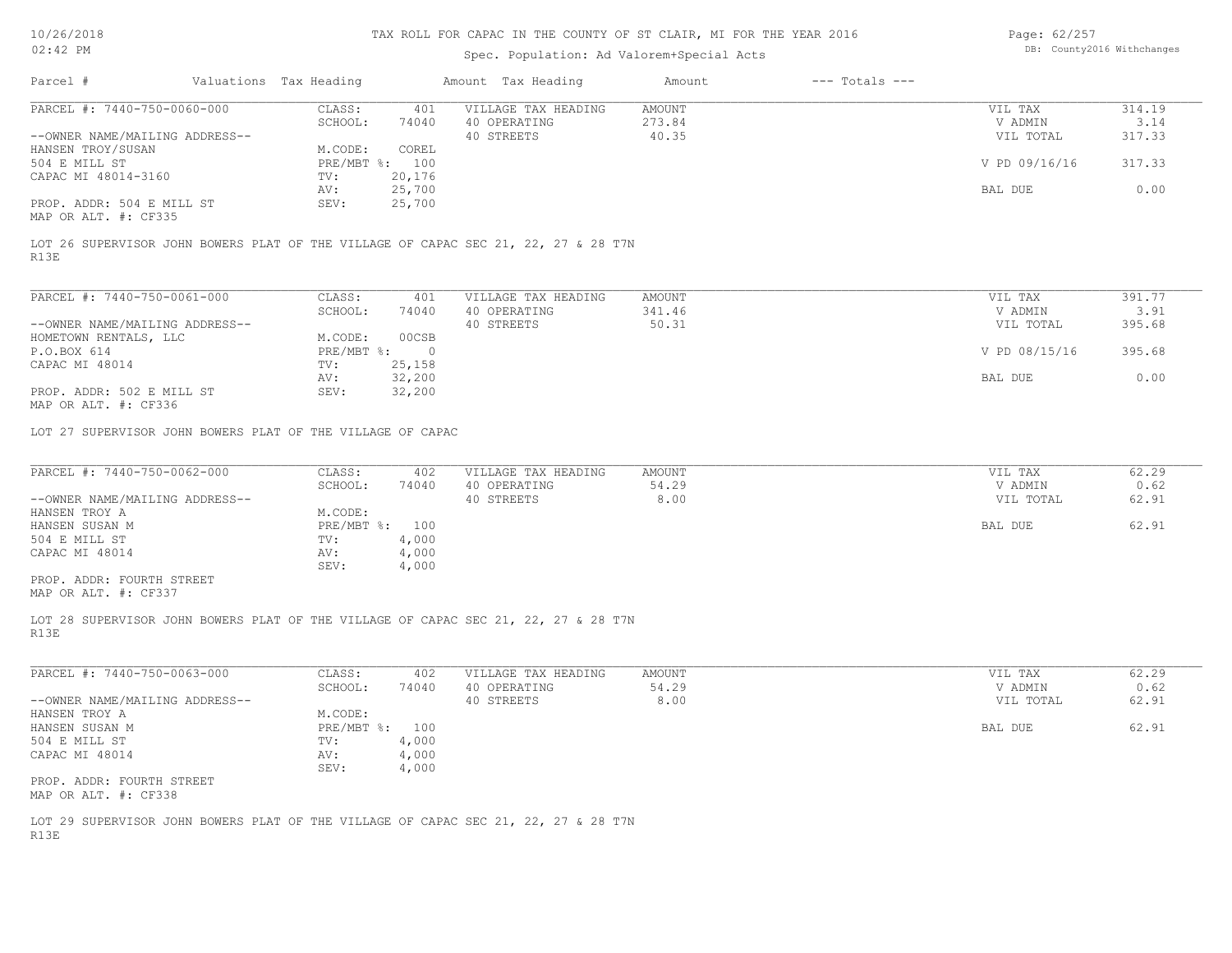Page: 63/257 DB: County2016 Withchanges

| Parcel #<br>Valuations Tax Heading<br>Amount Tax Heading<br>$---$ Totals $---$<br>Amount<br>PARCEL #: 7440-750-0064-000<br>CLASS:<br>402<br>VILLAGE TAX HEADING<br>AMOUNT<br>SCHOOL:<br>74040<br>40 OPERATING<br>54.29<br>--OWNER NAME/MAILING ADDRESS--<br>40 STREETS<br>8.00<br>M.CODE:<br>HANSON TROY A<br>PRE/MBT %: 100<br>HANSON SUSAN M<br>504 E MILL ST<br>4,000<br>TV:<br>4,000<br>CAPAC MI 48014<br>AV:<br>SEV:<br>4,000<br>PROP. ADDR: FOURTH STREET<br>MAP OR ALT. #: CF339<br>LOT 30 SUPERVISOR JOHN BOWERS PLAT OF THE VILLAGE OF CAPAC SEC 21, 22, 27 & 28 T7N<br>R13E<br>PARCEL #: 7440-750-0065-000<br>CLASS:<br>VILLAGE TAX HEADING<br>402<br>AMOUNT<br>54.29<br>SCHOOL:<br>74040<br>40 OPERATING<br>40 STREETS<br>8.00<br>--OWNER NAME/MAILING ADDRESS--<br>MAJO INCORPORATED<br>M.CODE:<br>68095 MAIN ST<br>PRE/MBT %:<br>$\overline{0}$<br>4,000<br>RICHMOND MI 48062<br>TV:<br>4,000<br>AV:<br>PROP. ADDR: FOURTH STREET<br>SEV:<br>4,000<br>MAP OR ALT. #: CF340 | VIL TAX<br>V ADMIN<br>VIL TOTAL<br>BAL DUE<br>VIL TAX<br>V ADMIN<br>VIL TOTAL | 62.29<br>0.62<br>62.91<br>62.91<br>62.29<br>0.62 |
|-----------------------------------------------------------------------------------------------------------------------------------------------------------------------------------------------------------------------------------------------------------------------------------------------------------------------------------------------------------------------------------------------------------------------------------------------------------------------------------------------------------------------------------------------------------------------------------------------------------------------------------------------------------------------------------------------------------------------------------------------------------------------------------------------------------------------------------------------------------------------------------------------------------------------------------------------------------------------------------------|-------------------------------------------------------------------------------|--------------------------------------------------|
|                                                                                                                                                                                                                                                                                                                                                                                                                                                                                                                                                                                                                                                                                                                                                                                                                                                                                                                                                                                         |                                                                               |                                                  |
|                                                                                                                                                                                                                                                                                                                                                                                                                                                                                                                                                                                                                                                                                                                                                                                                                                                                                                                                                                                         |                                                                               |                                                  |
|                                                                                                                                                                                                                                                                                                                                                                                                                                                                                                                                                                                                                                                                                                                                                                                                                                                                                                                                                                                         |                                                                               |                                                  |
|                                                                                                                                                                                                                                                                                                                                                                                                                                                                                                                                                                                                                                                                                                                                                                                                                                                                                                                                                                                         | BAL DUE                                                                       | 62.91<br>62.91                                   |
| LOT 31 SUPERVISOR JOHN BOWERS PLAT OF THE VILLAGE OF CAPAC SEC 21, 22, 27 & 28 T7N<br>R13E                                                                                                                                                                                                                                                                                                                                                                                                                                                                                                                                                                                                                                                                                                                                                                                                                                                                                              |                                                                               |                                                  |
| PARCEL #: 7440-750-0066-000<br>CLASS:<br>VILLAGE TAX HEADING<br>402<br>AMOUNT<br>40 OPERATING<br>86.86<br>SCHOOL:<br>74040<br>12.80<br>40 STREETS<br>--OWNER NAME/MAILING ADDRESS--<br>MILLER THOMAS E<br>M.CODE:<br>PRE/MBT %:<br>402 N HUNTER ST<br>$\overline{0}$<br>6,400<br>CAPAC MI 48014-3129<br>TV:<br>6,400<br>AV:                                                                                                                                                                                                                                                                                                                                                                                                                                                                                                                                                                                                                                                             | VIL TAX<br>V ADMIN<br>VIL TOTAL<br>V PD 09/16/16<br>BAL DUE                   | 99.66<br>0.99<br>100.65<br>100.65<br>0.00        |
| PROP. ADDR: FOURTH STREET<br>6,400<br>SEV:<br>MAP OR ALT. #: CF341A/G<br>LOTS 32-38 INCL SUPERVISOR JOHN BOWERS PLAT OF THE VILLAGE OF CAPAC SEC 21, 22, 27<br>& 28 T7N R13E                                                                                                                                                                                                                                                                                                                                                                                                                                                                                                                                                                                                                                                                                                                                                                                                            |                                                                               |                                                  |
| PARCEL #: 7440-750-0067-000<br>VILLAGE TAX HEADING<br>CLASS:<br>402<br>AMOUNT<br>SCHOOL:<br>74040<br>40 OPERATING<br>0.00<br>40 STREETS<br>0.00<br>--OWNER NAME/MAILING ADDRESS--<br>M.CODE:<br>MICHIGAN LAND BANK<br>MICH DEPT OF LABOR/ECO<br>PRE/MBT %:<br>$\circ$<br>PO BOX 30004<br>0<br>TV:<br>$\circ$<br>Lansing MI 48909<br>AV:<br>$\circ$<br>SEV:<br>PROP. ADDR: FOURTH STREET<br>MAP OR ALT. $\#$ : 341H/K                                                                                                                                                                                                                                                                                                                                                                                                                                                                                                                                                                    | VIL TAX<br>V ADMIN<br>VIL TOTAL<br>BAL DUE                                    | 0.00<br>0.00<br>0.00<br>0.00                     |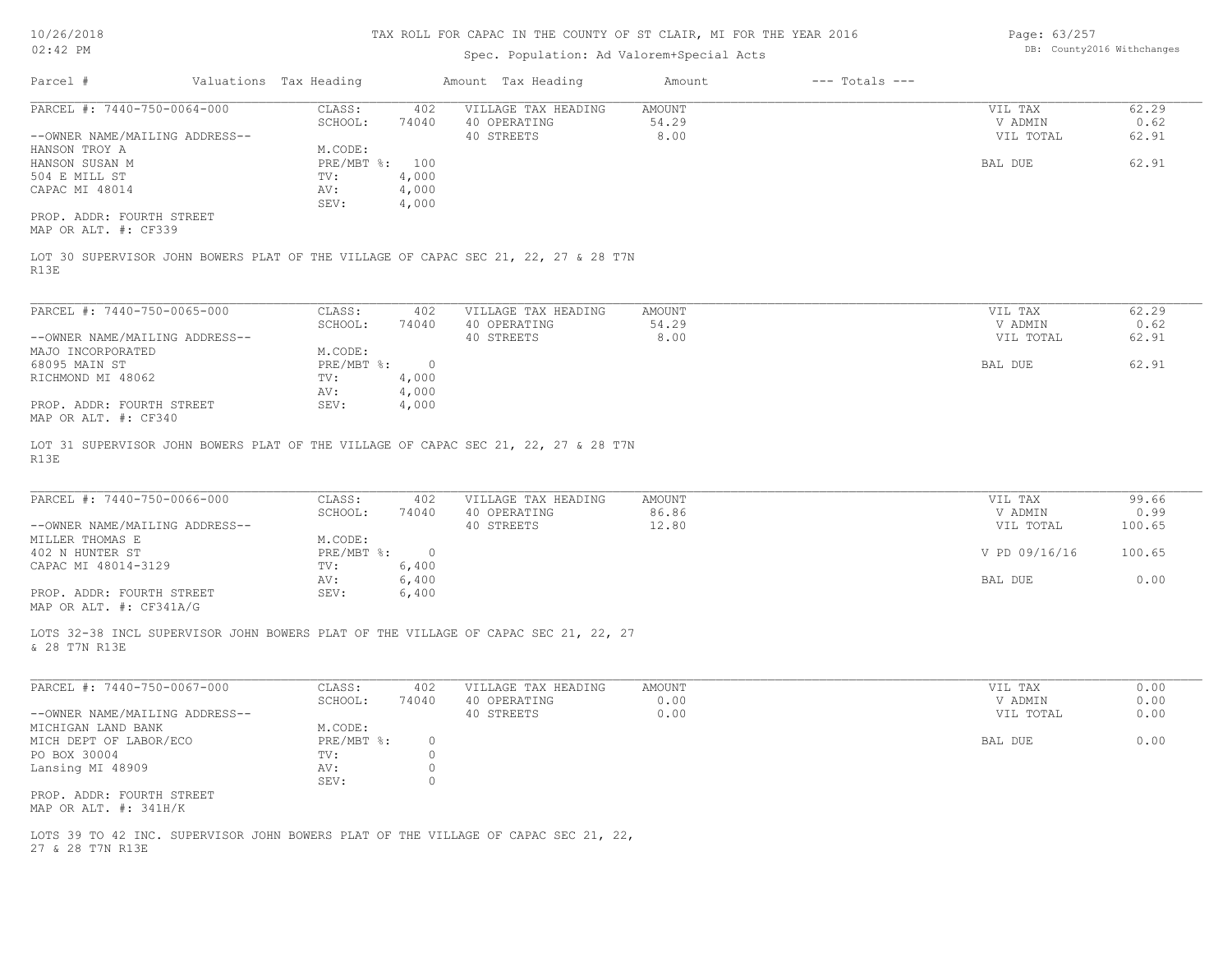# Spec. Population: Ad Valorem+Special Acts

Page: 64/257 DB: County2016 Withchanges

| PARCEL #: 7440-750-0068-000                                                                                | CLASS:<br>402    | VILLAGE TAX HEADING     | AMOUNT | VIL TAX   | 54.50 |
|------------------------------------------------------------------------------------------------------------|------------------|-------------------------|--------|-----------|-------|
|                                                                                                            | SCHOOL:<br>74040 | 40 OPERATING            | 47.50  | V ADMIN   | 0.54  |
| --OWNER NAME/MAILING ADDRESS--                                                                             |                  | 40 STREETS              | 7.00   | VIL TOTAL | 55.04 |
| RAY BARBARA JAN                                                                                            | M.CODE:          |                         |        |           |       |
| RAY DANIEL S                                                                                               | PRE/MBT %: 100   |                         |        | BAL DUE   | 55.04 |
| 216 S LESTER ST                                                                                            | 3,500<br>TV:     |                         |        |           |       |
| CAPAC MI 48014                                                                                             | 3,500<br>AV:     |                         |        |           |       |
| PROP. ADDR: FOURTH STREET                                                                                  | 3,500<br>SEV:    |                         |        |           |       |
| MAP OR ALT. #: CF342                                                                                       |                  |                         |        |           |       |
|                                                                                                            |                  |                         |        |           |       |
| LOT 43 SUPERVISOR JOHN BOWERS PLAT OF THE VILLAGE OF CAPAC SEC 21, 22, 27 & 28 T7N                         |                  |                         |        |           |       |
| R13E                                                                                                       |                  |                         |        |           |       |
|                                                                                                            |                  |                         |        |           |       |
| PARCEL #: 7440-750-0069-000                                                                                | CLASS:<br>402    | VILLAGE TAX HEADING     | AMOUNT | VIL TAX   | 54.50 |
|                                                                                                            | SCHOOL:          | 74040 40 OPERATING      | 47.50  | V ADMIN   | 0.54  |
| --OWNER NAME/MAILING ADDRESS--                                                                             |                  | 40 STREETS              | 7.00   | VIL TOTAL | 55.04 |
| RAY DANIEL S                                                                                               | M.CODE:          |                         |        |           |       |
| RAY BARBARA J                                                                                              | PRE/MBT %: 100   |                         |        | BAL DUE   | 55.04 |
| 216 S LESTER                                                                                               | TV:<br>3,500     |                         |        |           |       |
| CAPAC MI 48014                                                                                             | 3,500<br>AV:     |                         |        |           |       |
|                                                                                                            | SEV:<br>3,500    |                         |        |           |       |
| PROP. ADDR: FOURTH STREET                                                                                  |                  |                         |        |           |       |
|                                                                                                            |                  |                         |        |           |       |
| MAP OR ALT. #: CF343<br>LOT 44 SUPERVISOR JOHN BOWERS PLAT OF THE VILLAGE OF CAPAC SEC 21, 22, 27 & 28 T7N |                  |                         |        |           |       |
| R13E                                                                                                       |                  |                         |        |           |       |
| PARCEL #: 7440-750-0070-000                                                                                | CLASS:           | 402 VILLAGE TAX HEADING | AMOUNT | VIL TAX   | 54.50 |
|                                                                                                            | SCHOOL:<br>74040 | 40 OPERATING            | 47.50  | V ADMIN   | 0.54  |
| --OWNER NAME/MAILING ADDRESS--                                                                             |                  | 40 STREETS              | 7.00   | VIL TOTAL | 55.04 |
| RAY BARBARA JAN                                                                                            | M.CODE:          |                         |        |           |       |
| RAY DANIEL S                                                                                               | PRE/MBT %: 100   |                         |        | BAL DUE   | 55.04 |
| 216 S LESTER ST                                                                                            | TV:<br>3,500     |                         |        |           |       |
| CAPAC MI 48014                                                                                             | 3,500<br>AV:     |                         |        |           |       |
|                                                                                                            | 3,500<br>SEV:    |                         |        |           |       |
| PROP. ADDR: FOURTH STREET<br>MAP OR ALT. #: CF344                                                          |                  |                         |        |           |       |
|                                                                                                            |                  |                         |        |           |       |
| LOT 45 SUPERVISOR JOHN BOWERS PLAT OF THE VILLAGE OF CAPAC SEC 21, 22, 27 & 28 T7N                         |                  |                         |        |           |       |
|                                                                                                            |                  |                         |        |           |       |
| R13E                                                                                                       |                  |                         |        |           |       |
| PARCEL #: 7440-750-0071-000                                                                                | CLASS:<br>402    | VILLAGE TAX HEADING     | AMOUNT | VIL TAX   | 85.65 |
|                                                                                                            | SCHOOL:<br>74040 | 40 OPERATING            | 74.65  | V ADMIN   | 0.85  |
|                                                                                                            |                  | 40 STREETS              | 11.00  | VIL TOTAL | 86.50 |
| --OWNER NAME/MAILING ADDRESS--<br>RAY BARBARA JAN                                                          | M.CODE:          |                         |        |           |       |
| RAY DANIEL S                                                                                               | PRE/MBT %: 100   |                         |        | BAL DUE   | 86.50 |
| 216 S LESTER ST                                                                                            | 5,500<br>TV:     |                         |        |           |       |
| CAPAC MI 48014                                                                                             | 5,500<br>AV:     |                         |        |           |       |
|                                                                                                            | 5,500<br>SEV:    |                         |        |           |       |
| PROP. ADDR: FOURTH STREET<br>MAP OR ALT. #: CF345A/C                                                       |                  |                         |        |           |       |

& 28 T7N R13E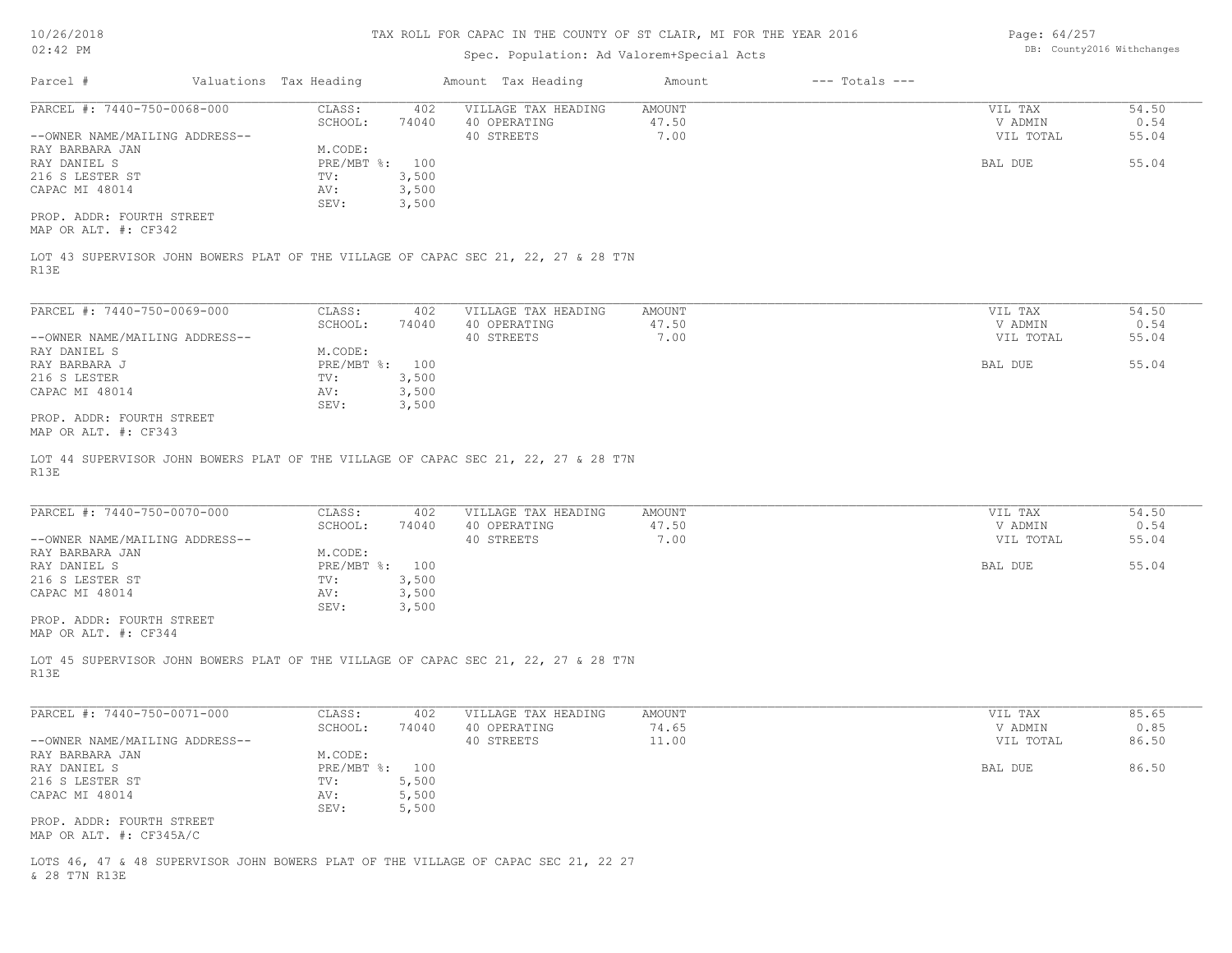| 10/26/2018                                                                                                    |                        |                |              |                     | TAX ROLL FOR CAPAC IN THE COUNTY OF ST CLAIR, MI FOR THE YEAR 2016 |                    | Page: 65/257  |                            |
|---------------------------------------------------------------------------------------------------------------|------------------------|----------------|--------------|---------------------|--------------------------------------------------------------------|--------------------|---------------|----------------------------|
| $02:42$ PM                                                                                                    |                        |                |              |                     | Spec. Population: Ad Valorem+Special Acts                          |                    |               | DB: County2016 Withchanges |
| Parcel #                                                                                                      | Valuations Tax Heading |                |              | Amount Tax Heading  | Amount                                                             | $---$ Totals $---$ |               |                            |
| PARCEL #: 7440-750-0072-000                                                                                   | CLASS:                 | 402            |              | VILLAGE TAX HEADING | AMOUNT                                                             |                    | VIL TAX       | 62.29                      |
|                                                                                                               | SCHOOL:                | 74040          | 40 OPERATING |                     | 54.29                                                              |                    | V ADMIN       | 0.62                       |
| --OWNER NAME/MAILING ADDRESS--                                                                                |                        |                | 40 STREETS   |                     | 8.00                                                               |                    | VIL TOTAL     | 62.91                      |
| KILLINGBECK KARL T                                                                                            | M.CODE:                |                |              |                     |                                                                    |                    |               |                            |
| KILLINGBECK COURTNEY                                                                                          | PRE/MBT %:             | $\overline{0}$ |              |                     |                                                                    |                    | V PD 09/16/16 | 62.91                      |
| 202 S LESTER                                                                                                  | TV:                    | 4,000          |              |                     |                                                                    |                    |               |                            |
| CAPAC MI 48014                                                                                                | AV:                    | 4,000          |              |                     |                                                                    |                    | BAL DUE       | 0.00                       |
|                                                                                                               | SEV:                   | 4,000          |              |                     |                                                                    |                    |               |                            |
| PROP. ADDR: FOURTH STREET<br>MAP OR ALT. #: CF345D                                                            |                        |                |              |                     |                                                                    |                    |               |                            |
| LOT 49 EXC N 4 FT. SUPERVISOR JOHN BOWERS PLAT OF THE VILLAGE OF CAPAC SEC 21, 2,<br>27 & 28 T7N R13E         |                        |                |              |                     |                                                                    |                    |               |                            |
| PARCEL #: 7440-750-0073-000                                                                                   | CLASS:                 | 402            |              | VILLAGE TAX HEADING | AMOUNT                                                             |                    | VIL TAX       | 62.29                      |
|                                                                                                               | SCHOOL:                | 74040          | 40 OPERATING |                     | 54.29                                                              |                    | V ADMIN       | 0.62                       |
| --OWNER NAME/MAILING ADDRESS--                                                                                |                        |                | 40 STREETS   |                     | 8.00                                                               |                    | VIL TOTAL     | 62.91                      |
| WOLF DANIEL R                                                                                                 | M.CODE:                |                |              |                     |                                                                    |                    |               |                            |
| WOLF JANE E                                                                                                   | PRE/MBT %: 100         |                |              |                     |                                                                    |                    | V PD 09/19/16 | 62.91                      |
| 202 S LESTER ST                                                                                               | TV:                    | 4,000          |              |                     |                                                                    |                    |               |                            |
|                                                                                                               |                        |                |              |                     |                                                                    |                    | BAL DUE       | 0.00                       |
| CAPAC MI 48014-3712                                                                                           | AV:                    | 4,000          |              |                     |                                                                    |                    |               |                            |
| PROP. ADDR: FOURTH STREET                                                                                     | SEV:                   | 4,000          |              |                     |                                                                    |                    |               |                            |
|                                                                                                               |                        |                |              |                     |                                                                    |                    |               |                            |
| MAP OR ALT. #: CF345E                                                                                         |                        |                |              |                     |                                                                    |                    |               |                            |
| LOT 50 & N 4 FT OF LOT 49 SUPERVISOR JOHN BOWERS PLAT OF THE VILLAGE OF CAPAC SEC<br>21, 22, 27 & 28 T7N R13E |                        |                |              |                     |                                                                    |                    |               |                            |
| PARCEL #: 7440-750-0074-000                                                                                   | CLASS:                 | 402            |              | VILLAGE TAX HEADING | AMOUNT                                                             |                    | VIL TAX       | 62.29                      |
|                                                                                                               | SCHOOL:                | 74040          | 40 OPERATING |                     | 54.29                                                              |                    | V ADMIN       | 0.62                       |
| --OWNER NAME/MAILING ADDRESS--                                                                                |                        |                | 40 STREETS   |                     | 8.00                                                               |                    | VIL TOTAL     | 62.91                      |
| DETLOFF WAYNE                                                                                                 | M.CODE:                |                |              |                     |                                                                    |                    |               |                            |
| 200 S LESTER ST                                                                                               | PRE/MBT %: 100         |                |              |                     |                                                                    |                    | V PD 09/12/16 | 62.91                      |
| CAPAC MI 48014                                                                                                | TV:                    | 4,000          |              |                     |                                                                    |                    |               |                            |
|                                                                                                               | AV:                    | 4,000          |              |                     |                                                                    |                    | BAL DUE       | 0.00                       |
| PROP. ADDR: FOURTH STREET<br>MAP OR ALT. #: CF346A                                                            | SEV:                   | 4,000          |              |                     |                                                                    |                    |               |                            |
| LOT 51 SUPERVISOR JOHN BOWERS PLAT OF THE VILLAGE OF CAPAC SEC 21, 22, 27 & 28 T7N<br>R13E                    |                        |                |              |                     |                                                                    |                    |               |                            |
| PARCEL #: 7440-750-0075-000                                                                                   | CLASS:                 | 005            |              | VILLAGE TAX HEADING | AMOUNT                                                             |                    | VIL TAX       | 0.00                       |
|                                                                                                               | SCHOOL:                | 74040          | 40 OPERATING |                     | 0.00                                                               |                    | V ADMIN       | 0.00                       |
| --OWNER NAME/MAILING ADDRESS--                                                                                |                        |                | 40 STREETS   |                     | 0.00                                                               |                    | VIL TOTAL     | 0.00                       |
| VILLAGE OF CAPAC                                                                                              | M.CODE:                |                |              |                     |                                                                    |                    |               |                            |
| 131 N MAIN ST                                                                                                 | PRE/MBT %:             | $\circ$        |              |                     |                                                                    |                    | BAL DUE       | 0.00                       |
|                                                                                                               |                        |                |              |                     |                                                                    |                    |               |                            |

MAP OR ALT. #: CF346B PROP. ADDR: FOURTH STREET SEV: SEV: 0

R13E LOT 52 SUPERVISOR JOHN BOWERS PLAT OF THE VILLAGE OF CAPAC SEC 21, 22, 27 & 28 T7N

 AV: 0 CAPAC MI 48014  $TV: 0$ <br>AV: 0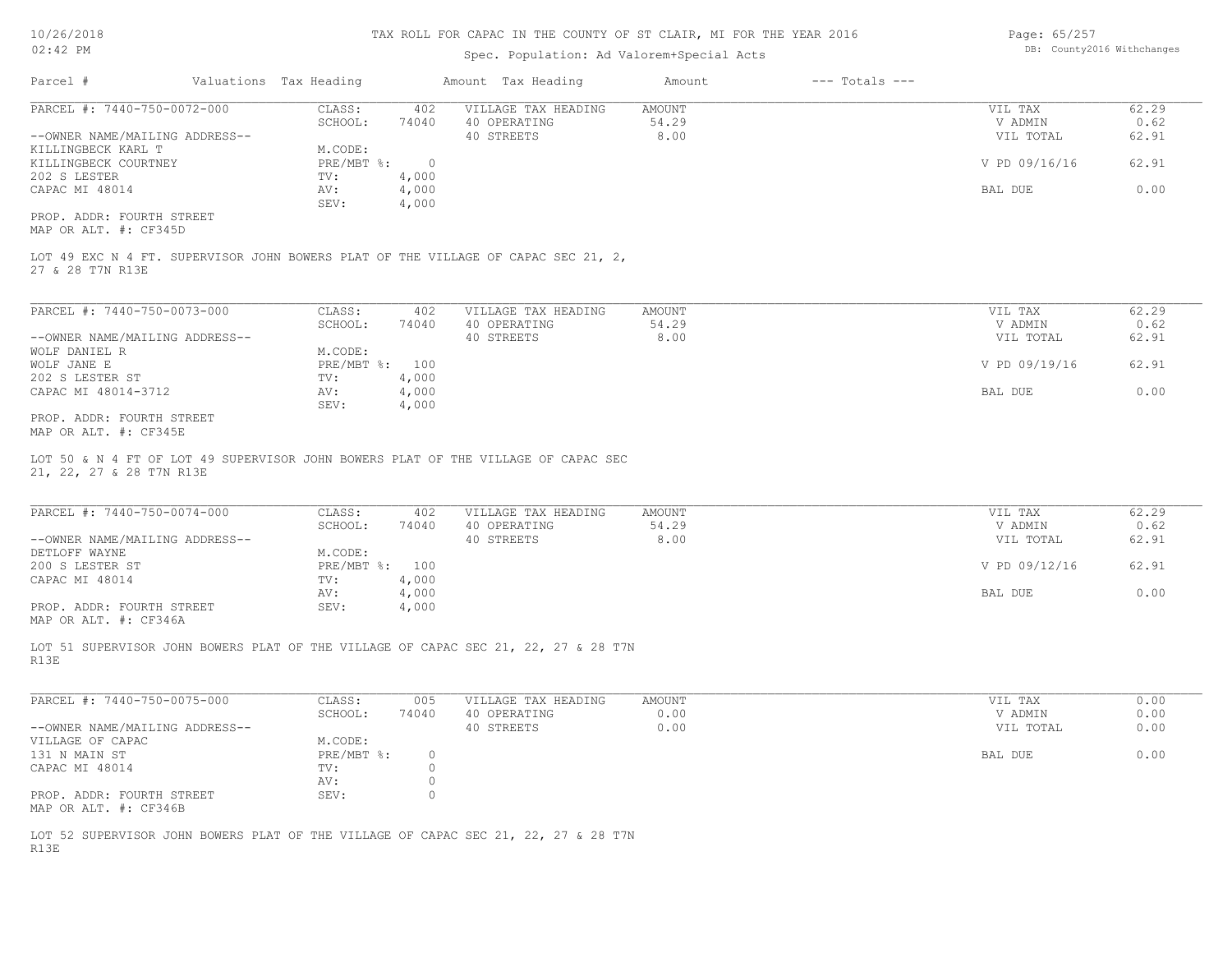10/26/2018 02:42 PM

# TAX ROLL FOR CAPAC IN THE COUNTY OF ST CLAIR, MI FOR THE YEAR 2016

# Spec. Population: Ad Valorem+Special Acts

Page: 66/257 DB: County2016 Withchanges

| Parcel #                                                      | Valuations Tax Heading         |                               | Amount Tax Heading                                                                 | Amount                 | $---$ Totals $---$ |                                 |                      |
|---------------------------------------------------------------|--------------------------------|-------------------------------|------------------------------------------------------------------------------------|------------------------|--------------------|---------------------------------|----------------------|
| PARCEL #: 7440-750-0076-000<br>--OWNER NAME/MAILING ADDRESS-- | CLASS:<br>SCHOOL:              | 703<br>74040                  | VILLAGE TAX HEADING<br>40 OPERATING<br>40 STREETS                                  | AMOUNT<br>0.00<br>0.00 |                    | VIL TAX<br>V ADMIN<br>VIL TOTAL | 0.00<br>0.00<br>0.00 |
| VILLAGE OF CAPAC                                              | M.CODE:                        |                               |                                                                                    |                        |                    |                                 |                      |
| 131 N MAIN ST<br>CAPAC MI 48014                               | $PRE/MBT$ $\div$<br>TV:<br>AV: | $\circ$<br>$\circ$<br>$\circ$ |                                                                                    |                        |                    | BAL DUE                         | 0.00                 |
| PROP. ADDR: FOURTH STREET<br>MAP OR ALT. #: CF347             | SEV:                           | $\circ$                       |                                                                                    |                        |                    |                                 |                      |
| R13E                                                          |                                |                               | LOT 53 SUPERVISOR JOHN BOWERS PLAT OF THE VILLAGE OF CAPAC SEC 21, 22, 27 & 28 T7N |                        |                    |                                 |                      |
| PARCEL #: 7440-750-0077-000                                   | CLASS:                         | 703                           | VILLAGE TAX HEADING                                                                | AMOUNT                 |                    | VIL TAX                         | 0.00                 |
| --OWNER NAME/MAILING ADDRESS--                                | SCHOOL:                        | 74040                         | 40 OPERATING<br>40 STREETS                                                         | 0.00<br>0.00           |                    | V ADMIN<br>VIL TOTAL            | 0.00<br>0.00         |
| THE VILLAGE OF CAPAC<br>131 N MAIN ST                         | M.CODE:<br>$PRE/MBT$ $\div$    | $\circ$                       |                                                                                    |                        |                    | BAL DUE                         | 0.00                 |
| CAPAC MI 48014                                                | TV:<br>AV:                     | $\circ$<br>$\circ$            |                                                                                    |                        |                    |                                 |                      |
| PROP. ADDR: FOURTH STREET<br>MAP OR ALT. #: CF348             | SEV:                           | $\circ$                       |                                                                                    |                        |                    |                                 |                      |
| T7N R13E                                                      |                                |                               | LOTS 54-55 SUPERVISOR JOHN BOWERS PLAT OF THE VILLAGE OF CAPAC SEC 21, 22, 27 & 28 |                        |                    |                                 |                      |
| PARCEL #: 7440-750-0078-000                                   | CLASS:                         | 402                           | VILLAGE TAX HEADING                                                                | AMOUNT                 |                    | VIL TAX                         | 62.29                |
| --OWNER NAME/MAILING ADDRESS--                                | SCHOOL:                        | 74040                         | 40 OPERATING<br>40 STREETS                                                         | 54.29<br>8.00          |                    | V ADMIN<br>VIL TOTAL            | 0.62<br>62.91        |
| KATAKIS, ANTONIOS<br>2320 FRED MOORE HWY.                     | M.CODE:<br>$PRE/MBT$ $\div$ 0  |                               |                                                                                    |                        |                    | V PD 09/12/16                   | 62.91                |
| ST. CLAIR, MI 48079                                           | TV:<br>AV:                     | 4,000<br>4,000                |                                                                                    |                        |                    | BAL DUE                         | 0.00                 |
| PROP. ADDR: FOURTH STREET<br>MAP OR ALT. #: CF349             | SEV:                           | 4,000                         |                                                                                    |                        |                    |                                 |                      |
| R13E                                                          |                                |                               | LOT 56 SUPERVISOR JOHN BOWERS PLAT OF THE VILLAGE OF CAPAC SEC 21, 22, 27 & 28 T7N |                        |                    |                                 |                      |
| PARCEL #: 7440-750-0079-000                                   | CLASS:                         | 401                           | VILLAGE TAX HEADING                                                                | AMOUNT                 |                    | VIL TAX                         | 304.68               |
| --OWNER NAME/MAILING ADDRESS--                                | SCHOOL:                        | 74040                         | 40 OPERATING<br>40 STREETS                                                         | 265.55<br>39.13        |                    | V ADMIN                         | 3.04<br>307.72       |
| CYRUS MARY/MICHAEL                                            | M.CODE:                        |                               |                                                                                    |                        |                    | VIL TOTAL                       |                      |
| 426 E MILL ST<br>CAPAC MI 48014-3158                          | PRE/MBT %: 100<br>TV:          | 19,565                        |                                                                                    |                        |                    | BAL DUE                         | 307.72               |
|                                                               | AV: 25,100                     |                               |                                                                                    |                        |                    |                                 |                      |
| PROP. ADDR: 426 E MILL ST<br>MAP OR ALT. #: CF350             | SEV:                           | 25,100                        |                                                                                    |                        |                    |                                 |                      |
| R13E 1700/546 ADD NAME                                        |                                |                               | LOT 57 SUPERVISOR JOHN BOWERS PLAT OF THE VILLAGE OF CAPAC SEC 21, 22, 27 & 28 T7N |                        |                    |                                 |                      |
|                                                               |                                |                               |                                                                                    |                        |                    |                                 |                      |
|                                                               |                                |                               |                                                                                    |                        |                    |                                 |                      |
|                                                               |                                |                               |                                                                                    |                        |                    |                                 |                      |
|                                                               |                                |                               |                                                                                    |                        |                    |                                 |                      |
|                                                               |                                |                               |                                                                                    |                        |                    |                                 |                      |
|                                                               |                                |                               |                                                                                    |                        |                    |                                 |                      |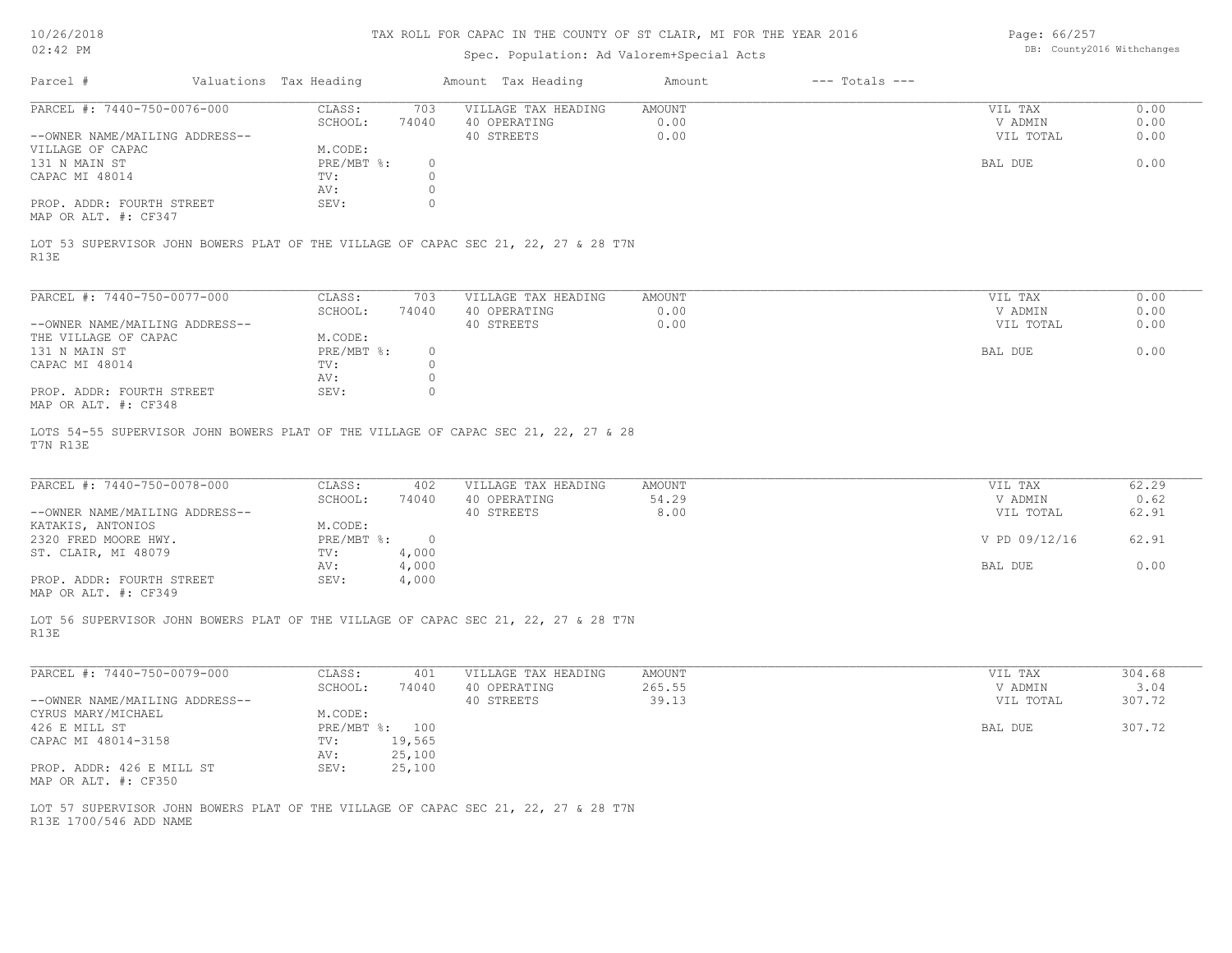### TAX ROLL FOR CAPAC IN THE COUNTY OF ST CLAIR, MI FOR THE YEAR 2016 Page: 67/257

| 101201201<br>$02:42$ PM                                              |                        |                          | THIS ROLL FOR CHING IN THE COUNTY OF OF CENTRAL ME FOR THE TEMP COTO<br>Spec. Population: Ad Valorem+Special Acts         |                           |                    | Lugu. VIILJI         | DB: County2016 Withchanges |
|----------------------------------------------------------------------|------------------------|--------------------------|---------------------------------------------------------------------------------------------------------------------------|---------------------------|--------------------|----------------------|----------------------------|
| Parcel #                                                             | Valuations Tax Heading |                          | Amount Tax Heading                                                                                                        | Amount                    | $---$ Totals $---$ |                      |                            |
| PARCEL #: 7440-750-0080-000<br>--OWNER NAME/MAILING ADDRESS--        | CLASS:<br>SCHOOL:      | 401<br>74040             | VILLAGE TAX HEADING<br>40 OPERATING                                                                                       | AMOUNT<br>290.46<br>42.80 |                    | VIL TAX<br>V ADMIN   | 333.26<br>3.33<br>336.59   |
| HUNTER RICHARD E                                                     | M.CODE:                | COREL                    | 40 STREETS                                                                                                                |                           |                    | VIL TOTAL            |                            |
| 8204 PETZ RD<br>IMLAY CITY MI 48444                                  | PRE/MBT %:<br>TV:      | $\overline{0}$<br>21,400 |                                                                                                                           |                           |                    | V PD 09/19/16        | 336.59                     |
| PROP. ADDR: 406 E MILL ST<br>MAP OR ALT. #: CF351                    | AV:<br>SEV:            | 24,600<br>24,600         |                                                                                                                           |                           |                    | BAL DUE              | 0.00                       |
| R13E                                                                 |                        |                          | LOT 58 SUPERVISOR JOHN BOWERS PLAT OF THE VILLAGE OF CAPAC SEC 21, 22, 27 & 28 T7N                                        |                           |                    |                      |                            |
| PARCEL #: 7440-750-0081-000                                          | CLASS:                 | 401                      | VILLAGE TAX HEADING                                                                                                       | AMOUNT                    |                    | VIL TAX              | 673.93                     |
|                                                                      | SCHOOL:                | 74040                    | 40 OPERATING                                                                                                              | 587.38                    |                    | V ADMIN              | 6.73                       |
| --OWNER NAME/MAILING ADDRESS--<br>BRAUNSTEINER BERTRAM/JOAN          | M.CODE:                |                          | 40 STREETS                                                                                                                | 86.55                     |                    | VIL TOTAL            | 680.66                     |
| 404 E. MILL ST.<br>CAPAC MI 48014                                    | $\texttt{TV}$ :        | PRE/MBT %: 100<br>43,276 |                                                                                                                           |                           |                    | V PD 07/08/16        | 680.66                     |
|                                                                      | AV:                    | 53,800                   |                                                                                                                           |                           |                    | BAL DUE              | 0.00                       |
| PROP. ADDR: 404 E MILL ST<br>MAP OR ALT. #: CF352                    | SEV:                   | 53,800                   |                                                                                                                           |                           |                    |                      |                            |
| R13E<br>PARCEL #: 7440-750-0082-000                                  | CLASS:<br>SCHOOL:      | 401<br>74040             | LOT 59 SUPERVISOR JOHN BOWERS PLAT OF THE VILLAGE OF CAPAC SEC 21, 22, 27 & 28 T7N<br>VILLAGE TAX HEADING<br>40 OPERATING | AMOUNT<br>340.68          |                    | VIL TAX<br>V ADMIN   | 390.88<br>3.90             |
| --OWNER NAME/MAILING ADDRESS--<br>MESSING MARK E                     | M.CODE:                |                          | 40 STREETS                                                                                                                | 50.20                     |                    | VIL TOTAL            | 394.78                     |
| 402 E MILL ST<br>CAPAC MI 48014                                      | $\texttt{TV}$ :        | PRE/MBT %: 100<br>25,100 |                                                                                                                           |                           |                    | V PD 09/16/16        | 394.78                     |
| PROP. ADDR: 402 E MILL ST                                            | AV:<br>SEV:            | 25,100<br>25,100         |                                                                                                                           |                           |                    | BAL DUE              | 0.00                       |
| MAP OR ALT. #: CF353<br>R13E                                         |                        |                          | LOT 60 SUPERVISOR JOHN BOWERS PLAT OF THE VILLAGE OF CAPAC SEC 21, 22, 27 & 28 T7N                                        |                           |                    |                      |                            |
| PARCEL #: 7440-750-0083-000                                          | CLASS:                 | 401                      | VILLAGE TAX HEADING                                                                                                       | AMOUNT                    |                    | VIL TAX              | 256.35                     |
| --OWNER NAME/MAILING ADDRESS--                                       | SCHOOL:                | 74040                    | 40 OPERATING<br>40 STREETS                                                                                                | 223.43<br>32.92           |                    | V ADMIN<br>VIL TOTAL | 2.56<br>258.91             |
| OCHOA JOSE/ANGELINE<br>106 S LESTER ST                               | M.CODE:<br>PRE/MBT %:  | $\circ$                  |                                                                                                                           |                           |                    | V PD 09/14/16        | 258.91                     |
| CAPAC MI 48014                                                       | TV:                    | 16,462                   |                                                                                                                           |                           |                    |                      |                            |
| PROP. ADDR: 104 S LESTER ST<br>MAP OR ALT. #: CF354A                 | AV:<br>SEV:            | 22,100<br>22,100         |                                                                                                                           |                           |                    | BAL DUE              | 0.00                       |
| LOT 61 EXC S 4' SUPERVISOR JOHN BOWER'S PLAT OF THE VILLAGE OF CAPAC |                        |                          |                                                                                                                           |                           |                    |                      |                            |
|                                                                      |                        |                          |                                                                                                                           |                           |                    |                      |                            |
|                                                                      |                        |                          |                                                                                                                           |                           |                    |                      |                            |
|                                                                      |                        |                          |                                                                                                                           |                           |                    |                      |                            |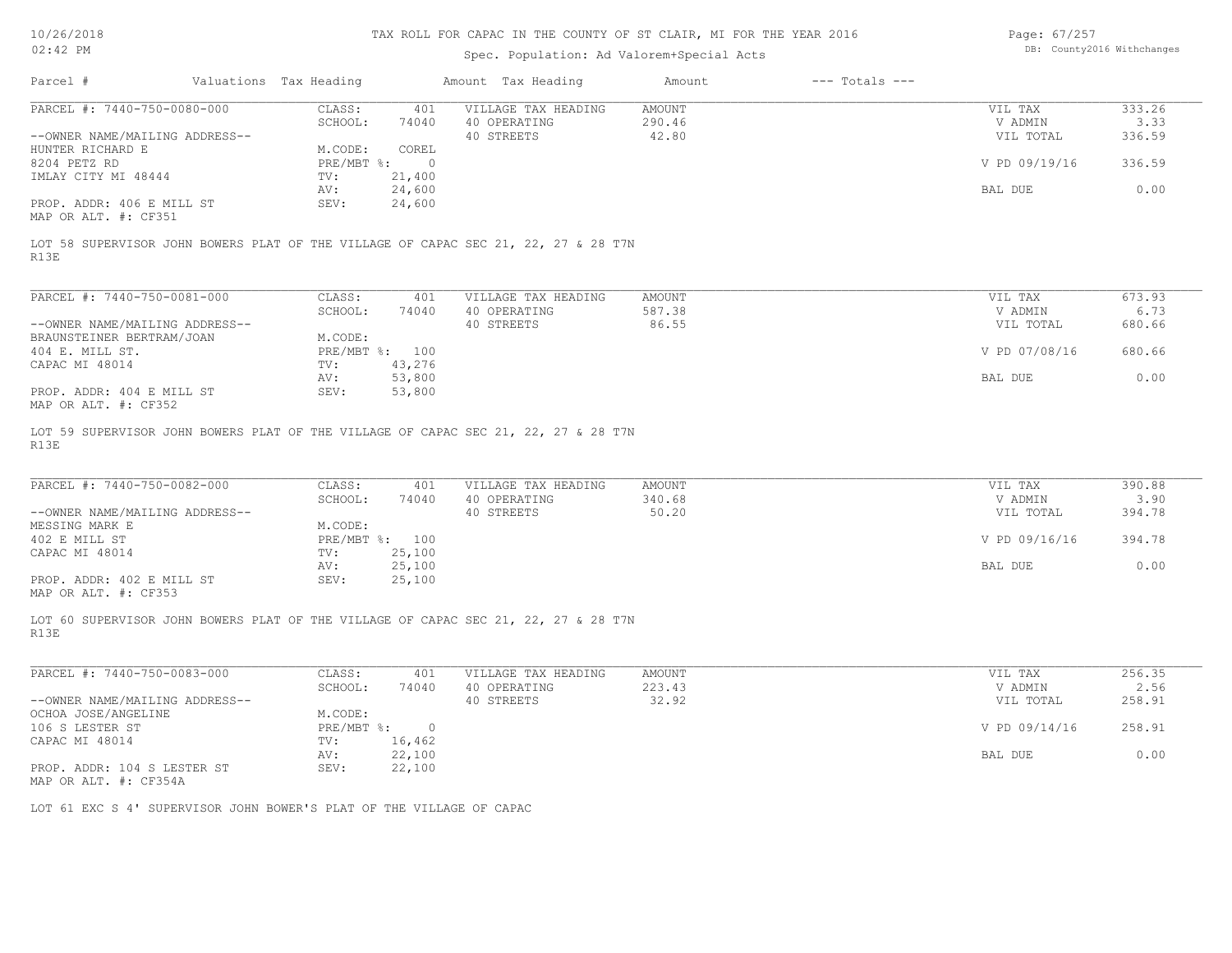# Spec. Population: Ad Valorem+Special Acts

| Page: 68/257 |                            |
|--------------|----------------------------|
|              | DB: County2016 Withchanges |

| Parcel #                       | Valuations Tax Heading |        | Amount Tax Heading  | Amount | $---$ Totals $---$ |               |        |
|--------------------------------|------------------------|--------|---------------------|--------|--------------------|---------------|--------|
| PARCEL #: 7440-750-0083-500    | CLASS:                 | 401    | VILLAGE TAX HEADING | AMOUNT |                    | VIL TAX       | 765.85 |
|                                | SCHOOL:                | 74040  | 40 OPERATING        | 667.50 |                    | V ADMIN       | 7.65   |
| --OWNER NAME/MAILING ADDRESS-- |                        |        | 40 STREETS          | 98.35  |                    | VIL TOTAL     | 773.50 |
| OCHOA JOSE/ANGELINE            | M.CODE:                |        |                     |        |                    |               |        |
| 106 S LESTER ST                | PRE/MBT %: 100         |        |                     |        |                    | V PD 09/14/16 | 773.50 |
| CAPAC MI 48014                 | TV:                    | 49,179 |                     |        |                    |               |        |
|                                | AV:                    | 66,400 |                     |        |                    | BAL DUE       | 0.00   |
| PROP. ADDR: 106 S LESTER ST    | SEV:                   | 66,400 |                     |        |                    |               |        |
|                                |                        |        |                     |        |                    |               |        |

MAP OR ALT. #: CF354B

S4' OF LOT 61 & ALL OF LOT 62 SUPERVISOR JOHN BOWER'S PLAT OF THE VILLAGE OF CAPAC

| PARCEL #: 7440-750-0084-000    | CLASS:         | 401    | VILLAGE TAX HEADING | AMOUNT | VIL TAX   | 168.20 |
|--------------------------------|----------------|--------|---------------------|--------|-----------|--------|
|                                | SCHOOL:        | 74040  | 40 OPERATING        | 146.60 | V ADMIN   | 1.68   |
| --OWNER NAME/MAILING ADDRESS-- |                |        | 40 STREETS          | 21.60  | VIL TOTAL | 169.88 |
| MCDONALD MICHAEL               | M.CODE:        |        |                     |        |           |        |
| GAVLINSKI MICHAEL & MICHELLE   | PRE/MBT %: 100 |        |                     |        | BAL DUE   | 169.88 |
| 116 S LESTER ST                | TV:            | 10,801 |                     |        |           |        |
| CAPAC MI 48014                 | AV:            | 14,700 |                     |        |           |        |
|                                | SEV:           | 14,700 |                     |        |           |        |
| PROP. ADDR: 116 S LESTER ST    |                |        |                     |        |           |        |

MAP OR ALT. #: CF355

LOT 63 SUPERVISOR JOHN BOWERS PLAT OF THE VILLAGE OF CAPAC

| PARCEL #: 7440-750-0085-000    | CLASS:  | 401            | VILLAGE TAX HEADING | AMOUNT | VIL TAX   | 270.85 |
|--------------------------------|---------|----------------|---------------------|--------|-----------|--------|
|                                | SCHOOL: | 74040          | 40 OPERATING        | 236.07 | V ADMIN   | 2.70   |
| --OWNER NAME/MAILING ADDRESS-- |         |                | 40 STREETS          | 34.78  | VIL TOTAL | 273.55 |
| MCDONALD MICHAEL               | M.CODE: |                |                     |        |           |        |
| GAVLINSKI MICHAEL & MICHELLE   |         | PRE/MBT %: 100 |                     |        | BAL DUE   | 273.55 |
| 116 S LESTER ST                | TV:     | 17,393         |                     |        |           |        |
| CAPAC MI 48014-3710            | AV:     | 22,400         |                     |        |           |        |
|                                | SEV:    | 22,400         |                     |        |           |        |
| PROP. ADDR: 116 S LESTER ST    |         |                |                     |        |           |        |
|                                |         |                |                     |        |           |        |

MAP OR ALT. #: CF356A

R13E LOT 64 SUPERVISOR JOHN BOWERS PLAT OF THE VILLAGE OF CAPAC SEC 21, 22, 27 & 28 T7N

| PARCEL #: 7440-750-0086-000    | CLASS:       | 401    | VILLAGE TAX HEADING | AMOUNT | VIL TAX       | 274.08 |
|--------------------------------|--------------|--------|---------------------|--------|---------------|--------|
|                                | SCHOOL:      | 74040  | 40 OPERATING        | 238.88 | V ADMIN       | 2.74   |
| --OWNER NAME/MAILING ADDRESS-- |              |        | 40 STREETS          | 35.20  | VIL TOTAL     | 276.82 |
| GAVLINSKI MICHELLE             | M.CODE:      | COREL  |                     |        |               |        |
| 120 S LESTER ST                | $PRE/MBT$ %: | 100    |                     |        | V PD 09/16/16 | 276.82 |
| CAPAC MI 48014-3710            | TV:          | 17,600 |                     |        |               |        |
|                                | AV:          | 22,500 |                     |        | BAL DUE       | 0.00   |
| PROP. ADDR: 120 S LESTER ST    | SEV:         | 22,500 |                     |        |               |        |
| MAP OR ALT. #: CF356B          |              |        |                     |        |               |        |

R13E LOT 65 SUPERVISOR JOHN BOWERS PLAT OF THE VILLAGE OF CAPAC SEC 21, 22, 27 & 28 T7N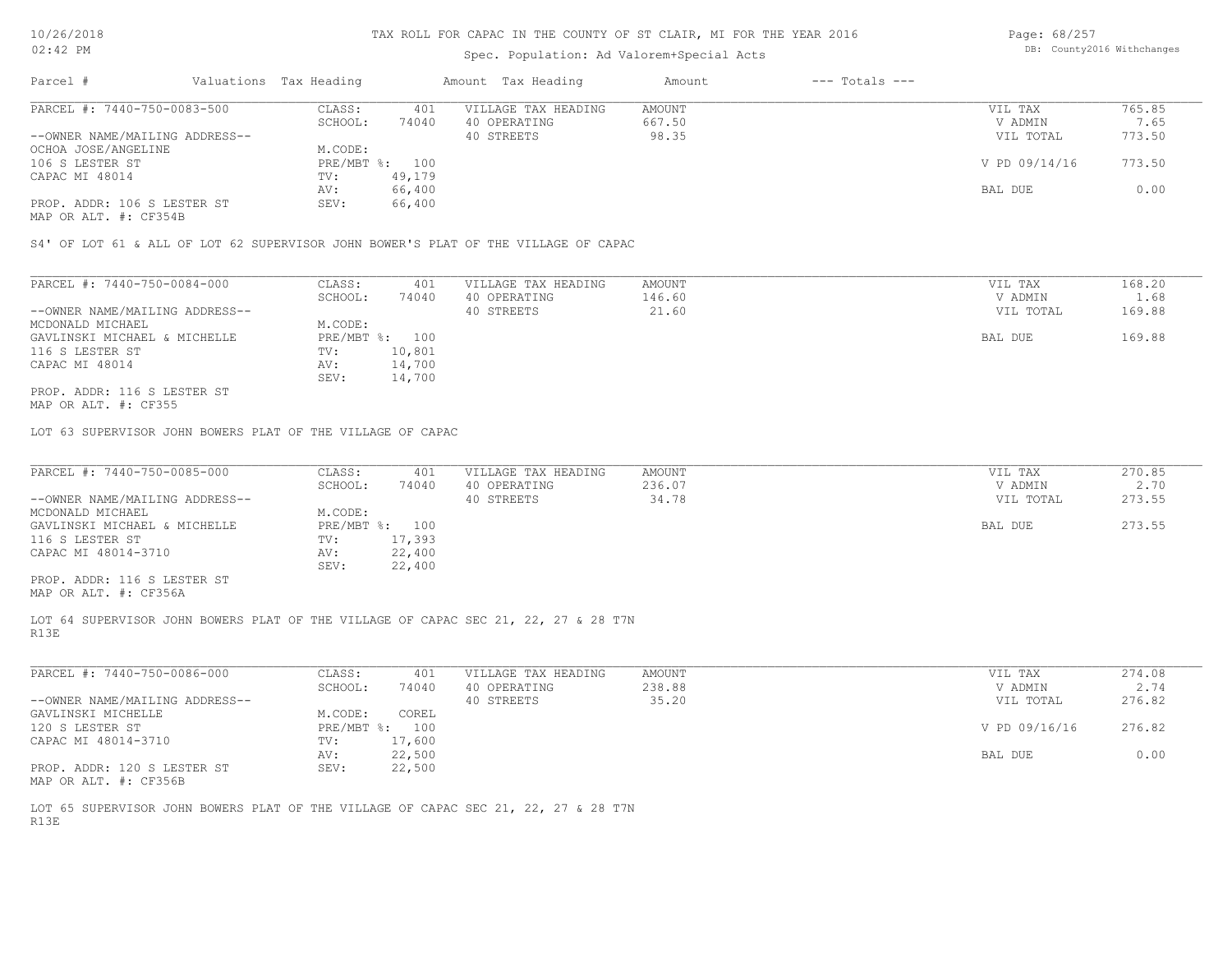# Spec. Population: Ad Valorem+Special Acts

Page: 69/257 DB: County2016 Withchanges

| Parcel #                       | Valuations Tax Heading |        | Amount Tax Heading  | Amount | $---$ Totals $---$ |               |        |
|--------------------------------|------------------------|--------|---------------------|--------|--------------------|---------------|--------|
| PARCEL #: 7440-750-0087-000    | CLASS:                 | 401    | VILLAGE TAX HEADING | AMOUNT |                    | VIL TAX       | 344.35 |
|                                | SCHOOL:                | 74040  | 40 OPERATING        | 300.13 |                    | V ADMIN       | 3.44   |
| --OWNER NAME/MAILING ADDRESS-- |                        |        | 40 STREETS          | 44.22  |                    | VIL TOTAL     | 347.79 |
| DETLOFF WAYNE                  | M.CODE:                |        |                     |        |                    |               |        |
| 200 S LESTER ST                | $PRE/MBT$ %:           | 100    |                     |        |                    | V PD 09/12/16 | 347.79 |
| CAPAC MI 48014                 | TV:                    | 22,113 |                     |        |                    |               |        |
|                                | AV:                    | 28,600 |                     |        |                    | BAL DUE       | 0.00   |
| PROP. ADDR: 200 S LESTER ST    | SEV:                   | 28,600 |                     |        |                    |               |        |
| MAP OR ALT. #: CF357A          |                        |        |                     |        |                    |               |        |

R13E LOT 66 SUPERVISOR JOHN BOWERS PLAT OF THE VILLAGE OF CAPAC SEC 21, 22, 27 & 28 T7N

| PARCEL #: 7440-750-0088-000    | CLASS:       | 401    | VILLAGE TAX HEADING | AMOUNT | VIL TAX       | 441.75 |
|--------------------------------|--------------|--------|---------------------|--------|---------------|--------|
|                                | SCHOOL:      | 74040  | 40 OPERATING        | 385.02 | V ADMIN       | 4.41   |
| --OWNER NAME/MAILING ADDRESS-- |              |        | 40 STREETS          | 56.73  | VIL TOTAL     | 446.16 |
| WOLF DANIEL R                  | M.CODE:      |        |                     |        |               |        |
| WOLF JANE E                    | $PRE/MBT$ %: | 100    |                     |        | V PD 09/19/16 | 446.16 |
| 202 S LESTER ST                | TV:          | 28,367 |                     |        |               |        |
| CAPAC MI 48014-3712            | AV:          | 36,600 |                     |        | BAL DUE       | 0.00   |
|                                | SEV:         | 36,600 |                     |        |               |        |
| PROP. ADDR: 202 S LESTER ST    |              |        |                     |        |               |        |

MAP OR ALT. #: CF357B

21, 22, 27 & 28 T7N R13E LOT 67 & N 4 FT OF LOT 68 SUPERVISOR JOHN BOWERS PLAT OF THE VILLAGE OF CAPAC SEC

| PARCEL #: 7440-750-0089-000    | CLASS:  | 401            | VILLAGE TAX HEADING | AMOUNT | VIL TAX       | 635.24 |
|--------------------------------|---------|----------------|---------------------|--------|---------------|--------|
|                                | SCHOOL: | 74040          | 40 OPERATING        | 553.66 | V ADMIN       | 6.35   |
| --OWNER NAME/MAILING ADDRESS-- |         |                | 40 STREETS          | 81.58  | VIL TOTAL     | 641.59 |
| HARVEY JAMIE L                 | M.CODE: | COREL          |                     |        |               |        |
| HARVEY TAMMY                   |         | PRE/MBT %: 100 |                     |        | V PD 09/19/16 | 641.59 |
| 204 S LESTER ST                | TV:     | 40,792         |                     |        |               |        |
| CAPAC MI 48014-3712            | AV:     | 50,900         |                     |        | BAL DUE       | 0.00   |
|                                | SEV:    | 50,900         |                     |        |               |        |
| PROP. ADDR: 204 S LESTER ST    |         |                |                     |        |               |        |

MAP OR ALT. #: CF357C

27 & 28 T7N R13E LOT 68 EXC N 4 FT. SUPERVISOR JOHN BOWERS PLAT OF THE VILLAGE OF CAPAC SEC 21, 22,

| PARCEL #: 7440-750-0090-000    | CLASS:     | 401    | VILLAGE TAX HEADING | AMOUNT | VIL TAX       | 328.90 |
|--------------------------------|------------|--------|---------------------|--------|---------------|--------|
|                                | SCHOOL:    | 74040  | 40 OPERATING        | 286.66 | V ADMIN       | 3.28   |
| --OWNER NAME/MAILING ADDRESS-- |            |        | 40 STREETS          | 42.24  | VIL TOTAL     | 332.18 |
| LEON VICTOR M                  | M.CODE:    | COREL  |                     |        |               |        |
| 208 S LESTER ST                | PRE/MBT %: | 100    |                     |        | V PD 09/19/16 | 332.18 |
| CAPAC MI 48014                 | TV:        | 21,120 |                     |        |               |        |
|                                | AV:        | 26,900 |                     |        | BAL DUE       | 0.00   |
| PROP. ADDR: 208 S LESTER ST    | SEV:       | 26,900 |                     |        |               |        |
| MAP OR ALT. #: C358            |            |        |                     |        |               |        |

R13E LOT 69 SUPERVISOR JOHN BOWERS PLAT OF THE VILLAGE OF CAPAC SEC 21, 22, 27 & 28 T7N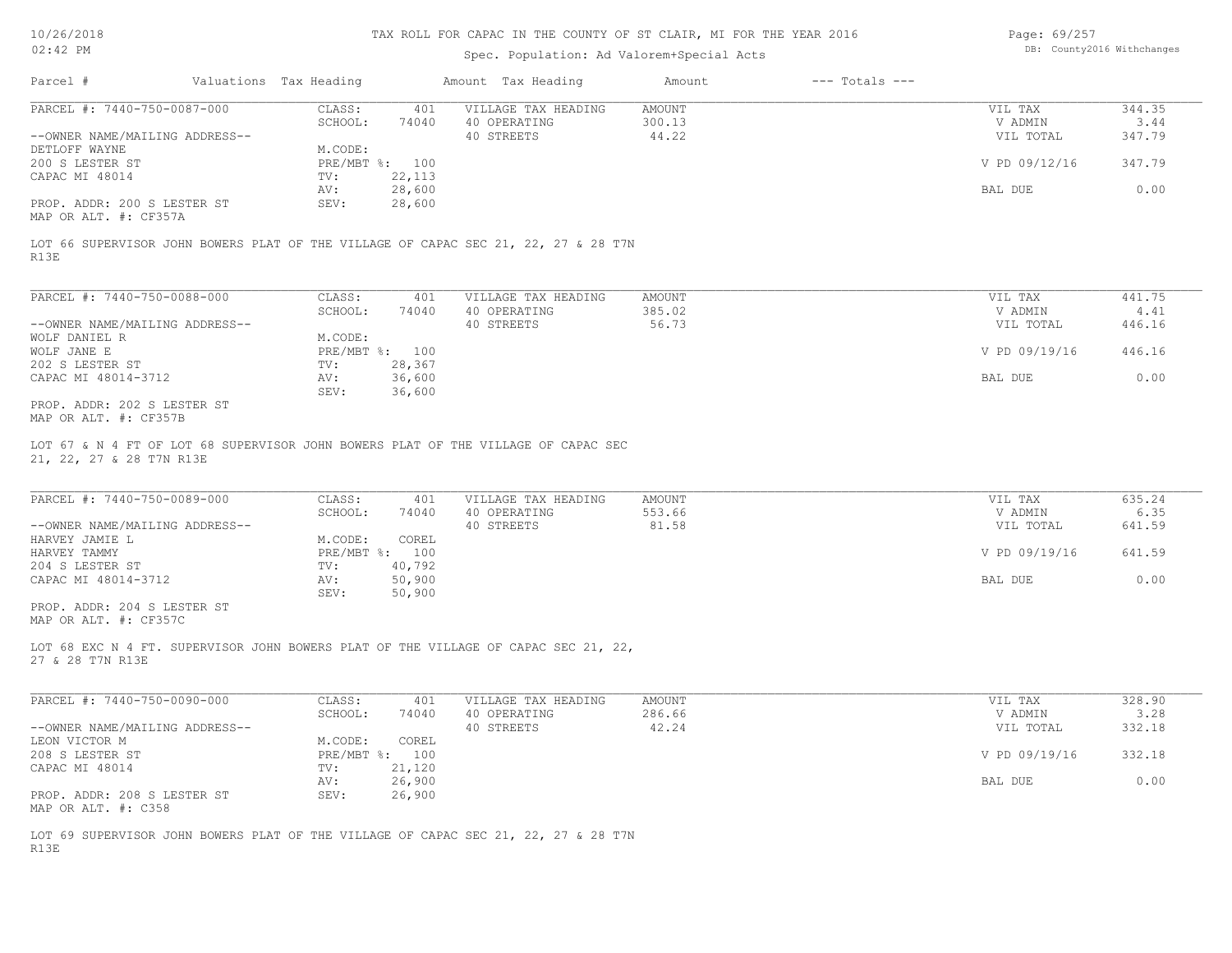# Spec. Population: Ad Valorem+Special Acts

Page: 70/257 DB: County2016 Withchanges

| Parcel #                       | Valuations Tax Heading |        | Amount Tax Heading  | Amount | $---$ Totals $---$ |               |        |
|--------------------------------|------------------------|--------|---------------------|--------|--------------------|---------------|--------|
| PARCEL #: 7440-750-0091-000    | CLASS:                 | 401    | VILLAGE TAX HEADING | AMOUNT |                    | VIL TAX       | 391.77 |
|                                | SCHOOL:                | 74040  | 40 OPERATING        | 341.46 |                    | V ADMIN       | 3.91   |
| --OWNER NAME/MAILING ADDRESS-- |                        |        | 40 STREETS          | 50.31  |                    | VIL TOTAL     | 395.68 |
| MEYER CELESTE L                | M.CODE:                | COREL  |                     |        |                    |               |        |
| 210 S LESTER ST                | PRE/MBT %: 100         |        |                     |        |                    | V PD 09/19/16 | 395.68 |
| CAPAC MI 48014-1904            | TV:                    | 25,158 |                     |        |                    |               |        |
|                                | AV:                    | 32,400 |                     |        |                    | BAL DUE       | 0.00   |
| PROP. ADDR: 210 S LESTER ST    | SEV:                   | 32,400 |                     |        |                    |               |        |
| MAP OR ALT. #: CF359           |                        |        |                     |        |                    |               |        |

R13E LOT 70 SUPERVISOR JOHN BOWERS PLAT OF THE VILLAGE OF CAPAC SEC 21, 22, 27 & 28 T7N

| PARCEL #: 7440-750-0092-000                                   | CLASS:     | 401    | VILLAGE TAX HEADING | AMOUNT | VIL TAX       | 404.67 |
|---------------------------------------------------------------|------------|--------|---------------------|--------|---------------|--------|
|                                                               | SCHOOL:    | 74040  | 40 OPERATING        | 352.70 | V ADMIN       | 4.04   |
| --OWNER NAME/MAILING ADDRESS--                                |            |        | 40 STREETS          | 51.97  | VIL TOTAL     | 408.71 |
| SMITH MARVIN/AMY SMITH                                        | M.CODE:    | COREL  |                     |        |               |        |
| 212 S LESTER ST                                               | PRE/MBT %: | 100    |                     |        | V PD 09/19/16 | 408.71 |
| Capac MI 48014                                                | TV:        | 25,986 |                     |        |               |        |
|                                                               | AV:        | 33,400 |                     |        | BAL DUE       | 0.00   |
| PROP. ADDR: 212 S LESTER ST<br>$MAD$ $CD$ $BTD$ $H$ , $CDQCD$ | SEV:       | 33,400 |                     |        |               |        |

MAP OR ALT. #: CF360

R13E LOT 71 SUPERVISOR JOHN BOWERS PLAT OF THE VILLAGE OF CAPAC SEC 21, 22, 27 & 28 T7N

| PARCEL #: 7440-750-0093-000    | CLASS:  | 401            | VILLAGE TAX HEADING | AMOUNT | VIL TAX       | 390.15 |
|--------------------------------|---------|----------------|---------------------|--------|---------------|--------|
|                                | SCHOOL: | 74040          | 40 OPERATING        | 340.05 | V ADMIN       | 3.90   |
| --OWNER NAME/MAILING ADDRESS-- |         |                | 40 STREETS          | 50.10  | VIL TOTAL     | 394.05 |
| RAY DANIEL S                   | M.CODE: | COREL          |                     |        |               |        |
| 216 S LESTER ST                |         | PRE/MBT %: 100 |                     |        | V PD 09/16/16 | 394.05 |
| Capac MI 48014                 | TV:     | 25,054         |                     |        |               |        |
|                                | AV:     | 32,200         |                     |        | BAL DUE       | 0.00   |
| PROP. ADDR: 214 S LESTER ST    | SEV:    | 32,200         |                     |        |               |        |

MAP OR ALT. #: CF361

LOT 72 SUPERVISOR JOHN BOWERS PLAT OF THE VILLAGE OF CAPAC

| PARCEL #: 7440-750-0094-000    | CLASS:     | 401    | VILLAGE TAX HEADING | AMOUNT | VIL TAX       | 667.48 |
|--------------------------------|------------|--------|---------------------|--------|---------------|--------|
|                                | SCHOOL:    | 74040  | 40 OPERATING        | 581.76 | V ADMIN       | 6.67   |
| --OWNER NAME/MAILING ADDRESS-- |            |        | 40 STREETS          | 85.72  | VIL TOTAL     | 674.15 |
| RAY, DANIEL                    | M.CODE:    |        |                     |        |               |        |
| 216 S LESTER ST                | PRE/MBT %: | 100    |                     |        | V PD 09/19/16 | 674.15 |
| CAPAC MI 48014-3712            | TV:        | 42,862 |                     |        |               |        |
|                                | AV:        | 55,000 |                     |        | BAL DUE       | 0.00   |
| PROP. ADDR: 216 S LESTER ST    | SEV:       | 55,000 |                     |        |               |        |

MAP OR ALT. #: CF362A

R13E LOT 73 SUPERVISOR JOHN BOWERS PLAT OF THE VILLAGE OF CAPAC SEC 21, 22, 27 & 28 T7N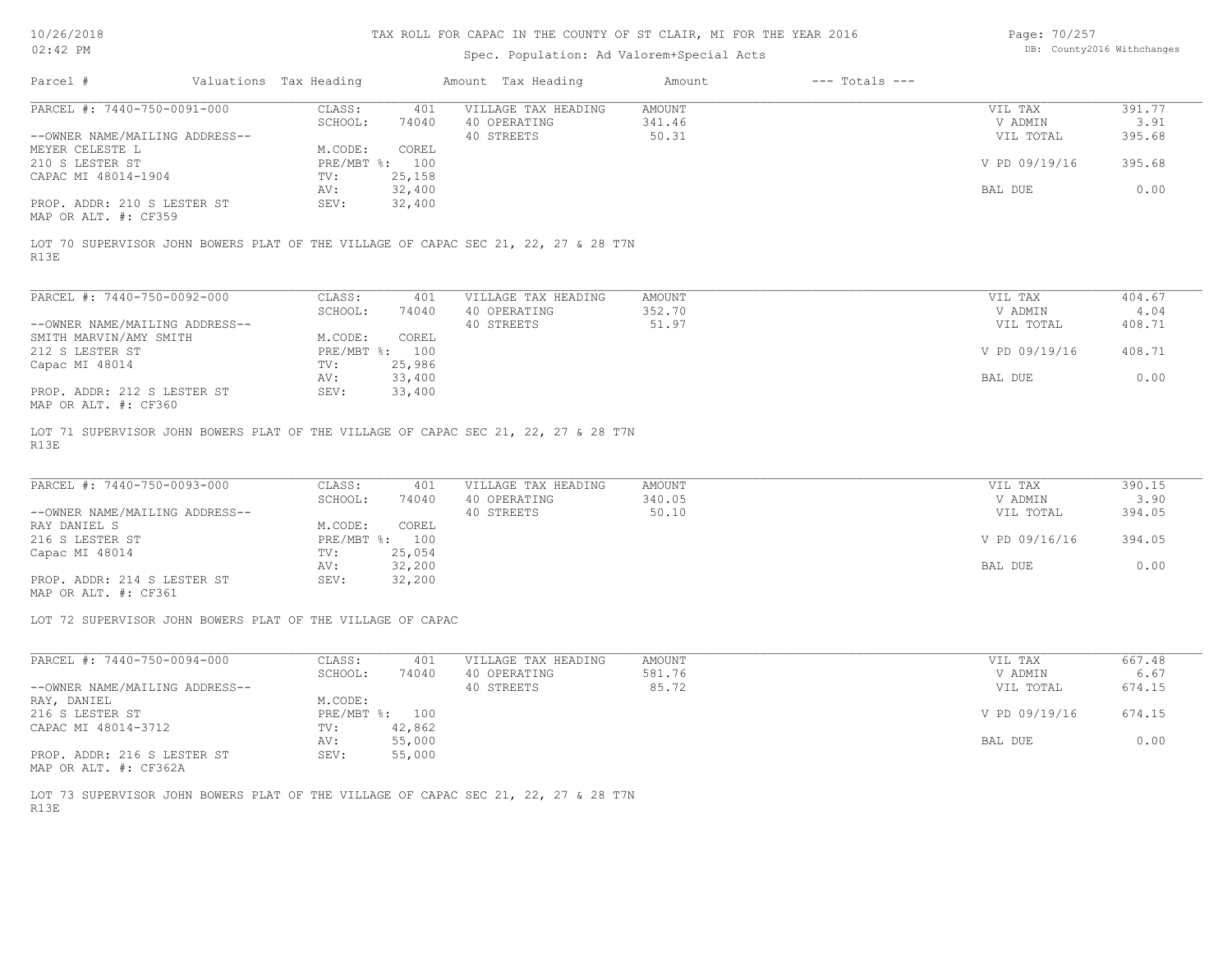# Spec. Population: Ad Valorem+Special Acts

| Page: 71/257 |                            |
|--------------|----------------------------|
|              | DB: County2016 Withchanges |

| Parcel #                                                                                                                       | Valuations Tax Heading |                                  |                                      | Amount Tax Heading                                                                                                                                                        | Amount                           | $---$ Totals $---$ |                                 |                          |
|--------------------------------------------------------------------------------------------------------------------------------|------------------------|----------------------------------|--------------------------------------|---------------------------------------------------------------------------------------------------------------------------------------------------------------------------|----------------------------------|--------------------|---------------------------------|--------------------------|
| PARCEL #: 7440-750-0095-000<br>--OWNER NAME/MAILING ADDRESS--                                                                  |                        | CLASS:<br>SCHOOL:                | 401<br>74040                         | VILLAGE TAX HEADING<br>40 OPERATING<br>40 STREETS                                                                                                                         | <b>AMOUNT</b><br>402.48<br>59.30 |                    | VIL TAX<br>V ADMIN<br>VIL TOTAL | 461.78<br>4.61<br>466.39 |
| DOMBROWSKI RICKY/EMILY<br>1530 PINE GROVE AVE STE 1<br>PORT HURON MI 48060-3370                                                |                        | M.CODE:<br>PRE/MBT %: 100<br>TV: | COREL<br>29,653                      |                                                                                                                                                                           |                                  |                    | V PD 09/19/16                   | 466.39                   |
| PROP. ADDR: 218 S LESTER ST                                                                                                    |                        | AV:<br>SEV:                      | 37,300<br>37,300                     |                                                                                                                                                                           |                                  |                    | BAL DUE                         | 0.00                     |
| MAP OR ALT. #: CF362B                                                                                                          |                        |                                  |                                      |                                                                                                                                                                           |                                  |                    |                                 |                          |
| R13E                                                                                                                           |                        |                                  |                                      | LOT 74 SUPERVISOR JOHN BOWERS PLAT OF THE VILLAGE OF CAPAC SEC 21, 22, 27 & 28 T7N                                                                                        |                                  |                    |                                 |                          |
| PARCEL #: 7440-750-0096-000                                                                                                    |                        | CLASS:                           | 201                                  | VILLAGE TAX HEADING                                                                                                                                                       | AMOUNT                           |                    | VIL TAX                         | 898.56                   |
| --OWNER NAME/MAILING ADDRESS--                                                                                                 |                        | SCHOOL:                          | 74040                                | 40 OPERATING<br>40 STREETS                                                                                                                                                | 783.16<br>115.40                 |                    | V ADMIN<br>VIL TOTAL            | 8.98<br>907.54           |
| ARMADA GRAIN COMPANY<br>P.O. BOX 918                                                                                           |                        | M.CODE:<br>PRE/MBT %: 0          |                                      |                                                                                                                                                                           |                                  |                    | V PD 09/16/16                   | 907.54                   |
| ARMADA MI 48005                                                                                                                |                        | TV:<br>AV:                       | 57,700<br>57,700                     |                                                                                                                                                                           |                                  |                    | BAL DUE                         | 0.00                     |
| PROP. ADDR: 220 S HUNTER STREET<br>MAP OR ALT. #: CF363A                                                                       |                        | SEV:                             | 57,700                               |                                                                                                                                                                           |                                  |                    |                                 |                          |
| PLAT OF THE VILLAGE OF CAPAC SEC 21, 22, 27 & 28 T7N R13E                                                                      |                        |                                  |                                      | LOT 75 EXC E 40 FT OF S 113.5 FT & EXC S 40 FT OF REMAINDER. SUPERVISOR JOHN BOWERS                                                                                       |                                  |                    |                                 |                          |
| PARCEL #: 7440-750-0097-000<br>--OWNER NAME/MAILING ADDRESS--                                                                  |                        | CLASS:<br>SCHOOL:                | 703<br>74040                         | VILLAGE TAX HEADING<br>40 OPERATING<br>40 STREETS                                                                                                                         | <b>AMOUNT</b><br>0.00<br>0.00    |                    | VIL TAX<br>V ADMIN<br>VIL TOTAL | 0.00<br>0.00<br>0.00     |
| VILLAGE OF CAPAC                                                                                                               |                        | M.CODE:<br>PRE/MBT %:            | $\circ$                              |                                                                                                                                                                           |                                  |                    | BAL DUE                         | 0.00                     |
| PROP. ADDR: E HILL STREET<br>MAP OR ALT. #: CF363B                                                                             |                        | TV:<br>AV:<br>SEV:               | $\circ$<br>$\circledcirc$<br>$\circ$ |                                                                                                                                                                           |                                  |                    |                                 |                          |
| & 28 T7N R13E                                                                                                                  |                        |                                  |                                      | S40 FT OF LOT 75 & E 40 FT OF S 113.5 FT OF SAID LOT 75 & N 100 FT OF THAT PART OF<br>LOT 76 ADJ GT RR. SUPERVISOR JOHN BOWERS PLAT OF THE VILLAGE OF CAPAC SEC 21 22, 27 |                                  |                    |                                 |                          |
| PARCEL #: 7440-750-0098-000                                                                                                    |                        | CLASS:<br>SCHOOL:                | 402<br>74040                         | VILLAGE TAX HEADING<br>40 OPERATING                                                                                                                                       | <b>AMOUNT</b><br>180.52          |                    | VIL TAX<br>V ADMIN              | 207.12<br>2.07           |
| --OWNER NAME/MAILING ADDRESS--<br>MURPHY TERRANCE                                                                              |                        | M.CODE:                          |                                      | 40 STREETS                                                                                                                                                                | 26.60                            |                    | VIL TOTAL                       | 209.19                   |
| MURPHY LAURI<br>204 FRANTZ ST<br>CAPAC MI 48014                                                                                |                        | PRE/MBT %: 100<br>TV:<br>AV:     | 13,300<br>13,300                     |                                                                                                                                                                           |                                  |                    | BAL DUE                         | 209.19                   |
| PROP. ADDR: FRANTZ STREET<br>MAP OR ALT. #: CF364                                                                              |                        | SEV:                             | 13,300                               |                                                                                                                                                                           |                                  |                    |                                 |                          |
| W75 FT OF N 180.5 FT OF S 641 FT OF LOT 76 SUPERVISOR JOHN BOWERS PLAT OF THE<br>VILLAGE OF CAPAC SEC 21, 22, 27 & 28 T7N R13E |                        |                                  |                                      |                                                                                                                                                                           |                                  |                    |                                 |                          |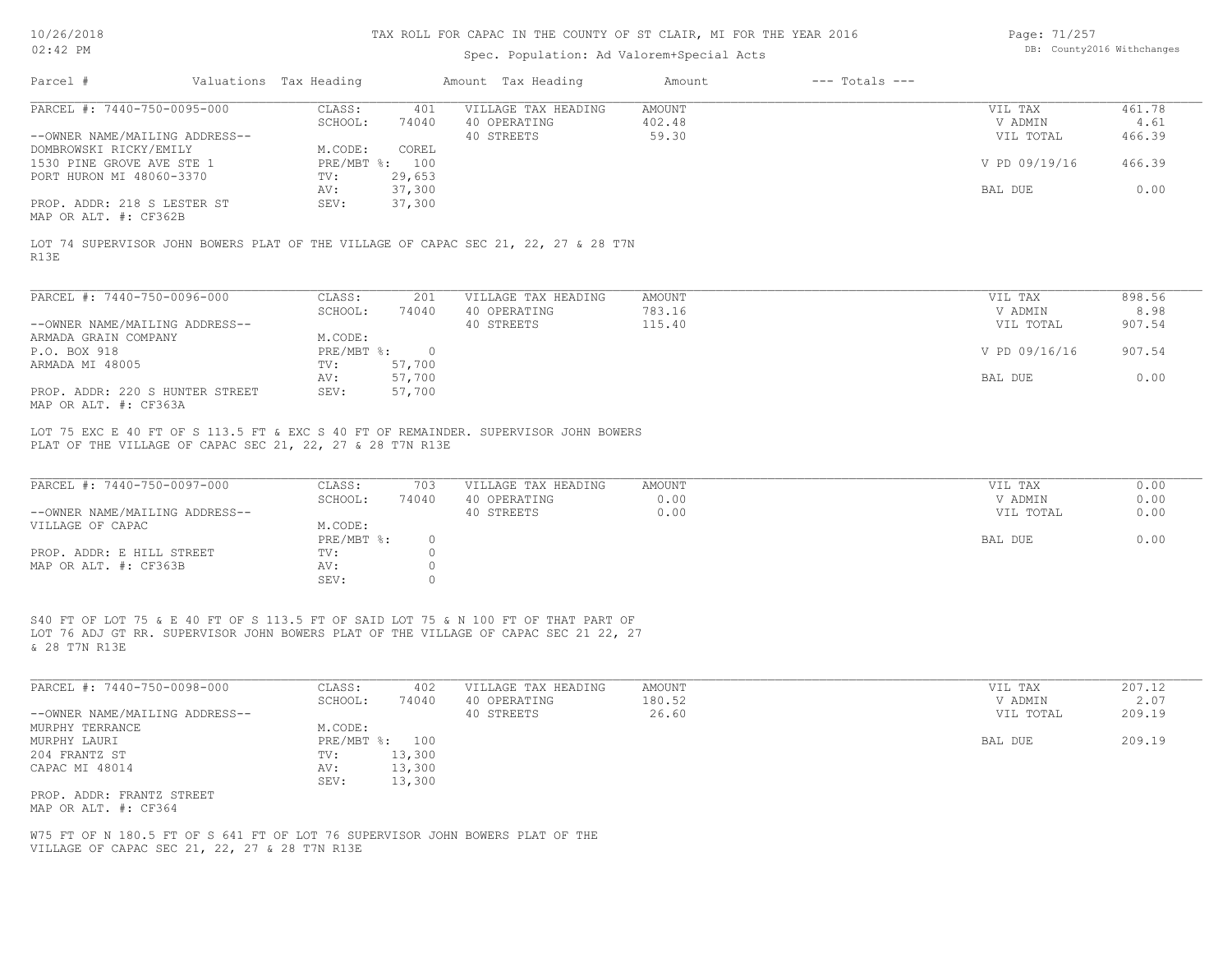# Spec. Population: Ad Valorem+Special Acts

| Page: 72/257 |                            |
|--------------|----------------------------|
|              | DB: County2016 Withchanges |

| Parcel #                       | Valuations Tax Heading |         | Amount Tax Heading  | Amount   | $---$ Totals $---$ |               |          |
|--------------------------------|------------------------|---------|---------------------|----------|--------------------|---------------|----------|
| PARCEL #: 7440-750-0099-000    | CLASS:                 | 201     | VILLAGE TAX HEADING | AMOUNT   |                    | VIL TAX       | 9,206.25 |
|                                | SCHOOL:                | 74040   | 40 OPERATING        | 8,023.92 |                    | V ADMIN       | 92.06    |
| --OWNER NAME/MAILING ADDRESS-- |                        |         | 40 STREETS          | 1,182.33 |                    | VIL TOTAL     | 9,298.31 |
| SR HUNTER'S CROSSING LLC       | M.CODE:                |         |                     |          |                    |               |          |
| 27777 FRANKLIN RD STE 200      | PRE/MBT %:             |         |                     |          |                    | V PD 08/29/16 | 9,298.31 |
| SOUTHFIELD MI 48034            | TV:                    | 591,168 |                     |          |                    |               |          |
|                                | AV:                    | 604,500 |                     |          |                    | BAL DUE       | 0.00     |
| PROP. ADDR: 602 S MAIN         | SEV:                   | 604,500 |                     |          |                    |               |          |
| MAP OR ALT. #: CF365           |                        |         |                     |          |                    |               |          |
|                                |                        |         |                     |          |                    |               |          |

SUPERVISOR JOHN BOWERS PLAT OF THE VILLAGE OF CAPAC SEC 21, 22, 27 & 28 T7N R13E LOT 76 EXC W 75 FT OF N 180.5 FT OF S 641 FT & EXC N 100 FT OF THAT PART ADJ GT RR.

| PARCEL #: 7440-750-0100-000    | CLASS:       | 401    | VILLAGE TAX HEADING | AMOUNT | VIL TAX       | 359.55 |
|--------------------------------|--------------|--------|---------------------|--------|---------------|--------|
|                                | SCHOOL:      | 74040  | 40 OPERATING        | 313.38 | V ADMIN       | 3.59   |
| --OWNER NAME/MAILING ADDRESS-- |              |        | 40 STREETS          | 46.17  | VIL TOTAL     | 363.14 |
| ROSSEAU LAWRENCE/SUSAN         | M.CODE:      |        |                     |        |               |        |
| 607 S MAIN ST                  | $PRE/MBT$ %: | 100    |                     |        | V PD 08/19/16 | 363.14 |
| CAPAC MI 48014-3724            | TV:          | 23,089 |                     |        |               |        |
|                                | AV:          | 29,000 |                     |        | BAL DUE       | 0.00   |
| PROP. ADDR: 607 S MAIN         | SEV:         | 29,000 |                     |        |               |        |
| MAP OR ALT. #: CF366           |              |        |                     |        |               |        |

R13E LOT 77 SUPERVISOR JOHN BOWERS PLAT OF THE VILLAGE OF CAPAC SEC 21, 22, 27 & 28 T7N

| PARCEL #: 7440-750-0101-000    | CLASS:     | 401    | VILLAGE TAX HEADING | AMOUNT | VIL TAX       | 443.39 |
|--------------------------------|------------|--------|---------------------|--------|---------------|--------|
|                                | SCHOOL:    | 74040  | 40 OPERATING        | 386.45 | V ADMIN       | 4.43   |
| --OWNER NAME/MAILING ADDRESS-- |            |        | 40 STREETS          | 56.94  | VIL TOTAL     | 447.82 |
| NANNI CHRIS                    | M.CODE:    |        |                     |        |               |        |
| 14417 HOUGH RD                 | PRE/MBT %: |        |                     |        | V PD 08/31/16 | 447.82 |
| ALLENTON MI 48002              | TV:        | 28,472 |                     |        |               |        |
|                                | AV:        | 36,200 |                     |        | BAL DUE       | 0.00   |
| PROP. ADDR: 605 S MAIN         | SEV:       | 36,200 |                     |        |               |        |
|                                |            |        |                     |        |               |        |

MAP OR ALT. #: CF367

R13E LOT 78 SUPERVISOR JOHN BOWERS PLAT OF THE VILLAGE OF CAPAC SEC 21, 22, 27 & 28 T7N

| PARCEL #: 7440-750-0102-000    | CLASS:       | 401    | VILLAGE TAX HEADING | AMOUNT | VIL TAX       | 406.24 |
|--------------------------------|--------------|--------|---------------------|--------|---------------|--------|
|                                | SCHOOL:      | 74040  | 40 OPERATING        | 354.07 | V ADMIN       | 4.06   |
| --OWNER NAME/MAILING ADDRESS-- |              |        | 40 STREETS          | 52.17  | VIL TOTAL     | 410.30 |
| ELLIOTT ROBERT E JR TRUST      | M.CODE:      |        |                     |        |               |        |
| 603 S MAIN ST                  | $PRE/MBT$ %: | 100    |                     |        | V PD 07/25/16 | 410.30 |
| CAPAC MI 48014-3724            | TV:          | 26,087 |                     |        |               |        |
|                                | AV:          | 33,300 |                     |        | BAL DUE       | 0.00   |
| PROP. ADDR: 603 S MAIN         | SEV:         | 33,300 |                     |        |               |        |
| MAP OR ALT. #: CF368           |              |        |                     |        |               |        |

 $\_$  , and the state of the state of the state of the state of the state of the state of the state of the state of the state of the state of the state of the state of the state of the state of the state of the state of the

R13E LOT 79 SUPERVISOR JOHN BOWERS PLAT OF THE VILLAGE OF CAPAC SEC 21, 22, 27 & 28 T7N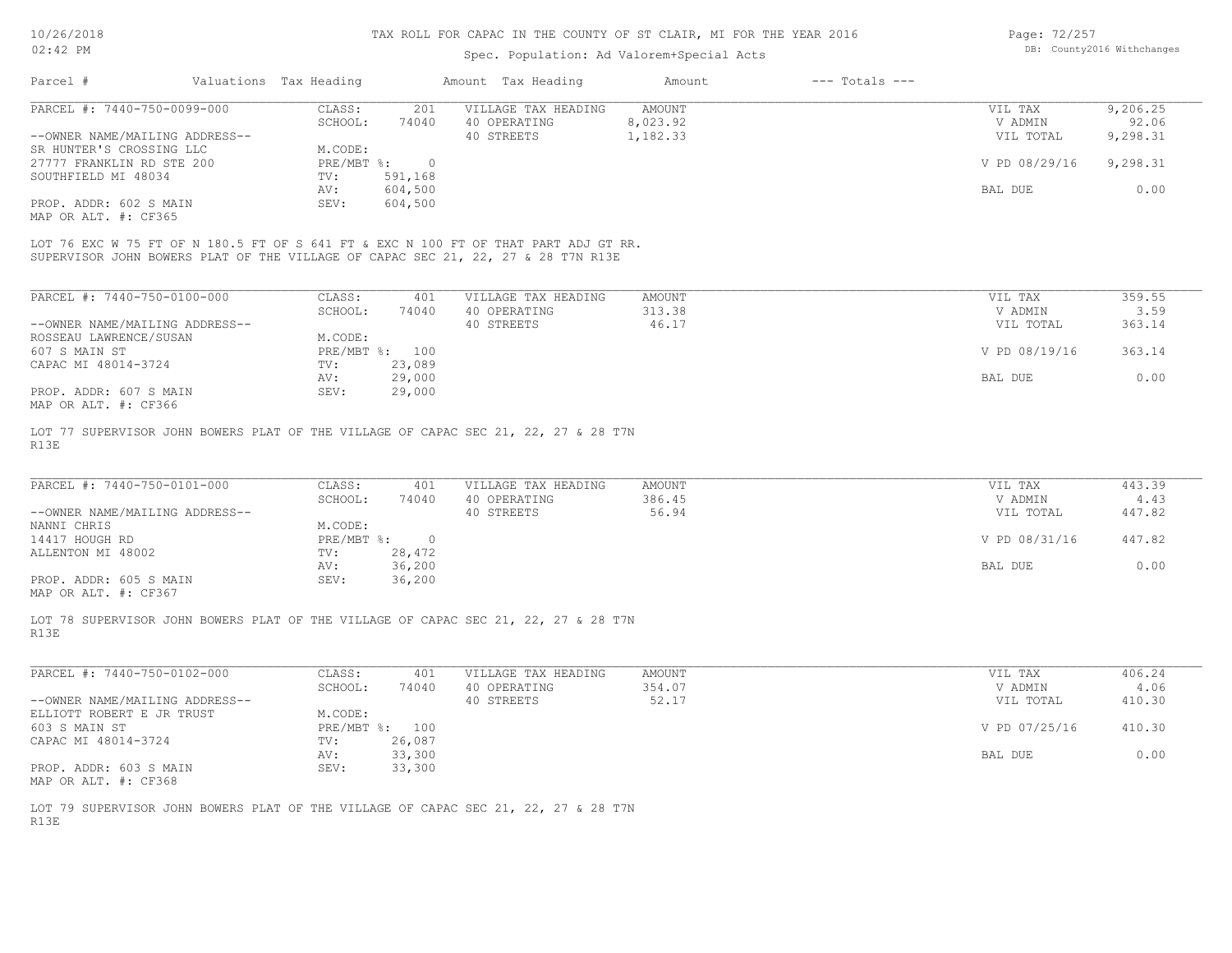## Spec. Population: Ad Valorem+Special Acts

| Page: 73/257 |                            |
|--------------|----------------------------|
|              | DB: County2016 Withchanges |

| Parcel #<br>Valuations Tax Heading                                                                                                                                                                                                                                                                                                                                                                                                                          |                                                                                                           | Amount Tax Heading                                |                                  |                                                             |                                            |
|-------------------------------------------------------------------------------------------------------------------------------------------------------------------------------------------------------------------------------------------------------------------------------------------------------------------------------------------------------------------------------------------------------------------------------------------------------------|-----------------------------------------------------------------------------------------------------------|---------------------------------------------------|----------------------------------|-------------------------------------------------------------|--------------------------------------------|
| PARCEL #: 7440-750-0104-000                                                                                                                                                                                                                                                                                                                                                                                                                                 | CLASS:<br>402                                                                                             | VILLAGE TAX HEADING                               | AMOUNT                           | VIL TAX                                                     | 165.24                                     |
|                                                                                                                                                                                                                                                                                                                                                                                                                                                             | SCHOOL:<br>74040                                                                                          | 40 OPERATING                                      | 144.02                           | V ADMIN                                                     | 1.65                                       |
| --OWNER NAME/MAILING ADDRESS--                                                                                                                                                                                                                                                                                                                                                                                                                              |                                                                                                           | 40 STREETS                                        | 21.22                            | VIL TOTAL                                                   | 166.89                                     |
| CAPAC CONSTRUCTION CO                                                                                                                                                                                                                                                                                                                                                                                                                                       | M.CODE:                                                                                                   |                                                   |                                  |                                                             |                                            |
| 216 HILL ST                                                                                                                                                                                                                                                                                                                                                                                                                                                 | $PRE/MBT$ %:<br>$\overline{0}$                                                                            |                                                   |                                  | V PD 08/17/16                                               | 166.89                                     |
| CAPAC MI 48014                                                                                                                                                                                                                                                                                                                                                                                                                                              | 10,611<br>TV:                                                                                             |                                                   |                                  |                                                             |                                            |
|                                                                                                                                                                                                                                                                                                                                                                                                                                                             | 24,100<br>AV:                                                                                             |                                                   |                                  | BAL DUE                                                     | 0.00                                       |
| PROP. ADDR: ORCHARD ST                                                                                                                                                                                                                                                                                                                                                                                                                                      | SEV:<br>24,100                                                                                            |                                                   |                                  |                                                             |                                            |
| MAP OR ALT. #: CF369B1                                                                                                                                                                                                                                                                                                                                                                                                                                      |                                                                                                           |                                                   |                                  |                                                             |                                            |
| BEG AT SW COR OF LOT 77, TH W ON S LINE OF LOT 80 A DIST OF 493 FT, TH N WITH E<br>LINE 660 FT, TH E WITH S LINE 643 FT TO E LINE, TH S ON E LINE 10 FT, TH W 133 FT,<br>TH S 431 FT, TH W 17 FT, TH S 219 FT TO BEG. PART OF LOT 80 SUPERVISOR JOHN BOWERS<br>PLAT OF THE VILLAGE OF CAPAC SEC 21, 22, 27 & 28 T7N R13E                                                                                                                                    |                                                                                                           |                                                   |                                  |                                                             |                                            |
| PARCEL #: 7440-750-0105-000                                                                                                                                                                                                                                                                                                                                                                                                                                 | CLASS:<br>401                                                                                             | VILLAGE TAX HEADING                               | <b>AMOUNT</b>                    | VIL TAX                                                     | 783.32                                     |
|                                                                                                                                                                                                                                                                                                                                                                                                                                                             | SCHOOL:<br>74040                                                                                          | 40 OPERATING                                      | 682.72                           | V ADMIN                                                     | 7.83                                       |
| --OWNER NAME/MAILING ADDRESS--                                                                                                                                                                                                                                                                                                                                                                                                                              |                                                                                                           | 40 STREETS                                        | 100.60                           | VIL TOTAL                                                   | 791.15                                     |
| SCHULTZ HARVEY A                                                                                                                                                                                                                                                                                                                                                                                                                                            | M.CODE:<br>COREL                                                                                          |                                                   |                                  |                                                             |                                            |
| 507 S MAIN ST                                                                                                                                                                                                                                                                                                                                                                                                                                               | PRE/MBT %: 100                                                                                            |                                                   |                                  | V PD 09/19/16                                               | 791.15                                     |
| CAPAC MI 48014                                                                                                                                                                                                                                                                                                                                                                                                                                              | TV:<br>50,300                                                                                             |                                                   |                                  |                                                             |                                            |
|                                                                                                                                                                                                                                                                                                                                                                                                                                                             | 50,300<br>AV:                                                                                             |                                                   |                                  | BAL DUE                                                     | 0.00                                       |
| PROP. ADDR: 507 S MAIN                                                                                                                                                                                                                                                                                                                                                                                                                                      | 50,300<br>SEV:                                                                                            |                                                   |                                  |                                                             |                                            |
|                                                                                                                                                                                                                                                                                                                                                                                                                                                             |                                                                                                           |                                                   |                                  |                                                             |                                            |
|                                                                                                                                                                                                                                                                                                                                                                                                                                                             |                                                                                                           |                                                   |                                  |                                                             |                                            |
|                                                                                                                                                                                                                                                                                                                                                                                                                                                             | CLASS:<br>401<br>SCHOOL:<br>74040<br>COREL<br>M.CODE:<br>PRE/MBT %: 100<br>44,415<br>TV:<br>AV:<br>55,500 | VILLAGE TAX HEADING<br>40 OPERATING<br>40 STREETS | <b>AMOUNT</b><br>602.84<br>88.83 | VIL TAX<br>V ADMIN<br>VIL TOTAL<br>V PD 08/15/16<br>BAL DUE |                                            |
|                                                                                                                                                                                                                                                                                                                                                                                                                                                             | SEV:<br>55,500                                                                                            |                                                   |                                  |                                                             | 691.67<br>6.91<br>698.58<br>698.58<br>0.00 |
|                                                                                                                                                                                                                                                                                                                                                                                                                                                             |                                                                                                           |                                                   |                                  |                                                             |                                            |
| MAP OR ALT. #: CF369B2<br>N75 FT OF S 362.5 FT MEAS FROM 1/4 LINE OF E 133 FT OF LOT 80 SUPERVISOR JOHN<br>BOWERS PLAT OF THE VILLAGE OF CAPAC<br>PARCEL #: 7440-750-0106-000<br>--OWNER NAME/MAILING ADDRESS--<br>MAPLE DAVID<br>MAPLE GENA<br>505 S MAIN ST<br>CAPAC MI 48014<br>PROP. ADDR: 505 S MAIN<br>MAP OR ALT. #: CF369B3<br>N75 FT OF S 437.5 FT MEAS FROM 1/4 LINE OF E 133 FT OF LOT 80 SUPERVISOR JOHN<br>BOWERS PLAT OF THE VILLAGE OF CAPAC |                                                                                                           |                                                   |                                  |                                                             |                                            |
| PARCEL #: 7440-750-0107-000                                                                                                                                                                                                                                                                                                                                                                                                                                 | CLASS:<br>401                                                                                             | VILLAGE TAX HEADING                               | <b>AMOUNT</b>                    | VIL TAX                                                     | 470.90                                     |
|                                                                                                                                                                                                                                                                                                                                                                                                                                                             | SCHOOL:<br>74040                                                                                          | 40 OPERATING                                      | 410.43                           | V ADMIN                                                     | 4.70                                       |
|                                                                                                                                                                                                                                                                                                                                                                                                                                                             |                                                                                                           | 40 STREETS                                        | 60.47                            | VIL TOTAL                                                   |                                            |
|                                                                                                                                                                                                                                                                                                                                                                                                                                                             | M.CODE:<br>COREL                                                                                          |                                                   |                                  |                                                             |                                            |
|                                                                                                                                                                                                                                                                                                                                                                                                                                                             | PRE/MBT %: 100                                                                                            |                                                   |                                  | V PD 09/19/16                                               | 475.60<br>475.60                           |
| --OWNER NAME/MAILING ADDRESS--<br>MCCANE MARCI L<br>503 S MAIN ST<br>CAPAC MI 48014-3722                                                                                                                                                                                                                                                                                                                                                                    | TV:<br>30,239                                                                                             |                                                   |                                  |                                                             |                                            |
| PROP. ADDR: 503 S MAIN                                                                                                                                                                                                                                                                                                                                                                                                                                      | 35,800<br>AV:<br>SEV:<br>35,800                                                                           |                                                   |                                  | BAL DUE                                                     | 0.00                                       |

PLAT OF THE VILLAGE OF CAPAC SEC 21, 22, 27 & 28 T7N R13E N100' OF S 537.5' MEAS FROM 1/4 LINE OF E 133' OF LOT 80 SUPERVISOR JOHN BOWERS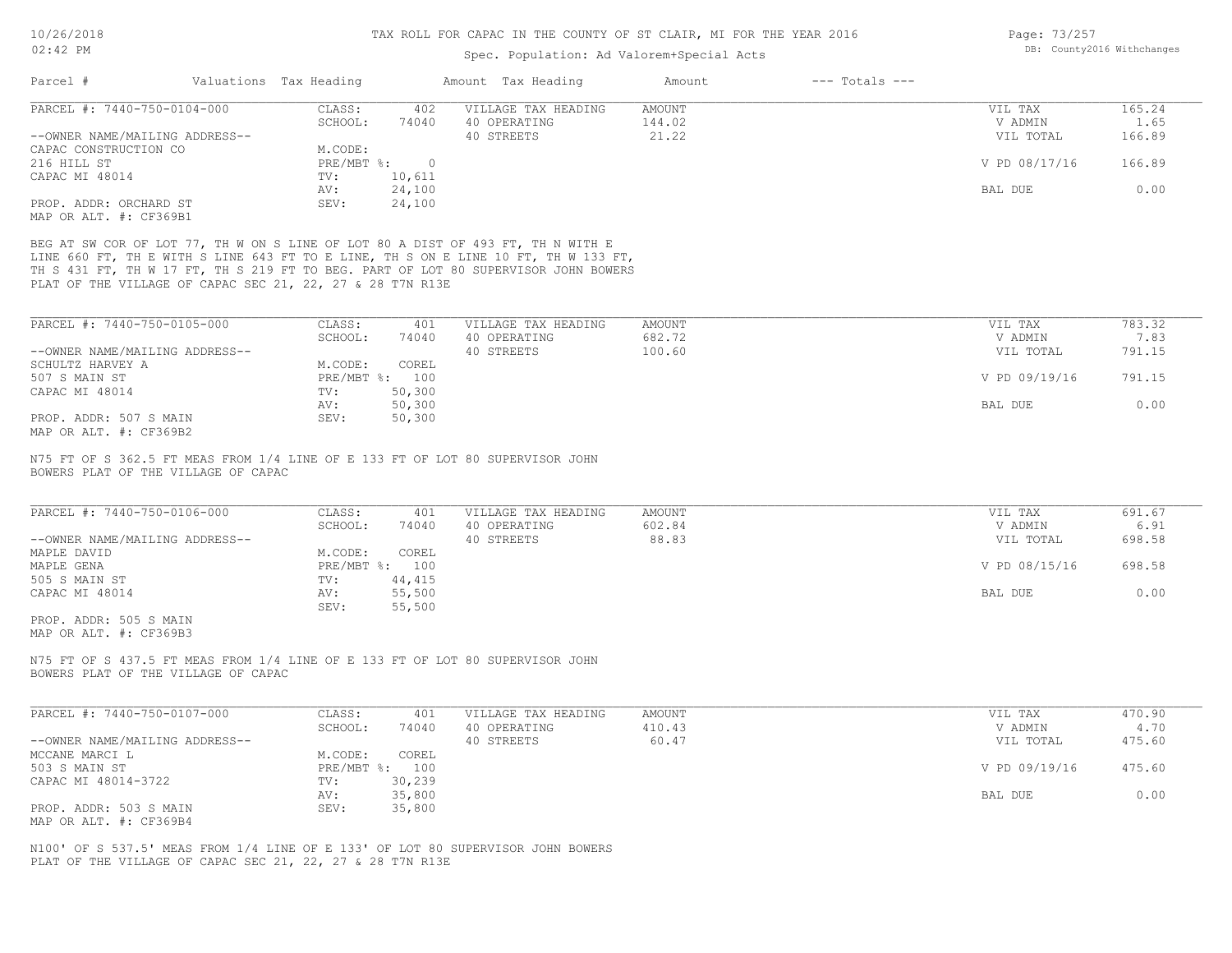### Spec. Population: Ad Valorem+Special Acts

| Page: 74/257 |                            |
|--------------|----------------------------|
|              | DB: County2016 Withchanges |

| Parcel #                       | Valuations Tax Heading |        | Amount Tax Heading  | Amount | $---$ Totals $---$ |               |        |
|--------------------------------|------------------------|--------|---------------------|--------|--------------------|---------------|--------|
| PARCEL #: 7440-750-0108-000    | CLASS:                 | 401    | VILLAGE TAX HEADING | AMOUNT |                    | VIL TAX       | 638.45 |
|                                | SCHOOL:                | 74040  | 40 OPERATING        | 556.46 |                    | V ADMIN       | 6.38   |
| --OWNER NAME/MAILING ADDRESS-- |                        |        | 40 STREETS          | 81.99  |                    | VIL TOTAL     | 644.83 |
| TERZO SALVADOR/EMMA            | M.CODE:                |        |                     |        |                    |               |        |
| TONY TERZO                     | PRE/MBT %:             |        |                     |        |                    | V PD 08/31/16 | 644.83 |
| 619 BERVILLE RD                | TV:                    | 40,998 |                     |        |                    |               |        |
| ALLENTON MI 48002              | AV:                    | 47,200 |                     |        |                    | BAL DUE       | 0.00   |
|                                | SEV:                   | 47,200 |                     |        |                    |               |        |
| PROP. ADDR: 501 S MAIN         |                        |        |                     |        |                    |               |        |

MAP OR ALT. #: CF369B5

BOWERS PLAT OF THE VILLAGE OF CAPAC SEC 21, 22, 27 & 28 T7N R13E N112.5 FT OF S 650 FT, MEAS FROM 1/4 LINE OF E 133 FT OF LOT 80 SUPERVISOR JOHN

| PARCEL #: 7440-750-0110-000    | CLASS:     | 401    | VILLAGE TAX HEADING | AMOUNT | VIL TAX       | 433.21 |
|--------------------------------|------------|--------|---------------------|--------|---------------|--------|
|                                | SCHOOL:    | 74040  | 40 OPERATING        | 377.58 | V ADMIN       | 4.33   |
| --OWNER NAME/MAILING ADDRESS-- |            |        | 40 STREETS          | 55.63  | VIL TOTAL     | 437.54 |
| WOOLMAN AARON G                | M.CODE:    | LAPEE  |                     |        |               |        |
| MELDRUM AMY L                  | PRE/MBT %: | 100    |                     |        | V PD 08/15/16 | 437.54 |
| 509 S MAIN ST                  | TV:        | 27,819 |                     |        |               |        |
| CAPAC MI 48014                 | AV:        | 34,800 |                     |        | BAL DUE       | 0.00   |
|                                | SEV:       | 34,800 |                     |        |               |        |
| PROP. ADDR: 509 S MAIN         |            |        |                     |        |               |        |

MAP OR ALT. #: CF369C

BOWERS PLAT OF THE VILLAGE OF CAPAC N68.5 FT OF S 287.5 FT, MEAS FROM 1/4 LINE, OF E 133 FT OF LOT 80 SUPERVISOR JOHN

| PARCEL #: 7440-750-0111-000        | CLASS:         | 401    | VILLAGE TAX HEADING | AMOUNT | VIL TAX       | 376.10 |
|------------------------------------|----------------|--------|---------------------|--------|---------------|--------|
|                                    | SCHOOL:        | 74040  | 40 OPERATING        | 327.80 | V ADMIN       | 3.76   |
| --OWNER NAME/MAILING ADDRESS--     |                |        | 40 STREETS          | 48.30  | VIL TOTAL     | 379.86 |
| DUQUETTE FRANCIS                   | M.CODE:        |        |                     |        |               |        |
| DUQUETTE CAROL H&W & DUQUETTE ADAM | PRE/MBT %: 100 |        |                     |        | V PD 09/07/16 | 379.86 |
| 413 S MAIN ST                      | TV:            | 24,151 |                     |        |               |        |
| CAPAC MI 48014-3720                | AV:            | 30,500 |                     |        | BAL DUE       | 0.00   |
|                                    | SEV:           | 30,500 |                     |        |               |        |

MAP OR ALT. #: CF369D PROP. ADDR: 413 S MAIN

PLAT OF THE VILLAGE OF CAPAC SEC 21, 22, 27 & 28 T7N R13E N70 FT OF S 855 FT MEAS FROM 1/4 LINE, OF E 150 FT OF LOT 80 SUPERVISOR JOHN BOWERS

| PARCEL #: 7440-750-0112-000    | CLASS:         | 401    | VILLAGE TAX HEADING | AMOUNT | VIL TAX       | 438.54 |
|--------------------------------|----------------|--------|---------------------|--------|---------------|--------|
|                                | SCHOOL:        | 74040  | 40 OPERATING        | 382.22 | V ADMIN       | 4.38   |
| --OWNER NAME/MAILING ADDRESS-- |                |        | 40 STREETS          | 56.32  | VIL TOTAL     | 442.92 |
| SUMRACK MARGARET               | M.CODE:        |        |                     |        |               |        |
| 411 S MAIN ST                  | PRE/MBT %: 100 |        |                     |        | V PD 09/12/16 | 442.92 |
| Capac MI 48014-3720            | TV:            | 28,161 |                     |        |               |        |
|                                | AV:            | 35,200 |                     |        | BAL DUE       | 0.00   |
| PROP. ADDR: 411 S MAIN         | SEV:           | 35,200 |                     |        |               |        |
| MAP OR ALT. #: CF369E/H        |                |        |                     |        |               |        |

BOWERS PLAT OF THE VILLAGE OF CAPAC SEC 21, 22, 27 & 28 T7N R13E N70 FT OF S 925 FT, MEAS FROM 1/4 LINE, OF E 150 FT OF LOT 80 SUPERVISOR JOHN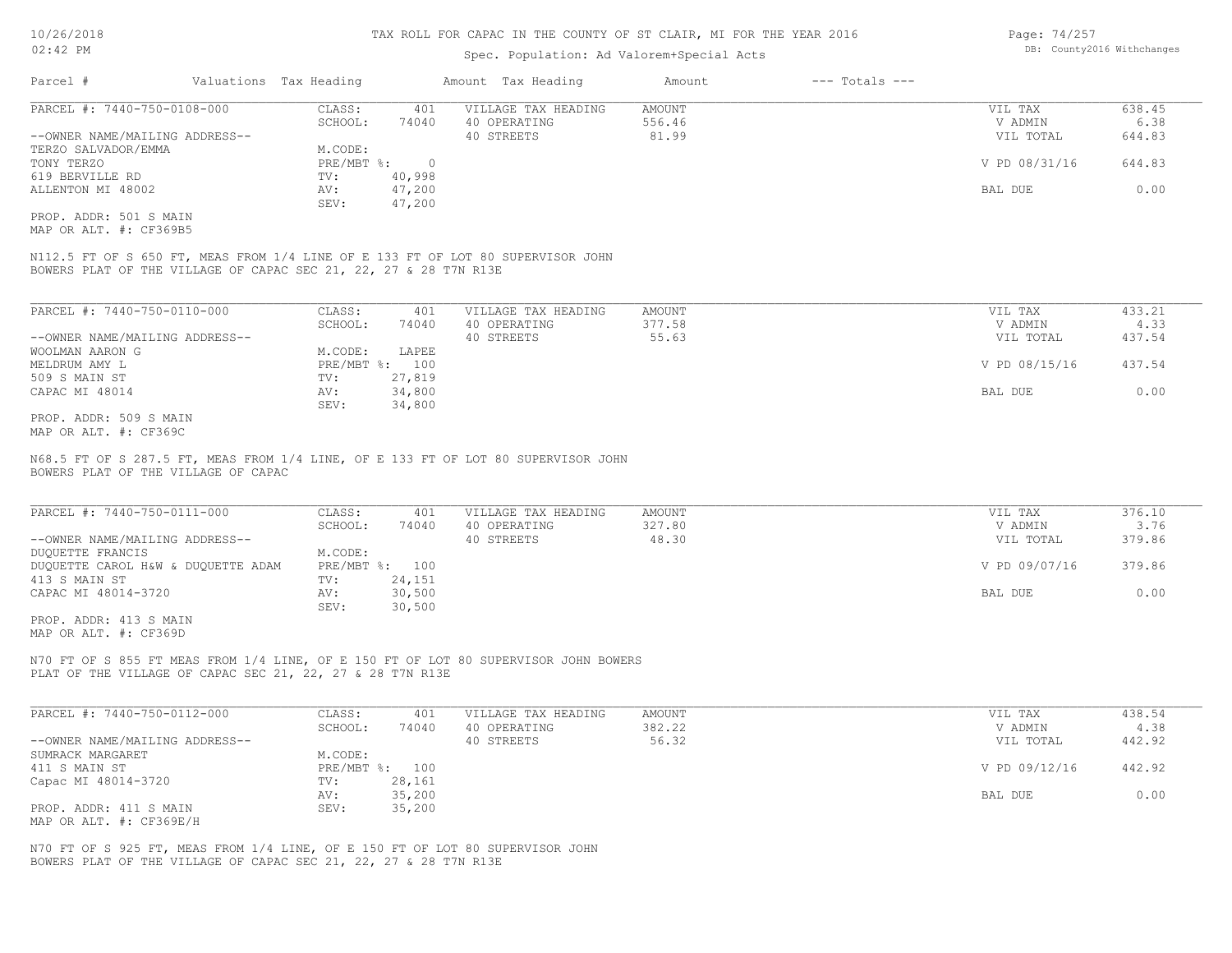### Spec. Population: Ad Valorem+Special Acts

| Page: 75/257 |                            |
|--------------|----------------------------|
|              | DB: County2016 Withchanges |

| Parcel #                       | Valuations Tax Heading |        | Amount Tax Heading  | Amount | $---$ Totals $---$ |               |        |
|--------------------------------|------------------------|--------|---------------------|--------|--------------------|---------------|--------|
| PARCEL #: 7440-750-0113-000    | CLASS:                 | 401    | VILLAGE TAX HEADING | AMOUNT |                    | VIL TAX       | 531.62 |
|                                | SCHOOL:                | 74040  | 40 OPERATING        | 463.35 |                    | V ADMIN       | 5.31   |
| --OWNER NAME/MAILING ADDRESS-- |                        |        | 40 STREETS          | 68.27  |                    | VIL TOTAL     | 536.93 |
| MEDRANO JOSE                   | M.CODE:                |        |                     |        |                    |               |        |
| MEDRANO MARIA                  | PRE/MBT %:             |        |                     |        |                    | V PD 07/15/16 | 536.93 |
| 405 S MAIN ST                  | TV:                    | 34,138 |                     |        |                    |               |        |
| CAPAC MI 48014-3720            | AV:                    | 40,100 |                     |        |                    | BAL DUE       | 0.00   |
|                                | SEV:                   | 40,100 |                     |        |                    |               |        |
| PROP. ADDR: 405 S MAIN         |                        |        |                     |        |                    |               |        |

MAP OR ALT. #: CF369I

BOWERS PLAT OF THE VILLAGE OF CAPAC E150 FT OF N 92.79 FT OF THAT PART OF LOT 80 LYING S OF LOT 81 SUPERVISOR JOHN

| PARCEL #: 7440-750-0114-000    | CLASS:  | 401            | VILLAGE TAX HEADING | AMOUNT | VIL TAX       | 493.56 |
|--------------------------------|---------|----------------|---------------------|--------|---------------|--------|
|                                | SCHOOL: | 74040          | 40 OPERATING        | 430.18 | V ADMIN       | 4.93   |
| --OWNER NAME/MAILING ADDRESS-- |         |                | 40 STREETS          | 63.38  | VIL TOTAL     | 498.49 |
| MARDLIN SHANNON M              | M.CODE: | OOCMS          |                     |        |               |        |
| 407 S MAIN ST                  |         | PRE/MBT %: 100 |                     |        | V PD 09/16/16 | 498.49 |
| CAPAC MI 48014-3720            | TV:     | 31,694         |                     |        |               |        |
|                                | AV:     | 34,300         |                     |        | BAL DUE       | 0.00   |
| PROP. ADDR: 407 S MAIN         | SEV:    | 34,300         |                     |        |               |        |
| MAP OR ALT. #: CF369J          |         |                |                     |        |               |        |

THE VILLAGE OF CAPAC SEC 21, 22, 27 & 28 T7N R13E E150 FT OF LOT 80 EXC S 993.79 FT & EXC N 92.79 FT. SUPERVISOR JOHN BOWERS PLAT OF

| PARCEL #: 7440-750-0115-000    | CLASS:  | 401            | VILLAGE TAX HEADING | AMOUNT | VIL TAX       | 564.30 |
|--------------------------------|---------|----------------|---------------------|--------|---------------|--------|
|                                | SCHOOL: | 74040          | 40 OPERATING        | 491.83 | V ADMIN       | 5.64   |
| --OWNER NAME/MAILING ADDRESS-- |         |                | 40 STREETS          | 72.47  | VIL TOTAL     | 569.94 |
| VONZELLEN JOHN E               | M.CODE: | COREL          |                     |        |               |        |
| VONZELLEN DEANNA M             |         | PRE/MBT %: 100 |                     |        | V PD 09/19/16 | 569.94 |
| 409 S MAIN ST                  | TV:     | 36,236         |                     |        |               |        |
| CAPAC MI 48014-3720            | AV:     | 45,000         |                     |        | BAL DUE       | 0.00   |
|                                | SEV:    | 45,000         |                     |        |               |        |
| PROP. ADDR: 409 S MAIN         |         |                |                     |        |               |        |

MAP OR ALT. #: CF369K

VILLAGE OF CAPAC SEC 21, 22, 27 & 28 T7N R13E N68.79 FT OF S 993.79 FT OF E 150 FT OF LOT 80 SUPERVISOR JOHN BOWERS PLAT OF THE

| PARCEL #: 7440-750-0116-000    | CLASS:  | 401            | VILLAGE TAX HEADING | AMOUNT | VIL TAX       | 444.97 |
|--------------------------------|---------|----------------|---------------------|--------|---------------|--------|
|                                | SCHOOL: | 74040          | 40 OPERATING        | 387.83 | V ADMIN       | 4.44   |
| --OWNER NAME/MAILING ADDRESS-- |         |                | 40 STREETS          | 57.14  | VIL TOTAL     | 449.41 |
| MILLER MAX/ILA                 | M.CODE: |                |                     |        |               |        |
| 415 S MAIN ST                  |         | PRE/MBT %: 100 |                     |        | V PD 08/10/16 | 449.41 |
| CAPAC MI 48014-3720            | TV:     | 28,574         |                     |        |               |        |
|                                | AV:     | 36,100         |                     |        | BAL DUE       | 0.00   |
| PROP. ADDR: 415 S MAIN         | SEV:    | 36,100         |                     |        |               |        |
| MAP OR ALT. #: CF369L-M        |         |                |                     |        |               |        |

22, 27 & 28 T7N R13E BOWERS PLAT OF THE VILLAGE OF CAPAC BEING LOT 6 BLOCK 1 UNREC SPARLING PT. SEC 21, N69 FT OF S 785 FT, MEAS FROM 1/4 LINE, OF E 150 FT OF LOT 80 SUPERVISOR JOHN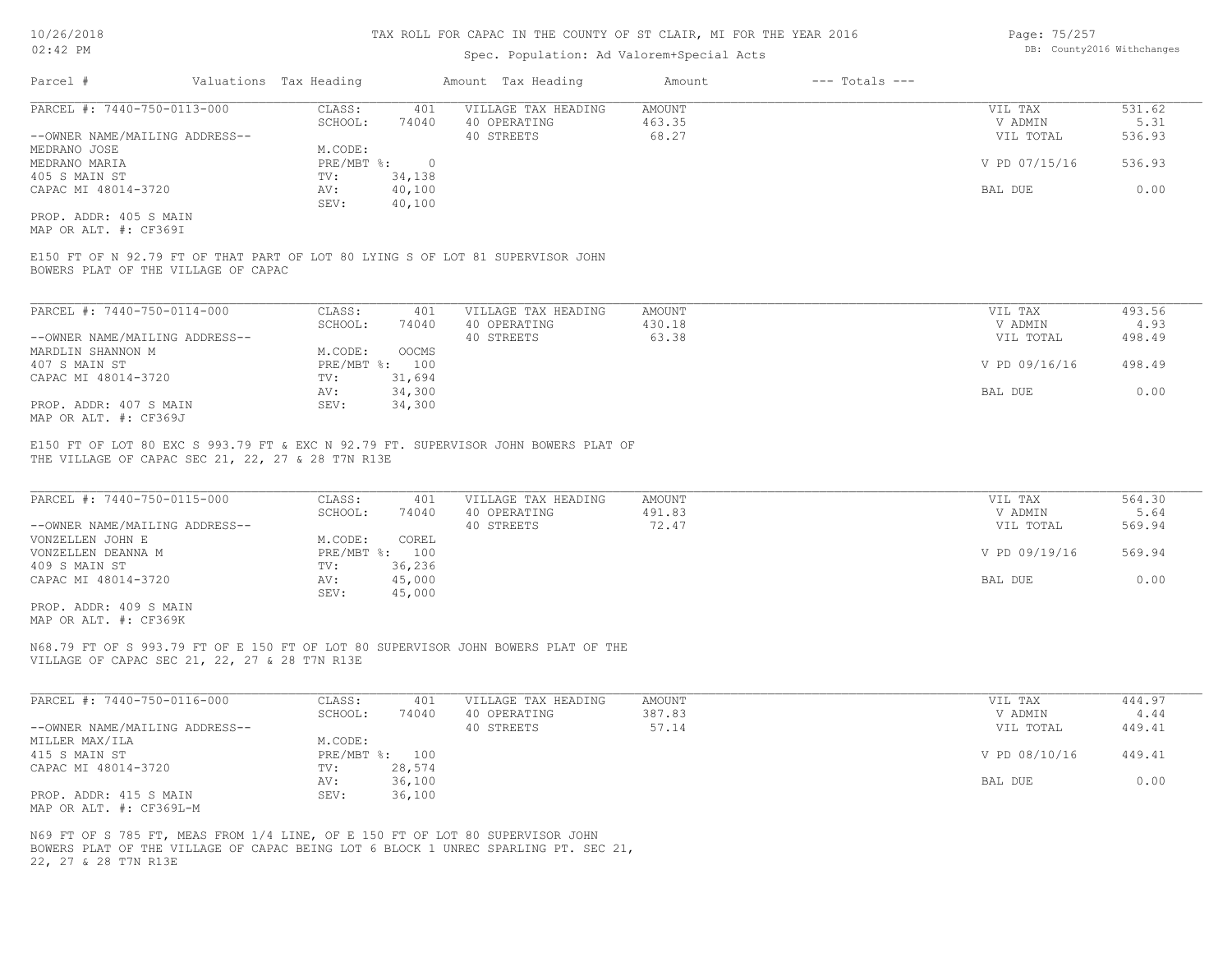### Spec. Population: Ad Valorem+Special Acts

Page: 76/257 DB: County2016 Withchanges

| Parcel #                       | Valuations Tax Heading |       | Amount Tax Heading  | Amount | $---$ Totals $---$ |           |      |
|--------------------------------|------------------------|-------|---------------------|--------|--------------------|-----------|------|
| PARCEL #: 7440-750-0118-000    | CLASS:                 | 703   | VILLAGE TAX HEADING | AMOUNT |                    | VIL TAX   | 0.00 |
|                                | SCHOOL:                | 74040 | 40 OPERATING        | 0.00   |                    | V ADMIN   | 0.00 |
| --OWNER NAME/MAILING ADDRESS-- |                        |       | 40 STREETS          | 0.00   |                    | VIL TOTAL | 0.00 |
| VILLAGE OF CAPAC               | M.CODE:                |       |                     |        |                    |           |      |
| ORCHARD ST                     | PRE/MBT %:             |       |                     |        |                    | BAL DUE   | 0.00 |
|                                | TV:                    |       |                     |        |                    |           |      |
| PROP. ADDR: ORCHARD ST         | AV:                    |       |                     |        |                    |           |      |
| MAP OR ALT. #: CF369N/P        | SEV:                   |       |                     |        |                    |           |      |

SUPERVISOR JOHN BOWERS PLAT OF THE VILLAGE OF CAPAC SEC 21, 22, 27 & 28 T7N R13E N56 FT OF S 716 FT OF E 772 FT OF LOT 80, MEAS FROM & WITH E & W 1/4 LINE.

| PARCEL #: 7440-750-0120-000    | CLASS:     | 301     | VILLAGE TAX HEADING | AMOUNT   | VIL TAX       | 2,775.10 |
|--------------------------------|------------|---------|---------------------|----------|---------------|----------|
|                                | SCHOOL:    | 74040   | 40 OPERATING        | 2,418.70 | V ADMIN       | 27.75    |
| --OWNER NAME/MAILING ADDRESS-- |            |         | 40 STREETS          | 356.40   | VIL TOTAL     | 2,802.85 |
| SUPERIOR MATERIALS, LLC        | M.CODE:    |         |                     |          |               |          |
| P.O.BOX 2900                   | PRE/MBT %: |         |                     |          | V PD 08/15/16 | 2,802.85 |
| FARMINGTON HILLS MI 48333      | TV:        | 178,200 |                     |          |               |          |
|                                | AV:        | 178,200 |                     |          | BAL DUE       | 0.00     |
| PROP. ADDR: 305 S MAIN         | SEV:       | 178,200 |                     |          |               |          |
| MAP OR ALT. #: CF370/371       |            |         |                     |          |               |          |

BOWERS PLAT OF THE VILLAGE OF CAPAC 40',TH NO^2'W 145.06',TH S82^2'E 414.02',TH SO^2'E 664.01' TO BEG SUPERVISOR JOHN E 1/4 COR OF SEC 28 T7N R13E,TH S89^33'W 450',TH NO^2'W 579.7',TH N89^45'58" E PART OF LOTS 80,81, & 82 DESC AS BEG NO^2'W 716',S89^ 33'W 372' & NO^2'W 150' FROM

| PARCEL #: 7440-750-0121-000    | CLASS:     | 202    | VILLAGE TAX HEADING | AMOUNT | VIL TAX       | 390.49 |
|--------------------------------|------------|--------|---------------------|--------|---------------|--------|
|                                | SCHOOL:    | 74040  | 40 OPERATING        | 340.34 | V ADMIN       | 3.90   |
| --OWNER NAME/MAILING ADDRESS-- |            |        | 40 STREETS          | 50.15  | VIL TOTAL     | 394.39 |
| CONLON LAND INVESTMENT LLC     | M.CODE:    |        |                     |        |               |        |
| PO BOX 147                     | PRE/MBT %: |        |                     |        | V PD 07/15/16 | 394.39 |
| NAPOLEON MI 49261              | TV:        | 25,075 |                     |        |               |        |
|                                | AV:        | 26,100 |                     |        | BAL DUE       | 0.00   |
| PROP. ADDR: CAPAC RD           | SEV:       | 26,100 |                     |        |               |        |
| MAP OR ALT. #: CF372A/D        |            |        |                     |        |               |        |

T7N R13E LOT LINE. SUPERVISOR JOHN BOWERS PLAT OF THE VILLAGE OF CAPAC SEC 21, 22, 27 & 28 COR WITH A PTE IN N LOT LINE 948.9 FT E OF NW COR. EXC E 732 FT THEREOF MEAS ALG S THAT PART OF LOT 83 LYING E OF A LINE JOINING A PTE IN S LOT LINE 918.8 FT E OF SW

| PARCEL #: 7440-750-0123-000    | CLASS:       | 703   | VILLAGE TAX HEADING | AMOUNT | VIL TAX   | 0.00 |
|--------------------------------|--------------|-------|---------------------|--------|-----------|------|
|                                | SCHOOL:      | 74040 | 40 OPERATING        | 0.00   | V ADMIN   | 0.00 |
| --OWNER NAME/MAILING ADDRESS-- |              |       | 40 STREETS          | 0.00   | VIL TOTAL | 0.00 |
| SCC ROAD COMMISSION            | M.CODE:      |       |                     |        |           |      |
| 21 AIRPORT DR                  | $PRE/MBT$ %: |       |                     |        | BAL DUE   | 0.00 |
| SMITHS CREEK MI 48074          | TV:          |       |                     |        |           |      |
|                                | AV:          |       |                     |        |           |      |
| PROP. ADDR: S MATTESON         | SEV:         |       |                     |        |           |      |
| MAP OR ALT. #: CF373           |              |       |                     |        |           |      |

R13E LOT 84 SUPERVISOR JOHN BOWERS PLAT OF THE VILLAGE OF CAPAC SEC 21, 22, 27 & 28 T7N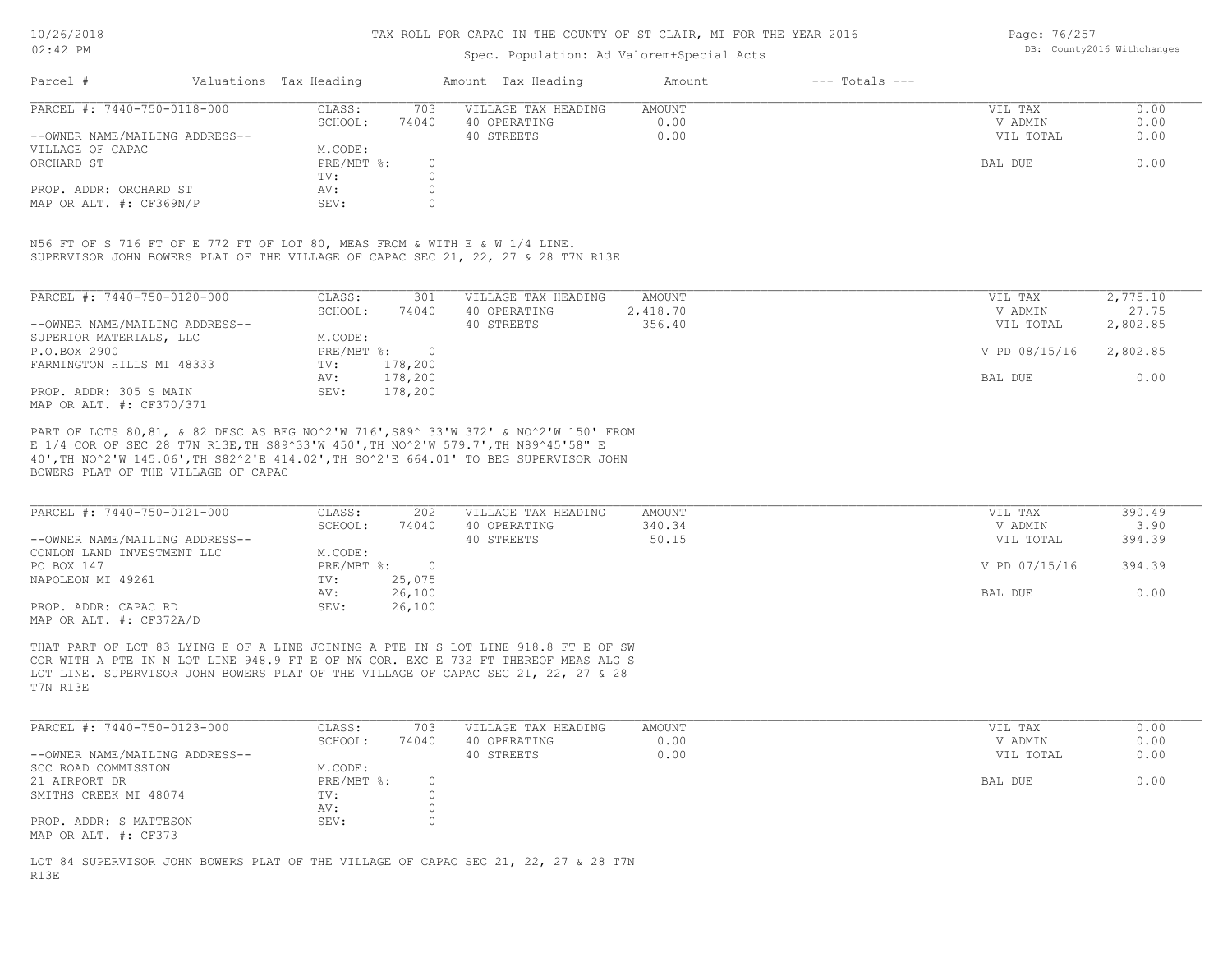### Spec. Population: Ad Valorem+Special Acts

Page: 77/257 DB: County2016 Withchanges

| Parcel #                       | Valuations Tax Heading |       | Amount Tax Heading  | Amount | $---$ Totals $---$ |           |      |
|--------------------------------|------------------------|-------|---------------------|--------|--------------------|-----------|------|
| PARCEL #: 7440-750-0124-000    | CLASS:                 | 703   | VILLAGE TAX HEADING | AMOUNT |                    | VIL TAX   | 0.00 |
|                                | SCHOOL:                | 74040 | 40 OPERATING        | 0.00   |                    | V ADMIN   | 0.00 |
| --OWNER NAME/MAILING ADDRESS-- |                        |       | 40 STREETS          | 0.00   |                    | VIL TOTAL | 0.00 |
| VILLAGE OF CAPAC               | M.CODE:                |       |                     |        |                    |           |      |
|                                | PRE/MBT %:             |       |                     |        |                    | BAL DUE   | 0.00 |
| PROP. ADDR: MATTESON ST        | TV:                    |       |                     |        |                    |           |      |
| MAP OR ALT. #: CF374/375       | AV:                    |       |                     |        |                    |           |      |
|                                | SEV:                   |       |                     |        |                    |           |      |

OF CAPAC SEC 21, 22, 27 & 28 T7N R13E LOTS 85 & 86, ALSO LOT 87 EXC N 412 FT. SUPERVISOR JOHN BOWERS PLAT OF THE VILLAGE

| PARCEL #: 7440-750-0125-000    | CLASS:     | 402      | VILLAGE TAX HEADING | AMOUNT | VIL TAX       | 178.74 |
|--------------------------------|------------|----------|---------------------|--------|---------------|--------|
|                                | SCHOOL:    | 74040    | 40 OPERATING        | 155.79 | V ADMIN       | 1.78   |
| --OWNER NAME/MAILING ADDRESS-- |            |          | 40 STREETS          | 22.95  | VIL TOTAL     | 180.52 |
| REITER CHARLES/GRACE ET-AL     | M.CODE:    |          |                     |        |               |        |
| 55779 GRATIOT AVE              | PRE/MBT %: | $\Omega$ |                     |        | V PD 09/07/16 | 180.52 |
| CHESTERFIELD MI 48051          | TV:        | 11,478   |                     |        |               |        |
|                                | AV:        | 17,200   |                     |        | BAL DUE       | 0.00   |
| PROP. ADDR: BRYCE RD           | SEV:       | 17,200   |                     |        |               |        |
| MAP OR ALT. #: CF376           |            |          |                     |        |               |        |

27 & 28 T7N R13E N412 FT OF LOT 87 SUPERVISOR JOHN BOWERS PLAT OF THE VILLAGE OF CAPAC SEC 21, 22,

| PARCEL #: 7440-750-0126-000    | CLASS:       | 703   | VILLAGE TAX HEADING | AMOUNT | VIL TAX   | 0.00 |
|--------------------------------|--------------|-------|---------------------|--------|-----------|------|
|                                | SCHOOL:      | 74040 | 40 OPERATING        | 0.00   | V ADMIN   | 0.00 |
| --OWNER NAME/MAILING ADDRESS-- |              |       | 40 STREETS          | 0.00   | VIL TOTAL | 0.00 |
| TOWNSHIP OF MUSSEY             | M.CODE:      |       |                     |        |           |      |
|                                | $PRE/MBT$ %: |       |                     |        | BAL DUE   | 0.00 |
| CAPAC MI 48014                 | TV:          |       |                     |        |           |      |
|                                | AV:          |       |                     |        |           |      |
| PROP. ADDR: W MILL ST          | SEV:         |       |                     |        |           |      |
| MAP OR ALT. #: CF377A          |              |       |                     |        |           |      |

TO BEG. SUPERVISORSS JOHN BOWER'S PLAT OF THE VILLAGE OF CAPAC 135',TH N89ª38'E 238.41',TH S30ª1'9" W 292.83',TH N82ª2'W 199.70',TH N0ª2'W 358.67' PART OF LOT 88, BEG S0<sup>ª2'E</sup> 7' FROM NW COR LOT 88, TH N89<sup>ª</sup> 38'E 106', TH S0<sup>ª2'E</sup>

| PARCEL #: 7440-750-0126-100    | CLASS:  | 401            | VILLAGE TAX HEADING | AMOUNT | VIL TAX       | 515.94 |
|--------------------------------|---------|----------------|---------------------|--------|---------------|--------|
|                                | SCHOOL: | 74040          | 40 OPERATING        | 449.68 | V ADMIN       | 5.15   |
| --OWNER NAME/MAILING ADDRESS-- |         |                | 40 STREETS          | 66.26  | VIL TOTAL     | 521.09 |
| GRYZB JOHN C                   | M.CODE: | COREL          |                     |        |               |        |
| 526 W MILL ST                  |         | PRE/MBT %: 100 |                     |        | V PD 09/19/16 | 521.09 |
| CAPAC MI 48014                 | TV:     | 33,131         |                     |        |               |        |
|                                | AV:     | 41,100         |                     |        | BAL DUE       | 0.00   |
| PROP. ADDR: 526 W MILL STREET  | SEV:    | 41,100         |                     |        |               |        |
| MAP OR ALT. #: CF377B          |         |                |                     |        |               |        |

THE VILLAGE OF CAPAC S0ª2'E 135',TH S89ª38'W 85',TH N0ª2'W 135' TO BEG. SUPERVISOR JOHN BOWER'S PLAT OF PART OF LOT 88, BEG S0<sup>ª</sup>2'E 7' & N89<sup>ª</sup>38'E 106' FROM NW COR LOT 88, TH N89<sup>ª</sup>38'E 85', TH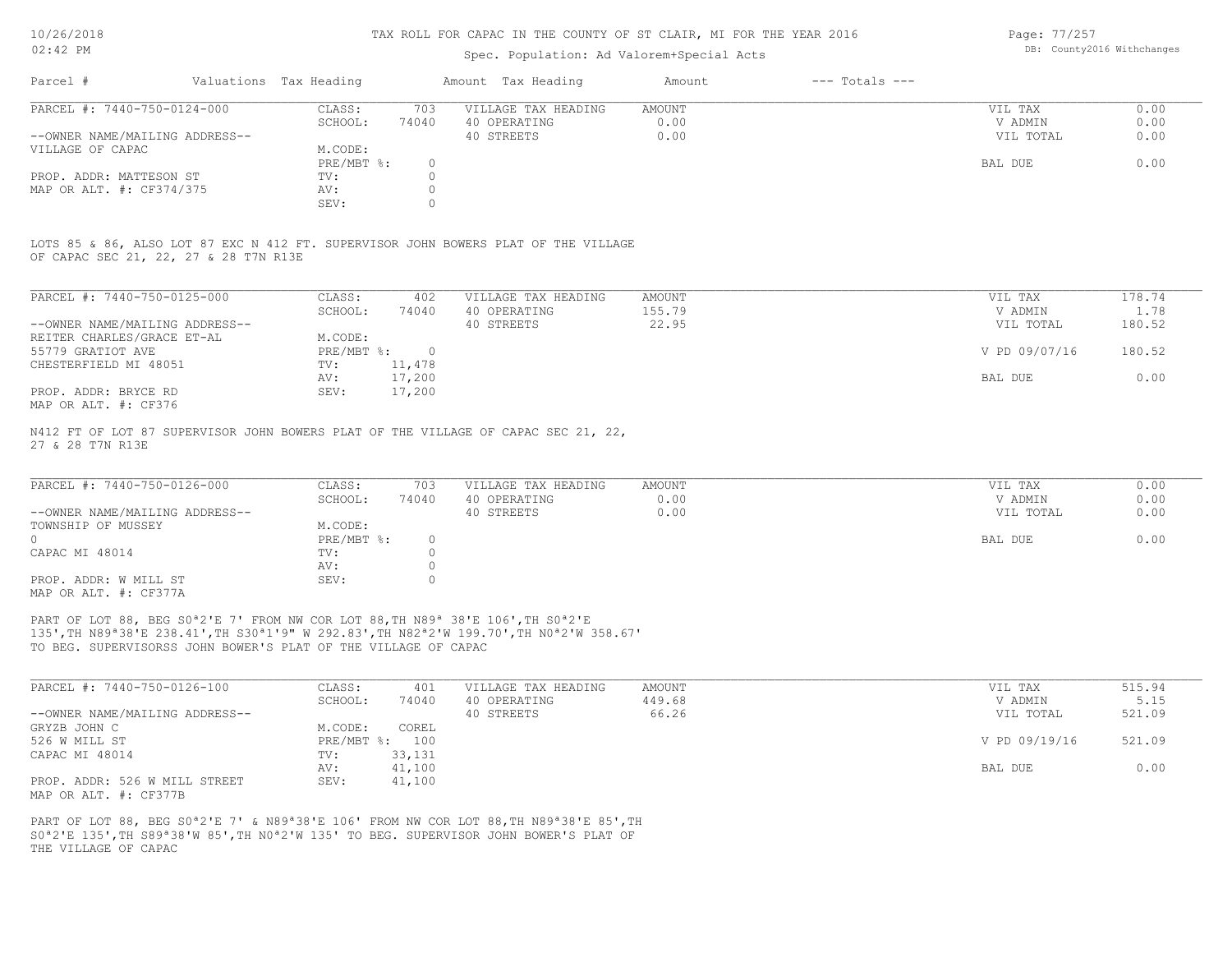### Spec. Population: Ad Valorem+Special Acts

| Page: 78/257 |                            |
|--------------|----------------------------|
|              | DB: County2016 Withchanges |

| Parcel #                                                                                                                                            | Valuations Tax Heading |                | Amount Tax Heading  | Amount        | $---$ Totals $---$ |               |                                           |
|-----------------------------------------------------------------------------------------------------------------------------------------------------|------------------------|----------------|---------------------|---------------|--------------------|---------------|-------------------------------------------|
| PARCEL #: 7440-750-0126-200                                                                                                                         | CLASS:                 | 401            | VILLAGE TAX HEADING | <b>AMOUNT</b> |                    | VIL TAX       | 759.39                                    |
|                                                                                                                                                     | SCHOOL:                | 74040          | 40 OPERATING        | 661.87        |                    | V ADMIN       | 7.59                                      |
| --OWNER NAME/MAILING ADDRESS--                                                                                                                      |                        |                | 40 STREETS          | 97.52         |                    | VIL TOTAL     | 766.98                                    |
| BRAZIL JOHN D                                                                                                                                       | M.CODE:                |                |                     |               |                    |               |                                           |
| 520 W MILL ST                                                                                                                                       |                        | PRE/MBT %: 100 |                     |               |                    | BAL DUE       | 766.98                                    |
| CAPAC MI 48014                                                                                                                                      | TV:                    | 48,764         |                     |               |                    |               |                                           |
|                                                                                                                                                     | AV:                    | 59,900         |                     |               |                    |               |                                           |
| PROP. ADDR: 520 W MILL ST<br>MAP OR ALT. #: CF377C                                                                                                  | SEV:                   | 59,900         |                     |               |                    |               |                                           |
| S0 <sup>a</sup> 2'E 135', TH S89 <sup>a</sup> 38'W 85', TH N0 <sup>a</sup> 2'W 135' TO BEG. SUPERVISOR JOHN BOWER'S PLAT OF<br>THE VILLAGE OF CAPAC |                        |                |                     |               |                    |               |                                           |
| PARCEL #: 7440-750-0126-300                                                                                                                         | CLASS:                 | 401            | VILLAGE TAX HEADING | <b>AMOUNT</b> |                    | VIL TAX       | 483.67                                    |
|                                                                                                                                                     | SCHOOL:                | 74040          | 40 OPERATING        | 421.56        |                    | V ADMIN       | 4.83                                      |
| --OWNER NAME/MAILING ADDRESS--                                                                                                                      |                        |                | 40 STREETS          | 62.11         |                    | VIL TOTAL     | 488.50                                    |
| KLEIN ROBERT J/BETH ANN                                                                                                                             | M.CODE:                |                |                     |               |                    |               |                                           |
| 518 W MILL ST                                                                                                                                       |                        | PRE/MBT %: 100 |                     |               |                    | V PD 09/16/16 | 488.50                                    |
| CAPAC MI 48014-3030                                                                                                                                 | TV:                    | 31,059         |                     |               |                    |               |                                           |
|                                                                                                                                                     | AV:                    | 38,600         |                     |               |                    | BAL DUE       | 0.00                                      |
| PROP. ADDR: 518 W MILL ST<br>MAP OR ALT. #: CF377D                                                                                                  | SEV:                   | 38,600         |                     |               |                    |               |                                           |
| PART OF LOT 88, BEG S0 <sup>a</sup> 2'E 7' & N89 <sup>a</sup> 38'E 276' FROM NW COR LOT 88, TH N89 <sup>a</sup> 38'E                                |                        |                |                     |               |                    |               |                                           |
| 146.78', TH S30 <sup>a</sup> 1'9"W 156.49', TH S89 <sup>a</sup> 38'W 68.41', TH N0 <sup>a</sup> 2'W 135' TO BEG. SUPERVISOR                         |                        |                |                     |               |                    |               |                                           |
| JOHN BOWER'S PLAT OF THE VILLAGE OF CAPAC                                                                                                           |                        |                |                     |               |                    |               |                                           |
| PARCEL #: 7440-750-0127-000                                                                                                                         | CLASS:                 | 401            | VILLAGE TAX HEADING | <b>AMOUNT</b> |                    | VIL TAX       | 439.57                                    |
|                                                                                                                                                     | SCHOOL:                | 74040          | 40 OPERATING        | 383.12        |                    | V ADMIN       | 4.39                                      |
| $--$ OWNER NAME/MATLING ADDRESS-                                                                                                                    |                        |                | $40 \,$ STREFTS     | 56 45         |                    | VIT. TOTAL    | $\Delta$ $\Delta$ $\Im$ $\Im$ $\Im$ $\Im$ |

|                                |              | , 7070 | TV VILIVIIIIVU | ------ | ------------- | ╶╸╸┙┙  |
|--------------------------------|--------------|--------|----------------|--------|---------------|--------|
| --OWNER NAME/MAILING ADDRESS-- |              |        | 40 STREETS     | 56.45  | VIL TOTAL     | 443.96 |
| LEMIER LACEY                   | M.CODE:      |        |                |        |               |        |
| 506 W MILL ST                  | $PRE/MBT$ %: | 100    |                |        | BAL DUE       | 443.96 |
| CAPAC MI 48014-3031            | TV:          | 28,227 |                |        |               |        |
|                                | AV:          | 32,000 |                |        |               |        |
| PROP. ADDR: 506 W MILL ST      | SEV:         | 32,000 |                |        |               |        |
| MAP OR ALT. #: CF378A          |              |        |                |        |               |        |

SUPERVISOR'S JOHN BOWERS' PLAT OF THE VILLAGE OF CAPAC 150',TH N89ª38'E 100',TH S0ª 2'E 51',TH S89ª38'W 182',TH N0ª2'W 201' TO BEG THAT PART OF LOT 89, BEG N89ª38'E 214' FROM ITS NW COR, TH N89ª38'E 82',TH S0ª2'E

| PARCEL #: 7440-750-0128-000    | CLASS:     | 401    | VILLAGE TAX HEADING | AMOUNT | VIL TAX       | 279.27 |
|--------------------------------|------------|--------|---------------------|--------|---------------|--------|
|                                | SCHOOL:    | 74040  | 40 OPERATING        | 243.41 | V ADMIN       | 2.79   |
| --OWNER NAME/MAILING ADDRESS-- |            |        | 40 STREETS          | 35.86  | VIL TOTAL     | 282.06 |
| RHEAUME DAVID J.               | M.CODE:    | COREL  |                     |        |               |        |
| 507 W MEIER AVE                | PRE/MBT %: | 100    |                     |        | V PD 09/19/16 | 282.06 |
| CAPAC MI 48014-3618            | TV:        | 17,934 |                     |        |               |        |
|                                | AV:        | 23,000 |                     |        | BAL DUE       | 0.00   |
| PROP. ADDR: 507 W MEIER ST     | SEV:       | 23,000 |                     |        |               |        |
| MAP OR ALT. #: CF378B          |            |        |                     |        |               |        |

E75 FT OF S 150 FT OF LOT 89 SUPERVISOR JOHN BOWERS PLAT OF THE VILLAGE OF CAPAC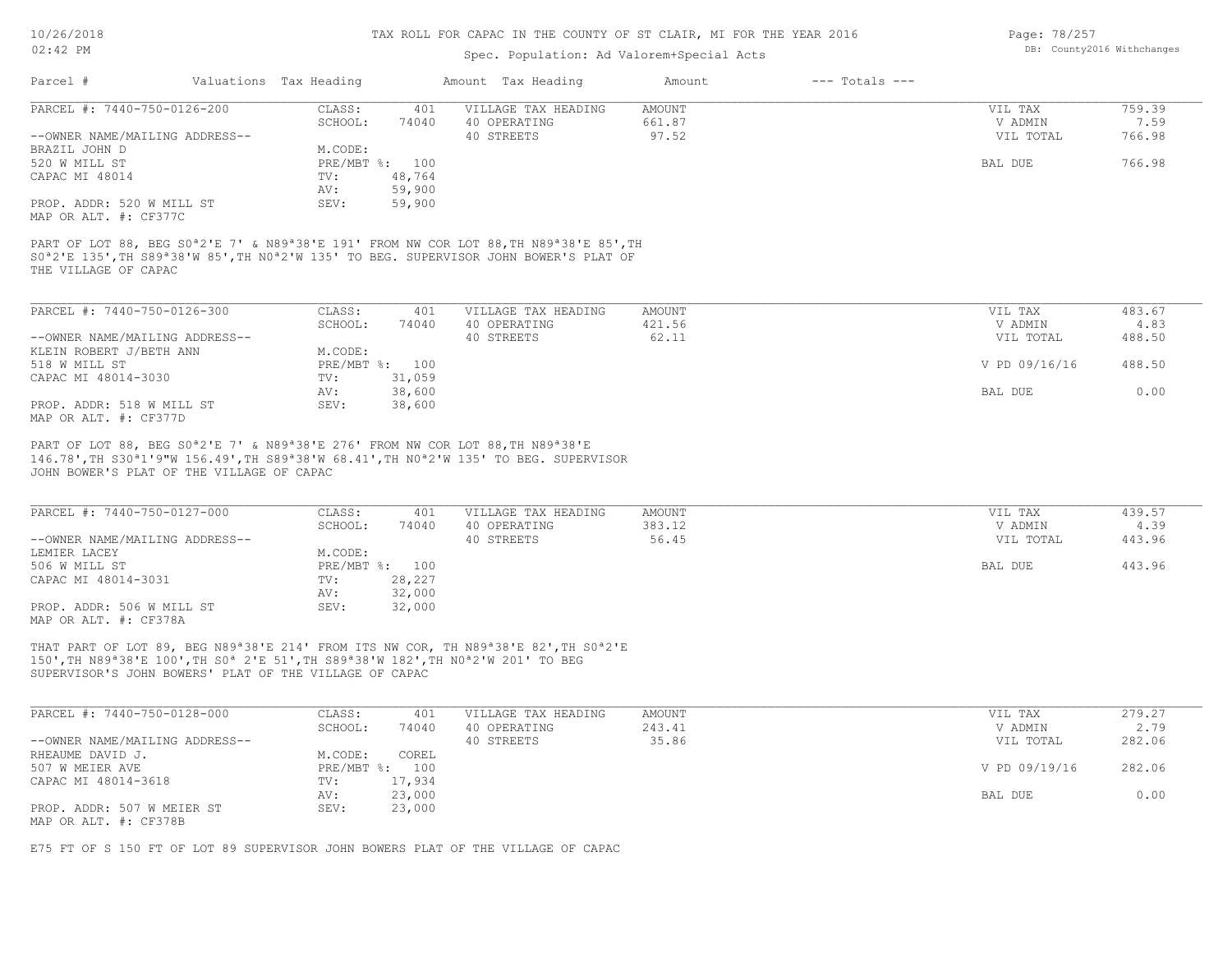### Spec. Population: Ad Valorem+Special Acts

| Page: 79/257 |                            |
|--------------|----------------------------|
|              | DB: County2016 Withchanges |

| Parcel #                       | Valuations Tax Heading |        | Amount Tax Heading                                                                                                                                                         | Amount | $---$ Totals $---$ |               |        |
|--------------------------------|------------------------|--------|----------------------------------------------------------------------------------------------------------------------------------------------------------------------------|--------|--------------------|---------------|--------|
| PARCEL #: 7440-750-0129-000    | CLASS:                 | 401    | VILLAGE TAX HEADING                                                                                                                                                        | AMOUNT |                    | VIL TAX       | 561.40 |
|                                | SCHOOL:                | 74040  | 40 OPERATING                                                                                                                                                               | 489.30 |                    | V ADMIN       | 5.61   |
| --OWNER NAME/MAILING ADDRESS-- |                        |        | 40 STREETS                                                                                                                                                                 | 72.10  |                    | VIL TOTAL     | 567.01 |
| MANDEVILLE SR MARK E/LYNNE     | M.CODE:                |        |                                                                                                                                                                            |        |                    |               |        |
| 509 W MILL ST                  | PRE/MBT %: 100         |        |                                                                                                                                                                            |        |                    | V PD 08/31/16 | 567.01 |
| Capac MI 48014-3031            | TV:                    | 36,050 |                                                                                                                                                                            |        |                    |               |        |
|                                | AV:                    | 43,800 |                                                                                                                                                                            |        |                    | BAL DUE       | 0.00   |
| PROP. ADDR: 509 W MILL ST      | SEV:                   | 43,800 |                                                                                                                                                                            |        |                    |               |        |
| MAP OR ALT. #: CF378C1         |                        |        |                                                                                                                                                                            |        |                    |               |        |
| CAPAC                          |                        |        | PART OF LOT 89, BEG AT NW COR OF LOT 89, TH N89^38"E 214' TH SO^2'E 201', TH S89^38'W<br>330.69', TH N30^19"E 233' TO BEG SUPERVISOR'S JOHN BOWER'S PLAT OF THE VILLAGE OF |        |                    |               |        |
| PARCEL #: 7440-750-0129-100    | CLASS:                 | 402    | VILLAGE TAX HEADING                                                                                                                                                        | AMOUNT |                    | VIL TAX       | 53.22  |
|                                | SCHOOL:                | 74040  | 40 OPERATING                                                                                                                                                               | 46.39  |                    | V ADMIN       | 0.53   |

| --OWNER NAME/MAILING ADDRESS-- |              |        | 40 STREETS | 6.83 | VIL TOTAL     | 53.75 |
|--------------------------------|--------------|--------|------------|------|---------------|-------|
| MANDEVILLE MARK SR/LYNNE       | M.CODE:      |        |            |      |               |       |
| 509 W MILL ST                  | $PRE/MBT$ %: | 100    |            |      | V PD 08/31/16 | 53.75 |
| CAPAC MI 48014                 | TV:          | 3,418  |            |      |               |       |
|                                | AV:          | 13,300 |            |      | BAL DUE       | 0.00  |
| PROP. ADDR: W MEIER ST         | SEV:         | 13,300 |            |      |               |       |
| MAP OR ALT. #: 378C2           |              |        |            |      |               |       |

OF THE VILLAGE OF CAPAC 112.44",TH NO^2'W 249.71',TH N89^38'E 241.85' TO BEG SUPERVISOR'S JOHN BOWER'S PLAT 889,TH SO^2'E 116',TH S89^38'W 75', TH SO^2'E 150',TH S89^38'W 55.5',TH N82^2'W PART OF LOT 89, BEG N89^38'E 214',SO^2'E 201' & N89^38'E 182' FROM NW COR LOT

| PARCEL #: 7440-750-0129-200    | CLASS:  | 402            | VILLAGE TAX HEADING | AMOUNT | VIL TAX       | 53.22 |
|--------------------------------|---------|----------------|---------------------|--------|---------------|-------|
|                                | SCHOOL: | 74040          | 40 OPERATING        | 46.39  | V ADMIN       | 0.53  |
| --OWNER NAME/MAILING ADDRESS-- |         |                | 40 STREETS          | 6.83   | VIL TOTAL     | 53.75 |
| MANDEVILLE MARK SR/LYNNE       | M.CODE: |                |                     |        |               |       |
| 509 W MILL ST                  |         | PRE/MBT %: 100 |                     |        | V PD 08/31/16 | 53.75 |
| CAPAC MI 48014                 | TV:     | 3,418          |                     |        |               |       |
|                                | AV:     | 13,300         |                     |        | BAL DUE       | 0.00  |
| PROP. ADDR: W MEIER ST         | SEV:    | 13,300         |                     |        |               |       |
| MAP OR ALT. #: 378C3           |         |                |                     |        |               |       |

TO BEG SUPERVISOR'S JOHN BOWER'S PLAT OF THE VILLAGE OF CAPAC 89D 38M E 166.37', TH S OD 2M E 249.71', TH N 82D 2M W 168', TH N OD 2M W 225.37' PART OF LOT 89, BEG S 30D 1M 9S W 233' & 89D 38M E 104.47' FRO W COR LOT 89, TH N

| PARCEL #: 7440-750-0129-300    | CLASS:     | 402    | VILLAGE TAX HEADING | AMOUNT | VIL TAX       | 53.22 |
|--------------------------------|------------|--------|---------------------|--------|---------------|-------|
|                                | SCHOOL:    | 74040  | 40 OPERATING        | 46.39  | V ADMIN       | 0.53  |
| --OWNER NAME/MAILING ADDRESS-- |            |        | 40 STREETS          | 6.83   | VIL TOTAL     | 53.75 |
| MANDEVILLE MARK SR/LYNNE       | M.CODE:    |        |                     |        |               |       |
| 509 W MILL ST                  | PRE/MBT %: | 100    |                     |        | V PD 08/31/16 | 53.75 |
| CAPAC MI 48014                 | TV:        | 3,418  |                     |        |               |       |
|                                | AV:        | 13,300 |                     |        | BAL DUE       | 0.00  |
| PROP. ADDR: W MEIER ST         | SEV:       | 13,300 |                     |        |               |       |
| MAP OR ALT. #: 378C4           |            |        |                     |        |               |       |

SUPERVISOR'S JOHN BOWER'S PLAT OF THE VILLAGE OF CAPAC TG S OD 2M E 225.37', TH N 82D 2M W 219', TH N 30D 1M 9S E 224.45; TO BEG PART OF LOT 89, BEG S 30D 1M 9S W 233' FROM NW COR LOT 89,TH N 89D 38M E 104.47',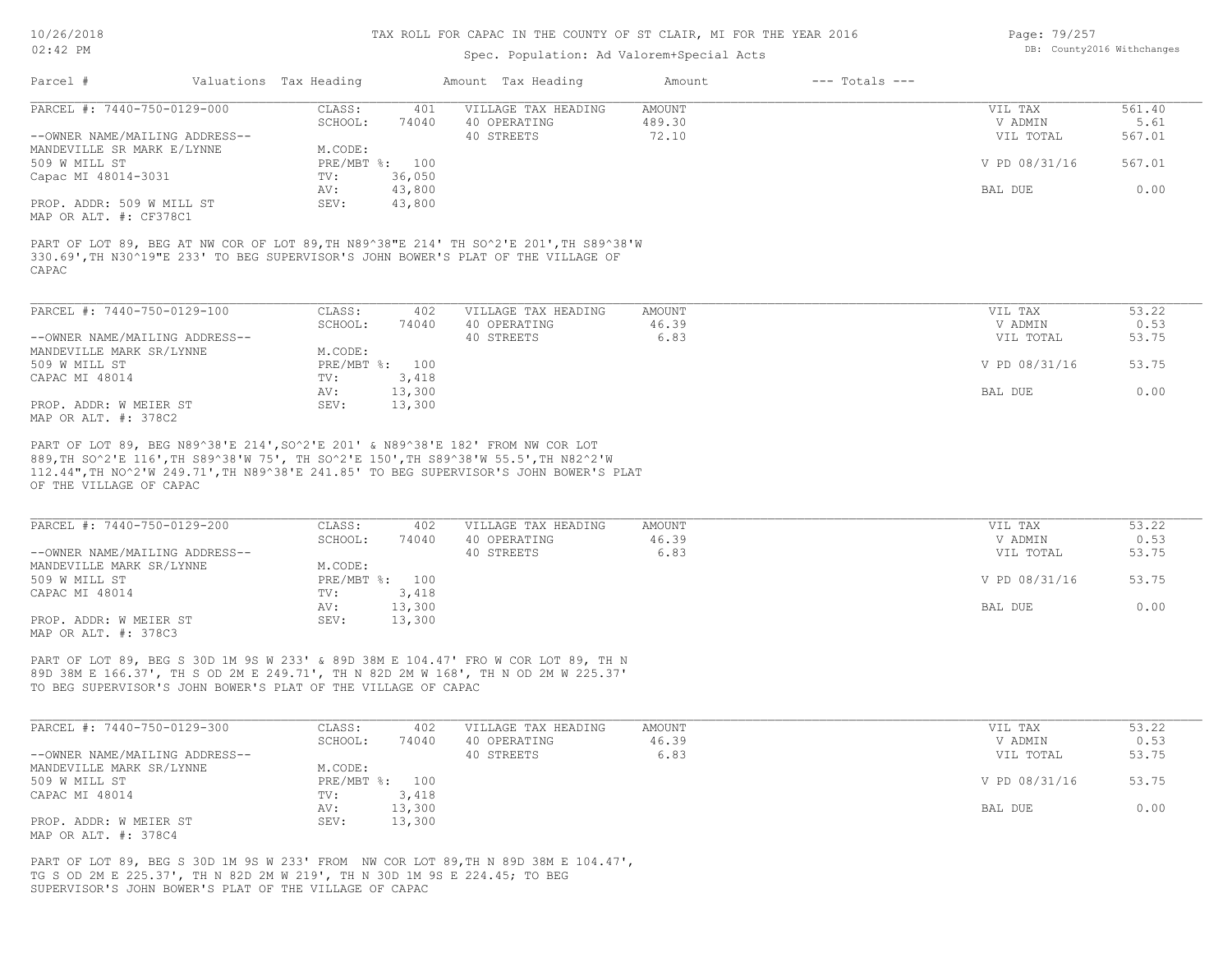### Spec. Population: Ad Valorem+Special Acts

| Page: 80/257 |                            |
|--------------|----------------------------|
|              | DB: County2016 Withchanges |

| Parcel #                       | Valuations Tax Heading |        | Amount Tax Heading  | Amount | $---$ Totals $---$ |               |        |
|--------------------------------|------------------------|--------|---------------------|--------|--------------------|---------------|--------|
| PARCEL #: 7440-750-0130-000    | CLASS:                 | 401    | VILLAGE TAX HEADING | AMOUNT |                    | VIL TAX       | 451.43 |
|                                | SCHOOL:                | 74040  | 40 OPERATING        | 393.46 |                    | V ADMIN       | 4.51   |
| --OWNER NAME/MAILING ADDRESS-- |                        |        | 40 STREETS          | 57.97  |                    | VIL TOTAL     | 455.94 |
| SCHAEFER SUE/JOHN              | M.CODE:                | COREL  |                     |        |                    |               |        |
| 501 W MILL ST                  | PRE/MBT %: 100         |        |                     |        |                    | V PD 09/16/16 | 455.94 |
| CAPAC MI 48014-3031            | TV:                    | 28,989 |                     |        |                    |               |        |
|                                | AV:                    | 36,400 |                     |        |                    | BAL DUE       | 0.00   |
| PROP. ADDR: 501 W MILL ST      | SEV:                   | 36,400 |                     |        |                    |               |        |
|                                |                        |        |                     |        |                    |               |        |

MAP OR ALT. #: CF378D

SEC 21, 22, 27 & 28 T7N R13E E100 FT OF N 150 FT OF LOT 89 SUPERVISOR JOHN BOWERS PLAT OF THE VILLAGE OF CAPAC

| PARCEL #: 7440-750-0131-000                              | CLASS:     | 401    | VILLAGE TAX HEADING | AMOUNT | VIL TAX       | 431.63 |
|----------------------------------------------------------|------------|--------|---------------------|--------|---------------|--------|
|                                                          | SCHOOL:    | 74040  | 40 OPERATING        | 376.20 | V ADMIN       | 4.31   |
| --OWNER NAME/MAILING ADDRESS--                           |            |        | 40 STREETS          | 55.43  | VIL TOTAL     | 435.94 |
| CHAVARRIA PETE G JR                                      | M.CODE:    | COREL  |                     |        |               |        |
| 111 S MATTESON ST                                        | PRE/MBT %: |        |                     |        | V PD 09/19/16 | 435.94 |
| CAPAC MI 48014                                           | TV:        | 27.717 |                     |        |               |        |
|                                                          | AV:        | 30,500 |                     |        | BAL DUE       | 0.00   |
| PROP. ADDR: 111 S MATTESON ST<br>מרכתים .4. חזו תם תומאו | SEV:       | 30,500 |                     |        |               |        |

MAP OR ALT. #: CF379

R13E LOT 90 SUPERVISOR JOHN BOWERS PLAT OF THE VILLAGE OF CAPAC SEC 21, 22, 27 & 28 T7N

| PARCEL #: 7440-750-0133-000    | CLASS:     | 704   | VILLAGE TAX HEADING | AMOUNT | VIL TAX   | 0.00 |
|--------------------------------|------------|-------|---------------------|--------|-----------|------|
|                                | SCHOOL:    | 74040 | 40 OPERATING        | 0.00   | V ADMIN   | 0.00 |
| --OWNER NAME/MAILING ADDRESS-- |            |       | 40 STREETS          | 0.00   | VIL TOTAL | 0.00 |
| CAPAC COMMUNITY SCHOOL DIST    | M.CODE:    |       |                     |        |           |      |
| 403 N GLASSFORD ST             | PRE/MBT %: |       |                     |        | BAL DUE   | 0.00 |
| CAPAC MI 48014                 | TV:        |       |                     |        |           |      |
|                                | AV:        |       |                     |        |           |      |
| PROP. ADDR: W MEIER ST         | SEV:       |       |                     |        |           |      |
| MAP OR ALT. #: CF380A          |            |       |                     |        |           |      |

OF POPPS SUBDIVSION SUPERVISOR JOHN BOWER'S PLAT OF THE VILLAGE OF CAPAC S89ª58'36"W 410',TH S60ªW 225',TH SE'LY ALG E LINE OF MILLER-WALKER DRAIN TO N LINE & EXC THAT PART S & E OF A LINE, BEG S0ª33'50"E 324.21' FROM NE COR LOT 91,TH LOT 91 EXC S 499.82' OF THAT PART LYING E OF WALKER DRAIN & EXC KENWOOD SUBDIVISION

| PARCEL #: 7440-750-0133-100    | CLASS:       | 201     | VILLAGE TAX HEADING | AMOUNT   | VIL TAX   | 3,292.93 |
|--------------------------------|--------------|---------|---------------------|----------|-----------|----------|
|                                | SCHOOL:      | 74040   | 40 OPERATING        | 2,870.03 | V ADMIN   | 32.92    |
| --OWNER NAME/MAILING ADDRESS-- |              |         | 40 STREETS          | 422.90   | VIL TOTAL | 3,325.85 |
| MATTESON STREET APT'S CO       | M.CODE:      |         |                     |          |           |          |
| MTH MANAGEMENT COMPANY         | $PRE/MBT$ %: |         |                     |          | BAL DUE   | 3,325.85 |
| 3100 WEST RD BLDG.2 STE 203    | TV:          | 211,452 |                     |          |           |          |
| EAST LANSING MI 48823          | AV:          | 350,800 |                     |          |           |          |
|                                | SEV:         | 350,800 |                     |          |           |          |
| PROP. ADDR: 130 N MATTESON ST  |              |         |                     |          |           |          |

MAP OR ALT. #: CF380B

OF THE VILLAGE OF CAPAC 33',TH N89ª39'14"E 229.66',TH N0ª33'50"E 287' TO BEG SUPERVISOR JOHN BOWER'S PLAT SUBDIVISION,TH S89ª36'41"E 310.23' TO NE COR LOT 2 POPPS SUBDIVISION,TH N0ª23'30"W S60ªW 225',TH SE'LY ALG E LINE OF MILLER-WALKER DRAIN TO N LINE OF POPPS THAT PART OF LOT 91, BEG S0ª33'50"E 324.21' FROM NE COR, TH S89ª58'36"W 410',TH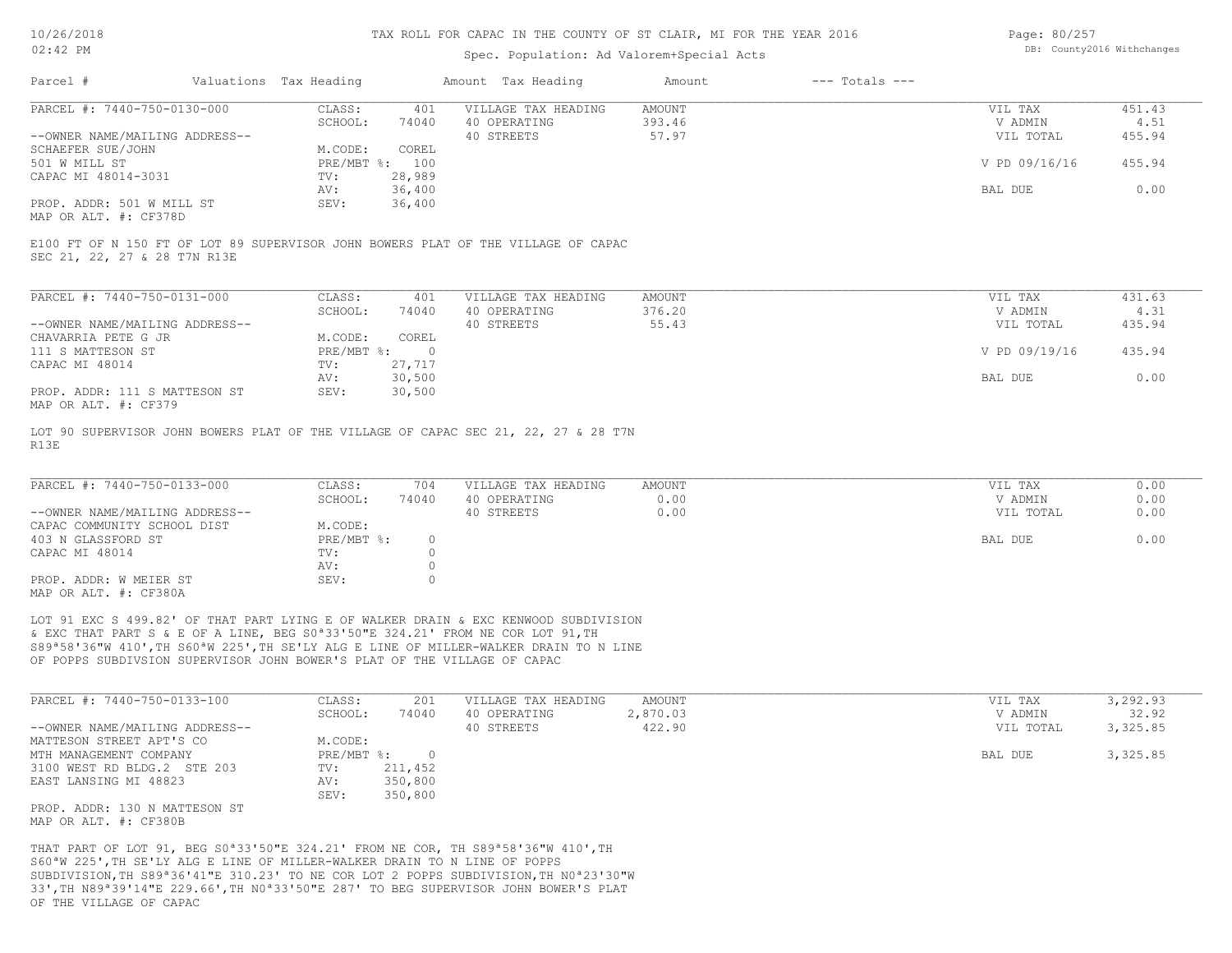### Spec. Population: Ad Valorem+Special Acts

Page: 81/257 DB: County2016 Withchanges

| Parcel #                       | Valuations Tax Heading |       | Amount Tax Heading  | Amount | $---$ Totals $---$ |           |      |
|--------------------------------|------------------------|-------|---------------------|--------|--------------------|-----------|------|
| PARCEL #: 7440-750-0134-000    | CLASS:                 | 703   | VILLAGE TAX HEADING | AMOUNT |                    | VIL TAX   | 0.00 |
|                                | SCHOOL:                | 74040 | 40 OPERATING        | 0.00   |                    | V ADMIN   | 0.00 |
| --OWNER NAME/MAILING ADDRESS-- |                        |       | 40 STREETS          | 0.00   |                    | VIL TOTAL | 0.00 |
| VILLAGE OF CAPAC               | M.CODE:                |       |                     |        |                    |           |      |
|                                | PRE/MBT %:             |       |                     |        |                    | BAL DUE   | 0.00 |
| PROP. ADDR: W MEIER ST         | TV:                    |       |                     |        |                    |           |      |
| MAP OR ALT. #: CF380C          | AV:                    |       |                     |        |                    |           |      |
|                                | SEV:                   |       |                     |        |                    |           |      |
|                                |                        |       |                     |        |                    |           |      |

JOHN BOWERS PLAT OF THE VILLAGE OF CAPAC SEC 21, 22, 27 & 28 T7N R13E E60 FT OF THAT PART OF S 499.82 FT OF LOT 91 LYING E OF WALKER DRAIN. SUPERVISOR

| PARCEL #: 7440-750-0137-000                                   | CLASS:     | 704   | VILLAGE TAX HEADING | AMOUNT | 0.00<br>VIL TAX   |
|---------------------------------------------------------------|------------|-------|---------------------|--------|-------------------|
|                                                               | SCHOOL:    | 74040 | 40 OPERATING        | 0.00   | 0.00<br>V ADMIN   |
| --OWNER NAME/MAILING ADDRESS--                                |            |       | 40 STREETS          | 0.00   | 0.00<br>VIL TOTAL |
| CAPAC COMMUNITY SCHOOL                                        | M.CODE:    |       |                     |        |                   |
| 403 N GLASSFORD ST                                            | PRE/MBT %: |       |                     |        | 0.00<br>BAL DUE   |
| CAPAC MI 48014-3016                                           | TV:        |       |                     |        |                   |
|                                                               | AV:        |       |                     |        |                   |
| PROP. ADDR: 403 N GLASSFORD STREET<br>MAP OR ALT. #: CF381A/B | SEV:       |       |                     |        |                   |

SUPERVISOR JOHN BOWERS PLAT OF THE VILLAGE OF CAPAC FT & EXC N 358.5 FT OF W 716.18' OF E 1472' & EXC S 135' OF N 670' OF E 150' LOT 92 EXC W 6 AC & EXC N 360 FT OF E 755.82 FT & EXC S 175 FT OF N 535 FT OF E 150

| PARCEL #: 7440-750-0137-100        | CLASS:  | 401            | VILLAGE TAX HEADING | AMOUNT | VIL TAX       | 561.75 |
|------------------------------------|---------|----------------|---------------------|--------|---------------|--------|
|                                    | SCHOOL: | 74040          | 40 OPERATING        | 489.61 | V ADMIN       | 5.61   |
| --OWNER NAME/MAILING ADDRESS--     |         |                | 40 STREETS          | 72.14  | VIL TOTAL     | 567.36 |
| HACKELBERG ROGER/LORI              | M.CODE: | COREL          |                     |        |               |        |
| 309 N GLASSFORD ST                 |         | PRE/MBT %: 100 |                     |        | V PD 09/19/16 | 567.36 |
| CAPAC MI 48014-3014                | TV:     | 36,073         |                     |        |               |        |
|                                    | AV:     | 44,000         |                     |        | BAL DUE       | 0.00   |
| PROP. ADDR: 309 N GLASSFORD STREET | SEV:    | 44,000         |                     |        |               |        |
|                                    |         |                |                     |        |               |        |

MAP OR ALT. #: CF381F

CAPAC S135' OF N 670' OF E 150' OF LOT 92 SUPERVISOR JOHN BOWERS PLAT OF THE VILLAGE OF

| PARCEL #: 7440-750-0138-000        | CLASS:  | 401            | VILLAGE TAX HEADING | AMOUNT | VIL TAX       | 395.00 |
|------------------------------------|---------|----------------|---------------------|--------|---------------|--------|
|                                    | SCHOOL: | 74040          | 40 OPERATING        | 344.27 | V ADMIN       | 3.95   |
| --OWNER NAME/MAILING ADDRESS--     |         |                | 40 STREETS          | 50.73  | VIL TOTAL     | 398.95 |
| OROSCO FRANCES/CHRISTINA           | M.CODE: | 00CSB          |                     |        |               |        |
| 319 GLASSFORD ST                   |         | PRE/MBT %: 100 |                     |        | V PD 08/15/16 | 398.95 |
| CAPAC MI 48014                     | TV:     | 25,365         |                     |        |               |        |
|                                    | AV:     | 32,000         |                     |        | BAL DUE       | 0.00   |
| PROP. ADDR: 319 N GLASSFORD STREET | SEV:    | 32,000         |                     |        |               |        |
| MAP OR ALT. #: CF381C              |         |                |                     |        |               |        |

OF CAPAC S75 FT OF N 435 FT OF E 150 FT OF LOT 92 SUPERVISOR JOHN BOWERS PLAT OF THE VILLAGE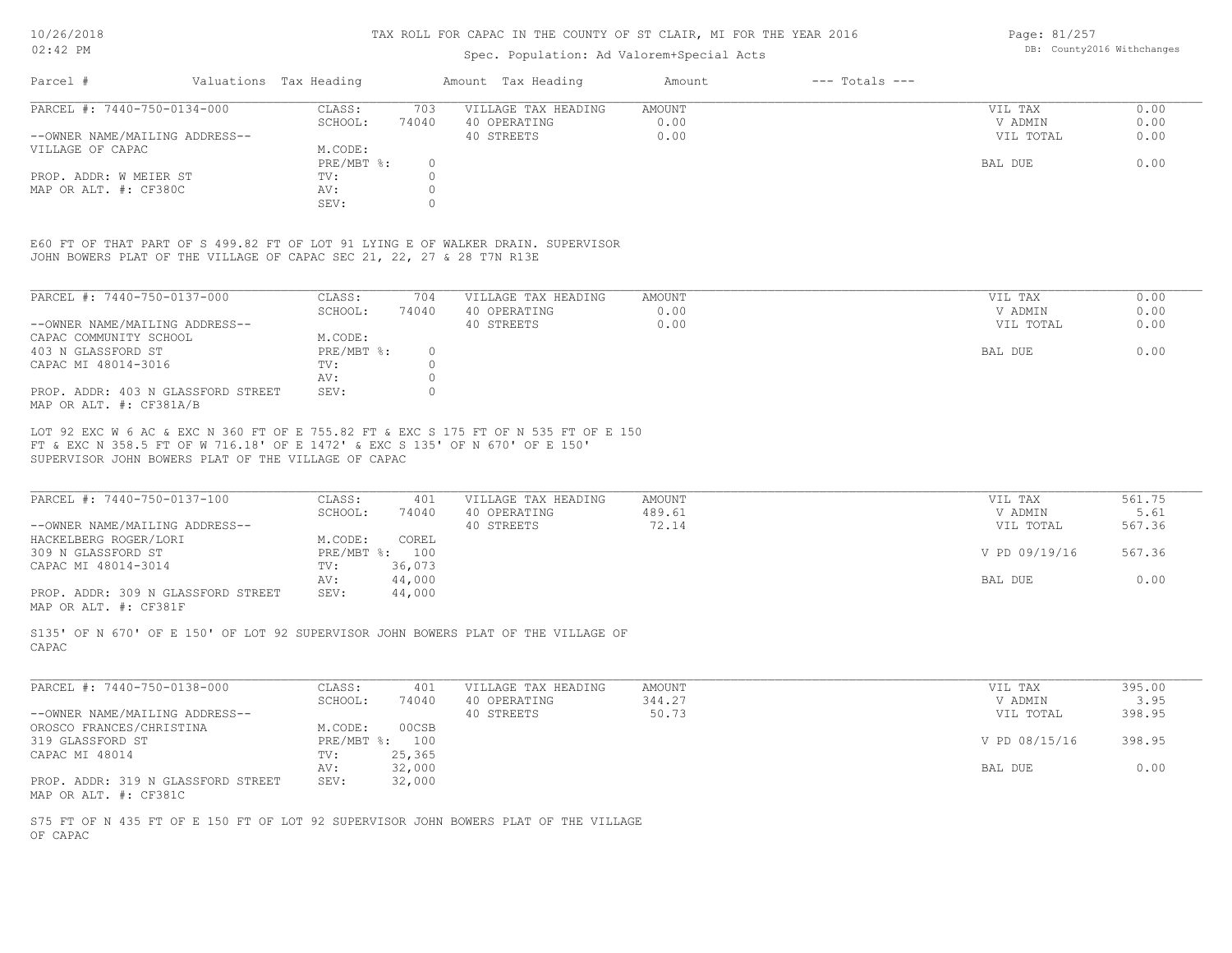| Page: 82/257               |  |
|----------------------------|--|
| DB: County2016 Withchanges |  |

| Amount Tax Heading<br>$---$ Totals $---$<br>Parcel #<br>Valuations Tax Heading<br>Amount<br>PARCEL #: 7440-750-0139-000<br>CLASS:<br>401<br>VILLAGE TAX HEADING<br>AMOUNT<br>SCHOOL:<br>40 OPERATING<br>587.38<br>74040<br>40 STREETS<br>86.55<br>--OWNER NAME/MAILING ADDRESS--<br>TARZWELL TIMOTHY L.<br>M.CODE:<br>COREL<br>317 N GLASSFORD ST<br>PRE/MBT %: 100<br>CAPAC MI 48014-3014<br>43,276<br>TV:<br>48,800<br>AV:<br>48,800<br>PROP. ADDR: 317 N GLASSFORD STREET<br>SEV:<br>MAP OR ALT. #: CF381D<br>S100 FT OF N 535 FT OF E 150 FT OF LOT 92 SUPERVISOR JOHN BOWERS PLAT OF THE<br>VILLAGE OF CAPAC SEC 21, 22, 27 & 28 T7N R13E<br>PARCEL #: 7440-750-0140-000<br>CLASS:<br>704<br>VILLAGE TAX HEADING<br><b>AMOUNT</b><br>SCHOOL:<br>0.00<br>74040<br>40 OPERATING<br>40 STREETS<br>0.00<br>--OWNER NAME/MAILING ADDRESS--<br>CAPAC COMMUNITY SCHOOL<br>M.CODE:<br>411 N GLASSFORD ST<br>PRE/MBT %:<br>$\circ$<br>CAPAC MI 48014-3016<br>TV:<br>$\circ$ | VIL TAX<br>V ADMIN<br>VIL TOTAL<br>V PD 09/19/16<br>BAL DUE<br>VIL TAX<br>V ADMIN<br>VIL TOTAL | 673.93<br>6.73<br>680.66<br>680.66<br>0.00<br>0.00 |
|-------------------------------------------------------------------------------------------------------------------------------------------------------------------------------------------------------------------------------------------------------------------------------------------------------------------------------------------------------------------------------------------------------------------------------------------------------------------------------------------------------------------------------------------------------------------------------------------------------------------------------------------------------------------------------------------------------------------------------------------------------------------------------------------------------------------------------------------------------------------------------------------------------------------------------------------------------------------------|------------------------------------------------------------------------------------------------|----------------------------------------------------|
|                                                                                                                                                                                                                                                                                                                                                                                                                                                                                                                                                                                                                                                                                                                                                                                                                                                                                                                                                                         |                                                                                                |                                                    |
|                                                                                                                                                                                                                                                                                                                                                                                                                                                                                                                                                                                                                                                                                                                                                                                                                                                                                                                                                                         |                                                                                                |                                                    |
|                                                                                                                                                                                                                                                                                                                                                                                                                                                                                                                                                                                                                                                                                                                                                                                                                                                                                                                                                                         |                                                                                                |                                                    |
|                                                                                                                                                                                                                                                                                                                                                                                                                                                                                                                                                                                                                                                                                                                                                                                                                                                                                                                                                                         |                                                                                                |                                                    |
|                                                                                                                                                                                                                                                                                                                                                                                                                                                                                                                                                                                                                                                                                                                                                                                                                                                                                                                                                                         |                                                                                                |                                                    |
|                                                                                                                                                                                                                                                                                                                                                                                                                                                                                                                                                                                                                                                                                                                                                                                                                                                                                                                                                                         |                                                                                                |                                                    |
|                                                                                                                                                                                                                                                                                                                                                                                                                                                                                                                                                                                                                                                                                                                                                                                                                                                                                                                                                                         |                                                                                                |                                                    |
|                                                                                                                                                                                                                                                                                                                                                                                                                                                                                                                                                                                                                                                                                                                                                                                                                                                                                                                                                                         |                                                                                                | 0.00<br>0.00                                       |
|                                                                                                                                                                                                                                                                                                                                                                                                                                                                                                                                                                                                                                                                                                                                                                                                                                                                                                                                                                         | <b>BAL DUE</b>                                                                                 | 0.00                                               |
| $\circ$<br>AV:                                                                                                                                                                                                                                                                                                                                                                                                                                                                                                                                                                                                                                                                                                                                                                                                                                                                                                                                                          |                                                                                                |                                                    |
| $\circ$<br>PROP. ADDR: 411 N GLASSFORD STREET<br>SEV:<br>MAP OR ALT. #: CF381E                                                                                                                                                                                                                                                                                                                                                                                                                                                                                                                                                                                                                                                                                                                                                                                                                                                                                          |                                                                                                |                                                    |
| S75 FT OF N 150 FT OF E 150 FT OF LOT 92 SUPERVISOR JOHN BOWERS PLAT OF THE VILLAGE<br>OF CAPAC SEC 21, 22, 27 & 28 T7N R13E                                                                                                                                                                                                                                                                                                                                                                                                                                                                                                                                                                                                                                                                                                                                                                                                                                            |                                                                                                |                                                    |
| PARCEL #: 7440-750-0141-000<br>CLASS:<br>703<br><b>AMOUNT</b><br>VILLAGE TAX HEADING<br>SCHOOL:<br>0.00<br>74040<br>40 OPERATING                                                                                                                                                                                                                                                                                                                                                                                                                                                                                                                                                                                                                                                                                                                                                                                                                                        | VIL TAX<br>V ADMIN                                                                             | 0.00<br>0.00                                       |
| 40 STREETS<br>0.00<br>--OWNER NAME/MAILING ADDRESS--                                                                                                                                                                                                                                                                                                                                                                                                                                                                                                                                                                                                                                                                                                                                                                                                                                                                                                                    | VIL TOTAL                                                                                      | 0.00                                               |
| VILLAGE OF CAPAC<br>M.CODE:<br>PRE/MBT %:<br>$\circ$                                                                                                                                                                                                                                                                                                                                                                                                                                                                                                                                                                                                                                                                                                                                                                                                                                                                                                                    | BAL DUE                                                                                        | 0.00                                               |
| $\circ$<br>PROP. ADDR: N GLASSFORD S<br>TV:                                                                                                                                                                                                                                                                                                                                                                                                                                                                                                                                                                                                                                                                                                                                                                                                                                                                                                                             |                                                                                                |                                                    |
| $\circ$<br>MAP OR ALT. #: CF382A<br>AV:<br>$\circ$<br>SEV:                                                                                                                                                                                                                                                                                                                                                                                                                                                                                                                                                                                                                                                                                                                                                                                                                                                                                                              |                                                                                                |                                                    |
| W360 FT OF LOT 93 EXC N 100 FT. SUPERVISOR JOHN BOWERS PLAT OF THE VILLAGE OF CAPAC<br>SEC 21, 22, 27 & 28 T7N R13E                                                                                                                                                                                                                                                                                                                                                                                                                                                                                                                                                                                                                                                                                                                                                                                                                                                     |                                                                                                |                                                    |
| PARCEL #: 7440-750-0142-000<br>CLASS:<br>704<br><b>AMOUNT</b><br>VILLAGE TAX HEADING                                                                                                                                                                                                                                                                                                                                                                                                                                                                                                                                                                                                                                                                                                                                                                                                                                                                                    | VIL TAX                                                                                        | 0.00                                               |
| SCHOOL:<br>74040<br>40 OPERATING<br>0.00<br>0.00<br>--OWNER NAME/MAILING ADDRESS--<br>40 STREETS                                                                                                                                                                                                                                                                                                                                                                                                                                                                                                                                                                                                                                                                                                                                                                                                                                                                        | V ADMIN<br>VIL TOTAL                                                                           | 0.00<br>0.00                                       |
| M.CODE:<br>CAPAC COMM SCHOOL DIST                                                                                                                                                                                                                                                                                                                                                                                                                                                                                                                                                                                                                                                                                                                                                                                                                                                                                                                                       |                                                                                                |                                                    |
| PRE/MBT %:<br>$\circ$<br>$\circ$                                                                                                                                                                                                                                                                                                                                                                                                                                                                                                                                                                                                                                                                                                                                                                                                                                                                                                                                        | BAL DUE                                                                                        | 0.00                                               |
| PROP. ADDR: 523 N GLASSFORD STREET<br>TV:<br>MAP OR ALT. #: CF382B<br>$\circ$<br>AV:                                                                                                                                                                                                                                                                                                                                                                                                                                                                                                                                                                                                                                                                                                                                                                                                                                                                                    |                                                                                                |                                                    |
| $\circ$<br>SEV:                                                                                                                                                                                                                                                                                                                                                                                                                                                                                                                                                                                                                                                                                                                                                                                                                                                                                                                                                         |                                                                                                |                                                    |

SEC 21, 22, 27 & 28 T7N R13E OF LOT 95 & W 6 AC OF LOT 92 SUPERVISOR JOHN BOWERS PLAT OF THE VILLAGE OF CAPAC 100 FT & EXC W 360 FT OF S 659 FT & W 499.04 FT OF LOT 94 EXC N 66 FT & W 499.04 FT N292.5 FT OF E 1472 FT OF LOT 92 EXC S 75 FT OF N 150 FT OF E 150 FT, LOT 93 EXC N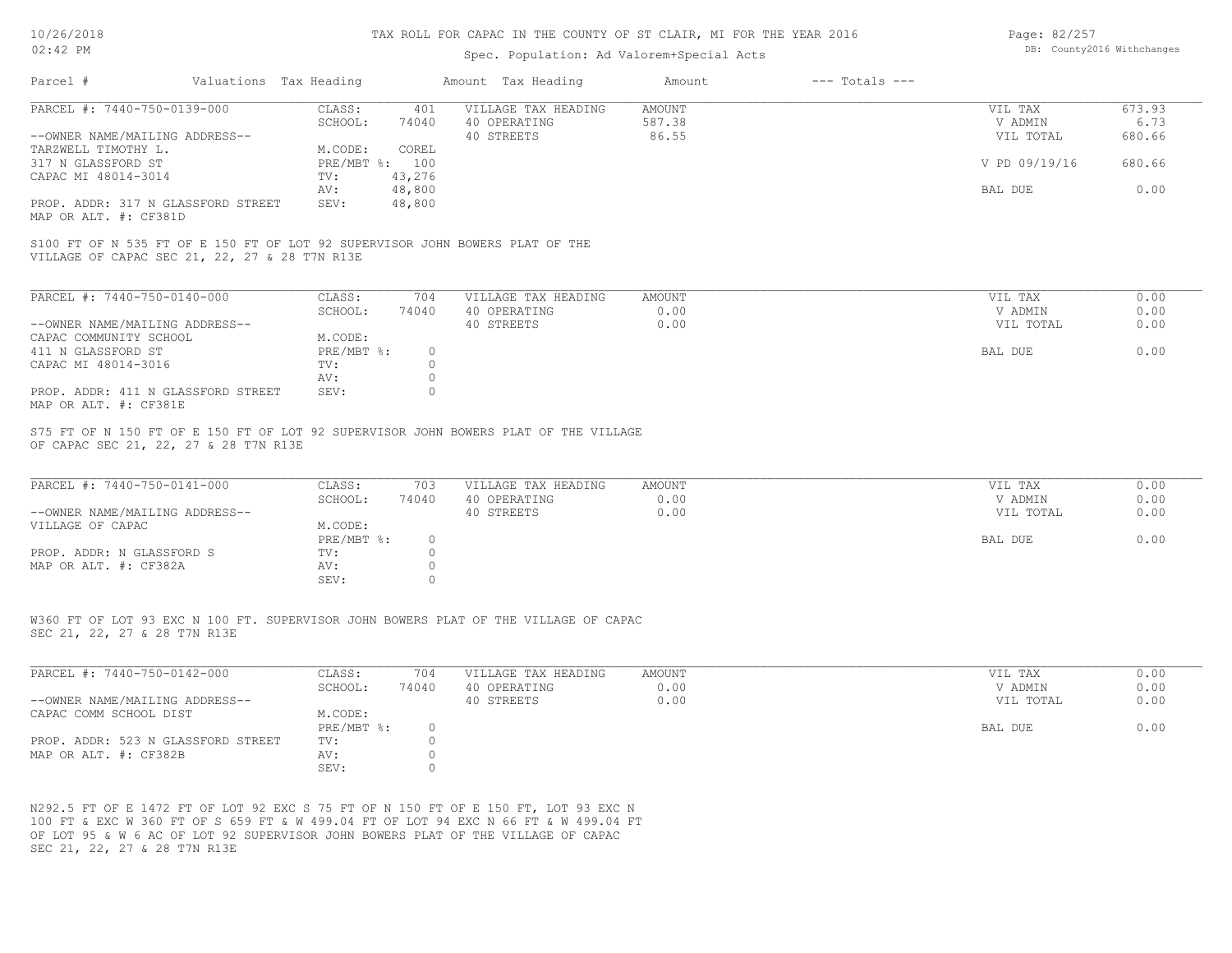### Spec. Population: Ad Valorem+Special Acts

Page: 83/257 DB: County2016 Withchanges

| Parcel #                       | Valuations Tax Heading |       | Amount Tax Heading  | Amount | $---$ Totals $---$ |           |      |
|--------------------------------|------------------------|-------|---------------------|--------|--------------------|-----------|------|
| PARCEL #: 7440-750-0143-000    | CLASS:                 | 705   | VILLAGE TAX HEADING | AMOUNT |                    | VIL TAX   | 0.00 |
|                                | SCHOOL:                | 74040 | 40 OPERATING        | 0.00   |                    | V ADMIN   | 0.00 |
| --OWNER NAME/MAILING ADDRESS-- |                        |       | 40 STREETS          | 0.00   |                    | VIL TOTAL | 0.00 |
| COUNSEL ON AGING INC.,         | M.CODE:                |       |                     |        |                    |           |      |
| 600 GRAND RIVER AVE            | PRE/MBT %:             |       |                     |        |                    | BAL DUE   | 0.00 |
| PORT HURON MI 48060            | TV:                    |       |                     |        |                    |           |      |
|                                | AV:                    |       |                     |        |                    |           |      |
| PROP. ADDR: 585 N MAIN ST      | SEV:                   |       |                     |        |                    |           |      |
|                                |                        |       |                     |        |                    |           |      |

MAP OR ALT. #: CF383A

PLAT OF THE VILLAGE OF CAPAC SEC 21, 22, 27 & 28 T7N R13E N246 FT OF LOT 94 LYING E OF BONER SUB, EXC N 46 FT THEREOF. SUPERVISOR JOHN BOWERS

| PARCEL #: 7440-750-0144-000    | CLASS:     | 401    | VILLAGE TAX HEADING | AMOUNT | 565.89<br>VIL TAX   |
|--------------------------------|------------|--------|---------------------|--------|---------------------|
|                                | SCHOOL:    | 74040  | 40 OPERATING        | 493.22 | 5.65<br>V ADMIN     |
| --OWNER NAME/MAILING ADDRESS-- |            |        | 40 STREETS          | 72.67  | 571.54<br>VIL TOTAL |
| LYDICK ARTHUR M                | M.CODE:    |        |                     |        |                     |
| LYDICK PEGGY A                 | PRE/MBT %: | 100    |                     |        | 571.54<br>BAL DUE   |
| 509 N MAIN ST                  | TV:        | 36,339 |                     |        |                     |
| CAPAC MI 48014-3151            | AV:        | 40,700 |                     |        |                     |
|                                | SEV:       | 40,700 |                     |        |                     |
| PROP. ADDR: 509 N MAIN ST      |            |        |                     |        |                     |
| MAP OR ALT. #: CF383B          |            |        |                     |        |                     |

OF THE VILLAGE OF CAPAC SEC 21, 22, 27 & 28 T7N R13E S113.50 FT OF THAT PART OF LOT 94 LYING E OF BONER SUB. SUPERVISOR JOHN BOWERS PLAT

| PARCEL #: 7440-750-0145-000    | CLASS:     | 401    | VILLAGE TAX HEADING | AMOUNT | VIL TAX       | 446.59 |  |
|--------------------------------|------------|--------|---------------------|--------|---------------|--------|--|
|                                | SCHOOL:    | 74040  | 40 OPERATING        | 389.24 | V ADMIN       | 4.46   |  |
| --OWNER NAME/MAILING ADDRESS-- |            |        | 40 STREETS          | 57.35  | VIL TOTAL     | 451.05 |  |
| WHEELIHAN CHARLES M.           | M.CODE:    |        |                     |        |               |        |  |
| 14266 IMLAY CITY RD            | PRE/MBT %: |        |                     |        | V PD 08/24/16 | 451.05 |  |
| CAPAC MI 48014                 | TV:        | 28,678 |                     |        |               |        |  |
|                                | AV:        | 35,100 |                     |        | BAL DUE       | 0.00   |  |
| PROP. ADDR: 507 N MAIN ST      | SEV:       | 35,100 |                     |        |               |        |  |
| MAP OR ALT. #: CF384A          |            |        |                     |        |               |        |  |

 $\_$  , and the state of the state of the state of the state of the state of the state of the state of the state of the state of the state of the state of the state of the state of the state of the state of the state of the

SEC 21, 22, 27 & 28 T7N R13E E160 FT OF N 70 FT OF LOT 95 SUPERVISOR JOHN BOWERS PLAT OF THE VILLAGE OF CAPAC

| PARCEL #: 7440-750-0146-000    | CLASS:  | 401            | VILLAGE TAX HEADING | AMOUNT | VIL TAX       | 391.77 |
|--------------------------------|---------|----------------|---------------------|--------|---------------|--------|
|                                | SCHOOL: | 74040          | 40 OPERATING        | 341.46 | V ADMIN       | 3.91   |
| --OWNER NAME/MAILING ADDRESS-- |         |                | 40 STREETS          | 50.31  | VIL TOTAL     | 395.68 |
| LUMBARDO DOUGLAS W.            | M.CODE: | COREL          |                     |        |               |        |
| 538 N NEEPER ST                |         | PRE/MBT %: 100 |                     |        | V PD 09/16/16 | 395.68 |
| CAPAC MI 48014-3038            | TV:     | 25,158         |                     |        |               |        |
|                                | AV:     | 31,000         |                     |        | BAL DUE       | 0.00   |
| PROP. ADDR: 538 N NEEPER ST    | SEV:    | 31,000         |                     |        |               |        |
| MAP OR ALT. #: CF384B          |         |                |                     |        |               |        |

OF CAPAC SEC 21, 22, 27 & 28 T7N R13E W160 FT OF E 320 FT OF N 70 FT OF LOT 95 SUPERVISOR JOHN BOWERS PLAT OF THE VILLAGE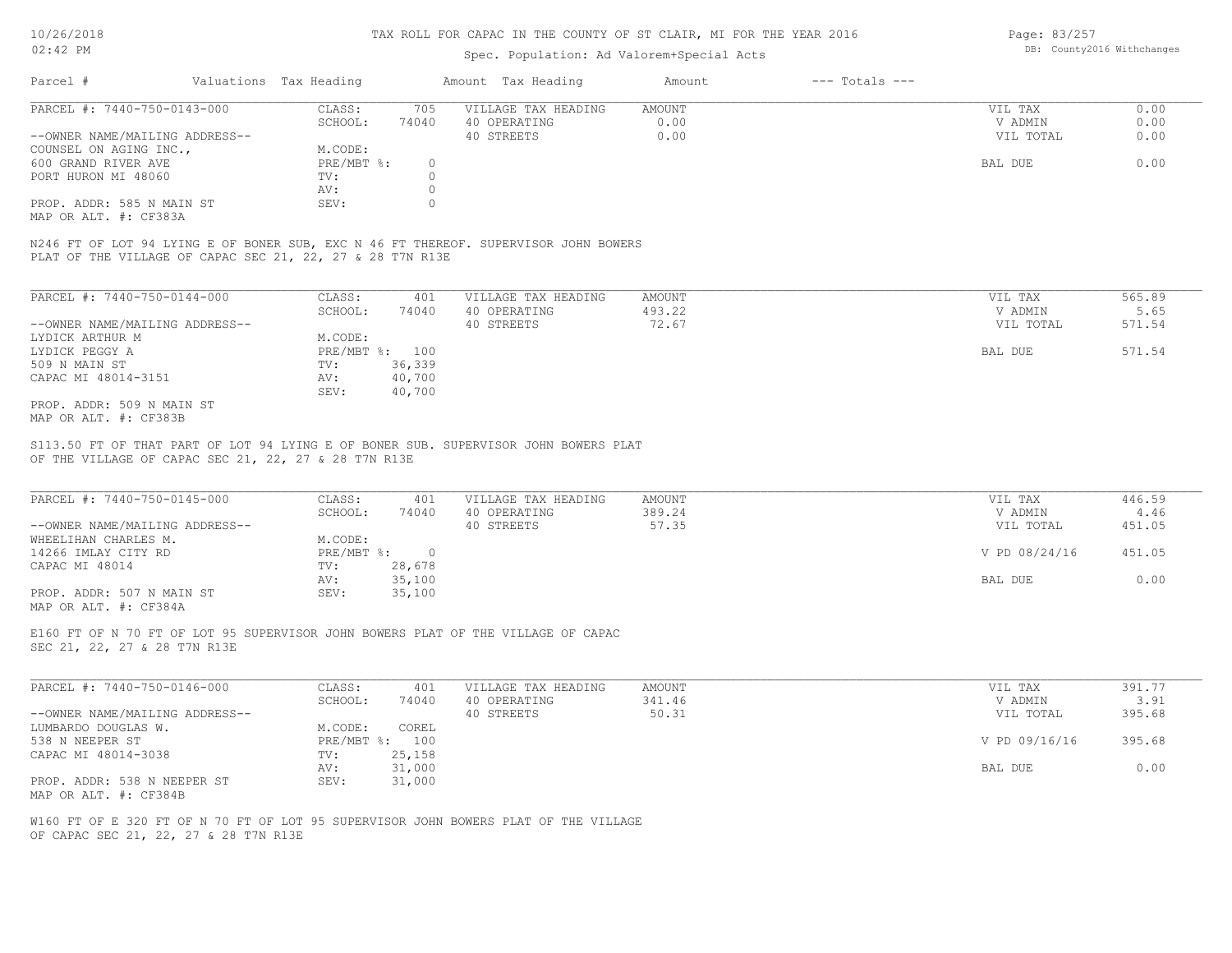## Spec. Population: Ad Valorem+Special Acts

Page: 84/257 DB: County2016 Withchanges

| PARCEL #: 7440-750-0147-000                                 | CLASS:<br>703<br>SCHOOL:<br>74040                                                                                                                                    | VILLAGE TAX HEADING<br>40 OPERATING | AMOUNT<br>0.00 | VIL TAX<br>V ADMIN | 0.00<br>0.00 |
|-------------------------------------------------------------|----------------------------------------------------------------------------------------------------------------------------------------------------------------------|-------------------------------------|----------------|--------------------|--------------|
| --OWNER NAME/MAILING ADDRESS--                              |                                                                                                                                                                      | 40 STREETS                          | 0.00           | VIL TOTAL          | 0.00         |
| STREETS-VILLAGE OF CAPAC                                    | M.CODE:                                                                                                                                                              |                                     |                |                    |              |
|                                                             | PRE/MBT %:                                                                                                                                                           | $\circ$                             |                | BAL DUE            | 0.00         |
| PROP. ADDR: W PARK ST                                       | TV:                                                                                                                                                                  | $\circ$                             |                |                    |              |
| MAP OR ALT. #: CF385A/B                                     | AV:                                                                                                                                                                  | $\circ$                             |                |                    |              |
|                                                             | SEV:                                                                                                                                                                 | $\mathbf{0}$                        |                |                    |              |
|                                                             |                                                                                                                                                                      |                                     |                |                    |              |
|                                                             | S66 FT OF N 358.5 FT OF E 1472 FT OF LOT 92 & N 50 FT OF E 320 FT OF W 386 FT OF                                                                                     |                                     |                |                    |              |
|                                                             | LOT 97 & W 66 FT OF E 216 FT OF LOTS 96 & 97 & E 66 FT OF W 941.04 FT OF LOT 95 & E                                                                                  |                                     |                |                    |              |
|                                                             | 150 FT OF N 66 FT OF LOT 97, & W 66 FT OF LOTS 96 & 97, & E 66 FT OF W 565.04 FT OF<br>LOTS 94 & 95 EXC N 46 FT THEREOF. ALSO N 46 FT OF LOT 94 & N 100 FT OF LOT 93 |                                     |                |                    |              |
|                                                             | SUPERVISOR JOHN BOWERS PLAT OF THE VILLAGE OF CAPAC SEC 21, 22, 27 & 28 T7N R13E                                                                                     |                                     |                |                    |              |
|                                                             |                                                                                                                                                                      |                                     |                |                    |              |
| PARCEL #: 7440-750-0148-000                                 | CLASS:<br>401                                                                                                                                                        | VILLAGE TAX HEADING                 | AMOUNT         | VIL TAX            | 825.50       |
|                                                             | SCHOOL:<br>74040                                                                                                                                                     | 40 OPERATING                        | 719.49         | V ADMIN            | 8.25         |
| --OWNER NAME/MAILING ADDRESS--                              |                                                                                                                                                                      | 40 STREETS                          | 106.01         | VIL TOTAL          | 833.75       |
| FICK PAMELA FAYE                                            | M.CODE:<br>COREL                                                                                                                                                     |                                     |                |                    |              |
| 530 N GLASSFORD ST                                          | PRE/MBT %: 100                                                                                                                                                       |                                     |                | V PD 09/16/16      | 833.75       |
| CAPAC MI 48014-3015                                         | 53,009<br>TV:                                                                                                                                                        |                                     |                |                    |              |
|                                                             | 60,400<br>AV:                                                                                                                                                        |                                     |                | BAL DUE            | 0.00         |
| PROP. ADDR: 530 N GLASSFORD STREET                          | 60,400<br>SEV:                                                                                                                                                       |                                     |                |                    |              |
| MAP OR ALT. #: CF385C                                       |                                                                                                                                                                      |                                     |                |                    |              |
| VILLAGE OF CAPAC                                            | E160' OF W 725.04' OF N 146.64' OF LOT 95 SUPERVISOR JOHN BOWERS PLAT OF THE                                                                                         |                                     |                |                    |              |
| PARCEL #: 7440-750-0148-250                                 | CLASS:<br>401                                                                                                                                                        | VILLAGE TAX HEADING                 | AMOUNT         | VIL TAX            | 696.51       |
|                                                             | SCHOOL:<br>74040                                                                                                                                                     | 40 OPERATING                        | 607.06         | V ADMIN            | 6.96         |
| --OWNER NAME/MAILING ADDRESS--                              |                                                                                                                                                                      | 40 STREETS                          | 89.45          | VIL TOTAL          | 703.47       |
| MORALES JUAN J                                              | 00SCU<br>M.CODE:                                                                                                                                                     |                                     |                |                    |              |
| 480 N GLASSFORD ST                                          | PRE/MBT %: 100<br>44,726                                                                                                                                             |                                     |                | V PD 07/25/16      | 703.47       |
| CAPAC MI 48014-3015                                         | TV:<br>52,500<br>AV:                                                                                                                                                 |                                     |                | BAL DUE            | 0.00         |
| PROP. ADDR: 480 N GLASSFORD STREET                          | 52,500<br>SEV:                                                                                                                                                       |                                     |                |                    |              |
| MAP OR ALT. #: CF385F                                       |                                                                                                                                                                      |                                     |                |                    |              |
| THE VILLAGE OF CAPAC                                        | S82' OF N 228.64' OF E 160' OF W 725.04' OF LOT 95 SUPERVISOR JOHN BOWERS PLAT OF                                                                                    |                                     |                |                    |              |
|                                                             | CLASS:<br>401                                                                                                                                                        | VILLAGE TAX HEADING                 | AMOUNT         | VIL TAX            | 665.86       |
|                                                             | SCHOOL:<br>74040                                                                                                                                                     | 40 OPERATING                        | 580.35         | V ADMIN            | 6.65         |
| PARCEL #: 7440-750-0149-000                                 |                                                                                                                                                                      | 40 STREETS                          | 85.51          | VIL TOTAL          | 672.51       |
| --OWNER NAME/MAILING ADDRESS--                              |                                                                                                                                                                      |                                     |                |                    |              |
| DAMS BRENT                                                  | M.CODE:<br>COREL                                                                                                                                                     |                                     |                |                    |              |
| DAMS MARIA                                                  | PRE/MBT %: 100                                                                                                                                                       |                                     |                | V PD 09/16/16      | 672.51       |
| 420 N GLASSFORD ST                                          | 42,758<br>TV:                                                                                                                                                        |                                     |                |                    |              |
| CAPAC MI 48014                                              | 48,300<br>AV:                                                                                                                                                        |                                     |                | BAL DUE            | 0.00         |
|                                                             | SEV:<br>48,300                                                                                                                                                       |                                     |                |                    |              |
| PROP. ADDR: 420 N GLASSFORD STREET<br>MAP OR ALT. #: CF385D |                                                                                                                                                                      |                                     |                |                    |              |
|                                                             | E160 FT OF W 725.04 FT OF LOT 95 EXC N 228.64 FT THEREOF. SUPERVISOR JOHN BOWERS                                                                                     |                                     |                |                    |              |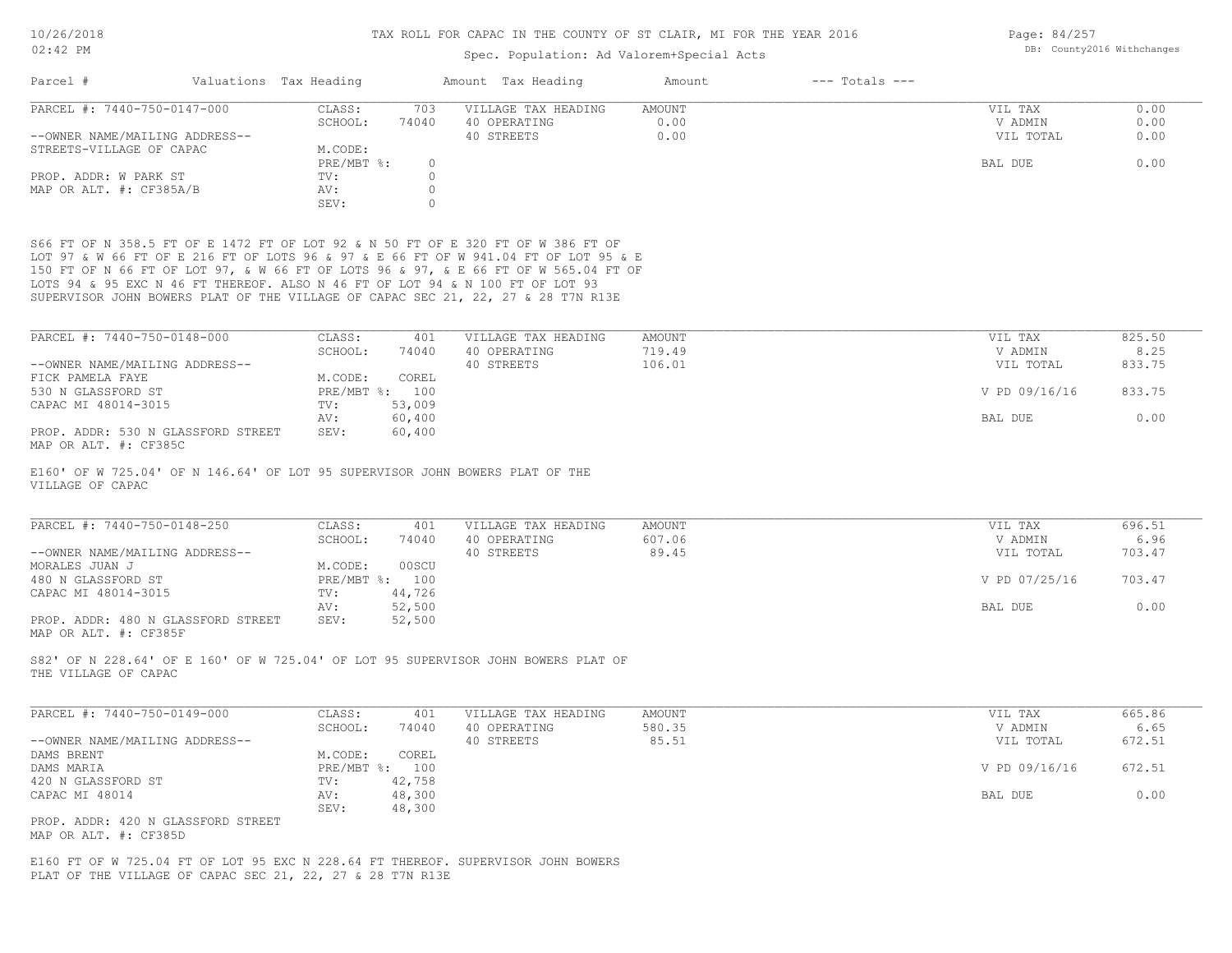| Page: 85/257 |                            |
|--------------|----------------------------|
|              | DB: County2016 Withchanges |

| Parcel #                                                                                                                                                        | Valuations Tax Heading                                                                           | Amount Tax Heading                                | Amount<br>$---$ Totals $---$ |                                                             |                                            |
|-----------------------------------------------------------------------------------------------------------------------------------------------------------------|--------------------------------------------------------------------------------------------------|---------------------------------------------------|------------------------------|-------------------------------------------------------------|--------------------------------------------|
| PARCEL #: 7440-750-0150-000                                                                                                                                     | CLASS:<br>401                                                                                    | VILLAGE TAX HEADING                               | AMOUNT                       | VIL TAX                                                     | 755.29                                     |
|                                                                                                                                                                 | SCHOOL:<br>74040                                                                                 | 40 OPERATING                                      | 658.29<br>97.00              | V ADMIN                                                     | 7.55<br>762.84                             |
| --OWNER NAME/MAILING ADDRESS--<br>ARGYRIS COURTNEY                                                                                                              | M.CODE:<br>COREL                                                                                 | 40 STREETS                                        |                              | VIL TOTAL                                                   |                                            |
| 505 N MAIN ST                                                                                                                                                   | PRE/MBT %: 100                                                                                   |                                                   |                              | V PD 09/19/16                                               | 762.84                                     |
| CAPAC MI 48014-3151                                                                                                                                             | 48,500<br>TV:                                                                                    |                                                   |                              |                                                             |                                            |
|                                                                                                                                                                 | 48,500<br>AV:                                                                                    |                                                   |                              | BAL DUE                                                     | 0.00                                       |
| PROP. ADDR: 505 N MAIN ST<br>MAP OR ALT. #: CF385E                                                                                                              | SEV:<br>48,500                                                                                   |                                                   |                              |                                                             |                                            |
| E320' OF S 84.5' ADJ LOT 104 ON N OF LOT 95 EXC W 150' SUPV JOHN BOWER'S PLAT OF<br>THE VILLAGE OF CAPAC                                                        |                                                                                                  |                                                   |                              |                                                             |                                            |
| PARCEL #: 7440-750-0150-250                                                                                                                                     | CLASS:<br>401                                                                                    | VILLAGE TAX HEADING                               | <b>AMOUNT</b>                | VIL TAX                                                     | 137.64                                     |
|                                                                                                                                                                 | SCHOOL:<br>74040                                                                                 | 40 OPERATING                                      | 119.97                       | V ADMIN                                                     | 1.37                                       |
| --OWNER NAME/MAILING ADDRESS--                                                                                                                                  |                                                                                                  | 40 STREETS                                        | 17.67                        | VIL TOTAL                                                   | 139.01                                     |
| ANDERSEN FAMILY TRUST                                                                                                                                           | M.CODE:                                                                                          |                                                   |                              |                                                             |                                            |
| 6150 ATTICA RD                                                                                                                                                  | $\overline{0}$<br>$PRE/MBT$ $\frac{1}{6}$ :                                                      |                                                   |                              | V PD 08/03/16                                               | 139.01                                     |
| IMLAY CITY MI 48444                                                                                                                                             | 8,839<br>$\texttt{TV}$ :<br>16,900<br>AV:                                                        |                                                   |                              | BAL DUE                                                     | 0.00                                       |
| PROP. ADDR: 424 N NEEPER ST                                                                                                                                     | SEV:<br>16,900                                                                                   |                                                   |                              |                                                             |                                            |
| MAP OR ALT. #: CF385G                                                                                                                                           |                                                                                                  |                                                   |                              |                                                             |                                            |
| PARCEL #: 7440-750-0151-000<br>--OWNER NAME/MAILING ADDRESS--<br>SEIDLER JO LOUISE<br>SEIDLER ELIZABETH L<br>400 N NEEPER ST P.O. Box 40<br>CAPAC MI 48014-3039 | CLASS:<br>401<br>SCHOOL:<br>74040<br>M.CODE:<br>PRE/MBT %: 100<br>32,820<br>TV:<br>40,300<br>AV: | VILLAGE TAX HEADING<br>40 OPERATING<br>40 STREETS | AMOUNT<br>445.46<br>65.64    | VIL TAX<br>V ADMIN<br>VIL TOTAL<br>V PD 08/10/16<br>BAL DUE | 511.10<br>5.11<br>516.21<br>516.21<br>0.00 |
| PROP. ADDR: 400 N NEEPER ST<br>MAP OR ALT. #: CF386A1                                                                                                           | SEV:<br>40,300                                                                                   |                                                   |                              |                                                             |                                            |
| W75 FT OF E 150 FT OF LOT 96 EXC N 146.5 FT THEREOF SUPERVISOR JOHN BOWERS PLAT OF<br>THE VILLAGE OF CAPAC SEC 21, 22, 27 & 28 T7N R13E                         |                                                                                                  |                                                   |                              |                                                             |                                            |
| PARCEL #: 7440-750-0152-000                                                                                                                                     | CLASS:<br>401                                                                                    | VILLAGE TAX HEADING                               | AMOUNT                       | VIL TAX                                                     | 476.39                                     |
|                                                                                                                                                                 | SCHOOL:<br>74040                                                                                 | 40 OPERATING                                      | 415.21                       | V ADMIN                                                     | 4.76                                       |
| --OWNER NAME/MAILING ADDRESS--                                                                                                                                  |                                                                                                  | 40 STREETS                                        | 61.18                        | VIL TOTAL                                                   | 481.15                                     |
| KING JEREMY L                                                                                                                                                   | M.CODE:                                                                                          |                                                   |                              |                                                             |                                            |
| KING JENNIFER A<br>410 N NEEPER ST                                                                                                                              | PRE/MBT %: 100<br>30,591<br>TV:                                                                  |                                                   |                              | BAL DUE                                                     | 481.15                                     |
| CAPAC MI 48014                                                                                                                                                  | 33,700<br>AV:                                                                                    |                                                   |                              |                                                             |                                            |
|                                                                                                                                                                 | SEV:<br>33,700                                                                                   |                                                   |                              |                                                             |                                            |
| PROP. ADDR: 410 N NEEPER ST<br>MAP OR ALT. #: CF386A2                                                                                                           |                                                                                                  |                                                   |                              |                                                             |                                            |
|                                                                                                                                                                 |                                                                                                  |                                                   |                              |                                                             |                                            |
| N146.50' OF E 150' OF LOT 96 SUPERVISOR JOHN BOWERS PLAT OF THE VILLAGE OF CAPAC                                                                                |                                                                                                  |                                                   |                              |                                                             |                                            |
|                                                                                                                                                                 |                                                                                                  |                                                   |                              |                                                             |                                            |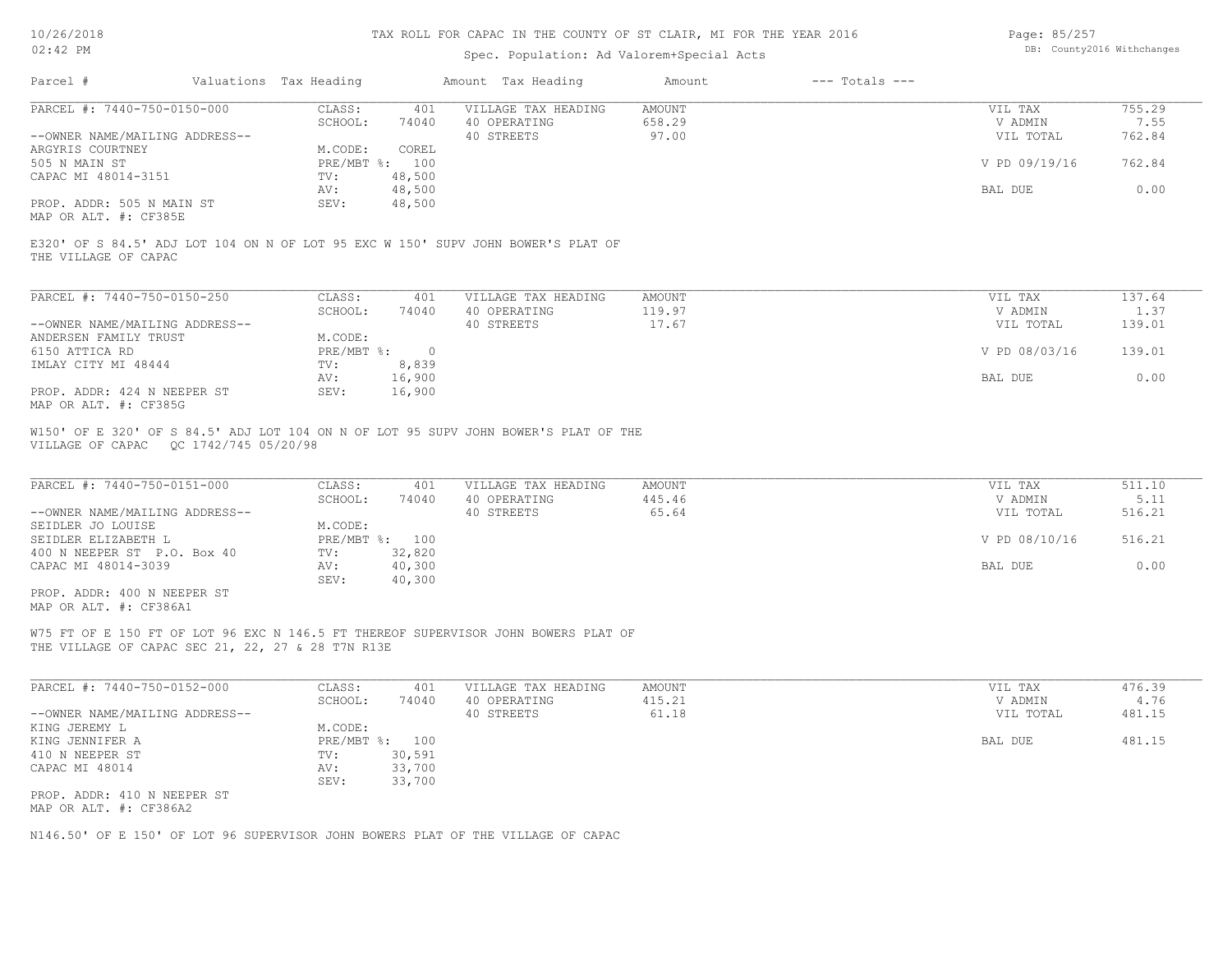### Spec. Population: Ad Valorem+Special Acts

Page: 86/257 DB: County2016 Withchanges

| Parcel #                       | Valuations Tax Heading |        | Amount Tax Heading  | Amount | $---$ Totals $---$ |                |        |
|--------------------------------|------------------------|--------|---------------------|--------|--------------------|----------------|--------|
| PARCEL #: 7440-750-0153-000    | CLASS:                 | 401    | VILLAGE TAX HEADING | AMOUNT |                    | VIL TAX        | 593.30 |
|                                | SCHOOL:                | 74040  | 40 OPERATING        | 517.11 |                    | V ADMIN        | 5.93   |
| --OWNER NAME/MAILING ADDRESS-- |                        |        | 40 STREETS          | 76.19  |                    | VIL TOTAL      | 599.23 |
| AXT STEVEN W                   | M.CODE:                | COREL  |                     |        |                    |                |        |
| 115 KEMPF COURT                | PRE/MBT %: 100         |        |                     |        |                    | V PD 08/01/16  | 599.23 |
| CAPAC MI 48014                 | TV:                    | 38,099 |                     |        |                    |                |        |
|                                | AV:                    | 46,800 |                     |        |                    | <b>BAL DUE</b> | 0.00   |
| PROP. ADDR: 115 W KEMPF COURT  | SEV:                   | 46,800 |                     |        |                    |                |        |
|                                |                        |        |                     |        |                    |                |        |

MAP OR ALT. #: CF86B

SEC 21, 22, 27 & 28 T7N R13E S146 FT OF E 75 FT OF LOT 96 SUPERVISOR JOHN BOWERS PLAT OF THE VILLAGE OF CAPAC

| PARCEL #: 7440-750-0154-000    | CLASS:       | 401          | VILLAGE TAX HEADING | AMOUNT | VIL TAX       | 543.55 |
|--------------------------------|--------------|--------------|---------------------|--------|---------------|--------|
|                                | SCHOOL:      | 74040        | 40 OPERATING        | 473.75 | V ADMIN       | 5.43   |
| --OWNER NAME/MAILING ADDRESS-- |              |              | 40 STREETS          | 69.80  | VIL TOTAL     | 548.98 |
| SLAWINSKI ERIC B               | M.CODE:      | <b>OOCMS</b> |                     |        |               |        |
| SLAWINSKI AMANDA K             | $PRE/MBT$ %: | 100          |                     |        | V PD 09/16/16 | 548.98 |
| 401 N NEEPER ST                | TV:          | 34,904       |                     |        |               |        |
| CAPAC MI 48014-3041            | AV:          | 37,700       |                     |        | BAL DUE       | 0.00   |
|                                | SEV:         | 37,700       |                     |        |               |        |
| PROP. ADDR: 401 N NEEPER ST    |              |              |                     |        |               |        |

MAP OR ALT. #: CF386C

OF CAPAC SEC 21, 22, 27 & 28 T7N R13E W170 FT OF E 386 FT OF S 60 FT OF LOT 96 SUPERVISOR JOHN BOWERS PLAT OF THE VILLAGE

| PARCEL #: 7440-750-0155-000    | CLASS:       | 401    | VILLAGE TAX HEADING | AMOUNT | VIL TAX   | 702.96 |
|--------------------------------|--------------|--------|---------------------|--------|-----------|--------|
|                                | SCHOOL:      | 74040  | 40 OPERATING        | 612.68 | V ADMIN   | 7.02   |
| --OWNER NAME/MAILING ADDRESS-- |              |        | 40 STREETS          | 90.28  | VIL TOTAL | 709.98 |
| GWISDALLA ANNETTE M            | M.CODE:      |        |                     |        |           |        |
| 405 N NEEPER ST                | $PRE/MBT$ %: | 100    |                     |        | BAL DUE   | 709.98 |
| CAPAC MI 48014                 | TV:          | 45,140 |                     |        |           |        |
|                                | AV:          | 50,900 |                     |        |           |        |
| PROP. ADDR: 405 N NEEPER ST    | SEV:         | 50,900 |                     |        |           |        |
| MAP OR ALT. #: CF386D/F        |              |        |                     |        |           |        |

 $\_$  , and the state of the state of the state of the state of the state of the state of the state of the state of the state of the state of the state of the state of the state of the state of the state of the state of the

OF CAPAC SEC 21, 22, 27 & 28 T7N R13E 60 FT & EX N 110.5 FT OF SAID W 20 FT. SUPERVISOR JOHN BOWERS PLAT OF THE VILLAGE N122 FT OF S 182 FT OF W 150 FT OF E 366 FT & W 20 FT OF E 386 FT OF LOT 96 EXC S

| PARCEL #: 7440-750-0156-000    | CLASS:  | 401            | VILLAGE TAX HEADING | AMOUNT | VIL TAX       | 652.98 |
|--------------------------------|---------|----------------|---------------------|--------|---------------|--------|
|                                | SCHOOL: | 74040          | 40 OPERATING        | 569.12 | V ADMIN       | 6.52   |
| --OWNER NAME/MAILING ADDRESS-- |         |                | 40 STREETS          | 83.86  | VIL TOTAL     | 659.50 |
| OCONNOR BETTY J                | M.CODE: |                |                     |        |               |        |
| 411 N NEEPER ST                |         | PRE/MBT %: 100 |                     |        | V PD 08/15/16 | 659.50 |
| CAPAC MI 48014-3041            | TV:     | 41,931         |                     |        |               |        |
|                                | AV:     | 47,200         |                     |        | BAL DUE       | 0.00   |
| PROP. ADDR: 411 N NEEPER ST    | SEV:    | 47,200         |                     |        |               |        |
| MAP OR ALT. #: CF386G/H        |         |                |                     |        |               |        |

T7N R13E FT OF LOT 96 SUPERVISOR JOHN BOWERS PLAT OF THE VILLAGE OF CAPAC SEC 21, 22 27 & 28 W150 FT OF E 366 FT OF LOT 96 EXC S 182 FT THEREOF & N 110.5 FT OF W 20 FT OF E 386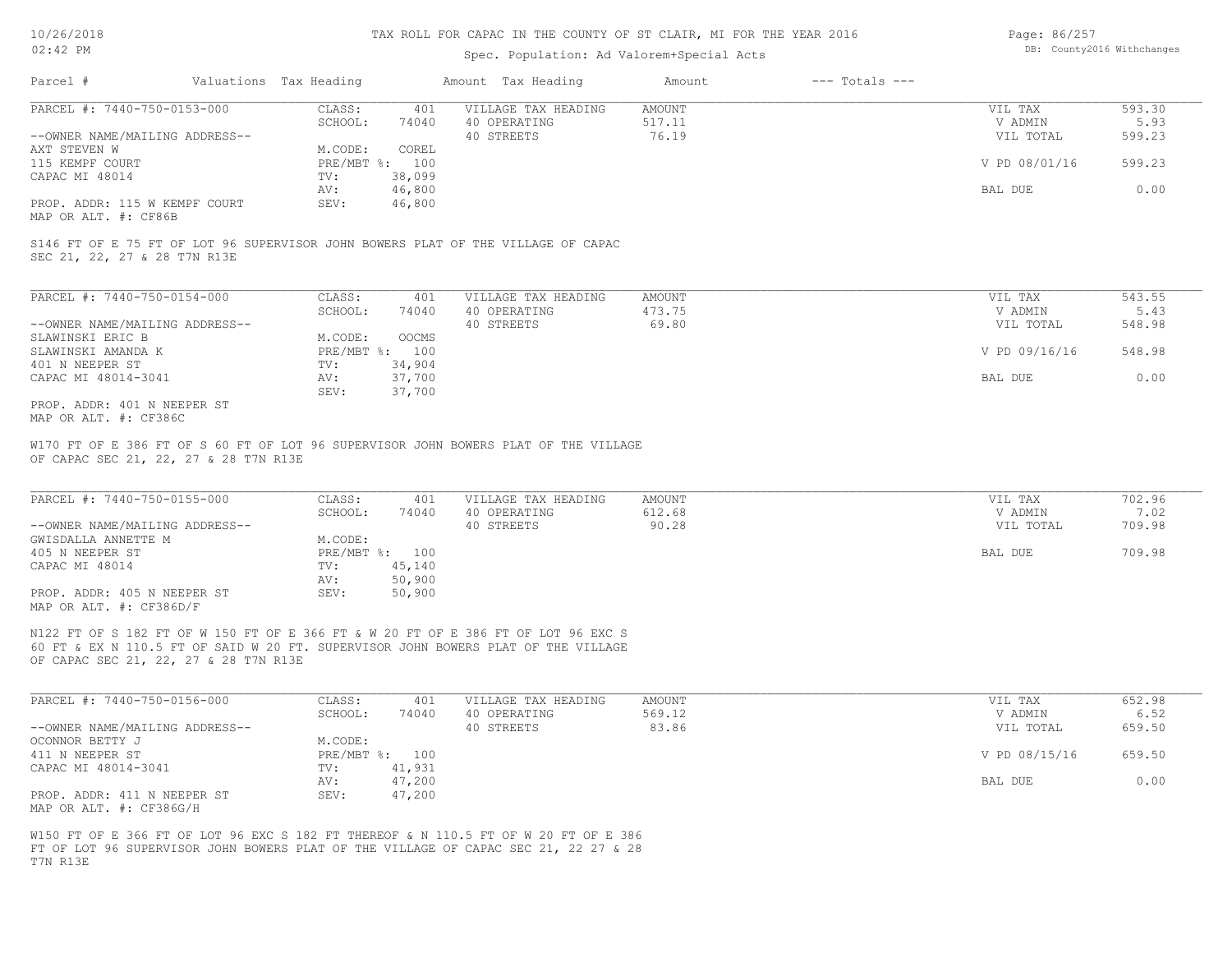### Spec. Population: Ad Valorem+Special Acts

| Parcel #                       | Valuations Tax Heading |                | Amount Tax Heading  | Amount | $---$ Totals $---$ |               |        |
|--------------------------------|------------------------|----------------|---------------------|--------|--------------------|---------------|--------|
| PARCEL #: 7440-750-0157-000    | CLASS:                 | 401            | VILLAGE TAX HEADING | AMOUNT |                    | VIL TAX       | 550.66 |
|                                | SCHOOL:                | 74040          | 40 OPERATING        | 479.94 |                    | V ADMIN       | 5.50   |
| --OWNER NAME/MAILING ADDRESS-- |                        |                | 40 STREETS          | 70.72  |                    | VIL TOTAL     | 556.16 |
| MCDERMOTT LOGAN                | M.CODE:                |                |                     |        |                    |               |        |
| MCDERMOTT KATHERINE            |                        | PRE/MBT %: 100 |                     |        |                    | V PD 09/12/16 | 556.16 |
| 408 N GLASSFORD STREET         | TV:                    | 35,360         |                     |        |                    |               |        |
| CAPAC MI 48014                 | AV:                    | 40,400         |                     |        |                    | BAL DUE       | 0.00   |
|                                | SEV:                   | 40,400         |                     |        |                    |               |        |
|                                |                        |                |                     |        |                    |               |        |

MAP OR ALT. #: CF386I PROP. ADDR: 408 N GLASSFORD STREET

OF THE VILLAGE OF CAPAC SEC 21, 22, 27 & 28 T7N R13E S100 FT OF N 200 FT OF E 150 FT OF W 216 FT OF LOT 96 SUPERVISOR JOHN BOWERS PLAT

| PARCEL #: 7440-750-0158-000        | CLASS:  | 401            | VILLAGE TAX HEADING | AMOUNT | VIL TAX       | 585.26 |
|------------------------------------|---------|----------------|---------------------|--------|---------------|--------|
|                                    | SCHOOL: | 74040          | 40 OPERATING        | 510.10 | V ADMIN       | 5.85   |
| --OWNER NAME/MAILING ADDRESS--     |         |                | 40 STREETS          | 75.16  | VIL TOTAL     | 591.11 |
| BAKER DEWAYNE                      | M.CODE: |                |                     |        |               |        |
| 402 N GLASSFORD ST                 |         | PRE/MBT %: 100 |                     |        | V PD 07/08/16 | 591.11 |
| CAPAC MI 48014-3015                | TV:     | 37,582         |                     |        |               |        |
|                                    | AV:     | 43,800         |                     |        | BAL DUE       | 0.00   |
| PROP. ADDR: 402 N GLASSFORD STREET | SEV:    | 43,800         |                     |        |               |        |
| MAP OR ALT. #: CF386J              |         |                |                     |        |               |        |

VILLAGE OF CAPAC SEC 21, 22, 27 & 28 T7N R13E E150 FT OF W 216 FT OF LOT 96 EXC N 200 FT. SUPERVISOR JOHN BOWERS PLAT OF THE

| PARCEL #: 7440-750-0159-000        | CLASS:       | 401    | VILLAGE TAX HEADING | AMOUNT | VIL TAX       | 533.19 |
|------------------------------------|--------------|--------|---------------------|--------|---------------|--------|
|                                    | SCHOOL:      | 74040  | 40 OPERATING        | 464.72 | V ADMIN       | 5.33   |
| --OWNER NAME/MAILING ADDRESS--     |              |        | 40 STREETS          | 68.47  | VIL TOTAL     | 538.52 |
| CROMAS MARK F/LUCY M               | M.CODE:      |        |                     |        |               |        |
| 2447 S SUMERS RD                   | $PRE/MBT$ %: | $\cap$ |                     |        | V PD 08/22/16 | 538.52 |
| IMLAY CITY MI 48444                | TV:          | 34,239 |                     |        |               |        |
|                                    | AV:          | 39,000 |                     |        | BAL DUE       | 0.00   |
| PROP. ADDR: 416 N GLASSFORD STREET | SEV:         | 39,000 |                     |        |               |        |
| MAP OR ALT. #: CF386K              |              |        |                     |        |               |        |

 $\_$  , and the state of the state of the state of the state of the state of the state of the state of the state of the state of the state of the state of the state of the state of the state of the state of the state of the

VILLAGE OF CAPAC SEC 21, 22, 27 & 28 T7N R13E N100 FT OF E 150 FT OF W 216 FT OF LOT 96 SUPERVISOR JOHN BOWERS PLAT OF THE

| PARCEL #: 7440-750-0160-000     | CLASS:     | 401    | VILLAGE TAX HEADING | AMOUNT | VIL TAX       | 591.97 |
|---------------------------------|------------|--------|---------------------|--------|---------------|--------|
|                                 | SCHOOL:    | 74040  | 40 OPERATING        | 515.95 | V ADMIN       | 5.91   |
| --OWNER NAME/MAILING ADDRESS--  |            |        | 40 STREETS          | 76.02  | VIL TOTAL     | 597.88 |
| ROBINS MICHAEL                  | M.CODE:    | COREL  |                     |        |               |        |
| ROBINS BARBARA, ZARNA JESSICA L | PRE/MBT %: | 100    |                     |        | V PD 09/19/16 | 597.88 |
| 316 N NEEPER ST                 | TV:        | 38,013 |                     |        |               |        |
| CAPAC MI 48014-3036             | AV:        | 38,700 |                     |        | BAL DUE       | 0.00   |
|                                 | SEV:       | 38,700 |                     |        |               |        |
| PROP. ADDR: 316 N NEEPER ST     |            |        |                     |        |               |        |

MAP OR ALT. #: CF387A1

SEC 21, 22, 27 & 28 T7N R13E S65 FT OF E 150 FT OF LOT 97 SUPERVISOR JOHN BOWERS PLAT OF THE VILLAGE OF CAPAC Page: 87/257 DB: County2016 Withchanges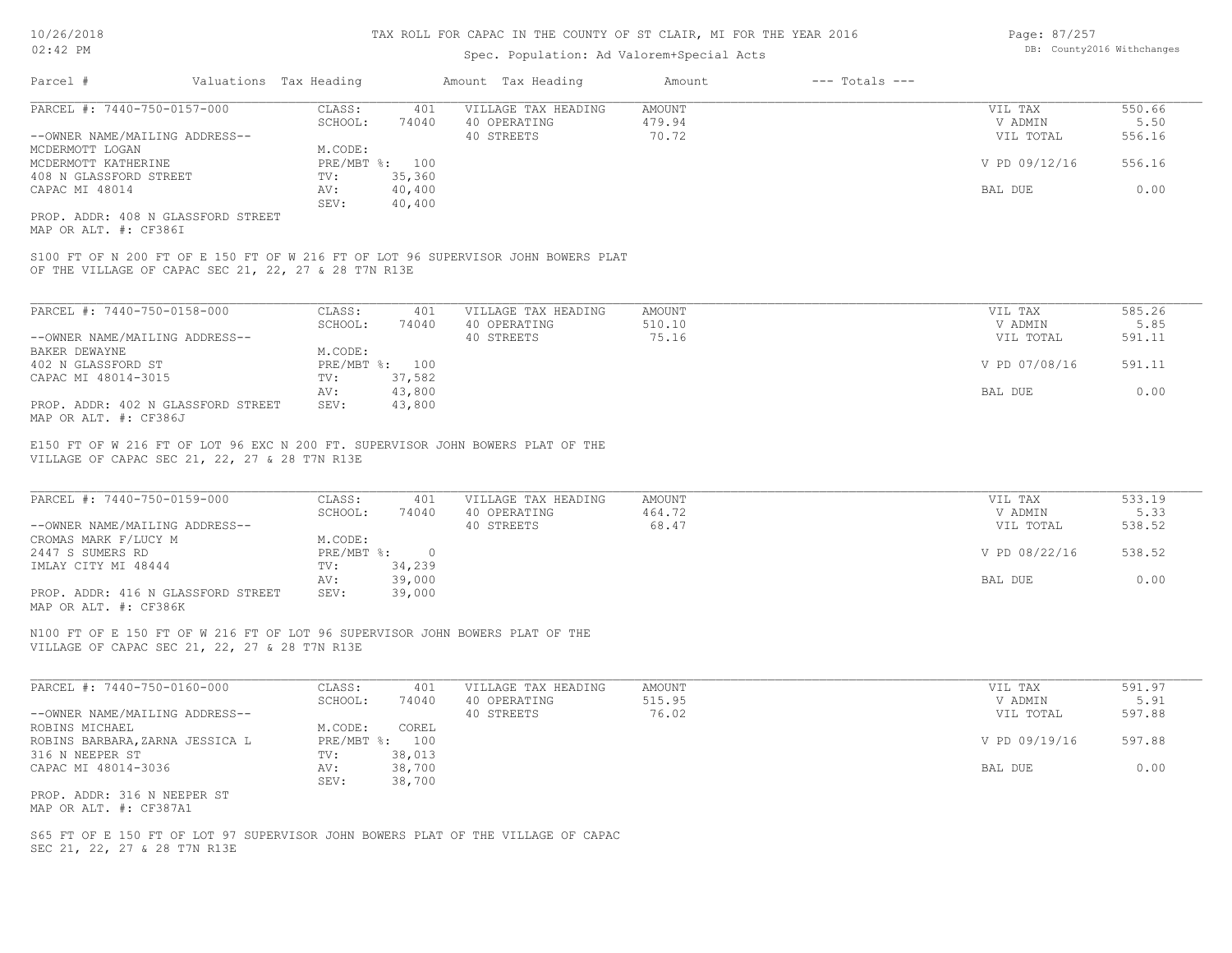### Spec. Population: Ad Valorem+Special Acts

| Page: 88/257 |                            |
|--------------|----------------------------|
|              | DB: County2016 Withchanges |

| Parcel #                       | Valuations Tax Heading |        | Amount Tax Heading  | Amount | $---$ Totals $---$ |               |        |
|--------------------------------|------------------------|--------|---------------------|--------|--------------------|---------------|--------|
| PARCEL #: 7440-750-0161-000    | CLASS:                 | 401    | VILLAGE TAX HEADING | AMOUNT |                    | VIL TAX       | 615.71 |
|                                | SCHOOL:                | 74040  | 40 OPERATING        | 536.64 |                    | V ADMIN       | 6.15   |
| --OWNER NAME/MAILING ADDRESS-- |                        |        | 40 STREETS          | 79.07  |                    | VIL TOTAL     | 621.86 |
| STERN/LEVERENZ SALLY ANN       | M.CODE:                | COREL  |                     |        |                    |               |        |
| P.O. BOX 539                   | $PRE/MBT$ %:           | 100    |                     |        |                    | V PD 09/19/16 | 621.86 |
| CAPAC MI 48014-3036            | TV:                    | 39,538 |                     |        |                    |               |        |
|                                | AV:                    | 46,500 |                     |        |                    | BAL DUE       | 0.00   |
| PROP. ADDR: 320 N NEEPER ST    | SEV:                   | 46,500 |                     |        |                    |               |        |

MAP OR ALT. #: CF387A2

OF CAPAC SEC 21, 22, 27 & 28 T7N R13E N85 FT OF S 150 FT OF E 150 FT OF LOT 97 SUPERVISOR JOHN BOWERS PLAT OF THE VILLAGE

| PARCEL #: 7440-750-0162-000    | CLASS:                    | 401    | VILLAGE TAX HEADING | AMOUNT | VIL TAX       | 520.77 |
|--------------------------------|---------------------------|--------|---------------------|--------|---------------|--------|
|                                | SCHOOL:                   | 74040  | 40 OPERATING        | 453.89 | V ADMIN       | 5.20   |
| --OWNER NAME/MAILING ADDRESS-- |                           |        | 40 STREETS          | 66.88  | VIL TOTAL     | 525.97 |
| GRONE STEVEN                   | M.CODE:                   | COREL  |                     |        |               |        |
| GRONE MICHELLE                 | $PRE/MBT$ $\frac{1}{6}$ : | 100    |                     |        | V PD 09/19/16 | 525.97 |
| 313 N NEEPER ST                | TV:                       | 33,441 |                     |        |               |        |
| CAPAC MI 48014                 | AV:                       | 41,100 |                     |        | BAL DUE       | 0.00   |
|                                | SEV:                      | 41,100 |                     |        |               |        |
| PROP. ADDR: 313 N NEEPER ST    |                           |        |                     |        |               |        |

MAP OR ALT. #: CF387B

OF CAPAC SEC 21, 22, 27 & 28 T7N R13E QC 1796/970 08/27/98 S75 FT OF W 150 FT OF E 366 FT OF LOT 97 SUPERVISOR JOHN BOWERS PLAT OF THE VILLAGE

| PARCEL #: 7440-750-0163-000        | CLASS:       | 401    | VILLAGE TAX HEADING | AMOUNT | VIL TAX       | 556.23 |
|------------------------------------|--------------|--------|---------------------|--------|---------------|--------|
|                                    | SCHOOL:      | 74040  | 40 OPERATING        | 484.80 | V ADMIN       | 5.56   |
| --OWNER NAME/MAILING ADDRESS--     |              |        | 40 STREETS          | 71.43  | VIL TOTAL     | 561.79 |
| WHEELER, CLARENCE/VERNABELL        | M.CODE:      |        |                     |        |               |        |
| 19 SAND LAND DR.                   | $PRE/MBT$ %: | 100    |                     |        | V PD 08/29/16 | 561.79 |
| ATTICA MI 48412                    | TV:          | 35,718 |                     |        |               |        |
|                                    | AV:          | 40,700 |                     |        | BAL DUE       | 0.00   |
| PROP. ADDR: 320 N GLASSFORD STREET | SEV:         | 40,700 |                     |        |               |        |
| MAP OR ALT. #: CF387D/F            |              |        |                     |        |               |        |

 $\_$  , and the state of the state of the state of the state of the state of the state of the state of the state of the state of the state of the state of the state of the state of the state of the state of the state of the

THE VILLAGE OF CAPAC SEC 21, 22, 27 & 28 T7N R13E S91 FT OF N 141 FT OF W 170 FT OF E 536 FT OF LOT 97 SUPERVISOR JOHN BOWERS PLAT OF

| PARCEL #: 7440-750-0164-000    | CLASS:  | 401            | VILLAGE TAX HEADING | AMOUNT | VIL TAX       | 651.36 |
|--------------------------------|---------|----------------|---------------------|--------|---------------|--------|
|                                | SCHOOL: | 74040          | 40 OPERATING        | 567.71 | V ADMIN       | 6.51   |
| --OWNER NAME/MAILING ADDRESS-- |         |                | 40 STREETS          | 83.65  | VIL TOTAL     | 657.87 |
| LOGAN MATTHEW/TRACY            | M.CODE: | COREL          |                     |        |               |        |
| 317 N NEEPER ST                |         | PRE/MBT %: 100 |                     |        | V PD 09/16/16 | 657.87 |
| CAPAC MI 48014-3037            | TV:     | 41,827         |                     |        |               |        |
|                                | AV:     | 50,400         |                     |        | BAL DUE       | 0.00   |
| PROP. ADDR: 317 N NEEPER ST    | SEV:    | 50,400         |                     |        |               |        |
| MAP OR ALT. #: CF387E          |         |                |                     |        |               |        |

OF THE VILLAGE OF CAPAC SEC 21, 22, 27 & 28 T7N R13E N 91 FT OF S 166 FT OF W 150 FT OF E 366 FT OF LOT 97 SUPERVISOR JOHN BOWERS PLAT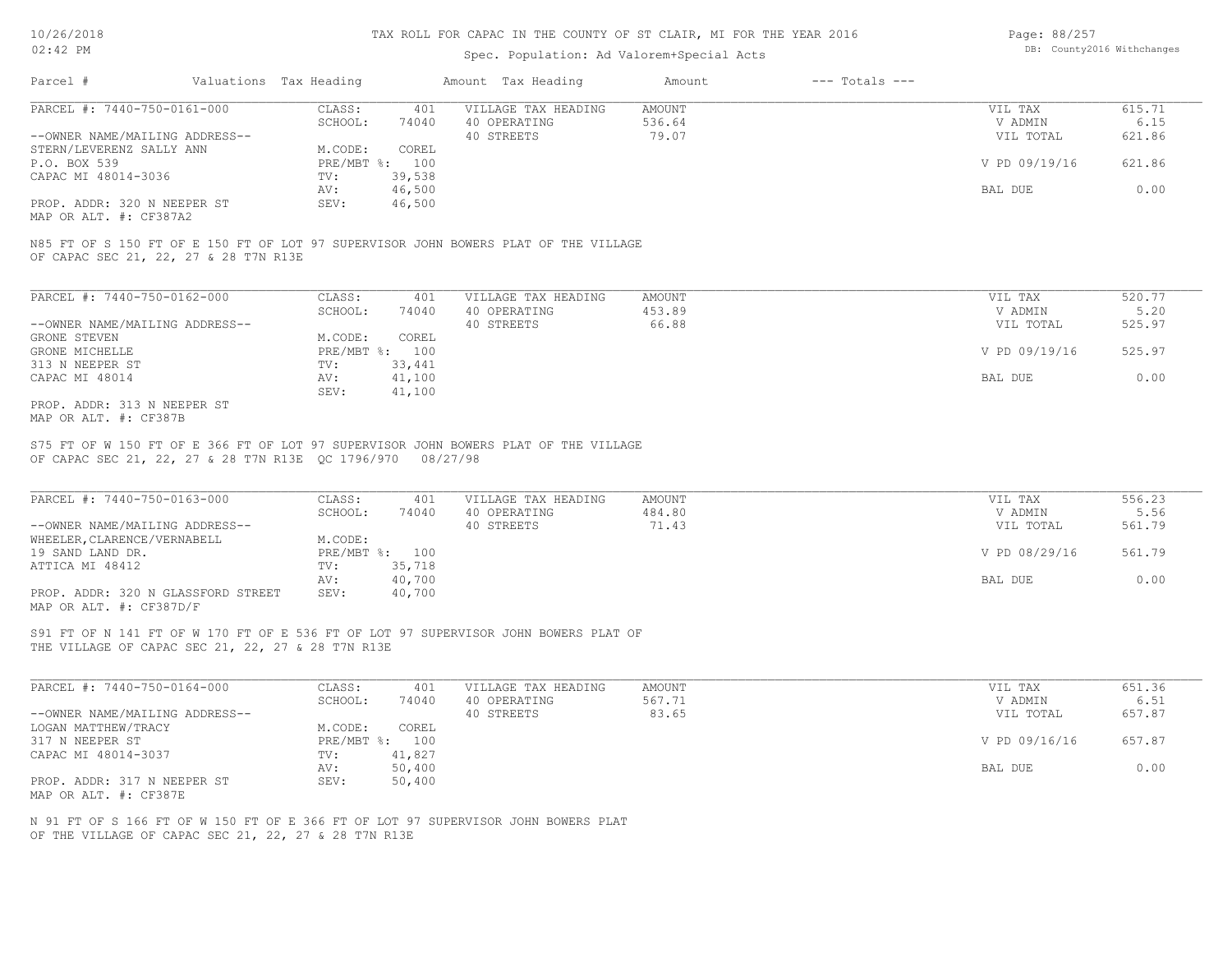#### Spec. Population: Ad Valorem+Special Acts

| Page: 89/257 |                            |
|--------------|----------------------------|
|              | DB: County2016 Withchanges |

| Parcel #                                                    | Valuations Tax Heading |        | Amount Tax Heading  | Amount | $---$ Totals $---$ |               |        |
|-------------------------------------------------------------|------------------------|--------|---------------------|--------|--------------------|---------------|--------|
| PARCEL #: 7440-750-0165-000                                 | CLASS:                 | 401    | VILLAGE TAX HEADING | AMOUNT |                    | VIL TAX       | 409.41 |
|                                                             | SCHOOL:                | 74040  | 40 OPERATING        | 356.83 |                    | V ADMIN       | 4.09   |
| --OWNER NAME/MAILING ADDRESS--                              |                        |        | 40 STREETS          | 52.58  |                    | VIL TOTAL     | 413.50 |
| ROBBERSTAD TIMOYHY                                          | M.CODE:                |        |                     |        |                    |               |        |
| 1818 N VAN DYKE ROAD                                        | $PRE/MBT$ %:           |        |                     |        |                    | V PD 09/12/16 | 413.50 |
| IMLAY CITY MI 48444                                         | TV:                    | 26,290 |                     |        |                    |               |        |
|                                                             | AV:                    | 30,700 |                     |        |                    | BAL DUE       | 0.00   |
| PROP. ADDR: 316 N GLASSFORD STREET<br>MAP OR ALT. #: CF387F | SEV:                   | 30,700 |                     |        |                    |               |        |

OF CAPAC SEC 21, 22, 27 & 28 T7N R13E S75 FT OF W 170 FT OF E 536 FT OF LOT 97 SUPERVISOR JOHN BOWERS PLAT OF THE VILLAGE

| PARCEL #: 7440-750-0166-000        | CLASS:       | 401    | VILLAGE TAX HEADING | AMOUNT | VIL TAX       | 422.11 |
|------------------------------------|--------------|--------|---------------------|--------|---------------|--------|
|                                    | SCHOOL:      | 74040  | 40 OPERATING        | 367.90 | V ADMIN       | 4.22   |
| --OWNER NAME/MAILING ADDRESS--     |              |        | 40 STREETS          | 54.21  | VIL TOTAL     | 426.33 |
| SHULL BRAIN                        | M.CODE:      |        |                     |        |               |        |
| SHULL WILLIAM T/RANDY & GRIFFITH B | $PRE/MBT$ %: |        |                     |        | V PD 09/14/16 | 200.00 |
| 3520 CAPAC RD                      | TV:          | 27,106 |                     |        |               |        |
| CAPAC MI 48014                     | AV:          | 34,000 |                     |        | BAL DUE       | 226.33 |
|                                    | SEV:         | 34,000 |                     |        |               |        |
| PROP. ADDR: 401 N MAIN ST          |              |        |                     |        |               |        |

MAP OR ALT. #: CF388

R13E LOT 98 SUPERVISOR JOHN BOWERS PLAT OF THE VILLAGE OF CAPAC SEC 21, 22, 27 & 28 T7N

| PARCEL #: 7440-750-0167-000    | CLASS:     | 401    | VILLAGE TAX HEADING | AMOUNT | VIL TAX       | 459.50 |
|--------------------------------|------------|--------|---------------------|--------|---------------|--------|
|                                | SCHOOL:    | 74040  | 40 OPERATING        | 400.49 | V ADMIN       | 4.59   |
| --OWNER NAME/MAILING ADDRESS-- |            |        | 40 STREETS          | 59.01  | VIL TOTAL     | 464.09 |
| ROBERTS CAROL                  | M.CODE:    | COREL  |                     |        |               |        |
| 405 N MAIN ST                  | PRE/MBT %: | 100    |                     |        | V PD 09/19/16 | 464.09 |
| CAPAC MI 48014-3149            | TV:        | 29,507 |                     |        |               |        |
|                                | AV:        | 37,300 |                     |        | BAL DUE       | 0.00   |
| PROP. ADDR: 405 N MAIN ST      | SEV:       | 37,300 |                     |        |               |        |

 $\_$  , and the state of the state of the state of the state of the state of the state of the state of the state of the state of the state of the state of the state of the state of the state of the state of the state of the

MAP OR ALT. #: CF389

R13E LOT 99 SUPERVISOR JOHN BOWERS PLAT OF THE VILLAGE OF CAPAC SEC 21, 22, 27 & 28 T7N

| PARCEL #: 7440-750-0168-000    | CLASS:       | 401    | VILLAGE TAX HEADING | AMOUNT | VIL TAX       | 506.12 |
|--------------------------------|--------------|--------|---------------------|--------|---------------|--------|
|                                | SCHOOL:      | 74040  | 40 OPERATING        | 441.12 | V ADMIN       | 5.06   |
| --OWNER NAME/MAILING ADDRESS-- |              |        | 40 STREETS          | 65.00  | VIL TOTAL     | 511.18 |
| DAVIS WILLIAM N JR             | M.CODE:      | 00CSB  |                     |        |               |        |
| 681 HOLMES RD                  | $PRE/MBT$ %: |        |                     |        | V PD 08/15/16 | 511.18 |
| ALLENTON MI 48002              | TV:          | 32,500 |                     |        |               |        |
|                                | AV:          | 32,500 |                     |        | BAL DUE       | 0.00   |
| PROP. ADDR: 407 N MAIN ST      | SEV:         | 32,500 |                     |        |               |        |
| MAP OR ALT. #: CF390           |              |        |                     |        |               |        |

R13E LOT 100 SUPERVISOR JOHN BOWERS PLAT OF THE VILLAGE OF CAPAC SEC 21, 22, 27 & 28 T7N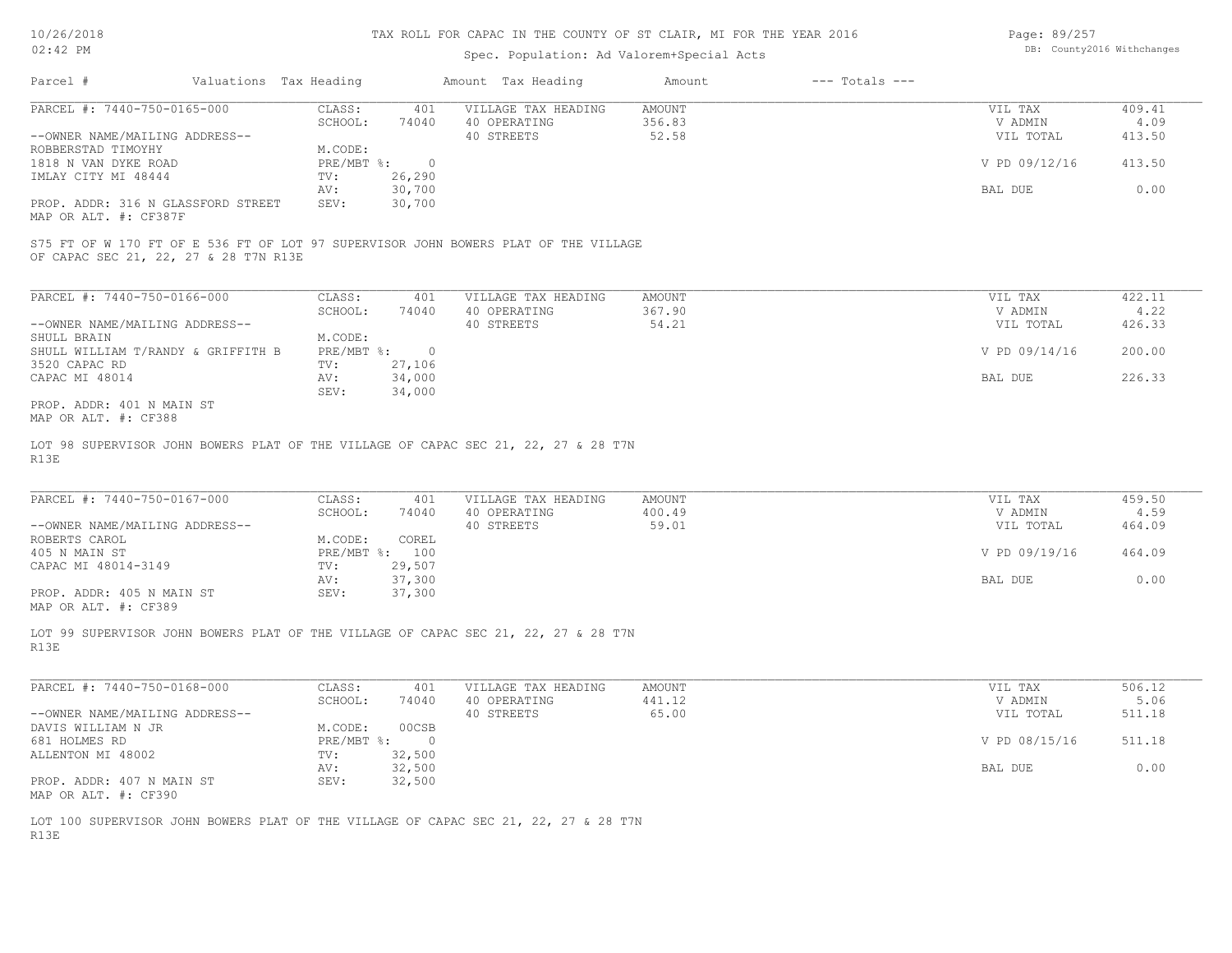### Spec. Population: Ad Valorem+Special Acts

Page: 90/257 DB: County2016 Withchanges

| Parcel #                       | Valuations Tax Heading |        | Amount Tax Heading  | Amount | $---$ Totals $---$ |               |        |
|--------------------------------|------------------------|--------|---------------------|--------|--------------------|---------------|--------|
| PARCEL #: 7440-750-0169-000    | CLASS:                 | 401    | VILLAGE TAX HEADING | AMOUNT |                    | VIL TAX       | 601.35 |
|                                | SCHOOL:                | 74040  | 40 OPERATING        | 524.12 |                    | V ADMIN       | 6.01   |
| --OWNER NAME/MAILING ADDRESS-- |                        |        | 40 STREETS          | 77.23  |                    | VIL TOTAL     | 607.36 |
| FRANCKOWIAK GERARD L           | M.CODE:                |        |                     |        |                    |               |        |
| FRANCKOWIAK LINDA R            | PRE/MBT %:             |        |                     |        |                    | V PD 08/10/16 | 607.36 |
| 13881 BURT RD                  | TV:                    | 38,615 |                     |        |                    |               |        |
| ALLENTON MI 48002              | AV:                    | 59,500 |                     |        |                    | BAL DUE       | 0.00   |
|                                | SEV:                   | 59,500 |                     |        |                    |               |        |
| PROP. ADDR: 409 N MAIN ST      |                        |        |                     |        |                    |               |        |

MAP OR ALT. #:

LOT 101 SUPERVISOR JOHN BOWERS PLAT OF THE VILLAGE OF CAPAC

| PARCEL #: 7440-750-0170-000    | CLASS:       | 401    | VILLAGE TAX HEADING | AMOUNT | VIL TAX       | 611.06 |
|--------------------------------|--------------|--------|---------------------|--------|---------------|--------|
|                                | SCHOOL:      | 74040  | 40 OPERATING        | 532.59 | V ADMIN       | 6.11   |
| --OWNER NAME/MAILING ADDRESS-- |              |        | 40 STREETS          | 78.47  | VIL TOTAL     | 617.17 |
| GUNN RUSSELL                   | M.CODE:      |        |                     |        |               |        |
| GUNN CAROL                     | $PRE/MBT$ %: | 100    |                     |        | V PD 08/01/16 | 617.17 |
| 413 N MAIN                     | TV:          | 39,239 |                     |        |               |        |
| CAPAC MI 48014                 | AV:          | 46,900 |                     |        | BAL DUE       | 0.00   |
|                                | SEV:         | 46,900 |                     |        |               |        |
| PROP. ADDR: 413 N MAIN ST      |              |        |                     |        |               |        |

MAP OR ALT. #: CF392A

22, 27 & 28 T7N R13E LOT 102 EXC W 140 FT. SUPERVISOR JOHN BOWERS PLAT OF THE VILLAGE OF CAPAC SEC 21,

| PARCEL #: 7440-750-0171-000    | CLASS:  | 401            | VILLAGE TAX HEADING | AMOUNT | VIL TAX       | 748.10 |
|--------------------------------|---------|----------------|---------------------|--------|---------------|--------|
|                                | SCHOOL: | 74040          | 40 OPERATING        | 652.03 | V ADMIN       | 7.48   |
| --OWNER NAME/MAILING ADDRESS-- |         |                | 40 STREETS          | 96.07  | VIL TOTAL     | 755.58 |
| BUZZELL SCOTT E                | M.CODE: | WELLS          |                     |        |               |        |
| BUZZELL JANET M                |         | PRE/MBT %: 100 |                     |        | V PD 08/29/16 | 755.58 |
| 420 N NEEPER ST                | TV:     | 48,039         |                     |        |               |        |
| CAPAC MI 48014-3039            | AV:     | 54,600         |                     |        | BAL DUE       | 0.00   |
|                                | SEV:    | 54,600         |                     |        |               |        |
| PROP. ADDR: 420 N NEEPER ST    |         |                |                     |        |               |        |

MAP OR ALT. #: CF392B

BOWERS PLAT OF THE VILLAGE OF CAPAC SEC 21, 22, 27 & 28 T7N R13E W140 FT OF LOTS 102 & 103 & E 20 FT OF S 150 FT OF LOT 95 ADJ. SUPERVISOR JOHN

| PARCEL #: 7440-750-0172-000    | CLASS:     | 401    | VILLAGE TAX HEADING | AMOUNT | VIL TAX       | 520.49 |
|--------------------------------|------------|--------|---------------------|--------|---------------|--------|
|                                | SCHOOL:    | 74040  | 40 OPERATING        | 453.65 | V ADMIN       | 5.20   |
| --OWNER NAME/MAILING ADDRESS-- |            |        | 40 STREETS          | 66.84  | VIL TOTAL     | 525.69 |
| LEMIER RODDY A<br>TRUST        | M.CODE:    | WELLS  |                     |        |               |        |
| 415 N MAIN ST                  | PRE/MBT %: |        |                     |        | V PD 08/29/16 | 525.69 |
| CAPAC MI 48014                 | TV:        | 33,423 |                     |        |               |        |
|                                | AV:        | 39,900 |                     |        | BAL DUE       | 0.00   |
| PROP. ADDR: 415 N MAIN ST      | SEV:       | 39,900 |                     |        |               |        |
| MAP OR ALT. #: CF393           |            |        |                     |        |               |        |

LOT 103 EXC W 140 FT. SUPERVISOR JOHN BOWERS PLAT OF THE VILLAGE OF CAPAC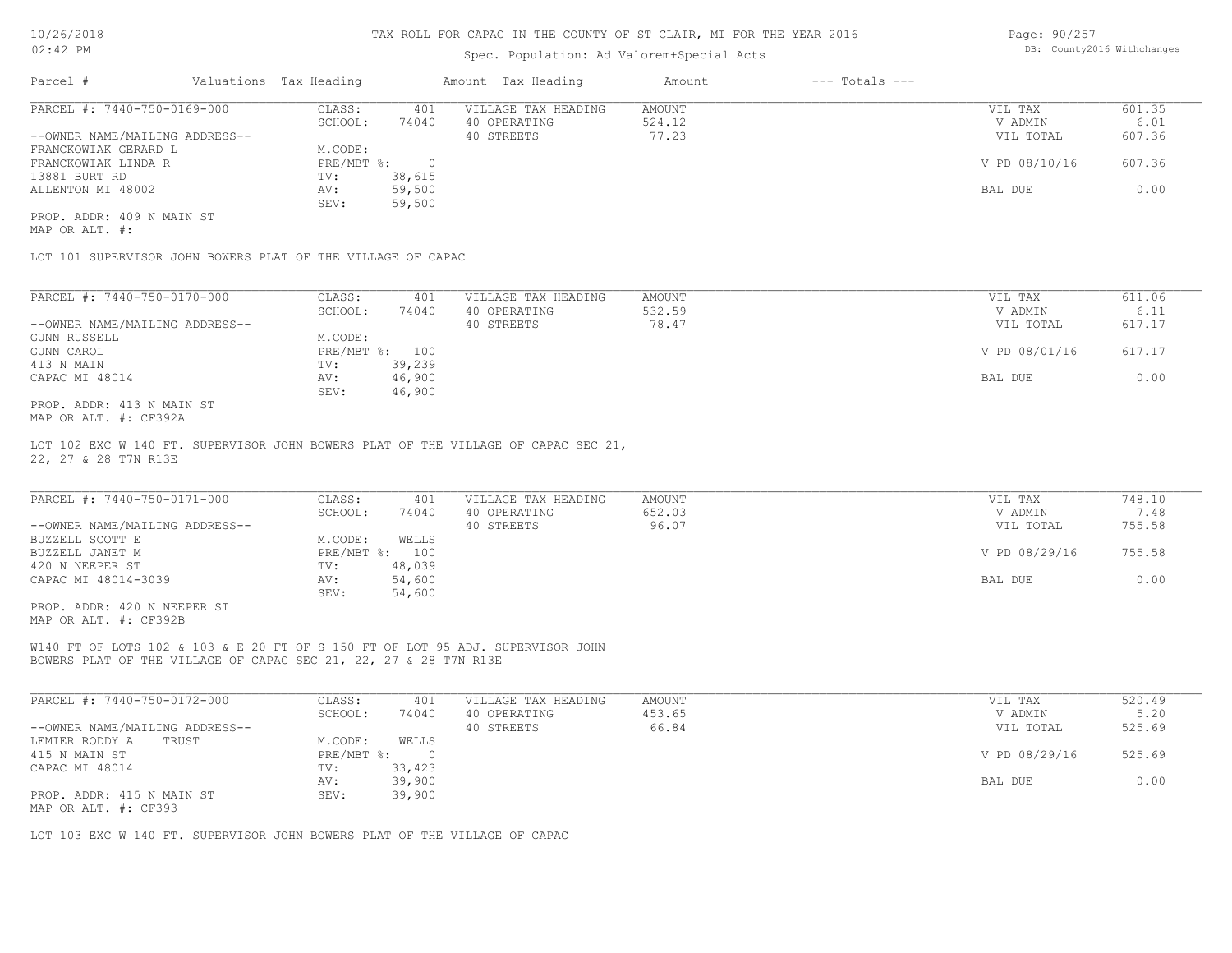### Spec. Population: Ad Valorem+Special Acts

| Page: 91/257 |                            |
|--------------|----------------------------|
|              | DB: County2016 Withchanges |

| Parcel #                       | Valuations Tax Heading |        | Amount Tax Heading  | Amount | $---$ Totals $---$ |               |        |
|--------------------------------|------------------------|--------|---------------------|--------|--------------------|---------------|--------|
| PARCEL #: 7440-750-0173-000    | CLASS:                 | 401    | VILLAGE TAX HEADING | AMOUNT |                    | VIL TAX       | 740.36 |
|                                | SCHOOL:                | 74040  | 40 OPERATING        | 645.28 |                    | V ADMIN       | 7.40   |
| --OWNER NAME/MAILING ADDRESS-- |                        |        | 40 STREETS          | 95.08  |                    | VIL TOTAL     | 747.76 |
| GRIMM DAVID                    | M.CODE:                |        |                     |        |                    |               |        |
| 503 N MAIN ST                  | PRE/MBT %: 100         |        |                     |        |                    | V PD 09/12/16 | 747.76 |
| CAPAC MI 48014                 | TV:                    | 47,542 |                     |        |                    |               |        |
|                                | AV:                    | 52,000 |                     |        |                    | BAL DUE       | 0.00   |
| PROP. ADDR: 503 N MAIN ST      | SEV:                   | 52,000 |                     |        |                    |               |        |
|                                |                        |        |                     |        |                    |               |        |

MAP OR ALT. #: CF394/400

THE VILLAGE OF CAPAC SEC 21, 22, 27 & 28 T7N R13E LOT 104 & N 75 FT OF S 225 FT OF E 20 FT OF LOT 95 SUPERVISOR JOHN BOWERS PLAT OF

| PARCEL #: 7440-750-0175-000    | CLASS:     | 705    | VILLAGE TAX HEADING | AMOUNT | VIL TAX   | 0.00 |
|--------------------------------|------------|--------|---------------------|--------|-----------|------|
|                                | SCHOOL:    | 74040  | 40 OPERATING        | 0.00   | V ADMIN   | 0.00 |
| --OWNER NAME/MAILING ADDRESS-- |            |        | 40 STREETS          | 0.00   | VIL TOTAL | 0.00 |
| GRAND TRUNK R.R. CO            | M.CODE:    |        |                     |        |           |      |
| 1333 BREWERY PARK BLVD         | PRE/MBT %: | $\cap$ |                     |        | BAL DUE   | 0.00 |
| PROP MANAGEMENT DEPT           | TV:        |        |                     |        |           |      |
| DETROIT MI 48207               | AV:        |        |                     |        |           |      |
|                                | SEV:       |        |                     |        |           |      |
| PROP. ADDR: 108 RAILROAD ST    |            |        |                     |        |           |      |
| MAP OR ALT. #: CF500           |            |        |                     |        |           |      |

BEG ON WLY LINE OF MAIN ST, 79.9 FT S OF C.L. OF MAIN TRACK, TH WLY 174 FT, TH SLY

SEC 28 T7N R13E TH SELY ON SAID S LINE 340.5 FT TO WLY ST LINE, TH NLY 67.9 FT TO BEG. 12285 SQ FT. 16 FT, TH WLY 163 FT TO A PTE 140.9 FT SWLY OF SAID C.L., TH SLY 6.15 FT TO S LINE,

| PARCEL #: 7440-750-0176-000    | CLASS:     | 705   | VILLAGE TAX HEADING | AMOUNT | VIL TAX   | 0.00 |
|--------------------------------|------------|-------|---------------------|--------|-----------|------|
|                                | SCHOOL:    | 74040 | 40 OPERATING        | 0.00   | V ADMIN   | 0.00 |
| --OWNER NAME/MAILING ADDRESS-- |            |       | 40 STREETS          | 0.00   | VIL TOTAL | 0.00 |
| G.T.W.R.R. CO                  | M.CODE:    |       |                     |        |           |      |
| 1333 BREWERY PARK BLVD         | PRE/MBT %: |       |                     |        | BAL DUE   | 0.00 |
| PROP MANAGMENT DEPT            | TV:        |       |                     |        |           |      |
| DETROIT MI 48207               | AV:        |       |                     |        |           |      |
|                                | SEV:       |       |                     |        |           |      |
| PROP. ADDR: CAPAC RD           |            |       |                     |        |           |      |

MAP OR ALT. #: CF501

SEC 28 T7N R13E DEG 24 1/2 MIN E 218.11 FT, TH S 5 DEG 35 1/2 MIN W 33.15 FT TO BEG. 3615.17 SQ FT. JOHN BOWERS PLAT OF THE VILLAGE OF CAPAC, TH N 82 DEG 1/2 MIN W 203.1 FT, TH S 84 BEG N 82 DEG 1/2 MIN W 340.5 FT FROM INT OF W LINE MAIN ST & N LINE OF LOT 83 SUP.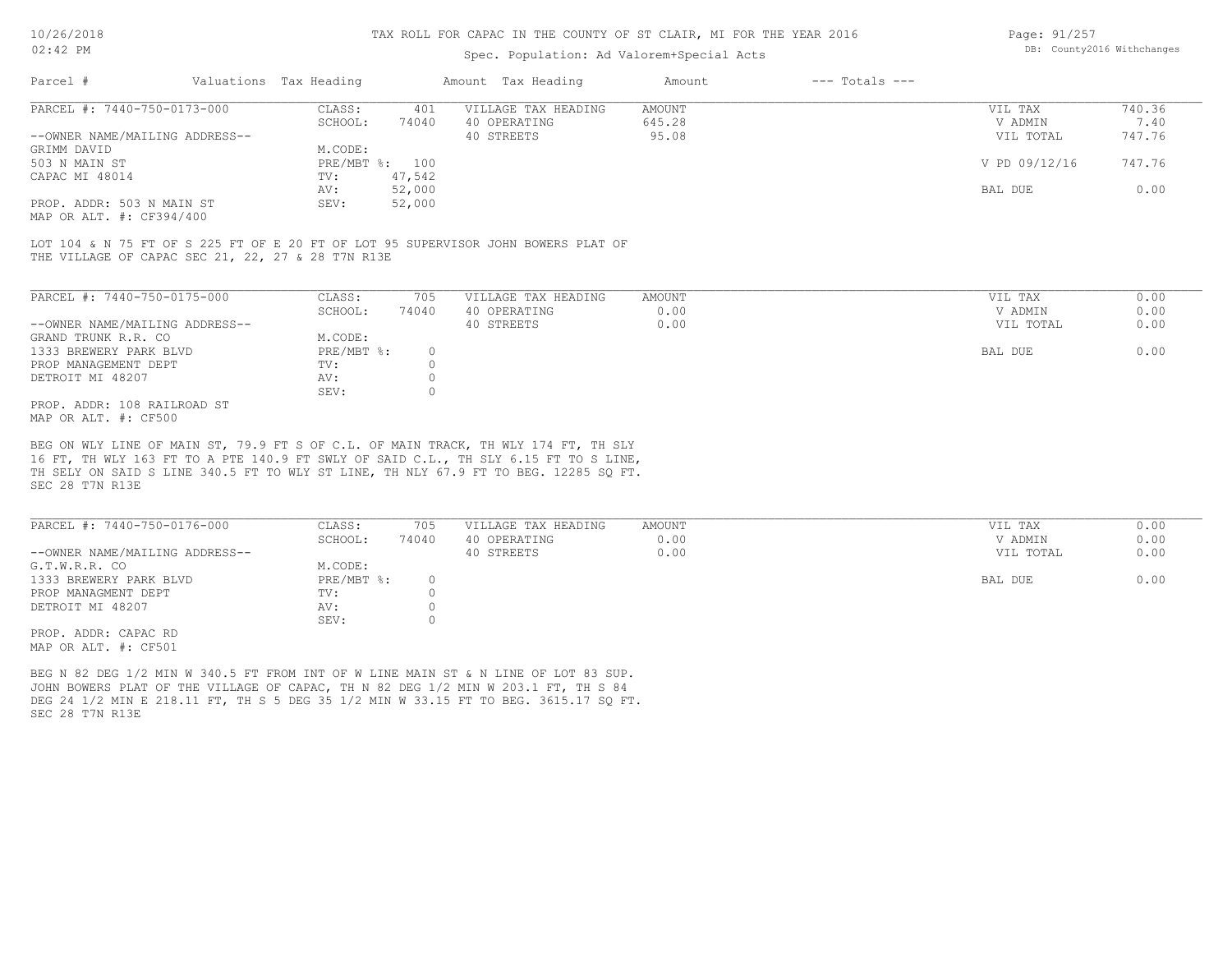### Spec. Population: Ad Valorem+Special Acts

| Parcel #                       | Valuations Tax Heading |       | Amount Tax Heading  | Amount | $---$ Totals $---$ |           |      |
|--------------------------------|------------------------|-------|---------------------|--------|--------------------|-----------|------|
| PARCEL #: 7440-750-0177-000    | CLASS:                 | 705   | VILLAGE TAX HEADING | AMOUNT |                    | VIL TAX   | 0.00 |
|                                | SCHOOL:                | 74040 | 40 OPERATING        | 0.00   |                    | V ADMIN   | 0.00 |
| --OWNER NAME/MAILING ADDRESS-- |                        |       | 40 STREETS          | 0.00   |                    | VIL TOTAL | 0.00 |
| G.T.W.R.R. CO                  | M.CODE:                |       |                     |        |                    |           |      |
| 1333 BREWERY PARK BLVD         | PRE/MBT %:             |       |                     |        |                    | BAL DUE   | 0.00 |
| PROP MANAGMENT DEPT            | TV:                    |       |                     |        |                    |           |      |
| DETROIT MI 48207               | AV:                    |       |                     |        |                    |           |      |
|                                | SEV:                   |       |                     |        |                    |           |      |
| PROP. ADDR: CAPAC RD           |                        |       |                     |        |                    |           |      |
| MAP OR ALT. #: CF502           |                        |       |                     |        |                    |           |      |

SEC 28 T7N R13E C.L. W BD TRACK, TH S 18 FT, TH W 36 FT, TH N 18 FT TH E 36 FT TO BEG. 11140 SQ FT. 95 FT, TH NLY 31 FT, TO BEG. ALSO SITE B BEG ON W MAIN ST 73.5 FT S OF ITS INT WITH 100 FT, TH SLY 10 FT TH ELY 10 FT, TH SLY 8 FT, TH ELY 62 FT, TH NLY 8 FT, TH ELY R.A. 35.8 FT TO BEG, TH WLY WITH TRACK 404, 271 FT, TH SLY AT R.A. 34 FT, TH ELY SITE A COM AT W LINE MAIN ST & C.L. W BD MAIN TRACK TH WLY 54 FT ON C.L. TH SLY AT

| PARCEL #: 7440-755-0002-000    | CLASS:       | 201     | VILLAGE TAX HEADING | AMOUNT   | VIL TAX       | 1,874.36 |
|--------------------------------|--------------|---------|---------------------|----------|---------------|----------|
|                                | SCHOOL:      | 74040   | 40 OPERATING        | 1,633.64 | V ADMIN       | 18.74    |
| --OWNER NAME/MAILING ADDRESS-- |              |         | 40 STREETS          | 240.72   | VIL TOTAL     | 1,893.10 |
| TWF, L.L.C.                    | M.CODE:      |         |                     |          |               |          |
| 69245 BURKE DR                 | $PRE/MBT$ %: |         |                     |          | V PD 09/12/16 | 1,893.10 |
| RICHMOND MI 48062              | TV:          | 120,360 |                     |          |               |          |
|                                | AV:          | 126,500 |                     |          | BAL DUE       | 0.00     |
| PROP. ADDR: 4334 N CAPAC RD    | SEV:         | 126,500 |                     |          |               |          |
| MAP OR ALT. #: 401/420         |              |         |                     |          |               |          |

R13E 99.50',TH W 150' TO BEG SUPERVISOR JOHN BOWERS PLAT OF W 1/2 OF NW 1/4 SEC 22 T7N BOWER'S PLAT OF W 1/2 OF NW 1/4 SEC 22, TH NO^27'W 99.50',TH E 150',TH SO^27'E PART OF LOTS 2,3 & 4 DESC AS BEG NO^27'W 395.50' FROM SW COR OF SUPERVISOR JOHN

| PARCEL #: 7440-755-0003-000    | CLASS:     | 202    | VILLAGE TAX HEADING | AMOUNT | VIL TAX       | 209.30 |
|--------------------------------|------------|--------|---------------------|--------|---------------|--------|
|                                | SCHOOL:    | 74040  | 40 OPERATING        | 182.42 | V ADMIN       | 2.09   |
| --OWNER NAME/MAILING ADDRESS-- |            |        | 40 STREETS          | 26.88  | VIL TOTAL     | 211.39 |
| TWF, L.L.C.                    | M.CODE:    |        |                     |        |               |        |
| 69245 BURKE DR                 | PRE/MBT %: |        |                     |        | V PD 09/12/16 | 211.39 |
| RICHMOND MI 48062              | TV:        | 13,440 |                     |        |               |        |
|                                | AV:        | 15,000 |                     |        | BAL DUE       | 0.00   |
| PROP. ADDR: CAPAC RD.          | SEV:       | 15,000 |                     |        |               |        |
| MAP OR ALT. #: 421             |            |        |                     |        |               |        |

PART OF LOTS 2,3, & 4 DESC AS BEG NO^27'W 295.50' FROM SW COR OF SUP JOHN BOWERS

1/2 OF NW 1/4 SEC 22 T7N R13E 100.11',TH S39^3'47"E 256.95',TH W 410.47' TO BEG SUPERVISOR JOHN BOWER'S PLAT OF W PLAT OF W 1/2 OF NW 1/4 SEC 22, TH NO^27'W 100',TH E 150',TH NO^27'W 99.50',TH E

Page: 92/257 DB: County2016 Withchanges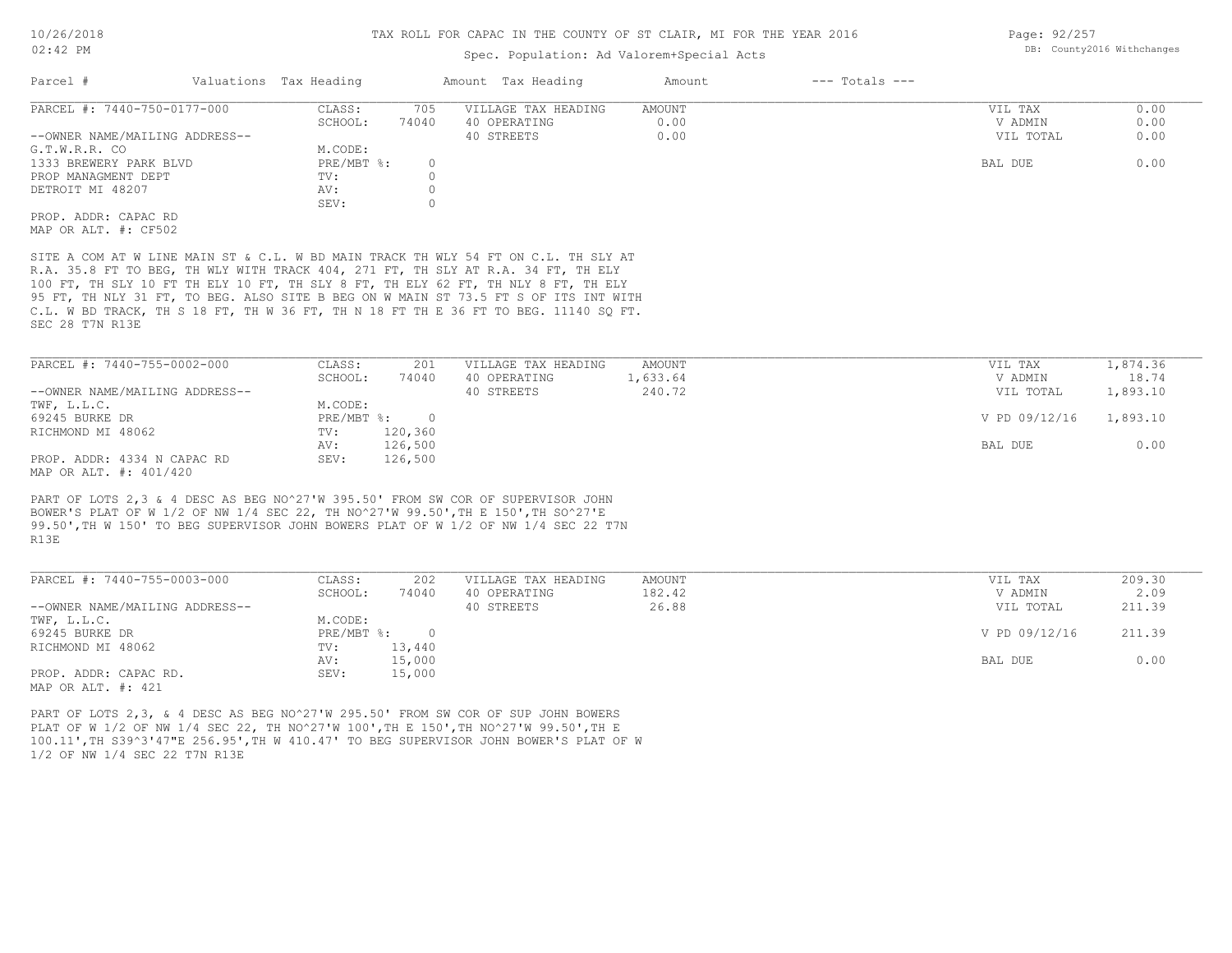## Spec. Population: Ad Valorem+Special Acts

| Page: 93/257 |                            |
|--------------|----------------------------|
|              | DB: County2016 Withchanges |

| Parcel #                                                             | Valuations Tax Heading                                                                         | Amount Tax Heading                  | Amount           | $---$ Totals $---$ |                    |                |
|----------------------------------------------------------------------|------------------------------------------------------------------------------------------------|-------------------------------------|------------------|--------------------|--------------------|----------------|
| PARCEL #: 7440-755-0004-000                                          | CLASS:<br>401<br>SCHOOL:<br>74040                                                              | VILLAGE TAX HEADING<br>40 OPERATING | AMOUNT<br>691.57 |                    | VIL TAX<br>V ADMIN | 793.47<br>7.93 |
| --OWNER NAME/MAILING ADDRESS--<br>TOSCH RAY LT,                      | M.CODE:                                                                                        | 40 STREETS                          | 101.90           |                    | VIL TOTAL          | 801.40         |
| TOSCH BARBARA LT,<br>15536 IMLAY CITY RD                             | $\overline{0}$<br>$PRE/MBT$ $\div$<br>50,952<br>TV:                                            |                                     |                  |                    | V PD 07/25/16      | 801.40         |
| Capac MI 48014-2502                                                  | 56,500<br>AV:<br>56,500<br>SEV:                                                                |                                     |                  |                    | BAL DUE            | 0.00           |
| PROP. ADDR: 4344 CAPAC RD<br>MAP OR ALT. #: 422/475                  |                                                                                                |                                     |                  |                    |                    |                |
| OF NW 1/4 SEC 22 T7N R13E                                            | THAT PART OF LOT 5 LYING SW'LY OF THE C/L OF M-21 SUPV JOHN BOWERS PLAT OF W 1/2               |                                     |                  |                    |                    |                |
| PARCEL #: 7440-900-1001-002                                          | CLASS:<br>305                                                                                  | VILLAGE TAX HEADING                 | AMOUNT           |                    | VIL TAX            | 27,748.52      |
|                                                                      | SCHOOL:<br>74040                                                                               | 40 OPERATING                        | 24, 184.62       |                    | V ADMIN            | 277.48         |
| --OWNER NAME/MAILING ADDRESS--<br>KEIHIN MICHIGAN MANUFACTURING, LLC | M.CODE:                                                                                        | 40 STREETS                          | 3,563.90         |                    | VIL TOTAL          | 28,026.00      |
| 14898 KOEHN RD.                                                      | PRE/MBT %:<br>$\overline{0}$                                                                   |                                     |                  |                    | V PD 08/19/16      | 28,026.00      |
| CAPAC MI 48014                                                       | 3,563,900<br>TV:                                                                               |                                     |                  |                    |                    |                |
| PROP. ADDR: 14898 KOEHN RD<br>MAP OR ALT. #:                         | AV:<br>3,563,900<br>SEV: 3,563,900                                                             |                                     |                  |                    | BAL DUE            | 0.00           |
| PARCEL #: 7440-900-1001-003                                          | IFT #2007-247 EXPIRATION 12-30-2019 Split on 05/19/2008 from 41-034-1001-002;<br>CLASS:<br>305 | VILLAGE TAX HEADING                 | AMOUNT           |                    | VIL TAX            | 572.27         |
|                                                                      | SCHOOL:<br>74040                                                                               | 40 OPERATING                        | 498.77           |                    | V ADMIN            | 5.72           |
| --OWNER NAME/MAILING ADDRESS--                                       |                                                                                                | 40 STREETS                          | 73.50            |                    | VIL TOTAL          | 577.99         |
| KEIHIN MICHIGAN MANUFACTURING, LLC<br>14898 KOEHN RD.                | M.CODE:<br>PRE/MBT %:<br>$\overline{0}$                                                        |                                     |                  |                    | V PD 08/19/16      | 577.99         |
| CAPAC MI 48014                                                       | 73,500<br>TV:                                                                                  |                                     |                  |                    |                    |                |
|                                                                      | 73,500<br>AV:                                                                                  |                                     |                  |                    | BAL DUE            | 0.00           |
| PROP. ADDR: 14898 KOEHN RD<br>MAP OR ALT. #:                         | SEV:<br>73,500                                                                                 |                                     |                  |                    |                    |                |
| PARCEL #: 7440-901-1001-002                                          | CLASS:<br>352                                                                                  | VILLAGE TAX HEADING                 | AMOUNT           |                    | VIL TAX            | 7,438.74       |
|                                                                      | SCHOOL:<br>74040                                                                               | 40 OPERATING                        | 6,483.34         |                    | V ADMIN            | 74.38          |
| --OWNER NAME/MAILING ADDRESS--<br>KEIHIN MICHIGAN MANUFACTURING, LLC | M.CODE:                                                                                        | 40 STREETS                          | 955.40           |                    | VIL TOTAL          | 7,513.12       |
| 14898 KOEHN RD.                                                      | PRE/MBT %: 100                                                                                 |                                     |                  |                    | V PD 08/19/16      | 7,513.12       |
| CAPAC MI 48014                                                       | 955,400<br>TV:                                                                                 |                                     |                  |                    |                    |                |
| PROP. ADDR: 14898 KOEHN RD<br>MAP OR ALT. #:                         | 955,400<br>AV:<br>SEV:<br>955,400                                                              |                                     |                  |                    | BAL DUE            | 0.00           |
| IFT PERSONAL #2007-247 EXPIRATION 12-30-2019                         |                                                                                                | Split on 05/19/2008 from            |                  |                    |                    |                |

42-034-1001-002;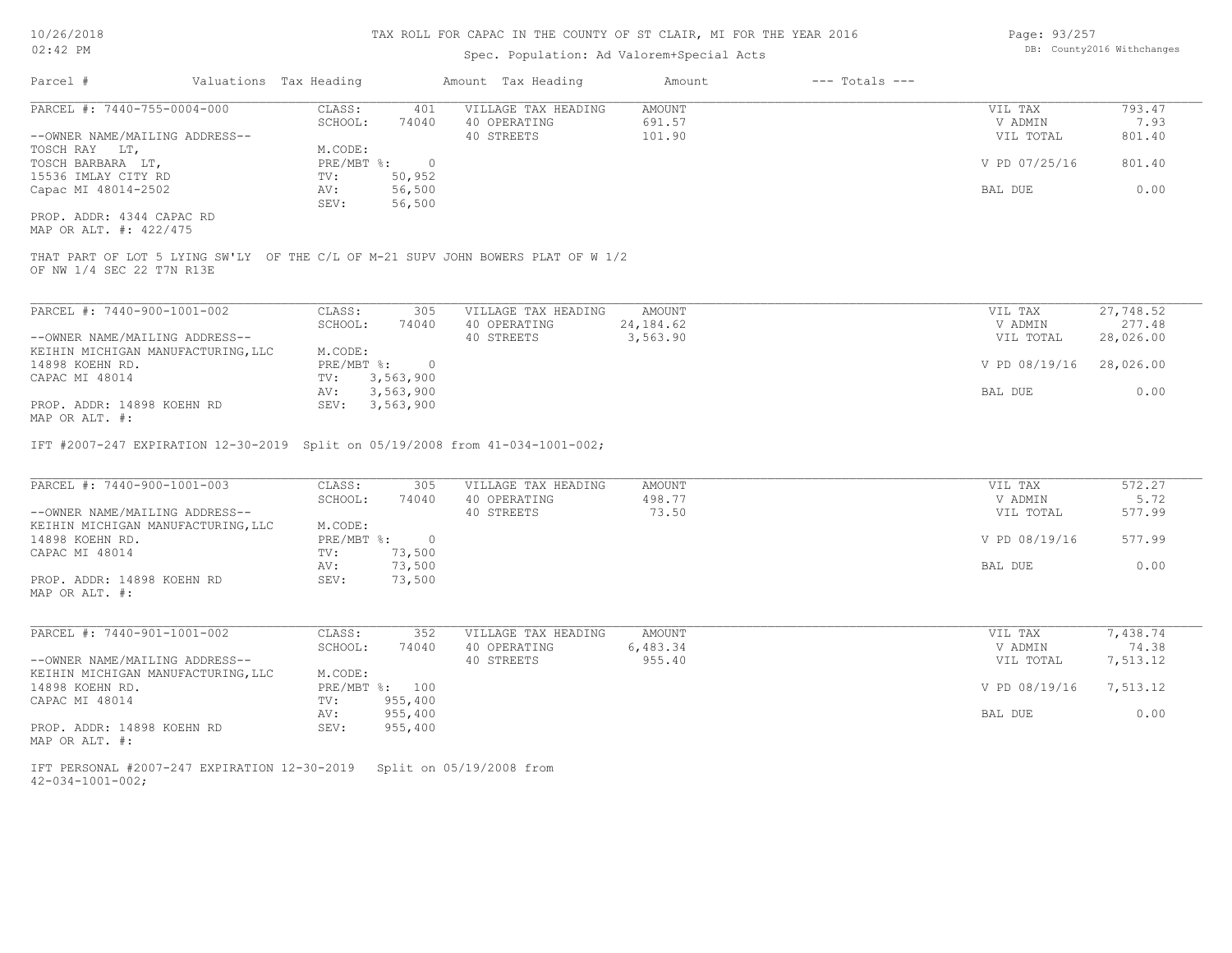### 10/26/2018 02:42 PM

### TAX ROLL FOR CAPAC IN THE COUNTY OF ST CLAIR, MI FOR THE YEAR 2016

### Spec. Population: Ad Valorem+Special Acts

| Page: 94/257 |                            |
|--------------|----------------------------|
|              | DB: County2016 Withchanges |

| PARCEL #: 7440-901-1001-003<br>2,096.76<br>CLASS:<br>352<br>VILLAGE TAX HEADING<br>AMOUNT<br>VIL TAX<br>SCHOOL:<br>74040<br>40 OPERATING<br>1,827.46<br>V ADMIN<br>--OWNER NAME/MAILING ADDRESS--<br>40 STREETS<br>269.30<br>2, 117.72<br>VIL TOTAL<br>M.CODE:<br>KEIHIN MICHIGAN MANUFACTURING LLC<br>PRE/MBT %: 100<br>2, 117.72<br>14898 KOEHN RD.<br>V PD 08/19/16<br>CAPAC MI 48014<br>269,300<br>TV:<br>269,300<br>AV:<br>BAL DUE<br>269,300<br>PROP. ADDR: 14898 KOEHN RD<br>SEV:<br>MAP OR ALT. #:<br>PERSONAL PROPERTY<br>PARCEL #: 7440-901-1001-004<br>CLASS:<br>352<br><b>AMOUNT</b><br>VIL TAX<br>VILLAGE TAX HEADING<br>SCHOOL:<br>74040<br>40 OPERATING<br>0.00<br>V ADMIN<br>--OWNER NAME/MAILING ADDRESS--<br>40 STREETS<br>0.00<br>VIL TOTAL<br>KEIHIN MICHIGAN MANUFACTURING LLC<br>M.CODE:<br>14898 KOEHN RD.<br>PRE/MBT %:<br>BAL DUE<br>100<br>CAPAC MI 48014<br>$\circ$<br>TV:<br>$\circ$<br>AV:<br>PROP. ADDR: 14898 KOEHN RD<br>SEV:<br>$\circ$<br>MAP OR ALT. #:<br>PERSONAL PROPERTY<br>PARCEL #: 7440-920-0001-000<br>CLASS:<br>401<br><b>AMOUNT</b><br>VIL TAX<br>VILLAGE TAX HEADING<br>695.60<br>SCHOOL:<br>74040<br>40 OPERATING<br>V ADMIN<br>--OWNER NAME/MAILING ADDRESS--<br>40 STREETS<br>102.49<br>VIL TOTAL |                      |
|----------------------------------------------------------------------------------------------------------------------------------------------------------------------------------------------------------------------------------------------------------------------------------------------------------------------------------------------------------------------------------------------------------------------------------------------------------------------------------------------------------------------------------------------------------------------------------------------------------------------------------------------------------------------------------------------------------------------------------------------------------------------------------------------------------------------------------------------------------------------------------------------------------------------------------------------------------------------------------------------------------------------------------------------------------------------------------------------------------------------------------------------------------------------------------------------------------------------------------------------------|----------------------|
|                                                                                                                                                                                                                                                                                                                                                                                                                                                                                                                                                                                                                                                                                                                                                                                                                                                                                                                                                                                                                                                                                                                                                                                                                                                    | 20.96<br>0.00        |
|                                                                                                                                                                                                                                                                                                                                                                                                                                                                                                                                                                                                                                                                                                                                                                                                                                                                                                                                                                                                                                                                                                                                                                                                                                                    |                      |
|                                                                                                                                                                                                                                                                                                                                                                                                                                                                                                                                                                                                                                                                                                                                                                                                                                                                                                                                                                                                                                                                                                                                                                                                                                                    | 0.00<br>0.00<br>0.00 |
|                                                                                                                                                                                                                                                                                                                                                                                                                                                                                                                                                                                                                                                                                                                                                                                                                                                                                                                                                                                                                                                                                                                                                                                                                                                    | 0.00                 |
|                                                                                                                                                                                                                                                                                                                                                                                                                                                                                                                                                                                                                                                                                                                                                                                                                                                                                                                                                                                                                                                                                                                                                                                                                                                    |                      |
|                                                                                                                                                                                                                                                                                                                                                                                                                                                                                                                                                                                                                                                                                                                                                                                                                                                                                                                                                                                                                                                                                                                                                                                                                                                    | 798.09<br>7.98       |
| M.CODE:<br>RODZOS KELLY A                                                                                                                                                                                                                                                                                                                                                                                                                                                                                                                                                                                                                                                                                                                                                                                                                                                                                                                                                                                                                                                                                                                                                                                                                          | 806.07               |
| PRE/MBT %: 100<br>806.07<br>151 DEER PARK EAST<br>V PD 08/17/16<br>51,249<br>CAPAC MI 48014<br>TV:                                                                                                                                                                                                                                                                                                                                                                                                                                                                                                                                                                                                                                                                                                                                                                                                                                                                                                                                                                                                                                                                                                                                                 |                      |
| 72,700<br>AV:<br>BAL DUE<br>72,700<br>PROP. ADDR: 151 DEER PARK EAST<br>SEV:<br>MAP OR ALT. #: CF651/750                                                                                                                                                                                                                                                                                                                                                                                                                                                                                                                                                                                                                                                                                                                                                                                                                                                                                                                                                                                                                                                                                                                                           | 0.00                 |
| UNIT 1 DEER PARK ESTATES CONDOMINIUM ST CLAIR COUNTY CONDOMINUM PLAN NO. 146<br>RECORDED IN LIBER 1788 PAGES 433 TO 491                                                                                                                                                                                                                                                                                                                                                                                                                                                                                                                                                                                                                                                                                                                                                                                                                                                                                                                                                                                                                                                                                                                            |                      |
| PARCEL #: 7440-920-0002-000<br>CLASS:<br>VILLAGE TAX HEADING<br><b>AMOUNT</b><br>VIL TAX<br>401<br>SCHOOL:<br>74040<br>40 OPERATING<br>691.38<br>V ADMIN                                                                                                                                                                                                                                                                                                                                                                                                                                                                                                                                                                                                                                                                                                                                                                                                                                                                                                                                                                                                                                                                                           | 793.25<br>7.93       |
| --OWNER NAME/MAILING ADDRESS--<br>40 STREETS<br>101.87<br>VIL TOTAL<br>ESKEW D & A/BERGHOLTZ M<br>M.CODE:                                                                                                                                                                                                                                                                                                                                                                                                                                                                                                                                                                                                                                                                                                                                                                                                                                                                                                                                                                                                                                                                                                                                          | 801.18               |
| V PD 09/28/16<br>801.18<br>4040 LUPINE DR<br>PRE/MBT %: 100<br>50,938<br>KENAI AK 99611<br>TV:                                                                                                                                                                                                                                                                                                                                                                                                                                                                                                                                                                                                                                                                                                                                                                                                                                                                                                                                                                                                                                                                                                                                                     |                      |
| 72,400<br>AV:<br>BAL DUE<br>PROP. ADDR: 163 DEER PARK EAST<br>SEV:<br>72,400<br>MAP OR ALT. #: CF751                                                                                                                                                                                                                                                                                                                                                                                                                                                                                                                                                                                                                                                                                                                                                                                                                                                                                                                                                                                                                                                                                                                                               | 0.00                 |

RECORDED IN LIBER 1788 PAGES 433 TO 491 UNIT 2 DEER PARK ESTATES CONDOMINIUM ST CLAIR COUNTY CONDOMINUM PLAN NO. 146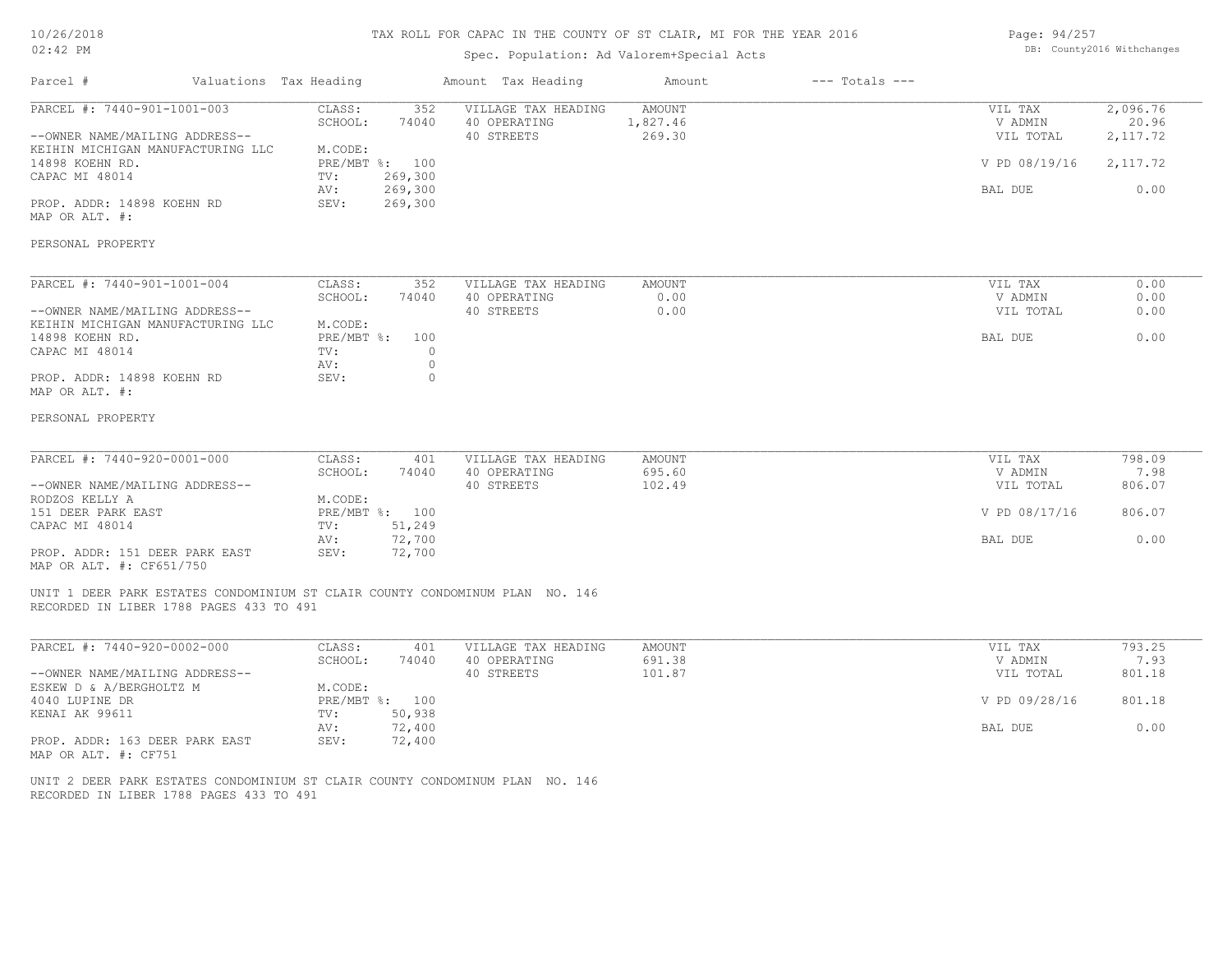| Page: 95/257 |                            |
|--------------|----------------------------|
|              | DB: County2016 Withchanges |

| PARCEL #: 7440-920-0003-000<br>CLASS:<br>401<br>VILLAGE TAX HEADING<br><b>AMOUNT</b><br>VIL TAX<br>788.41<br>SCHOOL:<br>687.16<br>7.88<br>74040<br>40 OPERATING<br>V ADMIN<br>40 STREETS<br>101.25<br>796.29<br>--OWNER NAME/MAILING ADDRESS--<br>VIL TOTAL<br>COREL<br>M.CODE:<br>796.29<br>175 DEER PARK EAST<br>PRE/MBT %: 100<br>V PD 09/16/16<br>50,627<br>TV:<br>72,000<br>0.00<br>BAL DUE<br>AV:<br>72,000<br>PROP. ADDR: 175 DEER PARK EAST<br>SEV:<br>MAP OR ALT. #: CF753<br>UNIT 3 DEERPARK ESTATES CONDOMINIUM ST CLAIR COUNTY CONDOMINUM PLAN NO. 146<br>RECORDED IN LIBER 1788 PAGES 433 TO 491<br>PARCEL #: 7440-920-0004-000<br>CLASS:<br><b>AMOUNT</b><br>VIL TAX<br>1,015.64<br>401<br>VILLAGE TAX HEADING<br>SCHOOL:<br>74040<br>40 OPERATING<br>885.21<br>V ADMIN<br>10.15<br>40 STREETS<br>130.43<br>1,025.79<br>--OWNER NAME/MAILING ADDRESS--<br>VIL TOTAL<br>M.CODE:<br>PRE/MBT %: 100<br>V PD 09/26/16<br>1,025.79<br>TV:<br>65,219<br>87,500<br>0.00<br>BAL DUE<br>AV:<br>PROP. ADDR: 187 DEER PARK EAST<br>87,500<br>SEV:<br>UNIT 4 DEERPARK ESTATES CONDOMINIUM ST CLAIR COUNTY CONDOMINUM PLAN NO. 146<br>RECORDED IN LIBER 1788 PAGES 433 TO 491<br>PARCEL #: 7440-920-0005-000<br>1,238.05<br>CLASS:<br>VILLAGE TAX HEADING<br><b>AMOUNT</b><br>VIL TAX<br>401<br>SCHOOL:<br>40 OPERATING<br>1,079.05<br>V ADMIN<br>12.38<br>74040<br>159.00<br>--OWNER NAME/MAILING ADDRESS--<br>40 STREETS<br>VIL TOTAL<br>1,250.43<br>M.CODE:<br>COREL<br>PRE/MBT %: 100<br>V PD 09/19/16<br>1,250.43<br>79,500<br>TV:<br>0.00<br>AV:<br>79,500<br>BAL DUE<br>SEV:<br>79,500<br>PROP. ADDR: 195 DEER PARK SOUTH<br>UNIT 5 DEERPARK ESTATES CONDOMINIUM ST CLAIR COUNTY CONDOMINUM PLAN NO. 146<br>RECORDED IN LIBER 1788 PAGES 433 TO 491<br>PARCEL #: 7440-920-0006-000<br>CLASS:<br>401<br>VILLAGE TAX HEADING<br><b>AMOUNT</b><br>VIL TAX<br>1,004.45<br>SCHOOL:<br>875.45<br>74040<br>40 OPERATING<br>10.04<br>V ADMIN<br>40 STREETS<br>129.00<br>--OWNER NAME/MAILING ADDRESS--<br>VIL TOTAL<br>1,014.49<br>COREL<br>M.CODE:<br>PRE/MBT %: 100<br>V PD 09/19/16<br>1,014.49<br>64,500<br>TV:<br>86,500<br>0.00<br>AV:<br>BAL DUE<br>PROP. ADDR: 205 DEER PARK SOUTH<br>86,500<br>SEV:<br>UNIT 6 DEERPARK ESTATES CONDOMINIUM ST CLAIR COUNTY CONDOMINUM PLAN NO. 146<br>RECORDED IN LIBER 1788 PAGES 433 TO 491 | Parcel #                                | Valuations Tax Heading | Amount Tax Heading | Amount | $---$ Totals $---$ |  |  |
|----------------------------------------------------------------------------------------------------------------------------------------------------------------------------------------------------------------------------------------------------------------------------------------------------------------------------------------------------------------------------------------------------------------------------------------------------------------------------------------------------------------------------------------------------------------------------------------------------------------------------------------------------------------------------------------------------------------------------------------------------------------------------------------------------------------------------------------------------------------------------------------------------------------------------------------------------------------------------------------------------------------------------------------------------------------------------------------------------------------------------------------------------------------------------------------------------------------------------------------------------------------------------------------------------------------------------------------------------------------------------------------------------------------------------------------------------------------------------------------------------------------------------------------------------------------------------------------------------------------------------------------------------------------------------------------------------------------------------------------------------------------------------------------------------------------------------------------------------------------------------------------------------------------------------------------------------------------------------------------------------------------------------------------------------------------------------------------------------------------------------------------------------------------------------------------------------------------------------------------------------------------------------------------------------------------------------------------|-----------------------------------------|------------------------|--------------------|--------|--------------------|--|--|
|                                                                                                                                                                                                                                                                                                                                                                                                                                                                                                                                                                                                                                                                                                                                                                                                                                                                                                                                                                                                                                                                                                                                                                                                                                                                                                                                                                                                                                                                                                                                                                                                                                                                                                                                                                                                                                                                                                                                                                                                                                                                                                                                                                                                                                                                                                                                        |                                         |                        |                    |        |                    |  |  |
|                                                                                                                                                                                                                                                                                                                                                                                                                                                                                                                                                                                                                                                                                                                                                                                                                                                                                                                                                                                                                                                                                                                                                                                                                                                                                                                                                                                                                                                                                                                                                                                                                                                                                                                                                                                                                                                                                                                                                                                                                                                                                                                                                                                                                                                                                                                                        | KLINK JASON C / AMY M                   |                        |                    |        |                    |  |  |
|                                                                                                                                                                                                                                                                                                                                                                                                                                                                                                                                                                                                                                                                                                                                                                                                                                                                                                                                                                                                                                                                                                                                                                                                                                                                                                                                                                                                                                                                                                                                                                                                                                                                                                                                                                                                                                                                                                                                                                                                                                                                                                                                                                                                                                                                                                                                        | CAPAC MI 48014                          |                        |                    |        |                    |  |  |
|                                                                                                                                                                                                                                                                                                                                                                                                                                                                                                                                                                                                                                                                                                                                                                                                                                                                                                                                                                                                                                                                                                                                                                                                                                                                                                                                                                                                                                                                                                                                                                                                                                                                                                                                                                                                                                                                                                                                                                                                                                                                                                                                                                                                                                                                                                                                        |                                         |                        |                    |        |                    |  |  |
|                                                                                                                                                                                                                                                                                                                                                                                                                                                                                                                                                                                                                                                                                                                                                                                                                                                                                                                                                                                                                                                                                                                                                                                                                                                                                                                                                                                                                                                                                                                                                                                                                                                                                                                                                                                                                                                                                                                                                                                                                                                                                                                                                                                                                                                                                                                                        |                                         |                        |                    |        |                    |  |  |
|                                                                                                                                                                                                                                                                                                                                                                                                                                                                                                                                                                                                                                                                                                                                                                                                                                                                                                                                                                                                                                                                                                                                                                                                                                                                                                                                                                                                                                                                                                                                                                                                                                                                                                                                                                                                                                                                                                                                                                                                                                                                                                                                                                                                                                                                                                                                        |                                         |                        |                    |        |                    |  |  |
|                                                                                                                                                                                                                                                                                                                                                                                                                                                                                                                                                                                                                                                                                                                                                                                                                                                                                                                                                                                                                                                                                                                                                                                                                                                                                                                                                                                                                                                                                                                                                                                                                                                                                                                                                                                                                                                                                                                                                                                                                                                                                                                                                                                                                                                                                                                                        |                                         |                        |                    |        |                    |  |  |
|                                                                                                                                                                                                                                                                                                                                                                                                                                                                                                                                                                                                                                                                                                                                                                                                                                                                                                                                                                                                                                                                                                                                                                                                                                                                                                                                                                                                                                                                                                                                                                                                                                                                                                                                                                                                                                                                                                                                                                                                                                                                                                                                                                                                                                                                                                                                        |                                         |                        |                    |        |                    |  |  |
|                                                                                                                                                                                                                                                                                                                                                                                                                                                                                                                                                                                                                                                                                                                                                                                                                                                                                                                                                                                                                                                                                                                                                                                                                                                                                                                                                                                                                                                                                                                                                                                                                                                                                                                                                                                                                                                                                                                                                                                                                                                                                                                                                                                                                                                                                                                                        | CHERRY SCOTT<br>187 DEER PARK E         |                        |                    |        |                    |  |  |
|                                                                                                                                                                                                                                                                                                                                                                                                                                                                                                                                                                                                                                                                                                                                                                                                                                                                                                                                                                                                                                                                                                                                                                                                                                                                                                                                                                                                                                                                                                                                                                                                                                                                                                                                                                                                                                                                                                                                                                                                                                                                                                                                                                                                                                                                                                                                        | Capac MI 48014                          |                        |                    |        |                    |  |  |
|                                                                                                                                                                                                                                                                                                                                                                                                                                                                                                                                                                                                                                                                                                                                                                                                                                                                                                                                                                                                                                                                                                                                                                                                                                                                                                                                                                                                                                                                                                                                                                                                                                                                                                                                                                                                                                                                                                                                                                                                                                                                                                                                                                                                                                                                                                                                        | MAP OR ALT. #: CF754                    |                        |                    |        |                    |  |  |
|                                                                                                                                                                                                                                                                                                                                                                                                                                                                                                                                                                                                                                                                                                                                                                                                                                                                                                                                                                                                                                                                                                                                                                                                                                                                                                                                                                                                                                                                                                                                                                                                                                                                                                                                                                                                                                                                                                                                                                                                                                                                                                                                                                                                                                                                                                                                        |                                         |                        |                    |        |                    |  |  |
|                                                                                                                                                                                                                                                                                                                                                                                                                                                                                                                                                                                                                                                                                                                                                                                                                                                                                                                                                                                                                                                                                                                                                                                                                                                                                                                                                                                                                                                                                                                                                                                                                                                                                                                                                                                                                                                                                                                                                                                                                                                                                                                                                                                                                                                                                                                                        |                                         |                        |                    |        |                    |  |  |
|                                                                                                                                                                                                                                                                                                                                                                                                                                                                                                                                                                                                                                                                                                                                                                                                                                                                                                                                                                                                                                                                                                                                                                                                                                                                                                                                                                                                                                                                                                                                                                                                                                                                                                                                                                                                                                                                                                                                                                                                                                                                                                                                                                                                                                                                                                                                        | CLEARMAN DAVID                          |                        |                    |        |                    |  |  |
|                                                                                                                                                                                                                                                                                                                                                                                                                                                                                                                                                                                                                                                                                                                                                                                                                                                                                                                                                                                                                                                                                                                                                                                                                                                                                                                                                                                                                                                                                                                                                                                                                                                                                                                                                                                                                                                                                                                                                                                                                                                                                                                                                                                                                                                                                                                                        | CLEARMAN ROBIN<br>195 DEER PARK SOUTH   |                        |                    |        |                    |  |  |
|                                                                                                                                                                                                                                                                                                                                                                                                                                                                                                                                                                                                                                                                                                                                                                                                                                                                                                                                                                                                                                                                                                                                                                                                                                                                                                                                                                                                                                                                                                                                                                                                                                                                                                                                                                                                                                                                                                                                                                                                                                                                                                                                                                                                                                                                                                                                        | CAPAC MI 48014                          |                        |                    |        |                    |  |  |
|                                                                                                                                                                                                                                                                                                                                                                                                                                                                                                                                                                                                                                                                                                                                                                                                                                                                                                                                                                                                                                                                                                                                                                                                                                                                                                                                                                                                                                                                                                                                                                                                                                                                                                                                                                                                                                                                                                                                                                                                                                                                                                                                                                                                                                                                                                                                        | MAP OR ALT. #: CF755                    |                        |                    |        |                    |  |  |
|                                                                                                                                                                                                                                                                                                                                                                                                                                                                                                                                                                                                                                                                                                                                                                                                                                                                                                                                                                                                                                                                                                                                                                                                                                                                                                                                                                                                                                                                                                                                                                                                                                                                                                                                                                                                                                                                                                                                                                                                                                                                                                                                                                                                                                                                                                                                        |                                         |                        |                    |        |                    |  |  |
|                                                                                                                                                                                                                                                                                                                                                                                                                                                                                                                                                                                                                                                                                                                                                                                                                                                                                                                                                                                                                                                                                                                                                                                                                                                                                                                                                                                                                                                                                                                                                                                                                                                                                                                                                                                                                                                                                                                                                                                                                                                                                                                                                                                                                                                                                                                                        |                                         |                        |                    |        |                    |  |  |
|                                                                                                                                                                                                                                                                                                                                                                                                                                                                                                                                                                                                                                                                                                                                                                                                                                                                                                                                                                                                                                                                                                                                                                                                                                                                                                                                                                                                                                                                                                                                                                                                                                                                                                                                                                                                                                                                                                                                                                                                                                                                                                                                                                                                                                                                                                                                        |                                         |                        |                    |        |                    |  |  |
|                                                                                                                                                                                                                                                                                                                                                                                                                                                                                                                                                                                                                                                                                                                                                                                                                                                                                                                                                                                                                                                                                                                                                                                                                                                                                                                                                                                                                                                                                                                                                                                                                                                                                                                                                                                                                                                                                                                                                                                                                                                                                                                                                                                                                                                                                                                                        | ANDERSON MICHAEL<br>205 DEER PARK SOUTH |                        |                    |        |                    |  |  |
|                                                                                                                                                                                                                                                                                                                                                                                                                                                                                                                                                                                                                                                                                                                                                                                                                                                                                                                                                                                                                                                                                                                                                                                                                                                                                                                                                                                                                                                                                                                                                                                                                                                                                                                                                                                                                                                                                                                                                                                                                                                                                                                                                                                                                                                                                                                                        | CAPAC MI 48014                          |                        |                    |        |                    |  |  |
|                                                                                                                                                                                                                                                                                                                                                                                                                                                                                                                                                                                                                                                                                                                                                                                                                                                                                                                                                                                                                                                                                                                                                                                                                                                                                                                                                                                                                                                                                                                                                                                                                                                                                                                                                                                                                                                                                                                                                                                                                                                                                                                                                                                                                                                                                                                                        | MAP OR ALT. #: CF756                    |                        |                    |        |                    |  |  |
|                                                                                                                                                                                                                                                                                                                                                                                                                                                                                                                                                                                                                                                                                                                                                                                                                                                                                                                                                                                                                                                                                                                                                                                                                                                                                                                                                                                                                                                                                                                                                                                                                                                                                                                                                                                                                                                                                                                                                                                                                                                                                                                                                                                                                                                                                                                                        |                                         |                        |                    |        |                    |  |  |
|                                                                                                                                                                                                                                                                                                                                                                                                                                                                                                                                                                                                                                                                                                                                                                                                                                                                                                                                                                                                                                                                                                                                                                                                                                                                                                                                                                                                                                                                                                                                                                                                                                                                                                                                                                                                                                                                                                                                                                                                                                                                                                                                                                                                                                                                                                                                        |                                         |                        |                    |        |                    |  |  |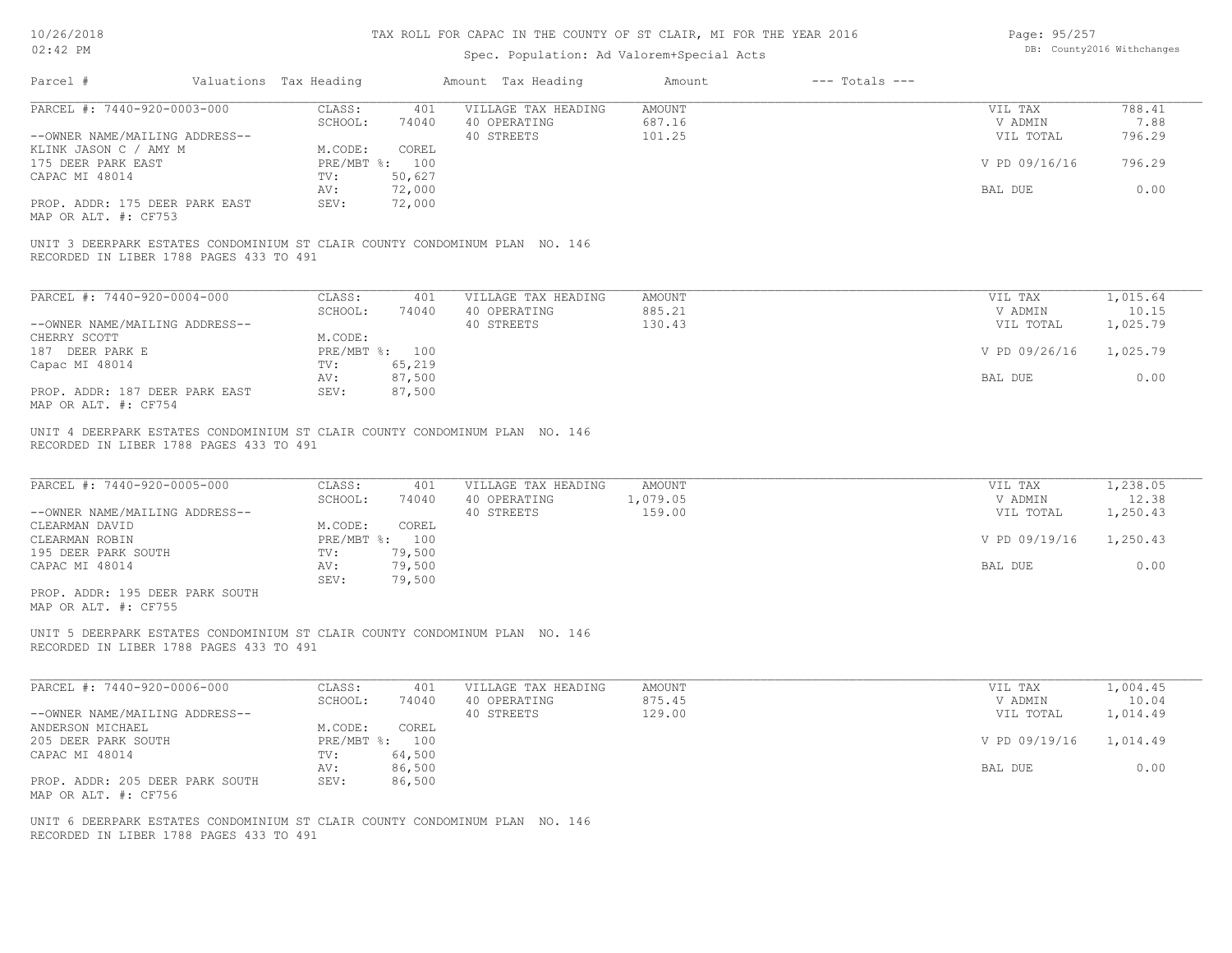| Page: 96/257 |                            |
|--------------|----------------------------|
|              | DB: County2016 Withchanges |

| Parcel #                                                                                                                | Valuations Tax Heading |                          | Amount Tax Heading                                | Amount                            | $---$ Totals $---$ |                                 |                               |
|-------------------------------------------------------------------------------------------------------------------------|------------------------|--------------------------|---------------------------------------------------|-----------------------------------|--------------------|---------------------------------|-------------------------------|
| PARCEL #: 7440-920-0007-000                                                                                             | CLASS:<br>SCHOOL:      | 401<br>74040             | VILLAGE TAX HEADING<br>40 OPERATING               | AMOUNT<br>1,121.12<br>165.20      |                    | VIL TAX<br>V ADMIN              | 1,286.32<br>12.86<br>1,299.18 |
| --OWNER NAME/MAILING ADDRESS--<br>MCCRACKEN JULIE                                                                       | M.CODE:                | WELLS                    | 40 STREETS                                        |                                   |                    | VIL TOTAL                       |                               |
| 215 S DEER PARK SOUTH<br>CAPAC MI 48014                                                                                 | TV:                    | PRE/MBT %: 100<br>82,600 |                                                   |                                   |                    | V PD 08/29/16                   | 1,299.18                      |
| PROP. ADDR: 215 S DEER PARK SOUTH<br>MAP OR ALT. #: CF757                                                               | AV:<br>SEV:            | 82,600<br>82,600         |                                                   |                                   |                    | BAL DUE                         | 0.00                          |
| UNIT 7 DEERPARK ESTATES CONDOMINIUM ST CLAIR COUNTY CONDOMINUM PLAN NO. 146<br>RECORDED IN LIBER 1788 PAGES 433 TO 491  |                        |                          |                                                   |                                   |                    |                                 |                               |
| PARCEL #: 7440-920-0008-000                                                                                             | CLASS:                 | 401                      | VILLAGE TAX HEADING                               | <b>AMOUNT</b>                     |                    | VIL TAX                         | 801.30                        |
| --OWNER NAME/MAILING ADDRESS--                                                                                          | SCHOOL:                | 74040                    | 40 OPERATING<br>40 STREETS                        | 698.39<br>102.91                  |                    | V ADMIN<br>VIL TOTAL            | 8.01<br>809.31                |
| SHERMAN CAROL K                                                                                                         | M.CODE:                |                          |                                                   |                                   |                    |                                 |                               |
| P.O. BOX 806293<br>SAINT CLAIR SHORES MI 48080                                                                          | PRE/MBT %:<br>TV:      | $\overline{0}$<br>51,455 |                                                   |                                   |                    | V PD 07/21/16                   | 809.31                        |
| PROP. ADDR: 229 DEER PARK SOUTH<br>MAP OR ALT. #: CF758                                                                 | AV:<br>SEV:            | 72,900<br>72,900         |                                                   |                                   |                    | BAL DUE                         | 0.00                          |
| RECORDED IN LIBER 1788 PAGES 433 TO 491<br>PARCEL #: 7440-920-0009-000<br>--OWNER NAME/MAILING ADDRESS--                | CLASS:<br>SCHOOL:      | 401<br>74040             | VILLAGE TAX HEADING<br>40 OPERATING<br>40 STREETS | <b>AMOUNT</b><br>733.06<br>108.01 |                    | VIL TAX<br>V ADMIN<br>VIL TOTAL | 841.07<br>8.41<br>849.48      |
| JOHNSON DENNIS & CARRIE<br>237 DEER PARK SOUTH                                                                          | M.CODE:                | PRE/MBT %: 100           |                                                   |                                   |                    | V PD 09/07/16                   | 849.48                        |
| CAPAC MI 48014                                                                                                          | TV:<br>AV:             | 54,009<br>71,700         |                                                   |                                   |                    | BAL DUE                         | 0.00                          |
| PROP. ADDR: 237 DEER PARK SOUTH<br>MAP OR ALT. #: CF759                                                                 | SEV:                   | 71,700                   |                                                   |                                   |                    |                                 |                               |
| UNIT 9 DEERPARK ESTATES CONDOMINIUM ST CLAIR COUNTY CONDOMINUM PLAN NO. 146<br>RECORDED IN LIBER 1788 PAGES 433 TO 491  |                        |                          |                                                   |                                   |                    |                                 |                               |
| PARCEL #: 7440-920-0010-000                                                                                             | CLASS:                 | 401                      | VILLAGE TAX HEADING                               | AMOUNT                            |                    | VIL TAX                         | 1,156.88                      |
| --OWNER NAME/MAILING ADDRESS--                                                                                          | SCHOOL:                | 74040                    | 40 OPERATING<br>40 STREETS                        | 1,008.31<br>148.57                |                    | V ADMIN<br>VIL TOTAL            | 11.56<br>1,168.44             |
| TROTTO MICHAEL A<br>245 DEER PARK SOUTH                                                                                 | M.CODE:                | COREL<br>PRE/MBT %: 100  |                                                   |                                   |                    | V PD 09/19/16                   | 1,168.44                      |
| CAPAC MI 48014                                                                                                          | TV:<br>AV:             | 74,288<br>97,900         |                                                   |                                   |                    | BAL DUE                         | 0.00                          |
| PROP. ADDR: 245 DEER PARK SOUTH<br>MAP OR ALT. #: CF760                                                                 | SEV:                   | 97,900                   |                                                   |                                   |                    |                                 |                               |
| UNIT 10 DEERPARK ESTATES CONDOMINIUM ST CLAIR COUNTY CONDOMINUM PLAN NO. 146<br>RECORDED IN LIBER 1788 PAGES 433 TO 491 |                        |                          |                                                   |                                   |                    |                                 |                               |
|                                                                                                                         |                        |                          |                                                   |                                   |                    |                                 |                               |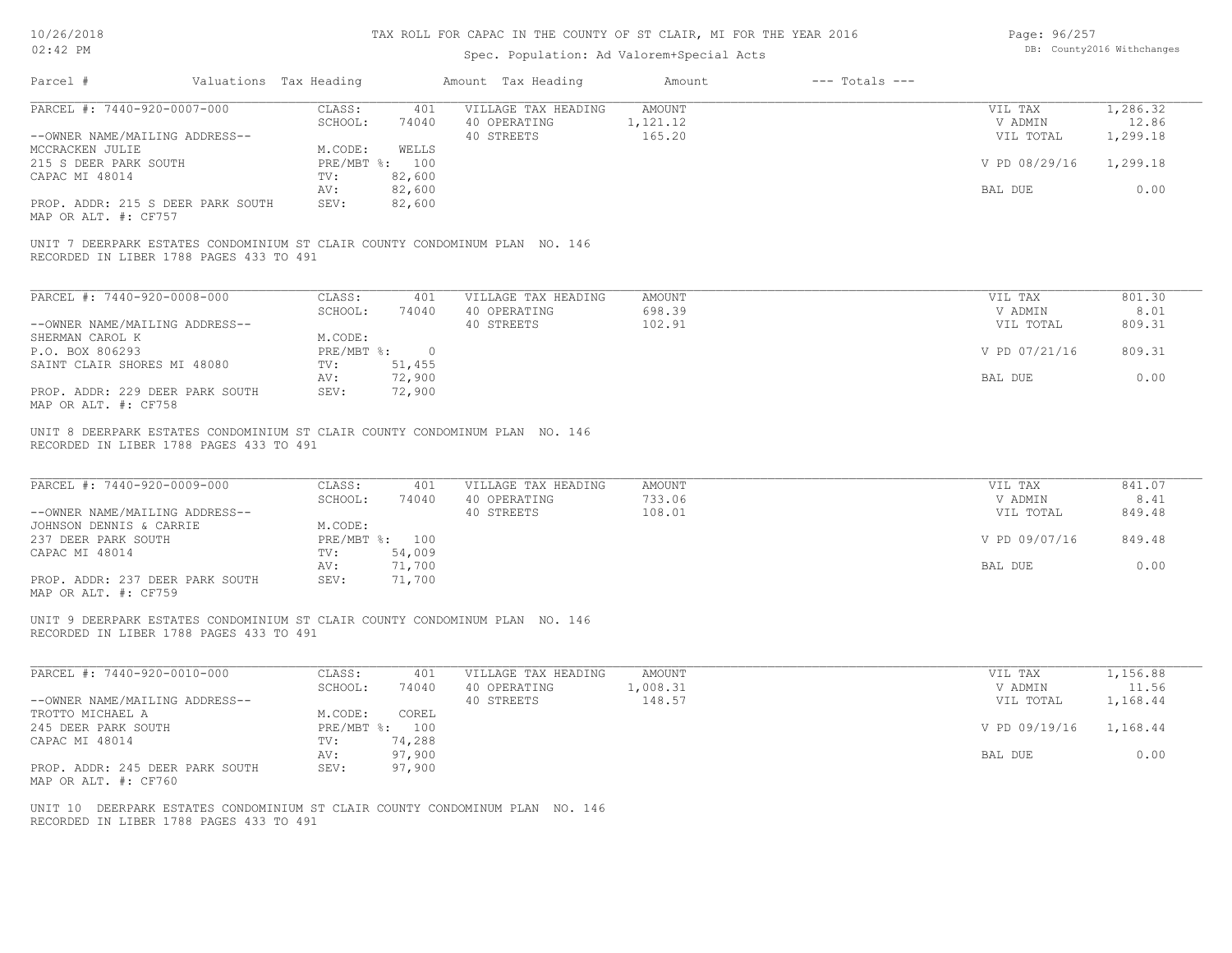| Page: 97/257 |                            |
|--------------|----------------------------|
|              | DB: County2016 Withchanges |

| PARCEL #: 7440-920-0011-000<br>CLASS:<br>401<br>VILLAGE TAX HEADING<br>AMOUNT<br>VIL TAX<br>SCHOOL:<br>74040<br>40 OPERATING<br>716.45<br>V ADMIN<br>--OWNER NAME/MAILING ADDRESS--<br>40 STREETS<br>105.57<br>VIL TOTAL<br>RUEGSEGGER MICHELLE M<br>M.CODE:<br>COREL<br>V PD 09/12/16<br>830.24<br>MORRIS NINA<br>PRE/MBT %: 100<br>253 S DEER PARK<br>TV:<br>52,785<br>72,600<br>0.00<br>CAPAC MI 48014<br>BAL DUE<br>AV:<br>72,600<br>SEV:<br>PROP. ADDR: 253 DEER PARK SOUTH<br>MAP OR ALT. #: CF761<br>UNIT 11 DEERPARK ESTATES CONDOMINIUM ST CLAIR COUNTY CONDOMINUM PLAN NO. 146<br>RECORDED IN LIBER 1788 PAGES 433 TO 491<br>PARCEL #: 7440-920-0012-000<br>CLASS:<br>401<br>VILLAGE TAX HEADING<br><b>AMOUNT</b><br>VIL TAX<br>40 OPERATING<br>737.20<br>SCHOOL:<br>74040<br>V ADMIN<br>40 STREETS<br>--OWNER NAME/MAILING ADDRESS--<br>108.62<br>VIL TOTAL<br>M.CODE:<br>FEE EMOGENE<br>PRE/MBT %: 100<br>854.27<br>261 DEER PARK SOUTH<br>V PD 08/03/16<br>CAPAC MI 48014<br>54,314<br>TV:<br>74,400<br>0.00<br>AV:<br>BAL DUE<br>PROP. ADDR: 261 DEER PARK SOUTH<br>SEV:<br>74,400<br>MAP OR ALT. #: CF762<br>UNIT 12 DEERPARK ESTATES CONDOMINIUM ST CLAIR COUNTY CONDOMINUM PLAN NO. 146<br>RECORDED IN LIBER 1788 PAGES 433 TO 491<br>PARCEL #: 7440-920-0013-000<br>CLASS:<br>401<br>VILLAGE TAX HEADING<br>AMOUNT<br>VIL TAX<br>40 OPERATING<br>774.28<br>SCHOOL:<br>74040<br>V ADMIN<br>40 STREETS<br>114.09<br>897.25<br>--OWNER NAME/MAILING ADDRESS--<br>VIL TOTAL<br>KRAMER BRUCE A/DOROTHY<br>COREL<br>M.CODE:<br>PRE/MBT %: 100<br>V PD 09/19/16<br>897.25<br>279 DEER PARK SOUTH<br>CAPAC MI 48014<br>57,046<br>TV:<br>77,100<br>BAL DUE<br>AV:<br>PROP. ADDR: 279 DEER PARK SOUTH<br>SEV:<br>77,100<br>MAP OR ALT. #: CF763<br>UNIT 13 DEERPARK ESTATES CONDOMINIUM ST CLAIR COUNTY CONDOMINUM PLAN NO. 146<br>RECORDED IN LIBER 1788 PAGES 433 TO 491<br>PARCEL #: 7440-920-0014-000<br>CLASS:<br>AMOUNT<br>401<br>VILLAGE TAX HEADING<br>VIL TAX<br>SCHOOL:<br>74040<br>40 OPERATING<br>1,193.06<br>V ADMIN<br>1,382.54<br>--OWNER NAME/MAILING ADDRESS--<br>40 STREETS<br>175.80<br>VIL TOTAL<br>CHRISTIAN ALFRED III<br>M.CODE:<br>COREL<br>287 DEER PARK<br>PRE/MBT %: 100<br>V PD 09/19/16<br>1,382.54<br>CAPAC MI 48014<br>TV:<br>87,900<br>87,900<br>BAL DUE<br>AV:<br>PROP. ADDR: 287 DEER PARK SOUTH<br>SEV:<br>87,900<br>MAP OR ALT. #: CF764<br>UNIT 14 DEER PARK ESTATES CONDOMINIUM ST CLAIR COUNTY CONDOMINUM PLAN NO. 146<br>RECORDED IN LIBER 1788 PAGES 433 TO 491 | Parcel # | Valuations Tax Heading | Amount Tax Heading | Amount | $---$ Totals $---$ |                |
|------------------------------------------------------------------------------------------------------------------------------------------------------------------------------------------------------------------------------------------------------------------------------------------------------------------------------------------------------------------------------------------------------------------------------------------------------------------------------------------------------------------------------------------------------------------------------------------------------------------------------------------------------------------------------------------------------------------------------------------------------------------------------------------------------------------------------------------------------------------------------------------------------------------------------------------------------------------------------------------------------------------------------------------------------------------------------------------------------------------------------------------------------------------------------------------------------------------------------------------------------------------------------------------------------------------------------------------------------------------------------------------------------------------------------------------------------------------------------------------------------------------------------------------------------------------------------------------------------------------------------------------------------------------------------------------------------------------------------------------------------------------------------------------------------------------------------------------------------------------------------------------------------------------------------------------------------------------------------------------------------------------------------------------------------------------------------------------------------------------------------------------------------------------------------------------------------------------------------------------------------------------------------------------------------------------------------------------------------------------------------------------------------------------------------------------------------------------------------------------------------------------|----------|------------------------|--------------------|--------|--------------------|----------------|
|                                                                                                                                                                                                                                                                                                                                                                                                                                                                                                                                                                                                                                                                                                                                                                                                                                                                                                                                                                                                                                                                                                                                                                                                                                                                                                                                                                                                                                                                                                                                                                                                                                                                                                                                                                                                                                                                                                                                                                                                                                                                                                                                                                                                                                                                                                                                                                                                                                                                                                                  |          |                        |                    |        |                    | 822.02<br>8.22 |
|                                                                                                                                                                                                                                                                                                                                                                                                                                                                                                                                                                                                                                                                                                                                                                                                                                                                                                                                                                                                                                                                                                                                                                                                                                                                                                                                                                                                                                                                                                                                                                                                                                                                                                                                                                                                                                                                                                                                                                                                                                                                                                                                                                                                                                                                                                                                                                                                                                                                                                                  |          |                        |                    |        |                    | 830.24         |
|                                                                                                                                                                                                                                                                                                                                                                                                                                                                                                                                                                                                                                                                                                                                                                                                                                                                                                                                                                                                                                                                                                                                                                                                                                                                                                                                                                                                                                                                                                                                                                                                                                                                                                                                                                                                                                                                                                                                                                                                                                                                                                                                                                                                                                                                                                                                                                                                                                                                                                                  |          |                        |                    |        |                    |                |
|                                                                                                                                                                                                                                                                                                                                                                                                                                                                                                                                                                                                                                                                                                                                                                                                                                                                                                                                                                                                                                                                                                                                                                                                                                                                                                                                                                                                                                                                                                                                                                                                                                                                                                                                                                                                                                                                                                                                                                                                                                                                                                                                                                                                                                                                                                                                                                                                                                                                                                                  |          |                        |                    |        |                    |                |
|                                                                                                                                                                                                                                                                                                                                                                                                                                                                                                                                                                                                                                                                                                                                                                                                                                                                                                                                                                                                                                                                                                                                                                                                                                                                                                                                                                                                                                                                                                                                                                                                                                                                                                                                                                                                                                                                                                                                                                                                                                                                                                                                                                                                                                                                                                                                                                                                                                                                                                                  |          |                        |                    |        |                    |                |
|                                                                                                                                                                                                                                                                                                                                                                                                                                                                                                                                                                                                                                                                                                                                                                                                                                                                                                                                                                                                                                                                                                                                                                                                                                                                                                                                                                                                                                                                                                                                                                                                                                                                                                                                                                                                                                                                                                                                                                                                                                                                                                                                                                                                                                                                                                                                                                                                                                                                                                                  |          |                        |                    |        |                    |                |
|                                                                                                                                                                                                                                                                                                                                                                                                                                                                                                                                                                                                                                                                                                                                                                                                                                                                                                                                                                                                                                                                                                                                                                                                                                                                                                                                                                                                                                                                                                                                                                                                                                                                                                                                                                                                                                                                                                                                                                                                                                                                                                                                                                                                                                                                                                                                                                                                                                                                                                                  |          |                        |                    |        |                    |                |
|                                                                                                                                                                                                                                                                                                                                                                                                                                                                                                                                                                                                                                                                                                                                                                                                                                                                                                                                                                                                                                                                                                                                                                                                                                                                                                                                                                                                                                                                                                                                                                                                                                                                                                                                                                                                                                                                                                                                                                                                                                                                                                                                                                                                                                                                                                                                                                                                                                                                                                                  |          |                        |                    |        |                    |                |
|                                                                                                                                                                                                                                                                                                                                                                                                                                                                                                                                                                                                                                                                                                                                                                                                                                                                                                                                                                                                                                                                                                                                                                                                                                                                                                                                                                                                                                                                                                                                                                                                                                                                                                                                                                                                                                                                                                                                                                                                                                                                                                                                                                                                                                                                                                                                                                                                                                                                                                                  |          |                        |                    |        |                    | 845.82         |
|                                                                                                                                                                                                                                                                                                                                                                                                                                                                                                                                                                                                                                                                                                                                                                                                                                                                                                                                                                                                                                                                                                                                                                                                                                                                                                                                                                                                                                                                                                                                                                                                                                                                                                                                                                                                                                                                                                                                                                                                                                                                                                                                                                                                                                                                                                                                                                                                                                                                                                                  |          |                        |                    |        |                    | 8.45           |
|                                                                                                                                                                                                                                                                                                                                                                                                                                                                                                                                                                                                                                                                                                                                                                                                                                                                                                                                                                                                                                                                                                                                                                                                                                                                                                                                                                                                                                                                                                                                                                                                                                                                                                                                                                                                                                                                                                                                                                                                                                                                                                                                                                                                                                                                                                                                                                                                                                                                                                                  |          |                        |                    |        |                    | 854.27         |
|                                                                                                                                                                                                                                                                                                                                                                                                                                                                                                                                                                                                                                                                                                                                                                                                                                                                                                                                                                                                                                                                                                                                                                                                                                                                                                                                                                                                                                                                                                                                                                                                                                                                                                                                                                                                                                                                                                                                                                                                                                                                                                                                                                                                                                                                                                                                                                                                                                                                                                                  |          |                        |                    |        |                    |                |
|                                                                                                                                                                                                                                                                                                                                                                                                                                                                                                                                                                                                                                                                                                                                                                                                                                                                                                                                                                                                                                                                                                                                                                                                                                                                                                                                                                                                                                                                                                                                                                                                                                                                                                                                                                                                                                                                                                                                                                                                                                                                                                                                                                                                                                                                                                                                                                                                                                                                                                                  |          |                        |                    |        |                    |                |
|                                                                                                                                                                                                                                                                                                                                                                                                                                                                                                                                                                                                                                                                                                                                                                                                                                                                                                                                                                                                                                                                                                                                                                                                                                                                                                                                                                                                                                                                                                                                                                                                                                                                                                                                                                                                                                                                                                                                                                                                                                                                                                                                                                                                                                                                                                                                                                                                                                                                                                                  |          |                        |                    |        |                    |                |
|                                                                                                                                                                                                                                                                                                                                                                                                                                                                                                                                                                                                                                                                                                                                                                                                                                                                                                                                                                                                                                                                                                                                                                                                                                                                                                                                                                                                                                                                                                                                                                                                                                                                                                                                                                                                                                                                                                                                                                                                                                                                                                                                                                                                                                                                                                                                                                                                                                                                                                                  |          |                        |                    |        |                    |                |
|                                                                                                                                                                                                                                                                                                                                                                                                                                                                                                                                                                                                                                                                                                                                                                                                                                                                                                                                                                                                                                                                                                                                                                                                                                                                                                                                                                                                                                                                                                                                                                                                                                                                                                                                                                                                                                                                                                                                                                                                                                                                                                                                                                                                                                                                                                                                                                                                                                                                                                                  |          |                        |                    |        |                    | 888.37<br>8.88 |
|                                                                                                                                                                                                                                                                                                                                                                                                                                                                                                                                                                                                                                                                                                                                                                                                                                                                                                                                                                                                                                                                                                                                                                                                                                                                                                                                                                                                                                                                                                                                                                                                                                                                                                                                                                                                                                                                                                                                                                                                                                                                                                                                                                                                                                                                                                                                                                                                                                                                                                                  |          |                        |                    |        |                    |                |
|                                                                                                                                                                                                                                                                                                                                                                                                                                                                                                                                                                                                                                                                                                                                                                                                                                                                                                                                                                                                                                                                                                                                                                                                                                                                                                                                                                                                                                                                                                                                                                                                                                                                                                                                                                                                                                                                                                                                                                                                                                                                                                                                                                                                                                                                                                                                                                                                                                                                                                                  |          |                        |                    |        |                    |                |
|                                                                                                                                                                                                                                                                                                                                                                                                                                                                                                                                                                                                                                                                                                                                                                                                                                                                                                                                                                                                                                                                                                                                                                                                                                                                                                                                                                                                                                                                                                                                                                                                                                                                                                                                                                                                                                                                                                                                                                                                                                                                                                                                                                                                                                                                                                                                                                                                                                                                                                                  |          |                        |                    |        |                    |                |
|                                                                                                                                                                                                                                                                                                                                                                                                                                                                                                                                                                                                                                                                                                                                                                                                                                                                                                                                                                                                                                                                                                                                                                                                                                                                                                                                                                                                                                                                                                                                                                                                                                                                                                                                                                                                                                                                                                                                                                                                                                                                                                                                                                                                                                                                                                                                                                                                                                                                                                                  |          |                        |                    |        |                    | 0.00           |
|                                                                                                                                                                                                                                                                                                                                                                                                                                                                                                                                                                                                                                                                                                                                                                                                                                                                                                                                                                                                                                                                                                                                                                                                                                                                                                                                                                                                                                                                                                                                                                                                                                                                                                                                                                                                                                                                                                                                                                                                                                                                                                                                                                                                                                                                                                                                                                                                                                                                                                                  |          |                        |                    |        |                    |                |
|                                                                                                                                                                                                                                                                                                                                                                                                                                                                                                                                                                                                                                                                                                                                                                                                                                                                                                                                                                                                                                                                                                                                                                                                                                                                                                                                                                                                                                                                                                                                                                                                                                                                                                                                                                                                                                                                                                                                                                                                                                                                                                                                                                                                                                                                                                                                                                                                                                                                                                                  |          |                        |                    |        |                    |                |
|                                                                                                                                                                                                                                                                                                                                                                                                                                                                                                                                                                                                                                                                                                                                                                                                                                                                                                                                                                                                                                                                                                                                                                                                                                                                                                                                                                                                                                                                                                                                                                                                                                                                                                                                                                                                                                                                                                                                                                                                                                                                                                                                                                                                                                                                                                                                                                                                                                                                                                                  |          |                        |                    |        |                    | 1,368.86       |
|                                                                                                                                                                                                                                                                                                                                                                                                                                                                                                                                                                                                                                                                                                                                                                                                                                                                                                                                                                                                                                                                                                                                                                                                                                                                                                                                                                                                                                                                                                                                                                                                                                                                                                                                                                                                                                                                                                                                                                                                                                                                                                                                                                                                                                                                                                                                                                                                                                                                                                                  |          |                        |                    |        |                    | 13.68          |
|                                                                                                                                                                                                                                                                                                                                                                                                                                                                                                                                                                                                                                                                                                                                                                                                                                                                                                                                                                                                                                                                                                                                                                                                                                                                                                                                                                                                                                                                                                                                                                                                                                                                                                                                                                                                                                                                                                                                                                                                                                                                                                                                                                                                                                                                                                                                                                                                                                                                                                                  |          |                        |                    |        |                    |                |
|                                                                                                                                                                                                                                                                                                                                                                                                                                                                                                                                                                                                                                                                                                                                                                                                                                                                                                                                                                                                                                                                                                                                                                                                                                                                                                                                                                                                                                                                                                                                                                                                                                                                                                                                                                                                                                                                                                                                                                                                                                                                                                                                                                                                                                                                                                                                                                                                                                                                                                                  |          |                        |                    |        |                    |                |
|                                                                                                                                                                                                                                                                                                                                                                                                                                                                                                                                                                                                                                                                                                                                                                                                                                                                                                                                                                                                                                                                                                                                                                                                                                                                                                                                                                                                                                                                                                                                                                                                                                                                                                                                                                                                                                                                                                                                                                                                                                                                                                                                                                                                                                                                                                                                                                                                                                                                                                                  |          |                        |                    |        |                    |                |
|                                                                                                                                                                                                                                                                                                                                                                                                                                                                                                                                                                                                                                                                                                                                                                                                                                                                                                                                                                                                                                                                                                                                                                                                                                                                                                                                                                                                                                                                                                                                                                                                                                                                                                                                                                                                                                                                                                                                                                                                                                                                                                                                                                                                                                                                                                                                                                                                                                                                                                                  |          |                        |                    |        |                    | 0.00           |
|                                                                                                                                                                                                                                                                                                                                                                                                                                                                                                                                                                                                                                                                                                                                                                                                                                                                                                                                                                                                                                                                                                                                                                                                                                                                                                                                                                                                                                                                                                                                                                                                                                                                                                                                                                                                                                                                                                                                                                                                                                                                                                                                                                                                                                                                                                                                                                                                                                                                                                                  |          |                        |                    |        |                    |                |
|                                                                                                                                                                                                                                                                                                                                                                                                                                                                                                                                                                                                                                                                                                                                                                                                                                                                                                                                                                                                                                                                                                                                                                                                                                                                                                                                                                                                                                                                                                                                                                                                                                                                                                                                                                                                                                                                                                                                                                                                                                                                                                                                                                                                                                                                                                                                                                                                                                                                                                                  |          |                        |                    |        |                    |                |
|                                                                                                                                                                                                                                                                                                                                                                                                                                                                                                                                                                                                                                                                                                                                                                                                                                                                                                                                                                                                                                                                                                                                                                                                                                                                                                                                                                                                                                                                                                                                                                                                                                                                                                                                                                                                                                                                                                                                                                                                                                                                                                                                                                                                                                                                                                                                                                                                                                                                                                                  |          |                        |                    |        |                    |                |
|                                                                                                                                                                                                                                                                                                                                                                                                                                                                                                                                                                                                                                                                                                                                                                                                                                                                                                                                                                                                                                                                                                                                                                                                                                                                                                                                                                                                                                                                                                                                                                                                                                                                                                                                                                                                                                                                                                                                                                                                                                                                                                                                                                                                                                                                                                                                                                                                                                                                                                                  |          |                        |                    |        |                    |                |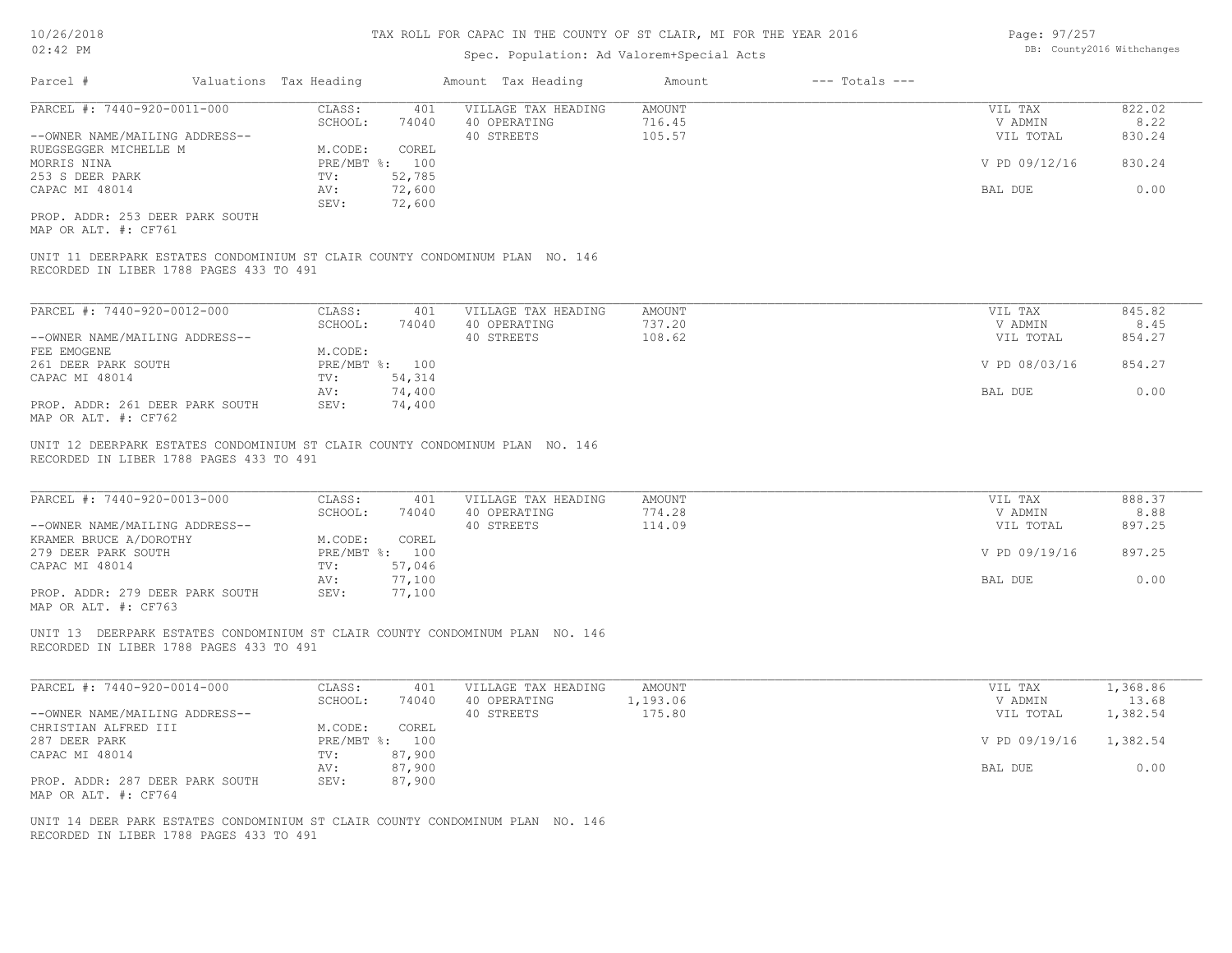| Page: 98/257 |                            |
|--------------|----------------------------|
|              | DB: County2016 Withchanges |

| Parcel #                                                                                                                                               | Valuations Tax Heading           |                             | Amount Tax Heading                  | Amount                  | $---$ Totals $---$ |                      |                |
|--------------------------------------------------------------------------------------------------------------------------------------------------------|----------------------------------|-----------------------------|-------------------------------------|-------------------------|--------------------|----------------------|----------------|
| PARCEL #: 7440-920-0015-000                                                                                                                            | CLASS:<br>SCHOOL:                | 401<br>74040                | VILLAGE TAX HEADING<br>40 OPERATING | <b>AMOUNT</b><br>804.98 |                    | VIL TAX<br>V ADMIN   | 923.59<br>9.23 |
| --OWNER NAME/MAILING ADDRESS--<br>SAMS SCOTT T / SANDRA A                                                                                              | M.CODE:                          | COREL                       | 40 STREETS                          | 118.61                  |                    | VIL TOTAL            | 932.82         |
| 295 DEER PARK SOUTH<br>CAPAC MI 48014                                                                                                                  | TV:                              | PRE/MBT %: 100<br>59,308    |                                     |                         |                    | V PD 09/19/16        | 932.82         |
| PROP. ADDR: 295 DEER PARK SOUTH                                                                                                                        | AV:<br>SEV:                      | 80,400<br>80,400            |                                     |                         |                    | BAL DUE              | 0.00           |
| MAP OR ALT. #: CF765                                                                                                                                   |                                  |                             |                                     |                         |                    |                      |                |
| UNIT 15 DEERPARK ESTATES CONDOMINIUM ST CLAIR COUNTY CONDOMINUM PLAN NO. 146<br>RECORDED IN LIBER 1788 PAGES 433 TO 491                                |                                  |                             |                                     |                         |                    |                      |                |
| PARCEL #: 7440-920-0016-000                                                                                                                            | CLASS:                           | 402                         | VILLAGE TAX HEADING                 | <b>AMOUNT</b>           |                    | VIL TAX              | 34.74          |
|                                                                                                                                                        | SCHOOL:                          | 74040                       | 40 OPERATING                        | 30.28                   |                    | V ADMIN              | 0.34           |
| --OWNER NAME/MAILING ADDRESS--<br>DEER PARK LAND DEVELOPMENT                                                                                           | M.CODE:                          |                             | 40 STREETS                          | 4.46                    |                    | VIL TOTAL            | 35.08          |
| 8155 ANNSBURY STE 109                                                                                                                                  |                                  | PRE/MBT %: 0                |                                     |                         |                    | V PD 09/16/16        | 35.08          |
| UTICA MI 48316                                                                                                                                         | TV:<br>AV:                       | 2,231<br>19,200             |                                     |                         |                    | <b>BAL DUE</b>       | 0.00           |
| PROP. ADDR: DEER PARK SOUTH<br>MAP OR ALT. #: CF766                                                                                                    | SEV:                             | 19,200                      |                                     |                         |                    |                      |                |
| UNIT 16 DEERPARK ESTATES CONDOMINIUM ST CLAIR COUNTY CONDOMINUM PLAN NO. 146<br>RECORDED IN LIBER 1788 PAGES 433 TO 491<br>PARCEL #: 7440-920-0017-000 | CLASS:                           | 402                         | VILLAGE TAX HEADING                 | <b>AMOUNT</b>           |                    | VIL TAX              | 34.74          |
| --OWNER NAME/MAILING ADDRESS--                                                                                                                         | SCHOOL:                          | 74040                       | 40 OPERATING<br>40 STREETS          | 30.28<br>4.46           |                    | V ADMIN<br>VIL TOTAL | 0.34<br>35.08  |
| DEER PARK LAND DEVELOPMENT                                                                                                                             | M.CODE:                          |                             |                                     |                         |                    |                      |                |
| 8155 ANNSBURY STE 109<br>UTICA MI 48316                                                                                                                | TV:                              | $PRE/MBT$ $\div$ 0<br>2,231 |                                     |                         |                    | V PD 09/16/16        | 35.08          |
| PROP. ADDR: DEER PARK SOUTH                                                                                                                            | AV:<br>SEV:                      | 20,500<br>20,500            |                                     |                         |                    | BAL DUE              | 0.00           |
| MAP OR ALT. #: CF767                                                                                                                                   |                                  |                             |                                     |                         |                    |                      |                |
| UNIT 17 DEERPARK ESTATES CONDOMINIUM ST CLAIR COUNTY CONDOMINUM PLAN NO. 146<br>RECORDED IN LIBER 1788 PAGES 433 TO 491                                |                                  |                             |                                     |                         |                    |                      |                |
| PARCEL #: 7440-920-0018-000                                                                                                                            | CLASS:                           | 402                         | VILLAGE TAX HEADING                 | <b>AMOUNT</b>           |                    | VIL TAX              | 34.74          |
| --OWNER NAME/MAILING ADDRESS--                                                                                                                         | SCHOOL:                          | 74040                       | 40 OPERATING<br>40 STREETS          | 30.28<br>4.46           |                    | V ADMIN<br>VIL TOTAL | 0.34<br>35.08  |
| DEER PARK LAND DEVELOPMENT                                                                                                                             | M.CODE:                          |                             |                                     |                         |                    |                      |                |
| 8155 ANNSBURY STE 109<br>UTICA MI 48316                                                                                                                | $PRE/MBT$ $\frac{1}{6}$ :<br>TV: | $\overline{0}$<br>2,231     |                                     |                         |                    | V PD 09/16/16        | 35.08          |
|                                                                                                                                                        | AV:                              | 20,900                      |                                     |                         |                    | BAL DUE              | 0.00           |
| PROP. ADDR: DEER PARK SOUTH<br>MAP OR ALT. #: CF768                                                                                                    | SEV:                             | 20,900                      |                                     |                         |                    |                      |                |
| UNIT 18 DEERPARK ESTATES CONDOMINIUM ST CLAIR COUNTY CONDOMINUM PLAN NO. 146<br>RECORDED IN LIBER 1788 PAGES 433 TO 491                                |                                  |                             |                                     |                         |                    |                      |                |
|                                                                                                                                                        |                                  |                             |                                     |                         |                    |                      |                |
|                                                                                                                                                        |                                  |                             |                                     |                         |                    |                      |                |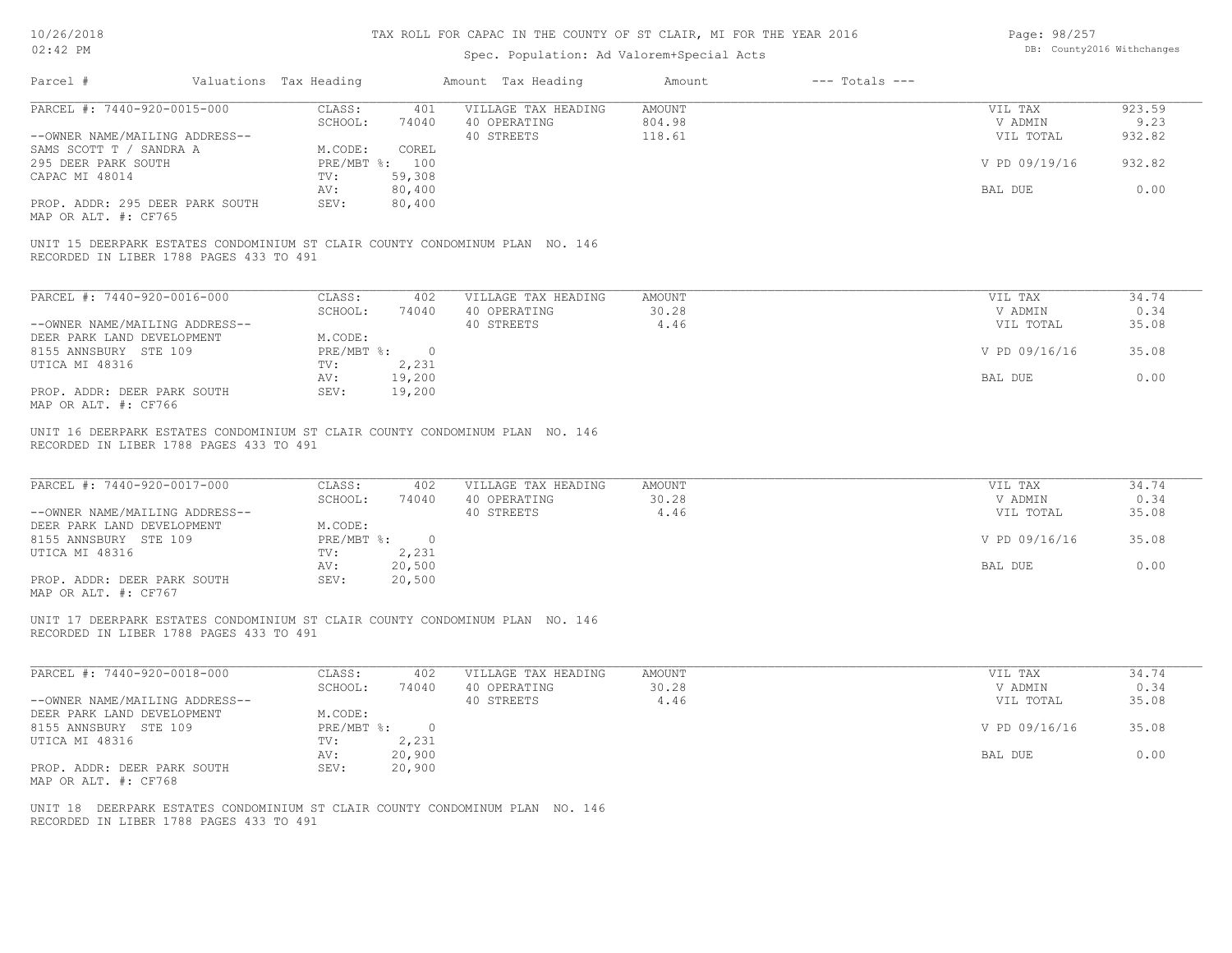| Page: 99/257 |                            |
|--------------|----------------------------|
|              | DB: County2016 Withchanges |

| Parcel #                                                                                                                | Valuations Tax Heading |                         | Amount Tax Heading                  | Amount                | $---$ Totals $---$ |                      |               |
|-------------------------------------------------------------------------------------------------------------------------|------------------------|-------------------------|-------------------------------------|-----------------------|--------------------|----------------------|---------------|
| PARCEL #: 7440-920-0019-000                                                                                             | CLASS:<br>SCHOOL:      | 402<br>74040            | VILLAGE TAX HEADING<br>40 OPERATING | AMOUNT<br>30.28       |                    | VIL TAX<br>V ADMIN   | 34.74<br>0.34 |
| --OWNER NAME/MAILING ADDRESS--<br>DEER PARK LAND DEVELOPMENT                                                            | M.CODE:                |                         | 40 STREETS                          | 4.46                  |                    | VIL TOTAL            | 35.08         |
| 8155 ANNSBURY STE 109<br>UTICA MI 48316                                                                                 | PRE/MBT %:<br>TV:      | $\overline{0}$<br>2,231 |                                     |                       |                    | V PD 09/16/16        | 35.08         |
|                                                                                                                         | AV:                    | 22,000                  |                                     |                       |                    | BAL DUE              | 0.00          |
| PROP. ADDR: DEER PARK SOUTH<br>MAP OR ALT. #: CF769                                                                     | SEV:                   | 22,000                  |                                     |                       |                    |                      |               |
| UNIT 19 DEERPARK ESTATES CONDOMINIUM ST CLAIR COUNTY CONDOMINUM PLAN NO. 146<br>RECORDED IN LIBER 1788 PAGES 433 TO 491 |                        |                         |                                     |                       |                    |                      |               |
| PARCEL #: 7440-920-0020-000                                                                                             | CLASS:                 | 402                     | VILLAGE TAX HEADING                 | <b>AMOUNT</b>         |                    | VIL TAX              | 34.74         |
| --OWNER NAME/MAILING ADDRESS--                                                                                          | SCHOOL:                | 74040                   | 40 OPERATING<br>40 STREETS          | 30.28<br>4.46         |                    | V ADMIN<br>VIL TOTAL | 0.34<br>35.08 |
| DEER PARK LAND DEVELOPMENT                                                                                              | M.CODE:                |                         |                                     |                       |                    |                      |               |
| 8155 ANNSBURY STE 109                                                                                                   | PRE/MBT %: 0           |                         |                                     |                       |                    | V PD 09/16/16        | 35.08         |
| UTICA MI 48316                                                                                                          | TV:<br>AV:             | 2,231<br>22,000         |                                     |                       |                    | BAL DUE              | 0.00          |
| PROP. ADDR: DEER PARK WEST<br>MAP OR ALT. #: CF770                                                                      | SEV:                   | 22,000                  |                                     |                       |                    |                      |               |
| UNIT 20 DEERPARK ESTATES CONDOMINIUM ST CLAIR COUNTY CONDOMINUM PLAN NO. 146<br>RECORDED IN LIBER 1788 PAGES 433 TO 491 |                        |                         |                                     |                       |                    |                      |               |
| PARCEL #: 7440-920-0021-000                                                                                             | CLASS:<br>SCHOOL:      | 402<br>74040            | VILLAGE TAX HEADING<br>40 OPERATING | <b>AMOUNT</b><br>6.55 |                    | VIL TAX<br>V ADMIN   | 7.51<br>0.07  |
| --OWNER NAME/MAILING ADDRESS--<br>DEER PARK LAND DEVELOPMENT                                                            | M.CODE:                |                         | 40 STREETS                          | 0.96                  |                    | VIL TOTAL            | 7.58          |
| 8155 ANNSBURY STE 109                                                                                                   | PRE/MBT %:             | $\overline{0}$          |                                     |                       |                    | V PD 09/16/16        | 7.58          |
| UTICA MI 48316                                                                                                          | TV:<br>AV:             | 483<br>22,000           |                                     |                       |                    | BAL DUE              | 0.00          |
| PROP. ADDR: DEER PARK WEST<br>MAP OR ALT. #: CF771                                                                      | SEV:                   | 22,000                  |                                     |                       |                    |                      |               |
| UNIT 21 DEERPARK ESTATES CONDOMINIUM ST CLAIR COUNTY CONDOMINUM PLAN NO. 146<br>RECORDED IN LIBER 1788 PAGES 433 TO 491 |                        |                         |                                     |                       |                    |                      |               |
| PARCEL #: 7440-920-0022-000                                                                                             | CLASS:                 | 402                     | VILLAGE TAX HEADING                 | <b>AMOUNT</b>         |                    | VIL TAX              | 7.51          |
|                                                                                                                         | SCHOOL:                | 74040                   | 40 OPERATING                        | 6.55<br>0.96          |                    | V ADMIN              | 0.07<br>7.58  |
| --OWNER NAME/MAILING ADDRESS--<br>DEER PARK LAND DEVELOPMENT                                                            | M.CODE:                |                         | 40 STREETS                          |                       |                    | VIL TOTAL            |               |
| 8155 ANNSBURY STE 109                                                                                                   | $PRE/MBT$ %:           | $\overline{0}$          |                                     |                       |                    | V PD 09/16/16        | 7.58          |
| UTICA MI 48316                                                                                                          | TV:<br>AV:             | 483<br>21,500           |                                     |                       |                    | BAL DUE              | 0.00          |
| PROP. ADDR: DEER PARK WEST<br>MAP OR ALT. #: CF772                                                                      | SEV:                   | 21,500                  |                                     |                       |                    |                      |               |
| UNIT 22 DEERPARK ESTATES CONDOMINIUM ST CLAIR COUNTY CONDOMINUM PLAN NO. 146<br>RECORDED IN LIBER 1788 PAGES 433 TO 491 |                        |                         |                                     |                       |                    |                      |               |
|                                                                                                                         |                        |                         |                                     |                       |                    |                      |               |
|                                                                                                                         |                        |                         |                                     |                       |                    |                      |               |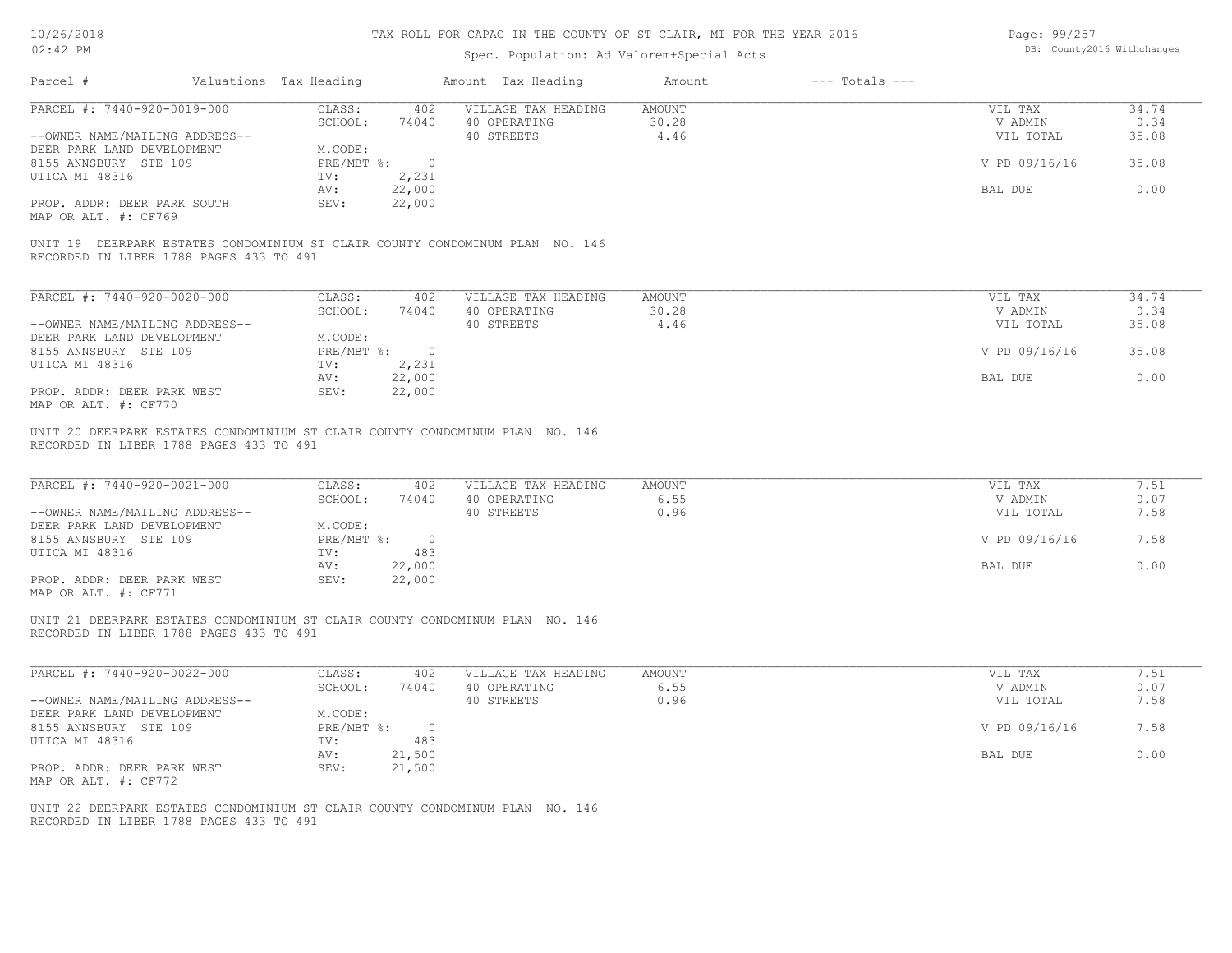| Page: 100/257 |                            |
|---------------|----------------------------|
|               | DB: County2016 Withchanges |

| PARCEL #: 7440-920-0023-000                                                                                                                                                                  | CLASS:                                                                                               | 402 VILLAGE TAX HEADING                                 | AMOUNT                        | VIL TAX                                                     | 7.51                                 |
|----------------------------------------------------------------------------------------------------------------------------------------------------------------------------------------------|------------------------------------------------------------------------------------------------------|---------------------------------------------------------|-------------------------------|-------------------------------------------------------------|--------------------------------------|
|                                                                                                                                                                                              | SCHOOL:                                                                                              | 74040 40 OPERATING                                      | 6.55                          | V ADMIN                                                     | 0.07                                 |
| --OWNER NAME/MAILING ADDRESS--                                                                                                                                                               | M.CODE:                                                                                              | 40 STREETS                                              | 0.96                          | VIL TOTAL                                                   | 7.58                                 |
| DEER PARK LAND DEVELOPMENT                                                                                                                                                                   | $PRE/MBT$ $\frac{1}{6}$ : 0                                                                          |                                                         |                               |                                                             | 7.58                                 |
| 8155 ANNSBURY STE 109                                                                                                                                                                        |                                                                                                      |                                                         |                               | V PD 09/16/16                                               |                                      |
| UTICA MI 48316                                                                                                                                                                               | 483<br>TV:                                                                                           |                                                         |                               |                                                             |                                      |
|                                                                                                                                                                                              | 20,200<br>AV:                                                                                        |                                                         |                               | BAL DUE                                                     | 0.00                                 |
| PROP. ADDR: DEER PARK WEST<br>MAP OR ALT. #: CF773                                                                                                                                           | SEV:<br>20, 200                                                                                      |                                                         |                               |                                                             |                                      |
| UNIT 23 DEERPARK ESTATES CONDOMINIUM ST CLAIR COUNTY CONDOMINUM PLAN NO. 146<br>RECORDED IN LIBER 1788 PAGES 433 TO 491                                                                      |                                                                                                      |                                                         |                               |                                                             |                                      |
| PARCEL #: 7440-920-0024-000                                                                                                                                                                  | CLASS:<br>402                                                                                        | VILLAGE TAX HEADING                                     | AMOUNT                        | VIL TAX                                                     | 7.51                                 |
|                                                                                                                                                                                              | SCHOOL:<br>74040                                                                                     |                                                         | 6.55                          | V ADMIN                                                     | 0.07                                 |
|                                                                                                                                                                                              |                                                                                                      | 40 OPERATING                                            |                               |                                                             |                                      |
| --OWNER NAME/MAILING ADDRESS--                                                                                                                                                               |                                                                                                      | 40 STREETS                                              | 0.96                          | VIL TOTAL                                                   | 7.58                                 |
| DEER PARK LAND DEVELOPMENT                                                                                                                                                                   | M.CODE:                                                                                              |                                                         |                               |                                                             |                                      |
| 8155 ANNSBURY STE 109                                                                                                                                                                        | $PRE/MBT$ $\frac{1}{6}$ : 0                                                                          |                                                         |                               | V PD 09/16/16                                               | 7.58                                 |
| UTICA MI 48316                                                                                                                                                                               | 483<br>TV:                                                                                           |                                                         |                               |                                                             |                                      |
|                                                                                                                                                                                              | 20,000<br>AV:                                                                                        |                                                         |                               | BAL DUE                                                     | 0.00                                 |
| PROP. ADDR: DEER PARK WEST<br>MAP OR ALT. #: CF774                                                                                                                                           | SEV:<br>20,000                                                                                       |                                                         |                               |                                                             |                                      |
| UNIT 24 DEERPARK ESTATES CONDOMINIUM ST CLAIR COUNTY CONDOMINUM PLAN NO. 146<br>RECORDED IN LIBER 1788 PAGES 433 TO 491                                                                      |                                                                                                      |                                                         |                               |                                                             |                                      |
| PARCEL #: 7440-920-0025-000<br>--OWNER NAME/MAILING ADDRESS--<br>DEER PARK LAND DEVELOPMENT<br>8155 ANNSBURY STE 109<br>UTICA MI 48316<br>PROP. ADDR: DEER PARK WEST<br>MAP OR ALT. #: CF775 | CLASS:<br>402<br>SCHOOL:<br>M.CODE:<br>PRE/MBT %: 0<br>TV:<br>483<br>AV:<br>20,000<br>SEV:<br>20,000 | VILLAGE TAX HEADING<br>74040 40 OPERATING<br>40 STREETS | <b>AMOUNT</b><br>6.55<br>0.96 | VIL TAX<br>V ADMIN<br>VIL TOTAL<br>V PD 09/16/16<br>BAL DUE | 7.51<br>0.07<br>7.58<br>7.58<br>0.00 |
| UNIT 25 DEERPARK ESTATES CONDOMINIUM ST CLAIR COUNTY CONDOMINUM PLAN NO. 146<br>RECORDED IN LIBER 1788 PAGES 433 TO 491                                                                      |                                                                                                      |                                                         |                               |                                                             |                                      |
| PARCEL #: 7440-920-0026-000                                                                                                                                                                  | CLASS:<br>402                                                                                        | VILLAGE TAX HEADING                                     | AMOUNT                        | VIL TAX                                                     | 7.51                                 |
|                                                                                                                                                                                              | SCHOOL:<br>74040                                                                                     | 40 OPERATING                                            | 6.55                          | V ADMIN                                                     | 0.07                                 |
| --OWNER NAME/MAILING ADDRESS--                                                                                                                                                               |                                                                                                      | 40 STREETS                                              | 0.96                          | VIL TOTAL                                                   | 7.58                                 |
| DEER PARK LAND DEVELOPMENT                                                                                                                                                                   | M.CODE:                                                                                              |                                                         |                               |                                                             |                                      |
| 8155 ANNSBURY STE 109                                                                                                                                                                        | PRE/MBT %: 0                                                                                         |                                                         |                               | V PD 09/16/16                                               | 7.58                                 |
| UTICA MI 48316                                                                                                                                                                               | TV:<br>483                                                                                           |                                                         |                               |                                                             |                                      |
|                                                                                                                                                                                              | 20,300<br>AV:                                                                                        |                                                         |                               | BAL DUE                                                     | 0.00                                 |
| PROP. ADDR: DEER PARK WEST<br>MAP OR ALT. #: CF776                                                                                                                                           | 20,300<br>SEV:                                                                                       |                                                         |                               |                                                             |                                      |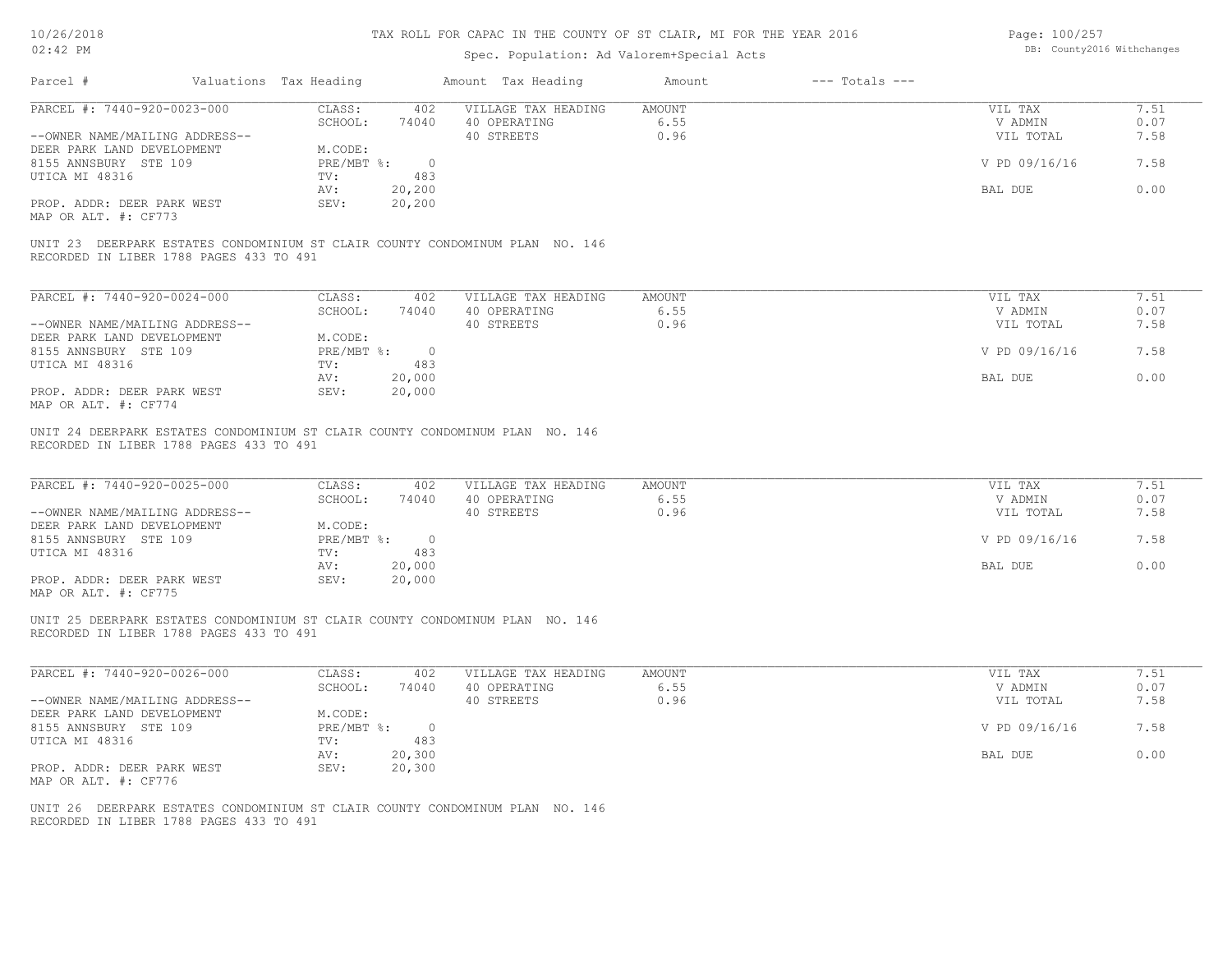## Spec. Population: Ad Valorem+Special Acts

Page: 101/257 DB: County2016 Withchanges

| Valuations Tax Heading<br>Parcel #                                                                                                              |                                   |                                     |                |                    |              |
|-------------------------------------------------------------------------------------------------------------------------------------------------|-----------------------------------|-------------------------------------|----------------|--------------------|--------------|
| PARCEL #: 7440-920-0027-000                                                                                                                     | CLASS:                            | 402 VILLAGE TAX HEADING             | AMOUNT         | VIL TAX            | 7.51         |
|                                                                                                                                                 | SCHOOL:                           | 74040 40 OPERATING                  | 6.55<br>0.96   | V ADMIN            | 0.07         |
| --OWNER NAME/MAILING ADDRESS--<br>DEER PARK LAND DEVELOPMENT                                                                                    | M.CODE:                           | 40 STREETS                          |                | VIL TOTAL          | 7.58         |
| 8155 ANNSBURY STE 109                                                                                                                           | PRE/MBT %: 0                      |                                     |                | V PD 09/16/16      | 7.58         |
| UTICA MI 48316                                                                                                                                  | TV:<br>483                        |                                     |                |                    |              |
|                                                                                                                                                 | 22,000<br>AV:                     |                                     |                | BAL DUE            | 0.00         |
| PROP. ADDR: DEER PARK WEST                                                                                                                      | SEV:<br>22,000                    |                                     |                |                    |              |
| MAP OR ALT. #: CF777                                                                                                                            |                                   |                                     |                |                    |              |
| UNIT 27 DEERPARK ESTATES CONDOMINIUM ST CLAIR COUNTY CONDOMINUM PLAN NO. 146<br>RECORDED IN LIBER 1788 PAGES 433 TO 491                         |                                   |                                     |                |                    |              |
|                                                                                                                                                 |                                   |                                     |                |                    |              |
| PARCEL #: 7440-920-0028-000                                                                                                                     | CLASS:<br>402                     | VILLAGE TAX HEADING                 | <b>AMOUNT</b>  | VIL TAX            | 7.51         |
|                                                                                                                                                 | SCHOOL:<br>74040                  | 40 OPERATING                        | 6.55           | V ADMIN            | 0.07         |
| --OWNER NAME/MAILING ADDRESS--                                                                                                                  | M.CODE:                           | 40 STREETS                          | 0.96           | VIL TOTAL          | 7.58         |
| DEER PARK LAND DEVELOPMENT<br>8155 ANNSBURY STE 109                                                                                             | PRE/MBT %: 0                      |                                     |                | V PD 09/16/16      | 7.58         |
| UTICA MI 48316                                                                                                                                  | TV:<br>483                        |                                     |                |                    |              |
|                                                                                                                                                 | 22,000<br>AV:                     |                                     |                | BAL DUE            | 0.00         |
| PROP. ADDR: DEER PARK WEST                                                                                                                      | SEV:<br>22,000                    |                                     |                |                    |              |
|                                                                                                                                                 |                                   |                                     |                |                    |              |
| MAP OR ALT. #: CF778<br>UNIT 28 DEERPARK ESTATES CONDOMINIUM ST CLAIR COUNTY CONDOMINUM PLAN NO. 146<br>RECORDED IN LIBER 1788 PAGES 433 TO 491 |                                   |                                     |                |                    |              |
| PARCEL #: 7440-920-0029-000                                                                                                                     | CLASS:<br>402<br>SCHOOL:<br>74040 | VILLAGE TAX HEADING<br>40 OPERATING | AMOUNT<br>6.55 | VIL TAX<br>V ADMIN | 7.51<br>0.07 |
| --OWNER NAME/MAILING ADDRESS--                                                                                                                  |                                   | 40 STREETS                          | 0.96           | VIL TOTAL          | 7.58         |
| DEER PARK LAND DEVELOPMENT                                                                                                                      | M.CODE:                           |                                     |                |                    |              |
| 8155 ANSBURY STE 109                                                                                                                            | PRE/MBT %: 0                      |                                     |                | V PD 09/16/16      | 7.58         |
| UTICA MI 48316                                                                                                                                  | TV:<br>483                        |                                     |                |                    |              |
| PROP. ADDR: DEER PARK NORTH<br>MAP OR ALT. #: CF779                                                                                             | 22,000<br>AV:<br>SEV:<br>22,000   |                                     |                | BAL DUE            | 0.00         |
| UNIT 29 DEERPARK ESTATES CONDOMINIUM ST CLAIR COUNTY CONDOMINUM PLAN NO. 146<br>RECORDED IN LIBER 1788 PAGES 433 TO 491                         |                                   |                                     |                |                    |              |
| PARCEL #: 7440-920-0030-000                                                                                                                     | CLASS:<br>402                     | VILLAGE TAX HEADING                 | AMOUNT         | VIL TAX            | 7.51         |
|                                                                                                                                                 | SCHOOL:<br>74040                  | 40 OPERATING                        | 6.55           | V ADMIN            | 0.07         |
| --OWNER NAME/MAILING ADDRESS--                                                                                                                  |                                   | 40 STREETS                          | 0.96           | VIL TOTAL          | 7.58         |
| DEER PARK LAND DEVELOPMENT                                                                                                                      | M.CODE:                           |                                     |                |                    |              |
| 8155 ANNSBURY STE 109                                                                                                                           | PRE/MBT %: 0                      |                                     |                | V PD 09/16/16      | 7.58         |
| UTICA MI 48316                                                                                                                                  | TV:<br>483                        |                                     |                |                    |              |
|                                                                                                                                                 | 21,500<br>AV:                     |                                     |                | BAL DUE            | 0.00         |
| PROP. ADDR: DEER PARK NORTH                                                                                                                     | SEV:<br>21,500                    |                                     |                |                    |              |
| MAP OR ALT. #: CF780                                                                                                                            |                                   |                                     |                |                    |              |
| UNIT 30 DEERPARK ESTATES CONDOMINIUM ST CLAIR COUNTY CONDOMINUM PLAN NO. 146                                                                    |                                   |                                     |                |                    |              |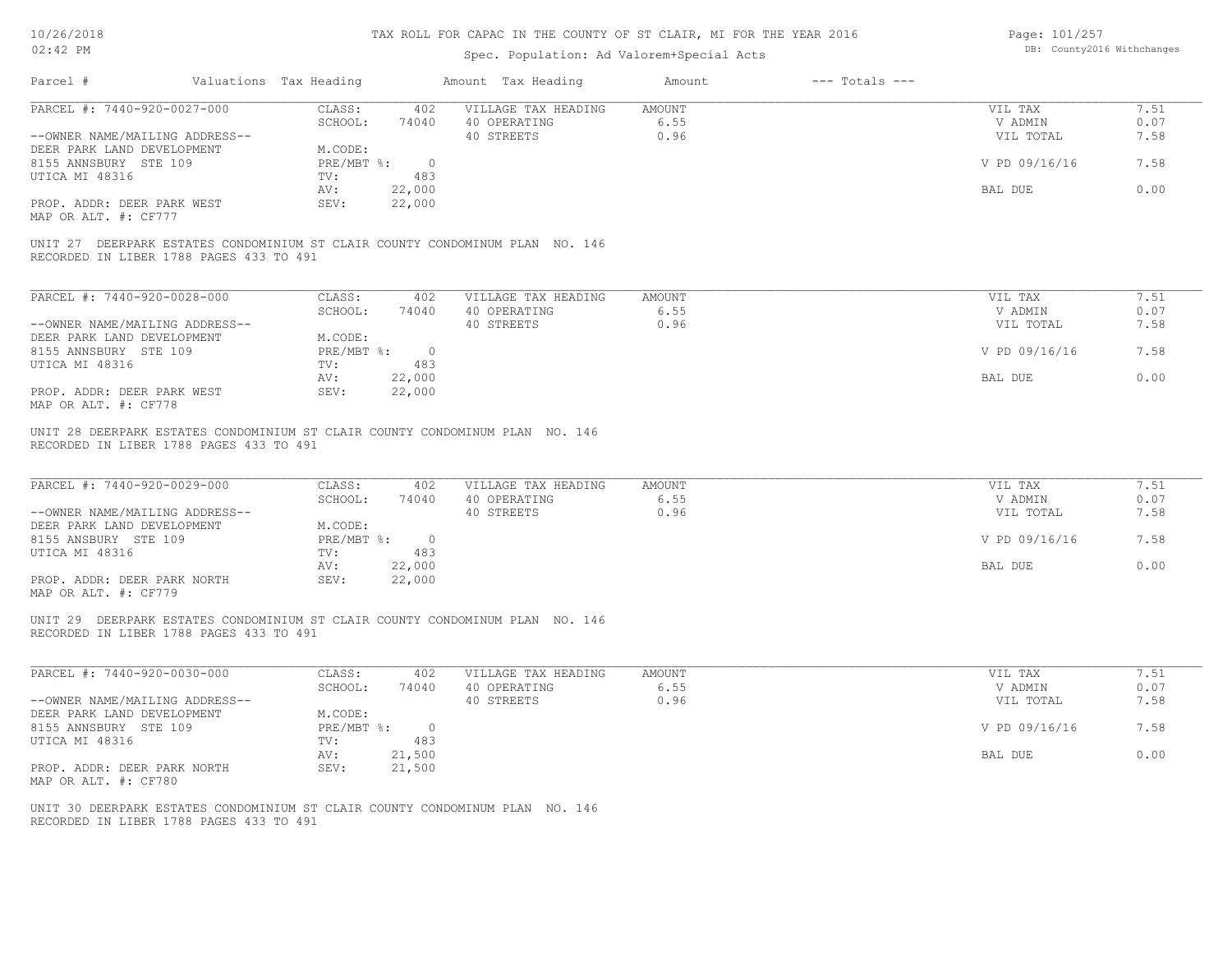## Spec. Population: Ad Valorem+Special Acts

Page: 102/257 DB: County2016 Withchanges

| Parcel #                                                                                                                | Valuations Tax Heading                       | Amount Tax Heading                                | Amount                 | $---$ Totals $---$ |                                 |                      |
|-------------------------------------------------------------------------------------------------------------------------|----------------------------------------------|---------------------------------------------------|------------------------|--------------------|---------------------------------|----------------------|
| PARCEL #: 7440-920-0031-000                                                                                             | CLASS:<br>402                                | VILLAGE TAX HEADING                               | AMOUNT                 |                    | VIL TAX                         | 7.51                 |
|                                                                                                                         | SCHOOL:<br>74040                             | 40 OPERATING                                      | 6.55                   |                    | V ADMIN                         | 0.07                 |
| --OWNER NAME/MAILING ADDRESS--                                                                                          |                                              | 40 STREETS                                        | 0.96                   |                    | VIL TOTAL                       | 7.58                 |
| DEER PARK LAND DEVELOPMENT                                                                                              | M.CODE:                                      |                                                   |                        |                    |                                 |                      |
| 8155 ANNSBURY STE 109                                                                                                   | $PRE/MBT$ $\frac{1}{6}$ : 0                  |                                                   |                        |                    | V PD 09/16/16                   | 7.58                 |
| UTICA MI 48316                                                                                                          | 483<br>TV:                                   |                                                   |                        |                    |                                 |                      |
|                                                                                                                         | AV:<br>19,700<br>SEV:                        |                                                   |                        |                    | BAL DUE                         | 0.00                 |
| PROP. ADDR: DEER PARK NORTH<br>MAP OR ALT. #: CF781                                                                     | 19,700                                       |                                                   |                        |                    |                                 |                      |
| UNIT 31 DEERPARK ESTATES CONDOMINIUM ST CLAIR COUNTY CONDOMINUM PLAN NO. 146                                            |                                              |                                                   |                        |                    |                                 |                      |
| RECORDED IN LIBER 1788 PAGES 433 TO 491                                                                                 |                                              |                                                   |                        |                    |                                 |                      |
| PARCEL #: 7440-920-0032-000                                                                                             | CLASS:<br>402                                | VILLAGE TAX HEADING                               | <b>AMOUNT</b>          |                    | VIL TAX                         | 7.51                 |
|                                                                                                                         | SCHOOL:<br>74040                             | 40 OPERATING                                      | 6.55                   |                    | V ADMIN                         | 0.07                 |
| --OWNER NAME/MAILING ADDRESS--                                                                                          |                                              | 40 STREETS                                        | 0.96                   |                    | VIL TOTAL                       | 7.58                 |
| JPS DEVELOPMENT, LLC                                                                                                    | M.CODE:                                      |                                                   |                        |                    |                                 |                      |
| 8155 ANSBURY STE 103                                                                                                    | PRE/MBT %: 0                                 |                                                   |                        |                    | V PD 09/16/16                   | 7.58                 |
| SHELBY TWP MI 48316                                                                                                     | 483<br>TV:                                   |                                                   |                        |                    |                                 |                      |
|                                                                                                                         | 22,000<br>AV:                                |                                                   |                        |                    | BAL DUE                         | 0.00                 |
| PROP. ADDR: DEER PARK NORTH                                                                                             | SEV:<br>22,000                               |                                                   |                        |                    |                                 |                      |
| MAP OR ALT. #: CF782                                                                                                    |                                              |                                                   |                        |                    |                                 |                      |
| PARCEL #: 7440-920-0033-000<br>--OWNER NAME/MAILING ADDRESS--<br>JPS DEVELOPMENT, LLC                                   | CLASS:<br>402<br>SCHOOL:<br>74040<br>M.CODE: | VILLAGE TAX HEADING<br>40 OPERATING<br>40 STREETS | AMOUNT<br>6.55<br>0.96 |                    | VIL TAX<br>V ADMIN<br>VIL TOTAL | 7.51<br>0.07<br>7.58 |
| 8155 ANSBURY STE 103                                                                                                    | $PRE/MBT$ $\frac{1}{6}$ : 0                  |                                                   |                        |                    | V PD 09/16/16                   | 7.58                 |
| SHELBY TWP MI 48316                                                                                                     | 483<br>TV:<br>22,000<br>AV:                  |                                                   |                        |                    | BAL DUE                         | 0.00                 |
| PROP. ADDR: DEER PARK NORTH                                                                                             | 22,000<br>SEV:                               |                                                   |                        |                    |                                 |                      |
| MAP OR ALT. #: CF783                                                                                                    |                                              |                                                   |                        |                    |                                 |                      |
| UNIT 33 DEERPARK ESTATES CONDOMINIUM ST CLAIR COUNTY CONDOMINUM PLAN NO. 146<br>RECORDED IN LIBER 1788 PAGES 433 TO 491 |                                              |                                                   |                        |                    |                                 |                      |
| PARCEL #: 7440-920-0034-000                                                                                             | CLASS:<br>402                                | VILLAGE TAX HEADING                               | AMOUNT                 |                    | VIL TAX                         | 7.51                 |
|                                                                                                                         | SCHOOL:<br>74040                             | 40 OPERATING                                      | 6.55                   |                    | V ADMIN                         | 0.07                 |
| --OWNER NAME/MAILING ADDRESS--                                                                                          |                                              | 40 STREETS                                        | 0.96                   |                    | VIL TOTAL                       | 7.58                 |
| JPS DEVELOPMENT LLC                                                                                                     | M.CODE:                                      |                                                   |                        |                    |                                 |                      |
| 8155 ANSBURY STE 103<br>SHELBY TWP MI 48316                                                                             | PRE/MBT %: 0<br>483                          |                                                   |                        |                    | V PD 09/16/16                   | 7.58                 |
|                                                                                                                         | TV:<br>22,000<br>AV:                         |                                                   |                        |                    | BAL DUE                         | 0.00                 |
| PROP. ADDR: DEER PARK NORTH                                                                                             | SEV:<br>22,000                               |                                                   |                        |                    |                                 |                      |
| MAP OR ALT. #: CF784                                                                                                    |                                              |                                                   |                        |                    |                                 |                      |
|                                                                                                                         |                                              |                                                   |                        |                    |                                 |                      |
| UNIT 34 DEERPARK ESTATES CONDOMINIUM ST CLAIR COUNTY CONDOMINUM PLAN NO. 146                                            |                                              |                                                   |                        |                    |                                 |                      |
| RECORDED IN LIBER 1788 PAGES 433 TO 491                                                                                 |                                              |                                                   |                        |                    |                                 |                      |
|                                                                                                                         |                                              |                                                   |                        |                    |                                 |                      |
|                                                                                                                         |                                              |                                                   |                        |                    |                                 |                      |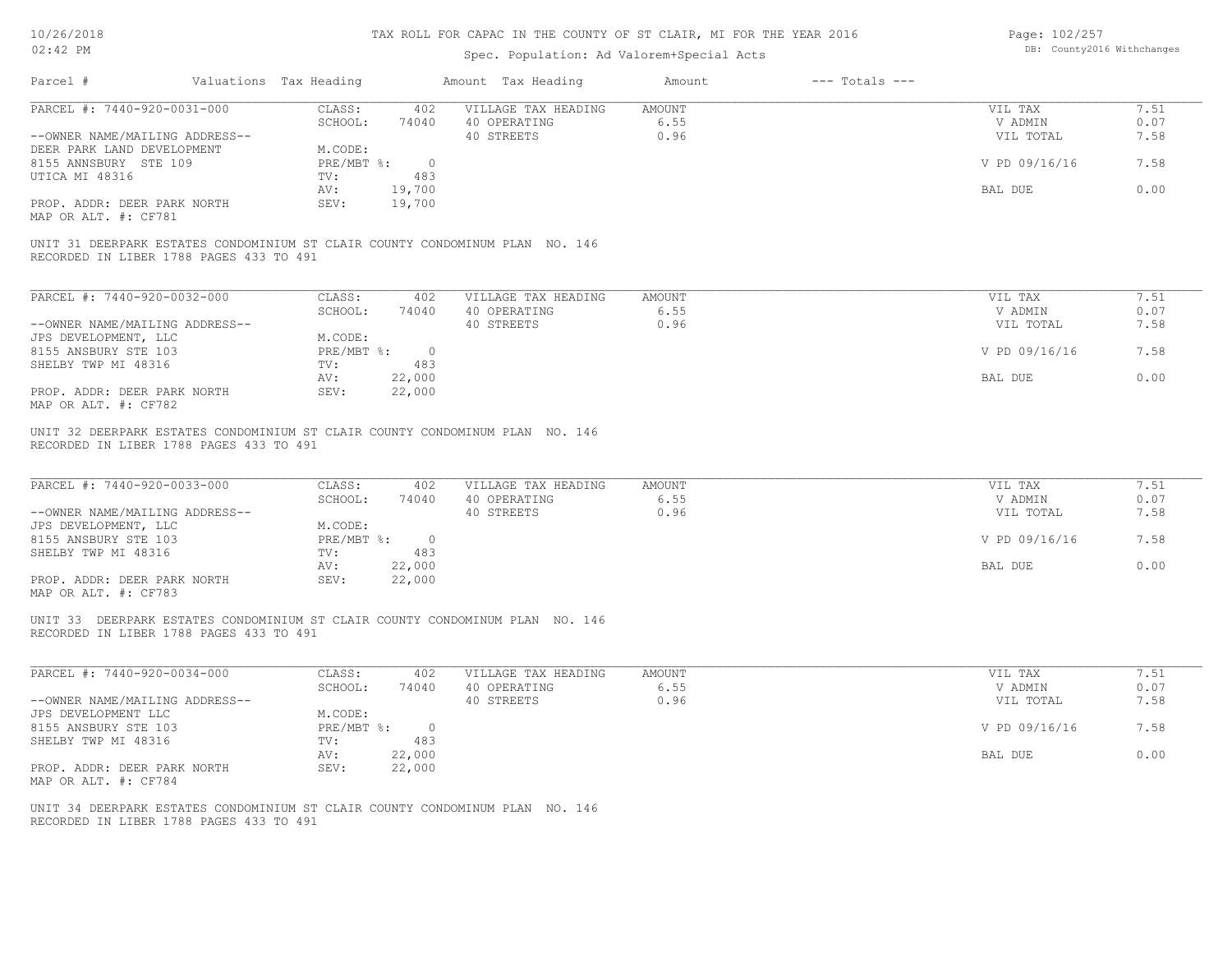## Spec. Population: Ad Valorem+Special Acts

Page: 103/257 DB: County2016 Withchanges

| PARCEL #: 7440-920-0035-000                                                                                                                                       | CLASS:<br>402                     | VILLAGE TAX HEADING                               | AMOUNT                     | VIL TAX                         | 7.51                     |
|-------------------------------------------------------------------------------------------------------------------------------------------------------------------|-----------------------------------|---------------------------------------------------|----------------------------|---------------------------------|--------------------------|
|                                                                                                                                                                   | SCHOOL:<br>74040                  | 40 OPERATING                                      | 6.55                       | V ADMIN                         | 0.07                     |
| --OWNER NAME/MAILING ADDRESS--<br>JPS DEVELOPMENT LLC                                                                                                             | M.CODE:                           | 40 STREETS                                        | 0.96                       | VIL TOTAL                       | 7.58                     |
| 8155 ANSBURY STE 103                                                                                                                                              | PRE/MBT %: 0                      |                                                   |                            | V PD 09/16/16                   | 7.58                     |
| SHELBY TWP MI 48316                                                                                                                                               | TV:<br>483                        |                                                   |                            |                                 |                          |
|                                                                                                                                                                   | 22,000<br>AV:                     |                                                   |                            | BAL DUE                         | 0.00                     |
| PROP. ADDR: DEER PARK NORTH<br>MAP OR ALT. #: CF785                                                                                                               | 22,000<br>SEV:                    |                                                   |                            |                                 |                          |
| UNIT 35 DEERPARK ESTATES CONDOMINIUM ST CLAIR COUNTY CONDOMINUM PLAN NO. 146<br>RECORDED IN LIBER 1788 PAGES 433 TO 491                                           |                                   |                                                   |                            |                                 |                          |
|                                                                                                                                                                   |                                   |                                                   |                            |                                 |                          |
| PARCEL #: 7440-920-0036-000                                                                                                                                       | CLASS:<br>402<br>SCHOOL:<br>74040 | VILLAGE TAX HEADING<br>40 OPERATING               | <b>AMOUNT</b><br>81.68     | VIL TAX<br>V ADMIN              | 93.71<br>0.93            |
| --OWNER NAME/MAILING ADDRESS--                                                                                                                                    |                                   | 40 STREETS                                        | 12.03                      | VIL TOTAL                       | 94.64                    |
| KONEFKE ROBERT                                                                                                                                                    | M.CODE:                           |                                                   |                            |                                 |                          |
| 20461 PRATT RD.                                                                                                                                                   | PRE/MBT %: 0                      |                                                   |                            | V PD 09/16/16                   | 94.64                    |
| ARMADA MI 48005                                                                                                                                                   | 6,018<br>TV:                      |                                                   |                            |                                 |                          |
| PROP. ADDR: DEER PARK EAST                                                                                                                                        | 22,000<br>AV:<br>SEV:<br>22,000   |                                                   |                            | BAL DUE                         | 0.00                     |
| MAP OR ALT. #: CF786                                                                                                                                              |                                   |                                                   |                            |                                 |                          |
| RECORDED IN LIBER 1788 PAGES 433 TO 491                                                                                                                           |                                   |                                                   |                            |                                 |                          |
| UNIT 36 DEERPARK ESTATES CONDOMINIUM ST CLAIR COUNTY CONDOMINUM PLAN NO. 146<br>PARCEL #: 7440-920-0037-000<br>--OWNER NAME/MAILING ADDRESS--                     | CLASS:<br>401<br>SCHOOL:<br>74040 | VILLAGE TAX HEADING<br>40 OPERATING<br>40 STREETS | AMOUNT<br>836.13<br>123.20 | VIL TAX<br>V ADMIN<br>VIL TOTAL | 959.33<br>9.59<br>968.92 |
|                                                                                                                                                                   | M.CODE:<br>COREL                  |                                                   |                            |                                 |                          |
| BEISCHER CHRISTOPHER/ROXANNE<br>212 DEER PARK SOUTH                                                                                                               | PRE/MBT %: 100                    |                                                   |                            | V PD 09/16/16                   | 968.92                   |
|                                                                                                                                                                   | 61,603<br>TV:                     |                                                   |                            |                                 |                          |
| PROP. ADDR: 212 DEER PARK SOUTH                                                                                                                                   | 79,400<br>AV:<br>79,400<br>SEV:   |                                                   |                            | BAL DUE                         | 0.00                     |
| CAPAC MI 48014<br>MAP OR ALT. #: CF787<br>UNIT 37 DEERPARK ESTATES CONDOMINIUM ST CLAIR COUNTY CONDOMINUM PLAN NO. 146<br>RECORDED IN LIBER 1788 PAGES 433 TO 491 |                                   |                                                   |                            |                                 |                          |
| PARCEL #: 7440-920-0038-000                                                                                                                                       | CLASS:<br>401                     | VILLAGE TAX HEADING                               | AMOUNT                     | VIL TAX                         | 836.31                   |
|                                                                                                                                                                   | SCHOOL:<br>74040                  | 40 OPERATING                                      | 728.91                     | V ADMIN                         | 8.36                     |
|                                                                                                                                                                   |                                   | 40 STREETS                                        | 107.40                     | VIL TOTAL                       | 844.67                   |
|                                                                                                                                                                   | M.CODE:<br>COREL                  |                                                   |                            |                                 |                          |
|                                                                                                                                                                   | PRE/MBT %: 100<br>53,703<br>TV:   |                                                   |                            | V PD 09/19/16                   | 844.67                   |
|                                                                                                                                                                   | 71,500<br>AV:                     |                                                   |                            | BAL DUE                         | 0.00                     |
| --OWNER NAME/MAILING ADDRESS--<br>DELCOURT KIMBERLY A.                                                                                                            | SEV:<br>71,500                    |                                                   |                            |                                 |                          |
| LEWIS GREGORY A<br>226 DEER PARK SOUTH<br>CAPAC MI 48014<br>PROP. ADDR: 226 DEER PARK SOUTH<br>MAP OR ALT. #: CF788                                               |                                   |                                                   |                            |                                 |                          |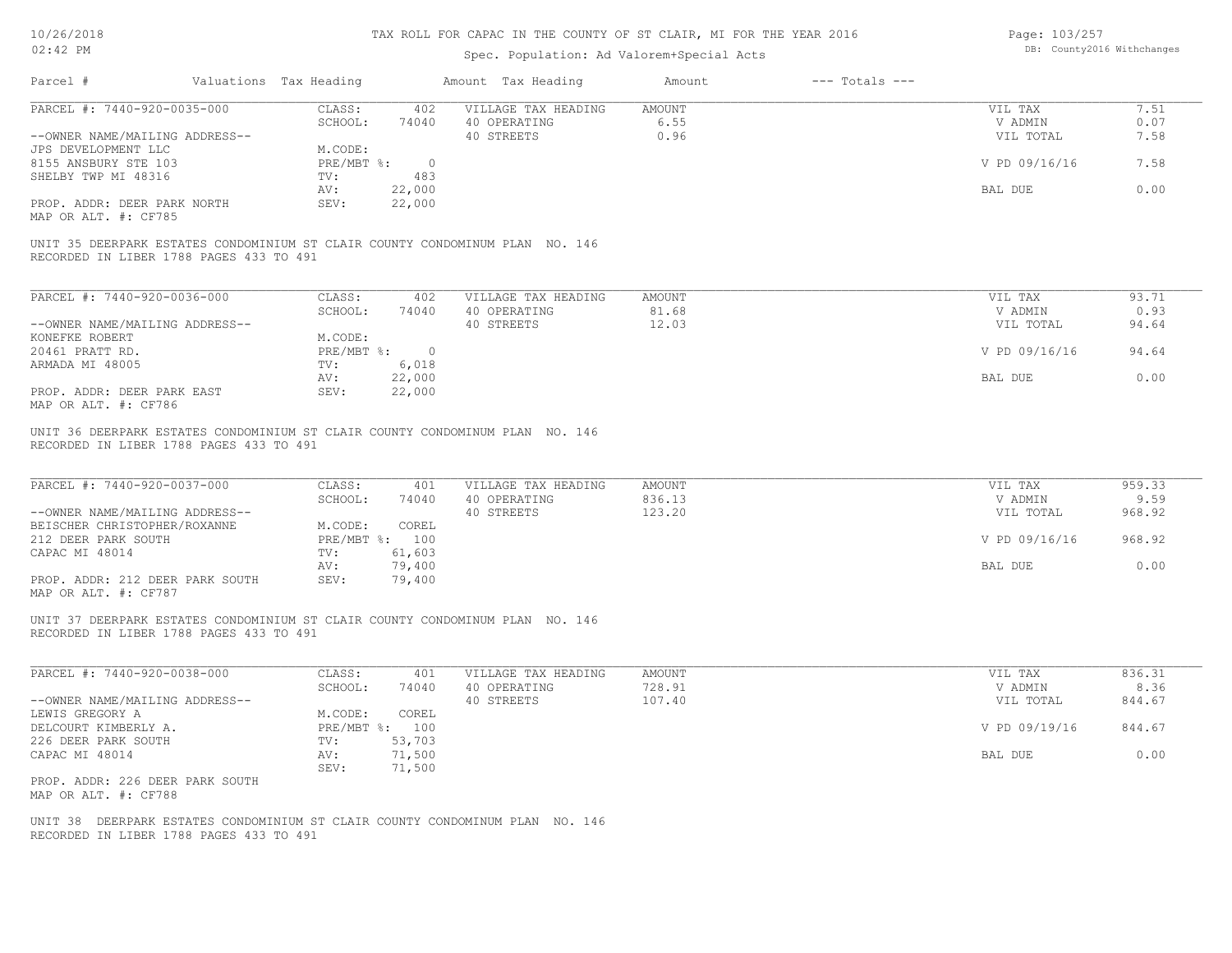10/26/2018 02:42 PM

## TAX ROLL FOR CAPAC IN THE COUNTY OF ST CLAIR, MI FOR THE YEAR 2016

## Spec. Population: Ad Valorem+Special Acts

Page: 104/257 DB: County2016 Withchanges

| PARCEL #: 7440-920-0039-000                                                                                             | CLASS:                       | 402                                     | VILLAGE TAX HEADING                               | AMOUNT                     | VIL TAX                                          | 93.71                              |
|-------------------------------------------------------------------------------------------------------------------------|------------------------------|-----------------------------------------|---------------------------------------------------|----------------------------|--------------------------------------------------|------------------------------------|
|                                                                                                                         | SCHOOL:                      | 74040                                   | 40 OPERATING                                      | 81.68                      | V ADMIN                                          | 0.93                               |
| --OWNER NAME/MAILING ADDRESS--                                                                                          |                              |                                         | 40 STREETS                                        | 12.03                      | VIL TOTAL                                        | 94.64                              |
| KONEFKE ROBERT                                                                                                          | M.CODE:                      |                                         |                                                   |                            |                                                  |                                    |
| 20461 PRATT RD.                                                                                                         | PRE/MBT %:                   | $\overline{0}$                          |                                                   |                            | V PD 09/16/16                                    | 94.64                              |
| ARMADA MI 48005                                                                                                         | TV:<br>AV:                   | 6,018<br>20,600                         |                                                   |                            | BAL DUE                                          | 0.00                               |
| PROP. ADDR: DEER PARK SOUTH                                                                                             | SEV:                         | 20,600                                  |                                                   |                            |                                                  |                                    |
| MAP OR ALT. #: CF789                                                                                                    |                              |                                         |                                                   |                            |                                                  |                                    |
| UNIT 39 DEERPARK ESTATES CONDOMINIUM ST CLAIR COUNTY CONDOMINUM PLAN NO. 146<br>RECORDED IN LIBER 1788 PAGES 433 TO 491 |                              |                                         |                                                   |                            |                                                  |                                    |
|                                                                                                                         |                              |                                         |                                                   |                            |                                                  |                                    |
| PARCEL #: 7440-920-0040-000                                                                                             | CLASS:                       | 401                                     | VILLAGE TAX HEADING                               | AMOUNT                     | VIL TAX                                          | 836.31                             |
|                                                                                                                         | SCHOOL:                      | 74040                                   | 40 OPERATING                                      | 728.91                     | V ADMIN                                          | 8.36                               |
| --OWNER NAME/MAILING ADDRESS--                                                                                          |                              |                                         | 40 STREETS                                        | 107.40                     | VIL TOTAL                                        | 844.67                             |
| DOUTRY IRENE                                                                                                            | M.CODE:                      |                                         |                                                   |                            |                                                  |                                    |
| 240 DEER PARK                                                                                                           |                              | PRE/MBT %: 100                          |                                                   |                            | V PD 08/10/16                                    | 844.67                             |
| CAPAC MI 48014                                                                                                          | TV:<br>AV:                   | 53,703<br>73,500                        |                                                   |                            | BAL DUE                                          | 0.00                               |
| PROP. ADDR: 240 DEER PARK SOUTH<br>MAP OR ALT. #: CF790                                                                 | SEV:                         | 73,500                                  |                                                   |                            |                                                  |                                    |
| PARCEL #: 7440-920-0041-000<br>--OWNER NAME/MAILING ADDRESS--<br>ROBERTS J SCOTT/CHRISTINA MAE<br>250 DEER PARK SOUTH   | CLASS:<br>SCHOOL:<br>M.CODE: | 401<br>74040<br>COREL<br>PRE/MBT %: 100 | VILLAGE TAX HEADING<br>40 OPERATING<br>40 STREETS | AMOUNT<br>784.12<br>115.54 | VIL TAX<br>V ADMIN<br>VIL TOTAL<br>V PD 09/19/16 | 899.66<br>8.99<br>908.65<br>908.65 |
| CAPAC MI 48014                                                                                                          | TV:                          | 57,771                                  |                                                   |                            |                                                  |                                    |
|                                                                                                                         | AV:                          | 78,100                                  |                                                   |                            | BAL DUE                                          | 0.00                               |
| PROP. ADDR: 250 DEER PARK SOUTH<br>MAP OR ALT. #: CF791                                                                 | SEV:                         | 78,100                                  |                                                   |                            |                                                  |                                    |
| UNIT 41 DEERPARK ESTATES CONDOMINIUM ST CLAIR COUNTY CONDOMINUM PLAN NO. 146<br>RECORDED IN LIBER 1788 PAGES 433 TO 491 |                              |                                         |                                                   |                            |                                                  |                                    |
| PARCEL #: 7440-920-0042-000                                                                                             | CLASS:                       | 401                                     | VILLAGE TAX HEADING                               | AMOUNT                     | VIL TAX                                          | 814.09                             |
|                                                                                                                         | SCHOOL:                      | 74040                                   | 40 OPERATING                                      | 709.54                     | V ADMIN                                          | 8.14                               |
| --OWNER NAME/MAILING ADDRESS--                                                                                          |                              |                                         | 40 STREETS                                        | 104.55                     | VIL TOTAL                                        | 822.23                             |
| RUSIN BRIAN/CYNTHIA                                                                                                     | M.CODE:                      |                                         |                                                   |                            |                                                  |                                    |
| 258 DEER PARK S                                                                                                         |                              | PRE/MBT %: 100                          |                                                   |                            | V PD 08/10/16                                    | 822.23                             |
| CAPAC MI 48014                                                                                                          | TV:                          | 52,276<br>71,300                        |                                                   |                            |                                                  | 0.00                               |
|                                                                                                                         | AV:<br>SEV:                  | 71,300                                  |                                                   |                            | BAL DUE                                          |                                    |
| PROP. ADDR: 258 DEER PARK SOUTH<br>MAP OR ALT. #: CF792                                                                 |                              |                                         |                                                   |                            |                                                  |                                    |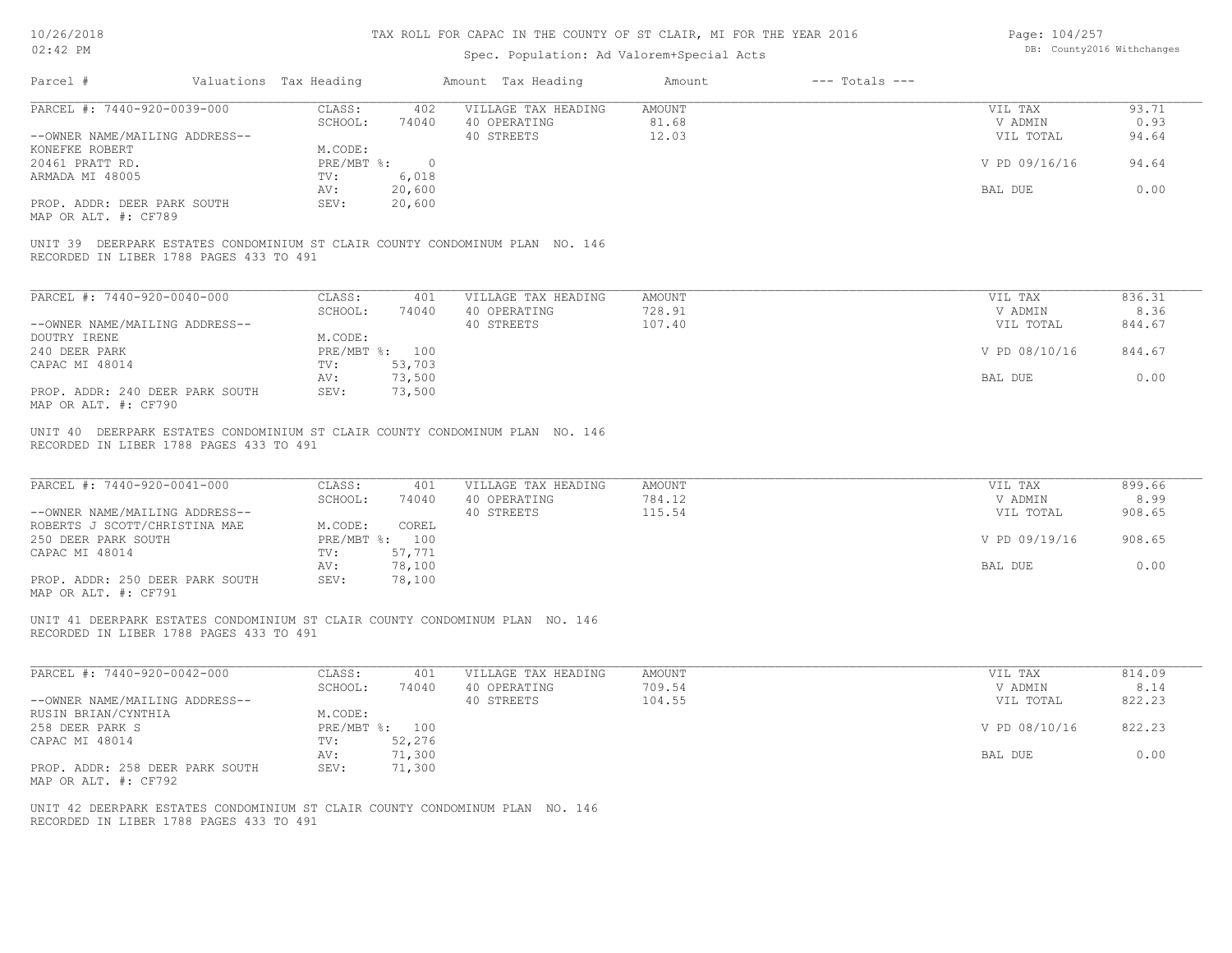| Page: 105/257 |                            |
|---------------|----------------------------|
|               | DB: County2016 Withchanges |

| Parcel #                                                                                                                | Valuations Tax Heading |                | Amount Tax Heading                  | Amount                | $---$ Totals $---$ |                    |              |
|-------------------------------------------------------------------------------------------------------------------------|------------------------|----------------|-------------------------------------|-----------------------|--------------------|--------------------|--------------|
| PARCEL #: 7440-920-0043-000                                                                                             | CLASS:                 |                | 401 VILLAGE TAX HEADING             | AMOUNT                |                    | VIL TAX            | 888.37       |
|                                                                                                                         | SCHOOL:                | 74040          | 40 OPERATING                        | 774.28                |                    | V ADMIN            | 8.88         |
| --OWNER NAME/MAILING ADDRESS--                                                                                          |                        |                | 40 STREETS                          | 114.09                |                    | VIL TOTAL          | 897.25       |
| SPENCER KELLY L                                                                                                         | M.CODE:                | COREL          |                                     |                       |                    |                    |              |
| 354 PHEASANT DR                                                                                                         |                        | PRE/MBT %: 100 |                                     |                       |                    | V PD 09/19/16      | 897.25       |
| Capac MI 48014                                                                                                          | TV:                    | 57,046         |                                     |                       |                    |                    |              |
|                                                                                                                         | AV:                    | 78,100         |                                     |                       |                    | BAL DUE            | 0.00         |
| PROP. ADDR: 354 PHEASANT DR                                                                                             | SEV:                   | 78,100         |                                     |                       |                    |                    |              |
| MAP OR ALT. #: CF793                                                                                                    |                        |                |                                     |                       |                    |                    |              |
| UNIT 43 DEERPARK ESTATES CONDOMINIUM ST CLAIR COUNTY CONDOMINUM PLAN NO. 146<br>RECORDED IN LIBER 1788 PAGES 433 TO 491 |                        |                |                                     |                       |                    |                    |              |
|                                                                                                                         |                        |                |                                     |                       |                    |                    |              |
| PARCEL #: 7440-920-0044-000                                                                                             | CLASS:                 | 402            | VILLAGE TAX HEADING                 | <b>AMOUNT</b>         |                    | VIL TAX            | 7.51         |
|                                                                                                                         | SCHOOL:                | 74040          | 40 OPERATING                        | 6.55                  |                    | V ADMIN            | 0.07         |
| --OWNER NAME/MAILING ADDRESS--                                                                                          |                        |                | 40 STREETS                          | 0.96                  |                    | VIL TOTAL          | 7.58         |
| JPS DEVELOPMENT LLC                                                                                                     | M.CODE:                |                |                                     |                       |                    |                    |              |
| 8155 ANSBURY<br>STE 103                                                                                                 |                        | PRE/MBT %: 0   |                                     |                       |                    | V PD 09/16/16      | 7.58         |
| SHELBY TWP MI 48316                                                                                                     | TV:                    | 483            |                                     |                       |                    |                    |              |
|                                                                                                                         | AV:                    | 18,000         |                                     |                       |                    | BAL DUE            | 0.00         |
| PROP. ADDR: PHEASANT DR<br>MAP OR ALT. #: CF794                                                                         | SEV:                   | 18,000         |                                     |                       |                    |                    |              |
| PARCEL #: 7440-920-0045-000                                                                                             | CLASS:<br>SCHOOL:      | 402<br>74040   | VILLAGE TAX HEADING<br>40 OPERATING | <b>AMOUNT</b><br>6.55 |                    | VIL TAX<br>V ADMIN | 7.51<br>0.07 |
| --OWNER NAME/MAILING ADDRESS--                                                                                          |                        |                | 40 STREETS                          | 0.96                  |                    | VIL TOTAL          | 7.58         |
| JPS DEVELOPMENT LLC                                                                                                     | M.CODE:                |                |                                     |                       |                    |                    |              |
| 8155 ANSBURY<br>STE 103                                                                                                 |                        | PRE/MBT %: 0   |                                     |                       |                    | V PD 09/16/16      | 7.58         |
| SHELBY TWP MI 48316                                                                                                     | TV:                    | 483            |                                     |                       |                    |                    |              |
|                                                                                                                         | AV:                    | 20,000         |                                     |                       |                    | BAL DUE            | 0.00         |
| PROP. ADDR: PHEASANT DR<br>MAP OR ALT. #: CF795                                                                         | SEV:                   | 20,000         |                                     |                       |                    |                    |              |
| UNIT 45 DEERPARK ESTATES CONDOMINIUM ST CLAIR COUNTY CONDOMINUM PLAN NO. 146<br>RECORDED IN LIBER 1788 PAGES 433 TO 491 |                        |                |                                     |                       |                    |                    |              |
|                                                                                                                         |                        |                |                                     |                       |                    |                    |              |
| PARCEL #: 7440-920-0046-000                                                                                             | CLASS:                 | 402            | VILLAGE TAX HEADING                 | AMOUNT                |                    | VIL TAX            | 7.51         |
|                                                                                                                         | SCHOOL:                | 74040          | 40 OPERATING                        | 6.55                  |                    | V ADMIN            | 0.07         |
| --OWNER NAME/MAILING ADDRESS--                                                                                          |                        |                | 40 STREETS                          | 0.96                  |                    | VIL TOTAL          | 7.58         |
| JPS DEVELOPMENT LLC                                                                                                     | M.CODE:                |                |                                     |                       |                    |                    |              |
| 8155 ANSBURY<br>STE 103                                                                                                 | $PRE/MBT$ %:           | $\overline{0}$ |                                     |                       |                    | V PD 09/16/16      | 7.58         |
| SHELBY TWP MI 48316                                                                                                     | TV:                    | 483            |                                     |                       |                    |                    |              |
|                                                                                                                         | AV:                    | 18,000         |                                     |                       |                    | BAL DUE            | 0.00         |
| PROP. ADDR: PHEASANT DR                                                                                                 | SEV:                   | 18,000         |                                     |                       |                    |                    |              |
| MAP OR ALT. #: CF796                                                                                                    |                        |                |                                     |                       |                    |                    |              |
|                                                                                                                         |                        |                |                                     |                       |                    |                    |              |
| UNIT 46 DEERPARK ESTATES CONDOMINIUM ST CLAIR COUNTY CONDOMINUM PLAN NO. 146                                            |                        |                |                                     |                       |                    |                    |              |
| RECORDED IN LIBER 1788 PAGES 433 TO 491                                                                                 |                        |                |                                     |                       |                    |                    |              |
|                                                                                                                         |                        |                |                                     |                       |                    |                    |              |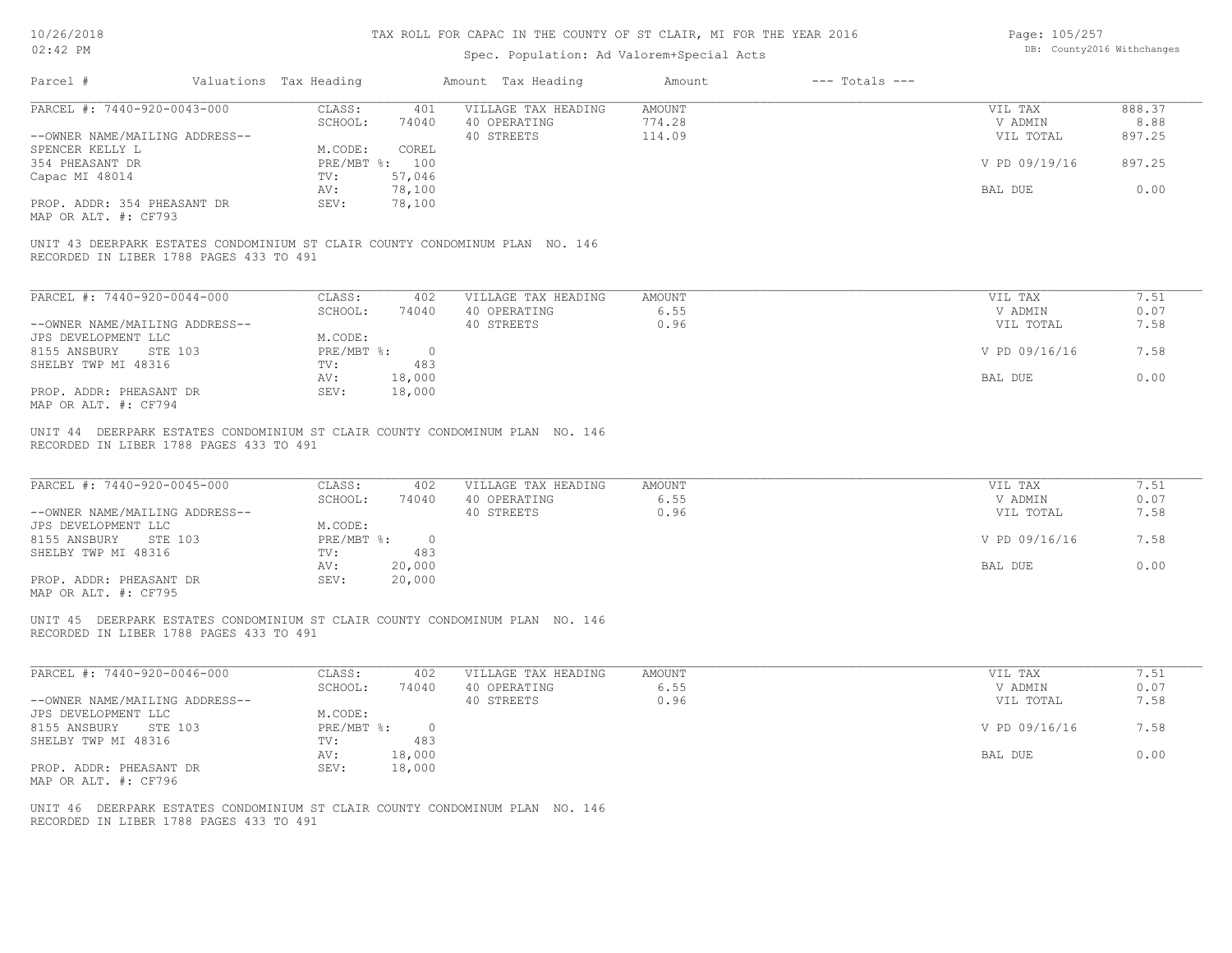| Page: 106/257 |                            |
|---------------|----------------------------|
|               | DB: County2016 Withchanges |

| PARCEL #: 7440-920-0047-000<br>CLASS:<br>402 VILLAGE TAX HEADING<br>AMOUNT<br>SCHOOL:<br>74040 40 OPERATING<br>6.55<br>40 STREETS<br>0.96<br>--OWNER NAME/MAILING ADDRESS--<br>M.CODE:<br>JPS DEVELOPMENT LLC<br>PRE/MBT %: 0<br>8155 ANSBURY STE 103<br>SHELBY TWP MI 48316<br>TV:<br>483 | 7.51<br>VIL TAX<br>V ADMIN<br>0.07<br>VIL TOTAL<br>7.58 |
|--------------------------------------------------------------------------------------------------------------------------------------------------------------------------------------------------------------------------------------------------------------------------------------------|---------------------------------------------------------|
|                                                                                                                                                                                                                                                                                            |                                                         |
|                                                                                                                                                                                                                                                                                            |                                                         |
|                                                                                                                                                                                                                                                                                            |                                                         |
|                                                                                                                                                                                                                                                                                            |                                                         |
|                                                                                                                                                                                                                                                                                            | V PD 09/16/16<br>7.58                                   |
|                                                                                                                                                                                                                                                                                            |                                                         |
| 22,000<br>AV:                                                                                                                                                                                                                                                                              | 0.00<br>BAL DUE                                         |
| PROP. ADDR: DEER PARK NORTH<br>SEV:<br>22,000                                                                                                                                                                                                                                              |                                                         |
| MAP OR ALT. #: CF797                                                                                                                                                                                                                                                                       |                                                         |
| UNIT 47 DEERPARK ESTATES CONDOMINIUM ST CLAIR COUNTY CONDOMINUM PLAN NO. 146<br>RECORDED IN LIBER 1788 PAGES 433 TO 491                                                                                                                                                                    |                                                         |
| PARCEL #: 7440-920-0048-000<br>CLASS:<br>402<br>VILLAGE TAX HEADING<br><b>AMOUNT</b>                                                                                                                                                                                                       | 7.51<br>VIL TAX                                         |
| SCHOOL:<br>40 OPERATING<br>6.55<br>74040                                                                                                                                                                                                                                                   | 0.07<br>V ADMIN                                         |
| 40 STREETS<br>0.96<br>--OWNER NAME/MAILING ADDRESS--                                                                                                                                                                                                                                       | 7.58<br>VIL TOTAL                                       |
| M.CODE:<br>JPS DEVELOPMENT LLC                                                                                                                                                                                                                                                             |                                                         |
| 8155 ANSBURY STE 103<br>PRE/MBT %: 0                                                                                                                                                                                                                                                       | V PD 09/16/16<br>7.58                                   |
| 483<br>SHELBY TWP MI 48316<br>TV:                                                                                                                                                                                                                                                          |                                                         |
| 19,400<br>AV:                                                                                                                                                                                                                                                                              | 0.00<br>BAL DUE                                         |
| SEV:<br>19,400<br>PROP. ADDR: DEER PARK NORTH<br>MAP OR ALT. #: CF798                                                                                                                                                                                                                      |                                                         |
| PARCEL #: 7440-920-0049-000<br>CLASS:<br>402<br>VILLAGE TAX HEADING<br>AMOUNT<br>SCHOOL:<br>40 OPERATING<br>6.55<br>74040                                                                                                                                                                  | 7.51<br>VIL TAX<br>V ADMIN<br>0.07                      |
| 0.96<br>--OWNER NAME/MAILING ADDRESS--<br>40 STREETS                                                                                                                                                                                                                                       | VIL TOTAL<br>7.58                                       |
| JPS DEVELOPMENT LLC<br>M.CODE:                                                                                                                                                                                                                                                             |                                                         |
| 8155 ANSBURY<br><b>STE 103</b><br>PRE/MBT %: 0<br>483<br>SHELBY TWP MI 48316<br>TV:                                                                                                                                                                                                        | V PD 09/16/16<br>7.58                                   |
| 19,600<br>AV:                                                                                                                                                                                                                                                                              | 0.00<br>BAL DUE                                         |
| PROP. ADDR: DEER PARK NORTH<br>SEV:<br>19,600<br>MAP OR ALT. #: CF799                                                                                                                                                                                                                      |                                                         |
| UNIT 49 DEERPARK ESTATES CONDOMINIUM ST CLAIR COUNTY CONDOMINUM PLAN NO. 146<br>RECORDED IN LIBER 1788 PAGES 433 TO 491                                                                                                                                                                    |                                                         |
| PARCEL #: 7440-920-0050-000<br>CLASS:<br>402<br>VILLAGE TAX HEADING<br>AMOUNT                                                                                                                                                                                                              | 7.51<br>VIL TAX                                         |
| SCHOOL:<br>40 OPERATING<br>6.55<br>74040                                                                                                                                                                                                                                                   | V ADMIN<br>0.07                                         |
|                                                                                                                                                                                                                                                                                            | 7.58<br>VIL TOTAL                                       |
| --OWNER NAME/MAILING ADDRESS--<br>0.96<br>40 STREETS                                                                                                                                                                                                                                       |                                                         |
| JPS DEVELOPMENT LLC<br>M.CODE:                                                                                                                                                                                                                                                             |                                                         |
| 8155 ANSBURY STE 103<br>PRE/MBT %: 0                                                                                                                                                                                                                                                       | V PD 09/16/16<br>7.58                                   |
| SHELBY TWP MI 48316<br>TV:<br>483                                                                                                                                                                                                                                                          |                                                         |
| 19,700<br>AV:                                                                                                                                                                                                                                                                              | 0.00<br>BAL DUE                                         |
| PROP. ADDR: DEER PARK NORTH<br>SEV:<br>19,700                                                                                                                                                                                                                                              |                                                         |
| MAP OR ALT. #: CF800                                                                                                                                                                                                                                                                       |                                                         |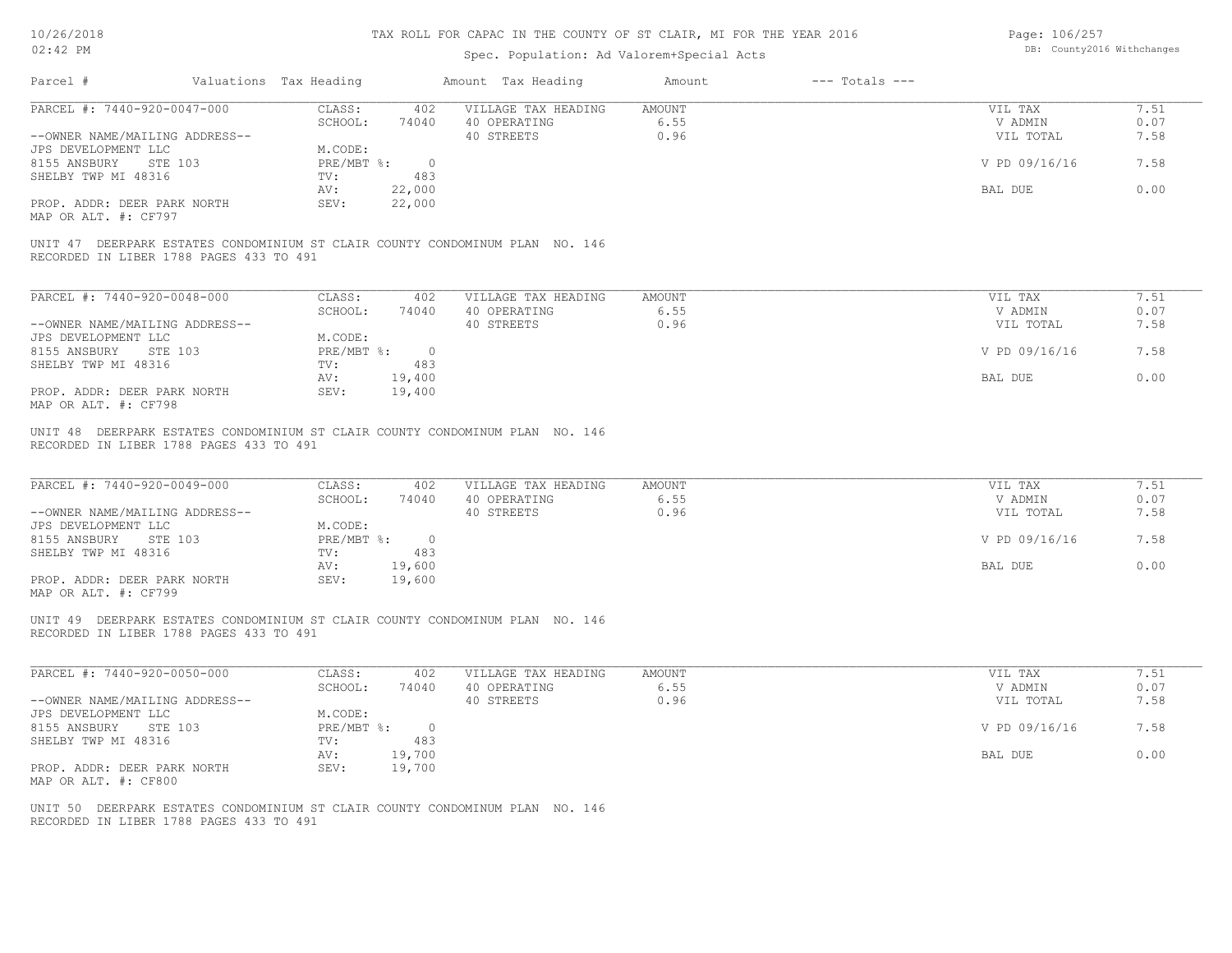## Spec. Population: Ad Valorem+Special Acts

Page: 107/257 DB: County2016 Withchanges

| Parcel #                                                                                                                            | Valuations Tax Heading                                                                      | Amount Tax Heading                                   | Amount                        | $---$ Totals $---$ |                                                             |                                      |
|-------------------------------------------------------------------------------------------------------------------------------------|---------------------------------------------------------------------------------------------|------------------------------------------------------|-------------------------------|--------------------|-------------------------------------------------------------|--------------------------------------|
| PARCEL #: 7440-920-0051-000                                                                                                         | CLASS:<br>SCHOOL:                                                                           | 402 VILLAGE TAX HEADING AMOUNT<br>74040 40 OPERATING | 6.55                          |                    | VIL TAX<br>V ADMIN                                          | 7.51<br>0.07                         |
| --OWNER NAME/MAILING ADDRESS--                                                                                                      |                                                                                             | 40 STREETS                                           | 0.96                          |                    | VIL TOTAL                                                   | 7.58                                 |
| JPS DEVELOPMENT LLC                                                                                                                 | M.CODE:                                                                                     |                                                      |                               |                    |                                                             |                                      |
| 8155 ANSBURY<br>STE 103                                                                                                             | PRE/MBT %: 0                                                                                |                                                      |                               |                    | V PD 09/16/16                                               | 7.58                                 |
| SHELBY TWP MI 48316                                                                                                                 | TV:<br>483<br>22,000<br>AV:                                                                 |                                                      |                               |                    | BAL DUE                                                     | 0.00                                 |
| PROP. ADDR: DEER PARK NORTH<br>MAP OR ALT. #: CF801                                                                                 | 22,000<br>SEV:                                                                              |                                                      |                               |                    |                                                             |                                      |
| UNIT 51 DEERPARK ESTATES CONDOMINIUM ST CLAIR COUNTY CONDOMINUM PLAN NO. 146<br>RECORDED IN LIBER 1788 PAGES 433 TO 491             |                                                                                             |                                                      |                               |                    |                                                             |                                      |
|                                                                                                                                     |                                                                                             |                                                      |                               |                    |                                                             |                                      |
| PARCEL #: 7440-920-0052-000                                                                                                         | CLASS: 402<br>SCHOOL:                                                                       | VILLAGE TAX HEADING                                  | <b>AMOUNT</b><br>6.55         |                    | VIL TAX                                                     | 7.51<br>0.07                         |
| --OWNER NAME/MAILING ADDRESS--                                                                                                      | 74040                                                                                       | 40 OPERATING<br>40 STREETS                           | 0.96                          |                    | V ADMIN<br>VIL TOTAL                                        | 7.58                                 |
| JPS DEVELOPMENT LLC                                                                                                                 | M.CODE:                                                                                     |                                                      |                               |                    |                                                             |                                      |
| 8155 ANSBURY STE 103                                                                                                                | PRE/MBT %: 0<br>TV:<br>483                                                                  |                                                      |                               |                    | V PD 09/16/16                                               | 7.58                                 |
| SHELBY TWP MI 48316                                                                                                                 | 20,600<br>AV:                                                                               |                                                      |                               |                    | BAL DUE                                                     | 0.00                                 |
| PROP. ADDR: DEER PARK NORTH<br>MAP OR ALT. #: CF802                                                                                 | SEV:<br>20,600                                                                              |                                                      |                               |                    |                                                             |                                      |
| UNIT 52 DEERPARK ESTATES CONDOMINIUM ST CLAIR COUNTY CONDOMINUM PLAN NO. 146<br>RECORDED IN LIBER 1788 PAGES 433 TO 491             |                                                                                             |                                                      |                               |                    |                                                             |                                      |
| PARCEL #: 7440-920-0053-000<br>--OWNER NAME/MAILING ADDRESS--<br>JPS DEVELOPMENT LLC<br>8155 ANSBURY STE 103<br>SHELBY TWP MI 48316 | CLASS:<br>402<br>SCHOOL:<br>74040<br>M.CODE:<br>PRE/MBT %: 0<br>TV:<br>483<br>21,100<br>AV: | VILLAGE TAX HEADING<br>40 OPERATING<br>40 STREETS    | <b>AMOUNT</b><br>6.55<br>0.96 |                    | VIL TAX<br>V ADMIN<br>VIL TOTAL<br>V PD 09/16/16<br>BAL DUE | 7.51<br>0.07<br>7.58<br>7.58<br>0.00 |
| PROP. ADDR: PHEASANT DR<br>MAP OR ALT. #: CF803                                                                                     | 21,100<br>SEV:                                                                              |                                                      |                               |                    |                                                             |                                      |
| UNIT 53 DEERPARK ESTATES CONDOMINIUM ST CLAIR COUNTY CONDOMINUM PLAN NO. 146<br>RECORDED IN LIBER 1788 PAGES 433 TO 491             |                                                                                             |                                                      |                               |                    |                                                             |                                      |
| PARCEL #: 7440-920-0054-000                                                                                                         | CLASS:<br>402                                                                               | VILLAGE TAX HEADING                                  | AMOUNT                        |                    | VIL TAX                                                     | 7.51                                 |
|                                                                                                                                     | SCHOOL:<br>74040                                                                            | 40 OPERATING                                         | 6.55                          |                    | V ADMIN                                                     | 0.07                                 |
| --OWNER NAME/MAILING ADDRESS--                                                                                                      |                                                                                             | 40 STREETS                                           | 0.96                          |                    | VIL TOTAL                                                   | 7.58                                 |
| JPS DEVELOPMENT LLC<br>8155 ANSBURY STE 103                                                                                         | M.CODE:<br>$PRE/MBT$ $\frac{1}{6}$ : 0                                                      |                                                      |                               |                    | V PD 09/16/16                                               | 7.58                                 |
| SHELBY TWP MI 48316                                                                                                                 | 483<br>TV:                                                                                  |                                                      |                               |                    |                                                             | 0.00                                 |
| PROP. ADDR: PHEASANT DR<br>MAP OR ALT. #: CF804                                                                                     | 21,400<br>AV:<br>SEV:<br>21,400                                                             |                                                      |                               |                    | BAL DUE                                                     |                                      |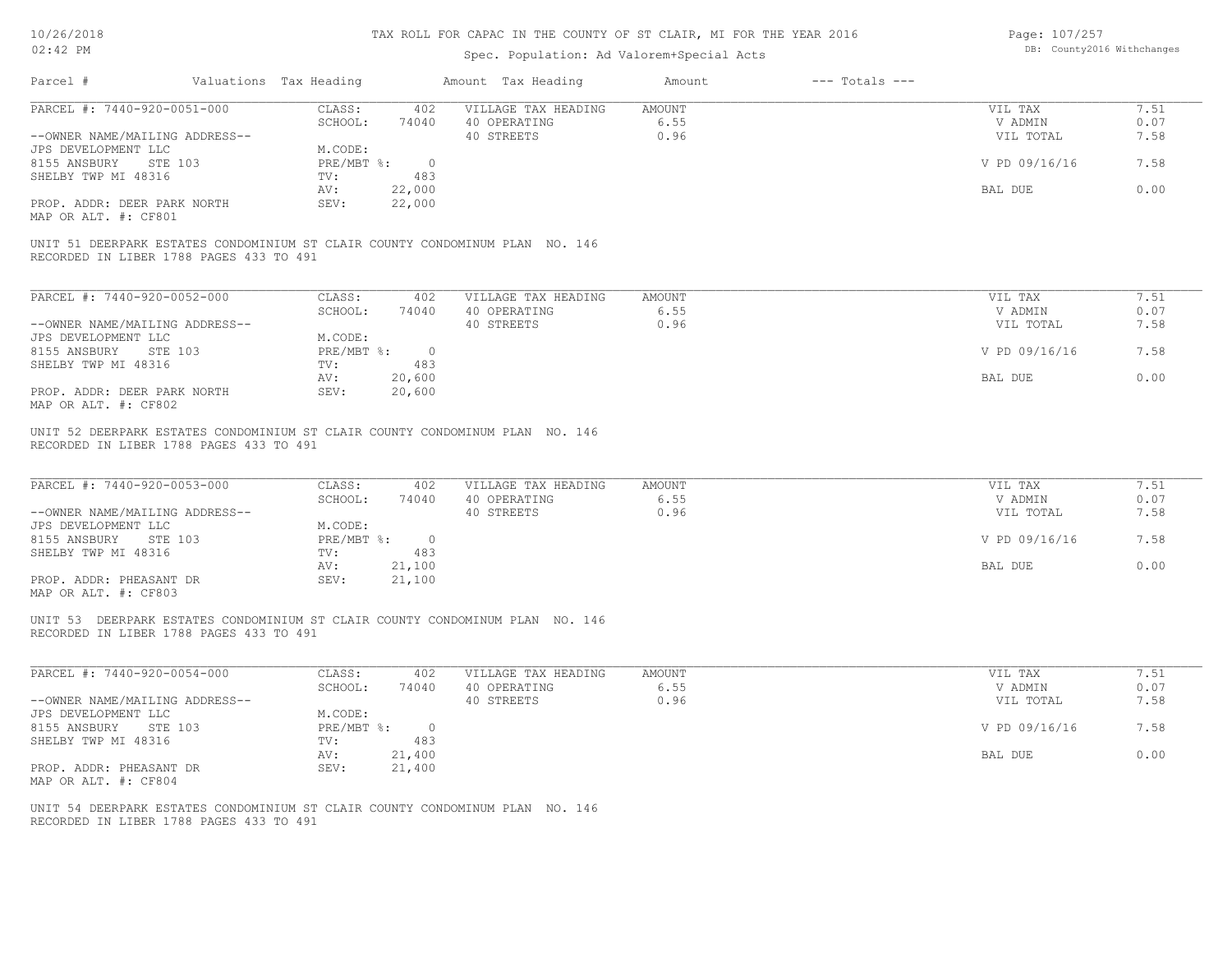# Spec. Population: Ad Valorem+Special Acts

Page: 108/257 DB: County2016 Withchanges

|                                                                                                                                     |                                                            |                               | Spec. Population: Ad Valorem+Special Acts         |                        |                    |                                                             |                                      |
|-------------------------------------------------------------------------------------------------------------------------------------|------------------------------------------------------------|-------------------------------|---------------------------------------------------|------------------------|--------------------|-------------------------------------------------------------|--------------------------------------|
| Parcel #                                                                                                                            | Valuations Tax Heading                                     |                               | Amount Tax Heading                                | Amount                 | $---$ Totals $---$ |                                                             |                                      |
| PARCEL #: 7440-920-0055-000                                                                                                         | CLASS:                                                     | 402                           | VILLAGE TAX HEADING                               | AMOUNT                 |                    | VIL TAX                                                     | 7.51                                 |
|                                                                                                                                     | SCHOOL:                                                    | 74040                         | 40 OPERATING                                      | 6.55                   |                    | V ADMIN                                                     | 0.07                                 |
| --OWNER NAME/MAILING ADDRESS--                                                                                                      |                                                            |                               | 40 STREETS                                        | 0.96                   |                    | VIL TOTAL                                                   | 7.58                                 |
| JPS DEVELOPMENT LLC                                                                                                                 | M.CODE:                                                    |                               |                                                   |                        |                    |                                                             |                                      |
| 8155 ANSBURY<br>STE 103                                                                                                             | PRE/MBT %:                                                 | $\overline{0}$                |                                                   |                        |                    | V PD 09/16/16                                               | 7.58                                 |
| SHELBY TWP MI 48316                                                                                                                 | TV:                                                        | 483                           |                                                   |                        |                    |                                                             | 0.00                                 |
| PROP. ADDR: PHEASANT DR                                                                                                             | AV:<br>SEV:                                                | 20,000                        |                                                   |                        |                    | BAL DUE                                                     |                                      |
| MAP OR ALT. #: CF805                                                                                                                |                                                            | 20,000                        |                                                   |                        |                    |                                                             |                                      |
|                                                                                                                                     |                                                            |                               |                                                   |                        |                    |                                                             |                                      |
| UNIT 55 DEERPARK ESTATES CONDOMINIUM ST CLAIR COUNTY CONDOMINUM PLAN NO. 146<br>RECORDED IN LIBER 1788 PAGES 433 TO 491             |                                                            |                               |                                                   |                        |                    |                                                             |                                      |
|                                                                                                                                     |                                                            |                               |                                                   |                        |                    |                                                             |                                      |
| PARCEL #: 7440-920-0056-000                                                                                                         | CLASS:                                                     | 402                           | VILLAGE TAX HEADING                               | <b>AMOUNT</b>          |                    | VIL TAX                                                     | 7.51                                 |
|                                                                                                                                     | SCHOOL:                                                    | 74040                         | 40 OPERATING                                      | 6.55                   |                    | V ADMIN                                                     | 0.07                                 |
| --OWNER NAME/MAILING ADDRESS--                                                                                                      |                                                            |                               | 40 STREETS                                        | 0.96                   |                    | VIL TOTAL                                                   | 7.58                                 |
| JPS DEVELOPMENT LLC                                                                                                                 | M.CODE:                                                    |                               |                                                   |                        |                    |                                                             |                                      |
| 8155 ANSBURY STE 103                                                                                                                | PRE/MBT %: 0                                               |                               |                                                   |                        |                    | V PD 09/16/16                                               | 7.58                                 |
| SHELBY TWP MI 48316                                                                                                                 | TV:                                                        | 483                           |                                                   |                        |                    |                                                             |                                      |
|                                                                                                                                     | AV:                                                        | 18,000                        |                                                   |                        |                    | BAL DUE                                                     | 0.00                                 |
| PROP. ADDR: PHEASANT DR<br>MAP OR ALT. #: CF806                                                                                     | SEV:                                                       | 18,000                        |                                                   |                        |                    |                                                             |                                      |
| PARCEL #: 7440-920-0057-000<br>--OWNER NAME/MAILING ADDRESS--<br>JPS DEVELOPMENT LLC<br>8155 ANSBURY STE 103<br>SHELBY TWP MI 48316 | CLASS:<br>SCHOOL:<br>M.CODE:<br>PRE/MBT %: 0<br>TV:<br>AV: | 402<br>74040<br>483<br>21,600 | VILLAGE TAX HEADING<br>40 OPERATING<br>40 STREETS | AMOUNT<br>6.55<br>0.96 |                    | VIL TAX<br>V ADMIN<br>VIL TOTAL<br>V PD 09/16/16<br>BAL DUE | 7.51<br>0.07<br>7.58<br>7.58<br>0.00 |
| PROP. ADDR: DEER PARK SOUTH<br>MAP OR ALT. #: CF807                                                                                 | SEV:                                                       | 21,600                        |                                                   |                        |                    |                                                             |                                      |
| UNIT 57 DEERPARK ESTATES CONDOMINIUM ST CLAIR COUNTY CONDOMINUM PLAN NO. 146<br>RECORDED IN LIBER 1788 PAGES 433 TO 491             |                                                            |                               |                                                   |                        |                    |                                                             |                                      |
| PARCEL #: 7440-920-0058-000                                                                                                         | CLASS:                                                     | 402                           | VILLAGE TAX HEADING                               | <b>AMOUNT</b>          |                    | VIL TAX                                                     | 7.51                                 |
|                                                                                                                                     | SCHOOL:                                                    | 74040                         | 40 OPERATING                                      | 6.55                   |                    | V ADMIN                                                     | 0.07                                 |
| --OWNER NAME/MAILING ADDRESS--                                                                                                      |                                                            |                               | 40 STREETS                                        | 0.96                   |                    | VIL TOTAL                                                   | 7.58                                 |
| DEER PARK LAND DEVELOPMENT                                                                                                          | M.CODE:                                                    |                               |                                                   |                        |                    |                                                             |                                      |
| 8155 ANNSBURY STE 109                                                                                                               | PRE/MBT %:                                                 | $\overline{0}$                |                                                   |                        |                    | V PD 09/16/16                                               | 7.58                                 |
| UTICA MI 48316                                                                                                                      | TV:                                                        | 483                           |                                                   |                        |                    |                                                             |                                      |
| PROP. ADDR: DEER PARK SOUTH                                                                                                         | AV:<br>SEV:                                                | 22,000<br>22,000              |                                                   |                        |                    | BAL DUE                                                     | 0.00                                 |
| MAP OR ALT. #: CF808                                                                                                                |                                                            |                               |                                                   |                        |                    |                                                             |                                      |
| UNIT 58 DEERPARK ESTATES CONDOMINIUM ST CLAIR COUNTY CONDOMINUM PLAN NO. 146<br>RECORDED IN LIBER 1788 PAGES 433 TO 491             |                                                            |                               |                                                   |                        |                    |                                                             |                                      |
|                                                                                                                                     |                                                            |                               |                                                   |                        |                    |                                                             |                                      |
|                                                                                                                                     |                                                            |                               |                                                   |                        |                    |                                                             |                                      |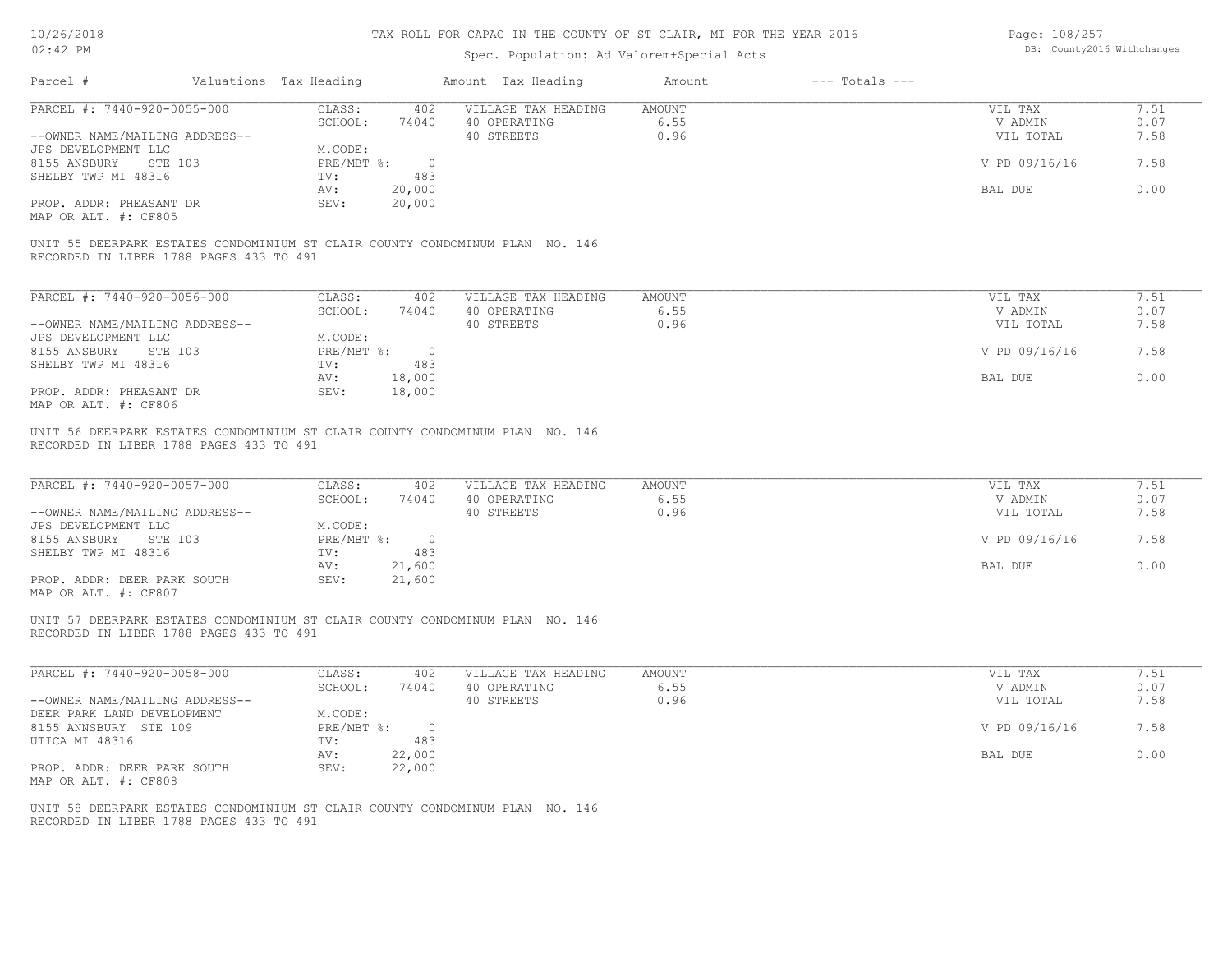## Spec. Population: Ad Valorem+Special Acts

| Page: 109/257 |                            |
|---------------|----------------------------|
|               | DB: County2016 Withchanges |

|                                                                                                                         |                                   | Amount Tax Heading                  |                |                    |              |
|-------------------------------------------------------------------------------------------------------------------------|-----------------------------------|-------------------------------------|----------------|--------------------|--------------|
| PARCEL #: 7440-920-0059-000                                                                                             | CLASS:<br>402                     | VILLAGE TAX HEADING                 | AMOUNT         | VIL TAX            | 7.51         |
|                                                                                                                         | SCHOOL:<br>74040                  | 40 OPERATING                        | 6.55           | V ADMIN            | 0.07         |
| --OWNER NAME/MAILING ADDRESS--                                                                                          |                                   | 40 STREETS                          | 0.96           | VIL TOTAL          | 7.58         |
| DEER PARK LAND DEVELOPMENT                                                                                              | M.CODE:                           |                                     |                |                    |              |
| 8155 ANNSBURY STE 109                                                                                                   | PRE/MBT %: 0                      |                                     |                | V PD 09/16/16      | 7.58         |
| UTICA MI 48316                                                                                                          | 483<br>TV:                        |                                     |                |                    |              |
|                                                                                                                         | 20,100<br>AV:                     |                                     |                | BAL DUE            | 0.00         |
| PROP. ADDR: DEER PARK WEST<br>MAP OR ALT. #: CF809                                                                      | 20,100<br>SEV:                    |                                     |                |                    |              |
| UNIT 59 DEERPARK ESTATES CONDOMINIUM ST CLAIR COUNTY CONDOMINUM PLAN NO. 146<br>RECORDED IN LIBER 1788 PAGES 433 TO 491 |                                   |                                     |                |                    |              |
|                                                                                                                         |                                   |                                     |                |                    |              |
| PARCEL #: 7440-920-0060-000                                                                                             | CLASS:<br>402                     | VILLAGE TAX HEADING                 | AMOUNT         | VIL TAX            | 7.51         |
|                                                                                                                         | SCHOOL:<br>74040                  | 40 OPERATING                        | 6.55           | V ADMIN            | 0.07         |
| --OWNER NAME/MAILING ADDRESS--                                                                                          |                                   | 40 STREETS                          | 0.96           | VIL TOTAL          | 7.58         |
| DEER PARK LAND DEVELOPMENT                                                                                              | M.CODE:                           |                                     |                |                    |              |
| 8155 ANNSBURY STE 109                                                                                                   | PRE/MBT %: 0                      |                                     |                | V PD 09/16/16      | 7.58         |
| UTICA MI 48316                                                                                                          | 483<br>TV:                        |                                     |                |                    |              |
|                                                                                                                         | 20,000<br>AV:                     |                                     |                | BAL DUE            | 0.00         |
| PROP. ADDR: DEER PARK WEST<br>MAP OR ALT. #: CF810                                                                      | SEV:<br>20,000                    |                                     |                |                    |              |
| UNIT 60 DEERPARK ESTATES CONDOMINIUM ST CLAIR COUNTY CONDOMINUM PLAN NO. 146<br>RECORDED IN LIBER 1788 PAGES 433 TO 491 |                                   |                                     |                |                    |              |
| PARCEL #: 7440-920-0061-000                                                                                             | CLASS:<br>402<br>SCHOOL:<br>74040 | VILLAGE TAX HEADING<br>40 OPERATING | AMOUNT<br>6.55 | VIL TAX<br>V ADMIN | 7.51<br>0.07 |
| --OWNER NAME/MAILING ADDRESS--                                                                                          |                                   | 40 STREETS                          | 0.96           | VIL TOTAL          | 7.58         |
| DEER PARK LAND DEVELOPMENT                                                                                              | M.CODE:                           |                                     |                |                    |              |
| 8155 ANNSBURY STE 109                                                                                                   | PRE/MBT %: 0                      |                                     |                | V PD 09/16/16      | 7.58         |
| UTICA MI 48316                                                                                                          | 483<br>TV:                        |                                     |                |                    |              |
|                                                                                                                         | AV:<br>20,100                     |                                     |                | BAL DUE            | 0.00         |
| PROP. ADDR: DEER PARK WEST<br>MAP OR ALT. #: CF811                                                                      | SEV:<br>20,100                    |                                     |                |                    |              |
| UNIT 61 DEERPARK ESTATES CONDOMINIUM ST CLAIR COUNTY CONDOMINUM PLAN NO. 146<br>RECORDED IN LIBER 1788 PAGES 433 TO 491 |                                   |                                     |                |                    |              |
| PARCEL #: 7440-920-0062-000                                                                                             | CLASS:<br>402                     | VILLAGE TAX HEADING                 | AMOUNT         | VIL TAX            | 7.51         |
|                                                                                                                         | SCHOOL:<br>74040                  | 40 OPERATING                        | 6.55           | V ADMIN            | 0.07         |
| --OWNER NAME/MAILING ADDRESS--                                                                                          |                                   | 40 STREETS                          | 0.96           | VIL TOTAL          | 7.58         |
| DEER PARK LAND DEVELOPMENT                                                                                              | M.CODE:                           |                                     |                |                    |              |
| 8155 ANNSBURY STE 109                                                                                                   | PRE/MBT %: 0                      |                                     |                | V PD 09/16/16      | 7.58         |
| UTICA MI 48316                                                                                                          | 483<br>TV:                        |                                     |                |                    |              |
|                                                                                                                         | AV:<br>21,000                     |                                     |                | BAL DUE            | 0.00         |
| PROP. ADDR: DEER PARK WEST<br>MAP OR ALT. #: CF812                                                                      | SEV:<br>21,000                    |                                     |                |                    |              |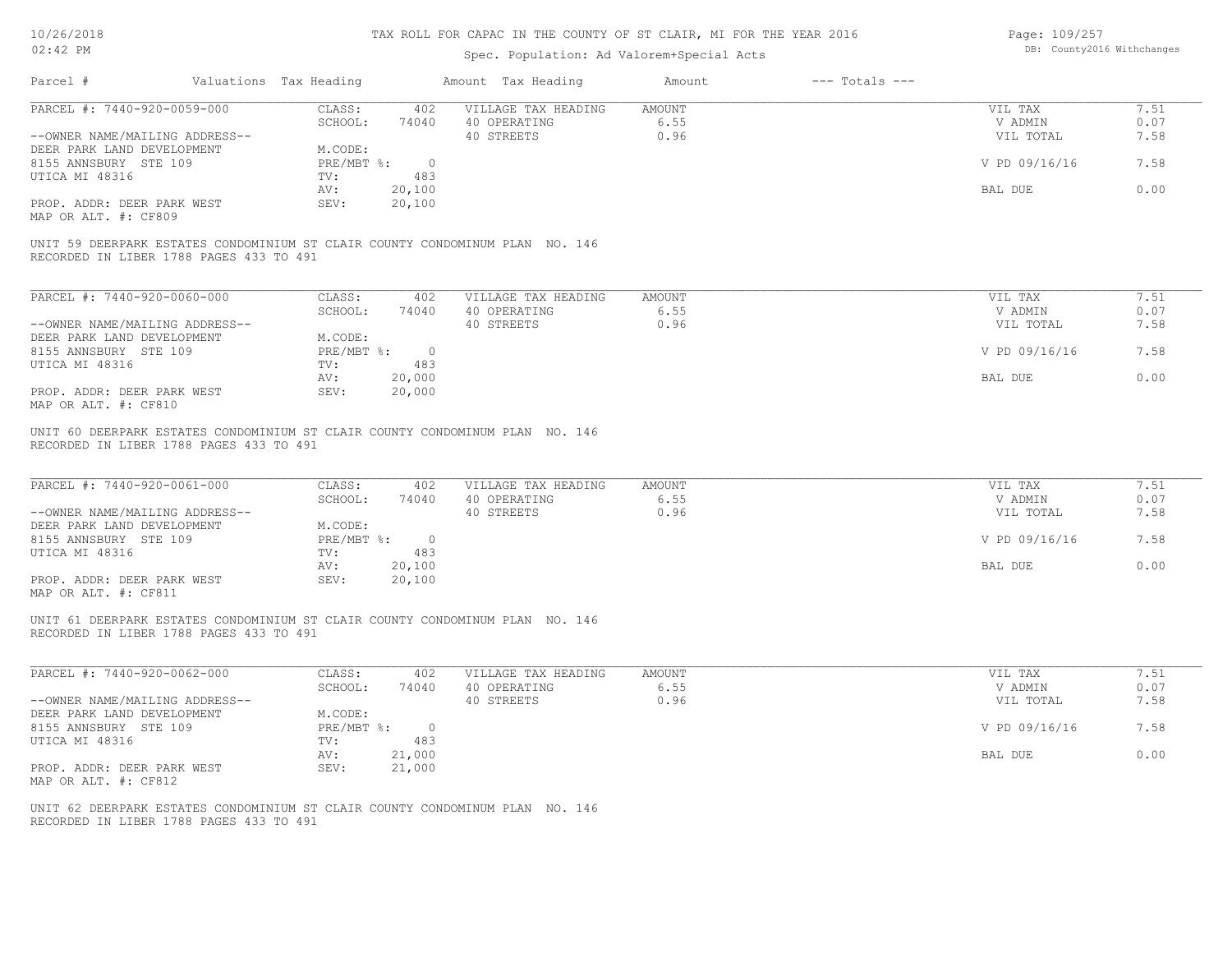# Spec. Population: Ad Valorem+Special Acts

Page: 110/257 DB: County2016 Withchanges

|                                                                                                                                                              |                                                                                                                    | Spec. Population: Ad Valorem+Special Acts         |                                  |                    |                                                             |                                            |
|--------------------------------------------------------------------------------------------------------------------------------------------------------------|--------------------------------------------------------------------------------------------------------------------|---------------------------------------------------|----------------------------------|--------------------|-------------------------------------------------------------|--------------------------------------------|
| Parcel #                                                                                                                                                     | Valuations Tax Heading                                                                                             | Amount Tax Heading                                | Amount                           | $---$ Totals $---$ |                                                             |                                            |
| PARCEL #: 7440-920-0063-000                                                                                                                                  | CLASS:<br>402                                                                                                      | VILLAGE TAX HEADING                               | <b>AMOUNT</b>                    |                    | VIL TAX                                                     | 7.51                                       |
|                                                                                                                                                              | SCHOOL:<br>74040                                                                                                   | 40 OPERATING                                      | 6.55                             |                    | V ADMIN                                                     | 0.07                                       |
| --OWNER NAME/MAILING ADDRESS--                                                                                                                               |                                                                                                                    | 40 STREETS                                        | 0.96                             |                    | VIL TOTAL                                                   | 7.58                                       |
| DEER PARK LAND DEVELOPMENT                                                                                                                                   | M.CODE:                                                                                                            |                                                   |                                  |                    |                                                             |                                            |
| 8155 ANNSBURY STE 109                                                                                                                                        | $PRE/MBT$ $\div$<br>$\overline{0}$                                                                                 |                                                   |                                  |                    | V PD 09/16/16                                               | 7.58                                       |
| UTICA MI 48316                                                                                                                                               | TV:<br>483                                                                                                         |                                                   |                                  |                    |                                                             |                                            |
|                                                                                                                                                              | 22,000<br>AV:                                                                                                      |                                                   |                                  |                    | BAL DUE                                                     | 0.00                                       |
| PROP. ADDR: DEER PARK WEST                                                                                                                                   | SEV:<br>22,000                                                                                                     |                                                   |                                  |                    |                                                             |                                            |
| MAP OR ALT. #: CF813                                                                                                                                         |                                                                                                                    |                                                   |                                  |                    |                                                             |                                            |
| UNIT 63 DEERPARK ESTATES CONDOMINIUM ST CLAIR COUNTY CONDOMINUM PLAN NO. 146<br>RECORDED IN LIBER 1788 PAGES 433 TO 491                                      |                                                                                                                    |                                                   |                                  |                    |                                                             |                                            |
| PARCEL #: 7440-920-0064-000                                                                                                                                  | CLASS:<br>401                                                                                                      | VILLAGE TAX HEADING                               | <b>AMOUNT</b>                    |                    | VIL TAX                                                     | 285.54                                     |
|                                                                                                                                                              | SCHOOL:<br>74040                                                                                                   | 40 OPERATING                                      | 248.87                           |                    | V ADMIN                                                     | 2.85                                       |
|                                                                                                                                                              |                                                                                                                    |                                                   |                                  |                    |                                                             |                                            |
| --OWNER NAME/MAILING ADDRESS--                                                                                                                               |                                                                                                                    | 40 STREETS                                        | 36.67                            |                    | VIL TOTAL                                                   | 288.39                                     |
| O'BRIEN GERALD                                                                                                                                               | M.CODE:                                                                                                            |                                                   |                                  |                    |                                                             |                                            |
| 202 QUAIL DR                                                                                                                                                 | PRE/MBT %: 100                                                                                                     |                                                   |                                  |                    | V PD 09/16/16                                               | 288.39                                     |
| CAPAC MI 48014                                                                                                                                               | 18,336<br>TV:                                                                                                      |                                                   |                                  |                    |                                                             |                                            |
|                                                                                                                                                              | 36,600<br>AV:                                                                                                      |                                                   |                                  |                    | BAL DUE                                                     | 0.00                                       |
| PROP. ADDR: 202 QUAIL DR<br>MAP OR ALT. #: CF814A                                                                                                            | 36,600<br>SEV:                                                                                                     |                                                   |                                  |                    |                                                             |                                            |
| PARCEL #: 7440-920-0065-000<br>--OWNER NAME/MAILING ADDRESS--<br>KWIATKOSKI, JAMES/JOAN<br>204 OUAIL DR<br>CAPAC MI 48014<br>PROP. ADDR: 204 QUAIL DR        | CLASS:<br>401<br>SCHOOL:<br>74040<br>M.CODE:<br>PRE/MBT %: 100<br>32,404<br>TV:<br>35,200<br>AV:<br>SEV:<br>35,200 | VILLAGE TAX HEADING<br>40 OPERATING<br>40 STREETS | <b>AMOUNT</b><br>439.81<br>64.80 |                    | VIL TAX<br>V ADMIN<br>VIL TOTAL<br>V PD 08/15/16<br>BAL DUE | 504.61<br>5.04<br>509.65<br>509.65<br>0.00 |
| MAP OR ALT. #: CF814B<br>UNIT B BUIULDING 1 DEER PARK ESTATES CONDOMINIUM ST CLAIR COUNTY CONDOMINUM PLAN<br>NO. 146 RECORDED IN LIBER 1788 PAGES 433 TO 491 |                                                                                                                    |                                                   |                                  |                    |                                                             |                                            |
| PARCEL #: 7440-920-0066-000                                                                                                                                  | CLASS:<br>401                                                                                                      | VILLAGE TAX HEADING                               | <b>AMOUNT</b>                    |                    | VIL TAX                                                     | 526.86                                     |
|                                                                                                                                                              | SCHOOL:<br>74040                                                                                                   | 40 OPERATING                                      | 459.20                           |                    | V ADMIN                                                     | 5.26                                       |
| --OWNER NAME/MAILING ADDRESS--                                                                                                                               |                                                                                                                    | 40 STREETS                                        | 67.66                            |                    | VIL TOTAL                                                   | 532.12                                     |
| MAYER, DAVID S./HELENA                                                                                                                                       | M.CODE:                                                                                                            |                                                   |                                  |                    |                                                             |                                            |
| 206 QUAIL DR                                                                                                                                                 | PRE/MBT %: 100                                                                                                     |                                                   |                                  |                    | V PD 08/01/16                                               | 532.12                                     |
| CAPAC, MI 48014                                                                                                                                              | 33,832<br>TV:                                                                                                      |                                                   |                                  |                    |                                                             |                                            |
|                                                                                                                                                              | 36,600<br>AV:                                                                                                      |                                                   |                                  |                    | BAL DUE                                                     | 0.00                                       |
| PROP. ADDR: 206 QUAIL DR<br>MAP OR ALT. #: CF814C                                                                                                            | 36,600<br>SEV:                                                                                                     |                                                   |                                  |                    |                                                             |                                            |
| UNIT C BUIULDING 1 DEERPARK ESTATES CONDOMINIUM ST CLAIR COUNTY CONDOMINUM PLAN<br>NO. 146 RECORDED IN LIBER 1788 PAGES 433 TO 491                           |                                                                                                                    |                                                   |                                  |                    |                                                             |                                            |
|                                                                                                                                                              |                                                                                                                    |                                                   |                                  |                    |                                                             |                                            |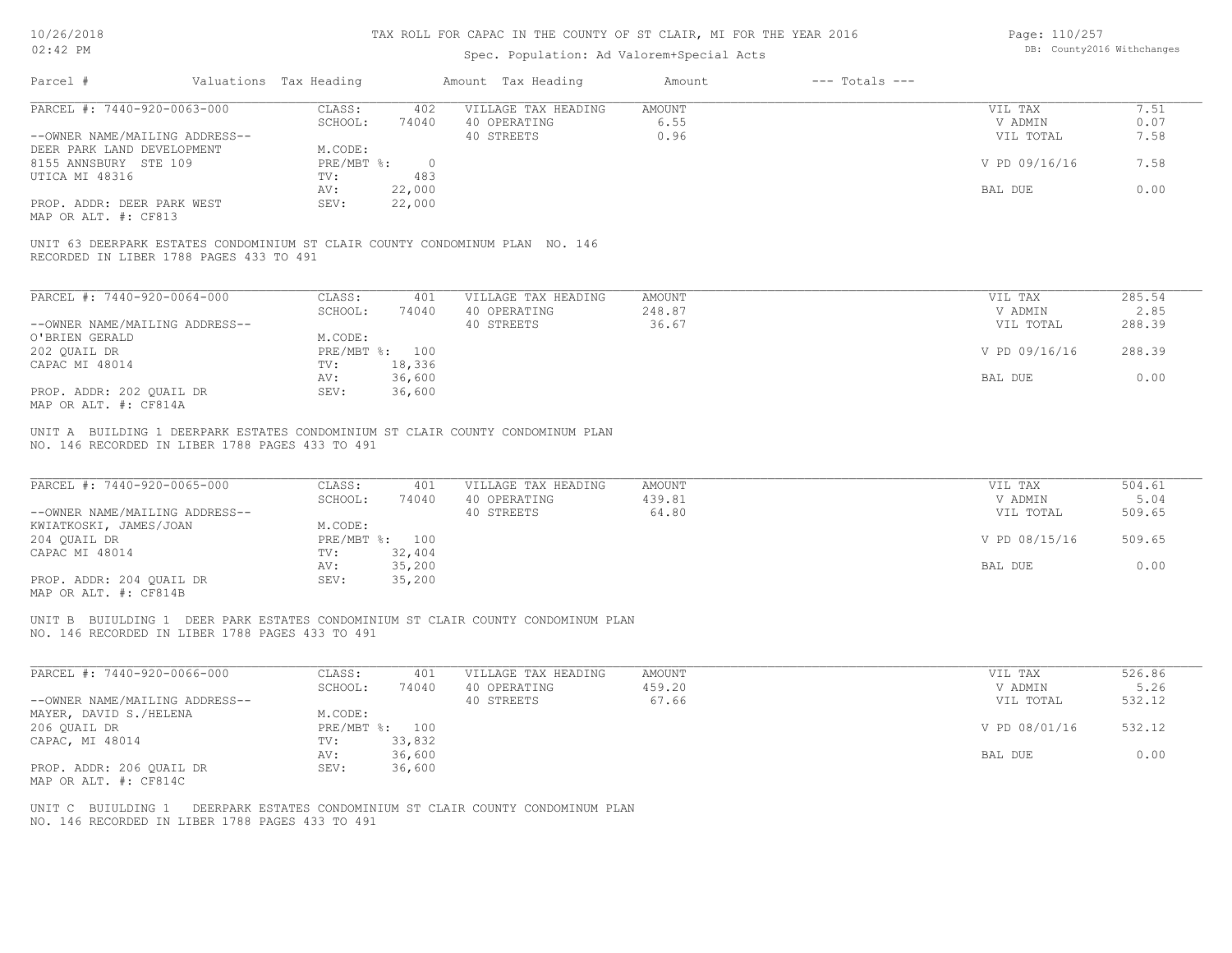| 10/26/2018                                        |                                                 |                        |                | TAX ROLL FOR CAPAC IN THE COUNTY OF ST CLAIR, MI FOR THE YEAR 2016              |                         |                    | Page: 111/257        |                            |
|---------------------------------------------------|-------------------------------------------------|------------------------|----------------|---------------------------------------------------------------------------------|-------------------------|--------------------|----------------------|----------------------------|
| $02:42$ PM                                        |                                                 |                        |                | Spec. Population: Ad Valorem+Special Acts                                       |                         |                    |                      | DB: County2016 Withchanges |
| Parcel #                                          |                                                 | Valuations Tax Heading |                | Amount Tax Heading                                                              | Amount                  | $---$ Totals $---$ |                      |                            |
| PARCEL #: 7440-920-0067-000                       |                                                 | CLASS:                 | 401            | VILLAGE TAX HEADING                                                             | <b>AMOUNT</b>           |                    | VIL TAX              | 526.86                     |
|                                                   |                                                 | SCHOOL:                | 74040          | 40 OPERATING                                                                    | 459.20                  |                    | V ADMIN              | 5.26                       |
| --OWNER NAME/MAILING ADDRESS--                    |                                                 |                        |                | 40 STREETS                                                                      | 67.66                   |                    | VIL TOTAL            | 532.12                     |
| WHITE PAMELA                                      |                                                 | M.CODE:                | COREL          |                                                                                 |                         |                    |                      |                            |
| 102 QUAIL CT                                      |                                                 | PRE/MBT %: 100         |                |                                                                                 |                         |                    | V PD 09/16/16        | 532.12                     |
| CAPAC MI 48014                                    |                                                 | TV:                    | 33,832         |                                                                                 |                         |                    |                      |                            |
|                                                   |                                                 | AV:                    | 36,600         |                                                                                 |                         |                    | BAL DUE              | 0.00                       |
| PROP. ADDR: 102 QUAIL CT<br>MAP OR ALT. #: CF815A |                                                 | SEV:                   | 36,600         |                                                                                 |                         |                    |                      |                            |
|                                                   | NO. 146 RECORDED IN LIBER 1788 PAGES 433 TO 491 |                        |                | UNIT A BUILDING 2 DEER PARK ESTATES CONDOMINIUM ST CLAIR COUNTY CONDOMINUM PLAN |                         |                    |                      |                            |
| PARCEL #: 7440-920-0068-000                       |                                                 | CLASS:                 | 401            | VILLAGE TAX HEADING                                                             | <b>AMOUNT</b>           |                    | VIL TAX              | 504.61                     |
|                                                   |                                                 | SCHOOL:                | 74040          | 40 OPERATING                                                                    | 439.81                  |                    | V ADMIN              | 5.04                       |
| --OWNER NAME/MAILING ADDRESS--                    |                                                 |                        |                | 40 STREETS                                                                      | 64.80                   |                    | VIL TOTAL            | 509.65                     |
| SANDERS JUDITH A                                  |                                                 | M.CODE:                | <b>OCHEM</b>   |                                                                                 |                         |                    |                      |                            |
| 104 QUAIL CT                                      |                                                 | PRE/MBT %: 100         |                |                                                                                 |                         |                    | V PD 09/19/16        | 509.65                     |
| CAPAC MI 48014--373                               |                                                 | TV:                    | 32,404         |                                                                                 |                         |                    |                      |                            |
|                                                   |                                                 | AV:                    | 35,200         |                                                                                 |                         |                    | BAL DUE              | 0.00                       |
| PROP. ADDR: 104 QUAIL CT                          |                                                 | SEV:                   | 35,200         |                                                                                 |                         |                    |                      |                            |
| MAP OR ALT. #: CF815B                             |                                                 |                        |                |                                                                                 |                         |                    |                      |                            |
| PARCEL #: 7440-920-0069-000                       | NO. 146 RECORDED IN LIBER 1788 PAGES 433 TO 491 | CLASS:                 | 401            | VILLAGE TAX HEADING                                                             | <b>AMOUNT</b><br>459.20 |                    | VIL TAX              | 526.86                     |
| --OWNER NAME/MAILING ADDRESS--                    |                                                 | SCHOOL:                | 74040          | 40 OPERATING<br>40 STREETS                                                      | 67.66                   |                    | V ADMIN<br>VIL TOTAL | 5.26<br>532.12             |
| EVON N PFEILSTUCKER                               |                                                 | M.CODE:                | COREL          |                                                                                 |                         |                    |                      |                            |
| 106 QUAIL CT                                      |                                                 | PRE/MBT %: 100         |                |                                                                                 |                         |                    | V PD 09/19/16        | 532.12                     |
| CAPAC, MI 48014                                   |                                                 | TV:                    | 33,832         |                                                                                 |                         |                    |                      |                            |
|                                                   |                                                 | AV:                    | 36,600         |                                                                                 |                         |                    | BAL DUE              | 0.00                       |
| PROP. ADDR: 106 QUAIL CT<br>MAP OR ALT. #: CF815C |                                                 | SEV:                   | 36,600         |                                                                                 |                         |                    |                      |                            |
|                                                   | NO. 146 RECORDED IN LIBER 1788 PAGES 433 TO 491 |                        |                | UNIT C BUILDING 2 DEER PARK ESTATES CONDOMINIUM ST CLAIR COUNTY CONDOMINUM PLAN |                         |                    |                      |                            |
|                                                   |                                                 |                        |                |                                                                                 |                         |                    |                      |                            |
| PARCEL #: 7440-920-0070-000                       |                                                 | CLASS:                 | 401            | VILLAGE TAX HEADING                                                             | <b>AMOUNT</b>           |                    | VIL TAX              | 526.86                     |
|                                                   |                                                 | SCHOOL:                | 74040          | 40 OPERATING                                                                    | 459.20                  |                    | V ADMIN              | 5.26                       |
| --OWNER NAME/MAILING ADDRESS--                    |                                                 |                        |                | 40 STREETS                                                                      | 67.66                   |                    | VIL TOTAL            | 532.12                     |
| LEDBETTER RICK                                    |                                                 | M.CODE:                |                |                                                                                 |                         |                    |                      |                            |
| LEDBETTER DEBRA                                   |                                                 | PRE/MBT %:             | $\overline{0}$ |                                                                                 |                         |                    | BAL DUE              | 532.12                     |
| P.O. BOX 7                                        |                                                 | TV:                    | 33,832         |                                                                                 |                         |                    |                      |                            |
| PORTALES NM 88130                                 |                                                 | AV:                    | 36,600         |                                                                                 |                         |                    |                      |                            |
|                                                   |                                                 | SEV:                   | 36,600         |                                                                                 |                         |                    |                      |                            |
| PROP. ADDR: 108 QUAIL CT                          |                                                 |                        |                |                                                                                 |                         |                    |                      |                            |

146 RECORDED IN LIBER 1788 PAGES 433 TO 491 UNIT A BLDG 3 DEER PARK ESTATES CONDOMINIUM ST CLAIR COUNTY CONDOMINUM PLAN NO.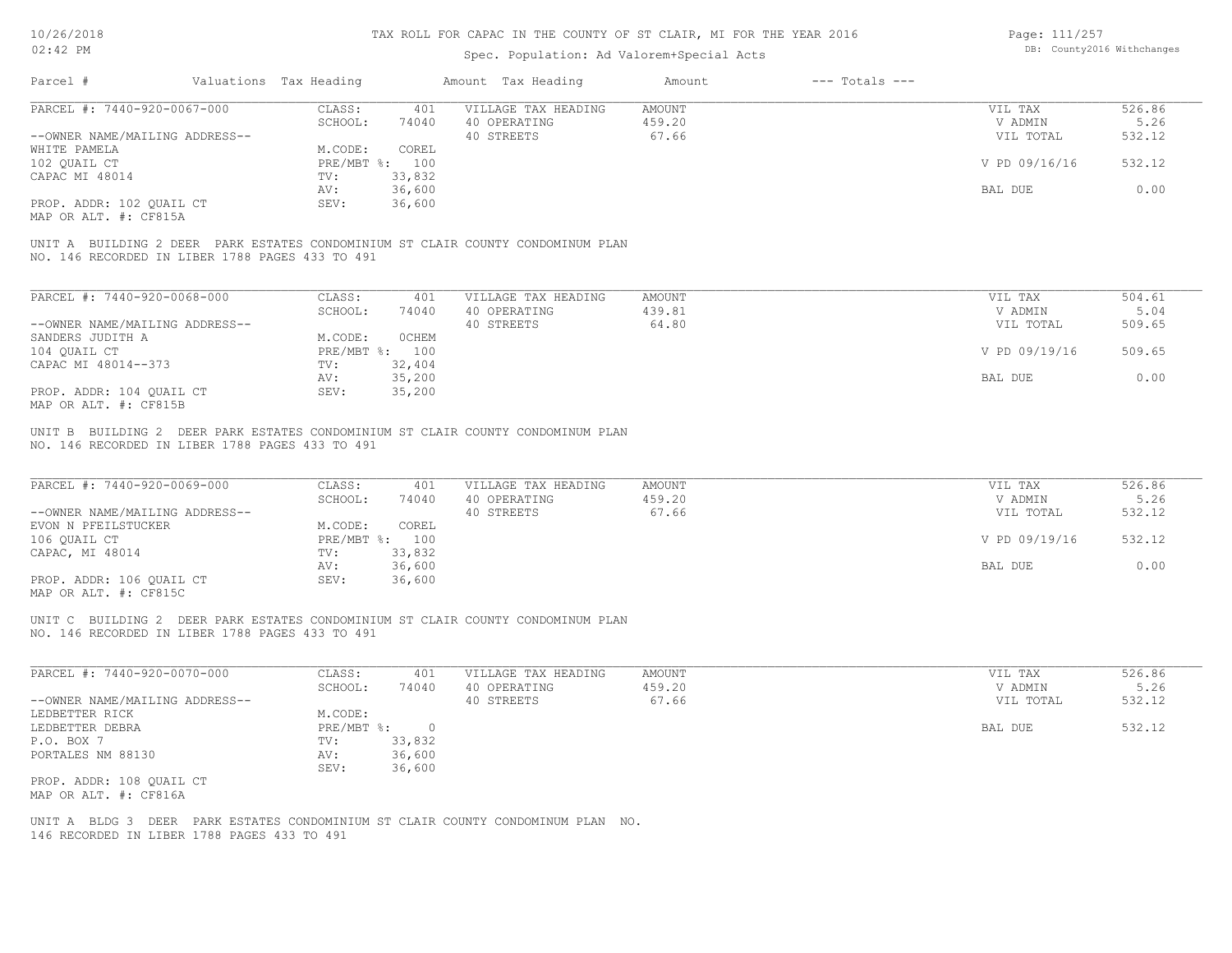Page: 112/257

| TAN 701 TAN                                                            |                        |                | IAA KULL FUK CAPAC IN INB CUUNII UF SI CLAIK, MI FUK INB IBAK 2010              |                  |                    | raye; IIZ/ZJ/      |                            |
|------------------------------------------------------------------------|------------------------|----------------|---------------------------------------------------------------------------------|------------------|--------------------|--------------------|----------------------------|
| 02:42 PM                                                               |                        |                | Spec. Population: Ad Valorem+Special Acts                                       |                  |                    |                    | DB: County2016 Withchanges |
| Parcel #                                                               | Valuations Tax Heading |                | Amount Tax Heading                                                              | Amount           | $---$ Totals $---$ |                    |                            |
|                                                                        |                        |                |                                                                                 |                  |                    |                    |                            |
| PARCEL #: 7440-920-0071-000                                            | CLASS:                 | 401            | VILLAGE TAX HEADING                                                             | <b>AMOUNT</b>    |                    | VIL TAX            | 504.61                     |
|                                                                        | SCHOOL:                | 74040          | 40 OPERATING                                                                    | 439.81           |                    | V ADMIN            | 5.04                       |
| --OWNER NAME/MAILING ADDRESS--                                         |                        |                | 40 STREETS                                                                      | 64.80            |                    | VIL TOTAL          | 509.65                     |
| WOOSLEY DAVID J.                                                       | M.CODE:                | COREL          |                                                                                 |                  |                    |                    |                            |
| 110 OUAIL CT                                                           |                        | PRE/MBT %: 100 |                                                                                 |                  |                    | V PD 09/19/16      | 509.65                     |
| CAPAC MI 48014                                                         | TV:                    | 32,404         |                                                                                 |                  |                    |                    |                            |
|                                                                        | AV:                    | 35,200         |                                                                                 |                  |                    | BAL DUE            | 0.00                       |
| PROP. ADDR: 110 QUAIL CT                                               | SEV:                   | 35,200         |                                                                                 |                  |                    |                    |                            |
| MAP OR ALT. #: CF816B                                                  |                        |                |                                                                                 |                  |                    |                    |                            |
| NO. 146 RECORDED IN LIBER 1788 PAGES 433 TO 491                        |                        |                | UNIT B BUILDING 3 DEER PARK ESTATES CONDOMINIUM ST CLAIR COUNTY CONDOMINUM PLAN |                  |                    |                    |                            |
|                                                                        |                        |                |                                                                                 |                  |                    |                    |                            |
| PARCEL #: 7440-920-0072-000                                            | CLASS:                 | 401            | VILLAGE TAX HEADING                                                             | <b>AMOUNT</b>    |                    | VIL TAX            | 526.86                     |
|                                                                        | SCHOOL:                | 74040          | 40 OPERATING                                                                    | 459.20           |                    | V ADMIN            | 5.26                       |
| --OWNER NAME/MAILING ADDRESS--                                         |                        |                | 40 STREETS                                                                      | 67.66            |                    | VIL TOTAL          | 532.12                     |
| HUTTON ROBERT W                                                        | M.CODE:                | <b>LERET</b>   |                                                                                 |                  |                    |                    |                            |
| 112 QUAIL CT                                                           |                        | PRE/MBT %: 100 |                                                                                 |                  |                    | V PD 09/19/16      | 532.12                     |
| CAPAC MI 48014                                                         | TV:                    | 33,832         |                                                                                 |                  |                    |                    |                            |
|                                                                        | AV:                    | 36,600         |                                                                                 |                  |                    | BAL DUE            | 0.00                       |
| PROP. ADDR: 112 QUAIL CT                                               | SEV:                   | 36,600         |                                                                                 |                  |                    |                    |                            |
| MAP OR ALT. #: CF816C                                                  |                        |                |                                                                                 |                  |                    |                    |                            |
|                                                                        |                        |                |                                                                                 |                  |                    |                    |                            |
| PARCEL #: 7440-920-0073-000                                            | CLASS:                 | 401            | VILLAGE TAX HEADING                                                             | AMOUNT<br>461.49 |                    | VIL TAX<br>V ADMIN | 529.49<br>5.29             |
|                                                                        | SCHOOL:                | 74040          | 40 OPERATING                                                                    |                  |                    |                    |                            |
| --OWNER NAME/MAILING ADDRESS--                                         |                        |                | 40 STREETS                                                                      | 68.00            |                    | VIL TOTAL          | 534.78                     |
| LAWSON ARLA J                                                          | M.CODE:                |                |                                                                                 |                  |                    |                    |                            |
| FRANTZ CONNIE J                                                        |                        | PRE/MBT %: 100 |                                                                                 |                  |                    | V PD 07/15/16      | 534.78                     |
| 111 QUAIL DR.                                                          | TV:                    | 34,001         |                                                                                 |                  |                    |                    |                            |
| CAPAC MI 48014                                                         | AV:                    | 36,600         |                                                                                 |                  |                    | BAL DUE            | 0.00                       |
|                                                                        | SEV:                   | 36,600         |                                                                                 |                  |                    |                    |                            |
| PROP. ADDR: 111 QUAIL CT<br>MAP OR ALT. #: CF817A                      |                        |                |                                                                                 |                  |                    |                    |                            |
|                                                                        |                        |                | UNIT A BUIULDING 4 DEERPARK ESTATES CONDOMINIUM ST CLAIR COUNTY CONDOMINUM PLAN |                  |                    |                    |                            |
| NO. 146 RECORDED IN LIBER 1788 PAGES 433 TO 491                        |                        |                |                                                                                 |                  |                    |                    |                            |
| PARCEL #: 7440-920-0074-000                                            | CLASS:                 | 401            | VILLAGE TAX HEADING                                                             | <b>AMOUNT</b>    |                    | VIL TAX            | 504.61                     |
|                                                                        | SCHOOL:                | 74040          | 40 OPERATING                                                                    | 439.81           |                    | V ADMIN            | 5.04                       |
|                                                                        |                        |                |                                                                                 |                  |                    |                    |                            |
| --OWNER NAME/MAILING ADDRESS--                                         |                        |                | 40 STREETS                                                                      | 64.80            |                    | VIL TOTAL          | 509.65                     |
| RINGLE KELLY M                                                         | M.CODE:                | COREL          |                                                                                 |                  |                    |                    |                            |
| 109 QUAIL CT                                                           |                        | PRE/MBT %: 100 |                                                                                 |                  |                    | V PD 09/19/16      | 509.65                     |
| CAPAC MI 48014                                                         | TV:                    | 32,404         |                                                                                 |                  |                    |                    |                            |
|                                                                        | AV:                    | 35,200         |                                                                                 |                  |                    | BAL DUE            | 0.00                       |
| PROP. ADDR: 109 QUAIL CT<br>MAP OR ALT. #: CF817B                      | SEV:                   | 35,200         |                                                                                 |                  |                    |                    |                            |
|                                                                        |                        |                | UNIT B BLDG 4 DEER PARK ESTATES CONDOMINIUM ST CLAIR COUNT CONDOMINIUM ST CLAIR |                  |                    |                    |                            |
| COUNTY CONDOMINIUM PLAN NO 146 RECORDED IN LIBER 1788 PAGES 433 TO 491 |                        |                |                                                                                 |                  |                    |                    |                            |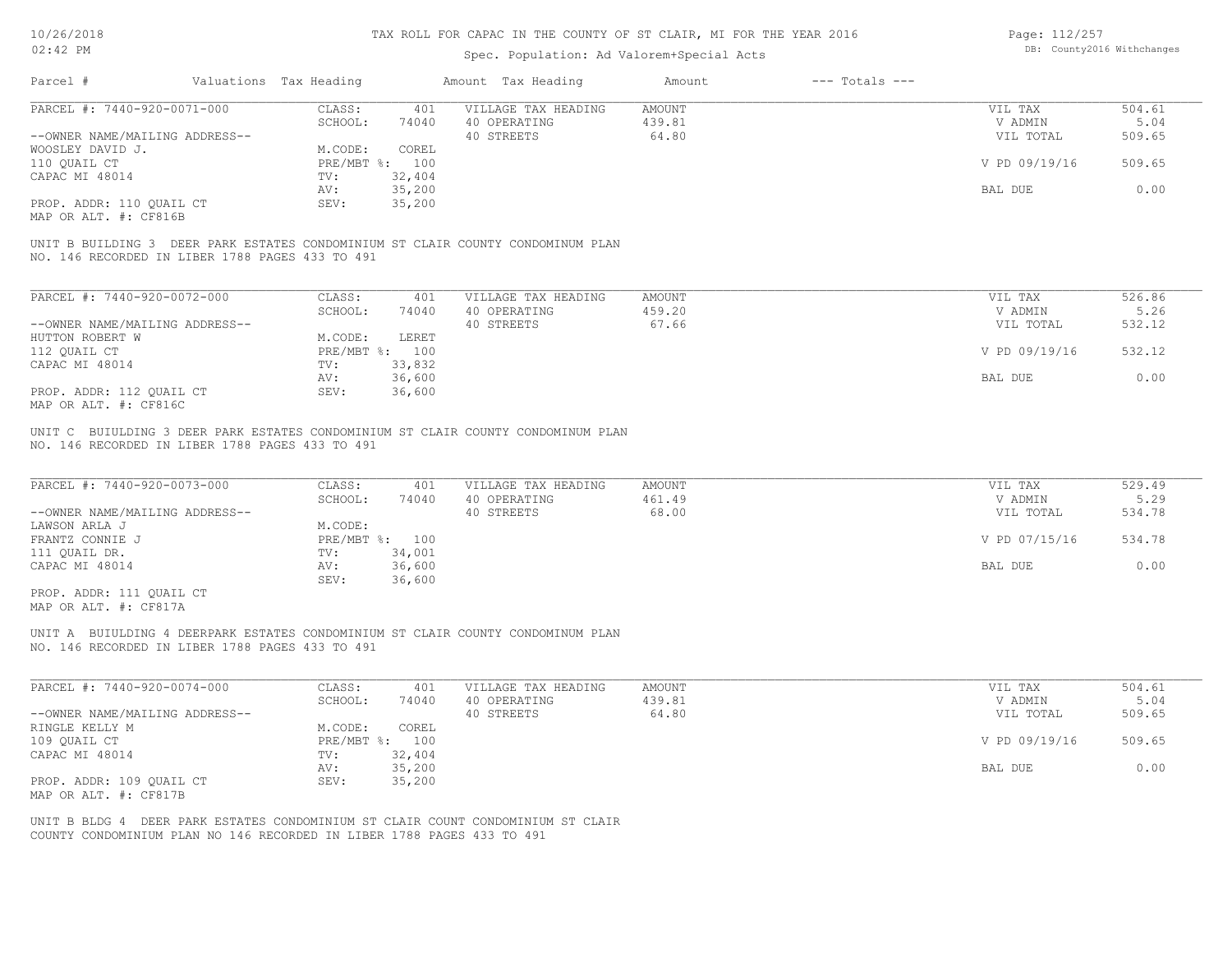Page: 113/257

| 02:42 PM                                                                                                                                                             |                        |                                                                        |                                                              | Spec. Population: Ad Valorem+Special Acts                                        |                           |                    |                                                             | DB: County2016 Withchanges                 |
|----------------------------------------------------------------------------------------------------------------------------------------------------------------------|------------------------|------------------------------------------------------------------------|--------------------------------------------------------------|----------------------------------------------------------------------------------|---------------------------|--------------------|-------------------------------------------------------------|--------------------------------------------|
| Parcel #                                                                                                                                                             | Valuations Tax Heading |                                                                        |                                                              | Amount Tax Heading                                                               | Amount                    | $---$ Totals $---$ |                                                             |                                            |
| PARCEL #: 7440-920-0075-000                                                                                                                                          |                        | CLASS:<br>SCHOOL:                                                      | 401                                                          | VILLAGE TAX HEADING<br>40 OPERATING                                              | AMOUNT<br>459.20          |                    | VIL TAX<br>V ADMIN                                          | 526.86<br>5.26                             |
| --OWNER NAME/MAILING ADDRESS--                                                                                                                                       |                        |                                                                        | 74040                                                        | 40 STREETS                                                                       | 67.66                     |                    | VIL TOTAL                                                   | 532.12                                     |
| ADAMS LARRY G/JUDITH A                                                                                                                                               |                        | M.CODE:                                                                |                                                              |                                                                                  |                           |                    |                                                             |                                            |
|                                                                                                                                                                      |                        |                                                                        |                                                              |                                                                                  |                           |                    |                                                             |                                            |
| 107 QUAIL COURT                                                                                                                                                      |                        |                                                                        | PRE/MBT %: 100                                               |                                                                                  |                           |                    | V PD 09/12/16                                               | 532.12                                     |
| Capac MI 48014                                                                                                                                                       |                        | TV:                                                                    | 33,832                                                       |                                                                                  |                           |                    |                                                             |                                            |
|                                                                                                                                                                      |                        | AV:                                                                    | 36,600                                                       |                                                                                  |                           |                    | BAL DUE                                                     | 0.00                                       |
| PROP. ADDR: 107 OUAIL CT<br>MAP OR ALT. #: CF817C                                                                                                                    |                        | SEV:                                                                   | 36,600                                                       |                                                                                  |                           |                    |                                                             |                                            |
| NO. 146 RECORDED IN LIBER 1788 PAGES 433 TO 491                                                                                                                      |                        |                                                                        |                                                              | UNIT C BUIULDING 4 DEERPARK ESTATES CONDOMINIUM ST CLAIR COUNTY CONDOMINUM PLAN  |                           |                    |                                                             |                                            |
| PARCEL #: 7440-920-0076-000                                                                                                                                          |                        | CLASS:                                                                 | 401                                                          | VILLAGE TAX HEADING                                                              | AMOUNT                    |                    | VIL TAX                                                     | 526.86                                     |
|                                                                                                                                                                      |                        | SCHOOL:                                                                | 74040                                                        | 40 OPERATING                                                                     | 459.20                    |                    | V ADMIN                                                     | 5.26                                       |
| --OWNER NAME/MAILING ADDRESS--                                                                                                                                       |                        |                                                                        |                                                              | 40 STREETS                                                                       | 67.66                     |                    | VIL TOTAL                                                   | 532.12                                     |
| MILLER GERALD                                                                                                                                                        |                        | M.CODE:                                                                | 00CSB                                                        |                                                                                  |                           |                    |                                                             |                                            |
| 105 QUAIL CT                                                                                                                                                         |                        | PRE/MBT %:                                                             | $\circ$                                                      |                                                                                  |                           |                    | V PD 08/15/16                                               | 532.12                                     |
|                                                                                                                                                                      |                        |                                                                        |                                                              |                                                                                  |                           |                    |                                                             |                                            |
| CAPAC MI 48014                                                                                                                                                       |                        | TV:                                                                    | 33,832                                                       |                                                                                  |                           |                    |                                                             |                                            |
| PROP. ADDR: 105 QUAIL CT<br>MAP OR ALT. #: CF818A                                                                                                                    |                        | AV:<br>SEV:                                                            | 36,600<br>36,600                                             |                                                                                  |                           |                    | BAL DUE                                                     | 0.00                                       |
| PARCEL #: 7440-920-0077-000<br>--OWNER NAME/MAILING ADDRESS--<br>LAGROW FRANCIS A<br>LAGROW SALLY A<br>206 CLARKSON CT<br>Capac MI 48014<br>PROP. ADDR: 103 QUAIL CT |                        | CLASS:<br>SCHOOL:<br>M.CODE:<br>$PRE/MBT$ $\div$<br>TV:<br>AV:<br>SEV: | 401<br>74040<br>$\overline{0}$<br>32,505<br>35,300<br>35,300 | VILLAGE TAX HEADING<br>40 OPERATING<br>40 STREETS                                | AMOUNT<br>441.19<br>65.01 |                    | VIL TAX<br>V ADMIN<br>VIL TOTAL<br>V PD 07/08/16<br>BAL DUE | 506.20<br>5.06<br>511.26<br>511.26<br>0.00 |
| MAP OR ALT. #: CF818B<br>NO. 146 RECORDED IN LIBER 1788 PAGES 433 TO 491                                                                                             |                        |                                                                        |                                                              | UNIT B BUIULDING 5 DEERPARK ESTATES CONDOMINIUM ST CLAIR COUNTY CONDOMINUM PLAN  |                           |                    |                                                             |                                            |
| PARCEL #: 7440-920-0078-000                                                                                                                                          |                        | CLASS:                                                                 | 401                                                          | VILLAGE TAX HEADING                                                              | AMOUNT                    |                    | VIL TAX                                                     | 526.86                                     |
|                                                                                                                                                                      |                        | SCHOOL:                                                                | 74040                                                        | 40 OPERATING                                                                     | 459.20                    |                    | V ADMIN                                                     | 5.26                                       |
| --OWNER NAME/MAILING ADDRESS--                                                                                                                                       |                        |                                                                        |                                                              | 40 STREETS                                                                       | 67.66                     |                    | VIL TOTAL                                                   | 532.12                                     |
| LANGLEY KEITH D                                                                                                                                                      |                        | M.CODE:                                                                |                                                              |                                                                                  |                           |                    |                                                             |                                            |
| 101 QUAIL CT                                                                                                                                                         |                        |                                                                        | PRE/MBT %: 100                                               |                                                                                  |                           |                    | V PD 09/12/16                                               | 532.12                                     |
| Capac MI 48014                                                                                                                                                       |                        | TV:                                                                    | 33,832                                                       |                                                                                  |                           |                    |                                                             |                                            |
|                                                                                                                                                                      |                        | AV:                                                                    | 36,600                                                       |                                                                                  |                           |                    | BAL DUE                                                     | 0.00                                       |
| PROP. ADDR: 101 QUAIL CT<br>MAP OR ALT. #: CF818C                                                                                                                    |                        | SEV:                                                                   | 36,600                                                       |                                                                                  |                           |                    |                                                             |                                            |
| NO. 146 RECORDED IN LIBER 1788 PAGES 433 TO 491                                                                                                                      |                        |                                                                        |                                                              | UNIT C BUIULDING 5 DEER PARK ESTATES CONDOMINIUM ST CLAIR COUNTY CONDOMINUM PLAN |                           |                    |                                                             |                                            |
|                                                                                                                                                                      |                        |                                                                        |                                                              |                                                                                  |                           |                    |                                                             |                                            |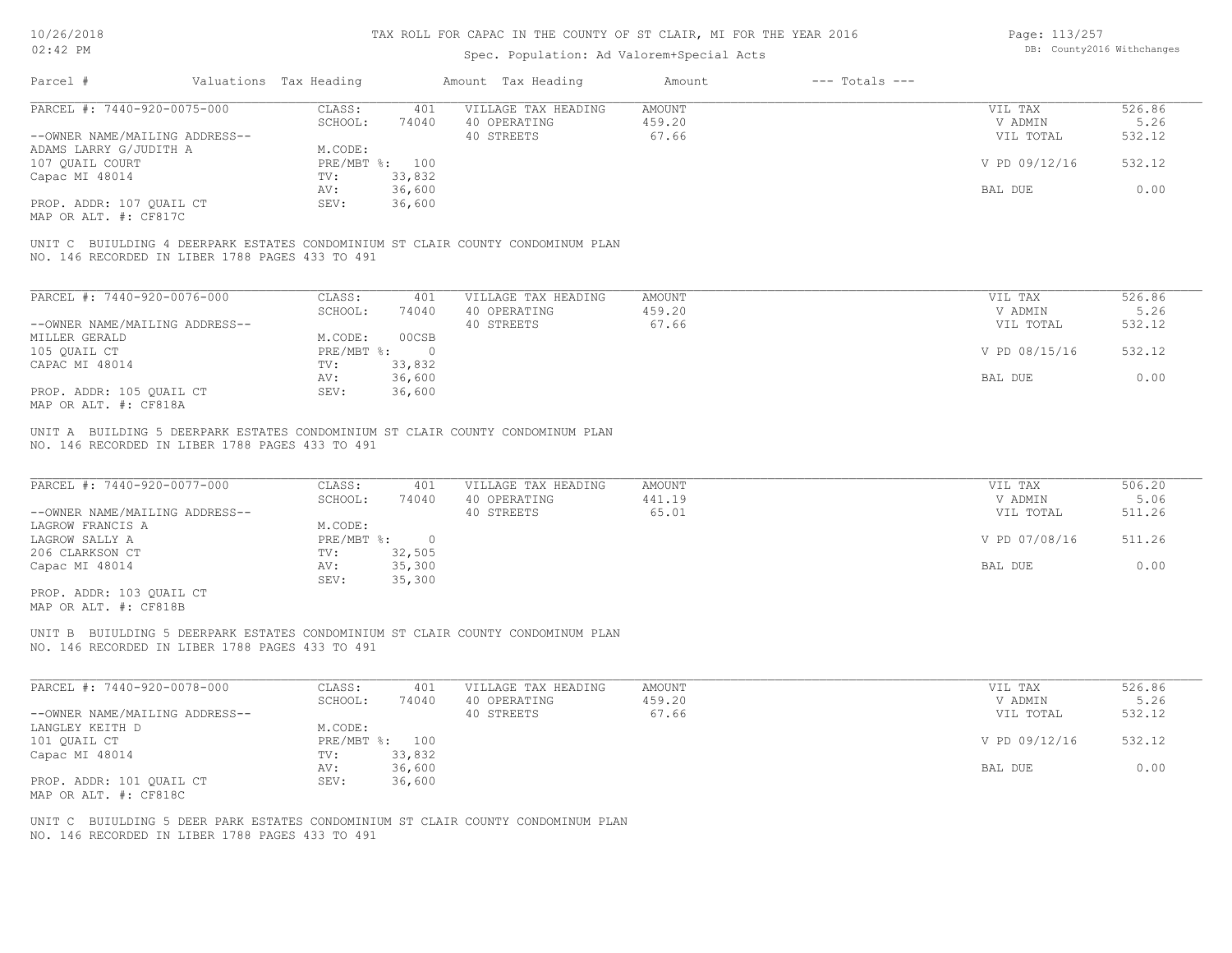## Spec. Population: Ad Valorem+Special Acts

| Page: 114/257 |                            |
|---------------|----------------------------|
|               | DB: County2016 Withchanges |

| Parcel #                       | Valuations Tax Heading |        | Amount Tax Heading  | Amount | $---$ Totals $---$ |               |        |
|--------------------------------|------------------------|--------|---------------------|--------|--------------------|---------------|--------|
| PARCEL #: 7440-920-0079-000    | CLASS:                 | 401    | VILLAGE TAX HEADING | AMOUNT |                    | VIL TAX       | 526.86 |
|                                | SCHOOL:                | 74040  | 40 OPERATING        | 459.20 |                    | V ADMIN       | 5.26   |
| --OWNER NAME/MAILING ADDRESS-- |                        |        | 40 STREETS          | 67.66  |                    | VIL TOTAL     | 532.12 |
| HUGHSON JACK C.                | M.CODE:                |        |                     |        |                    |               |        |
| HUGHSON L. R.                  | PRE/MBT %: 100         |        |                     |        |                    | V PD 09/02/16 | 532.12 |
| 218 QUAIL DR                   | TV:                    | 33,832 |                     |        |                    |               |        |
| CAPAC MI 48014                 | AV:                    | 36,600 |                     |        |                    | BAL DUE       | 0.00   |
|                                | SEV:                   | 36,600 |                     |        |                    |               |        |
| PROP. ADDR: 218 OUAIL DR       |                        |        |                     |        |                    |               |        |

MAP OR ALT. #: CF819A

146 RECORDED IN LIBER 1788 PAGES 433 TO 491 UNIT A BLDG 6 DEERPARK ESTATES CONDOMINIUM ST CLAIR COUNTY CONDOMINUM PLAN NO.

| PARCEL #: 7440-920-0080-000    | CLASS:       | 401    | VILLAGE TAX HEADING | AMOUNT | VIL TAX   | 504.61 |
|--------------------------------|--------------|--------|---------------------|--------|-----------|--------|
|                                | SCHOOL:      | 74040  | 40 OPERATING        | 439.81 | V ADMIN   | 5.04   |
| --OWNER NAME/MAILING ADDRESS-- |              |        | 40 STREETS          | 64.80  | VIL TOTAL | 509.65 |
| WALSH DORTHY A                 | M.CODE:      |        |                     |        |           |        |
| 220 QUAIL DR.                  | $PRE/MBT$ %: | 100    |                     |        | BAL DUE   | 509.65 |
| CAPAC MI 48014                 | TV:          | 32,404 |                     |        |           |        |
|                                | AV:          | 35,200 |                     |        |           |        |
| PROP. ADDR: 220 QUAIL DR.      | SEV:         | 35,200 |                     |        |           |        |
| MAP OR ALT. #: CF819B          |              |        |                     |        |           |        |

146 RECORDED IN LIBER 1788 PAGES 433 TO 491 UNIT B BLDG 6 DEER PARK ESTATES CONDOMINIUM ST CLAIR COUNTY CONDOMINUM PLAN NO.

| PARCEL #: 7440-920-0081-000    | CLASS:       | 401    | VILLAGE TAX HEADING | AMOUNT | VIL TAX       | 526.86 |  |
|--------------------------------|--------------|--------|---------------------|--------|---------------|--------|--|
|                                | SCHOOL:      | 74040  | 40 OPERATING        | 459.20 | V ADMIN       | 5.26   |  |
| --OWNER NAME/MAILING ADDRESS-- |              |        | 40 STREETS          | 67.66  | VIL TOTAL     | 532.12 |  |
| MEYERS CHARLOTTE J             | M.CODE:      |        |                     |        |               |        |  |
| 222 OUAIL DR                   | $PRE/MBT$ %: | 100    |                     |        | V PD 09/07/16 | 532.12 |  |
| CAPAC MI 48014                 | TV:          | 33,832 |                     |        |               |        |  |
|                                | AV:          | 36,600 |                     |        | BAL DUE       | 0.00   |  |
| PROP. ADDR: 222 OUAIL DR.      | SEV:         | 36,600 |                     |        |               |        |  |
| $\frac{1}{2}$                  |              |        |                     |        |               |        |  |

 $\mathcal{L}_\mathcal{L} = \mathcal{L}_\mathcal{L} = \mathcal{L}_\mathcal{L} = \mathcal{L}_\mathcal{L} = \mathcal{L}_\mathcal{L} = \mathcal{L}_\mathcal{L} = \mathcal{L}_\mathcal{L} = \mathcal{L}_\mathcal{L} = \mathcal{L}_\mathcal{L} = \mathcal{L}_\mathcal{L} = \mathcal{L}_\mathcal{L} = \mathcal{L}_\mathcal{L} = \mathcal{L}_\mathcal{L} = \mathcal{L}_\mathcal{L} = \mathcal{L}_\mathcal{L} = \mathcal{L}_\mathcal{L} = \mathcal{L}_\mathcal{L}$ 

MAP OR ALT. #: CF819C

146 RECORDED IN LIBER 1788 PAGES 433 TO 491 UNIT C BLDG 6 DEER PARK ESTATES CONDOMINIUM ST CLAIR COUNTY CONDOMINUM PLAN NO.

| PARCEL #: 7440-920-0082-000    | CLASS:     | 401    | VILLAGE TAX HEADING | AMOUNT | VIL TAX       | 526.86 |
|--------------------------------|------------|--------|---------------------|--------|---------------|--------|
|                                | SCHOOL:    | 74040  | 40 OPERATING        | 459.20 | V ADMIN       | 5.26   |
| --OWNER NAME/MAILING ADDRESS-- |            |        | 40 STREETS          | 67.66  | VIL TOTAL     | 532.12 |
| CHRISTIAN DARLENE              | M.CODE:    |        |                     |        |               |        |
| 7270 MARTIN RD                 | PRE/MBT %: |        |                     |        | V PD 07/21/16 | 532.12 |
| IMLAY CITY MI 48444            | TV:        | 33,832 |                     |        |               |        |
|                                | AV:        | 36,600 |                     |        | BAL DUE       | 0.00   |
| PROP. ADDR: 236 OUAIL DR       | SEV:       | 36,600 |                     |        |               |        |
| MAP OR ALT. #: CF820A          |            |        |                     |        |               |        |

146 RECORDED IN LIBER 1788 PAGES 433 TO 491 UNIT A BLDG 7 DEERPARK ESTATES CONDOMINIUM ST CLAIR COUNTY CONDOMINUM PLAN NO.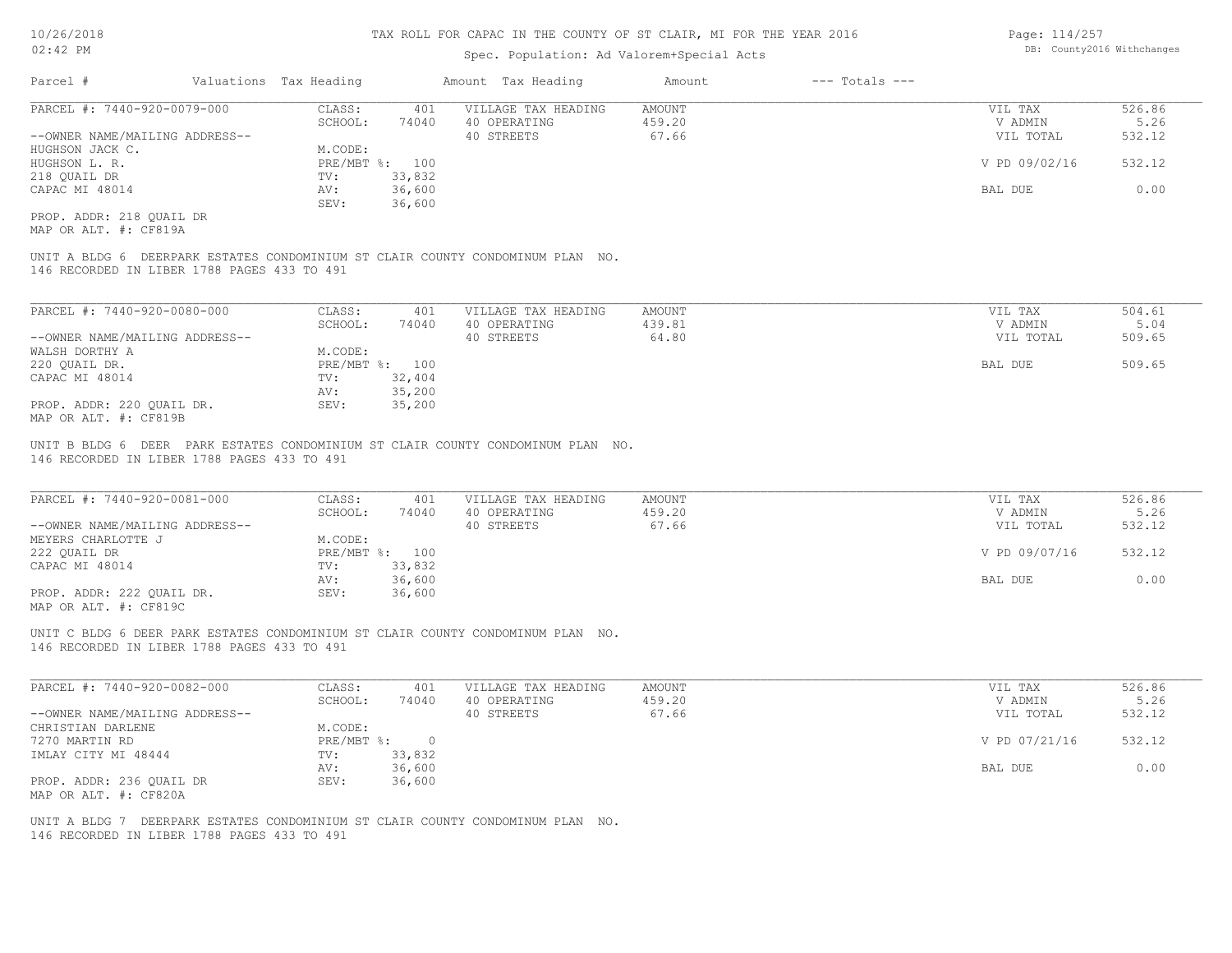## Spec. Population: Ad Valorem+Special Acts

| Page: 115/257 |                            |
|---------------|----------------------------|
|               | DB: County2016 Withchanges |

| Parcel #                       | Valuations Tax Heading |                | Amount Tax Heading  | Amount | $---$ Totals $---$ |               |        |
|--------------------------------|------------------------|----------------|---------------------|--------|--------------------|---------------|--------|
| PARCEL #: 7440-920-0083-000    | CLASS:                 | 401            | VILLAGE TAX HEADING | AMOUNT |                    | VIL TAX       | 548.16 |
|                                | SCHOOL:                | 74040          | 40 OPERATING        | 477.76 |                    | V ADMIN       | 5.48   |
| --OWNER NAME/MAILING ADDRESS-- |                        |                | 40 STREETS          | 70.40  |                    | VIL TOTAL     | 553.64 |
| CROWDER MICHAEL A              | M.CODE:                | COREL          |                     |        |                    |               |        |
| CROWDER NANCY                  |                        | PRE/MBT %: 100 |                     |        |                    | V PD 09/19/16 | 553.64 |
| 238 OUAIL DR                   | TV:                    | 35,200         |                     |        |                    |               |        |
| CAPAC MI 48014                 | AV:                    | 35,200         |                     |        |                    | BAL DUE       | 0.00   |
|                                | SEV:                   | 35,200         |                     |        |                    |               |        |
| PROP. ADDR: 238 QUAIL DR       |                        |                |                     |        |                    |               |        |
| MAP OR ALT. #: CF820B          |                        |                |                     |        |                    |               |        |

RECORDED IN LIBER 1788 PAGES 433 TO 491 UNIT B BLDG 7 DEERPARK ESTATES CONDOMINIUM ST CLAIR COUNTY CONDOMINUM PLAN NO. 146

| PARCEL #: 7440-920-0084-000    | CLASS:                    | 401    | VILLAGE TAX HEADING | AMOUNT | VIL TAX       | 526.86 |
|--------------------------------|---------------------------|--------|---------------------|--------|---------------|--------|
|                                | SCHOOL:                   | 74040  | 40 OPERATING        | 459.20 | V ADMIN       | 5.26   |
| --OWNER NAME/MAILING ADDRESS-- |                           |        | 40 STREETS          | 67.66  | VIL TOTAL     | 532.12 |
| MCTEVIA CAROLYN M              | M.CODE:                   |        |                     |        |               |        |
| 240 QUAIL DR                   | $PRE/MBT$ $\frac{6}{3}$ : | 100    |                     |        | V PD 08/10/16 | 532.12 |
| CAPAC MI 48014                 | TV:                       | 33,832 |                     |        |               |        |
|                                | AV:                       | 36,600 |                     |        | BAL DUE       | 0.00   |
| PROP. ADDR: 240 OUAIL DR       | SEV:                      | 36,600 |                     |        |               |        |
| MAP OR ALT. #: CF820C          |                           |        |                     |        |               |        |

 $\mathcal{L}_\mathcal{L} = \mathcal{L}_\mathcal{L} = \mathcal{L}_\mathcal{L} = \mathcal{L}_\mathcal{L} = \mathcal{L}_\mathcal{L} = \mathcal{L}_\mathcal{L} = \mathcal{L}_\mathcal{L} = \mathcal{L}_\mathcal{L} = \mathcal{L}_\mathcal{L} = \mathcal{L}_\mathcal{L} = \mathcal{L}_\mathcal{L} = \mathcal{L}_\mathcal{L} = \mathcal{L}_\mathcal{L} = \mathcal{L}_\mathcal{L} = \mathcal{L}_\mathcal{L} = \mathcal{L}_\mathcal{L} = \mathcal{L}_\mathcal{L}$ 

 $\mathcal{L}_\mathcal{L} = \mathcal{L}_\mathcal{L} = \mathcal{L}_\mathcal{L} = \mathcal{L}_\mathcal{L} = \mathcal{L}_\mathcal{L} = \mathcal{L}_\mathcal{L} = \mathcal{L}_\mathcal{L} = \mathcal{L}_\mathcal{L} = \mathcal{L}_\mathcal{L} = \mathcal{L}_\mathcal{L} = \mathcal{L}_\mathcal{L} = \mathcal{L}_\mathcal{L} = \mathcal{L}_\mathcal{L} = \mathcal{L}_\mathcal{L} = \mathcal{L}_\mathcal{L} = \mathcal{L}_\mathcal{L} = \mathcal{L}_\mathcal{L}$ 

RECORDED IN LIBER 1788 PAGES 433 TO 491 UNIT C BLDG 7 DEERPARK ESTATES CONDOMINIUM ST CLAIR COUNTY CONDOMINUM PLAN NO. 146

| PARCEL #: 7440-920-0085-000    | CLASS:     | 401    | VILLAGE TAX HEADING | AMOUNT | VIL TAX       | 531.62 |
|--------------------------------|------------|--------|---------------------|--------|---------------|--------|
|                                | SCHOOL:    | 74040  | 40 OPERATING        | 463.35 | V ADMIN       | 5.31   |
| --OWNER NAME/MAILING ADDRESS-- |            |        | 40 STREETS          | 68.27  | VIL TOTAL     | 536.93 |
| STONE MICHAEL                  | M.CODE:    |        |                     |        |               |        |
| 1208 N MONROE ST               | PRE/MBT %: | 100    |                     |        | V PD 09/12/16 | 536.93 |
| LAPEER MI 48446-1448           | TV:        | 34,138 |                     |        |               |        |
|                                | AV:        | 36,900 |                     |        | BAL DUE       | 0.00   |
| PROP. ADDR: 242 OUAIL DR       | SEV:       | 36,900 |                     |        |               |        |
| $\frac{1}{2}$                  |            |        |                     |        |               |        |

MAP OR ALT. #: CF821A

RECORDED IN LIBER 1788 PAGES 433 TO 491 UNIT A BLDG 8 DEERPARK ESTATES CONDOMINIUM ST CLAIR COUNTY CONDOMINUM PLAN NO. 146

| PARCEL #: 7440-920-0086-000    | CLASS:     | 401    | VILLAGE TAX HEADING | AMOUNT | VIL TAX       | 509.39 |
|--------------------------------|------------|--------|---------------------|--------|---------------|--------|
|                                | SCHOOL:    | 74040  | 40 OPERATING        | 443.97 | V ADMIN       | 5.09   |
| --OWNER NAME/MAILING ADDRESS-- |            |        | 40 STREETS          | 65.42  | VIL TOTAL     | 514.48 |
| ROBERSON RUSSELL               | M.CODE:    |        |                     |        |               |        |
| ROBERSON MARY ANN              | PRE/MBT %: |        |                     |        | V PD 09/07/16 | 514.48 |
| 244 QUAIL DR                   | TV:        | 32,710 |                     |        |               |        |
| CAPAC MI 48014                 | AV:        | 35,500 |                     |        | BAL DUE       | 0.00   |
|                                | SEV:       | 35,500 |                     |        |               |        |
| PROP. ADDR: 244 QUAIL DR       |            |        |                     |        |               |        |
| MAP OR ALT. #: CF821B          |            |        |                     |        |               |        |

146 RECORDED IN LIBER 1788 PAGES 433 TO 491 UNIT B BLDG 8 DEERPARK ESTATES CONDOMINIUM ST CLAIR COUNTY CONDOMINUM PLAN NO.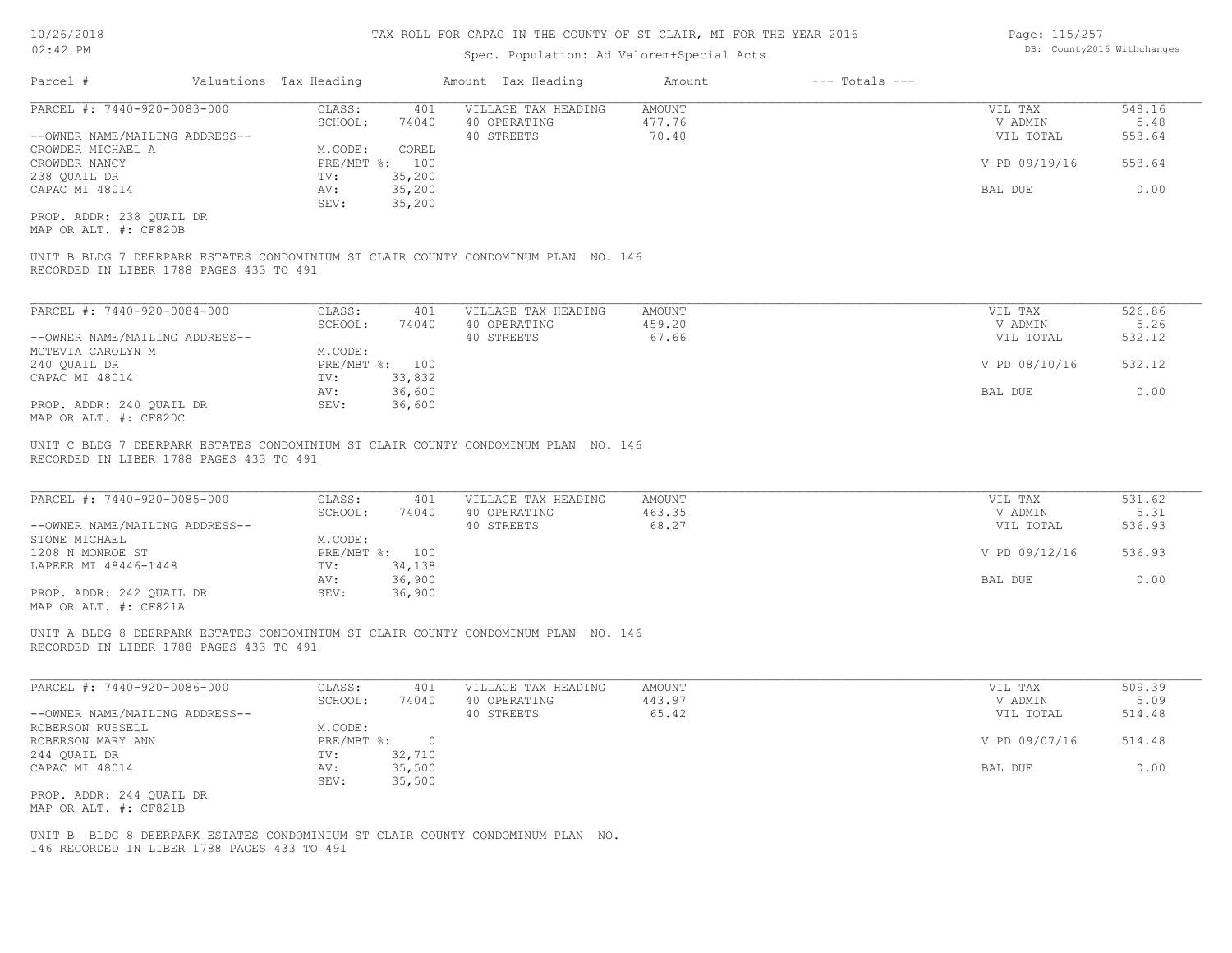| 10/26/2018                                                             |                        |                         |                                                                                                                           | TAX ROLL FOR CAPAC IN THE COUNTY OF ST CLAIR, MI FOR THE YEAR 2016 |                    | Page: 116/257      |                            |  |
|------------------------------------------------------------------------|------------------------|-------------------------|---------------------------------------------------------------------------------------------------------------------------|--------------------------------------------------------------------|--------------------|--------------------|----------------------------|--|
| $02:42$ PM                                                             |                        |                         |                                                                                                                           | Spec. Population: Ad Valorem+Special Acts                          |                    |                    | DB: County2016 Withchanges |  |
| Parcel #                                                               | Valuations Tax Heading |                         | Amount Tax Heading                                                                                                        | Amount                                                             | $---$ Totals $---$ |                    |                            |  |
| PARCEL #: 7440-920-0087-000                                            | CLASS:                 | 401                     | VILLAGE TAX HEADING                                                                                                       | <b>AMOUNT</b>                                                      |                    | VIL TAX            | 531.62                     |  |
|                                                                        | SCHOOL:                | 74040                   | 40 OPERATING                                                                                                              | 463.35                                                             |                    | V ADMIN            | 5.31                       |  |
| --OWNER NAME/MAILING ADDRESS--                                         |                        |                         | 40 STREETS                                                                                                                | 68.27                                                              |                    | VIL TOTAL          | 536.93                     |  |
| BREWER YOUNG G.                                                        | M.CODE:                |                         |                                                                                                                           |                                                                    |                    |                    |                            |  |
| BREWER PATTI L.                                                        |                        | PRE/MBT %: 100          |                                                                                                                           |                                                                    |                    | V PD 09/12/16      | 536.93                     |  |
| 246 QUAIL DR                                                           | TV:                    | 34,138                  |                                                                                                                           |                                                                    |                    |                    |                            |  |
| CAPAC MI 48014                                                         | AV:                    | 36,900                  |                                                                                                                           |                                                                    |                    | BAL DUE            | 0.00                       |  |
|                                                                        | SEV:                   | 36,900                  |                                                                                                                           |                                                                    |                    |                    |                            |  |
| PROP. ADDR: 246 QUAIL DR<br>MAP OR ALT. #: CF821C                      |                        |                         |                                                                                                                           |                                                                    |                    |                    |                            |  |
| RECORDED IN LIBER 1788 PAGES 433 TO 491                                |                        |                         | UNIT C BLDG 8 DEERPARK ESTATES CONDOMINIUM ST CLAIR COUNTY CONDOMINUM PLAN NO. 146                                        |                                                                    |                    |                    |                            |  |
| PARCEL #: 7440-920-0088-000                                            | CLASS:                 | 401                     | VILLAGE TAX HEADING                                                                                                       | <b>AMOUNT</b>                                                      |                    | VIL TAX            | 537.96                     |  |
|                                                                        | SCHOOL:                | 74040                   | 40 OPERATING                                                                                                              | 468.87                                                             |                    | V ADMIN            | 5.37                       |  |
| --OWNER NAME/MAILING ADDRESS--                                         |                        |                         | 40 STREETS                                                                                                                | 69.09                                                              |                    | VIL TOTAL          | 543.33                     |  |
| HUGHES LAWRENCE M                                                      | M.CODE:                |                         |                                                                                                                           |                                                                    |                    |                    |                            |  |
| HUGHES CHARLOTTE L                                                     |                        | PRE/MBT %: 100          |                                                                                                                           |                                                                    |                    | V PD 07/15/16      | 543.33                     |  |
| 252 QUAIL DR                                                           | TV:                    | 34,545                  |                                                                                                                           |                                                                    |                    |                    |                            |  |
| Capac MI 48014                                                         | AV:                    | 37,300                  |                                                                                                                           |                                                                    |                    | BAL DUE            | 0.00                       |  |
|                                                                        | SEV:                   | 37,300                  |                                                                                                                           |                                                                    |                    |                    |                            |  |
| PROP. ADDR: 252 QUAIL DR<br>MAP OR ALT. #: CF822A                      |                        |                         |                                                                                                                           |                                                                    |                    |                    |                            |  |
| RECORDED IN LIBER 1788 PAGES 433 TO 491<br>PARCEL #: 7440-920-0089-000 | CLASS:<br>SCHOOL:      | 401<br>74040            | UNIT A BLDG 9 DEERPARK ESTATES CONDOMINIUM ST CLAIR COUNTY CONDOMINUM PLAN NO. 146<br>VILLAGE TAX HEADING<br>40 OPERATING | <b>AMOUNT</b><br>451.96                                            |                    | VIL TAX<br>V ADMIN | 518.55<br>5.18             |  |
| --OWNER NAME/MAILING ADDRESS--                                         |                        |                         | 40 STREETS                                                                                                                | 66.59                                                              |                    | VIL TOTAL          | 523.73                     |  |
| HADDON DAVE W<br>254 QUAIL DR                                          | M.CODE:                | COREL<br>PRE/MBT %: 100 |                                                                                                                           |                                                                    |                    | V PD 09/19/16      | 523.73                     |  |
| Capac MI 48014                                                         | TV:                    | 33,299                  |                                                                                                                           |                                                                    |                    |                    |                            |  |
|                                                                        | AV:                    | 35,900                  |                                                                                                                           |                                                                    |                    | BAL DUE            | 0.00                       |  |
| PROP. ADDR: 254 OUAIL DR<br>MAP OR ALT. #: CF822B                      | SEV:                   | 35,900                  |                                                                                                                           |                                                                    |                    |                    |                            |  |
| RECORDED IN LIBER 1788 PAGES 433 TO 491                                |                        |                         | UNIT B BLDG 9 DEERPARK ESTATES CONDOMINIUM ST CLAIR COUNTY CONDOMINUM PLAN NO. 146                                        |                                                                    |                    |                    |                            |  |
| PARCEL #: 7440-920-0090-000                                            | CLASS:                 | 401                     | VILLAGE TAX HEADING                                                                                                       | <b>AMOUNT</b>                                                      |                    | VIL TAX            | 537.96                     |  |
|                                                                        | SCHOOL:                | 74040                   | 40 OPERATING                                                                                                              | 468.87                                                             |                    | V ADMIN            | 5.37                       |  |
| --OWNER NAME/MAILING ADDRESS--                                         |                        |                         | 40 STREETS                                                                                                                | 69.09                                                              |                    | VIL TOTAL          | 543.33                     |  |
| FOLLMER STEVEN J                                                       | M.CODE:                | TRICO                   |                                                                                                                           |                                                                    |                    |                    |                            |  |
| 256 OUAIL DR                                                           |                        | PRE/MBT %: 100          |                                                                                                                           |                                                                    |                    | V PD 07/15/16      | 543.33                     |  |
| CAPAC MI 48014                                                         | TV:                    | 34,545                  |                                                                                                                           |                                                                    |                    |                    |                            |  |
|                                                                        | AV:                    | 37,300                  |                                                                                                                           |                                                                    |                    | BAL DUE            | 0.00                       |  |
| PROP. ADDR: 256 QUAIL DR                                               | SEV:                   | 37,300                  |                                                                                                                           |                                                                    |                    |                    |                            |  |

MAP OR ALT. #: CF822C

146 RECORDED IN LIBER 1788 PAGES 433 TO 491 UNIT C BLDG 9 DEERPARK ESTATES CONDOMINIUM ST CLAIR COUNTY CONDOMINUM PLAN NO.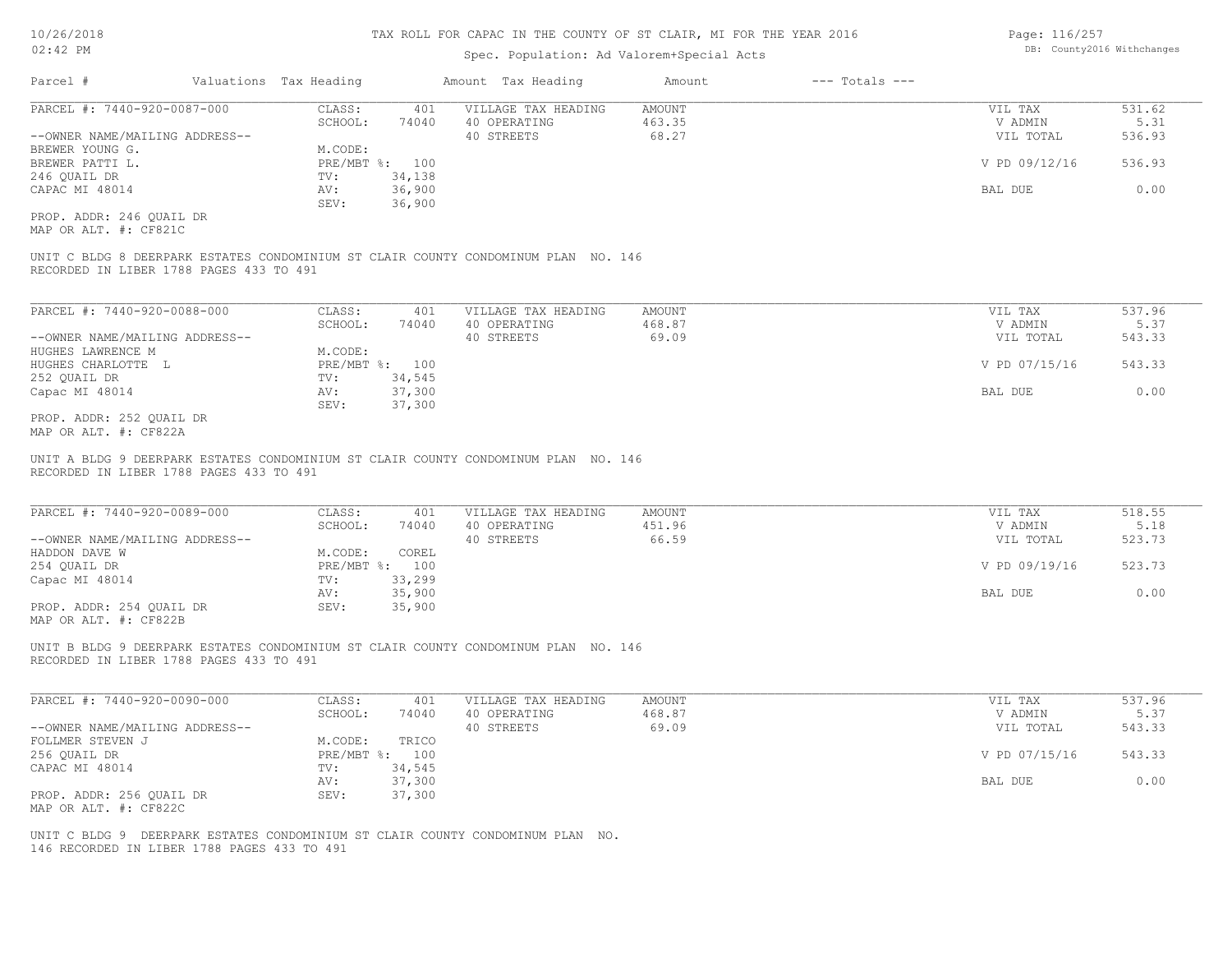## Spec. Population: Ad Valorem+Special Acts

Page: 117/257 DB: County2016 Withchanges

| Parcel #                                      | Valuations Tax Heading |       | Amount Tax Heading                                                              | Amount | $---$ Totals $---$ |                   |                 |
|-----------------------------------------------|------------------------|-------|---------------------------------------------------------------------------------|--------|--------------------|-------------------|-----------------|
| PARCEL #: 7440-920-0091-000                   | CLASS:                 | 402   | VILLAGE TAX HEADING                                                             | AMOUNT |                    | VIL TAX           | 7.51            |
|                                               | SCHOOL:                | 74040 | 40 OPERATING                                                                    | 6.55   |                    | V ADMIN           | 0.07            |
| --OWNER NAME/MAILING ADDRESS--                |                        |       | 40 STREETS                                                                      | 0.96   |                    | VIL TOTAL         | 7.58            |
| DEER PARK LAND DEVELOPMENT                    | M.CODE:                |       |                                                                                 |        |                    |                   |                 |
| 8155 ANNSBURY STE 109                         | PRE/MBT %:             |       |                                                                                 |        |                    | V PD 09/16/16     | 7.58            |
| UTICA MI 48316                                | TV:                    | 483   |                                                                                 |        |                    |                   |                 |
|                                               | AV:                    | 5,400 |                                                                                 |        |                    | BAL DUE           | 0.00            |
| PROP. ADDR: DEER PARK                         | SEV:                   | 5,400 |                                                                                 |        |                    |                   |                 |
| MAP OR ALT. #: CF823A                         |                        |       |                                                                                 |        |                    |                   |                 |
| 146 RECORDED IN LIBER 1788 PAGES 433 TO 491   |                        |       | UNIT A BLDG 10 DEERPARK ESTATES CONDOMINIUM ST CLAIR COUNTY CONDOMINUM PLAN NO. |        |                    |                   |                 |
| PARCEL #: 7440-920-0092-000                   | CLASS:                 | 402   | VILLAGE TAX HEADING                                                             | AMOUNT |                    | VIL TAX           | 7.51            |
|                                               | SCHOOL:                | 74040 | 40 OPERATING                                                                    | 6.55   |                    | V ADMIN           | 0.07            |
| $L = \bigcap$ MNED NAME (MATITNC ADDECC $L =$ |                        |       | AA CHDEEHC                                                                      | 0a6    |                    | <b>TITT TOTAT</b> | 7 <sub>50</sub> |

| --OWNER NAME/MAILING ADDRESS-- |            |       | 40 STREETS | 1.96 | VIL TOTAL             |  |
|--------------------------------|------------|-------|------------|------|-----------------------|--|
| DEER PARK LAND DEVELOPMENT     | M.CODE:    |       |            |      |                       |  |
| 8155 ANNSBURY STE 109          | PRE/MBT %: |       |            |      | V PD 09/16/16<br>7.58 |  |
| UTICA MI 48316                 | TV:        | 483   |            |      |                       |  |
|                                | AV:        | 5,400 |            |      | BAL DUE<br>0.00       |  |
| PROP. ADDR: DEER PARK          | SEV:       | 5,400 |            |      |                       |  |
| MAP OR ALT. #: CF823B          |            |       |            |      |                       |  |

146 RECORDED IN LIBER 1788 PAGES 433 TO 491 UNIT B BLDG 10 DEERPARK ESTATES CONDOMINIUM ST CLAIR COUNTY CONDOMINUM PLAN NO.

| PARCEL #: 7440-920-0093-000                           | CLASS:     | 402   | VILLAGE TAX HEADING | AMOUNT | VIL TAX       | 7.51 |
|-------------------------------------------------------|------------|-------|---------------------|--------|---------------|------|
|                                                       | SCHOOL:    | 74040 | 40 OPERATING        | 6.55   | V ADMIN       | 0.07 |
| --OWNER NAME/MAILING ADDRESS--                        |            |       | 40 STREETS          | 0.96   | VIL TOTAL     | 7.58 |
| DEER PARK LAND DEVELOPMENT                            | M.CODE:    |       |                     |        |               |      |
| 8155 ANNSBURY STE 109                                 | PRE/MBT %: |       |                     |        | V PD 09/16/16 | 7.58 |
| UTICA MI 48316                                        | TV:        | 483   |                     |        |               |      |
|                                                       | AV:        | 5,400 |                     |        | BAL DUE       | 0.00 |
| PROP. ADDR: DEER PARK                                 | SEV:       | 5,400 |                     |        |               |      |
| $\cdots$ $\cdots$ $\cdots$ $\cdots$ $\cdots$ $\cdots$ |            |       |                     |        |               |      |

MAP OR ALT. #: CF824A

146 RECORDED IN LIBER 1788 PAGES 433 TO 491 UNIT A BLDG 11 DEERPARK ESTATES CONDOMINIUM ST CLAIR COUNTY CONDOMINUM PLAN NO.

| PARCEL #: 7440-920-0094-000    | CLASS:     | 402   | VILLAGE TAX HEADING | AMOUNT | VIL TAX       | 7.51 |
|--------------------------------|------------|-------|---------------------|--------|---------------|------|
|                                | SCHOOL:    | 74040 | 40 OPERATING        | 6.55   | V ADMIN       | 0.07 |
| --OWNER NAME/MAILING ADDRESS-- |            |       | 40 STREETS          | 0.96   | VIL TOTAL     | 7.58 |
| DEER PARK LAND DEVELOPMENT     | M.CODE:    |       |                     |        |               |      |
| 8155 ANNSBURY STE 109          | PRE/MBT %: |       |                     |        | V PD 09/16/16 | 7.58 |
| UTICA MI 48316                 | TV:        | 483   |                     |        |               |      |
|                                | AV:        | 5,400 |                     |        | BAL DUE       | 0.00 |
| PROP. ADDR: DEER PARK          | SEV:       | 5,400 |                     |        |               |      |
| MAP OR ALT. #: CF824B          |            |       |                     |        |               |      |

 $\mathcal{L}_\mathcal{L} = \mathcal{L}_\mathcal{L} = \mathcal{L}_\mathcal{L} = \mathcal{L}_\mathcal{L} = \mathcal{L}_\mathcal{L} = \mathcal{L}_\mathcal{L} = \mathcal{L}_\mathcal{L} = \mathcal{L}_\mathcal{L} = \mathcal{L}_\mathcal{L} = \mathcal{L}_\mathcal{L} = \mathcal{L}_\mathcal{L} = \mathcal{L}_\mathcal{L} = \mathcal{L}_\mathcal{L} = \mathcal{L}_\mathcal{L} = \mathcal{L}_\mathcal{L} = \mathcal{L}_\mathcal{L} = \mathcal{L}_\mathcal{L}$ 

146 RECORDED IN LIBER 1788 PAGES 433 TO 491 UNIT B UBLDG 11 DEERPARK ESTATES CONDOMINIUM ST CLAIR COUNTY CONDOMINUM PLAN NO.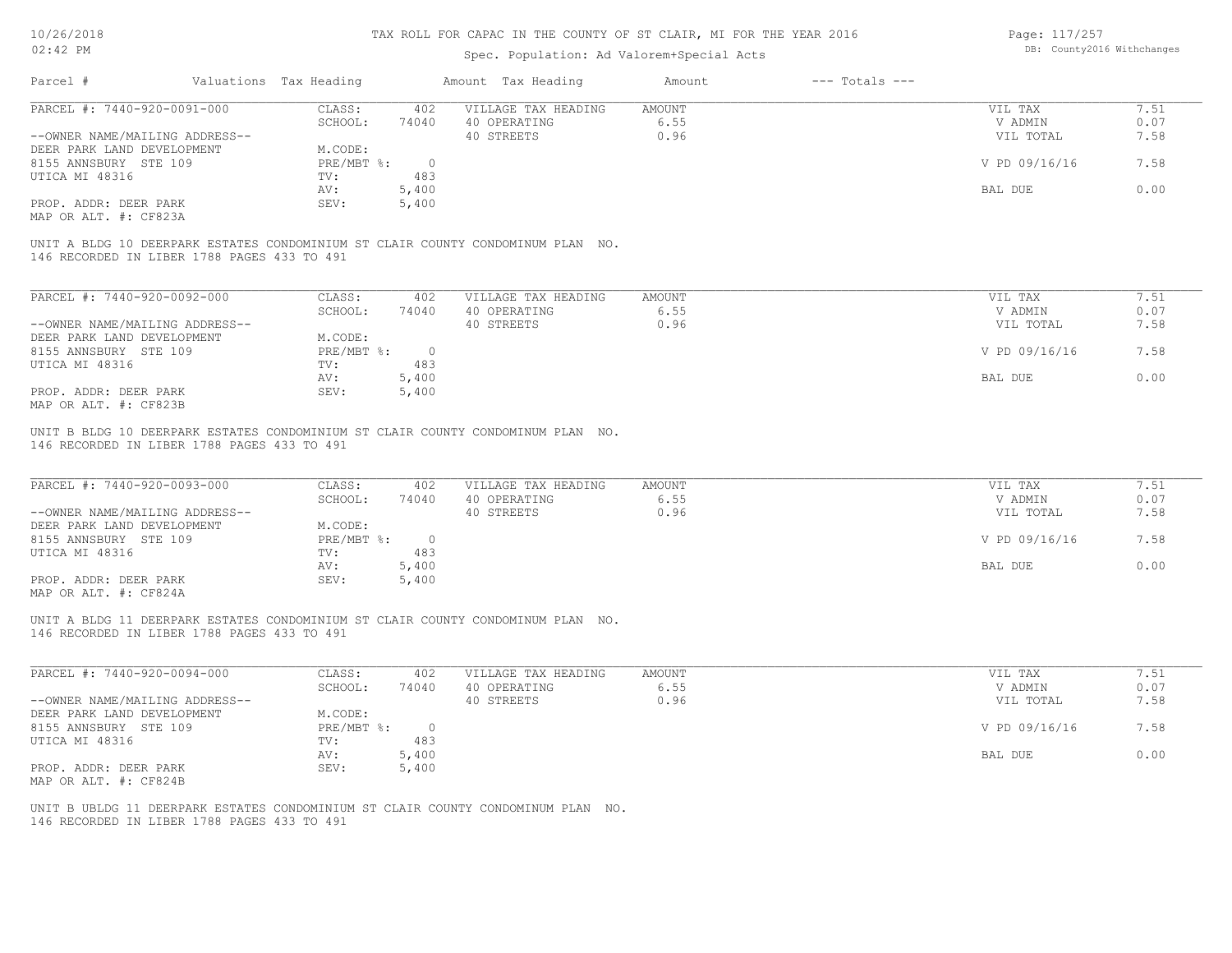| 10/26/2018<br>$02:42$ PM                                                                                                       |                        | TAX ROLL FOR CAPAC IN THE COUNTY OF ST CLAIR, MI FOR THE YEAR 2016 |                                           |                    | Page: 118/257<br>DB: County2016 Withchanges |              |
|--------------------------------------------------------------------------------------------------------------------------------|------------------------|--------------------------------------------------------------------|-------------------------------------------|--------------------|---------------------------------------------|--------------|
|                                                                                                                                |                        |                                                                    | Spec. Population: Ad Valorem+Special Acts |                    |                                             |              |
| Parcel #                                                                                                                       | Valuations Tax Heading | Amount Tax Heading                                                 | Amount                                    | $---$ Totals $---$ |                                             |              |
| PARCEL #: 7440-920-0095-000                                                                                                    | CLASS:                 | VILLAGE TAX HEADING<br>402                                         | <b>AMOUNT</b>                             |                    | VIL TAX                                     | 7.51         |
|                                                                                                                                | SCHOOL:                | 40 OPERATING<br>74040                                              | 6.55                                      |                    | V ADMIN                                     | 0.07         |
| --OWNER NAME/MAILING ADDRESS--                                                                                                 |                        | 40 STREETS                                                         | 0.96                                      |                    | VIL TOTAL                                   | 7.58         |
| DEER PARK LAND DEVELOPMENT                                                                                                     | M.CODE:                |                                                                    |                                           |                    |                                             |              |
| 8155 ANNSBURY STE 109                                                                                                          | PRE/MBT %:             | $\circ$                                                            |                                           |                    | V PD 09/16/16                               | 7.58         |
| UTICA MI 48316                                                                                                                 | TV:                    | 483                                                                |                                           |                    |                                             |              |
|                                                                                                                                | AV:                    | 5,400                                                              |                                           |                    | <b>BAL DUE</b>                              | 0.00         |
| PROP. ADDR: DEER PARK<br>MAP OR ALT. #: CF824C                                                                                 | SEV:                   | 5,400                                                              |                                           |                    |                                             |              |
| UNIT C BLDG 11 DEERPARK ESTATES CONDOMINIUM ST CLAIR COUNTY CONDOMINUM PLAN NO.<br>146 RECORDED IN LIBER 1788 PAGES 433 TO 491 |                        |                                                                    |                                           |                    |                                             |              |
|                                                                                                                                |                        |                                                                    |                                           |                    |                                             |              |
| PARCEL #: 7440-920-0096-000                                                                                                    | CLASS:                 | 402<br>VILLAGE TAX HEADING                                         | <b>AMOUNT</b>                             |                    | VIL TAX                                     | 7.51         |
|                                                                                                                                | SCHOOL:                | 74040<br>40 OPERATING                                              | 6.55                                      |                    | V ADMIN                                     | 0.07         |
| --OWNER NAME/MAILING ADDRESS--                                                                                                 |                        | 40 STREETS                                                         | 0.96                                      |                    | VIL TOTAL                                   | 7.58         |
| DEER PARK LAND DEVELOPMENT                                                                                                     | M.CODE:                |                                                                    |                                           |                    |                                             |              |
| 8155 ANNSBURY STE 109                                                                                                          | PRE/MBT %:             | $\circ$                                                            |                                           |                    | V PD 09/16/16                               | 7.58         |
| UTICA MI 48316                                                                                                                 | TV:                    | 483                                                                |                                           |                    |                                             |              |
|                                                                                                                                | AV:                    | 5,400                                                              |                                           |                    | <b>BAL DUE</b>                              | 0.00         |
| PROP. ADDR: DEER PARK<br>MAP OR ALT. #: CF825A                                                                                 | SEV:                   | 5,400                                                              |                                           |                    |                                             |              |
| UNIT A BLDG 12 DEERPARK ESTATES CONDOMINIUM ST CLAIR COUNTY CONDOMINUM PLAN NO.                                                |                        |                                                                    |                                           |                    |                                             |              |
| 146 RECORDED IN LIBER 1788 PAGES 433 TO 491                                                                                    |                        |                                                                    |                                           |                    |                                             |              |
|                                                                                                                                |                        |                                                                    | <b>AMOUNT</b>                             |                    |                                             |              |
| PARCEL #: 7440-920-0097-000                                                                                                    | CLASS:<br>SCHOOL:      | VILLAGE TAX HEADING<br>402<br>74040<br>40 OPERATING                | 6.55                                      |                    | VIL TAX<br>V ADMIN                          | 7.51<br>0.07 |
| --OWNER NAME/MAILING ADDRESS--                                                                                                 |                        | 40 STREETS                                                         | 0.96                                      |                    | VIL TOTAL                                   | 7.58         |
| DEER PARK LAND DEVELOPMENT                                                                                                     | M.CODE:                |                                                                    |                                           |                    |                                             |              |
| 8155 ANSBURY STE 109                                                                                                           | PRE/MBT %:             | $\overline{0}$                                                     |                                           |                    | V PD 09/16/16                               | 7.58         |
| UTICA MI 48316                                                                                                                 | TV:                    | 483                                                                |                                           |                    |                                             |              |
|                                                                                                                                | AV:                    | 5,400                                                              |                                           |                    | BAL DUE                                     | 0.00         |
| PROP. ADDR: DEER PARK                                                                                                          | SEV:                   | 5,400                                                              |                                           |                    |                                             |              |
| MAP OR ALT. #: CF825B                                                                                                          |                        |                                                                    |                                           |                    |                                             |              |
|                                                                                                                                |                        |                                                                    |                                           |                    |                                             |              |
| UNIT B BLDG 12 DEERPARK ESTATES CONDOMINIUM ST CLAIR COUNTY CONDOMINUM PLAN NO.<br>146 RECORDED IN LIBER 1788 PAGES 433 TO 491 |                        |                                                                    |                                           |                    |                                             |              |
|                                                                                                                                |                        |                                                                    |                                           |                    |                                             |              |
| PARCEL #: 7440-920-0098-000                                                                                                    | CLASS:                 | 402<br>VILLAGE TAX HEADING                                         | <b>AMOUNT</b>                             |                    | VIL TAX                                     | 7.51         |
|                                                                                                                                | SCHOOL:                | 40 OPERATING<br>74040                                              | 6.55                                      |                    | V ADMIN                                     | 0.07         |
| --OWNER NAME/MAILING ADDRESS--                                                                                                 |                        | 40 STREETS                                                         | 0.96                                      |                    | VIL TOTAL                                   | 7.58         |
| DEER PARK LAND DEVELOPMENT                                                                                                     | M.CODE:                |                                                                    |                                           |                    |                                             |              |
| 8155 ANNSBURY STE 109                                                                                                          | PRE/MBT %:             | $\circ$                                                            |                                           |                    | V PD 09/16/16                               | 7.58         |
| UTICA MI 48316                                                                                                                 | TV:                    | 483                                                                |                                           |                    |                                             |              |

AV: 5,400 BAL DUE 0.00

MAP OR ALT. #: CF925C PROP. ADDR: DEER PARK SEV: 5,400

146 RECORDED IN LIBER 1788 PAGES 433 TO 491 UNIT C BLDG 12 DEERPARK ESTATES CONDOMINIUM ST CLAIR COUNTY CONDOMINUM PLAN NO.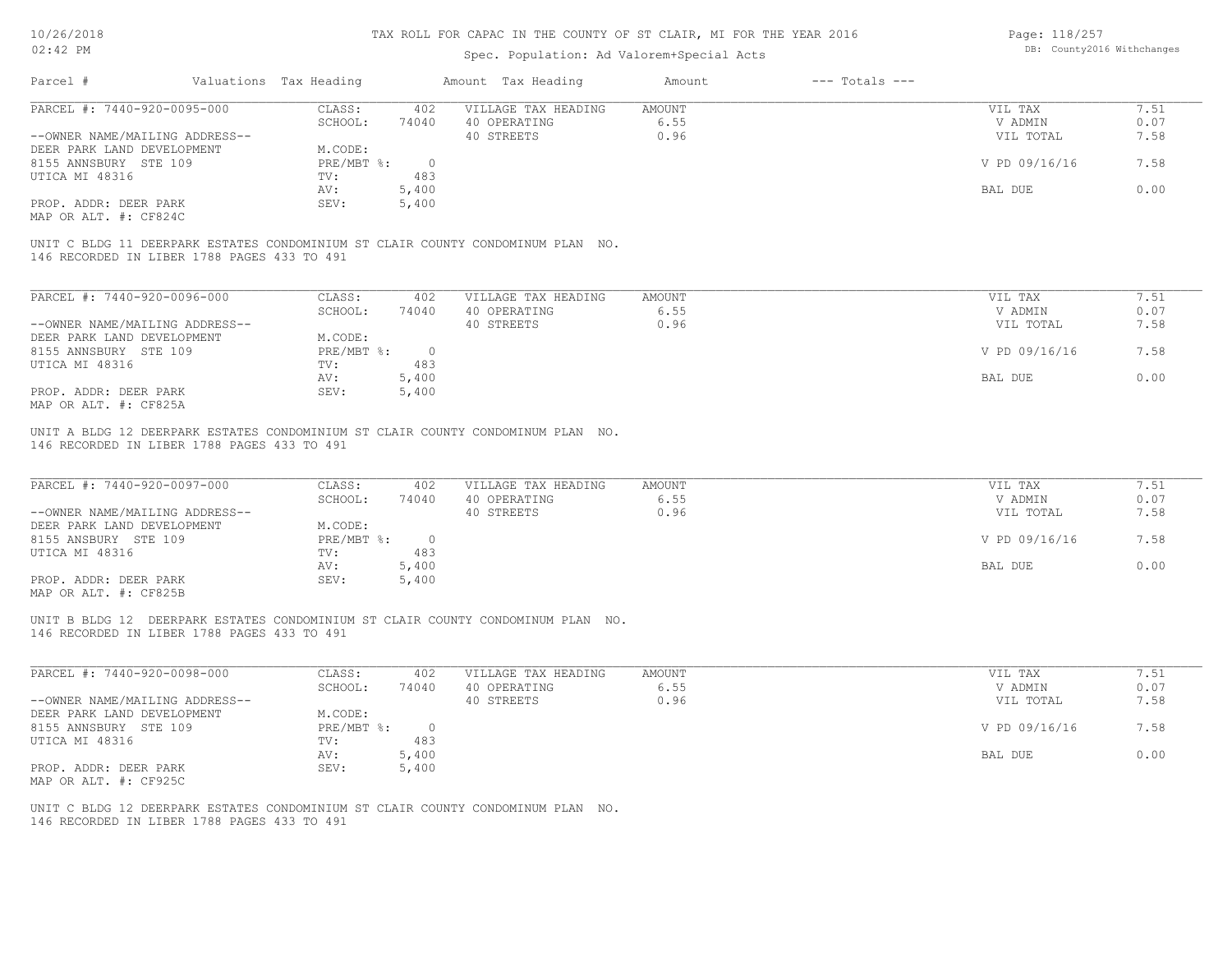## Spec. Population: Ad Valorem+Special Acts

Page: 119/257 DB: County2016 Withchanges

| Parcel #                                    | Valuations Tax Heading |            | Amount Tax Heading                                                              | Amount | $---$ Totals $---$ |               |      |
|---------------------------------------------|------------------------|------------|---------------------------------------------------------------------------------|--------|--------------------|---------------|------|
| PARCEL #: 7440-920-0099-000                 | CLASS:                 | 402        | VILLAGE TAX HEADING                                                             | AMOUNT |                    | VIL TAX       | 7.51 |
|                                             | SCHOOL:                | 74040      | 40 OPERATING                                                                    | 6.55   |                    | V ADMIN       | 0.07 |
| --OWNER NAME/MAILING ADDRESS--              |                        |            | 40 STREETS                                                                      | 0.96   |                    | VIL TOTAL     | 7.58 |
| DEER PARK LAND DEVELOPMENT                  | M.CODE:                |            |                                                                                 |        |                    |               |      |
| 8155 ANNSBURY STE 109                       | PRE/MBT %:             | $\bigcirc$ |                                                                                 |        |                    | V PD 09/16/16 | 7.58 |
| UTICA MI 48316                              | TV:                    | 483        |                                                                                 |        |                    |               |      |
|                                             | AV:                    | 5,400      |                                                                                 |        |                    | BAL DUE       | 0.00 |
| PROP. ADDR: DEER PARK                       | SEV:                   | 5,400      |                                                                                 |        |                    |               |      |
| MAP OR ALT. #: CF826A                       |                        |            |                                                                                 |        |                    |               |      |
| 146 RECORDED IN LIBER 1788 PAGES 433 TO 491 |                        |            | UNIT A BLDG 13 DEERPARK ESTATES CONDOMINIUM ST CLAIR COUNTY CONDOMINUM PLAN NO. |        |                    |               |      |
|                                             |                        |            |                                                                                 |        |                    |               |      |
| PARCEL #: 7440-920-0100-000                 | CLASS:                 | 402        | VILLAGE TAX HEADING                                                             | AMOUNT |                    | VIL TAX       | 7.51 |
|                                             | SCHOOL:                | 74040      | 40 OPERATING                                                                    | 6.55   |                    | V ADMIN       | 0.07 |

| --OWNER NAME/MAILING ADDRESS-- |              |       | 40 STREETS | .<br>0.96 | VIL TOTAL     | .<br>7.58 |
|--------------------------------|--------------|-------|------------|-----------|---------------|-----------|
| DEER PARK LAND DEVELOPMENT     | M.CODE:      |       |            |           |               |           |
| 8155 ANNSBURY STE 109          | $PRE/MBT$ %: |       |            |           | V PD 09/16/16 | 7.58      |
| UTICA MI 48316                 | TV:          | 483   |            |           |               |           |
|                                | AV:          | 5,400 |            |           | BAL DUE       | 0.00      |
| PROP. ADDR: DEER PARK          | SEV:         | 5,400 |            |           |               |           |
| MAP OR ALT. #: CF826B          |              |       |            |           |               |           |

146 RECORDED IN LIBER 1788 PAGES 433 TO 491 UNIT B BLDG 13 DEERPARK ESTATES CONDOMINIUM ST CLAIR COUNTY CONDOMINUM PLAN NO.

| PARCEL #: 7440-920-0101-000    | CLASS:     | 402   | VILLAGE TAX HEADING | AMOUNT | VIL TAX       | 7.51 |
|--------------------------------|------------|-------|---------------------|--------|---------------|------|
|                                | SCHOOL:    | 74040 | 40 OPERATING        | 6.55   | V ADMIN       | 0.07 |
| --OWNER NAME/MAILING ADDRESS-- |            |       | 40 STREETS          | 0.96   | VIL TOTAL     | 7.58 |
| DEER PARK LAND DEVELOPMENT     | M.CODE:    |       |                     |        |               |      |
| 8155 ANNSBURY STE 109          | PRE/MBT %: |       |                     |        | V PD 09/16/16 | 7.58 |
| UTICA MI 48316                 | TV:        | 483   |                     |        |               |      |
|                                | AV:        | 5,400 |                     |        | BAL DUE       | 0.00 |
| PROP. ADDR: DEER PARK          | SEV:       | 5,400 |                     |        |               |      |
| $MDD$ $CD$ $MDM$ $H$ , $CDQ$   |            |       |                     |        |               |      |

MAP OR ALT. #: CF826C

146 RECORDED IN LIBER 1788 PAGES 433 TO 491 UNIT C BLDG 13 DEERPARK ESTATES CONDOMINIUM ST CLAIR COUNTY CONDOMINUM PLAN NO.

| PARCEL #: 7440-920-0102-000    | CLASS:     | 402      | VILLAGE TAX HEADING | AMOUNT | 7.51<br>VIL TAX       |  |
|--------------------------------|------------|----------|---------------------|--------|-----------------------|--|
|                                | SCHOOL:    | 74040    | 40 OPERATING        | 6.55   | 0.07<br>V ADMIN       |  |
| --OWNER NAME/MAILING ADDRESS-- |            |          | 40 STREETS          | 0.96   | 7.58<br>VIL TOTAL     |  |
| DEER PARK LAND DEVELOPMENT     | M.CODE:    |          |                     |        |                       |  |
| 8155 ANNSBURY STE 109          | PRE/MBT %: | $\Omega$ |                     |        | V PD 09/16/16<br>7.58 |  |
| UTICA MI 48316                 | TV:        | 483      |                     |        |                       |  |
|                                | AV:        | 5,400    |                     |        | 0.00<br>BAL DUE       |  |
| PROP. ADDR: DEER PARK          | SEV:       | 5,400    |                     |        |                       |  |
| MAP OR ALT. #: CF827A          |            |          |                     |        |                       |  |

 $\mathcal{L}_\mathcal{L} = \mathcal{L}_\mathcal{L} = \mathcal{L}_\mathcal{L} = \mathcal{L}_\mathcal{L} = \mathcal{L}_\mathcal{L} = \mathcal{L}_\mathcal{L} = \mathcal{L}_\mathcal{L} = \mathcal{L}_\mathcal{L} = \mathcal{L}_\mathcal{L} = \mathcal{L}_\mathcal{L} = \mathcal{L}_\mathcal{L} = \mathcal{L}_\mathcal{L} = \mathcal{L}_\mathcal{L} = \mathcal{L}_\mathcal{L} = \mathcal{L}_\mathcal{L} = \mathcal{L}_\mathcal{L} = \mathcal{L}_\mathcal{L}$ 

146 RECORDED IN LIBER 1788 PAGES 433 TO 491 UNIT A BLDG 14 DEERPARK ESTATES CONDOMINIUM ST CLAIR COUNTY CONDOMINUM PLAN NO.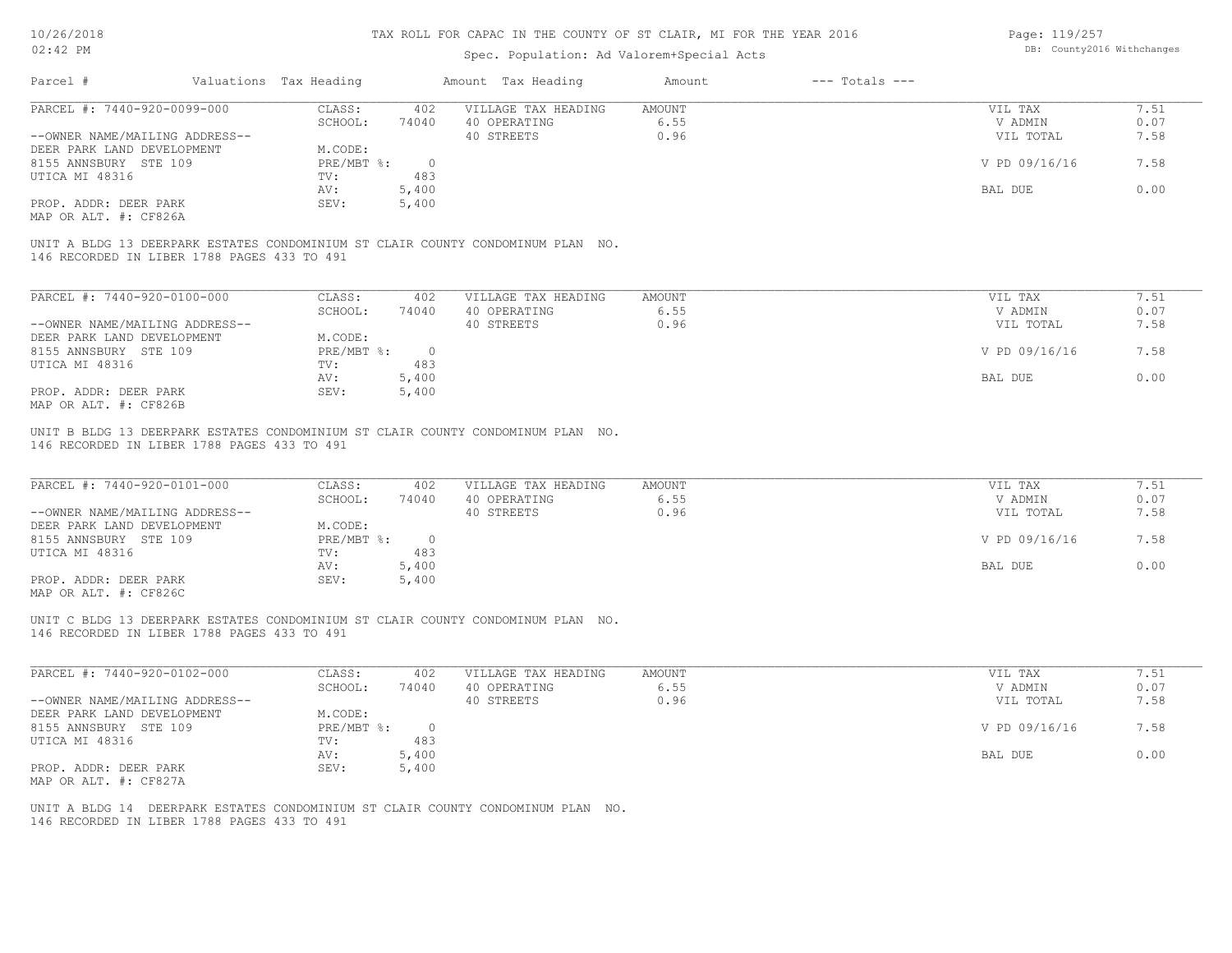## Spec. Population: Ad Valorem+Special Acts

Page: 120/257 DB: County2016 Withchanges

| Parcel #                    |                                             | Valuations Tax Heading |          | Amount Tax Heading                                                              | Amount | $---$ Totals $---$ |               |      |
|-----------------------------|---------------------------------------------|------------------------|----------|---------------------------------------------------------------------------------|--------|--------------------|---------------|------|
| PARCEL #: 7440-920-0103-000 |                                             | CLASS:                 | 402      | VILLAGE TAX HEADING                                                             | AMOUNT |                    | VIL TAX       | 7.51 |
|                             |                                             | SCHOOL:                | 74040    | 40 OPERATING                                                                    | 6.55   |                    | V ADMIN       | 0.07 |
|                             | --OWNER NAME/MAILING ADDRESS--              |                        |          | 40 STREETS                                                                      | 0.96   |                    | VIL TOTAL     | 7.58 |
| DEER PARK LAND DEVELOPMENT  |                                             | M.CODE:                |          |                                                                                 |        |                    |               |      |
| 8155 ANNSBURY STE 109       |                                             | $PRE/MBT$ %:           | $\Omega$ |                                                                                 |        |                    | V PD 09/16/16 | 7.58 |
| UTICA MI 48316              |                                             | TV:                    | 483      |                                                                                 |        |                    |               |      |
|                             |                                             | AV:                    | 5,400    |                                                                                 |        |                    | BAL DUE       | 0.00 |
| PROP. ADDR: DEER PARK       |                                             | SEV:                   | 5,400    |                                                                                 |        |                    |               |      |
| MAP OR ALT. #: CF827B       |                                             |                        |          |                                                                                 |        |                    |               |      |
|                             | 146 RECORDED IN LIBER 1788 PAGES 433 TO 491 |                        |          | UNIT B BLDG 14 DEERPARK ESTATES CONDOMINIUM ST CLAIR COUNTY CONDOMINUM PLAN NO. |        |                    |               |      |
|                             |                                             |                        |          |                                                                                 |        |                    |               |      |
| PARCEL #: 7440-920-0104-000 |                                             | CLASS:                 | 402      | VILLAGE TAX HEADING                                                             | AMOUNT |                    | VIL TAX       | 7.51 |

| PARCEL #: /440-920-0104-000    | JLASS :    | 4 U Z | VILLAGE TAX HEADING | AMOUNT. | VIL TAX       | 7. J L |
|--------------------------------|------------|-------|---------------------|---------|---------------|--------|
|                                | SCHOOL:    | 74040 | 40 OPERATING        | 6.55    | V ADMIN       | 0.07   |
| --OWNER NAME/MAILING ADDRESS-- |            |       | 40 STREETS          | 0.96    | VIL TOTAL     | 7.58   |
| DEER PARK LAND DEVELOPMENT     | M.CODE:    |       |                     |         |               |        |
| 8155 ANNSBURY STE 109          | PRE/MBT %: |       |                     |         | V PD 09/16/16 | 7.58   |
| UTICA MI 48316                 | TV:        | 483   |                     |         |               |        |
|                                | AV:        | 5,400 |                     |         | BAL DUE       | 0.00   |
| PROP. ADDR: DEER PARK          | SEV:       | 5,400 |                     |         |               |        |
| MAP OR ALT. #: CF827C          |            |       |                     |         |               |        |

146 RECORDED IN LIBER 1788 PAGES 433 TO 491 UNIT C BLDG 14 DEERPARK ESTATES CONDOMINIUM ST CLAIR COUNTY CONDOMINUM PLAN NO.

| PARCEL #: 7440-920-0105-000    | CLASS:     | 402   | VILLAGE TAX HEADING | AMOUNT | VIL TAX       | 1.51 |
|--------------------------------|------------|-------|---------------------|--------|---------------|------|
|                                | SCHOOL:    | 74040 | 40 OPERATING        | 6.55   | V ADMIN       | 0.07 |
| --OWNER NAME/MAILING ADDRESS-- |            |       | 40 STREETS          | 0.96   | VIL TOTAL     | 7.58 |
| DEER PARK LAND DEVELOPMENT     | M.CODE:    |       |                     |        |               |      |
| 8155 ANNSBURY STE 109          | PRE/MBT %: |       |                     |        | V PD 09/16/16 | 7.58 |
| UTICA MI 48316                 | TV:        | 483   |                     |        |               |      |
|                                | AV:        | 5,400 |                     |        | BAL DUE       | 0.00 |
| PROP. ADDR: DEER PARK          | SEV:       | 5,400 |                     |        |               |      |
| MAP OR ALT. #: CF828A          |            |       |                     |        |               |      |

146 RECORDED IN LIBER 1788 PAGES 433 TO 491 UNIT A BLDG 15 DEERPARK ESTATES CONDOMINIUM ST CLAIR COUNTY CONDOMINUM PLAN NO.

| PARCEL #: 7440-920-0106-000    | CLASS:       | 402   | VILLAGE TAX HEADING | AMOUNT | VIL TAX       | 1.51 |
|--------------------------------|--------------|-------|---------------------|--------|---------------|------|
|                                | SCHOOL:      | 74040 | 40 OPERATING        | 6.55   | V ADMIN       | 0.07 |
| --OWNER NAME/MAILING ADDRESS-- |              |       | 40 STREETS          | 0.96   | VIL TOTAL     | 7.58 |
| DEER PARK LAND DEVELOPMENT     | M.CODE:      |       |                     |        |               |      |
| 8155 ANNSBURY STE 109          | $PRE/MBT$ %: |       |                     |        | V PD 09/16/16 | 7.58 |
| UTICA MI 48316                 | TV:          | 483   |                     |        |               |      |
|                                | AV:          | 5,400 |                     |        | BAL DUE       | 0.00 |
| PROP. ADDR: DEER PARK          | SEV:         | 5,400 |                     |        |               |      |
| MAP OR ALT. #: CF828B          |              |       |                     |        |               |      |

146 RECORDED IN LIBER 1788 PAGES 433 TO 491 UNIT B BLDG 15 DEERPARK ESTATES CONDOMINIUM ST CLAIR COUNTY CONDOMINUM PLAN NO.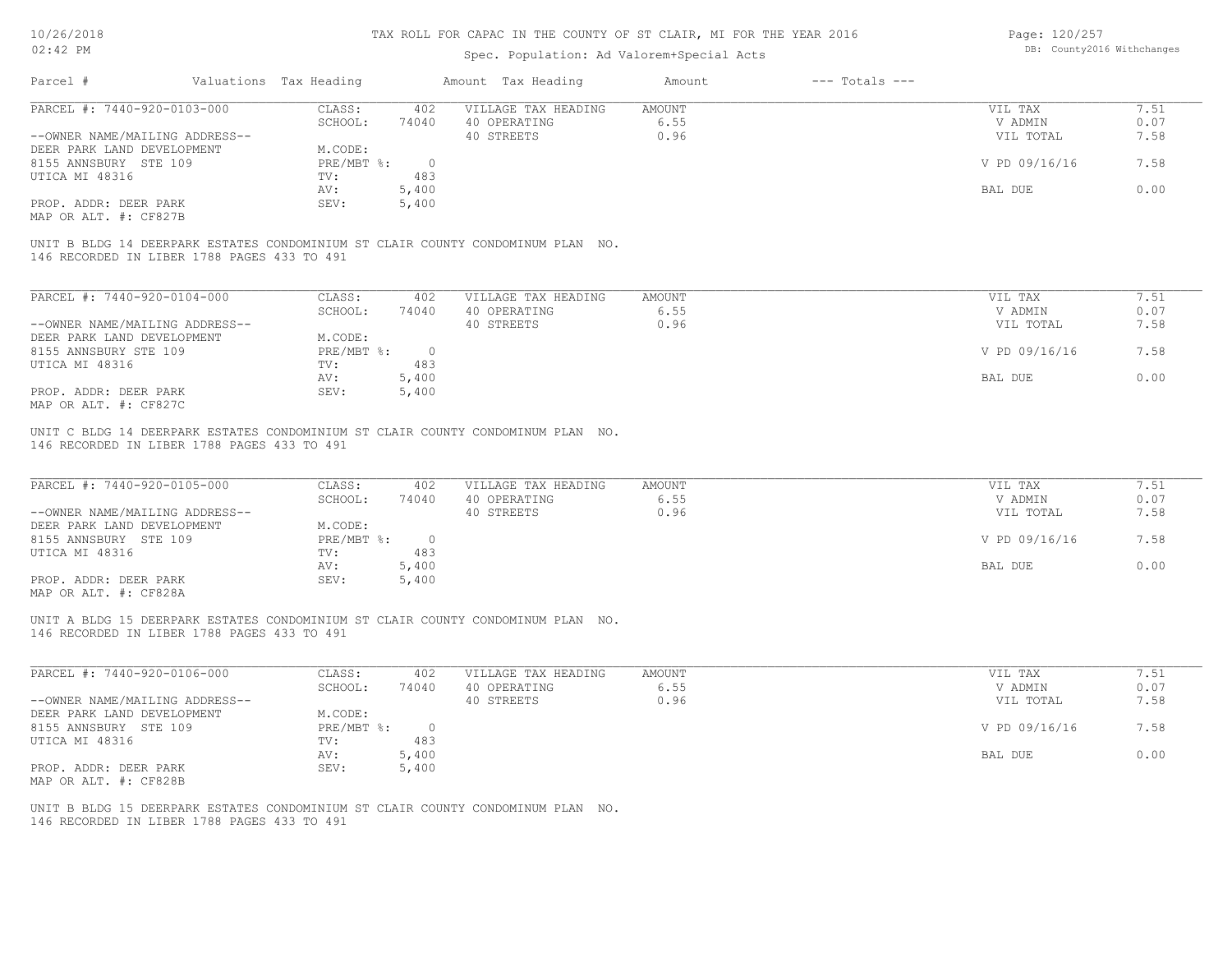## Spec. Population: Ad Valorem+Special Acts

Page: 121/257 DB: County2016 Withchanges

| Parcel #                                    | Valuations Tax Heading |          | Amount Tax Heading                                                              | Amount | $---$ Totals $---$ |               |      |
|---------------------------------------------|------------------------|----------|---------------------------------------------------------------------------------|--------|--------------------|---------------|------|
| PARCEL #: 7440-920-0107-000                 | CLASS:                 | 402      | VILLAGE TAX HEADING                                                             | AMOUNT |                    | VIL TAX       | 7.51 |
|                                             | SCHOOL:                | 74040    | 40 OPERATING                                                                    | 6.55   |                    | V ADMIN       | 0.07 |
| --OWNER NAME/MAILING ADDRESS--              |                        |          | 40 STREETS                                                                      | 0.96   |                    | VIL TOTAL     | 7.58 |
| DEER PARK LAND DEVELOPMENT                  | M.CODE:                |          |                                                                                 |        |                    |               |      |
| 8155 ANNSBURY STE 109                       | PRE/MBT %:             | $\Omega$ |                                                                                 |        |                    | V PD 09/16/16 | 7.58 |
| UTICA MI 48316                              | TV:                    | 483      |                                                                                 |        |                    |               |      |
|                                             | AV:                    | 5,400    |                                                                                 |        |                    | BAL DUE       | 0.00 |
| PROP. ADDR: DEER PARK                       | SEV:                   | 5,400    |                                                                                 |        |                    |               |      |
| MAP OR ALT. #: CF828C                       |                        |          |                                                                                 |        |                    |               |      |
| 146 RECORDED IN LIBER 1788 PAGES 433 TO 491 |                        |          | UNIT C BLDG 15 DEERPARK ESTATES CONDOMINIUM ST CLAIR COUNTY CONDOMINUM PLAN NO. |        |                    |               |      |

| PARCEL #: 7440-920-0108-000    | CLASS:     | 402   | VILLAGE TAX HEADING | AMOUNT | VIL TAX       | 7.51 |
|--------------------------------|------------|-------|---------------------|--------|---------------|------|
|                                | SCHOOL:    | 74040 | 40 OPERATING        | 6.55   | V ADMIN       | 0.07 |
| --OWNER NAME/MAILING ADDRESS-- |            |       | 40 STREETS          | 0.96   | VIL TOTAL     | 7.58 |
| DEER PARK LAND DEVELOPMENT     | M.CODE:    |       |                     |        |               |      |
| 8155 ANNSBURY STE 109          | PRE/MBT %: |       |                     |        | V PD 09/16/16 | 7.58 |
| UTICA MI 48316                 | TV:        | 483   |                     |        |               |      |
|                                | AV:        | 5,400 |                     |        | BAL DUE       | 0.00 |
| PROP. ADDR: DEER PARK          | SEV:       | 5,400 |                     |        |               |      |
| MAP OR ALT. #: CF829A          |            |       |                     |        |               |      |

146 RECORDED IN LIBER 1788 PAGES 433 TO 491 UNIT A BLDG 16 DEERPARK ESTATES CONDOMINIUM ST CLAIR COUNTY CONDOMINUM PLAN NO.

| PARCEL #: 7440-920-0109-000                           | CLASS:     | 402   | VILLAGE TAX HEADING | AMOUNT | VIL TAX       | 7.51 |
|-------------------------------------------------------|------------|-------|---------------------|--------|---------------|------|
|                                                       | SCHOOL:    | 74040 | 40 OPERATING        | 6.55   | V ADMIN       | 0.07 |
| --OWNER NAME/MAILING ADDRESS--                        |            |       | 40 STREETS          | 0.96   | VIL TOTAL     | 7.58 |
| DEER PARK LAND DEVELOPMENT                            | M.CODE:    |       |                     |        |               |      |
| 8155 ANNSBURY STE 109                                 | PRE/MBT %: |       |                     |        | V PD 09/16/16 | 7.58 |
| UTICA MI 48316                                        | TV:        | 483   |                     |        |               |      |
|                                                       | AV:        | 5,400 |                     |        | BAL DUE       | 0.00 |
| PROP. ADDR: DEER PARK                                 | SEV:       | 5,400 |                     |        |               |      |
| $\cdots$ $\cdots$ $\cdots$ $\cdots$ $\cdots$ $\cdots$ |            |       |                     |        |               |      |

MAP OR ALT. #: CF829B

146 RECORDED IN LIBER 1788 PAGES 433 TO 491 UNIT B BLDG 16 DEERPARK ESTATES CONDOMINIUM ST CLAIR COUNTY CONDOMINUM PLAN NO.

| PARCEL #: 7440-920-0110-000    | CLASS:     | 402      | VILLAGE TAX HEADING | AMOUNT | VIL TAX       | 7.51 |
|--------------------------------|------------|----------|---------------------|--------|---------------|------|
|                                | SCHOOL:    | 74040    | 40 OPERATING        | 6.55   | V ADMIN       | 0.07 |
| --OWNER NAME/MAILING ADDRESS-- |            |          | 40 STREETS          | 0.96   | VIL TOTAL     | 7.58 |
| DEER PARK LAND DEVELOPMENT     | M.CODE:    |          |                     |        |               |      |
| 8155 ANNSBURY STE 109          | PRE/MBT %: | $\Omega$ |                     |        | V PD 09/16/16 | 7.58 |
| UTICA MI 48316                 | TV:        | 483      |                     |        |               |      |
|                                | AV:        | 5,400    |                     |        | BAL DUE       | 0.00 |
| PROP. ADDR: DEER PARK          | SEV:       | 5,400    |                     |        |               |      |
| MAP OR ALT. #: CF829C          |            |          |                     |        |               |      |

 $\mathcal{L}_\mathcal{L} = \mathcal{L}_\mathcal{L} = \mathcal{L}_\mathcal{L} = \mathcal{L}_\mathcal{L} = \mathcal{L}_\mathcal{L} = \mathcal{L}_\mathcal{L} = \mathcal{L}_\mathcal{L} = \mathcal{L}_\mathcal{L} = \mathcal{L}_\mathcal{L} = \mathcal{L}_\mathcal{L} = \mathcal{L}_\mathcal{L} = \mathcal{L}_\mathcal{L} = \mathcal{L}_\mathcal{L} = \mathcal{L}_\mathcal{L} = \mathcal{L}_\mathcal{L} = \mathcal{L}_\mathcal{L} = \mathcal{L}_\mathcal{L}$ 

146 RECORDED IN LIBER 1788 PAGES 433 TO 491 UNIT C BLDG 16 DEERPARK ESTATES CONDOMINIUM ST CLAIR COUNTY CONDOMINUM PLAN NO.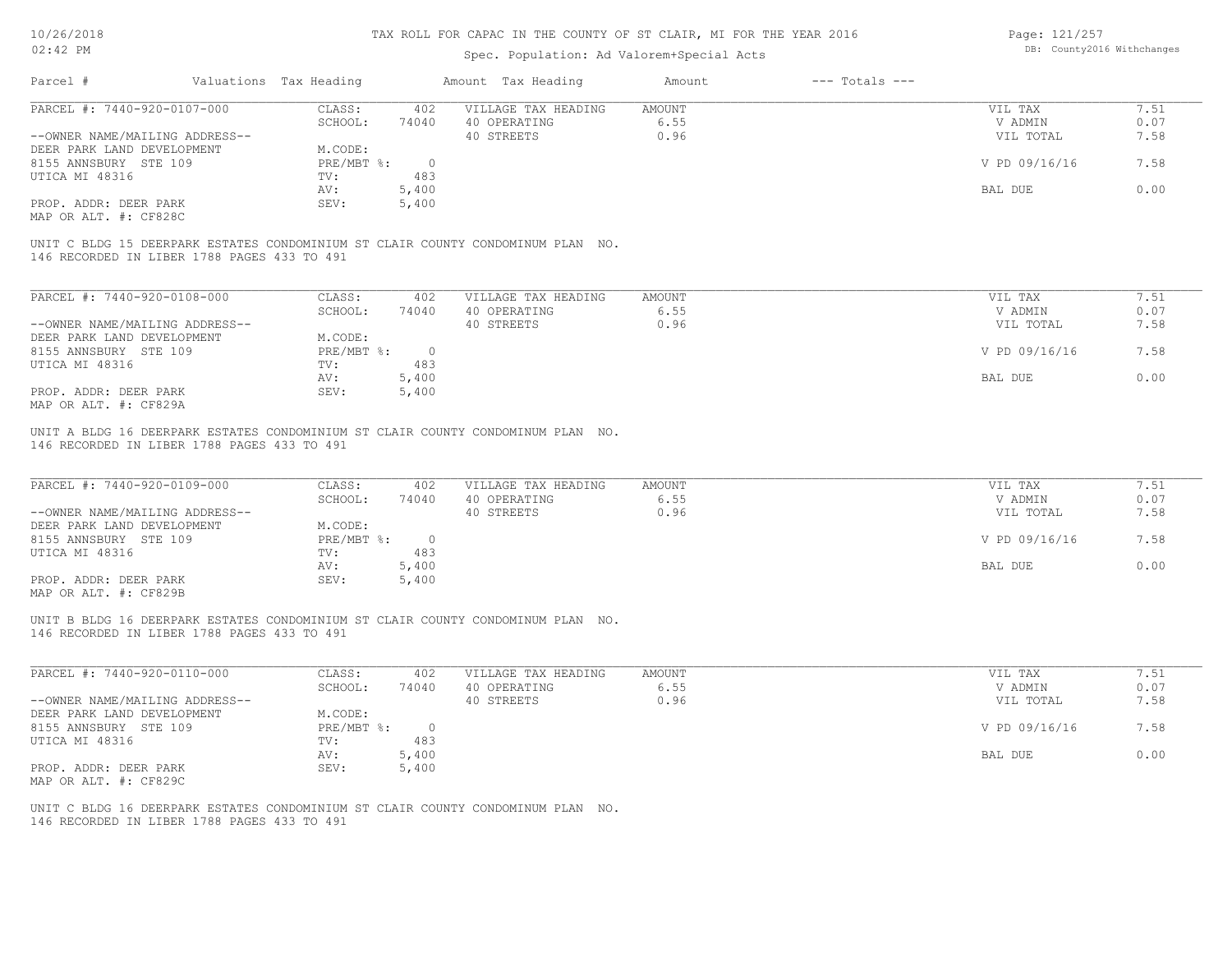## Spec. Population: Ad Valorem+Special Acts

Page: 122/257 DB: County2016 Withchanges

| Valuations Tax Heading<br>Parcel #          |                                          | Amount Tax Heading  | Amount | $---$ Totals $---$ |               |      |
|---------------------------------------------|------------------------------------------|---------------------|--------|--------------------|---------------|------|
| PARCEL #: 7440-920-0111-000                 | CLASS:<br>402                            | VILLAGE TAX HEADING | AMOUNT |                    | VIL TAX       | 7.51 |
|                                             | SCHOOL:<br>74040                         | 40 OPERATING        | 6.55   |                    | V ADMIN       | 0.07 |
| --OWNER NAME/MAILING ADDRESS--              |                                          | 40 STREETS          | 0.96   |                    | VIL TOTAL     | 7.58 |
| DEER PARK LAND DEVELOPMENT                  | M.CODE:                                  |                     |        |                    |               |      |
| 8155 ANNSBURY STE 109                       | $PRE/MBT$ %:<br>$\overline{\phantom{0}}$ |                     |        |                    | V PD 09/16/16 | 7.58 |
| UTICA MI 48316                              | 483<br>TV:                               |                     |        |                    |               |      |
|                                             | 5,400<br>AV:                             |                     |        |                    | BAL DUE       | 0.00 |
| PROP. ADDR: DEER PARK                       | 5,400<br>SEV:                            |                     |        |                    |               |      |
| MAP OR ALT. #: CF830A                       |                                          |                     |        |                    |               |      |
| 146 RECORDED IN LIBER 1788 PAGES 433 TO 491 |                                          |                     |        |                    |               |      |
| PARCEL #: 7440-920-0112-000                 | CLASS:<br>402                            | VILLAGE TAX HEADING | AMOUNT |                    | VIL TAX       | 7.51 |
|                                             | 74040<br>SCHOOL:                         | 40 OPERATING        | 6.55   |                    | V ADMIN       | 0.07 |
| --OWNER NAME/MAILING ADDRESS--              |                                          | 40 STREETS          | 0.96   |                    | VIL TOTAL     | 7.58 |
| DEER PARK LAND DEVELOPMENT                  | M.CODE:                                  |                     |        |                    |               |      |
| 8155 ANNSBURY STE 109                       | $PRE/MBT$ %:<br>$\overline{0}$           |                     |        |                    | V PD 09/16/16 | 7.58 |
| UTICA MI 48316                              | 483<br>TV:                               |                     |        |                    |               |      |
|                                             | 5,400<br>AV:                             |                     |        |                    | BAL DUE       | 0.00 |
| PROP. ADDR: DEER PARK                       | 5,400<br>SEV:                            |                     |        |                    |               |      |
| MAP OR ALT. #: CF830B                       |                                          |                     |        |                    |               |      |

146 RECORDED IN LIBER 1788 PAGES 433 TO 491 UNIT B BLDG 17 DEERPARK ESTATES CONDOMINIUM ST CLAIR COUNTY CONDOMINUM PLAN NO.

| PARCEL #: 7440-920-0113-000    | CLASS:     | 402   | VILLAGE TAX HEADING | AMOUNT | VIL TAX       | 1.51 |
|--------------------------------|------------|-------|---------------------|--------|---------------|------|
|                                | SCHOOL:    | 74040 | 40 OPERATING        | 6.55   | V ADMIN       | 0.07 |
| --OWNER NAME/MAILING ADDRESS-- |            |       | 40 STREETS          | 0.96   | VIL TOTAL     | 7.58 |
| DEER PARK LAND DEVELOPMENT     | M.CODE:    |       |                     |        |               |      |
| 8155 ANNSBURY STE 109          | PRE/MBT %: |       |                     |        | V PD 09/16/16 | 7.58 |
| UTICA MI 48316                 | TV:        | 483   |                     |        |               |      |
|                                | AV:        | 5,400 |                     |        | BAL DUE       | 0.00 |
| PROP. ADDR: DEER PARK          | SEV:       | 5,400 |                     |        |               |      |
| MAP OR ALT. #: CF830C          |            |       |                     |        |               |      |

146 RECORDED IN LIBER 1788 PAGES 433 TO 491 UNIT C BLDG 17 DEERPARK ESTATES CONDOMINIUM ST CLAIR COUNTY CONDOMINUM PLAN NO.

| PARCEL #: 7440-920-0114-000    | CLASS:       | 402   | VILLAGE TAX HEADING | AMOUNT | VIL TAX       | 7.51 |
|--------------------------------|--------------|-------|---------------------|--------|---------------|------|
|                                | SCHOOL:      | 74040 | 40 OPERATING        | 6.55   | V ADMIN       | 0.07 |
| --OWNER NAME/MAILING ADDRESS-- |              |       | 40 STREETS          | 0.96   | VIL TOTAL     | 7.58 |
| DEER PARK LAND DEVELOPMENT     | M.CODE:      |       |                     |        |               |      |
| 8155 ANNSBURY STE 109          | $PRE/MBT$ %: |       |                     |        | V PD 09/16/16 | 7.58 |
| UTICA MI 48316                 | TV:          | 483   |                     |        |               |      |
|                                | AV:          | 5,400 |                     |        | BAL DUE       | 0.00 |
| PROP. ADDR: DEER PARK          | SEV:         | 5,400 |                     |        |               |      |
| MAP OR ALT. #: CF831A          |              |       |                     |        |               |      |

146 RECORDED IN LIBER 1788 PAGES 433 TO 491 UNIT A BLDG 18 DEERPARK ESTATES CONDOMINIUM ST CLAIR COUNTY CONDOMINUM PLAN NO.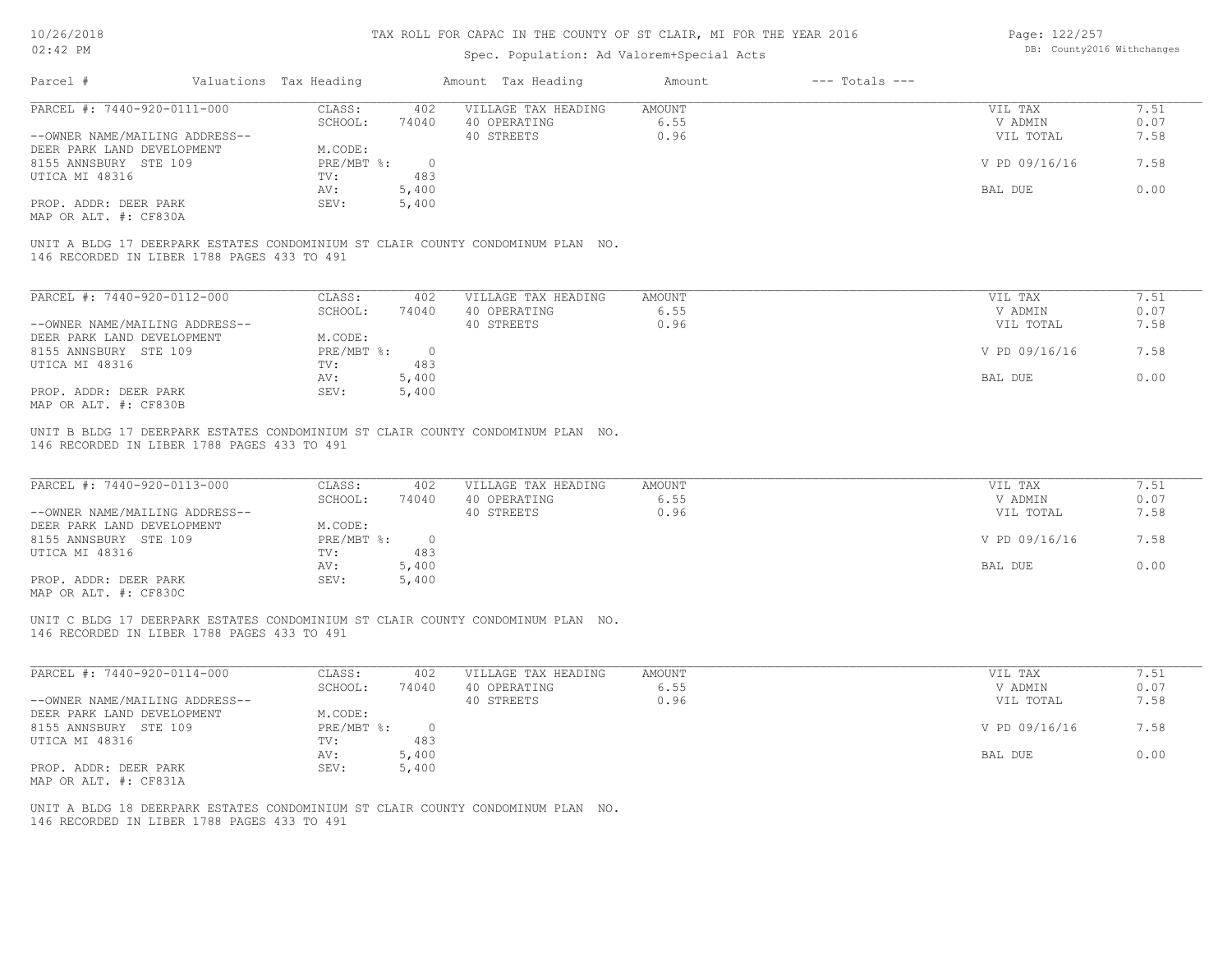| 10/26/2018                                                                                                                     |                        |                | TAX ROLL FOR CAPAC IN THE COUNTY OF ST CLAIR, MI FOR THE YEAR 2016 |               |                    | Page: 123/257              |      |
|--------------------------------------------------------------------------------------------------------------------------------|------------------------|----------------|--------------------------------------------------------------------|---------------|--------------------|----------------------------|------|
| $02:42$ PM                                                                                                                     |                        |                | Spec. Population: Ad Valorem+Special Acts                          |               |                    | DB: County2016 Withchanges |      |
| Parcel #                                                                                                                       | Valuations Tax Heading |                | Amount Tax Heading                                                 | Amount        | $---$ Totals $---$ |                            |      |
| PARCEL #: 7440-920-0115-000                                                                                                    | CLASS:                 | 402            | VILLAGE TAX HEADING                                                | <b>AMOUNT</b> |                    | VIL TAX                    | 7.51 |
|                                                                                                                                | SCHOOL:                | 74040          | 40 OPERATING                                                       | 6.55          |                    | V ADMIN                    | 0.07 |
| --OWNER NAME/MAILING ADDRESS--                                                                                                 |                        |                | 40 STREETS                                                         | 0.96          |                    | VIL TOTAL                  | 7.58 |
| DEER PARK LAND DEVELOPMENT                                                                                                     | M.CODE:                |                |                                                                    |               |                    |                            |      |
| 8155 ANNSBURY STE 109                                                                                                          | $PRE/MBT$ $\div$       | $\overline{0}$ |                                                                    |               |                    | V PD 09/16/16              | 7.58 |
| UTICA MI 48316                                                                                                                 | TV:                    | 483            |                                                                    |               |                    |                            |      |
|                                                                                                                                | AV:                    | 5,400          |                                                                    |               |                    | BAL DUE                    | 0.00 |
| PROP. ADDR: DEER PARK<br>MAP OR ALT. #: CF831B                                                                                 | SEV:                   | 5,400          |                                                                    |               |                    |                            |      |
| UNIT B BLDG 18 DEERPARK ESTATES CONDOMINIUM ST CLAIR COUNTY CONDOMINUM PLAN NO.<br>146 RECORDED IN LIBER 1788 PAGES 433 TO 491 |                        |                |                                                                    |               |                    |                            |      |
|                                                                                                                                |                        |                |                                                                    |               |                    |                            |      |
| PARCEL #: 7440-920-0116-000                                                                                                    | CLASS:                 | 402            | VILLAGE TAX HEADING                                                | <b>AMOUNT</b> |                    | VIL TAX                    | 7.51 |
|                                                                                                                                | SCHOOL:                | 74040          | 40 OPERATING                                                       | 6.55          |                    | V ADMIN                    | 0.07 |
| --OWNER NAME/MAILING ADDRESS--                                                                                                 |                        |                | 40 STREETS                                                         | 0.96          |                    | VIL TOTAL                  | 7.58 |
| DEER PARK LAND DEVELOPMENT                                                                                                     | M.CODE:                |                |                                                                    |               |                    |                            |      |
| 8155 ANNSBURY STE 109                                                                                                          | $PRE/MBT$ $\div$       | $\overline{0}$ |                                                                    |               |                    | V PD 09/16/16              | 7.58 |
| UTICA MI 48316                                                                                                                 | TV:                    | 483            |                                                                    |               |                    |                            |      |
|                                                                                                                                | AV:                    | 5,400          |                                                                    |               |                    | <b>BAL DUE</b>             | 0.00 |
| PROP. ADDR: DEER PARK                                                                                                          | SEV:                   | 5,400          |                                                                    |               |                    |                            |      |
| MAP OR ALT. #: CF831C                                                                                                          |                        |                |                                                                    |               |                    |                            |      |
| UNIT C BLDG 18 DEERPARK ESTATES CONDOMINIUM ST CLAIR COUNTY CONDOMINUM PLAN NO.<br>146 RECORDED IN LIBER 1788 PAGES 433 TO 491 |                        |                |                                                                    |               |                    |                            |      |
| PARCEL #: 7440-920-0117-000                                                                                                    | CLASS:                 | 402            | VILLAGE TAX HEADING                                                | <b>AMOUNT</b> |                    | VIL TAX                    | 7.51 |
|                                                                                                                                | SCHOOL:                | 74040          | 40 OPERATING                                                       | 6.55          |                    | V ADMIN                    | 0.07 |
| --OWNER NAME/MAILING ADDRESS--                                                                                                 |                        |                | 40 STREETS                                                         | 0.96          |                    | VIL TOTAL                  | 7.58 |
| DEER PARK LAND DEVELOPMENT                                                                                                     | M.CODE:                |                |                                                                    |               |                    |                            |      |
| 8155 ANNSBURY STE 109                                                                                                          | PRE/MBT %:             | $\overline{0}$ |                                                                    |               |                    | V PD 09/16/16              | 7.58 |
| UTICA MI 48316                                                                                                                 | TV:                    | 483            |                                                                    |               |                    |                            |      |
|                                                                                                                                | AV:                    | 5,400          |                                                                    |               |                    | BAL DUE                    | 0.00 |
| PROP. ADDR: DEER PARK                                                                                                          | SEV:                   | 5,400          |                                                                    |               |                    |                            |      |
| MAP OR ALT. #: CF832A                                                                                                          |                        |                |                                                                    |               |                    |                            |      |
| UNIT A BLDG 19 DEERPARK ESTATES CONDOMINIUM ST CLAIR COUNTY CONDOMINUM PLAN NO.<br>146 RECORDED IN LIBER 1788 PAGES 433 TO 491 |                        |                |                                                                    |               |                    |                            |      |
|                                                                                                                                |                        |                |                                                                    |               |                    |                            |      |
| PARCEL #: 7440-920-0118-000                                                                                                    | CLASS:                 | 402            | VILLAGE TAX HEADING                                                | <b>AMOUNT</b> |                    | VIL TAX                    | 7.51 |

|                                | SCHOOL:    | 74040 | 40 OPERATING | 6.55 | V ADMIN       | 0.07 |
|--------------------------------|------------|-------|--------------|------|---------------|------|
| --OWNER NAME/MAILING ADDRESS-- |            |       | 40 STREETS   | 0.96 | VIL TOTAL     | 7.58 |
| DEER PARK LAND DEVELOPMENT     | M.CODE:    |       |              |      |               |      |
| 8155 ANNSBURY STE 109          | PRE/MBT %: |       |              |      | V PD 09/16/16 | 7.58 |
| UTICA MI 48316                 | TV:        | 483   |              |      |               |      |
|                                | AV:        | 5,400 |              |      | BAL DUE       | 0.00 |
| PROP. ADDR: DEER PARK          | SEV:       | 5,400 |              |      |               |      |
| MAP OR ALT. #: CF832B          |            |       |              |      |               |      |

146 RECORDED IN LIBER 1788 PAGES 433 TO 491 UNIT B BLDG 19 DEERPARK ESTATES CONDOMINIUM ST CLAIR COUNTY CONDOMINUM PLAN NO.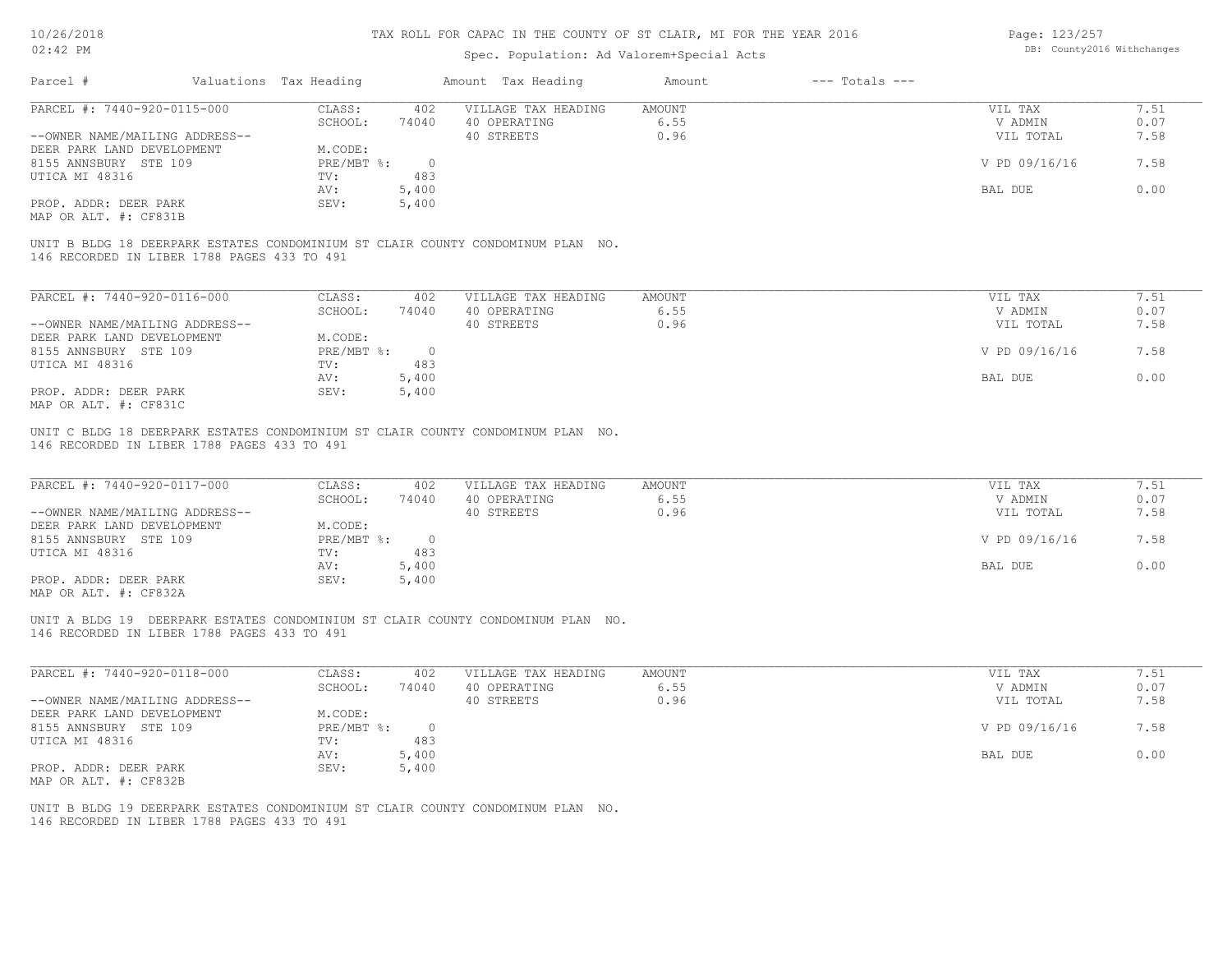## Spec. Population: Ad Valorem+Special Acts

Page: 124/257 DB: County2016 Withchanges

| Parcel #                                    | Valuations Tax Heading |          | Amount Tax Heading                                                              | Amount | $---$ Totals $---$ |               |      |
|---------------------------------------------|------------------------|----------|---------------------------------------------------------------------------------|--------|--------------------|---------------|------|
| PARCEL #: 7440-920-0119-000                 | CLASS:                 | 402      | VILLAGE TAX HEADING                                                             | AMOUNT |                    | VIL TAX       | 7.51 |
|                                             | SCHOOL:                | 74040    | 40 OPERATING                                                                    | 6.55   |                    | V ADMIN       | 0.07 |
| --OWNER NAME/MAILING ADDRESS--              |                        |          | 40 STREETS                                                                      | 0.96   |                    | VIL TOTAL     | 7.58 |
| DEER PARK LAND DEVELOPMENT                  | M.CODE:                |          |                                                                                 |        |                    |               |      |
| 8155 ANNSBURY STE 109                       | PRE/MBT %:             | $\Omega$ |                                                                                 |        |                    | V PD 09/16/16 | 7.58 |
| UTICA MI 48316                              | TV:                    | 483      |                                                                                 |        |                    |               |      |
|                                             | AV:                    | 5,400    |                                                                                 |        |                    | BAL DUE       | 0.00 |
| PROP. ADDR: DEER PARK                       | SEV:                   | 5,400    |                                                                                 |        |                    |               |      |
| MAP OR ALT. #: CF832C                       |                        |          |                                                                                 |        |                    |               |      |
| 146 RECORDED IN LIBER 1788 PAGES 433 TO 491 |                        |          | UNIT C BLDG 19 DEERPARK ESTATES CONDOMINIUM ST CLAIR COUNTY CONDOMINUM PLAN NO. |        |                    |               |      |
|                                             |                        |          |                                                                                 |        |                    |               |      |

| PARCEL #: 7440-920-0120-000    | CLASS:     | 402    | VILLAGE TAX HEADING | AMOUNT | VIL TAX       | 7.51 |
|--------------------------------|------------|--------|---------------------|--------|---------------|------|
|                                | SCHOOL:    | 74040  | 40 OPERATING        | 6.55   | V ADMIN       | 0.07 |
| --OWNER NAME/MAILING ADDRESS-- |            |        | 40 STREETS          | 0.96   | VIL TOTAL     | 7.58 |
| DEER PARK LAND DEVELOPMENT     | M.CODE:    |        |                     |        |               |      |
| 8155 ANNSBURY STE 109          | PRE/MBT %: | $\cap$ |                     |        | V PD 09/16/16 | 7.58 |
| UTICA MI 48316                 | TV:        | 483    |                     |        |               |      |
|                                | AV:        | 5,400  |                     |        | BAL DUE       | 0.00 |
| PROP. ADDR: DEER PARK          | SEV:       | 5,400  |                     |        |               |      |
| MAP OR ALT. #: CF833A          |            |        |                     |        |               |      |

146 RECORDED IN LIBER 1788 PAGES 433 TO 491 UNIT A BLDG 20 DEERPARK ESTATES CONDOMINIUM ST CLAIR COUNTY CONDOMINUM PLAN NO.

| PARCEL #: 7440-920-0121-000                           | CLASS:     | 402   | VILLAGE TAX HEADING | AMOUNT | VIL TAX       | 7.51 |
|-------------------------------------------------------|------------|-------|---------------------|--------|---------------|------|
|                                                       | SCHOOL:    | 74040 | 40 OPERATING        | 6.55   | V ADMIN       | 0.07 |
| --OWNER NAME/MAILING ADDRESS--                        |            |       | 40 STREETS          | 0.96   | VIL TOTAL     | 7.58 |
| DEER PARK LAND DEVELOPMENT                            | M.CODE:    |       |                     |        |               |      |
| 8155 ANNSBURY STE 109                                 | PRE/MBT %: |       |                     |        | V PD 09/16/16 | 7.58 |
| UTICA MI 48316                                        | TV:        | 483   |                     |        |               |      |
|                                                       | AV:        | 5,400 |                     |        | BAL DUE       | 0.00 |
| PROP. ADDR: DEER PARK                                 | SEV:       | 5,400 |                     |        |               |      |
| $\cdots$ $\cdots$ $\cdots$ $\cdots$ $\cdots$ $\cdots$ |            |       |                     |        |               |      |

MAP OR ALT. #: CF833B

146 RECORDED IN LIBER 1788 PAGES 433 TO 491 UNIT B BLDG 20 DEERPARK ESTATES CONDOMINIUM ST CLAIR COUNTY CONDOMINUM PLAN NO.

| PARCEL #: 7440-920-0122-000    | CLASS:     | 402   | VILLAGE TAX HEADING | AMOUNT | 7.51<br>VIL TAX       |
|--------------------------------|------------|-------|---------------------|--------|-----------------------|
|                                | SCHOOL:    | 74040 | 40 OPERATING        | 6.55   | 0.07<br>V ADMIN       |
| --OWNER NAME/MAILING ADDRESS-- |            |       | 40 STREETS          | 0.96   | 7.58<br>VIL TOTAL     |
| DEER PARK LAND DEVELOPMENT     | M.CODE:    |       |                     |        |                       |
| 8155 ANNSBURY STE 109          | PRE/MBT %: |       |                     |        | V PD 09/16/16<br>7.58 |
| UTICA MI 48316                 | TV:        | 483   |                     |        |                       |
|                                | AV:        | 5,400 |                     |        | 0.00<br>BAL DUE       |
| PROP. ADDR: DEER PARK          | SEV:       | 5,400 |                     |        |                       |
| MAP OR ALT. #: CF833C          |            |       |                     |        |                       |

 $\mathcal{L}_\mathcal{L} = \mathcal{L}_\mathcal{L} = \mathcal{L}_\mathcal{L} = \mathcal{L}_\mathcal{L} = \mathcal{L}_\mathcal{L} = \mathcal{L}_\mathcal{L} = \mathcal{L}_\mathcal{L} = \mathcal{L}_\mathcal{L} = \mathcal{L}_\mathcal{L} = \mathcal{L}_\mathcal{L} = \mathcal{L}_\mathcal{L} = \mathcal{L}_\mathcal{L} = \mathcal{L}_\mathcal{L} = \mathcal{L}_\mathcal{L} = \mathcal{L}_\mathcal{L} = \mathcal{L}_\mathcal{L} = \mathcal{L}_\mathcal{L}$ 

146 RECORDED IN LIBER 1788 PAGES 433 TO 491 UNIT C BLDG 20 DEERPARK ESTATES CONDOMINIUM ST CLAIR COUNTY CONDOMINUM PLAN NO.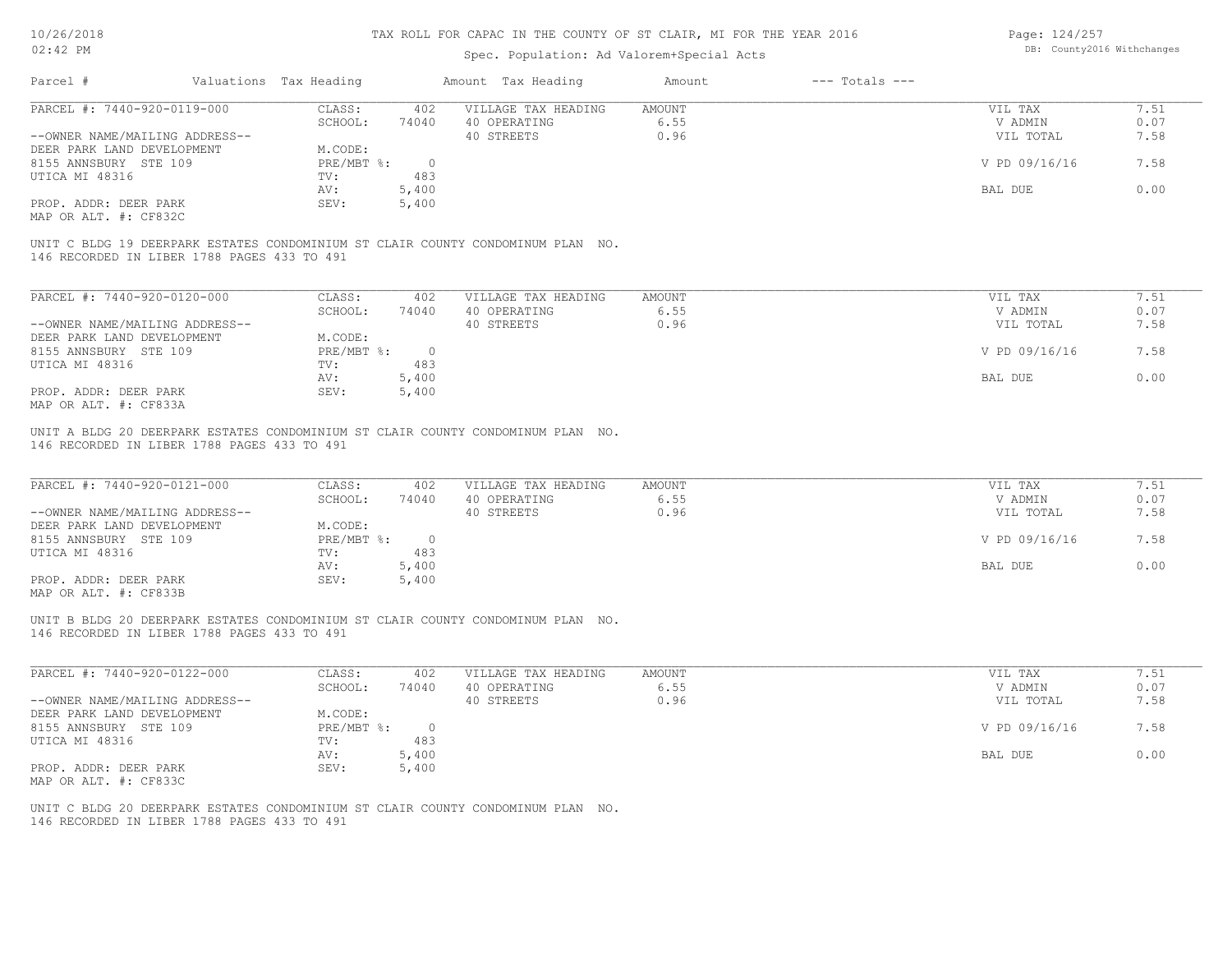## Spec. Population: Ad Valorem+Special Acts

Page: 125/257 DB: County2016 Withchanges

| Parcel #                                    | Valuations Tax Heading |         | Amount Tax Heading                                                              | Amount | $---$ Totals $---$ |               |      |
|---------------------------------------------|------------------------|---------|---------------------------------------------------------------------------------|--------|--------------------|---------------|------|
| PARCEL #: 7440-920-0123-000                 | CLASS:                 | 402     | VILLAGE TAX HEADING                                                             | AMOUNT |                    | VIL TAX       | 7.51 |
|                                             | SCHOOL:                | 74040   | 40 OPERATING                                                                    | 6.55   |                    | V ADMIN       | 0.07 |
| --OWNER NAME/MAILING ADDRESS--              |                        |         | 40 STREETS                                                                      | 0.96   |                    | VIL TOTAL     | 7.58 |
| DEER PARK LAND DEVELOPMENT                  | M.CODE:                |         |                                                                                 |        |                    |               |      |
| 8155 ANNSBURY STE 109                       | PRE/MBT %:             | $\circ$ |                                                                                 |        |                    | V PD 09/16/16 | 7.58 |
| UTICA MI 48316                              | TV:                    | 483     |                                                                                 |        |                    |               |      |
|                                             | AV:                    | 5,400   |                                                                                 |        |                    | BAL DUE       | 0.00 |
| PROP. ADDR: DEER PARK                       | SEV:                   | 5,400   |                                                                                 |        |                    |               |      |
| MAP OR ALT. #: CF834A                       |                        |         |                                                                                 |        |                    |               |      |
|                                             |                        |         |                                                                                 |        |                    |               |      |
| 146 RECORDED IN LIBER 1788 PAGES 433 TO 491 |                        |         | UNIT A BLDG 21 DEERPARK ESTATES CONDOMINIUM ST CLAIR COUNTY CONDOMINUM PLAN NO. |        |                    |               |      |
|                                             |                        |         |                                                                                 |        |                    |               |      |

| PARCEL #: 7440-920-0124-000    | CLASS:     | 402      | VILLAGE TAX HEADING | AMOUNT | 7.51<br>VIL TAX       |  |
|--------------------------------|------------|----------|---------------------|--------|-----------------------|--|
|                                | SCHOOL:    | 74040    | 40 OPERATING        | 6.55   | 0.07<br>V ADMIN       |  |
| --OWNER NAME/MAILING ADDRESS-- |            |          | 40 STREETS          | 0.96   | 7.58<br>VIL TOTAL     |  |
| DEER PARK LAND DEVELOPMENT     | M.CODE:    |          |                     |        |                       |  |
| 8155 ANNSBURY STE 109          | PRE/MBT %: | $\Omega$ |                     |        | V PD 09/16/16<br>7.58 |  |
| UTICA MI 48316                 | TV:        | 483      |                     |        |                       |  |
|                                | AV:        | 5,400    |                     |        | 0.00<br>BAL DUE       |  |
| PROP. ADDR: DEER PARK          | SEV:       | 5,400    |                     |        |                       |  |
| MAP OR ALT. #: CF834B          |            |          |                     |        |                       |  |

146 RECORDED IN LIBER 1788 PAGES 433 TO 491 UNIT B BLDG 21 DEERPARK ESTATES CONDOMINIUM ST CLAIR COUNTY CONDOMINUM PLAN NO.

| PARCEL #: 7440-920-0125-000                           | CLASS:     | 402   | VILLAGE TAX HEADING | AMOUNT | VIL TAX       | 7.51 |
|-------------------------------------------------------|------------|-------|---------------------|--------|---------------|------|
|                                                       | SCHOOL:    | 74040 | 40 OPERATING        | 6.55   | V ADMIN       | 0.07 |
| --OWNER NAME/MAILING ADDRESS--                        |            |       | 40 STREETS          | 0.96   | VIL TOTAL     | 7.58 |
| DEER PARK LAND DEVELOPMENT                            | M.CODE:    |       |                     |        |               |      |
| 8155 ANNSBURY STE 109                                 | PRE/MBT %: |       |                     |        | V PD 09/16/16 | 7.58 |
| UTICA MI 48316                                        | TV:        | 483   |                     |        |               |      |
|                                                       | AV:        | 5,400 |                     |        | BAL DUE       | 0.00 |
| PROP. ADDR: DEER PARK                                 | SEV:       | 5,400 |                     |        |               |      |
| $\cdots$ $\cdots$ $\cdots$ $\cdots$ $\cdots$ $\cdots$ |            |       |                     |        |               |      |

MAP OR ALT. #: CF834C

146 RECORDED IN LIBER 1788 PAGES 433 TO 491 UNIT C BLDG 21 DEERPARK ESTATES CONDOMINIUM ST CLAIR COUNTY CONDOMINUM PLAN NO.

| PARCEL #: 7440-920-0126-000    | CLASS:     | 402   | VILLAGE TAX HEADING | AMOUNT | VIL TAX       | 7.51 |
|--------------------------------|------------|-------|---------------------|--------|---------------|------|
|                                | SCHOOL:    | 74040 | 40 OPERATING        | 6.55   | V ADMIN       | 0.07 |
| --OWNER NAME/MAILING ADDRESS-- |            |       | 40 STREETS          | 0.96   | VIL TOTAL     | 7.58 |
| DEER PARK LAND DEVELOPMENT     | M.CODE:    |       |                     |        |               |      |
| 8155 ANNSBURY STE 109          | PRE/MBT %: |       |                     |        | V PD 09/16/16 | 7.58 |
| UTICA MI 48316                 | TV:        | 483   |                     |        |               |      |
|                                | AV:        | 5,400 |                     |        | BAL DUE       | 0.00 |
| PROP. ADDR: DEER PARK          | SEV:       | 5,400 |                     |        |               |      |
| MAP OR ALT. #: CF835A          |            |       |                     |        |               |      |

 $\mathcal{L}_\mathcal{L} = \mathcal{L}_\mathcal{L} = \mathcal{L}_\mathcal{L} = \mathcal{L}_\mathcal{L} = \mathcal{L}_\mathcal{L} = \mathcal{L}_\mathcal{L} = \mathcal{L}_\mathcal{L} = \mathcal{L}_\mathcal{L} = \mathcal{L}_\mathcal{L} = \mathcal{L}_\mathcal{L} = \mathcal{L}_\mathcal{L} = \mathcal{L}_\mathcal{L} = \mathcal{L}_\mathcal{L} = \mathcal{L}_\mathcal{L} = \mathcal{L}_\mathcal{L} = \mathcal{L}_\mathcal{L} = \mathcal{L}_\mathcal{L}$ 

146 RECORDED IN LIBER 1788 PAGES 433 TO 491 UNIT A BLDG 22 DEERPARK ESTATES CONDOMINIUM ST CLAIR COUNTY CONDOMINUM PLAN NO.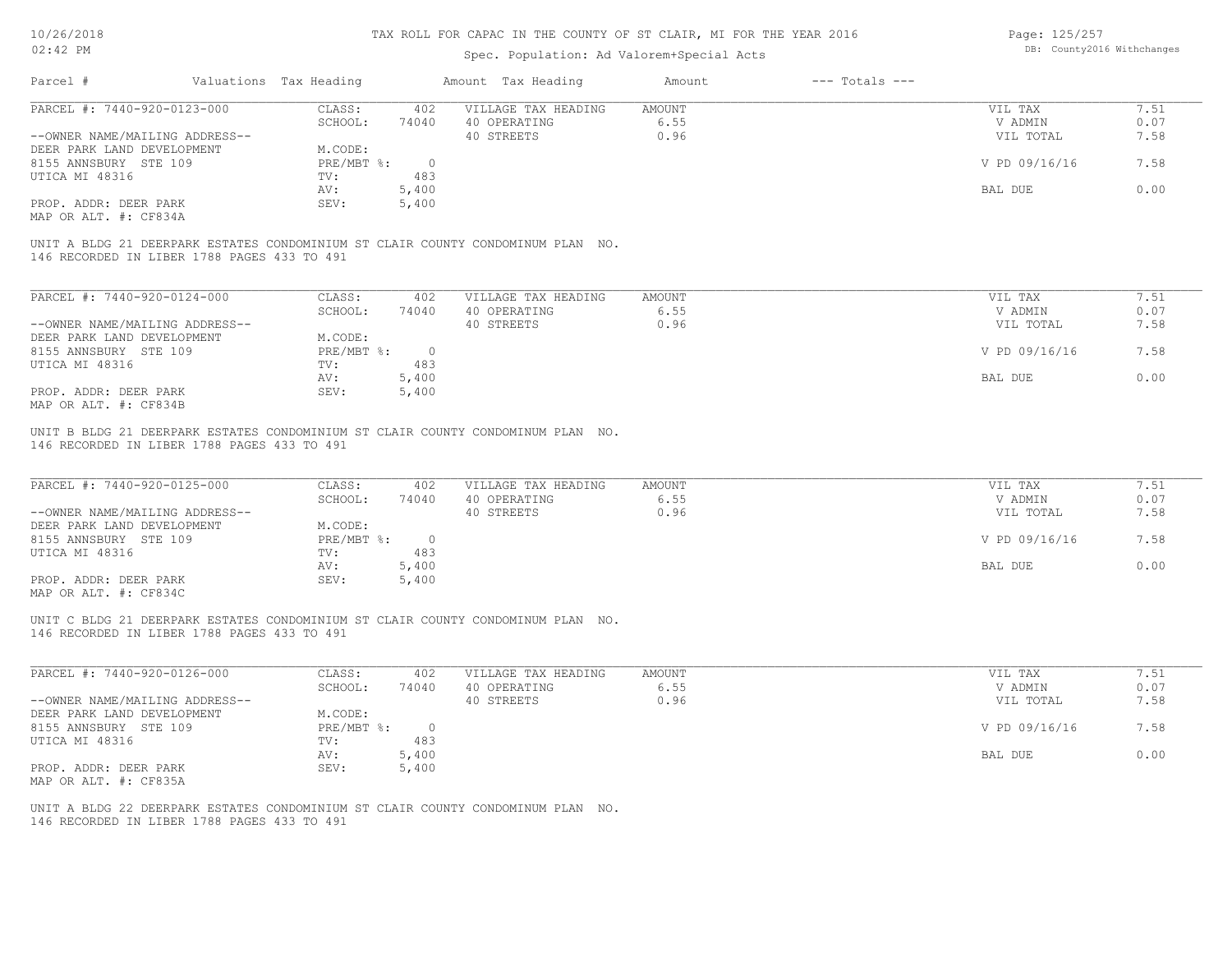## Spec. Population: Ad Valorem+Special Acts

Page: 126/257 DB: County2016 Withchanges

| Parcel #                                    | Valuations Tax Heading |       | Amount Tax Heading                                                              | Amount | $---$ Totals $---$ |               |      |
|---------------------------------------------|------------------------|-------|---------------------------------------------------------------------------------|--------|--------------------|---------------|------|
| PARCEL #: 7440-920-0127-000                 | CLASS:                 | 402   | VILLAGE TAX HEADING                                                             | AMOUNT |                    | VIL TAX       | 7.51 |
|                                             | SCHOOL:                | 74040 | 40 OPERATING                                                                    | 6.55   |                    | V ADMIN       | 0.07 |
| --OWNER NAME/MAILING ADDRESS--              |                        |       | 40 STREETS                                                                      | 0.96   |                    | VIL TOTAL     | 7.58 |
| DEER PARK LAND DEVELOPMENT                  | M.CODE:                |       |                                                                                 |        |                    |               |      |
| 8155 ANNSBURY STE 109                       | PRE/MBT %:             |       |                                                                                 |        |                    | V PD 09/16/16 | 7.58 |
| UTICA MI 48316                              | TV:                    | 483   |                                                                                 |        |                    |               |      |
|                                             | AV:                    | 5,400 |                                                                                 |        |                    | BAL DUE       | 0.00 |
| PROP. ADDR: DEER PARK                       | SEV:                   | 5,400 |                                                                                 |        |                    |               |      |
| MAP OR ALT. #: CF835B                       |                        |       |                                                                                 |        |                    |               |      |
|                                             |                        |       | UNIT B BLDG 22 DEERPARK ESTATES CONDOMINIUM ST CLAIR COUNTY CONDOMINUM PLAN NO. |        |                    |               |      |
| 146 RECORDED IN LIBER 1788 PAGES 433 TO 491 |                        |       |                                                                                 |        |                    |               |      |

| PARCEL #: 7440-920-0128-000    | CLASS:     | 402    | VILLAGE TAX HEADING | AMOUNT | VIL TAX       | 7.51 |
|--------------------------------|------------|--------|---------------------|--------|---------------|------|
|                                | SCHOOL:    | 74040  | 40 OPERATING        | 6.55   | V ADMIN       | 0.07 |
| --OWNER NAME/MAILING ADDRESS-- |            |        | 40 STREETS          | 0.96   | VIL TOTAL     | 7.58 |
| DEER PARK LAND DEVELOPMENT     | M.CODE:    |        |                     |        |               |      |
| 8155 ANNSBURY STE 109          | PRE/MBT %: | $\cap$ |                     |        | V PD 09/16/16 | 7.58 |
| UTICA MI 48316                 | TV:        | 483    |                     |        |               |      |
|                                | AV:        | 5,400  |                     |        | BAL DUE       | 0.00 |
| PROP. ADDR: DEER PARK          | SEV:       | 5,400  |                     |        |               |      |
| MAP OR ALT. #: CF835C          |            |        |                     |        |               |      |

146 RECORDED IN LIBER 1788 PAGES 433 TO 491 UNIT C BLDG 22 DEERPARK ESTATES CONDOMINIUM ST CLAIR COUNTY CONDOMINUM PLAN NO.

| PARCEL #: 7440-920-0129-000                  | CLASS:     | 402   | VILLAGE TAX HEADING | AMOUNT | VIL TAX       | 7.51 |
|----------------------------------------------|------------|-------|---------------------|--------|---------------|------|
|                                              | SCHOOL:    | 74040 | 40 OPERATING        | 6.55   | V ADMIN       | 0.07 |
| --OWNER NAME/MAILING ADDRESS--               |            |       | 40 STREETS          | 0.96   | VIL TOTAL     | 7.58 |
| DEER PARK LAND DEVELOPMENT                   | M.CODE:    |       |                     |        |               |      |
| 8155 ANNSBURY STE 109                        | PRE/MBT %: |       |                     |        | V PD 09/16/16 | 7.58 |
| UTICA MI 48316                               | TV:        | 483   |                     |        |               |      |
|                                              | AV:        | 5,400 |                     |        | BAL DUE       | 0.00 |
| PROP. ADDR: DEER PARK                        | SEV:       | 5,400 |                     |        |               |      |
| $\cdots$ $\cdots$ $\cdots$ $\cdots$ $\cdots$ |            |       |                     |        |               |      |

MAP OR ALT. #: CF836A

146 RECORDED IN LIBER 1788 PAGES 433 TO 491 UNIT A BLDG 23 DEERPARK ESTATES CONDOMINIUM ST CLAIR COUNTY CONDOMINUM PLAN NO.

| PARCEL #: 7440-920-0130-000    | CLASS:     | 402   | VILLAGE TAX HEADING | AMOUNT | VIL TAX       | 7.51 |
|--------------------------------|------------|-------|---------------------|--------|---------------|------|
|                                | SCHOOL:    | 74040 | 40 OPERATING        | 6.55   | V ADMIN       | 0.07 |
| --OWNER NAME/MAILING ADDRESS-- |            |       | 40 STREETS          | 0.96   | VIL TOTAL     | 7.58 |
| DEER PARK LAND DEVELOPMENT     | M.CODE:    |       |                     |        |               |      |
| 8155 ANNSBURY STE 109          | PRE/MBT %: |       |                     |        | V PD 09/16/16 | 7.58 |
| UTICA MI 48316                 | TV:        | 483   |                     |        |               |      |
|                                | AV:        | 5,400 |                     |        | BAL DUE       | 0.00 |
| PROP. ADDR: DEER PARK          | SEV:       | 5,400 |                     |        |               |      |
| MAP OR ALT. #: CF836B          |            |       |                     |        |               |      |

 $\mathcal{L}_\mathcal{L} = \mathcal{L}_\mathcal{L} = \mathcal{L}_\mathcal{L} = \mathcal{L}_\mathcal{L} = \mathcal{L}_\mathcal{L} = \mathcal{L}_\mathcal{L} = \mathcal{L}_\mathcal{L} = \mathcal{L}_\mathcal{L} = \mathcal{L}_\mathcal{L} = \mathcal{L}_\mathcal{L} = \mathcal{L}_\mathcal{L} = \mathcal{L}_\mathcal{L} = \mathcal{L}_\mathcal{L} = \mathcal{L}_\mathcal{L} = \mathcal{L}_\mathcal{L} = \mathcal{L}_\mathcal{L} = \mathcal{L}_\mathcal{L}$ 

146 RECORDED IN LIBER 1788 PAGES 433 TO 491 UNIT B BLDG 23 DEERPARK ESTATES CONDOMINIUM ST CLAIR COUNTY CONDOMINUM PLAN NO.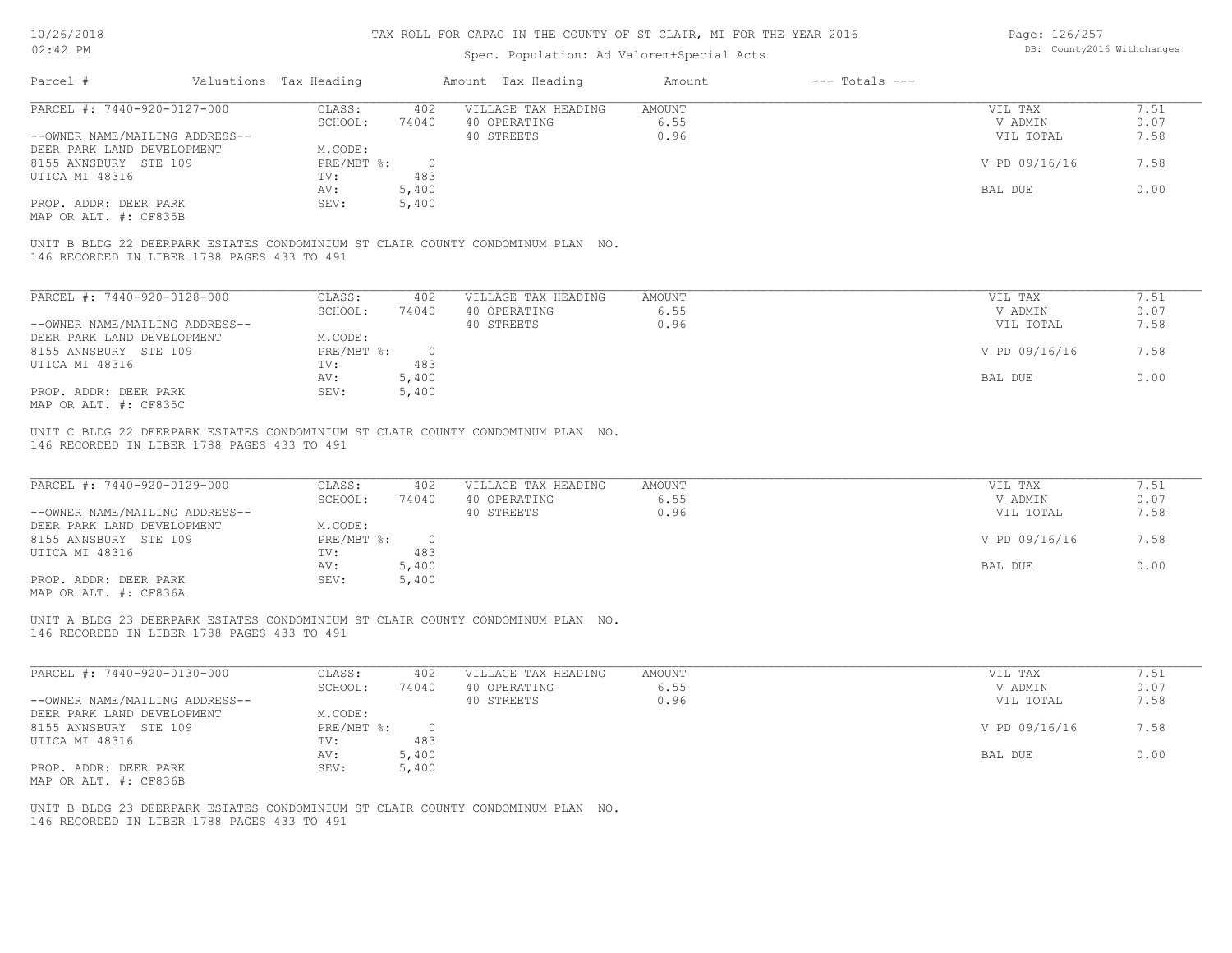| 10/26/2018                                                                                               |                        |                            | TAX ROLL FOR CAPAC IN THE COUNTY OF ST CLAIR, MI FOR THE YEAR 2016                                                                      |                                  |                    | Page: 127/257                   |                            |
|----------------------------------------------------------------------------------------------------------|------------------------|----------------------------|-----------------------------------------------------------------------------------------------------------------------------------------|----------------------------------|--------------------|---------------------------------|----------------------------|
| 02:42 PM                                                                                                 |                        |                            | Spec. Population: Ad Valorem+Special Acts                                                                                               |                                  |                    |                                 | DB: County2016 Withchanges |
| Parcel #                                                                                                 | Valuations Tax Heading |                            | Amount Tax Heading                                                                                                                      | Amount                           | $---$ Totals $---$ |                                 |                            |
| PARCEL #: 7440-920-0131-000                                                                              | CLASS:                 | 402                        | VILLAGE TAX HEADING                                                                                                                     | AMOUNT                           |                    | VIL TAX                         | 7.51                       |
|                                                                                                          | SCHOOL:                | 74040                      | 40 OPERATING                                                                                                                            | 6.55                             |                    | V ADMIN                         | 0.07                       |
| --OWNER NAME/MAILING ADDRESS--                                                                           |                        |                            | 40 STREETS                                                                                                                              | 0.96                             |                    | VIL TOTAL                       | 7.58                       |
| DEER PARK LAND DEVELOPMENT                                                                               | M.CODE:                |                            |                                                                                                                                         |                                  |                    |                                 |                            |
| 8155 ANNSBURY STE 109                                                                                    | PRE/MBT %:             | $\overline{0}$             |                                                                                                                                         |                                  |                    | V PD 09/16/16                   | 7.58                       |
| UTICA MI 48316                                                                                           | TV:                    | 483                        |                                                                                                                                         |                                  |                    |                                 |                            |
|                                                                                                          |                        |                            |                                                                                                                                         |                                  |                    | <b>BAL DUE</b>                  | 0.00                       |
| PROP. ADDR: DEER PARK<br>MAP OR ALT. #: CF836C                                                           | AV:<br>SEV:            | 5,400<br>5,400             |                                                                                                                                         |                                  |                    |                                 |                            |
| 146 RECORDED IN LIBER 1788 PAGES 433 TO 491                                                              |                        |                            | UNIT C BLDG 23 DEERPARK ESTATES CONDOMINIUM ST CLAIR COUNTY CONDOMINUM PLAN NO.                                                         |                                  |                    |                                 |                            |
|                                                                                                          |                        |                            |                                                                                                                                         |                                  |                    |                                 |                            |
| PARCEL #: 7440-920-0132-000                                                                              | CLASS:                 | 401                        | VILLAGE TAX HEADING                                                                                                                     | AMOUNT                           |                    | VIL TAX                         | 580.87                     |
|                                                                                                          | SCHOOL:                | 74040                      | 40 OPERATING                                                                                                                            | 506.27                           |                    | V ADMIN                         | 5.80                       |
| --OWNER NAME/MAILING ADDRESS--                                                                           |                        |                            | 40 STREETS                                                                                                                              | 74.60                            |                    | VIL TOTAL                       | 586.67                     |
| ASHTON ERIC                                                                                              | M.CODE:                |                            |                                                                                                                                         |                                  |                    |                                 |                            |
| 255 QUAIL DR                                                                                             |                        | PRE/MBT %: 100             |                                                                                                                                         |                                  |                    | V PD 09/14/16                   | 586.67                     |
| CAPAC MI 48014                                                                                           | TV:                    | 37,300                     |                                                                                                                                         |                                  |                    |                                 |                            |
|                                                                                                          | AV:                    | 37,300                     |                                                                                                                                         |                                  |                    | BAL DUE                         | 0.00                       |
| PROP. ADDR: 255 QUAIL DR<br>MAP OR ALT. #: CF837A                                                        | SEV:                   | 37,300                     |                                                                                                                                         |                                  |                    |                                 |                            |
| RECORDED IN LIBER 1788 PAGES 433 TO 491<br>PARCEL #: 7440-920-0133-000<br>--OWNER NAME/MAILING ADDRESS-- | CLASS:<br>SCHOOL:      | 401<br>74040               | UNIT A BLDG 24DEERPARK ESTATES CONDOMINIUM ST CLAIR COUNTY CONDOMINUM PLAN NO. 146<br>VILLAGE TAX HEADING<br>40 OPERATING<br>40 STREETS | <b>AMOUNT</b><br>487.27<br>71.80 |                    | VIL TAX<br>V ADMIN<br>VIL TOTAL | 559.07<br>5.59<br>564.66   |
| GLOMBOWSKI STEVEN J                                                                                      | M.CODE:                | WELLS                      |                                                                                                                                         |                                  |                    |                                 |                            |
| GLOMBOWSKI KAREN S                                                                                       |                        | PRE/MBT %: 100             |                                                                                                                                         |                                  |                    | V PD 08/29/16                   | 564.66                     |
| 253 QUAIL DR<br>CAPAC MI 48014                                                                           | TV:<br>AV:<br>SEV:     | 35,900<br>35,900<br>35,900 |                                                                                                                                         |                                  |                    | BAL DUE                         | 0.00                       |
| PROP. ADDR: 253 QUAIL DR<br>MAP OR ALT. #: CF837B                                                        |                        |                            |                                                                                                                                         |                                  |                    |                                 |                            |
| 146 RECORDED IN LIBER 1788 PAGES 433 TO 491                                                              |                        |                            | UNIT B BLDG 24 DEERPARK ESTATES CONDOMINIUM ST CLAIR COUNTY CONDOMINUM PLAN NO.                                                         |                                  |                    |                                 |                            |
| PARCEL #: 7440-920-0134-000                                                                              | CLASS:                 | 401                        | VILLAGE TAX HEADING                                                                                                                     | <b>AMOUNT</b>                    |                    | VIL TAX                         | 537.96                     |
|                                                                                                          | SCHOOL:                | 74040                      | 40 OPERATING                                                                                                                            | 468.87                           |                    | V ADMIN                         | 5.37                       |
| --OWNER NAME/MAILING ADDRESS--                                                                           |                        |                            | 40 STREETS                                                                                                                              | 69.09                            |                    | VIL TOTAL                       | 543.33                     |
| LEMKE ROGER C                                                                                            | M.CODE:                | COREL                      |                                                                                                                                         |                                  |                    |                                 |                            |
| 251 QUAIL DR                                                                                             |                        | PRE/MBT %: 100             |                                                                                                                                         |                                  |                    | V PD 09/19/16                   | 543.33                     |
| Capac MI 48014                                                                                           | TV:                    | 34,545                     |                                                                                                                                         |                                  |                    |                                 |                            |

AV: 37,300 BAL DUE 0.00

MAP OR ALT. #: CF837C PROP. ADDR: 251 QUAIL DR SEV: 37,300

146 RECORDED IN LIBER 1788 PAGES 433 TO 491 UNIT C BLDG 24 DEER PARK ESTATES CONDOMINIUM ST CLAIR COUNTY CONDOMINUM PLAN NO.

Capac MI 48014 TV: 34,545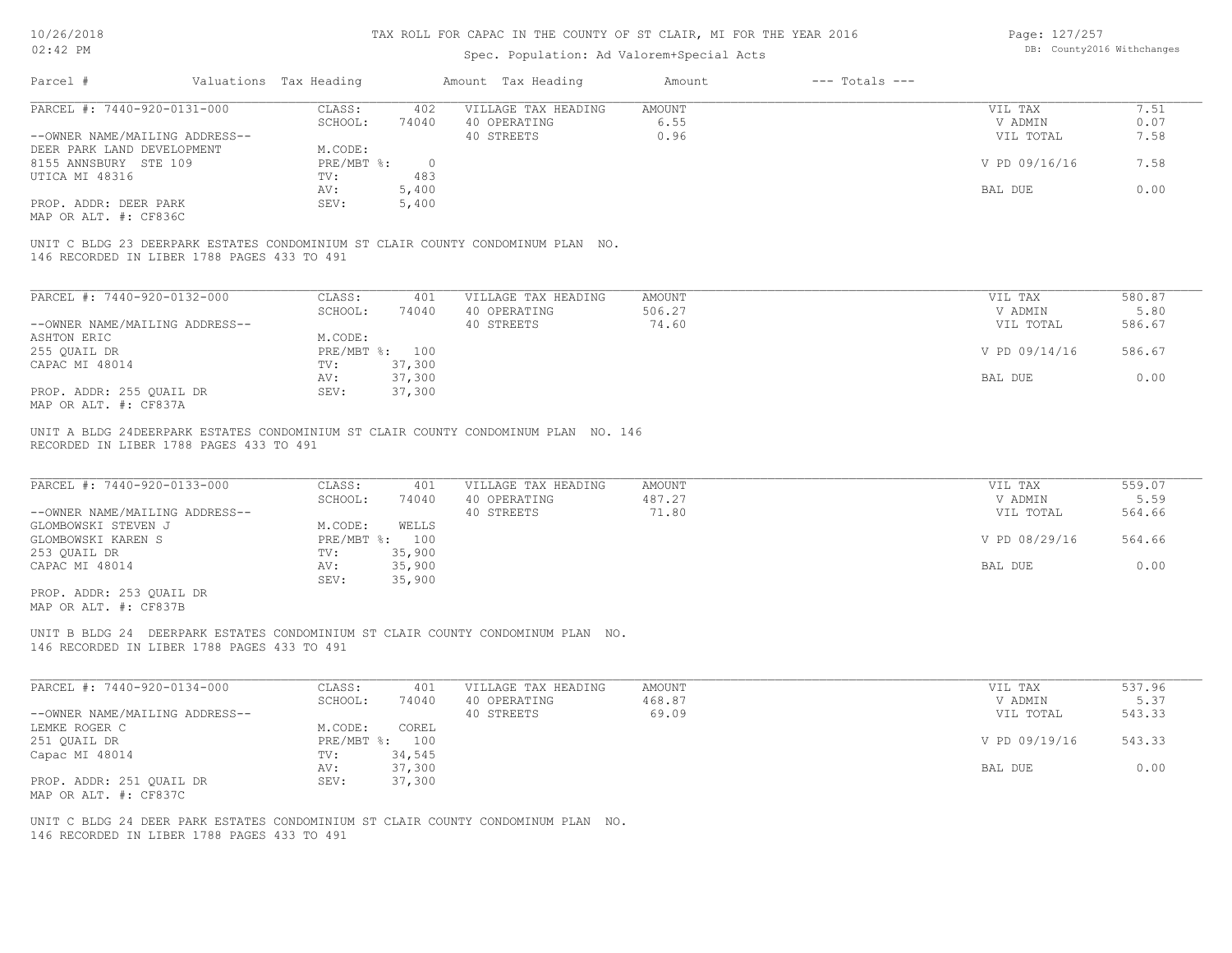## Spec. Population: Ad Valorem+Special Acts

| Page: 128/257 |                            |
|---------------|----------------------------|
|               | DB: County2016 Withchanges |

| Parcel #                       | Valuations Tax Heading |        | Amount Tax Heading  | Amount | $---$ Totals $---$ |               |        |
|--------------------------------|------------------------|--------|---------------------|--------|--------------------|---------------|--------|
| PARCEL #: 7440-920-0136-000    | CLASS:                 | 401    | VILLAGE TAX HEADING | AMOUNT |                    | VIL TAX       | 537.96 |
|                                | SCHOOL:                | 74040  | 40 OPERATING        | 468.87 |                    | V ADMIN       | 5.37   |
| --OWNER NAME/MAILING ADDRESS-- |                        |        | 40 STREETS          | 69.09  |                    | VIL TOTAL     | 543.33 |
| KRUGER EUGENE H                | M.CODE:                | 00CSB  |                     |        |                    |               |        |
| KRUGER BRIDGET A               | $PRE/MBT$ %:           | 100    |                     |        |                    | V PD 08/15/16 | 543.33 |
| 241 OUAIL DR                   | TV:                    | 34,545 |                     |        |                    |               |        |
| CAPAC MI 48014                 | AV:                    | 37,300 |                     |        |                    | BAL DUE       | 0.00   |
|                                | SEV:                   | 37,300 |                     |        |                    |               |        |
|                                |                        |        |                     |        |                    |               |        |

MAP OR ALT. #: CF838A PROP. ADDR: 241 QUAIL DR

146 RECORDED IN LIBER 1788 PAGES 433 TO 491 UNIT A BLDG 25 DEERPARK ESTATES CONDOMINIUM ST CLAIR COUNTY CONDOMINUM PLAN NO.

| PARCEL #: 7440-920-0137-000    | CLASS:       | 401    | VILLAGE TAX HEADING | AMOUNT | VIL TAX       | 515.75 |
|--------------------------------|--------------|--------|---------------------|--------|---------------|--------|
|                                | SCHOOL:      | 74040  | 40 OPERATING        | 449.52 | V ADMIN       | 5.15   |
| --OWNER NAME/MAILING ADDRESS-- |              |        | 40 STREETS          | 66.23  | VIL TOTAL     | 520.90 |
| KOWING DONALD                  | M.CODE:      |        |                     |        |               |        |
| KOWING DARLENE                 | $PRE/MBT$ %: |        |                     |        | V PD 07/21/16 | 520.90 |
| 7270 MARTIN RD                 | TV:          | 33,119 |                     |        |               |        |
| IMLAY CITY MI 48444            | AV:          | 35,900 |                     |        | BAL DUE       | 0.00   |
|                                | SEV:         | 35,900 |                     |        |               |        |
| PROP. ADDR: 239 OUAIL DR       |              |        |                     |        |               |        |

MAP OR ALT. #: CF838B

146 RECORDED IN LIBER 1788 PAGES 433 TO 491 UNIT B BLDG 25 DEERPARK ESTATES CONDOMINIUM ST CLAIR COUNTY CONDOMINUM PLAN NO.

| PARCEL #: 7440-920-0138-000    | CLASS:         | 401    | VILLAGE TAX HEADING | AMOUNT | VIL TAX       | 537.96 |
|--------------------------------|----------------|--------|---------------------|--------|---------------|--------|
|                                | SCHOOL:        | 74040  | 40 OPERATING        | 468.87 | V ADMIN       | 5.37   |
| --OWNER NAME/MAILING ADDRESS-- |                |        | 40 STREETS          | 69.09  | VIL TOTAL     | 543.33 |
| CUTCHER WILLIAM                | M.CODE:        | TRICO  |                     |        |               |        |
| CUTCHER PATRICIA               | PRE/MBT %: 100 |        |                     |        | V PD 07/15/16 | 543.33 |
| 237 OUAIL DR.                  | TV:            | 34,545 |                     |        |               |        |
| CAPAC MI 48014                 | AV:            | 37,300 |                     |        | BAL DUE       | 0.00   |
|                                | SEV:           | 37,300 |                     |        |               |        |

MAP OR ALT. #: CF838C PROP. ADDR: 237 QUAIL DR.

146 RECORDED IN LIBER 1788 PAGES 433 TO 491 UNIT C BLDG 25 DEERPARK ESTATES CONDOMINIUM ST CLAIR COUNTY CONDOMINUM PLAN NO.

| PARCEL #: 7440-920-0139-000    | CLASS:  | 401            | VILLAGE TAX HEADING | AMOUNT | VIL TAX       | 531.62 |
|--------------------------------|---------|----------------|---------------------|--------|---------------|--------|
|                                | SCHOOL: | 74040          | 40 OPERATING        | 463.35 | V ADMIN       | 5.31   |
| --OWNER NAME/MAILING ADDRESS-- |         |                | 40 STREETS          | 68.27  | VIL TOTAL     | 536.93 |
| CRIMBOLI LUELLA                | M.CODE: |                |                     |        |               |        |
| 235 QUAIL                      |         | PRE/MBT %: 100 |                     |        | V PD 09/07/16 | 536.93 |
| CAPAC MI 48014                 | TV:     | 34,138         |                     |        |               |        |
|                                | AV:     | 36,900         |                     |        | BAL DUE       | 0.00   |
| PROP. ADDR: 235 OUAIL DR       | SEV:    | 36,900         |                     |        |               |        |
| MAP OR ALT. #: CF839A          |         |                |                     |        |               |        |

146 RECORDED IN LIBER 1788 PAGES 433 TO 491 UNIT A BLDG 26 DEERPARK ESTATES CONDOMINIUM ST CLAIR COUNTY CONDOMINUM PLAN NO.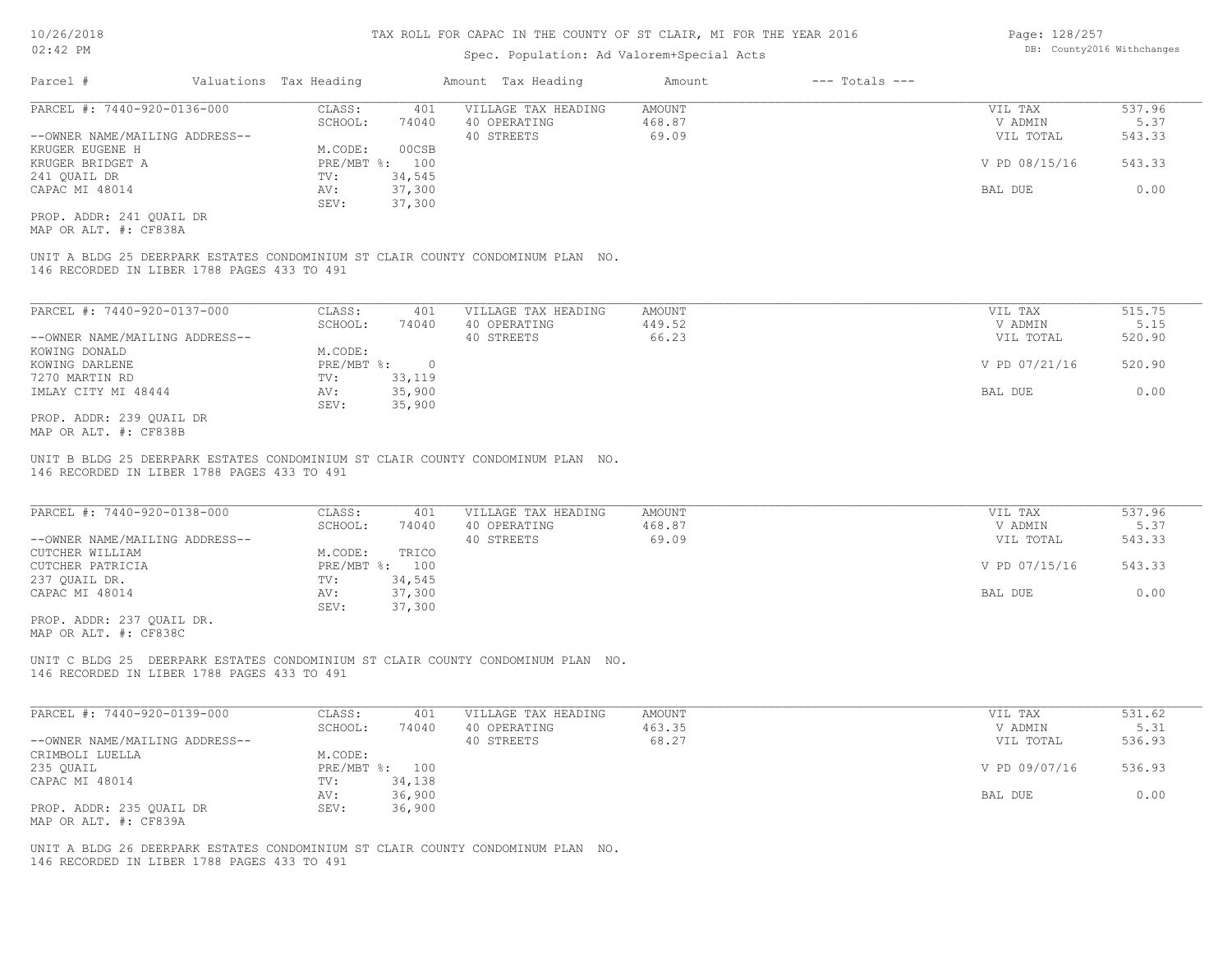## Spec. Population: Ad Valorem+Special Acts

Page: 129/257 DB: County2016 Withchanges

| Parcel #                       | Valuations Tax Heading |        | Amount Tax Heading  | Amount | $---$ Totals $---$ |               |        |
|--------------------------------|------------------------|--------|---------------------|--------|--------------------|---------------|--------|
| PARCEL #: 7440-920-0140-000    | CLASS:                 | 401    | VILLAGE TAX HEADING | AMOUNT |                    | VIL TAX       | 509.39 |
|                                | SCHOOL:                | 74040  | 40 OPERATING        | 443.97 |                    | V ADMIN       | 5.09   |
| --OWNER NAME/MAILING ADDRESS-- |                        |        | 40 STREETS          | 65.42  |                    | VIL TOTAL     | 514.48 |
| KASHOUTY TRUST                 | M.CODE:                | 00CSB  |                     |        |                    |               |        |
| 18000 PRATT RD                 | $PRE/MBT$ $\div$       |        |                     |        |                    | V PD 08/15/16 | 514.48 |
| ARMADA MI 48005-1138           | TV:                    | 32,710 |                     |        |                    |               |        |
|                                | AV:                    | 35,500 |                     |        |                    | BAL DUE       | 0.00   |
| PROP. ADDR: 233 QUAIL DR       | SEV:                   | 35,500 |                     |        |                    |               |        |
|                                |                        |        |                     |        |                    |               |        |

MAP OR ALT. #: CF839B

146 RECORDED IN LIBER 1788 PAGES 433 TO 491 UNIT B BLDG 26 DEERPARK ESTATES CONDOMINIUM ST CLAIR COUNTY CONDOMINUM PLAN NO.

| PARCEL #: 7440-920-0141-000    | CLASS:       | 401    | VILLAGE TAX HEADING | AMOUNT | VIL TAX       | 534.18 |
|--------------------------------|--------------|--------|---------------------|--------|---------------|--------|
|                                | SCHOOL:      | 74040  | 40 OPERATING        | 465.58 | V ADMIN       | 5.34   |
| --OWNER NAME/MAILING ADDRESS-- |              |        | 40 STREETS          | 68.60  | VIL TOTAL     | 539.52 |
| WAVREK DONALD A                | M.CODE:      |        |                     |        |               |        |
| WAVREK MARGARET                | $PRE/MBT$ %: | 100    |                     |        | V PD 08/29/16 | 539.52 |
| 231 OUAIL DR                   | TV:          | 34,302 |                     |        |               |        |
| CAPAC MI 48014                 | AV:          | 36,900 |                     |        | BAL DUE       | 0.00   |
|                                | SEV:         | 36,900 |                     |        |               |        |
| PROP. ADDR: 231 QUAIL DR       |              |        |                     |        |               |        |

MAP OR ALT. #: CF839C

146 RECORDED IN LIBER 1788 PAGES 433 TO 491 UNIT C BLDG 26 DEERPARK ESTATES CONDOMINIUM ST CLAIR COUNTY CONDOMINUM PLAN NO.

| PARCEL #: 7440-920-0142-000    | CLASS:  | 401            | VILLAGE TAX HEADING | AMOUNT | VIL TAX       | 574.64 |
|--------------------------------|---------|----------------|---------------------|--------|---------------|--------|
|                                | SCHOOL: | 74040          | 40 OPERATING        | 500.84 | V ADMIN       | 5.74   |
| --OWNER NAME/MAILING ADDRESS-- |         |                | 40 STREETS          | 73.80  | VIL TOTAL     | 580.38 |
| GOOD ROY A                     | M.CODE: | CAPIT          |                     |        |               |        |
| GOOD LAURIE A                  |         | PRE/MBT %: 100 |                     |        | V PD 07/25/16 | 580.38 |
| 227 QUAIL DR                   | TV:     | 36,900         |                     |        |               |        |
| CAPAC MI 48014                 | AV:     | 36,900         |                     |        | BAL DUE       | 0.00   |
|                                | SEV:    | 36,900         |                     |        |               |        |
| PROP. ADDR: 227 OUAIL DR       |         |                |                     |        |               |        |

MAP OR ALT. #: CF840A

146 RECORDED IN LIBER 1788 PAGES 433 TO 491 UNIT A BLDG 27 DEERPARK ESTATES CONDOMINIUM ST CLAIR COUNTY CONDOMINUM PLAN NO.

| PARCEL #: 7440-920-0143-000    | CLASS:  | 401            | VILLAGE TAX HEADING | AMOUNT | VIL TAX       | 509.39 |
|--------------------------------|---------|----------------|---------------------|--------|---------------|--------|
|                                | SCHOOL: | 74040          | 40 OPERATING        | 443.97 | V ADMIN       | 5.09   |
| --OWNER NAME/MAILING ADDRESS-- |         |                | 40 STREETS          | 65.42  | VIL TOTAL     | 514.48 |
| URBAN BERNAD & LEOCADIA TRUST  | M.CODE: |                |                     |        |               |        |
| 16145 WHITE WATER              |         | PRE/MBT %: 100 |                     |        | V PD 07/15/16 | 514.48 |
| MACOMB MI 48042                | TV:     | 32,710         |                     |        |               |        |
|                                | AV:     | 35,500         |                     |        | BAL DUE       | 0.00   |
| PROP. ADDR: 225 QUAIL DR       | SEV:    | 35,500         |                     |        |               |        |
| MAP OR ALT. #: CF840B          |         |                |                     |        |               |        |

146 RECORDED IN LIBER 1788 PAGES 433 TO 491 UNIT B BLDG 27 DEERPARK ESTATES CONDOMINIUM ST CLAIR COUNTY CONDOMINUM PLAN NO.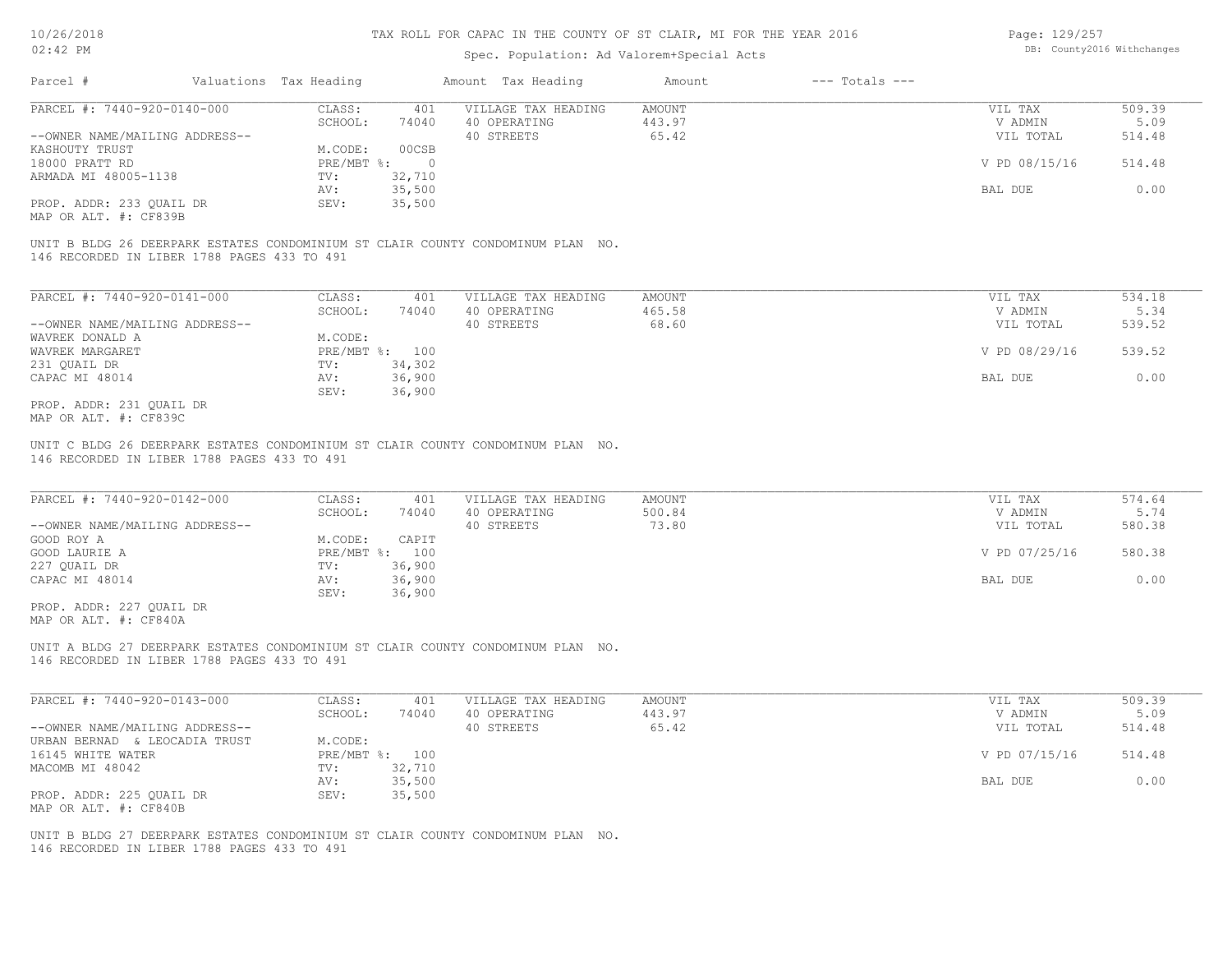## Spec. Population: Ad Valorem+Special Acts

| Page: 130/257 |                            |
|---------------|----------------------------|
|               | DB: County2016 Withchanges |

| Parcel #                       |  | Valuations Tax Heading | Amount Tax Heading |                     | Amount | $---$ Totals $---$ |               |        |  |
|--------------------------------|--|------------------------|--------------------|---------------------|--------|--------------------|---------------|--------|--|
| PARCEL #: 7440-920-0144-000    |  | CLASS:                 | 401                | VILLAGE TAX HEADING | AMOUNT |                    | VIL TAX       | 574.64 |  |
|                                |  | SCHOOL:                | 74040              | 40 OPERATING        | 500.84 |                    | V ADMIN       | 5.74   |  |
| --OWNER NAME/MAILING ADDRESS-- |  |                        |                    | 40 STREETS          | 73.80  |                    | VIL TOTAL     | 580.38 |  |
| PAINTER ROY M                  |  | M.CODE:                |                    |                     |        |                    |               |        |  |
| PAINTER DARLENE A              |  | PRE/MBT %: 100         |                    |                     |        |                    | V PD 09/07/16 | 580.38 |  |
| 223 QUAIL DR.                  |  | TV:                    | 36,900             |                     |        |                    |               |        |  |
| CAPAC MI 48014                 |  | AV:                    | 36,900             |                     |        |                    | BAL DUE       | 0.00   |  |
|                                |  | SEV:                   | 36,900             |                     |        |                    |               |        |  |
| ----- ---- 000 ----- --        |  |                        |                    |                     |        |                    |               |        |  |

MAP OR ALT. #: CF840C PROP. ADDR: 223 QUAIL DR.

146 RECORDED IN LIBER 1788 PAGES 433 TO 491 UNIT C BLDG 27 DEERPARK ESTATES CONDOMINIUM ST CLAIR COUNTY CONDOMINUM PLAN NO.

| PARCEL #: 7440-920-0145-000    | CLASS:     | 401    | VILLAGE TAX HEADING | AMOUNT | VIL TAX       | 531.62 |
|--------------------------------|------------|--------|---------------------|--------|---------------|--------|
|                                | SCHOOL:    | 74040  | 40 OPERATING        | 463.35 | V ADMIN       | 5.31   |
| --OWNER NAME/MAILING ADDRESS-- |            |        | 40 STREETS          | 68.27  | VIL TOTAL     | 536.93 |
| CLOSURDO DAVID/NINA E          | M.CODE:    | WELLS  |                     |        |               |        |
| 21050 33 MILE ROAD             | PRE/MBT %: |        |                     |        | V PD 08/29/16 | 536.93 |
| ARMADA MI 48005                | TV:        | 34,138 |                     |        |               |        |
|                                | AV:        | 36,900 |                     |        | BAL DUE       | 0.00   |
| PROP. ADDR: 221 OUAIL DR.      | SEV:       | 36,900 |                     |        |               |        |
| $\frac{1}{2}$                  |            |        |                     |        |               |        |

MAP OR ALT. #: CF841A

146 RECORDED IN LIBER 1788 PAGES 433 TO 491 UNIT A BLDG 28 DEERPARK ESTATES CONDOMINIUM ST CLAIR COUNTY CONDOMINUM PLAN NO.

| PARCEL #: 7440-920-0146-000    | CLASS:       | 401    | VILLAGE TAX HEADING | AMOUNT | VIL TAX       | 552.84 |
|--------------------------------|--------------|--------|---------------------|--------|---------------|--------|
|                                | SCHOOL:      | 74040  | 40 OPERATING        | 481.84 | V ADMIN       | 5.52   |
| --OWNER NAME/MAILING ADDRESS-- |              |        | 40 STREETS          | 71.00  | VIL TOTAL     | 558.36 |
| KLUG WYNN H                    | M.CODE:      | COREL  |                     |        |               |        |
| KLUG MARY L                    | $PRE/MBT$ %: | 100    |                     |        | V PD 09/16/16 | 558.36 |
| 219 QUAIL DR                   | TV:          | 35,500 |                     |        |               |        |
| Capac MI 48014                 | AV:          | 35,500 |                     |        | BAL DUE       | 0.00   |
|                                | SEV:         | 35,500 |                     |        |               |        |
| PROP. ADDR: 219 OUAIL DR       |              |        |                     |        |               |        |

MAP OR ALT. #: CF841B

146 RECORDED IN LIBER 1788 PAGES 433 TO 491 UNIT B BLDG 28 DEERPARK ESTATES CONDOMINIUM ST CLAIR COUNTY CONDOMINUM PLAN NO.

| PARCEL #: 7440-920-0147-000    | CLASS:         | 401    | VILLAGE TAX HEADING | AMOUNT | VIL TAX       | 574.64 |
|--------------------------------|----------------|--------|---------------------|--------|---------------|--------|
|                                | SCHOOL:        | 74040  | 40 OPERATING        | 500.84 | V ADMIN       | 5.74   |
| --OWNER NAME/MAILING ADDRESS-- |                |        | 40 STREETS          | 73.80  | VIL TOTAL     | 580.38 |
| GINN ALEXANDRIA                | M.CODE:        |        |                     |        |               |        |
| 217 QUAIL CT                   | PRE/MBT %: 100 |        |                     |        | V PD 09/07/16 | 580.38 |
| CAPAC MI 48014                 | TV:            | 36,900 |                     |        |               |        |
|                                | AV:            | 36,900 |                     |        | BAL DUE       | 0.00   |
| PROP. ADDR: 217 QUAIL DR       | SEV:           | 36,900 |                     |        |               |        |
| MAP OR ALT. #: CF841C          |                |        |                     |        |               |        |

146 RECORDED IN LIBER 1788 PAGES 433 TO 491 UNIT C BLDG 28 DEERPARK ESTATES CONDOMINIUM ST CLAIR COUNTY CONDOMINUM PLAN NO.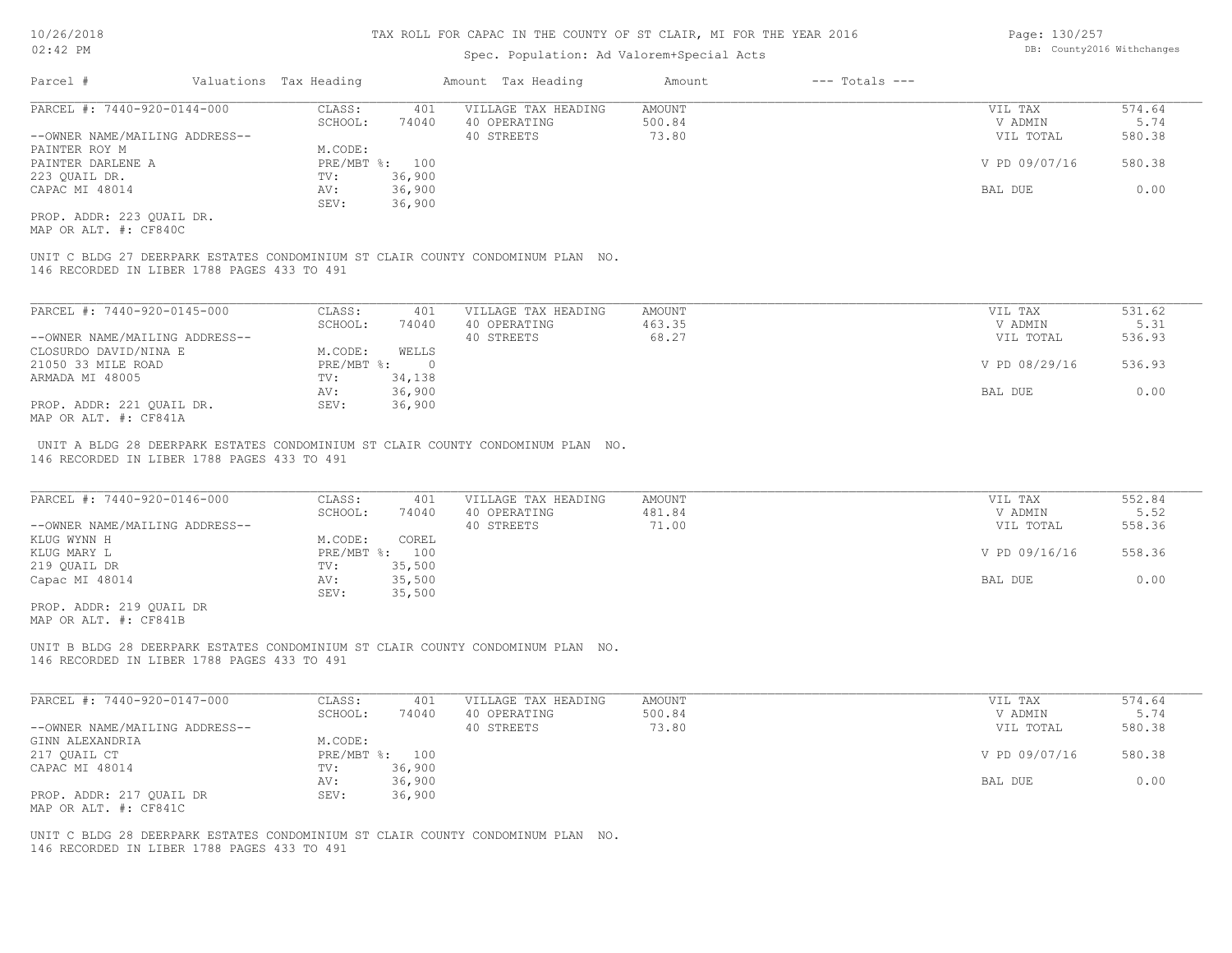## Spec. Population: Ad Valorem+Special Acts

| Page: 131/257 |                            |
|---------------|----------------------------|
|               | DB: County2016 Withchanges |

| Parcel #                       | Valuations Tax Heading |        | Amount Tax Heading  | Amount | $---$ Totals $---$ |               |        |
|--------------------------------|------------------------|--------|---------------------|--------|--------------------|---------------|--------|
| PARCEL #: 7440-920-0148-000    | CLASS:                 | 401    | VILLAGE TAX HEADING | AMOUNT |                    | VIL TAX       | 574.64 |
|                                | SCHOOL:                | 74040  | 40 OPERATING        | 500.84 |                    | V ADMIN       | 5.74   |
| --OWNER NAME/MAILING ADDRESS-- |                        |        | 40 STREETS          | 73.80  |                    | VIL TOTAL     | 580.38 |
| COX RONALD L                   | M.CODE:                |        |                     |        |                    |               |        |
| COX KAY L                      | PRE/MBT %: 100         |        |                     |        |                    | V PD 09/02/16 | 580.38 |
| 213 OUAIL DR                   | TV:                    | 36,900 |                     |        |                    |               |        |
| CAPAC MI 48014                 | AV:                    | 36,900 |                     |        |                    | BAL DUE       | 0.00   |
|                                | SEV:                   | 36,900 |                     |        |                    |               |        |
| PROP. ADDR: 213 OUAIL DR       |                        |        |                     |        |                    |               |        |

MAP OR ALT. #: CF842A

146 RECORDED IN LIBER 1788 PAGES 433 TO 491 UNIT A BLDG 29 DEERPARK ESTATES CONDOMINIUM ST CLAIR COUNTY CONDOMINUM PLAN NO.

| PARCEL #: 7440-920-0149-000    | CLASS:  | 401            | VILLAGE TAX HEADING | AMOUNT | VIL TAX       | 509.39 |
|--------------------------------|---------|----------------|---------------------|--------|---------------|--------|
|                                | SCHOOL: | 74040          | 40 OPERATING        | 443.97 | V ADMIN       | 5.09   |
| --OWNER NAME/MAILING ADDRESS-- |         |                | 40 STREETS          | 65.42  | VIL TOTAL     | 514.48 |
| THURSTON ROSE MARIE            | M.CODE: | WELLS          |                     |        |               |        |
| 211 QUAIL DR                   |         | PRE/MBT %: 100 |                     |        | V PD 08/29/16 | 514.48 |
| CAPAC MI 48014                 | TV:     | 32,710         |                     |        |               |        |
|                                | AV:     | 35,500         |                     |        | BAL DUE       | 0.00   |
| PROP. ADDR: 211 OUAIL DR       | SEV:    | 35,500         |                     |        |               |        |
| $\frac{1}{2}$                  |         |                |                     |        |               |        |

MAP OR ALT. #: CF842B

146 RECORDED IN LIBER 1788 PAGES 433 TO 491 UNIT B BLDG 29 DEERPARK ESTATES CONDOMINIUM ST CLAIR COUNTY CONDOMINUM PLAN NO.

| PARCEL #: 7440-920-0150-000                                                        | CLASS:     | 401    | VILLAGE TAX HEADING | AMOUNT | VIL TAX       | 531.62 |
|------------------------------------------------------------------------------------|------------|--------|---------------------|--------|---------------|--------|
|                                                                                    | SCHOOL:    | 74040  | 40 OPERATING        | 463.35 | V ADMIN       | 5.31   |
| --OWNER NAME/MAILING ADDRESS--                                                     |            |        | 40 STREETS          | 68.27  | VIL TOTAL     | 536.93 |
| KMETZ STEPHEN W                                                                    | M.CODE:    | COREL  |                     |        |               |        |
| 209 OUAIL DR.                                                                      | PRE/MBT %: | 100    |                     |        | V PD 09/16/16 | 536.93 |
| CAPAC MI 48014                                                                     | TV:        | 34,138 |                     |        |               |        |
|                                                                                    | AV:        | 36,900 |                     |        | BAL DUE       | 0.00   |
| PROP. ADDR: 209 OUAIL DR.<br>$\cdots$ $\cdots$ $\cdots$ $\cdots$ $\cdots$ $\cdots$ | SEV:       | 36,900 |                     |        |               |        |

 $\mathcal{L}_\mathcal{L} = \mathcal{L}_\mathcal{L} = \mathcal{L}_\mathcal{L} = \mathcal{L}_\mathcal{L} = \mathcal{L}_\mathcal{L} = \mathcal{L}_\mathcal{L} = \mathcal{L}_\mathcal{L} = \mathcal{L}_\mathcal{L} = \mathcal{L}_\mathcal{L} = \mathcal{L}_\mathcal{L} = \mathcal{L}_\mathcal{L} = \mathcal{L}_\mathcal{L} = \mathcal{L}_\mathcal{L} = \mathcal{L}_\mathcal{L} = \mathcal{L}_\mathcal{L} = \mathcal{L}_\mathcal{L} = \mathcal{L}_\mathcal{L}$ 

MAP OR ALT. #: CF842C

146 RECORDED IN LIBER 1788 PAGES 433 TO 491 UNIT C BLDG 29 DEER PARK ESTATES CONDOMINIUM ST CLAIR COUNTY CONDOMINUM PLAN NO.

| PARCEL #: 7440-920-0151-000    | CLASS:  | 401            | VILLAGE TAX HEADING | AMOUNT | VIL TAX       | 534.18 |
|--------------------------------|---------|----------------|---------------------|--------|---------------|--------|
|                                | SCHOOL: | 74040          | 40 OPERATING        | 465.58 | V ADMIN       | 5.34   |
| --OWNER NAME/MAILING ADDRESS-- |         |                | 40 STREETS          | 68.60  | VIL TOTAL     | 539.52 |
| WOOSTER DOROTHY M              | M.CODE: |                |                     |        |               |        |
| 203 QUAIL DR                   |         | PRE/MBT %: 100 |                     |        | V PD 07/15/16 | 539.52 |
| CAPAC MI 48014                 | TV:     | 34,302         |                     |        |               |        |
|                                | AV:     | 36,900         |                     |        | BAL DUE       | 0.00   |
| PROP. ADDR: 203 QUAIL DR       | SEV:    | 36,900         |                     |        |               |        |
| MAP OR ALT. #: CF843A          |         |                |                     |        |               |        |

146 RECORDED IN LIBER 1788 PAGES 433 TO 491 UNIT A BLDG 30 DEERPARK ESTATES CONDOMINIUM ST CLAIR COUNTY CONDOMINUM PLAN NO.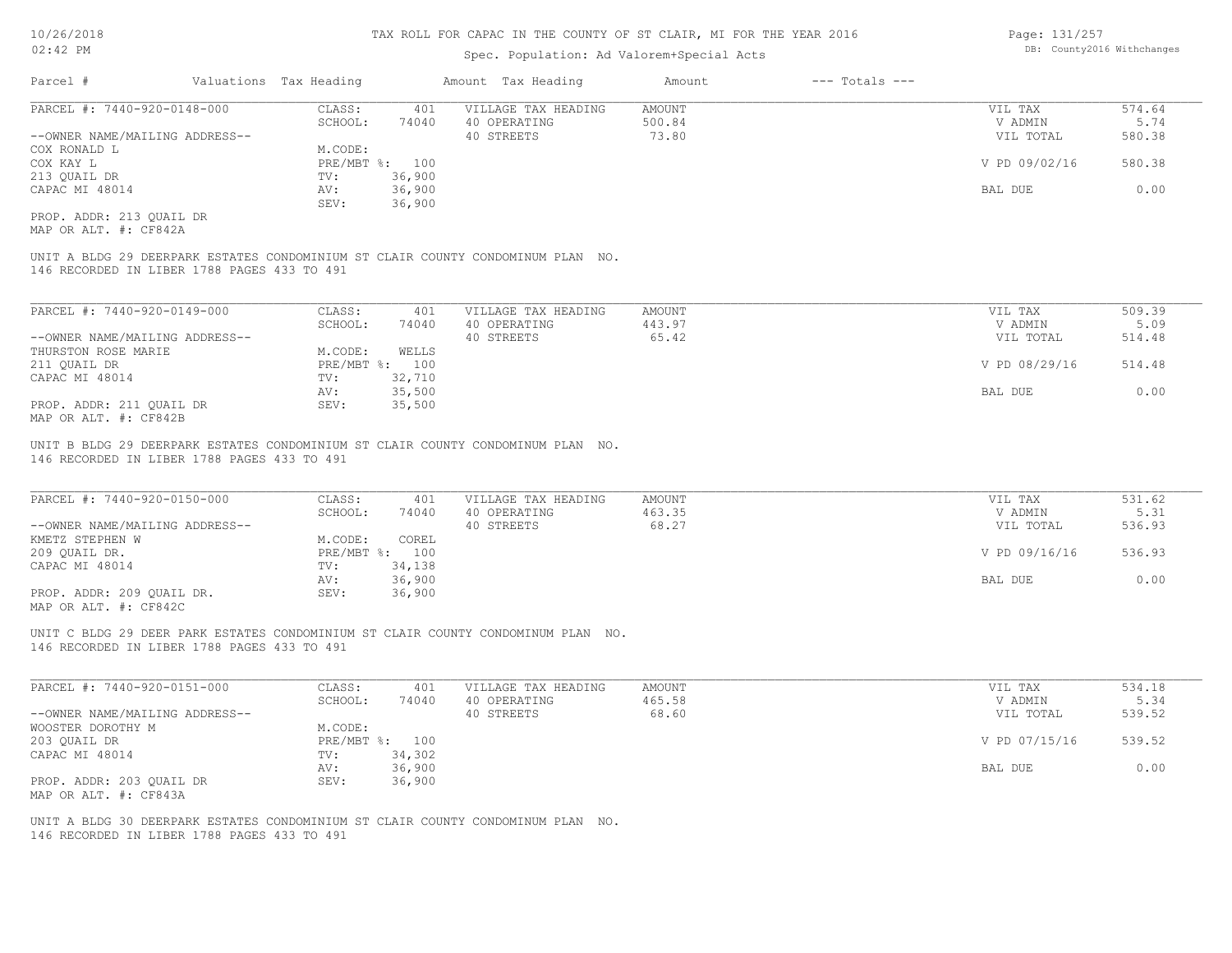## Spec. Population: Ad Valorem+Special Acts

Page: 132/257 DB: County2016 Withchanges

| Parcel #                       |  | Valuations Tax Heading | Amount Tax Heading |                     | Amount | $---$ Totals $---$ |               |        |  |
|--------------------------------|--|------------------------|--------------------|---------------------|--------|--------------------|---------------|--------|--|
| PARCEL #: 7440-920-0152-000    |  | CLASS:                 | 401                | VILLAGE TAX HEADING | AMOUNT |                    | VIL TAX       | 509.39 |  |
|                                |  | SCHOOL:                | 74040              | 40 OPERATING        | 443.97 |                    | V ADMIN       | 5.09   |  |
| --OWNER NAME/MAILING ADDRESS-- |  |                        |                    | 40 STREETS          | 65.42  |                    | VIL TOTAL     | 514.48 |  |
| MCKNIGHT DANIEL J              |  | M.CODE:                |                    |                     |        |                    |               |        |  |
| 201 OUAIL DR                   |  | PRE/MBT %: 100         |                    |                     |        |                    | V PD 09/02/16 | 514.48 |  |
| CAPAC MI 48014                 |  | TV:                    | 32,710             |                     |        |                    |               |        |  |
|                                |  | AV:                    | 35,500             |                     |        |                    | BAL DUE       | 0.00   |  |
| PROP. ADDR: 201 QUAIL DR       |  | SEV:                   | 35,500             |                     |        |                    |               |        |  |
|                                |  |                        |                    |                     |        |                    |               |        |  |

MAP OR ALT. #: CF843B

146 RECORDED IN LIBER 1788 PAGES 433 TO 491 UNIT B BLDG 30 DEERPARK ESTATES CONDOMINIUM ST CLAIR COUNTY CONDOMINUM PLAN NO.

| PARCEL #: 7440-920-0153-000    | CLASS:     | 401      | VILLAGE TAX HEADING | AMOUNT | VIL TAX       | 531.62 |
|--------------------------------|------------|----------|---------------------|--------|---------------|--------|
|                                | SCHOOL:    | 74040    | 40 OPERATING        | 463.35 | V ADMIN       | 5.31   |
| --OWNER NAME/MAILING ADDRESS-- |            |          | 40 STREETS          | 68.27  | VIL TOTAL     | 536.93 |
| SEIDEL BARBARA N TRUST         | M.CODE:    |          |                     |        |               |        |
| 137 TURNER ST                  | PRE/MBT %: | $\Omega$ |                     |        | V PD 07/25/16 | 536.93 |
| ROMEO MI 48065                 | TV:        | 34,138   |                     |        |               |        |
|                                | AV:        | 36,900   |                     |        | BAL DUE       | 0.00   |
| PROP. ADDR: 199 OUAIL DR       | SEV:       | 36,900   |                     |        |               |        |
| MAP OR ALT. #: CF843C          |            |          |                     |        |               |        |

146 RECORDED IN LIBER 1788 PAGES 433 TO 491 UNIT C BLDG 30 DEERPARK ESTATES CONDOMINIUM ST CLAIR COUNTY CONDOMINUM PLAN NO.

| PARCEL #: 7440-945-0001-000    | CLASS:       | 202    | VILLAGE TAX HEADING | AMOUNT | VIL TAX   | 69.31 |
|--------------------------------|--------------|--------|---------------------|--------|-----------|-------|
|                                | SCHOOL:      | 74040  | 40 OPERATING        | 60.41  | V ADMIN   | 0.69  |
| --OWNER NAME/MAILING ADDRESS-- |              |        | 40 STREETS          | 8.90   | VIL TOTAL | 70.00 |
| HOMELAND DEVELOPMENT           | M.CODE:      |        |                     |        |           |       |
| 2153 BENEDICT LANE             | $PRE/MBT$ %: |        |                     |        | BAL DUE   | 70.00 |
| UTICA MI 48316                 | TV:          | 4,451  |                     |        |           |       |
|                                | AV:          | 17,200 |                     |        |           |       |
| PROP. ADDR: S MAIN             | SEV:         | 17,200 |                     |        |           |       |
| MAP OR ALT. #: 844/950         |              |        |                     |        |           |       |

IN LIBER 1988 PAGES 841 TO 874 UNIT 1 HOMELAND PLAZA CONDOMINIUM ST CLAIR COUNTY CONDOMINIUM PLAN NO.156 RECORDED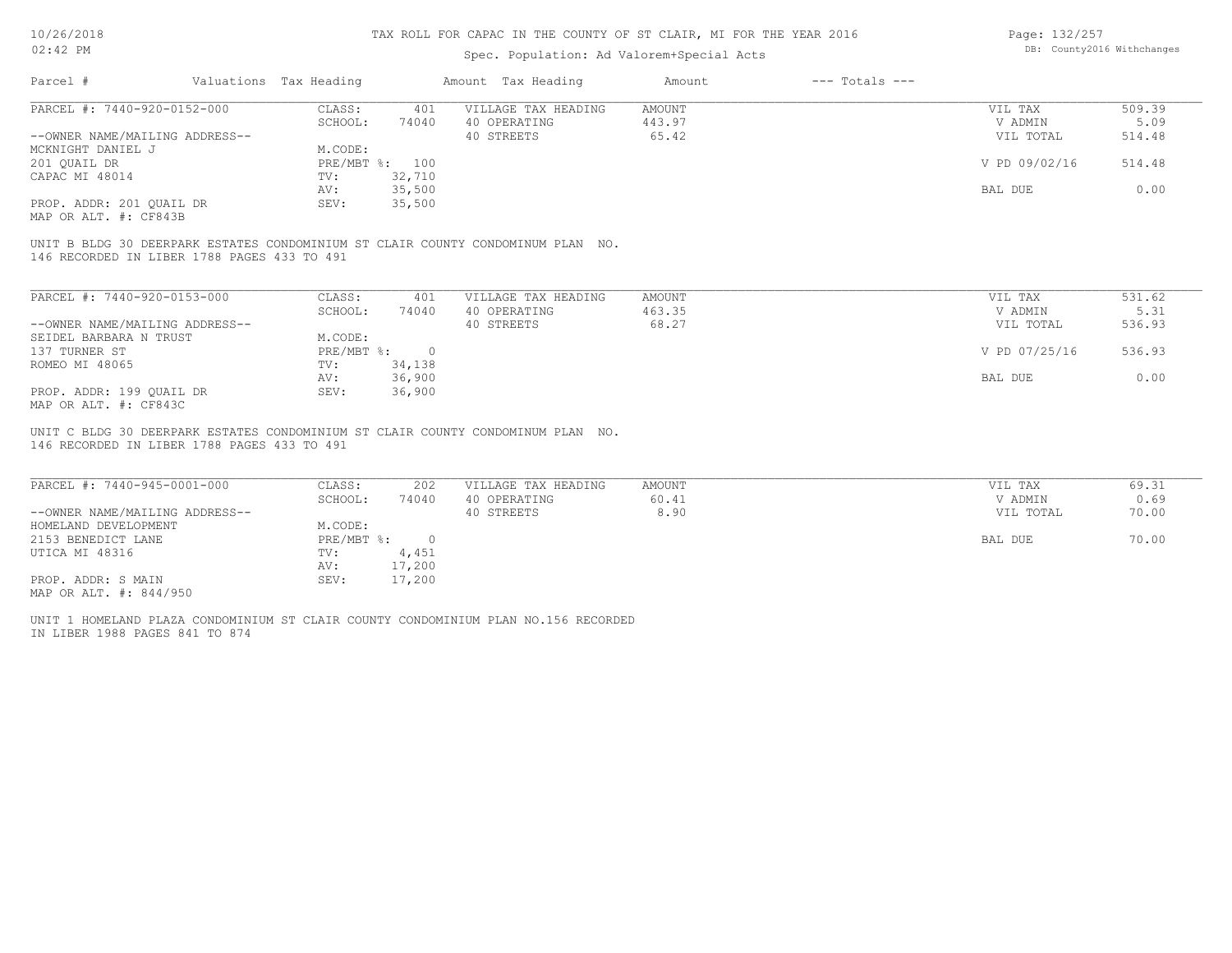## Spec. Population: Ad Valorem+Special Acts

| Page: 133/257 |                            |
|---------------|----------------------------|
|               | DB: County2016 Withchanges |

| Parcel #                       |  | Valuations Tax Heading |        | Amount Tax Heading                                                                  | Amount | $---$ Totals $---$ |               |        |
|--------------------------------|--|------------------------|--------|-------------------------------------------------------------------------------------|--------|--------------------|---------------|--------|
| PARCEL #: 7440-950-0001-000    |  | CLASS:                 | 201    | VILLAGE TAX HEADING                                                                 | AMOUNT |                    | VIL TAX       | 518.58 |
|                                |  | SCHOOL:                | 74040  | 40 OPERATING                                                                        | 451.98 |                    | V ADMIN       | 5.18   |
| --OWNER NAME/MAILING ADDRESS-- |  |                        |        | 40 STREETS                                                                          | 66.60  |                    | VIL TOTAL     | 523.76 |
| FIREGIRL, INC                  |  | M.CODE:                |        |                                                                                     |        |                    |               |        |
| 205 SOUTH MAIN ST              |  | PRE/MBT %:             |        |                                                                                     |        |                    | V PD 07/15/16 | 523.76 |
| CAPAC MI 48014                 |  | TV:                    | 33,300 |                                                                                     |        |                    |               |        |
|                                |  | AV:                    | 33,300 |                                                                                     |        |                    | BAL DUE       | 0.00   |
| PROP. ADDR: 100 N MAIN ST      |  | SEV:                   | 33,300 |                                                                                     |        |                    |               |        |
| MAP OR ALT. #:                 |  |                        |        |                                                                                     |        |                    |               |        |
|                                |  |                        |        | ALL THAT PART OF THE SOUTH 45 FEET OF THE WEST 80 FEET OF LOT 2, BLOCK 1, NORTH OF  |        |                    |               |        |
|                                |  |                        |        | MILL STREET, RANGE 1 EAST OF MAIN STREET, VILLAGE OF CAPAC, ACCORDING TO THE PLAT   |        |                    |               |        |
|                                |  |                        |        | THEREOF AS RECORDED IN LIBER H OF PLATS, PAGE 72, ST CLAIR COUNTY REGISTER OF DEEDS |        |                    |               |        |

OF LOT 2 30 00 FEET OF THE WEST 80 00 FEET OF THE NORTH 16 00 FEET OF THE SOUTH 45 00 FEET FEET OF THE NORTH 20 00 FEET OF THE SOUTH 45 00 FEET OF LOT 2, AND EXECPT THE EAST 37 75 FEET TO THE EAST LINE OF THE WEST 80 00 FEET OF LOT 2, EXCEPT THE WEST 50 00 EAST 42 25 FEET, THENCE NORTH 00D 10.5 WEST 5 95 FEET, THENCE NORTH 89D 49.5 EAST LOT 2,13 35 FEET NORTH OF THE SOUTHWEST CORNER OF SAID LOT 2, THENCE NORTH 89D 49.5 OFFICE, LYING NORTH OF THE FOLLOWING DESCRIBED LINE BEGINNING ON THE WEST LINE OF

| PARCEL #: 7440-950-0002-000    | CLASS:       | 202    | VILLAGE TAX HEADING | AMOUNT | VIL TAX       | 27.96 |
|--------------------------------|--------------|--------|---------------------|--------|---------------|-------|
|                                | SCHOOL:      | 74040  | 40 OPERATING        | 24.37  | V ADMIN       | 0.27  |
| --OWNER NAME/MAILING ADDRESS-- |              |        | 40 STREETS          | 3.59   | VIL TOTAL     | 28.23 |
| GEORGE THOMAS J/MARY           | M.CODE:      |        |                     |        |               |       |
| 112 MAIN ST                    | $PRE/MBT$ %: |        |                     |        | V PD 09/16/16 | 28.23 |
| CAPAC MI 48014                 | TV:          | 1,796  |                     |        |               |       |
|                                | AV:          | 10,100 |                     |        | BAL DUE       | 0.00  |
| PROP. ADDR: E MILL ST          | SEV:         | 10,100 |                     |        |               |       |
|                                |              |        |                     |        |               |       |

MAP OR ALT. #:

T7N R13E E 50 FT OF LOT 1 & E 50 FT OF S 15 FT OF LOT 2 BIN R1E VILLAGE OF CAPAC SEC 21/22

| PARCEL #: 7440-950-0003-000    | CLASS:     | 202   | VILLAGE TAX HEADING | AMOUNT | VIL TAX       | 29.58 |
|--------------------------------|------------|-------|---------------------|--------|---------------|-------|
|                                | SCHOOL:    | 74040 | 40 OPERATING        | 25.78  | V ADMIN       | 0.29  |
| --OWNER NAME/MAILING ADDRESS-- |            |       | 40 STREETS          | 3.80   | VIL TOTAL     | 29.87 |
| FIREGIRL, INC                  | M.CODE:    |       |                     |        |               |       |
| 205 MAIN ST                    | PRE/MBT %: |       |                     |        | V PD 07/15/16 | 29.87 |
| CAPAC MI 48014                 | TV:        | 1,900 |                     |        |               |       |
|                                | AV:        | 1,900 |                     |        | BAL DUE       | 0.00  |
| PROP. ADDR: N MAIN ST          | SEV:       | 1,900 |                     |        |               |       |
| MAP OR ALT. #:                 |            |       |                     |        |               |       |

 $\mathcal{L}_\mathcal{L} = \mathcal{L}_\mathcal{L} = \mathcal{L}_\mathcal{L} = \mathcal{L}_\mathcal{L} = \mathcal{L}_\mathcal{L} = \mathcal{L}_\mathcal{L} = \mathcal{L}_\mathcal{L} = \mathcal{L}_\mathcal{L} = \mathcal{L}_\mathcal{L} = \mathcal{L}_\mathcal{L} = \mathcal{L}_\mathcal{L} = \mathcal{L}_\mathcal{L} = \mathcal{L}_\mathcal{L} = \mathcal{L}_\mathcal{L} = \mathcal{L}_\mathcal{L} = \mathcal{L}_\mathcal{L} = \mathcal{L}_\mathcal{L}$ 

RECORDED PLAT THEREOF EAST 50 FEET THEREOF, BLOCK 1, RANGE 1 EAST, VILLAGE OF CAPAC, ACCORDING TO THE FEET, THENCE EAST 38 FEET, THENCE SOUTH 3 875 FEET, THENCE EAST 70 FEET, EXECPT THE 2, 13FEET NORTH OF ITS SOUTHWEST CORNER, THENCE EAST 42 FEET THENCE NORTH 5 875 THAT PART OF LOTS 1 AND 2,LYING SOUTH OF A LINE BEGINNING ON THE WESTLINE OF LOTS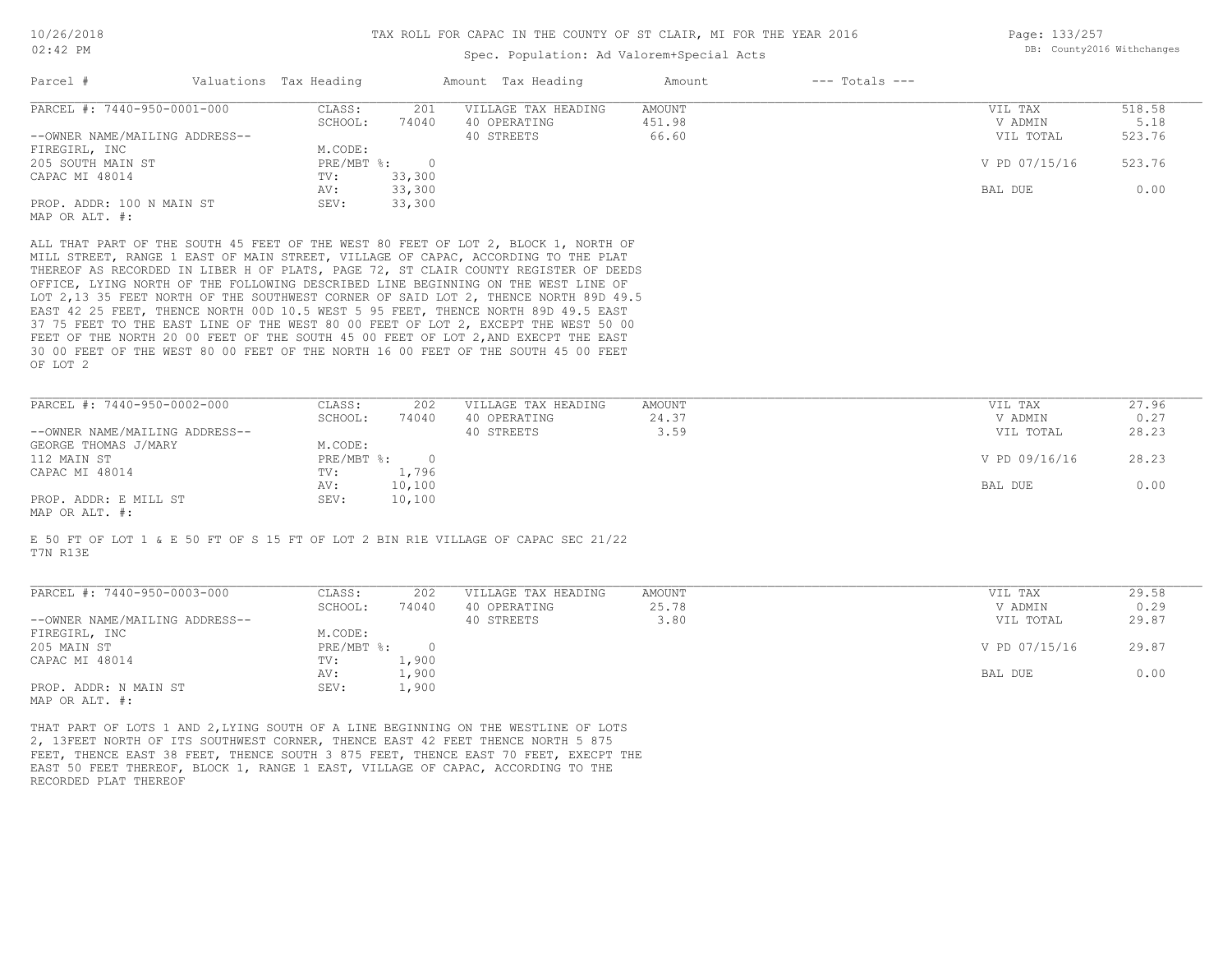## Spec. Population: Ad Valorem+Special Acts

| Page: 134/257 |                            |
|---------------|----------------------------|
|               | DB: County2016 Withchanges |

| Parcel #                       | Valuations Tax Heading |          | Amount Tax Heading  | Amount | $---$ Totals $---$ |               |        |
|--------------------------------|------------------------|----------|---------------------|--------|--------------------|---------------|--------|
| PARCEL #: 7440-950-0004-000    | CLASS:                 | 201      | VILLAGE TAX HEADING | AMOUNT |                    | VIL TAX       | 160.11 |
|                                | SCHOOL:                | 74040    | 40 OPERATING        | 139.55 |                    | V ADMIN       | 1.60   |
| --OWNER NAME/MAILING ADDRESS-- |                        |          | 40 STREETS          | 20.56  |                    | VIL TOTAL     | 161.71 |
| KLUG KERRY/NANCY               | M.CODE:                |          |                     |        |                    |               |        |
| 4228 SHERIDAN RD               | PRE/MBT %:             | $\Omega$ |                     |        |                    | V PD 09/16/16 | 161.71 |
| Emmett MI 48022                | TV:                    | 10,282   |                     |        |                    |               |        |
|                                | AV:                    | 24,800   |                     |        |                    | BAL DUE       | 0.00   |
| PROP. ADDR: 110 N MAIN ST      | SEV:                   | 24,800   |                     |        |                    |               |        |
| MAP OR ALT. #:                 |                        |          |                     |        |                    |               |        |
|                                |                        |          |                     |        |                    |               |        |

CAPAC SEC 21 & 22 T7N R13E FT TH W 50 FT TO MAIN ST TH N ALG MAIN ST 20 FT TO THE BEG. B1N R1E VILLAGE OF BEG AT A PTE 30 FT S OF THE NW COR OF LOT 2 TH E 80 FT TH S 16 FT TH W 30 FT TH S 4

| PARCEL #: 7440-950-0005-000    | CLASS:       | 201    | VILLAGE TAX HEADING | AMOUNT | VIL TAX       | 737.23 |
|--------------------------------|--------------|--------|---------------------|--------|---------------|--------|
|                                | SCHOOL:      | 74040  | 40 OPERATING        | 642.55 | V ADMIN       | 7.37   |
| --OWNER NAME/MAILING ADDRESS-- |              |        | 40 STREETS          | 94.68  | VIL TOTAL     | 744.60 |
| GEORGE THOMAS J/MARY           | M.CODE:      |        |                     |        |               |        |
| 112 N MAIN ST                  | $PRE/MBT$ %: |        |                     |        | V PD 09/16/16 | 744.60 |
| Capac MI 48014                 | TV:          | 47,341 |                     |        |               |        |
|                                | AV:          | 50,900 |                     |        | BAL DUE       | 0.00   |
| PROP. ADDR: 112 N MAIN ST      | SEV:         | 50,900 |                     |        |               |        |
| MAP OR ALT. #: CF3             |              |        |                     |        |               |        |

VILLAGE OF CAPAC SEC 21 & 22 T7N R13E N30 FT OF S 45 FT OF E 70 FT OF LOT 2 & TH S 28 FT OF THE N 30 FT OF LOT 2 B1N R1E

| PARCEL #: 7440-950-0006-000    | CLASS:     | 708   | VILLAGE TAX HEADING | AMOUNT | VIL TAX   | 0.00 |
|--------------------------------|------------|-------|---------------------|--------|-----------|------|
|                                | SCHOOL:    | 74040 | 40 OPERATING        | 0.00   | V ADMIN   | 0.00 |
| --OWNER NAME/MAILING ADDRESS-- |            |       | 40 STREETS          | 0.00   | VIL TOTAL | 0.00 |
| C3 CONNECTION, INC. THE        | M.CODE:    |       |                     |        |           |      |
| P.O. BOX 116                   | PRE/MBT %: |       |                     |        | BAL DUE   | 0.00 |
| CAPAC MI 48014                 | TV:        |       |                     |        |           |      |
|                                | AV:        |       |                     |        |           |      |
| PROP. ADDR: 114 N MAIN ST      | SEV:       |       |                     |        |           |      |
|                                |            |       |                     |        |           |      |

 $\mathcal{L}_\mathcal{L} = \mathcal{L}_\mathcal{L} = \mathcal{L}_\mathcal{L} = \mathcal{L}_\mathcal{L} = \mathcal{L}_\mathcal{L} = \mathcal{L}_\mathcal{L} = \mathcal{L}_\mathcal{L} = \mathcal{L}_\mathcal{L} = \mathcal{L}_\mathcal{L} = \mathcal{L}_\mathcal{L} = \mathcal{L}_\mathcal{L} = \mathcal{L}_\mathcal{L} = \mathcal{L}_\mathcal{L} = \mathcal{L}_\mathcal{L} = \mathcal{L}_\mathcal{L} = \mathcal{L}_\mathcal{L} = \mathcal{L}_\mathcal{L}$ 

MAP OR ALT. #: CF4

22 T7N R13E THE N 2 FT OF LOT 2 & THE S 1/2 OF S 1/2 OF LOT 3 B1N R1E VILLAGE OF CAPAC SEC 21 &

| PARCEL #: 7440-950-0007-000    | CLASS:       | 201    | VILLAGE TAX HEADING | AMOUNT | VIL TAX   | 763.79 |
|--------------------------------|--------------|--------|---------------------|--------|-----------|--------|
|                                | SCHOOL:      | 74040  | 40 OPERATING        | 665.70 | V ADMIN   | 7.63   |
| --OWNER NAME/MAILING ADDRESS-- |              |        | 40 STREETS          | 98.09  | VIL TOTAL | 771.42 |
| SCHIEWECK ANTHONY W            | M.CODE:      |        |                     |        |           |        |
| SCHIEWECK TINA M               | $PRE/MBT$ %: |        |                     |        | BAL DUE   | 771.42 |
| 10069 O'CONNOR                 | TV:          | 49,046 |                     |        |           |        |
| AVOCA MI 48006                 | AV:          | 51,500 |                     |        |           |        |
|                                | SEV:         | 51,500 |                     |        |           |        |
| PROP. ADDR: 122 N MAIN ST      |              |        |                     |        |           |        |
| MAP OR ALT. #: CF5A            |              |        |                     |        |           |        |

OF CAPAC S22.7' OF N 32.7' OF LOT 3 & N 4.2' OF S 42.3' OF W 21.5' OF LOT 3 B1N R1E VILLAGE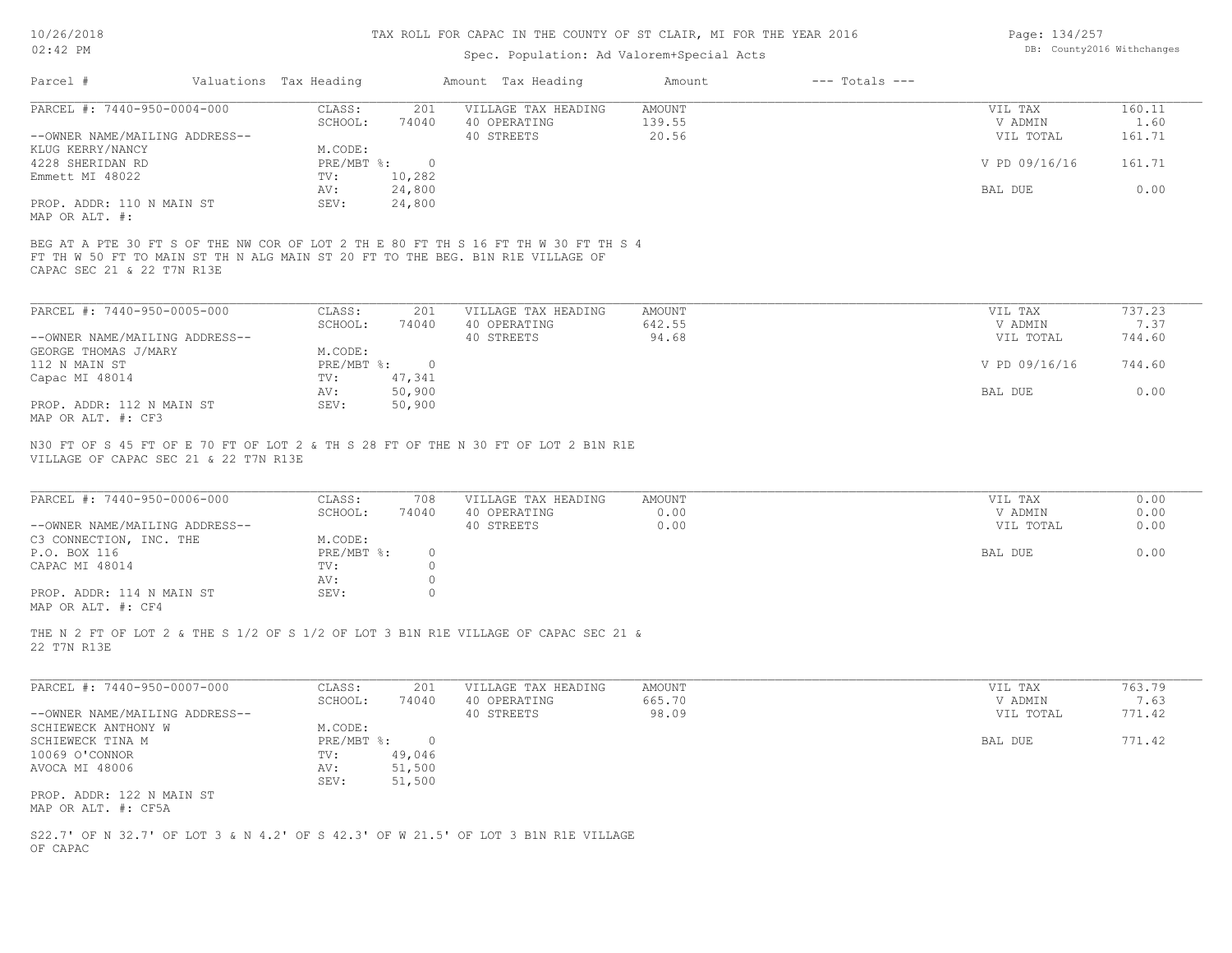## Spec. Population: Ad Valorem+Special Acts

Page: 135/257 DB: County2016 Withchanges

| Parcel #                       | Valuations Tax Heading |        | Amount Tax Heading  | Amount | $---$ Totals $---$ |               |        |
|--------------------------------|------------------------|--------|---------------------|--------|--------------------|---------------|--------|
| PARCEL #: 7440-950-0008-000    | CLASS:                 | 201    | VILLAGE TAX HEADING | AMOUNT |                    | VIL TAX       | 638.83 |
|                                | SCHOOL:                | 74040  | 40 OPERATING        | 556.79 |                    | V ADMIN       | 6.38   |
| --OWNER NAME/MAILING ADDRESS-- |                        |        | 40 STREETS          | 82.04  |                    | VIL TOTAL     | 645.21 |
| GRUBB TODD E                   | M.CODE:                |        |                     |        |                    |               |        |
| 116 N MAIN ST                  | PRE/MBT %:             |        |                     |        |                    | V PD 09/16/16 | 645.21 |
| CAPAC MI 48014                 | TV:                    | 41,022 |                     |        |                    |               |        |
|                                | AV:                    | 43,800 |                     |        |                    | BAL DUE       | 0.00   |
| PROP. ADDR: 116 N MAIN ST      | SEV:                   | 43,800 |                     |        |                    |               |        |
|                                |                        |        |                     |        |                    |               |        |

MAP OR ALT. #: CF5B

S23.55' OF N 56.25' OF LOT 3 EXC N 4.2' OF W 21.5' THEREOF B1N R1E VILLAGE OF CAPAC

| PARCEL #: 7440-950-0009-000    | CLASS:     | 201    | VILLAGE TAX HEADING | AMOUNT | VIL TAX       | 485.56 |
|--------------------------------|------------|--------|---------------------|--------|---------------|--------|
|                                | SCHOOL:    | 74040  | 40 OPERATING        | 423.20 | V ADMIN       | 4.85   |
| --OWNER NAME/MAILING ADDRESS-- |            |        | 40 STREETS          | 62.36  | VIL TOTAL     | 490.41 |
| HULETT MARK/CYNTHIA            | M.CODE:    |        |                     |        |               |        |
| 738 HOWELL RD.                 | PRE/MBT %: |        |                     |        | V PD 07/15/16 | 490.41 |
| ALLENTON, MI 48002             | TV:        | 31,180 |                     |        |               |        |
|                                | AV:        | 59,100 |                     |        | BAL DUE       | 0.00   |
| PROP. ADDR: 124 N MAIN ST      | SEV:       | 59,100 |                     |        |               |        |
| MAP OR ALT. #: CF6             |            |        |                     |        |               |        |

R13E N 10 FT OF LOT 3 & THE S 14 FT OF LOT 4 B1N R1E VILLAGE OF CAPAC SEC 21 & 22 T7N

| PARCEL #: 7440-950-0010-000    | CLASS:     | 201    | VILLAGE TAX HEADING | AMOUNT | VIL TAX       | 541.17 |
|--------------------------------|------------|--------|---------------------|--------|---------------|--------|
|                                | SCHOOL:    | 74040  | 40 OPERATING        | 471.67 | V ADMIN       | 5.41   |
| --OWNER NAME/MAILING ADDRESS-- |            |        | 40 STREETS          | 69.50  | VIL TOTAL     | 546.58 |
| CELANI DANIEL                  | M.CODE:    |        |                     |        |               |        |
| 1920 S ALLEN RD                | PRE/MBT %: |        |                     |        | V PD 09/12/16 | 546.58 |
| SAINT CLAIR MI 48079-3307      | TV:        | 34,751 |                     |        |               |        |
|                                | AV:        | 37,900 |                     |        | BAL DUE       | 0.00   |
| PROP. ADDR: 126 N MAIN ST      | SEV:       | 37,900 |                     |        |               |        |
| MAP OR ALT. #: CF7             |            |        |                     |        |               |        |

 $\mathcal{L}_\mathcal{L} = \mathcal{L}_\mathcal{L} = \mathcal{L}_\mathcal{L} = \mathcal{L}_\mathcal{L} = \mathcal{L}_\mathcal{L} = \mathcal{L}_\mathcal{L} = \mathcal{L}_\mathcal{L} = \mathcal{L}_\mathcal{L} = \mathcal{L}_\mathcal{L} = \mathcal{L}_\mathcal{L} = \mathcal{L}_\mathcal{L} = \mathcal{L}_\mathcal{L} = \mathcal{L}_\mathcal{L} = \mathcal{L}_\mathcal{L} = \mathcal{L}_\mathcal{L} = \mathcal{L}_\mathcal{L} = \mathcal{L}_\mathcal{L}$ 

N23 1/2 FT OF S 1/2 OF LOT 4 B1N R1E VILLAGE OF CAPAC SEC 21 & 22 T7N R13E

| PARCEL #: 7440-950-0011-000    | CLASS:       | 202    | VILLAGE TAX HEADING | AMOUNT | VIL TAX       | 153.05 |
|--------------------------------|--------------|--------|---------------------|--------|---------------|--------|
|                                | SCHOOL:      | 74040  | 40 OPERATING        | 133.40 | V ADMIN       | 1.53   |
| --OWNER NAME/MAILING ADDRESS-- |              |        | 40 STREETS          | 19.65  | VIL TOTAL     | 154.58 |
| SELECT LLC                     | M.CODE:      |        |                     |        |               |        |
| P.O. BOX 56                    | $PRE/MBT$ %: |        |                     |        | V PD 08/10/16 | 154.58 |
| CAPAC MI 48014                 | TV:          | 9,829  |                     |        |               |        |
|                                | AV:          | 10,800 |                     |        | BAL DUE       | 0.00   |
| PROP. ADDR: 128 N MAIN ST      | SEV:         | 10,800 |                     |        |               |        |
| MAP OR ALT. #: CF8             |              |        |                     |        |               |        |

N1/2 LOT 4 B1N R1E VILLAGE OF CAPAC SEC 21 & 22 T7N R13E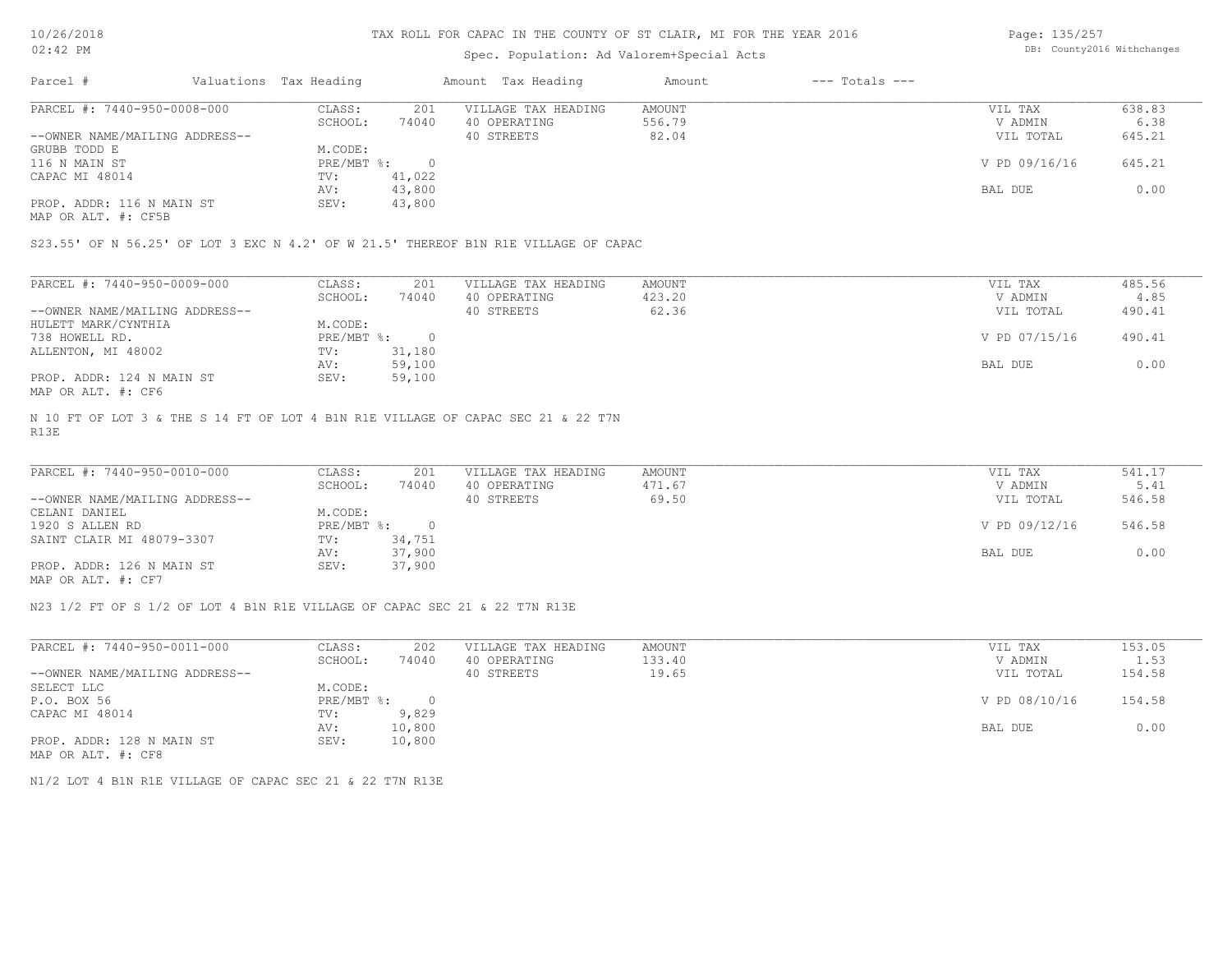## Spec. Population: Ad Valorem+Special Acts

Page: 136/257 DB: County2016 Withchanges

| Parcel #                       | Valuations Tax Heading |        | Amount Tax Heading  | Amount | $---$ Totals $---$ |               |        |
|--------------------------------|------------------------|--------|---------------------|--------|--------------------|---------------|--------|
| PARCEL #: 7440-950-0012-000    | CLASS:                 | 201    | VILLAGE TAX HEADING | AMOUNT |                    | VIL TAX       | 447.45 |
|                                | SCHOOL:                | 74040  | 40 OPERATING        | 389.99 |                    | V ADMIN       | 4.47   |
| --OWNER NAME/MAILING ADDRESS-- |                        |        | 40 STREETS          | 57.46  |                    | VIL TOTAL     | 451.92 |
| GASS-BECKER INS AGENCY INC     | M.CODE:                |        |                     |        |                    |               |        |
| 134 N MAIN ST                  | PRE/MBT %:             |        |                     |        |                    | V PD 08/19/16 | 451.92 |
| CAPAC MI 48014-3142            | TV:                    | 28,733 |                     |        |                    |               |        |
|                                | AV:                    | 41,900 |                     |        |                    | BAL DUE       | 0.00   |
| PROP. ADDR: 134 N MAIN ST      | SEV:                   | 41,900 |                     |        |                    |               |        |
| MAP OR ALT. #: CF9             |                        |        |                     |        |                    |               |        |

LOT 5 B1N R1E VILLAGE OF CAPAC SEC 21 & 22 T7N R13E

| PARCEL #: 7440-950-0013-000    | CLASS:     | 201    | VILLAGE TAX HEADING | AMOUNT | VIL TAX       | 410.28 |
|--------------------------------|------------|--------|---------------------|--------|---------------|--------|
|                                | SCHOOL:    | 74040  | 40 OPERATING        | 357.59 | V ADMIN       | 4.10   |
| --OWNER NAME/MAILING ADDRESS-- |            |        | 40 STREETS          | 52.69  | VIL TOTAL     | 414.38 |
| BECKER GERALD/SANDRA           | M.CODE:    |        |                     |        |               |        |
| PO BOX 158                     | PRE/MBT %: |        |                     |        | V PD 08/19/16 | 414.38 |
| 134 N MAIN ST                  | TV:        | 26,346 |                     |        |               |        |
| CAPAC MI 48014                 | AV:        | 44,300 |                     |        | BAL DUE       | 0.00   |
|                                | SEV:       | 44,300 |                     |        |               |        |
| PROP. ADDR: 136 N MAIN ST      |            |        |                     |        |               |        |

MAP OR ALT. #: CF10

B1N R1E VILLAGE OF CAPAC SEC 21 & 22 T7N R13E S21.5 FT OF LOT 6 & N 0.66 FT OF S 22.16 FT OF W 53.25 FT OF E 80.75 FT OF LOT 6

| PARCEL #: 7440-950-0014-000    | CLASS:     | 201    | VILLAGE TAX HEADING | AMOUNT | VIL TAX       | 403.06 |
|--------------------------------|------------|--------|---------------------|--------|---------------|--------|
|                                | SCHOOL:    | 74040  | 40 OPERATING        | 351.30 | V ADMIN       | 4.03   |
| --OWNER NAME/MAILING ADDRESS-- |            |        | 40 STREETS          | 51.76  | VIL TOTAL     | 407.09 |
| KS PROPERTIES LLC              | M.CODE:    |        |                     |        |               |        |
| 25 S MAIN ST                   | PRE/MBT %: |        |                     |        | V PD 09/12/16 | 407.09 |
| YALE MI 48097                  | TV:        | 25,883 |                     |        |               |        |
|                                | AV:        | 32,700 |                     |        | BAL DUE       | 0.00   |
| PROP. ADDR: 138 N MAIN ST      | SEV:       | 32,700 |                     |        |               |        |
|                                |            |        |                     |        |               |        |

MAP OR ALT. #: CF11A

W1/2 OF N 53.5 FT OF LOT 6 B1N R1E VILLAGE OF CAPAC SEC 21 & 22 T7N R13E

| PARCEL #: 7440-950-0015-000     | CLASS:     | 201    | VILLAGE TAX HEADING | AMOUNT | VIL TAX       | 652.89 |
|---------------------------------|------------|--------|---------------------|--------|---------------|--------|
|                                 | SCHOOL:    | 74040  | 40 OPERATING        | 569.04 | V ADMIN       | 6.52   |
| --OWNER NAME/MAILING ADDRESS--  |            |        | 40 STREETS          | 83.85  | VIL TOTAL     | 659.41 |
| KS PROPERTIES, L.L.C.           | M.CODE:    |        |                     |        |               |        |
| 25 S. MAIN ST.                  | PRE/MBT %: | $\cap$ |                     |        | V PD 09/12/16 | 659.41 |
| YALE MI 48097                   | TV:        | 41,925 |                     |        |               |        |
|                                 | AV:        | 44,000 |                     |        | BAL DUE       | 0.00   |
| PROP. ADDR: 102 E CHURCH STREET | SEV:       | 44,000 |                     |        |               |        |

MAP OR ALT. #: CF11B

B1N R1E VILLAGE OF CAPAC SEC 21 & 22 T7N R13E E1/2 OF N 53.5 FT OF LOT 6 EXC N 0.66 FT OF S 22.16 FT OF W 53.25 FT OF E 80.75 FT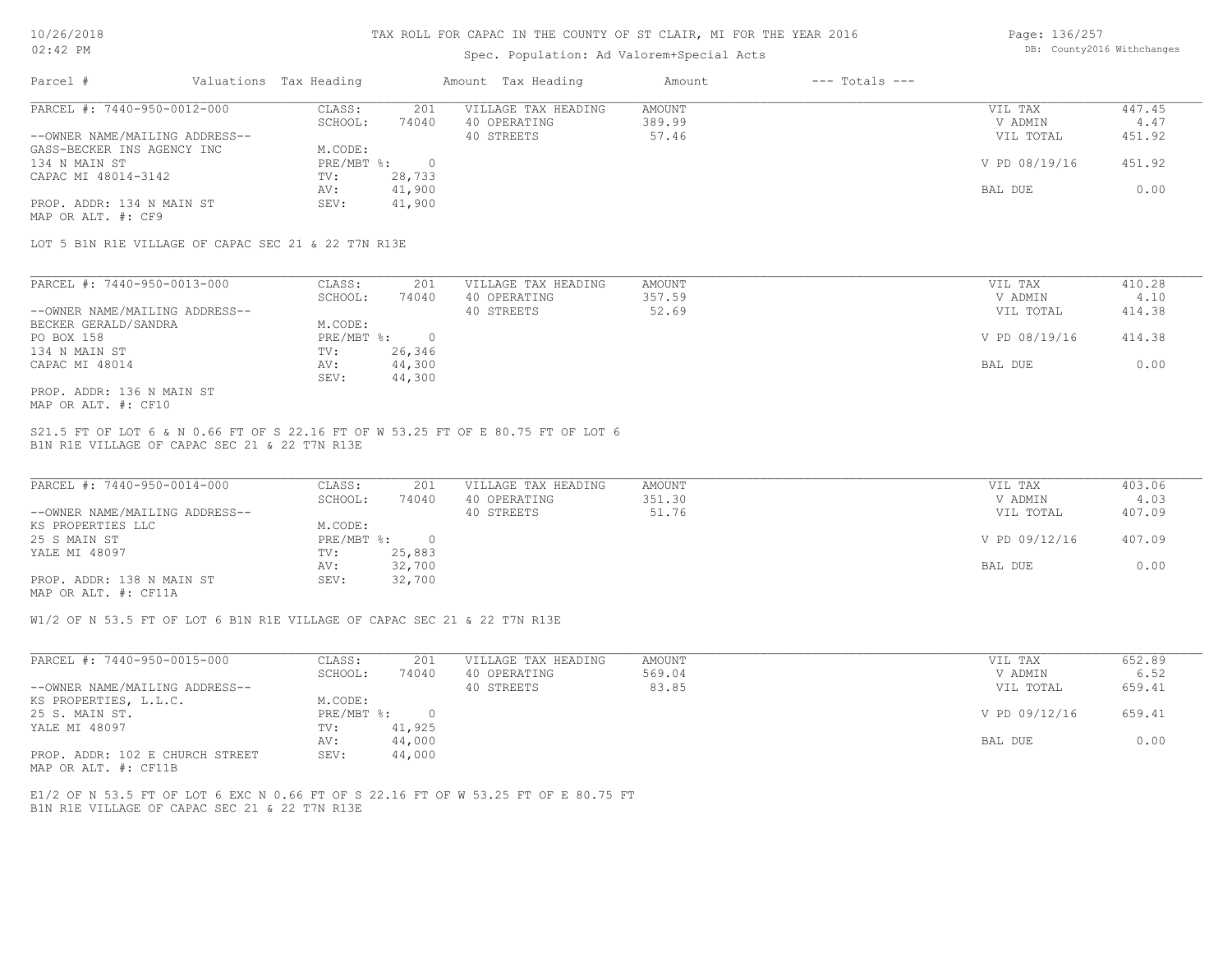## Spec. Population: Ad Valorem+Special Acts

Page: 137/257 DB: County2016 Withchanges

| Parcel #                        | Valuations Tax Heading |        | Amount Tax Heading  | Amount | $---$ Totals $---$ |               |        |
|---------------------------------|------------------------|--------|---------------------|--------|--------------------|---------------|--------|
| PARCEL #: 7440-950-0016-000     | CLASS:                 | 401    | VILLAGE TAX HEADING | AMOUNT |                    | VIL TAX       | 644.28 |
|                                 | SCHOOL:                | 74040  | 40 OPERATING        | 561.54 |                    | V ADMIN       | 6.44   |
| --OWNER NAME/MAILING ADDRESS--  |                        |        | 40 STREETS          | 82.74  |                    | VIL TOTAL     | 650.72 |
| CANCILLA FRANK JR               | M.CODE:                | COREL  |                     |        |                    |               |        |
| 106 E CHURCH STREET             | PRE/MBT %: 100         |        |                     |        |                    | V PD 09/16/16 | 650.72 |
| CAPAC MI 48014-3112             | TV:                    | 41,372 |                     |        |                    |               |        |
|                                 | AV:                    | 48,000 |                     |        |                    | BAL DUE       | 0.00   |
| PROP. ADDR: 106 E CHURCH STREET | SEV:                   | 48,000 |                     |        |                    |               |        |
|                                 |                        |        |                     |        |                    |               |        |

MAP OR ALT. #: CF12

W1/2 OF LOTS 7 & 8 EXC S 25' OF W 1/2 OF LOT 8 B1N R1E VILLAGE OF CAPAC

| PARCEL #: 7440-950-0017-000     | CLASS:  | 401            | VILLAGE TAX HEADING | AMOUNT | VIL TAX       | 270.85 |
|---------------------------------|---------|----------------|---------------------|--------|---------------|--------|
|                                 | SCHOOL: | 74040          | 40 OPERATING        | 236.07 | V ADMIN       | 2.70   |
| --OWNER NAME/MAILING ADDRESS--  |         |                | 40 STREETS          | 34.78  | VIL TOTAL     | 273.55 |
| MCCOY SANDRA A                  | M.CODE: | COREL          |                     |        |               |        |
| FLASHER JEFFREY P               |         | PRE/MBT %: 100 |                     |        | V PD 09/16/16 | 273.55 |
| 108 E CHURCH STREET             | TV:     | 17,393         |                     |        |               |        |
| CAPAC MI 48014-3112             | AV:     | 24,800         |                     |        | BAL DUE       | 0.00   |
|                                 | SEV:    | 24,800         |                     |        |               |        |
| PROP. ADDR: 108 E CHURCH STREET |         |                |                     |        |               |        |

MAP OR ALT. #: CF13

E1/2 OF LOTS 7 & 8 EXC S 25' B1N R1E VILLAGE OF CAPAC

| PARCEL #: 7440-950-0018-000    | CLASS:  | 401            | VILLAGE TAX HEADING | AMOUNT | VIL TAX       | 830.37 |
|--------------------------------|---------|----------------|---------------------|--------|---------------|--------|
|                                | SCHOOL: | 74040          | 40 OPERATING        | 723.73 | V ADMIN       | 8.30   |
| --OWNER NAME/MAILING ADDRESS-- |         |                | 40 STREETS          | 106.64 | VIL TOTAL     | 838.67 |
| NEMECEK CARMEN K               | M.CODE: |                |                     |        |               |        |
| STEWART WHITNEY H              |         | PRE/MBT %: 100 |                     |        | V PD 09/16/16 | 838.67 |
| PO BOX 397                     | TV:     | 53,322         |                     |        |               |        |
| CAPAC MI 48014                 | AV:     | 66,700         |                     |        | BAL DUE       | 0.00   |
|                                | SEV:    | 66,700         |                     |        |               |        |
| PROP. ADDR: 107 N WALKER ST    |         |                |                     |        |               |        |

MAP OR ALT. #: CF14

N56' OF LOT 9 & S 25' OF LOT 8 B1N R1E VILLAGE OF CAPAC

| PARCEL #: 7440-950-0019-000    | CLASS:       | 401    | VILLAGE TAX HEADING | AMOUNT | VIL TAX       | 420.52 |
|--------------------------------|--------------|--------|---------------------|--------|---------------|--------|
|                                | SCHOOL:      | 74040  | 40 OPERATING        | 366.52 | V ADMIN       | 4.20   |
| --OWNER NAME/MAILING ADDRESS-- |              |        | 40 STREETS          | 54.00  | VIL TOTAL     | 424.72 |
| SPILLER GEO/THELMA             | M.CODE:      |        |                     |        |               |        |
| 105 N WALKER ST                | $PRE/MBT$ %: | 100    |                     |        | V PD 07/08/16 | 424.72 |
| CAPAC MI 48014-3168            | TV:          | 27,004 |                     |        |               |        |
|                                | AV:          | 34,400 |                     |        | BAL DUE       | 0.00   |
| PROP. ADDR: 105 N WALKER ST    | SEV:         | 34,400 |                     |        |               |        |
|                                |              |        |                     |        |               |        |

MAP OR ALT. #: CF15

S19 FT OF LOT 9 & N 1/2 OF LOT 10 B1N R1E VILLAGE OF CAPAC SEC 21 & 22 T7N R13E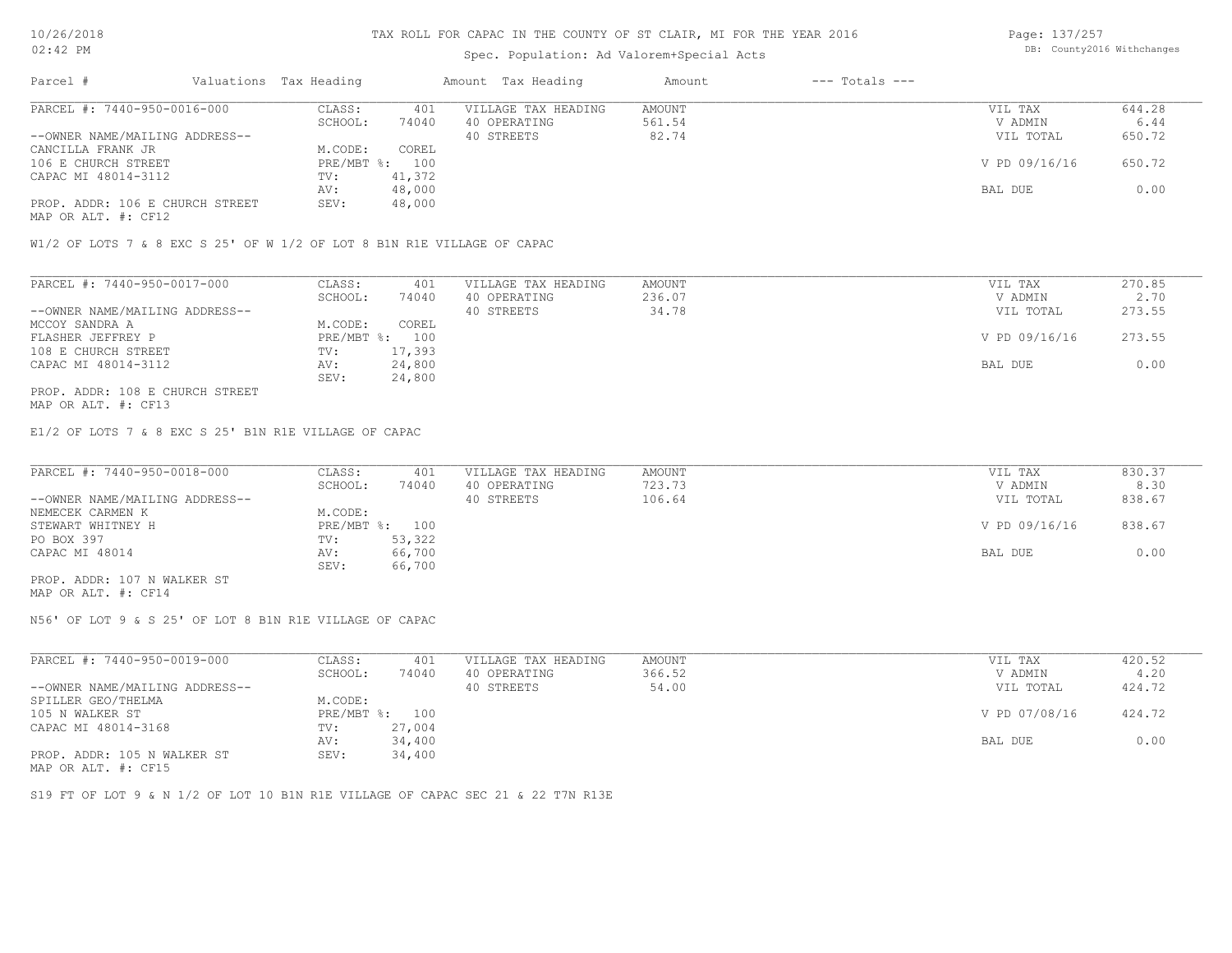Page: 138/257

| $02:42$ PM                                                               |                        |                          | Spec. Population: Ad Valorem+Special Acts                                       |                         |                    |                      | DB: County2016 Withchanges |
|--------------------------------------------------------------------------|------------------------|--------------------------|---------------------------------------------------------------------------------|-------------------------|--------------------|----------------------|----------------------------|
| Parcel #                                                                 | Valuations Tax Heading |                          | Amount Tax Heading                                                              | Amount                  | $---$ Totals $---$ |                      |                            |
| PARCEL #: 7440-950-0020-000                                              | CLASS:<br>SCHOOL:      | 401<br>74040             | VILLAGE TAX HEADING<br>40 OPERATING                                             | <b>AMOUNT</b><br>318.99 |                    | VIL TAX<br>V ADMIN   | 365.99<br>3.65             |
| --OWNER NAME/MAILING ADDRESS--<br>GROENEWOUD PAUL B II                   | M.CODE:                |                          | 40 STREETS                                                                      | 47.00                   |                    | VIL TOTAL            | 369.64                     |
| 7589 25 MILE RD<br>UTICA MI 48316-1809                                   | TV:                    | PRE/MBT %: 100<br>23,502 |                                                                                 |                         |                    | V PD 08/19/16        | 369.64                     |
| PROP. ADDR: 103 N WALKER ST                                              | AV:<br>SEV:            | 30,100                   |                                                                                 |                         |                    | BAL DUE              | 0.00                       |
| MAP OR ALT. #: CF16                                                      |                        | 30,100                   |                                                                                 |                         |                    |                      |                            |
| R13E                                                                     |                        |                          | S37.5 FT OF LOT 10 & N 10 FT OF LOT 12 B1N R1E VILLAGE OF CAPAC SEC 21 & 22 T7N |                         |                    |                      |                            |
| PARCEL #: 7440-950-0021-000                                              | CLASS:                 | 201                      | VILLAGE TAX HEADING                                                             | <b>AMOUNT</b>           |                    | VIL TAX              | 793.47                     |
|                                                                          | SCHOOL:                | 74040                    | 40 OPERATING                                                                    | 691.57                  |                    | V ADMIN              | 7.93                       |
| --OWNER NAME/MAILING ADDRESS--<br>CAPAC CAR WASH, LLC                    | M.CODE:                |                          | 40 STREETS                                                                      | 101.90                  |                    | VIL TOTAL            | 801.40                     |
| 1915 N VAN DYKE RD<br>IMLAY CITY MI 48444-9522                           | PRE/MBT %:<br>TV:      | $\overline{0}$<br>50,952 |                                                                                 |                         |                    | V PD 09/16/16        | 801.40                     |
|                                                                          | AV:                    | 54,800                   |                                                                                 |                         |                    | BAL DUE              | 0.00                       |
| PROP. ADDR: 105 E MILL STREET<br>MAP OR ALT. #: CF17                     | SEV:                   | 54,800                   |                                                                                 |                         |                    |                      |                            |
| LOT 11 B1N R1E VILLAGE OF CAPAC                                          |                        |                          |                                                                                 |                         |                    |                      |                            |
| PARCEL #: 7440-950-0022-000                                              | CLASS:                 | 201                      | VILLAGE TAX HEADING                                                             | <b>AMOUNT</b>           |                    | VIL TAX              | 1,292.74                   |
| --OWNER NAME/MAILING ADDRESS--                                           | SCHOOL:                | 74040                    | 40 OPERATING<br>40 STREETS                                                      | 1,126.72<br>166.02      |                    | V ADMIN<br>VIL TOTAL | 12.92<br>1,305.66          |
| SHULL WILLIAM T                                                          | M.CODE:                |                          |                                                                                 |                         |                    |                      |                            |
| 306 N MAIN ST<br>CAPAC MI 48014-3700                                     | PRE/MBT %:<br>TV:      | $\overline{0}$<br>83,012 |                                                                                 |                         |                    | V PD 09/12/16        | 1,305.66                   |
|                                                                          | AV:                    | 93,600                   |                                                                                 |                         |                    | BAL DUE              | 0.00                       |
| PROP. ADDR: 101 N WALKER ST<br>MAP OR ALT. #: CF18                       | SEV:                   | 93,600                   |                                                                                 |                         |                    |                      |                            |
| LOT 12 EXC N 10 FT THEREOF B1N R1E VILLAGE OF CAPAC SEC 21 & 22 T7N R13E |                        |                          |                                                                                 |                         |                    |                      |                            |
| PARCEL #: 7440-950-0023-000                                              | CLASS:                 | 401                      | VILLAGE TAX HEADING                                                             | <b>AMOUNT</b>           |                    | VIL TAX              | 456.26                     |
|                                                                          | SCHOOL:                | 74040                    | 40 OPERATING                                                                    | 397.67                  |                    | V ADMIN              | 4.56                       |
| --OWNER NAME/MAILING ADDRESS--<br>SCHRADER C M / BALDWIN M               | M.CODE:                | 00CSB                    | 40 STREETS                                                                      | 58.59                   |                    | VIL TOTAL            | 460.82                     |
| 201 E MILL ST                                                            |                        | PRE/MBT %: 100           |                                                                                 |                         |                    | V PD 08/15/16        | 460.82                     |
| CAPAC MI 48014-3155                                                      | TV:<br>AV:             | 29,299<br>35,400         |                                                                                 |                         |                    | BAL DUE              | 0.00                       |
| PROP. ADDR: 201 E MILL STREET<br>MAP OR ALT. #: CF19                     | SEV:                   | 35,400                   |                                                                                 |                         |                    |                      |                            |
| S96 FT OF LOT 1 B1N R2E VILLAGE OF CAPAC SEC 21 & 22 T7N R13E            |                        |                          |                                                                                 |                         |                    |                      |                            |
|                                                                          |                        |                          |                                                                                 |                         |                    |                      |                            |
|                                                                          |                        |                          |                                                                                 |                         |                    |                      |                            |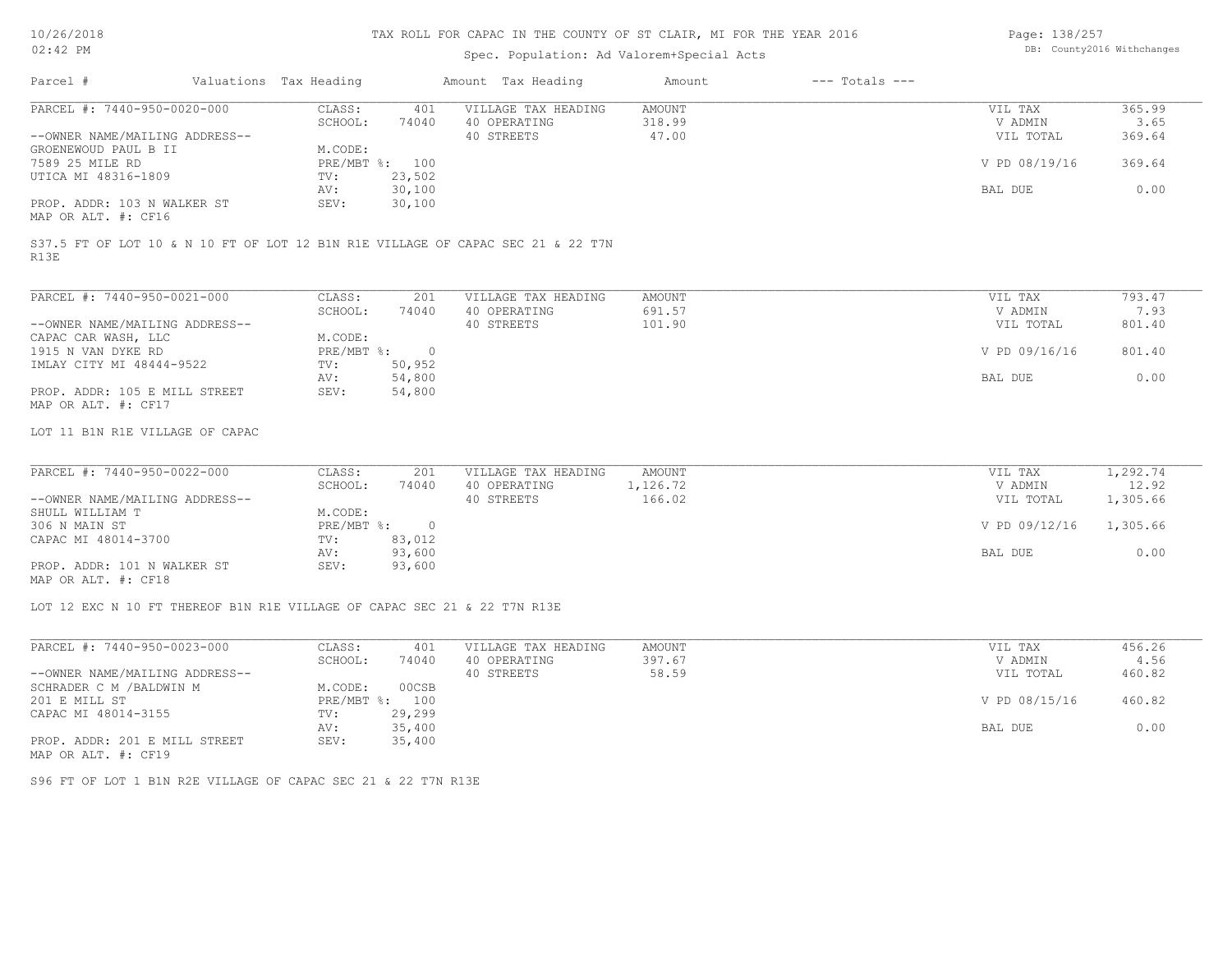## Spec. Population: Ad Valorem+Special Acts

Page: 139/257 DB: County2016 Withchanges

| PARCEL #: 7440-950-0024-000<br>401<br>VILLAGE TAX HEADING<br>CLASS:<br>AMOUNT<br>VIL TAX | 590.08                  |
|------------------------------------------------------------------------------------------|-------------------------|
| 74040<br>SCHOOL:<br>40 OPERATING<br>514.30                                               | V ADMIN<br>5.90         |
| 75.78<br>--OWNER NAME/MAILING ADDRESS--<br>40 STREETS                                    | 595.98<br>VIL TOTAL     |
| HAZEL ROBERT/MARY<br>M.CODE:                                                             |                         |
| PRE/MBT %: 100<br>104 N WALKER ST                                                        | V PD 09/12/16<br>595.98 |
| CAPAC MI 48014-3167<br>37,892<br>TV:                                                     |                         |
| 47,600<br>BAL DUE<br>AV:                                                                 | 0.00                    |
| PROP. ADDR: 104 N WALKER ST<br>47,600<br>SEV:                                            |                         |

MAP OR ALT. #: CF20

N54' OF LOT 1, LOT 2 EXC S 96' & S 19' OF LOT 3 B1N R2E VILLAGE OF CAPAC

| PARCEL #: 7440-950-0025-000    | CLASS:     | 401    | VILLAGE TAX HEADING | AMOUNT | VIL TAX       | 374.49 |
|--------------------------------|------------|--------|---------------------|--------|---------------|--------|
|                                | SCHOOL:    | 74040  | 40 OPERATING        | 326.40 | V ADMIN       | 3.74   |
| --OWNER NAME/MAILING ADDRESS-- |            |        | 40 STREETS          | 48.09  | VIL TOTAL     | 378.23 |
| MORAN ROBERT                   | M.CODE:    |        |                     |        |               |        |
| MORAN PATRICIA                 | PRE/MBT %: |        |                     |        | V PD 09/16/16 | 378.23 |
| 3188 MAIN ST                   | TV:        | 24,048 |                     |        |               |        |
| EMMETT MI 48022                | AV:        | 29,300 |                     |        | BAL DUE       | 0.00   |
|                                | SEV:       | 29,300 |                     |        |               |        |
| PROP. ADDR: 203 E MILL STREET  |            |        |                     |        |               |        |

MAP OR ALT. #: CF21A

S96 FT OF LOT 2 B1N R2E VILLAGE OF CAPAC SEC 21 & 22 T7N R13E

| PARCEL #: 7440-950-0026-000    | CLASS:  | 401            | VILLAGE TAX HEADING | AMOUNT | VIL TAX       | 636.35 |
|--------------------------------|---------|----------------|---------------------|--------|---------------|--------|
|                                | SCHOOL: | 74040          | 40 OPERATING        | 554.63 | V ADMIN       | 6.36   |
| --OWNER NAME/MAILING ADDRESS-- |         |                | 40 STREETS          | 81.72  | VIL TOTAL     | 642.71 |
| NEMECEK JOSEPH/ CAROL          | M.CODE: |                |                     |        |               |        |
| 106 N WALKER ST                |         | PRE/MBT %: 100 |                     |        | V PD 09/30/16 | 642.71 |
| CAPAC MI 48014-3167            | TV:     | 40,863         |                     |        |               |        |
|                                | AV:     | 45,700         |                     |        | BAL DUE       | 0.00   |
| PROP. ADDR: 106 N WALKER ST    | SEV:    | 45,700         |                     |        |               |        |
| MAP OR ALT. #: CF21B           |         |                |                     |        |               |        |

LOT 3 EXC S 19' LOT 4 B1N R2E VILLAGE OF CAPAC

SEV: 32,200 CAPAC MI 48014 AV: 32,200 BAL DUE 0.00 106 N WALKER ST TV: 16,606 NEMECEK C A PRE/MBT %: 0 O PRE/MBT %: 0 O PRE/MBT %: 0 O PRE/MBT %: 0 O PRE/MBT %: 0 O PRE/MBT %: 0 O PRE/MBT %: 0 O PRE/MBT %: 0 O PRE/MBT %: 0 O PRE/MBT %: 0 O PRE/MBT %: 0 O PRE/MBT %: 0 O PRE/MBT %: 0 O PRE/MBT %: 0 O NEMECEK JOSEPH J M.CODE: --OWNER NAME/MAILING ADDRESS-- 40 STREETS 33.21 VIL TOTAL 261.18 SCHOOL: 74040 40 OPERATING 225.39 V ADMIN 2.58 PARCEL #: 7440-950-0027-000 CLASS: 401 VILLAGE TAX HEADING AMOUNT AMOUNT VIL TAX 258.60<br>SCHOOL: 74040 40 OPERATING 225.39 VADMIN 2.58  $\mathcal{L}_\mathcal{L} = \mathcal{L}_\mathcal{L} = \mathcal{L}_\mathcal{L} = \mathcal{L}_\mathcal{L} = \mathcal{L}_\mathcal{L} = \mathcal{L}_\mathcal{L} = \mathcal{L}_\mathcal{L} = \mathcal{L}_\mathcal{L} = \mathcal{L}_\mathcal{L} = \mathcal{L}_\mathcal{L} = \mathcal{L}_\mathcal{L} = \mathcal{L}_\mathcal{L} = \mathcal{L}_\mathcal{L} = \mathcal{L}_\mathcal{L} = \mathcal{L}_\mathcal{L} = \mathcal{L}_\mathcal{L} = \mathcal{L}_\mathcal{L}$ 

MAP OR ALT. #: CF22 PROP. ADDR: 108 N WALKER ST

LOT 5 B1N R2E VILLAGE OF CAPAC SEC 21 & 22 T7N R13E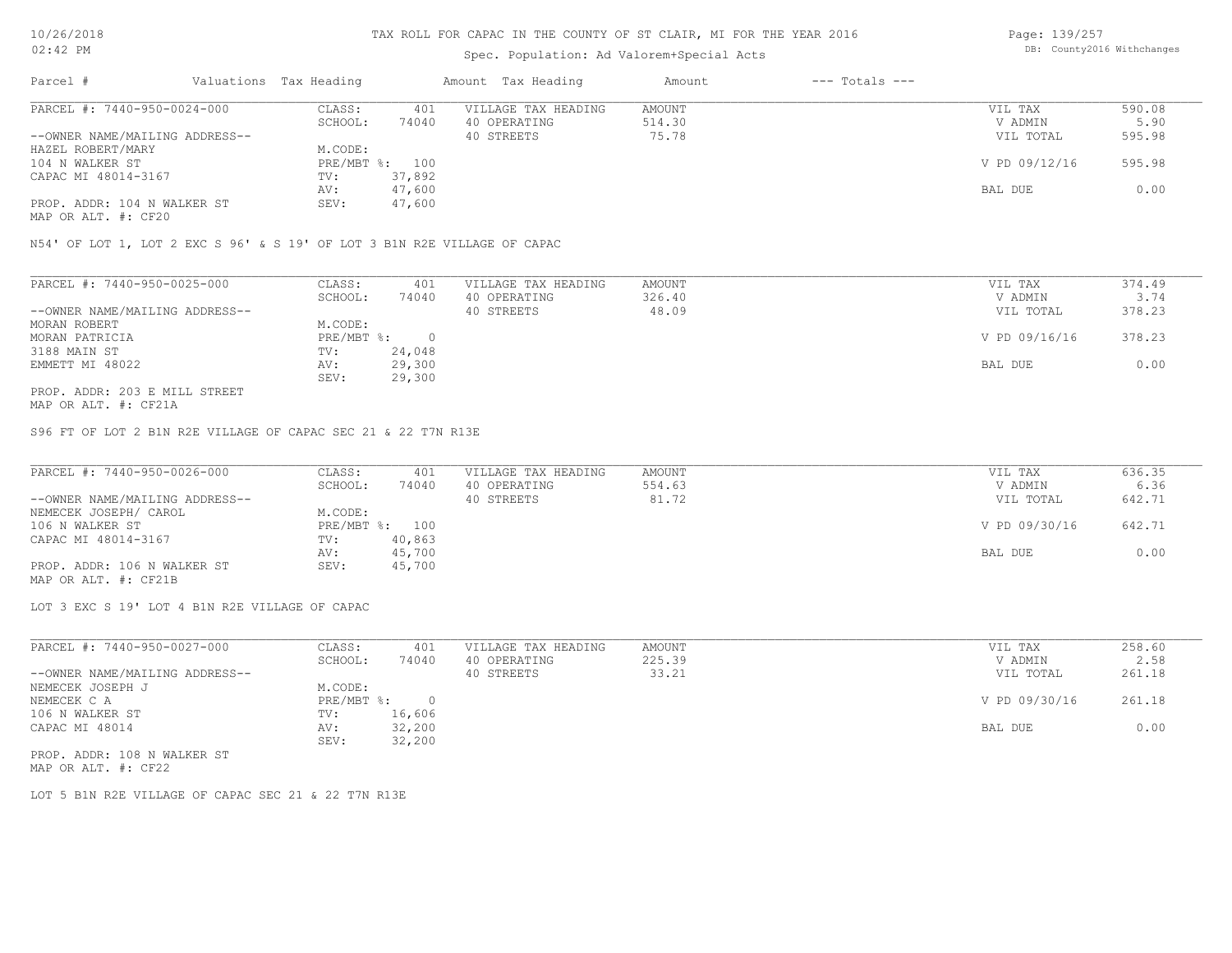## Spec. Population: Ad Valorem+Special Acts

Page: 140/257 DB: County2016 Withchanges

| Parcel #                        | Valuations Tax Heading |        | Amount Tax Heading  | Amount | $---$ Totals $---$ |               |        |
|---------------------------------|------------------------|--------|---------------------|--------|--------------------|---------------|--------|
| PARCEL #: 7440-950-0028-000     | CLASS:                 | 401    | VILLAGE TAX HEADING | AMOUNT |                    | VIL TAX       | 333.74 |
|                                 | SCHOOL:                | 74040  | 40 OPERATING        | 290.88 |                    | V ADMIN       | 3.33   |
| --OWNER NAME/MAILING ADDRESS--  |                        |        | 40 STREETS          | 42.86  |                    | VIL TOTAL     | 337.07 |
| PROPERTY MANAGEMENT TEAM INC    | M.CODE:                |        |                     |        |                    |               |        |
| 14366 FISHER                    | $PRE/MBT$ %:           |        |                     |        |                    | V PD 09/16/16 | 337.07 |
| BROWN CITY MI 48416             | TV:                    | 21,431 |                     |        |                    |               |        |
|                                 | AV:                    | 24,700 |                     |        |                    | BAL DUE       | 0.00   |
| PROP. ADDR: 202 E CHURCH STREET | SEV:                   | 24,700 |                     |        |                    |               |        |
|                                 |                        |        |                     |        |                    |               |        |

MAP OR ALT. #: CF23

W1/2 OF LOT 6 B1N R2E VILLAGE OF CAPAC SEC 21 & 22 T7N R13E

| PARCEL #: 7440-950-0029-000     | CLASS:     | 401    | VILLAGE TAX HEADING | AMOUNT | VIL TAX       | 299.87 |
|---------------------------------|------------|--------|---------------------|--------|---------------|--------|
|                                 | SCHOOL:    | 74040  | 40 OPERATING        | 261.36 | V ADMIN       | 2.99   |
| --OWNER NAME/MAILING ADDRESS--  |            |        | 40 STREETS          | 38.51  | VIL TOTAL     | 302.86 |
| HOOVER JAMES/JANE               | M.CODE:    |        |                     |        |               |        |
| 5997 STERLING RD                | PRE/MBT %: |        |                     |        | V PD 09/12/16 | 302.86 |
| CAPAC MI 48014                  | TV:        | 19,256 |                     |        |               |        |
|                                 | AV:        | 22,000 |                     |        | BAL DUE       | 0.00   |
| PROP. ADDR: 204 E CHURCH STREET | SEV:       | 22,000 |                     |        |               |        |
| MAP OR ALT. #: CF24             |            |        |                     |        |               |        |

E1/2 OF LOT 6 B1N R2E VILLAGE OF CAPAC SEC 21 & 22 T7N R13E

| PARCEL #: 7440-950-0030-000     | CLASS:  | 401            | VILLAGE TAX HEADING | AMOUNT | VIL TAX       | 784.87 |
|---------------------------------|---------|----------------|---------------------|--------|---------------|--------|
|                                 | SCHOOL: | 74040          | 40 OPERATING        | 684.07 | V ADMIN       | 7.84   |
| --OWNER NAME/MAILING ADDRESS--  |         |                | 40 STREETS          | 100.80 | VIL TOTAL     | 792.71 |
| NEMECEK JOSHUA J                | M.CODE: | 00CSB          |                     |        |               |        |
| 208 E CHURCH STREET             |         | PRE/MBT %: 100 |                     |        | V PD 08/15/16 | 792.71 |
| CAPAC MI 48014-3114             | TV:     | 50,400         |                     |        |               |        |
|                                 | AV:     | 50,400         |                     |        | BAL DUE       | 0.00   |
| PROP. ADDR: 208 E CHURCH STREET | SEV:    | 50,400         |                     |        |               |        |
| MAP OR ALT. #: CF25             |         |                |                     |        |               |        |

LOT 7 B1N R2E VILLAGE OF CAPAC SEC 21 & 22 T7N R13E

| PARCEL #: 7440-950-0031-000     | CLASS:     | 401    | VILLAGE TAX HEADING | AMOUNT | VIL TAX       | 407.83 |
|---------------------------------|------------|--------|---------------------|--------|---------------|--------|
|                                 | SCHOOL:    | 74040  | 40 OPERATING        | 355.46 | V ADMIN       | 4.07   |
| --OWNER NAME/MAILING ADDRESS--  |            |        | 40 STREETS          | 52.37  | VIL TOTAL     | 411.90 |
| ANDERSEN FAMILY TRUST           | M.CODE:    |        |                     |        |               |        |
| 6150 ATTICA RD                  | PRE/MBT %: |        |                     |        | V PD 08/03/16 | 411.90 |
| IMLAY CITY MI 48444             | TV:        | 26,189 |                     |        |               |        |
|                                 | AV:        | 32,800 |                     |        | BAL DUE       | 0.00   |
| PROP. ADDR: 107 N HUNTER STREET | SEV:       | 32,800 |                     |        |               |        |
| MAP OR ALT. #: CF26             |            |        |                     |        |               |        |

LOT 8 B1N R2E VILLAGE OF CAPAC SEC 21 & 22 T7N R13E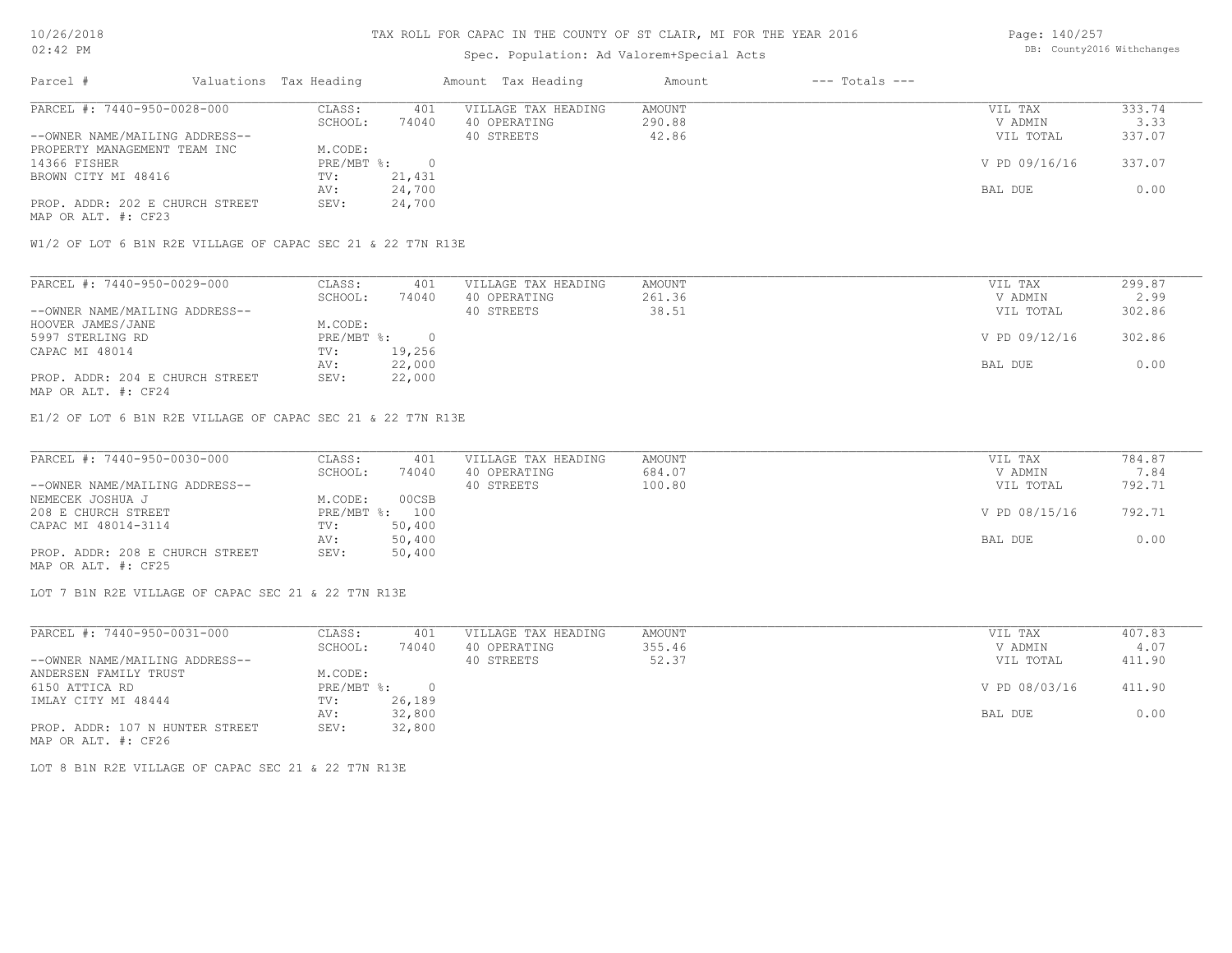Page: 141/257

| $02:42$ PM                                           |                  | Spec. Population: Ad Valorem+Special Acts | DB: County2016 Withchanges |                    |               |        |
|------------------------------------------------------|------------------|-------------------------------------------|----------------------------|--------------------|---------------|--------|
| Parcel #<br>Valuations Tax Heading                   |                  | Amount Tax Heading                        | Amount                     | $---$ Totals $---$ |               |        |
| PARCEL #: 7440-950-0032-000                          | CLASS:<br>401    | VILLAGE TAX HEADING                       | AMOUNT                     |                    | VIL TAX       | 396.60 |
|                                                      | SCHOOL:<br>74040 | 40 OPERATING                              | 345.67                     |                    | V ADMIN       | 3.96   |
| --OWNER NAME/MAILING ADDRESS--                       |                  | 40 STREETS                                | 50.93                      |                    | VIL TOTAL     | 400.56 |
| OWEN DAVE                                            | M.CODE:          |                                           |                            |                    |               |        |
| 105 N HUNTER STREET                                  | PRE/MBT %: 100   |                                           |                            |                    | V PD 09/02/16 | 400.56 |
| CAPAC MI 48014-3124                                  | 25,468<br>TV:    |                                           |                            |                    |               |        |
|                                                      | 32,300<br>AV:    |                                           |                            |                    | BAL DUE       | 0.00   |
| PROP. ADDR: 105 N HUNTER STREET                      | 32,300<br>SEV:   |                                           |                            |                    |               |        |
| MAP OR ALT. #: CF27                                  |                  |                                           |                            |                    |               |        |
| LOT 9 B1N R2E VILLAGE OF CAPAC SEC 21 & 22 T7N R13E  |                  |                                           |                            |                    |               |        |
| PARCEL #: 7440-950-0033-000                          | CLASS:<br>401    | VILLAGE TAX HEADING                       | AMOUNT                     |                    | VIL TAX       | 480.82 |
|                                                      | SCHOOL:<br>74040 | 40 OPERATING                              | 419.07                     |                    | V ADMIN       | 4.80   |
| --OWNER NAME/MAILING ADDRESS--                       |                  | 40 STREETS                                | 61.75                      |                    | VIL TOTAL     | 485.62 |
| HOSKEY ANTHONY                                       | M.CODE:          |                                           |                            |                    |               |        |
| 103 N HUNTER STREET                                  | PRE/MBT %: 100   |                                           |                            |                    | V PD 08/10/16 | 485.62 |
| CAPAC, MI 48014                                      | 30,876<br>TV:    |                                           |                            |                    |               |        |
|                                                      | 37,900<br>AV:    |                                           |                            |                    | BAL DUE       | 0.00   |
| PROP. ADDR: 103 N HUNTER STREET                      | 37,900<br>SEV:   |                                           |                            |                    |               |        |
| MAP OR ALT. #: CF28                                  |                  |                                           |                            |                    |               |        |
| LOT 10 B1N R2E VILLAGE OF CAPAC SEC 21 & 22 T7N R13E |                  |                                           |                            |                    |               |        |
| PARCEL #: 7440-950-0034-000                          | CLASS:<br>401    | VILLAGE TAX HEADING                       | AMOUNT                     |                    | VIL TAX       | 556.23 |
|                                                      | SCHOOL:<br>74040 | 40 OPERATING                              | 484.80                     |                    | V ADMIN       | 5.56   |
| --OWNER NAME/MAILING ADDRESS--                       |                  | 40 STREETS                                | 71.43                      |                    | VIL TOTAL     | 561.79 |
| WEISS TROY                                           | M.CODE:          |                                           |                            |                    |               |        |
| WEISS KIM                                            | PRE/MBT %: 100   |                                           |                            |                    | V PD 09/16/16 | 561.79 |
| 207 E MILL STREET                                    | TV:<br>35,718    |                                           |                            |                    |               |        |
| CAPAC MI 48014                                       | 43,800<br>AV:    |                                           |                            |                    | BAL DUE       | 0.00   |
|                                                      | 43,800<br>SEV:   |                                           |                            |                    |               |        |
| PROP. ADDR: 207 E MILL STREET<br>MAP OR ALT. #: CF29 |                  |                                           |                            |                    |               |        |
| LOT 11 B1N R2E VILLAGE OF CAPAC                      |                  |                                           |                            |                    |               |        |
|                                                      |                  |                                           |                            |                    |               |        |
| PARCEL #: 7440-950-0035-000                          | CLASS:<br>401    | VILLAGE TAX HEADING                       | AMOUNT                     |                    | VIL TAX       | 504.61 |
|                                                      | SCHOOL:<br>74040 | 40 OPERATING                              | 439.81                     |                    | V ADMIN       | 5.04   |
| --OWNER NAME/MAILING ADDRESS--                       |                  | 40 STREETS                                | 64.80                      |                    | VIL TOTAL     | 509.65 |
| PELC STACEY / KAREN                                  | M.CODE:          |                                           |                            |                    |               |        |
| 209 E MILL ST                                        | PRE/MBT %: 100   |                                           |                            |                    | V PD 08/01/16 | 509.65 |
| CAPAC MI 48014                                       | 32,404<br>TV:    |                                           |                            |                    |               |        |
|                                                      | 40,600<br>AV:    |                                           |                            |                    | BAL DUE       | 0.00   |
| PROP. ADDR: 209 E MILL ST<br>MAP OR ALT. #: CF30     | SEV: 40,600      |                                           |                            |                    |               |        |
| LOT 12 B1N R2E VILLAGE OF CAPAC                      |                  |                                           |                            |                    |               |        |
|                                                      |                  |                                           |                            |                    |               |        |
|                                                      |                  |                                           |                            |                    |               |        |
|                                                      |                  |                                           |                            |                    |               |        |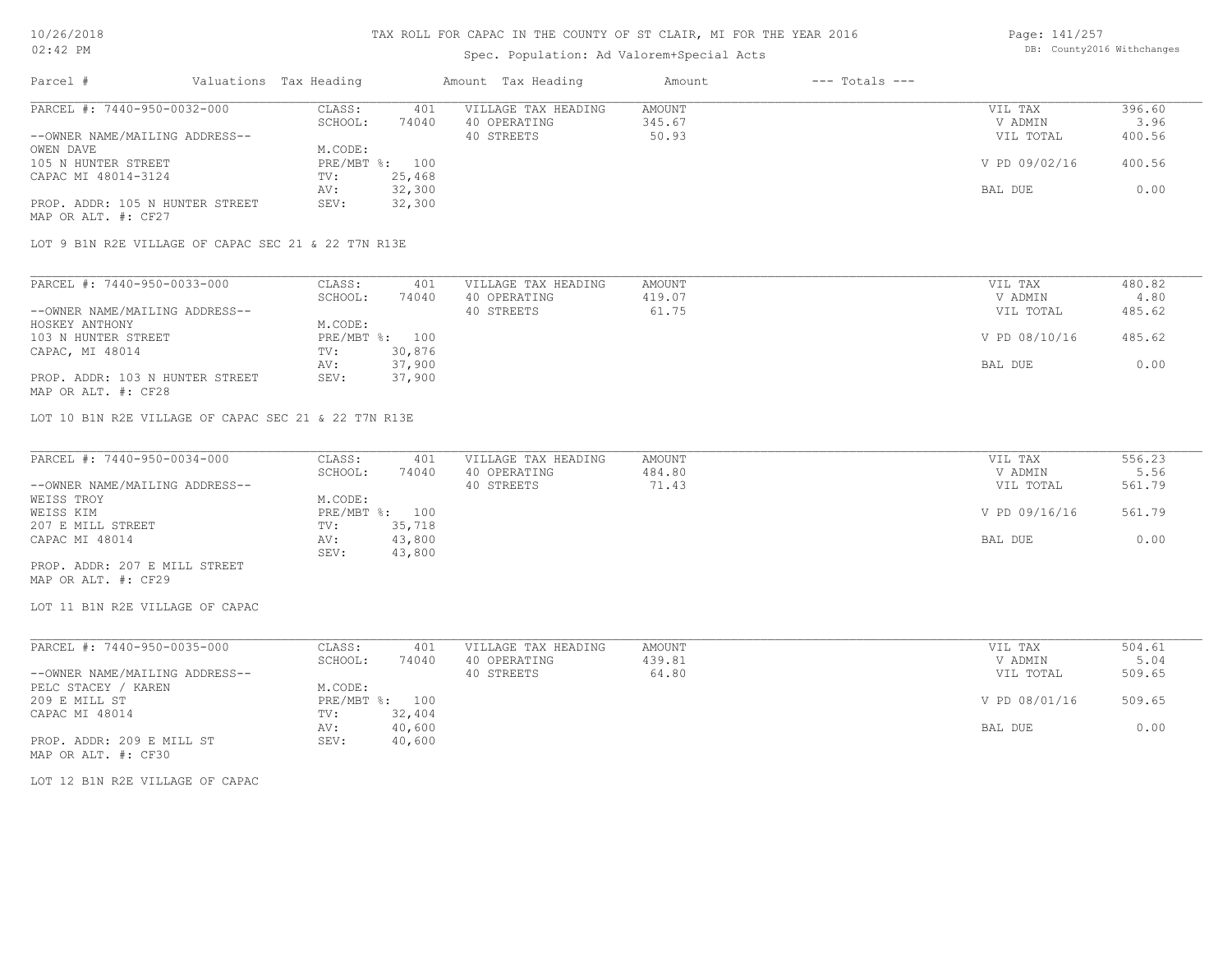## Spec. Population: Ad Valorem+Special Acts

Page: 142/257 DB: County2016 Withchanges

| Parcel #                       | Valuations Tax Heading |        | Amount Tax Heading  | Amount | $---$ Totals $---$ |               |        |
|--------------------------------|------------------------|--------|---------------------|--------|--------------------|---------------|--------|
| PARCEL #: 7440-950-0036-000    | CLASS:                 | 401    | VILLAGE TAX HEADING | AMOUNT |                    | VIL TAX       | 498.03 |
|                                | SCHOOL:                | 74040  | 40 OPERATING        | 434.07 |                    | V ADMIN       | 4.98   |
| --OWNER NAME/MAILING ADDRESS-- |                        |        | 40 STREETS          | 63.96  |                    | VIL TOTAL     | 503.01 |
| OWEN DAVID F.                  | M.CODE:                |        |                     |        |                    |               |        |
| 3513 HOWLAND RD                | $PRE/MBT$ %:           | $\Box$ |                     |        |                    | V PD 08/31/16 | 503.01 |
| ALMONT MI 48003                | TV:                    | 31,981 |                     |        |                    |               |        |
|                                | AV:                    | 33,400 |                     |        |                    | BAL DUE       | 0.00   |
| PROP. ADDR: 301 E MILL ST      | SEV:                   | 33,400 |                     |        |                    |               |        |
|                                |                        |        |                     |        |                    |               |        |

MAP OR ALT. #: CF31A

LOT 1 EXC E 19.5 FT B1N R3E VILLAGE OF CAPAC SEC 21 & 22 T7N R13E

| PARCEL #: 7440-950-0037-000    | CLASS:  | 401            | VILLAGE TAX HEADING | AMOUNT | VIL TAX       | 444.97 |
|--------------------------------|---------|----------------|---------------------|--------|---------------|--------|
|                                | SCHOOL: | 74040          | 40 OPERATING        | 387.83 | V ADMIN       | 4.44   |
| --OWNER NAME/MAILING ADDRESS-- |         |                | 40 STREETS          | 57.14  | VIL TOTAL     | 449.41 |
| FREZZA JOHN                    | M.CODE: |                |                     |        |               |        |
| 303 E MILL                     |         | PRE/MBT %: 100 |                     |        | V PD 07/25/16 | 449.41 |
| CAPAC MI 48014                 | TV:     | 28,574         |                     |        |               |        |
|                                | AV:     | 36,000         |                     |        | BAL DUE       | 0.00   |
| PROP. ADDR: 303 E MILL ST      | SEV:    | 36,000         |                     |        |               |        |
| MAP OR ALT. #: CF31B           |         |                |                     |        |               |        |

R13E E19 1/2 FT OF LOT 1 & THE W 1/2 OF LOT 2 B1N R3E VILLAGE OF CAPAC SEC 21 & 22 T7N

| PARCEL #: 7440-950-0038-000    | CLASS:  | 401            | VILLAGE TAX HEADING | AMOUNT | VIL TAX       | 409.50 |
|--------------------------------|---------|----------------|---------------------|--------|---------------|--------|
|                                | SCHOOL: | 74040          | 40 OPERATING        | 356.91 | V ADMIN       | 4.09   |
| --OWNER NAME/MAILING ADDRESS-- |         |                | 40 STREETS          | 52.59  | VIL TOTAL     | 413.59 |
| DEBOUVRE BRUCE                 | M.CODE: |                |                     |        |               |        |
| DEBOUVRE KIMBERLY              |         | PRE/MBT %: 100 |                     |        | V PD 08/15/16 | 413.59 |
| P.O. BOX 597                   | TV:     | 26,296         |                     |        |               |        |
| CAPAC MI 48014                 | AV:     | 31,800         |                     |        | BAL DUE       | 0.00   |
|                                | SEV:    | 31,800         |                     |        |               |        |
| PROP. ADDR: 305 E MILL ST      |         |                |                     |        |               |        |

MAP OR ALT. #: 32

E1/2 OF LOT 2 B1N R3E VILLAGE OF CAPAC SEC 21 & 22 T7N R13E

| PARCEL #: 7440-950-0039-000         | CLASS:     | 401    | VILLAGE TAX HEADING | AMOUNT | VIL TAX       | 403.06 |
|-------------------------------------|------------|--------|---------------------|--------|---------------|--------|
|                                     | SCHOOL:    | 74040  | 40 OPERATING        | 351.30 | V ADMIN       | 4.03   |
| --OWNER NAME/MAILING ADDRESS--      |            |        | 40 STREETS          | 51.76  | VIL TOTAL     | 407.09 |
| VAN NESTE JEROME P & CAROL TRUSTEES | M.CODE:    |        |                     |        |               |        |
| PO BOX 494                          | PRE/MBT %: |        |                     |        | V PD 07/08/16 | 407.09 |
| CAPAC MI 48014                      | TV:        | 25,883 |                     |        |               |        |
|                                     | AV:        | 32,500 |                     |        | BAL DUE       | 0.00   |
| PROP. ADDR: 102 N HUNTER STREET     | SEV:       | 32,500 |                     |        |               |        |
| MAP OR ALT. #: CF33                 |            |        |                     |        |               |        |

LOT 3 B1N R3E VILLAGE OF CAPAC SEC 21 & 22 T7N R13E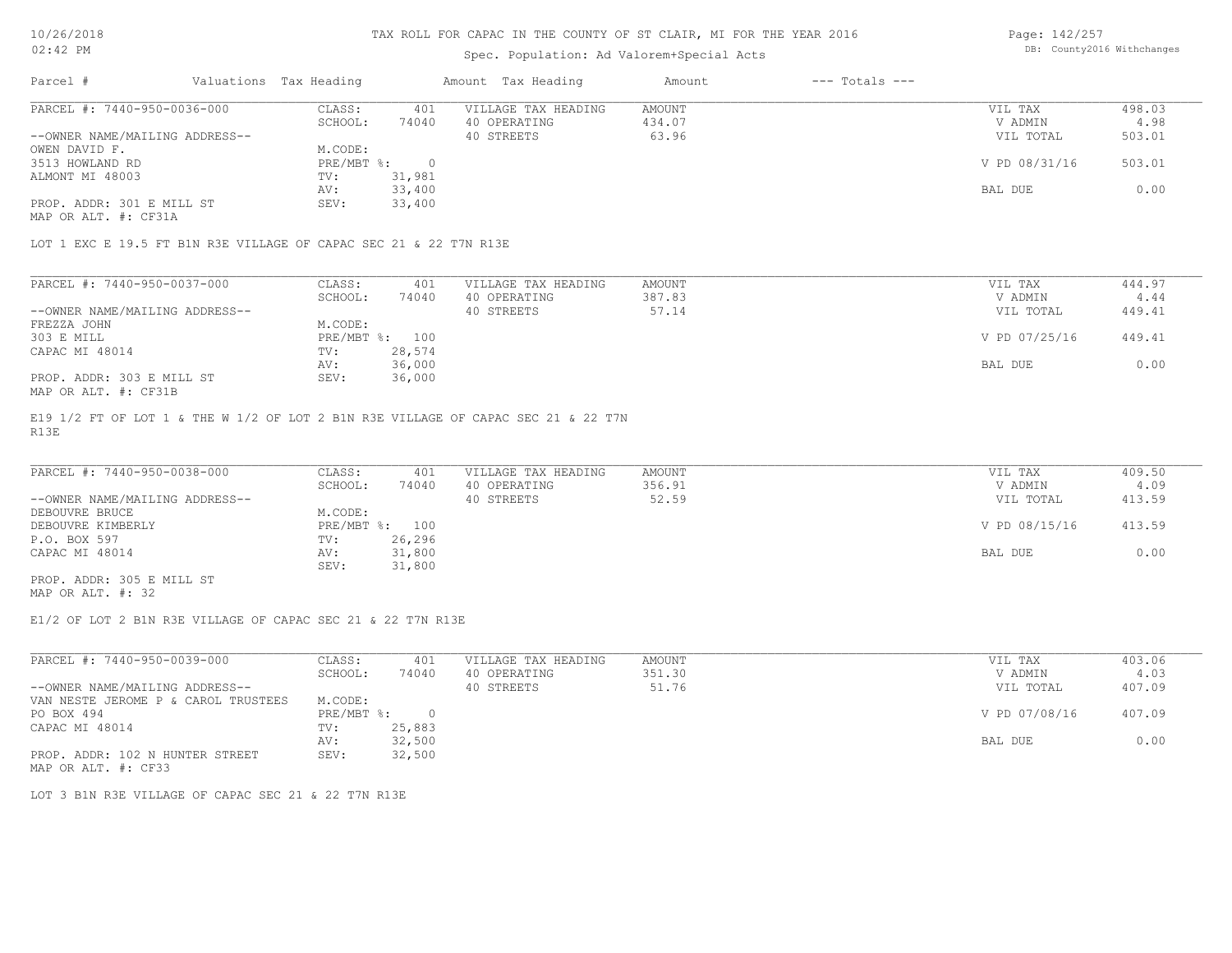## Spec. Population: Ad Valorem+Special Acts

Page: 143/257 DB: County2016 Withchanges

| Parcel #                        | Valuations Tax Heading |        | Amount Tax Heading  | Amount | $---$ Totals $---$ |               |        |
|---------------------------------|------------------------|--------|---------------------|--------|--------------------|---------------|--------|
| PARCEL #: 7440-950-0040-000     | CLASS:                 | 401    | VILLAGE TAX HEADING | AMOUNT |                    | VIL TAX       | 485.29 |
|                                 | SCHOOL:                | 74040  | 40 OPERATING        | 422.97 |                    | V ADMIN       | 4.85   |
| --OWNER NAME/MAILING ADDRESS--  |                        |        | 40 STREETS          | 62.32  |                    | VIL TOTAL     | 490.14 |
| YODER RONALD/BETTY              | M.CODE:                |        |                     |        |                    |               |        |
| 5694 VAN DYKE                   | PRE/MBT %:             |        |                     |        |                    | V PD 08/10/16 | 490.14 |
| ALMONT MI 48003                 | TV:                    | 31,163 |                     |        |                    |               |        |
|                                 | AV:                    | 38,600 |                     |        |                    | BAL DUE       | 0.00   |
| PROP. ADDR: 104 N HUNTER STREET | SEV:                   | 38,600 |                     |        |                    |               |        |
| MAP OR ALT. #: CF34             |                        |        |                     |        |                    |               |        |

LOT 4 B1N R3E VILLAGE OF CAPAC SEC 21 & 22 T7N R13E

| PARCEL #: 7440-950-0041-000     | CLASS:  | 401            | VILLAGE TAX HEADING | AMOUNT | VIL TAX       | 478.83 |
|---------------------------------|---------|----------------|---------------------|--------|---------------|--------|
|                                 | SCHOOL: | 74040          | 40 OPERATING        | 417.34 | V ADMIN       | 4.78   |
| --OWNER NAME/MAILING ADDRESS--  |         |                | 40 STREETS          | 61.49  | VIL TOTAL     | 483.61 |
| DOTSON DAVID ET-AL              | M.CODE: |                |                     |        |               |        |
| 108 N HUNTER ST                 |         | PRE/MBT %: 100 |                     |        | V PD 08/15/16 | 483.61 |
| CAPAC MI 48014-3123             | TV:     | 30,748         |                     |        |               |        |
|                                 | AV:     | 38,400         |                     |        | BAL DUE       | 0.00   |
| PROP. ADDR: 108 N HUNTER STREET | SEV:    | 38,400         |                     |        |               |        |
| MAP OR ALT. #: CF35             |         |                |                     |        |               |        |

LOT 5 B1N R3E VILLAGE OF CAPAC SEC 21 & 22 T7N R13E

| PARCEL #: 7440-950-0042-000     | CLASS:  | 401            | VILLAGE TAX HEADING | AMOUNT | VIL TAX       | 660.69 |
|---------------------------------|---------|----------------|---------------------|--------|---------------|--------|
|                                 | SCHOOL: | 74040          | 40 OPERATING        | 575.84 | V ADMIN       | 6.60   |
| --OWNER NAME/MAILING ADDRESS--  |         |                | 40 STREETS          | 84.85  | VIL TOTAL     | 667.29 |
| MADAY MICHAEL G                 | M.CODE: | COREL          |                     |        |               |        |
| 302 E CHURCH ST                 |         | PRE/MBT %: 100 |                     |        | V PD 09/19/16 | 667.29 |
| CAPAC MI 48014-3116             | TV:     | 42,426         |                     |        |               |        |
|                                 | AV:     | 47,500         |                     |        | BAL DUE       | 0.00   |
| PROP. ADDR: 302 E CHURCH STREET | SEV:    | 47,500         |                     |        |               |        |
| MAP OR ALT. #: CF36             |         |                |                     |        |               |        |

LOT 6 B1N R3E VILLAGE OF CAPAC SEC 21 & 22 T7N R13E

| PARCEL #: 7440-950-0043-000    | CLASS:     | 401    | VILLAGE TAX HEADING | AMOUNT | VIL TAX   | 237.09 |
|--------------------------------|------------|--------|---------------------|--------|-----------|--------|
|                                | SCHOOL:    | 74040  | 40 OPERATING        | 206.64 | V ADMIN   | 2.37   |
| --OWNER NAME/MAILING ADDRESS-- |            |        | 40 STREETS          | 30.45  | VIL TOTAL | 239.46 |
| CUMMINGS HAROLD L/JANET S      | M.CODE:    |        |                     |        |           |        |
| 29665 PRATT RD.                | PRE/MBT %: |        |                     |        | BAL DUE   | 239.46 |
| RICHMOND MI 48062              | TV:        | 15,225 |                     |        |           |        |
|                                | AV:        | 21,100 |                     |        |           |        |
| PROP. ADDR: 107 N LESTER ST    | SEV:       | 21,100 |                     |        |           |        |
| MAP OR ALT. #: CF37A           |            |        |                     |        |           |        |

LOT 7 B1N R3E VILLAGE OF CAPAC SEC 21 & 22 T7N R13E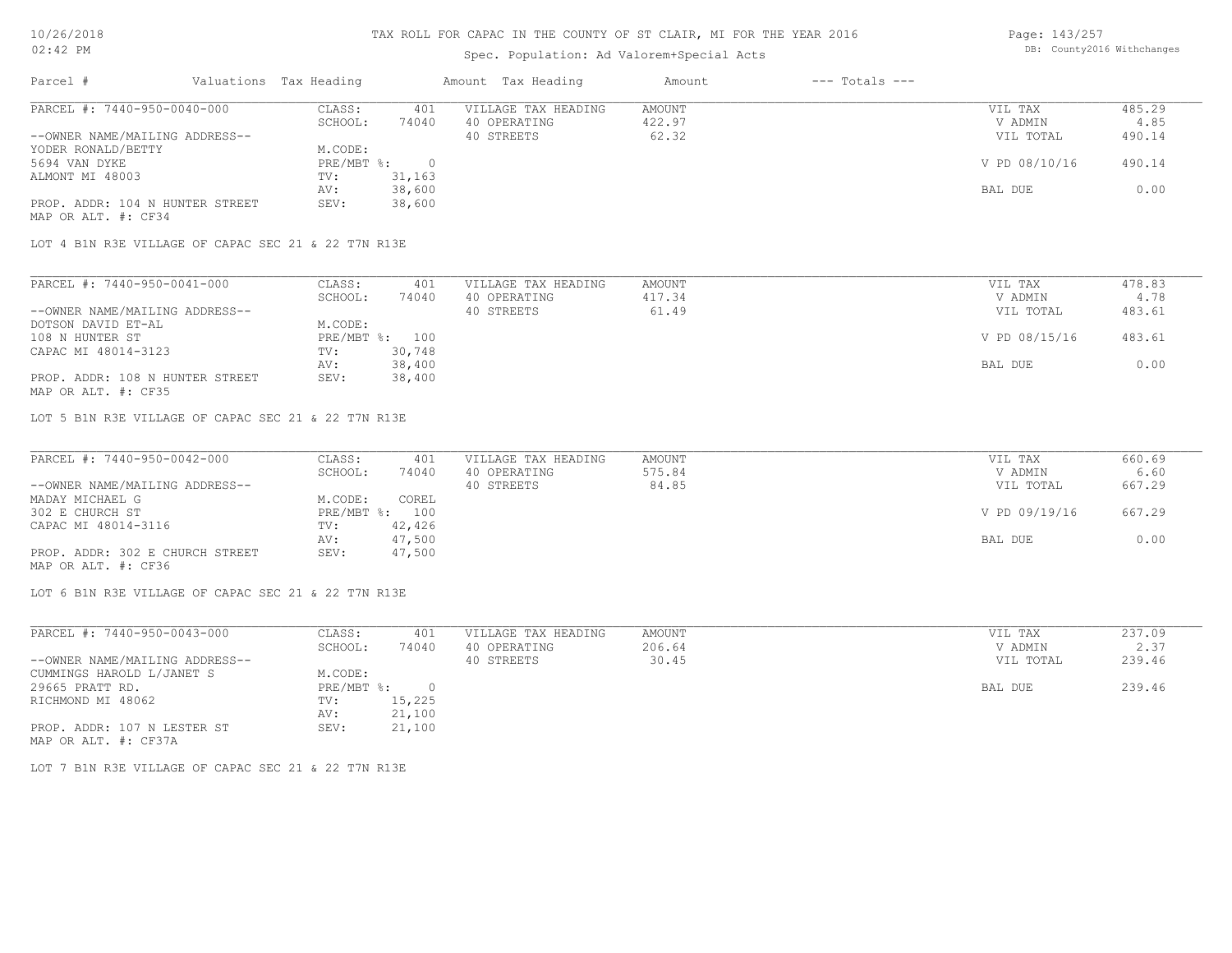## Spec. Population: Ad Valorem+Special Acts

Page: 144/257 DB: County2016 Withchanges

| Parcel #                       | Valuations Tax Heading |        | Amount Tax Heading  | Amount | $---$ Totals $---$ |               |        |
|--------------------------------|------------------------|--------|---------------------|--------|--------------------|---------------|--------|
| PARCEL #: 7440-950-0044-000    | CLASS:                 | 401    | VILLAGE TAX HEADING | AMOUNT |                    | VIL TAX       | 453.04 |
|                                | SCHOOL:                | 74040  | 40 OPERATING        | 394.86 |                    | V ADMIN       | 4.53   |
| --OWNER NAME/MAILING ADDRESS-- |                        |        | 40 STREETS          | 58.18  |                    | VIL TOTAL     | 457.57 |
| AMADOR MARY ANGELITA           | M.CODE:                |        |                     |        |                    |               |        |
| 105 N LESTER ST                | PRE/MBT %:             |        |                     |        |                    | V PD 07/25/16 | 457.57 |
| CAPAC MI 48014-3135            | TV:                    | 29,092 |                     |        |                    |               |        |
|                                | AV:                    | 36,100 |                     |        |                    | BAL DUE       | 0.00   |
| PROP. ADDR: 105 N LESTER ST    | SEV:                   | 36,100 |                     |        |                    |               |        |
| MAP OR ALT. #: CF37B           |                        |        |                     |        |                    |               |        |

LOT 8 B1N R3E VILLAGE OF CAPAC SEC 21 & 22 T7N R13E

| PARCEL #: 7440-950-0045-000    | CLASS:     | 401    | VILLAGE TAX HEADING | AMOUNT | VIL TAX       | 461.09 |
|--------------------------------|------------|--------|---------------------|--------|---------------|--------|
|                                | SCHOOL:    | 74040  | 40 OPERATING        | 401.88 | V ADMIN       | 4.61   |
| --OWNER NAME/MAILING ADDRESS-- |            |        | 40 STREETS          | 59.21  | VIL TOTAL     | 465.70 |
| TAYLOR EUGENE                  | M.CODE:    |        |                     |        |               |        |
| TAYLOR SHERRIE                 | PRE/MBT %: |        |                     |        | V PD 09/07/16 | 465.70 |
| 15819 ALMONT RD                | TV:        | 29,609 |                     |        |               |        |
| ALLENTON MI 48002              | AV:        | 37,200 |                     |        | BAL DUE       | 0.00   |
|                                | SEV:       | 37,200 |                     |        |               |        |
| PROP. ADDR: 103 N LESTER ST    |            |        |                     |        |               |        |

MAP OR ALT. #: CF37C

LOT 9 B1N R3E VILLAGE OF CAPAC

| PARCEL #: 7440-950-0046-000    | CLASS:  | 401            | VILLAGE TAX HEADING | AMOUNT | VIL TAX       | 390.15 |
|--------------------------------|---------|----------------|---------------------|--------|---------------|--------|
|                                | SCHOOL: | 74040          | 40 OPERATING        | 340.05 | V ADMIN       | 3.90   |
| --OWNER NAME/MAILING ADDRESS-- |         |                | 40 STREETS          | 50.10  | VIL TOTAL     | 394.05 |
| PRINTZ JOSEPH                  | M.CODE: |                |                     |        |               |        |
| PRATT LAURA                    |         | PRE/MBT %: 100 |                     |        | V PD 09/16/16 | 394.05 |
| 101 N LESTER ST                | TV:     | 25,054         |                     |        |               |        |
| CAPAC MI 48014                 | AV:     | 31,800         |                     |        | BAL DUE       | 0.00   |
|                                | SEV:    | 31,800         |                     |        |               |        |
| PROP. ADDR: 101 N LESTER ST    |         |                |                     |        |               |        |

MAP OR ALT. #: CF37D

LOT 10 B1N R3E VILLAGE OF CAPAC SEC 21 & 22 T7N R13E

| PARCEL #: 7440-950-0047-000    | CLASS:     | 401    | VILLAGE TAX HEADING | AMOUNT | VIL TAX       | 565.89 |
|--------------------------------|------------|--------|---------------------|--------|---------------|--------|
|                                | SCHOOL:    | 74040  | 40 OPERATING        | 493.22 | V ADMIN       | 5.65   |
| --OWNER NAME/MAILING ADDRESS-- |            |        | 40 STREETS          | 72.67  | VIL TOTAL     | 571.54 |
| HILL MARCELLA H                | M.CODE:    |        |                     |        |               |        |
| 14660 KOEHN RD                 | PRE/MBT %: |        |                     |        | V PD 07/25/16 | 571.54 |
| CAPAC MI 48014                 | TV:        | 36,339 |                     |        |               |        |
|                                | AV:        | 44,400 |                     |        | BAL DUE       | 0.00   |
| PROP. ADDR: 307 E MILL ST      | SEV:       | 44,400 |                     |        |               |        |
|                                |            |        |                     |        |               |        |

MAP OR ALT. #: CF38

LOT 11 B1N R3E VILLAGE OF CAPAC SEC 21 & 22 T7N R13E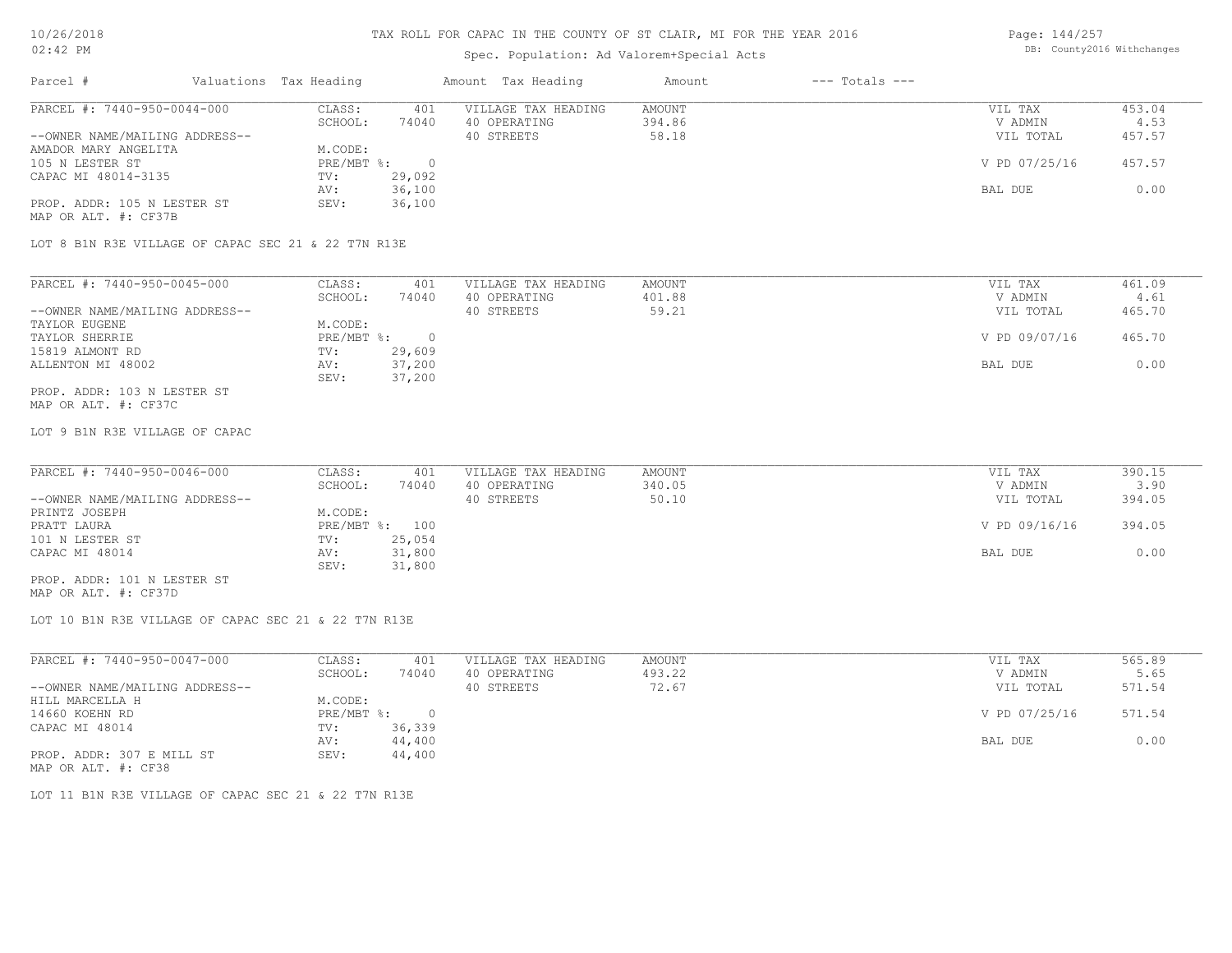### Spec. Population: Ad Valorem+Special Acts

Page: 145/257 DB: County2016 Withchanges

| Parcel #                       | Valuations Tax Heading |        | Amount Tax Heading  | Amount | $---$ Totals $---$ |               |        |
|--------------------------------|------------------------|--------|---------------------|--------|--------------------|---------------|--------|
| PARCEL #: 7440-950-0048-000    | CLASS:                 | 401    | VILLAGE TAX HEADING | AMOUNT |                    | VIL TAX       | 525.25 |
|                                | SCHOOL:                | 74040  | 40 OPERATING        | 457.80 |                    | V ADMIN       | 5.25   |
| --OWNER NAME/MAILING ADDRESS-- |                        |        | 40 STREETS          | 67.45  |                    | VIL TOTAL     | 530.50 |
| RICHEY THERESA                 | M.CODE:                | COREL  |                     |        |                    |               |        |
| 309 E MILL ST                  | PRE/MBT %: 100         |        |                     |        |                    | V PD 09/19/16 | 530.50 |
| CAPAC MI 48014                 | TV:                    | 33,729 |                     |        |                    |               |        |
|                                | AV:                    | 41,300 |                     |        |                    | BAL DUE       | 0.00   |
| PROP. ADDR: 309 E MILL ST      | SEV:                   | 41,300 |                     |        |                    |               |        |
| MAP OR ALT. #: CF39            |                        |        |                     |        |                    |               |        |

LOT 12 B1N R3E VILLAGE OF CAPAC

| PARCEL #: 7440-950-0049-000    | CLASS:     | 201     | VILLAGE TAX HEADING | AMOUNT   | VIL TAX       | 1,865.42 |
|--------------------------------|------------|---------|---------------------|----------|---------------|----------|
|                                | SCHOOL:    | 74040   | 40 OPERATING        | l,625.85 | V ADMIN       | 18.65    |
| --OWNER NAME/MAILING ADDRESS-- |            |         | 40 STREETS          | 239.57   | VIL TOTAL     | 1,884.07 |
| SDJT, LLC                      | M.CODE:    |         |                     |          |               |          |
| 10 S MAIN ST                   | PRE/MBT %: |         |                     |          | V PD 09/30/16 | 1,884.07 |
| YALE MI 48097-3316             | TV:        | 119,786 |                     |          |               |          |
|                                | AV:        | 125,900 |                     |          | BAL DUE       | 0.00     |
| PROP. ADDR: 202 N MAIN ST      | SEV:       | 125,900 |                     |          |               |          |
|                                |            |         |                     |          |               |          |

MAP OR ALT. #: CF40

LOT 1 & S 7 FT OF LOT 2 B2N R1E VILLAGE OF CAPAC SEC 21 & 22 T7N R13E

| PARCEL #: 7440-950-0050-000    | CLASS:       | 201     | VILLAGE TAX HEADING | AMOUNT   | VIL TAX       | 7,227.23 |
|--------------------------------|--------------|---------|---------------------|----------|---------------|----------|
|                                | SCHOOL:      | 74040   | 40 OPERATING        | 6,299.06 | V ADMIN       | 72.27    |
| --OWNER NAME/MAILING ADDRESS-- |              |         | 40 STREETS          | 928.17   | VIL TOTAL     | 7,299.50 |
| CAPAC STATE SAVINGS BANK       | M.CODE:      |         |                     |          |               |          |
| 206 N MAIN ST                  | $PRE/MBT$ %: |         |                     |          | V PD 09/16/16 | 7,299.50 |
| CAPAC MI 48014-3144            | TV:          | 464,088 |                     |          |               |          |
|                                | AV:          | 481,400 |                     |          | BAL DUE       | 0.00     |
| PROP. ADDR: 206 N MAIN ST      | SEV:         | 481,400 |                     |          |               |          |
| MAP OR ALT. $\#$ : CF41/43     |              |         |                     |          |               |          |

LOT 2 EXC S 7', LOTS 3,4,5 & E 50' OF LOT 6B2N R1E VILLAGE OF CAPAC

| PARCEL #: 7440-950-0052-000                | CLASS:  | 401            | VILLAGE TAX HEADING | AMOUNT | VIL TAX       | 451.43 |
|--------------------------------------------|---------|----------------|---------------------|--------|---------------|--------|
|                                            | SCHOOL: | 74040          | 40 OPERATING        | 393.46 | V ADMIN       | 4.51   |
| --OWNER NAME/MAILING ADDRESS--             |         |                | 40 STREETS          | 57.97  | VIL TOTAL     | 455.94 |
| VOELKER RITA                               | M.CODE: |                |                     |        |               |        |
| 214 N MAIN ST                              |         | PRE/MBT %: 100 |                     |        | V PD 07/25/16 | 455.94 |
| CAPAC MI 48014                             | TV:     | 28,989         |                     |        |               |        |
|                                            | AV:     | 35,600         |                     |        | BAL DUE       | 0.00   |
| PROP. ADDR: 214 N MAIN ST<br>$\frac{1}{2}$ | SEV:    | 35,600         |                     |        |               |        |

MAP OR ALT. #: CF44/45

LOT 6 EXC THE E 50 FT THEREOF B2N R1E VILLAGE OF CAPAC SEC 21 & 22 T7N R13E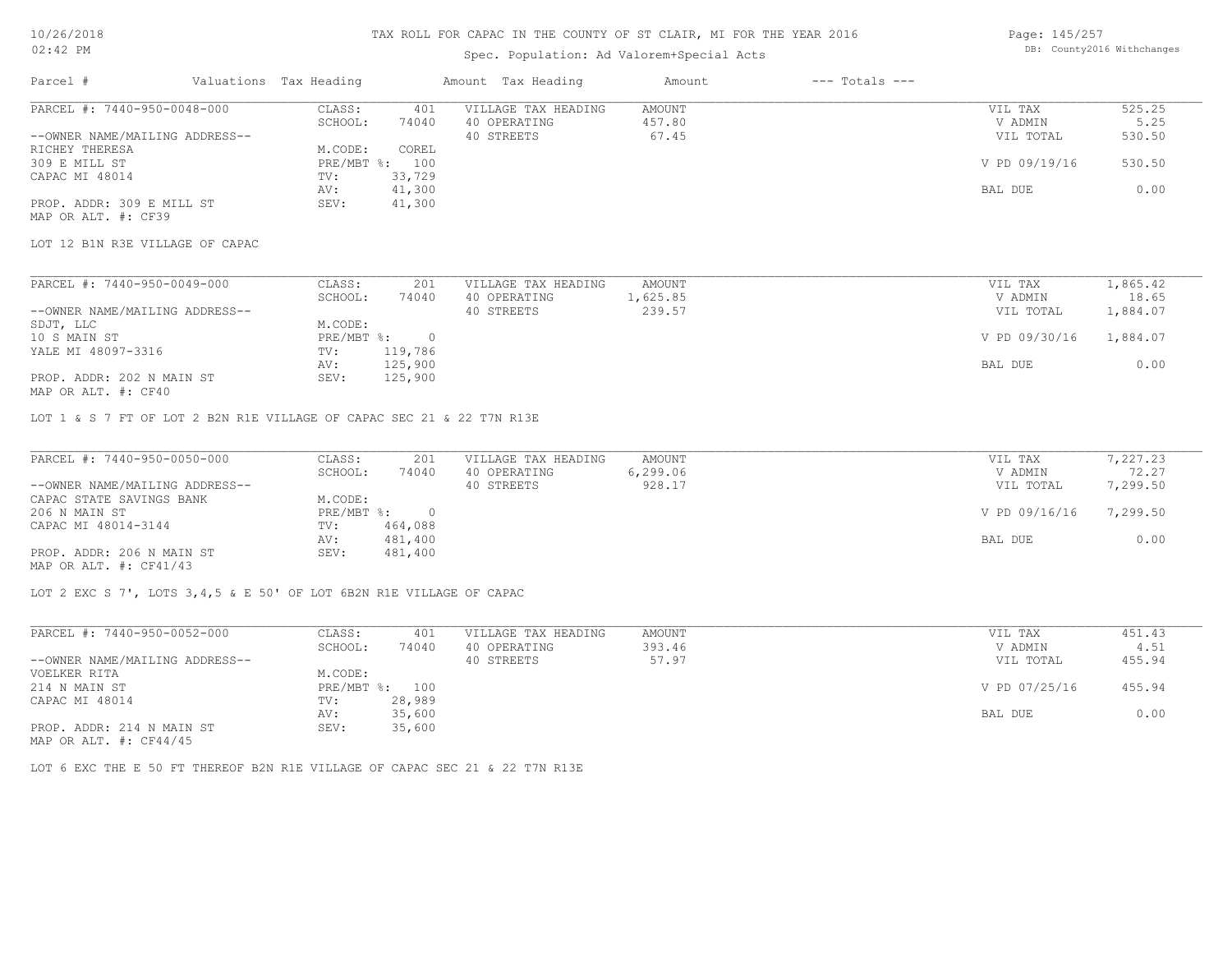| 10/26/2018 |  |
|------------|--|
| 02:42 PM   |  |

## Spec. Population: Ad Valorem+Special Acts

Page: 146/257 DB: County2016 Withchanges

| Parcel #                                                                                    | Valuations Tax Heading |                              |                                    | Amount Tax Heading                                                                  | Amount                 | $---$ Totals $---$ |                                 |                      |
|---------------------------------------------------------------------------------------------|------------------------|------------------------------|------------------------------------|-------------------------------------------------------------------------------------|------------------------|--------------------|---------------------------------|----------------------|
| PARCEL #: 7440-950-0054-000<br>--OWNER NAME/MAILING ADDRESS--<br>VERIZON COMMUNICATIONS INC |                        | CLASS:<br>SCHOOL:<br>M.CODE: | 705<br>74040                       | VILLAGE TAX HEADING<br>40 OPERATING<br>40 STREETS                                   | AMOUNT<br>0.00<br>0.00 |                    | VIL TAX<br>V ADMIN<br>VIL TOTAL | 0.00<br>0.00<br>0.00 |
| FKA: GERERAL TELE CO OF MICH<br>FTD01B21<br>P.O.BOX 619015                                  |                        | PRE/MBT %:<br>TV:<br>AV:     | $\circ$<br>$\Omega$<br>$\mathbb O$ |                                                                                     |                        |                    | BAL DUE                         | 0.00                 |
| DALLAS TX 75261-9015                                                                        |                        | SEV:                         | $\bigcap$                          |                                                                                     |                        |                    |                                 |                      |
| PROP. ADDR: 106 E ALDRICH STREET<br>MAP OR ALT. #: CF46                                     |                        |                              |                                    |                                                                                     |                        |                    |                                 |                      |
| R13E                                                                                        |                        |                              |                                    | W1/2 OF LOT 7 & W 1/2 OF LOT 8 EXC S 35 FT B2N R1E VILLAGE OF CAPAC SEC 21 & 22 T7N |                        |                    |                                 |                      |
| PARCEL #: 7440-950-0055-000                                                                 |                        | CLASS:<br>SCHOOL:            | 705<br>74040                       | VILLAGE TAX HEADING<br>40 OPERATING                                                 | AMOUNT<br>0.00         |                    | VIL TAX<br>V ADMIN              | 0.00<br>0.00         |
| --OWNER NAME/MAILING ADDRESS--                                                              |                        |                              |                                    | 40 STREETS                                                                          | 0.00                   |                    | VIL TOTAL                       | 0.00                 |
| VERIZON COMMUNICATIONS INC<br>FKA: GENERAL TELE CO OF MICH                                  |                        | M.CODE:<br>PRE/MBT %:        | $\circ$                            |                                                                                     |                        |                    | BAL DUE                         | 0.00                 |
| FTD01B21                                                                                    |                        | TV:                          | $\circ$                            |                                                                                     |                        |                    |                                 |                      |
| P.O. BOX 619015                                                                             |                        | AV:                          | $\circ$                            |                                                                                     |                        |                    |                                 |                      |
| DALLAS TX 75261-9015                                                                        |                        | SEV:                         | $\bigcap$                          |                                                                                     |                        |                    |                                 |                      |
| PROP. ADDR: 106 E ALDRICH STREET<br>MAP OR ALT. #: CF47                                     |                        |                              |                                    |                                                                                     |                        |                    |                                 |                      |
| OF CAPAC SEC 21 & 22 T7N R13E                                                               |                        |                              |                                    | W50 FT OF N 15 FT OF LOT 9 & W 50 FT OF S 35 FT OF W 1/2 OF LOT 8 B2N R1E VILLAGE   |                        |                    |                                 |                      |
| PARCEL #: 7440-950-0056-000                                                                 |                        | CLASS:<br>SCHOOL:            | 401<br>74040                       | VILLAGE TAX HEADING<br>40 OPERATING                                                 | AMOUNT<br>355.08       |                    | VIL TAX<br>V ADMIN              | 407.40<br>4.07       |
| --OWNER NAME/MAILING ADDRESS--                                                              |                        |                              |                                    | 40 STREETS                                                                          | 52.32                  |                    | VIL TOTAL                       | 411.47               |
| SCHOCKE GRACE C<br>108 E ALDRICH ST                                                         |                        | M.CODE:<br>PRE/MBT %: 100    | COREL                              |                                                                                     |                        |                    | V PD 09/19/16                   | 411.47               |
| CAPAC MI 48014-1700                                                                         |                        | TV:                          | 26, 161                            |                                                                                     |                        |                    |                                 |                      |
|                                                                                             |                        | AV:                          | 35,900                             |                                                                                     |                        |                    | BAL DUE                         | 0.00                 |
| PROP. ADDR: 108 E ALDRICH STREET<br>MAP OR ALT. #: CF48                                     |                        | SEV:                         | 35,900                             |                                                                                     |                        |                    |                                 |                      |
| OF LOT 9 B2N R1E VILLAGE OF CAPAC SEC 21 & 22 T7N R13E                                      |                        |                              |                                    | E1/2 OF LOTS 7 & 8 & E 25 FT OF W 75 FT OF S 35 FT OF LOT 8 & N 15 FT OF E 100 FT   |                        |                    |                                 |                      |
| PARCEL #: 7440-950-0057-000                                                                 |                        | CLASS:                       | 401                                | VILLAGE TAX HEADING                                                                 | AMOUNT                 |                    | VIL TAX                         | 567.53               |
| --OWNER NAME/MAILING ADDRESS--                                                              |                        | SCHOOL:                      | 74040                              | 40 OPERATING<br>40 STREETS                                                          | 494.65<br>72.88        |                    | V ADMIN<br>VIL TOTAL            | 5.67<br>573.20       |
| WILLIAMS RANDY                                                                              |                        | M.CODE:                      | COREL                              |                                                                                     |                        |                    |                                 |                      |
| 205 N WALKER ST                                                                             |                        |                              | PRE/MBT %: 100                     |                                                                                     |                        |                    | V PD 09/19/16                   | 573.20               |
| CAPAC MI 48014-3170                                                                         |                        | TV:<br>AV:                   | 36,444<br>46,800                   |                                                                                     |                        |                    | BAL DUE                         | 0.00                 |
| PROP. ADDR: 205 N WALKER ST                                                                 |                        | SEV:                         | 46,800                             |                                                                                     |                        |                    |                                 |                      |
| MAP OR ALT. #: CF49                                                                         |                        |                              |                                    |                                                                                     |                        |                    |                                 |                      |
| LOT 9 EXC THE N 15 FT THEREOF B2N R1E VILLAGE OF CAPAC SEC 21 & 22 T7N R13E                 |                        |                              |                                    |                                                                                     |                        |                    |                                 |                      |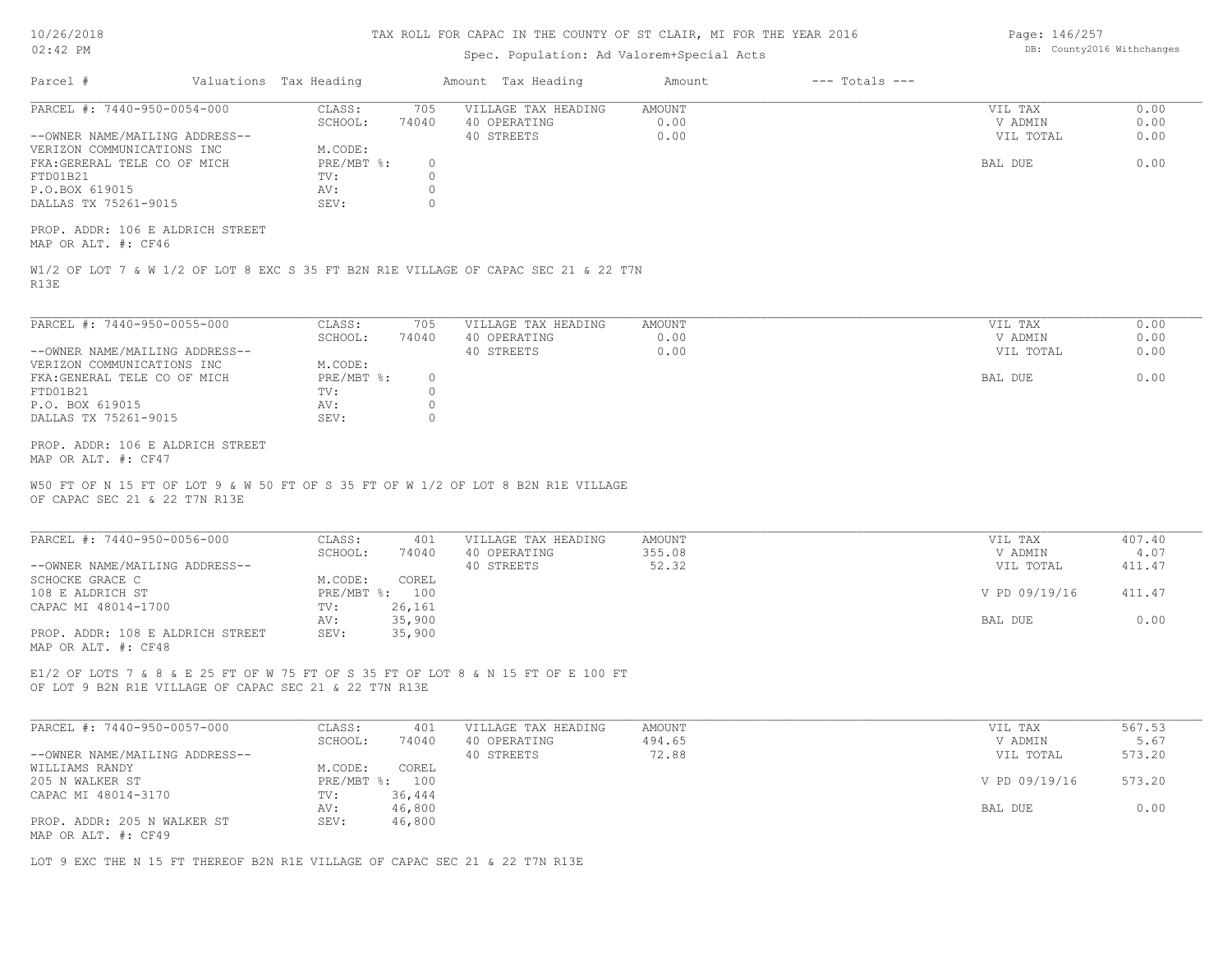### 10/26/2018 02:42 PM

### TAX ROLL FOR CAPAC IN THE COUNTY OF ST CLAIR, MI FOR THE YEAR 2016

## Spec. Population: Ad Valorem+Special Acts

| Page: 147/257 |                            |
|---------------|----------------------------|
|               | DB: County2016 Withchanges |

| Parcel #                        | Valuations Tax Heading |                | Amount Tax Heading  | Amount | $---$ Totals $---$ |               |        |
|---------------------------------|------------------------|----------------|---------------------|--------|--------------------|---------------|--------|
| PARCEL #: 7440-950-0058-000     | CLASS:                 | 401            | VILLAGE TAX HEADING | AMOUNT |                    | VIL TAX       | 443.39 |
|                                 | SCHOOL:                | 74040          | 40 OPERATING        | 386.45 |                    | V ADMIN       | 4.43   |
| --OWNER NAME/MAILING ADDRESS--  |                        |                | 40 STREETS          | 56.94  |                    | VIL TOTAL     | 447.82 |
| SMITH JANICE                    | M.CODE:                |                |                     |        |                    |               |        |
| 203 N WALKER ST                 |                        | PRE/MBT %: 100 |                     |        |                    | V PD 09/16/16 | 447.82 |
| CAPAC MI 48014-3170             | TV:                    | 28,472         |                     |        |                    |               |        |
|                                 | AV:                    | 35,600         |                     |        |                    | BAL DUE       | 0.00   |
| PROP. ADDR: 203 N WALKER ST     | SEV:                   | 35,600         |                     |        |                    |               |        |
| MAP OR ALT. #: CF50             |                        |                |                     |        |                    |               |        |
| LOT 10 B2N R1E VILLAGE OF CAPAC |                        |                |                     |        |                    |               |        |
| PARCEL #: 7440-950-0059-000     | CLASS:                 | 703            | VILLAGE TAX HEADING | AMOUNT |                    | VIL TAX       | 0.00   |
|                                 | SCHOOL:                | 74040          | 40 OPERATING        | 0.00   |                    | V ADMIN       | 0.00   |
| --OWNER NAME/MAILING ADDRESS--  |                        |                | 40 STREETS          | 0.00   |                    | VIL TOTAL     | 0.00   |
| VILLAGE OF CAPAC                | M.CODE:                |                |                     |        |                    |               |        |
| 131 N MAIN                      | PRE/MBT %:             | $\circ$        |                     |        |                    | BAL DUE       | 0.00   |
| CAPAC MI 48014                  | TV:                    |                |                     |        |                    |               |        |
|                                 |                        |                |                     |        |                    |               |        |
|                                 |                        |                |                     |        |                    |               |        |
| MAP OR ALT. #: CF51A            |                        |                |                     |        |                    |               |        |
| PROP. ADDR: 103 E CHURCH STREET | AV:<br>SEV:            |                |                     |        |                    |               |        |

LOT 11 EXC S 8' OF W 100' B2N R1E VILLAGE OF CAPAC

| PARCEL #: 7440-950-0060-000     | CLASS:     | 402    | VILLAGE TAX HEADING | AMOUNT | VIL TAX       | 86.09 |
|---------------------------------|------------|--------|---------------------|--------|---------------|-------|
|                                 | SCHOOL:    | 74040  | 40 OPERATING        | 75.04  | V ADMIN       | 0.86  |
| --OWNER NAME/MAILING ADDRESS--  |            |        | 40 STREETS          | 11.05  | VIL TOTAL     | 86.95 |
| SDJT, LLC                       | M.CODE:    |        |                     |        |               |       |
| 10 S MAIN ST                    | PRE/MBT %: |        |                     |        | V PD 09/30/16 | 86.95 |
| YALE MI 48097                   | TV:        | 5,529  |                     |        |               |       |
|                                 | AV:        | 16,100 |                     |        | BAL DUE       | 0.00  |
| PROP. ADDR: 103 E CHURCH STREET | SEV:       | 16,100 |                     |        |               |       |
| MAP OR ALT. #: CF51B            |            |        |                     |        |               |       |

S8' OF W 100' OF LOT 11 & W 100' OF LOT 12 B2N R1E VILLAGE OF CAPAC

| PARCEL #: 7440-950-0061-000    | CLASS:     | 401      | VILLAGE TAX HEADING | AMOUNT | VIL TAX       | 363.39 |
|--------------------------------|------------|----------|---------------------|--------|---------------|--------|
|                                | SCHOOL:    | 74040    | 40 OPERATING        | 316.72 | V ADMIN       | 3.63   |
| --OWNER NAME/MAILING ADDRESS-- |            |          | 40 STREETS          | 46.67  | VIL TOTAL     | 367.02 |
| HOMETOWN RENTALS, LLC          | M.CODE:    | 00CSB    |                     |        |               |        |
| P.O. BOX 614                   | PRE/MBT %: | $\Omega$ |                     |        | V PD 08/15/16 | 367.02 |
| CAPAC MI 48014                 | TV:        | 23,335   |                     |        |               |        |
|                                | AV:        | 29,100   |                     |        | BAL DUE       | 0.00   |
| PROP. ADDR: 201 N WALKER ST    | SEV:       | 29,100   |                     |        |               |        |
| MAP OR ALT. #: CF51C           |            |          |                     |        |               |        |

THE E 50 FT OF LOT 12 B2N R1E VILLAGE OF CAPAC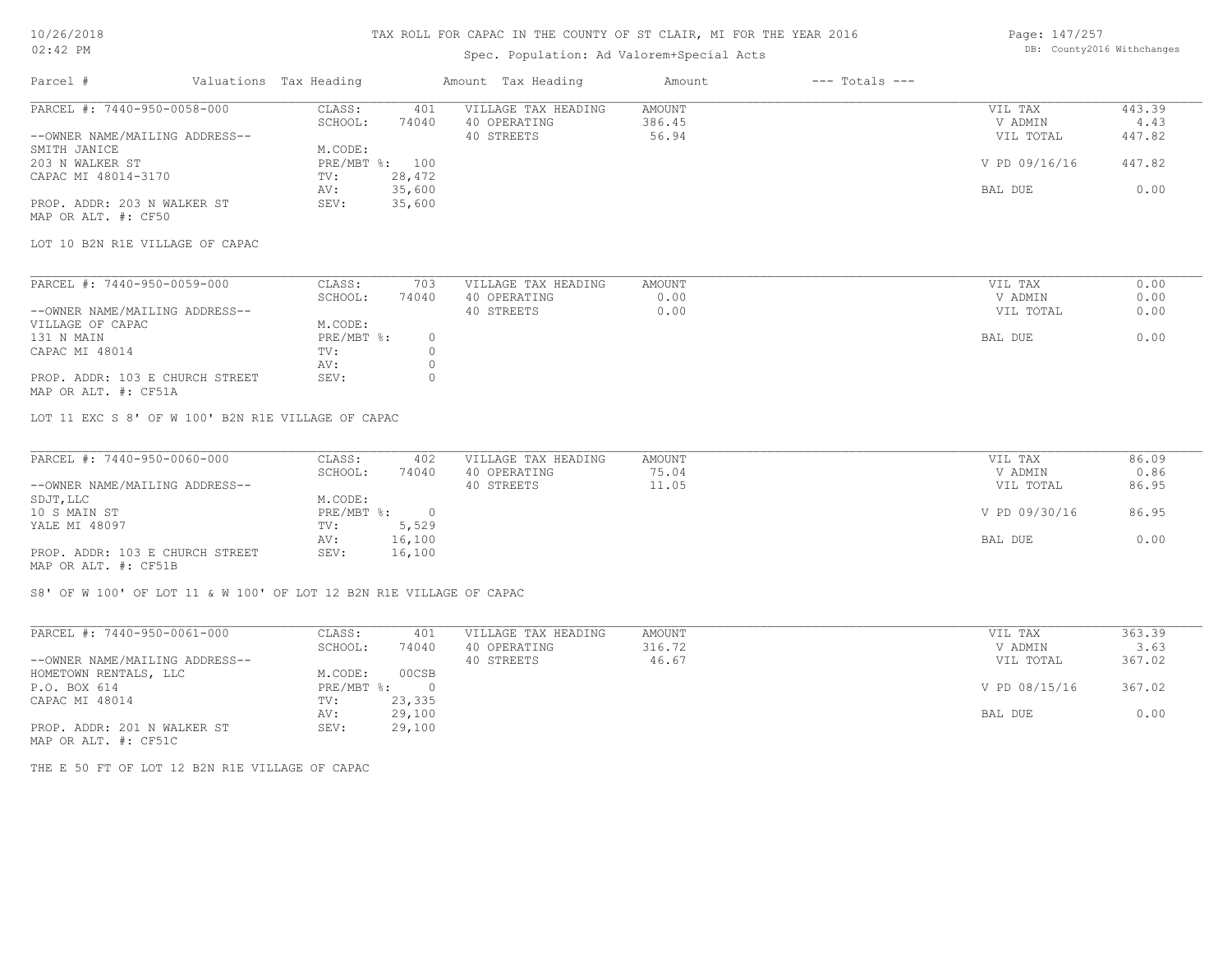### Spec. Population: Ad Valorem+Special Acts

| Page: 148/257 |                            |
|---------------|----------------------------|
|               | DB: County2016 Withchanges |

| Parcel #                        | Valuations Tax Heading |        | Amount Tax Heading  | Amount | $---$ Totals $---$ |               |        |
|---------------------------------|------------------------|--------|---------------------|--------|--------------------|---------------|--------|
| PARCEL #: 7440-950-0062-000     | CLASS:                 | 401    | VILLAGE TAX HEADING | AMOUNT |                    | VIL TAX       | 720.69 |
|                                 | SCHOOL:                | 74040  | 40 OPERATING        | 628.14 |                    | V ADMIN       | 7.20   |
| --OWNER NAME/MAILING ADDRESS--  |                        |        | 40 STREETS          | 92.55  |                    | VIL TOTAL     | 727.89 |
| MURPHY MICHAEL / REWALT JOHN    | M.CODE:                |        |                     |        |                    |               |        |
| 58243 KIMBER                    | $PRE/MBT$ %:           |        |                     |        |                    | V PD 08/01/16 | 727.89 |
| WASHINGTON MI 48094             | TV:                    | 46,279 |                     |        |                    |               |        |
|                                 | AV:                    | 56,600 |                     |        |                    | BAL DUE       | 0.00   |
| PROP. ADDR: 203 E CHURCH STREET | SEV:                   | 56,600 |                     |        |                    |               |        |
| MAP OR ALT. #: CF52             |                        |        |                     |        |                    |               |        |

LOT 1 B2N R2E VILLAGE OF CAPAC SEC 21 & 22 T7N R13E

| PARCEL #: 7440-950-0063-000    | CLASS:  | 401            | VILLAGE TAX HEADING | AMOUNT | VIL TAX       | 714.25 |
|--------------------------------|---------|----------------|---------------------|--------|---------------|--------|
|                                | SCHOOL: | 74040          | 40 OPERATING        | 622.52 | V ADMIN       |        |
| --OWNER NAME/MAILING ADDRESS-- |         |                | 40 STREETS          | 91.73  | VIL TOTAL     | 721.39 |
| IRONSIDE JASON                 | M.CODE: | MICHI          |                     |        |               |        |
| 204 N WALKER ST                |         | PRE/MBT %: 100 |                     |        | V PD 07/15/16 | 721.39 |
| CAPAC MI 48014-3169            | TV:     | 45,865         |                     |        |               |        |
|                                | AV:     | 51,500         |                     |        | BAL DUE       | 0.00   |
| PROP. ADDR: 204 N WALKER ST    | SEV:    | 51,500         |                     |        |               |        |
| MAP OR ALT. #: CF53            |         |                |                     |        |               |        |

LOT 2 B2N R2E VILLAGE OF CAPAC SEC 21 & 22 T7N R13E

| PARCEL #: 7440-950-0064-000    | CLASS:         | 401    | VILLAGE TAX HEADING | AMOUNT | VIL TAX       | 478.83 |
|--------------------------------|----------------|--------|---------------------|--------|---------------|--------|
|                                | SCHOOL:        | 74040  | 40 OPERATING        | 417.34 | V ADMIN       | 4.78   |
| --OWNER NAME/MAILING ADDRESS-- |                |        | 40 STREETS          | 61.49  | VIL TOTAL     | 483.61 |
| LOPEZ ALEXANDER                | M.CODE:        |        |                     |        |               |        |
| 206 N WALKER ST                | PRE/MBT %: 100 |        |                     |        | V PD 09/12/16 | 483.61 |
| CAPAC MI 48014                 | TV:            | 30,748 |                     |        |               |        |
|                                | AV:            | 36,700 |                     |        | BAL DUE       | 0.00   |
| PROP. ADDR: 206 N WALKER ST    | SEV:           | 36,700 |                     |        |               |        |
| $\frac{1}{2}$                  |                |        |                     |        |               |        |

MAP OR ALT. #: CF54

LOT 3 & THE S 8 FT OF LOT 4 B2N R2E VILLAGE OF CAPAC SEC 21 & 22 T7N R13E

| PARCEL #: 7440-950-0065-000    | CLASS:     | 401    | VILLAGE TAX HEADING | AMOUNT | VIL TAX       | 430.04 |
|--------------------------------|------------|--------|---------------------|--------|---------------|--------|
|                                | SCHOOL:    | 74040  | 40 OPERATING        | 374.81 | V ADMIN       | 4.30   |
| --OWNER NAME/MAILING ADDRESS-- |            |        | 40 STREETS          | 55.23  | VIL TOTAL     | 434.34 |
| GUERRERO SANTOS                | M.CODE:    |        |                     |        |               |        |
| 208 N WALKER ST                | PRE/MBT %: | 100    |                     |        | V PD 08/24/16 | 434.34 |
| Capac MI 48014                 | TV:        | 27,615 |                     |        |               |        |
|                                | AV:        | 34,700 |                     |        | BAL DUE       | 0.00   |
| PROP. ADDR: 208 N WALKER ST    | SEV:       | 34,700 |                     |        |               |        |
| $\frac{1}{2}$                  |            |        |                     |        |               |        |

MAP OR ALT. #: CF55

N50 FT OF THE S 58 FT OF LOT 4 B2N R2E VILLAGE OF CAPAC SEC 21 & 22 T7N R13E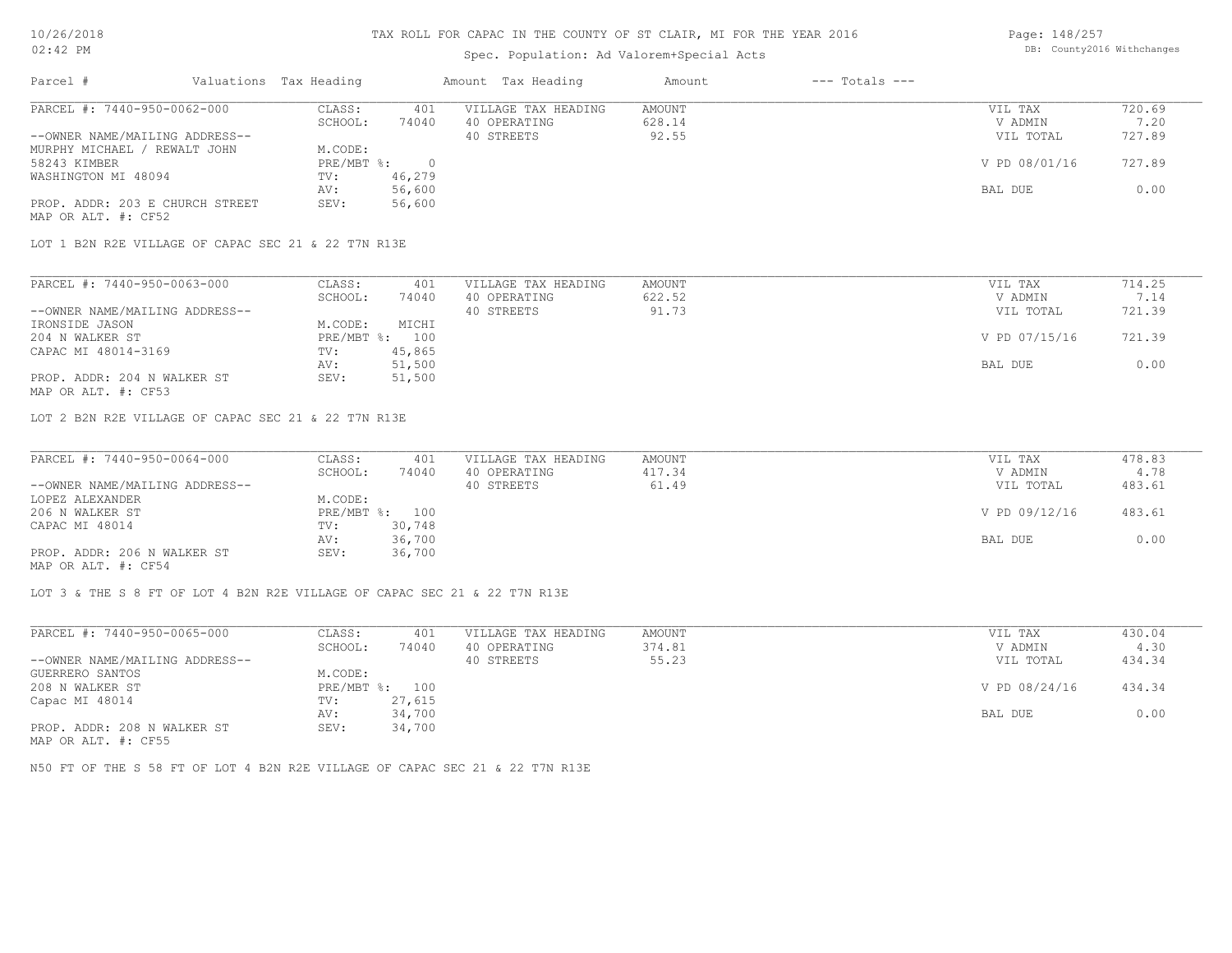## Spec. Population: Ad Valorem+Special Acts

Page: 149/257 DB: County2016 Withchanges

| Parcel #                       | Valuations Tax Heading |        | Amount Tax Heading  | Amount | $---$ Totals $---$ |           |        |
|--------------------------------|------------------------|--------|---------------------|--------|--------------------|-----------|--------|
| PARCEL #: 7440-950-0066-000    | CLASS:                 | 401    | VILLAGE TAX HEADING | AMOUNT |                    | VIL TAX   | 361.15 |
|                                | SCHOOL:                | 74040  | 40 OPERATING        | 314.77 |                    | V ADMIN   | 3.61   |
| --OWNER NAME/MAILING ADDRESS-- |                        |        | 40 STREETS          | 46.38  |                    | VIL TOTAL | 364.76 |
| EDIE TIMOTHY II                | M.CODE:                |        |                     |        |                    |           |        |
| 210 N WALKER ST                | PRE/MBT %: 100         |        |                     |        |                    | BAL DUE   | 364.76 |
| CAPAC MI 48014-3169            | TV:                    | 23,191 |                     |        |                    |           |        |
|                                | AV:                    | 29,100 |                     |        |                    |           |        |
| PROP. ADDR: 210 N WALKER ST    | SEV:                   | 29,100 |                     |        |                    |           |        |
|                                |                        |        |                     |        |                    |           |        |

MAP OR ALT. #: CF56

N17 FT OF LOT 4 & THE S 1/2 OF LOT 5 B2N R2E VILLAGE OF CAPAC SEC 21 & 22 T7N R13E

| PARCEL #: 7440-950-0067-000    | CLASS:     | 401    | VILLAGE TAX HEADING | AMOUNT | VIL TAX       | 607.77 |
|--------------------------------|------------|--------|---------------------|--------|---------------|--------|
|                                | SCHOOL:    | 74040  | 40 OPERATING        | 529.72 | V ADMIN       | 6.07   |
| --OWNER NAME/MAILING ADDRESS-- |            |        | 40 STREETS          | 78.05  | VIL TOTAL     | 613.84 |
| MURPHY MICHAEL J/ROSE E        | M.CODE:    |        |                     |        |               |        |
| 625 SUNSET DRIVE               | PRE/MBT %: |        |                     |        | V PD 09/12/16 | 613.84 |
| IMLAY CITY MI 48444            | TV:        | 39,028 |                     |        |               |        |
|                                | AV:        | 43,700 |                     |        | BAL DUE       | 0.00   |
| PROP. ADDR: 212 N WALKER ST    | SEV:       | 43,700 |                     |        |               |        |
| MAP OR ALT. #: CF57            |            |        |                     |        |               |        |

N1/2 OF LOT 5 & ALL OF LOT 6 B2N R2E VILLAGE OF CAPAC SEC 21 & 22 T7N R13E

| PARCEL #: 7440-950-0068-000      | CLASS:     | 401    | VILLAGE TAX HEADING | AMOUNT | VIL TAX       | 546.56 |
|----------------------------------|------------|--------|---------------------|--------|---------------|--------|
|                                  | SCHOOL:    | 74040  | 40 OPERATING        | 476.37 | V ADMIN       | 5.46   |
| --OWNER NAME/MAILING ADDRESS--   |            |        | 40 STREETS          | 70.19  | VIL TOTAL     | 552.02 |
| HOOVER JAMES A                   | M.CODE:    |        |                     |        |               |        |
| HOOVER JANE L                    | PRE/MBT %: |        |                     |        | V PD 09/12/16 | 552.02 |
| 5997 STERLING RD                 | TV:        | 35,097 |                     |        |               |        |
| CAPAC MI 48014-3102              | AV:        | 44,900 |                     |        | BAL DUE       | 0.00   |
|                                  | SEV:       | 44,900 |                     |        |               |        |
| PROP. ADDR: 208 E ALDRICH STREET |            |        |                     |        |               |        |

MAP OR ALT. #: CF58

LOT 7 & THE N 15 FT OF LOT 8 B2N R2E VILLAGE OF CAPAC

| PARCEL #: 7440-950-0069-000     | CLASS:     | 401    | VILLAGE TAX HEADING | AMOUNT | VIL TAX       | 475.62 |
|---------------------------------|------------|--------|---------------------|--------|---------------|--------|
|                                 | SCHOOL:    | 74040  | 40 OPERATING        | 414.54 | V ADMIN       | 4.75   |
| --OWNER NAME/MAILING ADDRESS--  |            |        | 40 STREETS          | 61.08  | VIL TOTAL     | 480.37 |
| HOOVER JAMES A.                 | M.CODE:    |        |                     |        |               |        |
| HOOVER JANE L                   | PRE/MBT %: |        |                     |        | V PD 09/12/16 | 480.37 |
| 5997 STERLING RD                | TV:        | 30,542 |                     |        |               |        |
| CAPAC MI 48014                  | AV:        | 37,300 |                     |        | BAL DUE       | 0.00   |
|                                 | SEV:       | 37,300 |                     |        |               |        |
| PROP. ADDR: 207 N HUNTER STREET |            |        |                     |        |               |        |

MAP OR ALT. #: CF59

LOT 8 EXC THE N 15 FT THEREOF B2N R2E VILLAGE OF CAPAC SEC 21 & 22 T7N R13E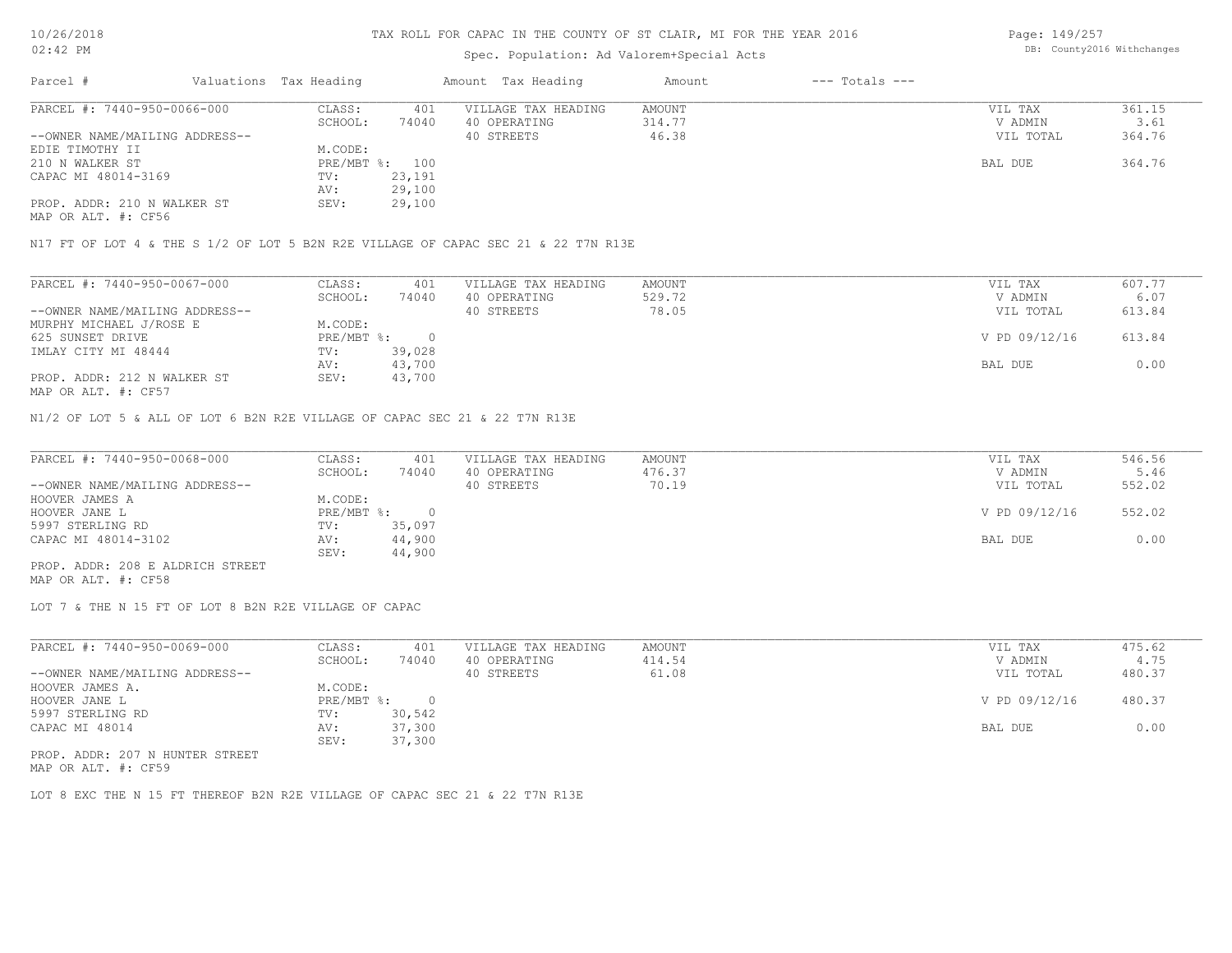### Spec. Population: Ad Valorem+Special Acts

| Page: 150/257 |                            |
|---------------|----------------------------|
|               | DB: County2016 Withchanges |

| Parcel #                        | Valuations Tax Heading |        | Amount Tax Heading  | Amount | $---$ Totals $---$ |               |        |
|---------------------------------|------------------------|--------|---------------------|--------|--------------------|---------------|--------|
| PARCEL #: 7440-950-0070-000     | CLASS:                 | 401    | VILLAGE TAX HEADING | AMOUNT |                    | VIL TAX       | 477.65 |
|                                 | SCHOOL:                | 74040  | 40 OPERATING        | 416.31 |                    | V ADMIN       | 4.77   |
| --OWNER NAME/MAILING ADDRESS--  |                        |        | 40 STREETS          | 61.34  |                    | VIL TOTAL     | 482.42 |
| BAIBAK RICHARD S LIVING TRUST   | M.CODE:                |        |                     |        |                    |               |        |
| 5620 HALLENDALE RD              | PRE/MBT %:             |        |                     |        |                    | V PD 09/16/16 | 482.42 |
| HASLETT MI 48840                | TV:                    | 30,672 |                     |        |                    |               |        |
|                                 | AV:                    | 37,900 |                     |        |                    | BAL DUE       | 0.00   |
| PROP. ADDR: 205 N HUNTER STREET | SEV:                   | 37,900 |                     |        |                    |               |        |
| MAP OR ALT. #: CF60             |                        |        |                     |        |                    |               |        |

LOT 9 B2N R2E VILLAGE OF CAPAC SEC 21 & 22 T7N R13E

| PARCEL #: 7440-950-0071-000     | CLASS:  | 401            | VILLAGE TAX HEADING | AMOUNT | VIL TAX   | 495.53 |
|---------------------------------|---------|----------------|---------------------|--------|-----------|--------|
|                                 | SCHOOL: | 74040          | 40 OPERATING        | 431.89 | V ADMIN   | 4.95   |
| --OWNER NAME/MAILING ADDRESS--  |         |                | 40 STREETS          | 63.64  | VIL TOTAL | 500.48 |
| KOWALEWSKI PAUL/ANGELA          | M.CODE: |                |                     |        |           |        |
| 203 N HUNTER STREET             |         | PRE/MBT %: 100 |                     |        | BAL DUE   | 500.48 |
| CAPAC MI 48014                  | TV:     | 31,820         |                     |        |           |        |
|                                 | AV:     | 48,800         |                     |        |           |        |
| PROP. ADDR: 203 N HUNTER STREET | SEV:    | 48,800         |                     |        |           |        |
| MAP OR ALT. #: CF61             |         |                |                     |        |           |        |

LOT 10 B2N R2E VILLAGE OF CAPAC SEC 21 & 22 T7N R13E

| PARCEL #: 7440-950-0072-000     | CLASS:     | 401    | VILLAGE TAX HEADING | AMOUNT | VIL TAX       | 585.26 |
|---------------------------------|------------|--------|---------------------|--------|---------------|--------|
|                                 | SCHOOL:    | 74040  | 40 OPERATING        | 510.10 | V ADMIN       | 5.85   |
| --OWNER NAME/MAILING ADDRESS--  |            |        | 40 STREETS          | 75.16  | VIL TOTAL     | 591.11 |
| ANDRUS STEVEN/CAROL             | M.CODE:    | COREL  |                     |        |               |        |
| 209 E CHURCH ST                 | PRE/MBT %: | 100    |                     |        | V PD 09/19/16 | 591.11 |
| CAPAC MI 48014-3115             | TV:        | 37,582 |                     |        |               |        |
|                                 | AV:        | 46,300 |                     |        | BAL DUE       | 0.00   |
| PROP. ADDR: 209 E CHURCH STREET | SEV:       | 46,300 |                     |        |               |        |
| MAP OR ALT. #: CF62             |            |        |                     |        |               |        |

 $\mathcal{L}_\mathcal{L} = \mathcal{L}_\mathcal{L} = \mathcal{L}_\mathcal{L} = \mathcal{L}_\mathcal{L} = \mathcal{L}_\mathcal{L} = \mathcal{L}_\mathcal{L} = \mathcal{L}_\mathcal{L} = \mathcal{L}_\mathcal{L} = \mathcal{L}_\mathcal{L} = \mathcal{L}_\mathcal{L} = \mathcal{L}_\mathcal{L} = \mathcal{L}_\mathcal{L} = \mathcal{L}_\mathcal{L} = \mathcal{L}_\mathcal{L} = \mathcal{L}_\mathcal{L} = \mathcal{L}_\mathcal{L} = \mathcal{L}_\mathcal{L}$ 

E1/2 OF LOTS 11 & 12 B2N R2E VILLAGE OF CAPAC SEC 21 & 22 T7N R13E

| PARCEL #: 7440-950-0073-000     | CLASS:       | 401    | VILLAGE TAX HEADING | AMOUNT | VIL TAX       | 490.13 |
|---------------------------------|--------------|--------|---------------------|--------|---------------|--------|
|                                 | SCHOOL:      | 74040  | 40 OPERATING        | 427.19 | V ADMIN       | 4.90   |
| --OWNER NAME/MAILING ADDRESS--  |              |        | 40 STREETS          | 62.94  | VIL TOTAL     | 495.03 |
| LIBKIE PAUL/MARSHA LIVING TRUST | M.CODE:      | 00CSB  |                     |        |               |        |
| 207 E CHURCH ST                 | $PRE/MBT$ %: | 100    |                     |        | V PD 08/15/16 | 495.03 |
| CAPAC MI 48014-3115             | TV:          | 31,474 |                     |        |               |        |
|                                 | AV:          | 39,700 |                     |        | BAL DUE       | 0.00   |
| PROP. ADDR: 207 E CHURCH STREET | SEV:         | 39,700 |                     |        |               |        |
| MAP OR ALT. #: CF63             |              |        |                     |        |               |        |

W1/2 OF LOTS 11 & 12 B2N R2E VILLAGE OF CAPAC SEC 21 & 22 T7N R13E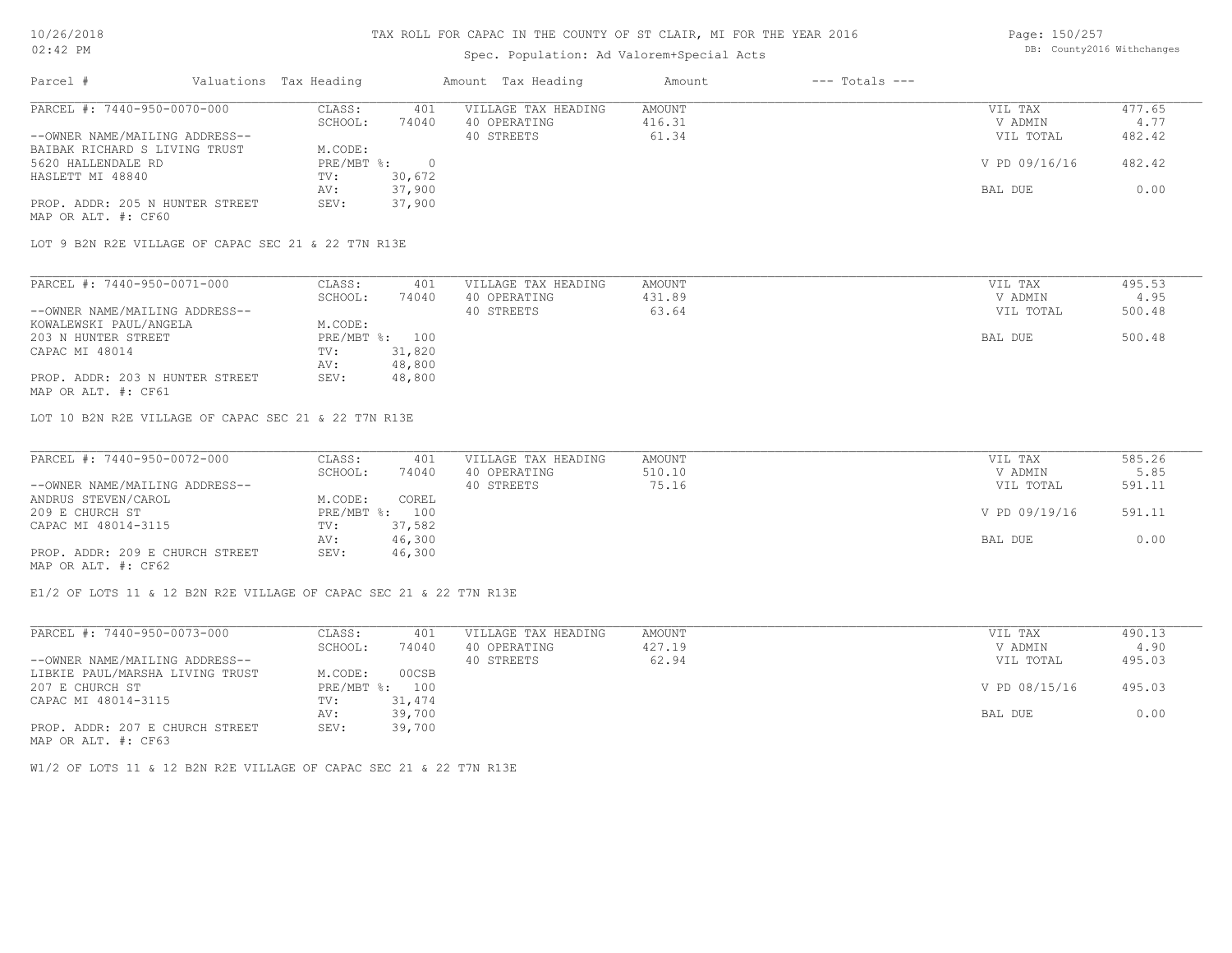### Spec. Population: Ad Valorem+Special Acts

Page: 151/257 DB: County2016 Withchanges

| Parcel #                        | Valuations Tax Heading |        | Amount Tax Heading  | Amount | $---$ Totals $---$ |               |        |
|---------------------------------|------------------------|--------|---------------------|--------|--------------------|---------------|--------|
| PARCEL #: 7440-950-0074-000     | CLASS:                 | 401    | VILLAGE TAX HEADING | AMOUNT |                    | VIL TAX       | 380.86 |
|                                 | SCHOOL:                | 74040  | 40 OPERATING        | 331.95 |                    | V ADMIN       | 3.80   |
| --OWNER NAME/MAILING ADDRESS--  |                        |        | 40 STREETS          | 48.91  |                    | VIL TOTAL     | 384.66 |
| STANLEY JAMES/VERONICA          | M.CODE:                |        |                     |        |                    |               |        |
| 305 E CHURCH ST                 | PRE/MBT %: 100         |        |                     |        |                    | V PD 07/15/16 | 384.66 |
| CAPAC MI 48014-3117             | TV:                    | 24,457 |                     |        |                    |               |        |
|                                 | AV:                    | 31,000 |                     |        |                    | BAL DUE       | 0.00   |
| PROP. ADDR: 305 E CHURCH STREET | SEV:                   | 31,000 |                     |        |                    |               |        |
| MAP OR ALT. #: CF64             |                        |        |                     |        |                    |               |        |

E1/2 OF LOTS 1 & 2 B2N R3E VILLAGE OF CAPAC SEC 21 & 22 T7N R13E

| PARCEL #: 7440-950-0075-000     | CLASS:  | 401            | VILLAGE TAX HEADING | AMOUNT | VIL TAX       | 509.47 |
|---------------------------------|---------|----------------|---------------------|--------|---------------|--------|
|                                 | SCHOOL: | 74040          | 40 OPERATING        | 444.04 | V ADMIN       | 5.09   |
| --OWNER NAME/MAILING ADDRESS--  |         |                | 40 STREETS          | 65.43  | VIL TOTAL     | 514.56 |
| DAWE MARION JEAN                | M.CODE: |                |                     |        |               |        |
| P.O. BOX 366                    |         | PRE/MBT %: 100 |                     |        | V PD 07/21/16 | 514.56 |
| CAPAC MI 48014-0366             | TV:     | 32,715         |                     |        |               |        |
|                                 | AV:     | 41,000         |                     |        | BAL DUE       | 0.00   |
| PROP. ADDR: 303 E CHURCH STREET | SEV:    | 41,000         |                     |        |               |        |
| MAP OR ALT. #: CF65             |         |                |                     |        |               |        |

W1/2 OF LOTS 1 & 2 B2N R3E VILLAGE OF CAPAC SEC 21 & 22 T7N R13E

| PARCEL #: 7440-950-0076-000     | CLASS:  | 401            | VILLAGE TAX HEADING | AMOUNT | VIL TAX       | 538.49 |
|---------------------------------|---------|----------------|---------------------|--------|---------------|--------|
|                                 | SCHOOL: | 74040          | 40 OPERATING        | 469.34 | V ADMIN       | 5.38   |
| --OWNER NAME/MAILING ADDRESS--  |         |                | 40 STREETS          | 69.15  | VIL TOTAL     | 543.87 |
| BOUSSON ANDY                    | M.CODE: | COREL          |                     |        |               |        |
| 204 N HUNTER ST                 |         | PRE/MBT %: 100 |                     |        | V PD 09/19/16 | 543.87 |
| CAPAC MI 48014-3125             | TV:     | 34,579         |                     |        |               |        |
|                                 | AV:     | 42,700         |                     |        | BAL DUE       | 0.00   |
| PROP. ADDR: 204 N HUNTER STREET | SEV:    | 42,700         |                     |        |               |        |
| MAP OR ALT. #: CF66A            |         |                |                     |        |               |        |

LOT 3 B2N R3E VILLAGE OF CAPAC SEC 21 & 22 T7N R13E

| PARCEL #: 7440-950-0077-000    | CLASS:     | 401    | VILLAGE TAX HEADING | AMOUNT | VIL TAX       | 448.20 |
|--------------------------------|------------|--------|---------------------|--------|---------------|--------|
|                                | SCHOOL:    | 74040  | 40 OPERATING        | 390.64 | V ADMIN       | 4.48   |
| --OWNER NAME/MAILING ADDRESS-- |            |        | 40 STREETS          | 57.56  | VIL TOTAL     | 452.68 |
| STOWERS MARY/BOB               | M.CODE:    |        |                     |        |               |        |
| 1470 ORA RD                    | PRE/MBT %: |        |                     |        | V PD 09/16/16 | 452.68 |
| OXFORD MI 48371-3238           | TV:        | 28,781 |                     |        |               |        |
|                                | AV:        | 36,200 |                     |        | BAL DUE       | 0.00   |
| PROP. ADDR: 235 N LESTER ST    | SEV:       | 36,200 |                     |        |               |        |
| MAP OR ALT. #: CF66B           |            |        |                     |        |               |        |

LOT 7 B2N R3E VILLAGE OF CAPAC SEC 21 & 22 T7N R13E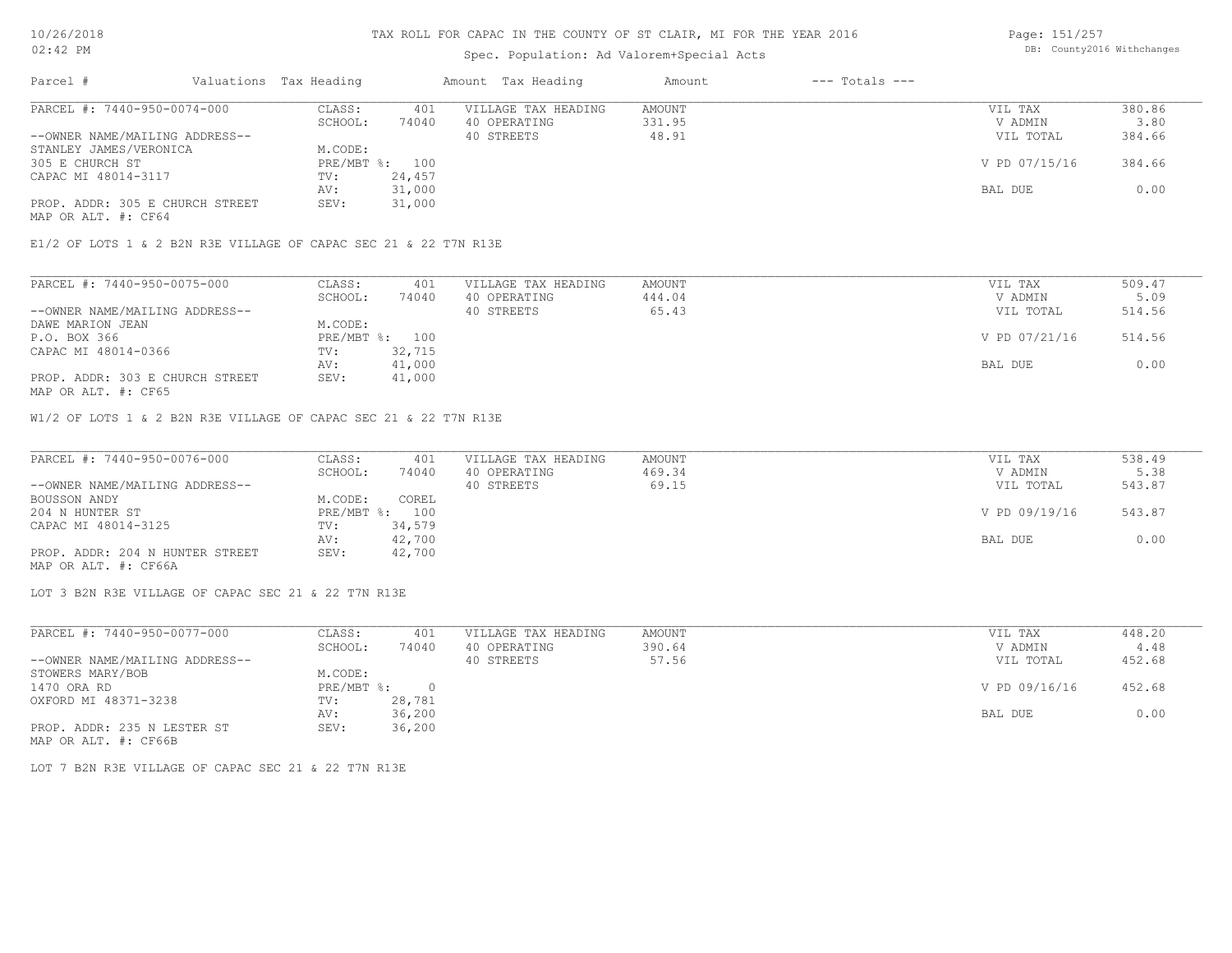## Spec. Population: Ad Valorem+Special Acts

| Page: 152/257 |                            |
|---------------|----------------------------|
|               | DB: County2016 Withchanges |

| Parcel #                       | Valuations Tax Heading |        | Amount Tax Heading  | Amount | $---$ Totals $---$ |               |        |
|--------------------------------|------------------------|--------|---------------------|--------|--------------------|---------------|--------|
| PARCEL #: 7440-950-0078-000    | CLASS:                 | 401    | VILLAGE TAX HEADING | AMOUNT |                    | VIL TAX       | 521.82 |
|                                | SCHOOL:                | 74040  | 40 OPERATING        | 454.81 |                    | V ADMIN       | 5.21   |
| --OWNER NAME/MAILING ADDRESS-- |                        |        | 40 STREETS          | 67.01  |                    | VIL TOTAL     | 527.03 |
| JAGODA EUGENE                  | M.CODE:                |        |                     |        |                    |               |        |
| JAGODA REBECCA                 | PRE/MBT %: 100         |        |                     |        |                    | V PD 09/30/16 | 527.03 |
| 229 N LESTER ST                | TV:                    | 33,509 |                     |        |                    |               |        |
| CAPAC MI 48014                 | AV:                    | 40,000 |                     |        |                    | BAL DUE       | 0.00   |
|                                | SEV:                   | 40,000 |                     |        |                    |               |        |
| PROP. ADDR: 229 N LESTER ST    |                        |        |                     |        |                    |               |        |

MAP OR ALT. #: CF66C

LOT 8 B2N R3E VILLAGE OF CAPAC SEC 21 & 22 T7N R13E

| PARCEL #: 7440-950-0079-000    | CLASS:         | 401    | VILLAGE TAX HEADING | AMOUNT | VIL TAX       | 508.34 |
|--------------------------------|----------------|--------|---------------------|--------|---------------|--------|
|                                | SCHOOL:        | 74040  | 40 OPERATING        | 443.06 | V ADMIN       | 5.08   |
| --OWNER NAME/MAILING ADDRESS-- |                |        | 40 STREETS          | 65.28  | VIL TOTAL     | 513.42 |
| BERGEN PATRICIA A              | M.CODE:        | COREL  |                     |        |               |        |
| 223 N LESTER ST                | PRE/MBT %: 100 |        |                     |        | V PD 09/19/16 | 513.42 |
| CAPAC MI 48014                 | TV:            | 32,643 |                     |        |               |        |
|                                | AV:            | 42,400 |                     |        | BAL DUE       | 0.00   |
| PROP. ADDR: 223 N LESTER ST    | SEV:           | 42,400 |                     |        |               |        |

MAP OR ALT. #: CF66D

LOT 9 B2N R3E VILLAGE OF CAPAC SEC 21 & 22 T7N R13E

| PARCEL #: 7440-950-0080-000    | CLASS:  | 401            | VILLAGE TAX HEADING | AMOUNT | VIL TAX       | 514.31 |
|--------------------------------|---------|----------------|---------------------|--------|---------------|--------|
|                                | SCHOOL: | 74040          | 40 OPERATING        | 448.26 | V ADMIN       | 5.14   |
| --OWNER NAME/MAILING ADDRESS-- |         |                | 40 STREETS          | 66.05  | VIL TOTAL     | 519.45 |
| SOCIA LAURA LYNN               | M.CODE: |                |                     |        |               |        |
| 217 N LESTER ST                |         | PRE/MBT %: 100 |                     |        | V PD 09/14/16 | 519.45 |
| Capac MI 48014                 | TV:     | 33,026         |                     |        |               |        |
|                                | AV:     | 40,700         |                     |        | BAL DUE       | 0.00   |
| PROP. ADDR: 217 N LESTER ST    | SEV:    | 40,700         |                     |        |               |        |
|                                |         |                |                     |        |               |        |

MAP OR ALT. #: CF66E

LOT 10 B2N R3E VILLAGE OF CAPAC SEC 21 & 22 T7N R13E

| PARCEL #: 7440-950-0081-000     | CLASS:  | 401            | VILLAGE TAX HEADING | AMOUNT | VIL TAX       | 368.15 |
|---------------------------------|---------|----------------|---------------------|--------|---------------|--------|
|                                 | SCHOOL: | 74040          | 40 OPERATING        | 320.87 | V ADMIN       | 3.68   |
| --OWNER NAME/MAILING ADDRESS--  |         |                | 40 STREETS          | 47.28  | VIL TOTAL     | 371.83 |
| HARMS SHERRY                    | M.CODE: |                |                     |        |               |        |
| 206 N HUNTER STREET             |         | PRE/MBT %: 100 |                     |        | V PD 09/16/16 | 371.83 |
| CAPAC MI 48014-3125             | TV:     | 23,641         |                     |        |               |        |
|                                 | AV:     | 29,500         |                     |        | BAL DUE       | 0.00   |
| PROP. ADDR: 206 N HUNTER STREET | SEV:    | 29,500         |                     |        |               |        |
| MAP OR ALT. #: CF67             |         |                |                     |        |               |        |

LOT 4 B2N R3E VILLAGE OF CAPAC SEC 21 & 22 T7N R13E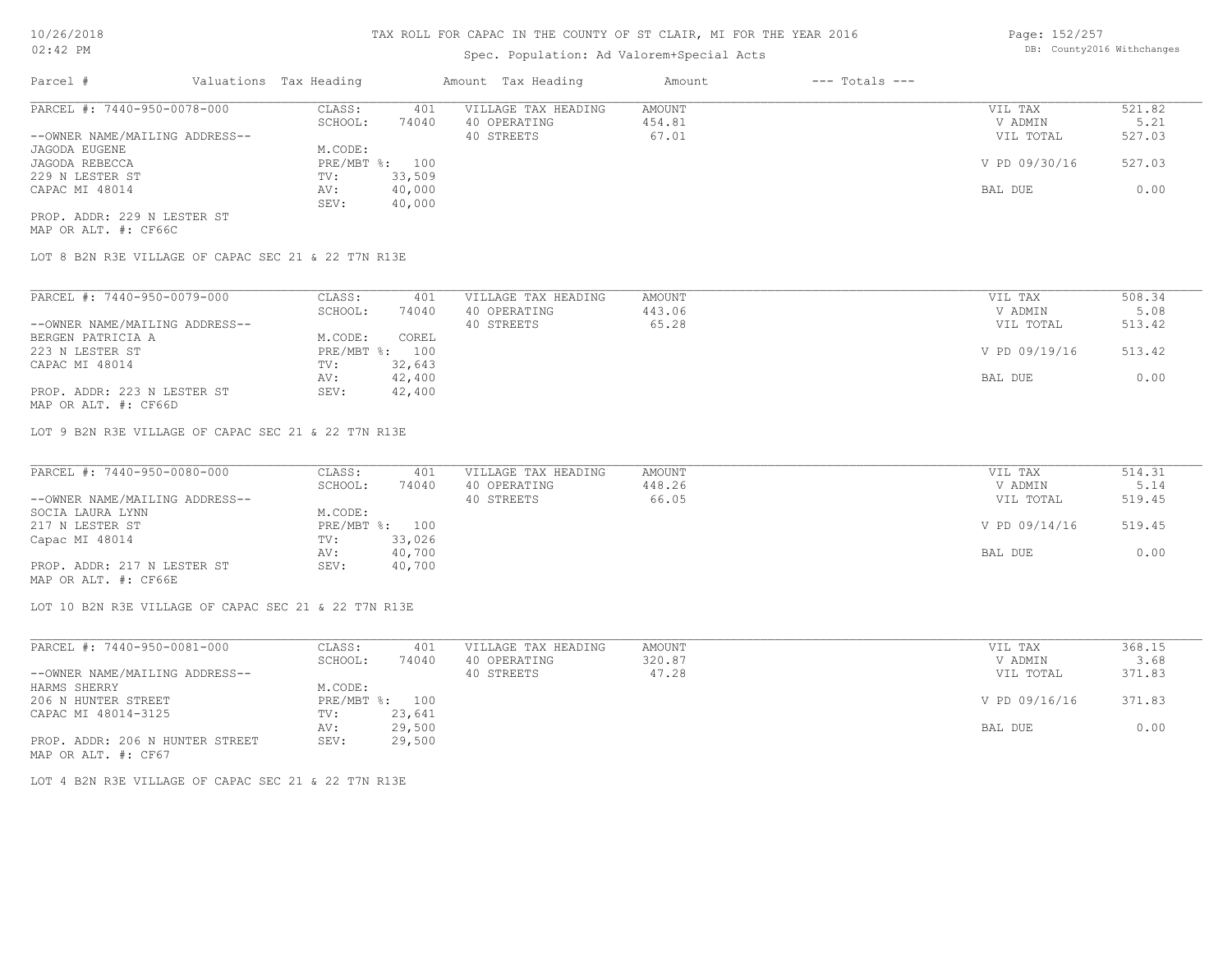### 10/26/2018 02:42 PM

## TAX ROLL FOR CAPAC IN THE COUNTY OF ST CLAIR, MI FOR THE YEAR 2016

## Spec. Population: Ad Valorem+Special Acts

Page: 153/257 DB: County2016 Withchanges

| PARCEL #: 7440-950-0082-000<br>CLASS:<br>VILLAGE TAX HEADING<br><b>AMOUNT</b><br>VIL TAX<br>401<br>74040<br>454.69<br>SCHOOL:<br>40 OPERATING<br>V ADMIN<br>40 STREETS<br>67.00<br>--OWNER NAME/MAILING ADDRESS--<br>VIL TOTAL<br>SCHOCKE JUSTIN<br>M.CODE:<br>LERET<br>208 N HUNTER ST<br>PRE/MBT %: 100<br>V PD 09/19/16<br>33,500<br>CAPAC MI 48014-3125<br>TV:<br>33,500<br>BAL DUE<br>AV:<br>PROP. ADDR: 208 N HUNTER STREET<br>SEV:<br>33,500<br>MAP OR ALT. #: CF68<br>LOT 5 B2N R3E VILLAGE OF CAPAC<br>PARCEL #: 7440-950-0083-000<br>VILLAGE TAX HEADING<br>CLASS:<br>401<br><b>AMOUNT</b><br>VIL TAX<br>SCHOOL:<br>V ADMIN<br>74040<br>40 OPERATING<br>356.83<br>52.58<br>--OWNER NAME/MAILING ADDRESS--<br>40 STREETS<br>VIL TOTAL<br>HOOVER JAMES/JANE<br>M.CODE:<br>$PRE/MBT$ %:<br>V PD 09/12/16<br>5997 STERLING RD<br>$\overline{0}$<br>26,290<br>CAPAC MI 48014<br>TV:<br>32,500<br>BAL DUE<br>AV:<br>32,500<br>PROP. ADDR: 210 N HUNTER STREET<br>SEV:<br>MAP OR ALT. #: CF69<br>LOT 6 B2N R3E VILLAGE OF CAPAC SEC 21 & 22 T7N R13E<br>PARCEL #: 7440-950-0084-000<br>CLASS:<br>401<br>VILLAGE TAX HEADING<br><b>AMOUNT</b><br>VIL TAX<br>SCHOOL:<br>40 OPERATING<br>V ADMIN<br>74040<br>417.34<br>--OWNER NAME/MAILING ADDRESS--<br>40 STREETS<br>61.49<br>VIL TOTAL<br>MOORE PAULIE K<br>M.CODE:<br>PRE/MBT %: 0<br>V PD 09/12/16<br>311 E CHURCH ST<br>CAPAC MI 48014-3117<br>30,748<br>TV: |        |         | $---$ Totals $---$ | Amount | Amount Tax Heading |        | Valuations Tax Heading | Parcel # |
|--------------------------------------------------------------------------------------------------------------------------------------------------------------------------------------------------------------------------------------------------------------------------------------------------------------------------------------------------------------------------------------------------------------------------------------------------------------------------------------------------------------------------------------------------------------------------------------------------------------------------------------------------------------------------------------------------------------------------------------------------------------------------------------------------------------------------------------------------------------------------------------------------------------------------------------------------------------------------------------------------------------------------------------------------------------------------------------------------------------------------------------------------------------------------------------------------------------------------------------------------------------------------------------------------------------------------------------------------------------------------------------------------------------------|--------|---------|--------------------|--------|--------------------|--------|------------------------|----------|
|                                                                                                                                                                                                                                                                                                                                                                                                                                                                                                                                                                                                                                                                                                                                                                                                                                                                                                                                                                                                                                                                                                                                                                                                                                                                                                                                                                                                                    | 521.69 |         |                    |        |                    |        |                        |          |
|                                                                                                                                                                                                                                                                                                                                                                                                                                                                                                                                                                                                                                                                                                                                                                                                                                                                                                                                                                                                                                                                                                                                                                                                                                                                                                                                                                                                                    | 5.21   |         |                    |        |                    |        |                        |          |
|                                                                                                                                                                                                                                                                                                                                                                                                                                                                                                                                                                                                                                                                                                                                                                                                                                                                                                                                                                                                                                                                                                                                                                                                                                                                                                                                                                                                                    | 526.90 |         |                    |        |                    |        |                        |          |
|                                                                                                                                                                                                                                                                                                                                                                                                                                                                                                                                                                                                                                                                                                                                                                                                                                                                                                                                                                                                                                                                                                                                                                                                                                                                                                                                                                                                                    |        |         |                    |        |                    |        |                        |          |
|                                                                                                                                                                                                                                                                                                                                                                                                                                                                                                                                                                                                                                                                                                                                                                                                                                                                                                                                                                                                                                                                                                                                                                                                                                                                                                                                                                                                                    | 526.90 |         |                    |        |                    |        |                        |          |
|                                                                                                                                                                                                                                                                                                                                                                                                                                                                                                                                                                                                                                                                                                                                                                                                                                                                                                                                                                                                                                                                                                                                                                                                                                                                                                                                                                                                                    |        |         |                    |        |                    |        |                        |          |
|                                                                                                                                                                                                                                                                                                                                                                                                                                                                                                                                                                                                                                                                                                                                                                                                                                                                                                                                                                                                                                                                                                                                                                                                                                                                                                                                                                                                                    | 0.00   |         |                    |        |                    |        |                        |          |
|                                                                                                                                                                                                                                                                                                                                                                                                                                                                                                                                                                                                                                                                                                                                                                                                                                                                                                                                                                                                                                                                                                                                                                                                                                                                                                                                                                                                                    |        |         |                    |        |                    |        |                        |          |
|                                                                                                                                                                                                                                                                                                                                                                                                                                                                                                                                                                                                                                                                                                                                                                                                                                                                                                                                                                                                                                                                                                                                                                                                                                                                                                                                                                                                                    |        |         |                    |        |                    |        |                        |          |
|                                                                                                                                                                                                                                                                                                                                                                                                                                                                                                                                                                                                                                                                                                                                                                                                                                                                                                                                                                                                                                                                                                                                                                                                                                                                                                                                                                                                                    |        |         |                    |        |                    |        |                        |          |
|                                                                                                                                                                                                                                                                                                                                                                                                                                                                                                                                                                                                                                                                                                                                                                                                                                                                                                                                                                                                                                                                                                                                                                                                                                                                                                                                                                                                                    | 409.41 |         |                    |        |                    |        |                        |          |
|                                                                                                                                                                                                                                                                                                                                                                                                                                                                                                                                                                                                                                                                                                                                                                                                                                                                                                                                                                                                                                                                                                                                                                                                                                                                                                                                                                                                                    | 4.09   |         |                    |        |                    |        |                        |          |
|                                                                                                                                                                                                                                                                                                                                                                                                                                                                                                                                                                                                                                                                                                                                                                                                                                                                                                                                                                                                                                                                                                                                                                                                                                                                                                                                                                                                                    | 413.50 |         |                    |        |                    |        |                        |          |
|                                                                                                                                                                                                                                                                                                                                                                                                                                                                                                                                                                                                                                                                                                                                                                                                                                                                                                                                                                                                                                                                                                                                                                                                                                                                                                                                                                                                                    |        |         |                    |        |                    |        |                        |          |
|                                                                                                                                                                                                                                                                                                                                                                                                                                                                                                                                                                                                                                                                                                                                                                                                                                                                                                                                                                                                                                                                                                                                                                                                                                                                                                                                                                                                                    | 413.50 |         |                    |        |                    |        |                        |          |
|                                                                                                                                                                                                                                                                                                                                                                                                                                                                                                                                                                                                                                                                                                                                                                                                                                                                                                                                                                                                                                                                                                                                                                                                                                                                                                                                                                                                                    |        |         |                    |        |                    |        |                        |          |
|                                                                                                                                                                                                                                                                                                                                                                                                                                                                                                                                                                                                                                                                                                                                                                                                                                                                                                                                                                                                                                                                                                                                                                                                                                                                                                                                                                                                                    | 0.00   |         |                    |        |                    |        |                        |          |
|                                                                                                                                                                                                                                                                                                                                                                                                                                                                                                                                                                                                                                                                                                                                                                                                                                                                                                                                                                                                                                                                                                                                                                                                                                                                                                                                                                                                                    |        |         |                    |        |                    |        |                        |          |
|                                                                                                                                                                                                                                                                                                                                                                                                                                                                                                                                                                                                                                                                                                                                                                                                                                                                                                                                                                                                                                                                                                                                                                                                                                                                                                                                                                                                                    |        |         |                    |        |                    |        |                        |          |
|                                                                                                                                                                                                                                                                                                                                                                                                                                                                                                                                                                                                                                                                                                                                                                                                                                                                                                                                                                                                                                                                                                                                                                                                                                                                                                                                                                                                                    |        |         |                    |        |                    |        |                        |          |
|                                                                                                                                                                                                                                                                                                                                                                                                                                                                                                                                                                                                                                                                                                                                                                                                                                                                                                                                                                                                                                                                                                                                                                                                                                                                                                                                                                                                                    | 478.83 |         |                    |        |                    |        |                        |          |
|                                                                                                                                                                                                                                                                                                                                                                                                                                                                                                                                                                                                                                                                                                                                                                                                                                                                                                                                                                                                                                                                                                                                                                                                                                                                                                                                                                                                                    | 4.78   |         |                    |        |                    |        |                        |          |
|                                                                                                                                                                                                                                                                                                                                                                                                                                                                                                                                                                                                                                                                                                                                                                                                                                                                                                                                                                                                                                                                                                                                                                                                                                                                                                                                                                                                                    | 483.61 |         |                    |        |                    |        |                        |          |
|                                                                                                                                                                                                                                                                                                                                                                                                                                                                                                                                                                                                                                                                                                                                                                                                                                                                                                                                                                                                                                                                                                                                                                                                                                                                                                                                                                                                                    |        |         |                    |        |                    |        |                        |          |
|                                                                                                                                                                                                                                                                                                                                                                                                                                                                                                                                                                                                                                                                                                                                                                                                                                                                                                                                                                                                                                                                                                                                                                                                                                                                                                                                                                                                                    | 483.61 |         |                    |        |                    |        |                        |          |
|                                                                                                                                                                                                                                                                                                                                                                                                                                                                                                                                                                                                                                                                                                                                                                                                                                                                                                                                                                                                                                                                                                                                                                                                                                                                                                                                                                                                                    |        |         |                    |        |                    |        |                        |          |
|                                                                                                                                                                                                                                                                                                                                                                                                                                                                                                                                                                                                                                                                                                                                                                                                                                                                                                                                                                                                                                                                                                                                                                                                                                                                                                                                                                                                                    | 0.00   | BAL DUE |                    |        |                    | 37,900 | AV:                    |          |
| PROP. ADDR: 311 E CHURCH STREET<br>37,900<br>SEV:<br>MAP OR ALT. #: CF70                                                                                                                                                                                                                                                                                                                                                                                                                                                                                                                                                                                                                                                                                                                                                                                                                                                                                                                                                                                                                                                                                                                                                                                                                                                                                                                                           |        |         |                    |        |                    |        |                        |          |

E1/2 OF LOTS 11 & 12 B2N R3E VILLAGE OF CAPAC SEC 21 & 22 T7N R13E

| PARCEL #: 7440-950-0085-000     | CLASS:       | 401    | VILLAGE TAX HEADING | AMOUNT | VIL TAX       | 349.12 |
|---------------------------------|--------------|--------|---------------------|--------|---------------|--------|
|                                 | SCHOOL:      | 74040  | 40 OPERATING        | 304.29 | V ADMIN       | 3.49   |
| --OWNER NAME/MAILING ADDRESS--  |              |        | 40 STREETS          | 44.83  | VIL TOTAL     | 352.61 |
| ROSILLO GUILLERMINA ROJAS       | M.CODE:      | 00CSB  |                     |        |               |        |
| 307 E CHURCH STREET             | $PRE/MBT$ %: | 100    |                     |        | V PD 08/15/16 | 352.61 |
| CAPAC MI 48014                  | TV:          | 22,419 |                     |        |               |        |
|                                 | AV:          | 28,200 |                     |        | BAL DUE       | 0.00   |
| PROP. ADDR: 307 E CHURCH STREET | SEV:         | 28,200 |                     |        |               |        |
| MAP OR ALT. #: CF71             |              |        |                     |        |               |        |

W1/2 OF LOTS 11 & 12 B2N R3E VILLAGE OF CAPAC SEC 21 & 22 T7N R13E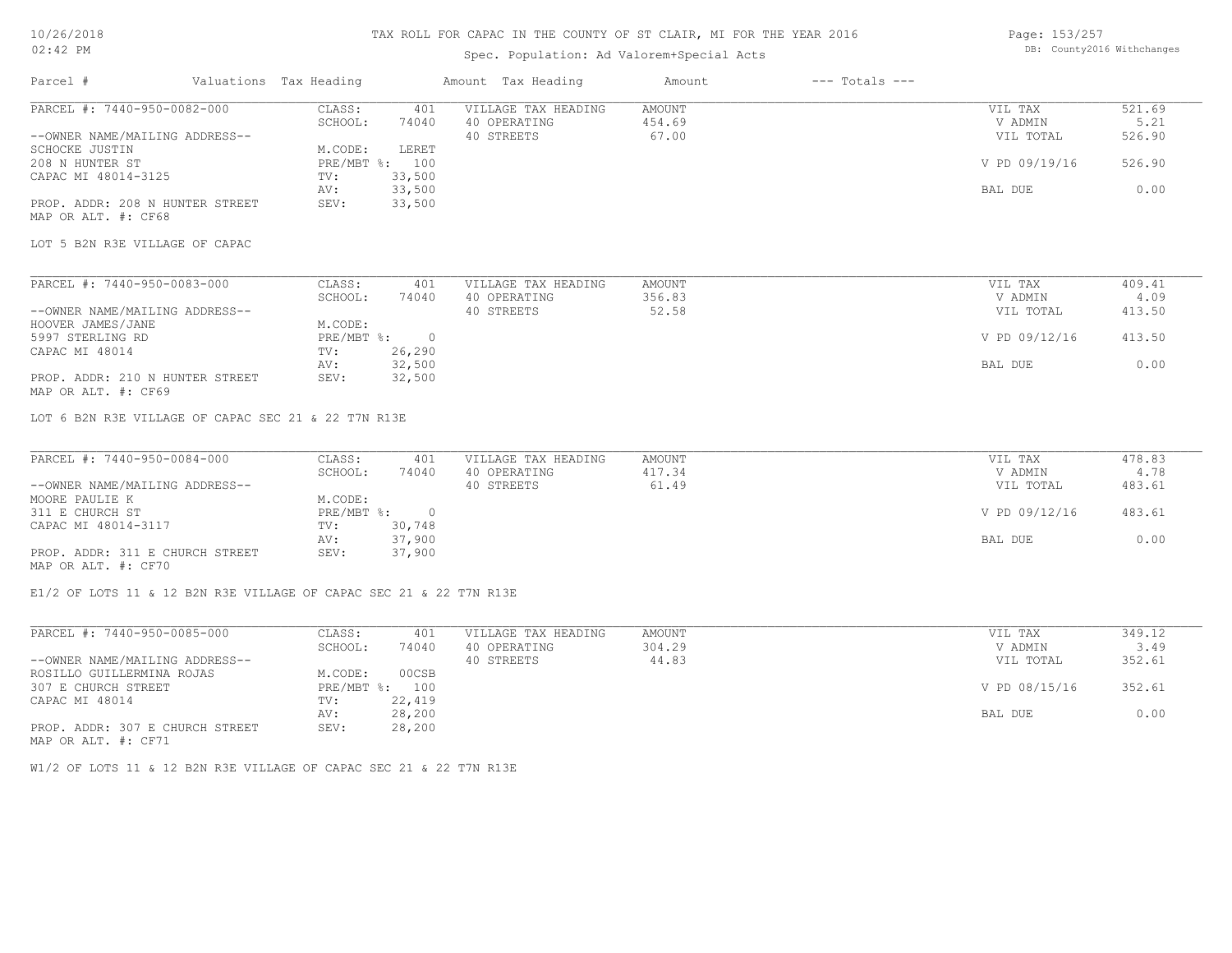## Spec. Population: Ad Valorem+Special Acts

| Page: 154/257 |                            |
|---------------|----------------------------|
|               | DB: County2016 Withchanges |

| Parcel #                                                |  | Valuations Tax Heading |                | Amount Tax Heading                                                                                                                                                         | Amount        | $---$ Totals $---$ |               |        |
|---------------------------------------------------------|--|------------------------|----------------|----------------------------------------------------------------------------------------------------------------------------------------------------------------------------|---------------|--------------------|---------------|--------|
| PARCEL #: 7440-950-0086-000                             |  | CLASS:                 | 401            | VILLAGE TAX HEADING                                                                                                                                                        | <b>AMOUNT</b> |                    | VIL TAX       | 483.67 |
|                                                         |  | SCHOOL:                | 74040          | 40 OPERATING                                                                                                                                                               | 421.56        |                    | V ADMIN       | 4.83   |
| --OWNER NAME/MAILING ADDRESS--                          |  |                        |                | 40 STREETS                                                                                                                                                                 | 62.11         |                    | VIL TOTAL     | 488.50 |
| HARGRAVE EUEGENE H II                                   |  | M.CODE:                |                |                                                                                                                                                                            |               |                    |               |        |
| 302 N MAIN ST                                           |  | $PRE/MBT$ %:           | $\overline{0}$ |                                                                                                                                                                            |               |                    | BAL DUE       | 488.50 |
| CAPAC MI 48014                                          |  | TV:                    | 31,059         |                                                                                                                                                                            |               |                    |               |        |
|                                                         |  | AV:                    | 40,800         |                                                                                                                                                                            |               |                    |               |        |
| PROP. ADDR: 103 E ALDRICH STREET<br>MAP OR ALT. #: CF72 |  | SEV:                   | 40,800         |                                                                                                                                                                            |               |                    |               |        |
| & 22 T7N R13E                                           |  |                        |                | E60 FT OF LOT 1 & E 60 FT OF THAT PART OF LOT 2 LYING S OF A LINE BEG 4 FT N OF ITS<br>SW COR, TH TO A PTE ON E LINE 12 FT N OF ITS SE COR B3N R1E VILLAGE OF CAPAC SEC 21 |               |                    |               |        |
| PARCEL #: 7440-950-0087-000                             |  | CLASS:                 | 401            | VILLAGE TAX HEADING                                                                                                                                                        | <b>AMOUNT</b> |                    | VIL TAX       | 457.87 |
|                                                         |  | SCHOOL:                | 74040          | 40 OPERATING                                                                                                                                                               | 399.07        |                    | V ADMIN       | 4.57   |
| --OWNER NAME/MAILING ADDRESS--                          |  |                        |                | 40 STREETS                                                                                                                                                                 | 58.80         |                    | VIL TOTAL     | 462.44 |
| HARGRAVE EUGENE/E                                       |  | M.CODE:                | COREL          |                                                                                                                                                                            |               |                    |               |        |
| 302 N MAIN ST                                           |  |                        | PRE/MBT %: 100 |                                                                                                                                                                            |               |                    | V PD 09/19/16 | 462.44 |
|                                                         |  |                        |                |                                                                                                                                                                            |               |                    |               |        |
| CAPAC MI 48014-3146                                     |  | TV:                    | 29,402         |                                                                                                                                                                            |               |                    |               |        |
|                                                         |  | AV:                    | 35,800         |                                                                                                                                                                            |               |                    | BAL DUE       | 0.00   |
| PROP. ADDR: 302 N MAIN ST                               |  | SEV:                   | 35,800         |                                                                                                                                                                            |               |                    |               |        |
| MAP OR ALT. #: CF7                                      |  |                        |                |                                                                                                                                                                            |               |                    |               |        |
| & 22 T7N R13E                                           |  |                        |                | LOT 1 & THAT PART LOT 2 LYING S OF A LINE BEG 4 FT N OF ITS SW COR, TH TO PTE ON E<br>LOT LINE 12 FT N OF ITS SE COR, EXC E 60 FT THEREOF B3N R1E VILLAGE OF CAPAC SEC 21  |               |                    |               |        |
| PARCEL #: 7440-950-0088-000                             |  | CLASS:                 | 401            | VILLAGE TAX HEADING                                                                                                                                                        | <b>AMOUNT</b> |                    | VIL TAX       | 522.37 |
|                                                         |  | SCHOOL:                | 74040          | 40 OPERATING                                                                                                                                                               | 455.29        |                    | V ADMIN       | 5.22   |
| --OWNER NAME/MAILING ADDRESS--                          |  |                        |                | 40 STREETS                                                                                                                                                                 | 67.08         |                    | VIL TOTAL     | 527.59 |
| SHULL ROSEMARY                                          |  | M.CODE:                |                |                                                                                                                                                                            |               |                    |               |        |
| 306 N MAIN ST                                           |  | $PRE/MBT$ %:           | $\overline{0}$ |                                                                                                                                                                            |               |                    | V PD 09/12/16 | 527.59 |
| CAPAC MI 48014                                          |  | TV:                    | 33,544         |                                                                                                                                                                            |               |                    |               |        |
|                                                         |  | AV:                    | 42,000         |                                                                                                                                                                            |               |                    | BAL DUE       | 0.00   |
| PROP. ADDR: 306 N MAIN ST                               |  | SEV:                   | 42,000         |                                                                                                                                                                            |               |                    |               |        |
|                                                         |  |                        |                |                                                                                                                                                                            |               |                    |               |        |
| MAP OR ALT. #: CF74                                     |  |                        |                |                                                                                                                                                                            |               |                    |               |        |

FT N OF SE COR B3N R1E VILLAGE OF CAPAC SEC 21 & 22 T7N R13E LOT 2 EXC PART LYING S OF A LINE, BEG 4 FT N OF SW COR, TH TO PTE ON E LOT LINE 12

| PARCEL #: 7440-950-0089-000    | CLASS:       | 401    | VILLAGE TAX HEADING | AMOUNT | VIL TAX       | 615.88 |
|--------------------------------|--------------|--------|---------------------|--------|---------------|--------|
|                                | SCHOOL:      | 74040  | 40 OPERATING        | 536.79 | V ADMIN       | 6.15   |
| --OWNER NAME/MAILING ADDRESS-- |              |        | 40 STREETS          | 79.09  | VIL TOTAL     | 622.03 |
| LEWTHWAITE NAOMI & SARAH       | M.CODE:      | WELLS  |                     |        |               |        |
| 308 N MAIN ST                  | $PRE/MBT$ %: | 100    |                     |        | V PD 08/29/16 | 622.03 |
| CAPAC MI 48014-3146            | TV:          | 39,549 |                     |        |               |        |
|                                | AV:          | 48,300 |                     |        | BAL DUE       | 0.00   |
| PROP. ADDR: 308 N MAIN ST      | SEV:         | 48,300 |                     |        |               |        |
| MAP OR ALT. #: CF75            |              |        |                     |        |               |        |

LOT 3 B3N R1E VILLAGE OF CAPAC SEC 21 & 22 T7N R13E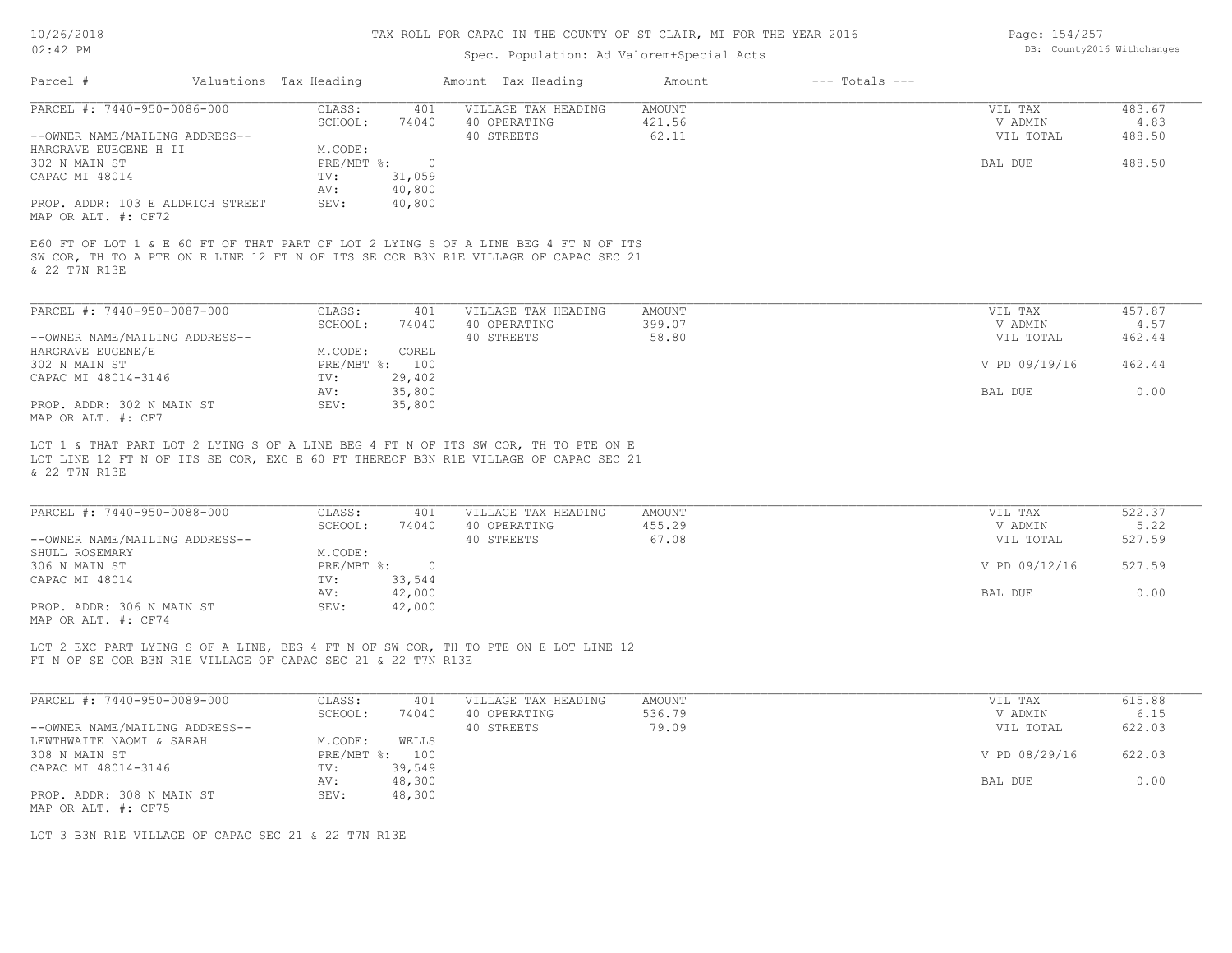## Spec. Population: Ad Valorem+Special Acts

Page: 155/257 DB: County2016 Withchanges

| PARCEL #: 7440-950-0090-000<br>AMOUNT<br>VIL TAX<br>CLASS:<br>401<br>VILLAGE TAX HEADING | 564.30 |
|------------------------------------------------------------------------------------------|--------|
| 74040<br>SCHOOL:<br>V ADMIN<br>40 OPERATING<br>491.83                                    | 5.64   |
| --OWNER NAME/MAILING ADDRESS--<br>72.47<br>VIL TOTAL<br>40 STREETS                       | 569.94 |
| PAYNE NEIL C.<br>COREL<br>M.CODE:                                                        |        |
| V PD 09/19/16<br>PRE/MBT %: 100<br>PAYNE NICOLE H.                                       | 569.94 |
| 312 N MAIN ST<br>36,236<br>TV:                                                           |        |
| CAPAC MI 48014-3146<br>42,000<br>BAL DUE<br>AV:                                          | 0.00   |
| 42,000<br>SEV:                                                                           |        |
| PROP. ADDR: 312 N MAIN ST                                                                |        |

MAP OR ALT. #: CF76

LOT 4 & S 16' OF LOT 5 B3N R1E VILLAGE OF CAPAC

| PARCEL #: 7440-950-0092-001                               | CLASS:     | 401    | VILLAGE TAX HEADING | AMOUNT | VIL TAX       | 583.98 |
|-----------------------------------------------------------|------------|--------|---------------------|--------|---------------|--------|
|                                                           | SCHOOL:    | 74040  | 40 OPERATING        | 508.98 | V ADMIN       | 5.83   |
| --OWNER NAME/MAILING ADDRESS--                            |            |        | 40 STREETS          | 75.00  | VIL TOTAL     | 589.81 |
| DENSMORE NICHOLAS G                                       | M.CODE:    | COREL  |                     |        |               |        |
| 316 N MAIN ST                                             | PRE/MBT %: | 100    |                     |        | V PD 09/19/16 | 589.81 |
| CAPAC MI 48014-3146                                       | TV:        | 37,500 |                     |        |               |        |
|                                                           | AV:        | 45,500 |                     |        | BAL DUE       | 0.00   |
| PROP. ADDR: 316 N MAIN ST<br>$MAD$ $CD$ $ATH$ $L$ $CDT72$ | SEV:       | 45,500 |                     |        |               |        |

MAP OR ALT. #: CF77A

N 2' OF LOT 5 AND ALL OF LOT 6 B3N R1E VILLAGE OF CAPAC SEC 21 & 22 T7N R13E

| PARCEL #: 7440-950-0093-001                           | CLASS:  | 401            | VILLAGE TAX HEADING | AMOUNT | VIL TAX       | 504.61 |
|-------------------------------------------------------|---------|----------------|---------------------|--------|---------------|--------|
|                                                       | SCHOOL: | 74040          | 40 OPERATING        | 439.81 | V ADMIN       | 5.04   |
| --OWNER NAME/MAILING ADDRESS--                        |         |                | 40 STREETS          | 64.80  | VIL TOTAL     | 509.65 |
| LANGEVIN RICHARD                                      | M.CODE: | COREL          |                     |        |               |        |
| 314 N MAIN ST                                         |         | PRE/MBT %: 100 |                     |        | V PD 09/16/16 | 509.65 |
| CAPAC MI 48014-3146                                   | TV:     | 32,404         |                     |        |               |        |
|                                                       | AV:     | 40,300         |                     |        | BAL DUE       | 0.00   |
| PROP. ADDR: 314 N MAIN ST                             | SEV:    | 40,300         |                     |        |               |        |
| $\cdots$ $\cdots$ $\cdots$ $\cdots$ $\cdots$ $\cdots$ |         |                |                     |        |               |        |

MAP OR ALT. #: CF77B

S57 FT OF N 59 FT OF LOT 5 B3N R1E VILLAGE OF CAPAC SEC 21 & 22 T7N R13E

| PARCEL #: 7440-950-0094-000    | CLASS:       | 401    | VILLAGE TAX HEADING | AMOUNT | VIL TAX       | 709.42 |
|--------------------------------|--------------|--------|---------------------|--------|---------------|--------|
|                                | SCHOOL:      | 74040  | 40 OPERATING        | 618.31 | V ADMIN       | 7.09   |
| --OWNER NAME/MAILING ADDRESS-- |              |        | 40 STREETS          | 91.11  | VIL TOTAL     | 716.51 |
| POTTER DENNIS/LORI             | M.CODE:      |        |                     |        |               |        |
| 323 N WALKER ST                | $PRE/MBT$ %: | 60     |                     |        | V PD 09/12/16 | 716.51 |
| CAPAC MI 48014-3172            | TV:          | 45,555 |                     |        |               |        |
|                                | AV:          | 54,000 |                     |        | BAL DUE       | 0.00   |
| PROP. ADDR: 323 N WALKER ST    | SEV:         | 54,000 |                     |        |               |        |
| MAP OR ALT. #: CF78A           |              |        |                     |        |               |        |

LOT 7 B3N R1E VILLAGE OF CAPAC SEC 21 & 22 T7N R13E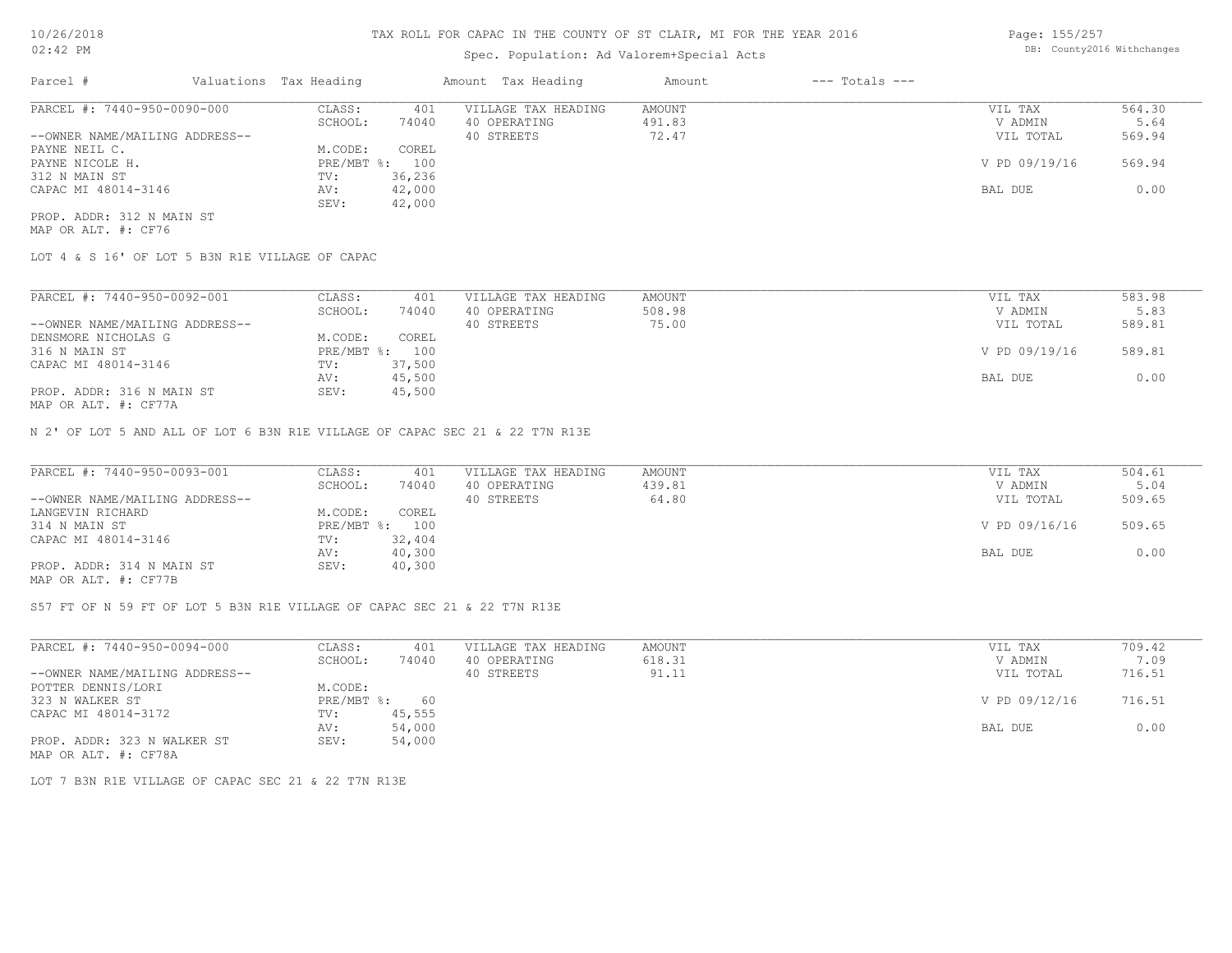### Spec. Population: Ad Valorem+Special Acts

| Page: 156/257 |                            |
|---------------|----------------------------|
|               | DB: County2016 Withchanges |

| Parcel #                       | Valuations Tax Heading |        | Amount Tax Heading  | Amount | $---$ Totals $---$ |               |        |
|--------------------------------|------------------------|--------|---------------------|--------|--------------------|---------------|--------|
| PARCEL #: 7440-950-0095-000    | CLASS:                 | 401    | VILLAGE TAX HEADING | AMOUNT |                    | VIL TAX       | 669.63 |
|                                | SCHOOL:                | 74040  | 40 OPERATING        | 583.63 |                    | V ADMIN       | 6.69   |
| --OWNER NAME/MAILING ADDRESS-- |                        |        | 40 STREETS          | 86.00  |                    | VIL TOTAL     | 676.32 |
| SCOTT MISTY L                  | M.CODE:                | COREL  |                     |        |                    |               |        |
| 317 N WALKER ST                | $PRE/MBT$ %:           | 100    |                     |        |                    | V PD 09/19/16 | 676.32 |
| CAPAC MI 48014-3172            | TV:                    | 43,000 |                     |        |                    |               |        |
|                                | AV:                    | 43,000 |                     |        |                    | BAL DUE       | 0.00   |
| PROP. ADDR: 317 N WALKER ST    | SEV:                   | 43,000 |                     |        |                    |               |        |
| MAP OR ALT. #: CF78B           |                        |        |                     |        |                    |               |        |

LOT 8 B3N R1E VILLAGE OF CAPAC SEC 21 & 22 T7N R13E

| PARCEL #: 7440-950-0096-000    | CLASS:  | 401            | VILLAGE TAX HEADING | AMOUNT | VIL TAX       | 630.40 |
|--------------------------------|---------|----------------|---------------------|--------|---------------|--------|
|                                | SCHOOL: | 74040          | 40 OPERATING        | 549.44 | V ADMIN       | 6.30   |
| --OWNER NAME/MAILING ADDRESS-- |         |                | 40 STREETS          | 80.96  | VIL TOTAL     | 636.70 |
| PATTON KEVIN E                 | M.CODE: | 00CSB          |                     |        |               |        |
| PATTON DONNA G                 |         | PRE/MBT %: 100 |                     |        | V PD 08/15/16 | 636.70 |
| 309 N WALKER ST                | TV:     | 40,481         |                     |        |               |        |
| CAPAC MI 48014-3172            | AV:     | 49,400         |                     |        | BAL DUE       | 0.00   |
|                                | SEV:    | 49,400         |                     |        |               |        |
| PROP. ADDR: 309 N WALKER ST    |         |                |                     |        |               |        |

MAP OR ALT. #: CF79

LOT 9 B3N R1E VILLAGE OF CAPAC SEC 21 & 22 T7N R13E

| PARCEL #: 7440-950-0097-000    | CLASS:  | 401            | VILLAGE TAX HEADING | AMOUNT | VIL TAX       | 588.65 |
|--------------------------------|---------|----------------|---------------------|--------|---------------|--------|
|                                | SCHOOL: | 74040          | 40 OPERATING        | 513.05 | V ADMIN       | 5.88   |
| --OWNER NAME/MAILING ADDRESS-- |         |                | 40 STREETS          | 75.60  | VIL TOTAL     | 594.53 |
| VANDENBOSSCHE SHAWN            | M.CODE: |                |                     |        |               |        |
| VANDENBOSSCHE MARCELA          |         | PRE/MBT %: 100 |                     |        | V PD 09/12/16 | 594.53 |
| 303 N WALKER ST                | TV:     | 37,800         |                     |        |               |        |
| CAPAC MI 48014                 | AV:     | 37,800         |                     |        | BAL DUE       | 0.00   |
|                                | SEV:    | 37,800         |                     |        |               |        |
| PROP. ADDR: 303 N WALKER ST    |         |                |                     |        |               |        |

MAP OR ALT. #: CF80

LOT 10 B3N R1E VILLAGE OF CAPAC SEC 21 & 22 T7N R13E

| PARCEL #: 7440-950-0098-000    | CLASS:       | 401    | VILLAGE TAX HEADING | AMOUNT | VIL TAX       | 307.93 |
|--------------------------------|--------------|--------|---------------------|--------|---------------|--------|
|                                | SCHOOL:      | 74040  | 40 OPERATING        | 268.39 | V ADMIN       | 3.07   |
| --OWNER NAME/MAILING ADDRESS-- |              |        | 40 STREETS          | 39.54  | VIL TOTAL     | 311.00 |
| GLOMBOWSKI. SCOTT & CHRISTINE  | M.CODE:      | COREL  |                     |        |               |        |
| 301 N WALKER ST                | $PRE/MBT$ %: | 100    |                     |        | V PD 09/16/16 | 311.00 |
| CAPAC MI 48014-3172            | TV:          | 19,774 |                     |        |               |        |
|                                | AV:          | 21,900 |                     |        | BAL DUE       | 0.00   |
| PROP. ADDR: 301 N WALKER ST    | SEV:         | 21,900 |                     |        |               |        |

MAP OR ALT. #: CF81A

N50 FT OF E 1/2 OF LOT 11 B3N R1E VILLAGE OF CAPAC SEC 21 & 22 T7N R13E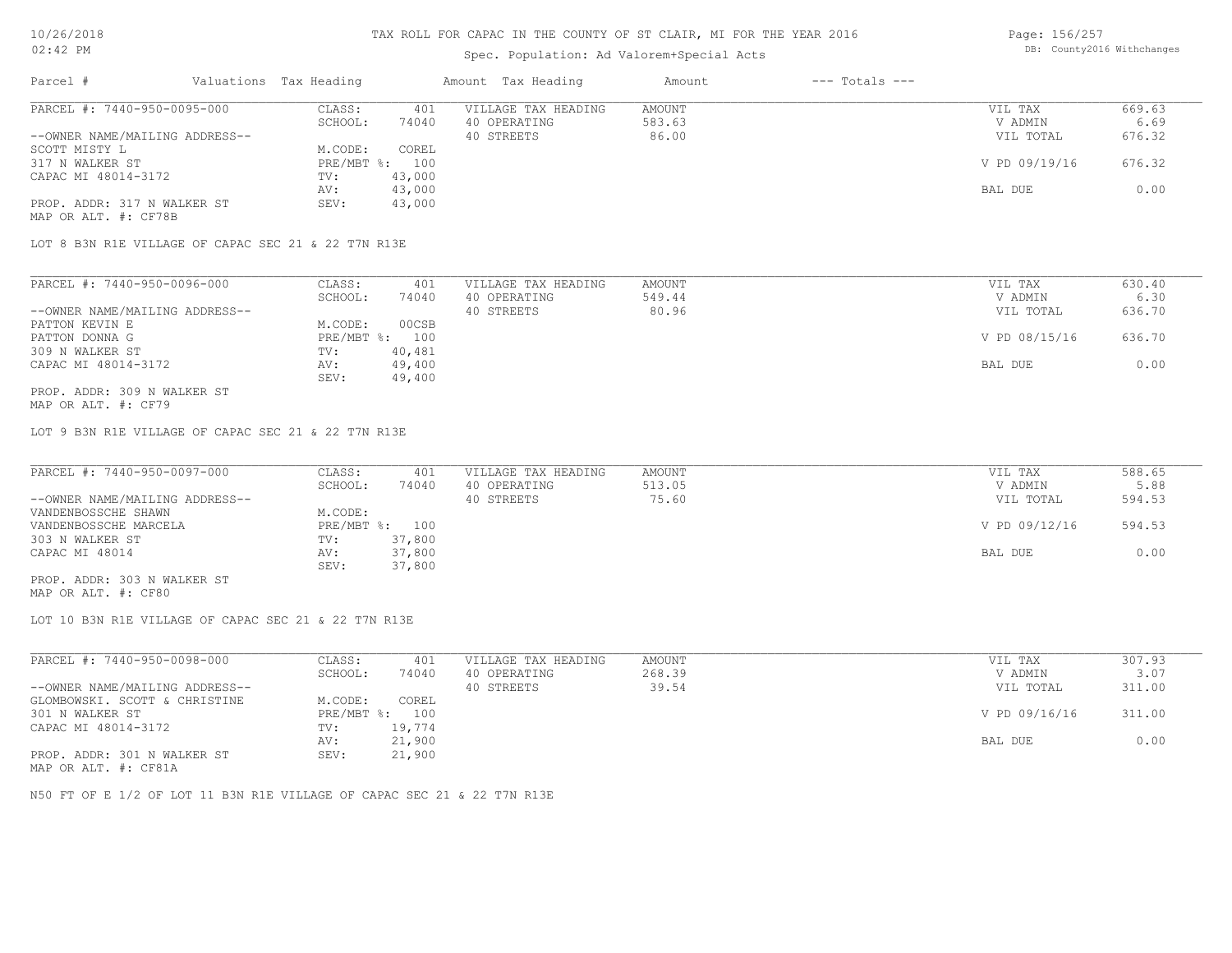### Spec. Population: Ad Valorem+Special Acts

Page: 157/257 DB: County2016 Withchanges

| Parcel #                                                 | Valuations Tax Heading |        | Amount Tax Heading  | Amount | $---$ Totals $---$ |           |        |
|----------------------------------------------------------|------------------------|--------|---------------------|--------|--------------------|-----------|--------|
| PARCEL #: 7440-950-0099-000                              | CLASS:                 | 401    | VILLAGE TAX HEADING | AMOUNT |                    | VIL TAX   | 337.98 |
|                                                          | SCHOOL:                | 74040  | 40 OPERATING        | 294.58 |                    | V ADMIN   | 3.37   |
| --OWNER NAME/MAILING ADDRESS--                           |                        |        | 40 STREETS          | 43.40  |                    | VIL TOTAL | 341.35 |
| HAMADA NORMAN/MARJORIE TRUST                             | M.CODE:                |        |                     |        |                    |           |        |
| 8218 RAVINE DR                                           | $PRE/MBT$ %:           |        |                     |        |                    | BAL DUE   | 341.35 |
| WESTLAND MI 48185-1108                                   | TV:                    | 21,704 |                     |        |                    |           |        |
|                                                          | AV:                    | 26,200 |                     |        |                    |           |        |
| PROP. ADDR: 107 E ALDRICH STREET<br>MAP OR ALT. #: CF81B | SEV:                   | 26,200 |                     |        |                    |           |        |

& 22 T7N R13E E1/2 OF LOTS 11 & 12 EXC N 50 FT OF E 1/2 OF LOT 11 B3N R1E VILLAGE OF CAPAC SEC 21

| PARCEL #: 7440-950-0100-000      | CLASS:     | 401    | VILLAGE TAX HEADING | AMOUNT | VIL TAX       | 496.57 |
|----------------------------------|------------|--------|---------------------|--------|---------------|--------|
|                                  | SCHOOL:    | 74040  | 40 OPERATING        | 432.80 | V ADMIN       | 4.96   |
| --OWNER NAME/MAILING ADDRESS--   |            |        | 40 STREETS          | 63.77  | VIL TOTAL     | 501.53 |
| GOTTSCHALK EDWARD                | M.CODE:    |        |                     |        |               |        |
| GOTTSCHALK LESLIE                | PRE/MBT %: |        |                     |        | V PD 08/03/16 | 501.53 |
| 4384 BROWN CITY RD               | TV:        | 31,887 |                     |        |               |        |
| BROWN CITY MI 48416              | AV:        | 39,000 |                     |        | BAL DUE       | 0.00   |
|                                  | SEV:       | 39,000 |                     |        |               |        |
| PROP. ADDR: 105 E ALDRICH STREET |            |        |                     |        |               |        |

MAP OR ALT. #: CF82

W1/2 OF LOTS 11 & 12 B3N R1E VILLAGE OF CAPAC SEC 21 & 22 T7N R13E

| PARCEL #: 7440-950-0101-000      | CLASS:  | 401            | VILLAGE TAX HEADING | AMOUNT | VIL TAX       | 656.20 |
|----------------------------------|---------|----------------|---------------------|--------|---------------|--------|
|                                  | SCHOOL: | 74040          | 40 OPERATING        | 571.93 | V ADMIN       | 6.56   |
| --OWNER NAME/MAILING ADDRESS--   |         |                | 40 STREETS          | 84.27  | VIL TOTAL     | 662.76 |
| RODRIGUEZ JR JOHN                | M.CODE: | COREL          |                     |        |               |        |
| 205 E ALDRICH ST                 |         | PRE/MBT %: 100 |                     |        | V PD 09/16/16 | 662.76 |
| CAPAC MI 48014-3103              | TV:     | 42,138         |                     |        |               |        |
|                                  | AV:     | 47,700         |                     |        | BAL DUE       | 0.00   |
| PROP. ADDR: 205 E ALDRICH STREET | SEV:    | 47,700         |                     |        |               |        |
|                                  |         |                |                     |        |               |        |

MAP OR ALT. #: CF83

55' OF LOTS 1 & 2 & ALLEY ADJ TO E VILLAGE OF CAPAC BEG AT SW COR LOT 12 B3N R2E,TH N 150',TH W 75',TH S 150',TH E 75' TO BEG. BEING E

| PARCEL #: 7440-950-0102-000      | CLASS:     | 401    | VILLAGE TAX HEADING | AMOUNT | VIL TAX   | 221.73 |
|----------------------------------|------------|--------|---------------------|--------|-----------|--------|
|                                  | SCHOOL:    | 74040  | 40 OPERATING        | 193.26 | V ADMIN   | 2.21   |
| --OWNER NAME/MAILING ADDRESS--   |            |        | 40 STREETS          | 28.47  | VIL TOTAL | 223.94 |
| NINO RUBEN & DEANNA              | M.CODE:    |        |                     |        |           |        |
| 203 E ALDRICH ST                 | PRE/MBT %: |        |                     |        | BAL DUE   | 223.94 |
| CAPAC MI 48014-3103              | TV:        | 14,239 |                     |        |           |        |
|                                  | AV:        | 26,100 |                     |        |           |        |
| PROP. ADDR: 203 E ALDRICH STREET | SEV:       | 26,100 |                     |        |           |        |
| MAP OR ALT. #: CF84              |            |        |                     |        |           |        |

W95' OF LOT 1 ALSO THE S 10' OF W 95' OF LOT 2 B3N R2E VILLAGE OF CAPAC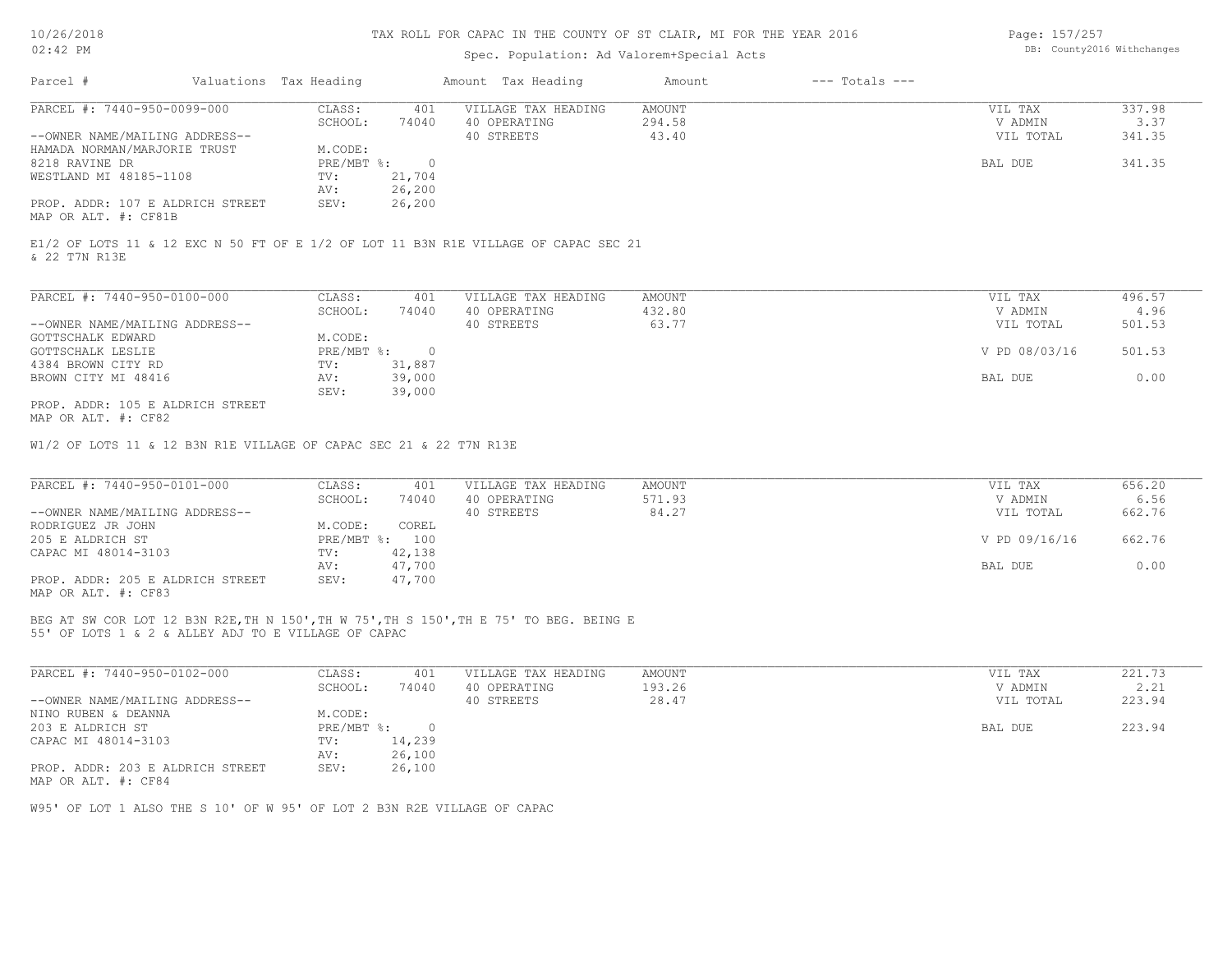## Spec. Population: Ad Valorem+Special Acts

| Page: 158/257 |                            |
|---------------|----------------------------|
|               | DB: County2016 Withchanges |

| Parcel #                       | Valuations Tax Heading |        | Amount Tax Heading  | Amount | $---$ Totals $---$ |               |        |  |
|--------------------------------|------------------------|--------|---------------------|--------|--------------------|---------------|--------|--|
| PARCEL #: 7440-950-0103-000    | CLASS:                 | 401    | VILLAGE TAX HEADING | AMOUNT |                    | VIL TAX       | 361.15 |  |
|                                | SCHOOL:                | 74040  | 40 OPERATING        | 314.77 |                    | V ADMIN       | 3.61   |  |
| --OWNER NAME/MAILING ADDRESS-- |                        |        | 40 STREETS          | 46.38  |                    | VIL TOTAL     | 364.76 |  |
| MARLATT MELISA E               | M.CODE:                |        |                     |        |                    |               |        |  |
| WALLIS LINDA, WALLIS LARRY     | PRE/MBT %: 100         |        |                     |        |                    | V PD 09/16/16 | 364.76 |  |
| 302 N WALKER ST                | TV:                    | 23,191 |                     |        |                    |               |        |  |
| CAPAC MI 48014                 | AV:                    | 28,400 |                     |        |                    | BAL DUE       | 0.00   |  |
|                                | SEV:                   | 28,400 |                     |        |                    |               |        |  |
| PROP. ADDR: 302 N WALKER ST    |                        |        |                     |        |                    |               |        |  |

MAP OR ALT. #: CF85

OF CAPAC SEC 21 & 22 T7N R13E N65 FT OF THE W 95 FT OF LOT 2 & THE S 5 FT OF THE W 95 FT OF LOT 3 B3N R2E VILLAGE

| PARCEL #: 7440-950-0104-000    | CLASS:         | 401    | VILLAGE TAX HEADING | AMOUNT | VIL TAX       | 456.26 |
|--------------------------------|----------------|--------|---------------------|--------|---------------|--------|
|                                | SCHOOL:        | 74040  | 40 OPERATING        | 397.67 | V ADMIN       | 4.56   |
| --OWNER NAME/MAILING ADDRESS-- |                |        | 40 STREETS          | 58.59  | VIL TOTAL     | 460.82 |
| GUTIERREZ BENITA               | M.CODE:        | COREL  |                     |        |               |        |
| 304 N WALKER ST                | PRE/MBT %: 100 |        |                     |        | V PD 09/16/16 | 460.82 |
| CAPAC MI 48014-3171            | TV:            | 29,299 |                     |        |               |        |
|                                | AV:            | 38,000 |                     |        | BAL DUE       | 0.00   |
| PROP. ADDR: 304 N WALKER ST    | SEV:           | 38,000 |                     |        |               |        |
| $\frac{1}{2}$                  |                |        |                     |        |               |        |

MAP OR ALT. #: CF86

VILLAGE OF CAPAC W95' OF THE N 70' OF LOT 3 & E 55' OF LOT 3 & ALL THAT PART OF ALLEY ADJ B3N R2E

| PARCEL #: 7440-950-0105-000    | CLASS:     | 401    | VILLAGE TAX HEADING | AMOUNT | VIL TAX   | 578.81 |
|--------------------------------|------------|--------|---------------------|--------|-----------|--------|
|                                | SCHOOL:    | 74040  | 40 OPERATING        | 504.48 | V ADMIN   | 5.78   |
| --OWNER NAME/MAILING ADDRESS-- |            |        | 40 STREETS          | 74.33  | VIL TOTAL | 584.59 |
| FRANKOWIAK MEGAN               | M.CODE:    |        |                     |        |           |        |
| 308 N WALKER ST                | PRE/MBT %: |        |                     |        | BAL DUE   | 584.59 |
| CAPAC, MI 48014                | TV:        | 37,168 |                     |        |           |        |
|                                | AV:        | 46,700 |                     |        |           |        |
| PROP. ADDR: 308 N WALKER ST    | SEV:       | 46,700 |                     |        |           |        |
| MAP OR ALT. #: CF87            |            |        |                     |        |           |        |

 $\mathcal{L}_\mathcal{L} = \mathcal{L}_\mathcal{L} = \mathcal{L}_\mathcal{L} = \mathcal{L}_\mathcal{L} = \mathcal{L}_\mathcal{L} = \mathcal{L}_\mathcal{L} = \mathcal{L}_\mathcal{L} = \mathcal{L}_\mathcal{L} = \mathcal{L}_\mathcal{L} = \mathcal{L}_\mathcal{L} = \mathcal{L}_\mathcal{L} = \mathcal{L}_\mathcal{L} = \mathcal{L}_\mathcal{L} = \mathcal{L}_\mathcal{L} = \mathcal{L}_\mathcal{L} = \mathcal{L}_\mathcal{L} = \mathcal{L}_\mathcal{L}$ 

LOT 4 B3N R2E VILLAGE OF CAPAC SEC 21 & 22 T7N R13E

| PARCEL #: 7440-950-0106-000    | CLASS:     | 401    | VILLAGE TAX HEADING | AMOUNT | VIL TAX       | 609.38 |
|--------------------------------|------------|--------|---------------------|--------|---------------|--------|
|                                | SCHOOL:    | 74040  | 40 OPERATING        | 531.12 | V ADMIN       | 6.09   |
| --OWNER NAME/MAILING ADDRESS-- |            |        | 40 STREETS          | 78.26  | VIL TOTAL     | 615.47 |
| DAOUST ROBERT W                | M.CODE:    |        |                     |        |               |        |
| BARBIER REBECCA K              | PRE/MBT %: | 100    |                     |        | V PD 09/12/16 | 615.47 |
| 316 N WALKER ST                | TV:        | 39,131 |                     |        |               |        |
| CAPAC MI 48014-3171            | AV:        | 47,800 |                     |        | BAL DUE       | 0.00   |
|                                | SEV:       | 47,800 |                     |        |               |        |
| PROP. ADDR: 316 N WALKER ST    |            |        |                     |        |               |        |

MAP OR ALT. #: CF88

LOT 5 B3N R2E VILLAGE OF CAPAC SEC 21 & 22 T7N R13E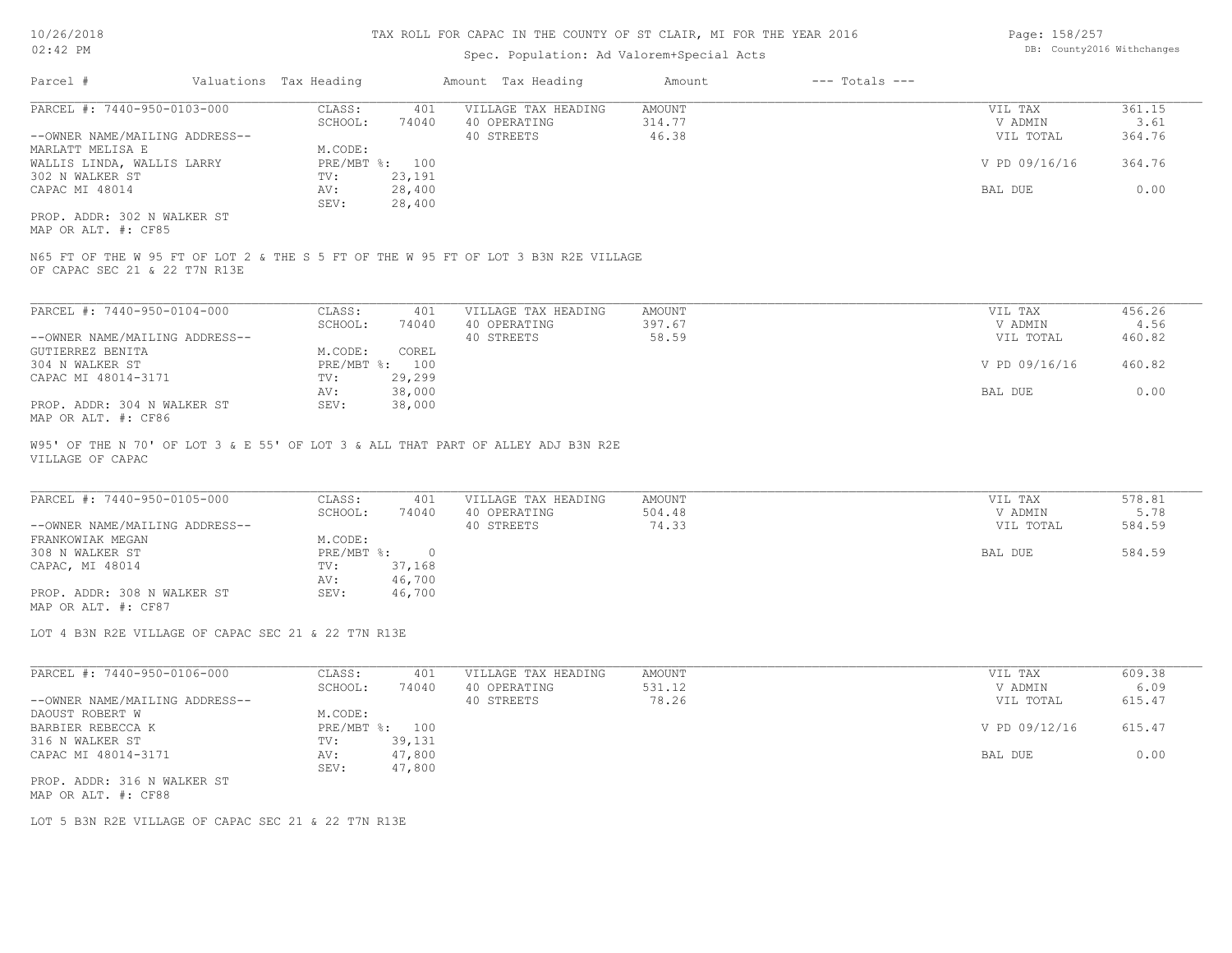## Spec. Population: Ad Valorem+Special Acts

Page: 159/257 DB: County2016 Withchanges

| Parcel #                       | Valuations Tax Heading |        | Amount Tax Heading  | Amount | $---$ Totals $---$ |               |        |
|--------------------------------|------------------------|--------|---------------------|--------|--------------------|---------------|--------|
| PARCEL #: 7440-950-0107-000    | CLASS:                 | 401    | VILLAGE TAX HEADING | AMOUNT |                    | VIL TAX       | 766.91 |
|                                | SCHOOL:                | 74040  | 40 OPERATING        | 668.42 |                    | V ADMIN       | 7.66   |
| --OWNER NAME/MAILING ADDRESS-- |                        |        | 40 STREETS          | 98.49  |                    | VIL TOTAL     | 774.57 |
| ROWLEY RENE D                  | M.CODE:                | COREL  |                     |        |                    |               |        |
| 320 N WALKER ST                | PRE/MBT %: 100         |        |                     |        |                    | V PD 09/19/16 | 774.57 |
| CAPAC MI 48014-3171            | TV:                    | 49,247 |                     |        |                    |               |        |
|                                | AV:                    | 54,000 |                     |        |                    | BAL DUE       | 0.00   |
| PROP. ADDR: 320 N WALKER ST    | SEV:                   | 54,000 |                     |        |                    |               |        |
| MAP OR ALT. #: CF89A           |                        |        |                     |        |                    |               |        |

LOT 6 B3N R2E VILLAGE OF CAPAC SEC 21 & 22 T7N R13E

| PARCEL #: 7440-950-0108-000    | CLASS:     | 401    | VILLAGE TAX HEADING | AMOUNT | VIL TAX   | 615.88 |
|--------------------------------|------------|--------|---------------------|--------|-----------|--------|
|                                | SCHOOL:    | 74040  | 40 OPERATING        | 536.79 | V ADMIN   | 6.15   |
| --OWNER NAME/MAILING ADDRESS-- |            |        | 40 STREETS          | 79.09  | VIL TOTAL | 622.03 |
| JENNEX GERALD A/DEBORAH L      | M.CODE:    |        |                     |        |           |        |
| 8118 E WINCHESTER DR           | PRE/MBT %: |        |                     |        | BAL DUE   | 622.03 |
| GLOBE AZ 85501-4015            | TV:        | 39,549 |                     |        |           |        |
|                                | AV:        | 48,500 |                     |        |           |        |
| PROP. ADDR: 250 E KEMPF COURT  | SEV:       | 48,500 |                     |        |           |        |
| MAP OR ALT. #: CF89B           |            |        |                     |        |           |        |

LOT 7 B3N R2E VILLAGE OF CAPAC SEC 21 & 22 T7N R13E

| PARCEL #: 7440-950-0109-000     | CLASS:     | 401    | VILLAGE TAX HEADING | AMOUNT | VIL TAX       | 539.55 |
|---------------------------------|------------|--------|---------------------|--------|---------------|--------|
|                                 | SCHOOL:    | 74040  | 40 OPERATING        | 470.26 | V ADMIN       | 5.39   |
| --OWNER NAME/MAILING ADDRESS--  |            |        | 40 STREETS          | 69.29  | VIL TOTAL     | 544.94 |
| WAGNER CHRISTOPHER / PAUL       | M.CODE:    | COREL  |                     |        |               |        |
| 315 N HUNTER ST                 | PRE/MBT %: | 100    |                     |        | V PD 09/19/16 | 544.94 |
| CAPAC MI 48014-3128             | TV:        | 34,647 |                     |        |               |        |
|                                 | AV:        | 39,700 |                     |        | BAL DUE       | 0.00   |
| PROP. ADDR: 315 N HUNTER STREET | SEV:       | 39,700 |                     |        |               |        |
| MAP OR ALT. #: CF89C1           |            |        |                     |        |               |        |

 $\mathcal{L}_\mathcal{L} = \mathcal{L}_\mathcal{L} = \mathcal{L}_\mathcal{L} = \mathcal{L}_\mathcal{L} = \mathcal{L}_\mathcal{L} = \mathcal{L}_\mathcal{L} = \mathcal{L}_\mathcal{L} = \mathcal{L}_\mathcal{L} = \mathcal{L}_\mathcal{L} = \mathcal{L}_\mathcal{L} = \mathcal{L}_\mathcal{L} = \mathcal{L}_\mathcal{L} = \mathcal{L}_\mathcal{L} = \mathcal{L}_\mathcal{L} = \mathcal{L}_\mathcal{L} = \mathcal{L}_\mathcal{L} = \mathcal{L}_\mathcal{L}$ 

LOT 8 B3N R2E VILLAGE OF CAPAC SEC 21 & 22 T7N R13E

| PARCEL #: 7440-950-0109-100     | CLASS:     | 401    | VILLAGE TAX HEADING | AMOUNT | VIL TAX       | 231.15 |  |
|---------------------------------|------------|--------|---------------------|--------|---------------|--------|--|
|                                 | SCHOOL:    | 74040  | 40 OPERATING        | 201.47 | V ADMIN       | 2.31   |  |
| --OWNER NAME/MAILING ADDRESS--  |            |        | 40 STREETS          | 29.68  | VIL TOTAL     | 233.46 |  |
| CAMPBELL KENNETH                | M.CODE:    |        |                     |        |               |        |  |
| 307 N HUNTER ST                 | PRE/MBT %: | $\cap$ |                     |        | V PD 09/12/16 | 233.46 |  |
| CAPAC MI 48014                  | TV:        | 14,844 |                     |        |               |        |  |
|                                 | AV:        | 15,800 |                     |        | BAL DUE       | 0.00   |  |
| PROP. ADDR: 311 N HUNTER STREET | SEV:       | 15,800 |                     |        |               |        |  |
| MAP OR ALT. #: 089C2            |            |        |                     |        |               |        |  |

LOT 9 EXC W 35 FT B3N R2E VILLAGE OF CAPAC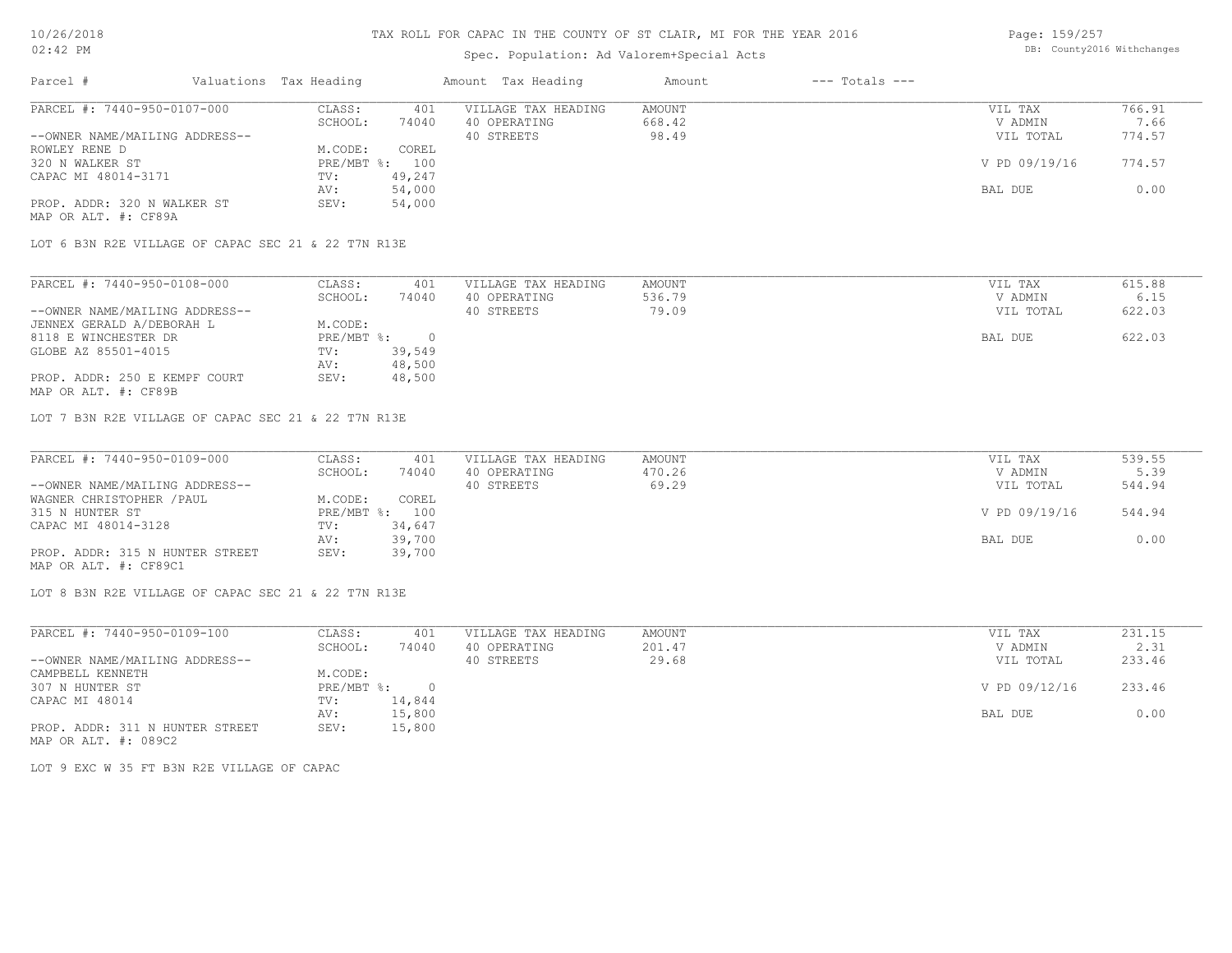### Spec. Population: Ad Valorem+Special Acts

Page: 160/257 DB: County2016 Withchanges

| Parcel #                                            | Valuations Tax Heading |        | Amount Tax Heading  | Amount | $---$ Totals $---$ |           |       |
|-----------------------------------------------------|------------------------|--------|---------------------|--------|--------------------|-----------|-------|
| PARCEL #: 7440-950-0110-000                         | CLASS:                 | 402    | VILLAGE TAX HEADING | AMOUNT |                    | VIL TAX   | 77.86 |
|                                                     | SCHOOL:                | 74040  | 40 OPERATING        | 67.86  |                    | V ADMIN   | 0.77  |
| --OWNER NAME/MAILING ADDRESS--                      |                        |        | 40 STREETS          | 10.00  |                    | VIL TOTAL | 78.63 |
| FRANKOWIAK MEGAN                                    | M.CODE:                |        |                     |        |                    |           |       |
| 306 N WALKER ST                                     | PRE/MBT %:             | $\Box$ |                     |        |                    | BAL DUE   | 78.63 |
| CAPAC MI 48014                                      | TV:                    | 5,000  |                     |        |                    |           |       |
|                                                     | AV:                    | 5,000  |                     |        |                    |           |       |
| PROP. ADDR: 306 N WALKER ST<br>MAP OR ALT. #: CF89D | SEV:                   | 5,000  |                     |        |                    |           |       |

W35 FT OF LOT 9 B3N R2E VILLAGE OF CAPAC SEC 21 & 22 T7N R13E

| PARCEL #: 7440-950-0111-000      | CLASS:       | 401    | VILLAGE TAX HEADING | AMOUNT | VIL TAX       | 488.50 |
|----------------------------------|--------------|--------|---------------------|--------|---------------|--------|
|                                  | SCHOOL:      | 74040  | 40 OPERATING        | 425.77 | V ADMIN       | 4.88   |
| --OWNER NAME/MAILING ADDRESS--   |              |        | 40 STREETS          | 62.73  | VIL TOTAL     | 493.38 |
| HEIDMOUS JAMES                   | M.CODE:      | COREL  |                     |        |               |        |
| 209 E ALDRICH STREET             | $PRE/MBT$ %: | 100    |                     |        | V PD 09/19/16 | 493.38 |
| CAPAC MI 48014-3103              | TV:          | 31,369 |                     |        |               |        |
|                                  | AV:          | 39,100 |                     |        | BAL DUE       | 0.00   |
| PROP. ADDR: 209 E ALDRICH STREET | SEV:         | 39,100 |                     |        |               |        |
| MAP OR ALT. #: CF90              |              |        |                     |        |               |        |

T7N R13E E1/2 OF S 50 FT OF LOT 11 & E 1/2 OF LOT 12 B3N R2E VILLAGE OF CAPAC SEC 21 & 22

| PARCEL #: 7440-950-0112-000                           | CLASS:       | 401    | VILLAGE TAX HEADING | AMOUNT | VIL TAX       | 428.85 |  |
|-------------------------------------------------------|--------------|--------|---------------------|--------|---------------|--------|--|
|                                                       | SCHOOL:      | 74040  | 40 OPERATING        | 373.78 | V ADMIN       | 4.28   |  |
| --OWNER NAME/MAILING ADDRESS--                        |              |        | 40 STREETS          | 55.07  | VIL TOTAL     | 433.13 |  |
| SCHMIDT ROGER                                         | M.CODE:      | COREL  |                     |        |               |        |  |
| 207 E ALDRICH ST                                      | $PRE/MBT$ %: | 100    |                     |        | V PD 09/19/16 | 433.13 |  |
| CAPAC MI 48014                                        | TV:          | 27,539 |                     |        |               |        |  |
|                                                       | AV:          | 34,100 |                     |        | BAL DUE       | 0.00   |  |
| PROP. ADDR: 207 E ALDRICH STREET                      | SEV:         | 34,100 |                     |        |               |        |  |
| $\cdots$ $\cdots$ $\cdots$ $\cdots$ $\cdots$ $\cdots$ |              |        |                     |        |               |        |  |

 $\mathcal{L}_\mathcal{L} = \mathcal{L}_\mathcal{L} = \mathcal{L}_\mathcal{L} = \mathcal{L}_\mathcal{L} = \mathcal{L}_\mathcal{L} = \mathcal{L}_\mathcal{L} = \mathcal{L}_\mathcal{L} = \mathcal{L}_\mathcal{L} = \mathcal{L}_\mathcal{L} = \mathcal{L}_\mathcal{L} = \mathcal{L}_\mathcal{L} = \mathcal{L}_\mathcal{L} = \mathcal{L}_\mathcal{L} = \mathcal{L}_\mathcal{L} = \mathcal{L}_\mathcal{L} = \mathcal{L}_\mathcal{L} = \mathcal{L}_\mathcal{L}$ 

MAP OR ALT. #: CF91A

R13E W1/2 OF LOTS 11 & 12 EXC N 25 FT OF LOT 11 B3N R2E VILLAGE OF CAPAC SEC 21 & 22 T7N

| PARCEL #: 7440-950-0113-000                      | CLASS:     | 401    | VILLAGE TAX HEADING | AMOUNT | VIL TAX       | 628.78 |
|--------------------------------------------------|------------|--------|---------------------|--------|---------------|--------|
|                                                  | SCHOOL:    | 74040  | 40 OPERATING        | 548.03 | V ADMIN       | 6.28   |
| --OWNER NAME/MAILING ADDRESS--                   |            |        | 40 STREETS          | 80.75  | VIL TOTAL     | 635.06 |
| CAMPBELL KENNETH                                 | M.CODE:    |        |                     |        |               |        |
| 307 N HUNTER ST                                  | PRE/MBT %: | 100    |                     |        | V PD 09/12/16 | 635.06 |
| CAPAC MI 48014-3128                              | TV:        | 40,377 |                     |        |               |        |
|                                                  | AV:        | 45,800 |                     |        | BAL DUE       | 0.00   |
| PROP. ADDR: 307 N HUNTER STREET<br>$\frac{1}{2}$ | SEV:       | 45,800 |                     |        |               |        |

MAP OR ALT. #: CF91B

LOT 10 & N 25 FT OF LOT 11 B3N R2E VILLAGE OF CAPAC SEC 21 & 22 T7N R13E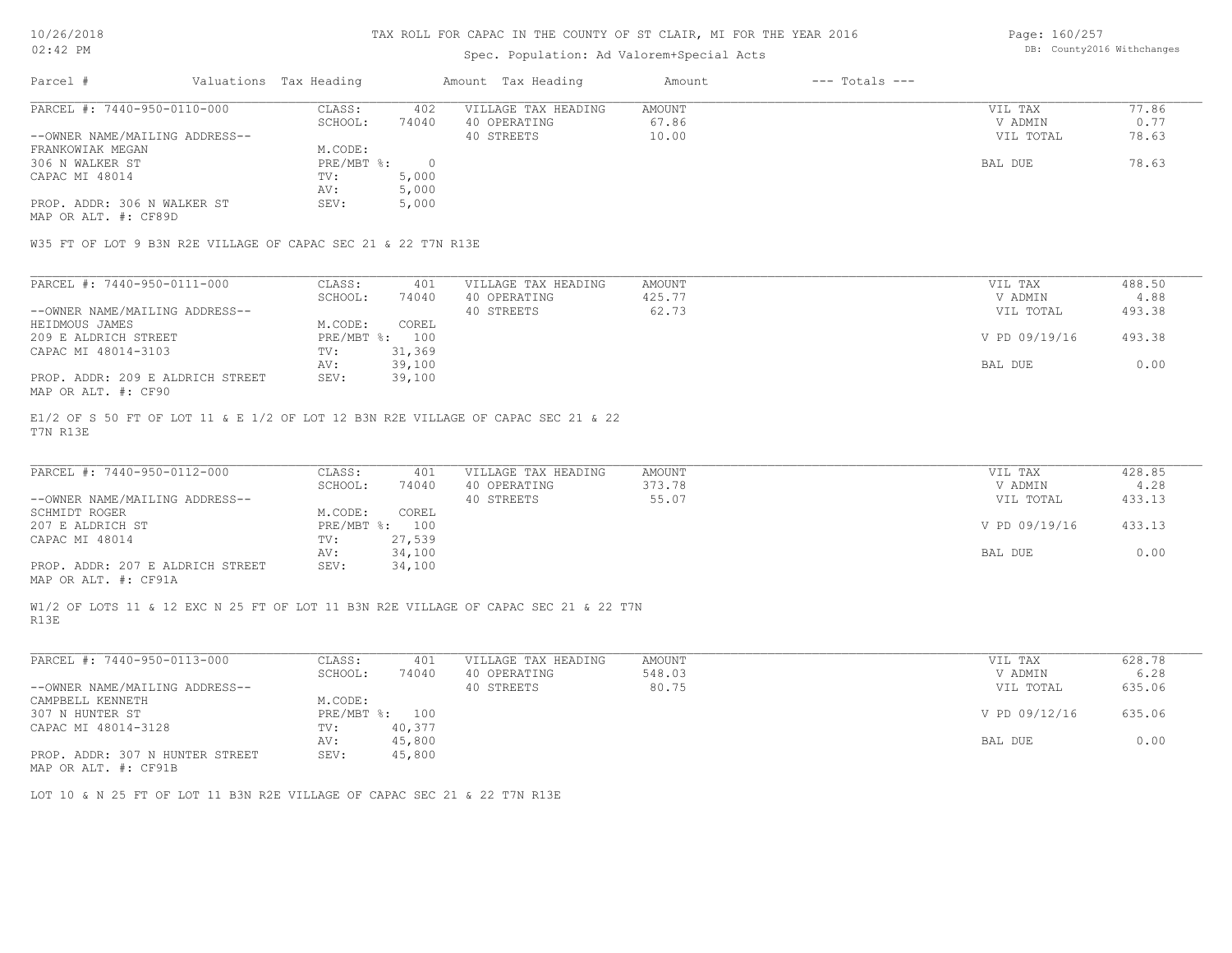## Spec. Population: Ad Valorem+Special Acts

Page: 161/257 DB: County2016 Withchanges

| Parcel #                        | Valuations Tax Heading |        | Amount Tax Heading  | Amount | $---$ Totals $---$ |               |        |
|---------------------------------|------------------------|--------|---------------------|--------|--------------------|---------------|--------|
| PARCEL #: 7440-950-0114-000     | CLASS:                 | 401    | VILLAGE TAX HEADING | AMOUNT |                    | VIL TAX       | 469.17 |
|                                 | SCHOOL:                | 74040  | 40 OPERATING        | 408.92 |                    | V ADMIN       | 4.69   |
| --OWNER NAME/MAILING ADDRESS--  |                        |        | 40 STREETS          | 60.25  |                    | VIL TOTAL     | 473.86 |
| TYSON JASON/ERIN                | M.CODE:                | COREL  |                     |        |                    |               |        |
| 302 N HUNTER                    | $PRE/MBT$ %:           | 100    |                     |        |                    | V PD 09/16/16 | 473.86 |
| CAPAC MI 48014                  | TV:                    | 30,128 |                     |        |                    |               |        |
|                                 | AV:                    | 37,600 |                     |        |                    | BAL DUE       | 0.00   |
| PROP. ADDR: 302 N HUNTER STREET | SEV:                   | 37,600 |                     |        |                    |               |        |
| MAP OR ALT. #: CF92             |                        |        |                     |        |                    |               |        |

S60 FT LOT 1 B3N R3E VILLAGE OF CAPAC

| PARCEL #: 7440-950-0115-000     | CLASS:  | 401            | VILLAGE TAX HEADING | AMOUNT | VIL TAX       | 680.39 |
|---------------------------------|---------|----------------|---------------------|--------|---------------|--------|
|                                 | SCHOOL: | 74040          | 40 OPERATING        | 593.01 | V ADMIN       | 6.80   |
| --OWNER NAME/MAILING ADDRESS--  |         |                | 40 STREETS          | 87.38  | VIL TOTAL     | 687.19 |
| MOORE PAULIE KIM                | M.CODE: |                |                     |        |               |        |
| 304 N HUNTER ST                 |         | PRE/MBT %: 100 |                     |        | V PD 09/12/16 | 687.19 |
| CAPAC MI 48014-3127             | TV:     | 43,691         |                     |        |               |        |
|                                 | AV:     | 50,600         |                     |        | BAL DUE       | 0.00   |
| PROP. ADDR: 304 N HUNTER STREET | SEV:    | 50,600         |                     |        |               |        |
| MAP OR ALT. #: CF93             |         |                |                     |        |               |        |

N15 FT LOT 1 ALSO LOT 2 B3N R3E VILLAGE OF CAPAC

| PARCEL #: 7440-950-0116-000     | CLASS:     | 401    | VILLAGE TAX HEADING | AMOUNT | VIL TAX       | 326.89 |
|---------------------------------|------------|--------|---------------------|--------|---------------|--------|
|                                 | SCHOOL:    | 74040  | 40 OPERATING        | 284.91 | V ADMIN       | 3.26   |
| --OWNER NAME/MAILING ADDRESS--  |            |        | 40 STREETS          | 41.98  | VIL TOTAL     | 330.15 |
| STINSON KAREN                   | M.CODE:    |        |                     |        |               |        |
| BLOCK PAUL JR                   | PRE/MBT %: |        |                     |        | V PD 07/08/16 | 330.15 |
| 14691 KOEHN RD                  | TV:        | 20,991 |                     |        |               |        |
| CAPAC MI 48014                  | AV:        | 26,400 |                     |        | BAL DUE       | 0.00   |
|                                 | SEV:       | 26,400 |                     |        |               |        |
| PROP. ADDR: 306 N HUNTER STREET |            |        |                     |        |               |        |

MAP OR ALT. #: CF94

LOT 3 B3N R3E VILLAGE OF CAPAC SEC 21 & 22 T7N R13E

| PARCEL #: 7440-950-0117-000     | CLASS:     | 401    | VILLAGE TAX HEADING | AMOUNT | VIL TAX   | 311.01 |
|---------------------------------|------------|--------|---------------------|--------|-----------|--------|
|                                 | SCHOOL:    | 74040  | 40 OPERATING        | 271.07 | V ADMIN   | 3.11   |
| --OWNER NAME/MAILING ADDRESS--  |            |        | 40 STREETS          | 39.94  | VIL TOTAL | 314.12 |
| LACEY STEVEN                    | M.CODE:    |        |                     |        |           |        |
| 29299 32 MILE RD                | PRE/MBT %: |        |                     |        | BAL DUE   | 314.12 |
| RICHMOND MI 48062               | TV:        | 19,972 |                     |        |           |        |
|                                 | AV:        | 25,400 |                     |        |           |        |
| PROP. ADDR: 308 N HUNTER STREET | SEV:       | 25,400 |                     |        |           |        |
| MAP OR ALT. #: CF95             |            |        |                     |        |           |        |

LOT 4 B3N R3E VILLAGE OF CAPAC SEC 21 & 22 T7N R13E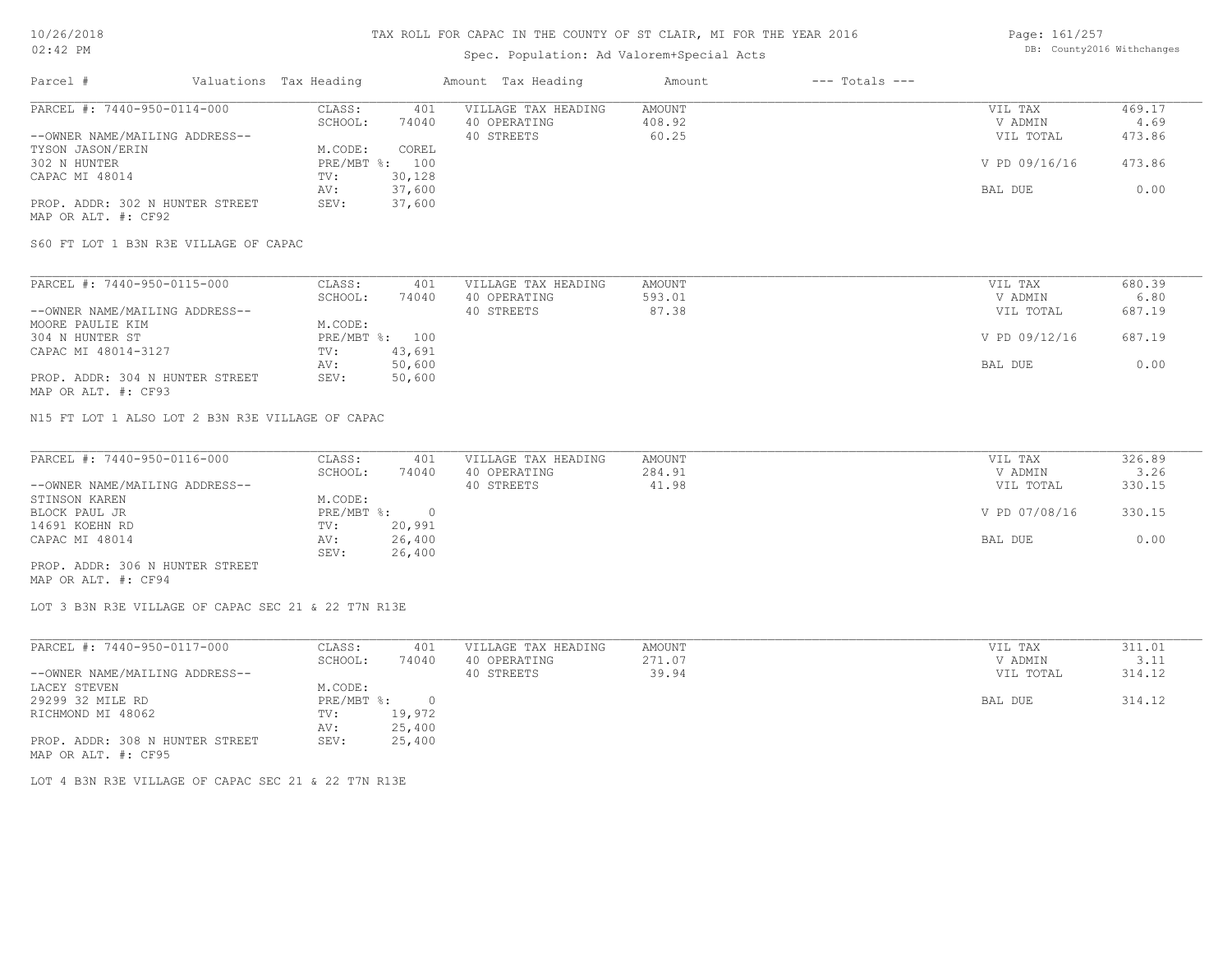## Spec. Population: Ad Valorem+Special Acts

| Page: 162/257 |                            |
|---------------|----------------------------|
|               | DB: County2016 Withchanges |

| Parcel #                        | Valuations Tax Heading |        | Amount Tax Heading  | Amount | $---$ Totals $---$ |               |        |
|---------------------------------|------------------------|--------|---------------------|--------|--------------------|---------------|--------|
| PARCEL #: 7440-950-0118-000     | CLASS:                 | 401    | VILLAGE TAX HEADING | AMOUNT |                    | VIL TAX       | 533.66 |
|                                 | SCHOOL:                | 74040  | 40 OPERATING        | 465.13 |                    | V ADMIN       | 5.33   |
| --OWNER NAME/MAILING ADDRESS--  |                        |        | 40 STREETS          | 68.53  |                    | VIL TOTAL     | 538.99 |
| COOK JOSEPH                     | M.CODE:                | COREL  |                     |        |                    |               |        |
| TRUST                           | PRE/MBT %: 100         |        |                     |        |                    | V PD 08/15/16 | 538.99 |
| 316 N HUNTER ST                 | TV:                    | 34,269 |                     |        |                    |               |        |
| CAPAC MI 48014-3127             | AV:                    | 42,100 |                     |        |                    | BAL DUE       | 0.00   |
|                                 | SEV:                   | 42,100 |                     |        |                    |               |        |
| PROP. ADDR: 316 N HUNTER STREET |                        |        |                     |        |                    |               |        |

MAP OR ALT. #: CF96A

LOT 5 B3N R3E VILLAGE OF CAPAC

| PARCEL #: 7440-950-0119-000     | CLASS:       | 401    | VILLAGE TAX HEADING | AMOUNT | VIL TAX       | 468.59 |  |
|---------------------------------|--------------|--------|---------------------|--------|---------------|--------|--|
|                                 | SCHOOL:      | 74040  | 40 OPERATING        | 408.41 | V ADMIN       | 4.68   |  |
| --OWNER NAME/MAILING ADDRESS--  |              |        | 40 STREETS          | 60.18  | VIL TOTAL     | 473.27 |  |
| SAELENS MARY                    | M.CODE:      | COREL  |                     |        |               |        |  |
| 324 N HUNTER STREET             | $PRE/MBT$ %: | 100    |                     |        | V PD 09/16/16 | 473.27 |  |
| CAPAC MI 48014-3127             | TV:          | 30,090 |                     |        |               |        |  |
|                                 | AV:          | 33,400 |                     |        | BAL DUE       | 0.00   |  |
| PROP. ADDR: 324 N HUNTER STREET | SEV:         | 33,400 |                     |        |               |        |  |

MAP OR ALT. #: CF96B

LOT 6 B3N R3E VILLAGE OF CAPAC SEC 21 & 22 T7N R13E

| PARCEL #: 7440-950-0120-000    | CLASS:  | 401            | VILLAGE TAX HEADING | AMOUNT | VIL TAX       | 483.67 |
|--------------------------------|---------|----------------|---------------------|--------|---------------|--------|
|                                | SCHOOL: | 74040          | 40 OPERATING        | 421.56 | V ADMIN       | 4.83   |
| --OWNER NAME/MAILING ADDRESS-- |         |                | 40 STREETS          | 62.11  | VIL TOTAL     | 488.50 |
| KRIESCH RONALD/SHARON          | M.CODE: |                |                     |        |               |        |
| 325 N LESTER ST                |         | PRE/MBT %: 100 |                     |        | V PD 09/07/16 | 488.50 |
| CAPAC MI 48014-3139            | TV:     | 31,059         |                     |        |               |        |
|                                | AV:     | 38,500         |                     |        | BAL DUE       | 0.00   |
| PROP. ADDR: 325 N LESTER ST    | SEV:    | 38,500         |                     |        |               |        |
| MAP OR ALT. #: CF96C           |         |                |                     |        |               |        |

LOT 7 B3N R3E VILLAGE OF CAPAC SEC 21 & 22 T7N R13E

| PARCEL #: 7440-950-0121-000    | CLASS:  | 401            | VILLAGE TAX HEADING | AMOUNT | VIL TAX       | 424.01 |
|--------------------------------|---------|----------------|---------------------|--------|---------------|--------|
|                                | SCHOOL: | 74040          | 40 OPERATING        | 369.56 | V ADMIN       | 4.24   |
| --OWNER NAME/MAILING ADDRESS-- |         |                | 40 STREETS          | 54.45  | VIL TOTAL     | 428.25 |
| GUERRERO VANESSA               | M.CODE: |                |                     |        |               |        |
| GUERRERO VIOLETA               |         | PRE/MBT %: 100 |                     |        | V PD 09/16/16 | 428.25 |
| 321 N LESTER ST                | TV:     | 27,228         |                     |        |               |        |
| CAPAC MI 48014-3139            | AV:     | 33,700         |                     |        | BAL DUE       | 0.00   |
|                                | SEV:    | 33,700         |                     |        |               |        |
| PROP. ADDR: 321 N LESTER ST    |         |                |                     |        |               |        |

MAP OR ALT. #: CF96D

LOT 8 B3N R3E VILLAGE OF CAPAC SEC 21 & 22 T7N R13E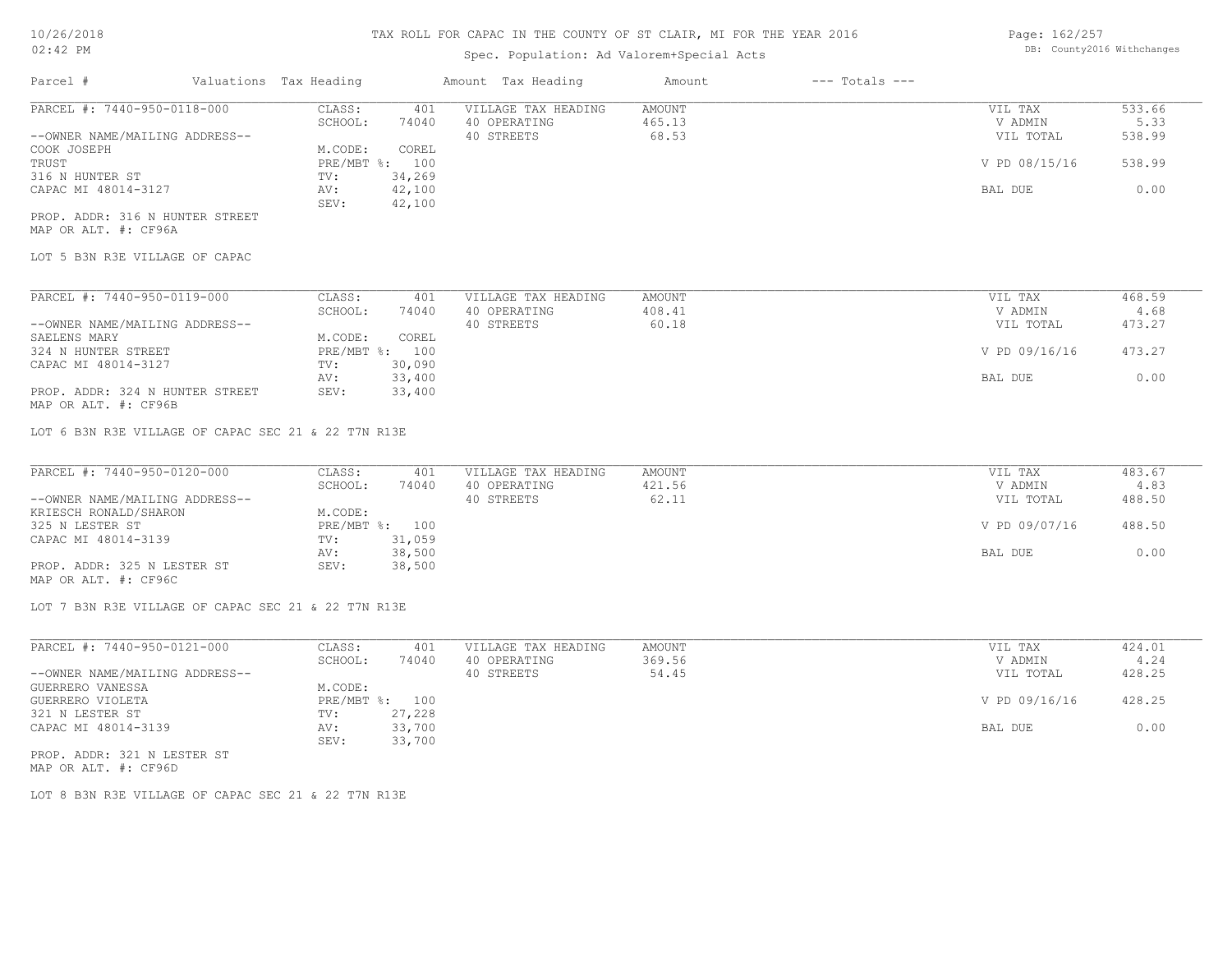## Spec. Population: Ad Valorem+Special Acts

Page: 163/257 DB: County2016 Withchanges

| Parcel #                           | Valuations Tax Heading |                | Amount Tax Heading  | Amount | $---$ Totals $---$ |               |        |
|------------------------------------|------------------------|----------------|---------------------|--------|--------------------|---------------|--------|
| PARCEL #: 7440-950-0122-000        | CLASS:                 | 401            | VILLAGE TAX HEADING | AMOUNT |                    | VIL TAX       | 459.50 |
|                                    | SCHOOL:                | 74040          | 40 OPERATING        | 400.49 |                    | V ADMIN       | 4.59   |
| --OWNER NAME/MAILING ADDRESS--     |                        |                | 40 STREETS          | 59.01  |                    | VIL TOTAL     | 464.09 |
| ADAMS DENNIS A/DIANE L ADAMS TRUST | M.CODE:                |                |                     |        |                    |               |        |
| 317 N LESTER ST                    |                        | PRE/MBT %: 100 |                     |        |                    | V PD 09/16/16 | 464.09 |
| CAPAC MI 48014-3139                | TV:                    | 29,507         |                     |        |                    |               |        |
|                                    | AV:                    | 36,300         |                     |        |                    | BAL DUE       | 0.00   |
| PROP. ADDR: 317 N LESTER ST        | SEV:                   | 36,300         |                     |        |                    |               |        |
| MAP OR ALT. #: CF96E               |                        |                |                     |        |                    |               |        |

LOT 9 B3N R3E VILLAGE OF CAPAC SEC 21 & 22 T7N R13E

| PARCEL #: 7440-950-0123-000      | CLASS:  | 401            | VILLAGE TAX HEADING | AMOUNT | VIL TAX       | 523.99 |
|----------------------------------|---------|----------------|---------------------|--------|---------------|--------|
|                                  | SCHOOL: | 74040          | 40 OPERATING        | 456.70 | V ADMIN       | 5.23   |
| --OWNER NAME/MAILING ADDRESS--   |         |                | 40 STREETS          | 67.29  | VIL TOTAL     | 529.22 |
| DRAKE EVELYN L.                  | M.CODE: |                |                     |        |               |        |
| P.O.BOX 402                      |         | PRE/MBT %: 100 |                     |        | V PD 08/24/16 | 529.22 |
| CAPAC MI 48014-3104              | TV:     | 33,648         |                     |        |               |        |
|                                  | AV:     | 41,600         |                     |        | BAL DUE       | 0.00   |
| PROP. ADDR: 315 E ALDRICH STREET | SEV:    | 41,600         |                     |        |               |        |
| MAP OR ALT. #: CF97A             |         |                |                     |        |               |        |

E73' OF LOTS 11 & 12 BLK 3N R3E VILLAGE OF CAPAC

| PARCEL #: 7440-950-0123-250    | CLASS:         | 402    | VILLAGE TAX HEADING | AMOUNT | VIL TAX       | 122.88 |
|--------------------------------|----------------|--------|---------------------|--------|---------------|--------|
|                                | SCHOOL:        | 74040  | 40 OPERATING        | 107.10 | V ADMIN       | 1.22   |
| --OWNER NAME/MAILING ADDRESS-- |                |        | 40 STREETS          | 15.78  | VIL TOTAL     | 124.10 |
| ADAMS DENNIS/DIANE REV. TRUST  | M.CODE:        |        |                     |        |               |        |
| 317 N LESTER ST P.O.BOX 507    | PRE/MBT %: 100 |        |                     |        | V PD 09/16/16 | 124.10 |
| CAPAC MI 48014-3138            | TV:            | 7,891  |                     |        |               |        |
|                                | AV:            | 13,300 |                     |        | BAL DUE       | 0.00   |
| PROP. ADDR: N LESTER ST.       | SEV:           | 13,300 |                     |        |               |        |
| MAP OR ALT. #: CF97B           |                |        |                     |        |               |        |

LOT 10 B3N R3E VILLAGE OF CAPAC

| PARCEL #: 7440-950-0124-000      | CLASS:       | 401    | VILLAGE TAX HEADING | AMOUNT | VIL TAX       | 462.71 |
|----------------------------------|--------------|--------|---------------------|--------|---------------|--------|
|                                  | SCHOOL:      | 74040  | 40 OPERATING        | 403.29 | V ADMIN       | 4.62   |
| --OWNER NAME/MAILING ADDRESS--   |              |        | 40 STREETS          | 59.42  | VIL TOTAL     | 467.33 |
| WITHUN GERALD/DIANA              | M.CODE:      |        |                     |        |               |        |
| 305 E ALDRICH ST                 | $PRE/MBT$ %: | 100    |                     |        | V PD 09/16/16 | 467.33 |
| CAPAC MI 48014-3104              | TV:          | 29,713 |                     |        |               |        |
|                                  | AV:          | 36,600 |                     |        | BAL DUE       | 0.00   |
| PROP. ADDR: 305 E ALDRICH STREET | SEV:         | 36,600 |                     |        |               |        |
| MAP OR ALT. #: CF98              |              |        |                     |        |               |        |

E75' OF W 77' OF LOTS 11 & 12 B3N R3E VILLAGE OF CAPAC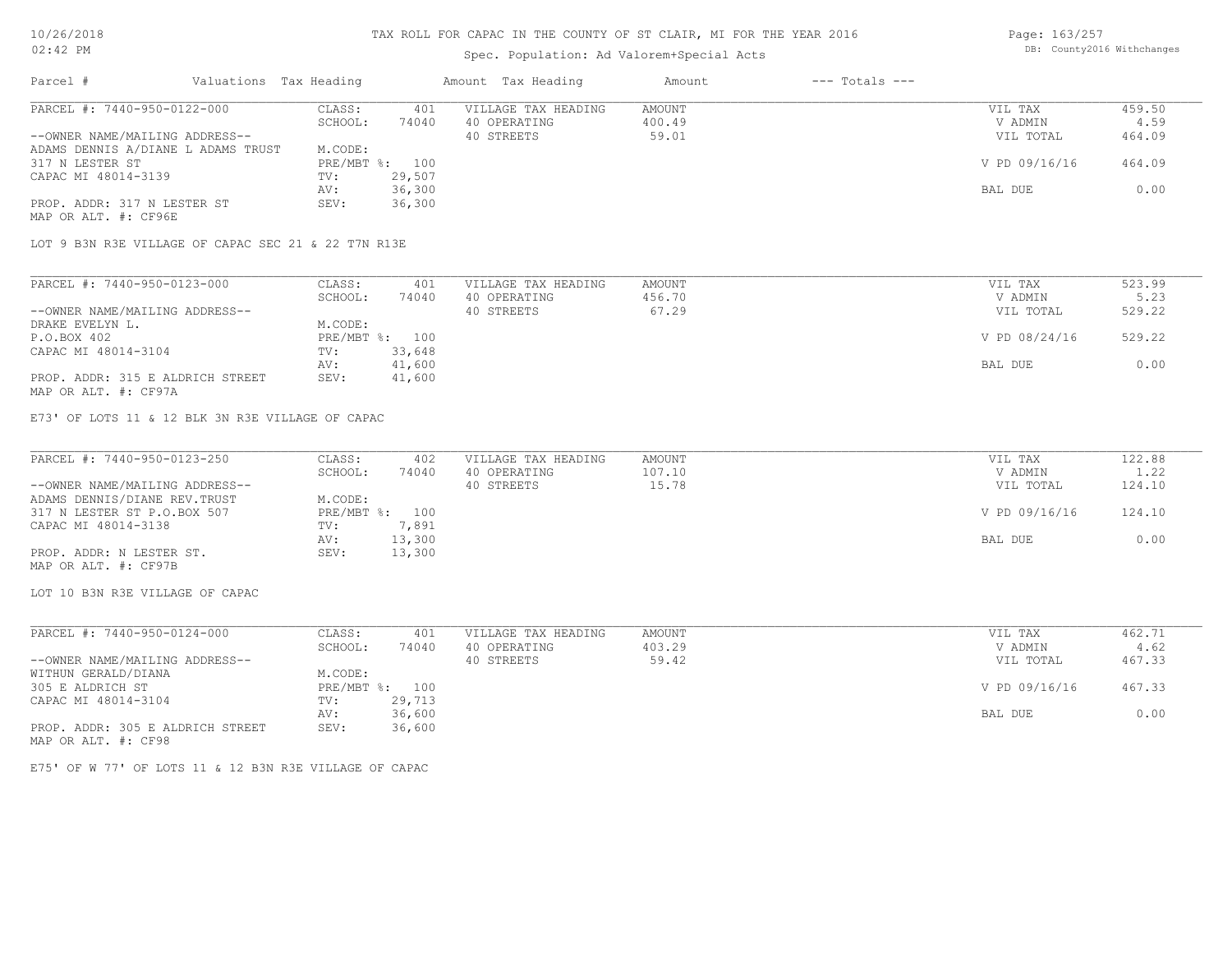### Spec. Population: Ad Valorem+Special Acts

Page: 164/257 DB: County2016 Withchanges

| Parcel #                       | Valuations Tax Heading |        | Amount Tax Heading  | Amount | $---$ Totals $---$ |           |        |
|--------------------------------|------------------------|--------|---------------------|--------|--------------------|-----------|--------|
| PARCEL #: 7440-950-0125-000    | CLASS:                 | 201    | VILLAGE TAX HEADING | AMOUNT |                    | VIL TAX   | 873.12 |
|                                | SCHOOL:                | 74040  | 40 OPERATING        | 760.99 |                    | V ADMIN   | 8.73   |
| --OWNER NAME/MAILING ADDRESS-- |                        |        | 40 STREETS          | 112.13 |                    | VIL TOTAL | 881.85 |
| DIMOSKI JASON                  | M.CODE:                |        |                     |        |                    |           |        |
| 8288 TAMARACK LN               | PRE/MBT %:             |        |                     |        |                    | BAL DUE   | 881.85 |
| ROMEO MI 48065                 | TV:                    | 56,067 |                     |        |                    |           |        |
|                                | AV:                    | 59,900 |                     |        |                    |           |        |
| PROP. ADDR: 101 N MAIN ST      | SEV:                   | 59,900 |                     |        |                    |           |        |

MAP OR ALT. #: CF99

THE S 37 FT OF THE E 92 FT OF LOT 1 B1N R1W VILLAGE OF CAPAC SEC 21 & 22 T7N R13E

| PARCEL #: 7440-950-0126-000    | CLASS:     | 201    | VILLAGE TAX HEADING | AMOUNT | VIL TAX       | 601.35 |
|--------------------------------|------------|--------|---------------------|--------|---------------|--------|
|                                | SCHOOL:    | 74040  | 40 OPERATING        | 524.12 | V ADMIN       | 6.01   |
| --OWNER NAME/MAILING ADDRESS-- |            |        | 40 STREETS          | 77.23  | VIL TOTAL     | 607.36 |
| DEMIL, ROBERT/SUSAN            | M.CODE:    |        |                     |        |               |        |
| P.O. BOX 911                   | PRE/MBT %: |        |                     |        | V PD 09/16/16 | 607.36 |
| ARMADA MI 48005                | TV:        | 38,615 |                     |        |               |        |
|                                | AV:        | 41,200 |                     |        | BAL DUE       | 0.00   |
| PROP. ADDR: 103 N MAIN ST      | SEV:       | 41,200 |                     |        |               |        |
| MAP OR ALT. #: CF100           |            |        |                     |        |               |        |

THEREOF ALSO EXC THE N 16 FT THEREOF B1N R1W VILLAGE OF CAPAC SEC 21 & 22 T7N R13E LOT 1 EXC THE S 37 FT OF THE E 92 FT THEREOF ALSO EXC THE W 51 FT OF THE S 56.5 FT

| PARCEL #: 7440-950-0127-000    | CLASS:     | 201    | VILLAGE TAX HEADING | AMOUNT | VIL TAX       | 470.14 |
|--------------------------------|------------|--------|---------------------|--------|---------------|--------|
|                                | SCHOOL:    | 74040  | 40 OPERATING        | 409.76 | V ADMIN       | 4.70   |
| --OWNER NAME/MAILING ADDRESS-- |            |        | 40 STREETS          | 60.38  | VIL TOTAL     | 474.84 |
| ROBERTSON LEWIS                | M.CODE:    |        |                     |        |               |        |
| 3131 N SUMMERS RD              | PRE/MBT %: |        |                     |        | V PD 09/16/16 | 474.84 |
| IMLAY CITY MI 48444            | TV:        | 30,190 |                     |        |               |        |
|                                | AV:        | 31,000 |                     |        | BAL DUE       | 0.00   |
| PROP. ADDR: 103 W MILL ST      | SEV:       | 31,000 |                     |        |               |        |
| $\frac{1}{2}$                  |            |        |                     |        |               |        |

MAP OR ALT. #: CF101

THE W 51 FT OF THE S 56.5 FT OF LOT 1 B1N R1W VILLAGE OF CAPAC SEC 21 & 22 T7N R13E

| PARCEL #: 7440-950-0128-000    | CLASS:     | 201    | VILLAGE TAX HEADING | AMOUNT | VIL TAX   | 1,469.52 |
|--------------------------------|------------|--------|---------------------|--------|-----------|----------|
|                                | SCHOOL:    | 74040  | 40 OPERATING        | 702.45 | V ADMIN   | 8.05     |
| --OWNER NAME/MAILING ADDRESS-- |            |        | 40 STREETS          | 103.50 | VIL TOTAL | 1,477.57 |
| KHAN MAQBULUR R.               | M.CODE:    |        | UTIL                | 663.57 |           |          |
| HAO IHSAN                      | PRE/MBT %: |        |                     |        | BAL DUE   | 1,477.57 |
| P.O.BOX 479                    | TV:        | 51,754 |                     |        |           |          |
| ARMADA MI 48005                | AV:        | 55,500 |                     |        |           |          |
|                                | SEV:       | 55,500 |                     |        |           |          |
| PROP. ADDR: 107 N MAIN ST      |            |        |                     |        |           |          |

MAP OR ALT. #: CF102

T7N R13E THE N 16 FT OF LOT 1 & THE S 22 FT OF LOT 2 B1N R1W VILLAGE OF CAPAC SEC 21 & 22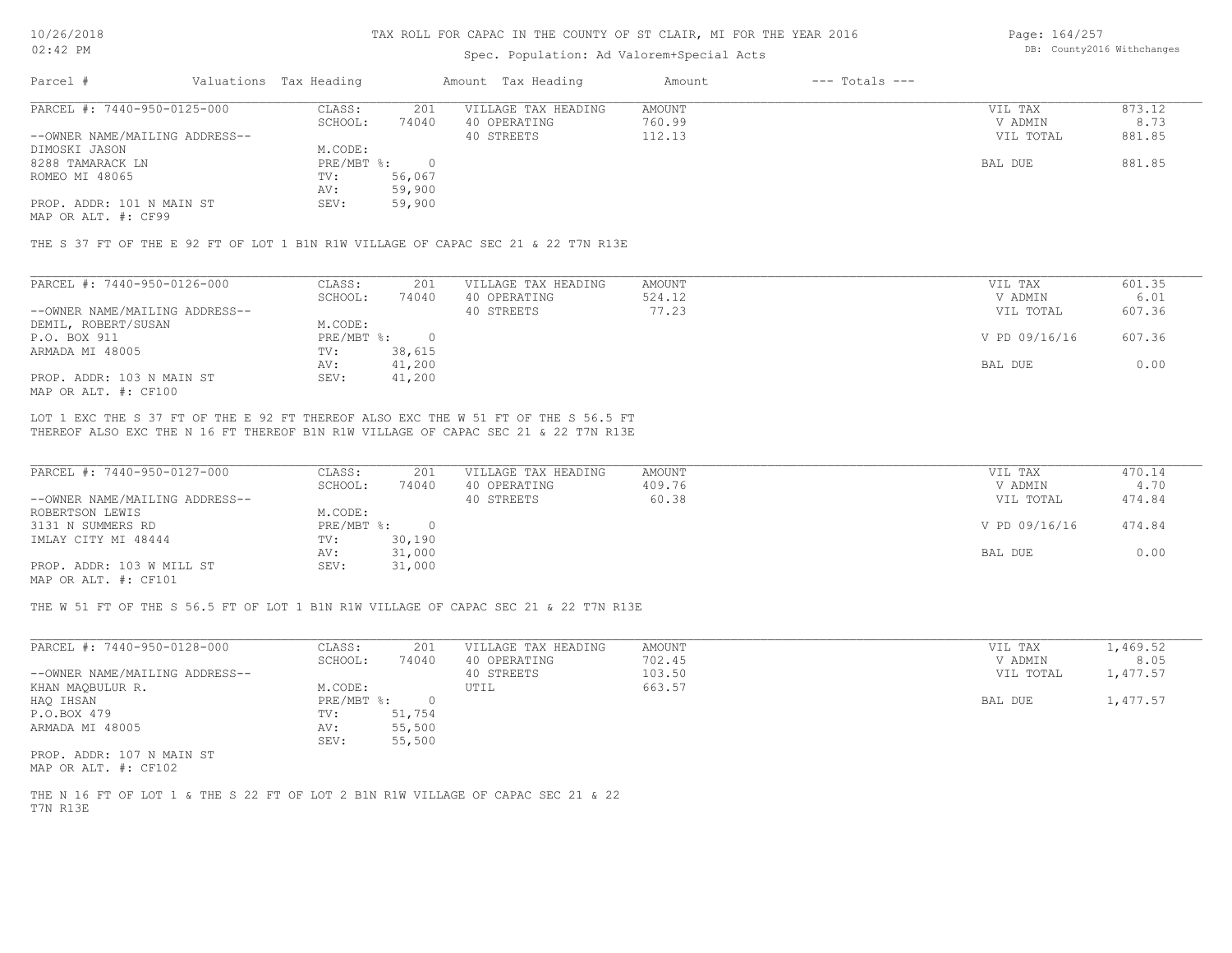## Spec. Population: Ad Valorem+Special Acts

Page: 165/257 DB: County2016 Withchanges

| Parcel #                       | Valuations Tax Heading |        | Amount Tax Heading  | Amount | $---$ Totals $---$ |               |        |
|--------------------------------|------------------------|--------|---------------------|--------|--------------------|---------------|--------|
| PARCEL #: 7440-950-0129-000    | CLASS:                 | 201    | VILLAGE TAX HEADING | AMOUNT |                    | VIL TAX       | 442.01 |
|                                | SCHOOL:                | 74040  | 40 OPERATING        | 385.25 |                    | V ADMIN       | 4.42   |
| --OWNER NAME/MAILING ADDRESS-- |                        |        | 40 STREETS          | 56.76  |                    | VIL TOTAL     | 446.43 |
| 109 N MAIN, LLC                | M.CODE:                |        |                     |        |                    |               |        |
| 6419 STERLING ROAD             | $PRE/MBT$ %:           |        |                     |        |                    | V PD 08/01/16 | 446.43 |
| YALE MI 48097                  | TV:                    | 28,384 |                     |        |                    |               |        |
|                                | AV:                    | 30,500 |                     |        |                    | BAL DUE       | 0.00   |
| PROP. ADDR: 109 N MAIN ST      | SEV:                   | 30,500 |                     |        |                    |               |        |
|                                |                        |        |                     |        |                    |               |        |

MAP OR ALT. #: CF103

THE N 25 FT OF THE S 47 FT OF LOT 2 B1N R1W VILLAGE OF CAPAC

| PARCEL #: 7440-950-0130-000    | CLASS:     | 703   | VILLAGE TAX HEADING | AMOUNT | VIL TAX   | 0.00 |
|--------------------------------|------------|-------|---------------------|--------|-----------|------|
|                                | SCHOOL:    | 74040 | 40 OPERATING        | 0.00   | V ADMIN   | 0.00 |
| --OWNER NAME/MAILING ADDRESS-- |            |       | 40 STREETS          | 0.00   | VIL TOTAL | 0.00 |
| VILLAGE OF CAPAC               | M.CODE:    |       |                     |        |           |      |
| 131 N MAIN ST                  | PRE/MBT %: |       |                     |        | BAL DUE   | 0.00 |
| CAPAC MI 48014                 | TV:        |       |                     |        |           |      |
|                                | AV:        |       |                     |        |           |      |
| PROP. ADDR: 111 N MAIN ST      | SEV:       |       |                     |        |           |      |
|                                |            |       |                     |        |           |      |

MAP OR ALT. #: C104

THE S 27.5 FT OF THE N 28 FT OF LOT 2 B1N R1W VILLAGE OF CAPAC SEC 21 & 22 T7N R13E

| PARCEL #: 7440-950-0131-000    | CLASS:       | 703   | VILLAGE TAX HEADING | AMOUNT | VIL TAX   | 0.00 |
|--------------------------------|--------------|-------|---------------------|--------|-----------|------|
|                                | SCHOOL:      | 74040 | 40 OPERATING        | 0.00   | V ADMIN   | 0.00 |
| --OWNER NAME/MAILING ADDRESS-- |              |       | 40 STREETS          | 0.00   | VIL TOTAL | 0.00 |
| VILLAGE OF CAPAC               | M.CODE:      |       |                     |        |           |      |
| P.O. BOX 218                   | $PRE/MBT$ %: |       |                     |        | BAL DUE   | 0.00 |
| CAPAC MI 48014                 | TV:          |       |                     |        |           |      |
|                                | AV:          |       |                     |        |           |      |
| PROP. ADDR: 113 N MAIN ST      | SEV:         |       |                     |        |           |      |
| MAP OR ALT. #: CF105           |              |       |                     |        |           |      |

T7N R13E THE S 25 FT OF LOT 3 & THE N 0.5 FT OF LOT 2 B1N R1W VILLAGE OF CAPAC SEC 21 & 22

| PARCEL #: 7440-950-0132-000    | CLASS:     | 705   | VILLAGE TAX HEADING | AMOUNT | VIL TAX   | 0.00 |
|--------------------------------|------------|-------|---------------------|--------|-----------|------|
|                                | SCHOOL:    | 74040 | 40 OPERATING        | 0.00   | V ADMIN   | 0.00 |
| --OWNER NAME/MAILING ADDRESS-- |            |       | 40 STREETS          | 0.00   | VIL TOTAL | 0.00 |
| AMERICAN LEGION INC #142       | M.CODE:    |       |                     |        |           |      |
| P.O. BOX 301                   | PRE/MBT %: |       |                     |        | BAL DUE   | 0.00 |
| CAPAC MI 48014                 | TV:        |       |                     |        |           |      |
|                                | AV:        |       |                     |        |           |      |
| PROP. ADDR: 115 N MAIN ST      | SEV:       |       |                     |        |           |      |
| MAP OR ALT. #: CF106           |            |       |                     |        |           |      |

R13E LOT 3 EXC N 26.5 FT & EXC S 25 FT THEREOF B1N R1W VILLAGE OF CAPAC SEC 21 & 22 T7N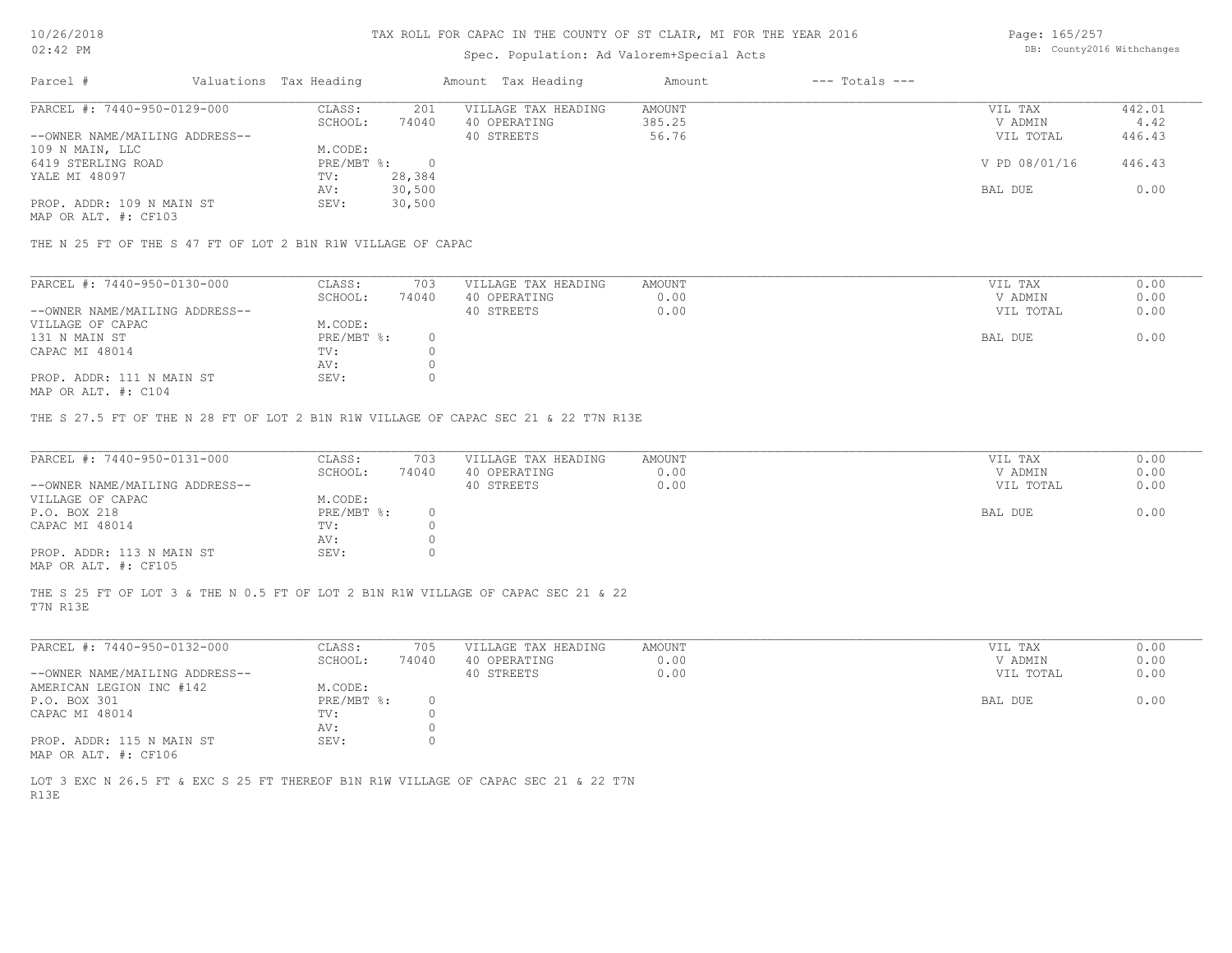## Spec. Population: Ad Valorem+Special Acts

Page: 166/257 DB: County2016 Withchanges

| Parcel #                                                                                                                                                                           | Valuations Tax Heading |                                                                  |                                                              | Amount Tax Heading                                                                                                                   | Amount                           | $---$ Totals $---$ |                                                             |                                            |
|------------------------------------------------------------------------------------------------------------------------------------------------------------------------------------|------------------------|------------------------------------------------------------------|--------------------------------------------------------------|--------------------------------------------------------------------------------------------------------------------------------------|----------------------------------|--------------------|-------------------------------------------------------------|--------------------------------------------|
| PARCEL #: 7440-950-0133-000<br>--OWNER NAME/MAILING ADDRESS--<br>CAPAC HARDWARE STORE, LLC<br>119 N MAIN ST<br>CAPAC MI 48014<br>PROP. ADDR: 117 N MAIN ST<br>MAP OR ALT. #: CF107 |                        | CLASS:<br>SCHOOL:<br>M.CODE:<br>PRE/MBT %:<br>TV:<br>AV:<br>SEV: | 201<br>74040<br>$\overline{0}$<br>26,378<br>28,300<br>28,300 | VILLAGE TAX HEADING<br>40 OPERATING<br>40 STREETS<br>N26.5 FT OF LOT 3 & S 1.83 FT OF LOT 4 B1N R1W VILLAGE OF CAPAC SEC 21 & 22 T7N | <b>AMOUNT</b><br>358.02<br>52.75 |                    | VIL TAX<br>V ADMIN<br>VIL TOTAL<br>V PD 08/31/16<br>BAL DUE | 410.77<br>4.10<br>414.87<br>414.87<br>0.00 |
| R13E                                                                                                                                                                               |                        |                                                                  |                                                              |                                                                                                                                      |                                  |                    |                                                             |                                            |
| PARCEL #: 7440-950-0134-000                                                                                                                                                        |                        | CLASS:<br>SCHOOL:                                                | 201<br>74040                                                 | VILLAGE TAX HEADING<br>40 OPERATING                                                                                                  | <b>AMOUNT</b><br>1,094.54        |                    | VIL TAX<br>V ADMIN                                          | 1,255.82<br>12.55                          |
| --OWNER NAME/MAILING ADDRESS--                                                                                                                                                     |                        |                                                                  |                                                              | 40 STREETS                                                                                                                           | 161.28                           |                    | VIL TOTAL                                                   | 1,268.37                                   |
| CAPAC HARDWARE STORE, LLC<br>119 N MAIN ST                                                                                                                                         |                        | M.CODE:<br>$PRE/MBT$ $\div$                                      | $\overline{0}$                                               |                                                                                                                                      |                                  |                    | V PD 08/31/16                                               | 1,268.37                                   |
| CAPAC MI 48014                                                                                                                                                                     |                        | TV:                                                              | 80,641                                                       |                                                                                                                                      |                                  |                    |                                                             | 0.00                                       |
| PROP. ADDR: 119 N MAIN ST<br>MAP OR ALT. #: CF108                                                                                                                                  |                        | AV:<br>SEV:                                                      | 86,500<br>86,500                                             |                                                                                                                                      |                                  |                    | BAL DUE                                                     |                                            |
| T7N R13E<br>PARCEL #: 7440-950-0135-000<br>--OWNER NAME/MAILING ADDRESS--                                                                                                          |                        | CLASS:<br>SCHOOL:                                                | 201<br>74040                                                 | VILLAGE TAX HEADING<br>40 OPERATING<br>40 STREETS                                                                                    | AMOUNT<br>1,170.77<br>172.51     |                    | VIL TAX<br>V ADMIN<br>VIL TOTAL                             | 1,343.28<br>13.43<br>1,356.71              |
| AGF PROPERTIES, INC<br>12270 FRANKDRIVE                                                                                                                                            |                        | M.CODE:<br>$PRE/MBT$ $\div$                                      | $\overline{0}$                                               |                                                                                                                                      |                                  |                    | V PD 08/10/16                                               | 1,356.71                                   |
| ROMEO MI 48065                                                                                                                                                                     |                        | TV:                                                              | 86,258                                                       |                                                                                                                                      |                                  |                    |                                                             |                                            |
| PROP. ADDR: 127 N MAIN ST<br>MAP OR ALT. #: CF109                                                                                                                                  |                        | AV:<br>SEV:                                                      | 92,700<br>92,700                                             |                                                                                                                                      |                                  |                    | BAL DUE                                                     | 0.00                                       |
| T7N R13E                                                                                                                                                                           |                        |                                                                  |                                                              | THE N 6.5 FT OF LOT 4 & THE S 70 FT OF LOT 5 B1N R1W VILLAGE OF CAPAC SEC 21 & 22                                                    |                                  |                    |                                                             |                                            |
| PARCEL #: 7440-950-0136-000                                                                                                                                                        |                        | CLASS:                                                           | 703                                                          | VILLAGE TAX HEADING                                                                                                                  | AMOUNT                           |                    | VIL TAX                                                     | 0.00                                       |
|                                                                                                                                                                                    |                        | SCHOOL:                                                          | 74040                                                        | 40 OPERATING<br>40 STREETS                                                                                                           | 0.00<br>0.00                     |                    | V ADMIN                                                     | 0.00<br>0.00                               |
| --OWNER NAME/MAILING ADDRESS--<br>TOWNSHIP OF MUSSEY HALL                                                                                                                          |                        | M.CODE:                                                          |                                                              |                                                                                                                                      |                                  |                    | VIL TOTAL                                                   |                                            |
| PROP. ADDR: 135 N MAIN ST                                                                                                                                                          |                        | PRE/MBT %:<br>TV:                                                | $\circ$<br>$\circ$                                           |                                                                                                                                      |                                  |                    | BAL DUE                                                     | 0.00                                       |
| MAP OR ALT. #: CF110/111                                                                                                                                                           |                        | AV:<br>SEV:                                                      | $\circ$<br>$\circ$                                           |                                                                                                                                      |                                  |                    |                                                             |                                            |
| E58' OF N 30' & S 3' OF N 33' OF E 60' OF LOT 6 BIN R/W VILLAGE OF CAPAC                                                                                                           |                        |                                                                  |                                                              |                                                                                                                                      |                                  |                    |                                                             |                                            |
|                                                                                                                                                                                    |                        |                                                                  |                                                              |                                                                                                                                      |                                  |                    |                                                             |                                            |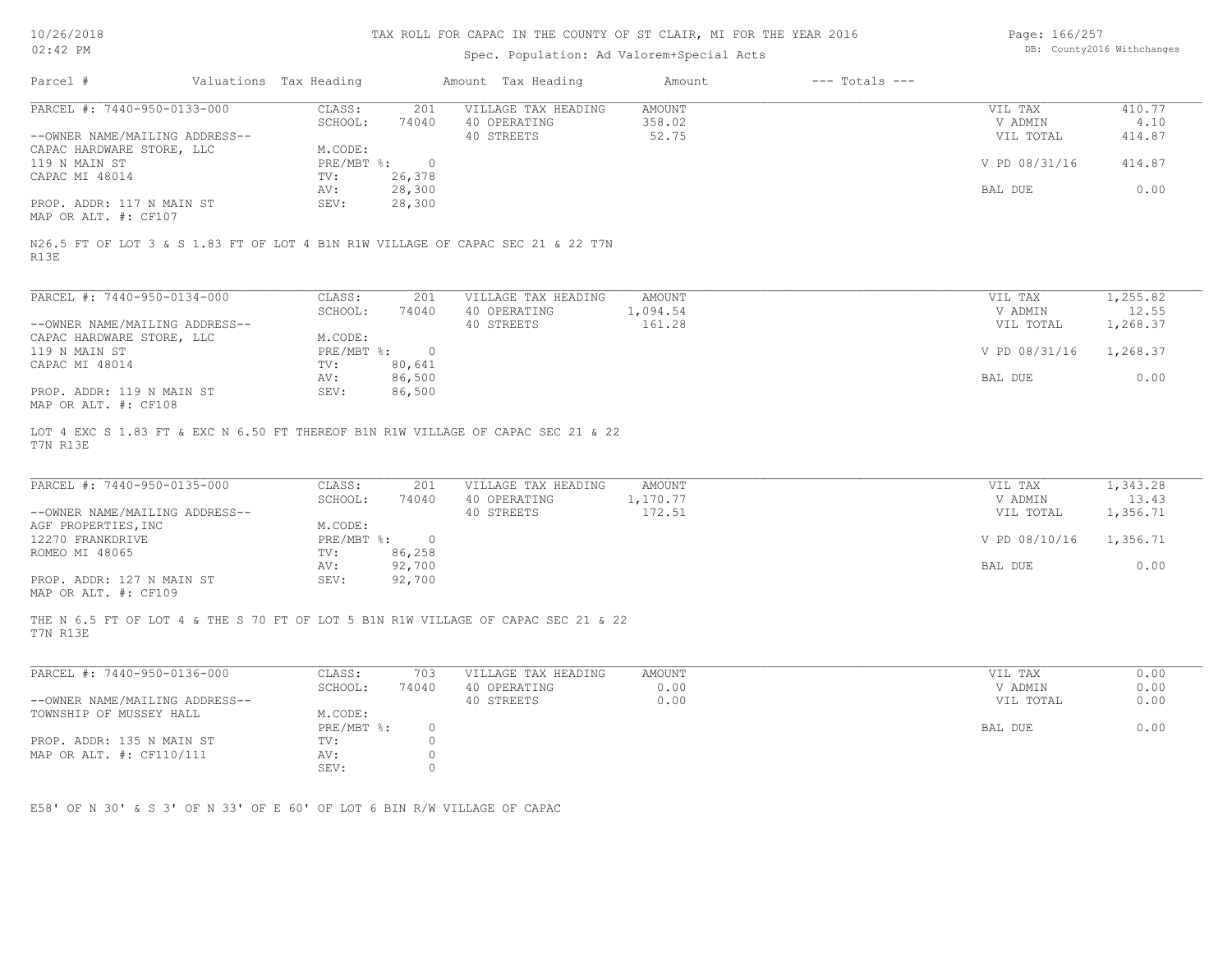## Spec. Population: Ad Valorem+Special Acts

Page: 167/257 DB: County2016 Withchanges

| Parcel #                       | Valuations Tax Heading |       | Amount Tax Heading  | Amount | $---$ Totals $---$ |           |      |
|--------------------------------|------------------------|-------|---------------------|--------|--------------------|-----------|------|
| PARCEL #: 7440-950-0137-000    | CLASS:                 | 703   | VILLAGE TAX HEADING | AMOUNT |                    | VIL TAX   | 0.00 |
|                                | SCHOOL:                | 74040 | 40 OPERATING        | 0.00   |                    | V ADMIN   | 0.00 |
| --OWNER NAME/MAILING ADDRESS-- |                        |       | 40 STREETS          | 0.00   |                    | VIL TOTAL | 0.00 |
| VILLAGE OF CAPAC               | M.CODE:                |       |                     |        |                    |           |      |
| 131 N MAIN ST                  | $PRE/MBT$ %:           |       |                     |        |                    | BAL DUE   | 0.00 |
| CAPAC MI 48014                 | TV:                    |       |                     |        |                    |           |      |
|                                | AV:                    |       |                     |        |                    |           |      |
| PROP. ADDR: 131 N MAIN ST      | SEV:                   |       |                     |        |                    |           |      |
| MAP OR ALT. #: CF112           |                        |       |                     |        |                    |           |      |

R/W VILLAGE OF CAPAC LOT 6 & N 5' OF LOT 5 EXC E 58' OF N 30' & EXC S 3' OF N 33' OF E 60' OF LOT 6 BIN

| PARCEL #: 7440-950-0139-000     | CLASS:     | 708      | VILLAGE TAX HEADING | AMOUNT | VIL TAX   | 0.00 |
|---------------------------------|------------|----------|---------------------|--------|-----------|------|
|                                 | SCHOOL:    | 74040    | 40 OPERATING        | 0.00   | V ADMIN   | 0.00 |
| --OWNER NAME/MAILING ADDRESS--  |            |          | 40 STREETS          | 0.00   | VIL TOTAL | 0.00 |
| FIRST BAPTIST CHURCH            | M.CODE:    |          |                     |        |           |      |
| 108 W CHURCH ST                 | PRE/MBT %: | $^{(1)}$ |                     |        | BAL DUE   | 0.00 |
| CAPAC MI 48014-3005             | TV:        |          |                     |        |           |      |
|                                 | AV:        |          |                     |        |           |      |
| PROP. ADDR: 108 W CHURCH STRRET | SEV:       |          |                     |        |           |      |
| MAP OR ALT. #: CF113/114        |            |          |                     |        |           |      |

LOTS 7,8 & 9 BIN R/W VILLAGE OF CAPAC

| PARCEL #: 7440-950-0140-000    | CLASS:  | 401            | VILLAGE TAX HEADING | AMOUNT | VIL TAX       | 383.69 |
|--------------------------------|---------|----------------|---------------------|--------|---------------|--------|
|                                | SCHOOL: | 74040          | 40 OPERATING        | 334.42 | V ADMIN       | 3.83   |
| --OWNER NAME/MAILING ADDRESS-- |         |                | 40 STREETS          | 49.27  | VIL TOTAL     | 387.52 |
| LOPER DWAYNE A/MELANIE         | M.CODE: | SETER          |                     |        |               |        |
| 106 N NEEPER                   |         | PRE/MBT %: 100 |                     |        | V PD 09/16/16 | 387.52 |
| CAPAC MI 48014                 | TV:     | 24,639         |                     |        |               |        |
|                                | AV:     | 30,600         |                     |        | BAL DUE       | 0.00   |
| PROP. ADDR: 106 N NEEPER ST    | SEV:    | 30,600         |                     |        |               |        |
| MAP OR ALT. #: CF115           |         |                |                     |        |               |        |

N50 FT OF LOT 10 B1N R1W VILLAGE OF CAPAC

| PARCEL #: 7440-950-0141-000    | CLASS:       | 401    | VILLAGE TAX HEADING | AMOUNT | VIL TAX   | 372.42 |
|--------------------------------|--------------|--------|---------------------|--------|-----------|--------|
|                                | SCHOOL:      | 74040  | 40 OPERATING        | 324.59 | V ADMIN   | 3.72   |
| --OWNER NAME/MAILING ADDRESS-- |              |        | 40 STREETS          | 47.83  | VIL TOTAL | 376.14 |
| SCHONEMAN HAROLD/ROGER         | M.CODE:      |        |                     |        |           |        |
| 7608 LANSING AVE               | $PRE/MBT$ %: |        |                     |        | BAL DUE   | 376.14 |
| JACKSON MI 49201               | TV:          | 23,915 |                     |        |           |        |
|                                | AV:          | 29,200 |                     |        |           |        |
| PROP. ADDR: 104 N NEEPER ST    | SEV:         | 29,200 |                     |        |           |        |
| MAP OR ALT. #: CF116           |              |        |                     |        |           |        |

& 22 T7N R13E THE S 25 FT OF LOT 10 & THE N 25 FT OF LOTS 11 & 12 B1N R1W VILLAGE OF CAPAC SEC 21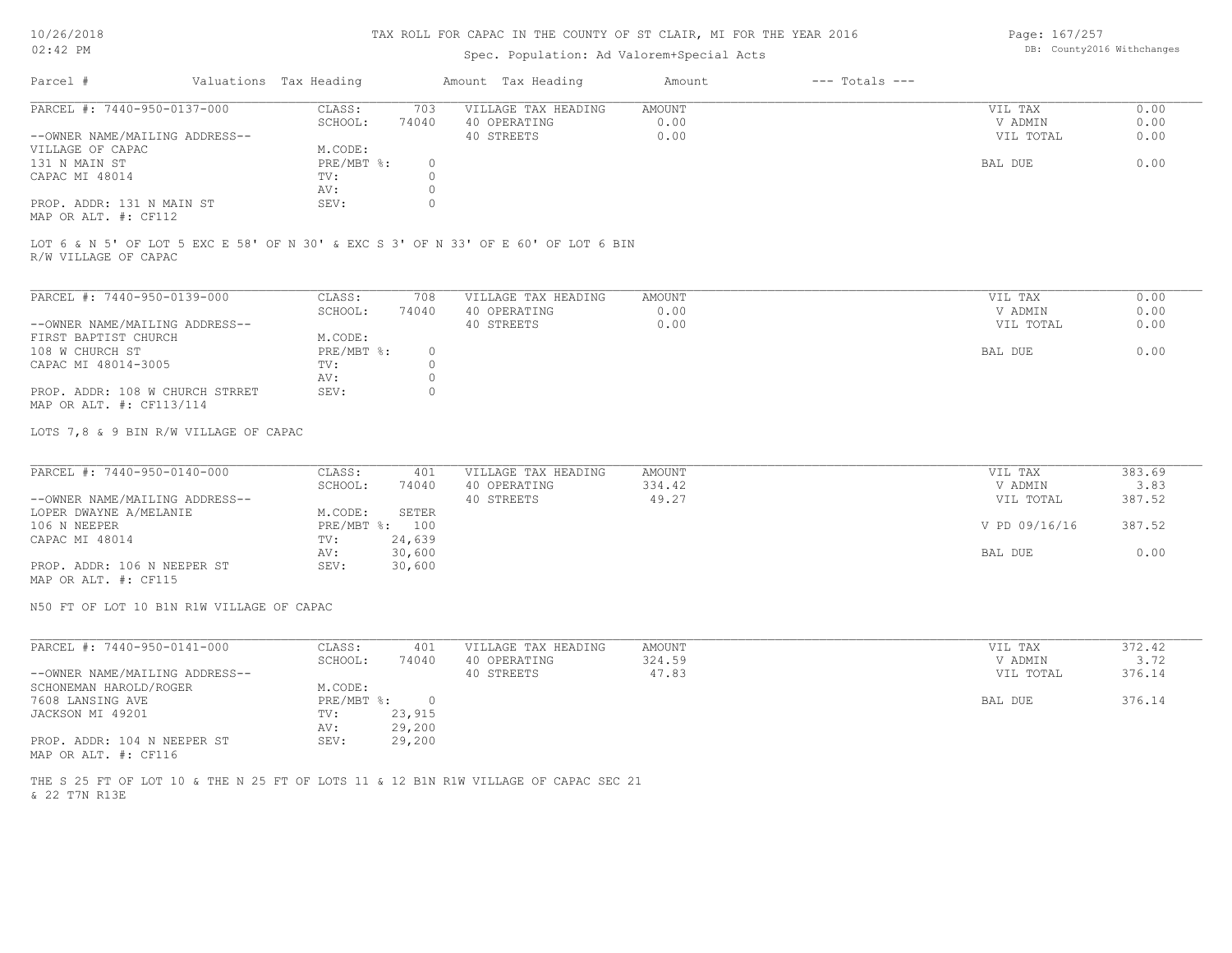## Spec. Population: Ad Valorem+Special Acts

Page: 168/257 DB: County2016 Withchanges

| Parcel #                       | Valuations Tax Heading |        | Amount Tax Heading  | Amount | $---$ Totals $---$ |               |        |
|--------------------------------|------------------------|--------|---------------------|--------|--------------------|---------------|--------|
| PARCEL #: 7440-950-0142-000    | CLASS:                 | 401    | VILLAGE TAX HEADING | AMOUNT |                    | VIL TAX       | 530.02 |
|                                | SCHOOL:                | 74040  | 40 OPERATING        | 461.95 |                    | V ADMIN       | 5.30   |
| --OWNER NAME/MAILING ADDRESS-- |                        |        | 40 STREETS          | 68.07  |                    | VIL TOTAL     | 535.32 |
| BECKER GERALD/SANDRA           | M.CODE:                |        |                     |        |                    |               |        |
| P O BOX 158                    | $PRE/MBT$ %:           |        |                     |        |                    | V PD 08/19/16 | 535.32 |
| CAPAC MI 48014                 | TV:                    | 34,035 |                     |        |                    |               |        |
|                                | AV:                    | 39,500 |                     |        |                    | BAL DUE       | 0.00   |
| PROP. ADDR: 107 W MILL ST      | SEV:                   | 39,500 |                     |        |                    |               |        |
| MAP OR ALT. #: CF117           |                        |        |                     |        |                    |               |        |

LOTS 11 & 12 EXC THE N 25 FT THEREOF B1N R1W VILLAGE OF CAPAC SEC 21 & 22 T7N R13E

| PARCEL #: 7440-950-0143-000    | CLASS:  | 401            | VILLAGE TAX HEADING | AMOUNT | VIL TAX       | 470.78 |
|--------------------------------|---------|----------------|---------------------|--------|---------------|--------|
|                                | SCHOOL: | 74040          | 40 OPERATING        | 410.32 | V ADMIN       | 4.70   |
| --OWNER NAME/MAILING ADDRESS-- |         |                | 40 STREETS          | 60.46  | VIL TOTAL     | 475.48 |
| ROSILLO ROGELIO/MARIA          | M.CODE: |                |                     |        |               |        |
| 201 W MILL ST                  |         | PRE/MBT %: 100 |                     |        | V PD 08/29/16 | 475.48 |
| CAPAC MI 48014-3025            | TV:     | 30,231         |                     |        |               |        |
|                                | AV:     | 36,000         |                     |        | BAL DUE       | 0.00   |
| PROP. ADDR: 201 W MILL ST      | SEV:    | 36,000         |                     |        |               |        |
| MAP OR ALT. #: CF118           |         |                |                     |        |               |        |

S90 FT OF LOT 1 B1N R2W VILLAGE OF CAPAC

| PARCEL #: 7440-950-0144-000    | CLASS:     | 401    | VILLAGE TAX HEADING | AMOUNT | VIL TAX       | 463.38 |
|--------------------------------|------------|--------|---------------------|--------|---------------|--------|
|                                | SCHOOL:    | 74040  | 40 OPERATING        | 403.87 | V ADMIN       | 4.63   |
| --OWNER NAME/MAILING ADDRESS-- |            |        | 40 STREETS          | 59.51  | VIL TOTAL     | 468.01 |
| JJ EDWARD INVESTMENT GROUP LLC | M.CODE:    |        |                     |        |               |        |
| 29635 33 MILE RD               | PRE/MBT %: |        |                     |        | V PD 08/29/16 | 468.01 |
| RICHMOND MI 48062              | TV:        | 29,756 |                     |        |               |        |
|                                | AV:        | 32,800 |                     |        | BAL DUE       | 0.00   |
| PROP. ADDR: 103 N NEEPER ST    | SEV:       | 32,800 |                     |        |               |        |
| $\frac{1}{2}$                  |            |        |                     |        |               |        |

MAP OR ALT. #: CF119

N60 FT OF LOT 1 & N 25 FT OF LOT 2 B1N R2W VILLAGE OF CAPAC SEC 21 & 22 T7N R13E

| PARCEL #: 7440-950-0145-000    | CLASS:  | 401            | VILLAGE TAX HEADING | AMOUNT | VIL TAX       | 709.13 |
|--------------------------------|---------|----------------|---------------------|--------|---------------|--------|
|                                | SCHOOL: | 74040          | 40 OPERATING        | 618.06 | V ADMIN       | 7.09   |
| --OWNER NAME/MAILING ADDRESS-- |         |                | 40 STREETS          | 91.07  | VIL TOTAL     | 716.22 |
| WARNEZ GREGORY                 | M.CODE: |                |                     |        |               |        |
| 203 W MILL ST                  |         | PRE/MBT %: 100 |                     |        | V PD 08/10/16 | 716.22 |
| CAPAC MI 48014-3025            | TV:     | 45,536         |                     |        |               |        |
|                                | AV:     | 49,500         |                     |        | BAL DUE       | 0.00   |
| PROP. ADDR: 203 W MILL ST      | SEV:    | 49,500         |                     |        |               |        |
| MAP OR ALT. #: CF120           |         |                |                     |        |               |        |

LOT 2 EXC N 25 FT B1N R2W VILLAGE OF CAPAC SEC 21 & 22 T7N R13E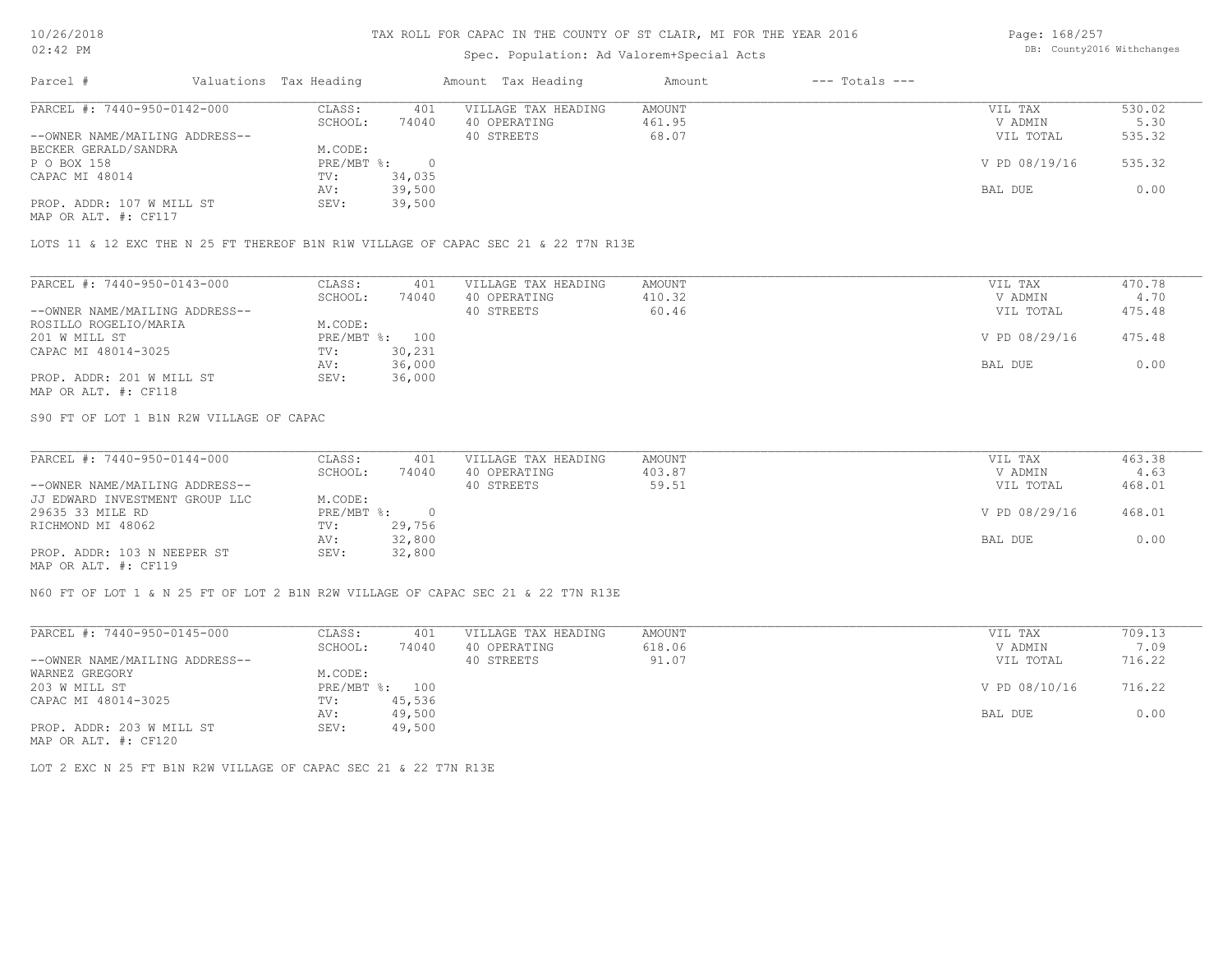## Spec. Population: Ad Valorem+Special Acts

Page: 169/257 DB: County2016 Withchanges

| Parcel #                                                      | Valuations Tax Heading |              | Amount Tax Heading                                | Amount                    | $---$ Totals $---$ |                    |                          |
|---------------------------------------------------------------|------------------------|--------------|---------------------------------------------------|---------------------------|--------------------|--------------------|--------------------------|
| PARCEL #: 7440-950-0146-000                                   | CLASS:                 | 401          | VILLAGE TAX HEADING                               | AMOUNT                    |                    | VIL TAX            | 601.35                   |
|                                                               | SCHOOL:                | 74040        | 40 OPERATING                                      | 524.12                    |                    | V ADMIN            | 6.01                     |
| --OWNER NAME/MAILING ADDRESS--                                |                        |              | 40 STREETS                                        | 77.23                     |                    | VIL TOTAL          | 607.36                   |
| BYERS KEVIN F                                                 | M.CODE:                |              |                                                   |                           |                    |                    |                          |
| BYERS SANDRA L                                                | PRE/MBT %: 0           |              |                                                   |                           |                    | V PD 09/12/16      | 607.36                   |
| P.O. BOX 357                                                  | TV:                    | 38,615       |                                                   |                           |                    |                    |                          |
| CAPAC MI 48014-0357                                           | AV:                    | 46,000       |                                                   |                           |                    | BAL DUE            | 0.00                     |
|                                                               | SEV:                   | 46,000       |                                                   |                           |                    |                    |                          |
| PROP. ADDR: 105 N NEEPER ST<br>MAP OR ALT. #: CF121           |                        |              |                                                   |                           |                    |                    |                          |
|                                                               |                        |              |                                                   |                           |                    |                    |                          |
| PARCEL #: 7440-950-0147-000                                   | CLASS:                 | 401          | VILLAGE TAX HEADING                               | AMOUNT                    |                    | VIL TAX            | 567.53                   |
|                                                               | SCHOOL:                | 74040        | 40 OPERATING                                      | 494.65                    |                    | V ADMIN            | 5.67                     |
| --OWNER NAME/MAILING ADDRESS--                                |                        |              | 40 STREETS                                        | 72.88                     |                    | VIL TOTAL          | 573.20                   |
| SONNER JANET                                                  | M.CODE:                |              |                                                   |                           |                    |                    |                          |
| 107 N NEEPER ST                                               | PRE/MBT %: 100         |              |                                                   |                           |                    | V PD 07/08/16      | 573.20                   |
| CAPAC MI 48014                                                | TV:                    | 36,444       |                                                   |                           |                    |                    |                          |
|                                                               | AV:                    | 44,100       |                                                   |                           |                    | BAL DUE            | 0.00                     |
| PROP. ADDR: 107 N NEEPER ST                                   | SEV:                   | 44,100       |                                                   |                           |                    |                    |                          |
| MAP OR ALT. #: CF122                                          |                        |              |                                                   |                           |                    |                    |                          |
| PARCEL #: 7440-950-0148-000<br>--OWNER NAME/MAILING ADDRESS-- | CLASS:<br>SCHOOL:      | 401<br>74040 | VILLAGE TAX HEADING<br>40 OPERATING<br>40 STREETS | AMOUNT<br>439.81<br>64.80 |                    | VIL TAX<br>V ADMIN | 504.61<br>5.04<br>509.65 |
| LUBAHN EDW JR/LOUISE                                          | M.CODE:                |              |                                                   |                           |                    | VIL TOTAL          |                          |
|                                                               | PRE/MBT %: 100         |              |                                                   |                           |                    |                    | 509.65                   |
| 109 N NEEPER ST<br>CAPAC MI 48014                             | TV:                    | 32,404       |                                                   |                           |                    | V PD 08/29/16      |                          |
|                                                               | AV:                    | 39,800       |                                                   |                           |                    | BAL DUE            | 0.00                     |
| PROP. ADDR: 109 N NEEPER ST                                   | SEV:                   | 39,800       |                                                   |                           |                    |                    |                          |
| MAP OR ALT. #: CB123                                          |                        |              |                                                   |                           |                    |                    |                          |
| LOT 5 B1N R2W VILLAGE OF CAPAC SEC 21 & 22 T7N R13E           |                        |              |                                                   |                           |                    |                    |                          |
|                                                               |                        |              |                                                   |                           |                    |                    |                          |
| PARCEL #: 7440-950-0149-000                                   | CLASS:                 | 401          | VILLAGE TAX HEADING                               | AMOUNT                    |                    | VIL TAX            | 490.13                   |
|                                                               | SCHOOL:                | 74040        | 40 OPERATING                                      | 427.19                    |                    | V ADMIN            | 4.90                     |
| --OWNER NAME/MAILING ADDRESS--                                |                        |              | 40 STREETS                                        | 62.94                     |                    | VIL TOTAL          | 495.03                   |
| LEIGH CAROLYN                                                 | M.CODE:                |              |                                                   |                           |                    |                    |                          |
| 113 N NEEPER ST                                               | PRE/MBT %: 100         |              |                                                   |                           |                    | V PD 08/15/16      | 495.03                   |
| CAPAC MI 48014-3033                                           | TV:                    | 31,474       |                                                   |                           |                    |                    |                          |
|                                                               | AV:                    | 37,900       |                                                   |                           |                    | BAL DUE            | 0.00                     |

AV: 37,900 BAL DUE 0.00

MAP OR ALT. #: CF124 PROP. ADDR: 113 N NEEPER ST SEV: 37,900

LOT 6 B1N R2W VILLAGE OF CAPAC SEC 21 & 22 T7N R13E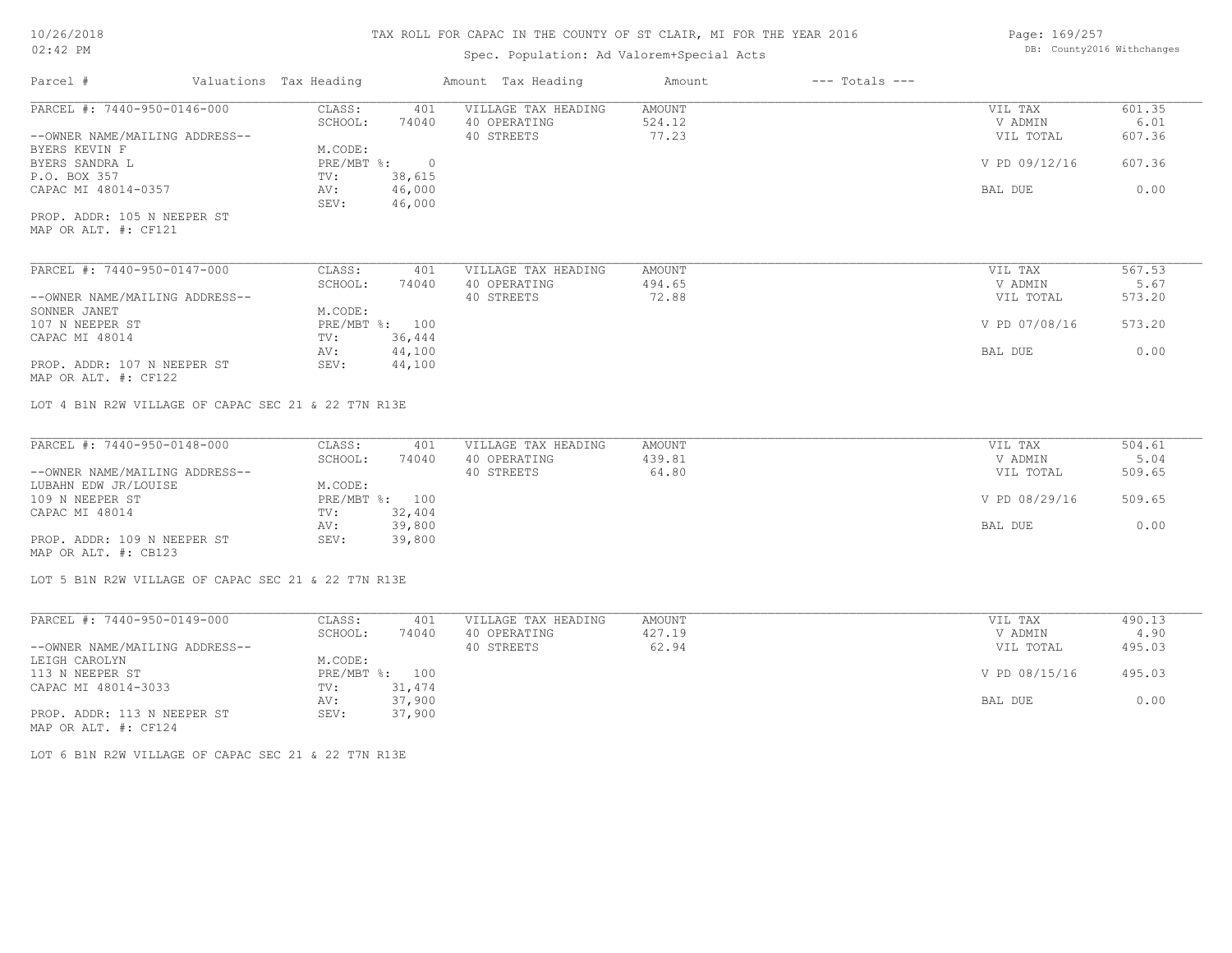### Spec. Population: Ad Valorem+Special Acts

Page: 170/257 DB: County2016 Withchanges

| Parcel #                           | Valuations Tax Heading |        | Amount Tax Heading  | Amount | $---$ Totals $---$ |               |        |
|------------------------------------|------------------------|--------|---------------------|--------|--------------------|---------------|--------|
| PARCEL #: 7440-950-0150-000        | CLASS:                 | 401    | VILLAGE TAX HEADING | AMOUNT |                    | VIL TAX       | 439.57 |
|                                    | SCHOOL:                | 74040  | 40 OPERATING        | 383.12 |                    | V ADMIN       | 4.39   |
| --OWNER NAME/MAILING ADDRESS--     |                        |        | 40 STREETS          | 56.45  |                    | VIL TOTAL     | 443.96 |
| ALDRICH CHARLES                    | M.CODE:                |        |                     |        |                    |               |        |
| 108 N GLASSFORD STREET             | PRE/MBT %:             |        |                     |        |                    | V PD 09/19/16 | 443.96 |
| CAPAC MI 48014                     | TV:                    | 28,227 |                     |        |                    |               |        |
|                                    | AV:                    | 34,800 |                     |        |                    | BAL DUE       | 0.00   |
| PROP. ADDR: 108 N GLASSFORD STREET | SEV:                   | 34,800 |                     |        |                    |               |        |
| MAP OR ALT. #: CF125               |                        |        |                     |        |                    |               |        |

LOT 7 B1N R2W VILLAGE OF CAPAC SEC 21 & 22 T7N R13E

| PARCEL #: 7440-950-0151-000        | CLASS:     | 401    | VILLAGE TAX HEADING | AMOUNT | VIL TAX       | 701.35 |
|------------------------------------|------------|--------|---------------------|--------|---------------|--------|
|                                    | SCHOOL:    | 74040  | 40 OPERATING        | 611.28 | V ADMIN       | 7.01   |
| --OWNER NAME/MAILING ADDRESS--     |            |        | 40 STREETS          | 90.07  | VIL TOTAL     | 708.36 |
| BROWN JUDY L.                      | M.CODE:    |        |                     |        |               |        |
| MURRAY JOSEPH W.                   | PRE/MBT %: | 67     |                     |        | V PD 07/08/16 | 708.36 |
| 106 N GLASSFORD ST                 | TV:        | 45,037 |                     |        |               |        |
| CAPAC MI 48014-3009                | AV:        | 54,500 |                     |        | BAL DUE       | 0.00   |
|                                    | SEV:       | 54,500 |                     |        |               |        |
| PROP. ADDR: 106 N GLASSFORD STREET |            |        |                     |        |               |        |

MAP OR ALT. #: CF126

LOT 8 B1N R2W VILLAGE OF CAPAC SEC 21 & 22 T7N R13E

| PARCEL #: 7440-950-0152-000        | CLASS:  | 401            | VILLAGE TAX HEADING | AMOUNT | VIL TAX       | 559.47 |
|------------------------------------|---------|----------------|---------------------|--------|---------------|--------|
|                                    | SCHOOL: | 74040          | 40 OPERATING        | 487.62 | V ADMIN       | 5.59   |
| --OWNER NAME/MAILING ADDRESS--     |         |                | 40 STREETS          | 71.85  | VIL TOTAL     | 565.06 |
| SMITH ROBERT/DOROTHY               | M.CODE: |                |                     |        |               |        |
| 104 N GLASSFORD ST                 |         | PRE/MBT %: 100 |                     |        | V PD 08/15/16 | 565.06 |
| CAPAC MI 48014-3009                | TV:     | 35,926         |                     |        |               |        |
|                                    | AV:     | 45,200         |                     |        | BAL DUE       | 0.00   |
| PROP. ADDR: 104 N GLASSFORD STREET | SEV:    | 45,200         |                     |        |               |        |
| MAP OR ALT. #: CF127A              |         |                |                     |        |               |        |

LOT 9 B1N R2W VILLAGE OF CAPAC SEC 21 & 22 T7N R13E

| PARCEL #: 7440-950-0153-000    | CLASS:  | 401            | VILLAGE TAX HEADING | AMOUNT | VIL TAX       | 115.87 |
|--------------------------------|---------|----------------|---------------------|--------|---------------|--------|
|                                | SCHOOL: | 74040          | 40 OPERATING        | 100.99 | V ADMIN       | 1.15   |
| --OWNER NAME/MAILING ADDRESS-- |         |                | 40 STREETS          | 14.88  | VIL TOTAL     | 117.02 |
| SMITH ROBERT/DOROTHY           | M.CODE: |                |                     |        |               |        |
| 104 N GLASSFORD STREET         |         | PRE/MBT %: 100 |                     |        | V PD 08/15/16 | 117.02 |
| CAPAC MI 48014                 | TV:     | 7.441          |                     |        |               |        |
|                                | AV:     | 18,400         |                     |        | BAL DUE       | 0.00   |
| PROP. ADDR: N GLASSFORD STREET | SEV:    | 18,400         |                     |        |               |        |
| MAP OR ALT. #: CF127B          |         |                |                     |        |               |        |

LOT 10 B1N R2W VILLAGE OF CAPAC SEC 21 & 22 T7N R13E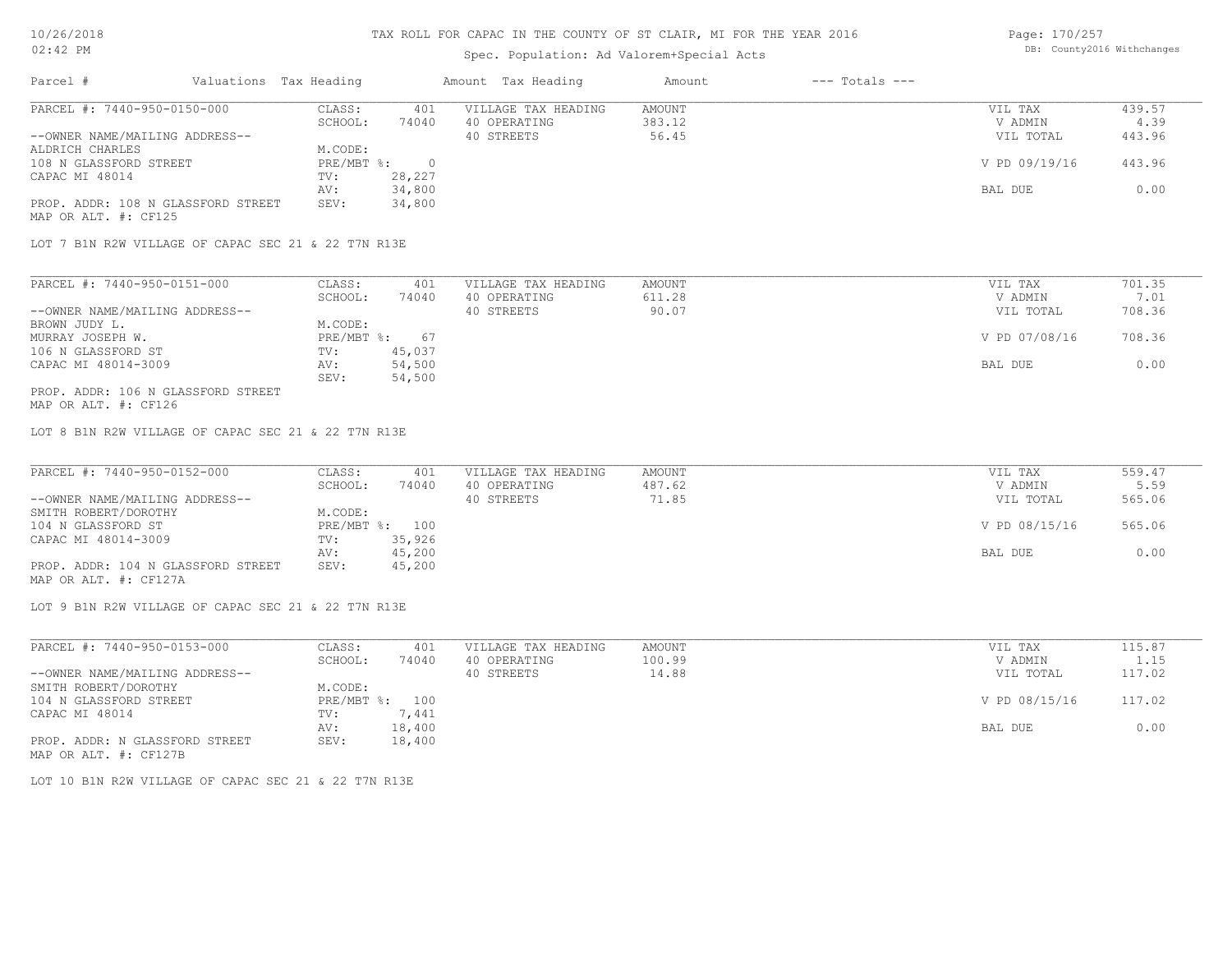## Spec. Population: Ad Valorem+Special Acts

Page: 171/257 DB: County2016 Withchanges

| Parcel #                       | Valuations Tax Heading |        | Amount Tax Heading  | Amount | $---$ Totals $---$ |               |        |
|--------------------------------|------------------------|--------|---------------------|--------|--------------------|---------------|--------|
| PARCEL #: 7440-950-0154-000    | CLASS:                 | 401    | VILLAGE TAX HEADING | AMOUNT |                    | VIL TAX       | 612.66 |
|                                | SCHOOL:                | 74040  | 40 OPERATING        | 533.98 |                    | V ADMIN       | 6.12   |
| --OWNER NAME/MAILING ADDRESS-- |                        |        | 40 STREETS          | 78.68  |                    | VIL TOTAL     | 618.78 |
| STANTON DALLAS I               | M.CODE:                | COREL  |                     |        |                    |               |        |
| 207 W MILL ST                  | $PRE/MBT$ %:           |        |                     |        |                    | V PD 09/19/16 | 618.78 |
| CAPAC MI 48014-3025            | TV:                    | 39,342 |                     |        |                    |               |        |
|                                | AV:                    | 49,200 |                     |        |                    | BAL DUE       | 0.00   |
| PROP. ADDR: 207 W MILL ST      | SEV:                   | 49,200 |                     |        |                    |               |        |
| MAP OR ALT. #: CF128A          |                        |        |                     |        |                    |               |        |

LOT 11 B1N R2W VILLAGE OF CAPAC SEC 21 & 22 T7N R13E

| SCHOOL:<br>74040<br>40 OPERATING<br>0.00<br>0.00<br>--OWNER NAME/MAILING ADDRESS--<br>40 STREETS | V ADMIN<br>VIL TOTAL | 0.00 |
|--------------------------------------------------------------------------------------------------|----------------------|------|
|                                                                                                  |                      |      |
|                                                                                                  |                      | 0.00 |
| CAPAC UNITED METHODIST CHURCH, ET, AL<br>M.CODE:                                                 |                      |      |
| PRE/MBT %:<br>14952 IMLAY CITY RD                                                                | BAL DUE              | 0.00 |
| CAPAC MI 48014<br>TV:                                                                            |                      |      |
| AV:                                                                                              |                      |      |
| PROP. ADDR: 211 W MILL ST<br>SEV:                                                                |                      |      |

MAP OR ALT. #: CF128B

LOT 12 B1N R2W VILLAGE OF CAPAC SEC 21 & 22 T7N R13E

| PARCEL #: 7440-950-0155-000    | CLASS:     | 401    | VILLAGE TAX HEADING | AMOUNT | VIL TAX   | 355.46 |
|--------------------------------|------------|--------|---------------------|--------|-----------|--------|
|                                | SCHOOL:    | 74040  | 40 OPERATING        | 309.81 | V ADMIN   | 3.55   |
| --OWNER NAME/MAILING ADDRESS-- |            |        | 40 STREETS          | 45.65  | VIL TOTAL | 359.01 |
| MCNUTT MEL ALGER               | M.CODE:    |        |                     |        |           |        |
| P.O. BOX 541                   | PRE/MBT %: |        |                     |        | BAL DUE   | 359.01 |
| MEMPHIS MI 48041               | TV:        | 22,826 |                     |        |           |        |
|                                | AV:        | 28,900 |                     |        |           |        |
| PROP. ADDR: 303 W MILL ST      | SEV:       | 28,900 |                     |        |           |        |
| MAP OR ALT. #: CF129A          |            |        |                     |        |           |        |

LOT 1 EXC N 50 FT THEREOF B1N R3W VILLAGE OF CAPAC SEC 21 & 22 T7N R13E

| PARCEL #: 7440-950-0156-000        | CLASS:       | 401    | VILLAGE TAX HEADING | AMOUNT | VIL TAX       | 270.85 |
|------------------------------------|--------------|--------|---------------------|--------|---------------|--------|
|                                    | SCHOOL:      | 74040  | 40 OPERATING        | 236.07 | V ADMIN       | 2.70   |
| --OWNER NAME/MAILING ADDRESS--     |              |        | 40 STREETS          | 34.78  | VIL TOTAL     | 273.55 |
| HARVEY JAMIE                       | M.CODE:      | COREL  |                     |        |               |        |
| 101 N GLASSFORD ST                 | $PRE/MBT$ %: | 100    |                     |        | V PD 09/19/16 | 273.55 |
| CAPAC MI 48014                     | TV:          | 17,393 |                     |        |               |        |
|                                    | AV:          | 19,000 |                     |        | BAL DUE       | 0.00   |
| PROP. ADDR: 101 N GLASSFORD STREET | SEV:         | 19,000 |                     |        |               |        |

MAP OR ALT. #: CF129B

N50 FT OF LOT 1 B1N R3W VILLAGE OF CAPAC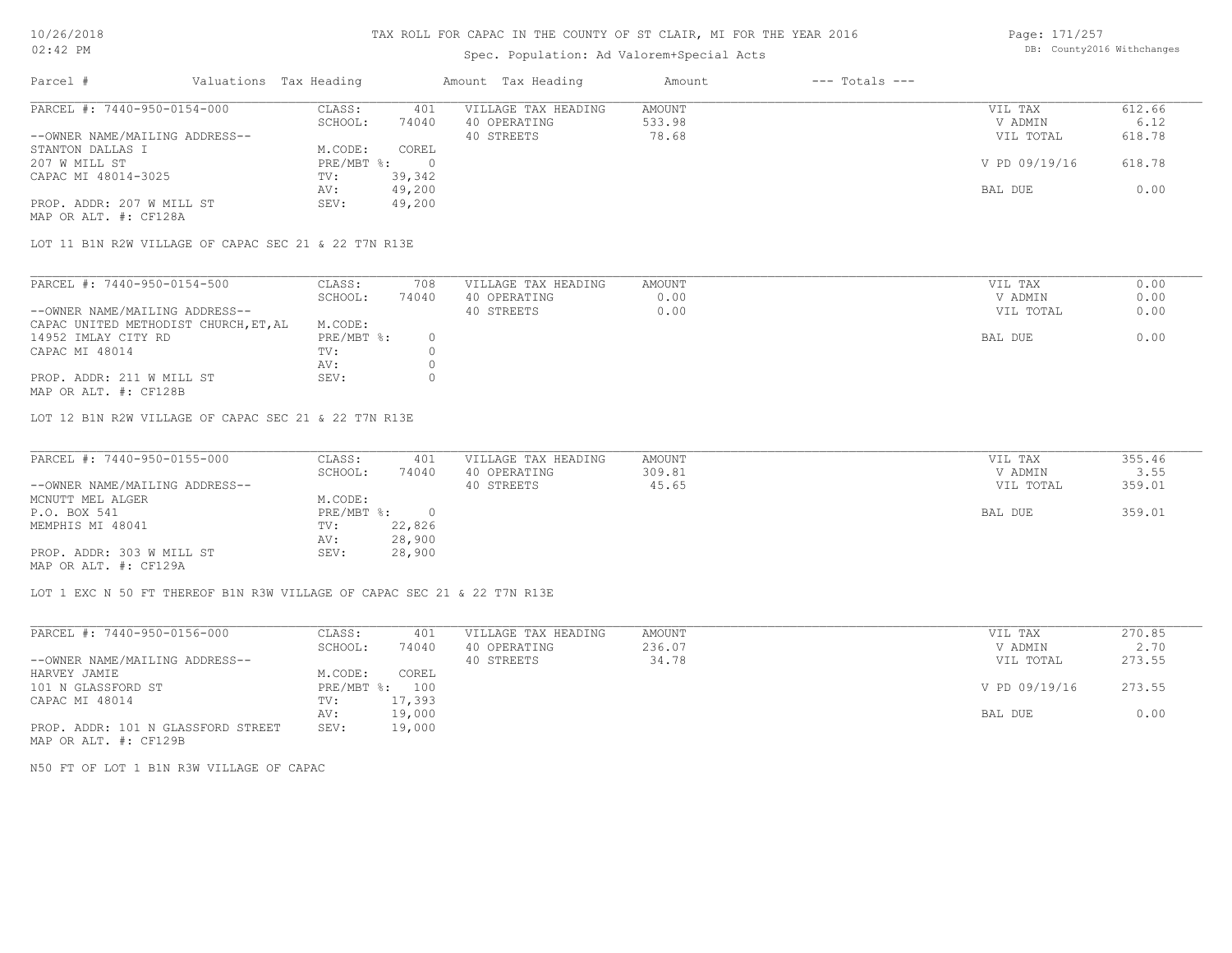## Spec. Population: Ad Valorem+Special Acts

Page: 172/257 DB: County2016 Withchanges

| Parcel #                                                    | Valuations Tax Heading |                |                  | Amount Tax Heading  | Amount | $---$ Totals $---$ |               |          |
|-------------------------------------------------------------|------------------------|----------------|------------------|---------------------|--------|--------------------|---------------|----------|
| PARCEL #: 7440-950-0157-000                                 |                        | CLASS:         | 401              | VILLAGE TAX HEADING | AMOUNT |                    | VIL TAX       | 520.77   |
|                                                             |                        | SCHOOL:        | 74040            | 40 OPERATING        | 453.89 |                    | V ADMIN       | 5.20     |
| --OWNER NAME/MAILING ADDRESS--                              |                        |                |                  | 40 STREETS          | 66.88  |                    | VIL TOTAL     | 525.97   |
| KURTZHALS KYLE                                              |                        | M.CODE:        | SETER            |                     |        |                    |               |          |
| 305 W MILL ST                                               |                        | PRE/MBT %: 100 |                  |                     |        |                    | V PD 09/16/16 | 525.97   |
| CAPAC MI 48014-3027                                         |                        | TV:<br>AV:     | 33,441<br>41,400 |                     |        |                    | BAL DUE       | 0.00     |
| PROP. ADDR: 305 W MILL ST                                   |                        | SEV:           | 41,400           |                     |        |                    |               |          |
| MAP OR ALT. #: CF130A                                       |                        |                |                  |                     |        |                    |               |          |
| LOT 2 B1N R3W VILLAGE OF CAPAC                              |                        |                |                  |                     |        |                    |               |          |
| PARCEL #: 7440-950-0158-000                                 |                        | CLASS:         | 401              | VILLAGE TAX HEADING | AMOUNT |                    | VIL TAX       | 660.29   |
|                                                             |                        | SCHOOL:        | 74040            | 40 OPERATING        | 575.49 |                    | V ADMIN       | 6.60     |
| --OWNER NAME/MAILING ADDRESS--                              |                        |                |                  | 40 STREETS          | 84.80  |                    | VIL TOTAL     | 666.89   |
| MILLER PETER S                                              |                        | M.CODE:        | 00CSB            |                     |        |                    |               |          |
| 103 N GLASSFORD STREET                                      |                        | PRE/MBT %: 100 |                  |                     |        |                    | V PD 08/15/16 | 666.89   |
| CAPAC MI 48014                                              |                        | TV:            | 42,400           |                     |        |                    |               |          |
|                                                             |                        |                |                  |                     |        |                    |               |          |
| PROP. ADDR: 103 N GLASSFORD STREET<br>MAP OR ALT. #: CF130B |                        | AV:<br>SEV:    | 42,400<br>42,400 |                     |        |                    | BAL DUE       | 0.00     |
| LOT 3 B1N R3W VILLAGE OF CAPAC SEC 21 & 22 T7N R13E         |                        |                |                  |                     |        |                    |               |          |
| PARCEL #: 7440-950-0159-000                                 |                        | CLASS:         | 401              | VILLAGE TAX HEADING | AMOUNT |                    | VIL TAX       | 1,031.51 |
|                                                             |                        | SCHOOL:        | 74040            | 40 OPERATING        | 899.04 |                    | V ADMIN       | 10.31    |
| --OWNER NAME/MAILING ADDRESS--                              |                        |                |                  | 40 STREETS          | 132.47 |                    | VIL TOTAL     | 1,041.82 |
| MULTI CORP INC                                              |                        | M.CODE:        |                  |                     |        |                    |               |          |
| 14835 LOIS LN                                               |                        | PRE/MBT %:     | $\overline{0}$   |                     |        |                    | V PD 08/19/16 | 1,041.82 |
| CAPAC MI 48014                                              |                        | TV:            | 66,238           |                     |        |                    |               |          |
|                                                             |                        | AV:            | 76,400           |                     |        |                    | BAL DUE       | 0.00     |
| PROP. ADDR: 105 N GLASSFORD STREET<br>MAP OR ALT. #: CF131  |                        | SEV:           | 76,400           |                     |        |                    |               |          |
| LOT 4 & S 1/4 OF LOT 5 B1N R3W VILLAGE OF CAPAC             |                        |                |                  |                     |        |                    |               |          |
| PARCEL #: 7440-950-0160-000                                 |                        | CLASS:         | 401              | VILLAGE TAX HEADING | AMOUNT |                    | VIL TAX       | 368.15   |
|                                                             |                        | SCHOOL:        | 74040            | 40 OPERATING        | 320.87 |                    | V ADMIN       | 3.68     |
| --OWNER NAME/MAILING ADDRESS--                              |                        |                |                  | 40 STREETS          | 47.28  |                    | VIL TOTAL     | 371.83   |
| CORONADO JOSE/SUSAN                                         |                        | M.CODE:        | COREL            |                     |        |                    |               |          |

MAP OR ALT. #: CF132 PROP. ADDR: 107 N GLASSFORD STREET SEV: 30,200 AV: 30,200 BAL DUE 0.00 CAPAC MI 48014 TV: 23,641<br>
AV: 30,200 107 N GLASSFORD PRE/MBT %: 100 V PD 09/16/16 371.83

N3/4 OF LOT 5 B1N R3W VILLAGE OF CAPAC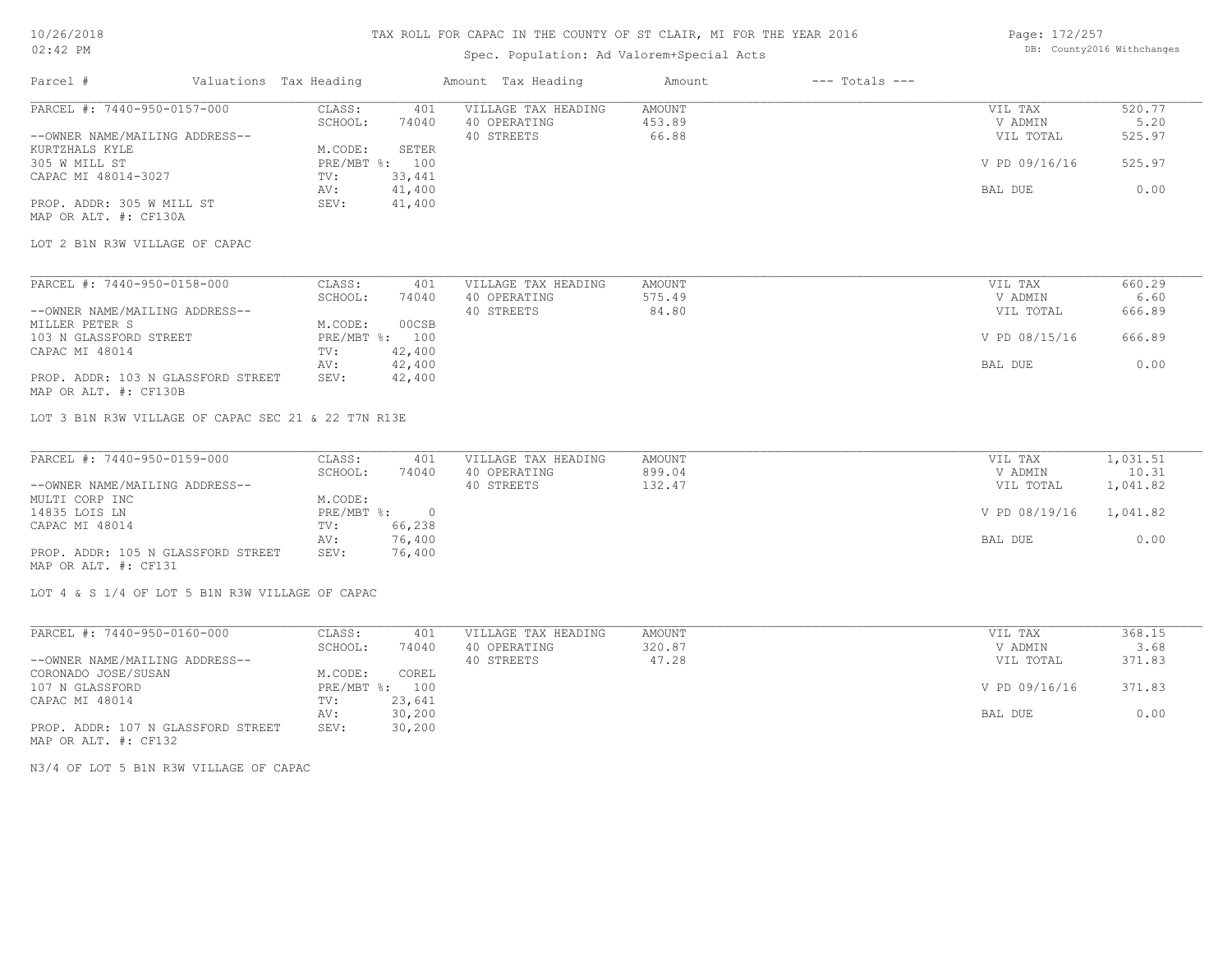## Spec. Population: Ad Valorem+Special Acts

| Page: 173/257 |                            |
|---------------|----------------------------|
|               | DB: County2016 Withchanges |

| Parcel #                           | Valuations Tax Heading |        | Amount Tax Heading  | Amount | $---$ Totals $---$ |               |        |
|------------------------------------|------------------------|--------|---------------------|--------|--------------------|---------------|--------|
| PARCEL #: 7440-950-0161-000        | CLASS:                 | 401    | VILLAGE TAX HEADING | AMOUNT |                    | VIL TAX       | 838.52 |
|                                    | SCHOOL:                | 74040  | 40 OPERATING        | 383.12 |                    | V ADMIN       | 4.39   |
| --OWNER NAME/MAILING ADDRESS--     |                        |        | 40 STREETS          | 56.45  |                    | VIL TOTAL     | 842.91 |
| PASELK, SR.DAVID/DONNA             | M.CODE:                | COREL  | UTIL                | 398.95 |                    |               |        |
| 109 N GLASSFORD ST                 | PRE/MBT %: 100         |        |                     |        |                    | V PD 09/16/16 | 842.91 |
| CAPAC MI 48014                     | TV:                    | 28,227 |                     |        |                    |               |        |
|                                    | AV:                    | 34,800 |                     |        |                    | BAL DUE       | 0.00   |
| PROP. ADDR: 109 N GLASSFORD STREET | SEV:                   | 34,800 |                     |        |                    |               |        |
| MAP OR ALT. #: CF133               |                        |        |                     |        |                    |               |        |

LOT 6 B1N R3W VILLAGE OF CAPAC SEC 21 & 22 T7N R13E

| PARCEL #: 7440-950-0162-000    | CLASS:     | 401    | VILLAGE TAX HEADING | AMOUNT | VIL TAX   | 636.87 |
|--------------------------------|------------|--------|---------------------|--------|-----------|--------|
|                                | SCHOOL:    | 74040  | 40 OPERATING        | 555.08 | V ADMIN   | 6.36   |
| --OWNER NAME/MAILING ADDRESS-- |            |        | 40 STREETS          | 81.79  | VIL TOTAL | 643.23 |
| RUDDOCK DONALD/LINDA           | M.CODE:    | ORLMS  |                     |        |           |        |
| 104 N MATTESON ST              | PRE/MBT %: | 100    |                     |        | BAL DUE   | 643.23 |
| CAPAC MI 48014                 | TV:        | 40,896 |                     |        |           |        |
|                                | AV:        | 46,500 |                     |        |           |        |
| PROP. ADDR: 104 N MATTESON ST  | SEV:       | 46,500 |                     |        |           |        |
| MAP OR ALT. #: CF134A          |            |        |                     |        |           |        |

S25 FT OF LOT 9 & LOT 10 B1N R3W VILLAGE OF CAPAC

| PARCEL #: 7440-950-0162-250    | CLASS:     | 401    | VILLAGE TAX HEADING | AMOUNT | VIL TAX       | 686.82 |
|--------------------------------|------------|--------|---------------------|--------|---------------|--------|
|                                | SCHOOL:    | 74040  | 40 OPERATING        | 598.62 | V ADMIN       | 6.86   |
| --OWNER NAME/MAILING ADDRESS-- |            |        | 40 STREETS          | 88.20  | VIL TOTAL     | 693.68 |
| LEON MARTIN/MARGARITA          | M.CODE:    | COREL  |                     |        |               |        |
| 108 N MATTESON ST              | PRE/MBT %: | 100    |                     |        | V PD 09/19/16 | 693.68 |
| Capac MI 48014-3019            | TV:        | 44,104 |                     |        |               |        |
|                                | AV:        | 50,300 |                     |        | BAL DUE       | 0.00   |
| PROP. ADDR: 108 N MATTESON ST  | SEV:       | 50,300 |                     |        |               |        |
| MAP OR ALT. #: CF134C          |            |        |                     |        |               |        |

 $\mathcal{L}_\mathcal{L} = \mathcal{L}_\mathcal{L} = \mathcal{L}_\mathcal{L} = \mathcal{L}_\mathcal{L} = \mathcal{L}_\mathcal{L} = \mathcal{L}_\mathcal{L} = \mathcal{L}_\mathcal{L} = \mathcal{L}_\mathcal{L} = \mathcal{L}_\mathcal{L} = \mathcal{L}_\mathcal{L} = \mathcal{L}_\mathcal{L} = \mathcal{L}_\mathcal{L} = \mathcal{L}_\mathcal{L} = \mathcal{L}_\mathcal{L} = \mathcal{L}_\mathcal{L} = \mathcal{L}_\mathcal{L} = \mathcal{L}_\mathcal{L}$ 

S50 FT OF LOT 8 & N 50 FT OF LOT 9 B1N R3W VILLAGE OF CAPAC

| PARCEL #: 7440-950-0162-500    | CLASS:       | 401    | VILLAGE TAX HEADING | AMOUNT | VIL TAX       | 1,090.32 |
|--------------------------------|--------------|--------|---------------------|--------|---------------|----------|
|                                | SCHOOL:      | 74040  | 40 OPERATING        | 950.30 | V ADMIN       | 10.90    |
| --OWNER NAME/MAILING ADDRESS-- |              |        | 40 STREETS          | 140.02 | VIL TOTAL     | 1,101.22 |
| SCHROEDER MICHELLE L           | M.CODE:      | COREL  |                     |        |               |          |
| SCHROEDER MATTHEW B            | $PRE/MBT$ %: | 100    |                     |        | V PD 09/19/16 | 1,101.22 |
| 110 N MATTESON ST              | TV:          | 70,014 |                     |        |               |          |
| CAPAC MI 48014-3019            | AV:          | 77,200 |                     |        | BAL DUE       | 0.00     |
|                                | SEV:         | 77,200 |                     |        |               |          |
| PROP. ADDR: 110 N MATTESON ST  |              |        |                     |        |               |          |

MAP OR ALT. #: 134B

LOT 7 & N 25 FT OF LOT 8 B1N R3W VILLAGE OF CAPAC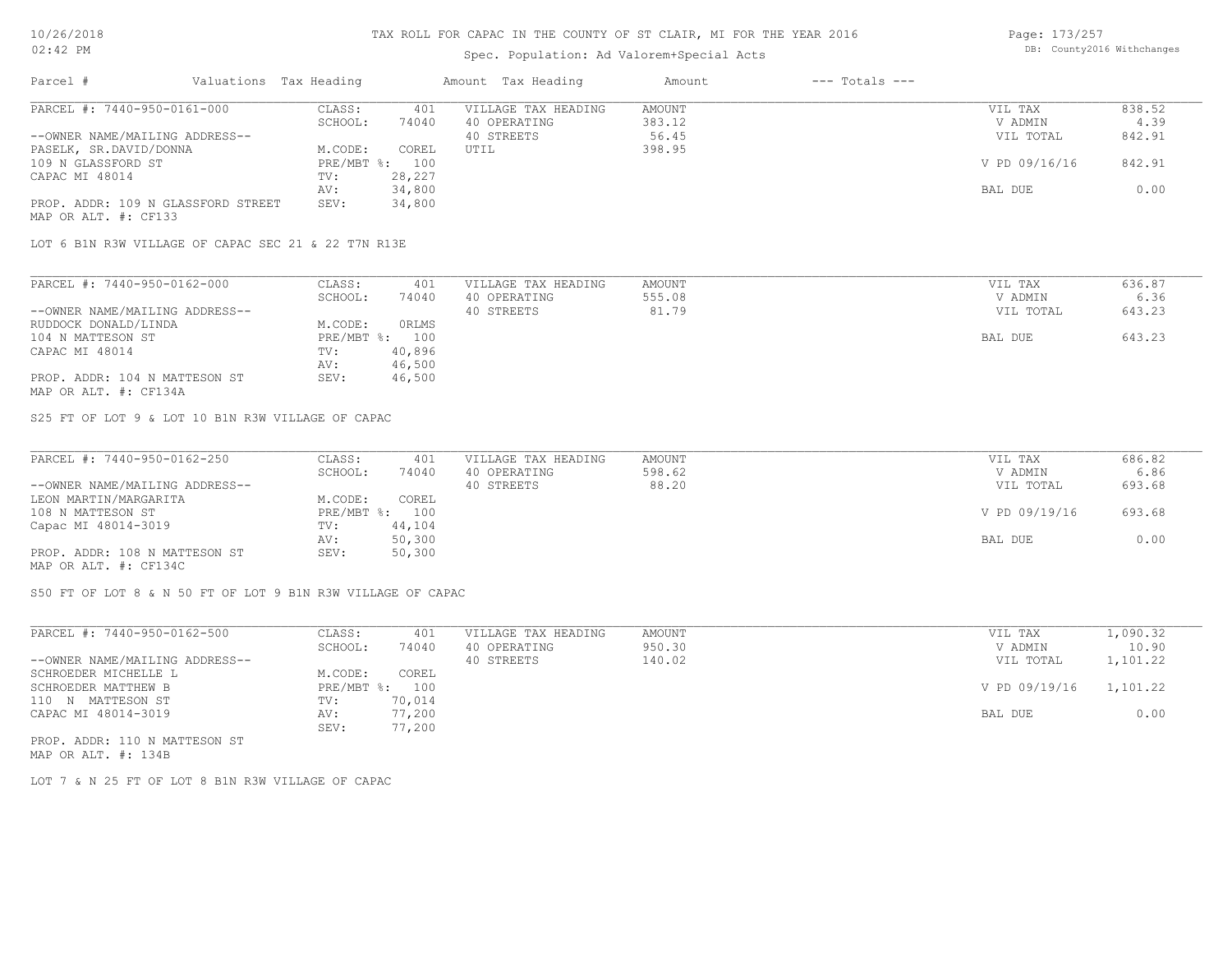# Spec. Population: Ad Valorem+Special Acts

| Page: 174/257 |                            |
|---------------|----------------------------|
|               | DB: County2016 Withchanges |

|                                                                                                                              |                              | Spec. Population: Ad Valorem+Special Acts |                              |               |        |
|------------------------------------------------------------------------------------------------------------------------------|------------------------------|-------------------------------------------|------------------------------|---------------|--------|
| Parcel #                                                                                                                     | Valuations Tax Heading       | Amount Tax Heading                        | Amount<br>$---$ Totals $---$ |               |        |
| PARCEL #: 7440-950-0163-000                                                                                                  | CLASS:<br>401                | VILLAGE TAX HEADING                       | <b>AMOUNT</b>                | VIL TAX       | 459.50 |
|                                                                                                                              | SCHOOL:<br>74040             | 40 OPERATING                              | 400.49                       | V ADMIN       | 4.59   |
| --OWNER NAME/MAILING ADDRESS--                                                                                               |                              | 40 STREETS                                | 59.01                        | VIL TOTAL     | 464.09 |
| GRZYB JOHN JR/SANDRA                                                                                                         | M.CODE:                      |                                           |                              |               |        |
| 307 W MILL ST                                                                                                                | PRE/MBT %: 100               |                                           |                              | V PD 07/15/16 | 464.09 |
| CAPAC MI 48014-3027                                                                                                          | 29,507<br>TV:                |                                           |                              |               |        |
|                                                                                                                              | 36,400<br>AV:                |                                           |                              | BAL DUE       | 0.00   |
| PROP. ADDR: 307 W MILL ST                                                                                                    | SEV:<br>36,400               |                                           |                              |               |        |
| MAP OR ALT. #: CF135A                                                                                                        |                              |                                           |                              |               |        |
| LOT 11 B1N R3W VILLAGE OF CAPAC SEC 21 & 22 T7N R13E                                                                         |                              |                                           |                              |               |        |
|                                                                                                                              |                              |                                           |                              |               |        |
| PARCEL #: 7440-950-0164-000                                                                                                  | CLASS:<br>401                | VILLAGE TAX HEADING                       | <b>AMOUNT</b>                | VIL TAX       | 398.22 |
|                                                                                                                              | SCHOOL:<br>74040             | 40 OPERATING                              | 347.08                       | V ADMIN       | 3.98   |
| --OWNER NAME/MAILING ADDRESS--                                                                                               |                              | 40 STREETS                                | 51.14                        | VIL TOTAL     | 402.20 |
| BEDNARSKI DENNIS/RENEE                                                                                                       | M.CODE:<br>COREL             |                                           |                              |               |        |
| 311 W MILL ST                                                                                                                | PRE/MBT %: 100               |                                           |                              | V PD 09/19/16 | 402.20 |
| CAPAC MI 48014-3027                                                                                                          | TV:<br>25,572                |                                           |                              |               |        |
|                                                                                                                              | 32,100<br>AV:                |                                           |                              | BAL DUE       | 0.00   |
| PROP. ADDR: 311 W MILL ST                                                                                                    | 32,100<br>SEV:               |                                           |                              |               |        |
| MAP OR ALT. #: CF135B                                                                                                        |                              |                                           |                              |               |        |
| LOT 12 B1N R3W VILLAGE OF CAPAC                                                                                              |                              |                                           |                              |               |        |
|                                                                                                                              |                              |                                           |                              |               |        |
| PARCEL #: 7440-950-0165-000                                                                                                  | CLASS:<br>201                | VILLAGE TAX HEADING                       | <b>AMOUNT</b>                | VIL TAX       | 415.46 |
|                                                                                                                              | SCHOOL:<br>74040             | 40 OPERATING                              | 362.11                       | V ADMIN       | 4.15   |
| --OWNER NAME/MAILING ADDRESS--                                                                                               |                              | 40 STREETS                                | 53.35                        | VIL TOTAL     | 419.61 |
| CHIND TIMOTHY                                                                                                                | M.CODE:                      |                                           |                              |               |        |
| 263 QUAIL RD                                                                                                                 | PRE/MBT %: 0                 |                                           |                              | V PD 09/12/16 | 419.61 |
| CAPAC MI 48014                                                                                                               | 26,679<br>TV:                |                                           |                              |               |        |
|                                                                                                                              | 28,600<br>AV:                |                                           |                              | BAL DUE       | 0.00   |
| PROP. ADDR: 103 W CHURCH STREET<br>MAP OR ALT. #: CF136A                                                                     | SEV:<br>28,600               |                                           |                              |               |        |
| THE S 75 FT OF THE E 160 FT OF PARK BLOCK, NOW KNOWN AS LOT 1 B2N R1W, EXC E 75 FT.<br>VILLAGE OF CAPAC SEC 21 & 22 T7N R13E |                              |                                           |                              |               |        |
|                                                                                                                              |                              |                                           |                              |               |        |
| PARCEL #: 7440-950-0166-000                                                                                                  | CLASS:<br>201                | VILLAGE TAX HEADING                       | <b>AMOUNT</b>                | VIL TAX       | 513.87 |
|                                                                                                                              | SCHOOL:<br>74040             | 40 OPERATING                              | 447.88                       | V ADMIN       | 5.13   |
| --OWNER NAME/MAILING ADDRESS--                                                                                               |                              | 40 STREETS                                | 65.99                        | VIL TOTAL     | 519.00 |
| VILLAGE OF CAPAC                                                                                                             | M.CODE:                      |                                           |                              |               |        |
| 131 N MAIN ST                                                                                                                | PRE/MBT %:<br>$\overline{0}$ |                                           |                              | V PD 08/03/16 | 519.00 |
|                                                                                                                              | TV:                          |                                           |                              |               |        |
| CAPAC MI 48014                                                                                                               | 32,998                       |                                           |                              |               |        |
|                                                                                                                              | 34,500<br>AV:                |                                           |                              | BAL DUE       | 0.00   |
| PROP. ADDR: 201 N MAIN ST                                                                                                    | SEV:<br>34,500               |                                           |                              |               |        |
| MAP OR ALT. #: CF136B                                                                                                        |                              |                                           |                              |               |        |
| S75 FT OF E 75 FT OF PARK BLK, KNOWN AS E 75 FT OF LOT 1 B2N R1W VILLAGE OF CAPAC                                            |                              |                                           |                              |               |        |
| SEC 21 & 22 T7N R13E                                                                                                         |                              |                                           |                              |               |        |
|                                                                                                                              |                              |                                           |                              |               |        |
|                                                                                                                              |                              |                                           |                              |               |        |
|                                                                                                                              |                              |                                           |                              |               |        |
|                                                                                                                              |                              |                                           |                              |               |        |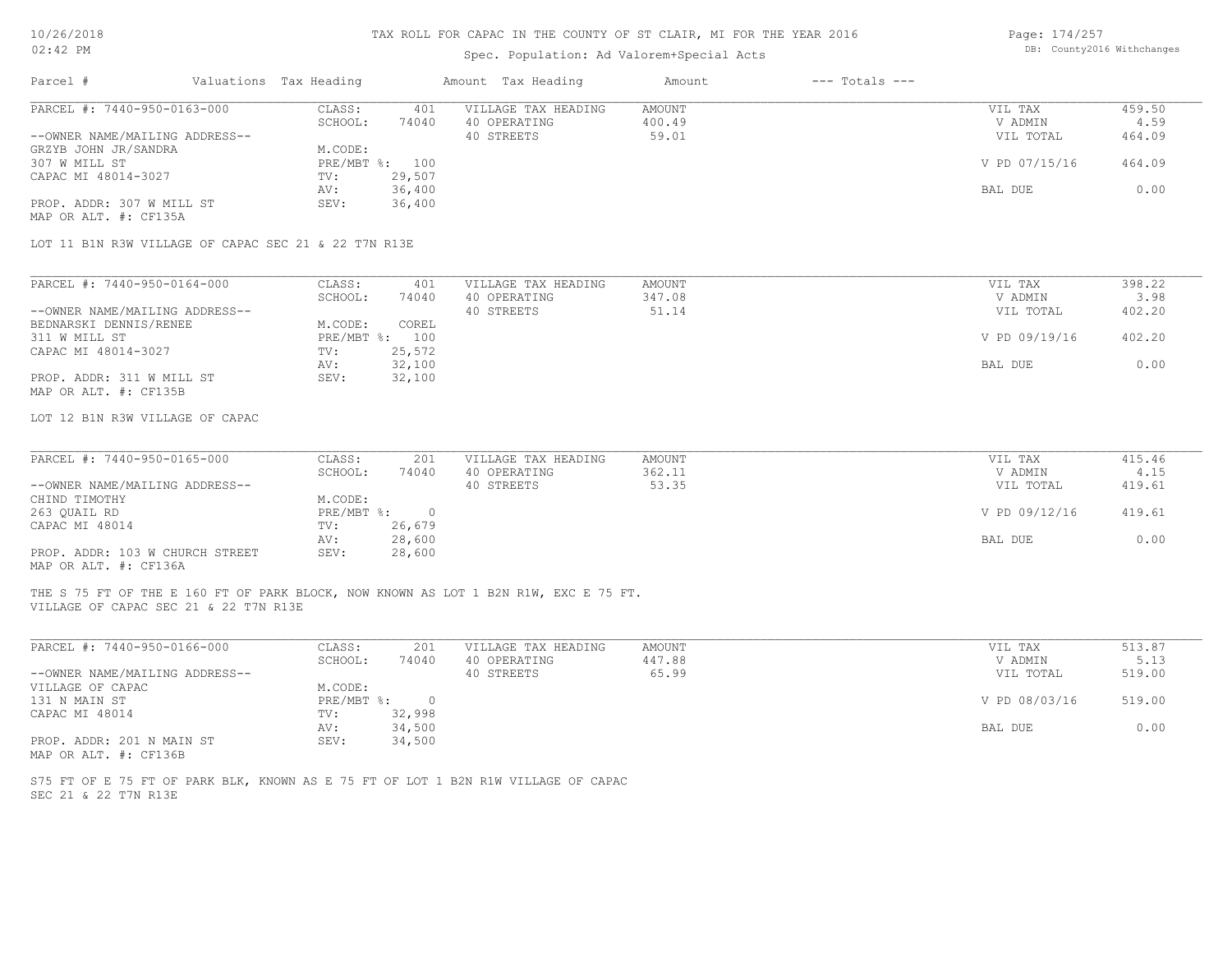### Spec. Population: Ad Valorem+Special Acts

Page: 175/257 DB: County2016 Withchanges

| Parcel #                       | Valuations Tax Heading    |         | Amount Tax Heading                                                                  | Amount | $---$ Totals $---$ |               |        |
|--------------------------------|---------------------------|---------|-------------------------------------------------------------------------------------|--------|--------------------|---------------|--------|
| PARCEL #: 7440-950-0167-000    | CLASS:                    | 401     | VILLAGE TAX HEADING                                                                 | AMOUNT |                    | VIL TAX       | 206.35 |
|                                | SCHOOL:                   | 74040   | 40 OPERATING                                                                        | 179.85 |                    | V ADMIN       | 2.06   |
| --OWNER NAME/MAILING ADDRESS-- |                           |         | 40 STREETS                                                                          | 26.50  |                    | VIL TOTAL     | 208.41 |
| NINO DEANNA                    | M.CODE:                   |         |                                                                                     |        |                    |               |        |
| 203 N MAIN ST                  | $PRE/MBT$ $\frac{1}{6}$ : | 100     |                                                                                     |        |                    | BAL DUE       | 208.41 |
| CAPAC MI 48014-3145            | TV:                       | 13,251  |                                                                                     |        |                    |               |        |
|                                | AV:                       | 48,900  |                                                                                     |        |                    |               |        |
| PROP. ADDR: 203 N MAIN ST      | SEV:                      | 48,900  |                                                                                     |        |                    |               |        |
| MAP OR ALT. #: CF137           |                           |         |                                                                                     |        |                    |               |        |
| OF CAPAC SEC 21 & 22 T7N R13E  |                           |         | THE N 75 FT OF S 150 FT OF E 160 FT OF PARK BLK, NOW KNOWN AS LOT 2 B2N R1W VILLAGE |        |                    |               |        |
|                                |                           |         |                                                                                     |        |                    |               |        |
| PARCEL #: 7440-950-0168-000    | CLASS:                    | 402     | VILLAGE TAX HEADING                                                                 | AMOUNT |                    | VIL TAX       | 195.23 |
|                                | SCHOOL:                   | 74040   | 40 OPERATING                                                                        | 170.16 |                    | V ADMIN       | 1.95   |
| --OWNER NAME/MAILING ADDRESS-- |                           |         | 40 STREETS                                                                          | 25.07  |                    | VIL TOTAL     | 197.18 |
| CSB BANK                       | M.CODE:                   |         |                                                                                     |        |                    |               |        |
| 206 N MAIN ST                  | PRE/MBT %:                | $\circ$ |                                                                                     |        |                    | V PD 09/16/16 | 197.18 |

MAP OR ALT. #: CF138 PROP. ADDR: 205 N MAIN ST SEV: 13,300 AV: 13,300 BAL DUE 0.00 CAPAC MI 48014 TV: 12,537<br>
AV: 13,300

OF CAPAC SEC 21 & 22 T7N R13E THE N 75 FT OF S 225 FT OF E 160 FT OF PARK BLK, NOW KNOWN AS LOT 3 B2N R1W VILLAGE

| PARCEL #: 7440-950-0169-000    | CLASS:         | 401    | VILLAGE TAX HEADING | AMOUNT | VIL TAX       | 767.45 |
|--------------------------------|----------------|--------|---------------------|--------|---------------|--------|
|                                | SCHOOL:        | 74040  | 40 OPERATING        | 668.89 | V ADMIN       | 7.67   |
| --OWNER NAME/MAILING ADDRESS-- |                |        | 40 STREETS          | 98.56  | VIL TOTAL     | 775.12 |
| FRANGEDAKIS PETER/MICHELE      | M.CODE:        | COREL  |                     |        |               |        |
| 209 N MAIN ST                  | PRE/MBT %: 100 |        |                     |        | V PD 09/19/16 | 775.12 |
| CAPAC MI 48014-3034            | TV:            | 49,281 |                     |        |               |        |
|                                | AV:            | 55,800 |                     |        | BAL DUE       | 0.00   |
| PROP. ADDR: 209 N MAIN ST      | SEV:           | 55,800 |                     |        |               |        |

MAP OR ALT. #: CF139A

LOTS 4, 5, B2N R1W VILLAGE OF CAPAC SEC 21 & 22 T7N R13E

| PARCEL #: 7440-950-0169-400     | CLASS:     | 402    | VILLAGE TAX HEADING | AMOUNT | 101.22<br>VIL TAX       |  |
|---------------------------------|------------|--------|---------------------|--------|-------------------------|--|
|                                 | SCHOOL:    | 74040  | 40 OPERATING        | 88.22  | 1.01<br>V ADMIN         |  |
| --OWNER NAME/MAILING ADDRESS--  |            |        | 40 STREETS          | 13.00  | 102.23<br>VIL TOTAL     |  |
| MCCONNELL GREGORY               | M.CODE:    |        |                     |        |                         |  |
| MCCONNELL SUE, NANNI C, NANNI K | PRE/MBT %: | $\cap$ |                     |        | V PD 08/31/16<br>102.23 |  |
| P.O.BOX 160                     | TV:        | 6,500  |                     |        |                         |  |
| CAPAC MI 48014                  | AV:        | 6,500  |                     |        | 0.00<br>BAL DUE         |  |
|                                 | SEV:       | 6,500  |                     |        |                         |  |
| PROP. ADDR: N NEEPER ST         |            |        |                     |        |                         |  |

MAP OR ALT. #: CF139A3

LOT 8 B2N R1W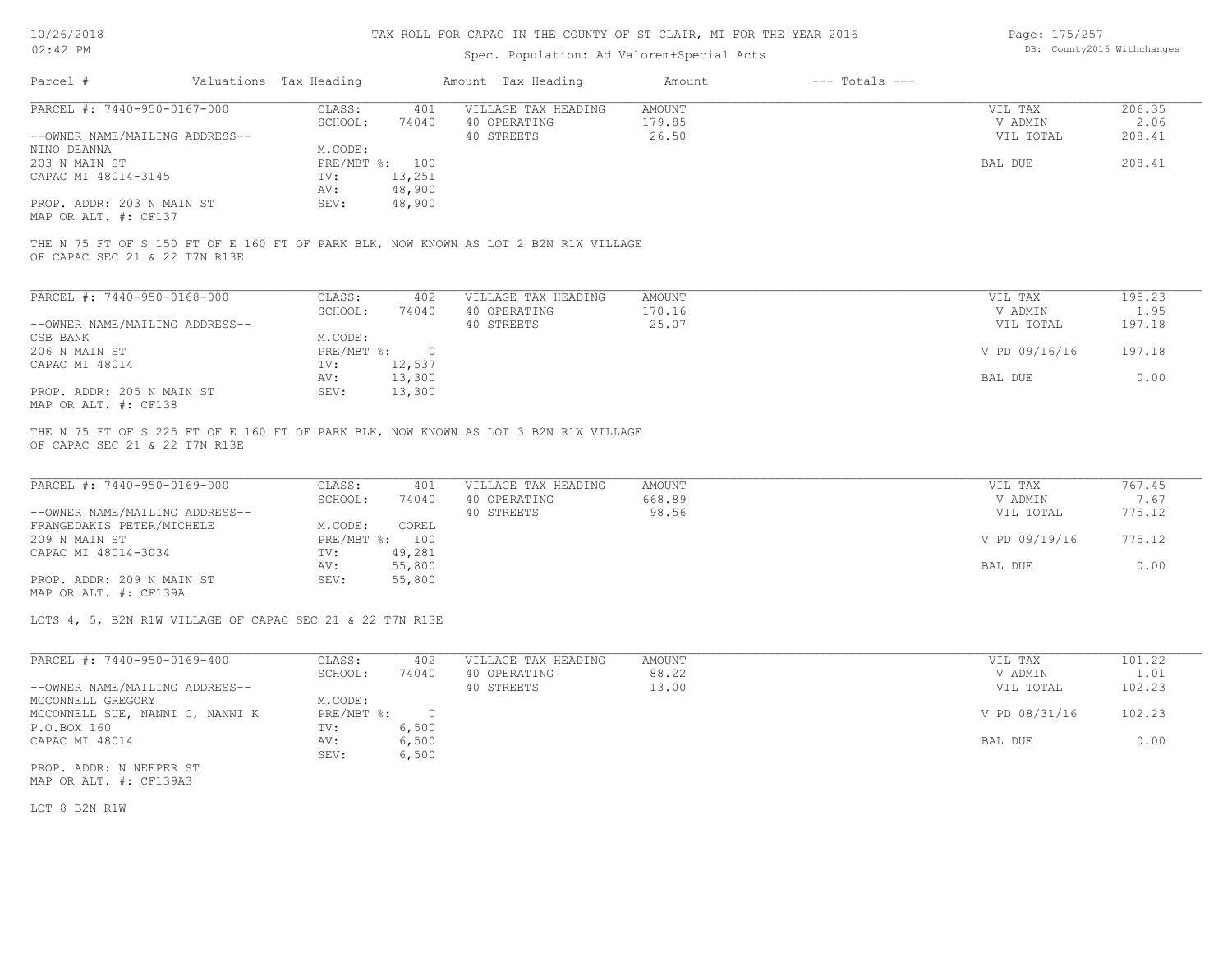## Spec. Population: Ad Valorem+Special Acts

Page: 176/257 DB: County2016 Withchanges

| Parcel #                        | Valuations Tax Heading |       | Amount Tax Heading  | Amount | $---$ Totals $---$ |               |        |
|---------------------------------|------------------------|-------|---------------------|--------|--------------------|---------------|--------|
| PARCEL #: 7440-950-0169-600     | CLASS:                 | 402   | VILLAGE TAX HEADING | AMOUNT |                    | VIL TAX       | 101.22 |
|                                 | SCHOOL:                | 74040 | 40 OPERATING        | 88.22  |                    | V ADMIN       | 1.01   |
| --OWNER NAME/MAILING ADDRESS--  |                        |       | 40 STREETS          | 13.00  |                    | VIL TOTAL     | 102.23 |
| MCCONNELL GREGORY               | M.CODE:                |       |                     |        |                    |               |        |
| MCCONNELL SUE, NANNI C, NANNI K | PRE/MBT %:             |       |                     |        |                    | V PD 08/31/16 | 102.23 |
| P.O.BOX 160                     | TV:                    | 6,500 |                     |        |                    |               |        |
| CAPAC MI 48014                  | AV:                    | 6,500 |                     |        |                    | BAL DUE       | 0.00   |
|                                 | SEV:                   | 6,500 |                     |        |                    |               |        |
| PROP. ADDR: N NEEPER ST         |                        |       |                     |        |                    |               |        |

MAP OR ALT. #: CF139A4

LOT 9 B2N R1W

| PARCEL #: 7440-950-0170-000    | CLASS:     | 704   | VILLAGE TAX HEADING | AMOUNT | VIL TAX   | 0.00 |
|--------------------------------|------------|-------|---------------------|--------|-----------|------|
|                                | SCHOOL:    | 74040 | 40 OPERATING        | 0.00   | V ADMIN   | 0.00 |
| --OWNER NAME/MAILING ADDRESS-- |            |       | 40 STREETS          | 0.00   | VIL TOTAL | 0.00 |
| CAPAC COMM SCHOOL DIST         | M.CODE:    |       |                     |        |           |      |
|                                | PRE/MBT %: |       |                     |        | BAL DUE   | 0.00 |
| PROP. ADDR: 201 N NEEPER ST    | TV:        |       |                     |        |           |      |
| MAP OR ALT. #: CF139B          | AV:        |       |                     |        |           |      |
|                                | SEV:       |       |                     |        |           |      |

LOT 10 & N 50' OF LOT 11 B2N R1W VILLAGE OF CAPAC

| PARCEL #: 7440-950-0171-000    | CLASS:     | 401    | VILLAGE TAX HEADING | AMOUNT | VIL TAX       | 677.67 |
|--------------------------------|------------|--------|---------------------|--------|---------------|--------|
|                                | SCHOOL:    | 74040  | 40 OPERATING        | 590.64 | V ADMIN       | 6.77   |
| --OWNER NAME/MAILING ADDRESS-- |            |        | 40 STREETS          | 87.03  | VIL TOTAL     | 684.44 |
| GUERRERO DOMINGO               | M.CODE:    | COREL  |                     |        |               |        |
| 215 N MAIN ST                  | PRE/MBT %: | 100    |                     |        | V PD 09/19/16 | 684.44 |
| CAPAC MI 48014                 | TV:        | 43,516 |                     |        |               |        |
|                                | AV:        | 59,000 |                     |        | BAL DUE       | 0.00   |
| PROP. ADDR: 215 N MAIN ST      | SEV:       | 59,000 |                     |        |               |        |
|                                |            |        |                     |        |               |        |

MAP OR ALT. #: CF140A

CAPAC SEC 21 & 22 T7N R13E THE N 75 FT OF THE E 160 FT OF PARK BLK, NOW KNOWN AS LOT 6 B2N R1W VILLAGE OF

| PARCEL #: 7440-950-0172-000    | CLASS:     | 401    | VILLAGE TAX HEADING | AMOUNT | VIL TAX       | 848.06 |
|--------------------------------|------------|--------|---------------------|--------|---------------|--------|
|                                | SCHOOL:    | 74040  | 40 OPERATING        | 739.15 | V ADMIN       | 8.48   |
| --OWNER NAME/MAILING ADDRESS-- |            |        | 40 STREETS          | 108.91 | VIL TOTAL     | 856.54 |
| RODRIGUEZ RALPH                | M.CODE:    |        |                     |        |               |        |
| 7080 STERLING RD               | PRE/MBT %: | 0.     |                     |        | V PD 08/15/16 | 856.54 |
| YALE MI 48097                  | TV:        | 54,458 |                     |        |               |        |
|                                | AV:        | 66,400 |                     |        | BAL DUE       | 0.00   |
| PROP. ADDR: 240 N NEEPER ST    | SEV:       | 66,400 |                     |        |               |        |

MAP OR ALT. #: CF140B

CAPAC SEC 21 & 22 T7N R13E THE N 75 FT OF THE W 160 FT OF PARK BLK, NOW KNOWN AS LOT 7 B2N R1W VILLAGE OF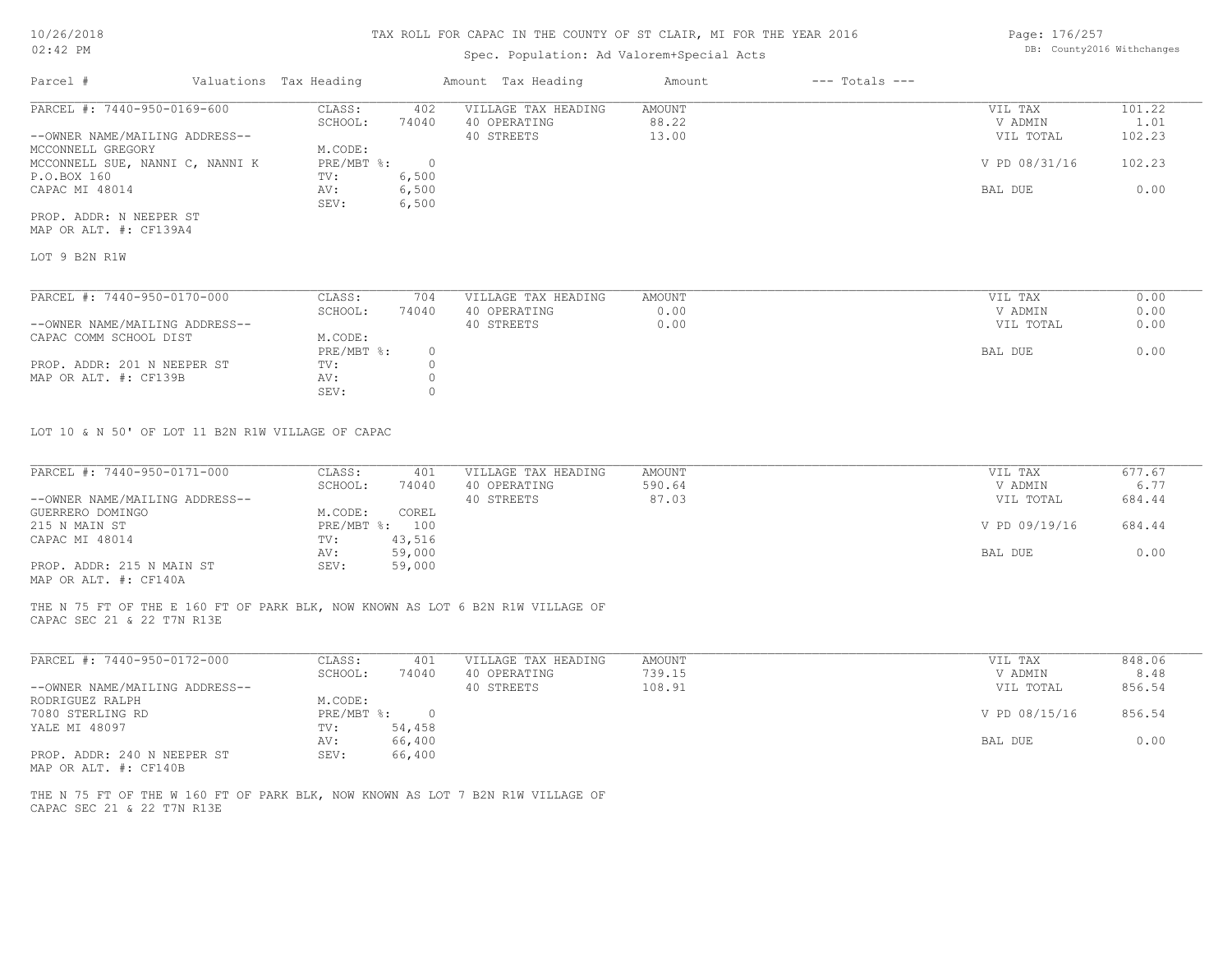## Spec. Population: Ad Valorem+Special Acts

Page: 177/257 DB: County2016 Withchanges

| Parcel #                       | Valuations Tax Heading |       | Amount Tax Heading  | Amount | $---$ Totals $---$ |           |      |
|--------------------------------|------------------------|-------|---------------------|--------|--------------------|-----------|------|
| PARCEL #: 7440-950-0173-000    | CLASS:                 | 401   | VILLAGE TAX HEADING | AMOUNT |                    | VIL TAX   | 0.00 |
|                                | SCHOOL:                | 74040 | 40 OPERATING        | 0.00   |                    | V ADMIN   | 0.00 |
| --OWNER NAME/MAILING ADDRESS-- |                        |       | 40 STREETS          | 0.00   |                    | VIL TOTAL | 0.00 |
| GRIBOWSKAS THOMAS              | M.CODE:                |       |                     |        |                    |           |      |
| DODD TERRY                     | $PRE/MBT$ %:           | 100   |                     |        |                    | BAL DUE   | 0.00 |
| PO BOX 399                     | TV:                    |       |                     |        |                    |           |      |
| 107 CHURCH ST                  | AV:                    |       |                     |        |                    |           |      |
| CAPAC MI 48014                 | SEV:                   |       |                     |        |                    |           |      |

MAP OR ALT. #: CF141 PROP. ADDR: 107 W CHURCH STREET

E 70' OF LOT 12 & E 70' OF S 25' OF LOT 11 B2N R1W VILLAGE OF CAPAC

| PARCEL #: 7440-950-0174-000    | CLASS:  | 401            | VILLAGE TAX HEADING | AMOUNT | VIL TAX       | 568.54 |
|--------------------------------|---------|----------------|---------------------|--------|---------------|--------|
|                                | SCHOOL: | 74040          | 40 OPERATING        | 495.53 | V ADMIN       | 5.68   |
| --OWNER NAME/MAILING ADDRESS-- |         |                | 40 STREETS          | 73.01  | VIL TOTAL     | 574.22 |
| NEALY REBEKAH LYNNE            | M.CODE: |                |                     |        |               |        |
| P.O. BOX 74                    |         | PRE/MBT %: 100 |                     |        | V PD 08/19/16 | 574.22 |
| CAPAC, MI 48014                | TV:     | 36,509         |                     |        |               |        |
|                                | AV:     | 39,700         |                     |        | BAL DUE       | 0.00   |
| PROP. ADDR: 202 N NEEPER ST    | SEV:    | 39,700         |                     |        |               |        |
| MAP OR ALT. #: CF142           |         |                |                     |        |               |        |

W 80' OF LOT 12 & W 80' OF S 25' OF LOT 11 B2N R1W VILLAGE OF CAPAC

| PARCEL #: 7440-950-0175-000    | CLASS:       | 704   | VILLAGE TAX HEADING | AMOUNT | VIL TAX   | 0.00 |
|--------------------------------|--------------|-------|---------------------|--------|-----------|------|
|                                | SCHOOL:      | 74040 | 40 OPERATING        | 0.00   | V ADMIN   | 0.00 |
| --OWNER NAME/MAILING ADDRESS-- |              |       | 40 STREETS          | 0.00   | VIL TOTAL | 0.00 |
| SCHOOL SITE                    | M.CODE:      |       |                     |        |           |      |
|                                | $PRE/MBT$ %: |       |                     |        | BAL DUE   | 0.00 |
| PROP. ADDR: N NEEPER ST        | TV:          |       |                     |        |           |      |
| MAP OR ALT. #: CF143           | AV:          |       |                     |        |           |      |
|                                | SEV:         |       |                     |        |           |      |

LOTS 1 TO 12 INCL. B2N R2W VILLAGE OF CAPAC SEC 21 & 22 T7N R13E

| PARCEL #: 7440-950-0176-000        | CLASS:       | 401    | VILLAGE TAX HEADING | AMOUNT | VIL TAX       | 548.18 |
|------------------------------------|--------------|--------|---------------------|--------|---------------|--------|
|                                    | SCHOOL:      | 74040  | 40 OPERATING        | 477.78 | V ADMIN       | 5.48   |
| --OWNER NAME/MAILING ADDRESS--     |              |        | 40 STREETS          | 70.40  | VIL TOTAL     | 553.66 |
| CORBEIL PAUL R                     | M.CODE:      | COREL  |                     |        |               |        |
| 201 N GLASSFORD STREET             | $PRE/MBT$ %: | 100    |                     |        | V PD 09/19/16 | 553.66 |
| CAPAC MI 48014                     | TV:          | 35,201 |                     |        |               |        |
|                                    | AV:          | 44,500 |                     |        | BAL DUE       | 0.00   |
| PROP. ADDR: 201 N GLASSFORD STREET | SEV:         | 44,500 |                     |        |               |        |
| MAP OR ALT. #: CF144               |              |        |                     |        |               |        |

LOT 1 B2N R3W VILLAGE OF CAPAC SEC 21 & 22 T7N R13E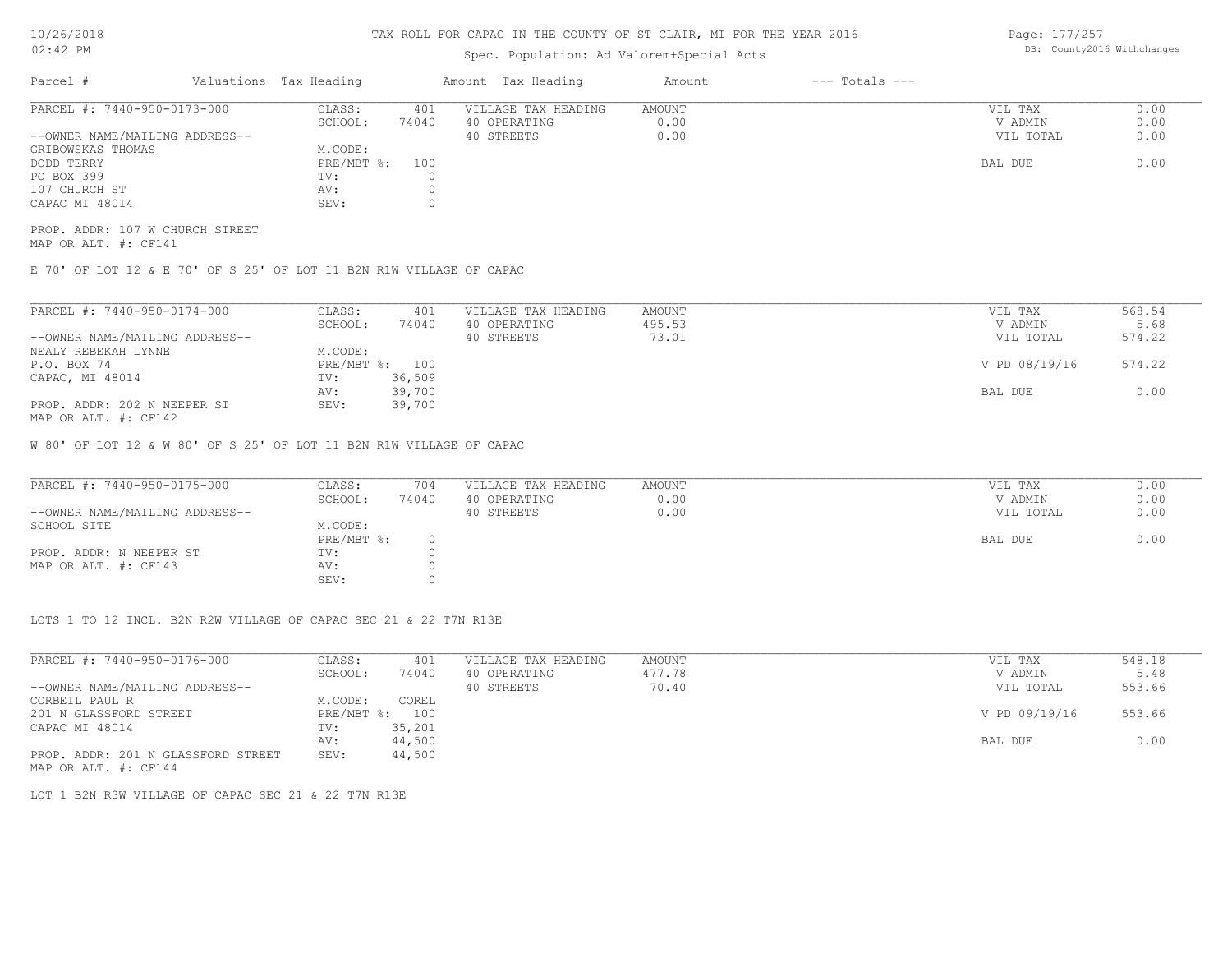Page: 178/257 DB: County2016 Withchanges

| $02:42$ PM                                                 |                                              | Spec. Population: Ad Valorem+Special Acts | DB: Countyzule Withchanges   |               |        |
|------------------------------------------------------------|----------------------------------------------|-------------------------------------------|------------------------------|---------------|--------|
| Parcel #                                                   | Valuations Tax Heading                       | Amount Tax Heading                        | $---$ Totals $---$<br>Amount |               |        |
| PARCEL #: 7440-950-0177-000                                | CLASS:<br>401                                | VILLAGE TAX HEADING                       | <b>AMOUNT</b>                | VIL TAX       | 301.72 |
|                                                            | SCHOOL:<br>74040                             | 40 OPERATING                              | 262.97                       | V ADMIN       | 3.01   |
| --OWNER NAME/MAILING ADDRESS--                             |                                              | 40 STREETS                                | 38.75                        | VIL TOTAL     | 304.73 |
| MCNUTT MEL ALGER                                           | M.CODE:                                      |                                           |                              |               |        |
| P.O. BOX 541                                               | PRE/MBT %:<br>$\circ$                        |                                           |                              | BAL DUE       | 304.73 |
| MEMPHIS MI 48041                                           | 19,375<br>TV:                                |                                           |                              |               |        |
|                                                            | 25,700<br>AV:                                |                                           |                              |               |        |
| PROP. ADDR: 203 N GLASSFORD STREET<br>MAP OR ALT. #: CF145 | 25,700<br>SEV:                               |                                           |                              |               |        |
| LOT 2 B2N R3W VILLAGE OF CAPAC SEC 21 & 22 T7N R13E        |                                              |                                           |                              |               |        |
| PARCEL #: 7440-950-0178-000                                | CLASS:<br>401                                | VILLAGE TAX HEADING                       | AMOUNT                       | VIL TAX       | 819.13 |
|                                                            | SCHOOL:<br>74040                             | 40 OPERATING                              | 713.93                       | V ADMIN       | 8.19   |
| --OWNER NAME/MAILING ADDRESS--                             |                                              | 40 STREETS                                | 105.20                       | VIL TOTAL     | 827.32 |
| TARZWELL SUSAN M                                           | M.CODE:                                      |                                           |                              |               |        |
| 205 N GLASSFORD STREET                                     | PRE/MBT %: 100                               |                                           |                              | BAL DUE       | 827.32 |
| CAPAC, MI 48014                                            | 52,600<br>TV:                                |                                           |                              |               |        |
|                                                            | 52,600<br>AV:                                |                                           |                              |               |        |
| PROP. ADDR: 205 N GLASSFORD STREET                         | 52,600<br>SEV:                               |                                           |                              |               |        |
| MAP OR ALT. #: CF146                                       |                                              |                                           |                              |               |        |
| LOT 3 B2N R3W VILLAGE OF CAPAC                             |                                              |                                           |                              |               |        |
|                                                            |                                              |                                           |                              |               |        |
| PARCEL #: 7440-950-0179-000                                | CLASS:<br>401                                | VILLAGE TAX HEADING                       | <b>AMOUNT</b>                | VIL TAX       | 358.62 |
|                                                            | SCHOOL:<br>74040                             | 40 OPERATING                              | 312.57                       | V ADMIN       | 3.58   |
| --OWNER NAME/MAILING ADDRESS--                             |                                              | 40 STREETS                                | 46.05                        | VIL TOTAL     | 362.20 |
| GUERRERO ORLANDO                                           | M.CODE:                                      |                                           |                              |               |        |
| 207 N GLASSFORD STREET                                     | $PRE/MBT$ $\div$<br>$\overline{\phantom{0}}$ |                                           |                              | V PD 09/16/16 | 362.20 |
| CAPAC MI 48014-3012                                        | 23,029<br>TV:                                |                                           |                              |               |        |
| PROP. ADDR: 207 N GLASSFORD STREET                         | 28,800<br>AV:<br>SEV:                        |                                           |                              | BAL DUE       | 0.00   |
| MAP OR ALT. #: CF147                                       | 28,800                                       |                                           |                              |               |        |
| LOT 4 B2N R3W VILLAGE OF CAPAC SEC 21 & 22 T7N R13E        |                                              |                                           |                              |               |        |
| PARCEL #: 7440-950-0180-000                                | CLASS:<br>401                                | VILLAGE TAX HEADING                       | <b>AMOUNT</b>                | VIL TAX       | 816.50 |
|                                                            | SCHOOL:<br>74040                             | 40 OPERATING                              | 711.64                       | V ADMIN       | 8.16   |
| --OWNER NAME/MAILING ADDRESS--                             |                                              | 40 STREETS                                | 104.86                       | VIL TOTAL     | 824.66 |
| KALBFLEISCH NATHAN                                         | M.CODE:                                      |                                           |                              |               |        |
| 209 N GLASSFORD STREET                                     | PRE/MBT %: 100                               |                                           |                              | V PD 09/12/16 | 824.66 |
| CAPAC MI 48014                                             | TV:<br>52,431                                |                                           |                              |               |        |
|                                                            | 65,500<br>AV:                                |                                           |                              | BAL DUE       | 0.00   |
| PROP. ADDR: 209 N GLASSFORD STREET<br>MAP OR ALT. #: CF148 | 65,500<br>SEV:                               |                                           |                              |               |        |
| LOT 5 B2N R3W VILLAGE OF CAPAC SEC 21 & 22 T7N R13E        |                                              |                                           |                              |               |        |
|                                                            |                                              |                                           |                              |               |        |
|                                                            |                                              |                                           |                              |               |        |
|                                                            |                                              |                                           |                              |               |        |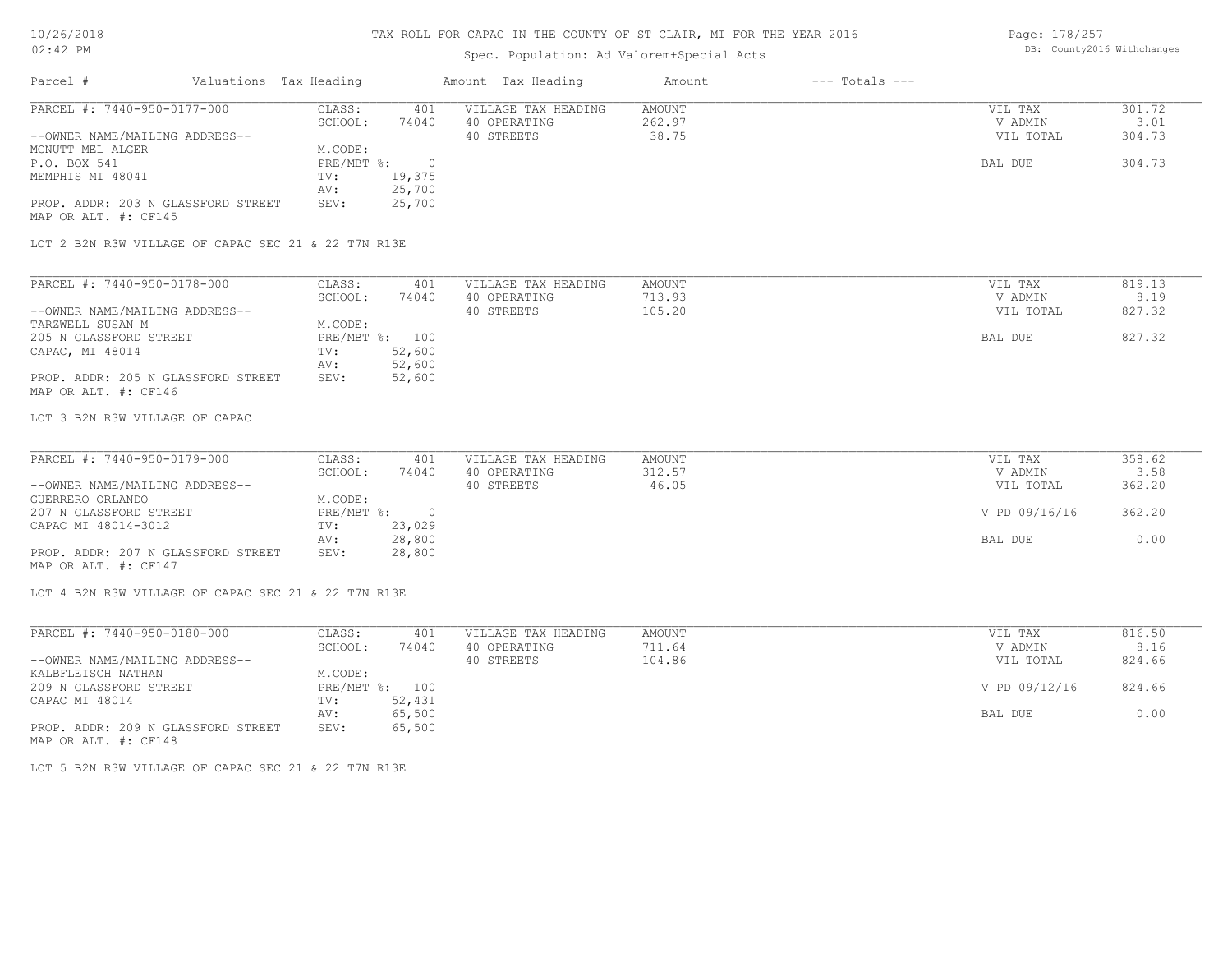### Spec. Population: Ad Valorem+Special Acts

| Page: 179/257 |                            |
|---------------|----------------------------|
|               | DB: County2016 Withchanges |

| Parcel #                           | Valuations Tax Heading |                | Amount Tax Heading  | Amount | $---$ Totals $---$ |               |        |
|------------------------------------|------------------------|----------------|---------------------|--------|--------------------|---------------|--------|
| PARCEL #: 7440-950-0181-000        | CLASS:                 | 401            | VILLAGE TAX HEADING | AMOUNT |                    | VIL TAX       | 432.07 |
|                                    | SCHOOL:                | 74040          | 40 OPERATING        | 376.58 |                    | V ADMIN       | 4.32   |
| --OWNER NAME/MAILING ADDRESS--     |                        |                | 40 STREETS          | 55.49  |                    | VIL TOTAL     | 436.39 |
| SHARPE CLARE                       | M.CODE:                |                |                     |        |                    |               |        |
| 215 N GLASSFORD ST                 |                        | PRE/MBT %: 100 |                     |        |                    | V PD 07/08/16 | 436.39 |
| CAPAC MI 48014-3012                | TV:                    | 27,745         |                     |        |                    |               |        |
|                                    | AV:                    | 34,900         |                     |        |                    | BAL DUE       | 0.00   |
| PROP. ADDR: 215 N GLASSFORD STREET | SEV:                   | 34,900         |                     |        |                    |               |        |
| MAP OR ALT. #: CF149A              |                        |                |                     |        |                    |               |        |

LOT 6 B2N R3W VILLAGE OF CAPAC SEC 21 & 22 T7N R13E

| PARCEL #: 7440-950-0182-000        | CLASS:  | 401            | VILLAGE TAX HEADING | AMOUNT | VIL TAX       | 433.21 |
|------------------------------------|---------|----------------|---------------------|--------|---------------|--------|
|                                    | SCHOOL: | 74040          | 40 OPERATING        | 377.58 | V ADMIN       | 4.33   |
| --OWNER NAME/MAILING ADDRESS--     |         |                | 40 STREETS          | 55.63  | VIL TOTAL     | 437.54 |
| ATKESON CLIFFORD/DONNA             | M.CODE: |                |                     |        |               |        |
| P.O. BOX 457                       |         | PRE/MBT %: 100 |                     |        | V PD 09/02/16 | 437.54 |
| CAPAC MI 48014-3014                | TV:     | 27,819         |                     |        |               |        |
|                                    | AV:     | 31,100         |                     |        | BAL DUE       | 0.00   |
| PROP. ADDR: 303 N GLASSFORD STREET | SEV:    | 31,100         |                     |        |               |        |
| MAP OR ALT. #: CF149B              |         |                |                     |        |               |        |

W 2ND ST B3N R3W VILLAGE OF CAPAC SEC 21 & 22 T7N R13E LOT 1 & S 22 FT OF LOT 2 & THAT PART OF E 150 FT OF ALDRICH ST LYING W OF W LINE OF

| PARCEL #: 7440-950-0183-000    | CLASS:  | 401            | VILLAGE TAX HEADING | AMOUNT | VIL TAX       | 482.07 |
|--------------------------------|---------|----------------|---------------------|--------|---------------|--------|
|                                | SCHOOL: | 74040          | 40 OPERATING        | 420.16 | V ADMIN       | 4.82   |
| --OWNER NAME/MAILING ADDRESS-- |         |                | 40 STREETS          | 61.91  | VIL TOTAL     | 486.89 |
| OSMULSKI JOSEPH/PATRICIA       | M.CODE: | TRICO          |                     |        |               |        |
| 301 N MAIN ST                  |         | PRE/MBT %: 100 |                     |        | V PD 07/15/16 | 486.89 |
| CAPAC MI 48014-3147            | TV:     | 30,956         |                     |        |               |        |
|                                | AV:     | 36,700         |                     |        | BAL DUE       | 0.00   |
| PROP. ADDR: 301 N MAIN ST      | SEV:    | 36,700         |                     |        |               |        |
| MAP OR ALT. #: CF150           |         |                |                     |        |               |        |

THE E 90 FT OF LOT 1 B3N R1W VILLAGE OF CAPAC SEC 21 & 22 T7N R13E

| 74040<br>418.75<br>40 OPERATING<br>SCHOOL:<br>40 STREETS<br>61.70 | V ADMIN       | 4.80   |
|-------------------------------------------------------------------|---------------|--------|
| --OWNER NAME/MAILING ADDRESS--                                    |               |        |
|                                                                   | VIL TOTAL     | 485.25 |
| OCHEM<br>M.CODE:<br>ZENTGREBE AARON                               |               |        |
| PRE/MBT %:<br>100<br>ZENTGREBE LACY                               | V PD 09/19/16 | 485.25 |
| 103 W ALDRICH ST<br>30,852<br>TV:                                 |               |        |
| 35,000<br>CAPAC MI 48014-3000<br>AV:                              | BAL DUE       | 0.00   |
| 35,000<br>SEV:                                                    |               |        |

MAP OR ALT. #: CF151 PROP. ADDR: 103 W ALDRICH STREET

THE W 60 FT OF LOT 1 B3N R1W VILLAGE OF CAPAC SEC 21 & 22 T7N R13E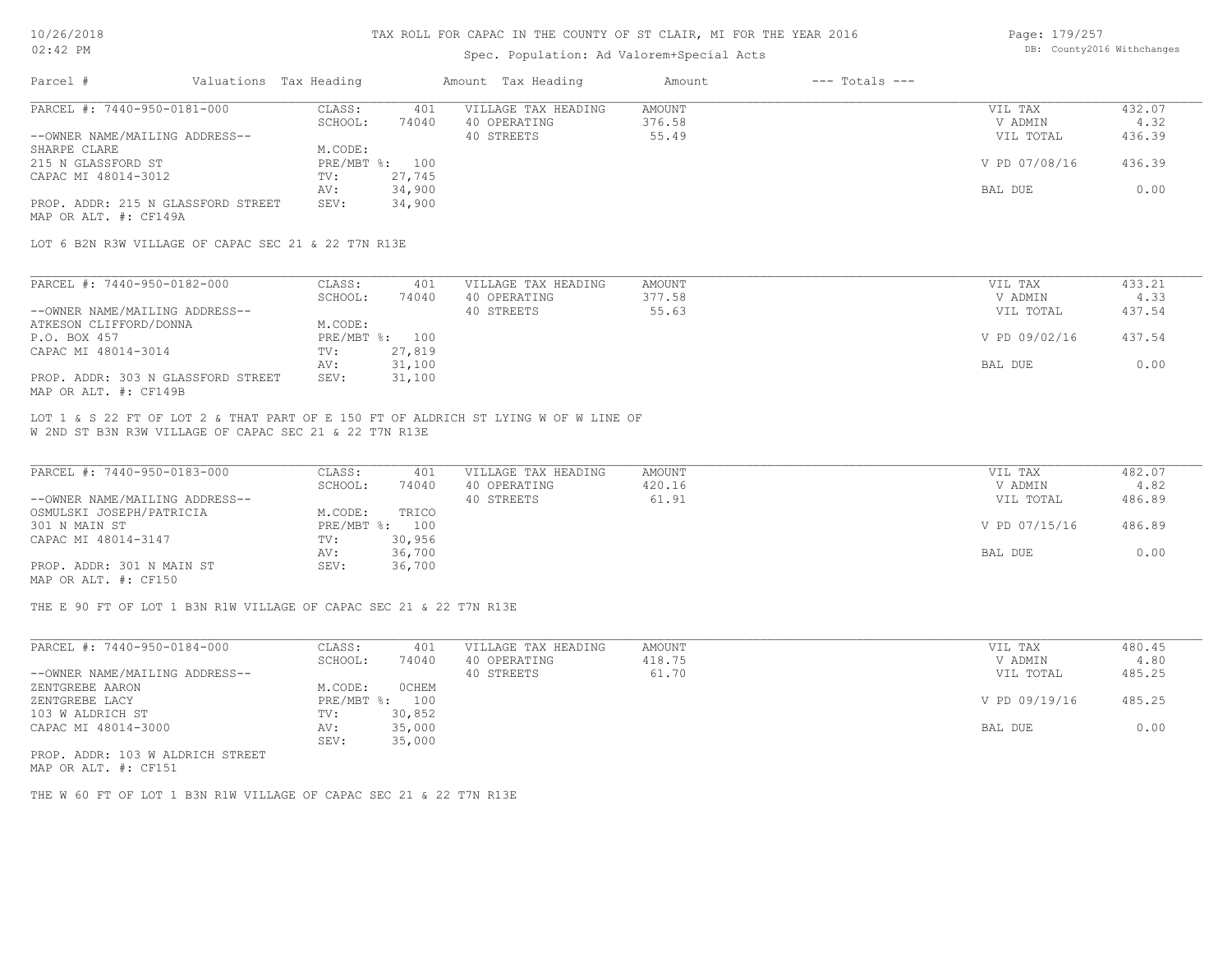### 10/26/2018 02:42 PM

## TAX ROLL FOR CAPAC IN THE COUNTY OF ST CLAIR, MI FOR THE YEAR 2016

## Spec. Population: Ad Valorem+Special Acts

Page: 180/257 DB: County2016 Withchanges

| Parcel #                                                                                                                                                                                                                | Valuations Tax Heading |                                                                      | Amount Tax Heading                                                                              | Amount                    | $---$ Totals $---$ |                                                             |                                            |
|-------------------------------------------------------------------------------------------------------------------------------------------------------------------------------------------------------------------------|------------------------|----------------------------------------------------------------------|-------------------------------------------------------------------------------------------------|---------------------------|--------------------|-------------------------------------------------------------|--------------------------------------------|
| PARCEL #: 7440-950-0185-000<br>--OWNER NAME/MAILING ADDRESS--<br>TRAUB LAWRENCE/ROSAMOND<br>303 N MAIN ST<br>CAPAC MI 48014-3147<br>PROP. ADDR: 303 N MAIN ST<br>MAP OR ALT. #: CF152<br>LOT 2 B3N R1W VILLAGE OF CAPAC |                        | CLASS:<br>SCHOOL:<br>M.CODE:<br>PRE/MBT %: 100<br>TV:<br>AV:<br>SEV: | VILLAGE TAX HEADING<br>401<br>40 OPERATING<br>74040<br>40 STREETS<br>35,362<br>53,000<br>53,000 | AMOUNT<br>479.96<br>70.72 |                    | VIL TAX<br>V ADMIN<br>VIL TOTAL<br>V PD 07/15/16<br>BAL DUE | 550.68<br>5.50<br>556.18<br>556.18<br>0.00 |
|                                                                                                                                                                                                                         |                        |                                                                      |                                                                                                 |                           |                    |                                                             |                                            |
| PARCEL #: 7440-950-0186-000<br>--OWNER NAME/MAILING ADDRESS--<br>BEISCHER DAVID/SHARI<br>307 N MAIN ST PO BOX 360                                                                                                       |                        | CLASS:<br>SCHOOL:<br>M.CODE:<br>PRE/MBT %: 100                       | VILLAGE TAX HEADING<br>401<br>74040<br>40 OPERATING<br>40 STREETS                               | AMOUNT<br>483.40<br>71.23 |                    | VIL TAX<br>V ADMIN<br>VIL TOTAL<br>V PD 09/12/16            | 554.63<br>5.54<br>560.17<br>560.17         |
| CAPAC MI 48014-3147<br>PROP. ADDR: 307 N MAIN ST<br>MAP OR ALT. #: CF153                                                                                                                                                |                        | TV:<br>AV:<br>SEV:                                                   | 35,615<br>44,800<br>44,800                                                                      |                           |                    | BAL DUE                                                     | 0.00                                       |
| LOT 3 B3N R1W VILLAGE OF CAPAC                                                                                                                                                                                          |                        |                                                                      |                                                                                                 |                           |                    |                                                             |                                            |
| PARCEL #: 7440-950-0187-000<br>--OWNER NAME/MAILING ADDRESS--<br>IHRKE DONALD                                                                                                                                           |                        | CLASS:<br>SCHOOL:<br>M.CODE:                                         | VILLAGE TAX HEADING<br>401<br>40 OPERATING<br>74040<br>40 STREETS<br>COREL                      | AMOUNT<br>437.02<br>64.39 |                    | VIL TAX<br>V ADMIN<br>VIL TOTAL                             | 501.41<br>5.01<br>506.42                   |
| THOMAS ASHLEY<br>309 N MAIN ST                                                                                                                                                                                          |                        | PRE/MBT %: 100<br>TV:                                                | 32,198                                                                                          |                           |                    | V PD 09/19/16                                               | 506.42                                     |
| CAPAC MI 48014-3147<br>PROP. ADDR: 309 N MAIN ST<br>MAP OR ALT. #: CF154                                                                                                                                                |                        | AV:<br>SEV:                                                          | 40,600<br>40,600                                                                                |                           |                    | BAL DUE                                                     | 0.00                                       |
| LOT 4 B3N R1W VILLAGE OF CAPAC SEC 21 & 22 T7N R13E                                                                                                                                                                     |                        |                                                                      |                                                                                                 |                           |                    |                                                             |                                            |
| PARCEL #: 7440-950-0188-000                                                                                                                                                                                             |                        | CLASS:<br>SCHOOL:                                                    | 401<br>VILLAGE TAX HEADING<br>74040<br>40 OPERATING                                             | AMOUNT<br>413.55          |                    | VIL TAX<br>V ADMIN                                          | 474.48<br>4.74                             |
| --OWNER NAME/MAILING ADDRESS--<br>REVITZER CLARENCE/SARAH<br>313 N MAIN ST                                                                                                                                              |                        | M.CODE:<br>PRE/MBT %: 100                                            | 40 STREETS                                                                                      | 60.93                     |                    | VIL TOTAL<br>V PD 08/22/16                                  | 479.22<br>479.22                           |
| CAPAC MI 48014-3147<br>PROP. ADDR: 313 N MAIN ST<br>MAP OR ALT. #: CF155                                                                                                                                                |                        | TV:<br>AV:<br>SEV:                                                   | 30,469<br>38,800<br>38,800                                                                      |                           |                    | BAL DUE                                                     | 0.00                                       |

LOT 5 B3N R1W VILLAGE OF CAPAC SEC 21 & 22 T7N R13E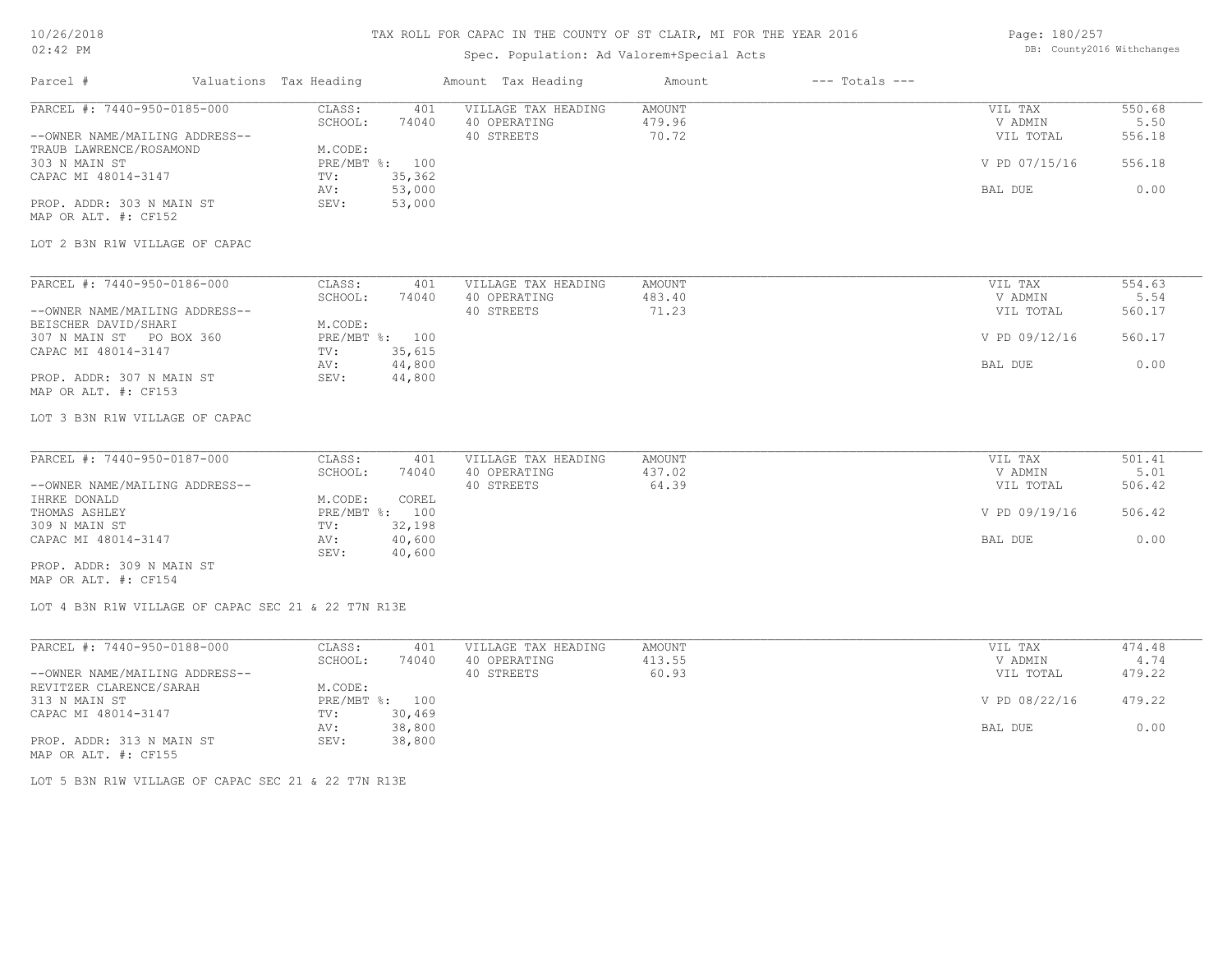# Spec. Population: Ad Valorem+Special Acts

Page: 181/257 DB: County2016 Withchanges

|                                                               |                                                        | Amount Tax Heading                                | Amount                    | $---$ Totals $---$ |                                 |                          |
|---------------------------------------------------------------|--------------------------------------------------------|---------------------------------------------------|---------------------------|--------------------|---------------------------------|--------------------------|
| PARCEL #: 7440-950-0189-000<br>--OWNER NAME/MAILING ADDRESS-- | CLASS:<br>401<br>SCHOOL:<br>74040                      | VILLAGE TAX HEADING<br>40 OPERATING<br>40 STREETS | AMOUNT<br>400.49<br>59.01 |                    | VIL TAX<br>V ADMIN<br>VIL TOTAL | 459.50<br>4.59<br>464.09 |
| ABRAHAM MICHAEL J.<br>ABRAHAM LYNN D.                         | M.CODE:<br>$PRE/MBT$ $\frac{1}{6}$ :<br>$\overline{0}$ |                                                   |                           |                    | V PD 09/14/16                   | 464.09                   |
| 12800 MASTERS RD<br>MEMPHIS MI 48041                          | 29,507<br>TV:<br>36,400<br>AV:<br>36,400<br>SEV:       |                                                   |                           |                    | BAL DUE                         | 0.00                     |
| PROP. ADDR: 315 N MAIN ST<br>MAP OR ALT. #: CF156             |                                                        |                                                   |                           |                    |                                 |                          |
| LOT 6 B3N R1W VILLAGE OF CAPAC                                |                                                        |                                                   |                           |                    |                                 |                          |
| PARCEL #: 7440-950-0190-000                                   | CLASS:<br>401                                          | VILLAGE TAX HEADING                               | AMOUNT                    |                    | VIL TAX                         | 315.78                   |
| --OWNER NAME/MAILING ADDRESS--                                | SCHOOL:<br>74040                                       | 40 OPERATING<br>40 STREETS                        | 275.23<br>40.55           |                    | V ADMIN<br>VIL TOTAL            | 3.15<br>318.93           |
| BLOCK PAUL JR                                                 | M.CODE:                                                |                                                   |                           |                    |                                 |                          |
| 14691 KOEHN RD                                                | $PRE/MBT$ $\frac{1}{6}$ : 0                            |                                                   |                           |                    | V PD 07/08/16                   | 318.93                   |
| CAPAC MI 48014                                                | 20,278<br>TV:<br>25,500<br>AV:                         |                                                   |                           |                    | BAL DUE                         | 0.00                     |
| PROP. ADDR: 312 N NEEPER ST<br>MAP OR ALT. #: CF157A          | SEV:<br>25,500                                         |                                                   |                           |                    |                                 |                          |
| LOT 9 B3N R1W VILLAGE OF CAPAC                                |                                                        |                                                   |                           |                    |                                 |                          |
| PARCEL #: 7440-950-0191-000                                   | CLASS:<br>401                                          | VILLAGE TAX HEADING                               | AMOUNT                    |                    | VIL TAX                         | 554.63                   |
|                                                               | SCHOOL:<br>74040                                       | 40 OPERATING                                      | 483.40                    |                    | V ADMIN                         | 5.54                     |
| --OWNER NAME/MAILING ADDRESS--<br>MASON DEREK                 | M.CODE:<br>COREL                                       | 40 STREETS                                        | 71.23                     |                    | VIL TOTAL                       | 560.17                   |
| 308 N NEEPER ST                                               | PRE/MBT %: 100                                         |                                                   |                           |                    | V PD 07/08/16                   | 560.17                   |
| Capac MI 48014-3036                                           | 35,615<br>TV:<br>43,900<br>AV:                         |                                                   |                           |                    | BAL DUE                         | 0.00                     |
| PROP. ADDR: 308 N NEEPER ST<br>MAP OR ALT. #: CF157B          | SEV:<br>43,900                                         |                                                   |                           |                    |                                 |                          |
| LOT 10 B3N R1W VILLAGE OF CAPAC                               |                                                        |                                                   |                           |                    |                                 |                          |
| PARCEL #: 7440-950-0192-000                                   | CLASS:<br>401                                          | VILLAGE TAX HEADING                               | AMOUNT                    |                    | VIL TAX                         | 577.17                   |
| --OWNER NAME/MAILING ADDRESS--                                | SCHOOL:<br>74040                                       | 40 OPERATING<br>40 STREETS                        | 503.05<br>74.12           |                    | V ADMIN<br>VIL TOTAL            | 5.77<br>582.94           |
| MILLS LARRY/CAROLYN                                           | M.CODE:                                                |                                                   |                           |                    |                                 |                          |
| 105 W ALDRICH ST<br>CAPAC MI 48014-3000                       | PRE/MBT %: 100<br>37,063<br>TV:                        |                                                   |                           |                    | V PD 07/25/16                   | 582.94                   |
|                                                               | 43,900<br>AV:                                          |                                                   |                           |                    | BAL DUE                         | 0.00                     |
| PROP. ADDR: 105 W ALDRICH STREET<br>MAP OR ALT. #: CF158B     | SEV:<br>43,900                                         |                                                   |                           |                    |                                 |                          |
|                                                               |                                                        |                                                   |                           |                    |                                 |                          |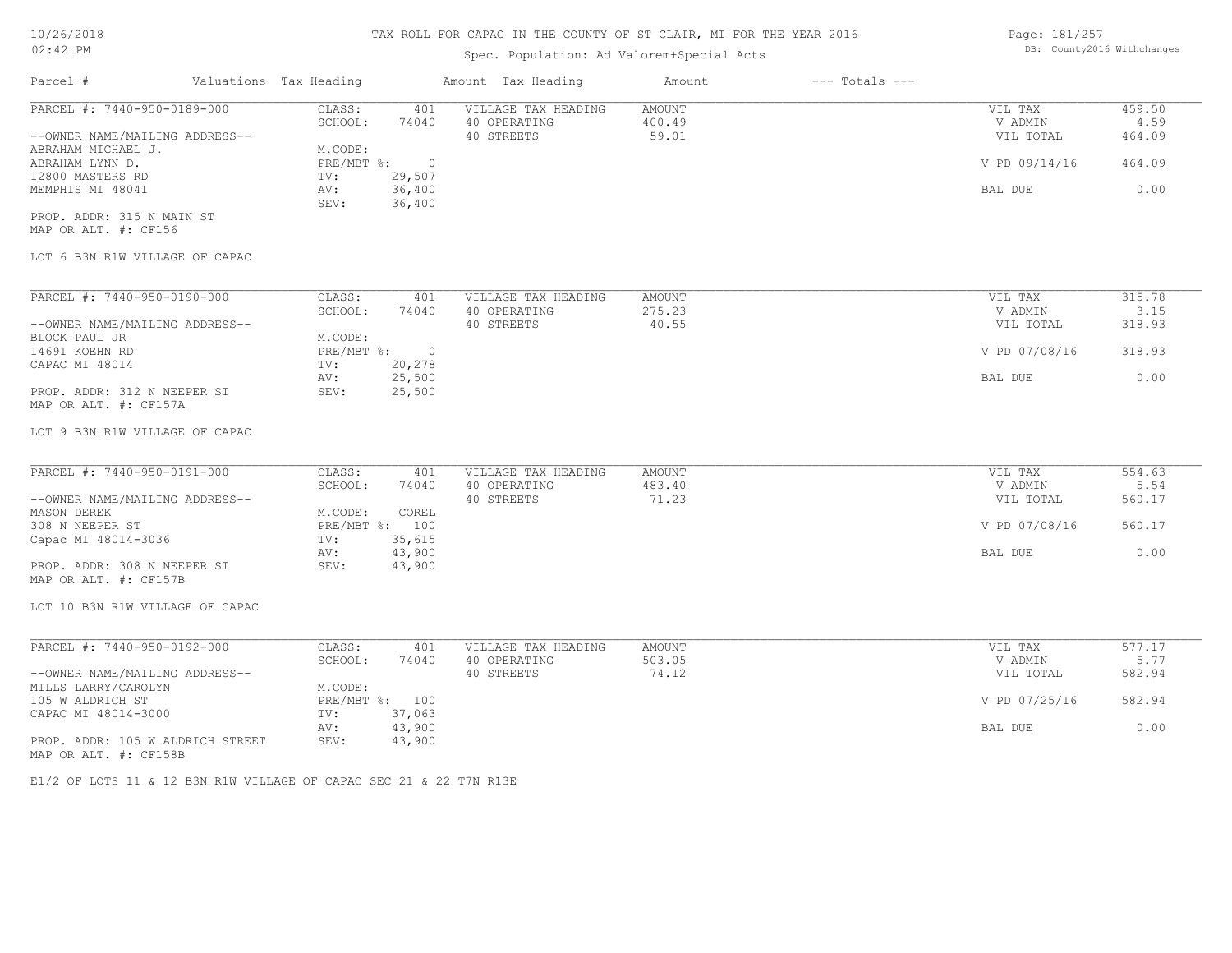#### Spec. Population: Ad Valorem+Special Acts

Page: 182/257 DB: County2016 Withchanges

| Parcel #                         | Valuations Tax Heading |        | Amount Tax Heading  | Amount | $---$ Totals $---$ |               |        |
|----------------------------------|------------------------|--------|---------------------|--------|--------------------|---------------|--------|
| PARCEL #: 7440-950-0193-000      | CLASS:                 | 401    | VILLAGE TAX HEADING | AMOUNT |                    | VIL TAX       | 606.21 |
|                                  | SCHOOL:                | 74040  | 40 OPERATING        | 528.36 |                    | V ADMIN       | 6.06   |
| --OWNER NAME/MAILING ADDRESS--   |                        |        | 40 STREETS          | 77.85  |                    | VIL TOTAL     | 612.27 |
| SHARPE JOSEPH                    | M.CODE:                | COREL  |                     |        |                    |               |        |
| 107 W ALDRICH ST                 | PRE/MBT %: 100         |        |                     |        |                    | V PD 09/19/16 | 612.27 |
| CAPAC MI 48014-3000              | TV:                    | 38,928 |                     |        |                    |               |        |
|                                  | AV:                    | 47,700 |                     |        |                    | BAL DUE       | 0.00   |
| PROP. ADDR: 107 W ALDRICH STREET | SEV:                   | 47,700 |                     |        |                    |               |        |
|                                  |                        |        |                     |        |                    |               |        |

MAP OR ALT. #: CF159

W1/2 OF LOTS 11 & 12 B3N R1W VILLAGE OF CAPAC SEC 21 & 22 T7N R13E

| PARCEL #: 7440-950-0194-000    | CLASS:     | 401    | VILLAGE TAX HEADING | AMOUNT | VIL TAX       | 149.15 |
|--------------------------------|------------|--------|---------------------|--------|---------------|--------|
|                                | SCHOOL:    | 74040  | 40 OPERATING        | 130.00 | V ADMIN       | 1.49   |
| --OWNER NAME/MAILING ADDRESS-- |            |        | 40 STREETS          | 19.15  | VIL TOTAL     | 150.64 |
| MONTPETIT WILLIAM              | M.CODE:    |        |                     |        |               |        |
| MONTPETIT SHARON               | PRE/MBT %: |        |                     |        | V PD 08/10/16 | 150.64 |
| 27400 BERTRAND                 | TV:        | 9,578  |                     |        |               |        |
| NEW BALTIMORE MI 48051         | AV:        | 13,600 |                     |        | BAL DUE       | 0.00   |
|                                | SEV:       | 13,600 |                     |        |               |        |
| PROP. ADDR: 301 N NEEPER ST    |            |        |                     |        |               |        |

MAP OR ALT. #: CF160

21 & 22 T7N R13E E90 FT OF LOTS 1 & 2 EXC E 90' FT OF N 30 FT OF LOT 2 B3N R2W VILLAGE OF CAPAC SEC

| PARCEL #: 7440-950-0195-000    | CLASS:  | 401            | VILLAGE TAX HEADING | AMOUNT | VIL TAX       | 636.35 |
|--------------------------------|---------|----------------|---------------------|--------|---------------|--------|
|                                | SCHOOL: | 74040          | 40 OPERATING        | 554.63 | V ADMIN       | 6.36   |
| --OWNER NAME/MAILING ADDRESS-- |         |                | 40 STREETS          | 81.72  | VIL TOTAL     | 642.71 |
| SCHWARTZKOPF GERALDINE M.      | M.CODE: |                |                     |        |               |        |
| 307 N NEEPER ST                |         | PRE/MBT %: 100 |                     |        | V PD 07/08/16 | 642.71 |
| CAPAC MI 48014-3037            | TV:     | 40,863         |                     |        |               |        |
|                                | AV:     | 45,700         |                     |        | BAL DUE       | 0.00   |
| PROP. ADDR: 307 N NEEPER ST    | SEV:    | 45,700         |                     |        |               |        |
|                                |         |                |                     |        |               |        |

MAP OR ALT. #: CF161A

LOT 3 & E 90' OF LOT 2 & LOT 4 EXC N 65' B2N R2W VILLAGE OF CAPAC

| PARCEL #: 7440-950-0196-000      | CLASS:     | 401    | VILLAGE TAX HEADING | AMOUNT | 596.55<br>VIL TAX       |
|----------------------------------|------------|--------|---------------------|--------|-------------------------|
|                                  | SCHOOL:    | 74040  | 40 OPERATING        | 519.94 | 5.96<br>V ADMIN         |
| --OWNER NAME/MAILING ADDRESS--   |            |        | 40 STREETS          | 76.61  | 602.51<br>VIL TOTAL     |
| SAGE ROLAND                      | M.CODE:    |        |                     |        |                         |
| MUSU KATHLEEN M                  | PRE/MBT %: |        |                     |        | 602.51<br>V PD 07/08/16 |
| 203 W ALDRICH STREET             | TV:        | 38,307 |                     |        |                         |
| CAPAC MI 48014                   | AV:        | 50,000 |                     |        | 0.00<br>BAL DUE         |
|                                  | SEV:       | 50,000 |                     |        |                         |
| PROP. ADDR: 203 W ALDRICH STREET |            |        |                     |        |                         |

MAP OR ALT. #: CF161B

VILLAGE OF CAPAC W60' OF LOTS 1 & 2 & INCL E 1/2 OF VAC ALLEY & S 100' OF W 1/2 OF VAC ALLEY B3N R2W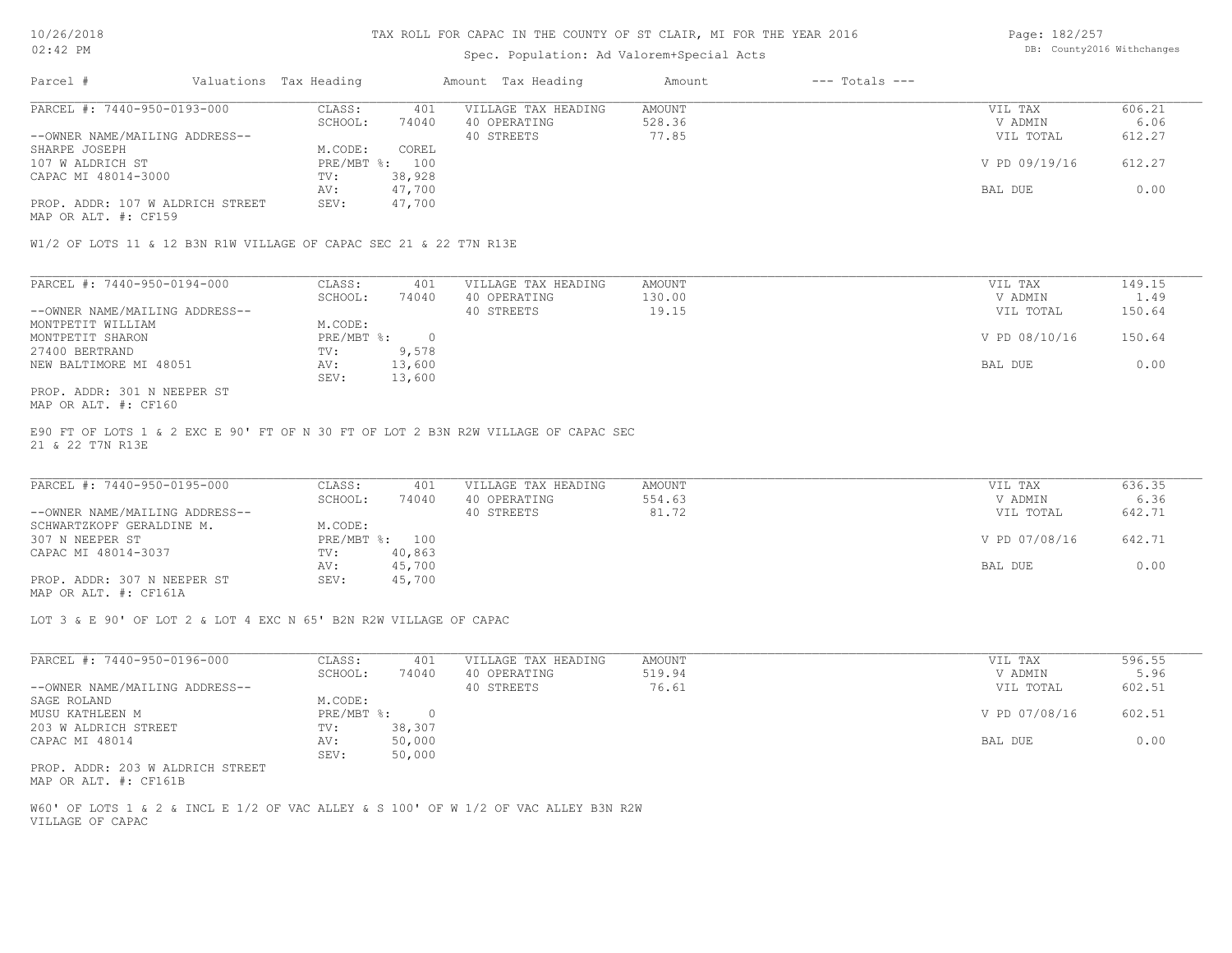# Spec. Population: Ad Valorem+Special Acts

Page: 183/257 DB: County2016 Withchanges

| Parcel #                       | Valuations Tax Heading |        | Amount Tax Heading  | Amount | $---$ Totals $---$ |               |        |
|--------------------------------|------------------------|--------|---------------------|--------|--------------------|---------------|--------|
| PARCEL #: 7440-950-0197-000    | CLASS:                 | 401    | VILLAGE TAX HEADING | AMOUNT |                    | VIL TAX       | 448.28 |
|                                | SCHOOL:                | 74040  | 40 OPERATING        | 390.71 |                    | V ADMIN       | 4.48   |
| --OWNER NAME/MAILING ADDRESS-- |                        |        | 40 STREETS          | 57.57  |                    | VIL TOTAL     | 452.76 |
| BENNETT NOAH                   | M.CODE:                | 00CSB  |                     |        |                    |               |        |
| 311 N NEEPER ST                | PRE/MBT %: 100         |        |                     |        |                    | V PD 08/15/16 | 452.76 |
| CAPAC MI 48014-3037            | TV:                    | 28,786 |                     |        |                    |               |        |
|                                | AV:                    | 31,800 |                     |        |                    | BAL DUE       | 0.00   |
| PROP. ADDR: 311 N NEEPER ST    | SEV:                   | 31,800 |                     |        |                    |               |        |
|                                |                        |        |                     |        |                    |               |        |

MAP OR ALT. #: CF162

N65 FT LOT 4 INCL 1/2 OF VAC ALLEY B3N R2W VILLAGE OF CAPAC SEC 21 & 22 T7N R13E

| PARCEL #: 7440-950-0198-000        | CLASS:     | 401    | VILLAGE TAX HEADING | AMOUNT | VIL TAX       | 290.20 |
|------------------------------------|------------|--------|---------------------|--------|---------------|--------|
|                                    | SCHOOL:    | 74040  | 40 OPERATING        | 252.93 | V ADMIN       | 2.90   |
| --OWNER NAME/MAILING ADDRESS--     |            |        | 40 STREETS          | 37.27  | VIL TOTAL     | 293.10 |
| ROBBERSTAD TIMOTHY                 | M.CODE:    |        |                     |        |               |        |
| ROBBERSTAD NICOLE                  | PRE/MBT %: |        |                     |        | V PD 09/12/16 | 293.10 |
| 1818 N VAN DYKE                    | TV:        | 18,635 |                     |        |               |        |
| IMLAY CITY MI 48444                | AV:        | 21,100 |                     |        | BAL DUE       | 0.00   |
|                                    | SEV:       | 21,100 |                     |        |               |        |
| PROP. ADDR: 312 N GLASSFORD STREET |            |        |                     |        |               |        |

MAP OR ALT. #: CF163A

LOT 9 E 1/2 INCL 1/2 OF VAC ALLEY B3N R2W VILLAGE OF CAPAC SEC 21 & 22 T7N R13E

| PARCEL #: 7440-950-0199-000        | CLASS:     | 401    | VILLAGE TAX HEADING | AMOUNT | VIL TAX       | 274.51 |
|------------------------------------|------------|--------|---------------------|--------|---------------|--------|
|                                    | SCHOOL:    | 74040  | 40 OPERATING        | 239.26 | V ADMIN       | 2.74   |
| --OWNER NAME/MAILING ADDRESS--     |            |        | 40 STREETS          | 35.25  | VIL TOTAL     | 277.25 |
| ELLIOTT ROBERT TRUSTEE             | M.CODE:    |        |                     |        |               |        |
| 603 S MAIN ST                      | PRE/MBT %: |        |                     |        | V PD 07/25/16 | 277.25 |
| CAPAC MI 48014-3724                | TV:        | 17,628 |                     |        |               |        |
|                                    | AV:        | 22,500 |                     |        | BAL DUE       | 0.00   |
| PROP. ADDR: 308 N GLASSFORD STREET | SEV:       | 22,500 |                     |        |               |        |
| MAP OR ALT. #: CF163B              |            |        |                     |        |               |        |

LOT 10 INCL 1/2 OF VAC ALLEY B3N R2W VILLAGE OF CAPAC SEC 21 & 22 T7N R13E

| PARCEL #: 7440-950-0200-000      | CLASS:     | 401    | VILLAGE TAX HEADING | AMOUNT | VIL TAX       | 530.18 |
|----------------------------------|------------|--------|---------------------|--------|---------------|--------|
|                                  | SCHOOL:    | 74040  | 40 OPERATING        | 462.09 | V ADMIN       | 5.30   |
| --OWNER NAME/MAILING ADDRESS--   |            |        | 40 STREETS          | 68.09  | VIL TOTAL     | 535.48 |
| SHULL BRAIN L                    | M.CODE:    |        |                     |        |               |        |
| SHULL W/R & GRIFFITH B           | PRE/MBT %: |        |                     |        | V PD 09/14/16 | 535.48 |
| 3520 CAPAC RD                    | TV:        | 34,045 |                     |        |               |        |
| CAPAC MI 48014-3700              | AV:        | 44,200 |                     |        | BAL DUE       | 0.00   |
|                                  | SEV:       | 44,200 |                     |        |               |        |
| PROP. ADDR: 209 W ALDRICH STREET |            |        |                     |        |               |        |

MAP OR ALT. #: 164A/B

W1/2 OF LOTS 11 & 12 B3N R2W VILLAGE OF CAPAC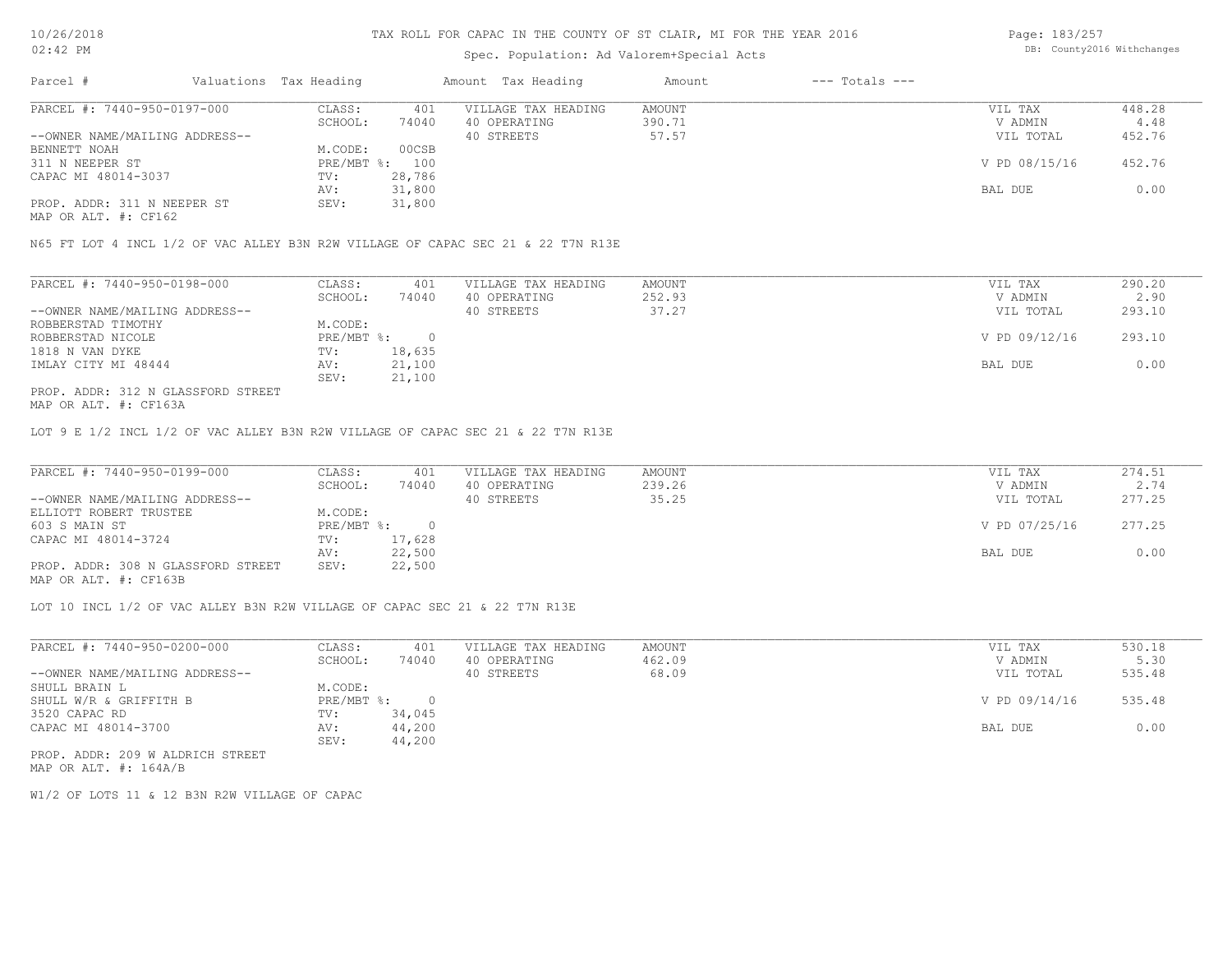#### Spec. Population: Ad Valorem+Special Acts

| Page: 184/257 |                            |
|---------------|----------------------------|
|               | DB: County2016 Withchanges |

| Parcel #                         | Valuations Tax Heading |        | Amount Tax Heading  | Amount | $---$ Totals $---$ |               |        |
|----------------------------------|------------------------|--------|---------------------|--------|--------------------|---------------|--------|
| PARCEL #: 7440-950-0201-000      | CLASS:                 | 401    | VILLAGE TAX HEADING | AMOUNT |                    | VIL TAX       | 404.53 |
|                                  | SCHOOL:                | 74040  | 40 OPERATING        | 352.58 |                    | V ADMIN       | 4.04   |
| --OWNER NAME/MAILING ADDRESS--   |                        |        | 40 STREETS          | 51.95  |                    | VIL TOTAL     | 408.57 |
| GLEFKE RACHEL M                  | M.CODE:                |        |                     |        |                    |               |        |
| 207 W ALDRICH STREET             | PRE/MBT %: 100         |        |                     |        |                    | V PD 09/16/16 | 408.57 |
| CAPAC MI 48014                   | TV:                    | 25,977 |                     |        |                    |               |        |
|                                  | AV:                    | 27,300 |                     |        |                    | BAL DUE       | 0.00   |
| PROP. ADDR: 207 W ALDRICH STREET | SEV:                   | 27,300 |                     |        |                    |               |        |
| MAP OR ALT. #: CF164C            |                        |        |                     |        |                    |               |        |

E1/2 OF LOTS 11 & 12 B3N R2W VILLAGE OF CAPAC

| PARCEL #: 7440-950-0202-000    | CLASS:     | 201     | VILLAGE TAX HEADING | AMOUNT   | VIL TAX       | 2,101.12 |
|--------------------------------|------------|---------|---------------------|----------|---------------|----------|
|                                | SCHOOL:    | 74040   | 40 OPERATING        | 1,831.28 | V ADMIN       | 21.01    |
| --OWNER NAME/MAILING ADDRESS-- |            |         | 40 STREETS          | 269.84   | VIL TOTAL     | 2,122.13 |
| FULTHEIM GARY                  | M.CODE:    |         |                     |          |               |          |
| FAMILY DOLLAR                  | PRE/MBT %: |         |                     |          | V PD 07/25/16 | 2,122.13 |
| P.O. BOX 1017                  | TV:        | 134,921 |                     |          |               |          |
| CHARLOTTE NC 28201-1017        | AV:        | 138,300 |                     |          | BAL DUE       | 0.00     |
|                                | SEV:       | 138,300 |                     |          |               |          |
| PROP. ADDR: 101 S MAIN         |            |         |                     |          |               |          |

MAP OR ALT. #: CF165

PART OF THE VILLAGE OF CAPAC SEC 28 T7N R13E LOT 1 EXC THE W 36 FT THEREOF ALSO THE N 10 FT OF THE E 114 FT OF LOT 2 B1S R1W

| PARCEL #: 7440-950-0203-000    | CLASS:     | 201    | VILLAGE TAX HEADING | AMOUNT | VIL TAX       | 527.93 |
|--------------------------------|------------|--------|---------------------|--------|---------------|--------|
|                                | SCHOOL:    | 74040  | 40 OPERATING        | 460.13 | V ADMIN       | 5.27   |
| --OWNER NAME/MAILING ADDRESS-- |            |        | 40 STREETS          | 67.80  | VIL TOTAL     | 533.20 |
| LEVIN GROUP, L.L.C. THE        | M.CODE:    |        |                     |        |               |        |
| 970 TILLSON DR                 | PRE/MBT %: |        |                     |        | V PD 09/12/16 | 533.20 |
| ZIONSVILLE IN 46077-9330       | TV:        | 33,901 |                     |        |               |        |
|                                | AV:        | 36,100 |                     |        | BAL DUE       | 0.00   |
| PROP. ADDR: 102 W MILL ST      | SEV:       | 36,100 |                     |        |               |        |
|                                |            |        |                     |        |               |        |

MAP OR ALT. #: CF166

SEC 28 T7N R13E W36 FT OF LOT 1 & N 10 FT OF W 36 FT OF LOT 2 B1S R1W PART OF THE VILLAGE OF CAPAC

| PARCEL #: 7440-950-0204-000    | CLASS:       | 201    | VILLAGE TAX HEADING | AMOUNT | VIL TAX       | 210.85 |
|--------------------------------|--------------|--------|---------------------|--------|---------------|--------|
|                                | SCHOOL:      | 74040  | 40 OPERATING        | 183.77 | V ADMIN       | 2.10   |
| --OWNER NAME/MAILING ADDRESS-- |              |        | 40 STREETS          | 27.08  | VIL TOTAL     | 212.95 |
| FULTHEIM GARY                  | M.CODE:      |        |                     |        |               |        |
| FAMILY DOLLAR                  | $PRE/MBT$ %: |        |                     |        | V PD 07/25/16 | 212.95 |
| P.O. BOX 1017                  | TV:          | 13,540 |                     |        |               |        |
| CHARLOTTE NC 28201-1017        | AV:          | 15,000 |                     |        | BAL DUE       | 0.00   |
|                                | SEV:         | 15,000 |                     |        |               |        |
| PROP. ADDR: 107 S MAIN         |              |        |                     |        |               |        |

MAP OR ALT. #: CF167

N2/3 OF LOT 2 EXC THE N 10 FT B1S R1W PART OF THE VILLAGE OF CAPAC SEC 28 T7N R13E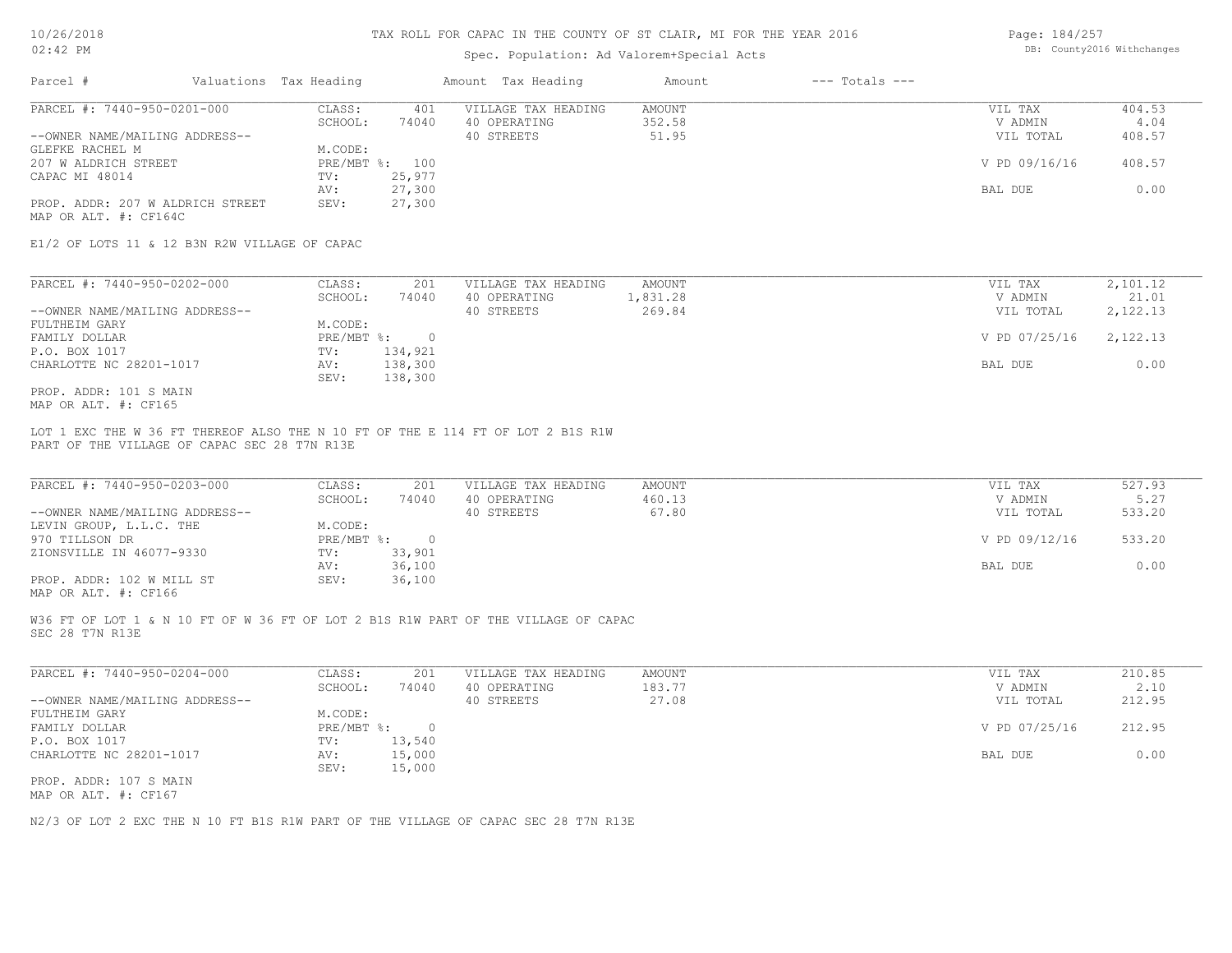# Spec. Population: Ad Valorem+Special Acts

Page: 185/257 DB: County2016 Withchanges

| Parcel #                              | Valuations Tax Heading |        | Amount Tax Heading  | Amount | $---$ Totals $---$ |               |        |
|---------------------------------------|------------------------|--------|---------------------|--------|--------------------|---------------|--------|
| PARCEL #: 7440-950-0205-000           | CLASS:                 | 201    | VILLAGE TAX HEADING | AMOUNT |                    | VIL TAX       | 568.54 |
|                                       | SCHOOL:                | 74040  | 40 OPERATING        | 495.53 |                    | V ADMIN       | 5.68   |
| --OWNER NAME/MAILING ADDRESS--        |                        |        | 40 STREETS          | 73.01  |                    | VIL TOTAL     | 574.22 |
| OUAIN BARBARA L                       | M.CODE:                |        |                     |        |                    |               |        |
| NABORS JANE M, QUAIN TIMOTHY M, JAMES | PRE/MBT %:             |        |                     |        |                    | V PD 09/16/16 | 574.22 |
| 503 N WALKER ST                       | TV:                    | 36,509 |                     |        |                    |               |        |
| CAPAC MI 48014                        | AV:                    | 38,400 |                     |        |                    | BAL DUE       | 0.00   |
|                                       | SEV:                   | 38,400 |                     |        |                    |               |        |
| PROP. ADDR: 109 S MAIN                |                        |        |                     |        |                    |               |        |

MAP OR ALT. #: CF168A

S1/3 OF LOT 2 & N 2.03 FT OF LOT 3 B1S R1W VILLAGE OF CAPAC SEC 28 T7N R13E

| PARCEL #: 7440-950-0206-000    | CLASS:     | 703   | VILLAGE TAX HEADING | AMOUNT | 0.00<br>VIL TAX   |
|--------------------------------|------------|-------|---------------------|--------|-------------------|
|                                | SCHOOL:    | 74040 | 40 OPERATING        | 0.00   | 0.00<br>V ADMIN   |
| --OWNER NAME/MAILING ADDRESS-- |            |       | 40 STREETS          | 0.00   | 0.00<br>VIL TOTAL |
| VILLAGE/CAPAC DOWNTOWN DEV     | M.CODE:    |       |                     |        |                   |
| 131 N MAIN ST                  | PRE/MBT %: |       |                     |        | 0.00<br>BAL DUE   |
| CAPAC MI 48014                 | TV:        |       |                     |        |                   |
|                                | AV:        |       |                     |        |                   |
| PROP. ADDR: 111 S MAIN         | SEV:       |       |                     |        |                   |
| MAP OR ALT. #: CF168B          |            |       |                     |        |                   |

R1W VILLAGE OF CAPAC SEC 28 T7N R13E LOT 3 EXC N 2.03 FT & EXC S 30 FT & EXC N 14 FT OF S 44 FT OF E 82 FT OF LOT 3 B1S

| PARCEL #: 7440-950-0207-000    | CLASS:       | 201    | VILLAGE TAX HEADING | AMOUNT   | VIL TAX       | 1,383.89 |
|--------------------------------|--------------|--------|---------------------|----------|---------------|----------|
|                                | SCHOOL:      | 74040  | 40 OPERATING        | 1,206.16 | V ADMIN       | 13.83    |
| --OWNER NAME/MAILING ADDRESS-- |              |        | 40 STREETS          | 177.73   | VIL TOTAL     | 1,397.72 |
| MALBURG MARY ELLEN TRUST       | M.CODE:      |        |                     |          |               |          |
| 15300 ALMONT RD                | $PRE/MBT$ %: |        |                     |          | V PD 09/12/16 | 1,397.72 |
| ALLENTON MI 48002              | TV:          | 88,865 |                     |          |               |          |
|                                | AV:          | 93,900 |                     |          | BAL DUE       | 0.00     |
| PROP. ADDR: 113 S MAIN         | SEV:         | 93,900 |                     |          |               |          |
|                                |              |        |                     |          |               |          |

MAP OR ALT. #: CF168C

SEC 28 T7N R13E S30 FT OF LOT 3 & N 14 FT OF S 44 FT OF E 82 FT OF LOT 3 B1S R1W VILLAG E OF CAPAC

| PARCEL #: 7440-950-0210-000    | CLASS:     | 201     | VILLAGE TAX HEADING | AMOUNT   | VIL TAX       | 2,950.55 |
|--------------------------------|------------|---------|---------------------|----------|---------------|----------|
|                                | SCHOOL:    | 74040   | 40 OPERATING        | 2,571.62 | V ADMIN       | 29.50    |
| --OWNER NAME/MAILING ADDRESS-- |            |         | 40 STREETS          | 378.93   | VIL TOTAL     | 2,980.05 |
| PARKVIEW PROP. MANGT. CORP.    | M.CODE:    |         |                     |          |               |          |
| 1225 RICHARDSON ST.            | PRE/MBT %: |         |                     |          | V PD 07/21/16 | 2,980.05 |
| PORT HURON, MI 48060           | TV:        | 189,466 |                     |          |               |          |
|                                | AV:        | 198,900 |                     |          | BAL DUE       | 0.00     |
| PROP. ADDR: 119 S MAIN         | SEV:       | 198,900 |                     |          |               |          |
| MAP OR ALT. #: CF169/172       |            |         |                     |          |               |          |

LOTS 4, 5, 6 B1S R1W PART OF THE VILLAGE OF CAPAC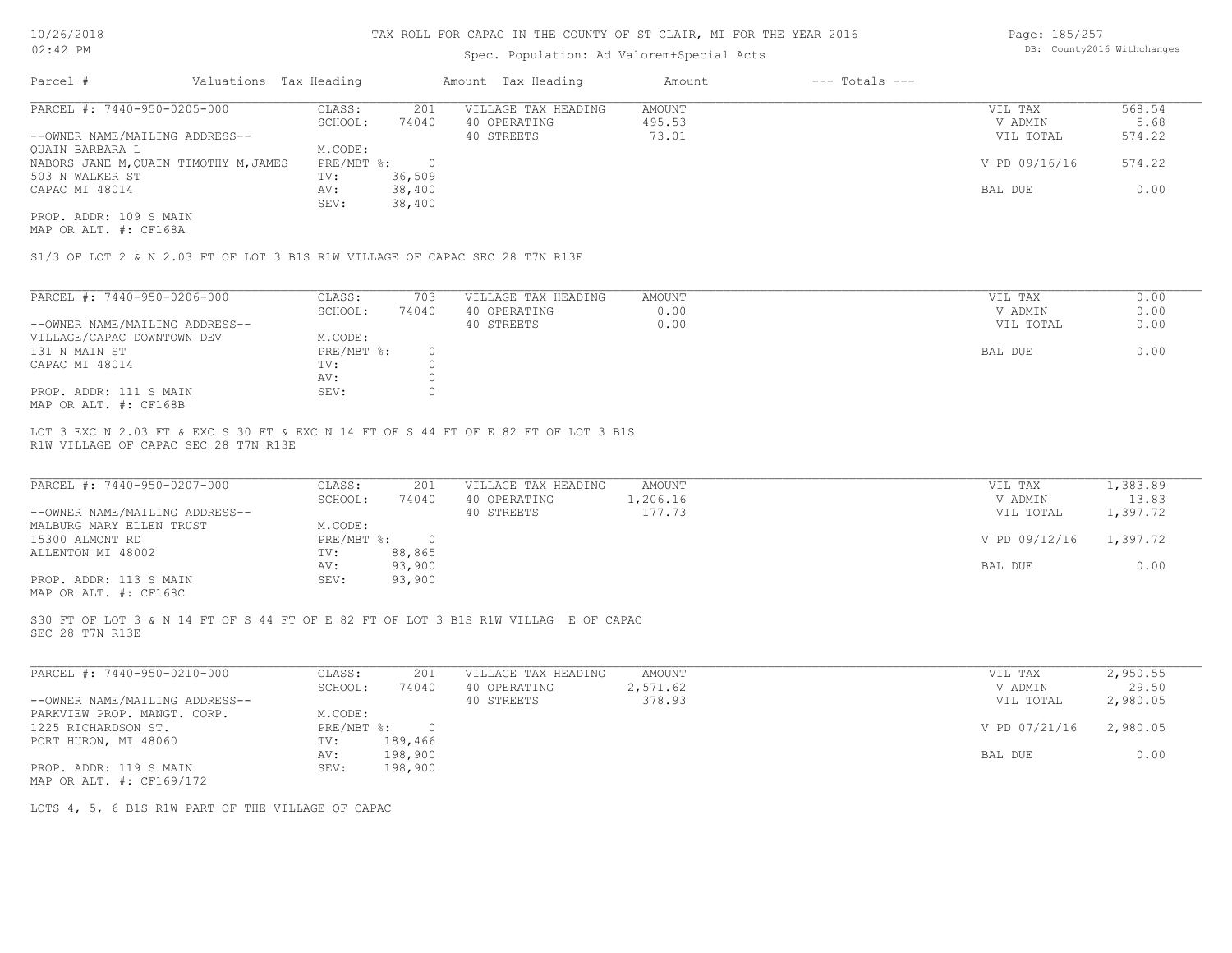# Spec. Population: Ad Valorem+Special Acts

Page: 186/257 DB: County2016 Withchanges

| Parcel #                       | Valuations Tax Heading |        | Amount Tax Heading  | Amount | $---$ Totals $---$ |               |        |
|--------------------------------|------------------------|--------|---------------------|--------|--------------------|---------------|--------|
| PARCEL #: 7440-950-0212-000    | CLASS:                 | 401    | VILLAGE TAX HEADING | AMOUNT |                    | VIL TAX       | 496.70 |
|                                | SCHOOL:                | 74040  | 40 OPERATING        | 432.91 |                    | V ADMIN       | 4.96   |
| --OWNER NAME/MAILING ADDRESS-- |                        |        | 40 STREETS          | 63.79  |                    | VIL TOTAL     | 501.66 |
| TAMM ANDREW                    | M.CODE:                |        |                     |        |                    |               |        |
| 105 W MEIER ST                 | PRE/MBT %: 100         |        |                     |        |                    | V PD 08/29/16 | 501.66 |
| CAPAC MI 48014                 | TV:                    | 31,895 |                     |        |                    |               |        |
|                                | AV:                    | 34,200 |                     |        |                    | BAL DUE       | 0.00   |
| PROP. ADDR: 105 W MEIER ST     | SEV:                   | 34,200 |                     |        |                    |               |        |
|                                |                        |        |                     |        |                    |               |        |

MAP OR ALT. #: CF173

E1/2 OF LOT 7 & S 1/2 OF E 1/2 OF LOT 8 B1S R1W VILLAGE OF CAPAC

| PARCEL #: 7440-950-0213-000    | CLASS:  | 401            | VILLAGE TAX HEADING | AMOUNT | VIL TAX   | 349.12 |
|--------------------------------|---------|----------------|---------------------|--------|-----------|--------|
|                                | SCHOOL: | 74040          | 40 OPERATING        | 304.29 | V ADMIN   | 3.49   |
| --OWNER NAME/MAILING ADDRESS-- |         |                | 40 STREETS          | 44.83  | VIL TOTAL | 352.61 |
| SMITH STACEY LEE               | M.CODE: |                |                     |        |           |        |
| PEAK RALPH                     |         | PRE/MBT %: 100 |                     |        | BAL DUE   | 352.61 |
| 107 W MEIER ST                 | TV:     | 22,419         |                     |        |           |        |
| CAPAC MI 48014                 | AV:     | 28,200         |                     |        |           |        |
|                                | SEV:    | 28,200         |                     |        |           |        |
| PROP. ADDR: 107 W MEIER ST     |         |                |                     |        |           |        |

MAP OR ALT. #: CF174

T7N R13E W1/2 OF LOT 7 & S 1/2 OF W 1/2 OF LOT 8 B1S R1W PART OF THE VILLAGE OF CAPAC SEC 28

| PARCEL #: 7440-950-0214-000    | CLASS:  | 401            | VILLAGE TAX HEADING | AMOUNT |         | VIL TAX       | 463.38 |
|--------------------------------|---------|----------------|---------------------|--------|---------|---------------|--------|
|                                | SCHOOL: | 74040          | 40 OPERATING        | 403.87 |         | V ADMIN       | 4.63   |
| --OWNER NAME/MAILING ADDRESS-- |         |                | 40 STREETS          | 59.51  |         | VIL TOTAL     | 468.01 |
| FRAZER NORMAN                  | M.CODE: |                |                     |        |         |               |        |
| 108 S NEEPER ST                |         | PRE/MBT %: 100 |                     |        |         | V PD 08/03/16 | 468.01 |
| CAPAC MI 48014                 | TV:     | 29,756         |                     |        |         |               |        |
|                                | AV:     | 36,800         |                     |        | BAL DUE |               | 0.00   |
| PROP. ADDR: 108 S NEEPER ST    | SEV:    | 36,800         |                     |        |         |               |        |
|                                |         |                |                     |        |         |               |        |

MAP OR ALT. #: CF175

N1/2 OF LOT 8 & S 18.75 FT OF LOT 9 B1S R1W VILLAGE OF CAPAC SEC 28 T7N R13E

| PARCEL #: 7440-950-0215-000                         | CLASS:       | 401    | VILLAGE TAX HEADING | AMOUNT | VIL TAX   | 485.29 |
|-----------------------------------------------------|--------------|--------|---------------------|--------|-----------|--------|
|                                                     | SCHOOL:      | 74040  | 40 OPERATING        | 422.97 | V ADMIN   | 4.85   |
| --OWNER NAME/MAILING ADDRESS--                      |              |        | 40 STREETS          | 62.32  | VIL TOTAL | 490.14 |
| VIGILETTI CANDY LEA                                 | M.CODE:      |        |                     |        |           |        |
| 106 S NEEPER ST                                     | $PRE/MBT$ %: | 100    |                     |        | BAL DUE   | 490.14 |
| CAPAC MI 48014                                      | TV:          | 31,163 |                     |        |           |        |
|                                                     | AV:          | 39,600 |                     |        |           |        |
| PROP. ADDR: 106 S NEEPER ST<br>MAP OR ALT. #: CF176 | SEV:         | 39,600 |                     |        |           |        |

N56.25 FT OF LOT 9 B1S R1W VILLAGE OF CAPAC SEC 28 T7N R13E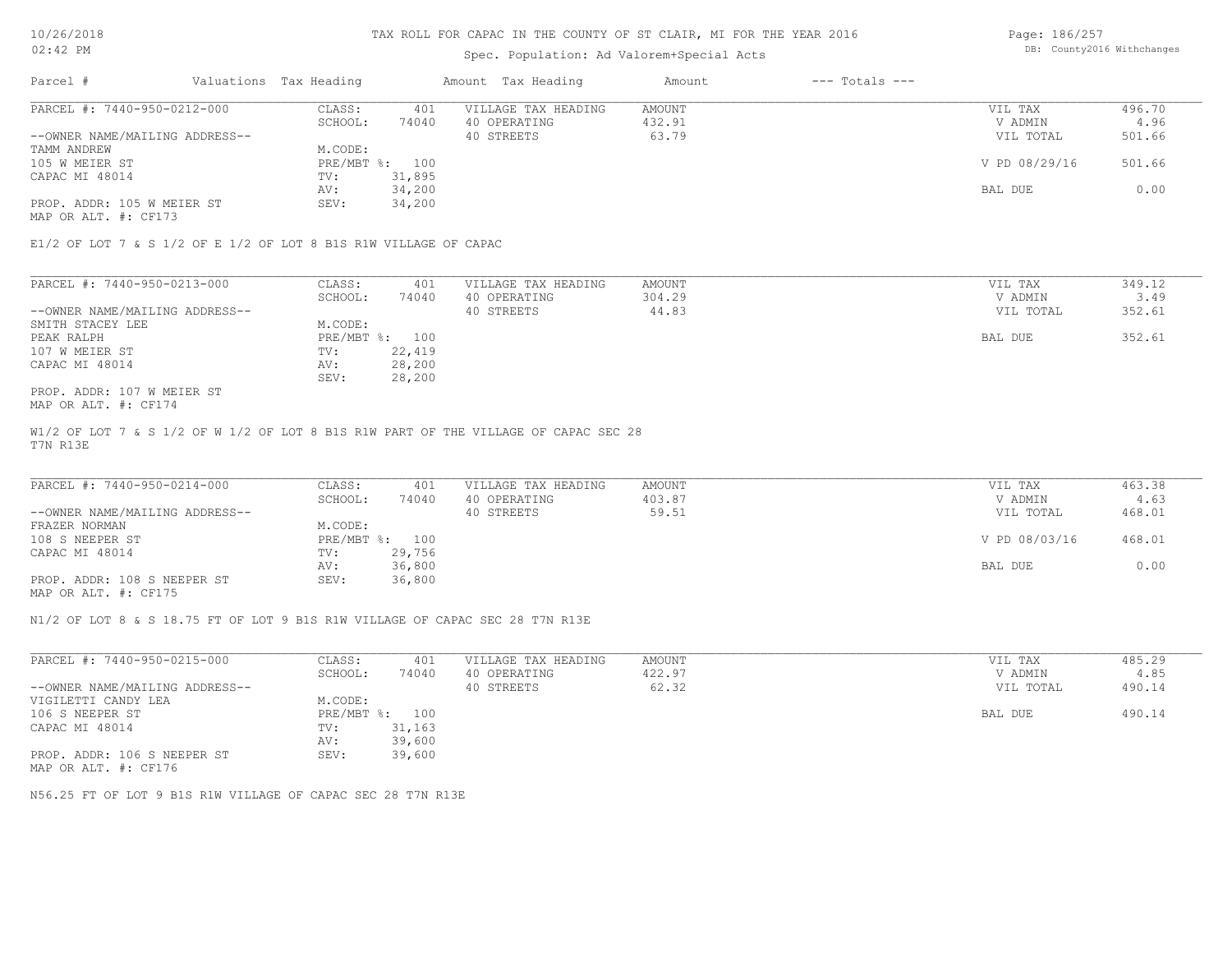#### Spec. Population: Ad Valorem+Special Acts

Page: 187/257 DB: County2016 Withchanges

| Parcel #                       | Valuations Tax Heading |        | Amount Tax Heading  | Amount | $---$ Totals $---$ |               |        |
|--------------------------------|------------------------|--------|---------------------|--------|--------------------|---------------|--------|
| PARCEL #: 7440-950-0216-000    | CLASS:                 | 401    | VILLAGE TAX HEADING | AMOUNT |                    | VIL TAX       | 425.27 |
|                                | SCHOOL:                | 74040  | 40 OPERATING        | 370.66 |                    | V ADMIN       | 4.25   |
| --OWNER NAME/MAILING ADDRESS-- |                        |        | 40 STREETS          | 54.61  |                    | VIL TOTAL     | 429.52 |
| SOLLMAN PATRICIA               | M.CODE:                |        |                     |        |                    |               |        |
| P.O. BOX 487                   | PRE/MBT %: 100         |        |                     |        |                    | V PD 09/12/16 | 429.52 |
| CAPAC MI 48014                 | TV:                    | 27,309 |                     |        |                    |               |        |
|                                | AV:                    | 32,500 |                     |        |                    | BAL DUE       | 0.00   |
| PROP. ADDR: 104 S NEEPER ST    | SEV:                   | 32,500 |                     |        |                    |               |        |
|                                |                        |        |                     |        |                    |               |        |

MAP OR ALT. #: CF177

LOT 10 B1S R1W PART OF THE VILLAGE OF CAPAC SEC 28 T7N R13E

| PARCEL #: 7440-950-0217-000    | CLASS:     | 703   | VILLAGE TAX HEADING | AMOUNT | VIL TAX   | 0.00 |
|--------------------------------|------------|-------|---------------------|--------|-----------|------|
|                                | SCHOOL:    | 74040 | 40 OPERATING        | 0.00   | V ADMIN   | 0.00 |
| --OWNER NAME/MAILING ADDRESS-- |            |       | 40 STREETS          | 0.00   | VIL TOTAL | 0.00 |
| VILLAGE OF CAPAC               | M.CODE:    |       |                     |        |           |      |
| 131 N MAIN ST                  | PRE/MBT %: |       |                     |        | BAL DUE   | 0.00 |
| CAPAC MI 48014                 | TV:        |       |                     |        |           |      |
|                                | AV:        |       |                     |        |           |      |
| PROP. ADDR: W MILL ST          | SEV:       |       |                     |        |           |      |
| MAP OR ALT. #: CF178           |            |       |                     |        |           |      |

93 FT TO BEG PART OF THE VILLAGE OF CAPAC SEC 28 T7N R13E FT THEREOF & beg 48FT FROM NW COR LOT 12 TH E 5.29 TH S 93.02 FT TH W 3.74 FT TH N LOT 11 ALSO LOT 12 EXC THE W 48 FT OF THE N 93 FT ALSO EXC THE S 57 FT OF THE W 71

| PARCEL #: 7440-950-0218-000    | CLASS:       | 401    | VILLAGE TAX HEADING | AMOUNT | VIL TAX   | 370.82 |
|--------------------------------|--------------|--------|---------------------|--------|-----------|--------|
|                                | SCHOOL:      | 74040  | 40 OPERATING        | 323.20 | V ADMIN   | 3.70   |
| --OWNER NAME/MAILING ADDRESS-- |              |        | 40 STREETS          | 47.62  | VIL TOTAL | 374.52 |
| CHOATE JACQUELINE              | M.CODE:      |        |                     |        |           |        |
| JACOBS CAROL                   | $PRE/MBT$ %: | 100    |                     |        | BAL DUE   | 374.52 |
| 108 W MILL ST                  | TV:          | 23,812 |                     |        |           |        |
| CAPAC MI 48014-3021            | AV:          | 27,400 |                     |        |           |        |
|                                | SEV:         | 27,400 |                     |        |           |        |
| PROP. ADDR: 108 W MILL ST      |              |        |                     |        |           |        |

MAP OR ALT. #: CF179

B1S R1W PART OF THE VILLAGE OF CAPAC SEC 28 TYN R13E 12,TH N89^42'40"E 5.29',TH SO^57' 21"W 93.02',TH S89^42'40"W 3.74',TH N93" TO BEG THE W 48 FT OF THE N 93 FT OF LOT 12 & BEG E N89^42'40"E 48' FROM NW COR OF LOT

| PARCEL #: 7440-950-0219-000                         | CLASS:  | 401            | VILLAGE TAX HEADING | AMOUNT | VIL TAX   | 306.25 |
|-----------------------------------------------------|---------|----------------|---------------------|--------|-----------|--------|
|                                                     | SCHOOL: | 74040          | 40 OPERATING        | 266.92 | V ADMIN   | 3.06   |
| --OWNER NAME/MAILING ADDRESS--                      |         |                | 40 STREETS          | 39.33  | VIL TOTAL | 309.31 |
| PELTON-BAIRD SHERRY                                 | M.CODE: |                |                     |        |           |        |
| P.O. BOX 142                                        |         | PRE/MBT %: 100 |                     |        | BAL DUE   | 309.31 |
| CAPAC MI 48014                                      | TV:     | 19,666         |                     |        |           |        |
|                                                     | AV:     | 21,800         |                     |        |           |        |
| PROP. ADDR: 102 S NEEPER ST<br>MAP OR ALT. #: CF180 | SEV:    | 21,800         |                     |        |           |        |

T7N R13E THE W 71 FT OF THE S 57 FT OF LOT 12 B1S R1W PART OF THE VILLAGE OF CAPAC SEC 28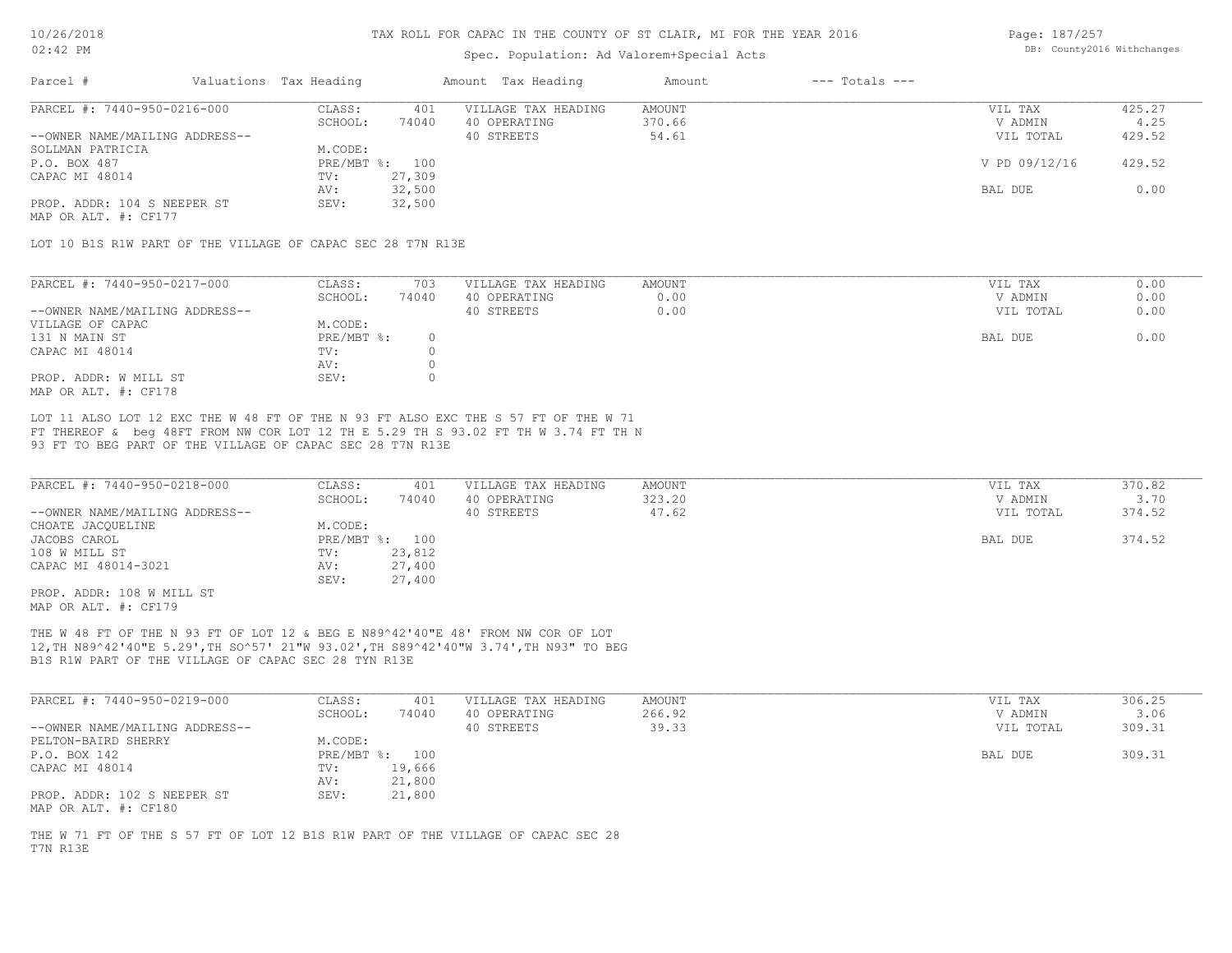#### Spec. Population: Ad Valorem+Special Acts

Page: 188/257 DB: County2016 Withchanges

| Parcel #                       | Valuations Tax Heading |                | Amount Tax Heading  | Amount | $---$ Totals $---$ |           |        |
|--------------------------------|------------------------|----------------|---------------------|--------|--------------------|-----------|--------|
| PARCEL #: 7440-950-0220-000    | CLASS:                 | 401            | VILLAGE TAX HEADING | AMOUNT |                    | VIL TAX   | 457.01 |
|                                | SCHOOL:                | 74040          | 40 OPERATING        | 398.32 |                    | V ADMIN   | 4.57   |
| --OWNER NAME/MAILING ADDRESS-- |                        |                | 40 STREETS          | 58.69  |                    | VIL TOTAL | 461.58 |
| ATWOOD RICHARD G               | M.CODE:                |                |                     |        |                    |           |        |
| 202 W MILL ST                  |                        | PRE/MBT %: 100 |                     |        |                    | BAL DUE   | 461.58 |
| CAPAC MI 48014-3024            | TV:                    | 29,347         |                     |        |                    |           |        |
|                                | AV:                    | 36,200         |                     |        |                    |           |        |
| PROP. ADDR: 202 W MILL ST      | SEV:                   | 36,200         |                     |        |                    |           |        |
| MAP OR ALT. #: CF181           |                        |                |                     |        |                    |           |        |

N150' OF E 75' OF LOT 1 BIS R2W PLAT OF THE VILLAGE OF CAPAC SEC 28 T7N R13E

| PARCEL #: 7440-950-0221-000    | CLASS:       | 401    | VILLAGE TAX HEADING | AMOUNT | VIL TAX       | 556.23 |
|--------------------------------|--------------|--------|---------------------|--------|---------------|--------|
|                                | SCHOOL:      | 74040  | 40 OPERATING        | 484.80 | V ADMIN       | 5.56   |
| --OWNER NAME/MAILING ADDRESS-- |              |        | 40 STREETS          | 71.43  | VIL TOTAL     | 561.79 |
| RICHARDS KENNETH/P             | M.CODE:      |        |                     |        |               |        |
| 204 W MILL ST                  | $PRE/MBT$ %: | 100    |                     |        | V PD 08/10/16 | 561.79 |
| CAPAC MI 48014                 | TV:          | 35,718 |                     |        |               |        |
|                                | AV:          | 43,800 |                     |        | BAL DUE       | 0.00   |
| PROP. ADDR: 204 W MILL ST      | SEV:         | 43,800 |                     |        |               |        |
| MAP OR ALT. #: CF182/183       |              |        |                     |        |               |        |

R13E W75' OF E 150' OF N 150' OF LOT 1 BIS R2W PLAT OF THE VILLAGE OF CAPAC SEC 28 T7N

| PARCEL #: 7440-950-0223-000        | CLASS:     | 401    | VILLAGE TAX HEADING | AMOUNT | VIL TAX       | 490.35 |
|------------------------------------|------------|--------|---------------------|--------|---------------|--------|
|                                    | SCHOOL:    | 74040  | 40 OPERATING        | 427.38 | V ADMIN       | 4.90   |
| --OWNER NAME/MAILING ADDRESS--     |            |        | 40 STREETS          | 62.97  | VIL TOTAL     | 495.25 |
| LIBKIE PAUL & MARSHA REV LIV TRUST | M.CODE:    |        |                     |        |               |        |
| 207 E CHURCH ST                    | PRE/MBT %: |        |                     |        | V PD 07/15/16 | 495.25 |
| CAPAC MI 48014                     | TV:        | 31,488 |                     |        |               |        |
|                                    | AV:        | 38,900 |                     |        | BAL DUE       | 0.00   |
| PROP. ADDR: 103 S NEEPER ST        | SEV:       | 38,900 |                     |        |               |        |
|                                    |            |        |                     |        |               |        |

MAP OR ALT. #: CF184

R13E E150 FT OF LOT 1 EXC N 150 FT THEREOF B1S R2W PLAT OF VILLAGE OF CAPAC SEC 28 T7N

| PARCEL #: 7440-950-0224-000                      | CLASS:     | 705   | VILLAGE TAX HEADING | AMOUNT | VIL TAX<br>0.00   |
|--------------------------------------------------|------------|-------|---------------------|--------|-------------------|
|                                                  | SCHOOL:    | 74040 | 40 OPERATING        | 0.00   | 0.00<br>V ADMIN   |
| --OWNER NAME/MAILING ADDRESS--                   |            |       | 40 STREETS          | 0.00   | 0.00<br>VIL TOTAL |
| CAPAC UNITED METHODIST CHURCH, ET.A              | M.CODE:    |       |                     |        |                   |
| 14952 IMLAY CITY RD                              | PRE/MBT %: |       |                     |        | 0.00<br>BAL DUE   |
| CAPAC MI 48014                                   | TV:        |       |                     |        |                   |
|                                                  | AV:        |       |                     |        |                   |
| PROP. ADDR: 206 W MILL ST<br>MAD OD ATM 4. OUIDE | SEV:       |       |                     |        |                   |

MAP OR ALT. #: CF185

W 150' OF LOT 1 EXC S 1/3 OF W 1/2 OF LOT 1 B1S R2W PLAT OF VILLAGE OF CAPAC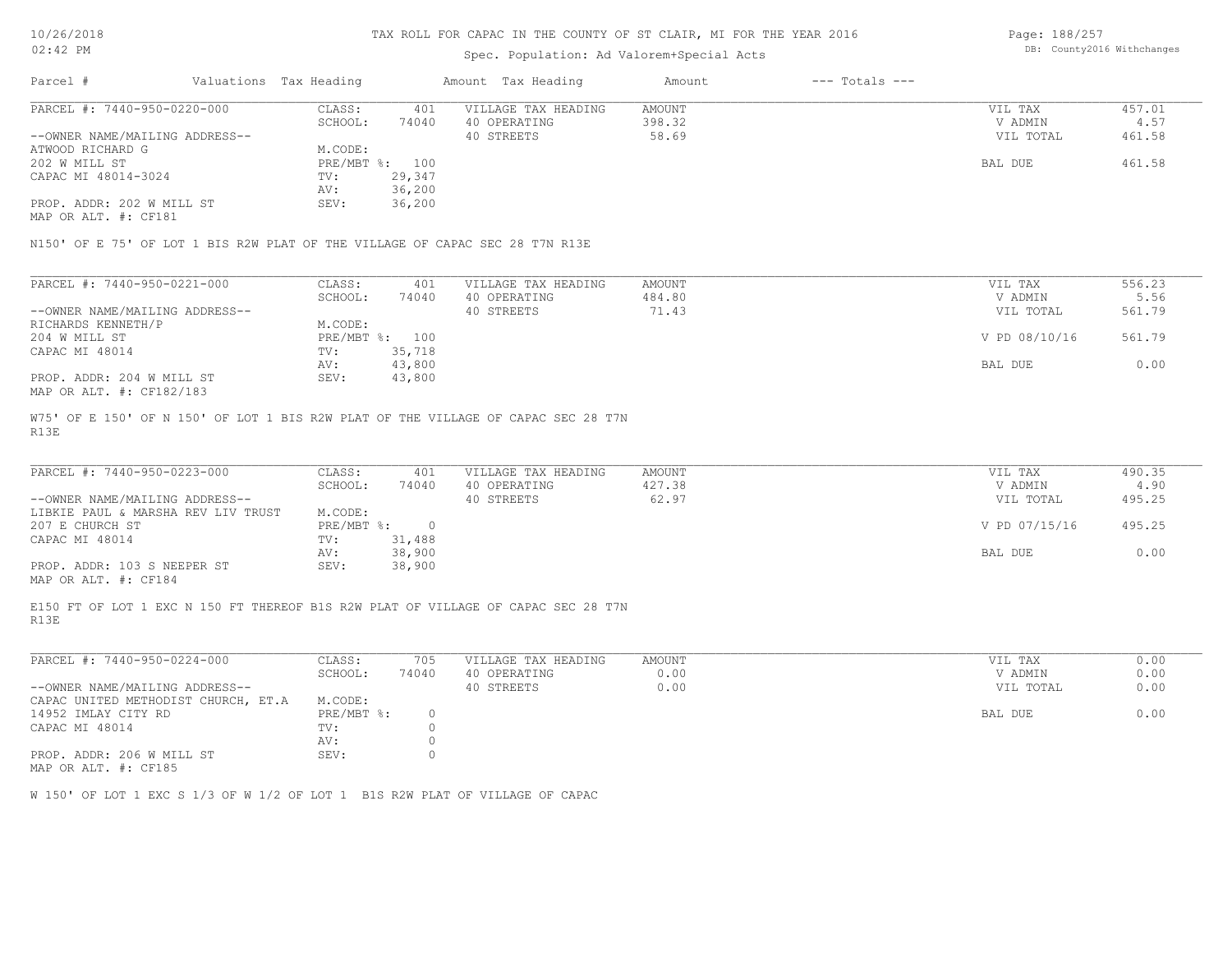## Spec. Population: Ad Valorem+Special Acts

Page: 189/257 DB: County2016 Withchanges

| Parcel #                           | Valuations Tax Heading |        | Amount Tax Heading  | Amount | $---$ Totals $---$ |               |        |
|------------------------------------|------------------------|--------|---------------------|--------|--------------------|---------------|--------|
| PARCEL #: 7440-950-0224-100        | CLASS:                 | 401    | VILLAGE TAX HEADING | AMOUNT |                    | VIL TAX       | 607.77 |
|                                    | SCHOOL:                | 74040  | 40 OPERATING        | 529.72 |                    | V ADMIN       | 6.07   |
| --OWNER NAME/MAILING ADDRESS--     |                        |        | 40 STREETS          | 78.05  |                    | VIL TOTAL     | 613.84 |
| NAUTS GARY                         | M.CODE:                |        |                     |        |                    |               |        |
| NAUTS DEBRA                        | PRE/MBT %:             |        |                     |        |                    | V PD 08/03/16 | 613.84 |
| 3909 WEST BRANCH DR                | TV:                    | 39,028 |                     |        |                    |               |        |
| GLADWIN MI 48624                   | AV:                    | 48,100 |                     |        |                    | BAL DUE       | 0.00   |
|                                    | SEV:                   | 48,100 |                     |        |                    |               |        |
| PROP. ADDR: 104 S GLASSFORD STREET |                        |        |                     |        |                    |               |        |

MAP OR ALT. #: 185B

S 1/3 OF W 1/2 OF LOT 1 EXC E 10' THEREOF B1S R2W PLAT OF VILLAGE OF CAPAC

| PARCEL #: 7440-950-0225-000                                                                                                                                                                                                                                                                                                                      | CLASS:     | 703   | VILLAGE TAX HEADING | AMOUNT | 0.00<br>VIL TAX   |
|--------------------------------------------------------------------------------------------------------------------------------------------------------------------------------------------------------------------------------------------------------------------------------------------------------------------------------------------------|------------|-------|---------------------|--------|-------------------|
|                                                                                                                                                                                                                                                                                                                                                  | SCHOOL:    | 74040 | 40 OPERATING        | 0.00   | 0.00<br>V ADMIN   |
| --OWNER NAME/MAILING ADDRESS--                                                                                                                                                                                                                                                                                                                   |            |       | 40 STREETS          | 0.00   | 0.00<br>VIL TOTAL |
| VILLAGE ALLEY                                                                                                                                                                                                                                                                                                                                    | M.CODE:    |       |                     |        |                   |
| 131 N MAIN ST                                                                                                                                                                                                                                                                                                                                    | PRE/MBT %: |       |                     |        | 0.00<br>BAL DUE   |
| CAPAC MI 48014                                                                                                                                                                                                                                                                                                                                   | TV:        |       |                     |        |                   |
|                                                                                                                                                                                                                                                                                                                                                  | AV:        |       |                     |        |                   |
| PROP. ADDR: ALLEY                                                                                                                                                                                                                                                                                                                                | SEV:       |       |                     |        |                   |
| $M \land D$ $\land T$ $\Box T$ $\Box T$ $\Box T$ $\Box T$ $\Box T$ $\Box T$ $\Box T$ $\Box T$ $\Box T$ $\Box T$ $\Box T$ $\Box T$ $\Box T$ $\Box T$ $\Box T$ $\Box T$ $\Box T$ $\Box T$ $\Box T$ $\Box T$ $\Box T$ $\Box T$ $\Box T$ $\Box T$ $\Box T$ $\Box T$ $\Box T$ $\Box T$ $\Box T$ $\Box T$ $\Box T$ $\Box T$ $\Box T$ $\Box T$ $\Box T$ |            |       |                     |        |                   |

MAP OR ALT. #: CF186

28 T7N R13E LOT 1 EXC E 150 FT & EXC W 150 FT THEREOF B1S R2W PLAT OF THE VILLAGE OF CAPAC SEC

| PARCEL #: 7440-950-0226-000         | CLASS:  | 401            | VILLAGE TAX HEADING | AMOUNT | VIL TAX       | 444.33 |
|-------------------------------------|---------|----------------|---------------------|--------|---------------|--------|
|                                     | SCHOOL: | 74040          | 40 OPERATING        | 387.27 | V ADMIN       | 4.44   |
| --OWNER NAME/MAILING ADDRESS--      |         |                | 40 STREETS          | 57.06  | VIL TOTAL     | 448.77 |
| WELCH MELISSA A/MORNINGSTAR MICHAEL | M.CODE: | LERET          |                     |        |               |        |
| 105 S NEEPER ST                     |         | PRE/MBT %: 100 |                     |        | V PD 09/19/16 | 448.77 |
| CAPAC MI 48014-3620                 | TV:     | 28,533         |                     |        |               |        |
|                                     | AV:     | 35,600         |                     |        | BAL DUE       | 0.00   |
| PROP. ADDR: 105 S NEEPER ST         | SEV:    | 35,600         |                     |        |               |        |

MAP OR ALT. #: CF187

LOT 2 B1S R2W PART OF THE VILLAGE OF CAPAC SEC 28 T7N R13E

| PARCEL #: 7440-950-0227-000                           | CLASS:                    | 401    | VILLAGE TAX HEADING | AMOUNT | VIL TAX       | 403.06 |
|-------------------------------------------------------|---------------------------|--------|---------------------|--------|---------------|--------|
|                                                       | SCHOOL:                   | 74040  | 40 OPERATING        | 351.30 | V ADMIN       | 4.03   |
| --OWNER NAME/MAILING ADDRESS--                        |                           |        | 40 STREETS          | 51.76  | VIL TOTAL     | 407.09 |
| MILLER ROBERT/LINDA                                   | M.CODE:                   |        |                     |        |               |        |
| 107 S NEEPER ST                                       | $PRE/MBT$ $\frac{1}{6}$ : | 100    |                     |        | V PD 09/07/16 | 407.09 |
| CAPAC MI 48014-3620                                   | TV:                       | 25,883 |                     |        |               |        |
|                                                       | AV:                       | 33,100 |                     |        | BAL DUE       | 0.00   |
| PROP. ADDR: 107 S NEEPER ST                           | SEV:                      | 33,100 |                     |        |               |        |
| $\cdots$ $\cdots$ $\cdots$ $\cdots$ $\cdots$ $\cdots$ |                           |        |                     |        |               |        |

MAP OR ALT. #: CF188

LOT 3 B1S R2W PART OF THE VILLAGE OF CAPAC SEC 28 T7N R13E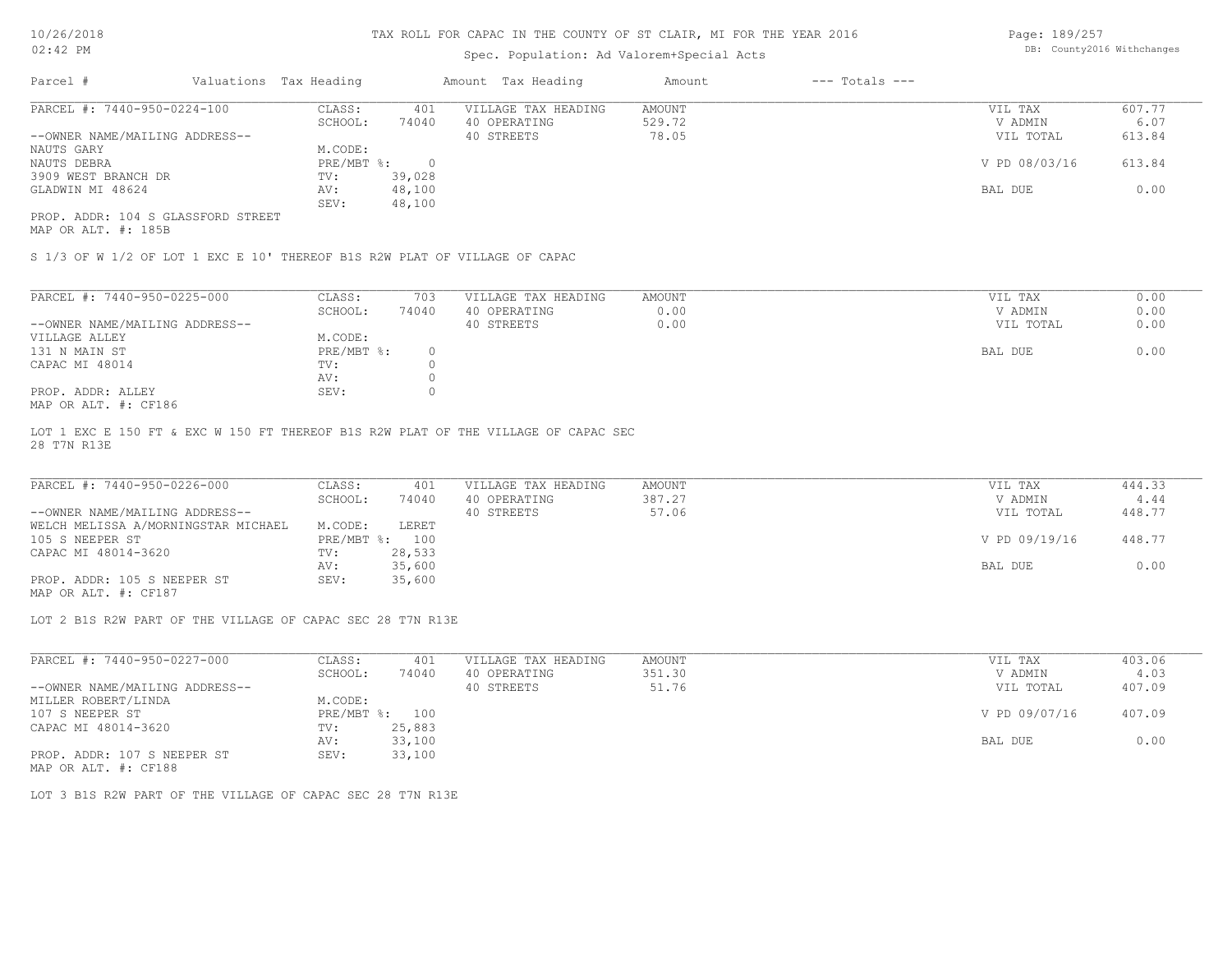# Spec. Population: Ad Valorem+Special Acts

Page: 190/257 DB: County2016 Withchanges

| Parcel #                       | Valuations Tax Heading |        | Amount Tax Heading  | Amount | $---$ Totals $---$ |               |        |
|--------------------------------|------------------------|--------|---------------------|--------|--------------------|---------------|--------|
| PARCEL #: 7440-950-0228-000    | CLASS:                 | 401    | VILLAGE TAX HEADING | AMOUNT |                    | VIL TAX       | 482.07 |
|                                | SCHOOL:                | 74040  | 40 OPERATING        | 420.16 |                    | V ADMIN       | 4.82   |
| --OWNER NAME/MAILING ADDRESS-- |                        |        | 40 STREETS          | 61.91  |                    | VIL TOTAL     | 486.89 |
| KANDLER GARCIA TRUST           | M.CODE:                |        |                     |        |                    |               |        |
| 109 S NEEPER ST                | PRE/MBT %: 100         |        |                     |        |                    | V PD 09/16/16 | 486.89 |
| CAPAC MI 48014                 | TV:                    | 30,956 |                     |        |                    |               |        |
|                                | AV:                    | 40,000 |                     |        |                    | BAL DUE       | 0.00   |
| PROP. ADDR: 109 S NEEPER ST    | SEV:                   | 40,000 |                     |        |                    |               |        |
| MAP OR ALT. #: CF189           |                        |        |                     |        |                    |               |        |

LOT 4 B1S R2W PART OF THE VILLAGE OF CAPAC SEC 28 T7N R13E

| V ADMIN       | 5.22   |
|---------------|--------|
|               |        |
| VIL TOTAL     | 527.59 |
|               |        |
| V PD 09/16/16 | 527.59 |
|               |        |
| BAL DUE       | 0.00   |
|               |        |
|               |        |

MAP OR ALT. #: CF190

LOT 5 B1S R2W PART OF THE VILLAGE OF CAPAC SEC 28 T7N R13E

| PARCEL #: 7440-950-0230-000        | CLASS:       | 401    | VILLAGE TAX HEADING | AMOUNT | VIL TAX       | 582.01 |
|------------------------------------|--------------|--------|---------------------|--------|---------------|--------|
|                                    | SCHOOL:      | 74040  | 40 OPERATING        | 507.27 | V ADMIN       | 5.82   |
| --OWNER NAME/MAILING ADDRESS--     |              |        | 40 STREETS          | 74.74  | VIL TOTAL     | 587.83 |
| ALPHA TO OMEGA PROPERTIES LLC      | M.CODE:      |        |                     |        |               |        |
| P.O. BOX 343                       | $PRE/MBT$ %: |        |                     |        | V PD 08/10/16 | 587.83 |
| LAKE ORION MI 48361                | TV:          | 37,374 |                     |        |               |        |
|                                    | AV:          | 47,900 |                     |        | BAL DUE       | 0.00   |
| PROP. ADDR: 108 S GLASSFORD STREET | SEV:         | 47,900 |                     |        |               |        |
| MAP OR ALT. #: CF191               |              |        |                     |        |               |        |

LOT 6 B1S R2W PART OF THE VILLAGE OF CAPAC SEC 28 T7N R13E

| PARCEL #: 7440-950-0231-000        | CLASS:     | 401    | VILLAGE TAX HEADING | AMOUNT | VIL TAX       | 371.33 |
|------------------------------------|------------|--------|---------------------|--------|---------------|--------|
|                                    | SCHOOL:    | 74040  | 40 OPERATING        | 323.64 | V ADMIN       | 3.71   |
| --OWNER NAME/MAILING ADDRESS--     |            |        | 40 STREETS          | 47.69  | VIL TOTAL     | 375.04 |
| HULL JAMES                         | M.CODE:    |        |                     |        |               |        |
| 11933 BRYCE RD                     | PRE/MBT %: |        |                     |        | V PD 08/29/16 | 375.04 |
| EMMETT MI 48022                    | TV:        | 23,845 |                     |        |               |        |
|                                    | AV:        | 29,700 |                     |        | BAL DUE       | 0.00   |
| PROP. ADDR: 106 S GLASSFORD STREET | SEV:       | 29,700 |                     |        |               |        |
| MAP OR ALT. #: CF192               |            |        |                     |        |               |        |

LOT 7 B1S R2W PART OF THE VILLAGE OF CAPAC SEC 28 T7N R13E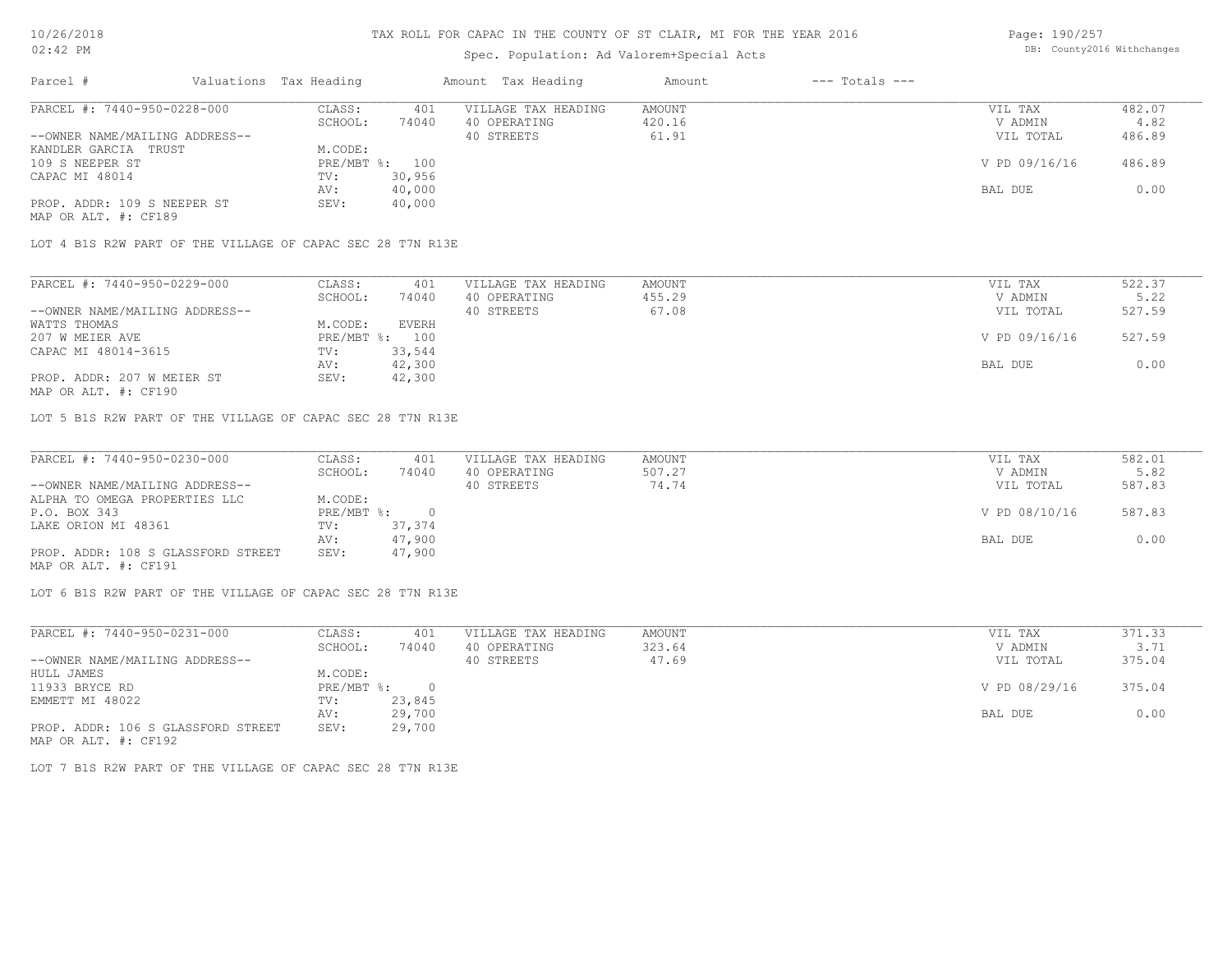# Spec. Population: Ad Valorem+Special Acts

Page: 191/257 DB: County2016 Withchanges

| Parcel #                           | Valuations Tax Heading |                | Amount Tax Heading  | Amount | $---$ Totals $---$ |               |        |
|------------------------------------|------------------------|----------------|---------------------|--------|--------------------|---------------|--------|
| PARCEL #: 7440-950-0232-000        | CLASS:                 | 401            | VILLAGE TAX HEADING | AMOUNT |                    | VIL TAX       | 522.37 |
|                                    | SCHOOL:                | 74040          | 40 OPERATING        | 455.29 |                    | V ADMIN       | 5.22   |
| --OWNER NAME/MAILING ADDRESS--     |                        |                | 40 STREETS          | 67.08  |                    | VIL TOTAL     | 527.59 |
| SMITH GREGORY                      | M.CODE:                | 00CSB          |                     |        |                    |               |        |
| 101 S GLASSFORD ST                 |                        | PRE/MBT %: 100 |                     |        |                    | V PD 08/15/16 | 527.59 |
| CAPAC MI 48014                     | TV:                    | 33,544         |                     |        |                    |               |        |
|                                    | AV:                    | 41,300         |                     |        |                    | BAL DUE       | 0.00   |
| PROP. ADDR: 101 S GLASSFORD STREET | SEV:                   | 41,300         |                     |        |                    |               |        |
| $\cdots$                           |                        |                |                     |        |                    |               |        |

MAP OR ALT. #: CF193

N1/2 OF LOTS 1 & 2 B1S R3W PART OF THE VILLAGE OF CAPAC SEC 28 T7N R13E

| PARCEL #: 7440-950-0233-000        | CLASS:       | 401    | VILLAGE TAX HEADING | AMOUNT | VIL TAX       | 339.59 |
|------------------------------------|--------------|--------|---------------------|--------|---------------|--------|
|                                    | SCHOOL:      | 74040  | 40 OPERATING        | 295.98 | V ADMIN       | 3.39   |
| --OWNER NAME/MAILING ADDRESS--     |              |        | 40 STREETS          | 43.61  | VIL TOTAL     | 342.98 |
| LOPEZ JORGE L / NORA               | M.CODE:      | COREL  |                     |        |               |        |
| 103 S GLASSFORD                    | $PRE/MBT$ %: | 100    |                     |        | V PD 09/16/16 | 342.98 |
| CAPAC MI 48014                     | TV:          | 21,807 |                     |        |               |        |
|                                    | AV:          | 28,400 |                     |        | BAL DUE       | 0.00   |
| PROP. ADDR: 103 S GLASSFORD STREET | SEV:         | 28,400 |                     |        |               |        |
| MAP OR ALT. #: CF194               |              |        |                     |        |               |        |

S1/2 OF LOTS 1 & 2 B1S R3W PART OF THE VILLAGE OF CAPAC SEC 28 T7N R13E

| PARCEL #: 7440-950-0234-000        | CLASS:     | 401    | VILLAGE TAX HEADING | AMOUNT | VIL TAX       | 550.11 |
|------------------------------------|------------|--------|---------------------|--------|---------------|--------|
|                                    | SCHOOL:    | 74040  | 40 OPERATING        | 479.46 | V ADMIN       | 5.50   |
| --OWNER NAME/MAILING ADDRESS--     |            |        | 40 STREETS          | 70.65  | VIL TOTAL     | 555.61 |
| TICE HARRY C. SR. & DIANE M.       | M.CODE:    | COREL  |                     |        |               |        |
| 14546 YALE RD                      | PRE/MBT %: |        |                     |        | V PD 09/19/16 | 555.61 |
| YALE MI 48097                      | TV:        | 35,325 |                     |        |               |        |
|                                    | AV:        | 54,100 |                     |        | BAL DUE       | 0.00   |
| PROP. ADDR: 105 S GLASSFORD STREET | SEV:       | 54,100 |                     |        |               |        |
| MAP OR ALT. #: CF195               |            |        |                     |        |               |        |

LOT 3 B1S R3W PART OF THE VILLAGE OF CAPAC SEC 28 T7N R13E

| PARCEL #: 7440-950-0235-000        | CLASS:     | 401    | VILLAGE TAX HEADING | AMOUNT | VIL TAX       | 450.68 |
|------------------------------------|------------|--------|---------------------|--------|---------------|--------|
|                                    | SCHOOL:    | 74040  | 40 OPERATING        | 392.80 | V ADMIN       | 4.50   |
| --OWNER NAME/MAILING ADDRESS--     |            |        | 40 STREETS          | 57.88  | VIL TOTAL     | 455.18 |
| DAVILA DANIEL                      | M.CODE:    |        |                     |        |               |        |
| 107 S GLASSFORD ST                 | PRE/MBT %: | 100    |                     |        | V PD 09/12/16 | 455.18 |
| CAPAC MI 48014-3607                | TV:        | 28,940 |                     |        |               |        |
|                                    | AV:        | 35,700 |                     |        | BAL DUE       | 0.00   |
| PROP. ADDR: 107 S GLASSFORD STREET | SEV:       | 35,700 |                     |        |               |        |

MAP OR ALT. #: CF196

LOT 4 B1S R3W VILLAGE OF CAPAC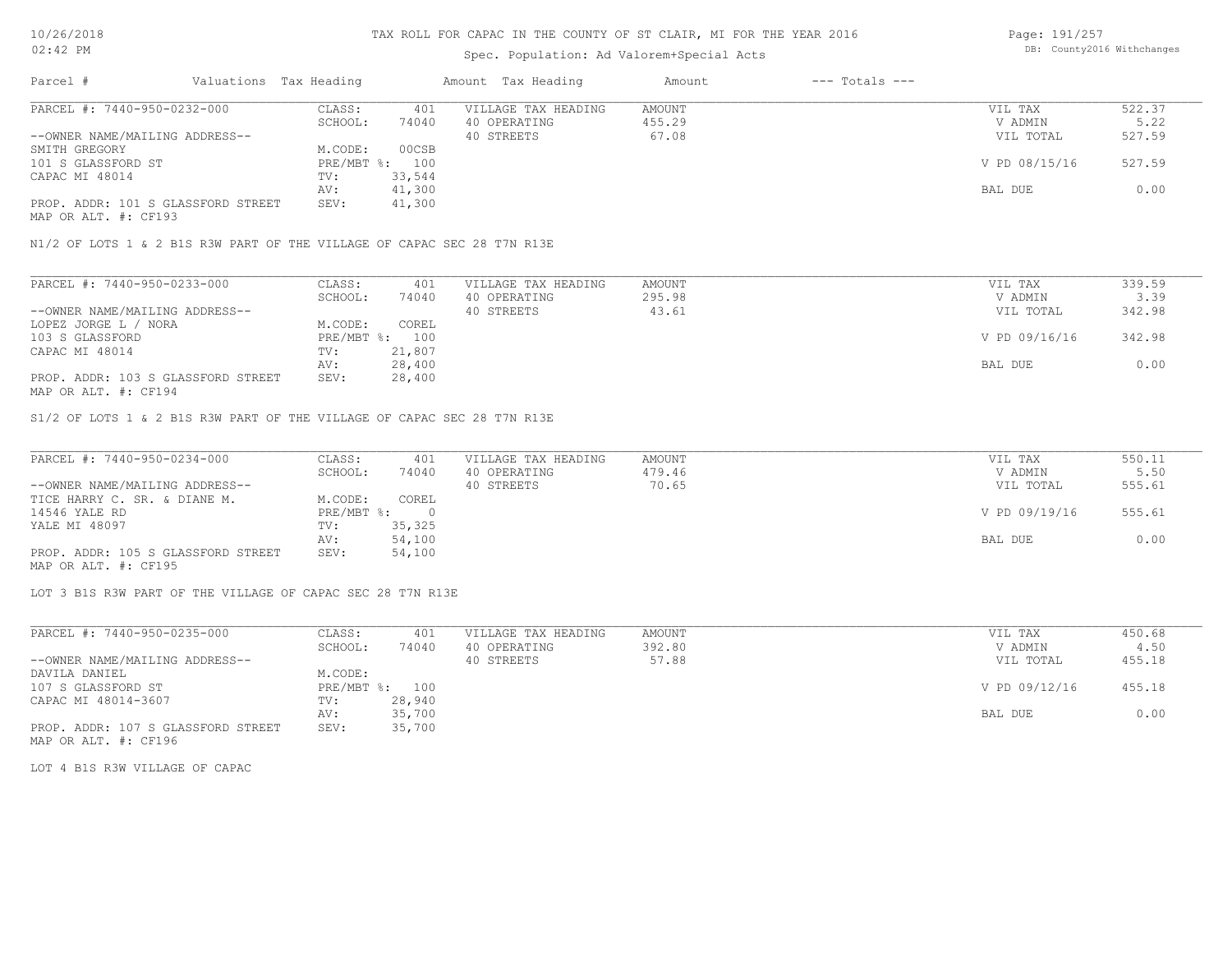# Spec. Population: Ad Valorem+Special Acts

Page: 192/257 DB: County2016 Withchanges

| Parcel #                           |  | Valuations Tax Heading | Amount Tax Heading |                     | Amount | $---$ Totals $---$ |               |        |
|------------------------------------|--|------------------------|--------------------|---------------------|--------|--------------------|---------------|--------|
| PARCEL #: 7440-950-0236-000        |  | CLASS:                 | 401                | VILLAGE TAX HEADING | AMOUNT |                    | VIL TAX       | 862.58 |
|                                    |  | SCHOOL:                | 74040              | 40 OPERATING        | 751.80 |                    | V ADMIN       | 8.62   |
| --OWNER NAME/MAILING ADDRESS--     |  |                        |                    | 40 STREETS          | 110.78 |                    | VIL TOTAL     | 871.20 |
| CINDRIC IVAN JOHN                  |  | M.CODE:                |                    |                     |        |                    |               |        |
| CINDRIC BARBARA                    |  | PRE/MBT %: 100         |                    |                     |        |                    | V PD 09/02/16 | 871.20 |
| 111 S GLASSFORD ST                 |  | TV:                    | 55,390             |                     |        |                    |               |        |
| CAPAC MI 48014-3607                |  | AV:                    | 68,300             |                     |        |                    | BAL DUE       | 0.00   |
|                                    |  | SEV:                   | 68,300             |                     |        |                    |               |        |
| PROP. ADDR: 111 S GLASSFORD STREET |  |                        |                    |                     |        |                    |               |        |

MAP OR ALT. #: CF197A

LOT 5 B1S R3W PART OF THE VILLAGE OF CAPAC SEC 28 T7N R13E

| PARCEL #: 7440-950-0237-000        | CLASS:     | 401    | VILLAGE TAX HEADING | AMOUNT | VIL TAX       | 610.96 |
|------------------------------------|------------|--------|---------------------|--------|---------------|--------|
|                                    | SCHOOL:    | 74040  | 40 OPERATING        | 532.50 | V ADMIN       | 6.10   |
| --OWNER NAME/MAILING ADDRESS--     |            |        | 40 STREETS          | 78.46  | VIL TOTAL     | 617.06 |
| SCHWARTZKOPF MARY C                | M.CODE:    |        |                     |        |               |        |
| 113 GLASSFORD                      | PRE/MBT %: | 100    |                     |        | V PD 09/07/16 | 617.06 |
| CAPAC MI 48014                     | TV:        | 39,233 |                     |        |               |        |
|                                    | AV:        | 46,000 |                     |        | BAL DUE       | 0.00   |
| PROP. ADDR: 113 S GLASSFORD STREET | SEV:       | 46,000 |                     |        |               |        |
|                                    |            |        |                     |        |               |        |

MAP OR ALT. #: CF197B

LOT 6 B1S R3W PART OF THE VILLAGE OF CAPAC SEC 28 T7N R13E

| PARCEL #: 7440-950-0238-000                           | CLASS:     | 201   | VILLAGE TAX HEADING | AMOUNT | VIL TAX   | 0.00 |
|-------------------------------------------------------|------------|-------|---------------------|--------|-----------|------|
|                                                       | SCHOOL:    | 74040 | 40 OPERATING        | 0.00   | V ADMIN   | 0.00 |
| --OWNER NAME/MAILING ADDRESS--                        |            |       | 40 STREETS          | 0.00   | VIL TOTAL | 0.00 |
| CAPAC LIONS CLUB                                      | M.CODE:    |       |                     |        |           |      |
| 315 W MEIER ST                                        | PRE/MBT %: |       |                     |        | BAL DUE   | 0.00 |
| CAPAC MI 48014                                        | TV:        |       |                     |        |           |      |
|                                                       | AV:        |       |                     |        |           |      |
| PROP. ADDR: 315 W MEIER ST                            | SEV:       |       |                     |        |           |      |
| $\cdots$ $\cdots$ $\cdots$ $\cdots$ $\cdots$ $\cdots$ |            |       |                     |        |           |      |

MAP OR ALT. #: CF198

28 T7N R13E LOT 7 & S 25 FT OF LOT 8 INCL ALLEY TO E B1S R3W PART OF THE VILLAGE OF CAPAC SEC

| PARCEL #: 7440-950-0239-000    | CLASS:       | 401    | VILLAGE TAX HEADING | AMOUNT | VIL TAX       | 675.86 |
|--------------------------------|--------------|--------|---------------------|--------|---------------|--------|
|                                | SCHOOL:      | 74040  | 40 OPERATING        | 589.06 | V ADMIN       | 6.75   |
| --OWNER NAME/MAILING ADDRESS-- |              |        | 40 STREETS          | 86.80  | VIL TOTAL     | 682.61 |
| VIELHABER RICHARD A            | M.CODE:      |        |                     |        |               |        |
| 108 S MATTESON ST              | $PRE/MBT$ %: | 100    |                     |        | V PD 09/16/16 | 682.61 |
| Capac MI 48014                 | TV:          | 43,400 |                     |        |               |        |
|                                | AV:          | 43,400 |                     |        | BAL DUE       | 0.00   |
| PROP. ADDR: 108 S MATTESON ST  | SEV:         | 43,400 |                     |        |               |        |
| MAP OR ALT. #: CF199           |              |        |                     |        |               |        |

N50 FT OF LOT 8 B1S R3W VILLAGE OF CAPAC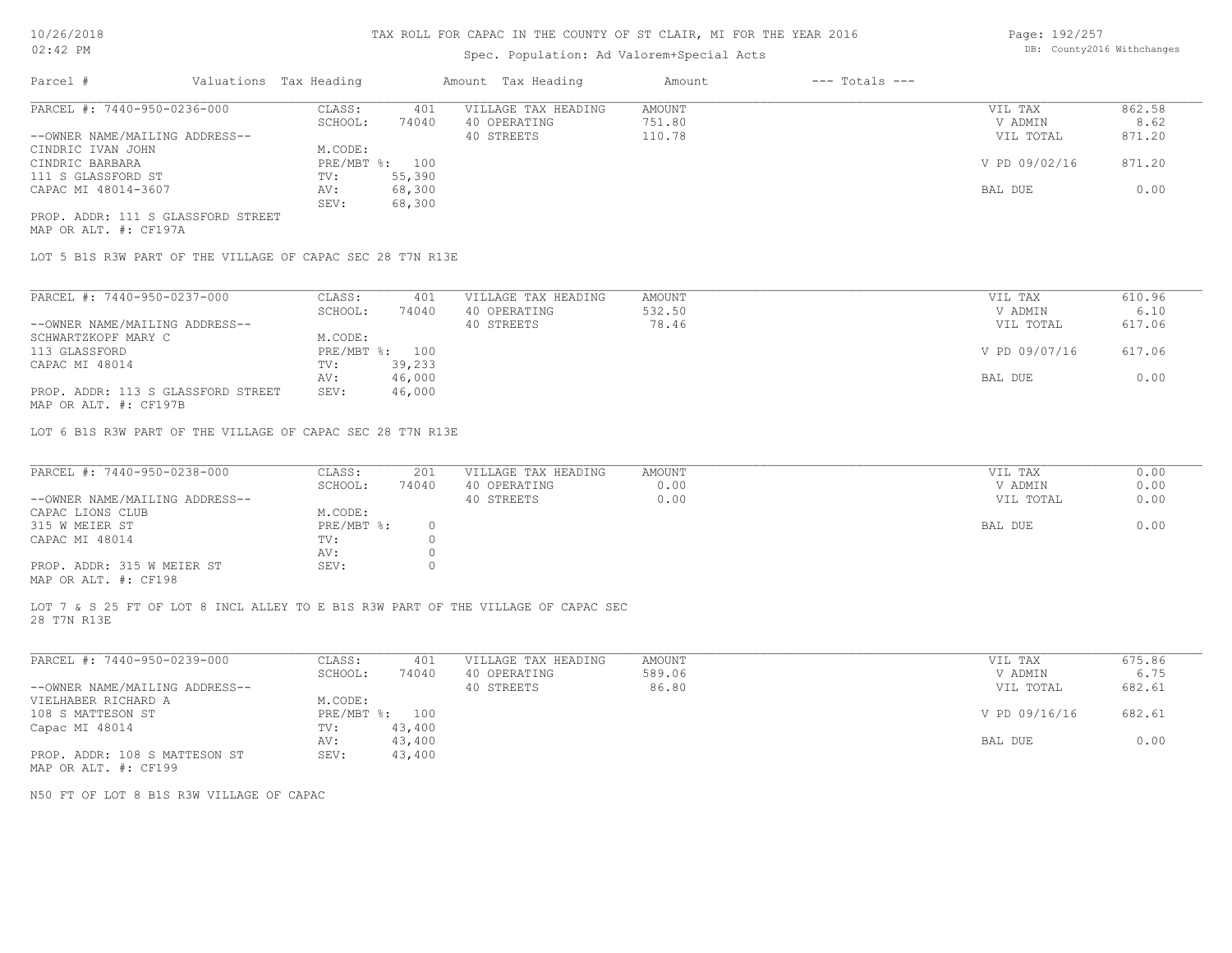# Spec. Population: Ad Valorem+Special Acts

Page: 193/257 DB: County2016 Withchanges

| Parcel #                       | Valuations Tax Heading |        | Amount Tax Heading  | Amount | $---$ Totals $---$ |               |        |
|--------------------------------|------------------------|--------|---------------------|--------|--------------------|---------------|--------|
| PARCEL #: 7440-950-0240-000    | CLASS:                 | 401    | VILLAGE TAX HEADING | AMOUNT |                    | VIL TAX       | 391.97 |
|                                | SCHOOL:                | 74040  | 40 OPERATING        | 341.63 |                    | V ADMIN       | 3.91   |
| --OWNER NAME/MAILING ADDRESS-- |                        |        | 40 STREETS          | 50.34  |                    | VIL TOTAL     | 395.88 |
| DOMINGUEZ MANUEL               | M.CODE:                | SETER  |                     |        |                    |               |        |
| 106 S MATTESON ST              | PRE/MBT %: 100         |        |                     |        |                    | V PD 09/16/16 | 395.88 |
| CAPAC MI 48014                 | TV:                    | 25,170 |                     |        |                    |               |        |
|                                | AV:                    | 29,400 |                     |        |                    | BAL DUE       | 0.00   |
| PROP. ADDR: 106 S MATTESON ST  | SEV:                   | 29,400 |                     |        |                    |               |        |
|                                |                        |        |                     |        |                    |               |        |

MAP OR ALT. #: CF200

S50 FT OF LOT 9 B1S R3W VILLAGE OF CAPAC

| PARCEL #: 7440-950-0241-000    | CLASS:     | 401    | VILLAGE TAX HEADING | AMOUNT | VIL TAX       | 279.27 |
|--------------------------------|------------|--------|---------------------|--------|---------------|--------|
|                                | SCHOOL:    | 74040  | 40 OPERATING        | 243.41 | V ADMIN       | 2.79   |
| --OWNER NAME/MAILING ADDRESS-- |            |        | 40 STREETS          | 35.86  | VIL TOTAL     | 282.06 |
| KEGLER JEFFREY J               | M.CODE:    | 00CSB  |                     |        |               |        |
| 15665 IMLAY CITY RD            | PRE/MBT %: |        |                     |        | V PD 08/15/16 | 282.06 |
| CAPAC MI 48014-3700            | TV:        | 17,934 |                     |        |               |        |
|                                | AV:        | 23,300 |                     |        | BAL DUE       | 0.00   |
| PROP. ADDR: 104 S MATTESON ST  | SEV:       | 23,300 |                     |        |               |        |
| MAP OR ALT. #: CF201           |            |        |                     |        |               |        |

R13E N1/3 OF LOT 9 & S 1/3 OF LOT 10 B1S R3W PART OF THE VILLAGE OF CAPAC SEC 28 T7N

| PARCEL #: 7440-950-0242-000    | CLASS:     | 401    | VILLAGE TAX HEADING | AMOUNT | VIL TAX       | 306.32 |
|--------------------------------|------------|--------|---------------------|--------|---------------|--------|
|                                | SCHOOL:    | 74040  | 40 OPERATING        | 266.98 | V ADMIN       | 3.06   |
| --OWNER NAME/MAILING ADDRESS-- |            |        | 40 STREETS          | 39.34  | VIL TOTAL     | 309.38 |
| SELECT LLC                     | M.CODE:    |        |                     |        |               |        |
| KEGLER JEFF                    | PRE/MBT %: |        |                     |        | V PD 08/10/16 | 309.38 |
| 15665 IMLAY CITY RD            | TV:        | 19,670 |                     |        |               |        |
| CAPAC MI 48014                 | AV:        | 30,100 |                     |        | BAL DUE       | 0.00   |
|                                | SEV:       | 30,100 |                     |        |               |        |
| PROP. ADDR: 102 S MATTESON ST  |            |        |                     |        |               |        |

MAP OR ALT. #: CF202

N50 FT OF LOT 10 B1S R3W PART OF THE VILLAGE OF CAPAC

| PARCEL #: 7440-950-0243-000    | CLASS:     | 401    | VILLAGE TAX HEADING | AMOUNT | VIL TAX       | 406.29 |  |
|--------------------------------|------------|--------|---------------------|--------|---------------|--------|--|
|                                | SCHOOL:    | 74040  | 40 OPERATING        | 354.11 | V ADMIN       | 4.06   |  |
| --OWNER NAME/MAILING ADDRESS-- |            |        | 40 STREETS          | 52.18  | VIL TOTAL     | 410.35 |  |
| VAN NESTE CAROL A              | M.CODE:    |        |                     |        |               |        |  |
| P.O.BOX 494                    | PRE/MBT %: |        |                     |        | V PD 07/08/16 | 410.35 |  |
| CAPAC MI 48014                 | TV:        | 26,090 |                     |        |               |        |  |
|                                | AV:        | 32,400 |                     |        | BAL DUE       | 0.00   |  |
| PROP. ADDR: 304 W MILL ST      | SEV:       | 32,400 |                     |        |               |        |  |
|                                |            |        |                     |        |               |        |  |

MAP OR ALT. #: CF203

E50 FT LOT 11 B1S R3W PART OF THE VILLAGE OF CAPAC SEC 28 T7N R13E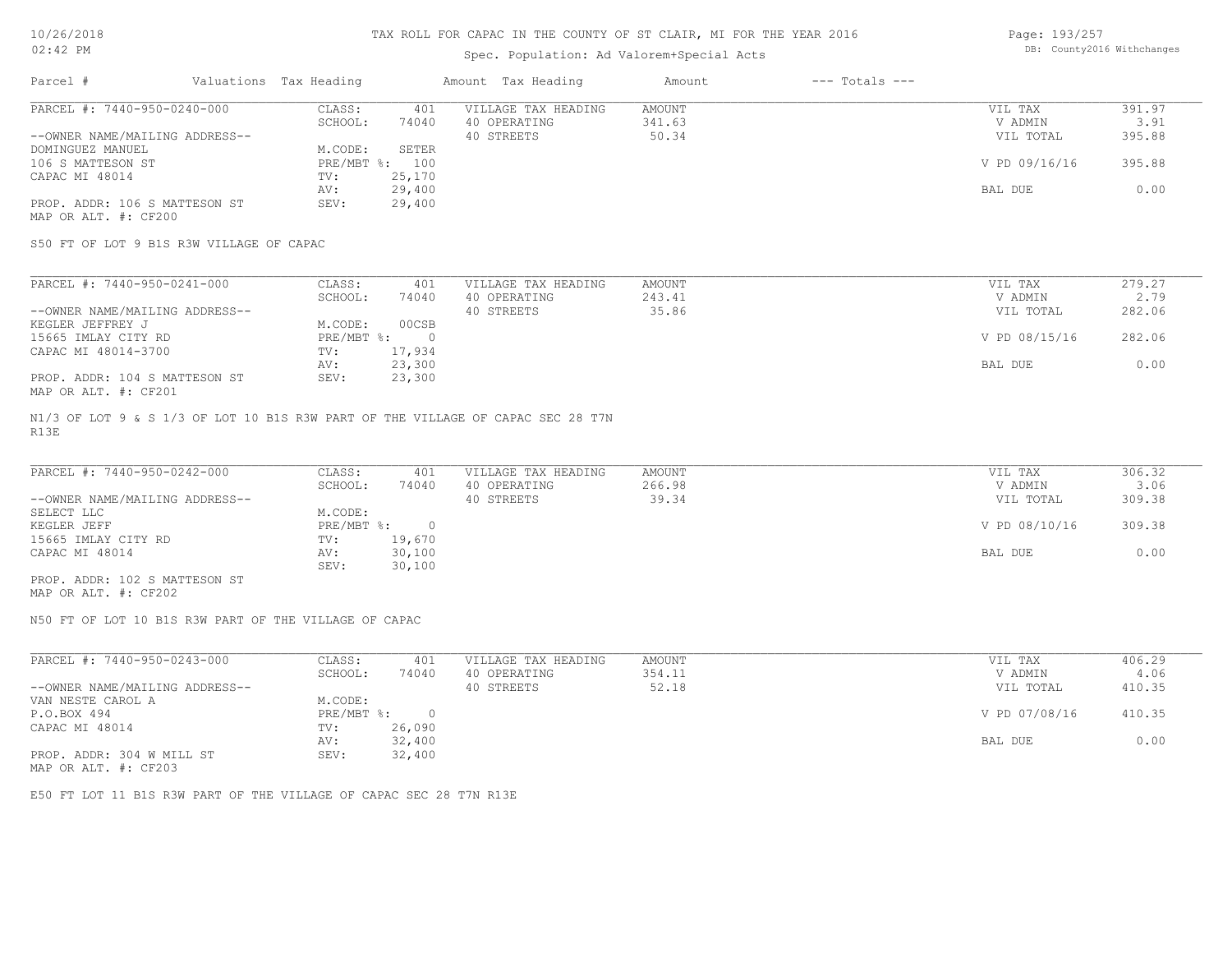## Spec. Population: Ad Valorem+Special Acts

Page: 194/257 DB: County2016 Withchanges

| Parcel #                       | Valuations Tax Heading |                | Amount Tax Heading                                                               | Amount | $---$ Totals $---$ |               |        |
|--------------------------------|------------------------|----------------|----------------------------------------------------------------------------------|--------|--------------------|---------------|--------|
| PARCEL #: 7440-950-0244-000    | CLASS:                 | 401            | VILLAGE TAX HEADING                                                              | AMOUNT |                    | VIL TAX       | 420.52 |
|                                | SCHOOL:                | 74040          | 40 OPERATING                                                                     | 366.52 |                    | V ADMIN       | 4.20   |
| --OWNER NAME/MAILING ADDRESS-- |                        |                | 40 STREETS                                                                       | 54.00  |                    | VIL TOTAL     | 424.72 |
| HEDLUND JAMES/RACHEL           | M.CODE:                |                |                                                                                  |        |                    |               |        |
| 306 W MILL ST                  |                        | PRE/MBT %: 100 |                                                                                  |        |                    | V PD 07/08/16 | 424.72 |
| CAPAC MI 48014-3026            | TV:                    | 27,004         |                                                                                  |        |                    |               |        |
|                                | AV:                    | 33,500         |                                                                                  |        |                    | BAL DUE       | 0.00   |
| PROP. ADDR: 306 W MILL ST      | SEV:                   | 33,500         |                                                                                  |        |                    |               |        |
| MAP OR ALT. #: CF204           |                        |                |                                                                                  |        |                    |               |        |
|                                |                        |                |                                                                                  |        |                    |               |        |
| T7N R13E                       |                        |                | W25 FT OF LOT 11 & E 25 FT OF LOT 12 B1S R3W PART OF THE VILLAGE OF CAPAC SEC 28 |        |                    |               |        |
|                                |                        |                |                                                                                  |        |                    |               |        |

| PARCEL #: 7440-950-0245-000    | CLASS:       | 401    | VILLAGE TAX HEADING | AMOUNT | VIL TAX       | 417.35 |
|--------------------------------|--------------|--------|---------------------|--------|---------------|--------|
|                                | SCHOOL:      | 74040  | 40 OPERATING        | 363.75 | V ADMIN       | 4.17   |
| --OWNER NAME/MAILING ADDRESS-- |              |        | 40 STREETS          | 53.60  | VIL TOTAL     | 421.52 |
| CARRENO JOSE                   | M.CODE:      | COREL  |                     |        |               |        |
| 308 W MILL ST                  | $PRE/MBT$ %: | 100    |                     |        | V PD 09/19/16 | 421.52 |
| CAPAC MI 48014-3026            | TV:          | 26,800 |                     |        |               |        |
|                                | AV:          | 33,300 |                     |        | BAL DUE       | 0.00   |
| PROP. ADDR: 308 W MILL ST      | SEV:         | 33,300 |                     |        |               |        |
| MAP OR ALT. #: CF205           |              |        |                     |        |               |        |

W50 FT OF LOT 12 B1S R3W PART OF THE VILLAGE OF CAPAC

| PARCEL #: 7440-950-0246-000                           | CLASS:     | 401    | VILLAGE TAX HEADING | AMOUNT | VIL TAX       | 562.69 |
|-------------------------------------------------------|------------|--------|---------------------|--------|---------------|--------|
|                                                       | SCHOOL:    | 74040  | 40 OPERATING        | 490.43 | V ADMIN       | 5.62   |
| --OWNER NAME/MAILING ADDRESS--                        |            |        | 40 STREETS          | 72.26  | VIL TOTAL     | 568.31 |
| BERGEN DORTHY                                         | M.CODE:    | COREL  |                     |        |               |        |
| 203 S MAIN ST                                         | PRE/MBT %: | 100    |                     |        | V PD 09/19/16 | 568.31 |
| CAPAC MI 48014-3717                                   | TV:        | 36,133 |                     |        |               |        |
|                                                       | AV:        | 44,200 |                     |        | BAL DUE       | 0.00   |
| PROP. ADDR: 203 S MAIN                                | SEV:       | 44,200 |                     |        |               |        |
| $\cdots$ $\cdots$ $\cdots$ $\cdots$ $\cdots$ $\cdots$ |            |        |                     |        |               |        |

MAP OR ALT. #: CF206

LOT 1 B2S R1W PART OF THE VILLAGE OF CAPAC SEC 28 T7N R13E

| PARCEL #: 7440-950-0247-000    | CLASS:     | 401    | VILLAGE TAX HEADING | AMOUNT | VIL TAX       | 529.49 |
|--------------------------------|------------|--------|---------------------|--------|---------------|--------|
|                                | SCHOOL:    | 74040  | 40 OPERATING        | 461.49 | V ADMIN       | 5.29   |
| --OWNER NAME/MAILING ADDRESS-- |            |        | 40 STREETS          | 68.00  | VIL TOTAL     | 534.78 |
| REMENAP JODI ELIZABETH         | M.CODE:    | 00CSB  |                     |        |               |        |
| 205 S MAIN ST                  | PRE/MBT %: | 100    |                     |        | V PD 08/15/16 | 534.78 |
| CAPAC MI 48014-3717            | TV:        | 34,001 |                     |        |               |        |
|                                | AV:        | 37,000 |                     |        | BAL DUE       | 0.00   |
| PROP. ADDR: 205 S MAIN         | SEV:       | 37,000 |                     |        |               |        |
| MAP OR ALT. #: CF207A          |            |        |                     |        |               |        |

LOT 2 B2S R1W PART OF THE VILLAGE OF CAPAC SEC 28 T7N R13E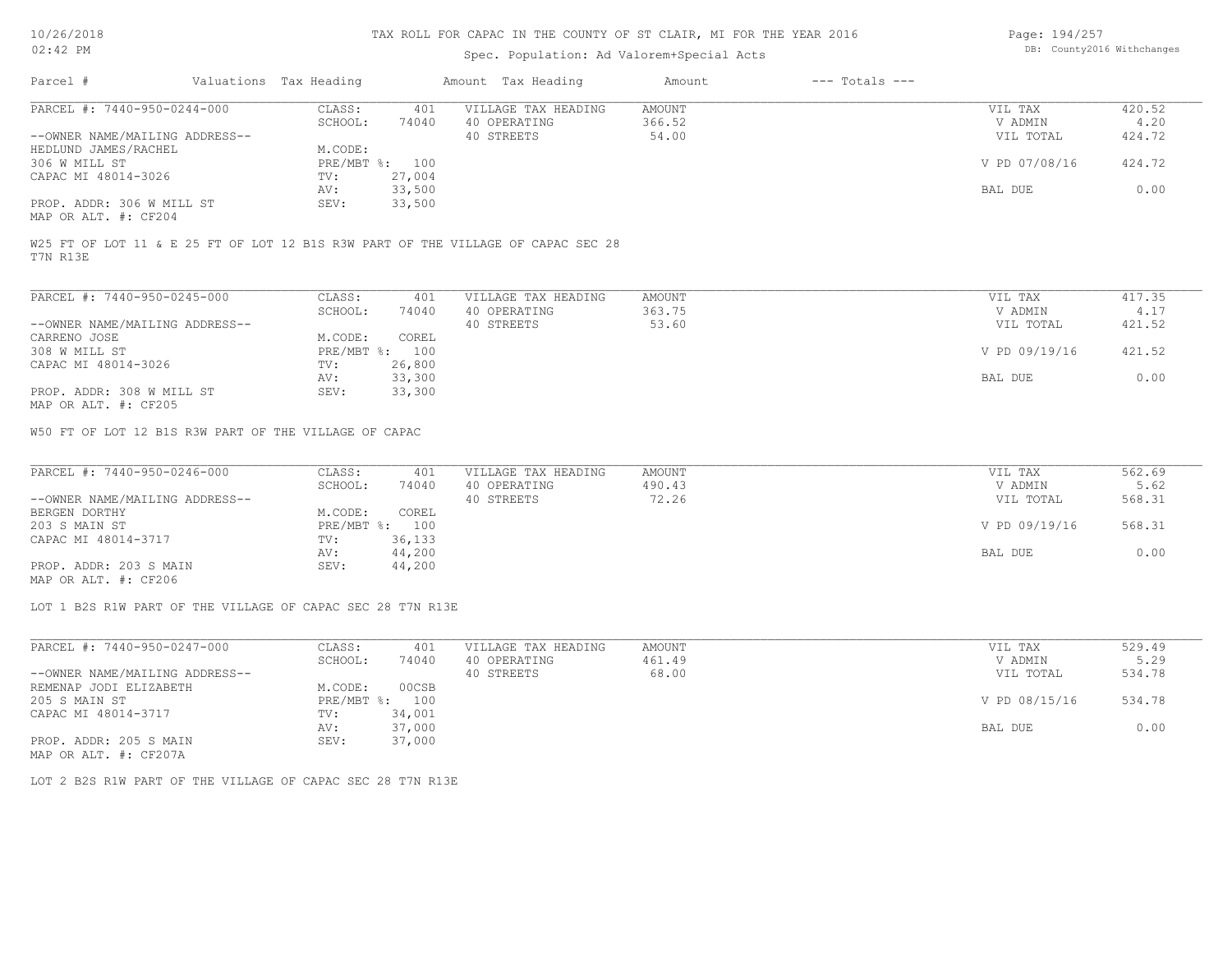# Spec. Population: Ad Valorem+Special Acts

Page: 195/257 DB: County2016 Withchanges

| Parcel #                       | Valuations Tax Heading |                | Amount Tax Heading  | Amount | $---$ Totals $---$ |               |        |
|--------------------------------|------------------------|----------------|---------------------|--------|--------------------|---------------|--------|
| PARCEL #: 7440-950-0248-000    | CLASS:                 | 401            | VILLAGE TAX HEADING | AMOUNT |                    | VIL TAX       | 614.27 |
|                                | SCHOOL:                | 74040          | 40 OPERATING        | 535.38 |                    | V ADMIN       | 6.14   |
| --OWNER NAME/MAILING ADDRESS-- |                        |                | 40 STREETS          | 78.89  |                    | VIL TOTAL     | 620.41 |
| VAN SICE DOUGLAS/WENDY         | M.CODE:                |                |                     |        |                    |               |        |
| 207 S MAIN ST                  |                        | PRE/MBT %: 100 |                     |        |                    | V PD 09/19/16 | 620.41 |
| CAPAC MI 48014-3717            | TV:                    | 39,445         |                     |        |                    |               |        |
|                                | AV:                    | 48,100         |                     |        |                    | BAL DUE       | 0.00   |
| PROP. ADDR: 207 S MAIN         | SEV:                   | 48,100         |                     |        |                    |               |        |
| MAP OR ALT. #: CF207B          |                        |                |                     |        |                    |               |        |

LOT 3 B2S R1W PART OF THE VILLAGE OF CAPAC SEC 28 T7N R13E

| PARCEL #: 7440-950-0249-000    | CLASS:     | 401    | VILLAGE TAX HEADING | AMOUNT | VIL TAX   | 336.41 |
|--------------------------------|------------|--------|---------------------|--------|-----------|--------|
|                                | SCHOOL:    | 74040  | 40 OPERATING        | 293.21 | V ADMIN   | 3.36   |
| --OWNER NAME/MAILING ADDRESS-- |            |        | 40 STREETS          | 43.20  | VIL TOTAL | 339.77 |
| MIKE PIRRONE PRODUCE, INC.     | M.CODE:    |        |                     |        |           |        |
| P.O. BOX 100                   | PRE/MBT %: |        |                     |        | BAL DUE   | 339.77 |
| CAPAC MI 48014                 | TV:        | 21,603 |                     |        |           |        |
|                                | AV:        | 27,400 |                     |        |           |        |
| PROP. ADDR: 209 S MAIN         | SEV:       | 27,400 |                     |        |           |        |
|                                |            |        |                     |        |           |        |

MAP OR ALT. #: CF208

LOT 4 B2S R1W PART OF THE VILLAGE OF CAPAC SEC 28 T7N R13E

| PARCEL #: 7440-950-0250-000    | CLASS:  | 401            | VILLAGE TAX HEADING | AMOUNT | VIL TAX       | 474.00 |
|--------------------------------|---------|----------------|---------------------|--------|---------------|--------|
|                                | SCHOOL: | 74040          | 40 OPERATING        | 413.13 | V ADMIN       | 4.74   |
| --OWNER NAME/MAILING ADDRESS-- |         |                | 40 STREETS          | 60.87  | VIL TOTAL     | 478.74 |
| ELLIOTT RAYMOND/PHYLLIS        | M.CODE: |                |                     |        |               |        |
| 107 RAILROAD ST                |         | PRE/MBT %: 100 |                     |        | V PD 09/12/16 | 478.74 |
| CAPAC MI 48014-3622            | TV:     | 30,438         |                     |        |               |        |
|                                | AV:     | 38,900         |                     |        | BAL DUE       | 0.00   |
| PROP. ADDR: 107 RAILROAD ST    | SEV:    | 38,900         |                     |        |               |        |
| MAP OR ALT. #: CF209           |         |                |                     |        |               |        |

CAPAC SEC 28 T7N R13E E1/2 OF LOTS 5 & 6 ALSO S 1/3 OF E 1/2 OF LOT 7 B2S R1W PART OF THE VILLAGE OF

| PARCEL #: 7440-950-0251-000    | CLASS:  | 401            | VILLAGE TAX HEADING | AMOUNT | VIL TAX   | 517.36 |
|--------------------------------|---------|----------------|---------------------|--------|-----------|--------|
|                                | SCHOOL: | 74040          | 40 OPERATING        | 450.92 | V ADMIN   | 5.17   |
| --OWNER NAME/MAILING ADDRESS-- |         |                | 40 STREETS          | 66.44  | VIL TOTAL | 522.53 |
| KUENZEL WANDA J                | M.CODE: |                |                     |        |           |        |
| 109 RAILROAD STEEET            |         | PRE/MBT %: 100 |                     |        | BAL DUE   | 522.53 |
| CAPAC MI 48014                 | TV:     | 33,222         |                     |        |           |        |
|                                | AV:     | 39,600         |                     |        |           |        |
| PROP. ADDR: 109 RAILROAD ST    | SEV:    | 39,600         |                     |        |           |        |
| MAP OR ALT. #: CF210           |         |                |                     |        |           |        |

CAPAC SEC 28 T7N R13E W1/2 OF LOTS 5 & 6, ALSO W 1/2 OF S 1/3 OF LOT 7 B2S R1W PART OF THE VILLAGE OF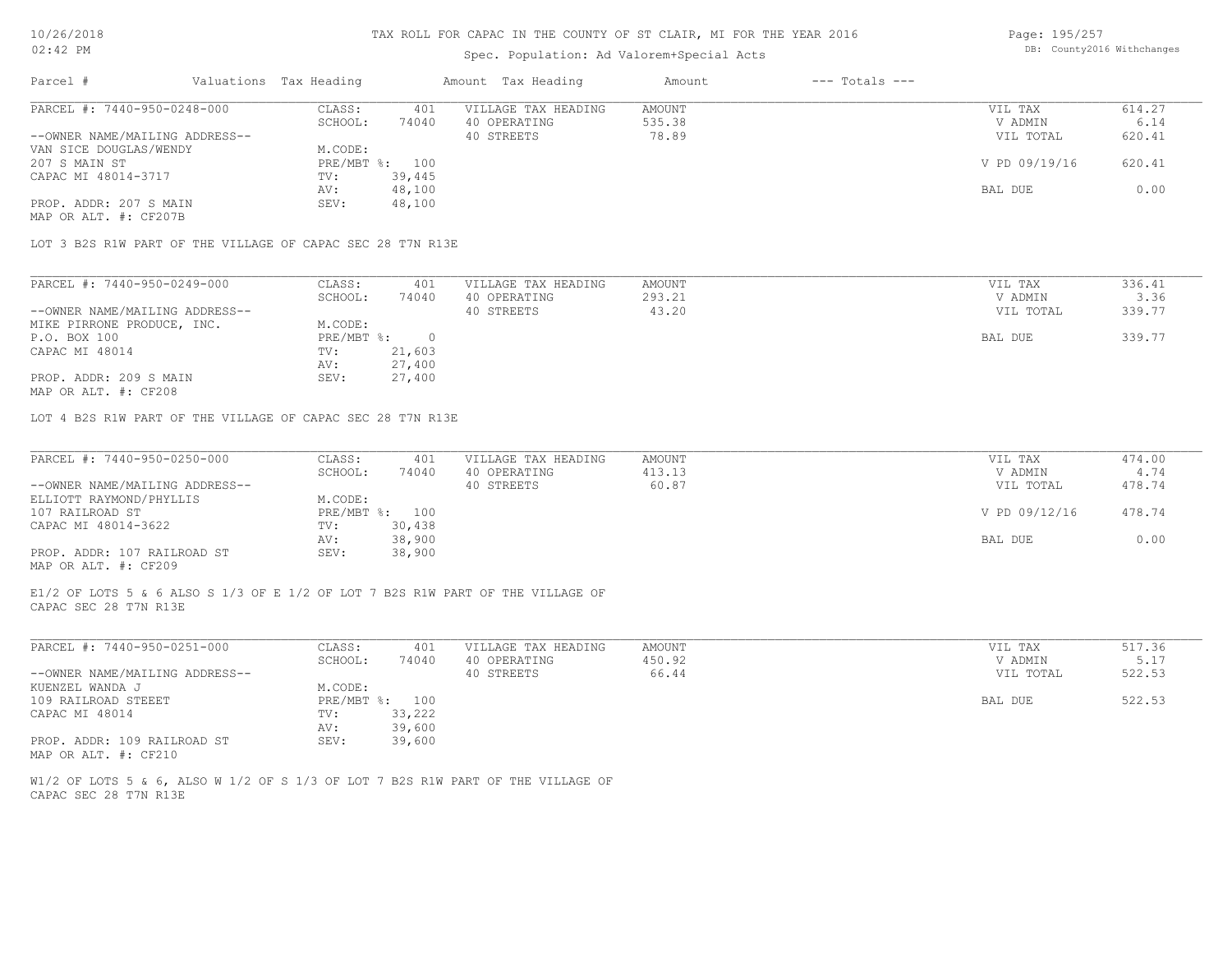#### Spec. Population: Ad Valorem+Special Acts

| Page: 196/257 |                            |
|---------------|----------------------------|
|               | DB: County2016 Withchanges |

| Parcel #                       | Valuations Tax Heading |        | Amount Tax Heading  | Amount | $---$ Totals $---$ |               |        |
|--------------------------------|------------------------|--------|---------------------|--------|--------------------|---------------|--------|
| PARCEL #: 7440-950-0252-000    | CLASS:                 | 401    | VILLAGE TAX HEADING | AMOUNT |                    | VIL TAX       | 644.72 |
|                                | SCHOOL:                | 74040  | 40 OPERATING        | 561.92 |                    | V ADMIN       | 6.44   |
| --OWNER NAME/MAILING ADDRESS-- |                        |        | 40 STREETS          | 82.80  |                    | VIL TOTAL     | 651.16 |
| MORSE CHRISTOPHER              | M.CODE:                | COREL  |                     |        |                    |               |        |
| MORSE THERESE                  | $PRE/MBT$ %:           | 100    |                     |        |                    | V PD 09/19/16 | 651.16 |
| 106 W MEIER AVE                | TV:                    | 41,400 |                     |        |                    |               |        |
| CAPAC MI 48014-3612            | AV:                    | 41,400 |                     |        |                    | BAL DUE       | 0.00   |
|                                | SEV:                   | 41,400 |                     |        |                    |               |        |
| PROP. ADDR: 106 W MEIER ST     |                        |        |                     |        |                    |               |        |

MAP OR ALT. #: CF211

SEC 28 T7N R13E E1/2 OF LOT 8, ALSO E 1/2 OF N 2/3 OF LOT 7 B2S R1W PART OF THE VILLAGE OF CAPAC

| PARCEL #: 7440-950-0253-000    | CLASS:       | 401    | VILLAGE TAX HEADING | AMOUNT | VIL TAX       | 406.24 |
|--------------------------------|--------------|--------|---------------------|--------|---------------|--------|
|                                | SCHOOL:      | 74040  | 40 OPERATING        | 354.07 | V ADMIN       | 4.06   |
| --OWNER NAME/MAILING ADDRESS-- |              |        | 40 STREETS          | 52.17  | VIL TOTAL     | 410.30 |
| HOFERT WARREN                  | M.CODE:      |        |                     |        |               |        |
| HOFERT PATRICIA                | $PRE/MBT$ %: |        |                     |        | V PD 09/12/16 | 410.30 |
| 4025 MARTIN RD                 | TV:          | 26,087 |                     |        |               |        |
| CAPAC, MI 48014                | AV:          | 32,600 |                     |        | BAL DUE       | 0.00   |
|                                | SEV:         | 32,600 |                     |        |               |        |
| PROP. ADDR: 108 W MEIER ST     |              |        |                     |        |               |        |

MAP OR ALT. #: CF212

SEC 28 T7N R13E W1/2 OF LOT 8, ALSO W 1/2 OF N 2/3 OF LOT 7 B2S R1W PART OF THE VILLAGE OF CAPAC

| PARCEL #: 7440-950-0254-000    | CLASS:       | 401    | VILLAGE TAX HEADING | AMOUNT | VIL TAX       | 282.14 |
|--------------------------------|--------------|--------|---------------------|--------|---------------|--------|
|                                | SCHOOL:      | 74040  | 40 OPERATING        | 245.91 | V ADMIN       | 2.82   |
| --OWNER NAME/MAILING ADDRESS-- |              |        | 40 STREETS          | 36.23  | VIL TOTAL     | 284.96 |
| HOOVER JAMES A / JANE L        | M.CODE:      |        |                     |        |               |        |
| 5997 STERLING RD               | $PRE/MBT$ %: |        |                     |        | V PD 09/12/16 | 284.96 |
| CAPAC MI 48014                 | TV:          | 18,118 |                     |        |               |        |
|                                | AV:          | 21,400 |                     |        | BAL DUE       | 0.00   |
| PROP. ADDR: 202 W MEIER ST     | SEV:         | 21,400 |                     |        |               |        |
| MAP OR ALT. #: CF213A          |              |        |                     |        |               |        |

LOT 1 EXC E 85 FT B2S R2W PART OF THE VILLAGE OF CAPAC SEC 28 T7N R13E

| PARCEL #: 7440-950-0255-000    | CLASS:       | 401    | VILLAGE TAX HEADING | AMOUNT | VIL TAX       | 399.83 |
|--------------------------------|--------------|--------|---------------------|--------|---------------|--------|
|                                | SCHOOL:      | 74040  | 40 OPERATING        | 348.48 | V ADMIN       | 3.99   |
| --OWNER NAME/MAILING ADDRESS-- |              |        | 40 STREETS          | 51.35  | VIL TOTAL     | 403.82 |
| CUTINO JOSEPH R TRUST          | M.CODE:      |        |                     |        |               |        |
| CUTINO MARLENE A TRUST         | $PRE/MBT$ %: |        |                     |        | V PD 09/12/16 | 403.82 |
| 5346 BURTON RD.                | TV:          | 25,675 |                     |        |               |        |
| CAPAC MI 48014                 | AV:          | 30,100 |                     |        | BAL DUE       | 0.00   |
|                                | SEV:         | 30,100 |                     |        |               |        |
| PROP. ADDR: 203 S NEEPER ST    |              |        |                     |        |               |        |
|                                |              |        |                     |        |               |        |

MAP OR ALT. #: CF213B

E85 FT OF LOT 1 B2S R2W PART OF THE VILLAGE OF CAPAC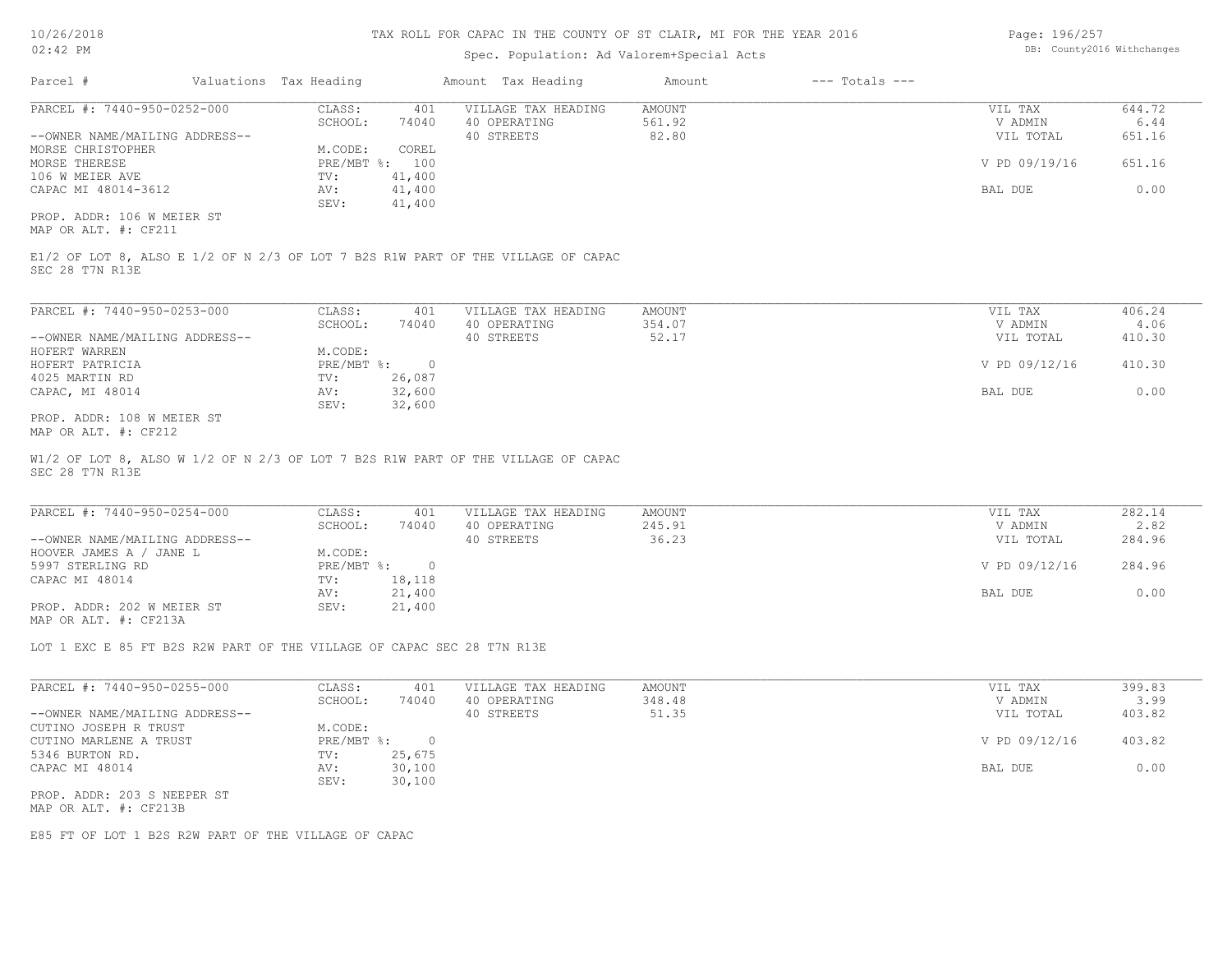# Spec. Population: Ad Valorem+Special Acts

Page: 197/257 DB: County2016 Withchanges

| Parcel #                       | Valuations Tax Heading |        | Amount Tax Heading  | Amount | $---$ Totals $---$ |               |        |
|--------------------------------|------------------------|--------|---------------------|--------|--------------------|---------------|--------|
| PARCEL #: 7440-950-0256-000    | CLASS:                 | 401    | VILLAGE TAX HEADING | AMOUNT |                    | VIL TAX       | 648.11 |
|                                | SCHOOL:                | 74040  | 40 OPERATING        | 564.88 |                    | V ADMIN       | 6.48   |
| --OWNER NAME/MAILING ADDRESS-- |                        |        | 40 STREETS          | 83.23  |                    | VIL TOTAL     | 654.59 |
| MC NUTT MATTHEW                | M.CODE:                | 00CSB  |                     |        |                    |               |        |
| 205 S NEEPER ST                | $PRE/MBT$ %:           | 100    |                     |        |                    | V PD 08/15/16 | 654.59 |
| CAPAC MI 48014                 | TV:                    | 41,618 |                     |        |                    |               |        |
|                                | AV:                    | 61,500 |                     |        |                    | BAL DUE       | 0.00   |
| PROP. ADDR: 205 S NEEPER ST    | SEV:                   | 61,500 |                     |        |                    |               |        |
| MAP OR ALT. #: CF214/215       |                        |        |                     |        |                    |               |        |

FRL. LOT 2 B2S R2W PART OF THE VILLAGE OF CAPAC SEC 28 T7N R13E

| PARCEL #: 7440-950-0257-000                                                                                     | CLASS:     | 401    | VILLAGE TAX HEADING | AMOUNT | VIL TAX   | 412.60 |
|-----------------------------------------------------------------------------------------------------------------|------------|--------|---------------------|--------|-----------|--------|
|                                                                                                                 | SCHOOL:    | 74040  | 40 OPERATING        | 359.61 | V ADMIN   | 4.12   |
| --OWNER NAME/MAILING ADDRESS--                                                                                  |            |        | 40 STREETS          | 52.99  | VIL TOTAL | 416.72 |
| TRUDO RICHARD & ANGELA                                                                                          | M.CODE:    |        |                     |        |           |        |
| 12636 DUNN                                                                                                      | PRE/MBT %: |        |                     |        | BAL DUE   | 416.72 |
| MEMPHIS MI 48041                                                                                                | TV:        | 26,495 |                     |        |           |        |
|                                                                                                                 | AV:        | 28,600 |                     |        |           |        |
| PROP. ADDR: 209 S NEEPER ST                                                                                     | SEV:       | 28,600 |                     |        |           |        |
| the contract of the contract of the contract of the contract of the contract of the contract of the contract of |            |        |                     |        |           |        |

MAP OR ALT. #: CF216

FRL LOT 3 B2S R2W PART OF THE VILLAGE OF CAPAC SEC 28 T7N R13E QC 10/17/98

| PARCEL #: 7440-950-0258-000        | CLASS:       | 401    | VILLAGE TAX HEADING | AMOUNT | VIL TAX       | 352.28 |
|------------------------------------|--------------|--------|---------------------|--------|---------------|--------|
|                                    | SCHOOL:      | 74040  | 40 OPERATING        | 307.04 | V ADMIN       | 3.52   |
| --OWNER NAME/MAILING ADDRESS--     |              |        | 40 STREETS          | 45.24  | VIL TOTAL     | 355.80 |
| DEBLOUW HENRY/DEANNA               | M.CODE:      |        |                     |        |               |        |
| 26350 24 MILE RD                   | $PRE/MBT$ %: |        |                     |        | V PD 08/19/16 | 355.80 |
| CHESTERFIELD MI 48051              | TV:          | 22,622 |                     |        |               |        |
|                                    | AV:          | 26,900 |                     |        | BAL DUE       | 0.00   |
| PROP. ADDR: 212 S GLASSFORD STREET | SEV:         | 26,900 |                     |        |               |        |
| MAP OR ALT. #: CF217A1             |              |        |                     |        |               |        |

W85 FT OF FRL. LOT 4 B2S R2W PART OF THE VILLAGE OF CAPAC SEC 28 T7N R13E

| PARCEL #: 7440-950-0259-000    | CLASS:     | 401    | VILLAGE TAX HEADING | AMOUNT | VIL TAX   | 332.10 |
|--------------------------------|------------|--------|---------------------|--------|-----------|--------|
|                                | SCHOOL:    | 74040  | 40 OPERATING        | 289.45 | V ADMIN   | 3.32   |
| --OWNER NAME/MAILING ADDRESS-- |            |        | 40 STREETS          | 42.65  | VIL TOTAL | 335.42 |
| BELVEDERE ZACHARY              | M.CODE:    |        |                     |        |           |        |
| 207 RAILROAD ST                | PRE/MBT %: | 100    |                     |        | BAL DUE   | 335.42 |
| CAPAC MI 48014-3623            | TV:        | 21,326 |                     |        |           |        |
|                                | AV:        | 26,900 |                     |        |           |        |
| PROP. ADDR: 207 RAILROAD ST    | SEV:       | 26,900 |                     |        |           |        |
| MAP OR ALT. #: CF217A2         |            |        |                     |        |           |        |

FRL LOT 4 EXC W 85 FT B2S R2W PART OF THE VILLAGE OF CAPAC SEC 28 T7N R13E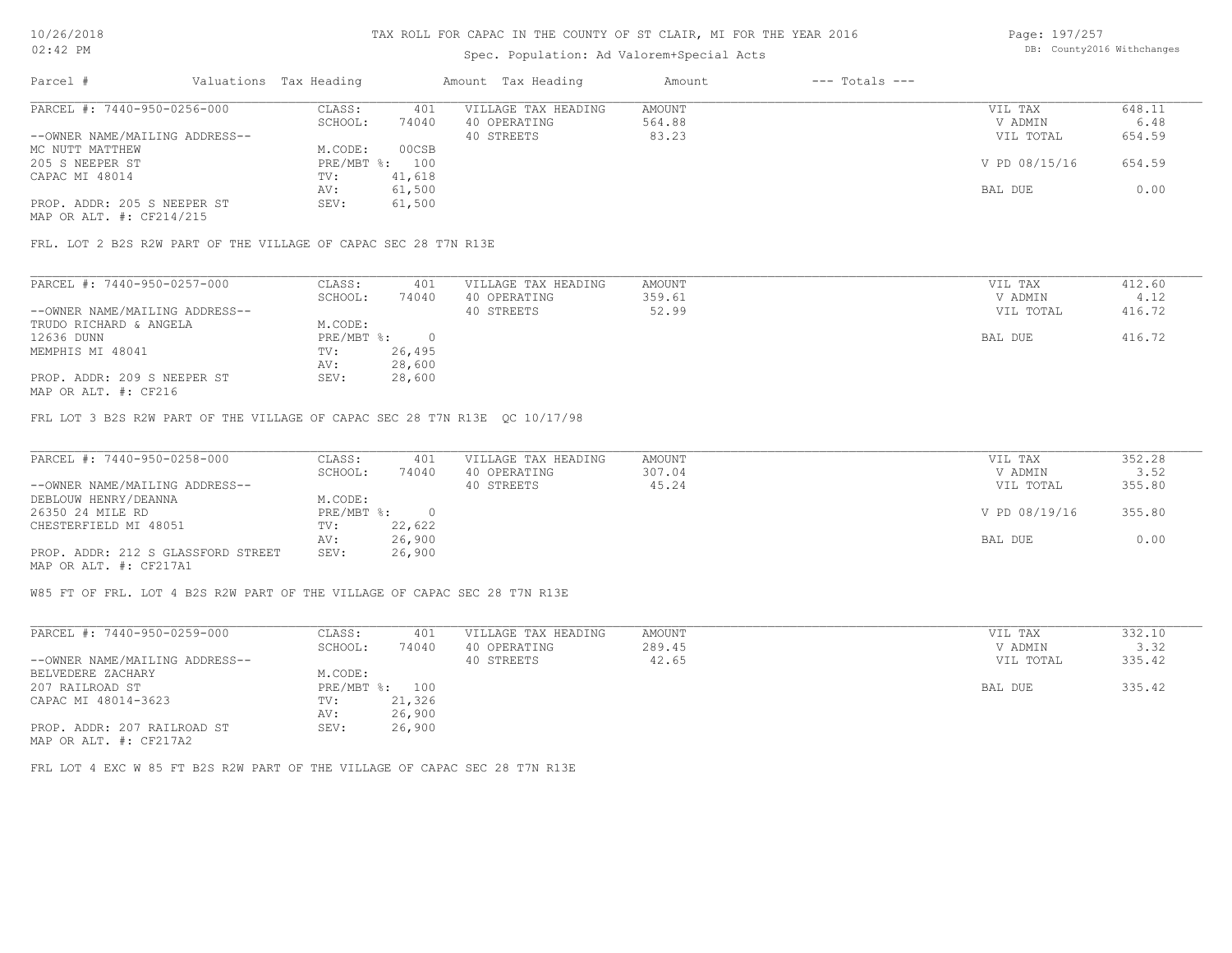# Spec. Population: Ad Valorem+Special Acts

Page: 198/257 DB: County2016 Withchanges

| Parcel #                                | Valuations Tax Heading |        | Amount Tax Heading  | Amount | $---$ Totals $---$ |               |        |
|-----------------------------------------|------------------------|--------|---------------------|--------|--------------------|---------------|--------|
| PARCEL #: 7440-950-0260-000             | CLASS:                 | 401    | VILLAGE TAX HEADING | AMOUNT |                    | VIL TAX       | 348.65 |
|                                         | SCHOOL:                | 74040  | 40 OPERATING        | 303.88 |                    | V ADMIN       | 3.48   |
| --OWNER NAME/MAILING ADDRESS--          |                        |        | 40 STREETS          | 44.77  |                    | VIL TOTAL     | 352.13 |
| ROSAS MARGARITO JR/ET-AL                | M.CODE:                |        |                     |        |                    |               |        |
| OROSCO.ROSAS, CADINA, A, Y, R, R ROSAS, | $PRE/MBT$ %:           | 100    |                     |        |                    | V PD 07/08/16 | 352.13 |
| 202 S GLASSFORD ST                      | TV:                    | 22,389 |                     |        |                    |               |        |
| CAPAC MI 48014-3608                     | AV:                    | 31,400 |                     |        |                    | BAL DUE       | 0.00   |
|                                         | SEV:                   | 31,400 |                     |        |                    |               |        |
| PROP. ADDR: 202 S GLASSFORD STREET      |                        |        |                     |        |                    |               |        |

MAP OR ALT. #: CF217B

W1/2 OF LOTS 5 & 6 B2S R2W PART OF THE VILLAGE OF CAPAC SEC 28 T7N R13E

| PARCEL #: 7440-950-0261-000    | CLASS:     | 401    | VILLAGE TAX HEADING | AMOUNT | VIL TAX       | 376.10 |  |
|--------------------------------|------------|--------|---------------------|--------|---------------|--------|--|
|                                | SCHOOL:    | 74040  | 40 OPERATING        | 327.80 | V ADMIN       | 3.76   |  |
| --OWNER NAME/MAILING ADDRESS-- |            |        | 40 STREETS          | 48.30  | VIL TOTAL     | 379.86 |  |
| FRANTZ MICHAEL J               | M.CODE:    |        |                     |        |               |        |  |
| 16134 PETZ RD                  | PRE/MBT %: | $\cap$ |                     |        | V PD 09/16/16 | 379.86 |  |
| CAPAC MI 48014                 | TV:        | 24,151 |                     |        |               |        |  |
|                                | AV:        | 30,000 |                     |        | BAL DUE       | 0.00   |  |
| PROP. ADDR: 206 W MEIER ST     | SEV:       | 30,000 |                     |        |               |        |  |
| 1470 מהיה <del>4.000 מתו</del> |            |        |                     |        |               |        |  |

MAP OR ALT. #: CF218

E1/2 OF LOTS 5 & 6 B2S R2W PART OF THE VILLAGE OF CAPAC SEC 28 T7N R13E

| PARCEL #: 7440-950-0262-000        | CLASS:       | 401    | VILLAGE TAX HEADING | AMOUNT | VIL TAX       | 345.93 |
|------------------------------------|--------------|--------|---------------------|--------|---------------|--------|
|                                    | SCHOOL:      | 74040  | 40 OPERATING        | 301.51 | V ADMIN       | 3.45   |
| --OWNER NAME/MAILING ADDRESS--     |              |        | 40 STREETS          | 44.42  | VIL TOTAL     | 349.38 |
| HOPKINS SHANE R                    | M.CODE:      | 00CSB  |                     |        |               |        |
| HOPKINS MELISSA R                  | $PRE/MBT$ %: |        |                     |        | V PD 08/15/16 | 349.38 |
| 3305 KNOLL RD                      | TV:          | 22,214 |                     |        |               |        |
| CAPAC MI 48014                     | AV:          | 25,300 |                     |        | BAL DUE       | 0.00   |
|                                    | SEV:         | 25,300 |                     |        |               |        |
| PROP. ADDR: 203 S GLASSFORD STREET |              |        |                     |        |               |        |

MAP OR ALT. #: CF219A

S1/2 OF LOT 1 B2S R3W VILLAGE OF CAPAC

| PARCEL #: 7440-950-0263-000    | CLASS:     | 401    | VILLAGE TAX HEADING | AMOUNT | VIL TAX       | 241.20 |
|--------------------------------|------------|--------|---------------------|--------|---------------|--------|
|                                | SCHOOL:    | 74040  | 40 OPERATING        | 210.23 | V ADMIN       | 2.41   |
| --OWNER NAME/MAILING ADDRESS-- |            |        | 40 STREETS          | 30.97  | VIL TOTAL     | 243.61 |
| CASCADDAN TARA                 | M.CODE:    |        |                     |        |               |        |
| 5985 CAPAC RD                  | PRE/MBT %: | $\cap$ |                     |        | V PD 07/21/16 | 243.61 |
| CAPAC MI 48014-1303            | TV:        | 15,489 |                     |        |               |        |
|                                | AV:        | 16,800 |                     |        | BAL DUE       | 0.00   |
| PROP. ADDR: 302 W MEIER ST     | SEV:       | 16,800 |                     |        |               |        |

MAP OR ALT. #: CF219B

N1/2 OF LOT 1 EXC W 60 FT THEREOF B2S R3W VILLAGE OF CAPAC SEC 28 T7N R13E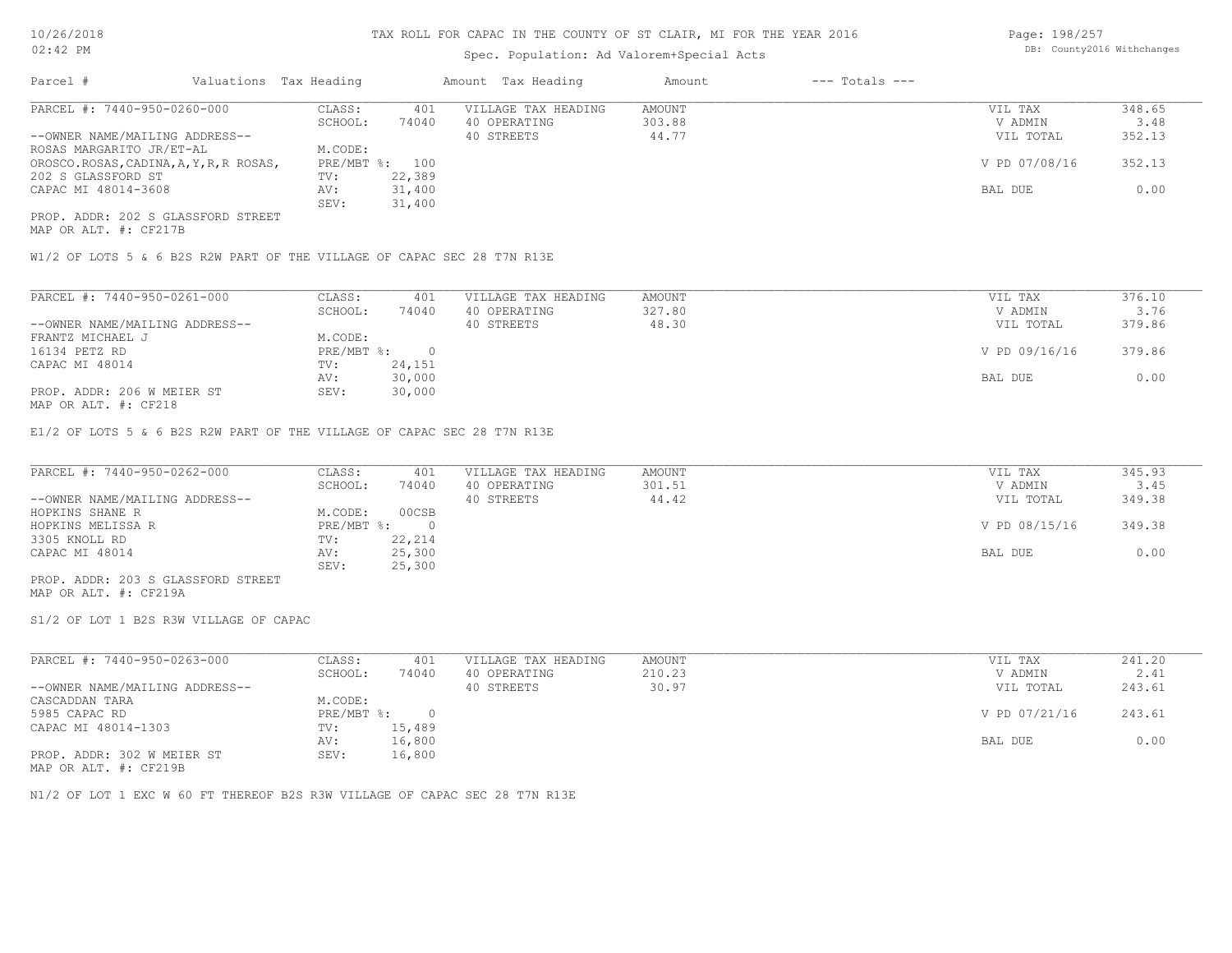# Spec. Population: Ad Valorem+Special Acts

Page: 199/257 DB: County2016 Withchanges

| Parcel #                       | Valuations Tax Heading |        | Amount Tax Heading  | Amount | $---$ Totals $---$ |               |        |
|--------------------------------|------------------------|--------|---------------------|--------|--------------------|---------------|--------|
| PARCEL #: 7440-950-0264-000    | CLASS:                 | 401    | VILLAGE TAX HEADING | AMOUNT |                    | VIL TAX       | 242.78 |
|                                | SCHOOL:                | 74040  | 40 OPERATING        | 211.60 |                    | V ADMIN       | 2.42   |
| --OWNER NAME/MAILING ADDRESS-- |                        |        | 40 STREETS          | 31.18  |                    | VIL TOTAL     | 245.20 |
| AGUILAR MIGUEL A               | M.CODE:                |        |                     |        |                    |               |        |
| 5911 N CAPAC RD                | PRE/MBT %: 100         |        |                     |        |                    | V PD 09/16/16 | 245.20 |
| CAPAC MI 48014                 | TV:                    | 15,590 |                     |        |                    |               |        |
|                                | AV:                    | 17,300 |                     |        |                    | BAL DUE       | 0.00   |
| PROP. ADDR: 310 W MEIER ST     | SEV:                   | 17,300 |                     |        |                    |               |        |
| MAP OR ALT. #: CF219C/D        |                        |        |                     |        |                    |               |        |

W60 FT OF N 1/2 OF LOT 1 B2S R3W VILLAGE OF CAPAC

| PARCEL #: 7440-950-0265-000        | CLASS:  | 401            | VILLAGE TAX HEADING | AMOUNT | VIL TAX       | 339.00 |
|------------------------------------|---------|----------------|---------------------|--------|---------------|--------|
|                                    | SCHOOL: | 74040          | 40 OPERATING        | 295.47 | V ADMIN       | 3.39   |
| --OWNER NAME/MAILING ADDRESS--     |         |                | 40 STREETS          | 43.53  | VIL TOTAL     | 342.39 |
| ROSAS MICHAEL/MARGIE               | M.CODE: |                |                     |        |               |        |
| 205 S GLASSFORD ST                 |         | PRE/MBT %: 100 |                     |        | V PD 08/24/16 | 342.39 |
| CAPAC MI 48014-3609                | TV:     | 21,769         |                     |        |               |        |
|                                    | AV:     | 37,700         |                     |        | BAL DUE       | 0.00   |
| PROP. ADDR: 205 S GLASSFORD STREET | SEV:    | 37,700         |                     |        |               |        |
| MAP OR ALT. #: CF220A              |         |                |                     |        |               |        |

LOT 2 B2S R3W VILLAGE OF CAPAC SEC 28 T7N R13E

| PARCEL #: 7440-950-0266-000        | CLASS:  | 401            | VILLAGE TAX HEADING | AMOUNT | VIL TAX       | 326.89 |
|------------------------------------|---------|----------------|---------------------|--------|---------------|--------|
|                                    | SCHOOL: | 74040          | 40 OPERATING        | 284.91 | V ADMIN       | 3.26   |
| --OWNER NAME/MAILING ADDRESS--     |         |                | 40 STREETS          | 41.98  | VIL TOTAL     | 330.15 |
| MAILLOUX MARYANN                   | M.CODE: |                |                     |        |               |        |
| 207 S GLASSFORD                    |         | PRE/MBT %: 100 |                     |        | V PD 09/16/16 | 330.15 |
| CAPAC MI 48014-4305                | TV:     | 20,991         |                     |        |               |        |
|                                    | AV:     | 27,600         |                     |        | BAL DUE       | 0.00   |
| PROP. ADDR: 207 S GLASSFORD STREET | SEV:    | 27,600         |                     |        |               |        |
| MAP OR ALT. #: CF220B              |         |                |                     |        |               |        |

LOT 3 B2S R3W VILLAGE OF CAPAC SEC 28 T7N R13E

| PARCEL #: 7440-950-0267-000    | CLASS:     | 302    | VILLAGE TAX HEADING | AMOUNT | VIL TAX       | 257.70 |
|--------------------------------|------------|--------|---------------------|--------|---------------|--------|
|                                | SCHOOL:    | 74040  | 40 OPERATING        | 224.61 | V ADMIN       | 2.57   |
| --OWNER NAME/MAILING ADDRESS-- |            |        | 40 STREETS          | 33.09  | VIL TOTAL     | 260.27 |
| DTE ELECTRIC COMPANY           | M.CODE:    |        |                     |        |               |        |
| PROPERTY TAX DEPARTMENT        | PRE/MBT %: |        |                     |        | V PD 08/22/16 | 260.27 |
| P.O.BOX 33017                  | TV:        | 16,549 |                     |        |               |        |
| DETROIT MI 48232               | AV:        | 18,200 |                     |        | BAL DUE       | 0.00   |
|                                | SEV:       | 18,200 |                     |        |               |        |
| PROP. ADDR: 351 W MEIER ST     |            |        |                     |        |               |        |

MAP OR ALT. #: CF221

LOTS 4 & 5 B2S R3W PART OF THE VILLAGE OF CAPAC SEC 28 T7N R13E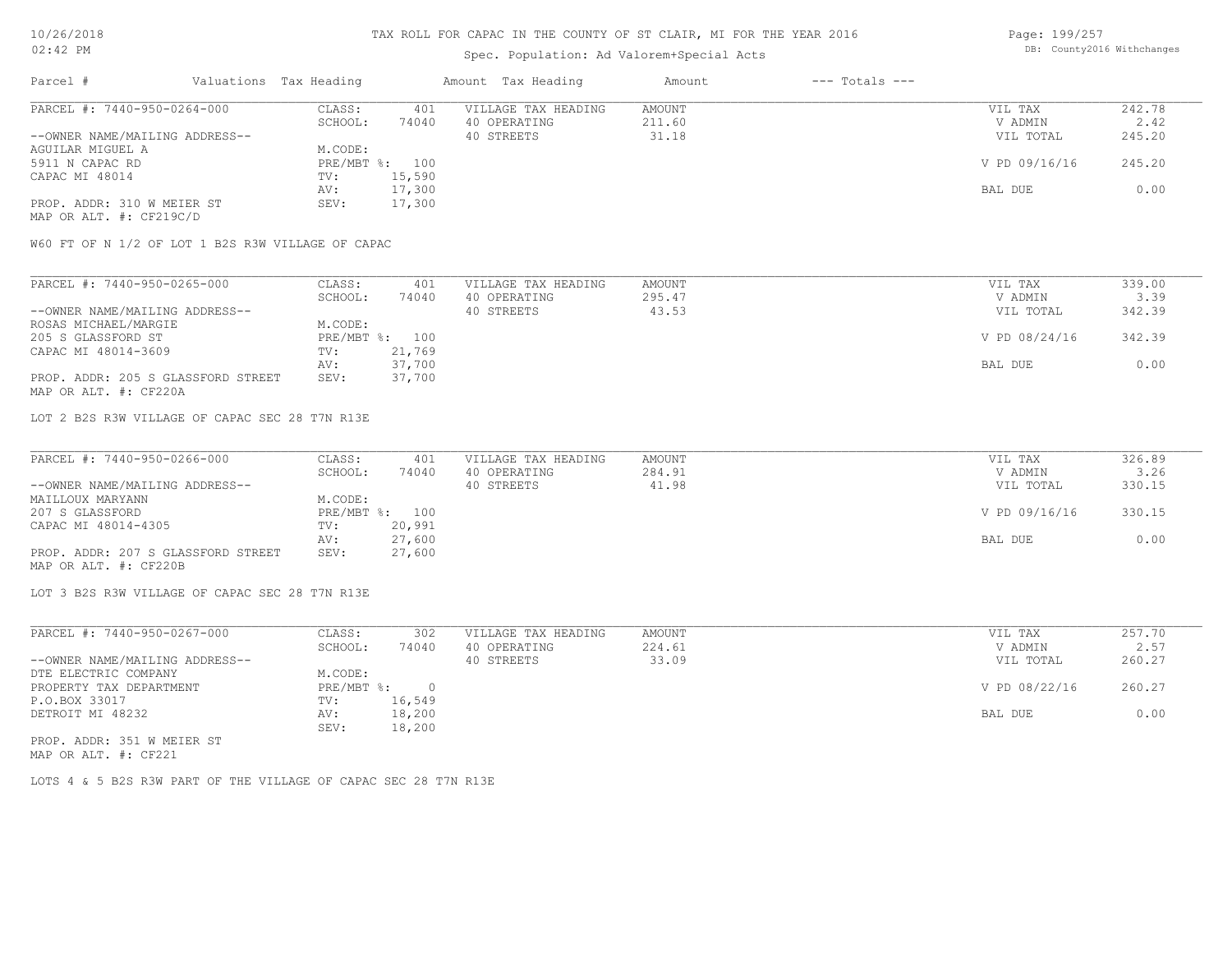# Spec. Population: Ad Valorem+Special Acts

| Parcel #                                                                                             | Valuations Tax Heading |                           |                          | Amount Tax Heading                  | Amount           | $---$ Totals $---$ |                      |                |
|------------------------------------------------------------------------------------------------------|------------------------|---------------------------|--------------------------|-------------------------------------|------------------|--------------------|----------------------|----------------|
| PARCEL #: 7440-950-0268-000                                                                          |                        | CLASS:                    | 202                      | VILLAGE TAX HEADING                 | <b>AMOUNT</b>    |                    | VIL TAX              | 18.32          |
|                                                                                                      |                        | SCHOOL:                   | 74040                    | 40 OPERATING                        | 15.97            |                    | V ADMIN              | 0.18           |
| --OWNER NAME/MAILING ADDRESS--                                                                       |                        |                           |                          | 40 STREETS                          | 2.35             |                    | VIL TOTAL            | 18.50          |
| HADER DAVID SR                                                                                       |                        | M.CODE:                   |                          |                                     |                  |                    |                      |                |
| 12878 RYNN RD                                                                                        |                        | $PRE/MBT$ $\frac{1}{6}$ : | $\circ$                  |                                     |                  |                    | BAL DUE              | 18.50          |
| EMMETT MI 48022-3514                                                                                 | TV:                    |                           | 1,177                    |                                     |                  |                    |                      |                |
|                                                                                                      | AV:                    |                           | 2,700                    |                                     |                  |                    |                      |                |
| PROP. ADDR: RAILROAD ST<br>MAP OR ALT. #: CF222                                                      |                        | SEV:                      | 2,700                    |                                     |                  |                    |                      |                |
| COMM AT A PTE 32 FT S OF THE SW COR OF LOT 4 BLK 2 S OF MILL ST R3W OF MAIN ST TH S                  |                        |                           |                          |                                     |                  |                    |                      |                |
| TO N LINE OF GT RR TH E ALG THE N LINE OF GT RR 75 FT. TH N TO A PTE 32 FT S OF                      |                        |                           |                          |                                     |                  |                    |                      |                |
| SAID LINE OF LOT 4 TH W FOLLOWING WITH THE SAID LINE OF SAID LOT 4 TO PLACE OF BEG.                  |                        |                           |                          |                                     |                  |                    |                      |                |
| B2S R3W PART OF THE VILLAGE OF CAPAC SEC 28 T7N R13E                                                 |                        |                           |                          |                                     |                  |                    |                      |                |
|                                                                                                      |                        |                           |                          |                                     |                  |                    |                      |                |
| PARCEL #: 7440-950-0270-000                                                                          |                        | CLASS:                    | 201                      | VILLAGE TAX HEADING                 | AMOUNT           |                    | VIL TAX              | 328.00         |
|                                                                                                      |                        | SCHOOL:                   | 74040                    | 40 OPERATING                        | 285.88           |                    | V ADMIN              | 3.28           |
| --OWNER NAME/MAILING ADDRESS--                                                                       |                        |                           |                          | 40 STREETS                          | 42.12            |                    | VIL TOTAL            | 331.28         |
| CHIND TIMOTHY B SR                                                                                   |                        | M.CODE:                   |                          |                                     |                  |                    |                      |                |
| 104 E MILL STREET<br>CAPAC MI 48014-3152                                                             | TV:                    | $PRE/MBT$ $\div$          | $\overline{0}$<br>21,063 |                                     |                  |                    | V PD 09/12/16        | 331.28         |
|                                                                                                      | AV:                    |                           | 22,300                   |                                     |                  |                    | BAL DUE              | 0.00           |
| PROP. ADDR: 104 E MILL STREET                                                                        |                        | SEV:                      | 22,300                   |                                     |                  |                    |                      |                |
| MAP OR ALT. #: CF223                                                                                 |                        |                           |                          |                                     |                  |                    |                      |                |
|                                                                                                      |                        |                           |                          |                                     |                  |                    |                      |                |
| PARCEL #: 7440-950-0271-000                                                                          |                        | CLASS:                    | 201                      | VILLAGE TAX HEADING                 | AMOUNT           |                    | VIL TAX              | 389.66         |
| --OWNER NAME/MAILING ADDRESS--                                                                       |                        | SCHOOL:                   | 74040                    | 40 OPERATING<br>40 STREETS          | 339.62<br>50.04  |                    | V ADMIN<br>VIL TOTAL | 3.89<br>393.55 |
| MARQUARDT DANIEL/DELLA                                                                               |                        | M.CODE:                   |                          |                                     |                  |                    |                      |                |
| 461 ELK LAKE RD                                                                                      |                        | PRE/MBT %:                | $\circ$                  |                                     |                  |                    | BAL DUE              | 393.55         |
| ATTICA MI 48412-9807                                                                                 | TV:                    |                           | 25,022                   |                                     |                  |                    |                      |                |
|                                                                                                      | AV:                    |                           | 55,600                   |                                     |                  |                    |                      |                |
| PROP. ADDR: 100 S MAIN                                                                               |                        | SEV:                      | 55,600                   |                                     |                  |                    |                      |                |
| MAP OR ALT. #: CF224                                                                                 |                        |                           |                          |                                     |                  |                    |                      |                |
|                                                                                                      |                        |                           |                          |                                     |                  |                    |                      |                |
| LOT 1 EXC S 38 FT & EXC E 56 FT OF THE REMAINDER THEREOF B1S R1E VILLAGE OF CAPAC<br>SEC 27 T7N R13E |                        |                           |                          |                                     |                  |                    |                      |                |
|                                                                                                      |                        |                           |                          |                                     |                  |                    |                      |                |
|                                                                                                      |                        |                           |                          |                                     |                  |                    |                      |                |
| PARCEL #: 7440-950-0272-000                                                                          |                        | CLASS:<br>SCHOOL:         | 201<br>74040             | VILLAGE TAX HEADING<br>40 OPERATING | AMOUNT<br>261.94 |                    | VIL TAX<br>V ADMIN   | 300.53<br>3.00 |
| --OWNER NAME/MAILING ADDRESS--                                                                       |                        |                           |                          | 40 STREETS                          | 38.59            |                    | VIL TOTAL            | 303.53         |
| MARQUARDT DANIEL/DELLA                                                                               |                        | M.CODE:                   |                          |                                     |                  |                    |                      |                |
| 461 ELK LAKE RD                                                                                      |                        | $PRE/MBT$ $\div$          | $\circ$                  |                                     |                  |                    | BAL DUE              | 303.53         |
| ATTICA MI 48412-9807                                                                                 | TV:                    |                           | 19,299                   |                                     |                  |                    |                      |                |
|                                                                                                      | AV:                    |                           | 68,100                   |                                     |                  |                    |                      |                |
| PROP. ADDR: 102 S MAIN                                                                               |                        | SEV:                      | 68,100                   |                                     |                  |                    |                      |                |
| MAP OR ALT. #: CF225                                                                                 |                        |                           |                          |                                     |                  |                    |                      |                |
|                                                                                                      |                        |                           |                          |                                     |                  |                    |                      |                |
| S38 FT OF LOT 1 EXC N 4.58 FT OF E 56 FT THEREOF & EXC N 22.5 FT OF S 33.42 FT OF E                  |                        |                           |                          |                                     |                  |                    |                      |                |
| 24 FT OF LOT 1 B1S R1E VILLAGE OF CAPAC SEC 27 T7N R13E                                              |                        |                           |                          |                                     |                  |                    |                      |                |

Page: 200/257 DB: County2016 Withchanges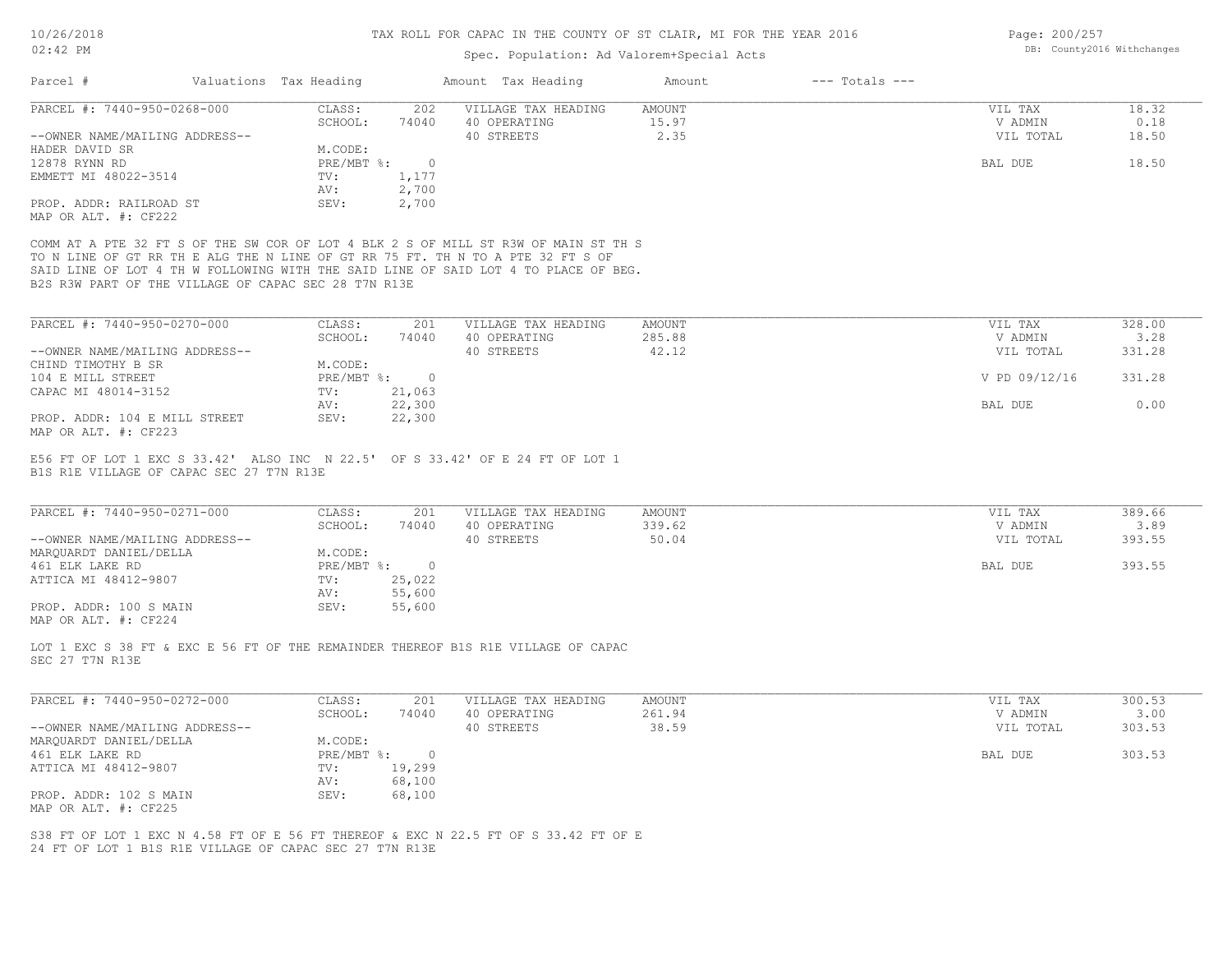# Spec. Population: Ad Valorem+Special Acts

Page: 201/257 DB: County2016 Withchanges

| Parcel #                       | Valuations Tax Heading |        | Amount Tax Heading  | Amount | $---$ Totals $---$ |           |        |
|--------------------------------|------------------------|--------|---------------------|--------|--------------------|-----------|--------|
| PARCEL #: 7440-950-0273-000    | CLASS:                 | 201    | VILLAGE TAX HEADING | AMOUNT |                    | VIL TAX   | 973.31 |
|                                | SCHOOL:                | 74040  | 40 OPERATING        | 848.31 |                    | V ADMIN   | 9.73   |
| --OWNER NAME/MAILING ADDRESS-- |                        |        | 40 STREETS          | 125.00 |                    | VIL TOTAL | 983.04 |
| CAPAC RESALE, LLC              | M.CODE:                |        |                     |        |                    |           |        |
| 33002 WHISPERING LANE          | PRE/MBT %:             |        |                     |        |                    | BAL DUE   | 983.04 |
| NEW BALTIMORE MI 48047         | TV:                    | 62,500 |                     |        |                    |           |        |
|                                | AV:                    | 62,500 |                     |        |                    |           |        |
| PROP. ADDR: 108 S MAIN         | SEV:                   | 62,500 |                     |        |                    |           |        |
| MAP OR ALT. #: CF226/227       |                        |        |                     |        |                    |           |        |

N45' OF LOT 2 B1S R1E VILLAGE OF CAPAC

| PARCEL #: 7440-950-0275-000                                                                                     | CLASS:     | 201    | VILLAGE TAX HEADING | AMOUNT | VIL TAX       | 598.21 |
|-----------------------------------------------------------------------------------------------------------------|------------|--------|---------------------|--------|---------------|--------|
|                                                                                                                 | SCHOOL:    | 74040  | 40 OPERATING        | 521.39 | V ADMIN       | 5.98   |
| --OWNER NAME/MAILING ADDRESS--                                                                                  |            |        | 40 STREETS          | 76.82  | VIL TOTAL     | 604.19 |
| SCHOFIELD KIMBERLY                                                                                              | M.CODE:    |        |                     |        |               |        |
| 7075 WINN RD                                                                                                    | PRE/MBT %: |        |                     |        | V PD 09/16/16 | 604.19 |
| YALE MI 48097                                                                                                   | TV:        | 38,414 |                     |        |               |        |
|                                                                                                                 | AV:        | 41,200 |                     |        | BAL DUE       | 0.00   |
| PROP. ADDR: 112 S MAIN                                                                                          | SEV:       | 41,200 |                     |        |               |        |
| the contract of the contract of the contract of the contract of the contract of the contract of the contract of |            |        |                     |        |               |        |

MAP OR ALT. #: CF228

S30 FT OF LOT 2 B1S R1E VILLAGE OF CAPAC SEC 27 T7N R13E

| PARCEL #: 7440-950-0276-000    | CLASS:     | 201    | VILLAGE TAX HEADING | AMOUNT | VIL TAX       | 666.94 |
|--------------------------------|------------|--------|---------------------|--------|---------------|--------|
|                                | SCHOOL:    | 74040  | 40 OPERATING        | 581.29 | V ADMIN       | 6.66   |
| --OWNER NAME/MAILING ADDRESS-- |            |        | 40 STREETS          | 85.65  | VIL TOTAL     | 673.60 |
| PD LAND DEVELOPMENT            | M.CODE:    |        |                     |        |               |        |
| 116 S MAIN ST                  | PRE/MBT %: |        |                     |        | V PD 09/28/16 | 673.60 |
| CAPAC MI 48014                 | TV:        | 42,827 |                     |        |               |        |
|                                | AV:        | 47,100 |                     |        | BAL DUE       | 0.00   |
| PROP. ADDR: 116 S MAIN         | SEV:       | 47,100 |                     |        |               |        |
| MAP OR ALT. #: CF229           |            |        |                     |        |               |        |

LOT 3 EXC S 32 FT B1S R1E VILLAGE OF CAPAC SEC 27 T7N R13E

| PARCEL #: 7440-950-0277-000    | CLASS:     | 201     | VILLAGE TAX HEADING | AMOUNT   | VIL TAX       | 1,451.82 |
|--------------------------------|------------|---------|---------------------|----------|---------------|----------|
|                                | SCHOOL:    | 74040   | 40 OPERATING        | 1,265.37 | V ADMIN       | 14.51    |
| --OWNER NAME/MAILING ADDRESS-- |            |         | 40 STREETS          | 186.45   | VIL TOTAL     | 1,466.33 |
| SSCHWEIHOFER SP LLC            | M.CODE:    |         |                     |          |               |          |
| 69245 BURKE DR                 | PRE/MBT %: |         |                     |          | V PD 08/29/16 | 1,466.33 |
| Richmond MI 48062              | TV:        | 93,227  |                     |          |               |          |
|                                | AV:        | 170,800 |                     |          | BAL DUE       | 0.00     |
| PROP. ADDR: 120 S MAIN         | SEV:       | 170,800 |                     |          |               |          |

MAP OR ALT. #: CF230/231

98' OF THE S 1/2 OF LOT 4 B15 R1E VILLAGE OF CAPAC S32' OF LOT 3 & N 37.5' OF LOT 4 & N 26' OF W 52' OF S 1/2 OF LOT 4 & N 27' OF E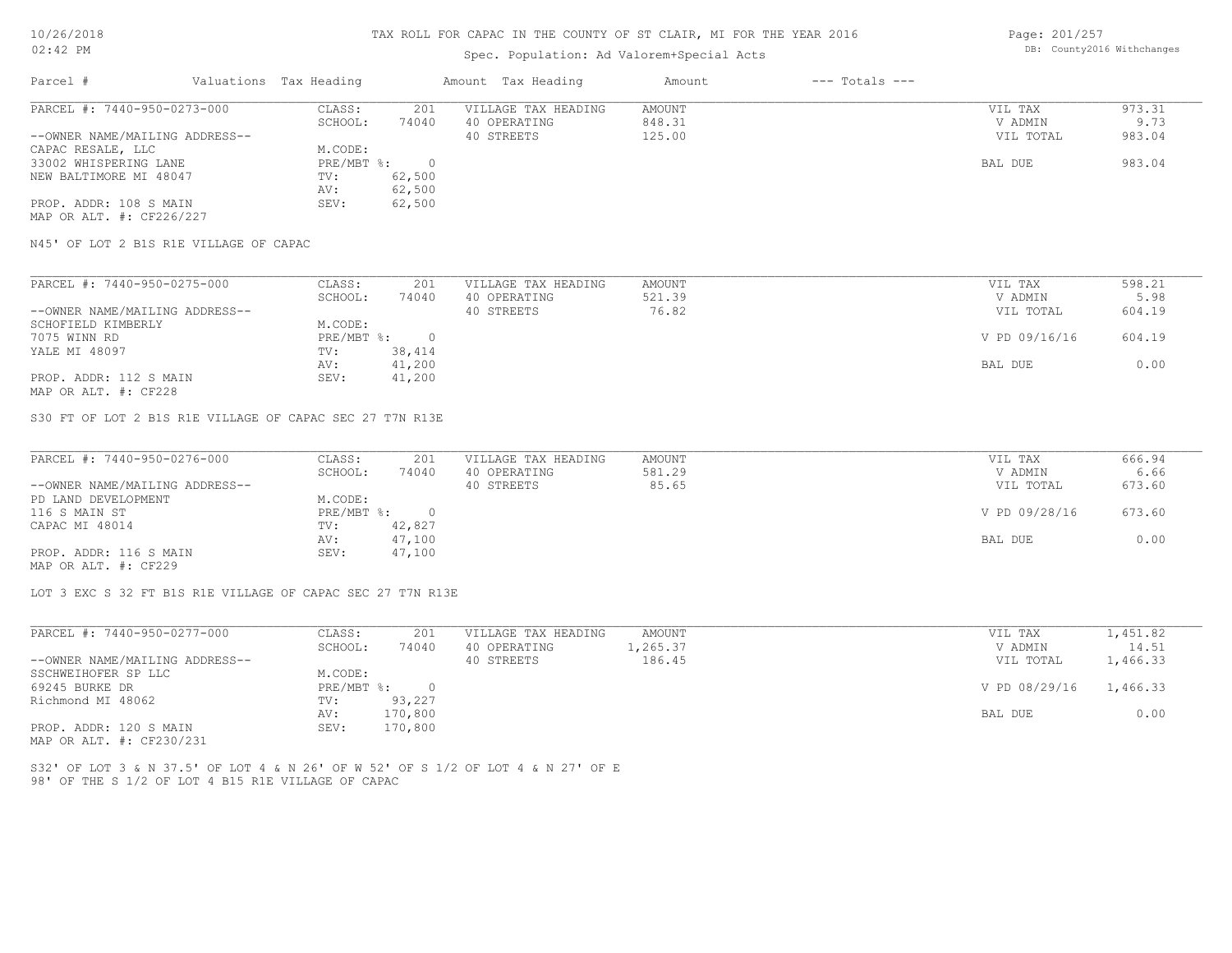# Spec. Population: Ad Valorem+Special Acts

Page: 202/257 DB: County2016 Withchanges

| Parcel #                       | Valuations Tax Heading |        | Amount Tax Heading  | Amount | $---$ Totals $---$ |               |        |
|--------------------------------|------------------------|--------|---------------------|--------|--------------------|---------------|--------|
| PARCEL #: 7440-950-0279-000    | CLASS:                 | 202    | VILLAGE TAX HEADING | AMOUNT |                    | VIL TAX       | 138.00 |
|                                | SCHOOL:                | 74040  | 40 OPERATING        | 120.28 |                    | V ADMIN       | 1.38   |
| --OWNER NAME/MAILING ADDRESS-- |                        |        | 40 STREETS          | 17.72  |                    | VIL TOTAL     | 139.38 |
| SCHWEIHOFER SP LLC             | M.CODE:                |        |                     |        |                    |               |        |
| 69245 BURKE DR                 | PRE/MBT %:             |        |                     |        |                    | V PD 08/29/16 | 139.38 |
| Richmond MI 48062              | TV:                    | 8,862  |                     |        |                    |               |        |
|                                | AV:                    | 18,600 |                     |        |                    | BAL DUE       | 0.00   |
| PROP. ADDR: 120 S MAIN         | SEV:                   | 18,600 |                     |        |                    |               |        |
|                                |                        |        |                     |        |                    |               |        |

MAP OR ALT. #: CF232

N 25 FT OF LOT 5 B1S R1E VILLAGE OF CAPAC SEC 27 T7N R13E THE S 11.5 FT OF THE W 52 FT OF LOT 4 & S 10.5 FT OF THE E 98 FT OF LOT 4 ALSO THE

| PARCEL #: 7440-950-0280-000    | CLASS:     | 202    | VILLAGE TAX HEADING | AMOUNT | 360.80<br>VIL TAX       |
|--------------------------------|------------|--------|---------------------|--------|-------------------------|
|                                | SCHOOL:    | 74040  | 40 OPERATING        | 314.47 | 3.60<br>V ADMIN         |
| --OWNER NAME/MAILING ADDRESS-- |            |        | 40 STREETS          | 46.33  | 364.40<br>VIL TOTAL     |
| SCHWEIHOFER SP LLC             | M.CODE:    |        |                     |        |                         |
| 69245 BURKE DR                 | PRE/MBT %: | $\cap$ |                     |        | V PD 08/29/16<br>364.40 |
| RICHMOND MI 48062              | TV:        | 23,169 |                     |        |                         |
|                                | AV:        | 24,900 |                     |        | 0.00<br>BAL DUE         |
| PROP. ADDR: 132 S MAIN         | SEV:       | 24,900 |                     |        |                         |
| MAP OR ALT. #: CF233           |            |        |                     |        |                         |

S2/3 OF LOT 5 B1S R1E VILLAGE OF CAPAC

| PARCEL #: 7440-950-0281-000    | CLASS:       | 201    | VILLAGE TAX HEADING | AMOUNT | VIL TAX       | 904.55 |
|--------------------------------|--------------|--------|---------------------|--------|---------------|--------|
|                                | SCHOOL:      | 74040  | 40 OPERATING        | 788.38 | V ADMIN       | 9.04   |
| --OWNER NAME/MAILING ADDRESS-- |              |        | 40 STREETS          | 116.17 | VIL TOTAL     | 913.59 |
| REMCO PROPERTIES, LLC          | M.CODE:      |        |                     |        |               |        |
| 8882 HOUGH RD                  | $PRE/MBT$ %: |        |                     |        | V PD 07/21/16 | 913.59 |
| ALMONT MI 48003                | TV:          | 58,085 |                     |        |               |        |
|                                | AV:          | 62,900 |                     |        | BAL DUE       | 0.00   |
| PROP. ADDR: 136 S MAIN         | SEV:         | 62,900 |                     |        |               |        |
| ---- -- --- " ----             |              |        |                     |        |               |        |

MAP OR ALT. #: CF234

LOT 6 B1S R1E VILLAGE OF CAPAC SEC 27 T7N R13E

| PARCEL #: 7440-950-0282-000    | CLASS:  | 401            | VILLAGE TAX HEADING | AMOUNT | VIL TAX       | 457.87 |
|--------------------------------|---------|----------------|---------------------|--------|---------------|--------|
|                                | SCHOOL: | 74040          | 40 OPERATING        | 399.07 | V ADMIN       | 4.57   |
| --OWNER NAME/MAILING ADDRESS-- |         |                | 40 STREETS          | 58.80  | VIL TOTAL     | 462.44 |
| LINDSAY MARK                   | M.CODE: |                |                     |        |               |        |
| P.O.BOX 567                    |         | PRE/MBT %: 100 |                     |        | V PD 07/08/16 | 462.44 |
| CAPAC MI 48014                 | TV:     | 29,402         |                     |        |               |        |
|                                | AV:     | 35,400         |                     |        | BAL DUE       | 0.00   |
| PROP. ADDR: 109 S WALKER ST    | SEV:    | 35,400         |                     |        |               |        |
| MAP OR ALT. #: CF235           |         |                |                     |        |               |        |

E1/2 OF LOTS 7 & 8 B1S R1E VILLAGE OF CAPAC SEC 27 T7N R13E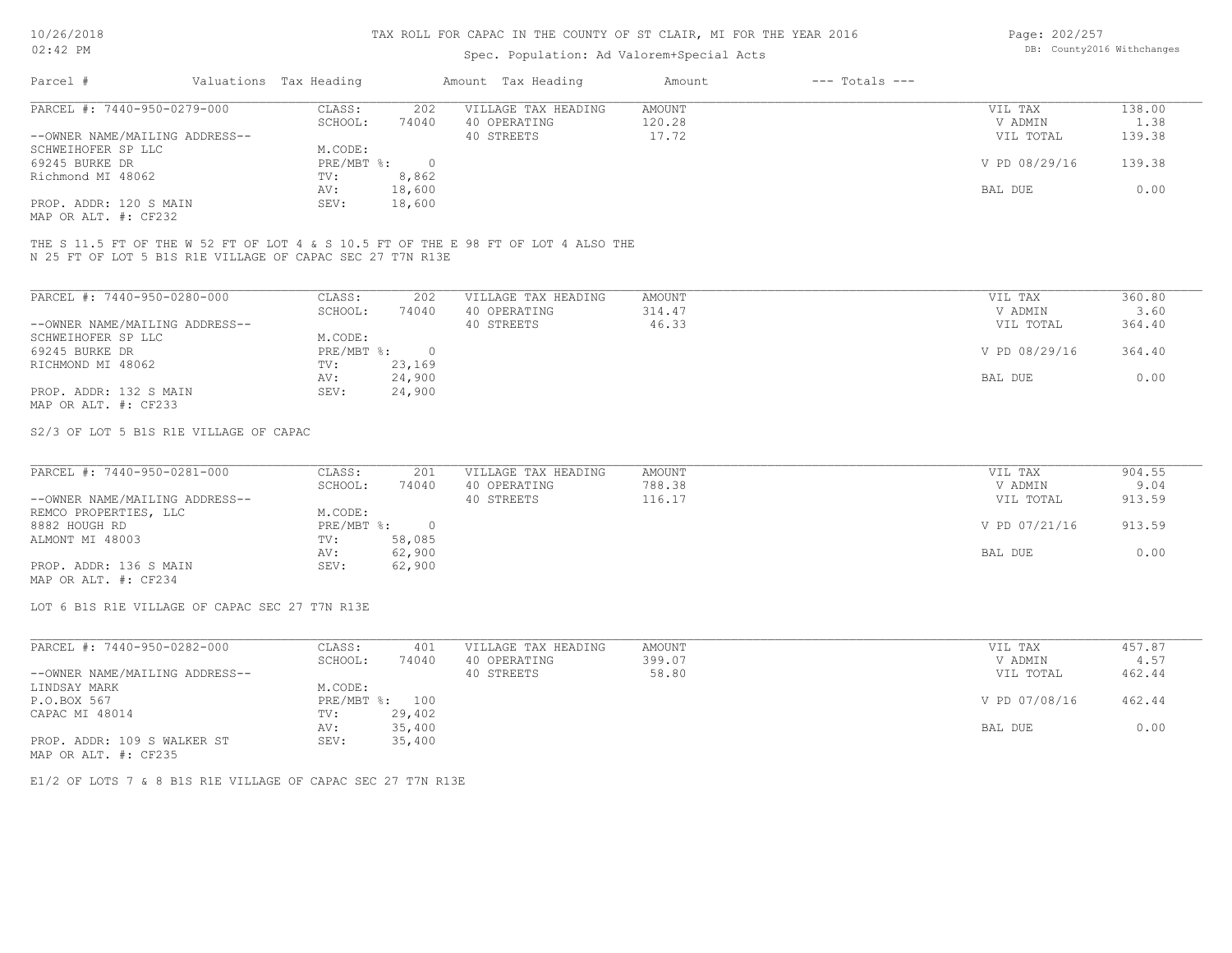# Spec. Population: Ad Valorem+Special Acts

| Page: 203/257 |                            |
|---------------|----------------------------|
|               | DB: County2016 Withchanges |

| Parcel #                       | Valuations Tax Heading |        | Amount Tax Heading  | Amount | $---$ Totals $---$ |               |        |
|--------------------------------|------------------------|--------|---------------------|--------|--------------------|---------------|--------|
| PARCEL #: 7440-950-0283-000    | CLASS:                 | 401    | VILLAGE TAX HEADING | AMOUNT |                    | VIL TAX       | 602.98 |
|                                | SCHOOL:                | 74040  | 40 OPERATING        | 525.54 |                    | V ADMIN       | 6.02   |
| --OWNER NAME/MAILING ADDRESS-- |                        |        | 40 STREETS          | 77.44  |                    | VIL TOTAL     | 609.00 |
| BOGGESS STEVEN C               | M.CODE:                | SETER  |                     |        |                    |               |        |
| 105 E MEIER ST                 | $PRE/MBT$ %:           | 100    |                     |        |                    | V PD 09/16/16 | 609.00 |
| Capac MI 48014-3726            | TV:                    | 38,720 |                     |        |                    |               |        |
|                                | AV:                    | 47,500 |                     |        |                    | BAL DUE       | 0.00   |
| PROP. ADDR: 105 E MEIER ST     | SEV:                   | 47,500 |                     |        |                    |               |        |
| MAP OR ALT. #: CF236           |                        |        |                     |        |                    |               |        |

W1/2 OF LOTS 7 & 8 B1S R1E VILLAGE OF CAPAC

| PARCEL #: 7440-950-0284-000    | CLASS:  | 401            | VILLAGE TAX HEADING | AMOUNT | VIL TAX       | 685.22 |
|--------------------------------|---------|----------------|---------------------|--------|---------------|--------|
|                                | SCHOOL: | 74040          | 40 OPERATING        | 597.22 | V ADMIN       | 6.85   |
| --OWNER NAME/MAILING ADDRESS-- |         |                | 40 STREETS          | 88.00  | VIL TOTAL     | 692.07 |
| AKERS JOSEPH R / MARIE A       | M.CODE: |                |                     |        |               |        |
| 105 S WALKER ST                |         | PRE/MBT %: 100 |                     |        | V PD 08/29/16 | 692.07 |
| CAPAC MI 48014-3730            | TV:     | 44,001         |                     |        |               |        |
|                                | AV:     | 54,100         |                     |        | BAL DUE       | 0.00   |
| PROP. ADDR: 105 S WALKER ST    | SEV:    | 54,100         |                     |        |               |        |
| MAP OR ALT. #: CF237           |         |                |                     |        |               |        |

LOT 9 B1S R1E VILLAGE OF CAPAC SEC 27 T7N R13E

| PARCEL #: 7440-950-0285-000    | CLASS:  | 401            | VILLAGE TAX HEADING | AMOUNT | VIL TAX       | 402.99 |
|--------------------------------|---------|----------------|---------------------|--------|---------------|--------|
|                                | SCHOOL: | 74040          | 40 OPERATING        | 351.24 | V ADMIN       | 4.02   |
| --OWNER NAME/MAILING ADDRESS-- |         |                | 40 STREETS          | 51.75  | VIL TOTAL     | 407.01 |
| RICH DAVID                     | M.CODE: |                |                     |        |               |        |
| RICH TERESA L.                 |         | PRE/MBT %: 100 |                     |        | V PD 07/15/16 | 407.01 |
| 103 S WALKER ST                | TV:     | 25,878         |                     |        |               |        |
| CAPAC MI 48014                 | AV:     | 33,700         |                     |        | BAL DUE       | 0.00   |
|                                | SEV:    | 33,700         |                     |        |               |        |
| PROP. ADDR: 103 S WALKER ST    |         |                |                     |        |               |        |

MAP OR ALT. #: CF238

LOT 10 B1S R1E VILLAGE OF CAPAC SEC 27 T7N R13E

| PARCEL #: 7440-950-0286-000    | CLASS:       | 401    | VILLAGE TAX HEADING | AMOUNT | VIL TAX       | 603.89 |
|--------------------------------|--------------|--------|---------------------|--------|---------------|--------|
|                                | SCHOOL:      | 74040  | 40 OPERATING        | 526.34 | V ADMIN       | 6.03   |
| --OWNER NAME/MAILING ADDRESS-- |              |        | 40 STREETS          | 77.55  | VIL TOTAL     | 609.92 |
| LAWRENCE BRUCE/SUSAN           | M.CODE:      | COREL  |                     |        |               |        |
| 106 E MILL ST                  | $PRE/MBT$ %: | 100    |                     |        | V PD 09/16/16 | 609.92 |
| CAPAC MI 48014-3152            | TV:          | 38,779 |                     |        |               |        |
|                                | AV:          | 54,700 |                     |        | BAL DUE       | 0.00   |
| PROP. ADDR: 106 E MILL STREET  | SEV:         | 54,700 |                     |        |               |        |
| MAP OR ALT. #: CF239           |              |        |                     |        |               |        |

LOT 11 B1S R1E VILLAGE OF CAPAC SEC 27 T7N R13E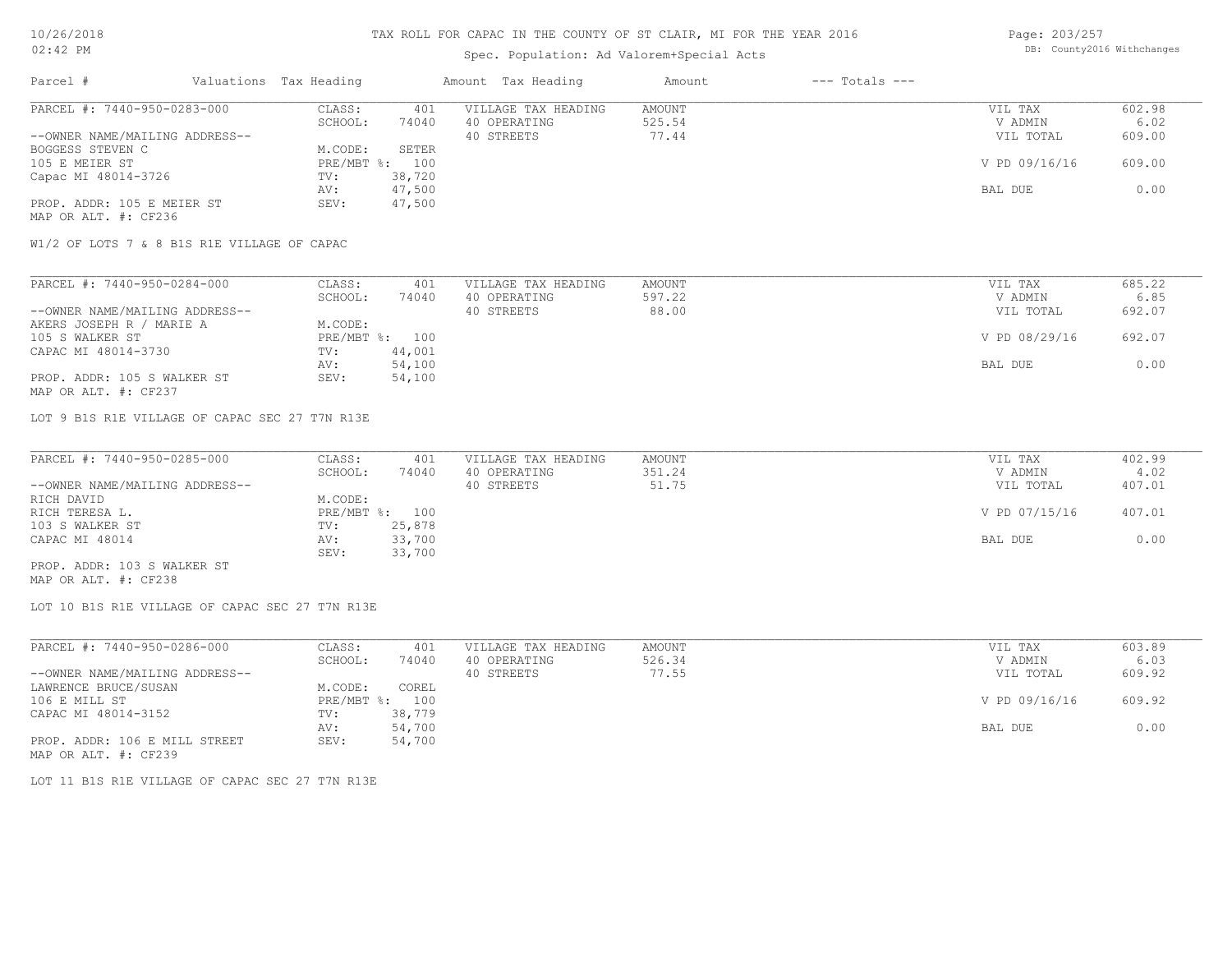#### Spec. Population: Ad Valorem+Special Acts

| Page: 204/257 |                            |
|---------------|----------------------------|
|               | DB: County2016 Withchanges |

| Parcel #                       | Valuations Tax Heading |        | Amount Tax Heading  | Amount | $---$ Totals $---$ |               |        |
|--------------------------------|------------------------|--------|---------------------|--------|--------------------|---------------|--------|
| PARCEL #: 7440-950-0287-000    | CLASS:                 | 401    | VILLAGE TAX HEADING | AMOUNT |                    | VIL TAX       | 710.93 |
|                                | SCHOOL:                | 74040  | 40 OPERATING        | 619.63 |                    | V ADMIN       | 7.10   |
| --OWNER NAME/MAILING ADDRESS-- |                        |        | 40 STREETS          | 91.30  |                    | VIL TOTAL     | 718.03 |
| GAUTHIER DON                   | M.CODE:                | COREL  |                     |        |                    |               |        |
| GAUTHIER LEIGH K               | PRE/MBT %: 100         |        |                     |        |                    | V PD 09/16/16 | 718.03 |
| 108 E MILL STREET              | TV:                    | 45,652 |                     |        |                    |               |        |
| CAPAC MI 48014                 | AV:                    | 60,000 |                     |        |                    | BAL DUE       | 0.00   |
|                                | SEV:                   | 60,000 |                     |        |                    |               |        |
| PROP. ADDR: 108 E MILL STREET  |                        |        |                     |        |                    |               |        |

MAP OR ALT. #: CF240

LOT 12 B1S R1E VILLAGE OF CAPAC SEC 27 T7N R13E

| PARCEL #: 7440-950-0288-000                    | CLASS:       | 401    | VILLAGE TAX HEADING | AMOUNT | VIL TAX       | 540.11 |
|------------------------------------------------|--------------|--------|---------------------|--------|---------------|--------|
|                                                | SCHOOL:      | 74040  | 40 OPERATING        | 470.75 | V ADMIN       | 5.40   |
| --OWNER NAME/MAILING ADDRESS--                 |              |        | 40 STREETS          | 69.36  | VIL TOTAL     | 545.51 |
| BLACK BRYAN/SUZANNE                            | M.CODE:      | 00CSB  |                     |        |               |        |
| 202 E MILL ST                                  | $PRE/MBT$ %: | 100    |                     |        | V PD 08/15/16 | 545.51 |
| CAPAC MI 48014-3154                            | TV:          | 34,683 |                     |        |               |        |
|                                                | AV:          | 42,400 |                     |        | BAL DUE       | 0.00   |
| PROP. ADDR: 202 E MILL STREET<br>$\frac{1}{2}$ | SEV:         | 42,400 |                     |        |               |        |

MAP OR ALT. #: CF241

LOT 1 EXC THE S 35 FT THEREOF B1S R2E VILLAGE OF CAPAC SEC 27 T7N R13E

| PARCEL #: 7440-950-0289-000                  | CLASS:         | 401    | VILLAGE TAX HEADING | AMOUNT | VIL TAX       | 588.50 |
|----------------------------------------------|----------------|--------|---------------------|--------|---------------|--------|
|                                              | SCHOOL:        | 74040  | 40 OPERATING        | 512.92 | V ADMIN       | 5.88   |
| --OWNER NAME/MAILING ADDRESS--               |                |        | 40 STREETS          | 75.58  | VIL TOTAL     | 594.38 |
| PFEIFAUF GEORGE/MARY                         | M.CODE:        |        |                     |        |               |        |
| 204 E MILL ST                                | PRE/MBT %: 100 |        |                     |        | V PD 08/10/16 | 594.38 |
| CAPAC MI 48014-3154                          | TV:            | 37,790 |                     |        |               |        |
|                                              | AV:            | 46,000 |                     |        | BAL DUE       | 0.00   |
| PROP. ADDR: 204 E MILL STREET                | SEV:           | 46,000 |                     |        |               |        |
| $\cdots$ $\cdots$ $\cdots$ $\cdots$ $\cdots$ |                |        |                     |        |               |        |

MAP OR ALT. #: CF242

LOT 2 EXC THE S 31.5 FT THEREOF B1S R2E VILLAGE OF CAPAC SEC 27 T7N R13E

| PARCEL #: 7440-950-0290-000    | CLASS:  | 401            | VILLAGE TAX HEADING | AMOUNT | VIL TAX       | 415.76 |
|--------------------------------|---------|----------------|---------------------|--------|---------------|--------|
|                                | SCHOOL: | 74040          | 40 OPERATING        | 362.37 | V ADMIN       | 4.15   |
| --OWNER NAME/MAILING ADDRESS-- |         |                | 40 STREETS          | 53.39  | VIL TOTAL     | 419.91 |
| CLINE HOWARD/LAURINA           | M.CODE: |                |                     |        |               |        |
| 102 S WALKER ST                |         | PRE/MBT %: 100 |                     |        | V PD 08/29/16 | 419.91 |
| CAPAC MI 48014-3730            | TV:     | 26,698         |                     |        |               |        |
|                                | AV:     | 33,500         |                     |        | BAL DUE       | 0.00   |
| PROP. ADDR: 102 S WALKER ST    | SEV:    | 33,500         |                     |        |               |        |
| MAP OR ALT. #: CF243           |         |                |                     |        |               |        |

SEC 27 T7N R13E S35 FT OF LOT 1, S 31.5 FT OF LOT 2 & N 23.75 FT OF LOT 3 B1S R2E VILLAGE OF CAPAC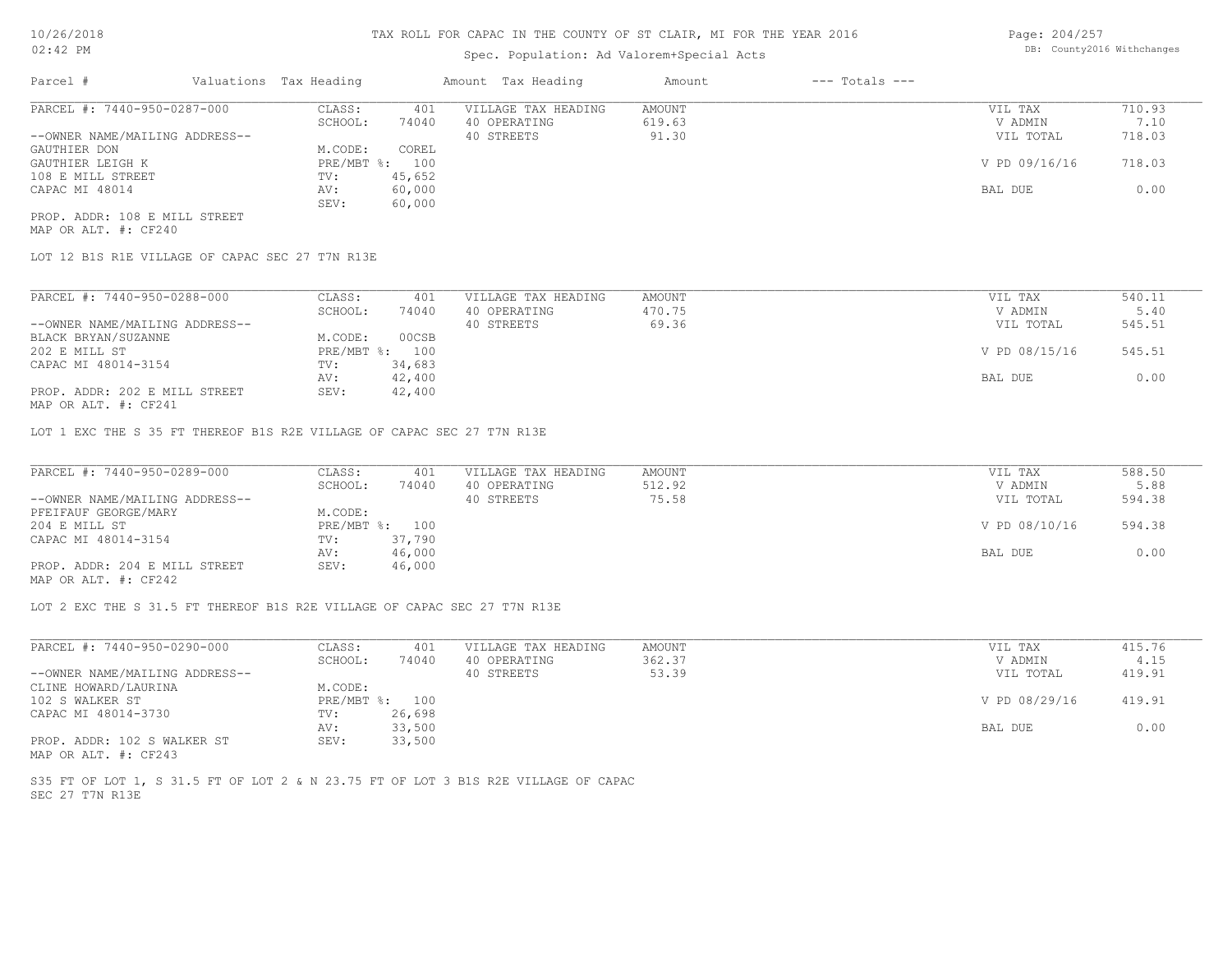### Spec. Population: Ad Valorem+Special Acts

Page: 205/257 DB: County2016 Withchanges

| Parcel #                       | Valuations Tax Heading |        | Amount Tax Heading  | Amount | $---$ Totals $---$ |           |        |
|--------------------------------|------------------------|--------|---------------------|--------|--------------------|-----------|--------|
| PARCEL #: 7440-950-0291-000    | CLASS:                 | 401    | VILLAGE TAX HEADING | AMOUNT |                    | VIL TAX   | 540.11 |
|                                | SCHOOL:                | 74040  | 40 OPERATING        | 470.75 |                    | V ADMIN   | 5.40   |
| --OWNER NAME/MAILING ADDRESS-- |                        |        | 40 STREETS          | 69.36  |                    | VIL TOTAL | 545.51 |
| KENNEY PATRICK T               | M.CODE:                |        |                     |        |                    |           |        |
| KENNEY JEAN                    | PRE/MBT %: 100         |        |                     |        |                    | BAL DUE   | 545.51 |
| 104 S WALKER ST                | TV:                    | 34,683 |                     |        |                    |           |        |
| CAPAC MI 48014-3729            | AV:                    | 43,100 |                     |        |                    |           |        |
|                                | SEV:                   | 43,100 |                     |        |                    |           |        |
| PROP. ADDR: 104 S WALKER ST    |                        |        |                     |        |                    |           |        |

MAP OR ALT. #: CF244

LOT 3 EXC THE N 23.75 FT THEREOF B1S R2E VILLAGE OF CAPAC SEC 27 T7N R13E

| PARCEL #: 7440-950-0292-000    | CLASS:  | 401            | VILLAGE TAX HEADING | AMOUNT | 387.19<br>VIL TAX       |
|--------------------------------|---------|----------------|---------------------|--------|-------------------------|
|                                | SCHOOL: | 74040          | 40 OPERATING        | 337.47 | 3.87<br>V ADMIN         |
| --OWNER NAME/MAILING ADDRESS-- |         |                | 40 STREETS          | 49.72  | 391.06<br>VIL TOTAL     |
| BENASKE LAWRENCE D             | M.CODE: |                |                     |        |                         |
| 409 CHARBRIDGE ARBOR           |         | PRE/MBT %: 100 |                     |        | V PD 09/16/16<br>391.06 |
| LAPEER MI 48446-1735           | TV:     | 24,864         |                     |        |                         |
|                                | AV:     | 31,100         |                     |        | 0.00<br>BAL DUE         |
| PROP. ADDR: 106 S WALKER ST    | SEV:    | 31,100         |                     |        |                         |
| MAP OR ALT. $\#$ : C245        |         |                |                     |        |                         |

LOT 4 B1S R2E VILLAGE OF CAPAC SEC 27 T7N R13E

| PARCEL #: 7440-950-0293-000    | CLASS:       | 401    | VILLAGE TAX HEADING | AMOUNT | VIL TAX       | 387.19 |
|--------------------------------|--------------|--------|---------------------|--------|---------------|--------|
|                                | SCHOOL:      | 74040  | 40 OPERATING        | 337.47 | V ADMIN       | 3.87   |
| --OWNER NAME/MAILING ADDRESS-- |              |        | 40 STREETS          | 49.72  | VIL TOTAL     | 391.06 |
| HILL MARCELLA                  | M.CODE:      |        |                     |        |               |        |
| 14660 KOEHN RD                 | $PRE/MBT$ %: |        |                     |        | V PD 08/22/16 | 391.06 |
| CAPAC MI 48014                 | TV:          | 24,864 |                     |        |               |        |
|                                | AV:          | 30,700 |                     |        | BAL DUE       | 0.00   |
| PROP. ADDR: 108 S WALKER ST    | SEV:         | 30,700 |                     |        |               |        |
|                                |              |        |                     |        |               |        |

MAP OR ALT. #: CF246

LOT 5 B1S R2E VILLAGE OF CAPAC

| PARCEL #: 7440-950-0294-000    | CLASS:     | 401    | VILLAGE TAX HEADING | AMOUNT | VIL TAX       | 471.31 |
|--------------------------------|------------|--------|---------------------|--------|---------------|--------|
|                                | SCHOOL:    | 74040  | 40 OPERATING        | 410.78 | V ADMIN       | 4.71   |
| --OWNER NAME/MAILING ADDRESS-- |            |        | 40 STREETS          | 60.53  | VIL TOTAL     | 476.02 |
| GUNDERSON CHARLES/ANNETTE      | M.CODE:    | 00CSB  |                     |        |               |        |
| 110 S WALKER ST                | PRE/MBT %: | 100    |                     |        | V PD 08/15/16 | 476.02 |
| CAPAC MI 48014-3729            | TV:        | 30,265 |                     |        |               |        |
|                                | AV:        | 37,100 |                     |        | BAL DUE       | 0.00   |
| PROP. ADDR: 110 S WALKER ST    | SEV:       | 37,100 |                     |        |               |        |
| MAP OR ALT. #: CF247           |            |        |                     |        |               |        |

LOT 6 B1S R2E VILLAGE OF CAPAC SEC 27 T7N R13E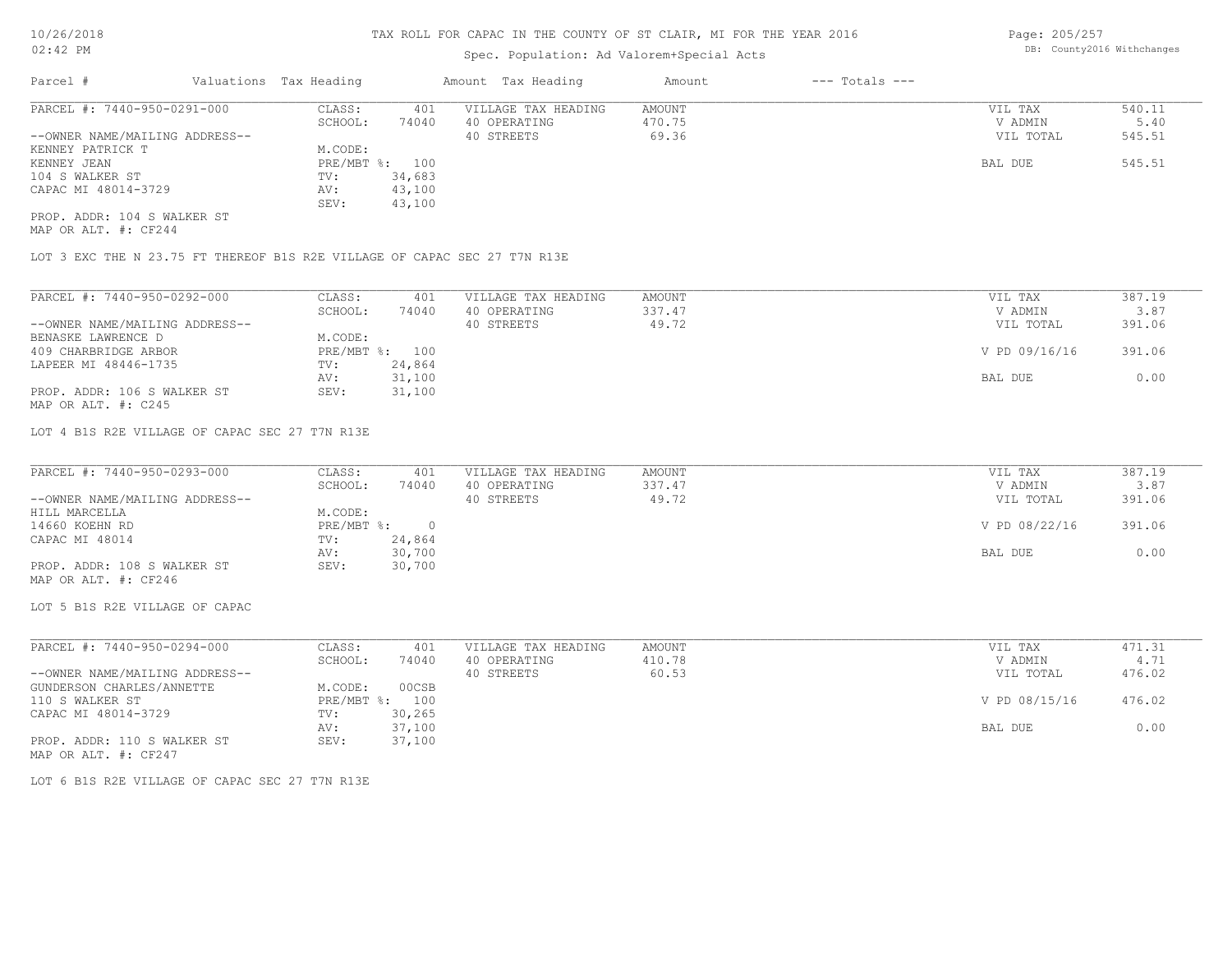### Spec. Population: Ad Valorem+Special Acts

Page: 206/257 DB: County2016 Withchanges

| Parcel #                        | Valuations Tax Heading |        | Amount Tax Heading  | Amount | $---$ Totals $---$ |               |        |
|---------------------------------|------------------------|--------|---------------------|--------|--------------------|---------------|--------|
| PARCEL #: 7440-950-0295-000     | CLASS:                 | 401    | VILLAGE TAX HEADING | AMOUNT |                    | VIL TAX       | 456.26 |
|                                 | SCHOOL:                | 74040  | 40 OPERATING        | 397.67 |                    | V ADMIN       | 4.56   |
| --OWNER NAME/MAILING ADDRESS--  |                        |        | 40 STREETS          | 58.59  |                    | VIL TOTAL     | 460.82 |
| BLOCK PAUL JR                   | M.CODE:                |        |                     |        |                    |               |        |
| 14691 KOEHN RD                  | $PRE/MBT$ %:           |        |                     |        |                    | V PD 07/08/16 | 460.82 |
| CAPAC MI 48014                  | TV:                    | 29,299 |                     |        |                    |               |        |
|                                 | AV:                    | 36,700 |                     |        |                    | BAL DUE       | 0.00   |
| PROP. ADDR: 109 S HUNTER STREET | SEV:                   | 36,700 |                     |        |                    |               |        |
| MAP OR ALT. #: CF248            |                        |        |                     |        |                    |               |        |

LOT 7 B1S R2E VILLAGE OF CAPAC SEC 27 T7N R13E

| PARCEL #: 7440-950-0296-000     | CLASS:     | 401    | VILLAGE TAX HEADING | AMOUNT | VIL TAX       | 503.03 |
|---------------------------------|------------|--------|---------------------|--------|---------------|--------|
|                                 | SCHOOL:    | 74040  | 40 OPERATING        | 438.43 | V ADMIN       | 5.03   |
| --OWNER NAME/MAILING ADDRESS--  |            |        | 40 STREETS          | 64.60  | VIL TOTAL     | 508.06 |
| VIGIL RALPH                     | M.CODE:    |        |                     |        |               |        |
| BOX 181                         | PRE/MBT %: | 100    |                     |        | V PD 09/12/16 | 508.06 |
| 107 HUNTER                      | TV:        | 32,302 |                     |        |               |        |
| CAPAC MI 48014                  | AV:        | 39,500 |                     |        | BAL DUE       | 0.00   |
|                                 | SEV:       | 39,500 |                     |        |               |        |
| PROP. ADDR: 107 S HUNTER STREET |            |        |                     |        |               |        |

MAP OR ALT. #: CF249A

LOT 8 B1S R2E VILLAGE OF CAPAC SEC 27 T7N R13E

| PARCEL #: 7440-950-0297-000      | CLASS:         | 401    | VILLAGE TAX HEADING | AMOUNT | VIL TAX       | 794.85 |
|----------------------------------|----------------|--------|---------------------|--------|---------------|--------|
|                                  | SCHOOL:        | 74040  | 40 OPERATING        | 692.77 | V ADMIN       | 7.94   |
| --OWNER NAME/MAILING ADDRESS--   |                |        | 40 STREETS          | 102.08 | VIL TOTAL     | 802.79 |
| KATKIC DAVID A                   | M.CODE:        |        |                     |        |               |        |
| KATKIC DAWN M                    | PRE/MBT %: 100 |        |                     |        | V PD 09/16/16 | 802.79 |
| P.O.BOX 87                       | TV:            | 51,041 |                     |        |               |        |
| CAPAC MI 48014-3706              | AV:            | 62,000 |                     |        | BAL DUE       | 0.00   |
|                                  | SEV:           | 62,000 |                     |        |               |        |
| _____ ____ ___ ___ _____________ |                |        |                     |        |               |        |

MAP OR ALT. #: CF249B PROP. ADDR: 105 S HUNTER STREET

LOT 9 B1S R2E VILLAGE OF CAPAC SEC 27 T7N R13E

| PARCEL #: 7440-950-0298-000     | CLASS:       | 401    | VILLAGE TAX HEADING | AMOUNT | VIL TAX       | 475.62 |
|---------------------------------|--------------|--------|---------------------|--------|---------------|--------|
|                                 | SCHOOL:      | 74040  | 40 OPERATING        | 414.54 | V ADMIN       | 4.75   |
| --OWNER NAME/MAILING ADDRESS--  |              |        | 40 STREETS          | 61.08  | VIL TOTAL     | 480.37 |
| SMITH CALVIN                    | M.CODE:      | WELLS  |                     |        |               |        |
| 103 S HUNTER STREET             | $PRE/MBT$ %: | 100    |                     |        | V PD 08/29/16 | 480.37 |
| CAPAC MI 48014                  | TV:          | 30,542 |                     |        |               |        |
|                                 | AV:          | 37,600 |                     |        | BAL DUE       | 0.00   |
| PROP. ADDR: 103 S HUNTER STREET | SEV:         | 37,600 |                     |        |               |        |
| MAP OR ALT. #: CF250            |              |        |                     |        |               |        |

LOT 10 B1S R2E VILLAGE OF CAPAC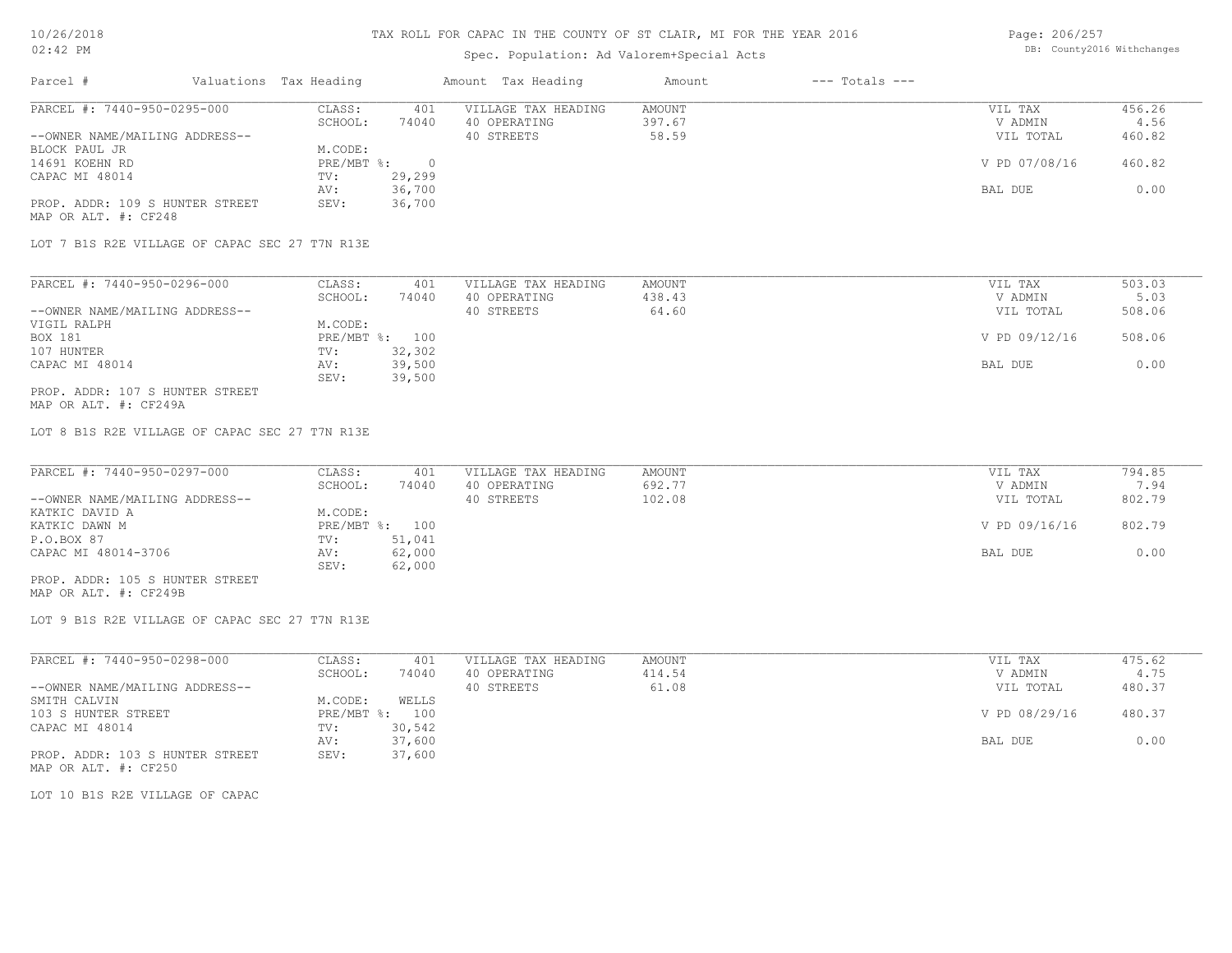# Spec. Population: Ad Valorem+Special Acts

Page: 207/257 DB: County2016 Withchanges

| Parcel #                       | Valuations Tax Heading |                | Amount Tax Heading  | Amount | $---$ Totals $---$ |               |        |
|--------------------------------|------------------------|----------------|---------------------|--------|--------------------|---------------|--------|
| PARCEL #: 7440-950-0299-000    | CLASS:                 | 401            | VILLAGE TAX HEADING | AMOUNT |                    | VIL TAX       | 483.67 |
|                                | SCHOOL:                | 74040          | 40 OPERATING        | 421.56 |                    | V ADMIN       | 4.83   |
| --OWNER NAME/MAILING ADDRESS-- |                        |                | 40 STREETS          | 62.11  |                    | VIL TOTAL     | 488.50 |
| MAILLOUX SCOTT / AILOR MELANIE | M.CODE:                | WELLS          |                     |        |                    |               |        |
| 206 E MILL ST                  |                        | PRE/MBT %: 100 |                     |        |                    | V PD 08/29/16 | 488.50 |
| CAPAC MI 48014-3154            | TV:                    | 31,059         |                     |        |                    |               |        |
|                                | AV:                    | 38,900         |                     |        |                    | BAL DUE       | 0.00   |
| PROP. ADDR: 206 E MILL STREET  | SEV:                   | 38,900         |                     |        |                    |               |        |
| MAP OR ALT. #: CF251           |                        |                |                     |        |                    |               |        |

LOT 11 B1S R2E VILLAGE OF CAPAC SEC 27 T7N R13E

| PARCEL #: 7440-950-0300-000    | CLASS:     | 401    | VILLAGE TAX HEADING | AMOUNT | VIL TAX       | 366.01 |
|--------------------------------|------------|--------|---------------------|--------|---------------|--------|
|                                | SCHOOL:    | 74040  | 40 OPERATING        | 319.01 | V ADMIN       | 3.66   |
| --OWNER NAME/MAILING ADDRESS-- |            |        | 40 STREETS          | 47.00  | VIL TOTAL     | 369.67 |
| ZABIK MARGARET                 | M.CODE:    |        |                     |        |               |        |
| 74079 COON CREEK RD            | PRE/MBT %: |        |                     |        | V PD 09/16/16 | 369.67 |
| Armada MI 48005-3007           | TV:        | 23,504 |                     |        |               |        |
|                                | AV:        | 39,600 |                     |        | BAL DUE       | 0.00   |
| PROP. ADDR: 208 E MILL ST      | SEV:       | 39,600 |                     |        |               |        |
| MAP OR ALT. #: CF252           |            |        |                     |        |               |        |

LOT 12 B1S R2E VILLAGE OF CAPAC SEC 27 T7N R13E

| PARCEL #: 7440-950-0301-000    | CLASS:  | 401            | VILLAGE TAX HEADING | AMOUNT | VIL TAX       | 593.30 |
|--------------------------------|---------|----------------|---------------------|--------|---------------|--------|
|                                | SCHOOL: | 74040          | 40 OPERATING        | 517.11 | V ADMIN       | 5.93   |
| --OWNER NAME/MAILING ADDRESS-- |         |                | 40 STREETS          | 76.19  | VIL TOTAL     | 599.23 |
| PFEILSTUCKER HENRY             | M.CODE: | COREL          |                     |        |               |        |
| 302 E MILL ST                  |         | PRE/MBT %: 100 |                     |        | V PD 09/19/16 | 599.23 |
| CAPAC MI 48014-3156            | TV:     | 38,099         |                     |        |               |        |
|                                | AV:     | 45,300         |                     |        | BAL DUE       | 0.00   |
| PROP. ADDR: 302 E MILL ST      | SEV:    | 45,300         |                     |        |               |        |
| MAP OR ALT. #: CF253A          |         |                |                     |        |               |        |

LOT 1 & W 7.5 FT OF LOT 2 B1S R3E VILLAGE OF CAPAC SEC 27 T7N R13E

| PARCEL #: 7440-950-0302-000                           | CLASS:     | 401    | VILLAGE TAX HEADING | AMOUNT | VIL TAX       | 514.31 |
|-------------------------------------------------------|------------|--------|---------------------|--------|---------------|--------|
|                                                       | SCHOOL:    | 74040  | 40 OPERATING        | 448.26 | V ADMIN       | 5.14   |
| --OWNER NAME/MAILING ADDRESS--                        |            |        | 40 STREETS          | 66.05  | VIL TOTAL     | 519.45 |
| GAUTHIER TERILYN L.                                   | M.CODE:    | COREL  |                     |        |               |        |
| 304 E MILL ST                                         | PRE/MBT %: | 100    |                     |        | V PD 09/19/16 | 519.45 |
| CAPAC MI 48014                                        | TV:        | 33,026 |                     |        |               |        |
|                                                       | AV:        | 41,500 |                     |        | BAL DUE       | 0.00   |
| PROP. ADDR: 304 E MILL ST                             | SEV:       | 41,500 |                     |        |               |        |
| $\cdots$ $\cdots$ $\cdots$ $\cdots$ $\cdots$ $\cdots$ |            |        |                     |        |               |        |

MAP OR ALT. #: CF253B

LOT 2 EXC W 7.5 FT THEREOF B1S R3E VILLAGE OF CAPAC SEC 27 T7N R13E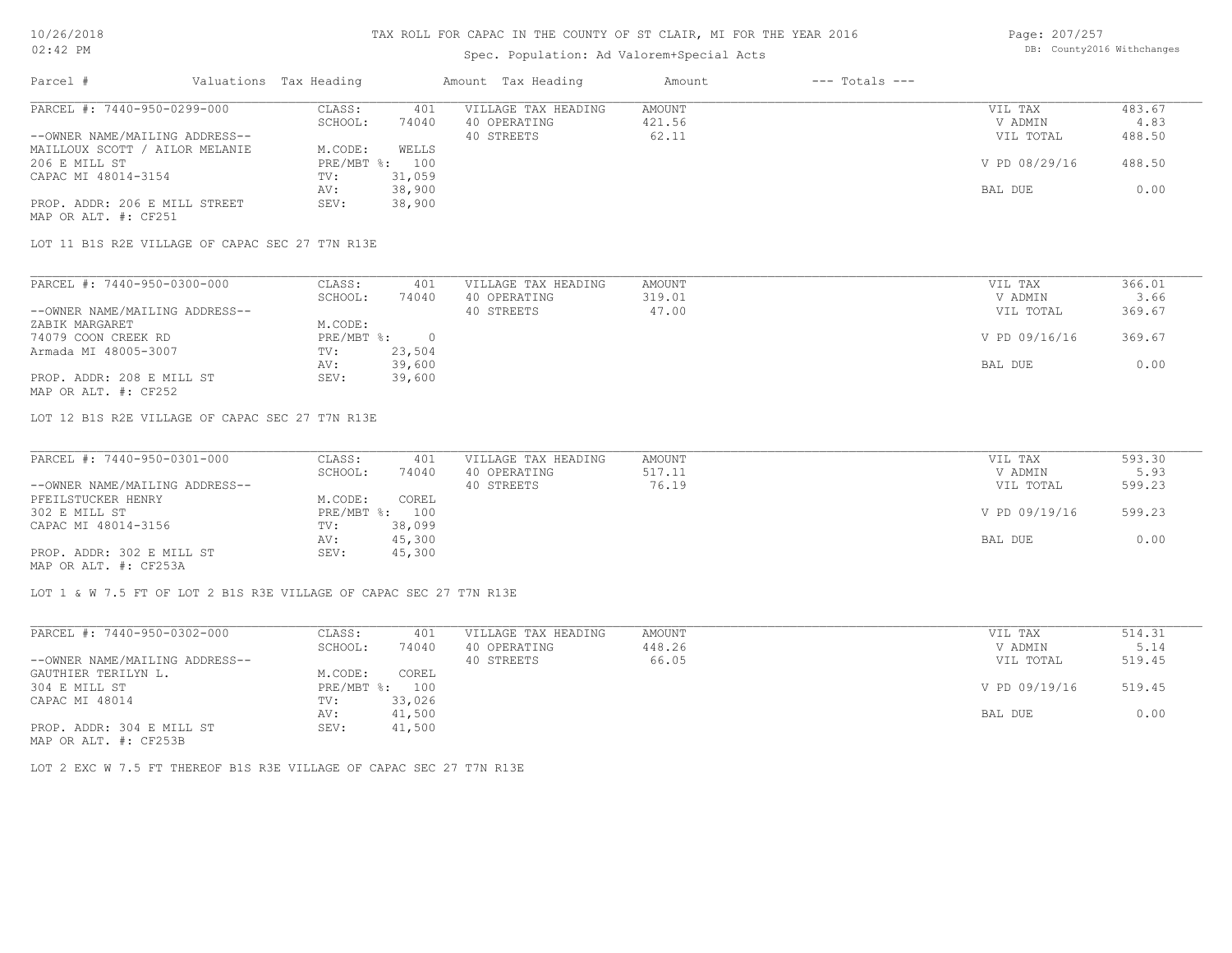# Spec. Population: Ad Valorem+Special Acts

| Page: 208/257 |                            |
|---------------|----------------------------|
|               | DB: County2016 Withchanges |

| Parcel #                                                                      | Valuations Tax Heading            | Amount Tax Heading                  | Amount           | $---$ Totals $---$ |                    |                |
|-------------------------------------------------------------------------------|-----------------------------------|-------------------------------------|------------------|--------------------|--------------------|----------------|
| PARCEL #: 7440-950-0303-000                                                   | CLASS:<br>401                     | VILLAGE TAX HEADING                 | AMOUNT           |                    | VIL TAX            | 415.76         |
|                                                                               | SCHOOL:<br>74040                  | 40 OPERATING                        | 362.37           |                    | V ADMIN            | 4.15           |
| --OWNER NAME/MAILING ADDRESS--                                                |                                   | 40 STREETS                          | 53.39            |                    | VIL TOTAL          | 419.91         |
| WIXON WILLIAM C JR                                                            | M.CODE:<br><b>EVERH</b>           |                                     |                  |                    |                    |                |
| 102 S HUNTER ST                                                               | PRE/MBT %: 100                    |                                     |                  |                    | V PD 09/16/16      | 419.91         |
| CAPAC MI 48014                                                                | 26,698<br>TV:                     |                                     |                  |                    |                    |                |
|                                                                               | 33,400<br>AV:                     |                                     |                  |                    | BAL DUE            | 0.00           |
| PROP. ADDR: 102 S HUNTER STREET<br>MAP OR ALT. #: CF254                       | 33,400<br>SEV:                    |                                     |                  |                    |                    |                |
| LOT 3 B1S R3E VILLAGE OF CAPAC                                                |                                   |                                     |                  |                    |                    |                |
|                                                                               |                                   |                                     |                  |                    |                    |                |
| PARCEL #: 7440-950-0304-000                                                   | CLASS:<br>401                     | VILLAGE TAX HEADING                 | AMOUNT           |                    | VIL TAX            | 468.13         |
|                                                                               | SCHOOL:<br>74040                  | 40 OPERATING                        | 408.01           |                    | V ADMIN            | 4.68           |
| --OWNER NAME/MAILING ADDRESS--                                                |                                   | 40 STREETS                          | 60.12            |                    | VIL TOTAL          | 472.81         |
| CASTLE CHRISTOPHER W.                                                         | M.CODE:<br>COREL                  |                                     |                  |                    |                    |                |
| 104 S HUNTER ST                                                               | PRE/MBT %: 100                    |                                     |                  |                    | V PD 09/19/16      | 472.81         |
| CAPAC MI 48014                                                                | 30,061<br>TV:                     |                                     |                  |                    |                    |                |
|                                                                               | 37,100<br>AV:                     |                                     |                  |                    | BAL DUE            | 0.00           |
| PROP. ADDR: 104 S HUNTER ST<br>MAP OR ALT. #: CF255                           | SEV:<br>37,100                    |                                     |                  |                    |                    |                |
| LOT 4 B1S R3E VILLAGE OF CAPAC SEC 27 T7N R13E<br>PARCEL #: 7440-950-0305-000 | CLASS:<br>401<br>SCHOOL:<br>74040 | VILLAGE TAX HEADING<br>40 OPERATING | AMOUNT<br>305.66 |                    | VIL TAX<br>V ADMIN | 350.70<br>3.50 |
| --OWNER NAME/MAILING ADDRESS--                                                |                                   | 40 STREETS                          | 45.04            |                    | VIL TOTAL          | 354.20         |
| KEGLER JEFFREY                                                                | M.CODE:<br>00CSB                  |                                     |                  |                    |                    |                |
| 15665 IMLAY CITY RD.                                                          | PRE/MBT %:<br>$\overline{0}$      |                                     |                  |                    | V PD 08/15/16      | 354.20         |
| CAPAC MI 48014                                                                | 22,520<br>TV:                     |                                     |                  |                    |                    |                |
|                                                                               | 28,200<br>AV:                     |                                     |                  |                    | BAL DUE            | 0.00           |
| PROP. ADDR: 106 S HUNTER STREET<br>MAP OR ALT. #: CF256                       | SEV:<br>28,200                    |                                     |                  |                    |                    |                |
| LOT 5 B1S R3E VILLAGE OF CAPAC SEC 27 T7N R13E                                |                                   |                                     |                  |                    |                    |                |
| PARCEL #: 7440-950-0306-000                                                   | CLASS:<br>401                     | VILLAGE TAX HEADING                 | AMOUNT           |                    | VIL TAX            | 246.65         |
|                                                                               | SCHOOL:<br>74040                  | 40 OPERATING                        | 214.98           |                    | V ADMIN            | 2.46           |
| --OWNER NAME/MAILING ADDRESS--                                                |                                   | 40 STREETS                          | 31.67            |                    | VIL TOTAL          | 249.11         |
| MCCONNELL GREGORY                                                             | M.CODE:                           |                                     |                  |                    |                    |                |
| P.O.BOX 160                                                                   | PRE/MBT %:<br>$\circ$             |                                     |                  |                    | V PD 08/29/16      | 249.11         |
| CAPAC MI 48014                                                                | 15,839<br>TV:                     |                                     |                  |                    |                    |                |
|                                                                               |                                   |                                     |                  |                    |                    |                |

MAP OR ALT. #: 257A PROP. ADDR: 108 S HUNTER STREET SEV: 18,900 AV: 18,900 BAL DUE 0.00

LOT 6 EXC E 60 FT B1S R3E VILLAGE OF CAPAC SEC 27 T7N R13E

CAPAC MI 48014 TV: 15,839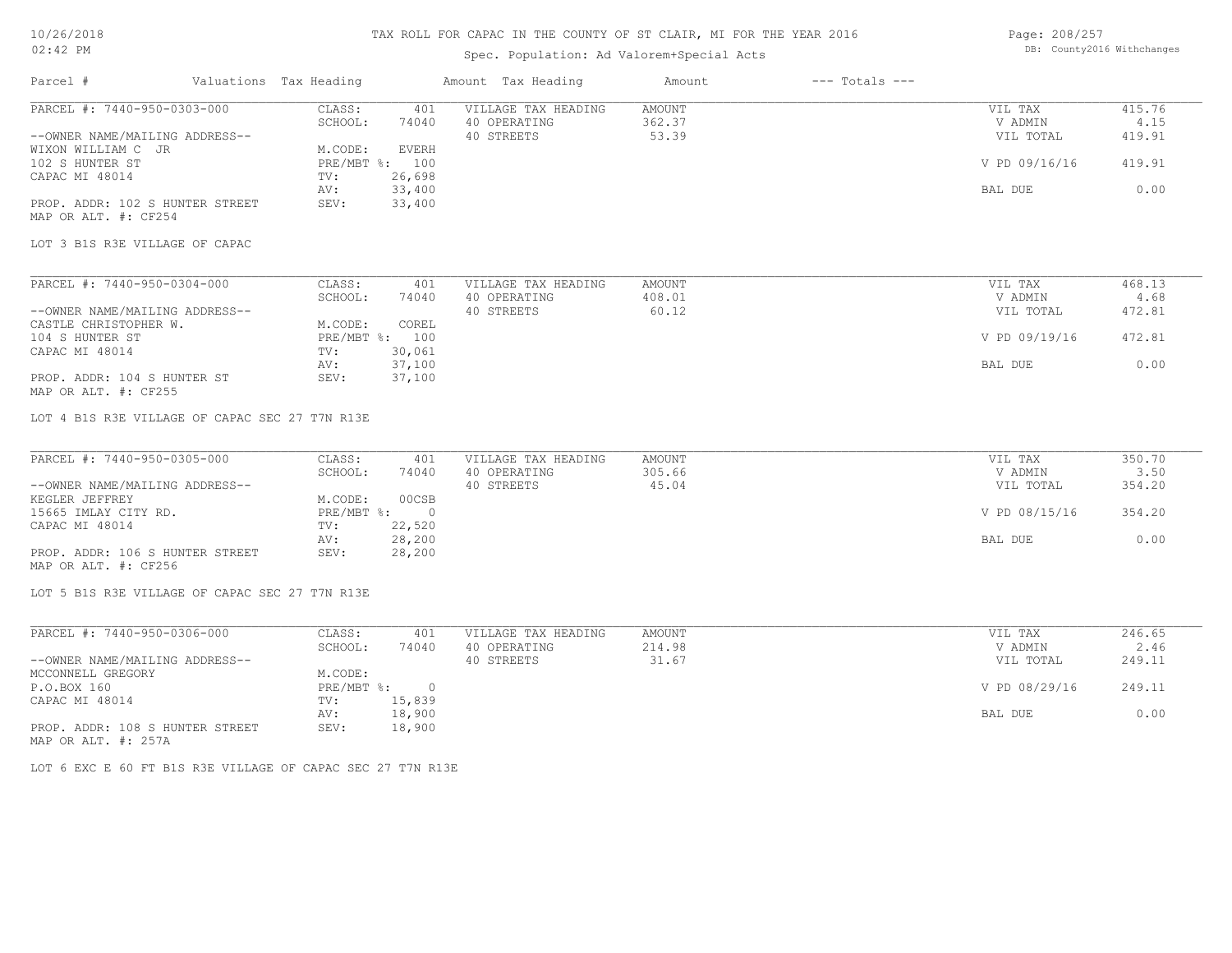# Spec. Population: Ad Valorem+Special Acts

Page: 209/257 DB: County2016 Withchanges

| Parcel #                       | Valuations Tax Heading |        | Amount Tax Heading  | Amount | $---$ Totals $---$ |           |        |
|--------------------------------|------------------------|--------|---------------------|--------|--------------------|-----------|--------|
| PARCEL #: 7440-950-0307-000    | CLASS:                 | 401    | VILLAGE TAX HEADING | AMOUNT |                    | VIL TAX   | 422.41 |
|                                | SCHOOL:                | 74040  | 40 OPERATING        | 368.16 |                    | V ADMIN   | 4.22   |
| --OWNER NAME/MAILING ADDRESS-- |                        |        | 40 STREETS          | 54.25  |                    | VIL TOTAL | 426.63 |
| ESTATES VENTURES LLC THE       | M.CODE:                | COREL  |                     |        |                    |           |        |
| 73650 GOULD                    | $PRE/MBT$ %:           | 100    |                     |        |                    | BAL DUE   | 426.63 |
| ROMEO MI 48065                 | TV:                    | 27,125 |                     |        |                    |           |        |
|                                | AV:                    | 31,700 |                     |        |                    |           |        |
| PROP. ADDR: 305 E MEIER ST     | SEV:                   | 31,700 |                     |        |                    |           |        |
| MAP OR ALT. #: CF257B          |                        |        |                     |        |                    |           |        |

E60 FT OF LOT 6 B1S R3E VILLAGE OF CAPAC SEC 27 T7N R13E

| PARCEL #: 7440-950-0308-000    | CLASS:     | 401    | VILLAGE TAX HEADING | AMOUNT | VIL TAX       | 423.70 |
|--------------------------------|------------|--------|---------------------|--------|---------------|--------|
|                                | SCHOOL:    | 74040  | 40 OPERATING        | 369.29 | V ADMIN       | 4.23   |
| --OWNER NAME/MAILING ADDRESS-- |            |        | 40 STREETS          | 54.41  | VIL TOTAL     | 427.93 |
| WAGNER TIMOTHY                 | M.CODE:    | COREL  |                     |        |               |        |
| 309 E MEIER AVE                | PRE/MBT %: | 100    |                     |        | V PD 09/16/16 | 427.93 |
| CAPAC MI 48014-3728            | TV:        | 27,208 |                     |        |               |        |
|                                | AV:        | 33,600 |                     |        | BAL DUE       | 0.00   |
| PROP. ADDR: 309 E MEIER ST     | SEV:       | 33,600 |                     |        |               |        |

MAP OR ALT. #: 258A

W1/2 OF LOTS 7 & 8 B1S R3E VILLAGE OF CAPAC SEC 27 T7N R13E

| PARCEL #: 7440-950-0309-000    | CLASS:     | 401    | VILLAGE TAX HEADING | AMOUNT | VIL TAX       | 393.54 |
|--------------------------------|------------|--------|---------------------|--------|---------------|--------|
|                                | SCHOOL:    | 74040  | 40 OPERATING        | 343.00 | V ADMIN       | 3.93   |
| --OWNER NAME/MAILING ADDRESS-- |            |        | 40 STREETS          | 50.54  | VIL TOTAL     | 397.47 |
| FINAZZO ANTHONY C              | M.CODE:    |        |                     |        |               |        |
| 315 E MEIER ST                 | PRE/MBT %: | 100    |                     |        | V PD 08/31/16 | 397.47 |
| Capac MI 48014                 | TV:        | 25,271 |                     |        |               |        |
|                                | AV:        | 31,500 |                     |        | BAL DUE       | 0.00   |
| PROP. ADDR: 315 E MEIER ST     | SEV:       | 31,500 |                     |        |               |        |
| MAP OR ALT. #: CF00258B        |            |        |                     |        |               |        |

 $\_$  , and the state of the state of the state of the state of the state of the state of the state of the state of the state of the state of the state of the state of the state of the state of the state of the state of the

E1/2 OF LOTS 7 & 8 B1S R3E VILLAGE OF CAPAC SEC 27 T7N R13E

| PARCEL #: 7440-950-0310-000    | CLASS:     | 401    | VILLAGE TAX HEADING | AMOUNT | VIL TAX       | 288.81 |
|--------------------------------|------------|--------|---------------------|--------|---------------|--------|
|                                | SCHOOL:    | 74040  | 40 OPERATING        | 251.72 | V ADMIN       | 2.88   |
| --OWNER NAME/MAILING ADDRESS-- |            |        | 40 STREETS          | 37.09  | VIL TOTAL     | 291.69 |
| ALCALA ULA/WEST CHARLES        | M.CODE:    | COREL  |                     |        |               |        |
| P.O.BOX 442                    | PRE/MBT %: | 100    |                     |        | V PD 09/16/16 | 291.69 |
| CAPAC MI 48014-0442            | TV:        | 18,546 |                     |        |               |        |
|                                | AV:        | 23,600 |                     |        | BAL DUE       | 0.00   |
| PROP. ADDR: 107 S LESTER ST    | SEV:       | 23,600 |                     |        |               |        |
| MAP OR ALT. #: CF259A          |            |        |                     |        |               |        |

LOT 9 B1S R3E VILLAGE OF CAPAC SEC 27 T7N R13E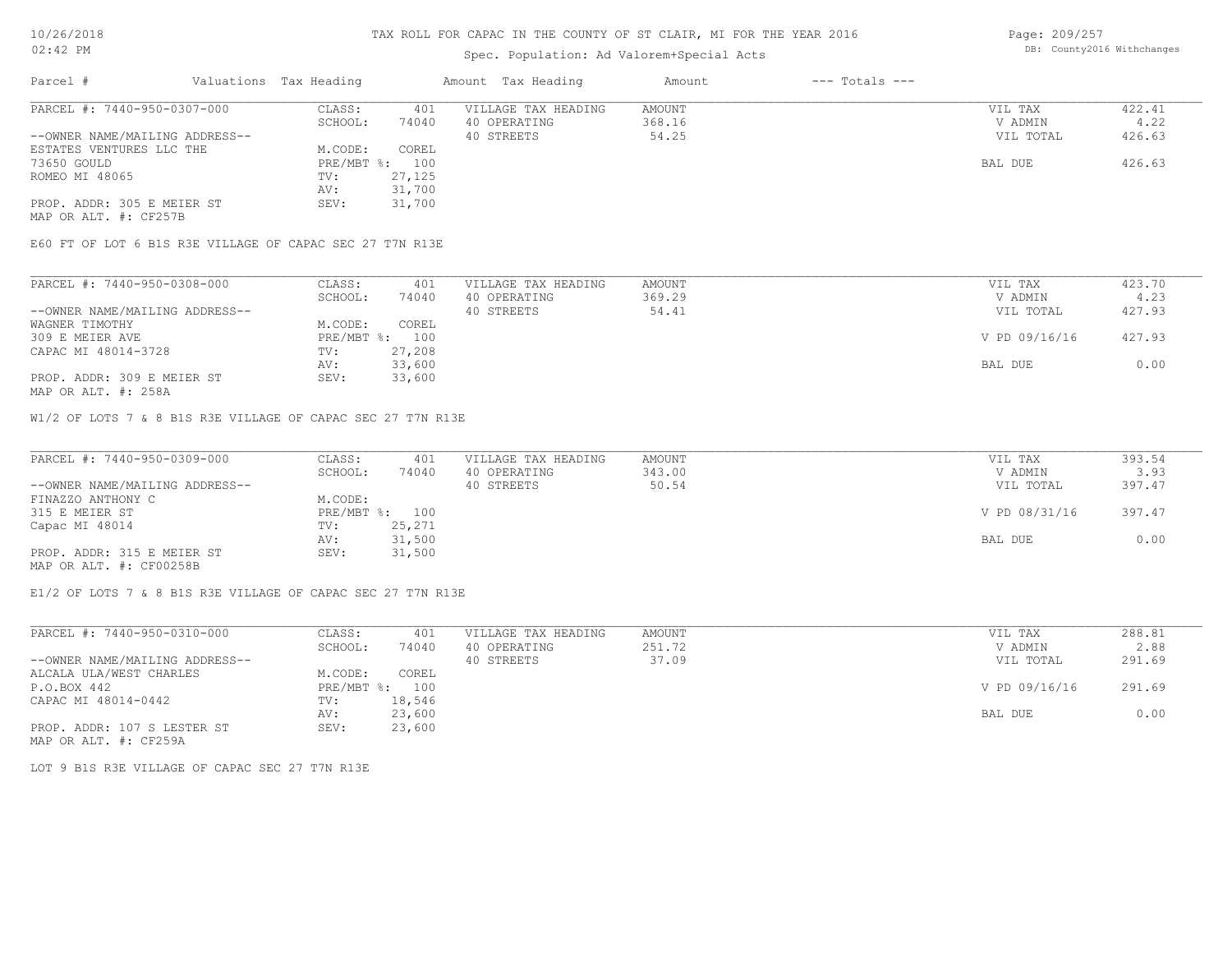# Spec. Population: Ad Valorem+Special Acts

| Page: 210/257 |                            |
|---------------|----------------------------|
|               | DB: County2016 Withchanges |

| Parcel #                       | Valuations Tax Heading |        | Amount Tax Heading  | Amount | $---$ Totals $---$ |               |        |
|--------------------------------|------------------------|--------|---------------------|--------|--------------------|---------------|--------|
| PARCEL #: 7440-950-0311-000    | CLASS:                 | 401    | VILLAGE TAX HEADING | AMOUNT |                    | VIL TAX       | 288.81 |
|                                | SCHOOL:                | 74040  | 40 OPERATING        | 251.72 |                    | V ADMIN       | 2.88   |
| --OWNER NAME/MAILING ADDRESS-- |                        |        | 40 STREETS          | 37.09  |                    | VIL TOTAL     | 291.69 |
| BLOCK PAUL JR                  | M.CODE:                |        |                     |        |                    |               |        |
| STINSON KAREN M                | $PRE/MBT$ %:           |        |                     |        |                    | V PD 07/08/16 | 291.69 |
| 14691 KOEHN RD                 | TV:                    | 18,546 |                     |        |                    |               |        |
| CAPAC MI 48014                 | AV:                    | 23,700 |                     |        |                    | BAL DUE       | 0.00   |
|                                | SEV:                   | 23,700 |                     |        |                    |               |        |
| PROP. ADDR: 105 S LESTER ST    |                        |        |                     |        |                    |               |        |
| MAP OR ALT. #: CF259B          |                        |        |                     |        |                    |               |        |

LOT 10 B1S R3E VILLAGE OF CAPAC

| PARCEL #: 7440-950-0312-000    | CLASS:       | 401    | VILLAGE TAX HEADING | AMOUNT | VIL TAX       | 491.74 |
|--------------------------------|--------------|--------|---------------------|--------|---------------|--------|
|                                | SCHOOL:      | 74040  | 40 OPERATING        | 428.59 | V ADMIN       | 4.91   |
| --OWNER NAME/MAILING ADDRESS-- |              |        | 40 STREETS          | 63.15  | VIL TOTAL     | 496.65 |
| MILLER BRYAN/MICHELLE          | M.CODE:      |        |                     |        |               |        |
| 306 E MILL ST                  | $PRE/MBT$ %: | 100    |                     |        | V PD 09/14/16 | 496.65 |
| CAPAC MI 48014-3156            | TV:          | 31,577 |                     |        |               |        |
|                                | AV:          | 40,700 |                     |        | BAL DUE       | 0.00   |
| PROP. ADDR: 306 E MILL ST      | SEV:         | 40,700 |                     |        |               |        |
| MAP OR ALT. #: CF260           |              |        |                     |        |               |        |

LOT 11 B1S R3E VILLAGE OF CAPAC

| PARCEL #: 7440-950-0313-000    | CLASS:  | 401            | VILLAGE TAX HEADING | AMOUNT | VIL TAX   | 1,231.36 |
|--------------------------------|---------|----------------|---------------------|--------|-----------|----------|
|                                | SCHOOL: | 74040          | 40 OPERATING        | 437.02 | V ADMIN   | 5.01     |
| --OWNER NAME/MAILING ADDRESS-- |         |                | 40 STREETS          | 64.39  | VIL TOTAL | 1,236.37 |
| KLOBNOCK WILLIAM               | M.CODE: |                | UTIL                | 729.95 |           |          |
| 308 E MILL ST                  |         | PRE/MBT %: 100 |                     |        | BAL DUE   | 1,236.37 |
| CAPAC MI 48014-3156            | TV:     | 32,198         |                     |        |           |          |
|                                | AV:     | 39,600         |                     |        |           |          |
| PROP. ADDR: 308 E MILL ST      | SEV:    | 39,600         |                     |        |           |          |
| MAP OR ALT. #: CF261           |         |                |                     |        |           |          |

LOT 12 B1S R3E VILLAGE OF CAPAC SEC 27 T7N R13E

| PARCEL #: 7440-950-0314-000    | CLASS:  | 401            | VILLAGE TAX HEADING | AMOUNT | VIL TAX       | 583.65 |
|--------------------------------|---------|----------------|---------------------|--------|---------------|--------|
|                                | SCHOOL: | 74040          | 40 OPERATING        | 508.70 | V ADMIN       | 5.83   |
| --OWNER NAME/MAILING ADDRESS-- |         |                | 40 STREETS          | 74.95  | VIL TOTAL     | 589.48 |
| CZAP ROGER/ELIZABETH           | M.CODE: |                |                     |        |               |        |
| PO BOX 176                     |         | PRE/MBT %: 100 |                     |        | V PD 09/16/16 | 589.48 |
| 200 S MAIN ST                  | TV:     | 37,479         |                     |        |               |        |
| Capac MI 48014-0176            | AV:     | 47,700         |                     |        | BAL DUE       | 0.00   |
|                                | SEV:    | 47,700         |                     |        |               |        |
| PROP. ADDR: 200 S MAIN         |         |                |                     |        |               |        |

MAP OR ALT. #: CF262

LOT 1 EXC S 5 FT B2S R1E VILLAGE OF CAPAC SEC 27 T7N R13E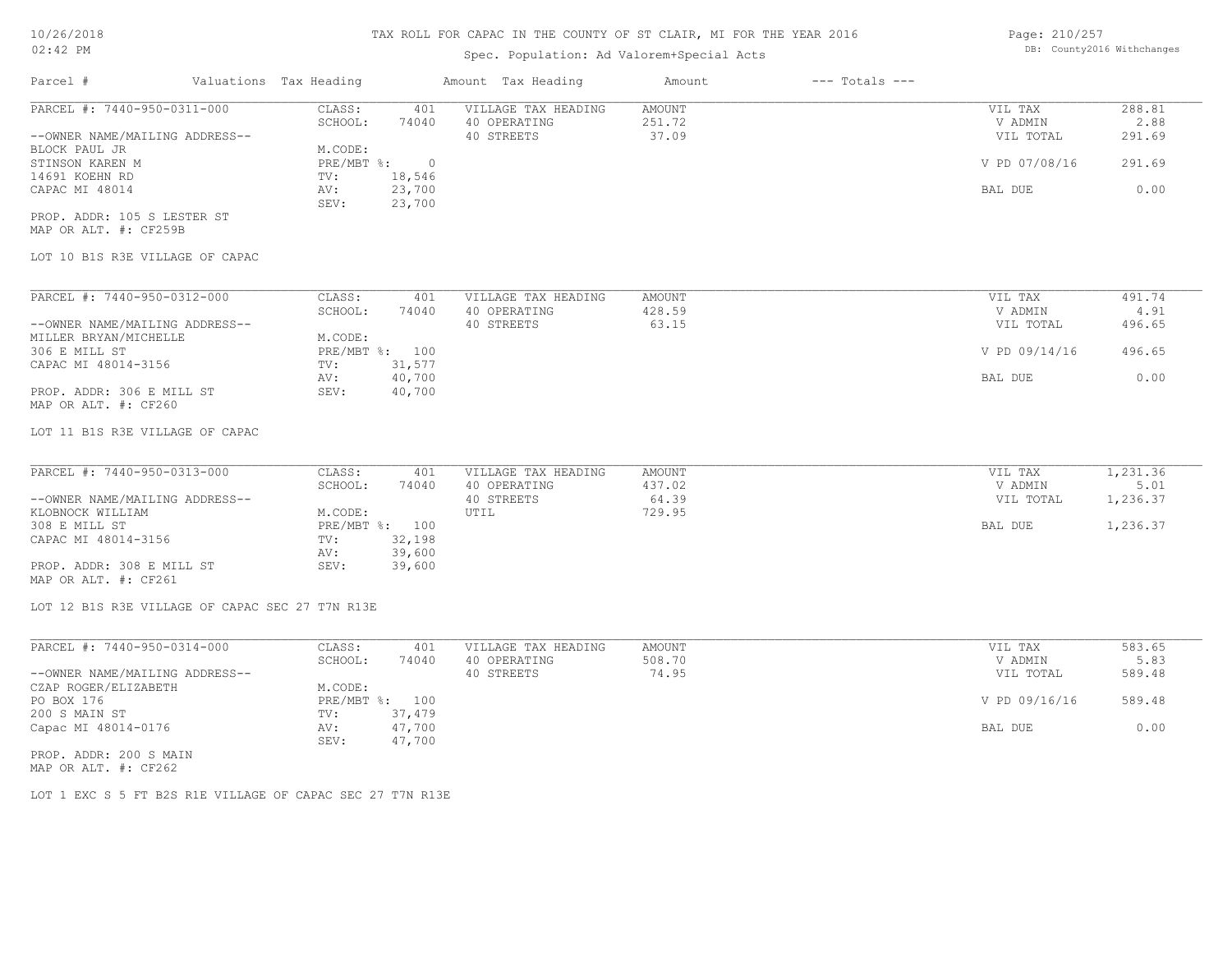#### Spec. Population: Ad Valorem+Special Acts

Page: 211/257 DB: County2016 Withchanges

| Parcel #                       | Valuations Tax Heading |        | Amount Tax Heading  | Amount | $---$ Totals $---$ |               |        |
|--------------------------------|------------------------|--------|---------------------|--------|--------------------|---------------|--------|
| PARCEL #: 7440-950-0315-000    | CLASS:                 | 401    | VILLAGE TAX HEADING | AMOUNT |                    | VIL TAX       | 773.91 |
|                                | SCHOOL:                | 74040  | 40 OPERATING        | 674.52 |                    | V ADMIN       | 7.73   |
| --OWNER NAME/MAILING ADDRESS-- |                        |        | 40 STREETS          | 99.39  |                    | VIL TOTAL     | 781.64 |
| LANG CARL                      | M.CODE:                |        |                     |        |                    |               |        |
| 202 S MAIN ST                  | PRE/MBT %: 100         |        |                     |        |                    | V PD 09/16/16 | 781.64 |
| CAPAC MI 48014-3716            | TV:                    | 49,696 |                     |        |                    |               |        |
|                                | AV:                    | 60,500 |                     |        |                    | BAL DUE       | 0.00   |
| PROP. ADDR: 202 S MAIN         | SEV:                   | 60,500 |                     |        |                    |               |        |
|                                |                        |        |                     |        |                    |               |        |

MAP OR ALT. #: CF263

LOT 2 & S 5 FT OF LOT 1 B2S R1E VILLAGE OF CAPAC SEC 27 T7N R13E

| PARCEL #: 7440-950-0316-000    | CLASS:     | 401    | VILLAGE TAX HEADING | AMOUNT | VIL TAX       | 685.22 |
|--------------------------------|------------|--------|---------------------|--------|---------------|--------|
|                                | SCHOOL:    | 74040  | 40 OPERATING        | 597.22 | V ADMIN       | 6.85   |
| --OWNER NAME/MAILING ADDRESS-- |            |        | 40 STREETS          | 88.00  | VIL TOTAL     | 692.07 |
| CLOR CHARLES/ DEANNA           | M.CODE:    | 00CSB  |                     |        |               |        |
| 204 S MAIN ST                  | PRE/MBT %: | 100    |                     |        | V PD 08/15/16 | 692.07 |
| Capac MI 48014-3716            | TV:        | 44,001 |                     |        |               |        |
|                                | AV:        | 52,300 |                     |        | BAL DUE       | 0.00   |
| PROP. ADDR: 204 S MAIN         | SEV:       | 52,300 |                     |        |               |        |
| MAP OR ALT. #: CF264           |            |        |                     |        |               |        |

R13E N 82.42 FT, TH W TO ST TH S 84.16 FT TO BEG. B2S R1E VILLAGE OF CAPAC SEC 27 T7N PART OF LOTS 3 & 4 BEG 177.44 FT N OF SW COR LOT 5, TH N 89 DEG 4 MIN E 150 FT, TH

| PARCEL #: 7440-950-0317-000    | CLASS:     | 401    | VILLAGE TAX HEADING | AMOUNT | VIL TAX       | 504.61 |
|--------------------------------|------------|--------|---------------------|--------|---------------|--------|
|                                | SCHOOL:    | 74040  | 40 OPERATING        | 439.81 | V ADMIN       | 5.04   |
| --OWNER NAME/MAILING ADDRESS-- |            |        | 40 STREETS          | 64.80  | VIL TOTAL     | 509.65 |
| CLOR CHARLES D                 | M.CODE:    |        |                     |        |               |        |
| CLOR DEANNA M                  | PRE/MBT %: |        |                     |        | V PD 09/16/16 | 509.65 |
| 204 S MAIN ST                  | TV:        | 32,404 |                     |        |               |        |
| CAPAC MI 48014                 | AV:        | 39,700 |                     |        | BAL DUE       | 0.00   |
|                                | SEV:       | 39,700 |                     |        |               |        |

MAP OR ALT. #: CF265 PROP. ADDR: 206 S MAIN

R13E TH S 89 DEG 4 MIN W 150 FT, TH S 55 FT TO BEG. B2S R1E VILLAGE OF CAPAC SEC 27 T7N PART LOT 4 BEG 122.44 FT N OF SW COR LOT 5, TH N 89 DEG 4 MIN E 150 FT, TH N 55 FT,

| PARCEL #: 7440-950-0318-000    | CLASS:       | 401    | VILLAGE TAX HEADING | AMOUNT | VIL TAX       | 426.86 |
|--------------------------------|--------------|--------|---------------------|--------|---------------|--------|
|                                | SCHOOL:      | 74040  | 40 OPERATING        | 372.04 | V ADMIN       | 4.26   |
| --OWNER NAME/MAILING ADDRESS-- |              |        | 40 STREETS          | 54.82  | VIL TOTAL     | 431.12 |
| GEBBIE EDWARD M                | M.CODE:      |        |                     |        |               |        |
| WILLIAM GEBBIE JR              | $PRE/MBT$ %: | 100    |                     |        | V PD 07/15/16 | 431.12 |
| 59675 KITTLE RD                | TV:          | 27,411 |                     |        |               |        |
| WASHINGTON MI 48094            | AV:          | 34,600 |                     |        | BAL DUE       | 0.00   |
|                                | SEV:         | 34,600 |                     |        |               |        |
| PROP. ADDR: 208 S MAIN         |              |        |                     |        |               |        |

MAP OR ALT. #: CF266

VILLAGE OF CAPAC 150' EXC S 65.2' OF W 113' OF LOT 5 MEAS ALG & AT RT/ANG TO W LOT LINE B2S R1E THAT PART OF LOTS 4 & 5 LYING S OF A LINE, BEG 122.44' N OF SW COR LOT 5,TH N89ª4'E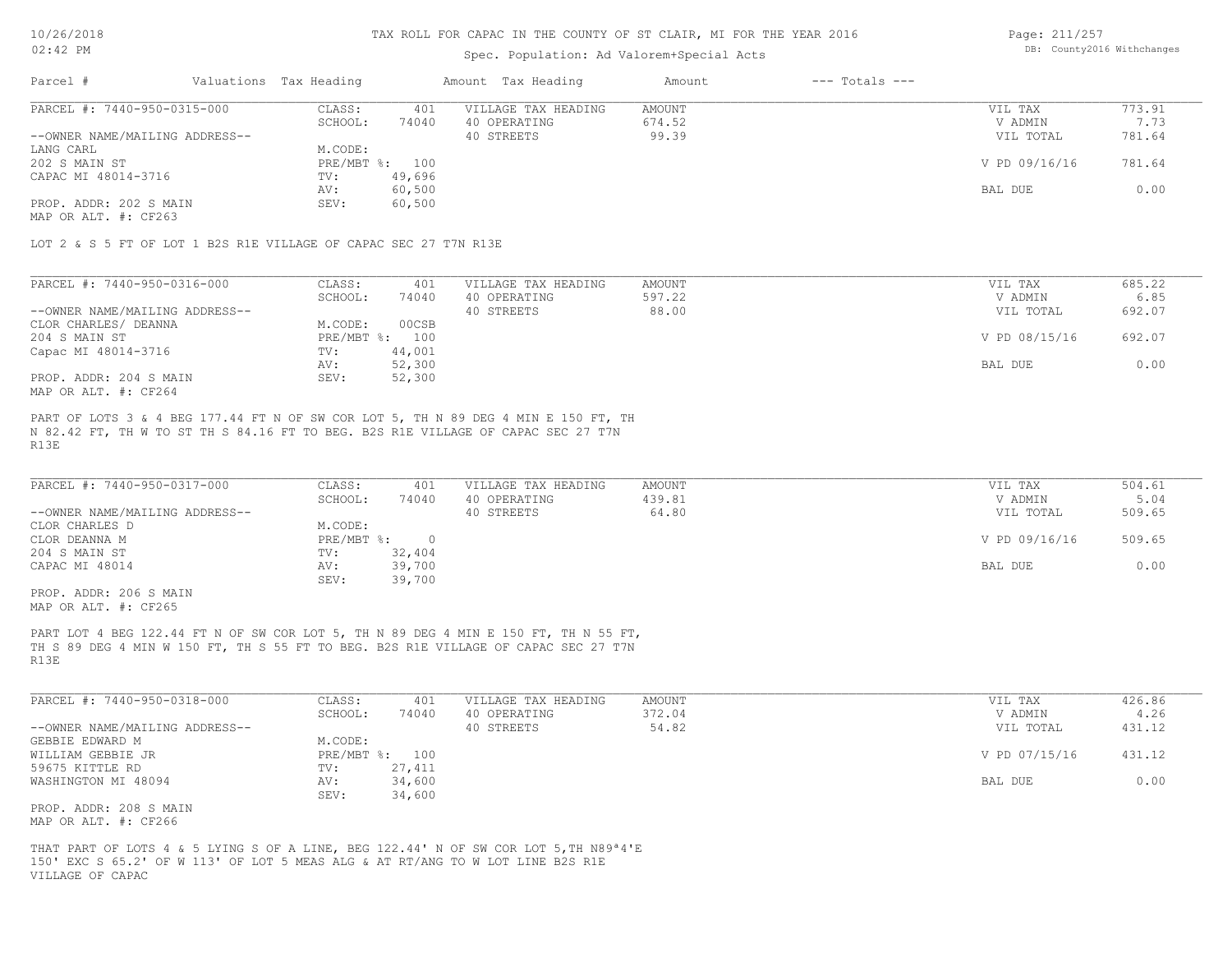#### Spec. Population: Ad Valorem+Special Acts

| Page: 212/257 |                            |
|---------------|----------------------------|
|               | DB: County2016 Withchanges |

| Parcel #                                     | Valuations Tax Heading |        | Amount Tax Heading  | Amount | $---$ Totals $---$ |               |        |
|----------------------------------------------|------------------------|--------|---------------------|--------|--------------------|---------------|--------|
| PARCEL #: 7440-950-0319-000                  | CLASS:                 | 401    | VILLAGE TAX HEADING | AMOUNT |                    | VIL TAX       | 338.58 |
|                                              | SCHOOL:                | 74040  | 40 OPERATING        | 295.10 |                    | V ADMIN       | 3.38   |
| --OWNER NAME/MAILING ADDRESS--               |                        |        | 40 STREETS          | 43.48  |                    | VIL TOTAL     | 341.96 |
| CLAY JANINE                                  | M.CODE:                |        |                     |        |                    |               |        |
| 210 S MAIN ST                                | PRE/MBT %: 100         |        |                     |        |                    | V PD 08/29/16 | 341.96 |
| CAPAC MI 48014-3716                          | TV:                    | 21,742 |                     |        |                    |               |        |
|                                              | AV:                    | 25,000 |                     |        |                    | BAL DUE       | 0.00   |
| PROP. ADDR: 210 S MAIN                       | SEV:                   | 25,000 |                     |        |                    |               |        |
| $\cdots$ $\cdots$ $\cdots$ $\cdots$ $\cdots$ |                        |        |                     |        |                    |               |        |

MAP OR ALT. #: CF267

FT B2S R1E VILLAGE OF CAPAC SEC 27 T7N R13E FR LOT 5 EXC E 37 FT & EXC PART N OF A LINE BEG 65.2 FT N OF SW COR LOT 5, TH E 113

| PARCEL #: 7440-950-0320-000    | CLASS:     | 402    | VILLAGE TAX HEADING | AMOUNT | 147.56<br>VIL TAX       |
|--------------------------------|------------|--------|---------------------|--------|-------------------------|
|                                | SCHOOL:    | 74040  | 40 OPERATING        | 128.61 | 1.47<br>V ADMIN         |
| --OWNER NAME/MAILING ADDRESS-- |            |        | 40 STREETS          | 18.95  | 149.03<br>VIL TOTAL     |
| RODRIGUEZ JOSE                 | M.CODE:    |        |                     |        |                         |
| P.O. BOX 292                   | PRE/MBT %: |        |                     |        | V PD 08/31/16<br>149.03 |
| CAPAC MI 48014                 | TV:        | 9,476  |                     |        |                         |
|                                | AV:        | 13,300 |                     |        | 0.00<br>BAL DUE         |
| PROP. ADDR: S WALKER ST        | SEV:       | 13,300 |                     |        |                         |
| MAP OR ALT. #: CF268           |            |        |                     |        |                         |

ROW TO BEG 159.14' TH W 150', TH S ALONG W LINE OF LOT TO N LINE OF R.R. ROW, TH E'LY ALONG CAPAC BEING DESCRIBE PER QUITE TITLE JUDGEMENT AS: BEG AT SE COR OF LOT 6, TH N LOT 6 B2S R1E VILLAGE OF CAPAC SEC 27 T7N R13E PART OF LOT 6 B2S R1E VILLAGE OF

| PARCEL #: 7440-950-0321-000    | CLASS:     | 401    | VILLAGE TAX HEADING | AMOUNT | VIL TAX       | 632.03 |
|--------------------------------|------------|--------|---------------------|--------|---------------|--------|
|                                | SCHOOL:    | 74040  | 40 OPERATING        | 550.86 | V ADMIN       | 6.32   |
| --OWNER NAME/MAILING ADDRESS-- |            |        | 40 STREETS          | 81.17  | VIL TOTAL     | 638.35 |
| RODRIGUEZ JOSE A.              | M.CODE:    | WELLS  |                     |        |               |        |
| 209 S WALKER ST                | PRE/MBT %: | 100    |                     |        | V PD 08/29/16 | 638.35 |
| CAPAC MI 48014-3732            | TV:        | 40,585 |                     |        |               |        |
|                                | AV:        | 48,800 |                     |        | BAL DUE       | 0.00   |
| PROP. ADDR: 209 S WALKER ST    | SEV:       | 48,800 |                     |        |               |        |
| MAP OR ALT. #: CF269           |            |        |                     |        |               |        |

LOT 7 & S 13' OF LOT 8 B2S R1E VILLAGE OF CAPAC

| PARCEL #: 7440-950-0322-000    | CLASS:  | 401            | VILLAGE TAX HEADING | AMOUNT | VIL TAX       | 465.94 |
|--------------------------------|---------|----------------|---------------------|--------|---------------|--------|
|                                | SCHOOL: | 74040          | 40 OPERATING        | 406.10 | V ADMIN       | 4.65   |
| --OWNER NAME/MAILING ADDRESS-- |         |                | 40 STREETS          | 59.84  | VIL TOTAL     | 470.59 |
| PRINTZ FRANK J JR              | M.CODE: |                |                     |        |               |        |
| 207 S WALKER ST                |         | PRE/MBT %: 100 |                     |        | V PD 08/31/16 | 470.59 |
| CAPAC MI 48014-3732            | TV:     | 29,920         |                     |        |               |        |
|                                | AV:     | 37,400         |                     |        | BAL DUE       | 0.00   |
| PROP. ADDR: 207 S WALKER ST    | SEV:    | 37,400         |                     |        |               |        |
| MAP OR ALT. #: CF270           |         |                |                     |        |               |        |

N62' OF LOT 8 B2S R1E VILLAGE OF CAPAC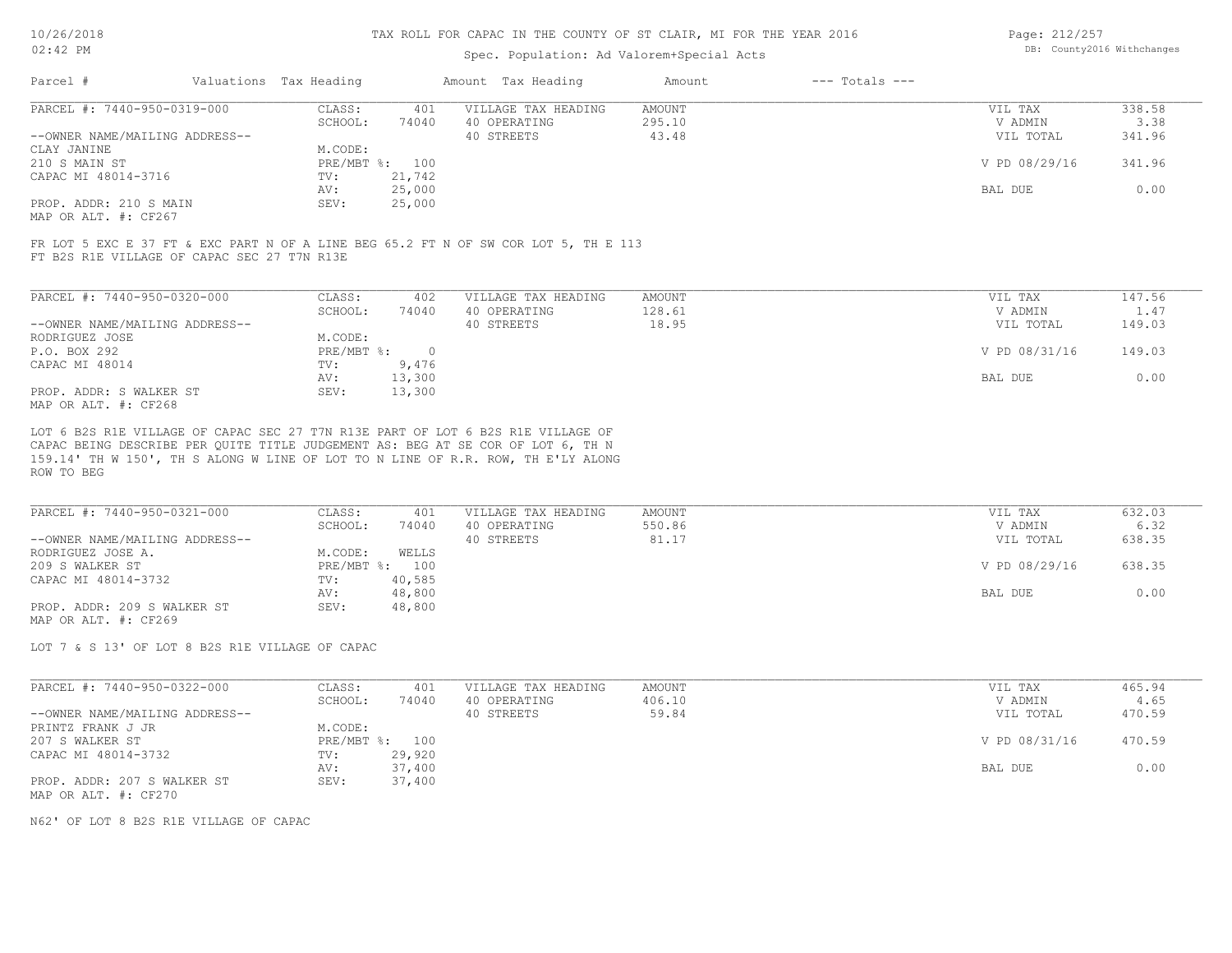# Spec. Population: Ad Valorem+Special Acts

| Page: 213/257 |                            |
|---------------|----------------------------|
|               | DB: County2016 Withchanges |

| Parcel #                       | Valuations Tax Heading |        | Amount Tax Heading  | Amount | $---$ Totals $---$ |               |        |
|--------------------------------|------------------------|--------|---------------------|--------|--------------------|---------------|--------|
| PARCEL #: 7440-950-0323-000    | CLASS:                 | 401    | VILLAGE TAX HEADING | AMOUNT |                    | VIL TAX       | 490.13 |
|                                | SCHOOL:                | 74040  | 40 OPERATING        | 427.19 |                    | V ADMIN       | 4.90   |
| --OWNER NAME/MAILING ADDRESS-- |                        |        | 40 STREETS          | 62.94  |                    | VIL TOTAL     | 495.03 |
| ASSELEN WOODROW ET-AL          | M.CODE:                |        |                     |        |                    |               |        |
| 205 S WALKER ST                | PRE/MBT %: 100         |        |                     |        |                    | V PD 08/03/16 | 495.03 |
| CAPAC MI 48014-3732            | TV:                    | 31,474 |                     |        |                    |               |        |
|                                | AV:                    | 39,500 |                     |        |                    | BAL DUE       | 0.00   |
| PROP. ADDR: 205 S WALKER ST    | SEV:                   | 39,500 |                     |        |                    |               |        |
| MAP OR ALT. #: CF271           |                        |        |                     |        |                    |               |        |

LOT 9 B2S R1E VILLAGE OF CAPAC SEC 27 T7N R13E

| PARCEL #: 7440-950-0324-000    | CLASS:     | 401    | VILLAGE TAX HEADING | AMOUNT | VIL TAX       | 361.15 |
|--------------------------------|------------|--------|---------------------|--------|---------------|--------|
|                                | SCHOOL:    | 74040  | 40 OPERATING        | 314.77 | V ADMIN       | 3.61   |
| --OWNER NAME/MAILING ADDRESS-- |            |        | 40 STREETS          | 46.38  | VIL TOTAL     | 364.76 |
| KONING DONALD J                | M.CODE:    |        |                     |        |               |        |
| KONING DARLENE J               | PRE/MBT %: |        |                     |        | V PD 07/21/16 | 364.76 |
| 7270 MARTIN RD                 | TV:        | 23,191 |                     |        |               |        |
| IMLAY CITY MI 48444            | AV:        | 27,300 |                     |        | BAL DUE       | 0.00   |
|                                | SEV:       | 27,300 |                     |        |               |        |
| PROP. ADDR: 203 S WALKER ST    |            |        |                     |        |               |        |

MAP OR ALT. #: CF272

E88 FT OF LOT 10 B2S R1E VILLAGE OF CAPAC SEC 27 T7N R13E

| PARCEL #: 7440-950-0325-000    | CLASS:       | 401    | VILLAGE TAX HEADING | AMOUNT | VIL TAX       | 277.70 |
|--------------------------------|--------------|--------|---------------------|--------|---------------|--------|
|                                | SCHOOL:      | 74040  | 40 OPERATING        | 242.04 | V ADMIN       | 2.77   |
| --OWNER NAME/MAILING ADDRESS-- |              |        | 40 STREETS          | 35.66  | VIL TOTAL     | 280.47 |
| GROENEWOUD PAUL                | M.CODE:      |        |                     |        |               |        |
| 73299 MCFADDEN                 | $PRE/MBT$ %: |        |                     |        | V PD 08/10/16 | 280.47 |
| ARMADA MI 48005                | TV:          | 17,833 |                     |        |               |        |
|                                | AV:          | 19,500 |                     |        | BAL DUE       | 0.00   |
| PROP. ADDR: 106 E MEIER ST     | SEV:         | 19,500 |                     |        |               |        |
| MAP OR ALT. #: CF273           |              |        |                     |        |               |        |

LOT 10 EXC THE E 88 FT B2S R1E VILLAGE OF CAPAC SEC 27 T7N R13E

| PARCEL #: 7440-950-0326-000    | CLASS:  | 401            | VILLAGE TAX HEADING | AMOUNT | VIL TAX   | 686.18 |
|--------------------------------|---------|----------------|---------------------|--------|-----------|--------|
|                                | SCHOOL: | 74040          | 40 OPERATING        | 598.06 | V ADMIN   | 6.86   |
| --OWNER NAME/MAILING ADDRESS-- |         |                | 40 STREETS          | 88.12  | VIL TOTAL | 693.04 |
| KEGLER NICHOLE                 | M.CODE: |                |                     |        |           |        |
| KEGLER JOHNATHON               |         | PRE/MBT %: 100 |                     |        | BAL DUE   | 693.04 |
| P.O.BOX 625                    | TV:     | 44,063         |                     |        |           |        |
| CAPAC MI 48014                 | AV:     | 53,100         |                     |        |           |        |
|                                | SEV:    | 53,100         |                     |        |           |        |
| PROP. ADDR: 202 S WALKER ST    |         |                |                     |        |           |        |

MAP OR ALT. #: CF274A

LOT 1 B2S R2E VILLAGE OF CAPAC SEC 27 T7N R13E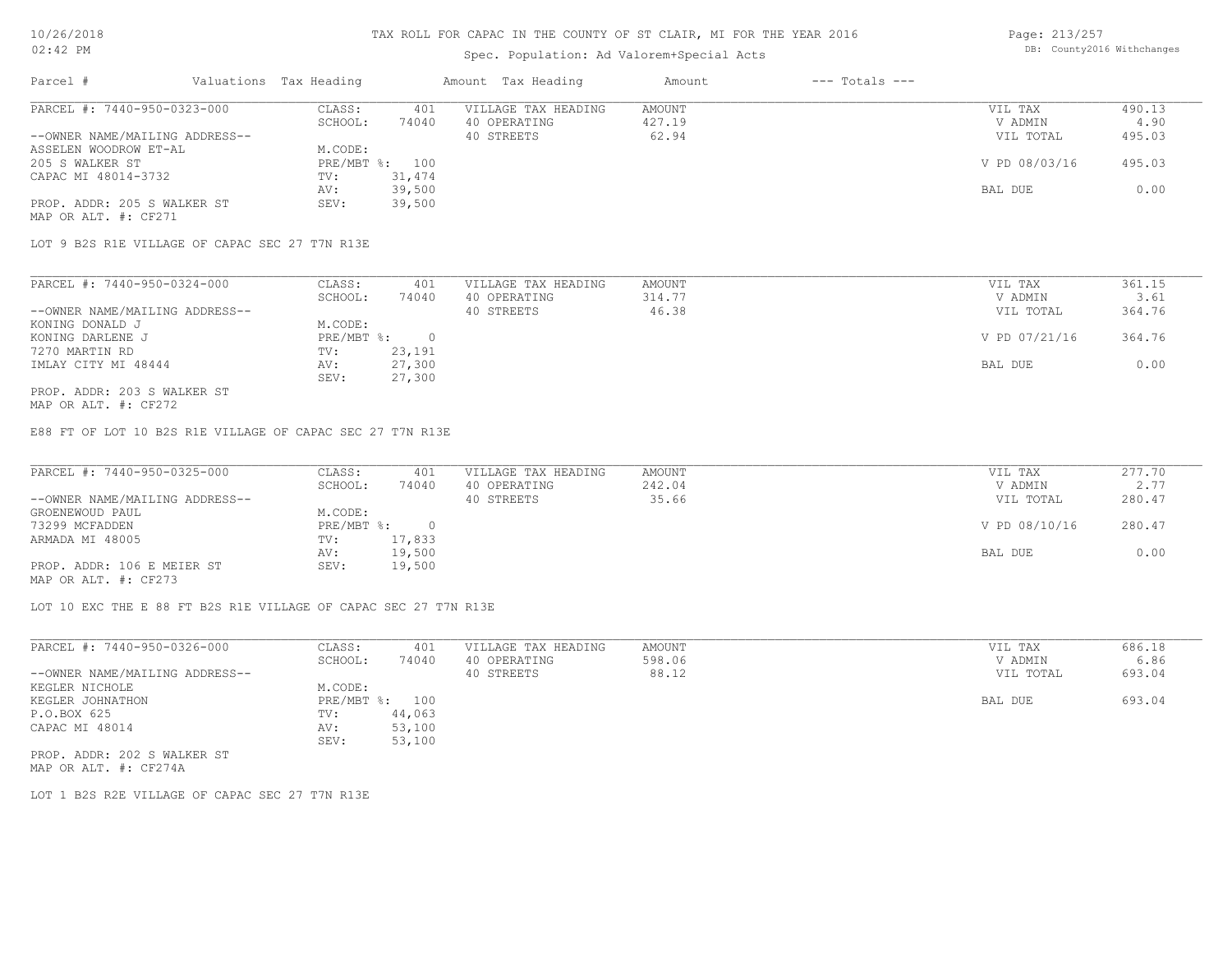# Spec. Population: Ad Valorem+Special Acts

Page: 214/257 DB: County2016 Withchanges

| Parcel #                       | Valuations Tax Heading |        | Amount Tax Heading  | Amount | $---$ Totals $---$ |               |        |
|--------------------------------|------------------------|--------|---------------------|--------|--------------------|---------------|--------|
| PARCEL #: 7440-950-0327-000    | CLASS:                 | 401    | VILLAGE TAX HEADING | AMOUNT |                    | VIL TAX       | 512.56 |
|                                | SCHOOL:                | 74040  | 40 OPERATING        | 446.74 |                    | V ADMIN       | 5.12   |
| --OWNER NAME/MAILING ADDRESS-- |                        |        | 40 STREETS          | 65.82  |                    | VIL TOTAL     | 517.68 |
| HAYDEN ALAN D                  | M.CODE:                |        |                     |        |                    |               |        |
| HAYDEN AMANDA L                | PRE/MBT %:             |        |                     |        |                    | V PD 09/12/16 | 517.68 |
| 2252 CAPAC RD                  | TV:                    | 32,914 |                     |        |                    |               |        |
| ALLENTON MI 48002-1810         | AV:                    | 40,400 |                     |        |                    | BAL DUE       | 0.00   |
|                                | SEV:                   | 40,400 |                     |        |                    |               |        |
| PROP. ADDR: 204 S WALKER ST    |                        |        |                     |        |                    |               |        |

MAP OR ALT. #: CF274B

LOT 2 B2S R2E VILLAGE OF CAPAC SEC 27 T7N R13E

| PARCEL #: 7440-950-0328-000    | CLASS:  | 401            | VILLAGE TAX HEADING | AMOUNT | VIL TAX       | 520.77 |
|--------------------------------|---------|----------------|---------------------|--------|---------------|--------|
|                                | SCHOOL: | 74040          | 40 OPERATING        | 453.89 | V ADMIN       | 5.20   |
| --OWNER NAME/MAILING ADDRESS-- |         |                | 40 STREETS          | 66.88  | VIL TOTAL     | 525.97 |
| ROJAS SATIAGO / MARIA          | M.CODE: |                |                     |        |               |        |
| 206 S WALKER ST                |         | PRE/MBT %: 100 |                     |        | V PD 07/25/16 | 525.97 |
| CAPAC MI 48014-3731            | TV:     | 33,441         |                     |        |               |        |
|                                | AV:     | 42,000         |                     |        | BAL DUE       | 0.00   |
| PROP. ADDR: 206 S WALKER ST    | SEV:    | 42,000         |                     |        |               |        |
| MAP OR ALT. #: CF275           |         |                |                     |        |               |        |

LOT 3 B2S R2E VILLAGE OF CAPAC SEC 27 T7N R13E

| PARCEL #: 7440-950-0329-000    | CLASS:     | 401    | VILLAGE TAX HEADING | AMOUNT | VIL TAX       | 428.05 |
|--------------------------------|------------|--------|---------------------|--------|---------------|--------|
|                                | SCHOOL:    | 74040  | 40 OPERATING        | 373.08 | V ADMIN       | 4.28   |
| --OWNER NAME/MAILING ADDRESS-- |            |        | 40 STREETS          | 54.97  | VIL TOTAL     | 432.33 |
| BIEGANOWSKI DAVID              | M.CODE:    |        |                     |        |               |        |
| 16093 IMLAY CITY RD            | PRE/MBT %: |        |                     |        | V PD 09/12/16 | 432.33 |
| CAPAC MI 48014                 | TV:        | 27,487 |                     |        |               |        |
|                                | AV:        | 38,800 |                     |        | BAL DUE       | 0.00   |
| PROP. ADDR: 210 S WALKER ST    | SEV:       | 38,800 |                     |        |               |        |
| MAP OR ALT. #: CF276A1         |            |        |                     |        |               |        |

LOT 4 BLK 2 S R2E VILLAGE OF CAPAC

| PARCEL #: 7440-950-0329-250    | CLASS:       | 401    | VILLAGE TAX HEADING | AMOUNT | VIL TAX       | 404.48 |
|--------------------------------|--------------|--------|---------------------|--------|---------------|--------|
|                                | SCHOOL:      | 74040  | 40 OPERATING        | 352.54 | V ADMIN       | 4.04   |
| --OWNER NAME/MAILING ADDRESS-- |              |        | 40 STREETS          | 51.94  | VIL TOTAL     | 408.52 |
| KONING DONALD J (TRUST)        | M.CODE:      |        |                     |        |               |        |
| 7270 MARTIN RD.                | $PRE/MBT$ %: |        |                     |        | V PD 07/21/16 | 408.52 |
| Imlay City MI 48444            | TV:          | 25,974 |                     |        |               |        |
|                                | AV:          | 35,000 |                     |        | BAL DUE       | 0.00   |
| PROP. ADDR: 208 S WALKER ST    | SEV:         | 35,000 |                     |        |               |        |
| MAP OR ALT. #: CF276A2         |              |        |                     |        |               |        |

LOTS 5 & 6 BLK B2 S R2E VILLAGE OF CAPAC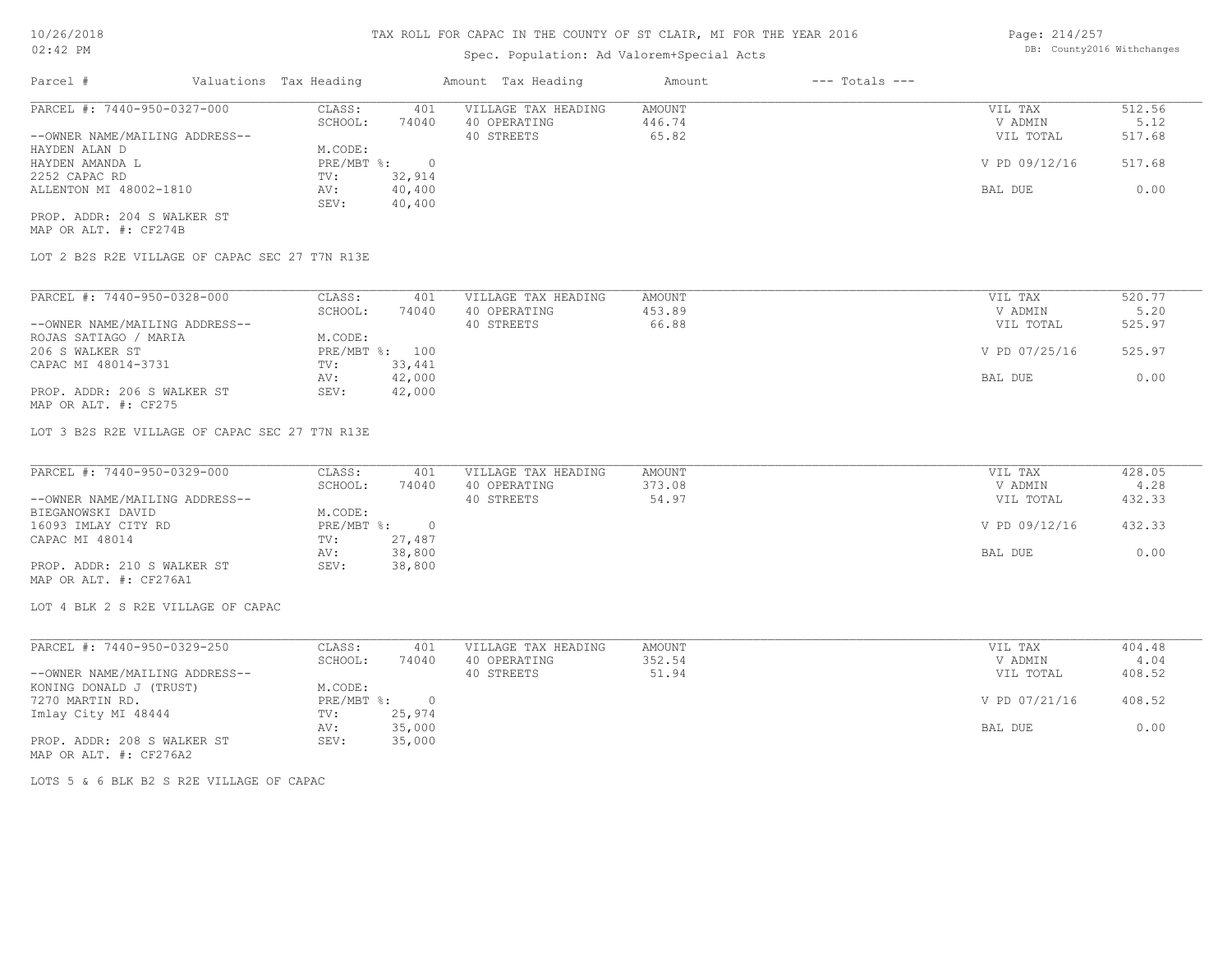# Spec. Population: Ad Valorem+Special Acts

Page: 215/257 DB: County2016 Withchanges

| Parcel #                       | Valuations Tax Heading |        | Amount Tax Heading  | Amount | $---$ Totals $---$ |               |        |
|--------------------------------|------------------------|--------|---------------------|--------|--------------------|---------------|--------|
| PARCEL #: 7440-950-0330-000    | CLASS:                 | 401    | VILLAGE TAX HEADING | AMOUNT |                    | VIL TAX       | 175.28 |
|                                | SCHOOL:                | 74040  | 40 OPERATING        | 152.77 |                    | V ADMIN       | 1.75   |
| --OWNER NAME/MAILING ADDRESS-- |                        |        | 40 STREETS          | 22.51  |                    | VIL TOTAL     | 177.03 |
| GREEN HORIZON LAWN SPRAY CO    | M.CODE:                |        |                     |        |                    |               |        |
| PO BOX 303                     | $PRE/MBT$ %:           |        |                     |        |                    | V PD 07/15/16 | 177.03 |
| WASHINGTON MI 48094            | TV:                    | 11,256 |                     |        |                    |               |        |
|                                | AV:                    | 25,600 |                     |        |                    | BAL DUE       | 0.00   |
| PROP. ADDR: S HUNTER STREET    | SEV:                   | 25,600 |                     |        |                    |               |        |
|                                |                        |        |                     |        |                    |               |        |

MAP OR ALT. #: CF276B

S50 FT OF LOT 8 & ALL OF FRAC LOT 7 B2S R2E VILLAGE OF CAPAC SEC 27 T7N R13E

| PARCEL #: 7440-950-0331-000     | CLASS:     | 402    | VILLAGE TAX HEADING | AMOUNT | VIL TAX       | 115.67 |
|---------------------------------|------------|--------|---------------------|--------|---------------|--------|
|                                 | SCHOOL:    | 74040  | 40 OPERATING        | 100.82 | V ADMIN       | 1.15   |
| --OWNER NAME/MAILING ADDRESS--  |            |        | 40 STREETS          | 14.85  | VIL TOTAL     | 116.82 |
| GREEN HORIZON LAWN SPRAY CO     | M.CODE:    |        |                     |        |               |        |
| PO BOX 303                      | PRE/MBT %: |        |                     |        | V PD 07/15/16 | 116.82 |
| WASHINGTON MI 48094             | TV:        | 7,428  |                     |        |               |        |
|                                 | AV:        | 14,800 |                     |        | BAL DUE       | 0.00   |
| PROP. ADDR: 215 S HUNTER STREET | SEV:       | 14,800 |                     |        |               |        |
| MAP OR ALT. #: CF276C           |            |        |                     |        |               |        |

LOTS 8 & 9 EXC S 50 FT OF LOT 8 B2S R2E VILLAGE OF CAPAC SEC 27 T7N R13E

| PARCEL #: 7440-950-0332-000     | CLASS:  | 401            | VILLAGE TAX HEADING | AMOUNT | VIL TAX       | 453.04 |
|---------------------------------|---------|----------------|---------------------|--------|---------------|--------|
|                                 | SCHOOL: | 74040          | 40 OPERATING        | 394.86 | V ADMIN       | 4.53   |
| --OWNER NAME/MAILING ADDRESS--  |         |                | 40 STREETS          | 58.18  | VIL TOTAL     | 457.57 |
| ROJAS LUIS D/JULIE              | M.CODE: | WELLS          |                     |        |               |        |
| 205 S HUNTER ST                 |         | PRE/MBT %: 100 |                     |        | V PD 08/29/16 | 457.57 |
| CAPAC MI 48014-3709             | TV:     | 29,092         |                     |        |               |        |
|                                 | AV:     | 35,700         |                     |        | BAL DUE       | 0.00   |
| PROP. ADDR: 205 S HUNTER STREET | SEV:    | 35,700         |                     |        |               |        |
| MAP OR ALT. #: CF276D           |         |                |                     |        |               |        |

LOT 10 B2S R2E VILLAGE OF CAPAC SEC 27 T7N R13E

| PARCEL #: 7440-950-0333-000      | CLASS:     | 401    | VILLAGE TAX HEADING | AMOUNT | VIL TAX       | 461.09 |
|----------------------------------|------------|--------|---------------------|--------|---------------|--------|
|                                  | SCHOOL:    | 74040  | 40 OPERATING        | 401.88 | V ADMIN       | 4.61   |
| --OWNER NAME/MAILING ADDRESS--   |            |        | 40 STREETS          | 59.21  | VIL TOTAL     | 465.70 |
| RAHM ANNETTE/KEVIN E. STRICKLAND | M.CODE:    | COREL  |                     |        |               |        |
| 203 S HUNTER ST                  | PRE/MBT %: | 100    |                     |        | V PD 09/19/16 | 465.70 |
| CAPAC MI 48014                   | TV:        | 29,609 |                     |        |               |        |
|                                  | AV:        | 36,600 |                     |        | BAL DUE       | 0.00   |
| PROP. ADDR: 203 S HUNTER STREET  | SEV:       | 36,600 |                     |        |               |        |

MAP OR ALT. #: CF277

LOT 11 B2S R2E VILLAGE OF CAPAC SEC 27 T7N R13E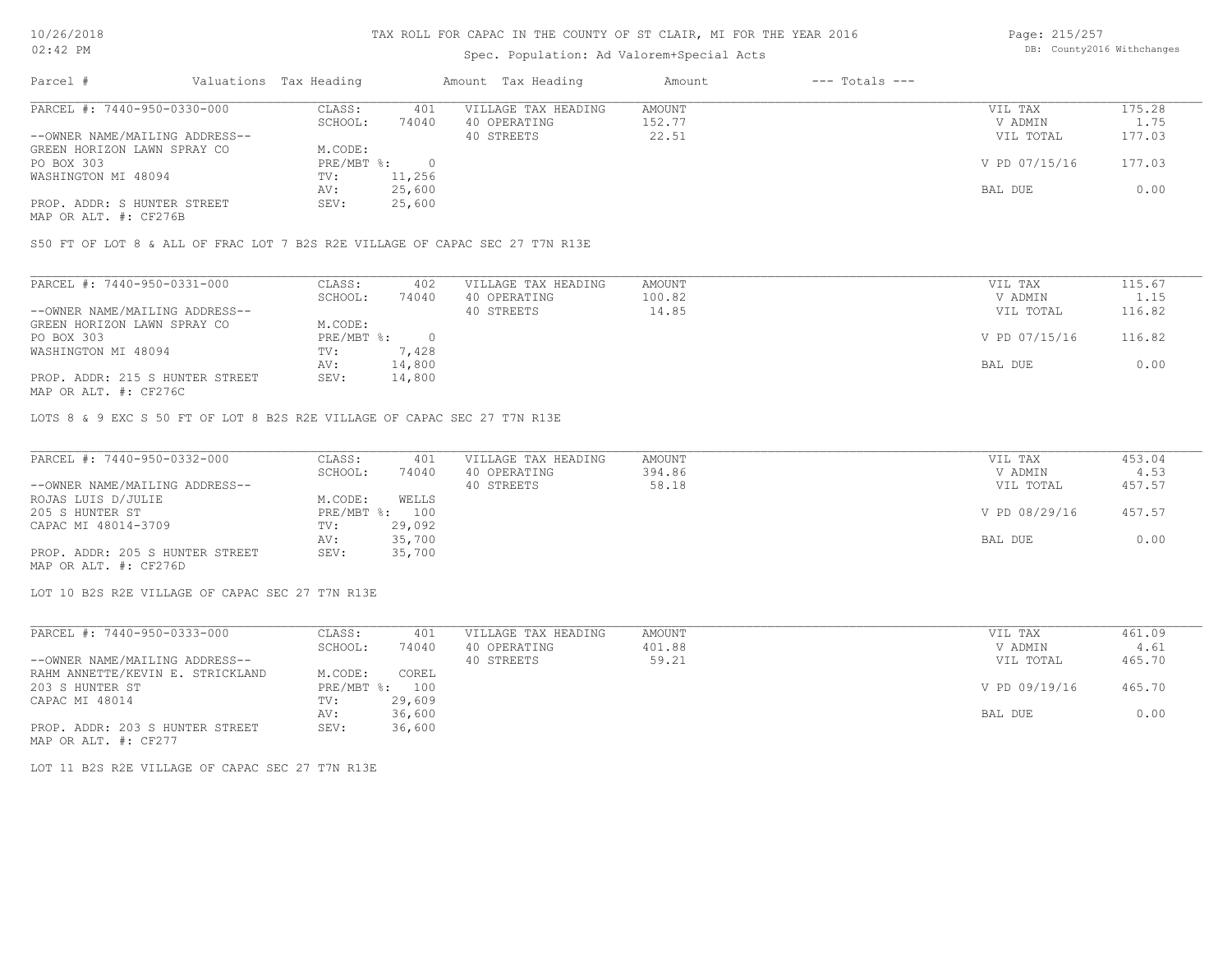# Spec. Population: Ad Valorem+Special Acts

| Page: 216/257 |                            |
|---------------|----------------------------|
|               | DB: County2016 Withchanges |

|                                                                                                                                 |                                   | Amount Tax Heading                  | $---$ Totals $---$<br>Amount |                    |                |
|---------------------------------------------------------------------------------------------------------------------------------|-----------------------------------|-------------------------------------|------------------------------|--------------------|----------------|
| PARCEL #: 7440-950-0334-000                                                                                                     | CLASS:<br>401<br>SCHOOL:<br>74040 | VILLAGE TAX HEADING<br>40 OPERATING | AMOUNT<br>413.12             | VIL TAX<br>V ADMIN | 473.99<br>4.73 |
| --OWNER NAME/MAILING ADDRESS--                                                                                                  |                                   | 40 STREETS                          | 60.87                        | VIL TOTAL          | 478.72         |
| FOCUS REAL ESTATE LLC<br>28004 CENTER OAKS CT. STE 101                                                                          | M.CODE:<br>PRE/MBT %: 0           |                                     |                              | V PD 07/15/16      | 478.72         |
| WIXOM MI 48393                                                                                                                  | 30,437<br>TV:<br>42,600<br>AV:    |                                     |                              | BAL DUE            | 0.00           |
| PROP. ADDR: 201 S HUNTER STREET<br>MAP OR ALT. #: CF278                                                                         | 42,600<br>SEV:                    |                                     |                              |                    |                |
| LOT 12 B2S R2E VILLAGE OF CAPAC SEC 27 T7N R13E                                                                                 |                                   |                                     |                              |                    |                |
| PARCEL #: 7440-950-0335-000                                                                                                     | CLASS:<br>401                     | VILLAGE TAX HEADING                 | AMOUNT                       | VIL TAX            | 528.82         |
|                                                                                                                                 | SCHOOL:<br>74040                  | 40 OPERATING                        | 460.91                       | V ADMIN            | 5.28           |
| --OWNER NAME/MAILING ADDRESS--                                                                                                  |                                   | 40 STREETS                          | 67.91                        | VIL TOTAL          | 534.10         |
| MURPHY ELIZABETH                                                                                                                | M.CODE:                           |                                     |                              |                    |                |
| P.O. BOX 537                                                                                                                    | PRE/MBT %: 100                    |                                     |                              | BAL DUE            | 534.10         |
| CAPAC MI 48014                                                                                                                  | 33,958<br>TV:                     |                                     |                              |                    |                |
|                                                                                                                                 | 40,500<br>AV:                     |                                     |                              |                    |                |
| PROP. ADDR: 202 S HUNTER STREET<br>MAP OR ALT. #: CF279                                                                         | SEV:<br>40,500                    |                                     |                              |                    |                |
| THE N 75 FT OF THE W 160 FT OF PLATTED CEMETERY BLK, KNOWN AS LOT 1 B2S R3E VILLAGE<br>OF CAPAC SEC 27 T7N R13E                 |                                   |                                     |                              |                    |                |
| PARCEL #: 7440-950-0336-000                                                                                                     | CLASS:<br>401                     | VILLAGE TAX HEADING                 | AMOUNT                       | VIL TAX            | 509.18         |
|                                                                                                                                 | SCHOOL:<br>74040                  | 40 OPERATING                        | 443.79                       | V ADMIN            | 5.09           |
| --OWNER NAME/MAILING ADDRESS--                                                                                                  |                                   | 40 STREETS                          | 65.39                        | VIL TOTAL          | 514.27         |
| QUINN JENNA M                                                                                                                   | M.CODE:<br>OOCMS                  |                                     |                              |                    |                |
| 204 S HUNTER ST                                                                                                                 | PRE/MBT %: 100                    |                                     |                              | V PD 09/16/16      | 514.27         |
|                                                                                                                                 |                                   |                                     |                              |                    |                |
| CAPAC MI 48014                                                                                                                  | 32,697<br>TV:                     |                                     |                              |                    |                |
|                                                                                                                                 | 35,400<br>AV:                     |                                     |                              | BAL DUE            | 0.00           |
| PROP. ADDR: 204 S HUNTER STREET<br>MAP OR ALT. #: CF280                                                                         | 35,400<br>SEV:                    |                                     |                              |                    |                |
| THE S 75 FT OF THE N 150 FT OF THE W 160 FT OF PLATTED CEMETERY BLK, KNOWN AS LOT 2<br>B2S R3E VILLAGE OF CAPAC SEC 27 T7N R13E |                                   |                                     |                              |                    |                |
| PARCEL #: 7440-950-0337-000                                                                                                     | CLASS:<br>401                     | VILLAGE TAX HEADING                 | AMOUNT                       | VIL TAX            | 422.11         |
|                                                                                                                                 | SCHOOL:<br>74040                  | 40 OPERATING                        | 367.90                       | V ADMIN            | 4.22           |
| --OWNER NAME/MAILING ADDRESS--                                                                                                  |                                   | 40 STREETS                          | 54.21                        | VIL TOTAL          | 426.33         |
| SOWDEN JOSEPH                                                                                                                   | M.CODE:<br>00CSB                  |                                     |                              |                    |                |
| 206 S HUNTER ST                                                                                                                 | PRE/MBT %: 100                    |                                     |                              | V PD 08/15/16      | 426.33         |
| CAPAC MI 48014-3708                                                                                                             | 27,106<br>TV:                     |                                     |                              |                    |                |
|                                                                                                                                 | 33,900<br>AV:                     |                                     |                              | BAL DUE            | 0.00           |
| PROP. ADDR: 206 S HUNTER STREET<br>MAP OR ALT. #: CF281                                                                         | 33,900<br>SEV:                    |                                     |                              |                    |                |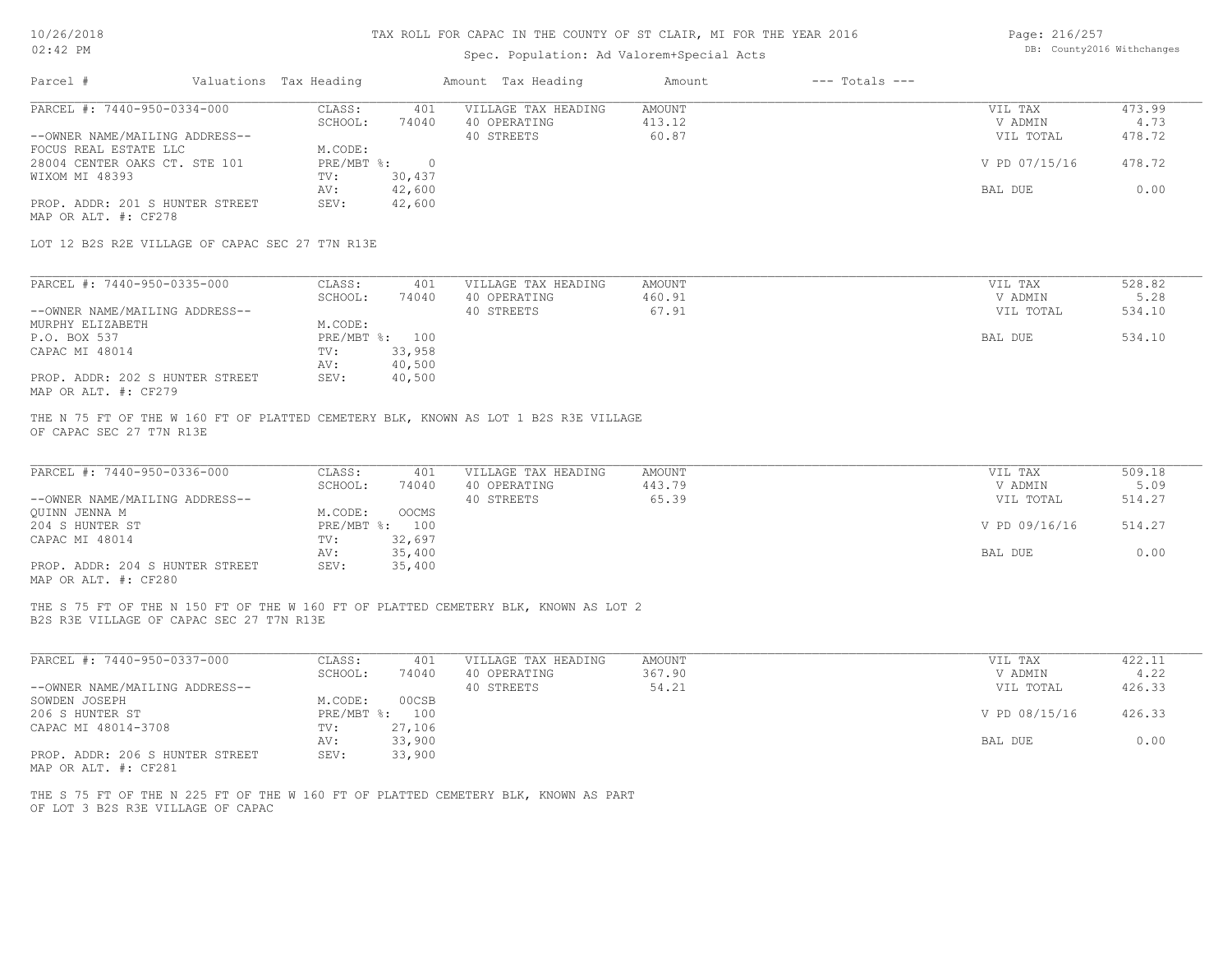## Spec. Population: Ad Valorem+Special Acts

Page: 217/257 DB: County2016 Withchanges

| Parcel #                                                      | Valuations Tax Heading |                    | Amount Tax Heading                                                                  | Amount                           | $---$ Totals $---$ |                                 |                          |
|---------------------------------------------------------------|------------------------|--------------------|-------------------------------------------------------------------------------------|----------------------------------|--------------------|---------------------------------|--------------------------|
| PARCEL #: 7440-965-0001-000<br>--OWNER NAME/MAILING ADDRESS-- | CLASS:<br>SCHOOL:      | 402<br>74040       | VILLAGE TAX HEADING<br>40 OPERATING<br>40 STREETS                                   | <b>AMOUNT</b><br>170.16<br>25.07 |                    | VIL TAX<br>V ADMIN<br>VIL TOTAL | 195.23<br>1.95<br>197.18 |
| HOMELAND DEVELOPMENT LLC                                      | M.CODE:                |                    |                                                                                     |                                  |                    |                                 |                          |
| 2153 BENEDICT LANE                                            | PRE/MBT %:             | $\circ$            |                                                                                     |                                  |                    | BAL DUE                         | 197.18                   |
| UTICA MI 48316                                                | TV:                    | 12,537             |                                                                                     |                                  |                    |                                 |                          |
| PROP. ADDR: ORCHARD STREET                                    | AV:<br>SEV:            | 13,300<br>13,300   |                                                                                     |                                  |                    |                                 |                          |
| MAP OR ALT. #: 951/1150                                       |                        |                    |                                                                                     |                                  |                    |                                 |                          |
| LIBER 1988 PAGES 815 TO 840                                   |                        |                    | UNIT 1 ORCHARD CREST CONDOMINIUM ST CLAIR CONDOMINIUM PLAN NO. 155 RECORDED IN      |                                  |                    |                                 |                          |
|                                                               |                        |                    |                                                                                     |                                  |                    |                                 |                          |
| PARCEL #: 7440-965-0002-000                                   | CLASS:<br>SCHOOL:      | 402<br>74040       | VILLAGE TAX HEADING<br>40 OPERATING                                                 | AMOUNT<br>74.77                  |                    | VIL TAX<br>V ADMIN              | 85.78<br>0.85            |
| --OWNER NAME/MAILING ADDRESS--                                |                        |                    | 40 STREETS                                                                          | 11.01                            |                    | VIL TOTAL                       | 86.63                    |
| HOMELAND DEVELOPMENT LLC                                      | M.CODE:                |                    |                                                                                     |                                  |                    |                                 |                          |
| 2153 BENEDICT LANE                                            |                        | $PRE/MBT$ $\div$ 0 |                                                                                     |                                  |                    | BAL DUE                         | 86.63                    |
| UTICA MI 48316                                                | TV:                    | 5,509              |                                                                                     |                                  |                    |                                 |                          |
|                                                               | AV:                    | 13,300             |                                                                                     |                                  |                    |                                 |                          |
| PROP. ADDR: ORCHARD STREET<br>MAP OR ALT. #: 1151             | SEV:                   | 13,300             |                                                                                     |                                  |                    |                                 |                          |
| 1988 PAGES 815 TO 840                                         |                        |                    | UNIT 2 ORCHARD CREST CONDOMINIUM ST CLAIR CONDOMINIUM PLAN NO.155 RECORDED IN LIBER |                                  |                    |                                 |                          |
| PARCEL #: 7440-965-0003-000                                   | CLASS:                 | 402                | VILLAGE TAX HEADING                                                                 | AMOUNT                           |                    | VIL TAX                         | 85.78                    |
|                                                               | SCHOOL:                | 74040              | 40 OPERATING                                                                        | 74.77                            |                    | V ADMIN                         | 0.85                     |
| --OWNER NAME/MAILING ADDRESS--<br>HOMELAND DEVELOPMENT LLC    | M.CODE:                |                    | 40 STREETS                                                                          | 11.01                            |                    | VIL TOTAL                       | 86.63                    |
| 5153 BENEDICT LANE                                            |                        | PRE/MBT %: 0       |                                                                                     |                                  |                    | BAL DUE                         | 86.63                    |
| UTICA MI 48316                                                | TV:                    | 5,509              |                                                                                     |                                  |                    |                                 |                          |
|                                                               | AV:                    | 13,300             |                                                                                     |                                  |                    |                                 |                          |
| PROP. ADDR: ORCHARD STREET<br>MAP OR ALT. #: 1152             | SEV:                   | 13,300             |                                                                                     |                                  |                    |                                 |                          |
| 1988 PAGES 815 TO 840                                         |                        |                    | UNIT 3 ORCHARD CREST CONDOMINIUM ST CLAIR CONDOMINIUM PLAN NO.155 RECORDED IN LIBER |                                  |                    |                                 |                          |
| PARCEL #: 7440-965-0004-000                                   | CLASS:                 | 402                | VILLAGE TAX HEADING                                                                 | <b>AMOUNT</b>                    |                    | VIL TAX                         | 85.78                    |
| --OWNER NAME/MAILING ADDRESS--                                | SCHOOL:                | 74040              | 40 OPERATING<br>40 STREETS                                                          | 74.77<br>11.01                   |                    | V ADMIN<br>VIL TOTAL            | 0.85<br>86.63            |
| HOMELAND DEVELOPMENT LLC                                      | M.CODE:                |                    |                                                                                     |                                  |                    |                                 |                          |
| 2153 BENEDICT LANE                                            |                        | PRE/MBT %: 0       |                                                                                     |                                  |                    | BAL DUE                         | 86.63                    |
| UTICA MI 48316                                                | TV:                    | 5,509              |                                                                                     |                                  |                    |                                 |                          |
|                                                               | AV:                    | 13,300             |                                                                                     |                                  |                    |                                 |                          |
| PROP. ADDR: ORCHARD STREET<br>MAP OR ALT. #: CF1153           | SEV:                   | 13,300             |                                                                                     |                                  |                    |                                 |                          |
| LIBER 1988 PAGES 815 TO 840                                   |                        |                    | UNIT 4 ORCHARD CREST CONDOMINIUM ST CLAIR CONDOMINIUM PLAN NO. 155 RECORDED IN      |                                  |                    |                                 |                          |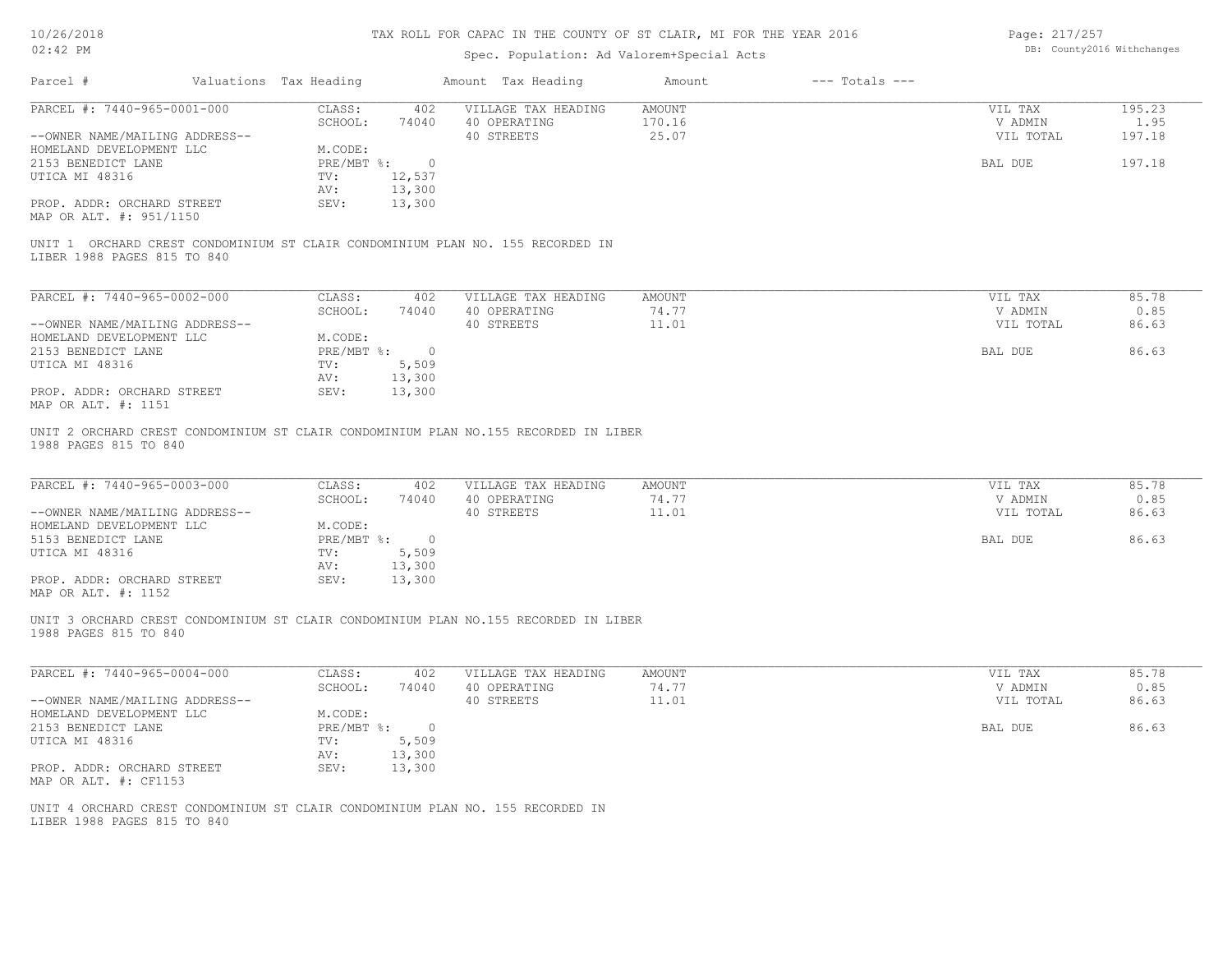#### Spec. Population: Ad Valorem+Special Acts

Page: 218/257 DB: County2016 Withchanges

| Parcel #                       | Valuations Tax Heading |        | Amount Tax Heading  | Amount | $---$ Totals $---$ |           |       |
|--------------------------------|------------------------|--------|---------------------|--------|--------------------|-----------|-------|
| PARCEL #: 7440-965-0005-000    | CLASS:                 | 402    | VILLAGE TAX HEADING | AMOUNT |                    | VIL TAX   | 85.89 |
|                                | SCHOOL:                | 74040  | 40 OPERATING        | 74.86  |                    | V ADMIN   | 0.85  |
| --OWNER NAME/MAILING ADDRESS-- |                        |        | 40 STREETS          | 11.03  |                    | VIL TOTAL | 86.74 |
| HOMELAND DEVELOPMENT LLC       | M.CODE:                |        |                     |        |                    |           |       |
| 2153 BENEDICT LANE             | $PRE/MBT$ %:           |        |                     |        |                    | BAL DUE   | 86.74 |
| UTICA MI 48316                 | TV:                    | 5,516  |                     |        |                    |           |       |
|                                | AV:                    | 13,300 |                     |        |                    |           |       |
| PROP. ADDR: ORCHARD STREET     | SEV:                   | 13,300 |                     |        |                    |           |       |

MAP OR ALT. #: CF1154/1200

1988 PAGES 815 TO 840 UNIT 5 ORCHARD CREST CONDOMINIUM ST CLAIR CONDOMINIUM PLAN NO.155 RECORDED IN LIBER

| PARCEL #: 7440-998-5000-000    | CLASS:     | 210    | VILLAGE TAX HEADING | AMOUNT | VIL TAX       | 707.01 |
|--------------------------------|------------|--------|---------------------|--------|---------------|--------|
|                                | SCHOOL:    | 74040  | 40 OPERATING        | 616.21 | V ADMIN       | 7.07   |
| --OWNER NAME/MAILING ADDRESS-- |            |        | 40 STREETS          | 90.80  | VIL TOTAL     | 714.08 |
| CROWN CASTLE TOWERS 05 LLC     | M.CODE:    |        |                     |        |               |        |
| FKA: TRINITY WIRELESS TOWERS   | PRE/MBT %: |        |                     |        | V PD 08/29/16 | 714.08 |
| PMB 353                        | TV:        | 45,400 |                     |        |               |        |
| 4017 WASHINGTON ROAD           | AV:        | 45,400 |                     |        | BAL DUE       | 0.00   |
| MCMURRAY PA 15317              | SEV:       | 45,400 |                     |        |               |        |

MAP OR ALT. #: 74-27-750-0097-000 PROP. ADDR: 750 E HILL STREET

#### BLDGS.ON LEASED LAND

| PARCEL #: 7440-998-5000-200    | CLASS:     | 210    | VILLAGE TAX HEADING | AMOUNT | VIL TAX       | 493.66 |
|--------------------------------|------------|--------|---------------------|--------|---------------|--------|
|                                | SCHOOL:    | 74040  | 40 OPERATING        | 430.26 | V ADMIN       | 4.93   |
| --OWNER NAME/MAILING ADDRESS-- |            |        | 40 STREETS          | 63.40  | VIL TOTAL     | 498.59 |
| OMNIPOINT HOLDINGS             | M.CODE:    |        |                     |        |               |        |
| DBA T-MOBILE                   | PRE/MBT %: |        |                     |        | V PD 09/12/16 | 498.59 |
| 12920 SE 38TH ST               | TV:        | 31,700 |                     |        |               |        |
| Bellevue WA 98006              | AV:        | 31,700 |                     |        | BAL DUE       | 0.00   |
|                                | SEV:       | 31,700 |                     |        |               |        |
| PROP. ADDR:                    |            |        |                     |        |               |        |

 $\mathcal{L}_\mathcal{L} = \mathcal{L}_\mathcal{L} = \mathcal{L}_\mathcal{L} = \mathcal{L}_\mathcal{L} = \mathcal{L}_\mathcal{L} = \mathcal{L}_\mathcal{L} = \mathcal{L}_\mathcal{L} = \mathcal{L}_\mathcal{L} = \mathcal{L}_\mathcal{L} = \mathcal{L}_\mathcal{L} = \mathcal{L}_\mathcal{L} = \mathcal{L}_\mathcal{L} = \mathcal{L}_\mathcal{L} = \mathcal{L}_\mathcal{L} = \mathcal{L}_\mathcal{L} = \mathcal{L}_\mathcal{L} = \mathcal{L}_\mathcal{L}$ 

MAP OR ALT. #: 74-27-750-0097-000

BLL CELLTOWER

| PARCEL #: 7440-998-5002-004    | CLASS:     | 210   | VILLAGE TAX HEADING | AMOUNT | VIL TAX       | 79.65 |
|--------------------------------|------------|-------|---------------------|--------|---------------|-------|
|                                | SCHOOL:    | 74040 | 40 OPERATING        | 69.42  | V ADMIN       | 0.79  |
| --OWNER NAME/MAILING ADDRESS-- |            |       | 40 STREETS          | 10.23  | VIL TOTAL     | 80.44 |
| CROWN CASTLE TOWERS 05 LLC     | M.CODE:    |       |                     |        |               |       |
| PMB353                         | PRE/MBT %: |       |                     |        | V PD 08/29/16 | 80.44 |
| 4017 WASHINGTON ROAD           | TV:        | 5,115 |                     |        |               |       |
| MCMURRAY PA 15317              | AV:        | 5,300 |                     |        | BAL DUE       | 0.00  |
|                                | SEV:       | 5,300 |                     |        |               |       |
| PROP. ADDR: 750 E HILL STREET  |            |       |                     |        |               |       |

MAP OR ALT. #:

25.22 A OF NW 1/4 OF SE 1/4 SECTION 27 T7N R13E 57.26 A BUILDINGS ON LEASED LAND THAT PART OF SW 1/4 OF NE 1/4 LYING S OF GTRR R/W & N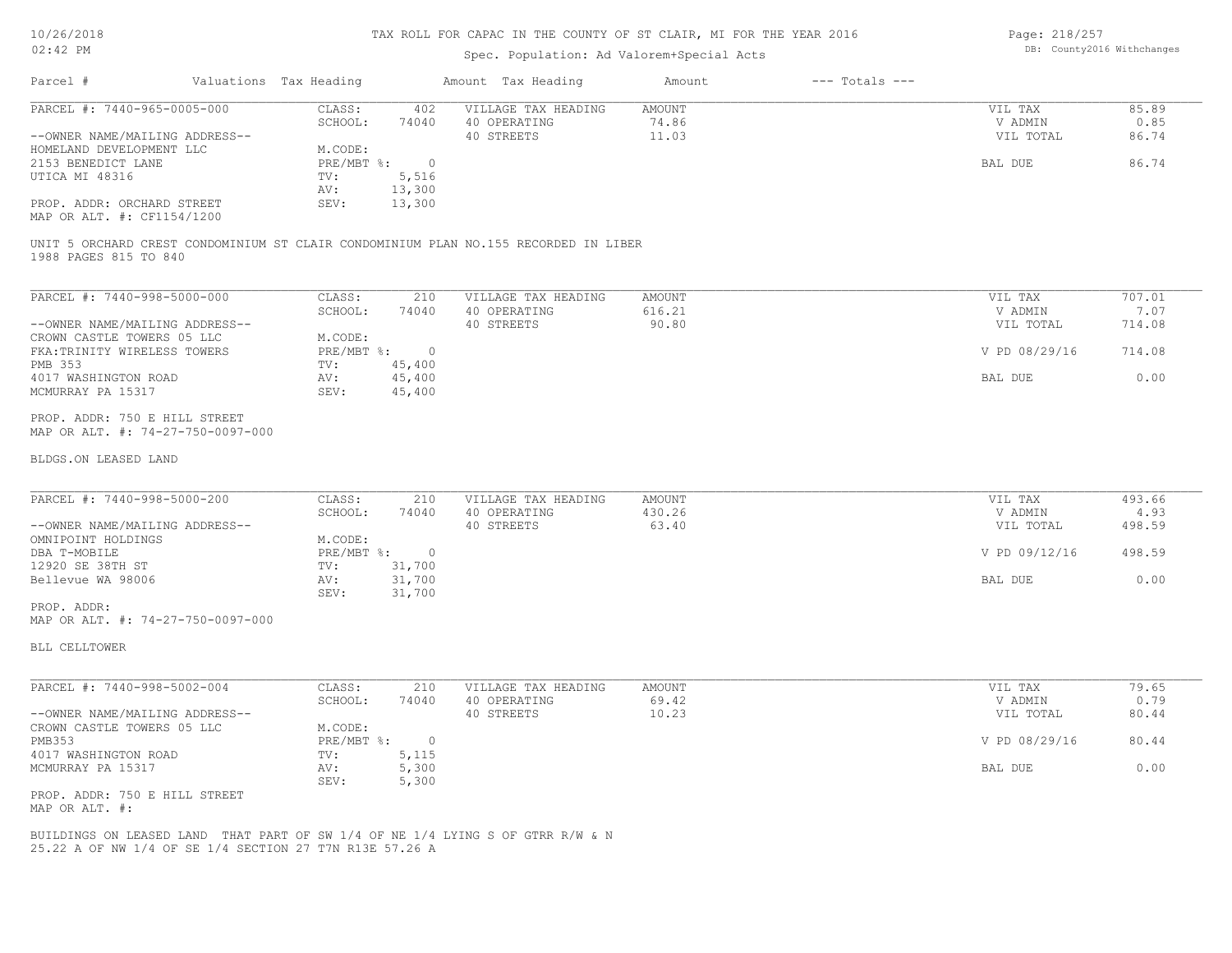#### Spec. Population: Ad Valorem+Special Acts

| Page: 219/257 |                            |
|---------------|----------------------------|
|               | DB: County2016 Withchanges |

| Parcel #                                                                                                                                                                                                                         | Valuations Tax Heading |                           |                | Amount Tax Heading                                | Amount                  | $---$ Totals $---$ |                                 |                        |
|----------------------------------------------------------------------------------------------------------------------------------------------------------------------------------------------------------------------------------|------------------------|---------------------------|----------------|---------------------------------------------------|-------------------------|--------------------|---------------------------------|------------------------|
| PARCEL #: 7440-998-9000-001<br>--OWNER NAME/MAILING ADDRESS--                                                                                                                                                                    |                        | CLASS:<br>SCHOOL:         | 410<br>74040   | VILLAGE TAX HEADING<br>40 OPERATING<br>40 STREETS | AMOUNT<br>41.49<br>6.11 |                    | VIL TAX<br>V ADMIN<br>VIL TOTAL | 47.60<br>0.47<br>48.07 |
| CRAMTON DONALD/SHERRIE<br>186 HUNTERS CROSSING BLVD<br>CAPAC MI 48014                                                                                                                                                            | TV:                    | M.CODE:<br>PRE/MBT %: 100 | 3,057          |                                                   |                         |                    | V PD 07/15/16                   | 48.07                  |
|                                                                                                                                                                                                                                  | AV:                    |                           | 3,800          |                                                   |                         |                    | BAL DUE                         | 0.00                   |
| PROP. ADDR: 186 HUNTERS CROSSING BLVD SEV:<br>MAP OR ALT. #:                                                                                                                                                                     |                        |                           | 3,800          |                                                   |                         |                    |                                 |                        |
| BUILDINGS ON LEASED LAND LOT 166 OF HUNTER'S CROSSING LOT 76 EXC W 75 FT OF N<br>180.5 FT OF S 641 FT & EXC N 100 FT OF THAT PART ADJ GT RR. SUPERVISOR JOHN BOWERS<br>PLAT OF THE VILLAGE OF CAPAC SEC 21, 22, 27 & 28 T7N R13E |                        |                           |                |                                                   |                         |                    |                                 |                        |
| PARCEL #: 7440-998-9000-002                                                                                                                                                                                                      |                        | CLASS:                    | 410            | VILLAGE TAX HEADING                               | AMOUNT                  |                    | VIL TAX                         | 53.64                  |
|                                                                                                                                                                                                                                  |                        | SCHOOL:                   | 74040          | 40 OPERATING                                      | 46.75                   |                    | V ADMIN                         | 0.53                   |
| --OWNER NAME/MAILING ADDRESS--                                                                                                                                                                                                   |                        |                           |                | 40 STREETS                                        | 6.89                    |                    | VIL TOTAL                       | 54.17                  |
| OTTINGER RICHARD/DENISE                                                                                                                                                                                                          |                        | M.CODE:                   |                |                                                   |                         |                    |                                 |                        |
| 177 HUNTERS CROSSING                                                                                                                                                                                                             |                        | PRE/MBT %: 100            |                |                                                   |                         |                    | V PD 09/07/16                   | 54.17                  |
| Capac MI 48014                                                                                                                                                                                                                   | TV:                    |                           | 3,445          |                                                   |                         |                    |                                 | 0.00                   |
| PROP. ADDR: 177 HUNTERS CROSSING BLVD SEV:<br>MAP OR ALT. #:                                                                                                                                                                     | AV:                    |                           | 4,400<br>4,400 |                                                   |                         |                    | BAL DUE                         |                        |
| BUILDING'S ON LEASED LAND LOT 4 OF HUNTER'S CROSSING LOT 76 EXC W 75 FT OF N<br>180.5 FT OF S 641 FT & EXC N 100 FT OF THAT PART ADJ GT RR. SUPERVISOR JOHN BOWERS<br>PLAT OF THE VILLAGE OF CAPAC SEC 21, 22, 27 & 28 T7N R13E  |                        |                           |                |                                                   |                         |                    |                                 |                        |
| PARCEL #: 7440-998-9000-003                                                                                                                                                                                                      |                        | CLASS:                    | 410            | VILLAGE TAX HEADING                               | AMOUNT                  |                    | VIL TAX                         | 47.60                  |
|                                                                                                                                                                                                                                  |                        | SCHOOL:                   | 74040          | 40 OPERATING                                      | 41.49                   |                    | V ADMIN                         | 0.47                   |
| --OWNER NAME/MAILING ADDRESS--                                                                                                                                                                                                   |                        |                           |                | 40 STREETS                                        | 6.11                    |                    | VIL TOTAL                       | 48.07                  |
| DROWN BRIAN JR                                                                                                                                                                                                                   |                        | M.CODE:                   |                |                                                   |                         |                    |                                 |                        |
| BARBIER JACOUELYN M                                                                                                                                                                                                              |                        | PRE/MBT %: 100            |                |                                                   |                         |                    | V PD 09/16/16                   | 48.07                  |
| 197 HUNTERS CROSSING BLVD                                                                                                                                                                                                        | TV:                    |                           | 3,057          |                                                   |                         |                    |                                 |                        |
| CAPAC MI 48014                                                                                                                                                                                                                   | AV:                    | SEV:                      | 3,900          |                                                   |                         |                    | BAL DUE                         | 0.00                   |
| PROP. ADDR: 197 HUNTERS CROSSING BLVD<br>MAP OR ALT. #:                                                                                                                                                                          |                        |                           | 3,900          |                                                   |                         |                    |                                 |                        |
| BUILDINGS ON LEASED LAND LOT 6 OF HUNTER'S CROSSING LLOT 76 EXC W 75 FT OF N 180.5                                                                                                                                               |                        |                           |                |                                                   |                         |                    |                                 |                        |

OF THE VILLAGE OF CAPAC SEC 21, 22, 27 & 28 T7N R13E FT OF S 641 FT & EXC N 100 FT OF THAT PART ADJ GT RR. SUPERVISOR JOHN BOWERS PLAT BUILDINGS ON LEASED LAND LOT 6 OF HUNTER'S CROSSING LOT 76 EXC W 75 FT OF N 180.5

| PARCEL #: 7440-998-9000-004    | CLASS:         | 410   | VILLAGE TAX HEADING | AMOUNT | VIL TAX       | 52.35 |
|--------------------------------|----------------|-------|---------------------|--------|---------------|-------|
|                                | SCHOOL:        | 74040 | 40 OPERATING        | 45.63  | V ADMIN       | 0.52  |
| --OWNER NAME/MAILING ADDRESS-- |                |       | 40 STREETS          | 6.72   | VIL TOTAL     | 52.87 |
| ROZNOWSKI BRUNO                | M.CODE:        |       |                     |        |               |       |
| 284 QUAIL RIDGE                | PRE/MBT %: 100 |       |                     |        | V PD 09/26/16 | 52.87 |
| Capac MI 48014                 | TV:            | 3,362 |                     |        |               |       |
|                                | AV:            | 4,200 |                     |        | BAL DUE       | 0.00  |
| PROP. ADDR: 284 QUAIL RIDGE    | SEV:           | 4,200 |                     |        |               |       |
| MAP OR ALT. #:                 |                |       |                     |        |               |       |

PLAT OF THE VILLAGE OF CAPAC SEC 21, 22, 27 & 28 T7N R13E 180.5 FT OF S 641 FT & EXC N 100 FT OF THAT PART ADJ GT RR. SUPERVISOR JOHN BOWERS BUILDINGS ON LEASED LAND LOT 102 OF HUNTER'S CROSSING LOT 76 EXC W 75 FT OF N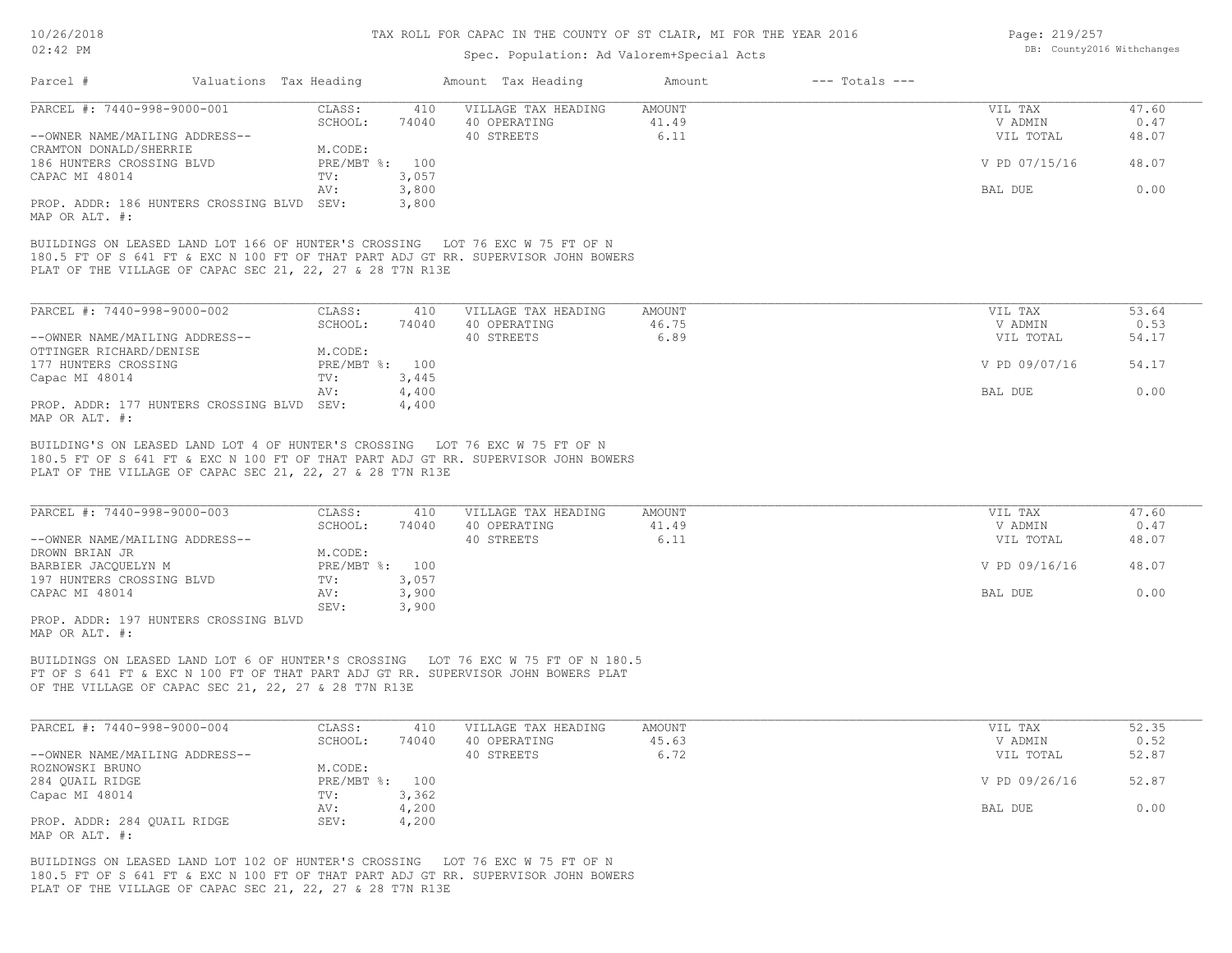#### Spec. Population: Ad Valorem+Special Acts

| Page: 220/257 |                            |
|---------------|----------------------------|
|               | DB: County2016 Withchanges |

| Parcel #                       | Valuations Tax Heading                                                             |                | Amount Tax Heading  | Amount | $---$ Totals $---$ |               |       |
|--------------------------------|------------------------------------------------------------------------------------|----------------|---------------------|--------|--------------------|---------------|-------|
| PARCEL #: 7440-998-9000-005    | CLASS:                                                                             | 410            | VILLAGE TAX HEADING | AMOUNT |                    | VIL TAX       | 42.83 |
|                                | SCHOOL:                                                                            | 74040          | 40 OPERATING        | 37.33  |                    | V ADMIN       | 0.42  |
| --OWNER NAME/MAILING ADDRESS-- |                                                                                    |                | 40 STREETS          | 5.50   |                    | VIL TOTAL     | 43.25 |
| CHIND TIMOTHY                  | M.CODE:                                                                            |                |                     |        |                    |               |       |
| 263 OUAIL RIDGE                |                                                                                    | PRE/MBT %: 100 |                     |        |                    | V PD 09/12/16 | 43.25 |
| CAPAC MI 48014                 | $TV$ :                                                                             | 2,751          |                     |        |                    |               |       |
|                                | AV:                                                                                | 3,400          |                     |        |                    | BAL DUE       | 0.00  |
| PROP. ADDR: 263 OUAIL RIDGE    | SEV:                                                                               | 3,400          |                     |        |                    |               |       |
| MAP OR ALT. #:                 |                                                                                    |                |                     |        |                    |               |       |
|                                |                                                                                    |                |                     |        |                    |               |       |
|                                | BUILDINGS ON LEASED LAND LOT 128 OF HUNTER'S CROSSING LOT 76 EXC W 75 FT OF N      |                |                     |        |                    |               |       |
|                                | 180.5 FT OF S 641 FT & EXC N 100 FT OF THAT PART ADJ GT RR. SUPERVISOR JOHN BOWERS |                |                     |        |                    |               |       |
|                                | PLAT OF THE VILLAGE OF CAPAC SEC 21, 22, 27 & 28 T7N R13E                          |                |                     |        |                    |               |       |
|                                |                                                                                    |                |                     |        |                    |               |       |
|                                |                                                                                    |                |                     |        |                    |               |       |
| PARCEL #: 7440-998-9000-006    | CLASS:                                                                             | 410            | VILLAGE TAX HEADING | AMOUNT |                    | VIL TAX       | 42.83 |
|                                | SCHOOL:                                                                            | 74040          | 40 OPERATING        | 37.33  |                    | V ADMIN       | 0.42  |
| --OWNER NAME/MAILING ADDRESS-- |                                                                                    |                | 40 STREETS          | 5.50   |                    | VIL TOTAL     |       |
|                                |                                                                                    |                |                     |        |                    |               | 43.25 |
| BRIEGER DAVID                  | M.CODE:                                                                            |                |                     |        |                    |               |       |
| 251 OUAIL RIDGE                |                                                                                    | PRE/MBT %: 100 |                     |        |                    | V PD 09/12/16 | 43.25 |
| Capac MI 48014                 | TV:                                                                                | 2,751          |                     |        |                    |               |       |
|                                | AV:                                                                                | 3,500          |                     |        |                    | BAL DUE       | 0.00  |
| PROP. ADDR: 251 OUAIL RIDGE    | SEV:                                                                               | 3,500          |                     |        |                    |               |       |
| MAP OR ALT. #:                 |                                                                                    |                |                     |        |                    |               |       |
|                                |                                                                                    |                |                     |        |                    |               |       |
|                                | BUILDINGS ON LEASED LAND LOT 130 OF HUNTER'S CROSSING LOT 76 EXC W 75 FT OF N      |                |                     |        |                    |               |       |
|                                | 180.5 FT OF S 641 FT & EXC N 100 FT OF THAT PART ADJ GT RR. SUPERVISOR JOHN BOWERS |                |                     |        |                    |               |       |
|                                | PLAT OF THE VILLAGE OF CAPAC SEC 21, 22, 27 & 28 T7N R13E                          |                |                     |        |                    |               |       |
|                                |                                                                                    |                |                     |        |                    |               |       |
|                                |                                                                                    |                |                     |        |                    |               |       |
| PARCEL #: 7440-998-9000-007    | CLASS:                                                                             | 410            | VILLAGE TAX HEADING | AMOUNT |                    | VIL TAX       | 45.99 |
|                                | SCHOOL:                                                                            | 74040          | 40 OPERATING        | 40.09  |                    | V ADMIN       | 0.45  |
| --OWNER NAME/MAILING ADDRESS-- |                                                                                    |                | 40 STREETS          | 5.90   |                    | VIL TOTAL     | 46.44 |
| HOLLENBECK SHERRY              | M.CODE:                                                                            |                |                     |        |                    |               |       |
| 198 HUNTERS CROSSING           |                                                                                    | PRE/MBT %: 100 |                     |        |                    | V PD 09/12/16 | 46.44 |
| CAPAC MI 48014                 | TV:                                                                                | 2,954          |                     |        |                    |               |       |
|                                | AV:                                                                                | 3,700          |                     |        |                    | BAL DUE       | 0.00  |
|                                |                                                                                    |                |                     |        |                    |               |       |

MAP OR ALT. #: PROP. ADDR: 198 HUNTERS CROSSING BLVD SEV: 3,700

PLAT OF THE VILLAGE OF CAPAC SEC 21, 22, 27 & 28 T7N R13E 180.5 FT OF S 641 FT & EXC N 100 FT OF THAT PART ADJ GT RR. SUPERVISOR JOHN BOWERS BUILDINGS ON LEASED LAND LOT 135 OF HUNTER'S CROSSING LOT 76 EXC W 75 FT OF N

| PARCEL #: 7440-998-9000-008    | CLASS:         | 410   | VILLAGE TAX HEADING | AMOUNT | VIL TAX       | 11.09 |
|--------------------------------|----------------|-------|---------------------|--------|---------------|-------|
|                                | SCHOOL:        | 74040 | 40 OPERATING        | 9.67   | V ADMIN       | 0.11  |
| --OWNER NAME/MAILING ADDRESS-- |                |       | 40 STREETS          | 1.42   | VIL TOTAL     | 11.20 |
| GLOMBOWSKI SUSAN               | M.CODE:        |       |                     |        |               |       |
| 246 MALLARD DR                 | PRE/MBT %: 100 |       |                     |        | V PD 09/16/16 | 11.20 |
| CAPAC MI 48014                 | TV:            | 713   |                     |        |               |       |
|                                | AV:            | 900   |                     |        | BAL DUE       | 0.00  |
| PROP. ADDR: 246 MALLARD DR     | SEV:           | 900   |                     |        |               |       |
| MAP OR ALT. #:                 |                |       |                     |        |               |       |

PLAT OF THE VILLAGE OF CAPAC SEC 21, 22, 27 & 28 T7N R13E 180.5 FT OF S 641 FT & EXC N 100 FT OF THAT PART ADJ GT RR. SUPERVISOR JOHN BOWERS BUILDINGS ON LEASED LAND LOT 138 OF HUNTER'S CROSSING LOT 76 EXC W 75 FT OF N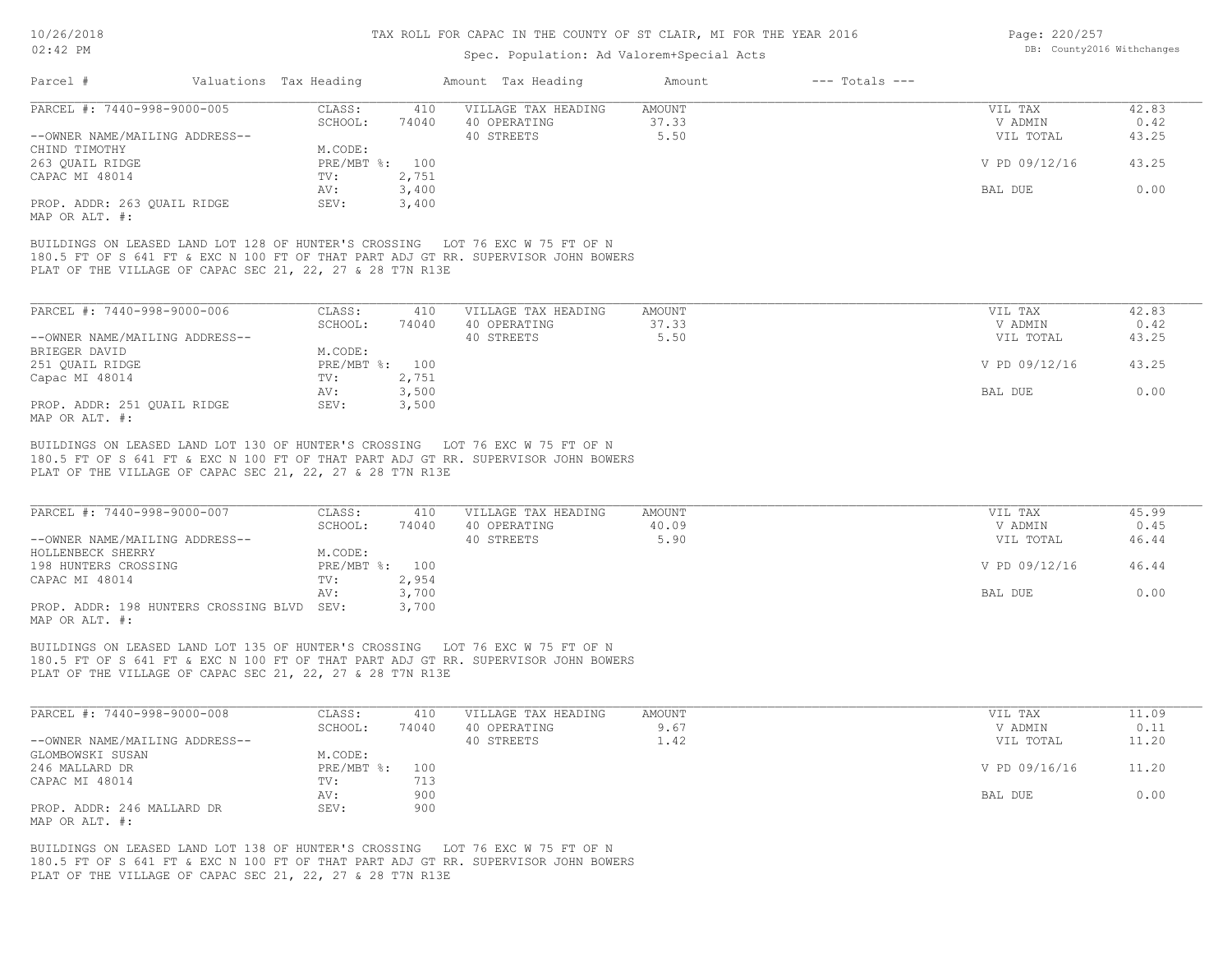#### Spec. Population: Ad Valorem+Special Acts

Page: 221/257 DB: County2016 Withchanges

| Parcel #                                     | Valuations Tax Heading |       | Amount Tax Heading  | Amount | $---$ Totals $---$ |           |      |
|----------------------------------------------|------------------------|-------|---------------------|--------|--------------------|-----------|------|
| PARCEL #: 7440-998-9000-009                  | CLASS:                 | 410   | VILLAGE TAX HEADING | AMOUNT |                    | VIL TAX   | 0.00 |
|                                              | SCHOOL:                | 74040 | 40 OPERATING        | 0.00   |                    | V ADMIN   | 0.00 |
| --OWNER NAME/MAILING ADDRESS--               |                        |       | 40 STREETS          | 0.00   |                    | VIL TOTAL | 0.00 |
| RESIDENT                                     | M.CODE:                |       |                     |        |                    |           |      |
| 262 MALLARD DR                               | PRE/MBT %: 100         |       |                     |        |                    | BAL DUE   | 0.00 |
| Capac MI 48014                               | TV:                    |       |                     |        |                    |           |      |
|                                              | AV:                    |       |                     |        |                    |           |      |
| PROP. ADDR: 262 MALLARD DR<br>MAP OR ALT. #: | SEV:                   |       |                     |        |                    |           |      |

PLAT OF THE VILLAGE OF CAPAC SEC 21, 22, 27 & 28 T7N R13E 180.5 FT OF S 641 FT & EXC N 100 FT OF THAT PART ADJ GT RR. SUPERVISOR JOHN BOWERS BUILDINGS ON LEASED LAND LOT 141 OF HUNTER'S CROSSING LOT 76 EXC W 75 FT OF N

| PARCEL #: 7440-998-9000-010    | CLASS:  | 410            | VILLAGE TAX HEADING | AMOUNT | VIL TAX       | 42.83 |
|--------------------------------|---------|----------------|---------------------|--------|---------------|-------|
|                                | SCHOOL: | 74040          | 40 OPERATING        | 37.33  | V ADMIN       | 0.42  |
| --OWNER NAME/MAILING ADDRESS-- |         |                | 40 STREETS          | 5.50   | VIL TOTAL     | 43.25 |
| ROEGNER JOHN                   | M.CODE: |                |                     |        |               |       |
| ROEGNER ROSE MARIE             |         | PRE/MBT %: 100 |                     |        | V PD 09/07/16 | 43.25 |
| 273 MALLARD DR                 | TV:     | 2,751          |                     |        |               |       |
| CAPAC MI 48014                 | AV:     | 3,500          |                     |        | BAL DUE       | 0.00  |
|                                | SEV:    | 3,500          |                     |        |               |       |
| PROP. ADDR: 273 MALLARD DR     |         |                |                     |        |               |       |

MAP OR ALT. #:

PLAT OF THE VILLAGE OF CAPAC SEC 21, 22, 27 & 28 T7N R13E 180.5 FT OF S 641 FT & EXC N 100 FT OF THAT PART ADJ GT RR. SUPERVISOR JOHN BOWERS BUILDINGS ON LEASED LAND LOT 155 OF HUNTER'S CROSSING LOT 76 EXC W 75 FT OF N

| PARCEL #: 7440-998-9000-012                 | CLASS:         | 410   | VILLAGE TAX HEADING | AMOUNT | VIL TAX       | 44.72 |
|---------------------------------------------|----------------|-------|---------------------|--------|---------------|-------|
|                                             | SCHOOL:        | 74040 | 40 OPERATING        | 38.98  | V ADMIN       | 0.44  |
| --OWNER NAME/MAILING ADDRESS--              |                |       | 40 STREETS          | 5.74   | VIL TOTAL     | 45.16 |
| SPOONER SCOTT P                             | M.CODE:        |       |                     |        |               |       |
| 221 CHRISTOPHER STONE DRIVE                 | PRE/MBT %: 100 |       |                     |        | V PD 07/08/16 | 45.16 |
| CAPAC MI 48014                              | TV:            | 2,872 |                     |        |               |       |
|                                             | AV:            | 3,700 |                     |        | BAL DUE       | 0.00  |
| PROP. ADDR: 221 CHRISTOPHER STONE DRIV SEV: |                | 3,700 |                     |        |               |       |
| MAP OR ALT. #:                              |                |       |                     |        |               |       |

PLAT OF THE VILLAGE OF CAPAC SEC 21, 22, 27 & 28 T7N R13E 180.5 FT OF S 641 FT & EXC N 100 FT OF THAT PART ADJ GT RR. SUPERVISOR JOHN BOWERS BUILDINGS ON LEASED LAND LOT 168 OF HUNTER'S CROSSING LOT 76 EXC W 75 FT OF N

| PARCEL #: 7440-998-9000-013                 | CLASS:         | 410   | VILLAGE TAX HEADING | AMOUNT | VIL TAX   | 39.66 |
|---------------------------------------------|----------------|-------|---------------------|--------|-----------|-------|
|                                             | SCHOOL:        | 74040 | 40 OPERATING        | 34.57  | V ADMIN   | 0.39  |
| --OWNER NAME/MAILING ADDRESS--              |                |       | 40 STREETS          | 5.09   | VIL TOTAL | 40.05 |
| SANTANA RANFERI                             | M.CODE:        |       |                     |        |           |       |
| 184 CHRISTOPHER STONE DR                    | PRE/MBT %: 100 |       |                     |        | BAL DUE   | 40.05 |
| CAPAC MI 48014                              | TV:            | 2,547 |                     |        |           |       |
|                                             | AV:            | 3,200 |                     |        |           |       |
| PROP. ADDR: 184 CHRISTOPHER STONE DRIV SEV: |                | 3,200 |                     |        |           |       |
| MAP OR ALT. #:                              |                |       |                     |        |           |       |

PLAT OF THE VILLAGE OF CAPAC SEC 21, 22, 27 & 28 T7N R13E 180.5 FT OF S 641 FT & EXC N 100 FT OF THAT PART ADJ GT RR. SUPERVISOR JOHN BOWERS BUILDINGS ON LEASED LAND LOT 167 OF HUNTER'S CROSSING LOT 76 EXC W 75 FT OF N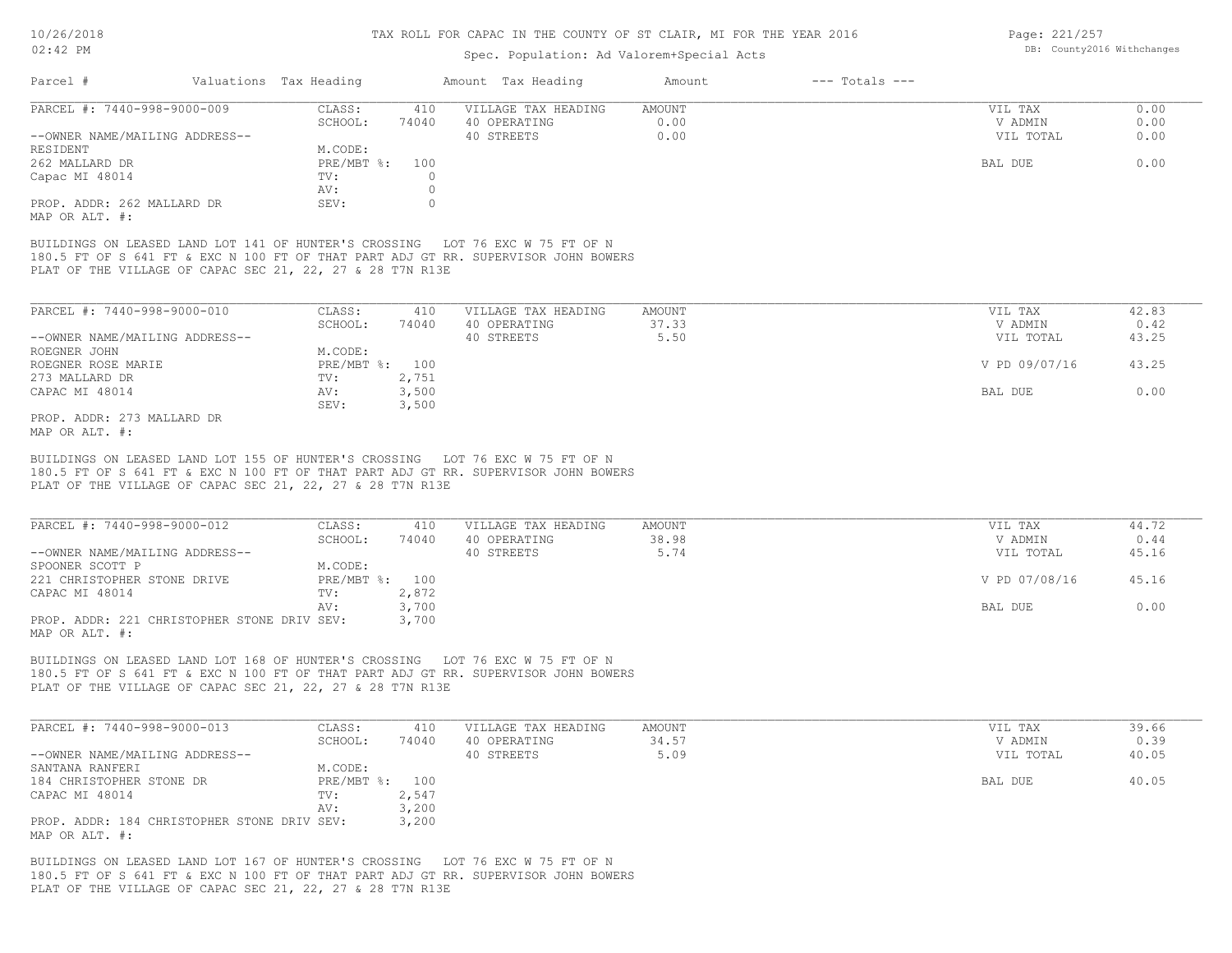## Spec. Population: Ad Valorem+Special Acts

| Page: 222/257 |                            |
|---------------|----------------------------|
|               | DB: County2016 Withchanges |

| Parcel #                                                                                                                                   | Valuations Tax Heading |                | Amount Tax Heading                                                                 | Amount          | $---$ Totals $---$ |                    |               |
|--------------------------------------------------------------------------------------------------------------------------------------------|------------------------|----------------|------------------------------------------------------------------------------------|-----------------|--------------------|--------------------|---------------|
| PARCEL #: 7440-998-9000-014                                                                                                                | CLASS:<br>SCHOOL:      | 410<br>74040   | VILLAGE TAX HEADING<br>40 OPERATING                                                | AMOUNT<br>37.33 |                    | VIL TAX<br>V ADMIN | 42.83<br>0.42 |
| --OWNER NAME/MAILING ADDRESS--<br>SCHOENROCK THOMAS                                                                                        | M.CODE:                |                | 40 STREETS                                                                         | 5.50            |                    | VIL TOTAL          | 43.25         |
| SCHOENROCK DOLORES<br>171 CHRISTOPHER STONE DRIVE                                                                                          | PRE/MBT %: 100<br>TV:  | 2,751          |                                                                                    |                 |                    | V PD 09/26/16      | 43.25         |
| CAPAC MI 48014                                                                                                                             | AV:<br>SEV:            | 3,400<br>3,400 |                                                                                    |                 |                    | BAL DUE            | 0.00          |
| PROP. ADDR: 171 CHRISTOPHER STONE DRIV<br>MAP OR ALT. #:                                                                                   |                        |                |                                                                                    |                 |                    |                    |               |
| BUILDINGS ON LEASED LAND LOT 161 OF HUNTER'S CROSSING LOT 76 EXC W 75 FT OF N<br>PLAT OF THE VILLAGE OF CAPAC SEC 21, 22, 27 & 28 T7N R13E |                        |                | 180.5 FT OF S 641 FT & EXC N 100 FT OF THAT PART ADJ GT RR. SUPERVISOR JOHN BOWERS |                 |                    |                    |               |
| PARCEL #: 7440-998-9000-015                                                                                                                | CLASS:                 | 410            | VILLAGE TAX HEADING                                                                | AMOUNT          |                    | VIL TAX            | 52.35         |
|                                                                                                                                            | SCHOOL:                | 74040          | 40 OPERATING                                                                       | 45.63           |                    | V ADMIN            | 0.52          |
| --OWNER NAME/MAILING ADDRESS--                                                                                                             |                        |                | 40 STREETS                                                                         | 6.72            |                    | VIL TOTAL          | 52.87         |
| LANE OVAL LEE                                                                                                                              | M.CODE:                |                |                                                                                    |                 |                    |                    |               |
| LANE MARY                                                                                                                                  | PRE/MBT %: 100         |                |                                                                                    |                 |                    | BAL DUE            | 52.87         |
| 226 CHRISTOPHER STONE DRIVE                                                                                                                | TV:                    | 3,362          |                                                                                    |                 |                    |                    |               |
| CAPAC MI 48014                                                                                                                             | AV:<br>SEV:            | 4,200<br>4,200 |                                                                                    |                 |                    |                    |               |
| PROP. ADDR: 226 CHRISTOPHER STONE DRIV<br>MAP OR ALT. #:                                                                                   |                        |                |                                                                                    |                 |                    |                    |               |
| BUILDING ON LEASED LAND HUNTERS CROSSING LOT 175                                                                                           |                        |                |                                                                                    |                 |                    |                    |               |
| PARCEL #: 7440-998-9000-017                                                                                                                | CLASS:                 | 410            | VILLAGE TAX HEADING                                                                | AMOUNT          |                    | VIL TAX            | 49.17         |
|                                                                                                                                            | SCHOOL:                | 74040          | 40 OPERATING                                                                       | 42.86           |                    | V ADMIN            | 0.49          |
| --OWNER NAME/MAILING ADDRESS--                                                                                                             |                        |                | 40 STREETS                                                                         | 6.31            |                    | VIL TOTAL          | 49.66         |
| ZWACK HARRIET                                                                                                                              | M.CODE:                |                |                                                                                    |                 |                    |                    |               |
| 237 MALLARD LN                                                                                                                             | PRE/MBT %: 100         |                |                                                                                    |                 |                    | V PD 07/15/16      | 49.66         |
| CAPAC MI 48014                                                                                                                             | TV:                    | 3,158          |                                                                                    |                 |                    |                    |               |
|                                                                                                                                            | AV:                    | 4,000          |                                                                                    |                 |                    | BAL DUE            | 0.00          |
| PROP. ADDR: 237 MALLARD LN<br>MAP OR ALT. #:                                                                                               | SEV:                   | 4,000          |                                                                                    |                 |                    |                    |               |
| BUILDING ON LEASED LAND HUNTERS CROSSING LOT 161                                                                                           |                        |                |                                                                                    |                 |                    |                    |               |
| PARCEL #: 7440-998-9000-018                                                                                                                | CLASS:                 | 410            | VILLAGE TAX HEADING                                                                | AMOUNT          |                    | VIL TAX            | 49.17         |
|                                                                                                                                            | SCHOOL:                | 74040          | 40 OPERATING                                                                       | 42.86           |                    | V ADMIN            | 0.49          |
| --OWNER NAME/MAILING ADDRESS--                                                                                                             |                        |                | 40 STREETS                                                                         | 6.31            |                    | VIL TOTAL          | 49.66         |
| BURASINSKI MICHAEL                                                                                                                         | M.CODE:                |                |                                                                                    |                 |                    |                    |               |
| 268 MALLARD LN                                                                                                                             | PRE/MBT %: 100         |                |                                                                                    |                 |                    | V PD 07/15/16      | 49.66         |
| CAPAC MI 48014                                                                                                                             | TV:                    | 3,158          |                                                                                    |                 |                    |                    |               |
|                                                                                                                                            | AV:                    | 4,000          |                                                                                    |                 |                    | BAL DUE            | 0.00          |
| PROP. ADDR: 268 MALLARD LN<br>MAP OR ALT. #:                                                                                               | SEV:                   | 4,000          |                                                                                    |                 |                    |                    |               |

BUILDING ON LEASED LAND HUNTERS CROSSING LOT 142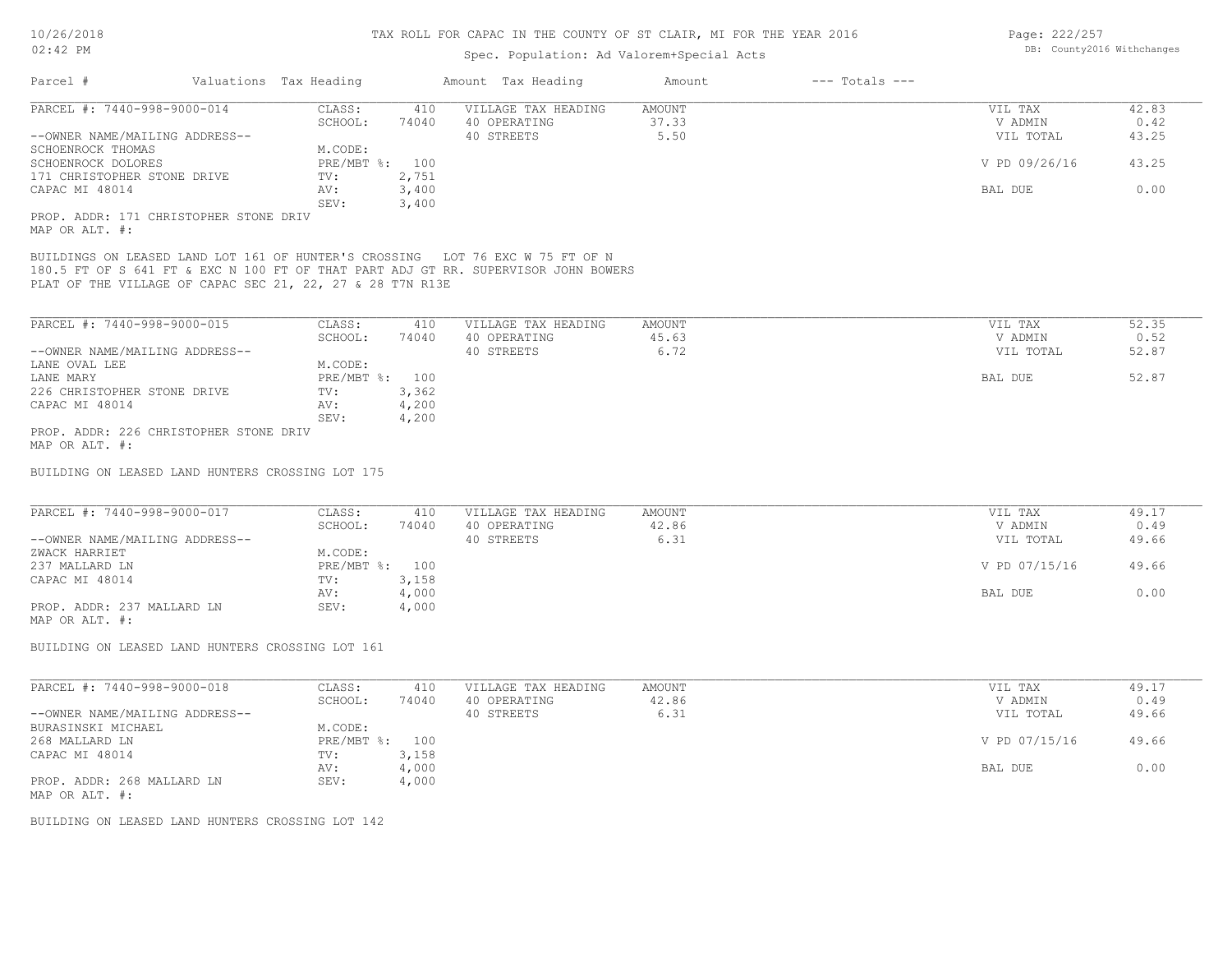## Spec. Population: Ad Valorem+Special Acts

Page: 223/257 DB: County2016 Withchanges

| Parcel #                       | Valuations Tax Heading |       | Amount Tax Heading  | Amount | $---$ Totals $---$ |               |       |
|--------------------------------|------------------------|-------|---------------------|--------|--------------------|---------------|-------|
| PARCEL #: 7440-998-9000-019    | CLASS:                 | 410   | VILLAGE TAX HEADING | AMOUNT |                    | VIL TAX       | 49.17 |
|                                | SCHOOL:                | 74040 | 40 OPERATING        | 42.86  |                    | V ADMIN       | 0.49  |
| --OWNER NAME/MAILING ADDRESS-- |                        |       | 40 STREETS          | 6.31   |                    | VIL TOTAL     | 49.66 |
| ZOCHOWSKI MARY                 | M.CODE:                |       |                     |        |                    |               |       |
| 139 SQUAB DR.                  | PRE/MBT %: 100         |       |                     |        |                    | V PD 08/24/16 | 49.66 |
| CAPAC MI 48014                 | TV:                    | 3,158 |                     |        |                    |               |       |
|                                | AV:                    | 4,000 |                     |        |                    | BAL DUE       | 0.00  |
| PROP. ADDR: 139 SQUAB DR       | SEV:                   | 4,000 |                     |        |                    |               |       |
| MAP OR ALT. #:                 |                        |       |                     |        |                    |               |       |

BUILDING ON LEASED LAND HUNTERS CROSSING LOT 193

| PARCEL #: 7440-998-9000-020            | CLASS:       | 410   | VILLAGE TAX HEADING | AMOUNT | VIL TAX       | 53.93 |
|----------------------------------------|--------------|-------|---------------------|--------|---------------|-------|
|                                        | SCHOOL:      | 74040 | 40 OPERATING        | 47.01  | V ADMIN       | 0.53  |
| --OWNER NAME/MAILING ADDRESS--         |              |       | 40 STREETS          | 6.92   | VIL TOTAL     | 54.46 |
| FISH JOHN W                            | M.CODE:      |       |                     |        |               |       |
| FISH VALERIE                           | $PRE/MBT$ %: | 100   |                     |        | V PD 09/16/16 | 54.46 |
| 291 CHRISTOPHER STONE DR.              | TV:          | 3,464 |                     |        |               |       |
| CAPAC MI 48014                         | AV:          | 4,400 |                     |        | BAL DUE       | 0.00  |
|                                        | SEV:         | 4,400 |                     |        |               |       |
| PROP. ADDR: 291 CHRISTOPHER STONE DRIV |              |       |                     |        |               |       |

MAP OR ALT. #:

BUILDINGS ON LEASED LAND HUNTERS CROSSING LOT#118

| PARCEL #: 7440-998-9000-101    | CLASS:         | 410   | VILLAGE TAX HEADING | AMOUNT | VIL TAX       | 39.66 |
|--------------------------------|----------------|-------|---------------------|--------|---------------|-------|
|                                | SCHOOL:        | 74040 | 40 OPERATING        | 34.57  | V ADMIN       | 0.39  |
| --OWNER NAME/MAILING ADDRESS-- |                |       | 40 STREETS          | 5.09   | VIL TOTAL     | 40.05 |
| LIPSKY PATRICIA                | M.CODE:        |       |                     |        |               |       |
| 280 QUAIL RIDGE                | PRE/MBT %: 100 |       |                     |        | V PD 07/08/16 | 40.05 |
| CAPAC MI 48014                 | TV:            | 2,547 |                     |        |               |       |
|                                | AV:            | 3,200 |                     |        | BAL DUE       | 0.00  |
| PROP. ADDR: 280 QUAIL RIDGE    | SEV:           | 3,200 |                     |        |               |       |
|                                |                |       |                     |        |               |       |

MAP OR ALT. #:

BUILDINGS ON LEASED LAND HUNTERS CROSSING LOT 101

| PARCEL #: 7440-998-9000-190    | CLASS:     | 410   | VILLAGE TAX HEADING | AMOUNT | VIL TAX   | 53.93 |
|--------------------------------|------------|-------|---------------------|--------|-----------|-------|
|                                | SCHOOL:    | 74040 | 40 OPERATING        | 47.01  | V ADMIN   | 0.53  |
| --OWNER NAME/MAILING ADDRESS-- |            |       | 40 STREETS          | 6.92   | VIL TOTAL | 54.46 |
| LAAKSO DARREN                  | M.CODE:    |       |                     |        |           |       |
| LAAKSO SHARON                  | PRE/MBT %: |       |                     |        | BAL DUE   | 54.46 |
| 108 WHITETAIL DR.              | TV:        | 3,464 |                     |        |           |       |
| CAPAC MI 48014                 | AV:        | 4,300 |                     |        |           |       |
|                                | SEV:       | 4,300 |                     |        |           |       |
| PROP. ADDR: 108 WHITETAIL DR.  |            |       |                     |        |           |       |

MAP OR ALT. #:

BUILDIND'S ON LEASED LAND HUNTERS CROSSING LOT 190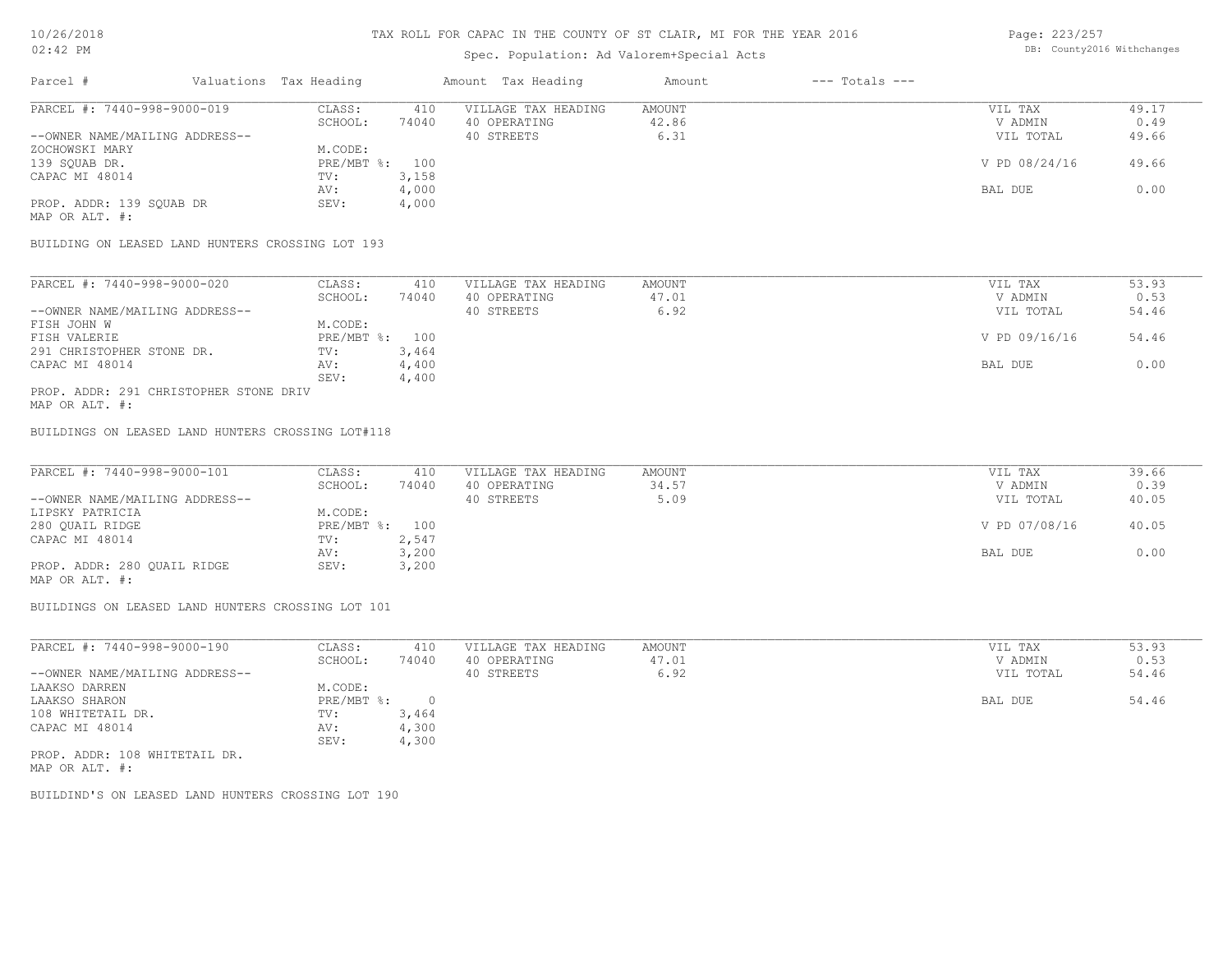# 10/26/2018

#### TAX ROLL FOR CAPAC IN THE COUNTY OF ST CLAIR, MI FOR THE YEAR 2016

| Page: 224/257 |                            |
|---------------|----------------------------|
|               | DB: County2016 Withchanges |

| Parcel #<br>Valuations Tax Heading<br>Amount Tax Heading<br>Amount<br>$---$ Totals $---$<br>PARCEL #: 7440-999-0002-001<br>CLASS:<br>VILLAGE TAX HEADING<br>VIL TAX<br>251<br>AMOUNT<br>616.21<br>V ADMIN<br>SCHOOL:<br>74040<br>40 OPERATING<br>--OWNER NAME/MAILING ADDRESS--<br>40 STREETS<br>90.80<br>VIL TOTAL<br>T-MOBILE CENTRAL LLC<br>M.CODE:<br>T-MOBILE<br>PRE/MBT %: 100<br>V PD 09/12/16<br>45,400<br>PROPERTY TAX DEPARTMENT<br>TV:<br>45,400<br>12920 SE 38TH ST.<br>AV:<br>BAL DUE<br>45,400<br>BELLEVUE WA 98006<br>SEV:<br>PROP. ADDR:<br>MAP OR ALT. #:<br>PERSONALPROPERTY<br>PARCEL #: 7440-999-0002-100<br>CLASS:<br>251<br>VILLAGE TAX HEADING<br><b>AMOUNT</b><br>VIL TAX<br>40 OPERATING<br>SCHOOL:<br>74040<br>0.00<br>V ADMIN<br>0.00<br>0.00<br>--OWNER NAME/MAILING ADDRESS--<br>40 STREETS<br>VIL TOTAL<br>UNIFI EQUIPMENT FINANCE INC.<br>M.CODE:<br>3893 RESEARCH PARK DR<br>$PRE/MBT$ $\div$<br>BAL DUE<br>100<br>ANN ARBOR MI 48108<br>TV:<br>$\circ$<br>$\circ$<br>AV:<br>$\circ$<br>PROP. ADDR:<br>SEV:<br>MAP OR ALT. #:<br>PERSONAL PROPERTY<br>PARCEL #: 7440-999-0002-200<br>CLASS:<br>VILLAGE TAX HEADING<br><b>AMOUNT</b><br>VIL TAX<br>251<br>SCHOOL:<br>0.00<br>0.00<br>74040<br>40 OPERATING<br>V ADMIN<br>--OWNER NAME/MAILING ADDRESS--<br>40 STREETS<br>0.00<br>VIL TOTAL<br>HP FININCIAL SERVICES<br>M.CODE:<br>P.O. BOX 251209<br>PRE/MBT %:<br>100<br>BAL DUE<br>$\circ$<br>PLANO TX 75025-1209<br>TV:<br>$\circ$<br>AV:<br>$\circ$<br>PROP. ADDR:<br>SEV:<br>MAP OR ALT. #:<br>PERSONAL PROPERTY<br>PARCEL #: 7440-999-0004-000<br>VILLAGE TAX HEADING<br>CLASS:<br>251<br>AMOUNT<br>VIL TAX<br>0.00<br>0.00<br>SCHOOL:<br>74040<br>40 OPERATING<br>V ADMIN<br>40 STREETS<br>0.00<br>--OWNER NAME/MAILING ADDRESS--<br>VIL TOTAL<br>CAPAC CHIROPRACTIC CLINIC<br>M.CODE:<br>$PRE/MBT$ $\div$<br>116 N MAIN ST<br>100<br>BAL DUE<br>$\circ$<br>CAPAC MI 48014<br>TV:<br>$\circledcirc$<br>AV:<br>$\circ$<br>SEV:<br>PROP. ADDR: 116 N MAIN ST<br>MAP OR ALT. #:<br>PERSONAL PROPERTY | $02:42$ PM | Spec. Population: Ad Valorem+Special Acts |  | DB: County2016 Withchanges |
|-----------------------------------------------------------------------------------------------------------------------------------------------------------------------------------------------------------------------------------------------------------------------------------------------------------------------------------------------------------------------------------------------------------------------------------------------------------------------------------------------------------------------------------------------------------------------------------------------------------------------------------------------------------------------------------------------------------------------------------------------------------------------------------------------------------------------------------------------------------------------------------------------------------------------------------------------------------------------------------------------------------------------------------------------------------------------------------------------------------------------------------------------------------------------------------------------------------------------------------------------------------------------------------------------------------------------------------------------------------------------------------------------------------------------------------------------------------------------------------------------------------------------------------------------------------------------------------------------------------------------------------------------------------------------------------------------------------------------------------------------------------------------------------------------------------------------------------------------------------------------------------------------------------------------------------------------------------------------------------------------------------------------------------------|------------|-------------------------------------------|--|----------------------------|
|                                                                                                                                                                                                                                                                                                                                                                                                                                                                                                                                                                                                                                                                                                                                                                                                                                                                                                                                                                                                                                                                                                                                                                                                                                                                                                                                                                                                                                                                                                                                                                                                                                                                                                                                                                                                                                                                                                                                                                                                                                         |            |                                           |  |                            |
|                                                                                                                                                                                                                                                                                                                                                                                                                                                                                                                                                                                                                                                                                                                                                                                                                                                                                                                                                                                                                                                                                                                                                                                                                                                                                                                                                                                                                                                                                                                                                                                                                                                                                                                                                                                                                                                                                                                                                                                                                                         |            |                                           |  | 707.01<br>7.07<br>714.08   |
|                                                                                                                                                                                                                                                                                                                                                                                                                                                                                                                                                                                                                                                                                                                                                                                                                                                                                                                                                                                                                                                                                                                                                                                                                                                                                                                                                                                                                                                                                                                                                                                                                                                                                                                                                                                                                                                                                                                                                                                                                                         |            |                                           |  | 714.08                     |
|                                                                                                                                                                                                                                                                                                                                                                                                                                                                                                                                                                                                                                                                                                                                                                                                                                                                                                                                                                                                                                                                                                                                                                                                                                                                                                                                                                                                                                                                                                                                                                                                                                                                                                                                                                                                                                                                                                                                                                                                                                         |            |                                           |  | 0.00                       |
|                                                                                                                                                                                                                                                                                                                                                                                                                                                                                                                                                                                                                                                                                                                                                                                                                                                                                                                                                                                                                                                                                                                                                                                                                                                                                                                                                                                                                                                                                                                                                                                                                                                                                                                                                                                                                                                                                                                                                                                                                                         |            |                                           |  |                            |
|                                                                                                                                                                                                                                                                                                                                                                                                                                                                                                                                                                                                                                                                                                                                                                                                                                                                                                                                                                                                                                                                                                                                                                                                                                                                                                                                                                                                                                                                                                                                                                                                                                                                                                                                                                                                                                                                                                                                                                                                                                         |            |                                           |  |                            |
|                                                                                                                                                                                                                                                                                                                                                                                                                                                                                                                                                                                                                                                                                                                                                                                                                                                                                                                                                                                                                                                                                                                                                                                                                                                                                                                                                                                                                                                                                                                                                                                                                                                                                                                                                                                                                                                                                                                                                                                                                                         |            |                                           |  | 0.00                       |
|                                                                                                                                                                                                                                                                                                                                                                                                                                                                                                                                                                                                                                                                                                                                                                                                                                                                                                                                                                                                                                                                                                                                                                                                                                                                                                                                                                                                                                                                                                                                                                                                                                                                                                                                                                                                                                                                                                                                                                                                                                         |            |                                           |  | 0.00                       |
|                                                                                                                                                                                                                                                                                                                                                                                                                                                                                                                                                                                                                                                                                                                                                                                                                                                                                                                                                                                                                                                                                                                                                                                                                                                                                                                                                                                                                                                                                                                                                                                                                                                                                                                                                                                                                                                                                                                                                                                                                                         |            |                                           |  | 0.00                       |
|                                                                                                                                                                                                                                                                                                                                                                                                                                                                                                                                                                                                                                                                                                                                                                                                                                                                                                                                                                                                                                                                                                                                                                                                                                                                                                                                                                                                                                                                                                                                                                                                                                                                                                                                                                                                                                                                                                                                                                                                                                         |            |                                           |  |                            |
|                                                                                                                                                                                                                                                                                                                                                                                                                                                                                                                                                                                                                                                                                                                                                                                                                                                                                                                                                                                                                                                                                                                                                                                                                                                                                                                                                                                                                                                                                                                                                                                                                                                                                                                                                                                                                                                                                                                                                                                                                                         |            |                                           |  |                            |
|                                                                                                                                                                                                                                                                                                                                                                                                                                                                                                                                                                                                                                                                                                                                                                                                                                                                                                                                                                                                                                                                                                                                                                                                                                                                                                                                                                                                                                                                                                                                                                                                                                                                                                                                                                                                                                                                                                                                                                                                                                         |            |                                           |  | 0.00                       |
|                                                                                                                                                                                                                                                                                                                                                                                                                                                                                                                                                                                                                                                                                                                                                                                                                                                                                                                                                                                                                                                                                                                                                                                                                                                                                                                                                                                                                                                                                                                                                                                                                                                                                                                                                                                                                                                                                                                                                                                                                                         |            |                                           |  | 0.00                       |
|                                                                                                                                                                                                                                                                                                                                                                                                                                                                                                                                                                                                                                                                                                                                                                                                                                                                                                                                                                                                                                                                                                                                                                                                                                                                                                                                                                                                                                                                                                                                                                                                                                                                                                                                                                                                                                                                                                                                                                                                                                         |            |                                           |  | 0.00                       |
|                                                                                                                                                                                                                                                                                                                                                                                                                                                                                                                                                                                                                                                                                                                                                                                                                                                                                                                                                                                                                                                                                                                                                                                                                                                                                                                                                                                                                                                                                                                                                                                                                                                                                                                                                                                                                                                                                                                                                                                                                                         |            |                                           |  |                            |
|                                                                                                                                                                                                                                                                                                                                                                                                                                                                                                                                                                                                                                                                                                                                                                                                                                                                                                                                                                                                                                                                                                                                                                                                                                                                                                                                                                                                                                                                                                                                                                                                                                                                                                                                                                                                                                                                                                                                                                                                                                         |            |                                           |  |                            |
|                                                                                                                                                                                                                                                                                                                                                                                                                                                                                                                                                                                                                                                                                                                                                                                                                                                                                                                                                                                                                                                                                                                                                                                                                                                                                                                                                                                                                                                                                                                                                                                                                                                                                                                                                                                                                                                                                                                                                                                                                                         |            |                                           |  | 0.00                       |
|                                                                                                                                                                                                                                                                                                                                                                                                                                                                                                                                                                                                                                                                                                                                                                                                                                                                                                                                                                                                                                                                                                                                                                                                                                                                                                                                                                                                                                                                                                                                                                                                                                                                                                                                                                                                                                                                                                                                                                                                                                         |            |                                           |  | 0.00                       |
|                                                                                                                                                                                                                                                                                                                                                                                                                                                                                                                                                                                                                                                                                                                                                                                                                                                                                                                                                                                                                                                                                                                                                                                                                                                                                                                                                                                                                                                                                                                                                                                                                                                                                                                                                                                                                                                                                                                                                                                                                                         |            |                                           |  | 0.00                       |
|                                                                                                                                                                                                                                                                                                                                                                                                                                                                                                                                                                                                                                                                                                                                                                                                                                                                                                                                                                                                                                                                                                                                                                                                                                                                                                                                                                                                                                                                                                                                                                                                                                                                                                                                                                                                                                                                                                                                                                                                                                         |            |                                           |  |                            |
|                                                                                                                                                                                                                                                                                                                                                                                                                                                                                                                                                                                                                                                                                                                                                                                                                                                                                                                                                                                                                                                                                                                                                                                                                                                                                                                                                                                                                                                                                                                                                                                                                                                                                                                                                                                                                                                                                                                                                                                                                                         |            |                                           |  |                            |
|                                                                                                                                                                                                                                                                                                                                                                                                                                                                                                                                                                                                                                                                                                                                                                                                                                                                                                                                                                                                                                                                                                                                                                                                                                                                                                                                                                                                                                                                                                                                                                                                                                                                                                                                                                                                                                                                                                                                                                                                                                         |            |                                           |  |                            |
|                                                                                                                                                                                                                                                                                                                                                                                                                                                                                                                                                                                                                                                                                                                                                                                                                                                                                                                                                                                                                                                                                                                                                                                                                                                                                                                                                                                                                                                                                                                                                                                                                                                                                                                                                                                                                                                                                                                                                                                                                                         |            |                                           |  |                            |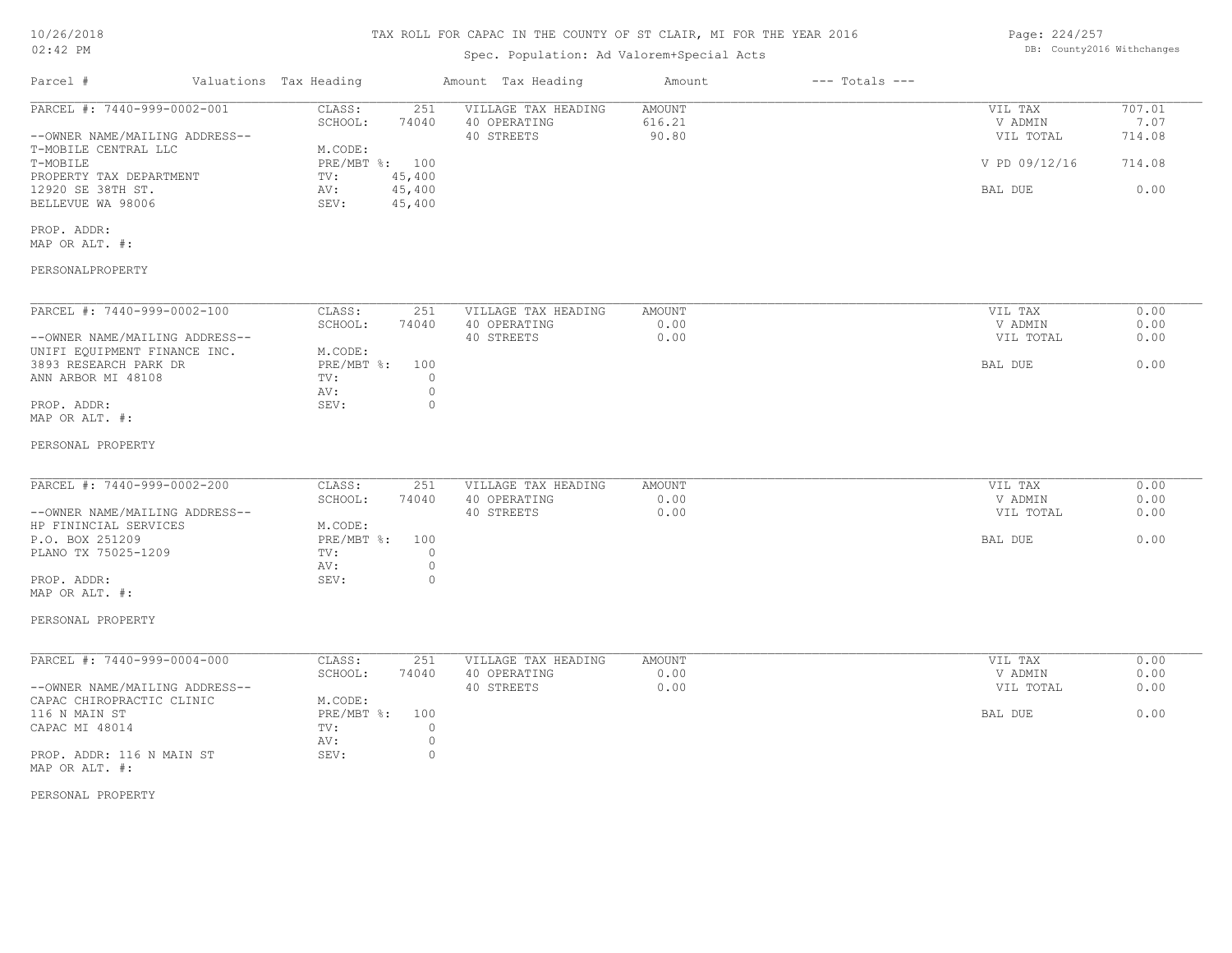## TAX ROLL FOR CAPAC IN THE COUNTY OF ST CLAIR, MI FOR THE YEAR 2016

# Spec. Population: Ad Valorem+Special Acts

Page: 225/257 DB: County2016 Withchanges

| Parcel #                                                                                                                                                                                               | Valuations Tax Heading                                                                                          | Amount Tax Heading                                                                 | Amount                         | $---$ Totals $---$ |                                                             |                                         |
|--------------------------------------------------------------------------------------------------------------------------------------------------------------------------------------------------------|-----------------------------------------------------------------------------------------------------------------|------------------------------------------------------------------------------------|--------------------------------|--------------------|-------------------------------------------------------------|-----------------------------------------|
| PARCEL #: 7440-999-0004-100<br>--OWNER NAME/MAILING ADDRESS--<br>SUPERIOR AUTO REPAIR<br>104 E MILL ST<br>CAPAC MI 48014<br>PROP. ADDR: 104 E MILL STREET<br>MAP OR ALT. #:<br>PERSONAL PROPERTY       | CLASS:<br>251<br>SCHOOL:<br>74040<br>M.CODE:<br>PRE/MBT %: 100<br>3,500<br>TV:<br>AV:<br>3,500<br>SEV:<br>3,500 | VILLAGE TAX HEADING<br>40 OPERATING<br>40 STREETS                                  | <b>AMOUNT</b><br>47.50<br>7.00 |                    | VIL TAX<br>V ADMIN<br>VIL TOTAL<br>V PD 09/12/16<br>BAL DUE | 54.50<br>0.54<br>55.04<br>55.04<br>0.00 |
| PARCEL #: 7440-999-0005-000<br>--OWNER NAME/MAILING ADDRESS--<br>LOUIE'S FAMILY RESTAURANT<br>560 N MAIN ST<br>CAPAC MI 48014-3150<br>PROP. ADDR: 560 N MAIN ST<br>MAP OR ALT. #:<br>PERSONAL PROPERTY | CLASS:<br>251<br>SCHOOL:<br>74040<br>M.CODE:<br>PRE/MBT %:<br>100<br>TV:<br>AV:<br>SEV:                         | VILLAGE TAX HEADING<br>40 OPERATING<br>40 STREETS<br>$\circ$<br>$\circ$<br>$\circ$ | <b>AMOUNT</b><br>0.00<br>0.00  |                    | VIL TAX<br>V ADMIN<br>VIL TOTAL<br>BAL DUE                  | 0.00<br>0.00<br>0.00<br>0.00            |
| PARCEL #: 7440-999-0006-000<br>--OWNER NAME/MAILING ADDRESS--<br>SDS PHAMACY<br>CAPAC PHARMACY<br>25 S MAIN ST<br>YALE MI 48097<br>PROP. ADDR: 136 N MAIN ST<br>MAP OR ALT. #:<br>PERSONAL PROPERTY    | CLASS:<br>251<br>SCHOOL:<br>74040<br>M.CODE:<br>$PRE/MBT$ $\div$<br>100<br>TV:<br>AV:<br>SEV:                   | VILLAGE TAX HEADING<br>40 OPERATING<br>40 STREETS<br>$\circ$<br>$\circ$<br>$\circ$ | AMOUNT<br>0.00<br>0.00         |                    | VIL TAX<br>V ADMIN<br>VIL TOTAL<br>BAL DUE                  | 0.00<br>0.00<br>0.00<br>0.00            |
| PARCEL #: 7440-999-0010-001<br>--OWNER NAME/MAILING ADDRESS--<br>M G FOOD & GAS INC.<br>MARATHON GAS STATION<br>201 N MAIN<br>CAPAC MI 48014<br>PROP. ADDR: 201 N MAIN<br>MAP OR ALT. #:               | CLASS:<br>002<br>SCHOOL:<br>74040<br>M.CODE:<br>$PRE/MBT$ $\div$<br>100<br>TV:<br>AV:<br>SEV:                   | VILLAGE TAX HEADING<br>40 OPERATING<br>40 STREETS<br>$\circ$<br>$\circ$<br>$\circ$ | AMOUNT<br>0.00<br>0.00         |                    | VIL TAX<br>V ADMIN<br>VIL TOTAL<br>BAL DUE                  | 0.00<br>0.00<br>0.00<br>0.00            |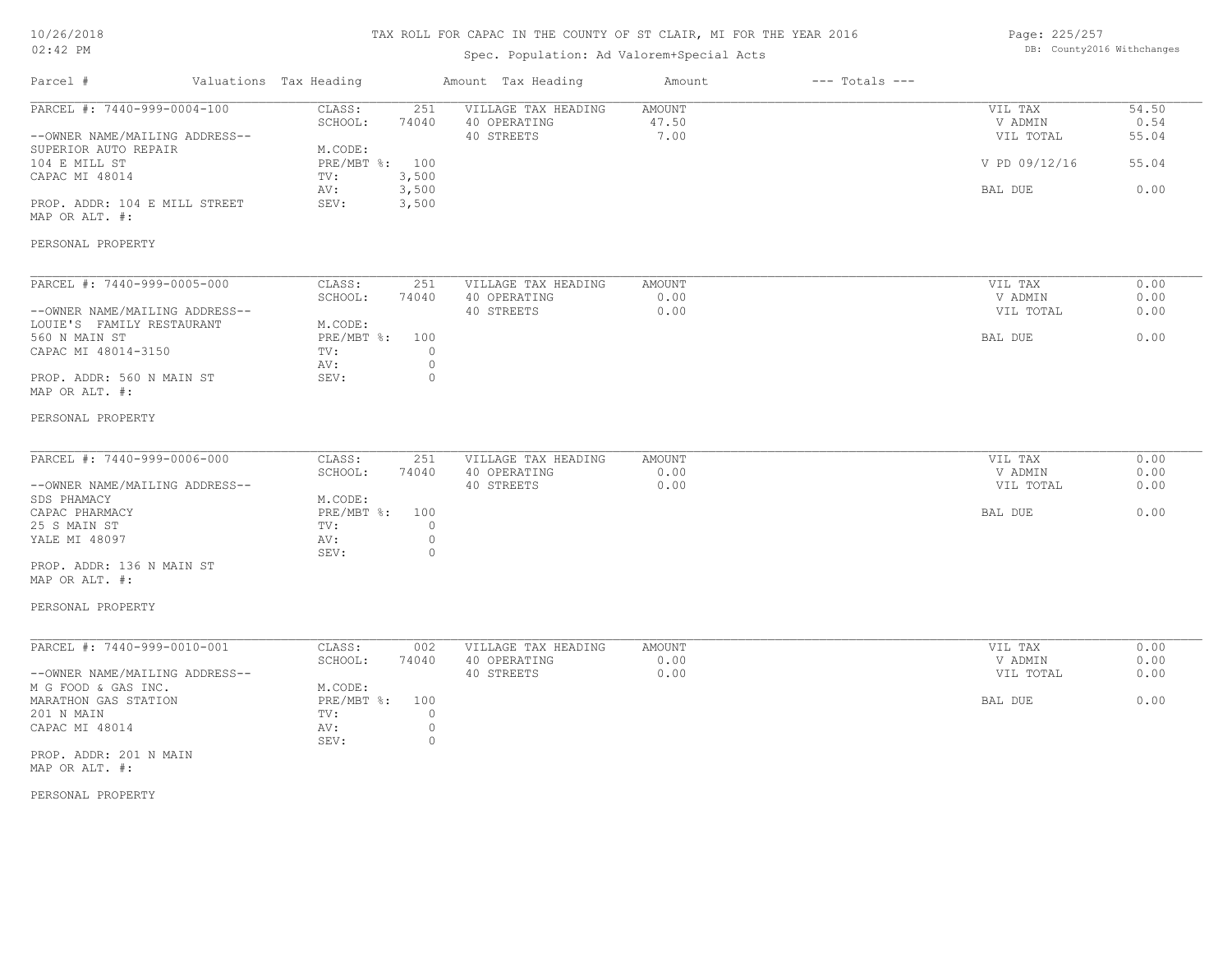## TAX ROLL FOR CAPAC IN THE COUNTY OF ST CLAIR, MI FOR THE YEAR 2016

# Spec. Population: Ad Valorem+Special Acts

| Parcel #                        | Valuations Tax Heading | Amount Tax Heading |                     | Amount | $---$ Totals $---$ |           |      |  |
|---------------------------------|------------------------|--------------------|---------------------|--------|--------------------|-----------|------|--|
| PARCEL #: 7440-999-0016-035     | CLASS:                 | 251                | VILLAGE TAX HEADING | AMOUNT |                    | VIL TAX   | 0.00 |  |
|                                 | SCHOOL:                | 74040              | 40 OPERATING        | 0.00   |                    | V ADMIN   | 0.00 |  |
| --OWNER NAME/MAILING ADDRESS--  |                        |                    | 40 STREETS          | 0.00   |                    | VIL TOTAL | 0.00 |  |
| LOGICALEASE, LLC                | M.CODE:                |                    |                     |        |                    |           |      |  |
| ADVANCE PROPERTY TAX COMPLIANCE | PRE/MBT %: 100         |                    |                     |        |                    | BAL DUE   | 0.00 |  |
| 1611 N INTERSTATE 35E STE 428   | TV:                    |                    |                     |        |                    |           |      |  |
| CARROLLTON TX 75006-8616        | AV:                    |                    |                     |        |                    |           |      |  |
|                                 | SEV:                   |                    |                     |        |                    |           |      |  |
| PROP. ADDR:                     |                        |                    |                     |        |                    |           |      |  |

MAP OR ALT. #:

PERSONAL PROPERTY

| PARCEL #: 7440-999-0017-100    | CLASS:     | 251   | VILLAGE TAX HEADING | AMOUNT | VIL TAX   | 0.00 |
|--------------------------------|------------|-------|---------------------|--------|-----------|------|
|                                | SCHOOL:    | 74040 | 40 OPERATING        | 0.00   | V ADMIN   | 0.00 |
| --OWNER NAME/MAILING ADDRESS-- |            |       | 40 STREETS          | 0.00   | VIL TOTAL | 0.00 |
| COCA-COLA COMPANY              | M.CODE:    |       |                     |        |           |      |
| PROPERTY TAX DEPT              | PRE/MBT %: | 100   |                     |        | BAL DUE   | 0.00 |
| PO BOX 4440                    | TV:        |       |                     |        |           |      |
| BRANDON FL 33509-4440          | AV:        |       |                     |        |           |      |
|                                | SEV:       |       |                     |        |           |      |
| PROP. ADDR:                    |            |       |                     |        |           |      |

MAP OR ALT. #:

#### PERSONAL PROPERTY

| PARCEL #: 7440-999-0018-000    | CLASS:         | 002   | VILLAGE TAX HEADING | AMOUNT | VIL TAX   | 0.00 |
|--------------------------------|----------------|-------|---------------------|--------|-----------|------|
|                                | SCHOOL:        | 74040 | 40 OPERATING        | 0.00   | V ADMIN   | 0.00 |
| --OWNER NAME/MAILING ADDRESS-- |                |       | 40 STREETS          | 0.00   | VIL TOTAL | 0.00 |
| BARB'S BOOKKEEPING & TAX       | M.CODE:        |       |                     |        |           |      |
| 109 S MAIN ST                  | PRE/MBT %: 100 |       |                     |        | BAL DUE   | 0.00 |
| CAPAC MI 48014                 | TV:            |       |                     |        |           |      |
|                                | AV:            |       |                     |        |           |      |
| PROP. ADDR: 109 S MAIN         | SEV:           |       |                     |        |           |      |
| MAP OR ALT. #:                 |                |       |                     |        |           |      |

#### PERSONAL PROPERTY

| PARCEL #: 7440-999-0021-050    | CLASS:     | 002   | VILLAGE TAX HEADING | AMOUNT | VIL TAX   | 0.00 |
|--------------------------------|------------|-------|---------------------|--------|-----------|------|
|                                | SCHOOL:    | 74040 | 40 OPERATING        | 0.00   | V ADMIN   | 0.00 |
| --OWNER NAME/MAILING ADDRESS-- |            |       | 40 STREETS          | 0.00   | VIL TOTAL | 0.00 |
| SPIFFY KLEAN                   | M.CODE:    |       |                     |        |           |      |
| 138 N MAIN ST                  | PRE/MBT %: | 100   |                     |        | BAL DUE   | 0.00 |
| CAPAC MI 48014                 | TV:        |       |                     |        |           |      |
|                                | AV:        |       |                     |        |           |      |
| PROP. ADDR: 138 N MAIN ST      | SEV:       |       |                     |        |           |      |
| MAP OR ALT. #:                 |            |       |                     |        |           |      |

PERSONAL PROPERTY

Page: 226/257 DB: County2016 Withchanges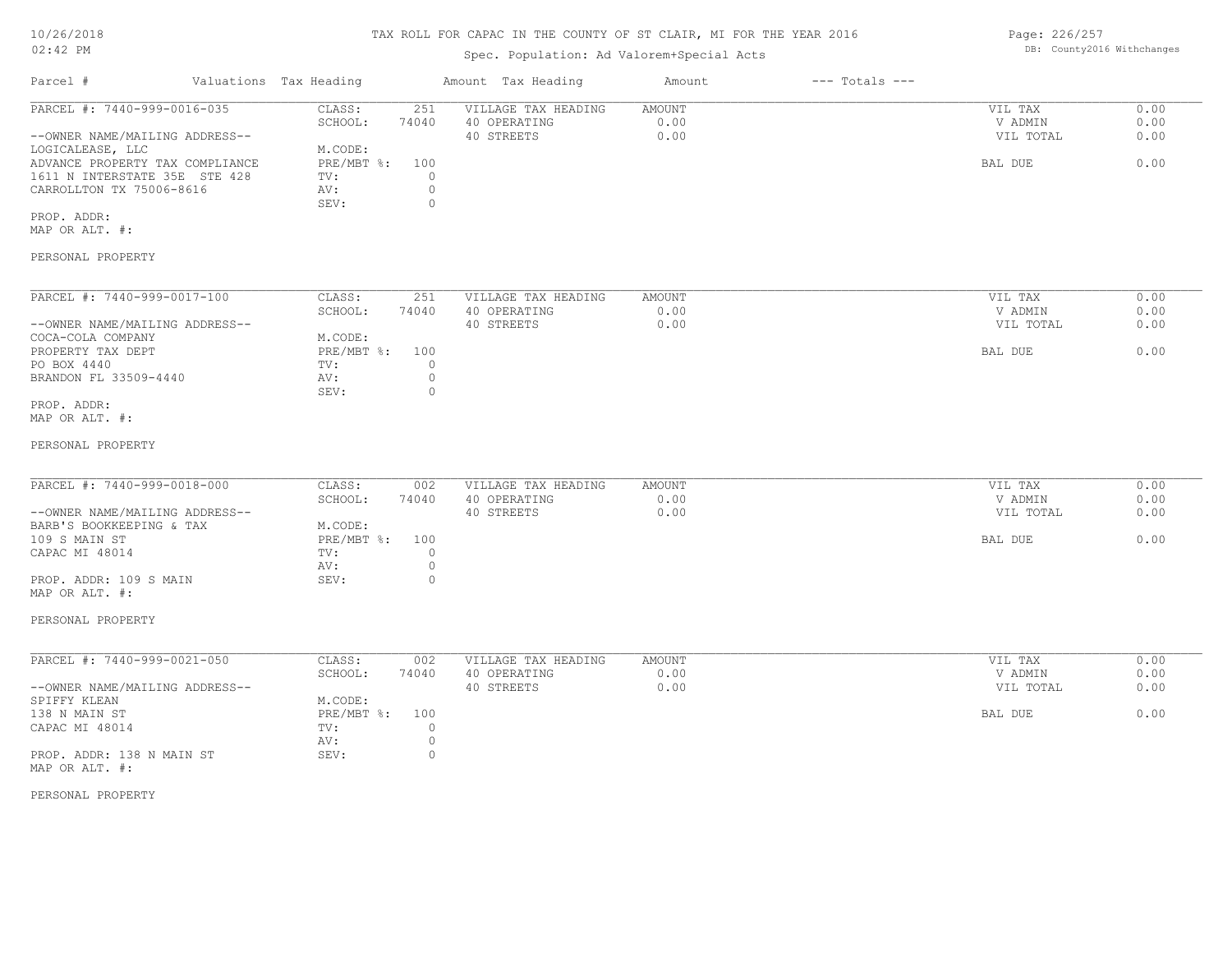# Spec. Population: Ad Valorem+Special Acts

| Page: 227/257 |                            |
|---------------|----------------------------|
|               | DB: County2016 Withchanges |

| Parcel #                                                      | Valuations Tax Heading                              | Amount Tax Heading                                | Amount                       | $---$ Totals $---$ |                                 |                               |
|---------------------------------------------------------------|-----------------------------------------------------|---------------------------------------------------|------------------------------|--------------------|---------------------------------|-------------------------------|
| PARCEL #: 7440-999-0022-000<br>--OWNER NAME/MAILING ADDRESS-- | CLASS:<br>551<br>SCHOOL:<br>74040                   | VILLAGE TAX HEADING<br>40 OPERATING<br>40 STREETS | AMOUNT<br>4,800.77<br>707.40 |                    | VIL TAX<br>V ADMIN<br>VIL TOTAL | 5,508.17<br>55.08<br>5,563.25 |
| CONSUMERS POWER<br>EP-10 PROPERTY TAX                         | M.CODE:<br>PRE/MBT %: 0                             |                                                   |                              |                    | V PD 09/02/16                   | 5,563.25                      |
| ONE ENERGY PLAZA<br>JACKSON MI 49201-9938                     | 353,700<br>TV:<br>353,700<br>AV:<br>SEV:<br>353,700 |                                                   |                              |                    | BAL DUE                         | 0.00                          |
| PROP. ADDR: 3201 E COURT STREET<br>MAP OR ALT. #:             |                                                     |                                                   |                              |                    |                                 |                               |
| PERSONAL PROPERTY                                             |                                                     |                                                   |                              |                    |                                 |                               |
| PARCEL #: 7440-999-0023-002                                   | CLASS:<br>251                                       | VILLAGE TAX HEADING                               | AMOUNT                       |                    | VIL TAX                         | 0.00                          |
| --OWNER NAME/MAILING ADDRESS--                                | SCHOOL:<br>74040                                    | 40 OPERATING<br>40 STREETS                        | 0.00<br>0.00                 |                    | V ADMIN<br>VIL TOTAL            | 0.00<br>0.00                  |
| MAIN STREET VILLA                                             | M.CODE:                                             |                                                   |                              |                    |                                 |                               |
| 512 N MAIN                                                    | PRE/MBT %: 100                                      |                                                   |                              |                    | BAL DUE                         | 0.00                          |
| CAPAC MI 48014                                                | $\circ$<br>TV:<br>$\circ$<br>AV:                    |                                                   |                              |                    |                                 |                               |
| PROP. ADDR: 512 N MAIN<br>MAP OR ALT. #:                      | $\circ$<br>SEV:                                     |                                                   |                              |                    |                                 |                               |
| PERSONAL PROPERTY                                             |                                                     |                                                   |                              |                    |                                 |                               |
| PARCEL #: 7440-999-0024-010                                   | CLASS:<br>351                                       | VILLAGE TAX HEADING                               | AMOUNT                       |                    | VIL TAX                         | 811.35                        |
| --OWNER NAME/MAILING ADDRESS--                                | SCHOOL:<br>74040                                    | 40 OPERATING<br>40 STREETS                        | 707.15<br>104.20             |                    | V ADMIN<br>VIL TOTAL            | 8.11<br>819.46                |
| HONDA OF AMERICA MFG.,                                        | M.CODE:                                             |                                                   |                              |                    |                                 |                               |
| 24000 HONDA PARKWAY                                           | PRE/MBT %: 100                                      |                                                   |                              |                    | V PD 09/16/16                   | 819.46                        |
| MARYSVILLE OH 43040                                           | TV:<br>52,100<br>AV:                                |                                                   |                              |                    | BAL DUE                         | 0.00                          |
| PROP. ADDR:                                                   | 52,100<br>52,100<br>SEV:                            |                                                   |                              |                    |                                 |                               |
| MAP OR ALT. #:                                                |                                                     |                                                   |                              |                    |                                 |                               |
| PERSONAL PROPERTY                                             |                                                     |                                                   |                              |                    |                                 |                               |
| PARCEL #: 7440-999-0025-000                                   | CLASS:<br>551                                       | VILLAGE TAX HEADING                               | AMOUNT                       |                    | VIL TAX                         | 14, 249.29                    |
|                                                               | SCHOOL:<br>74040                                    | 40 OPERATING                                      | 12,419.29                    |                    | V ADMIN                         | 142.49                        |
| --OWNER NAME/MAILING ADDRESS--<br>DTE ELECTRIC COMPANY        | M.CODE:                                             | 40 STREETS                                        | 1,830.00                     |                    | VIL TOTAL                       | 14,391.78                     |
| PROPERTY TAX DEPARTMENT                                       | PRE/MBT %: 0                                        |                                                   |                              |                    | V PD 08/22/16 14,391.78         |                               |
| P.O.BOX 33017                                                 | 915,000<br>TV:                                      |                                                   |                              |                    |                                 |                               |
| DETROIT MI 48232                                              | 915,000<br>AV:<br>SEV:<br>915,000                   |                                                   |                              |                    | BAL DUE                         | 0.00                          |
| PROP. ADDR: 351 W MEIER ST<br>MAP OR ALT. #:                  |                                                     |                                                   |                              |                    |                                 |                               |
| PERSONAL PROPERTY                                             |                                                     |                                                   |                              |                    |                                 |                               |
|                                                               |                                                     |                                                   |                              |                    |                                 |                               |
|                                                               |                                                     |                                                   |                              |                    |                                 |                               |
|                                                               |                                                     |                                                   |                              |                    |                                 |                               |
|                                                               |                                                     |                                                   |                              |                    |                                 |                               |
|                                                               |                                                     |                                                   |                              |                    |                                 |                               |
|                                                               |                                                     |                                                   |                              |                    |                                 |                               |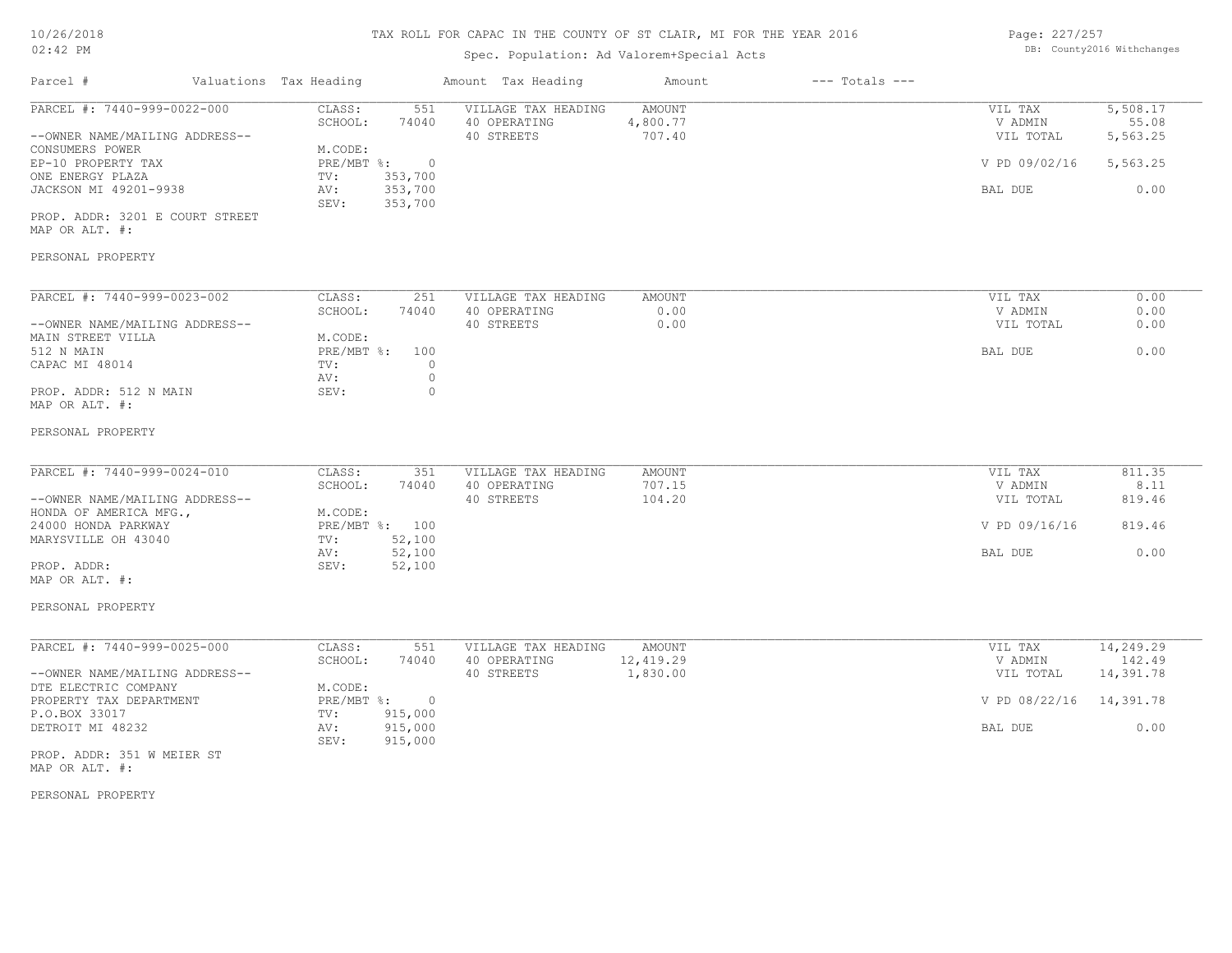Page: 228/257

| 02:42 PM                       |  |                        |             | Spec. Population: Ad Valorem+Special Acts | DB: County2016 Withchanges |                    |           |      |
|--------------------------------|--|------------------------|-------------|-------------------------------------------|----------------------------|--------------------|-----------|------|
| Parcel #                       |  | Valuations Tax Heading |             | Amount Tax Heading                        | Amount                     | $---$ Totals $---$ |           |      |
| PARCEL #: 7440-999-0026-010    |  | CLASS:                 | 002         | VILLAGE TAX HEADING                       | <b>AMOUNT</b>              |                    | VIL TAX   | 0.00 |
|                                |  | SCHOOL:                | 74040       | 40 OPERATING                              | 0.00                       |                    | V ADMIN   | 0.00 |
| --OWNER NAME/MAILING ADDRESS-- |  |                        |             | 40 STREETS                                | 0.00                       |                    | VIL TOTAL | 0.00 |
| ENBRIDGE ENERGY COMPANY, INC   |  | M.CODE:                |             |                                           |                            |                    |           |      |
| DUFF & PHELPS                  |  | PRE/MBT %:             | $\circ$     |                                           |                            |                    | BAL DUE   | 0.00 |
| P.O.BOX 2629                   |  | TV:                    | $\mathbb O$ |                                           |                            |                    |           |      |
| ADDISON TX 75001               |  | AV:                    | $\circ$     |                                           |                            |                    |           |      |
|                                |  | SEV:                   | $\circ$     |                                           |                            |                    |           |      |
| PROP. ADDR:                    |  |                        |             |                                           |                            |                    |           |      |
| MAP OR ALT. #:                 |  |                        |             |                                           |                            |                    |           |      |
| PERSONAL PROPERTY              |  |                        |             |                                           |                            |                    |           |      |
|                                |  |                        |             |                                           |                            |                    |           |      |
|                                |  |                        |             |                                           |                            |                    |           |      |
| PARCEL #: 7440-999-0027-001    |  | CLASS:                 | 251         | VILLAGE TAX HEADING                       | <b>AMOUNT</b>              |                    | VIL TAX   | 0.00 |
|                                |  | SCHOOL:                | 74040       | 40 OPERATING                              | 0.00                       |                    | V ADMIN   | 0.00 |
| --OWNER NAME/MAILING ADDRESS-- |  |                        |             | 40 STREETS                                | 0.00                       |                    | VIL TOTAL | 0.00 |
| CAPAC AUTO REPAIR INC          |  | M.CODE:                |             |                                           |                            |                    |           |      |
| 103 W MILL ST                  |  | PRE/MBT %:             | 100         |                                           |                            |                    | BAL DUE   | 0.00 |
| CAPAC MI 48014-3022            |  | TV:                    | $\circ$     |                                           |                            |                    |           |      |
|                                |  | AV:                    | $\circ$     |                                           |                            |                    |           |      |
| PROP. ADDR: 103 W MILL ST      |  | SEV:                   | $\circ$     |                                           |                            |                    |           |      |
| MAP OR ALT. #:                 |  |                        |             |                                           |                            |                    |           |      |
| PERSONAL PROPERTY              |  |                        |             |                                           |                            |                    |           |      |
|                                |  |                        |             |                                           |                            |                    |           |      |
|                                |  |                        |             |                                           |                            |                    |           |      |
| PARCEL #: 7440-999-0032-001    |  | CLASS:                 | 251         | VILLAGE TAX HEADING                       | <b>AMOUNT</b>              |                    | VIL TAX   | 0.00 |
|                                |  | SCHOOL:                | 74040       | 40 OPERATING                              | 0.00                       |                    | V ADMIN   | 0.00 |
| --OWNER NAME/MAILING ADDRESS-- |  |                        |             | 40 STREETS                                | 0.00                       |                    | VIL TOTAL | 0.00 |
| COMPASS TWO, LLC               |  | M.CODE:                |             |                                           |                            |                    |           |      |
| CTMI, LLC                      |  | PRE/MBT %:             | 100         |                                           |                            |                    | BAL DUE   | 0.00 |
| P.O. BOX 743068                |  | TV:                    | $\circ$     |                                           |                            |                    |           |      |
| DALLAS TX 75374                |  | AV:                    | $\circ$     |                                           |                            |                    |           |      |
|                                |  | SEV:                   | $\circ$     |                                           |                            |                    |           |      |

MAP OR ALT. #: PROP. ADDR:

PERSONAL PROPERTY

| PARCEL #: 7440-999-0033-000    | CLASS:     | 251   | VILLAGE TAX HEADING | AMOUNT | 0.00<br>VIL TAX   |
|--------------------------------|------------|-------|---------------------|--------|-------------------|
|                                | SCHOOL:    | 74040 | 40 OPERATING        | 0.00   | 0.00<br>V ADMIN   |
| --OWNER NAME/MAILING ADDRESS-- |            |       | 40 STREETS          | 0.00   | 0.00<br>VIL TOTAL |
| CAPAC CONSTRUCTION CO INC      | M.CODE:    |       |                     |        |                   |
| P.O.BOX 388                    | PRE/MBT %: | 100   |                     |        | 0.00<br>BAL DUE   |
| CAPAC MI 48014                 | TV:        |       |                     |        |                   |
|                                | AV:        |       |                     |        |                   |
| PROP. ADDR: 216 E HILL STREET  | SEV:       |       |                     |        |                   |
| MAP OR ALT. #:                 |            |       |                     |        |                   |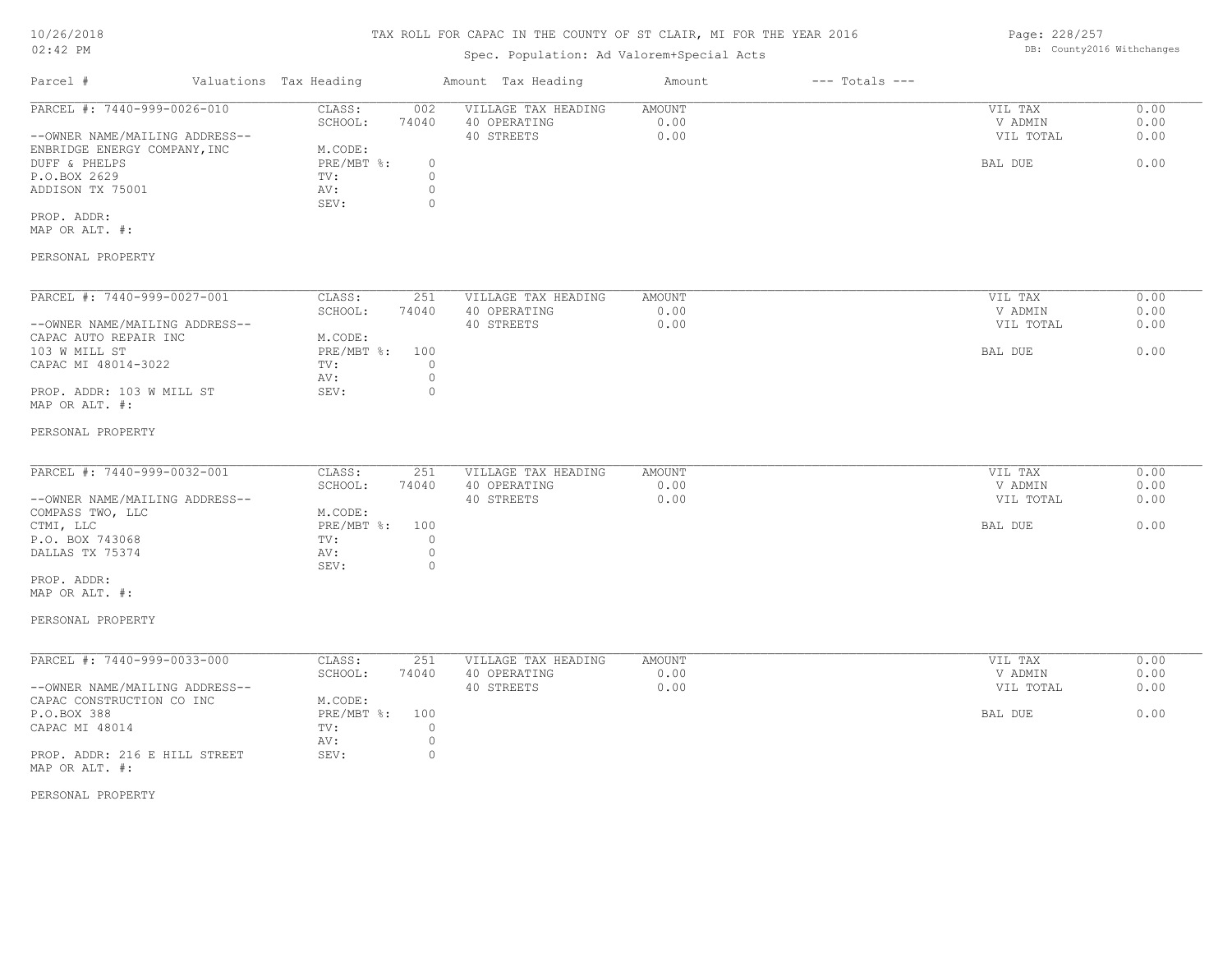#### Spec. Population: Ad Valorem+Special Acts

Page: 229/257 DB: County2016 Withchanges

| Parcel #                       |        | Valuations Tax Heading | Amount Tax Heading  |              | Amount | $---$ Totals $---$ |           |      |
|--------------------------------|--------|------------------------|---------------------|--------------|--------|--------------------|-----------|------|
| PARCEL #: 7440-999-0044-000    | CLASS: | 251                    | VILLAGE TAX HEADING | AMOUNT       |        | VIL TAX            | 0.00      |      |
|                                |        | SCHOOL:                | 74040               | 40 OPERATING | 0.00   |                    | V ADMIN   | 0.00 |
| --OWNER NAME/MAILING ADDRESS-- |        |                        |                     | 40 STREETS   | 0.00   |                    | VIL TOTAL | 0.00 |
| CAPAC FAMILY LAUNDRY           |        | M.CODE:                |                     |              |        |                    |           |      |
| MR.DANIEL L. MAROUARDT         |        | PRE/MBT %:             | 100                 |              |        |                    | BAL DUE   | 0.00 |
| 461 ELK LAKE DR                |        | TV:                    |                     |              |        |                    |           |      |
| ATTICA MI 48412-9807           |        | AV:                    |                     |              |        |                    |           |      |
|                                |        | SEV:                   |                     |              |        |                    |           |      |
| PROP. ADDR: 100 S MAIN         |        |                        |                     |              |        |                    |           |      |

MAP OR ALT. #:

#### Default Legal Description

| PARCEL #: 7440-999-0045-000    | CLASS:     | 251     | VILLAGE TAX HEADING | AMOUNT   | VIL TAX       | 3,454.09 |
|--------------------------------|------------|---------|---------------------|----------|---------------|----------|
|                                | SCHOOL:    | 74040   | 40 OPERATING        | 3,010.49 | V ADMIN       | 34.54    |
| --OWNER NAME/MAILING ADDRESS-- |            |         | 40 STREETS          | 443.60   | VIL TOTAL     | 3,488.63 |
| SUNRISE STORES #52             | M.CODE:    |         |                     |          |               |          |
| 69245 BURKE DRIVE              | PRE/MBT %: | 100     |                     |          | V PD 08/29/16 | 3,488.63 |
| RICHMOND MI 48062              | TV:        | 221,800 |                     |          |               |          |
|                                | AV:        | 221,800 |                     |          | BAL DUE       | 0.00     |
| PROP. ADDR: 120 S MAIN         | SEV:       | 221,800 |                     |          |               |          |
| MAP OR ALT. #:                 |            |         |                     |          |               |          |

#### PERSONAL PROPERTY

| PARCEL #: 7440-999-0045-001    | CLASS:  | 251            | VILLAGE TAX HEADING | AMOUNT   | VIL TAX       | 1,931.05 |
|--------------------------------|---------|----------------|---------------------|----------|---------------|----------|
|                                | SCHOOL: | 74040          | 40 OPERATING        | 1,683.05 | V ADMIN       | 19.31    |
| --OWNER NAME/MAILING ADDRESS-- |         |                | 40 STREETS          | 248.00   | VIL TOTAL     | 1,950.36 |
| SUNRISE CAR WASH               | M.CODE: |                |                     |          |               |          |
| 69245 BURKE DR                 |         | PRE/MBT %: 100 |                     |          | V PD 08/29/16 | 1,950.36 |
| RICHMOND MI 48062              | TV:     | 124,000        |                     |          |               |          |
|                                | AV:     | 124,000        |                     |          | BAL DUE       | 0.00     |
| PROP. ADDR: 4334 N CAPAC RD    | SEV:    | 124,000        |                     |          |               |          |
| MAP OR ALT. #:                 |         |                |                     |          |               |          |

# PERSONAL PROPERTY

#### MAP OR ALT. #: PROP. ADDR: 4309 CAPAC RD SEV: 47,400 AV: 47,400 and  $\sim$  0.00 and  $\sim$  0.00 and  $\sim$  0.00 and  $\sim$  0.00 and  $\sim$  0.00 and  $\sim$  0.00 and  $\sim$  0.00 and  $\sim$ CAPAC MI 48014 TV: 47,400<br>
AV: 47,400 4309 N CAPAC PRE/MBT %: 100 V PD 07/15/16 745.54 ELIZABETH VINCKIER KERSTEN, DDS,PLC M.CODE: --OWNER NAME/MAILING ADDRESS-- 40 STREETS 94.80 VIL TOTAL 745.54 SCHOOL: 74040 40 OPERATING 643.36 643.36 V ADMIN 7.38 PARCEL #: 7440-999-0050-002 CLASS: 251 VILLAGE TAX HEADING AMOUNT AMOUNT VIL TAX 738.16<br>SCHOOL: 74040 40 OPERATING 643.36 VADMIN 7.38  $\mathcal{L}_\mathcal{L} = \mathcal{L}_\mathcal{L} = \mathcal{L}_\mathcal{L} = \mathcal{L}_\mathcal{L} = \mathcal{L}_\mathcal{L} = \mathcal{L}_\mathcal{L} = \mathcal{L}_\mathcal{L} = \mathcal{L}_\mathcal{L} = \mathcal{L}_\mathcal{L} = \mathcal{L}_\mathcal{L} = \mathcal{L}_\mathcal{L} = \mathcal{L}_\mathcal{L} = \mathcal{L}_\mathcal{L} = \mathcal{L}_\mathcal{L} = \mathcal{L}_\mathcal{L} = \mathcal{L}_\mathcal{L} = \mathcal{L}_\mathcal{L}$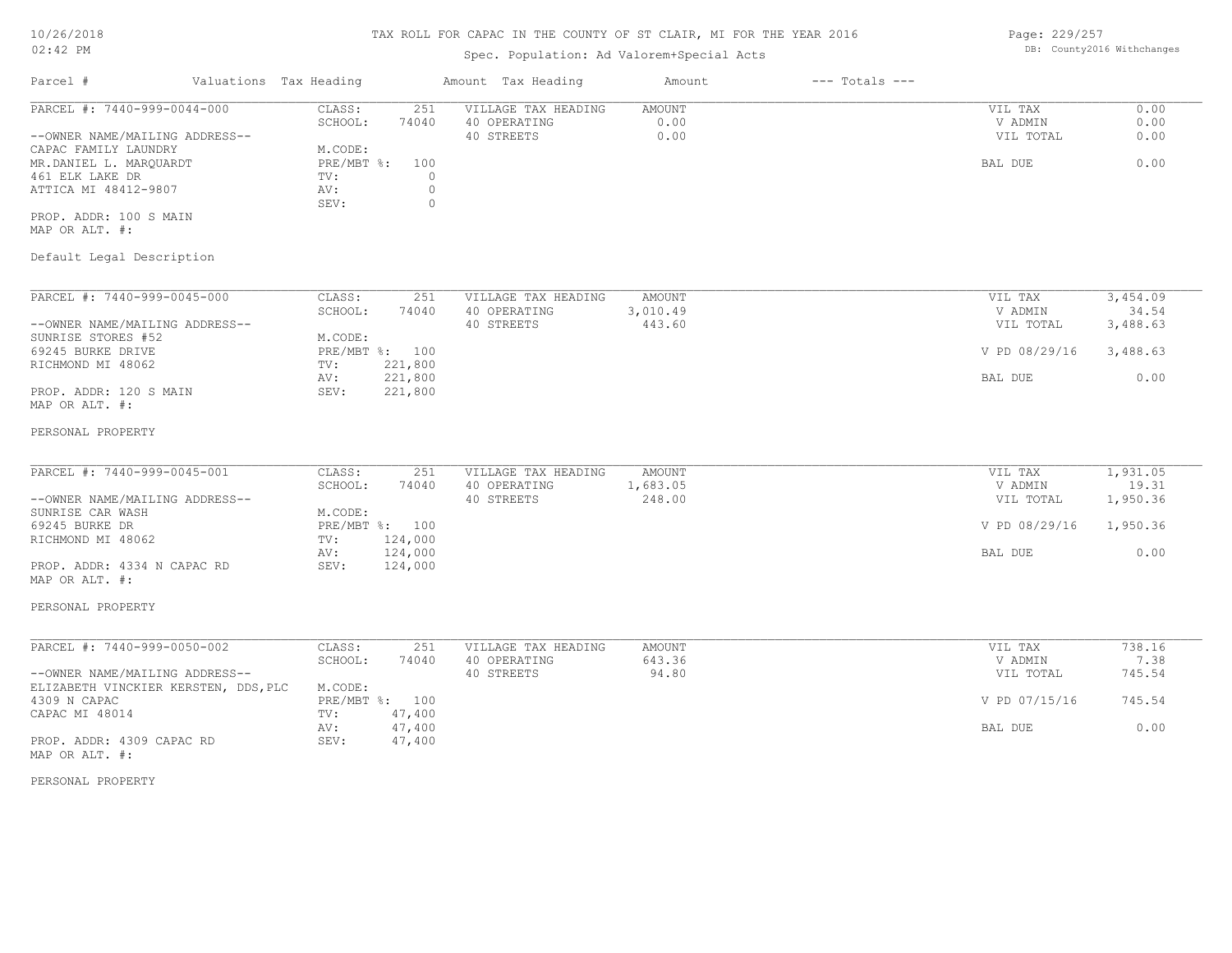## TAX ROLL FOR CAPAC IN THE COUNTY OF ST CLAIR, MI FOR THE YEAR 2016

# Spec. Population: Ad Valorem+Special Acts

| Parcel #                        |         | Valuations Tax Heading |              | Amount Tax Heading  | Amount | $---$ Totals $---$ |           |      |
|---------------------------------|---------|------------------------|--------------|---------------------|--------|--------------------|-----------|------|
| PARCEL #: 7440-999-0051-000     |         | CLASS:                 | 251          | VILLAGE TAX HEADING | AMOUNT |                    | VIL TAX   | 0.00 |
|                                 | SCHOOL: | 74040                  | 40 OPERATING | 0.00                |        | V ADMIN            | 0.00      |      |
| --OWNER NAME/MAILING ADDRESS--  |         |                        |              | 40 STREETS          | 0.00   |                    | VIL TOTAL | 0.00 |
| PITNEY BOWES INC                |         | M.CODE:                |              |                     |        |                    |           |      |
| MSC-TAX01                       |         | PRE/MBT %:             | 100          |                     |        |                    | BAL DUE   | 0.00 |
| 5310 CYPRESS CENTER DR. STE 110 |         | TV:                    |              |                     |        |                    |           |      |
| TAMPA FL 33609                  |         | AV:                    |              |                     |        |                    |           |      |
|                                 |         | SEV:                   |              |                     |        |                    |           |      |
| PROP. ADDR:                     |         |                        |              |                     |        |                    |           |      |

MAP OR ALT. #:

#### PERSONAL PROPERTY

| PARCEL #: 7440-999-0052-050    | CLASS:     | 251   | VILLAGE TAX HEADING | AMOUNT | VIL TAX   | 85.65 |
|--------------------------------|------------|-------|---------------------|--------|-----------|-------|
|                                | SCHOOL:    | 74040 | 40 OPERATING        | 74.65  | V ADMIN   | 0.85  |
| --OWNER NAME/MAILING ADDRESS-- |            |       | 40 STREETS          | 11.00  | VIL TOTAL | 86.50 |
| D & B CEMENT INC               | M.CODE:    |       |                     |        |           |       |
| LUMBARDO                       | PRE/MBT %: | 100   |                     |        | BAL DUE   | 86.50 |
| 4313 STEVENS DR                | TV:        | 5,500 |                     |        |           |       |
| CAPAC MI 48014                 | AV:        | 5,500 |                     |        |           |       |
|                                | SEV:       | 5,500 |                     |        |           |       |
| PROP. ADDR: 4313 STEVENS DR    |            |       |                     |        |           |       |

MAP OR ALT. #:

#### PERSONAL PROPERTY

| PARCEL #: 7440-999-0052-051       | CLASS:         | 251   | VILLAGE TAX HEADING | AMOUNT | VIL TAX   | 0.00 |
|-----------------------------------|----------------|-------|---------------------|--------|-----------|------|
|                                   | SCHOOL:        | 74040 | 40 OPERATING        | 0.00   | V ADMIN   | 0.00 |
| --OWNER NAME/MAILING ADDRESS--    |                |       | 40 STREETS          | 0.00   | VIL TOTAL | 0.00 |
| PITNEY BOWES GLOBAL FINANCIAL     | M.CODE:        |       |                     |        |           |      |
| 5310 CYPRESS CENTER DRIVE STE 110 | PRE/MBT %: 100 |       |                     |        | BAL DUE   | 0.00 |
| TAMPA FL 33609                    | TV:            |       |                     |        |           |      |
|                                   | AV:            |       |                     |        |           |      |
| PROP. ADDR:                       | SEV:           |       |                     |        |           |      |

#### PERSONAL PROPERTY

MAP OR ALT. #:

| PARCEL #: 7440-999-0053-500    | CLASS:     | 351   | VILLAGE TAX HEADING | AMOUNT | VIL TAX   | 0.00 |
|--------------------------------|------------|-------|---------------------|--------|-----------|------|
|                                | SCHOOL:    | 74040 | 40 OPERATING        | 0.00   | V ADMIN   | 0.00 |
| --OWNER NAME/MAILING ADDRESS-- |            |       | 40 STREETS          | 0.00   | VIL TOTAL | 0.00 |
| SUPERIOR MATERIALS LLC         | M.CODE:    |       |                     |        |           |      |
| P.O. BOX 2900                  | PRE/MBT %: | 100   |                     |        | BAL DUE   | 0.00 |
| FARMINGTON MI 48333            | TV:        |       |                     |        |           |      |
|                                | AV:        |       |                     |        |           |      |
| PROP. ADDR: 305 S MAIN         | SEV:       |       |                     |        |           |      |
| MAP OR ALT. #:                 |            |       |                     |        |           |      |

PERSONAL PROPERTY

Page: 230/257 DB: County2016 Withchanges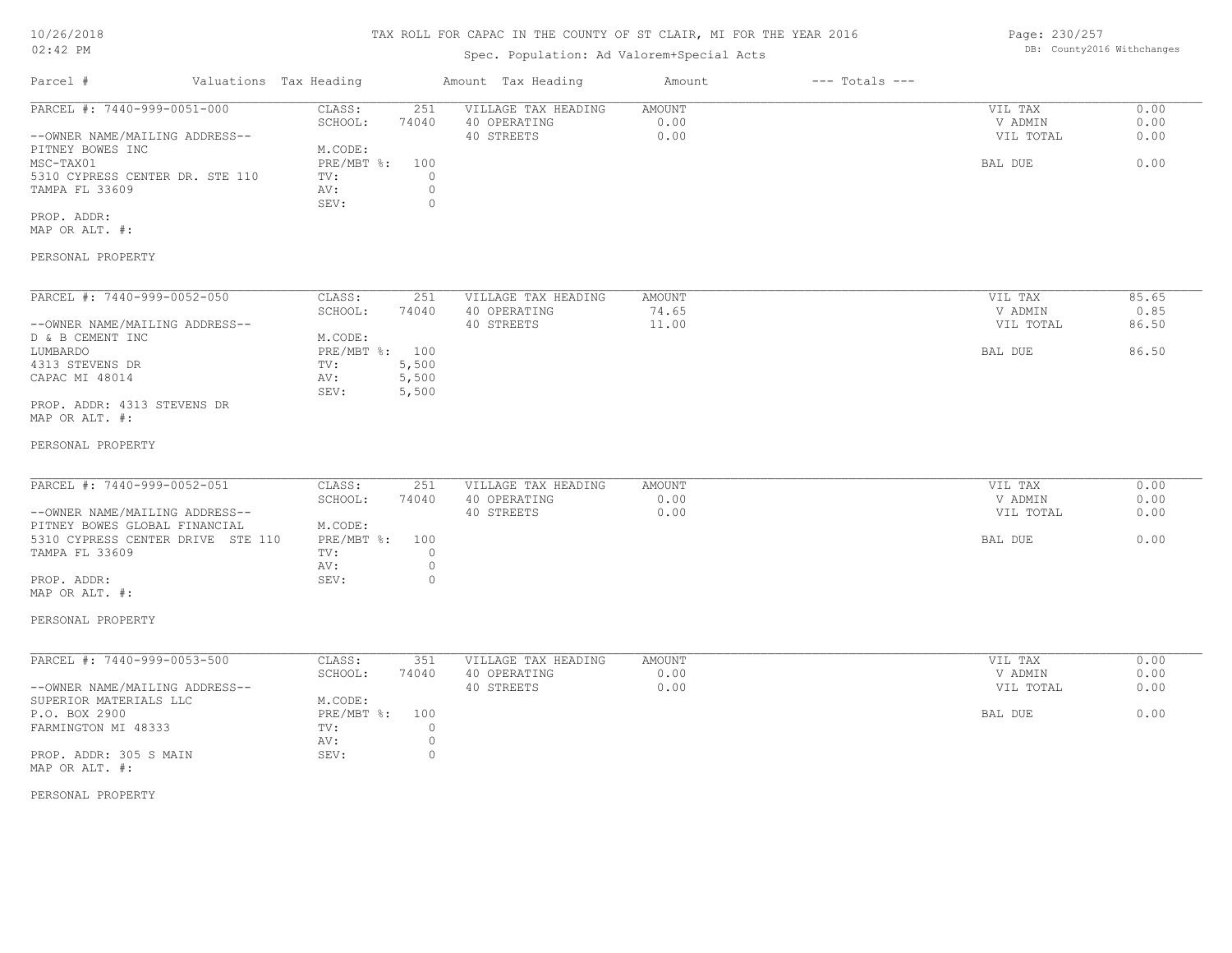## TAX ROLL FOR CAPAC IN THE COUNTY OF ST CLAIR, MI FOR THE YEAR 2016

# Spec. Population: Ad Valorem+Special Acts

Page: 231/257 DB: County2016 Withchanges

| Parcel #                                                                                                                                                        | Valuations Tax Heading |                                                                      |                                                | Amount Tax Heading                                | Amount                  | $---$ Totals $---$ |                                            |                              |
|-----------------------------------------------------------------------------------------------------------------------------------------------------------------|------------------------|----------------------------------------------------------------------|------------------------------------------------|---------------------------------------------------|-------------------------|--------------------|--------------------------------------------|------------------------------|
| PARCEL #: 7440-999-0054-050<br>--OWNER NAME/MAILING ADDRESS--<br>LEONARD CHARLES/PATRICIA<br>15183 DOWNEY RD<br>CAPAC MI 48014<br>PROP. ADDR: 105 E MILL STREET |                        | CLASS:<br>SCHOOL:<br>M.CODE:<br>PRE/MBT %: 100<br>TV:<br>AV:<br>SEV: | 002<br>74040<br>$\circ$<br>$\circ$<br>$\Omega$ | VILLAGE TAX HEADING<br>40 OPERATING<br>40 STREETS | AMOUNT<br>0.00<br>0.00  |                    | VIL TAX<br>V ADMIN<br>VIL TOTAL<br>BAL DUE | 0.00<br>0.00<br>0.00<br>0.00 |
| MAP OR ALT. #:                                                                                                                                                  |                        |                                                                      |                                                |                                                   |                         |                    |                                            |                              |
| PERSONAL PROPERTY                                                                                                                                               |                        |                                                                      |                                                |                                                   |                         |                    |                                            |                              |
| PARCEL #: 7440-999-0055-000<br>--OWNER NAME/MAILING ADDRESS--                                                                                                   |                        | CLASS:<br>SCHOOL:                                                    | 251<br>74040                                   | VILLAGE TAX HEADING<br>40 OPERATING<br>40 STREETS | AMOUNT<br>0.00<br>0.00  |                    | VIL TAX<br>V ADMIN<br>VIL TOTAL            | 0.00<br>0.00<br>0.00         |
| STATE FARM MUTUAL AUTO INS<br>CORP TAX<br>ONE STATE FARM PLAZA<br>BLOOMINGTON IL 61701-0001                                                                     |                        | M.CODE:<br>PRE/MBT %: 100<br>TV:<br>AV:                              | $\circ$<br>$\mathbb O$                         |                                                   |                         |                    | BAL DUE                                    | 0.00                         |
| PROP. ADDR:<br>MAP OR ALT. #:                                                                                                                                   |                        | SEV:                                                                 | $\circ$                                        |                                                   |                         |                    |                                            |                              |
| PERSONAL PROPERTY                                                                                                                                               |                        |                                                                      |                                                |                                                   |                         |                    |                                            |                              |
| PARCEL #: 7440-999-0058-000<br>--OWNER NAME/MAILING ADDRESS--                                                                                                   |                        | CLASS:<br>SCHOOL:                                                    | 251<br>74040                                   | VILLAGE TAX HEADING<br>40 OPERATING<br>40 STREETS | AMOUNT<br>24.43<br>3.60 |                    | VIL TAX<br>V ADMIN<br>VIL TOTAL            | 28.03<br>0.28<br>28.31       |
| GEORGE, T J/SPERRYS WELDING<br>112 N MAIN ST                                                                                                                    |                        | M.CODE:<br>PRE/MBT %: 100                                            |                                                |                                                   |                         |                    | V PD 09/16/16                              | 28.31                        |
| CAPAC MI 48014                                                                                                                                                  |                        | TV:<br>AV:                                                           | 1,800<br>1,800                                 |                                                   |                         |                    | BAL DUE                                    | 0.00                         |
| PROP. ADDR: 112 N MAIN ST<br>MAP OR ALT. #:                                                                                                                     |                        | SEV:                                                                 | 1,800                                          |                                                   |                         |                    |                                            |                              |
| PERSONAL PROPERTY                                                                                                                                               |                        |                                                                      |                                                |                                                   |                         |                    |                                            |                              |
| PARCEL #: 7440-999-0072-000                                                                                                                                     |                        | CLASS:<br>SCHOOL:                                                    | 251<br>74040                                   | VILLAGE TAX HEADING<br>40 OPERATING               | <b>AMOUNT</b><br>499.48 |                    | VIL TAX<br>V ADMIN                         | 573.08<br>5.73               |
| --OWNER NAME/MAILING ADDRESS--                                                                                                                                  |                        |                                                                      |                                                | 40 STREETS                                        | 73.60                   |                    | VIL TOTAL                                  | 578.81                       |
| COMCAST OF MICHIGAN IV, LLC<br>TAX DEPT<br>ONE COMCAST CENTER                                                                                                   |                        | M.CODE:<br>PRE/MBT %: 100<br>TV:                                     | 36,800                                         |                                                   |                         |                    | V PD 08/22/16                              | 578.81                       |
| PHILADELPHIA PA 19103-2838                                                                                                                                      |                        | AV:<br>SEV:                                                          | 36,800<br>36,800                               |                                                   |                         |                    | BAL DUE                                    | 0.00                         |
| PROP. ADDR:<br>MAP OR ALT. #:                                                                                                                                   |                        |                                                                      |                                                |                                                   |                         |                    |                                            |                              |
| PERSONAL PROPERTY                                                                                                                                               |                        |                                                                      |                                                |                                                   |                         |                    |                                            |                              |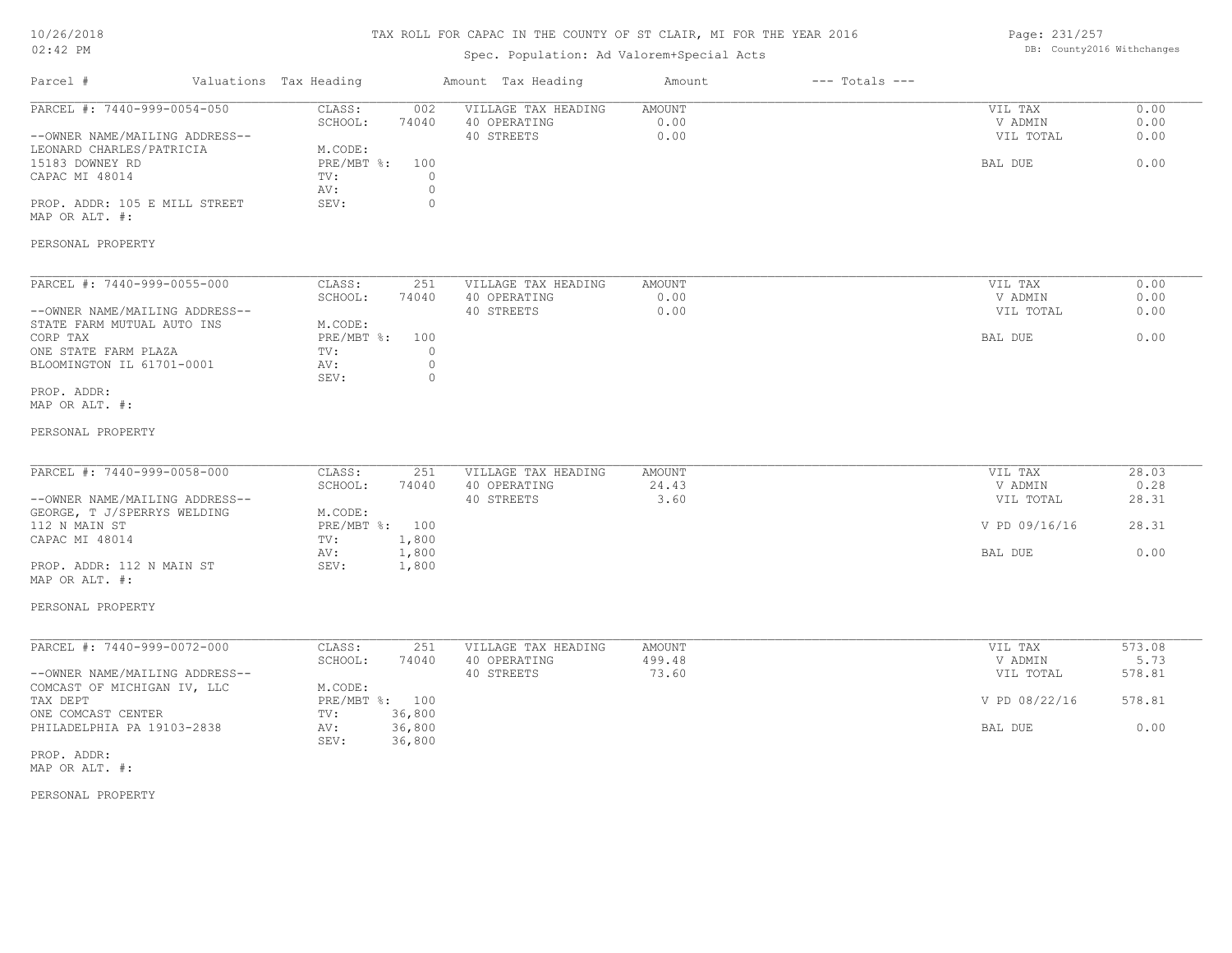## TAX ROLL FOR CAPAC IN THE COUNTY OF ST CLAIR, MI FOR THE YEAR 2016

# Spec. Population: Ad Valorem+Special Acts

Page: 232/257 DB: County2016 Withchanges

| Parcel #                                                                                                                                                                                  | Valuations Tax Heading                                                                                                   | Amount Tax Heading                                | Amount                 | $---$ Totals $---$ |                                            |                              |
|-------------------------------------------------------------------------------------------------------------------------------------------------------------------------------------------|--------------------------------------------------------------------------------------------------------------------------|---------------------------------------------------|------------------------|--------------------|--------------------------------------------|------------------------------|
| PARCEL #: 7440-999-0074-000<br>--OWNER NAME/MAILING ADDRESS--<br>CAPAC HARDWARE INC<br>P.O. BOX 609<br>CAPAC MI 48014<br>PROP. ADDR: 121 N MAIN ST<br>MAP OR ALT. #:<br>PERSONAL PROPERTY | CLASS:<br>002<br>SCHOOL:<br>74040<br>M.CODE:<br>PRE/MBT %:<br>100<br>$\circ$<br>TV:<br>$\circ$<br>AV:<br>$\circ$<br>SEV: | VILLAGE TAX HEADING<br>40 OPERATING<br>40 STREETS | AMOUNT<br>0.00<br>0.00 |                    | VIL TAX<br>V ADMIN<br>VIL TOTAL<br>BAL DUE | 0.00<br>0.00<br>0.00<br>0.00 |
|                                                                                                                                                                                           |                                                                                                                          |                                                   |                        |                    |                                            |                              |
| PARCEL #: 7440-999-0074-001<br>--OWNER NAME/MAILING ADDRESS--                                                                                                                             | CLASS:<br>251<br>74040<br>SCHOOL:                                                                                        | VILLAGE TAX HEADING<br>40 OPERATING<br>40 STREETS | AMOUNT<br>0.00<br>0.00 |                    | VIL TAX<br>V ADMIN<br>VIL TOTAL            | 0.00<br>0.00<br>0.00         |
| CAPAC HARDWARE STORE, LLC<br>JEFF KEGLER                                                                                                                                                  | M.CODE:<br>PRE/MBT %:<br>100                                                                                             |                                                   |                        |                    | BAL DUE                                    | 0.00                         |
| 121 N MAIN<br>CAPAC MI 48014                                                                                                                                                              | TV:<br>$\circ$<br>$\circ$<br>AV:                                                                                         |                                                   |                        |                    |                                            |                              |
| PROP. ADDR: 121 N MAIN<br>MAP OR ALT. #:                                                                                                                                                  | SEV:<br>$\circ$                                                                                                          |                                                   |                        |                    |                                            |                              |
| PERSONAL PROPERTY                                                                                                                                                                         |                                                                                                                          |                                                   |                        |                    |                                            |                              |
| PARCEL #: 7440-999-0079-100                                                                                                                                                               | CLASS:<br>251<br>SCHOOL:<br>74040                                                                                        | VILLAGE TAX HEADING<br>40 OPERATING               | AMOUNT<br>0.00         |                    | VIL TAX<br>V ADMIN                         | 0.00<br>0.00                 |
| --OWNER NAME/MAILING ADDRESS--<br>COMFORT TAN                                                                                                                                             | M.CODE:                                                                                                                  | 40 STREETS                                        | 0.00                   |                    | VIL TOTAL                                  | 0.00                         |
| 124 N MAIN ST<br>CAPAC MI 48014                                                                                                                                                           | PRE/MBT %:<br>100<br>0<br>TV:<br>$\circ$<br>AV:                                                                          |                                                   |                        |                    | BAL DUE                                    | 0.00                         |
| PROP. ADDR: 124 N MAIN ST<br>MAP OR ALT. #:                                                                                                                                               | SEV:<br>$\circ$                                                                                                          |                                                   |                        |                    |                                            |                              |
| PERSONAL PROPERTY                                                                                                                                                                         |                                                                                                                          |                                                   |                        |                    |                                            |                              |
| PARCEL #: 7440-999-0080-000                                                                                                                                                               | CLASS:<br>251                                                                                                            | VILLAGE TAX HEADING                               | AMOUNT                 |                    | VIL TAX                                    | 0.00                         |
| --OWNER NAME/MAILING ADDRESS--<br>GASS-BECKER INSURANCE AGENCY                                                                                                                            | SCHOOL:<br>74040<br>M.CODE:                                                                                              | 40 OPERATING<br>40 STREETS                        | 0.00<br>0.00           |                    | V ADMIN<br>VIL TOTAL                       | 0.00<br>0.00                 |
| 134 N MAIN ST<br>CAPAC MI 48014-3142                                                                                                                                                      | $PRE/MBT$ %:<br>100<br>TV:<br>$\circ$                                                                                    |                                                   |                        |                    | BAL DUE                                    | 0.00                         |
| PROP. ADDR: 134 N MAIN ST<br>MAP OR ALT. #:                                                                                                                                               | $\circ$<br>AV:<br>SEV:<br>0                                                                                              |                                                   |                        |                    |                                            |                              |
| PERSONAL PROPERTY                                                                                                                                                                         |                                                                                                                          |                                                   |                        |                    |                                            |                              |
|                                                                                                                                                                                           |                                                                                                                          |                                                   |                        |                    |                                            |                              |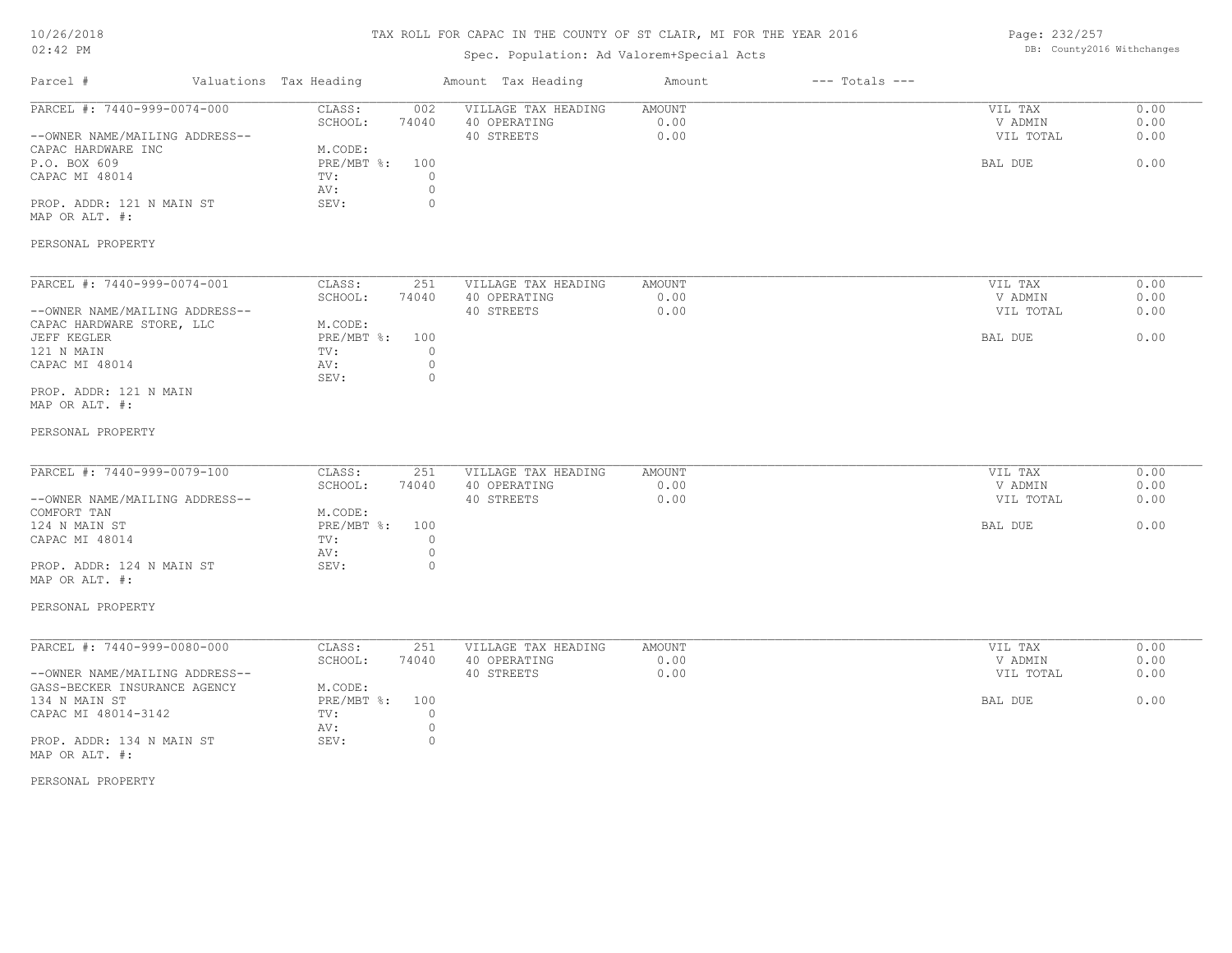## TAX ROLL FOR CAPAC IN THE COUNTY OF ST CLAIR, MI FOR THE YEAR 2016

# Spec. Population: Ad Valorem+Special Acts

Page: 233/257 DB: County2016 Withchanges

| Parcel #                                                                                                                                                                                                       | Valuations Tax Heading                                                                                                   | Amount Tax Heading                                | Amount                 | $---$ Totals $---$ |                                            |                              |
|----------------------------------------------------------------------------------------------------------------------------------------------------------------------------------------------------------------|--------------------------------------------------------------------------------------------------------------------------|---------------------------------------------------|------------------------|--------------------|--------------------------------------------|------------------------------|
| PARCEL #: 7440-999-0081-000<br>--OWNER NAME/MAILING ADDRESS--<br>IBM CREDIT LLC<br>PO BOX 1159<br>SOUTHBURY CT 06488<br>PROP. ADDR:<br>MAP OR ALT. #:<br>PERSONAL PROPERTY                                     | CLASS:<br>251<br>SCHOOL:<br>74040<br>M.CODE:<br>PRE/MBT %:<br>100<br>$\circ$<br>TV:<br>$\circ$<br>AV:<br>SEV:<br>$\circ$ | VILLAGE TAX HEADING<br>40 OPERATING<br>40 STREETS | AMOUNT<br>0.00<br>0.00 |                    | VIL TAX<br>V ADMIN<br>VIL TOTAL<br>BAL DUE | 0.00<br>0.00<br>0.00<br>0.00 |
| PARCEL #: 7440-999-0082-001<br>--OWNER NAME/MAILING ADDRESS--<br>GREAT LAKES RURAL DEVELOPMENT<br>PRIME PROPERTIES<br>13862 SIMONE DR<br>SHELBY MI 48315<br>PROP. ADDR: 15122 W PARK ST<br>MAP OR ALT. #:      | CLASS:<br>251<br>SCHOOL:<br>74040<br>M.CODE:<br>PRE/MBT %:<br>100<br>0<br>TV:<br>$\circ$<br>AV:<br>SEV:<br>$\circ$       | VILLAGE TAX HEADING<br>40 OPERATING<br>40 STREETS | AMOUNT<br>0.00<br>0.00 |                    | VIL TAX<br>V ADMIN<br>VIL TOTAL<br>BAL DUE | 0.00<br>0.00<br>0.00<br>0.00 |
| PERSONAL PROPERTY<br>PARCEL #: 7440-999-0083-000<br>--OWNER NAME/MAILING ADDRESS--<br>SELECT ACCOUNTING<br>124 N MAIN ST<br>CAPAC MI 48014<br>PROP. ADDR: 124 N MAIN ST<br>MAP OR ALT. #:<br>PERSONAL PROPERTY | CLASS:<br>002<br>SCHOOL:<br>74040<br>M.CODE:<br>PRE/MBT %:<br>100<br>$\circ$<br>TV:<br>$\circ$<br>AV:<br>SEV:<br>$\circ$ | VILLAGE TAX HEADING<br>40 OPERATING<br>40 STREETS | AMOUNT<br>0.00<br>0.00 |                    | VIL TAX<br>V ADMIN<br>VIL TOTAL<br>BAL DUE | 0.00<br>0.00<br>0.00<br>0.00 |
| PARCEL #: 7440-999-0084-000<br>--OWNER NAME/MAILING ADDRESS--<br>AMERIGAS PROPANE LP<br>P.O.BOX 798<br>VALLEY FORGE PA 19482<br>PROP. ADDR: 14900 DOWNEY RD<br>MAP OR ALT. #:<br>PERSONAL PROPERTY             | 251<br>CLASS:<br>SCHOOL:<br>74040<br>M.CODE:<br>PRE/MBT %:<br>100<br>TV:<br>0<br>$\circ$<br>AV:<br>$\circ$<br>SEV:       | VILLAGE TAX HEADING<br>40 OPERATING<br>40 STREETS | AMOUNT<br>0.00<br>0.00 |                    | VIL TAX<br>V ADMIN<br>VIL TOTAL<br>BAL DUE | 0.00<br>0.00<br>0.00<br>0.00 |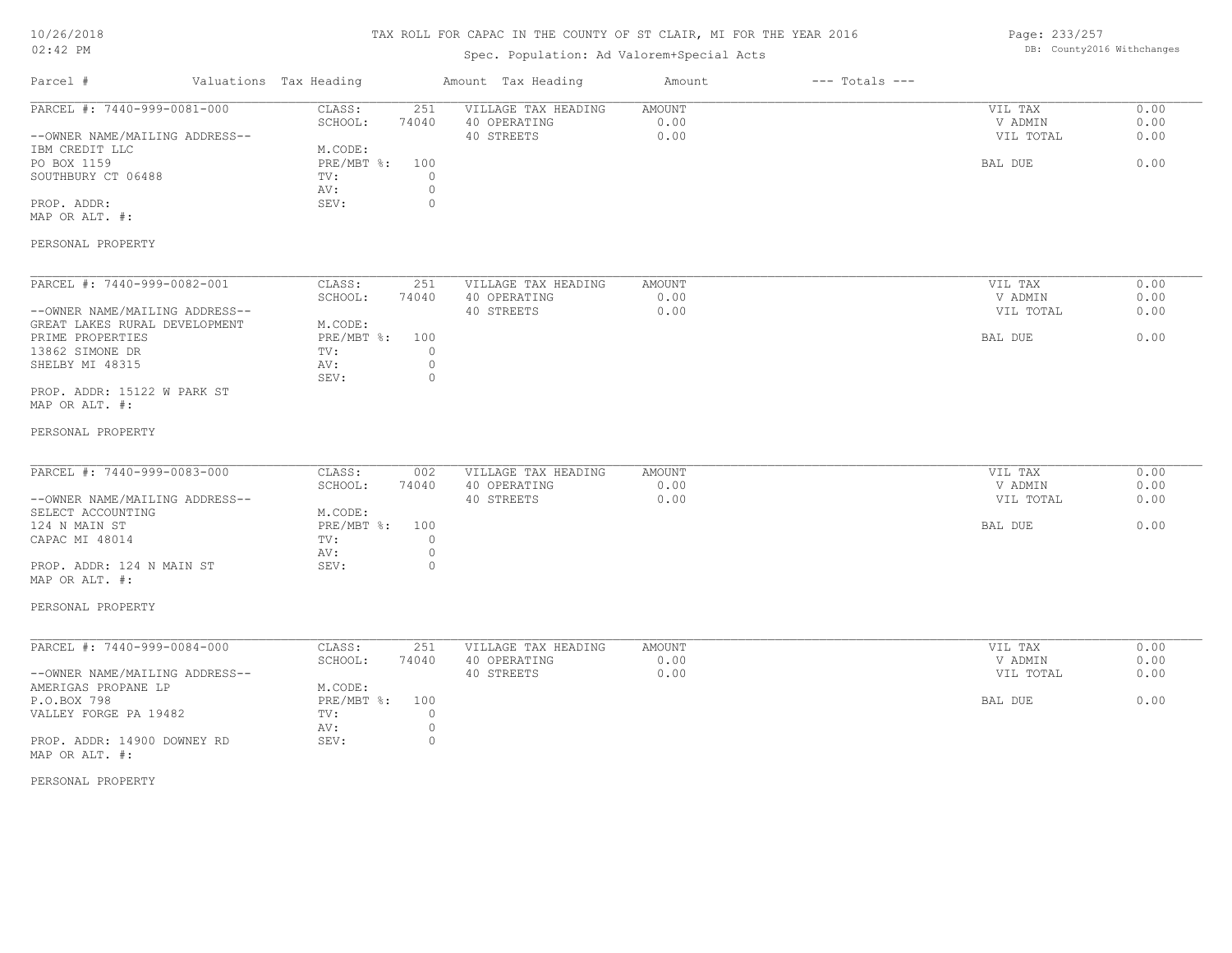#### TAX ROLL FOR CAPAC IN THE COUNTY OF ST CLAIR, MI FOR THE YEAR 2016

## Spec. Population: Ad Valorem+Special Acts

Parcel # Valuations Tax Heading Amount Tax Heading Amount --- Totals ---MAP OR ALT. #: PROP. ADDR: SEV: 0 SCOTTSDALE AZ 85261-4900 AV: 0 PO BOX 4900 TV: 0 RYAN LLC PRE/MBT %: 100 BAL DUE 0.00 FIRST DATA MERCHANTS MODE: MACODE: RYAN LLC PRE/MBT %: --OWNER NAME/MAILING ADDRESS-- 40 STREETS 0.00 VIL TOTAL 0.00 SCHOOL: 74040 40 OPERATING 0.00 V ADMIN 0.00 PARCEL #: 7440-999-0085-000 CLASS: 251 VILLAGE TAX HEADING AMOUNT AMOUNT VIL TAX 0.00<br>SCHOOL: 74040 40 OPERATING 0.00 0.00 VADMIN 0.00  $\mathcal{L}_\mathcal{L} = \mathcal{L}_\mathcal{L} = \mathcal{L}_\mathcal{L} = \mathcal{L}_\mathcal{L} = \mathcal{L}_\mathcal{L} = \mathcal{L}_\mathcal{L} = \mathcal{L}_\mathcal{L} = \mathcal{L}_\mathcal{L} = \mathcal{L}_\mathcal{L} = \mathcal{L}_\mathcal{L} = \mathcal{L}_\mathcal{L} = \mathcal{L}_\mathcal{L} = \mathcal{L}_\mathcal{L} = \mathcal{L}_\mathcal{L} = \mathcal{L}_\mathcal{L} = \mathcal{L}_\mathcal{L} = \mathcal{L}_\mathcal{L}$ PERSONAL PROPERTY MAP OR ALT. #: PROP. ADDR: 101 N MAIN ST SEV: 0 AV: 0 CAPAC MI 48014  $TV:$  0<br>av: 0 PO BOX 633 PRE/MBT %: 100 BAL DUE 0.00 PERFECTION HAIR & SURE TAN M.CODE:<br>PO BOX 633 PRE/MBT %: --OWNER NAME/MAILING ADDRESS-- 40 STREETS 0.00 VIL TOTAL 0.00 SCHOOL: 74040 40 OPERATING 0.00 V ADMIN 0.00 PARCEL #: 7440-999-0087-000 CLASS: 002 VILLAGE TAX HEADING AMOUNT 0.00 VIL TAX 0.00 00 PERSONAL PROPERTY MAP OR ALT. #: PROP. ADDR: 110 N MAIN ST SEV: 0 AV: 0 CAPAC MI 48014-3142 TV: 0<br>AV: 0 110 N MAIN ST PRE/MBT %: 100 BAL DUE 0.00 KLUG'S BARBER SHOP M.CODE:<br>110 N MAIN ST RE/MBT %: --OWNER NAME/MAILING ADDRESS-- 40 STREETS 0.00 VIL TOTAL 0.00 SCHOOL: 74040 40 OPERATING 0.00 V ADMIN 0.00 PARCEL #: 7440-999-0089-000 CLASS: 251 VILLAGE TAX HEADING AMOUNT AMOUNT VIL TAX 0.00<br>SCHOOL: 74040 40 OPERATING 0.00 0.00 VADMIN 0.00  $\mathcal{L}_\mathcal{L} = \mathcal{L}_\mathcal{L} = \mathcal{L}_\mathcal{L} = \mathcal{L}_\mathcal{L} = \mathcal{L}_\mathcal{L} = \mathcal{L}_\mathcal{L} = \mathcal{L}_\mathcal{L} = \mathcal{L}_\mathcal{L} = \mathcal{L}_\mathcal{L} = \mathcal{L}_\mathcal{L} = \mathcal{L}_\mathcal{L} = \mathcal{L}_\mathcal{L} = \mathcal{L}_\mathcal{L} = \mathcal{L}_\mathcal{L} = \mathcal{L}_\mathcal{L} = \mathcal{L}_\mathcal{L} = \mathcal{L}_\mathcal{L}$ PERSONAL PROPERTY MAP OR ALT. #: PROP. ADDR: SEV: 0 SAINT LOUIS MO 63101 AV: 0<br>
SEV: 0 1010 PINE ST 9E-L-01 TV: 0 PROPERTY TAX DEPT. PRESMBT %: 100 BAL DUE 0.00 DIRECT TV M.CODE: --OWNER NAME/MAILING ADDRESS-- 40 STREETS 0.00 VIL TOTAL 0.00 SCHOOL: 74040 40 OPERATING 0.00 V ADMIN 0.00 PARCEL #: 7440-999-0094-001 CLASS: 251 VILLAGE TAX HEADING AMOUNT (2008) PARCEL #: 7440-999-0094-001 CLASS: 251 VILLAGE TAX HEADING AMOUNT (2008) PARTING (2009) PADMIN  $\mathcal{L}_\mathcal{L} = \mathcal{L}_\mathcal{L} = \mathcal{L}_\mathcal{L} = \mathcal{L}_\mathcal{L} = \mathcal{L}_\mathcal{L} = \mathcal{L}_\mathcal{L} = \mathcal{L}_\mathcal{L} = \mathcal{L}_\mathcal{L} = \mathcal{L}_\mathcal{L} = \mathcal{L}_\mathcal{L} = \mathcal{L}_\mathcal{L} = \mathcal{L}_\mathcal{L} = \mathcal{L}_\mathcal{L} = \mathcal{L}_\mathcal{L} = \mathcal{L}_\mathcal{L} = \mathcal{L}_\mathcal{L} = \mathcal{L}_\mathcal{L}$ 

Page: 234/257 DB: County2016 Withchanges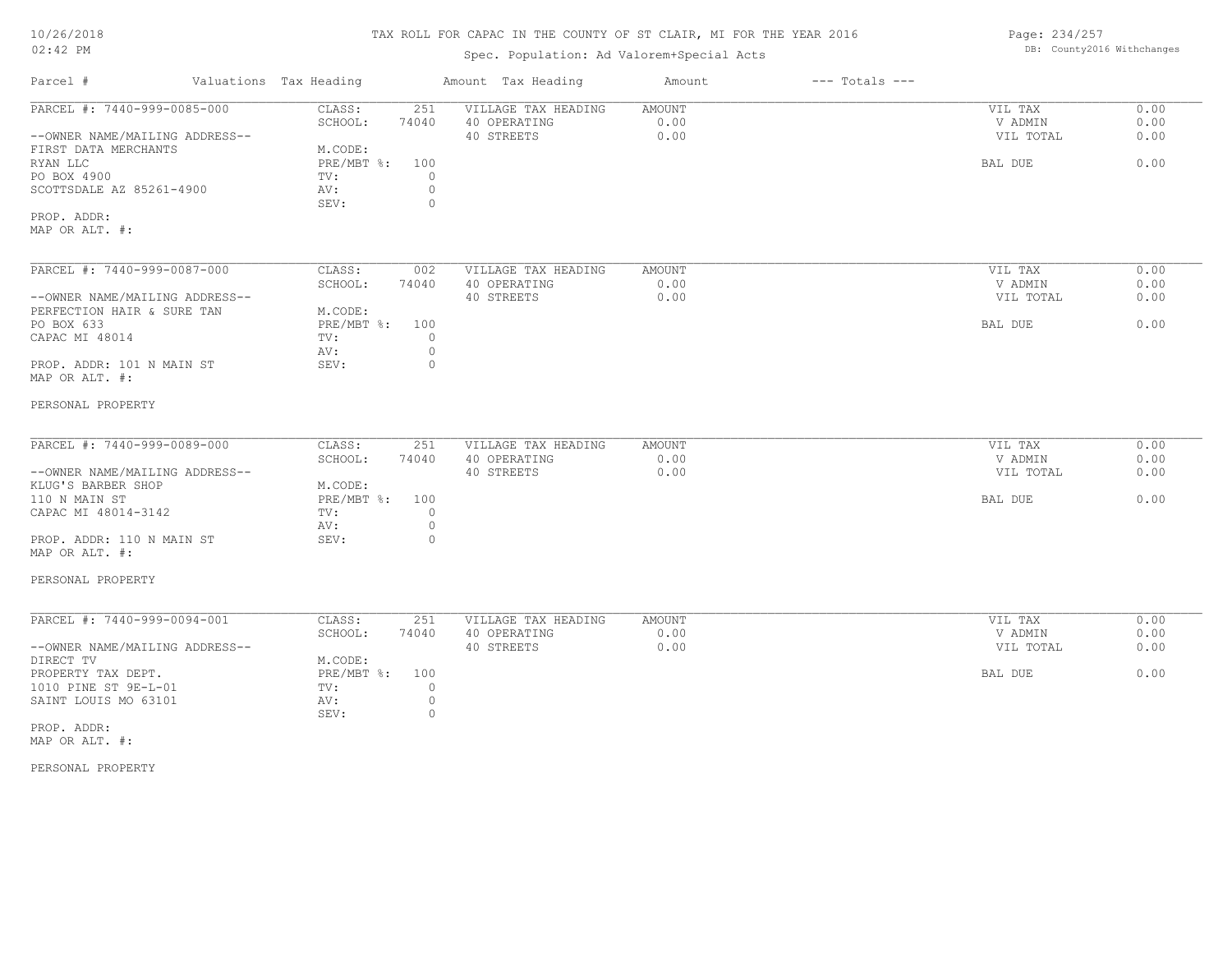## TAX ROLL FOR CAPAC IN THE COUNTY OF ST CLAIR, MI FOR THE YEAR 2016

# Spec. Population: Ad Valorem+Special Acts

Page: 235/257 DB: County2016 Withchanges

| Parcel #                                                                                                                                                                                                                                      | Valuations Tax Heading                                                                                                          | Amount Tax Heading                                | Amount                     | $---$ Totals $---$ |                                                             |                                                   |
|-----------------------------------------------------------------------------------------------------------------------------------------------------------------------------------------------------------------------------------------------|---------------------------------------------------------------------------------------------------------------------------------|---------------------------------------------------|----------------------------|--------------------|-------------------------------------------------------------|---------------------------------------------------|
| PARCEL #: 7440-999-0095-000<br>--OWNER NAME/MAILING ADDRESS--<br>RON'S AUTO PARTS WAREHOUSE, INC<br>P.O. BOX 523<br>CAPAC MI 48014-3714<br>PROP. ADDR: 136 S MAIN<br>MAP OR ALT. #:<br>PERSONAL PROPERTY                                      | CLASS:<br>251<br>74040<br>SCHOOL:<br>M.CODE:<br>$PRE/MBT$ %:<br>100<br>$\mathbb O$<br>TV:<br>$\circ$<br>AV:<br>SEV:<br>$\circ$  | VILLAGE TAX HEADING<br>40 OPERATING<br>40 STREETS | AMOUNT<br>0.00<br>0.00     |                    | VIL TAX<br>V ADMIN<br>VIL TOTAL<br>BAL DUE                  | 0.00<br>0.00<br>0.00<br>0.00                      |
| PARCEL #: 7440-999-0095-001<br>--OWNER NAME/MAILING ADDRESS--<br>CHEIF FINANCIAL & ACCOUNTING LLC<br>SHEILA MCDONALD<br>109 S MAIN<br>CAPAC MI 48014<br>PROP. ADDR: 109 S MAIN<br>MAP OR ALT. #:                                              | CLASS:<br>251<br>SCHOOL:<br>74040<br>M.CODE:<br>PRE/MBT %:<br>100<br>TV:<br>$\circ$<br>$\mathbb O$<br>AV:<br>SEV:<br>$\circ$    | VILLAGE TAX HEADING<br>40 OPERATING<br>40 STREETS | AMOUNT<br>0.00<br>0.00     |                    | VIL TAX<br>V ADMIN<br>VIL TOTAL<br>BAL DUE                  | 0.00<br>0.00<br>0.00<br>0.00                      |
| PERSONAL PROPERTY<br>PARCEL #: 7440-999-0097-100<br>--OWNER NAME/MAILING ADDRESS--<br>QMTR<br>103 W CHURCH ST<br>CAPAC MI 48014<br>PROP. ADDR: 103 W CHURCH STREET<br>MAP OR ALT. #:<br>PERSONAL PROPERTY                                     | CLASS:<br>002<br>SCHOOL:<br>74040<br>M.CODE:<br>$PRE/MBT$ %:<br>100<br>TV:<br>$\circ$<br>$\mathbb O$<br>AV:<br>$\Omega$<br>SEV: | VILLAGE TAX HEADING<br>40 OPERATING<br>40 STREETS | AMOUNT<br>0.00<br>0.00     |                    | VIL TAX<br>V ADMIN<br>VIL TOTAL<br>BAL DUE                  | 0.00<br>0.00<br>0.00<br>0.00                      |
| PARCEL #: 7440-999-0103-000<br>--OWNER NAME/MAILING ADDRESS--<br>MC DONALD'S CORPORATION (021-1487)<br>SERENA OF CAPAC<br>3300 LONE PINE RD<br>WEST BLOOMFIELD MI 48323<br>PROP. ADDR: 3200 S CAPAC RD<br>MAP OR ALT. #:<br>PERSONAL PROPERTY | CLASS:<br>251<br>SCHOOL:<br>74040<br>M.CODE:<br>PRE/MBT %: 100<br>67,500<br>TV:<br>67,500<br>AV:<br>67,500<br>SEV:              | VILLAGE TAX HEADING<br>40 OPERATING<br>40 STREETS | AMOUNT<br>916.17<br>135.00 |                    | VIL TAX<br>V ADMIN<br>VIL TOTAL<br>V PD 09/19/16<br>BAL DUE | 1,051.17<br>10.51<br>1,061.68<br>1,061.68<br>0.00 |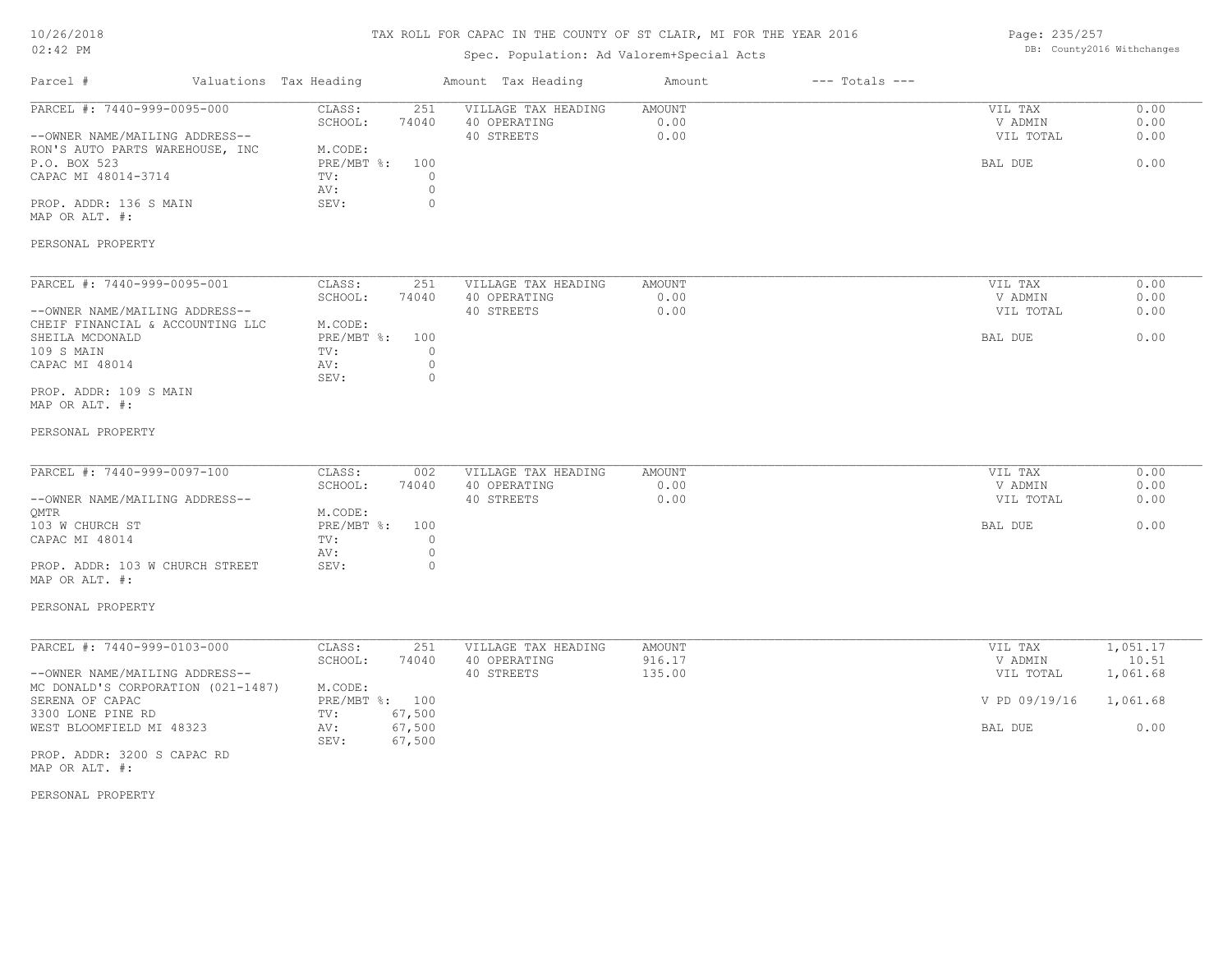#### TAX ROLL FOR CAPAC IN THE COUNTY OF ST CLAIR, MI FOR THE YEAR 2016

#### Spec. Population: Ad Valorem+Special Acts

Parcel # Valuations Tax Heading Amount Tax Heading Amount --- Totals ---PROP. ADDR: SEV: 0 FINDLAY OH 45840  $\qquad \qquad \text{AV:} \qquad \qquad 0$ <br>SEV: 0 539 S MAIN ST TV: 0 PROPERTY TAX DEPT. ROOM #4113 PRE/MBT %: 100 BAL DUE 6.00 MARATHON PETROLEUM MODE: --OWNER NAME/MAILING ADDRESS-- 40 STREETS 0.00 VIL TOTAL 0.00 SCHOOL: 74040 40 OPERATING 0.00 V ADMIN 0.00 PARCEL #: 7440-999-0103-100 CLASS: 251 VILLAGE TAX HEADING AMOUNT AUGUST 20.00 VIL TAX 0.00<br>SCHOOL: 74040 40 OPERATING 0.00 0.00 VADMIN 0.00  $\mathcal{L}_\mathcal{L} = \mathcal{L}_\mathcal{L} = \mathcal{L}_\mathcal{L} = \mathcal{L}_\mathcal{L} = \mathcal{L}_\mathcal{L} = \mathcal{L}_\mathcal{L} = \mathcal{L}_\mathcal{L} = \mathcal{L}_\mathcal{L} = \mathcal{L}_\mathcal{L} = \mathcal{L}_\mathcal{L} = \mathcal{L}_\mathcal{L} = \mathcal{L}_\mathcal{L} = \mathcal{L}_\mathcal{L} = \mathcal{L}_\mathcal{L} = \mathcal{L}_\mathcal{L} = \mathcal{L}_\mathcal{L} = \mathcal{L}_\mathcal{L}$ 

MAP OR ALT. #:

PERSONAL PROPERTY

| PARCEL #: 7440-999-0104-000    | CLASS:     | 251   | VILLAGE TAX HEADING | AMOUNT | 0.00<br>VIL TAX   |
|--------------------------------|------------|-------|---------------------|--------|-------------------|
|                                | SCHOOL:    | 74040 | 40 OPERATING        | 0.00   | 0.00<br>V ADMIN   |
| --OWNER NAME/MAILING ADDRESS-- |            |       | 40 STREETS          | 0.00   | 0.00<br>VIL TOTAL |
| SIDE DOOR HAIR SALON           | M.CODE:    |       |                     |        |                   |
| MARCIA WALKER                  | PRE/MBT %: | 100   |                     |        | 0.00<br>BAL DUE   |
| 524 WILLIAM G DR               | TV:        |       |                     |        |                   |
| CAPAC MI 48014                 | AV:        |       |                     |        |                   |
|                                | SEV:       |       |                     |        |                   |
| PROP. ADDR: 109 S MAIN         |            |       |                     |        |                   |

MAP OR ALT. #:

#### PERSONAL PROPERTY

| PARCEL #: 7440-999-0107-010          | CLASS:         | 251   | VILLAGE TAX HEADING | AMOUNT | VIL TAX   | 0.00 |
|--------------------------------------|----------------|-------|---------------------|--------|-----------|------|
|                                      | SCHOOL:        | 74040 | 40 OPERATING        | 0.00   | V ADMIN   | 0.00 |
| --OWNER NAME/MAILING ADDRESS--       |                |       | 40 STREETS          | 0.00   | VIL TOTAL | 0.00 |
| WESTERN UNION FINANCIAL SERVICES, IN | M.CODE:        |       |                     |        |           |      |
| 12500 E BELFORD AVE M23B7            | PRE/MBT %: 100 |       |                     |        | BAL DUE   | 0.00 |
| ENGLEWOOD CO 80112                   | TV:            |       |                     |        |           |      |
|                                      | AV:            |       |                     |        |           |      |
| PROP. ADDR:                          | SEV:           |       |                     |        |           |      |

MAP OR ALT. #:

PERSONAL PROPERTY

| PARCEL #: 7440-999-0112-301    | CLASS:     | 251   | VILLAGE TAX HEADING | AMOUNT | VIL TAX   | 0.00 |
|--------------------------------|------------|-------|---------------------|--------|-----------|------|
|                                | SCHOOL:    | 74040 | 40 OPERATING        | 0.00   | V ADMIN   | 0.00 |
| --OWNER NAME/MAILING ADDRESS-- |            |       | 40 STREETS          | 0.00   | VIL TOTAL | 0.00 |
| NUCO2 SUPPLY LLC               | M.CODE:    |       |                     |        |           |      |
| TAX DEPT.                      | PRE/MBT %: | 100   |                     |        | BAL DUE   | 0.00 |
| 10 RIVERVIEW DRIVE             | TV:        |       |                     |        |           |      |
| DANBURY CT 06810               | AV:        |       |                     |        |           |      |
|                                | SEV:       |       |                     |        |           |      |
| PROP. ADDR:                    |            |       |                     |        |           |      |

MAP OR ALT. #:

PERSONAL PROPERTY

Page: 236/257 DB: County2016 Withchanges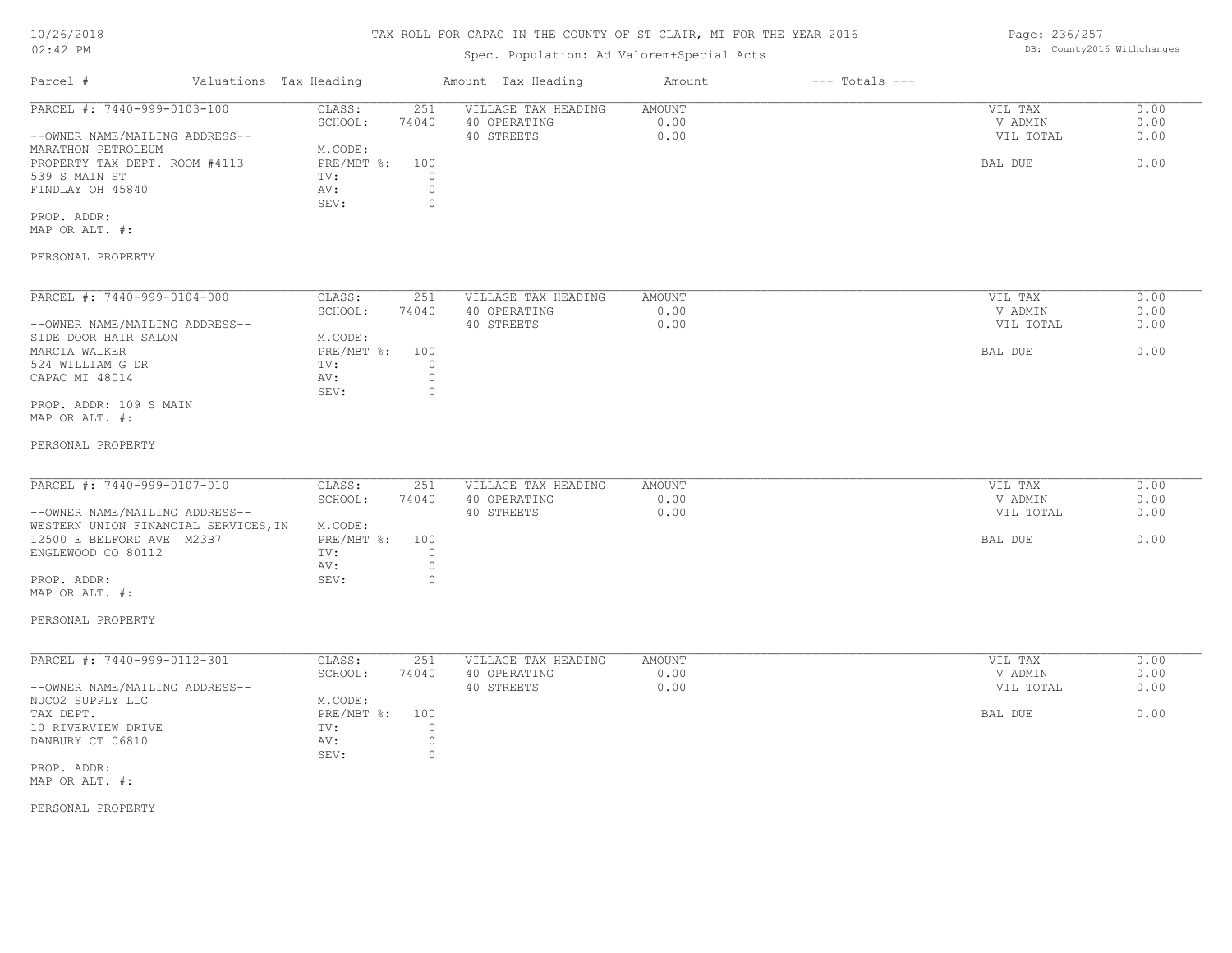## TAX ROLL FOR CAPAC IN THE COUNTY OF ST CLAIR, MI FOR THE YEAR 2016

## Spec. Population: Ad Valorem+Special Acts

Page: 237/257 DB: County2016 Withchanges

| Parcel #<br>Valuations Tax Heading                                                                                                                                                                           |                                                                                                                    | Amount Tax Heading                                | Amount                           | $---$ Totals $---$ |                                                             |                                            |
|--------------------------------------------------------------------------------------------------------------------------------------------------------------------------------------------------------------|--------------------------------------------------------------------------------------------------------------------|---------------------------------------------------|----------------------------------|--------------------|-------------------------------------------------------------|--------------------------------------------|
| PARCEL #: 7440-999-0113-001<br>--OWNER NAME/MAILING ADDRESS--<br>SR HUNTERS CROSSING LLC<br>27777 FRANKLIN RD STE 200<br>SOUTHFIELD MI 48034<br>PROP. ADDR: 150 HUNTERS CROSSING BLVD SEV:<br>MAP OR ALT. #: | CLASS:<br>251<br>SCHOOL:<br>74040<br>M.CODE:<br>PRE/MBT %: 100<br>TV:<br>$\circ$<br>$\circ$<br>AV:<br>$\circ$      | VILLAGE TAX HEADING<br>40 OPERATING<br>40 STREETS | AMOUNT<br>0.00<br>0.00           |                    | VIL TAX<br>V ADMIN<br>VIL TOTAL<br>BAL DUE                  | 0.00<br>0.00<br>0.00<br>0.00               |
| PERSONAL PROPERTY                                                                                                                                                                                            |                                                                                                                    |                                                   |                                  |                    |                                                             |                                            |
| PARCEL #: 7440-999-0114-000<br>--OWNER NAME/MAILING ADDRESS--<br>KAATZ FUNERAL HOME INC<br>202 N MAIN ST<br>CAPAC MI 48014-3144<br>PROP. ADDR: 202 N MAIN ST<br>MAP OR ALT. #:                               | CLASS:<br>251<br>SCHOOL:<br>74040<br>M.CODE:<br>PRE/MBT %: 100<br>14,000<br>TV:<br>14,000<br>AV:<br>14,000<br>SEV: | VILLAGE TAX HEADING<br>40 OPERATING<br>40 STREETS | <b>AMOUNT</b><br>190.02<br>28.00 |                    | VIL TAX<br>V ADMIN<br>VIL TOTAL<br>V PD 10/06/16<br>BAL DUE | 218.02<br>2.18<br>220.20<br>220.20<br>0.00 |
| PERSONAL PROPERTY<br>PARCEL #: 7440-999-0116-000<br>--OWNER NAME/MAILING ADDRESS--<br>IGT GLOBAL SOLUTIONS CORP                                                                                              | CLASS:<br>251<br>SCHOOL:<br>74040<br>M.CODE:                                                                       | VILLAGE TAX HEADING<br>40 OPERATING<br>40 STREETS | <b>AMOUNT</b><br>0.00<br>0.00    |                    | VIL TAX<br>V ADMIN<br>VIL TOTAL                             | 0.00<br>0.00<br>0.00                       |
| TAX DEPARTMENT<br>10 MEMORIAL BLVD<br>PROVIDENCE RI 02903<br>PROP. ADDR:<br>MAP OR ALT. #:<br>PERSONAL PROPERTY                                                                                              | PRE/MBT %: 100<br>$\circ$<br>TV:<br>$\circ$<br>AV:<br>SEV:<br>$\circ$                                              |                                                   |                                  |                    | BAL DUE                                                     | 0.00                                       |
| PARCEL #: 7440-999-0123-150<br>--OWNER NAME/MAILING ADDRESS--                                                                                                                                                | CLASS:<br>251<br>SCHOOL:<br>74040                                                                                  | VILLAGE TAX HEADING<br>40 OPERATING<br>40 STREETS | <b>AMOUNT</b><br>0.00<br>0.00    |                    | VIL TAX<br>V ADMIN<br>VIL TOTAL                             | 0.00<br>0.00<br>0.00                       |
| FAMILY FIRST HEALTH CARE CAPAC PLLC<br>117 S MAIN<br>CAPAC MI 48014<br>PROP. ADDR: 117 S MAIN<br>MAP OR ALT. #:                                                                                              | M.CODE:<br>PRE/MBT %: 100<br>$\circ$<br>TV:<br>$\circ$<br>AV:<br>$\circ$<br>SEV:                                   |                                                   |                                  |                    | BAL DUE                                                     | 0.00                                       |
| PERSONAL PROPERTY                                                                                                                                                                                            |                                                                                                                    |                                                   |                                  |                    |                                                             |                                            |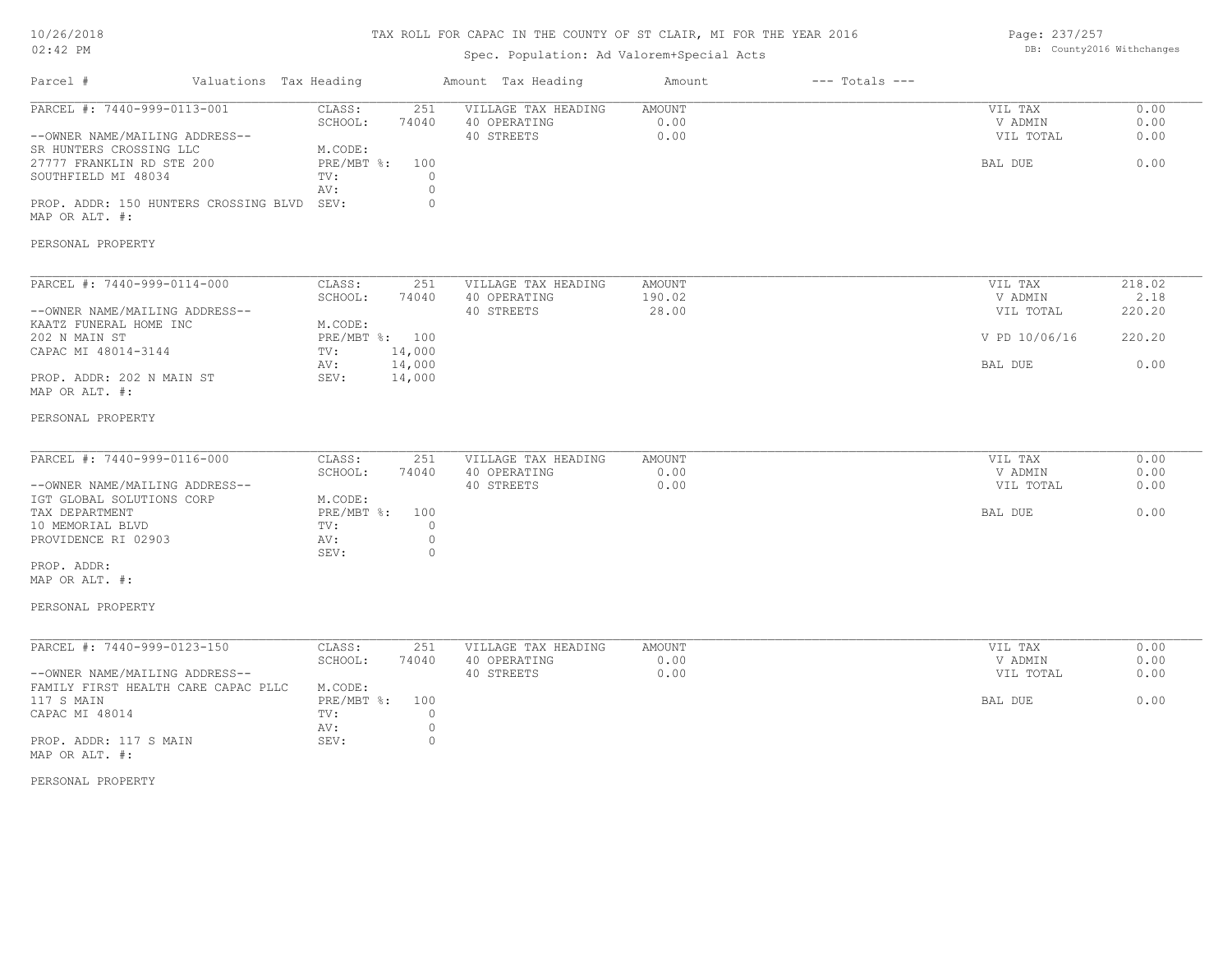# Spec. Population: Ad Valorem+Special Acts

Page: 238/257 DB: County2016 Withchanges

| Parcel #                                                                                                                                                                                                  | Valuations Tax Heading |                                                                                                                    | Amount Tax Heading                                | Amount                        | $---$ Totals $---$ |                                                             |                                      |
|-----------------------------------------------------------------------------------------------------------------------------------------------------------------------------------------------------------|------------------------|--------------------------------------------------------------------------------------------------------------------|---------------------------------------------------|-------------------------------|--------------------|-------------------------------------------------------------|--------------------------------------|
| PARCEL #: 7440-999-0124-000<br>--OWNER NAME/MAILING ADDRESS--<br>MATTESON STREET APTS<br>MTH MANAGEMENT COMPANY<br>3100 WEST RD BLDG.#2 STE 203<br>EAST LANSING MI 48823<br>PROP. ADDR: 130 N MATTESON ST |                        | CLASS:<br>251<br>SCHOOL:<br>74040<br>M.CODE:<br>$PRE/MBT$ $\div$<br>100<br>500<br>TV:<br>500<br>AV:<br>SEV:<br>500 | VILLAGE TAX HEADING<br>40 OPERATING<br>40 STREETS | AMOUNT<br>6.78<br>1.00        |                    | VIL TAX<br>V ADMIN<br>VIL TOTAL<br>V PD 07/25/16<br>BAL DUE | 7.78<br>0.07<br>7.85<br>7.85<br>0.00 |
| MAP OR ALT. #:<br>PERSONAL PROPERTY                                                                                                                                                                       |                        |                                                                                                                    |                                                   |                               |                    |                                                             |                                      |
| PARCEL #: 7440-999-0125-001<br>--OWNER NAME/MAILING ADDRESS--<br>DISH NETWORK LLC                                                                                                                         |                        | CLASS:<br>251<br>SCHOOL:<br>74040<br>M.CODE:                                                                       | VILLAGE TAX HEADING<br>40 OPERATING<br>40 STREETS | AMOUNT<br>0.00<br>0.00        |                    | VIL TAX<br>V ADMIN<br>VIL TOTAL                             | 0.00<br>0.00<br>0.00                 |
| P.O. BOX 6623<br>ENGLEWOOD CO 80155<br>PROP. ADDR:<br>MAP OR ALT. #:                                                                                                                                      |                        | $PRE/MBT$ %:<br>100<br>$\circ$<br>TV:<br>$\circ$<br>AV:<br>$\circ$<br>SEV:                                         |                                                   |                               |                    | BAL DUE                                                     | 0.00                                 |
| PERSONAL PROPERTY                                                                                                                                                                                         |                        |                                                                                                                    |                                                   |                               |                    |                                                             |                                      |
| PARCEL #: 7440-999-0126-000<br>--OWNER NAME/MAILING ADDRESS--<br>GORDON FOOD SERVICE INC                                                                                                                  |                        | CLASS:<br>251<br>SCHOOL:<br>74040<br>M.CODE:                                                                       | VILLAGE TAX HEADING<br>40 OPERATING<br>40 STREETS | <b>AMOUNT</b><br>0.00<br>0.00 |                    | VIL TAX<br>V ADMIN<br>VIL TOTAL                             | 0.00<br>0.00<br>0.00                 |
| ADVANCE PROPERTY TAX COMPLIANCE<br>1611 N.I-35E STE. 428<br>CARROLLTON TX 75006-8616<br>PROP. ADDR:                                                                                                       |                        | PRE/MBT %:<br>100<br>$\circ$<br>TV:<br>$\circ$<br>AV:<br>SEV:<br>$\circ$                                           |                                                   |                               |                    | BAL DUE                                                     | 0.00                                 |
| MAP OR ALT. #:<br>PERSONAL PROPERTY                                                                                                                                                                       |                        |                                                                                                                    |                                                   |                               |                    |                                                             |                                      |
| PARCEL #: 7440-999-0128-000<br>--OWNER NAME/MAILING ADDRESS--                                                                                                                                             |                        | CLASS:<br>002<br>SCHOOL:<br>74040                                                                                  | VILLAGE TAX HEADING<br>40 OPERATING<br>40 STREETS | AMOUNT<br>0.00<br>0.00        |                    | VIL TAX<br>V ADMIN<br>VIL TOTAL                             | 0.00<br>0.00<br>0.00                 |
| MR R'S<br>P.O. BOX 459<br>CAPAC MI 48014<br>PROP. ADDR: 100 N MAIN ST<br>MAP OR ALT. #:                                                                                                                   |                        | M.CODE:<br>$PRE/MBT$ $\div$<br>100<br>$\overline{0}$<br>TV:<br>$\circ$<br>AV:<br>SEV:<br>$\circ$                   |                                                   |                               |                    | BAL DUE                                                     | 0.00                                 |
| PERSONAL PROPERTY                                                                                                                                                                                         |                        |                                                                                                                    |                                                   |                               |                    |                                                             |                                      |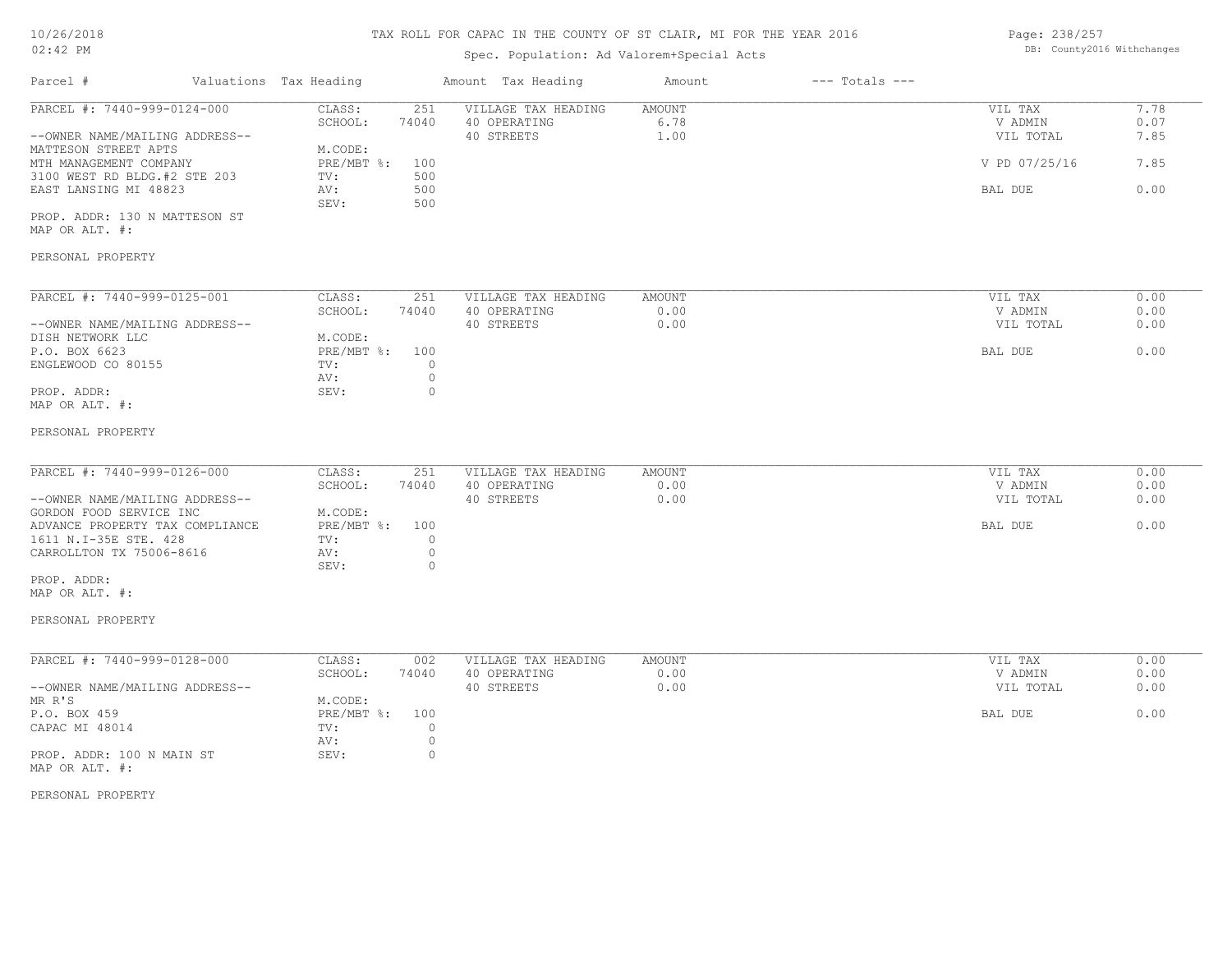## TAX ROLL FOR CAPAC IN THE COUNTY OF ST CLAIR, MI FOR THE YEAR 2016

# Spec. Population: Ad Valorem+Special Acts

Page: 239/257 DB: County2016 Withchanges

| Parcel #<br>Valuations Tax Heading                                      |                                                             | Amount Tax Heading                                | Amount                 | $---$ Totals $---$ |                                 |                      |
|-------------------------------------------------------------------------|-------------------------------------------------------------|---------------------------------------------------|------------------------|--------------------|---------------------------------|----------------------|
| PARCEL #: 7440-999-0128-001<br>--OWNER NAME/MAILING ADDRESS--<br>MR R'S | CLASS:<br>251<br>SCHOOL:<br>74040<br>M.CODE:                | VILLAGE TAX HEADING<br>40 OPERATING<br>40 STREETS | AMOUNT<br>0.00<br>0.00 |                    | VIL TAX<br>V ADMIN<br>VIL TOTAL | 0.00<br>0.00<br>0.00 |
| P.O. BOX 654<br>CAPAC MI 48014                                          | $PRE/MBT$ $\div$<br>100<br>$\circ$<br>TV:<br>$\circ$<br>AV: |                                                   |                        |                    | BAL DUE                         | 0.00                 |
| PROP. ADDR: 100 N MAIN<br>MAP OR ALT. #:                                | $\circ$<br>SEV:                                             |                                                   |                        |                    |                                 |                      |
| PERSONAL PROPERTY                                                       |                                                             |                                                   |                        |                    |                                 |                      |
| PARCEL #: 7440-999-0133-000                                             | CLASS:<br>251                                               | VILLAGE TAX HEADING                               | <b>AMOUNT</b>          |                    | VIL TAX                         | 682.09               |
| --OWNER NAME/MAILING ADDRESS--                                          | SCHOOL:<br>74040                                            | 40 OPERATING<br>40 STREETS                        | 594.49<br>87.60        |                    | V ADMIN<br>VIL TOTAL            | 6.82<br>688.91       |
| THUMB RIGGING & ERECTORS<br>PO BOX 189                                  | M.CODE:<br>PRE/MBT %: 100                                   |                                                   |                        |                    | BAL DUE                         | 688.91               |
| CAPAC MI 48014                                                          | TV:<br>43,800<br>43,800<br>AV:                              |                                                   |                        |                    |                                 |                      |
| PROP. ADDR: 14850 DOWNEY RD<br>MAP OR ALT. #:                           | 43,800<br>SEV:                                              |                                                   |                        |                    |                                 |                      |
| PERSONAL PROPERTY                                                       |                                                             |                                                   |                        |                    |                                 |                      |
| PARCEL #: 7440-999-0135-010                                             | 251<br>CLASS:                                               | VILLAGE TAX HEADING                               | AMOUNT                 |                    | VIL TAX                         | 0.00                 |
| --OWNER NAME/MAILING ADDRESS--                                          | SCHOOL:<br>74040                                            | 40 OPERATING<br>40 STREETS                        | 0.00<br>0.00           |                    | V ADMIN<br>VIL TOTAL            | 0.00<br>0.00         |
| WELLS FARGO FINANCIAL LEASING INC.<br>N0005-050                         | M.CODE:<br>$PRE/MBT$ $\div$<br>100                          |                                                   |                        |                    | BAL DUE                         | 0.00                 |
| 800 WALNUT ST<br>DES MOINES IA 50309-3636                               | $\circ$<br>TV:<br>$\circ$<br>AV:                            |                                                   |                        |                    |                                 |                      |
| PROP. ADDR:<br>MAP OR ALT. #:                                           | SEV:<br>0                                                   |                                                   |                        |                    |                                 |                      |
| PERSONAL PROPERTY                                                       |                                                             |                                                   |                        |                    |                                 |                      |
| PARCEL #: 7440-999-0136-100                                             | CLASS:<br>251                                               | VILLAGE TAX HEADING                               | AMOUNT                 |                    | VIL TAX                         | 1,577.54             |
| --OWNER NAME/MAILING ADDRESS--                                          | SCHOOL:<br>74040                                            | 40 OPERATING<br>40 STREETS                        | 1,374.94<br>202.60     |                    | V ADMIN<br>VIL TOTAL            | 15.77<br>1,593.31    |
| SPRINT SPECTRUM, LP<br>PO BOX 8430                                      | M.CODE:<br>PRE/MBT %: 100                                   |                                                   |                        |                    | V PD 09/12/16                   | 1,593.31             |
| KANAS CITY MO 64114-8430                                                | 101,300<br>TV:<br>101,300<br>AV:                            |                                                   |                        |                    | BAL DUE                         | 0.00                 |
| PROP. ADDR: 750 E HILL STREET<br>MAP OR ALT. #:                         | SEV:<br>101,300                                             |                                                   |                        |                    |                                 |                      |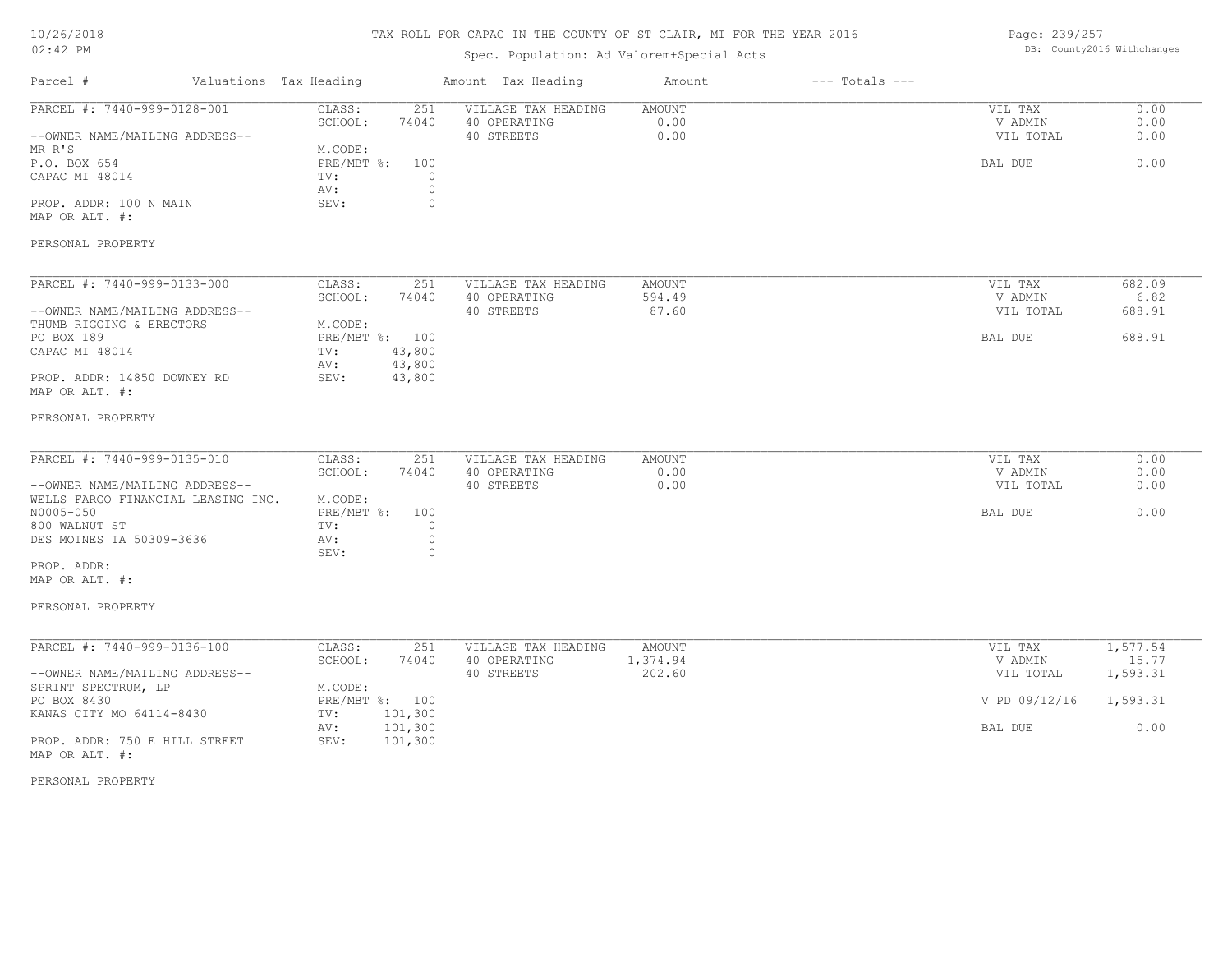## TAX ROLL FOR CAPAC IN THE COUNTY OF ST CLAIR, MI FOR THE YEAR 2016

# Spec. Population: Ad Valorem+Special Acts

| Parcel #                       |  | Valuations Tax Heading | Amount Tax Heading |                     | Amount | $---$ Totals $---$ |           |      |  |
|--------------------------------|--|------------------------|--------------------|---------------------|--------|--------------------|-----------|------|--|
| PARCEL #: 7440-999-0146-000    |  | CLASS:                 | 251                | VILLAGE TAX HEADING | AMOUNT |                    | VIL TAX   | 0.00 |  |
|                                |  | SCHOOL:                | 74040              | 40 OPERATING        | 0.00   |                    | V ADMIN   | 0.00 |  |
| --OWNER NAME/MAILING ADDRESS-- |  |                        |                    | 40 STREETS          | 0.00   |                    | VIL TOTAL | 0.00 |  |
| CSC SERVICEWORKS, INC          |  | M.CODE:                |                    |                     |        |                    |           |      |  |
| RYAN TAX COMPLIANCE, LLC       |  | PRE/MBT %: 100         |                    |                     |        |                    | BAL DUE   | 0.00 |  |
| P.O. BOX 460049                |  | TV:                    |                    |                     |        |                    |           |      |  |
| HOUSTON TX 77056               |  | AV:                    |                    |                     |        |                    |           |      |  |
|                                |  | SEV:                   |                    |                     |        |                    |           |      |  |
| PROP. ADDR:                    |  |                        |                    |                     |        |                    |           |      |  |

MAP OR ALT. #:

#### PERSONAL PROPERTY

| PARCEL #: 7440-999-0148-001    | CLASS:       | 002   | VILLAGE TAX HEADING | AMOUNT | 0.00<br>VIL TAX   |  |
|--------------------------------|--------------|-------|---------------------|--------|-------------------|--|
|                                | SCHOOL:      | 74040 | 40 OPERATING        | 0.00   | 0.00<br>V ADMIN   |  |
| --OWNER NAME/MAILING ADDRESS-- |              |       | 40 STREETS          | 0.00   | 0.00<br>VIL TOTAL |  |
| AMERICAN BOTTLING COMPANY THE  | M.CODE:      |       |                     |        |                   |  |
| PROPERTY TAX DEPARTMENT        | $PRE/MBT$ %: | 100   |                     |        | 0.00<br>BAL DUE   |  |
| 5301 LEGACY DR                 | TV:          |       |                     |        |                   |  |
| PLANO TX 75024                 | AV:          |       |                     |        |                   |  |
|                                | SEV:         |       |                     |        |                   |  |
| PROP. ADDR:                    |              |       |                     |        |                   |  |

MAP OR ALT. #:

#### PERSONAL PROPERTY

| PARCEL #: 7440-999-0149-001    | CLASS:         | 251   |                     | AMOUNT | VIL TAX       |       |
|--------------------------------|----------------|-------|---------------------|--------|---------------|-------|
|                                |                |       | VILLAGE TAX HEADING |        |               | 54.50 |
|                                | SCHOOL:        | 74040 | 40 OPERATING        | 47.50  | V ADMIN       | 0.54  |
| --OWNER NAME/MAILING ADDRESS-- |                |       | 40 STREETS          | 7.00   | VIL TOTAL     | 55.04 |
| CAT SCALE COMPANY-763          | M.CODE:        |       |                     |        |               |       |
| P.O.BOX 630                    | PRE/MBT %: 100 |       |                     |        | V PD 08/22/16 | 55.04 |
| WALCOTT IA 52773               | TV:            | 3,500 |                     |        |               |       |
|                                | AV:            | 3,500 |                     |        | BAL DUE       | 0.00  |
| PROP. ADDR: 3200 CAPAC RD      | SEV:           | 3,500 |                     |        |               |       |

PERSONAL PROPERTY

MAP OR ALT. #:

| PARCEL #: 7440-999-0150-000    | CLASS:     | 002   | VILLAGE TAX HEADING | AMOUNT | VIL TAX   | 0.00 |
|--------------------------------|------------|-------|---------------------|--------|-----------|------|
|                                | SCHOOL:    | 74040 | 40 OPERATING        | 0.00   | V ADMIN   | 0.00 |
| --OWNER NAME/MAILING ADDRESS-- |            |       | 40 STREETS          | 0.00   | VIL TOTAL | 0.00 |
| CINGULAR WIRELESS LLC          | M.CODE:    |       |                     |        |           |      |
| TAX DEPT                       | PRE/MBT %: | 100   |                     |        | BAL DUE   | 0.00 |
| PO BOX 97061                   | TV:        |       |                     |        |           |      |
| Redmond WA 98073-9791          | AV:        |       |                     |        |           |      |
|                                | SEV:       |       |                     |        |           |      |
| PROP. ADDR:                    |            |       |                     |        |           |      |

MAP OR ALT. #:

PERSONAL PROPERTY

Page: 240/257 DB: County2016 Withchanges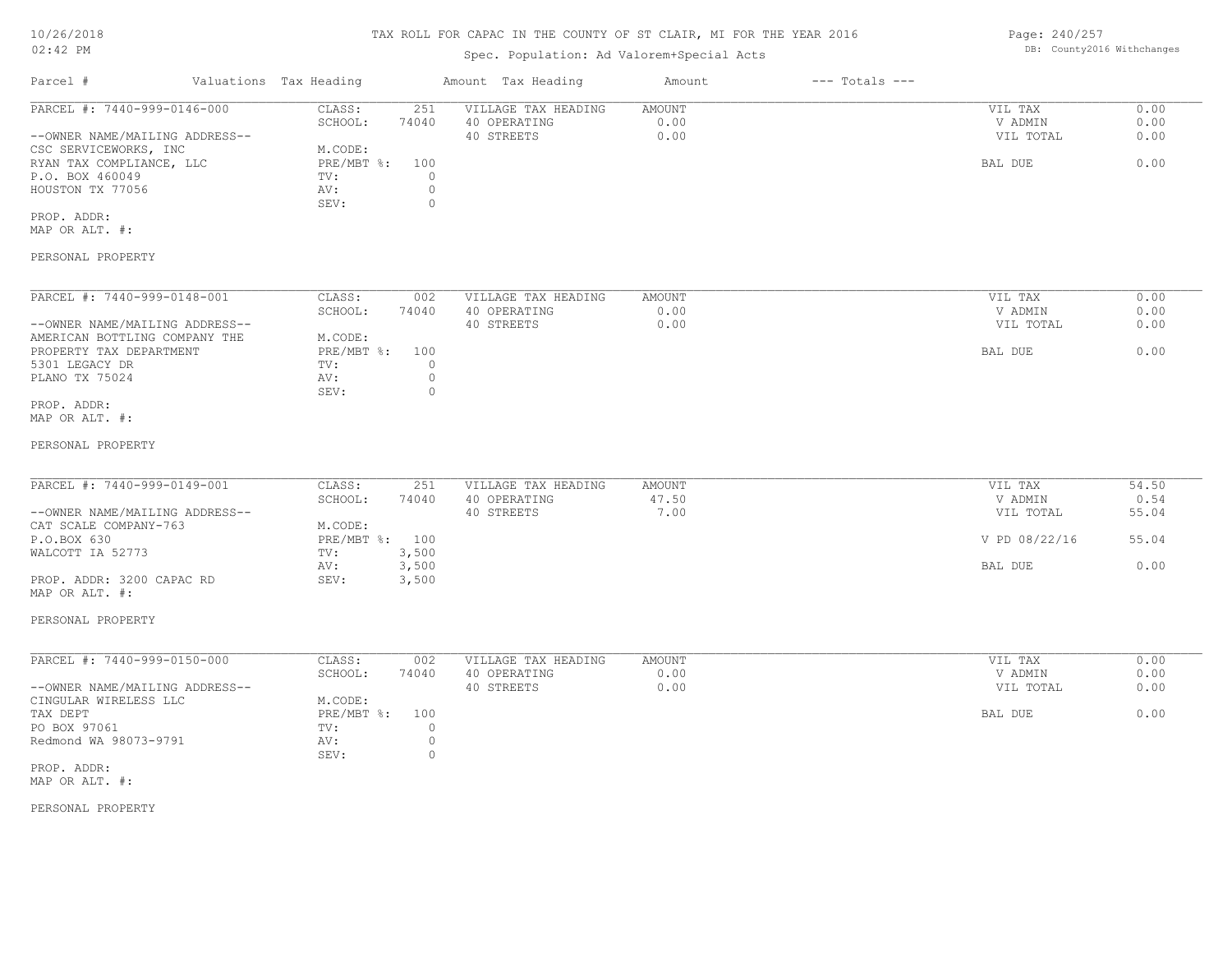## Spec. Population: Ad Valorem+Special Acts

Page: 241/257 DB: County2016 Withchanges

| Parcel #                       | Valuations Tax Heading |       | Amount Tax Heading  | Amount | $---$ Totals $---$ |           |      |
|--------------------------------|------------------------|-------|---------------------|--------|--------------------|-----------|------|
| PARCEL #: 7440-999-0150-011    | CLASS:                 | 251   | VILLAGE TAX HEADING | AMOUNT |                    | VIL TAX   | 0.00 |
|                                | SCHOOL:                | 74040 | 40 OPERATING        | 0.00   |                    | V ADMIN   | 0.00 |
| --OWNER NAME/MAILING ADDRESS-- |                        |       | 40 STREETS          | 0.00   |                    | VIL TOTAL | 0.00 |
| HUGHES NETWORK SYSTEMS, LLC    | M.CODE:                |       |                     |        |                    |           |      |
| RYAN TAX COMPLIANCE SERV.LLC   | $PRE/MBT$ %:           | 100   |                     |        |                    | BAL DUE   | 0.00 |
| P.O.BOX 460049                 | TV:                    |       |                     |        |                    |           |      |
| HOUSTON TX 77056               | AV:                    |       |                     |        |                    |           |      |
|                                | SEV:                   |       |                     |        |                    |           |      |
| PROP. ADDR:                    |                        |       |                     |        |                    |           |      |
| MAP OR ALT. #:                 |                        |       |                     |        |                    |           |      |

PERSONAL PROPERTY

| PARCEL #: 7440-999-0152-000    | CLASS:     | 251   | VILLAGE TAX HEADING | AMOUNT | 0.00<br>VIL TAX   |
|--------------------------------|------------|-------|---------------------|--------|-------------------|
|                                | SCHOOL:    | 74040 | 40 OPERATING        | 0.00   | 0.00<br>V ADMIN   |
| --OWNER NAME/MAILING ADDRESS-- |            |       | 40 STREETS          | 0.00   | 0.00<br>VIL TOTAL |
| INTERFACE SECURITY SYSTEMS     | M.CODE:    |       |                     |        |                   |
| BROWN SMITH WALLACE            | PRE/MBT %: | 100   |                     |        | 0.00<br>BAL DUE   |
| 6 CITYPLACE DR. STE 800        | TV:        |       |                     |        |                   |
| SAINT LOUIS MO 63141           | AV:        |       |                     |        |                   |
|                                | SEV:       |       |                     |        |                   |
| PROP. ADDR:                    |            |       |                     |        |                   |

MAP OR ALT. #:

#### PERSONAL PROPERTY

| PARCEL #: 7440-999-0153-002    | CLASS:         | 251   | VILLAGE TAX HEADING | AMOUNT | VIL TAX   | 0.00 |
|--------------------------------|----------------|-------|---------------------|--------|-----------|------|
|                                | SCHOOL:        | 74040 | 40 OPERATING        | 0.00   | V ADMIN   | 0.00 |
| --OWNER NAME/MAILING ADDRESS-- |                |       | 40 STREETS          | 0.00   | VIL TOTAL | 0.00 |
| FARMER BROTHERS COMPANY        | M.CODE:        |       |                     |        |           |      |
| P.O. BOX 77057                 | PRE/MBT %: 100 |       |                     |        | BAL DUE   | 0.00 |
| FORT WORTH TX 76177            | TV:            |       |                     |        |           |      |
|                                | AV:            |       |                     |        |           |      |
| PROP. ADDR:                    | SEV:           |       |                     |        |           |      |
| MAP OR ALT. #:                 |                |       |                     |        |           |      |

PERSONAL PROPERTY

| PARCEL #: 7440-999-0154-000    | CLASS:       | 251   | VILLAGE TAX HEADING | AMOUNT | VIL TAX   | 0.00 |
|--------------------------------|--------------|-------|---------------------|--------|-----------|------|
|                                | SCHOOL:      | 74040 | 40 OPERATING        | 0.00   | V ADMIN   | 0.00 |
| --OWNER NAME/MAILING ADDRESS-- |              |       | 40 STREETS          | 0.00   | VIL TOTAL | 0.00 |
| ROGERS PHARMACY OF CAPAC, LLC  | M.CODE:      |       |                     |        |           |      |
| 3433 CAPAC RD                  | $PRE/MBT$ %: | 100   |                     |        | BAL DUE   | 0.00 |
| CAPAC MI 48014                 | TV:          |       |                     |        |           |      |
|                                | AV:          |       |                     |        |           |      |
| PROP. ADDR: 3433 CAPAC RD      | SEV:         |       |                     |        |           |      |
| MAP OR ALT. #:                 |              |       |                     |        |           |      |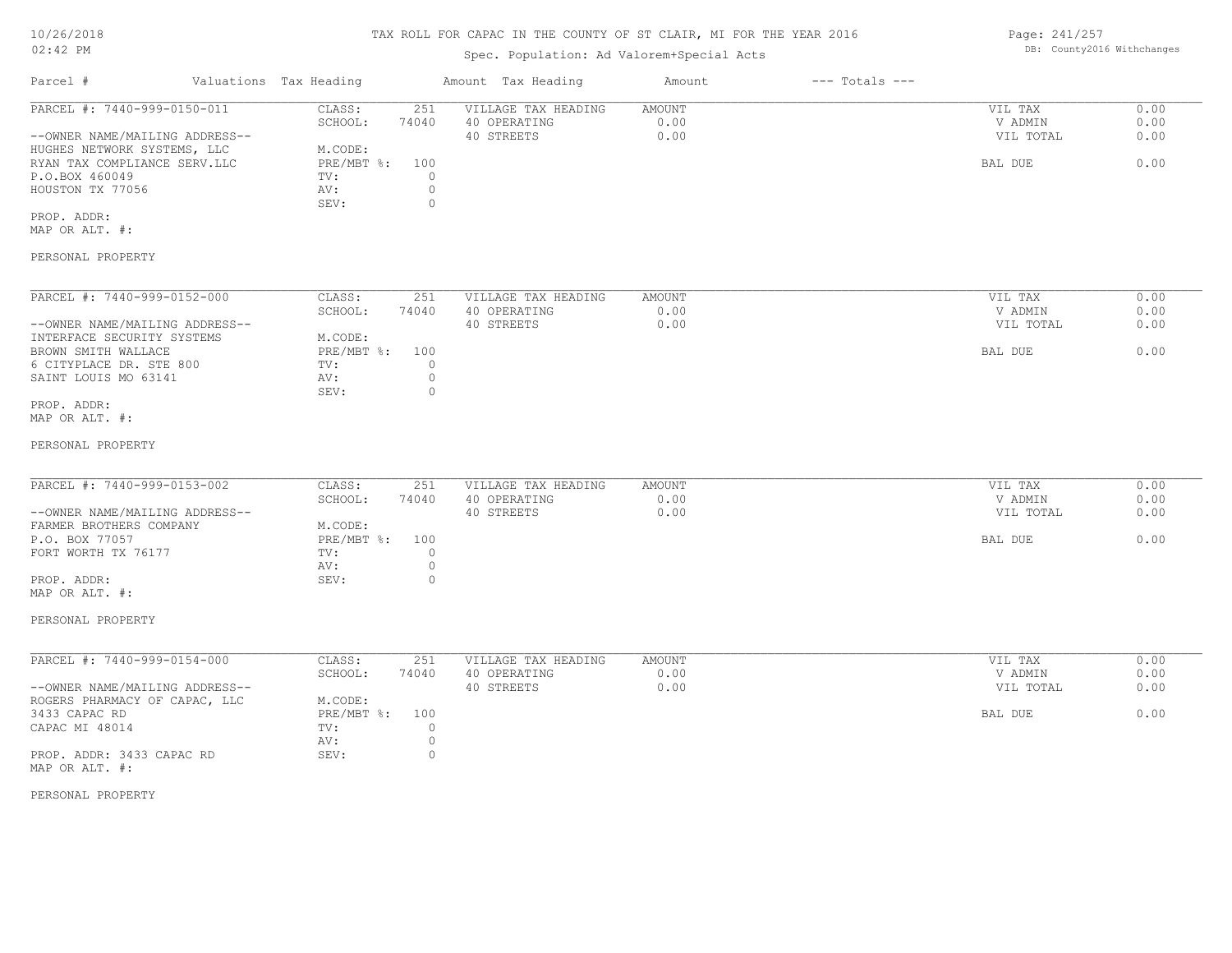## TAX ROLL FOR CAPAC IN THE COUNTY OF ST CLAIR, MI FOR THE YEAR 2016

# Spec. Population: Ad Valorem+Special Acts

| Parcel #                        | Valuations Tax Heading |       | Amount Tax Heading  | Amount | $---$ Totals $---$ |           |      |
|---------------------------------|------------------------|-------|---------------------|--------|--------------------|-----------|------|
| PARCEL #: 7440-999-0155-100     | CLASS:                 | 251   | VILLAGE TAX HEADING | AMOUNT |                    | VIL TAX   | 0.00 |
|                                 | SCHOOL:                | 74040 | 40 OPERATING        | 0.00   |                    | V ADMIN   | 0.00 |
| --OWNER NAME/MAILING ADDRESS--  |                        |       | 40 STREETS          | 0.00   |                    | VIL TOTAL | 0.00 |
| RESTAURANT TECHNOLOGIES, INC.   | M.CODE:                |       |                     |        |                    |           |      |
| ADVANCE PROPERTY TAX COMPLIANCE | $PRE/MBT$ %:           | 100   |                     |        |                    | BAL DUE   | 0.00 |
| 1611 N. INTERSTATE 35E STE.428  | TV:                    |       |                     |        |                    |           |      |
| CARROLLTON TX 75006-8616        | AV:                    |       |                     |        |                    |           |      |
|                                 | SEV:                   |       |                     |        |                    |           |      |
|                                 |                        |       |                     |        |                    |           |      |

PROP. ADDR:

MAP OR ALT. #:

#### PERSONAL PROPERTY

| PARCEL #: 7440-999-0156-050    | CLASS:     | 251   | VILLAGE TAX HEADING | AMOUNT | 0.00<br>VIL TAX   |
|--------------------------------|------------|-------|---------------------|--------|-------------------|
|                                | SCHOOL:    | 74040 | 40 OPERATING        | 0.00   | 0.00<br>V ADMIN   |
| --OWNER NAME/MAILING ADDRESS-- |            |       | 40 STREETS          | 0.00   | VIL TOTAL<br>0.00 |
| NORTHERN LEASING SYSTEMS, INC. | M.CODE:    |       |                     |        |                   |
| TAX DEPARTMENT                 | PRE/MBT %: | 100   |                     |        | 0.00<br>BAL DUE   |
| 7303 SE LAKE RD                | TV:        |       |                     |        |                   |
| PORTLAND OR 97267              | AV:        |       |                     |        |                   |
|                                | SEV:       |       |                     |        |                   |
| PROP. ADDR:                    |            |       |                     |        |                   |

MAP OR ALT. #:

#### PERSONAL PROPERTY

| PARCEL #: 7440-999-0156-150    | CLASS:     | 251   | VILLAGE TAX HEADING | AMOUNT | VIL TAX   | 0.00 |
|--------------------------------|------------|-------|---------------------|--------|-----------|------|
|                                | SCHOOL:    | 74040 | 40 OPERATING        | 0.00   | V ADMIN   | 0.00 |
| --OWNER NAME/MAILING ADDRESS-- |            |       | 40 STREETS          | 0.00   | VIL TOTAL | 0.00 |
| GCN HOLDING, LLC               | M.CODE:    |       |                     |        |           |      |
| PROPERTY TAX DEPARTMENT        | PRE/MBT %: | 100   |                     |        | BAL DUE   | 0.00 |
| 7303 SE LAKE ROAD              | TV:        |       |                     |        |           |      |
| PORTLAND OR 97267              | AV:        |       |                     |        |           |      |
|                                | SEV:       |       |                     |        |           |      |

MAP OR ALT. #: PROP. ADDR:

PERSONAL PROPERTY

| PARCEL #: 7440-999-0157-001                                                                                     | CLASS:       | 002   | VILLAGE TAX HEADING | AMOUNT | VIL TAX   | 0.00 |
|-----------------------------------------------------------------------------------------------------------------|--------------|-------|---------------------|--------|-----------|------|
|                                                                                                                 | SCHOOL:      | 74040 | 40 OPERATING        | 0.00   | V ADMIN   | 0.00 |
| --OWNER NAME/MAILING ADDRESS--                                                                                  |              |       | 40 STREETS          | 0.00   | VIL TOTAL | 0.00 |
| MAILFINANCE INC.                                                                                                | M.CODE:      |       |                     |        |           |      |
| TAX DEPARTMENT                                                                                                  | $PRE/MBT$ %: | 100   |                     |        | BAL DUE   | 0.00 |
| 478 WHEELERS FARMS ROAD                                                                                         | TV:          |       |                     |        |           |      |
| MILFORD CT 06461                                                                                                | AV:          |       |                     |        |           |      |
|                                                                                                                 | SEV:         |       |                     |        |           |      |
| the contract of the contract of the contract of the contract of the contract of the contract of the contract of |              |       |                     |        |           |      |

MAP OR ALT. #: PROP. ADDR:

PERSONAL PROPERTY

Page: 242/257 DB: County2016 Withchanges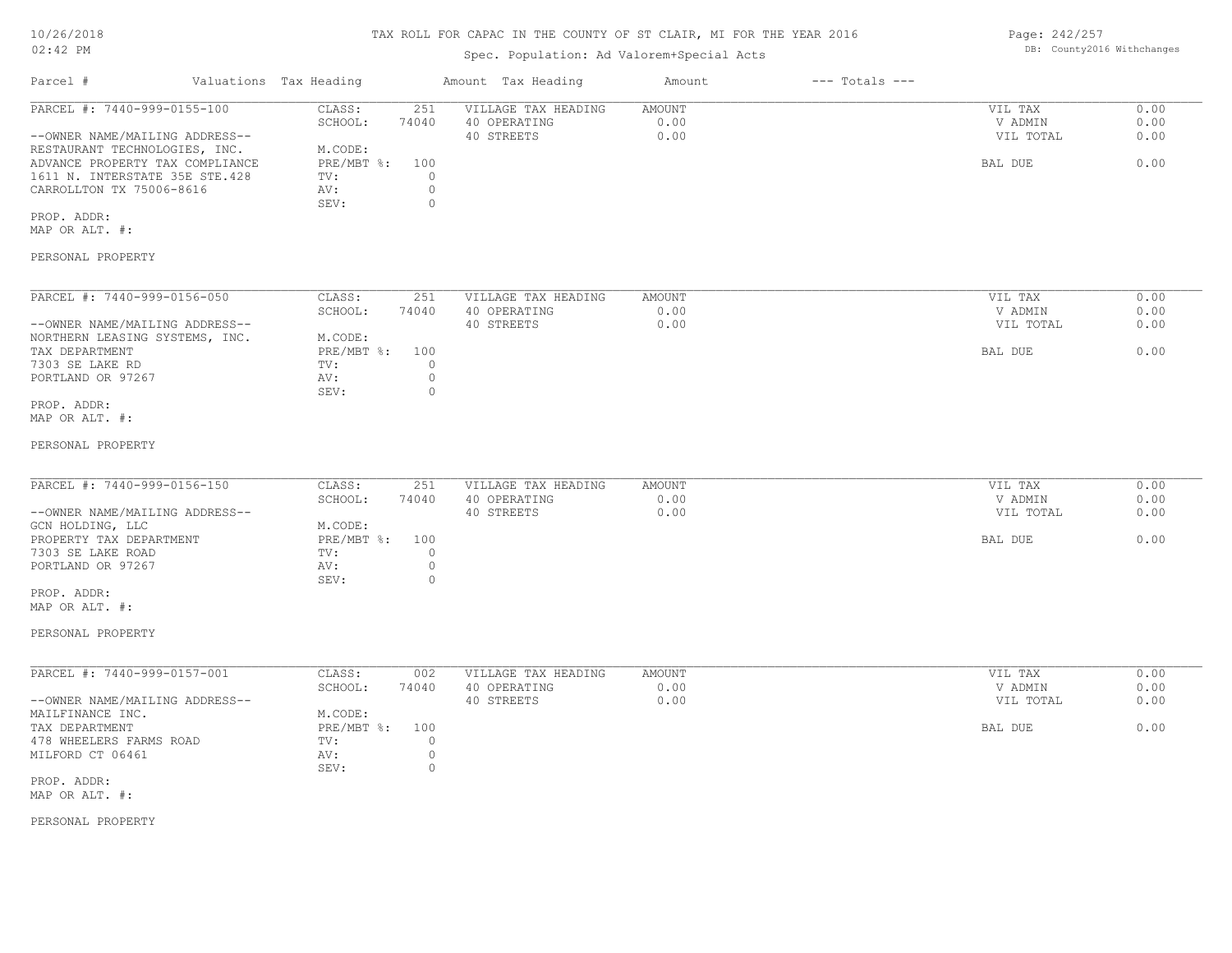## TAX ROLL FOR CAPAC IN THE COUNTY OF ST CLAIR, MI FOR THE YEAR 2016

# Spec. Population: Ad Valorem+Special Acts

| Parcel #                       | Valuations Tax Heading |       | Amount Tax Heading  | Amount | $---$ Totals $---$ |           |      |
|--------------------------------|------------------------|-------|---------------------|--------|--------------------|-----------|------|
| PARCEL #: 7440-999-0157-010    | CLASS:                 | 251   | VILLAGE TAX HEADING | AMOUNT |                    | VIL TAX   | 0.00 |
|                                | SCHOOL:                | 74040 | 40 OPERATING        | 0.00   |                    | V ADMIN   | 0.00 |
| --OWNER NAME/MAILING ADDRESS-- |                        |       | 40 STREETS          | 0.00   |                    | VIL TOTAL | 0.00 |
| NEOPOST USA INC                | M.CODE:                |       |                     |        |                    |           |      |
| TAX DEPT.                      | PRE/MBT %: 100         |       |                     |        |                    | BAL DUE   | 0.00 |
| 478 WHEELERS FARMS ROAD        | TV:                    |       |                     |        |                    |           |      |
| MILFORD CT 06461               | AV:                    |       |                     |        |                    |           |      |
|                                | SEV:                   |       |                     |        |                    |           |      |
| PROP. ADDR:                    |                        |       |                     |        |                    |           |      |

MAP OR ALT. #:

#### PERSONAL PROPERTY

| PARCEL #: 7440-999-0158-000     | CLASS:     | 002   | VILLAGE TAX HEADING | AMOUNT | VIL TAX   | 0.00 |
|---------------------------------|------------|-------|---------------------|--------|-----------|------|
|                                 | SCHOOL:    | 74040 | 40 OPERATING        | 0.00   | V ADMIN   | 0.00 |
| --OWNER NAME/MAILING ADDRESS--  |            |       | 40 STREETS          | 0.00   | VIL TOTAL | 0.00 |
| LAPEER GRAIN                    | M.CODE:    |       |                     |        |           |      |
| 155 S SAGINAW                   | PRE/MBT %: | 100   |                     |        | BAL DUE   | 0.00 |
| LAPEER MI 48446                 | TV:        |       |                     |        |           |      |
|                                 | AV:        |       |                     |        |           |      |
| PROP. ADDR: 220 S HUNTER STREET | SEV:       |       |                     |        |           |      |
| MAP OR ALT. #:                  |            |       |                     |        |           |      |

#### PERSONAL PROPERTY

| PARCEL #: 7440-999-0158-001    | CLASS:         | 251   | VILLAGE TAX HEADING | AMOUNT | VIL TAX       | 26.47 |
|--------------------------------|----------------|-------|---------------------|--------|---------------|-------|
|                                | SCHOOL:        | 74040 | 40 OPERATING        | 23.07  | V ADMIN       | 0.26  |
| --OWNER NAME/MAILING ADDRESS-- |                |       | 40 STREETS          | 3.40   | VIL TOTAL     | 26.73 |
| ARMADA GRAIN CO                | M.CODE:        |       |                     |        |               |       |
| P.O. BOX 918                   | PRE/MBT %: 100 |       |                     |        | V PD 09/16/16 | 26.73 |
| ARMADA MI 48005                | TV:            | 1,700 |                     |        |               |       |
|                                | AV:            | 1,700 |                     |        | BAL DUE       | 0.00  |
| PROP. ADDR: 220 S HUNTER       | SEV:           | 1,700 |                     |        |               |       |
| MAP OR ALT. #:                 |                |       |                     |        |               |       |

#### PERSONAL PROPERTY

| PARCEL #: 7440-999-0159-000    | CLASS:         | 002   | VILLAGE TAX HEADING | AMOUNT | VIL TAX   | 0.00 |
|--------------------------------|----------------|-------|---------------------|--------|-----------|------|
|                                | SCHOOL:        | 74040 | 40 OPERATING        | 0.00   | V ADMIN   | 0.00 |
| --OWNER NAME/MAILING ADDRESS-- |                |       | 40 STREETS          | 0.00   | VIL TOTAL | 0.00 |
| GATHERING THE                  | M.CODE:        |       |                     |        |           |      |
| 113 N MAIN ST                  | PRE/MBT %: 100 |       |                     |        | BAL DUE   | 0.00 |
| CAPAC MI 48014                 | TV:            |       |                     |        |           |      |
|                                | AV:            |       |                     |        |           |      |
| PROP. ADDR: 113 N MAIN ST      | SEV:           |       |                     |        |           |      |
| MAP OR ALT. #:                 |                |       |                     |        |           |      |

#### PERSONAL PROPERTY

Page: 243/257 DB: County2016 Withchanges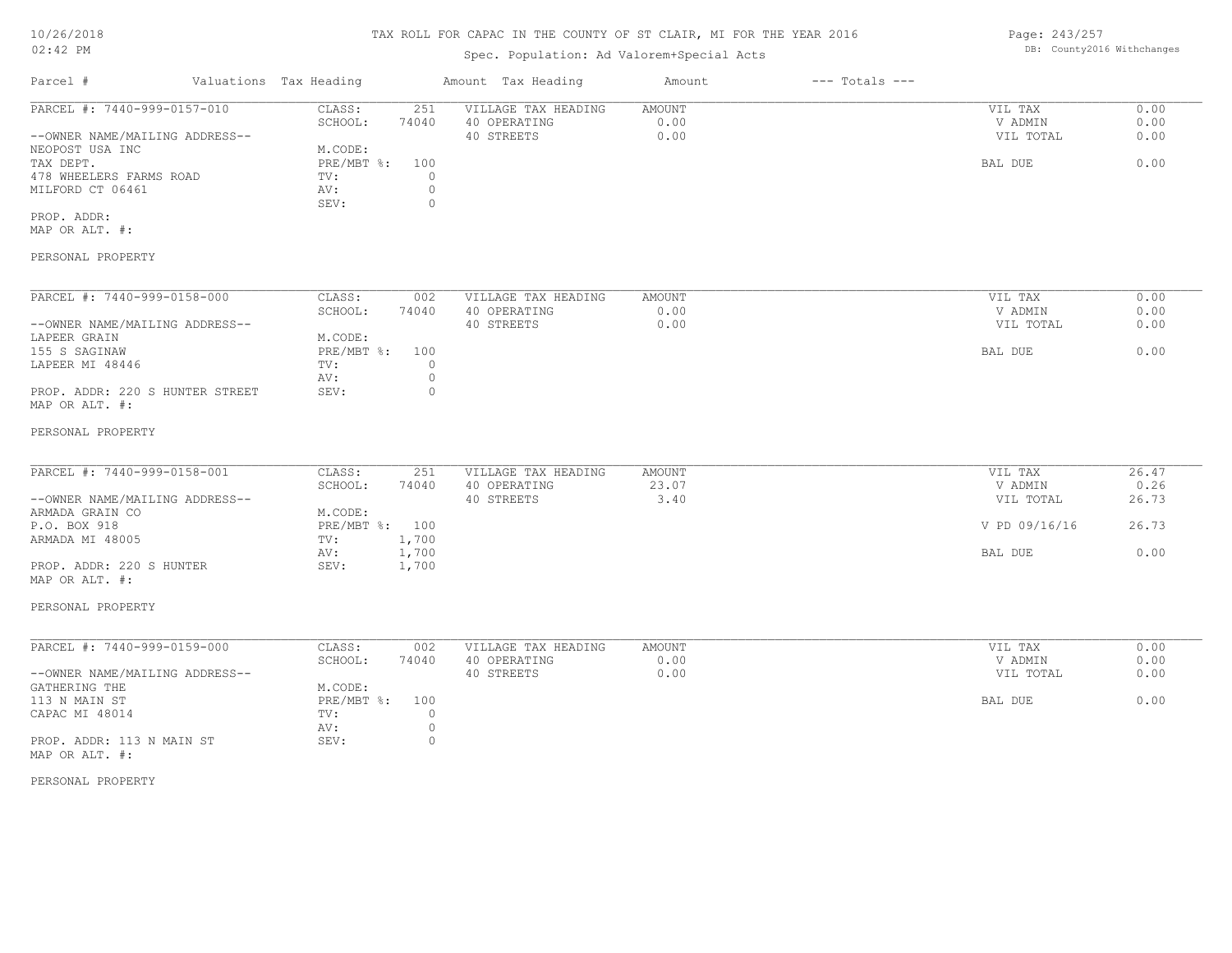## TAX ROLL FOR CAPAC IN THE COUNTY OF ST CLAIR, MI FOR THE YEAR 2016

# Spec. Population: Ad Valorem+Special Acts

Page: 244/257 DB: County2016 Withchanges

| PARCEL #: 7440-999-0159-015<br>CLASS:<br>251<br>VILLAGE TAX HEADING<br>AMOUNT<br>VIL TAX<br>0.00<br>74040<br>0.00<br>0.00<br>SCHOOL:<br>40 OPERATING<br>V ADMIN<br>40 STREETS<br>0.00<br>0.00<br>--OWNER NAME/MAILING ADDRESS--<br>VIL TOTAL<br>K12 MANAGEMENT INC<br>M.CODE:<br>0.00<br>2300 CORPORATE PARK DR STE#200<br>PRE/MBT %:<br>100<br>BAL DUE<br>$\circ$<br>HERNDON VA 20171<br>TV:<br>$\mathbb O$<br>AV:<br>$\circ$<br>PROP. ADDR:<br>SEV:<br>MAP OR ALT. #:<br>PERSONAL PROPERTY<br>PARCEL #: 7440-999-0159-025<br>CLASS:<br>0.00<br>002<br>VILLAGE TAX HEADING<br>AMOUNT<br>VIL TAX<br>0.00<br>40 OPERATING<br>0.00<br>SCHOOL:<br>74040<br>V ADMIN<br>--OWNER NAME/MAILING ADDRESS--<br>40 STREETS<br>0.00<br>VIL TOTAL<br>0.00<br>M.CODE:<br>LA MAXICANA MARKET DBA<br>0.00<br>PRE/MBT %:<br>AGF ENTERPRISES, INC<br>100<br>BAL DUE<br>129 N MAIN ST<br>TV:<br>$\circ$<br>$\circ$<br>CAPAC MI 48014<br>AV:<br>$\circ$<br>SEV:<br>PROP. ADDR: 129 N MAIN ST<br>MAP OR ALT. #:<br>PERSONAL PROPERTY<br>PARCEL #: 7440-999-0159-026<br>CLASS:<br>251<br>0.00<br>VILLAGE TAX HEADING<br>AMOUNT<br>VIL TAX<br>74040<br>0.00<br>0.00<br>SCHOOL:<br>40 OPERATING<br>V ADMIN<br>40 STREETS<br>0.00<br>0.00<br>--OWNER NAME/MAILING ADDRESS--<br>VIL TOTAL<br>MI TIERRA MEXICAN STORE INC<br>M.CODE:<br>0.00<br>129 W MILL ST<br>PRE/MBT %:<br>100<br>BAL DUE<br>CAPAC MI 48014<br>TV:<br>$\circ$<br>$\mathbb O$<br>AV:<br>$\circ$<br>PROP. ADDR: 129 W MILL ST<br>SEV:<br>MAP OR ALT. #:<br>PERSONAL PROPERTY<br>PARCEL #: 7440-999-0159-040<br>CLASS:<br>0.00<br>VILLAGE TAX HEADING<br>AMOUNT<br>VIL TAX<br>002<br>SCHOOL:<br>74040<br>40 OPERATING<br>0.00<br>V ADMIN<br>0.00<br>--OWNER NAME/MAILING ADDRESS--<br>40 STREETS<br>0.00<br>VIL TOTAL<br>0.00<br>BUTCHER'S CHOICE<br>M.CODE:<br>0.00<br>111 S MAIN<br>PRE/MBT %:<br>100<br>BAL DUE<br>$\circ$<br>CAPAC MI 48014<br>TV:<br>$\circ$<br>AV:<br>SEV:<br>$\circ$<br>PROP. ADDR: 111 S MAIN<br>MAP OR ALT. #:<br>PERSONAL PROPERTY | Parcel # | Valuations Tax Heading | Amount Tax Heading | Amount | $---$ Totals $---$ |  |
|----------------------------------------------------------------------------------------------------------------------------------------------------------------------------------------------------------------------------------------------------------------------------------------------------------------------------------------------------------------------------------------------------------------------------------------------------------------------------------------------------------------------------------------------------------------------------------------------------------------------------------------------------------------------------------------------------------------------------------------------------------------------------------------------------------------------------------------------------------------------------------------------------------------------------------------------------------------------------------------------------------------------------------------------------------------------------------------------------------------------------------------------------------------------------------------------------------------------------------------------------------------------------------------------------------------------------------------------------------------------------------------------------------------------------------------------------------------------------------------------------------------------------------------------------------------------------------------------------------------------------------------------------------------------------------------------------------------------------------------------------------------------------------------------------------------------------------------------------------------------------------------------------------------------------------------------------------------------------------------------------|----------|------------------------|--------------------|--------|--------------------|--|
|                                                                                                                                                                                                                                                                                                                                                                                                                                                                                                                                                                                                                                                                                                                                                                                                                                                                                                                                                                                                                                                                                                                                                                                                                                                                                                                                                                                                                                                                                                                                                                                                                                                                                                                                                                                                                                                                                                                                                                                                    |          |                        |                    |        |                    |  |
|                                                                                                                                                                                                                                                                                                                                                                                                                                                                                                                                                                                                                                                                                                                                                                                                                                                                                                                                                                                                                                                                                                                                                                                                                                                                                                                                                                                                                                                                                                                                                                                                                                                                                                                                                                                                                                                                                                                                                                                                    |          |                        |                    |        |                    |  |
|                                                                                                                                                                                                                                                                                                                                                                                                                                                                                                                                                                                                                                                                                                                                                                                                                                                                                                                                                                                                                                                                                                                                                                                                                                                                                                                                                                                                                                                                                                                                                                                                                                                                                                                                                                                                                                                                                                                                                                                                    |          |                        |                    |        |                    |  |
|                                                                                                                                                                                                                                                                                                                                                                                                                                                                                                                                                                                                                                                                                                                                                                                                                                                                                                                                                                                                                                                                                                                                                                                                                                                                                                                                                                                                                                                                                                                                                                                                                                                                                                                                                                                                                                                                                                                                                                                                    |          |                        |                    |        |                    |  |
|                                                                                                                                                                                                                                                                                                                                                                                                                                                                                                                                                                                                                                                                                                                                                                                                                                                                                                                                                                                                                                                                                                                                                                                                                                                                                                                                                                                                                                                                                                                                                                                                                                                                                                                                                                                                                                                                                                                                                                                                    |          |                        |                    |        |                    |  |
|                                                                                                                                                                                                                                                                                                                                                                                                                                                                                                                                                                                                                                                                                                                                                                                                                                                                                                                                                                                                                                                                                                                                                                                                                                                                                                                                                                                                                                                                                                                                                                                                                                                                                                                                                                                                                                                                                                                                                                                                    |          |                        |                    |        |                    |  |
|                                                                                                                                                                                                                                                                                                                                                                                                                                                                                                                                                                                                                                                                                                                                                                                                                                                                                                                                                                                                                                                                                                                                                                                                                                                                                                                                                                                                                                                                                                                                                                                                                                                                                                                                                                                                                                                                                                                                                                                                    |          |                        |                    |        |                    |  |
|                                                                                                                                                                                                                                                                                                                                                                                                                                                                                                                                                                                                                                                                                                                                                                                                                                                                                                                                                                                                                                                                                                                                                                                                                                                                                                                                                                                                                                                                                                                                                                                                                                                                                                                                                                                                                                                                                                                                                                                                    |          |                        |                    |        |                    |  |
|                                                                                                                                                                                                                                                                                                                                                                                                                                                                                                                                                                                                                                                                                                                                                                                                                                                                                                                                                                                                                                                                                                                                                                                                                                                                                                                                                                                                                                                                                                                                                                                                                                                                                                                                                                                                                                                                                                                                                                                                    |          |                        |                    |        |                    |  |
|                                                                                                                                                                                                                                                                                                                                                                                                                                                                                                                                                                                                                                                                                                                                                                                                                                                                                                                                                                                                                                                                                                                                                                                                                                                                                                                                                                                                                                                                                                                                                                                                                                                                                                                                                                                                                                                                                                                                                                                                    |          |                        |                    |        |                    |  |
|                                                                                                                                                                                                                                                                                                                                                                                                                                                                                                                                                                                                                                                                                                                                                                                                                                                                                                                                                                                                                                                                                                                                                                                                                                                                                                                                                                                                                                                                                                                                                                                                                                                                                                                                                                                                                                                                                                                                                                                                    |          |                        |                    |        |                    |  |
|                                                                                                                                                                                                                                                                                                                                                                                                                                                                                                                                                                                                                                                                                                                                                                                                                                                                                                                                                                                                                                                                                                                                                                                                                                                                                                                                                                                                                                                                                                                                                                                                                                                                                                                                                                                                                                                                                                                                                                                                    |          |                        |                    |        |                    |  |
|                                                                                                                                                                                                                                                                                                                                                                                                                                                                                                                                                                                                                                                                                                                                                                                                                                                                                                                                                                                                                                                                                                                                                                                                                                                                                                                                                                                                                                                                                                                                                                                                                                                                                                                                                                                                                                                                                                                                                                                                    |          |                        |                    |        |                    |  |
|                                                                                                                                                                                                                                                                                                                                                                                                                                                                                                                                                                                                                                                                                                                                                                                                                                                                                                                                                                                                                                                                                                                                                                                                                                                                                                                                                                                                                                                                                                                                                                                                                                                                                                                                                                                                                                                                                                                                                                                                    |          |                        |                    |        |                    |  |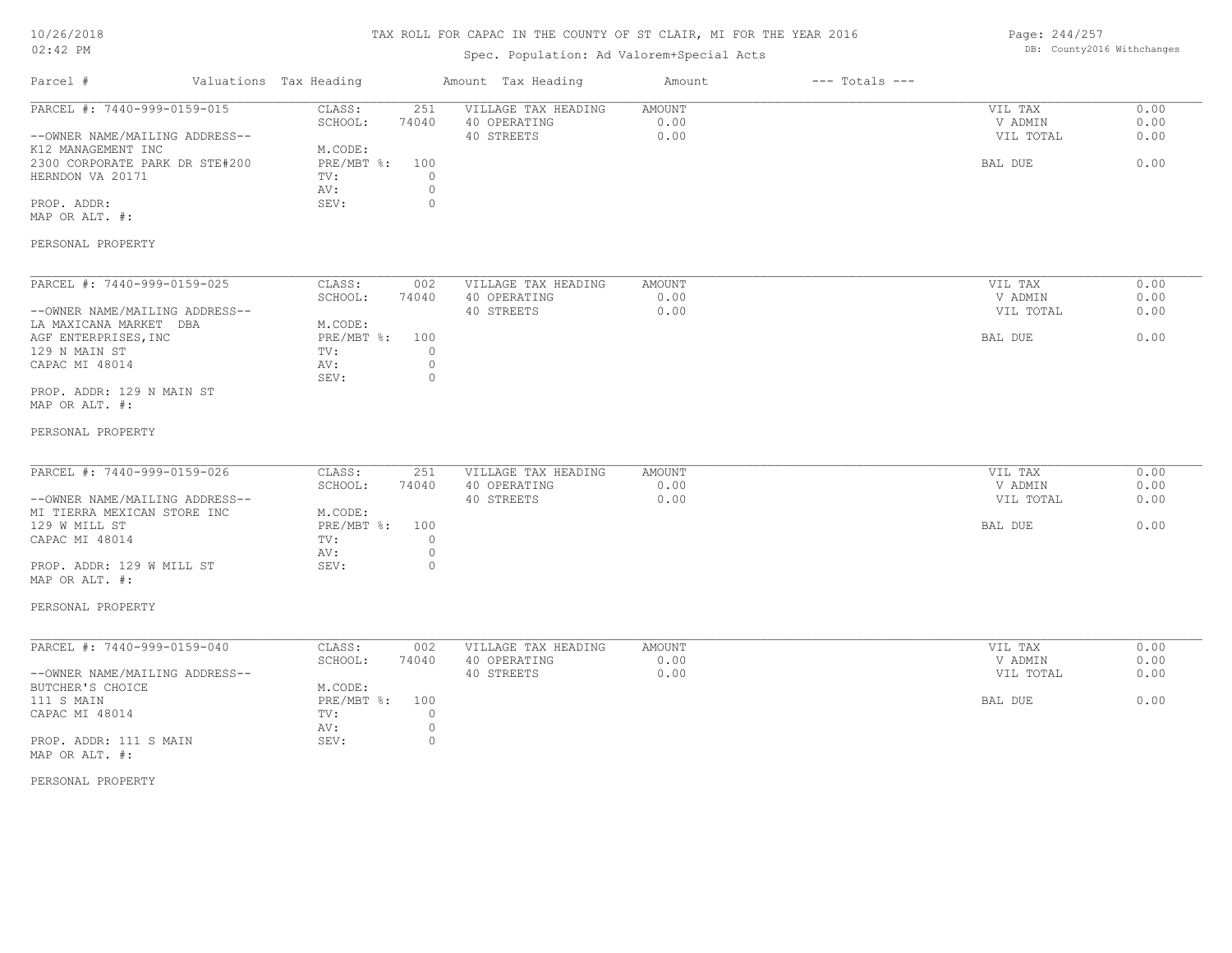## Spec. Population: Ad Valorem+Special Acts

Page: 245/257 DB: County2016 Withchanges

| Parcel #                       | Valuations Tax Heading |       | Amount Tax Heading  | Amount | $---$ Totals $---$ |           |      |
|--------------------------------|------------------------|-------|---------------------|--------|--------------------|-----------|------|
| PARCEL #: 7440-999-0159-041    | CLASS:                 | 002   | VILLAGE TAX HEADING | AMOUNT |                    | VIL TAX   | 0.00 |
|                                | SCHOOL:                | 74040 | 40 OPERATING        | 0.00   |                    | V ADMIN   | 0.00 |
| --OWNER NAME/MAILING ADDRESS-- |                        |       | 40 STREETS          | 0.00   |                    | VIL TOTAL | 0.00 |
| BUTCHER'S CHOICE 1 INC         | M.CODE:                |       |                     |        |                    |           |      |
| KAREN & STACEY PELC            | PRE/MBT %: 100         |       |                     |        |                    | BAL DUE   | 0.00 |
| 111 S MAIN ST                  | TV:                    |       |                     |        |                    |           |      |
| CAPAC MI 48014                 | AV:                    |       |                     |        |                    |           |      |
|                                | SEV:                   |       |                     |        |                    |           |      |
| PROP. ADDR: 111 S MAIN         |                        |       |                     |        |                    |           |      |
| MAP OR ALT. #:                 |                        |       |                     |        |                    |           |      |

#### PERSONAL PROPERTY

| PARCEL #: 7440-999-0159-060    | CLASS:     | 251   | VILLAGE TAX HEADING | AMOUNT | VIL TAX   | 9.34 |
|--------------------------------|------------|-------|---------------------|--------|-----------|------|
|                                | SCHOOL:    | 74040 | 40 OPERATING        | 8.14   | V ADMIN   | 0.09 |
| --OWNER NAME/MAILING ADDRESS-- |            |       | 40 STREETS          | 1.20   | VIL TOTAL | 9.43 |
| NEW IMAGE NAIL & HAIR          | M.CODE:    |       |                     |        |           |      |
| 125 N MAIN ST                  | PRE/MBT %: | 100   |                     |        | BAL DUE   | 9.43 |
| CAPAC MI 48014                 | TV:        | 600   |                     |        |           |      |
|                                | AV:        | 600   |                     |        |           |      |
| PROP. ADDR: 125 N MAIN ST      | SEV:       | 600   |                     |        |           |      |
| MAP OR ALT. #:                 |            |       |                     |        |           |      |

#### PERSONAL PROPERTY

| PARCEL #: 7440-999-0159-065    | CLASS:       | 002   | VILLAGE TAX HEADING | AMOUNT | VIL TAX   | 0.00 |
|--------------------------------|--------------|-------|---------------------|--------|-----------|------|
|                                | SCHOOL:      | 74040 | 40 OPERATING        | 0.00   | V ADMIN   | 0.00 |
| --OWNER NAME/MAILING ADDRESS-- |              |       | 40 STREETS          | 0.00   | VIL TOTAL | 0.00 |
| CAPAC RESALE SHOP              | M.CODE:      |       |                     |        |           |      |
| 108 S MAIN ST                  | $PRE/MBT$ %: | 100   |                     |        | BAL DUE   | 0.00 |
| CAPAC MI 48014                 | TV:          |       |                     |        |           |      |
|                                | AV:          |       |                     |        |           |      |
| PROP. ADDR: 108 S MAIN         | SEV:         |       |                     |        |           |      |
|                                |              |       |                     |        |           |      |

#### MAP OR ALT. #:

#### PERSONAL PROPERTY

| PARCEL #: 7440-999-0159-075    | CLASS:         | 251   | VILLAGE TAX HEADING | AMOUNT | VIL TAX   | 0.00 |
|--------------------------------|----------------|-------|---------------------|--------|-----------|------|
|                                | SCHOOL:        | 74040 | 40 OPERATING        | 0.00   | V ADMIN   | 0.00 |
| --OWNER NAME/MAILING ADDRESS-- |                |       | 40 STREETS          | 0.00   | VIL TOTAL | 0.00 |
| DOODLING OUTBACK EMBROIDERY    | M.CODE:        |       |                     |        |           |      |
| 102 S MAIN ST                  | PRE/MBT %: 100 |       |                     |        | BAL DUE   | 0.00 |
| CAPAC MI 48014                 | TV:            |       |                     |        |           |      |
|                                | AV:            |       |                     |        |           |      |
| PROP. ADDR: 102 S MAIN         | SEV:           |       |                     |        |           |      |
| MAP OR ALT. #:                 |                |       |                     |        |           |      |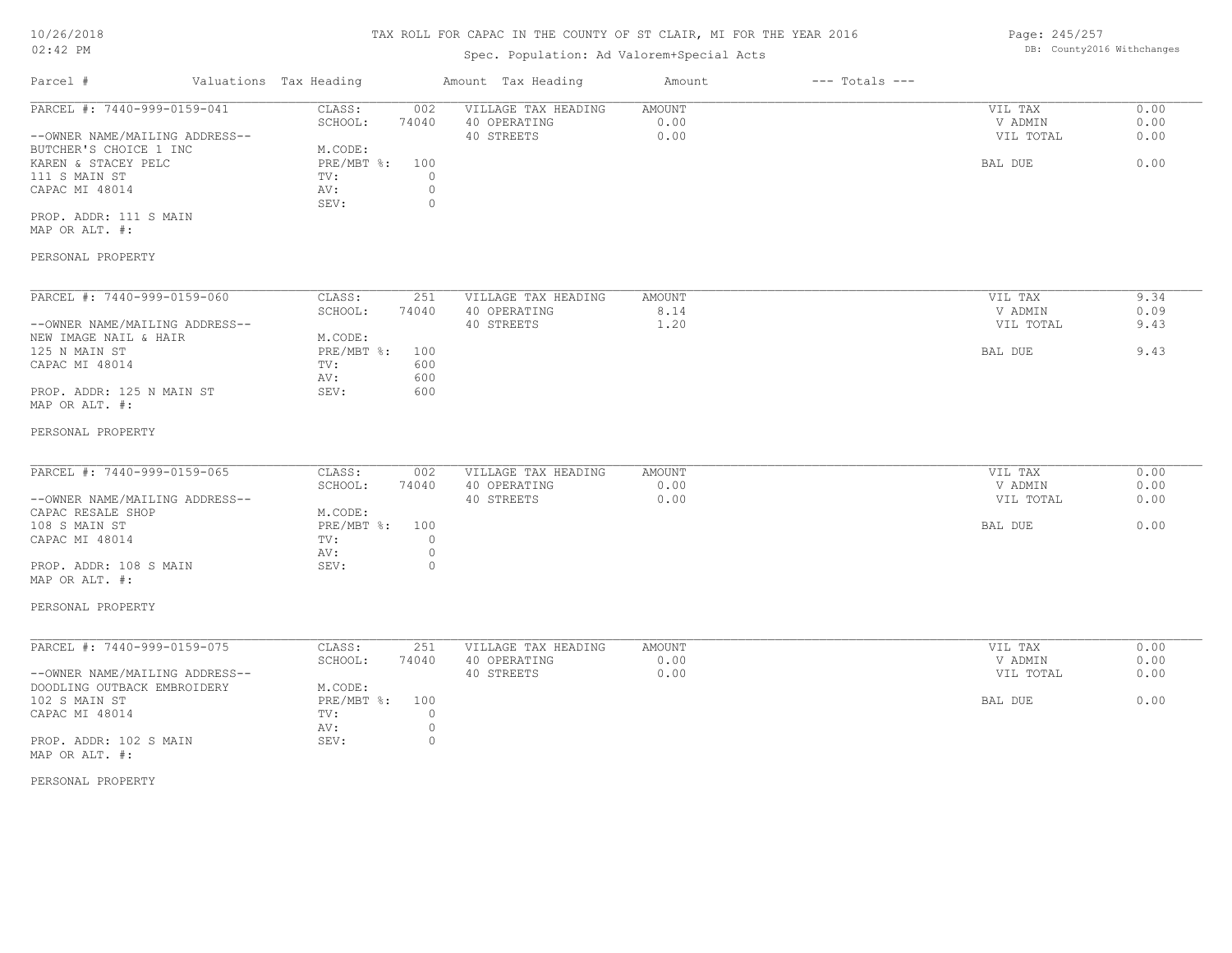## TAX ROLL FOR CAPAC IN THE COUNTY OF ST CLAIR, MI FOR THE YEAR 2016

# Spec. Population: Ad Valorem+Special Acts

Page: 246/257 DB: County2016 Withchanges

| Parcel #                                                                                                                                                                                     | Valuations Tax Heading                                                                                                         | Amount Tax Heading                                | Amount                        | $---$ Totals $---$ |                                            |                              |
|----------------------------------------------------------------------------------------------------------------------------------------------------------------------------------------------|--------------------------------------------------------------------------------------------------------------------------------|---------------------------------------------------|-------------------------------|--------------------|--------------------------------------------|------------------------------|
| PARCEL #: 7440-999-0159-080<br>--OWNER NAME/MAILING ADDRESS--<br>CAPAC FAMILY MEDICINE, P.L.L.C.<br>14960 E PARK ST<br>CAPAC MI 48014<br>PROP. ADDR: 14960 E PARK ST<br>MAP OR ALT. #:       | CLASS:<br>251<br>SCHOOL:<br>74040<br>M.CODE:<br>PRE/MBT %:<br>100<br>TV:<br>$\circ$<br>$\circ$<br>AV:<br>SEV:<br>$\circ$       | VILLAGE TAX HEADING<br>40 OPERATING<br>40 STREETS | AMOUNT<br>0.00<br>0.00        |                    | VIL TAX<br>V ADMIN<br>VIL TOTAL<br>BAL DUE | 0.00<br>0.00<br>0.00<br>0.00 |
| PERSONAL PROPERTY                                                                                                                                                                            |                                                                                                                                |                                                   |                               |                    |                                            |                              |
| PARCEL #: 7440-999-0160-010<br>--OWNER NAME/MAILING ADDRESS--<br>GORDON FLESCH COMPANY<br>2675 RESEARCH PARK DRIVE<br>MADISON WI 53711<br>PROP. ADDR:<br>MAP OR ALT. #:                      | CLASS:<br>251<br>SCHOOL:<br>74040<br>M.CODE:<br>$PRE/MBT$ $\div$<br>100<br>$\circ$<br>TV:<br>$\circ$<br>AV:<br>SEV:<br>$\circ$ | VILLAGE TAX HEADING<br>40 OPERATING<br>40 STREETS | AMOUNT<br>0.00<br>0.00        |                    | VIL TAX<br>V ADMIN<br>VIL TOTAL<br>BAL DUE | 0.00<br>0.00<br>0.00<br>0.00 |
| PERSONAL PROPERTY                                                                                                                                                                            |                                                                                                                                |                                                   |                               |                    |                                            |                              |
| PARCEL #: 7440-999-0161-025<br>--OWNER NAME/MAILING ADDRESS--<br>AIR ADVANTAGE LLC<br>465 N FRANKLIN ST. STE.C<br>FRANKENMUTH MI 48734<br>PROP. ADDR:<br>MAP OR ALT. #:<br>PERSONAL PROPERTY | CLASS:<br>251<br>SCHOOL:<br>74040<br>M.CODE:<br>$PRE/MBT$ $\div$<br>100<br>$\circ$<br>TV:<br>$\circ$<br>AV:<br>SEV:<br>$\circ$ | VILLAGE TAX HEADING<br>40 OPERATING<br>40 STREETS | <b>AMOUNT</b><br>0.00<br>0.00 |                    | VIL TAX<br>V ADMIN<br>VIL TOTAL<br>BAL DUE | 0.00<br>0.00<br>0.00<br>0.00 |
| PARCEL #: 7440-999-0161-028<br>--OWNER NAME/MAILING ADDRESS--<br>TJ"S AUTO SALES, LLC<br>109 S MAIN<br>CAPAC MI 48014<br>PROP. ADDR: 109 S MAIN<br>MAP OR ALT. #:                            | CLASS:<br>002<br>SCHOOL:<br>74040<br>M.CODE:<br>$PRE/MBT$ $\div$<br>100<br>TV:<br>$\circ$<br>$\circ$<br>AV:<br>SEV:<br>$\circ$ | VILLAGE TAX HEADING<br>40 OPERATING<br>40 STREETS | AMOUNT<br>0.00<br>0.00        |                    | VIL TAX<br>V ADMIN<br>VIL TOTAL<br>BAL DUE | 0.00<br>0.00<br>0.00<br>0.00 |
| PERSONAL PROPERTY                                                                                                                                                                            |                                                                                                                                |                                                   |                               |                    |                                            |                              |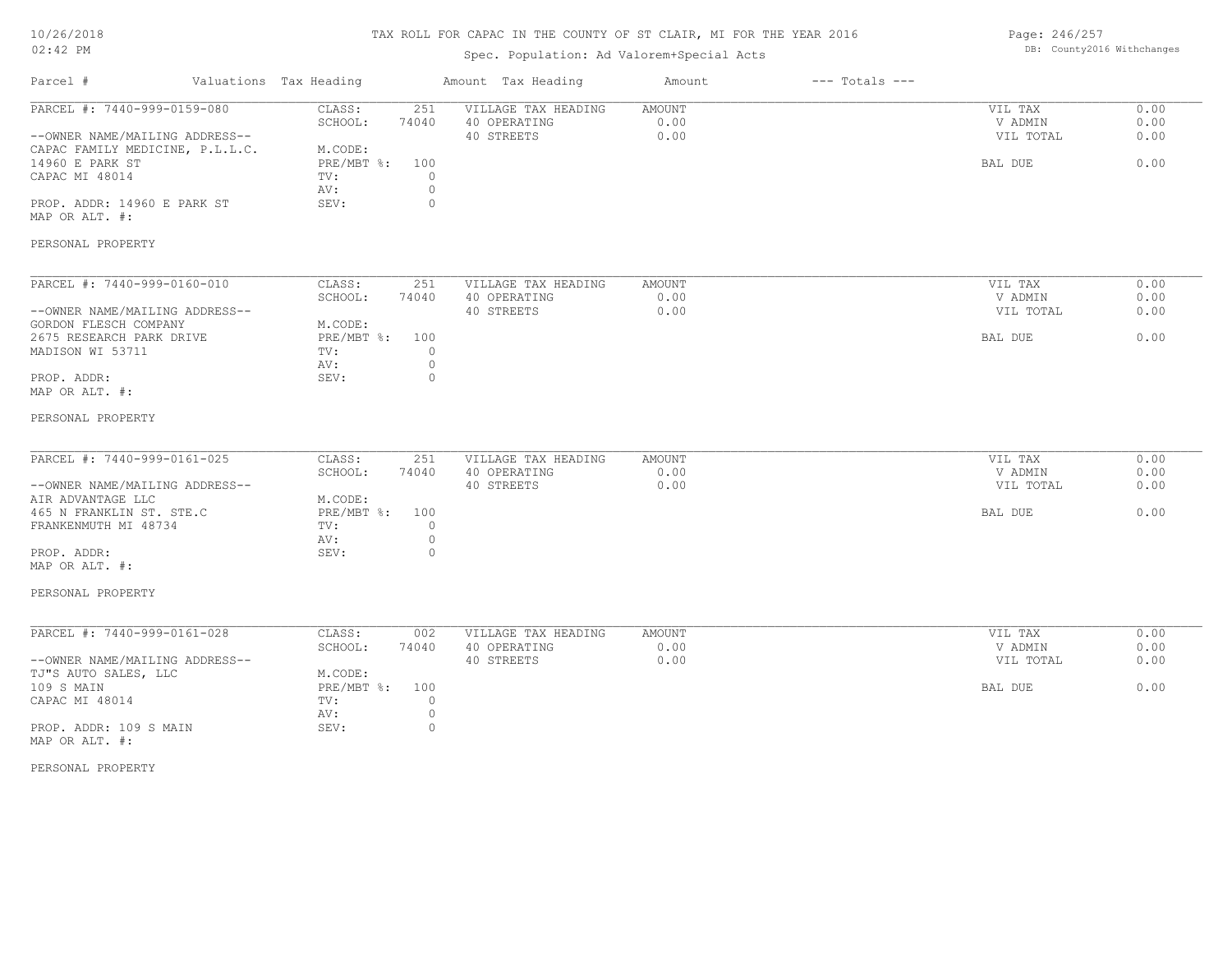## Spec. Population: Ad Valorem+Special Acts

Page: 247/257 DB: County2016 Withchanges

| Parcel #                       | Valuations Tax Heading |       | Amount Tax Heading  | Amount | $---$ Totals $---$ |           |      |
|--------------------------------|------------------------|-------|---------------------|--------|--------------------|-----------|------|
| PARCEL #: 7440-999-0161-047    | CLASS:                 | 251   | VILLAGE TAX HEADING | AMOUNT |                    | VIL TAX   | 0.00 |
|                                | SCHOOL:                | 74040 | 40 OPERATING        | 0.00   |                    | V ADMIN   | 0.00 |
| --OWNER NAME/MAILING ADDRESS-- |                        |       | 40 STREETS          | 0.00   |                    | VIL TOTAL | 0.00 |
| VIASAT, INC                    | M.CODE:                |       |                     |        |                    |           |      |
| RYAN, LLC                      | PRE/MBT %:             | 100   |                     |        |                    | BAL DUE   | 0.00 |
| P.O. BOX 4900                  | TV:                    |       |                     |        |                    |           |      |
| SCOTTSDALE AZ 85261            | AV:                    |       |                     |        |                    |           |      |
|                                | SEV:                   |       |                     |        |                    |           |      |
| PROP. ADDR:                    |                        |       |                     |        |                    |           |      |

MAP OR ALT. #:

#### PERSONAL PROPERTY

| PARCEL #: 7440-999-0162-010         | CLASS:     | 251   | VILLAGE TAX HEADING | AMOUNT | VIL TAX   | 0.00 |
|-------------------------------------|------------|-------|---------------------|--------|-----------|------|
|                                     | SCHOOL:    | 74040 | 40 OPERATING        | 0.00   | V ADMIN   | 0.00 |
| --OWNER NAME/MAILING ADDRESS--      |            |       | 40 STREETS          | 0.00   | VIL TOTAL | 0.00 |
| GE CAPITAL INFORMATIONAL TECH SOLUT | M.CODE:    |       |                     |        |           |      |
| PROPERTY TAX COMPLIANCE             | PRE/MBT %: | 100   |                     |        | BAL DUE   | 0.00 |
| P.O. BOX 35715                      | TV:        |       |                     |        |           |      |
| BILLINGS MT 59107                   | AV:        |       |                     |        |           |      |
|                                     | SEV:       |       |                     |        |           |      |
| PROP. ADDR:                         |            |       |                     |        |           |      |

MAP OR ALT. #:

#### PERSONAL PROPERTY

| PARCEL #: 7440-999-0162-020    | CLASS:         | 251   | VILLAGE TAX HEADING | AMOUNT | VIL TAX   | 0.00 |
|--------------------------------|----------------|-------|---------------------|--------|-----------|------|
|                                | SCHOOL:        | 74040 | 40 OPERATING        | 0.00   | V ADMIN   | 0.00 |
|                                |                |       |                     |        |           |      |
| --OWNER NAME/MAILING ADDRESS-- |                |       | 40 STREETS          | 0.00   | VIL TOTAL | 0.00 |
| R J SERVICES                   | M.CODE:        |       |                     |        |           |      |
| 4361 CAPAC RD                  | PRE/MBT %: 100 |       |                     |        | BAL DUE   | 0.00 |
| CAPAC MI 48014                 | TV:            |       |                     |        |           |      |
|                                | AV:            |       |                     |        |           |      |
| PROP. ADDR: 4361 CAPAC RD      | SEV:           |       |                     |        |           |      |

#### PERSONAL PROPERTY

MAP OR ALT. #:

| PARCEL #: 7440-999-0163-010        | CLASS:       | 351     | VILLAGE TAX HEADING | AMOUNT   | VIL TAX                 | 11,010.11 |
|------------------------------------|--------------|---------|---------------------|----------|-------------------------|-----------|
|                                    | SCHOOL:      | 74040   | 40 OPERATING        | 9,596.11 | V ADMIN                 | 110.10    |
| --OWNER NAME/MAILING ADDRESS--     |              |         | 40 STREETS          | 1,414.00 | VIL TOTAL               | 11,120.21 |
| KEIHIN MICHIGAN MANUFACTURING, LLC | M.CODE:      |         |                     |          |                         |           |
| 14898 KOEHN ROAD                   | $PRE/MBT$ %: | 100     |                     |          | V PD 08/19/16 11,120.21 |           |
| CAPAC MI 48014                     | TV:          | 707,000 |                     |          |                         |           |
|                                    | AV:          | 707,000 |                     |          | BAL DUE                 | 0.00      |
| PROP. ADDR: 14898 KOEHN ROAD       | SEV:         | 707,000 |                     |          |                         |           |
| MAP OR ALT. #:                     |              |         |                     |          |                         |           |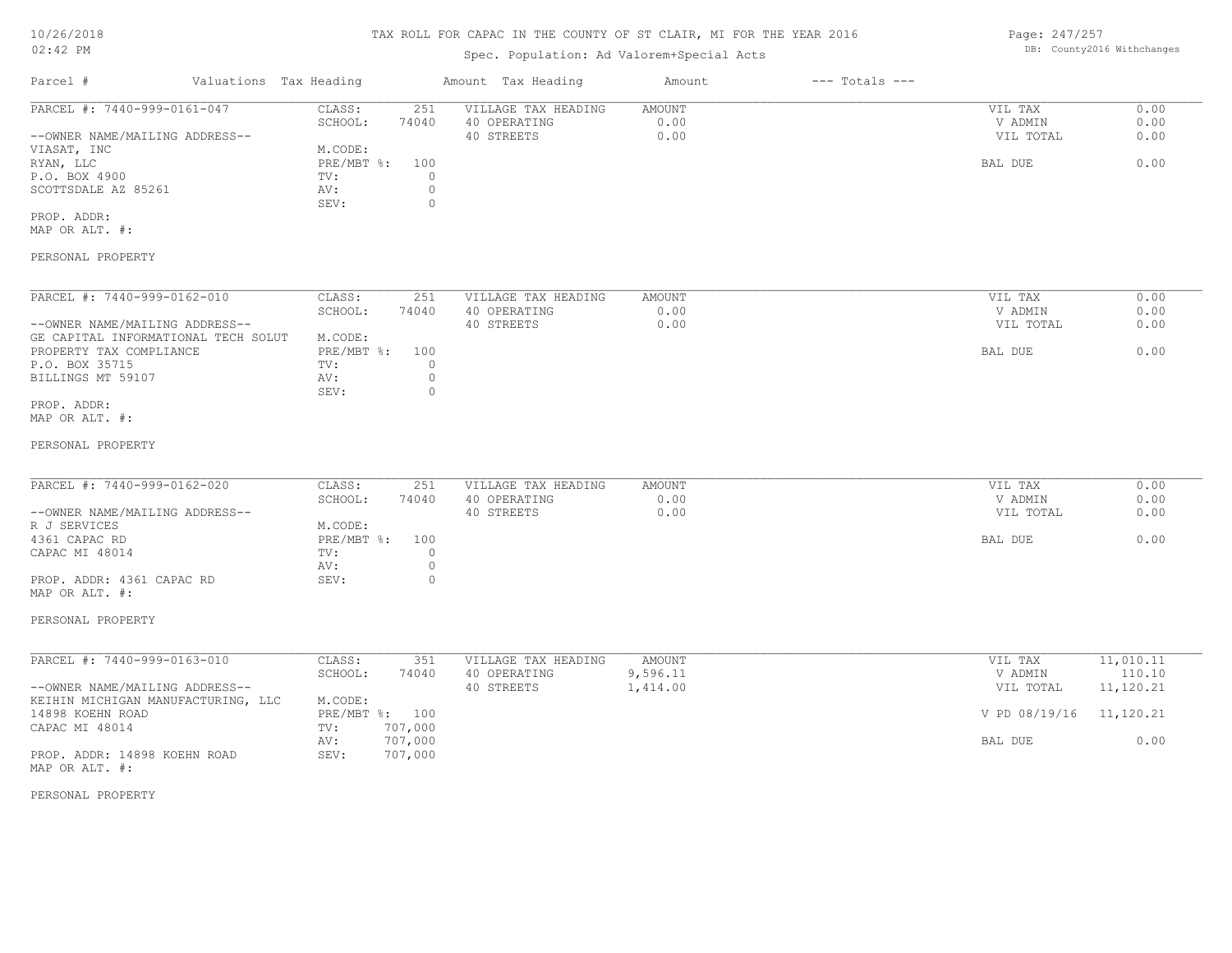## TAX ROLL FOR CAPAC IN THE COUNTY OF ST CLAIR, MI FOR THE YEAR 2016

# Spec. Population: Ad Valorem+Special Acts

Page: 248/257 DB: County2016 Withchanges

| Parcel #                                                                                                                                                            | Valuations Tax Heading                                           | Amount Tax Heading                                                                                            | Amount                 | $---$ Totals $---$ |                                            |                              |
|---------------------------------------------------------------------------------------------------------------------------------------------------------------------|------------------------------------------------------------------|---------------------------------------------------------------------------------------------------------------|------------------------|--------------------|--------------------------------------------|------------------------------|
| PARCEL #: 7440-999-0165-023<br>--OWNER NAME/MAILING ADDRESS--<br>GRAYHAWK LEASING, LLC<br>1412 MAIN ST STE 1500<br>DALLAS TX 75202<br>PROP. ADDR:<br>MAP OR ALT. #: | CLASS:<br>SCHOOL:<br>M.CODE:<br>PRE/MBT %:<br>TV:<br>AV:<br>SEV: | 251<br>VILLAGE TAX HEADING<br>74040<br>40 OPERATING<br>40 STREETS<br>100<br>$\circ$<br>$\circ$<br>$\mathbb O$ | AMOUNT<br>0.00<br>0.00 |                    | VIL TAX<br>V ADMIN<br>VIL TOTAL<br>BAL DUE | 0.00<br>0.00<br>0.00<br>0.00 |
| PERSONAL PROPERTY                                                                                                                                                   |                                                                  |                                                                                                               |                        |                    |                                            |                              |
| PARCEL #: 7440-999-0165-030<br>--OWNER NAME/MAILING ADDRESS--<br>PRECISION PIPELINE LLC<br>3314 56TH ST<br>EAU CLAIRE WI 54703<br>PROP. ADDR:<br>MAP OR ALT. #:     | CLASS:<br>SCHOOL:<br>M.CODE:<br>PRE/MBT %:<br>TV:<br>AV:<br>SEV: | 002<br>VILLAGE TAX HEADING<br>74040<br>40 OPERATING<br>40 STREETS<br>100<br>$\circ$<br>$\mathbb O$<br>$\circ$ | AMOUNT<br>0.00<br>0.00 |                    | VIL TAX<br>V ADMIN<br>VIL TOTAL<br>BAL DUE | 0.00<br>0.00<br>0.00<br>0.00 |
| PERSONAL PROPERTY                                                                                                                                                   |                                                                  |                                                                                                               |                        |                    |                                            |                              |
| PARCEL #: 7440-999-0166-010<br>--OWNER NAME/MAILING ADDRESS--<br>PBG MICHIGAN, LLC<br>P.O. BOX 660634 MD3A-300<br>DALLAS TX 75266-0634                              | CLASS:<br>SCHOOL:<br>M.CODE:<br>PRE/MBT %:<br>TV:<br>AV:         | 002<br>VILLAGE TAX HEADING<br>74040<br>40 OPERATING<br>40 STREETS<br>100<br>$\circ$<br>$\mathbb O$            | AMOUNT<br>0.00<br>0.00 |                    | VIL TAX<br>V ADMIN<br>VIL TOTAL<br>BAL DUE | 0.00<br>0.00<br>0.00<br>0.00 |
| PROP. ADDR:<br>MAP OR ALT. #:<br>PERSONAL PROPERTY                                                                                                                  | SEV:                                                             | $\circ$                                                                                                       |                        |                    |                                            |                              |
| PARCEL #: 7440-999-0166-015<br>--OWNER NAME/MAILING ADDRESS--                                                                                                       | CLASS:<br>SCHOOL:                                                | 251<br>VILLAGE TAX HEADING<br>74040<br>40 OPERATING<br>40 STREETS                                             | AMOUNT<br>0.00<br>0.00 |                    | VIL TAX<br>V ADMIN<br>VIL TOTAL            | 0.00<br>0.00<br>0.00         |
| CHAMPIONS SPORTS BAR & GRILL<br>116 S MAIN<br>CAPAC MI 48014<br>PROP. ADDR: 116 S MAIN<br>MAP OR ALT. #:                                                            | M.CODE:<br>PRE/MBT %:<br>TV:<br>AV:<br>SEV:                      | 100<br>$\circ$<br>$\circ$<br>$\circ$                                                                          |                        |                    | BAL DUE                                    | 0.00                         |
| PERSONAL PROPERTY                                                                                                                                                   |                                                                  |                                                                                                               |                        |                    |                                            |                              |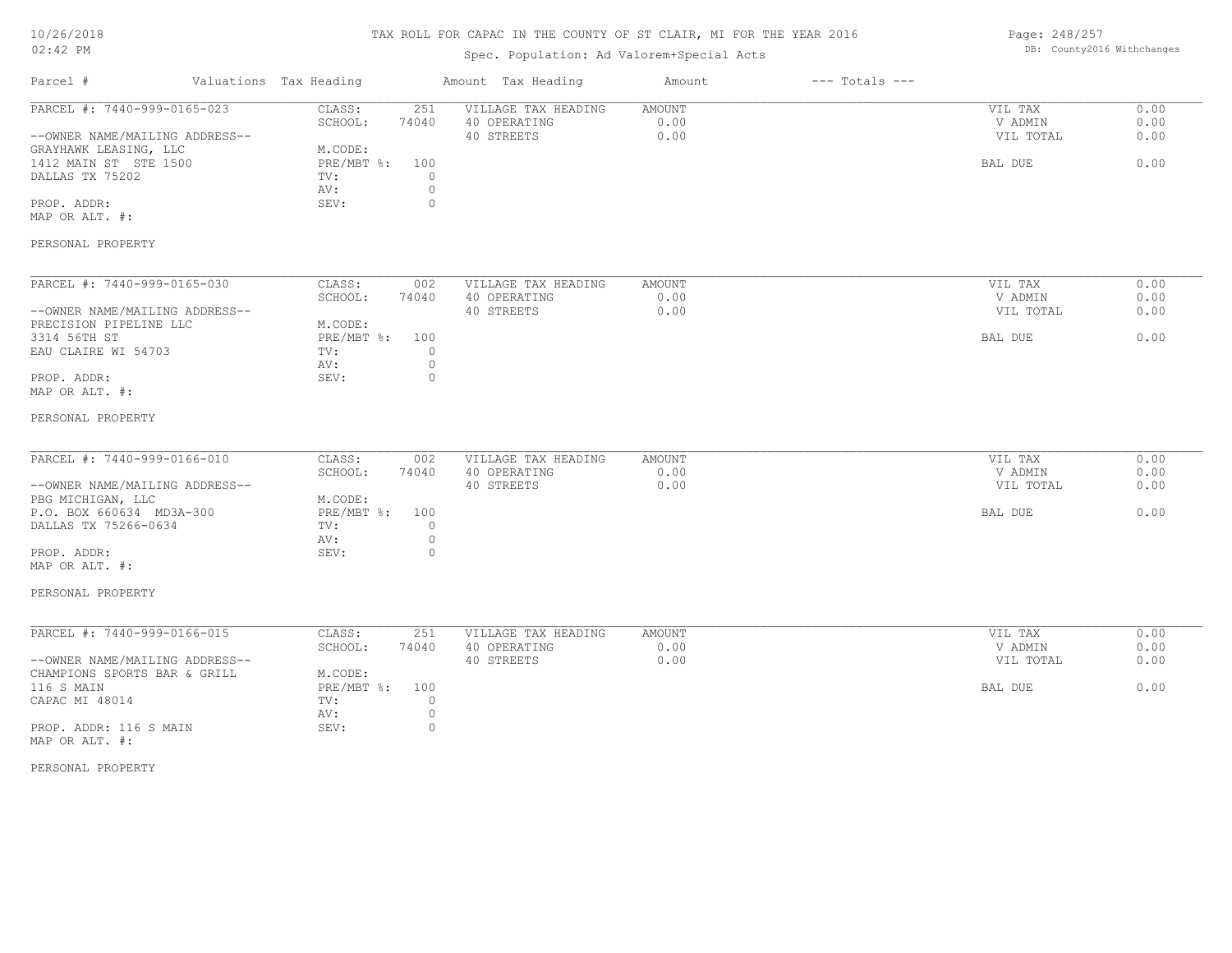## TAX ROLL FOR CAPAC IN THE COUNTY OF ST CLAIR, MI FOR THE YEAR 2016

# Spec. Population: Ad Valorem+Special Acts

Page: 249/257 DB: County2016 Withchanges

| Parcel #                                                                                                                                                                                               | Valuations Tax Heading                                                 |                                                          | Amount Tax Heading                                | Amount                        | $---$ Totals $---$ |                                                             |                                      |
|--------------------------------------------------------------------------------------------------------------------------------------------------------------------------------------------------------|------------------------------------------------------------------------|----------------------------------------------------------|---------------------------------------------------|-------------------------------|--------------------|-------------------------------------------------------------|--------------------------------------|
| PARCEL #: 7440-999-0166-020<br>--OWNER NAME/MAILING ADDRESS--<br>THRIFT STORE<br>108 S MAIN<br>CAPAC MI 48014<br>PROP. ADDR: 108 S MAIN<br>MAP OR ALT. #:                                              | CLASS:<br>SCHOOL:<br>M.CODE:<br>$PRE/MBT$ $\div$<br>TV:<br>AV:<br>SEV: | 002<br>74040<br>100<br>$\circ$<br>$\circ$<br>$\circ$     | VILLAGE TAX HEADING<br>40 OPERATING<br>40 STREETS | AMOUNT<br>0.00<br>0.00        |                    | VIL TAX<br>V ADMIN<br>VIL TOTAL<br>BAL DUE                  | 0.00<br>0.00<br>0.00<br>0.00         |
| PERSONAL PROPERTY                                                                                                                                                                                      |                                                                        |                                                          |                                                   |                               |                    |                                                             |                                      |
| PARCEL #: 7440-999-0166-025<br>--OWNER NAME/MAILING ADDRESS--<br>ZUMBA FITNESS<br>109 N MAIN<br>CAPAC MI 48014<br>PROP. ADDR: 109 N MAIN<br>MAP OR ALT. #:                                             | CLASS:<br>SCHOOL:<br>M.CODE:<br>PRE/MBT %:<br>TV:<br>AV:<br>SEV:       | 251<br>74040<br>100<br>$\circ$<br>$\mathbb O$<br>$\circ$ | VILLAGE TAX HEADING<br>40 OPERATING<br>40 STREETS | AMOUNT<br>0.00<br>0.00        |                    | VIL TAX<br>V ADMIN<br>VIL TOTAL<br>BAL DUE                  | 0.00<br>0.00<br>0.00<br>0.00         |
| PERSONAL PROPERTY                                                                                                                                                                                      |                                                                        |                                                          |                                                   |                               |                    |                                                             |                                      |
| PARCEL #: 7440-999-0167-010<br>--OWNER NAME/MAILING ADDRESS--<br>WAYPORT, INC<br>PROPERTY TAX DEPT.<br>1010 PINE 9E-L-01<br>SAINT LOUIS MO 63101<br>PROP. ADDR:<br>MAP OR ALT. #:<br>PERSONAL PROPERTY | CLASS:<br>SCHOOL:<br>M.CODE:<br>PRE/MBT %:<br>TV:<br>AV:<br>SEV:       | 251<br>74040<br>100<br>300<br>300<br>300                 | VILLAGE TAX HEADING<br>40 OPERATING<br>40 STREETS | <b>AMOUNT</b><br>4.07<br>0.60 |                    | VIL TAX<br>V ADMIN<br>VIL TOTAL<br>V PD 09/02/16<br>BAL DUE | 4.67<br>0.04<br>4.71<br>4.71<br>0.00 |
| PARCEL #: 7440-999-0167-020<br>--OWNER NAME/MAILING ADDRESS--<br>PINKY'S PALACE<br>108 S MAIN<br>CAPAC MI 48014<br>PROP. ADDR: 108 S MAIN<br>MAP OR ALT. #:<br>PERSONAL PROPERTY                       | CLASS:<br>SCHOOL:<br>M.CODE:<br>PRE/MBT %:<br>TV:<br>AV:<br>SEV:       | 002<br>74040<br>100<br>$\circ$<br>$\circ$<br>$\circ$     | VILLAGE TAX HEADING<br>40 OPERATING<br>40 STREETS | <b>AMOUNT</b><br>0.00<br>0.00 |                    | VIL TAX<br>V ADMIN<br>VIL TOTAL<br>BAL DUE                  | 0.00<br>0.00<br>0.00<br>0.00         |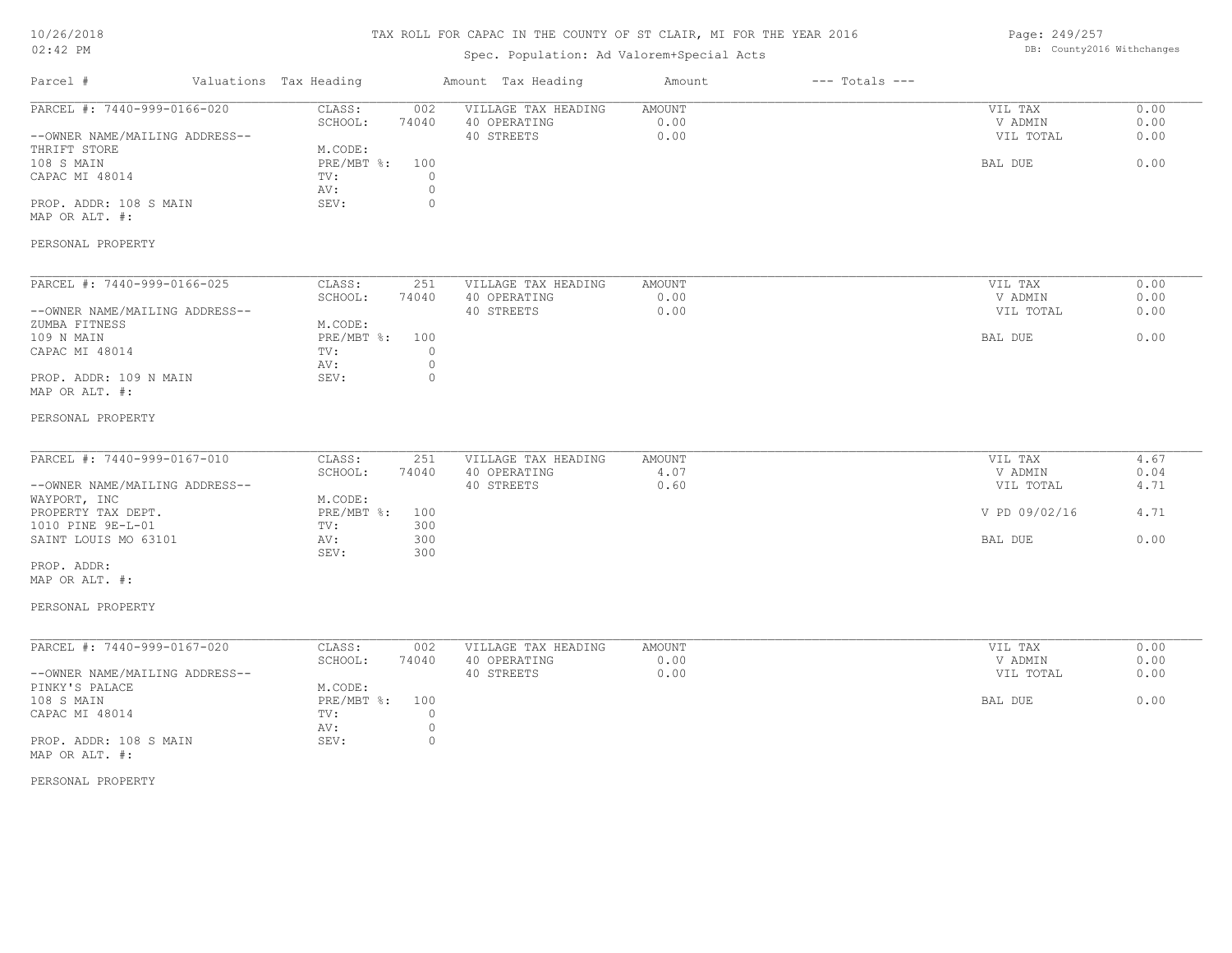| 10/26/2018 |  |
|------------|--|
| $02:42$ PM |  |

## Spec. Population: Ad Valorem+Special Acts

Page: 250/257 DB: County2016 Withchanges

| Parcel #                                                                                                                                                                                                          | Valuations Tax Heading                                                                                                         | Amount Tax Heading                                | Amount                 | $---$ Totals $---$ |                                            |                              |
|-------------------------------------------------------------------------------------------------------------------------------------------------------------------------------------------------------------------|--------------------------------------------------------------------------------------------------------------------------------|---------------------------------------------------|------------------------|--------------------|--------------------------------------------|------------------------------|
| PARCEL #: 7440-999-0167-021<br>--OWNER NAME/MAILING ADDRESS--<br>ANDALOT OF TREASURES<br>108 S MAIN<br>CAPAC MI 48014<br>PROP. ADDR: 108 S MAIN<br>MAP OR ALT. #:<br>PERSONAL PROPERTY                            | CLASS:<br>251<br>74040<br>SCHOOL:<br>M.CODE:<br>PRE/MBT %:<br>100<br>TV:<br>500<br>500<br>AV:<br>SEV:<br>500                   | VILLAGE TAX HEADING<br>40 OPERATING<br>40 STREETS | AMOUNT<br>6.78<br>1.00 |                    | VIL TAX<br>V ADMIN<br>VIL TOTAL<br>BAL DUE | 7.78<br>0.07<br>7.85<br>7.85 |
| PARCEL #: 7440-999-0168-000<br>--OWNER NAME/MAILING ADDRESS--<br>PRECEDENCE INDUSTRIAL, LLC<br>EBAY STORE THE<br>KYLE SCHIEWECK<br>122 N MAIN ST<br>CAPAC MI 48014<br>PROP. ADDR: 122 N MAIN ST<br>MAP OR ALT. #: | CLASS:<br>002<br>SCHOOL:<br>74040<br>M.CODE:<br>$PRE/MBT$ $\div$<br>100<br>TV:<br>$\circ$<br>$\circ$<br>AV:<br>SEV:<br>$\circ$ | VILLAGE TAX HEADING<br>40 OPERATING<br>40 STREETS | AMOUNT<br>0.00<br>0.00 |                    | VIL TAX<br>V ADMIN<br>VIL TOTAL<br>BAL DUE | 0.00<br>0.00<br>0.00<br>0.00 |
| PERSONAL PROPERTY<br>PARCEL #: 7440-999-0168-010<br>--OWNER NAME/MAILING ADDRESS--<br>XEROX FINANCIAL SERVICES LLC<br>P.O. BOX 909<br>WEBSTER NY 14580<br>PROP. ADDR:<br>MAP OR ALT. #:<br>PERSONAL PROPERTY      | CLASS:<br>251<br>SCHOOL:<br>74040<br>M.CODE:<br>PRE/MBT %:<br>100<br>$\circ$<br>TV:<br>$\circ$<br>AV:<br>SEV:<br>$\circ$       | VILLAGE TAX HEADING<br>40 OPERATING<br>40 STREETS | AMOUNT<br>0.00<br>0.00 |                    | VIL TAX<br>V ADMIN<br>VIL TOTAL<br>BAL DUE | 0.00<br>0.00<br>0.00<br>0.00 |
| PARCEL #: 7440-999-0168-015<br>--OWNER NAME/MAILING ADDRESS--<br>NIELSEN AUDIO, INC.<br>RYAN, LLC<br>P.O. BOX 4900 DEPT.380<br>SCOTTSDALE AZ 85261<br>PROP. ADDR:<br>MAP OR ALT. #:<br>PERSONAL PROPERTY          | CLASS:<br>251<br>SCHOOL:<br>74040<br>M.CODE:<br>PRE/MBT %:<br>100<br>$\circ$<br>TV:<br>$\circ$<br>AV:<br>$\circ$<br>SEV:       | VILLAGE TAX HEADING<br>40 OPERATING<br>40 STREETS | AMOUNT<br>0.00<br>0.00 |                    | VIL TAX<br>V ADMIN<br>VIL TOTAL<br>BAL DUE | 0.00<br>0.00<br>0.00<br>0.00 |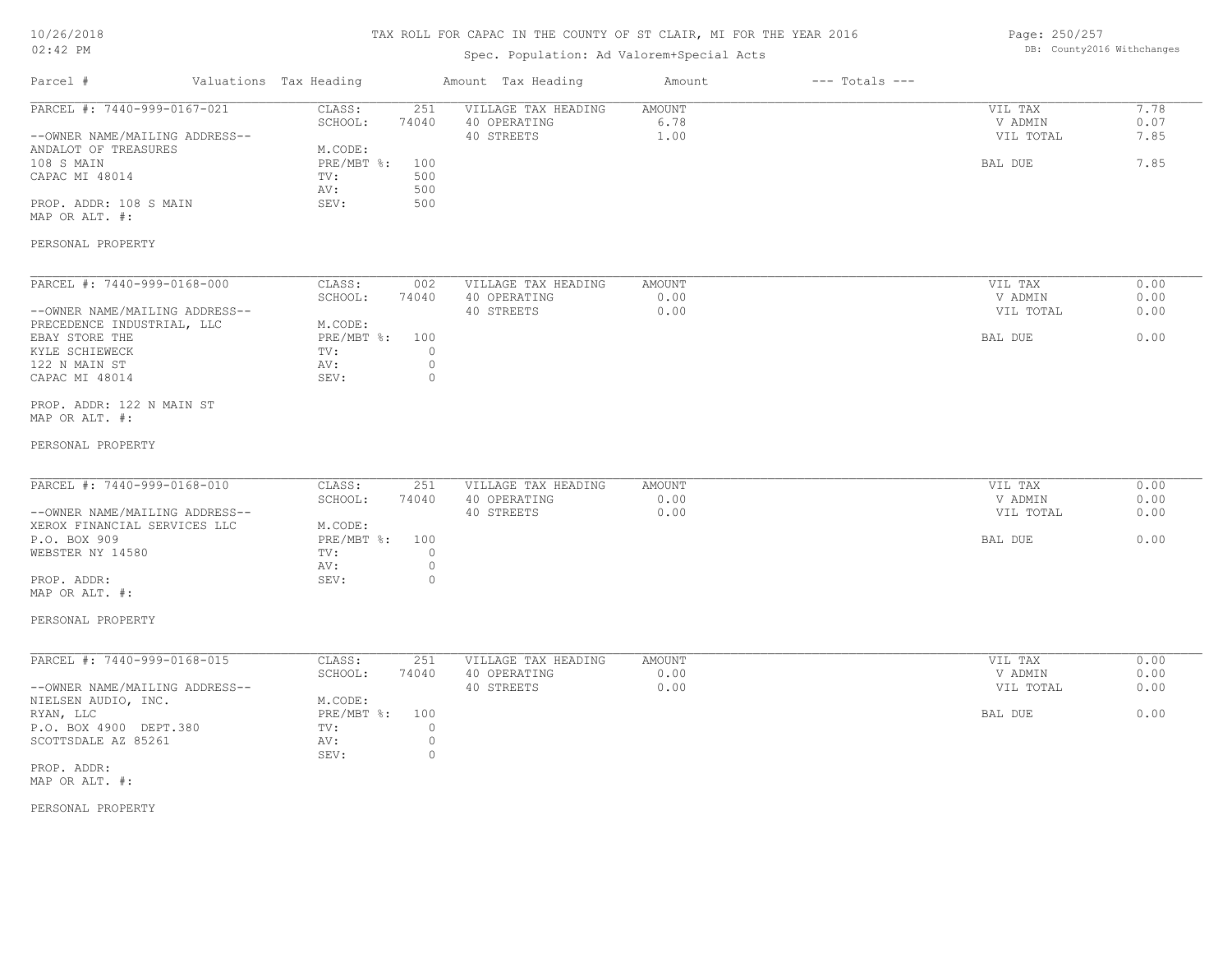## TAX ROLL FOR CAPAC IN THE COUNTY OF ST CLAIR, MI FOR THE YEAR 2016

# Spec. Population: Ad Valorem+Special Acts

Page: 251/257 DB: County2016 Withchanges

| Parcel #                                                                                                                                                                              | Valuations Tax Heading                                               |                                            | Amount Tax Heading                                | Amount                       | $---$ Totals $---$ |                                                             |                                                   |
|---------------------------------------------------------------------------------------------------------------------------------------------------------------------------------------|----------------------------------------------------------------------|--------------------------------------------|---------------------------------------------------|------------------------------|--------------------|-------------------------------------------------------------|---------------------------------------------------|
| PARCEL #: 7440-999-0168-020<br>--OWNER NAME/MAILING ADDRESS--<br>FRONNEY'S<br>3433 S CAPAC RD<br>CAPAC MI 48014<br>PROP. ADDR: 3433 S CAPAC RD<br>MAP OR ALT. #:<br>PERSONAL PROPERTY | CLASS:<br>SCHOOL:<br>M.CODE:<br>PRE/MBT %: 100<br>TV:<br>AV:<br>SEV: | 251<br>74040<br>89,700<br>89,700<br>89,700 | VILLAGE TAX HEADING<br>40 OPERATING<br>40 STREETS | AMOUNT<br>1,217.49<br>179.40 |                    | VIL TAX<br>V ADMIN<br>VIL TOTAL<br>V PD 09/16/16<br>BAL DUE | 1,396.89<br>13.96<br>1,410.85<br>1,410.85<br>0.00 |
| PARCEL #: 7440-999-0168-025                                                                                                                                                           | CLASS:                                                               | 251                                        | VILLAGE TAX HEADING                               | <b>AMOUNT</b>                |                    | VIL TAX                                                     | 0.00                                              |
| --OWNER NAME/MAILING ADDRESS--                                                                                                                                                        | SCHOOL:                                                              | 74040                                      | 40 OPERATING<br>40 STREETS                        | 0.00<br>0.00                 |                    | V ADMIN<br>VIL TOTAL                                        | 0.00<br>0.00                                      |
| MOUNTS OF DISTINCTION<br>15085 IMLAY CITY RD<br>CAPAC MI 48014                                                                                                                        | M.CODE:<br>PRE/MBT %:<br>TV:<br>AV:                                  | 100<br>$\circ$<br>$\circ$                  |                                                   |                              |                    | BAL DUE                                                     | 0.00                                              |
| PROP. ADDR: 114 S MAIN<br>MAP OR ALT. #:                                                                                                                                              | SEV:                                                                 | $\circ$                                    |                                                   |                              |                    |                                                             |                                                   |
| PERSONAL PROPERTY                                                                                                                                                                     |                                                                      |                                            |                                                   |                              |                    |                                                             |                                                   |
| PARCEL #: 7440-999-0168-026                                                                                                                                                           | CLASS:                                                               | 251                                        | VILLAGE TAX HEADING                               | AMOUNT                       |                    | VIL TAX                                                     | 0.00                                              |
| --OWNER NAME/MAILING ADDRESS--<br>RUG DOCTOR LLC                                                                                                                                      | SCHOOL:<br>M.CODE:                                                   | 74040                                      | 40 OPERATING<br>40 STREETS                        | 0.00<br>0.00                 |                    | V ADMIN<br>VIL TOTAL                                        | 0.00<br>0.00                                      |
| TAX DEPT.<br>4701 OLD SHEPARD PLACE<br>PLANO TX 75093                                                                                                                                 | PRE/MBT %:<br>TV:<br>AV:                                             | 100<br>$\circ$<br>$\circ$<br>$\circ$       |                                                   |                              |                    | BAL DUE                                                     | 0.00                                              |
| PROP. ADDR:<br>MAP OR ALT. #:                                                                                                                                                         | SEV:                                                                 |                                            |                                                   |                              |                    |                                                             |                                                   |
| PERSONAL PROPERTY                                                                                                                                                                     |                                                                      |                                            |                                                   |                              |                    |                                                             |                                                   |
| PARCEL #: 7440-999-0168-027                                                                                                                                                           | CLASS:<br>SCHOOL:                                                    | 251<br>74040                               | VILLAGE TAX HEADING<br>40 OPERATING               | AMOUNT<br>0.00               |                    | VIL TAX<br>V ADMIN                                          | 0.00<br>0.00                                      |
| --OWNER NAME/MAILING ADDRESS--<br>LASALLE SYSTEMS LEASING, INC.                                                                                                                       | M.CODE:                                                              |                                            | 40 STREETS                                        | 0.00                         |                    | VIL TOTAL                                                   | 0.00                                              |
| ADVANCE PROPERTY TAX COMPLIANCE<br>1611 N. INTERSTATE 35E STE 428<br>CARROLLTON TX 75006                                                                                              | PRE/MBT %:<br>TV:<br>AV:<br>SEV:                                     | 100<br>$\circ$<br>$\circ$<br>$\circ$       |                                                   |                              |                    | BAL DUE                                                     | 0.00                                              |
| PROP. ADDR:<br>MAP OR ALT. #:                                                                                                                                                         |                                                                      |                                            |                                                   |                              |                    |                                                             |                                                   |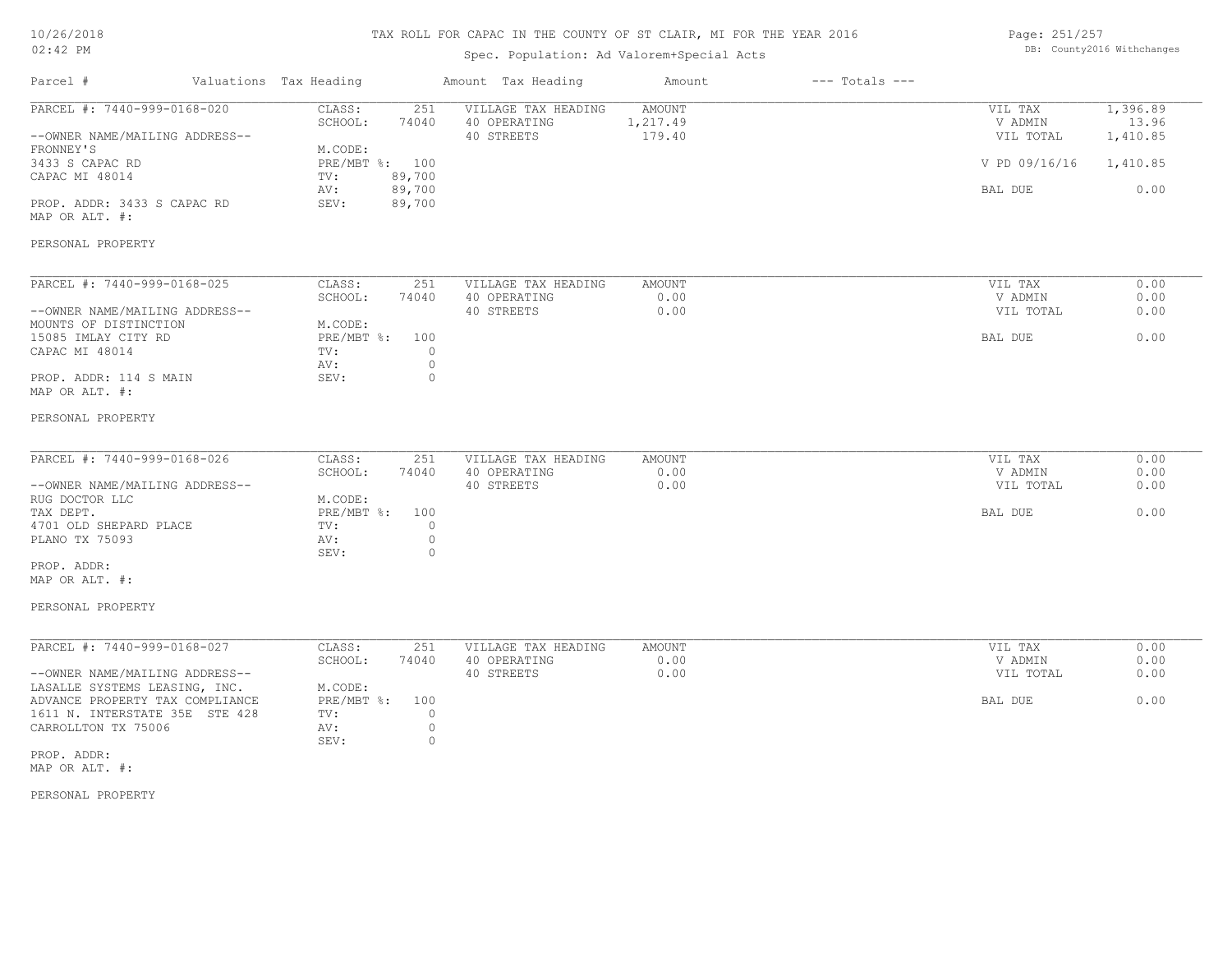## TAX ROLL FOR CAPAC IN THE COUNTY OF ST CLAIR, MI FOR THE YEAR 2016

# Spec. Population: Ad Valorem+Special Acts

| Parcel #                          | Valuations Tax Heading |       | Amount Tax Heading  | Amount | $---$ Totals $---$ |           |      |
|-----------------------------------|------------------------|-------|---------------------|--------|--------------------|-----------|------|
| PARCEL #: 7440-999-0169-001       | CLASS:                 | 002   | VILLAGE TAX HEADING | AMOUNT |                    | VIL TAX   | 0.00 |
|                                   | SCHOOL:                | 74040 | 40 OPERATING        | 0.00   |                    | V ADMIN   | 0.00 |
| --OWNER NAME/MAILING ADDRESS--    |                        |       | 40 STREETS          | 0.00   |                    | VIL TOTAL | 0.00 |
| MOBILE MINI, LLC                  | M.CODE:                |       |                     |        |                    |           |      |
| RYAN TAX COMPLIANCE SERVICES, LLC | PRE/MBT %:             | 100   |                     |        |                    | BAL DUE   | 0.00 |
| P.O.BOX 4900                      | TV:                    |       |                     |        |                    |           |      |
| SCOTTSDALE AZ 85261-4900          | AV:                    |       |                     |        |                    |           |      |
|                                   | SEV:                   |       |                     |        |                    |           |      |
| PROP. ADDR:                       |                        |       |                     |        |                    |           |      |

MAP OR ALT. #:

#### PERSONAL PROPERTY

| PARCEL #: 7440-999-0169-005    | CLASS:       | 251   | VILLAGE TAX HEADING | AMOUNT | VIL TAX   | 0.00 |
|--------------------------------|--------------|-------|---------------------|--------|-----------|------|
|                                | SCHOOL:      | 74040 | 40 OPERATING        | 0.00   | V ADMIN   | 0.00 |
| --OWNER NAME/MAILING ADDRESS-- |              |       | 40 STREETS          | 0.00   | VIL TOTAL | 0.00 |
| CONOPCO, INC                   | M.CODE:      |       |                     |        |           |      |
| PROPERTY TAX DEPT.             | $PRE/MBT$ %: | 100   |                     |        | BAL DUE   | 0.00 |
| P.O. BOX 339                   | TV:          |       |                     |        |           |      |
| ISELIN NJ 08830                | AV:          |       |                     |        |           |      |
|                                | SEV:         | 0.    |                     |        |           |      |
| PROP. ADDR:                    |              |       |                     |        |           |      |

MAP OR ALT. #:

#### PERSONAL PROPERTY

| PARCEL #: 7440-999-0169-010         | CLASS:       | 351   | VILLAGE TAX HEADING | AMOUNT | VIL TAX   | 0.00 |
|-------------------------------------|--------------|-------|---------------------|--------|-----------|------|
|                                     | SCHOOL:      | 74040 | 40 OPERATING        | 0.00   | V ADMIN   | 0.00 |
| --OWNER NAME/MAILING ADDRESS--      |              |       | 40 STREETS          | 0.00   | VIL TOTAL | 0.00 |
| CATERPILLAR FINANCIAL SERVICES CORP | M.CODE:      |       |                     |        |           |      |
| TAX DEPARTMENT                      | $PRE/MBT$ %: | 100   |                     |        | BAL DUE   | 0.00 |
| 2120 WEST END AVE                   | TV:          |       |                     |        |           |      |
| NASHVILLE TN 37203                  | AV:          |       |                     |        |           |      |
|                                     | SEV:         |       |                     |        |           |      |

MAP OR ALT. #: PROP. ADDR: 3191 S CAPAC RD

#### PERSONAL PROPERTY

| PARCEL #: 7440-999-0200-000    | CLASS:       | 251   | VILLAGE TAX HEADING | AMOUNT | VIL TAX   | 0.00 |
|--------------------------------|--------------|-------|---------------------|--------|-----------|------|
|                                | SCHOOL:      | 74040 | 40 OPERATING        | 0.00   | V ADMIN   | 0.00 |
| --OWNER NAME/MAILING ADDRESS-- |              |       | 40 STREETS          | 0.00   | VIL TOTAL | 0.00 |
| HORTMARK                       | M.CODE:      |       |                     |        |           |      |
| 302 S MAIN ST                  | $PRE/MBT$ %: | 100   |                     |        | BAL DUE   | 0.00 |
| CAPAC MI 48014                 | TV:          |       |                     |        |           |      |
|                                | AV:          |       |                     |        |           |      |
| PROP. ADDR: 302 S MAIN         | SEV:         |       |                     |        |           |      |
| MAP OR ALT. #:                 |              |       |                     |        |           |      |

#### PERSONAL PROPERTY

Page: 252/257 DB: County2016 Withchanges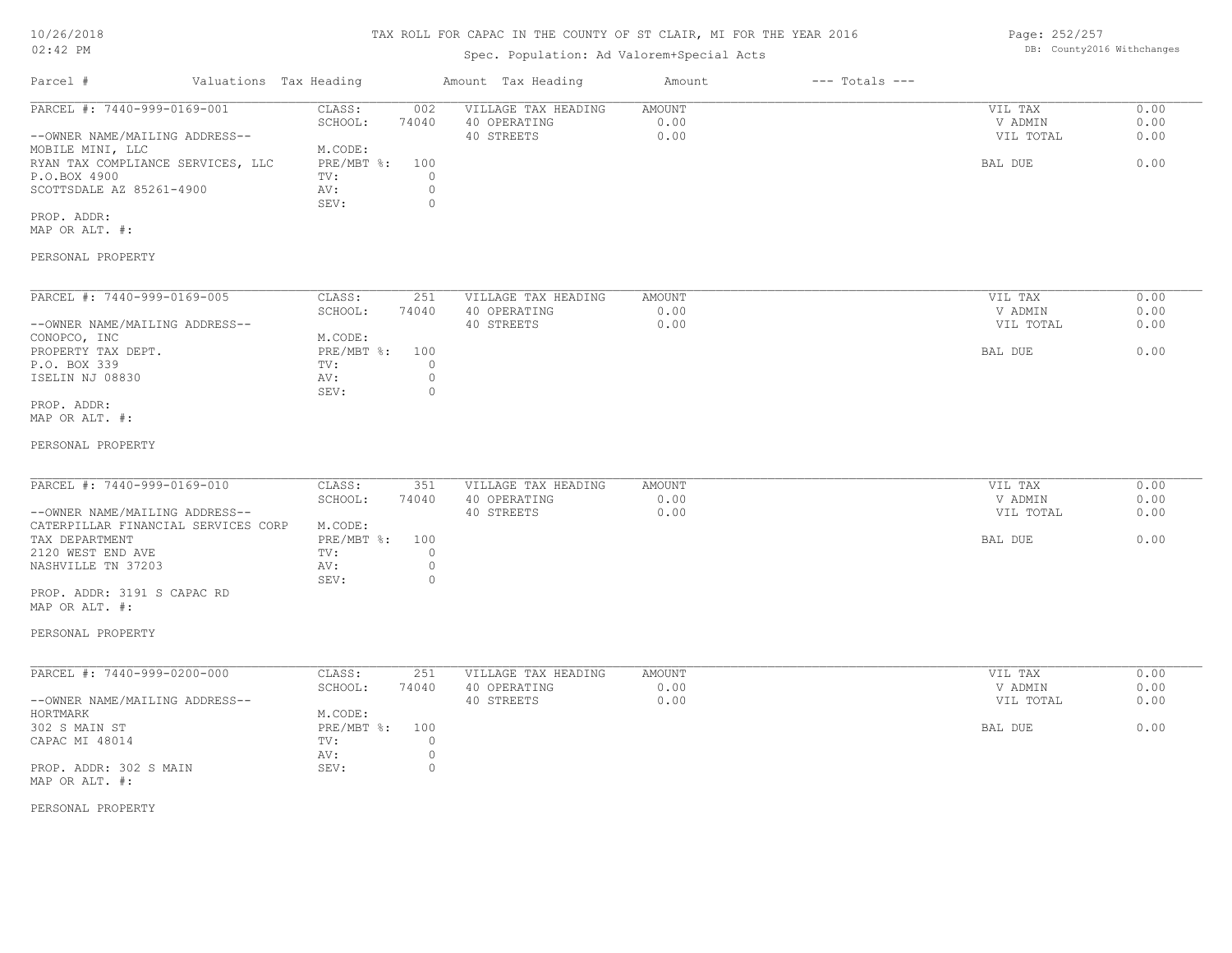# TAX ROLL FOR CAPAC IN THE COUNTY OF ST CLAIR, MI FOR THE YEAR 2016

# Spec. Population: Ad Valorem+Special Acts

Page: 253/257 DB: County2016 Withchanges

| Parcel #                       | Valuations Tax Heading |       | Amount Tax Heading  | Amount | $---$ Totals $---$ |           |      |
|--------------------------------|------------------------|-------|---------------------|--------|--------------------|-----------|------|
| PARCEL #: 7440-999-0202-005    | CLASS:                 | 002   | VILLAGE TAX HEADING | AMOUNT |                    | VIL TAX   | 0.00 |
|                                | SCHOOL:                | 74040 | 40 OPERATING        | 0.00   |                    | V ADMIN   | 0.00 |
| --OWNER NAME/MAILING ADDRESS-- |                        |       | 40 STREETS          | 0.00   |                    | VIL TOTAL | 0.00 |
| CROWN CASTLE TOWERS 05 LLC     | M.CODE:                |       |                     |        |                    |           |      |
| PMB 353                        | $PRE/MBT$ %:           | 100   |                     |        |                    | BAL DUE   | 0.00 |
| 4017 WASHINGTON ROAD           | TV:                    |       |                     |        |                    |           |      |
| MCMURRAY PA 15317              | AV:                    |       |                     |        |                    |           |      |
|                                | SEV:                   |       |                     |        |                    |           |      |
| PROP. ADDR: 750 HILL ROAD      |                        |       |                     |        |                    |           |      |

MAP OR ALT. #:

#### PERSONAL PROPERTY

| PARCEL #: 7440-999-0202-010    | CLASS:     | 251   | VILLAGE TAX HEADING | AMOUNT | VIL TAX   | 0.00 |
|--------------------------------|------------|-------|---------------------|--------|-----------|------|
|                                | SCHOOL:    | 74040 | 40 OPERATING        | 0.00   | V ADMIN   | 0.00 |
| --OWNER NAME/MAILING ADDRESS-- |            |       | 40 STREETS          | 0.00   | VIL TOTAL | 0.00 |
| FAMILY DOLLAR #29268           | M.CODE:    |       |                     |        |           |      |
| CORPORATE TAX CONSULTING       | PRE/MBT %: | 100   |                     |        | BAL DUE   | 0.00 |
| P.O. BOX 56018                 | TV:        |       |                     |        |           |      |
| INDIANAPOLIS IN 46256-0018     | AV:        |       |                     |        |           |      |
|                                | SEV:       |       |                     |        |           |      |
| PROP. ADDR: 101 S MAIN         |            |       |                     |        |           |      |

MAP OR ALT. #:

#### PERSONAL PROPERTY

| PARCEL #: 7440-999-0202-015    | CLASS:         | 251   | VILLAGE TAX HEADING | AMOUNT | VIL TAX   | 0.00 |
|--------------------------------|----------------|-------|---------------------|--------|-----------|------|
|                                | SCHOOL:        | 74040 | 40 OPERATING        | 0.00   | V ADMIN   | 0.00 |
| --OWNER NAME/MAILING ADDRESS-- |                |       | 40 STREETS          | 0.00   | VIL TOTAL | 0.00 |
| VENDOR SERVICES CENTER         | M.CODE:        |       |                     |        |           |      |
| 630 N CENTRAL EXPY. STE A      | PRE/MBT %: 100 |       |                     |        | BAL DUE   | 0.00 |
| PLANO TX 75074                 | TV:            |       |                     |        |           |      |
|                                | AV:            |       |                     |        |           |      |
| PROP. ADDR:                    | SEV:           |       |                     |        |           |      |
| MAP OR ALT. #:                 |                |       |                     |        |           |      |

PERSONAL PROPERTY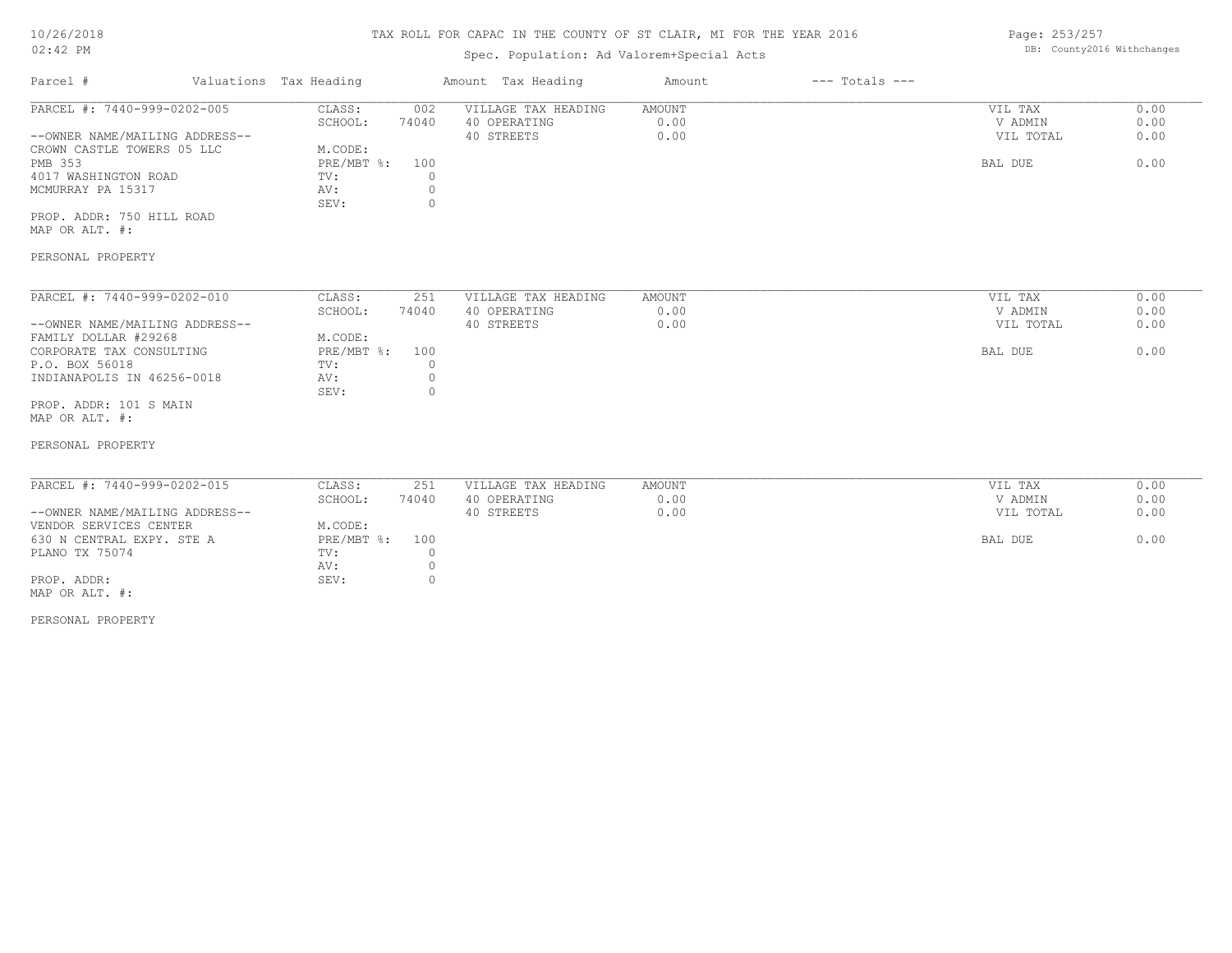# TAX ROLL FOR CAPAC IN THE COUNTY OF ST CLAIR, MI FOR THE YEAR 2016

# Spec. Population: Ad Valorem+Special Acts

Page: 254/257 DB: County2016 Withchanges

| TOTAL ALL DISTRICTS | REAL         | (BAL DUE) | PERSONAL  | (BAL DUE) | <b>EXEMPT</b> | (BAL DUE) |
|---------------------|--------------|-----------|-----------|-----------|---------------|-----------|
| PARCEL COUNT        | 802          |           | 122       |           | 58            |           |
| TAXABLE VALUE       | 30,249,926   |           | 4,062,100 |           |               |           |
| ASSESSED VALUE      | 36,563,100   |           | 4,062,100 |           |               |           |
| SEV VALUE           | 36,563,100   |           | 4,062,100 |           |               |           |
| PRE/MBT TAXABLE     | 16,091,149   |           | 2,793,400 |           |               |           |
| N PRE/MBT TAXABLE   | 14, 158, 777 |           | 1,268,700 |           | $\circ$       |           |
| V 40 OPERATING      | 385,891.20   | 38,727.97 | 46,822.74 | 684.06    | 0.00          | 0.00      |
| V 40 STREETS        | 56,859.26    | 5,706.36  | 6,899.50  | 100.80    | 0.00          | 0.00      |
| * SP. ASSESSMENTS   | 2,686.59     | 2,287.64  | 0.00      | 0.00      | 0.00          | 0.00      |
| V ADMIN FEE         | 4,423.60     | 443.87    | 537.13    | 7.83      | 0.00          | 0.00      |
| V TOTALS            | 449,860.65   | 47,165.84 | 54,259.37 | 792.69    | 0.00          | 0.00      |
| GRAND TOTALS        | 449,860.65   | 47,165.84 | 54,259.37 | 792.69    | 0.00          | 0.00      |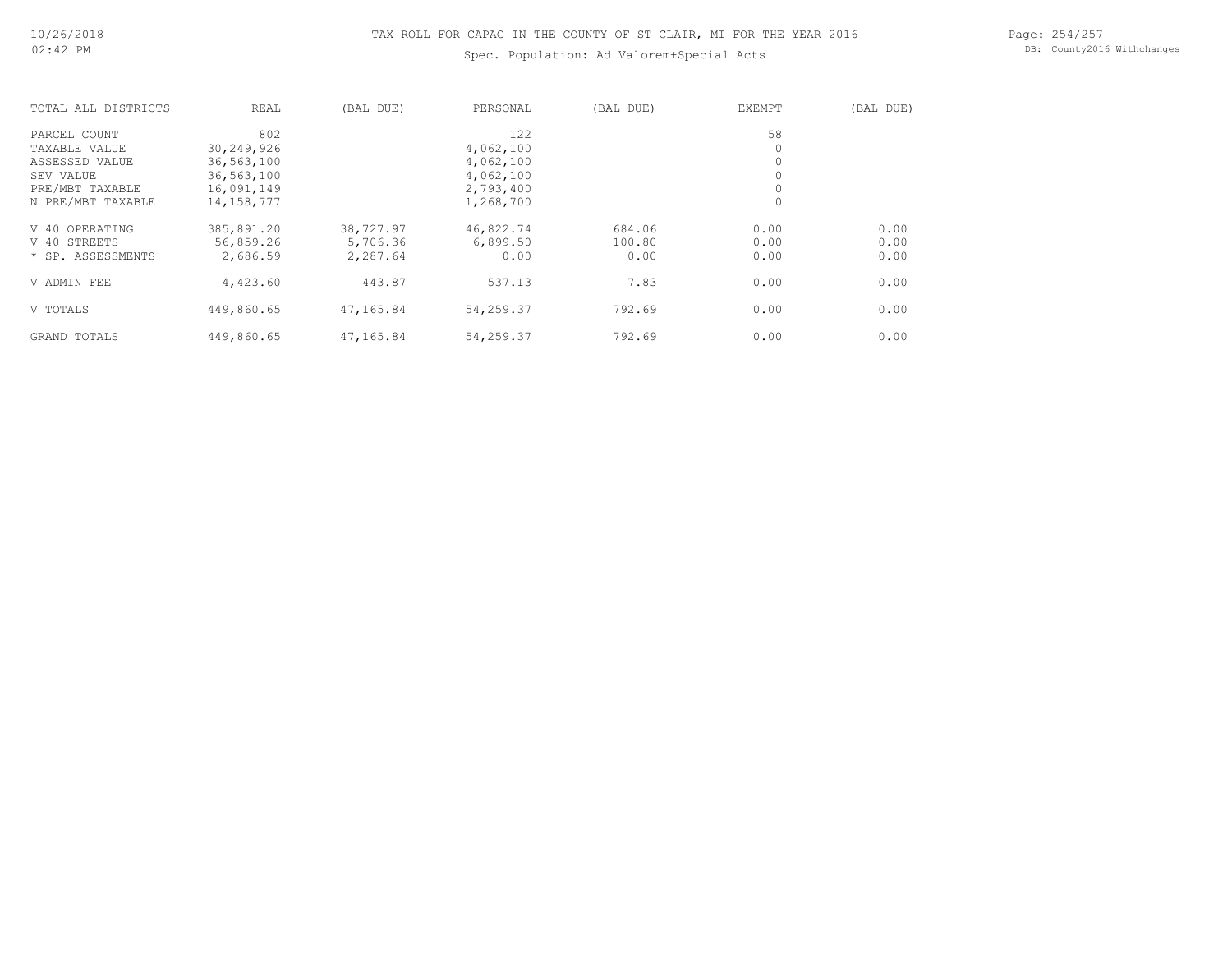# Spec. Population: Ad Valorem+Special Acts

Page: 255/257 DB: County2016 Withchanges

| TOTAL ALL DISTRICTS | LEASED LAND | (BAL DUE) | TOTAL      | (BAL DUE) |
|---------------------|-------------|-----------|------------|-----------|
| PARCEL COUNT        | 23          |           | 1005       |           |
| TAXABLE VALUE       | 137,537     |           | 34,449,563 |           |
| ASSESSED VALUE      | 152,100     |           | 40,777,300 |           |
| SEV VALUE           | 152,100     |           | 40,777,300 |           |
| PRE/MBT TAXABLE     | 51,858      |           | 18,936,407 |           |
| NON PRE/MBT TAXABLE | 85,679      |           | 15,513,156 |           |
| V 40 OPERATING      | 1,866.68    | 127.21    | 434,580.62 | 39,539.24 |
| V 40 STREETS        | 274.99      | 18.73     | 64,033.75  | 5,825.89  |
| * SP. ASSESSMENTS   | 0.00        | 0.00      | 2,686.59   | 2,287.64  |
| V ADMIN FEE         | 21.29       | 1.44      | 4,982.02   | 453.14    |
| V TOTALS            | 2,162.96    | 147.38    | 506,282.98 | 48,105.91 |
| GRAND TOTALS        | 2,162.96    | 147.38    | 506,282.98 | 48,105.91 |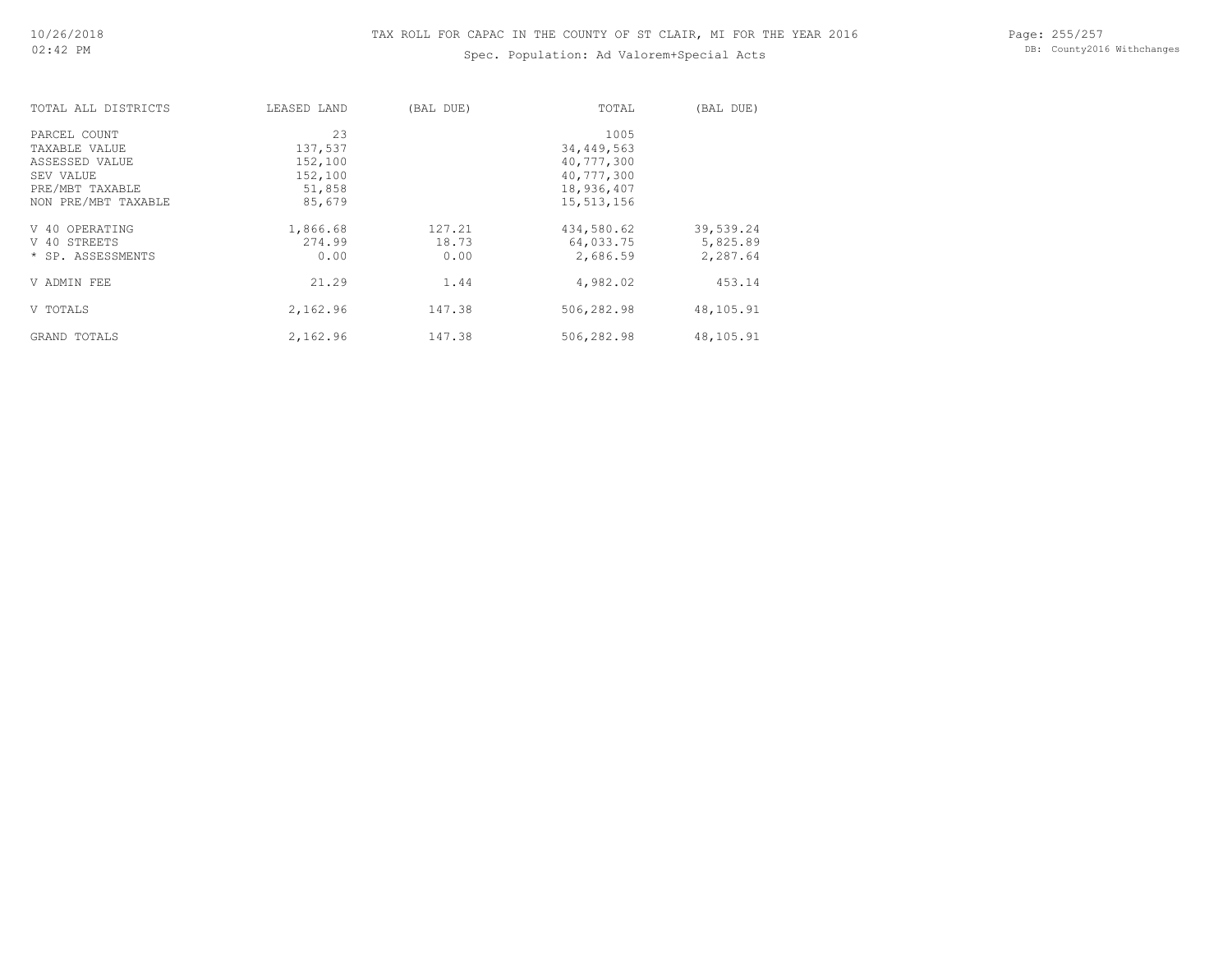#### Page: 256/257 DB: County2016 Withchanges

Spec. Population: Ad Valorem+Special Acts

| SCHOOL DISTRICT 74040       | UNIT 40<br>REAL | PERSONAL  | <b>EXEMPT</b> | LEASED LAND | TOTAL      |
|-----------------------------|-----------------|-----------|---------------|-------------|------------|
| PARCEL COUNT                | 802             | 122       | 58            | 23          | 1005       |
| TAXABLE VALUE               | 30,249,926      | 4,062,100 |               | 137,537     | 34,449,563 |
| ASSESSED VALUE              | 36,563,100      | 4,062,100 |               | 152,100     | 40,777,300 |
| SEV VALUE                   | 36,563,100      | 4,062,100 |               | 152,100     | 40,777,300 |
| PRE/MBT TAXABLE             | 16,091,149      | 2,793,400 |               | 51,858      | 18,936,407 |
| NON PRE/MBT TAXABLE         | 14, 158, 777    | 1,268,700 | $\Omega$      | 85,679      | 15,513,156 |
| 40 OPERATING<br>(V)         | 385,891.20      | 46,822.74 | 0.00          | 1,866.68    | 434,580.62 |
| 40 STREETS<br>(V)           | 56,859.26       | 6,899.50  | 0.00          | 274.99      | 64,033.75  |
| SP. ASSESSMENTS<br>$^{(*)}$ | 2,686.59        | 0.00      | 0.00          | 0.00        | 2,686.59   |
| ADMIN FEE<br>(V)            | 4,423.60        | 537.13    | 0.00          | 21.29       | 4,982.02   |
| TOTALS<br>(V)               | 449,860.65      | 54,259.37 | 0.00          | 2,162.96    | 506,282.98 |
| GRAND TOTALS                | 449,860.65      | 54,259.37 | 0.00          | 2,162.96    | 506,282.98 |